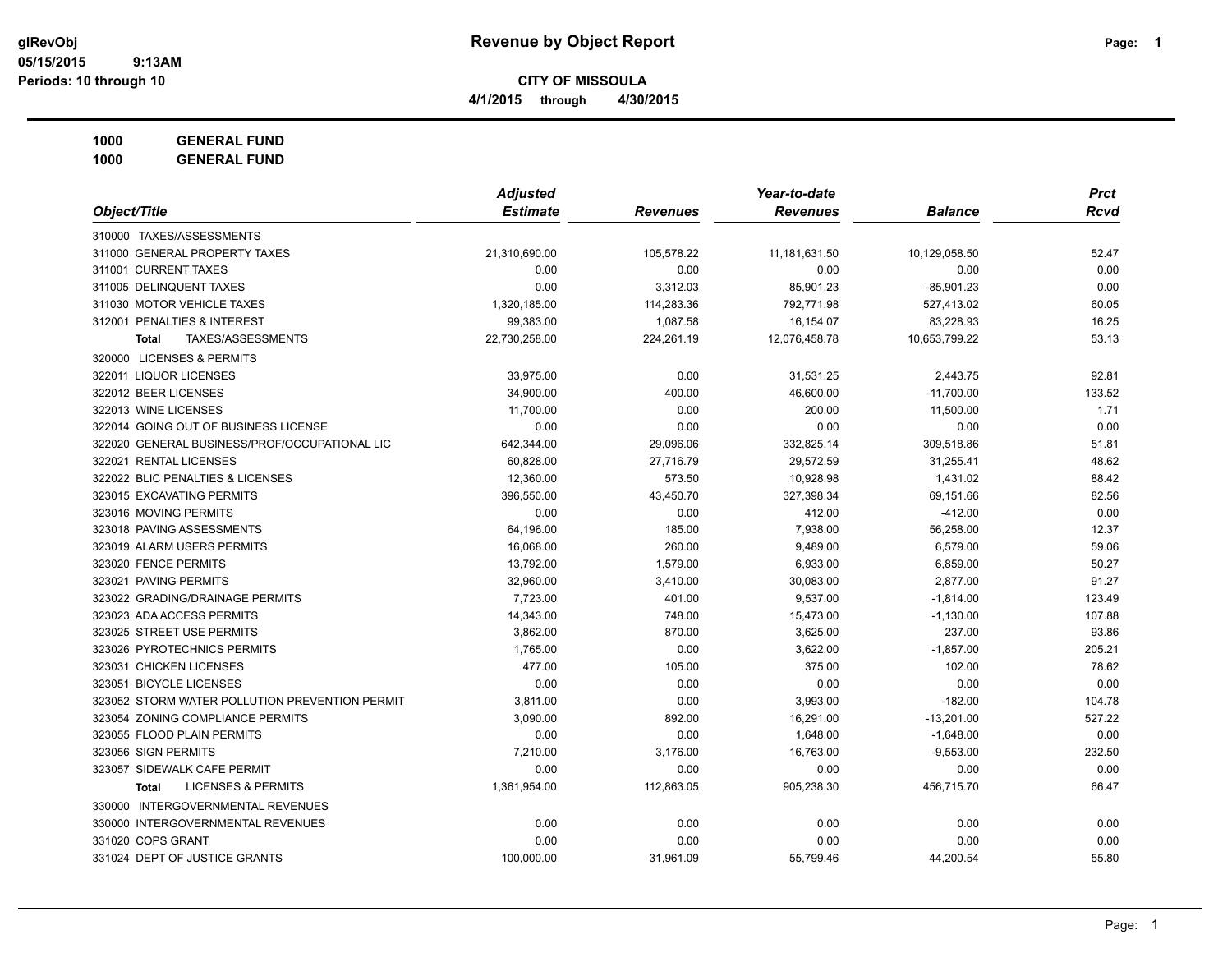**4/1/2015 through 4/30/2015**

**1000 GENERAL FUND 1000 GENERAL FUND**

|                                             | <b>Adjusted</b> |                 | Year-to-date    |                | <b>Prct</b> |
|---------------------------------------------|-----------------|-----------------|-----------------|----------------|-------------|
| Object/Title                                | <b>Estimate</b> | <b>Revenues</b> | <b>Revenues</b> | <b>Balance</b> | <b>Rcvd</b> |
| 331025 DV ACCOUNTABILITY PROJECT            | 0.00            | 0.00            | 0.00            | 0.00           | 0.00        |
| 331050 ISTEA/CTEP GRANT                     | 0.00            | 0.00            | 0.00            | 0.00           | 0.00        |
| 331054 FHWA PL GRANT                        | 0.00            | 0.00            | 0.00            | 0.00           | 0.00        |
| 331055 FTA GRANT                            | 0.00            | 0.00            | 0.00            | 0.00           | 0.00        |
| 331056 MDT FEDERAL CMAQ                     | 0.00            | 0.00            | 0.00            | 0.00           | 0.00        |
| 331057 TRANSIT-MUTD CMAQ                    | 0.00            | 0.00            | 0.00            | 0.00           | 0.00        |
| 331091 US DOT HMEP GRANT                    | 0.00            | 0.00            | 0.00            | 0.00           | 0.00        |
| 331112 SAFER GRANT                          | 0.00            | 0.00            | 0.00            | 0.00           | 0.00        |
| 331113 FEMA GRANT                           | 0.00            | 0.00            | 0.00            | 0.00           | 0.00        |
| 331114 TITLE III GRANT-MSLA CO              | 0.00            | 0.00            | 14,500.00       | $-14,500.00$   | 0.00        |
| 331160 SAFE ROUTES TO SCHOOLS fY08 \$82,500 | 0.00            | 0.00            | 0.00            | 0.00           | 0.00        |
| 331170 HISTORICAL PRESERVATION GRANT        | 0.00            | 0.00            | 5,225.00        | $-5,225.00$    | 0.00        |
| 331178 DUI TASK FORCE                       | 240,000.00      | 0.00            | 0.00            | 240,000.00     | 0.00        |
| 334017 SCHOOL RESOURCE OFFICER              | 0.00            | 0.00            | 248,850.00      | $-248,850.00$  | 0.00        |
| 335075 STATE GAMBLING/VIDEO/KENO/BINGO FEES | 127,650.00      | 1,564.80        | 109,889.80      | 17,760.20      | 86.09       |
| 335076 STATE GAMBLING LICENSE FEES          | 0.00            | 0.00            | 0.00            | 0.00           | 0.00        |
| 335077 STATE KENO/BINGO PROCEEDS TAX        | 0.00            | 0.00            | 0.00            | 0.00           | 0.00        |
| 335210 PERSONAL PROPERTY TAX REIMBURSEMENT  | 428,686.00      | 0.00            | 0.00            | 428,686.00     | 0.00        |
| 335230 HB 124 REVENUE                       | 7,300,985.00    | 0.00            | 5,981,858.01    | 1,319,126.99   | 81.93       |
| 336021 STATE CONTRIB - POLICE RETIREMENT    | 2,180,799.00    | 172,328.66      | 1,776,701.57    | 404,097.43     | 81.47       |
| 336022 STATE CONTRIB. - FIRE RETIREMENT     | 2,262,024.00    | 174,849.89      | 1,807,880.40    | 454,143.60     | 79.92       |
| 336023 STATE CONTRIB. - PERS                | 9.986.00        | 790.88          | 9,733.05        | 252.95         | 97.47       |
| 336030 COUNTY CONTRIBUTION                  | 9,900.00        | 0.00            | 0.00            | 9,900.00       | 0.00        |
| 337012 LEGAL SERVICES-CONTRACTED/REIMB.     | 0.00            | 0.00            | 6,075.00        | $-6,075.00$    | 0.00        |
| 337013 MUTD SIGN MAINTENANCE AGREEMENT      | 3,000.00        | 0.00            | 0.00            | 3,000.00       | 0.00        |
| 338000 LOCAL SHARING OF TAX INCREMENT       | 0.00            | 0.00            | 0.00            | 0.00           | 0.00        |
| 338100 PLANNING MILLS PASSED THRU COUNTY    | 0.00            | 0.00            | 0.00            | 0.00           | 0.00        |
| 339000 PAYMENT IN LIEU OF TAXES             | 34,056.00       | 0.00            | 14,678.00       | 19,378.00      | 43.10       |
| <b>INTERGOVERNMENTAL REVENUES</b><br>Total  | 12,697,086.00   | 381,495.32      | 10,031,190.29   | 2,665,895.71   | 79.00       |
| 340000 CHARGES FOR SERVICES                 |                 |                 |                 |                |             |
| 341009 BLDG ADMIN FEES                      | 245,008.00      | 0.00            | 122,504.00      | 122,504.00     | 50.00       |
| 341010 MISCELLANEOUS COLLECTIONS            | 350.00          | 212.50          | 319.25          | 30.75          | 91.21       |
| 341011 TRANSPORTATION ADMIN FEES            | 24,000.00       | 12,000.00       | 12,000.00       | 12,000.00      | 50.00       |
| 341012 MAYORS PROCLAMATION FEES             | 100.00          | 0.00            | 40.00           | 60.00          | 40.00       |
| 341013 AIR FUND FEES                        | 250.00          | 0.00            | 55.00           | 195.00         | 22.00       |
| 341015 SEWER ADMINISTRATION FEES            | 1,173,327.00    | 0.00            | 586,663.50      | 586,663.50     | 50.00       |
| 341016 MRA ADMINISTRATION FEES              | 117,053.00      | 0.00            | 58,526.50       | 58,526.50      | 50.00       |
| 341017 LIGHTING ADMINISTRATION FEES         | 15,002.00       | 0.00            | 0.00            | 15,002.00      | 0.00        |
| 341018 PARKING COMM ADMIN FEES              | 173,680.00      | 0.00            | 86,840.00       | 86,840.00      | 50.00       |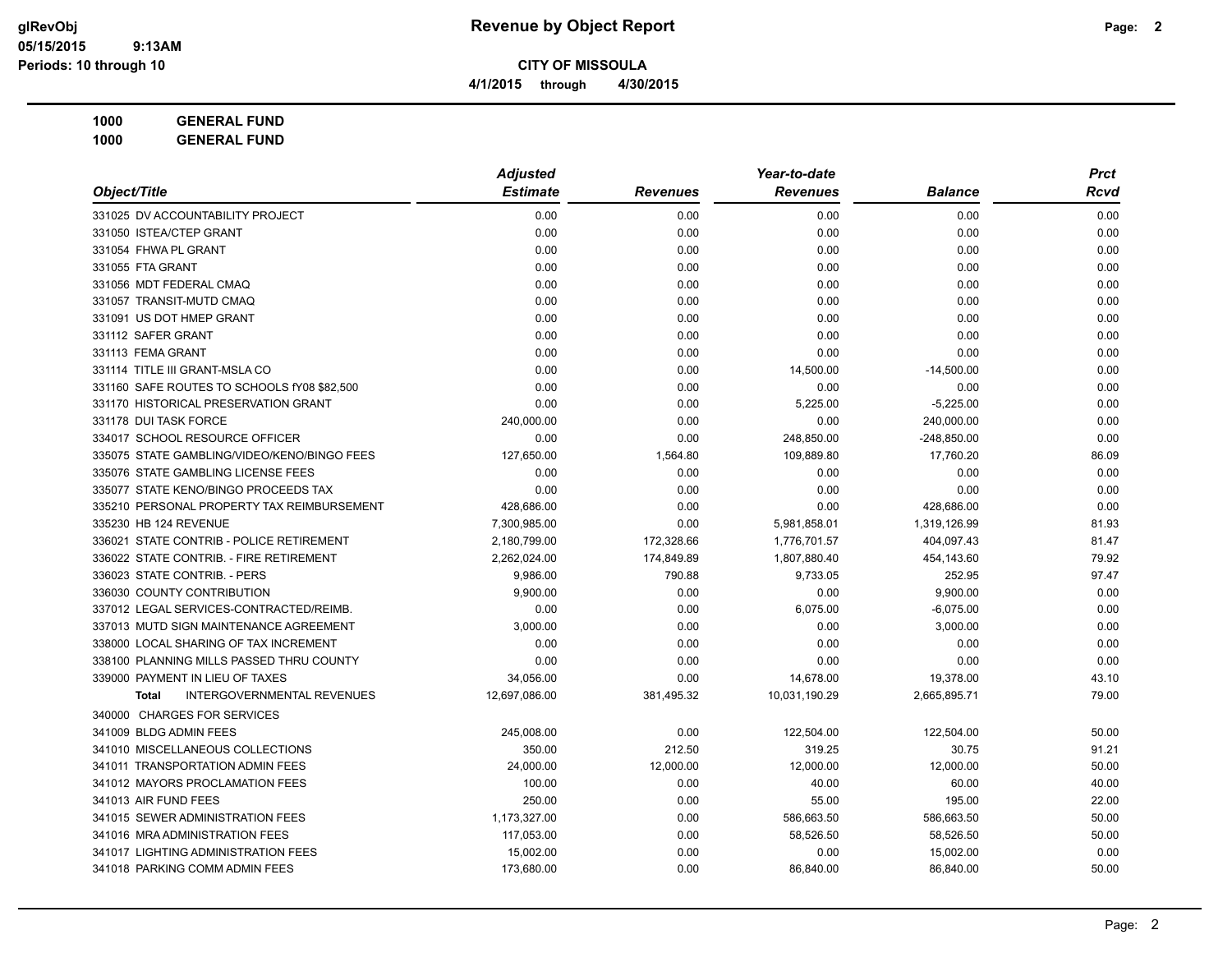**4/1/2015 through 4/30/2015**

**1000 GENERAL FUND**

| <b>GENERAL FUND</b><br>1000              |                 |                 |                 |                | <b>Prct</b> |
|------------------------------------------|-----------------|-----------------|-----------------|----------------|-------------|
|                                          | <b>Adjusted</b> |                 | Year-to-date    |                |             |
| Object/Title                             | <b>Estimate</b> | <b>Revenues</b> | <b>Revenues</b> | <b>Balance</b> | Rcvd        |
| 341021 SID ADMINISTRATION FEES           | 0.00            | 0.00            | 0.00            | 0.00           | 0.00        |
| 341022 PROJECT ADMIN FEES                | 0.00            | 0.00            | 0.00            | 0.00           | 0.00        |
| 341023 PLANNING ADMIN FEES               | 24,000.00       | 12,000.00       | 12,000.00       | 12,000.00      | 50.00       |
| 341031 STATE REIMB MUNI COURT            | 0.00            | 0.00            | 0.00            | 0.00           | 0.00        |
| 341041 SEWER EXTENSION RECORDING FEES    | 4,500.00        | 652.00          | 2,886.00        | 1,614.00       | 64.13       |
| 341052 MUNICIPAL COURT FILING FEES       | 283,400.00      | 23,057.96       | 232,427.96      | 50,972.04      | 82.01       |
| 341055 CRIME VICTIM SURCHARGE            | 2,500.00        | 144.00          | 1,343.94        | 1,156.06       | 53.76       |
| 341067 SUBDIVISION EXEMPTION AFFIDAVITS  | 0.00            | 200.00          | 5,200.00        | $-5,200.00$    | 0.00        |
| 341068 SUBDIVISON FEES                   | 5,000.00        | 324.00          | 5,692.00        | $-692.00$      | 113.84      |
| 341069 REZONING FEES                     | 5,000.00        | 0.00            | 0.00            | 5,000.00       | 0.00        |
| 341070 DESIGN REVIEW BOARD               | 15,000.00       | 3,666.54        | 30,771.86       | $-15,771.86$   | 205.15      |
| 341071 BOARD OF ADJUST. ZONING, SIGNS    | 58,400.00       | 0.00            | 0.00            | 58,400.00      | 0.00        |
| 341072 FLOOD PLAIN-0THER FEES            | 0.00            | 0.00            | 0.00            | 0.00           | 0.00        |
| 341073 FIRE PLAN CHECK FEES              | 27,981.00       | 1,826.00        | 25,219.00       | 2,762.00       | 90.13       |
| 341074 FIRE INSPECTION FEES              | 0.00            | 3,376.00        | 48,131.99       | -48,131.99     | 0.00        |
| 341076 ENGINEERING PLAN CHECK FEES       | 33.478.00       | 4,587.00        | 36,421.00       | $-2,943.00$    | 108.79      |
| 341077 ZONING COMPLIANCE INSPECTIONS     | 0.00            | 0.00            | 0.00            | 0.00           | 0.00        |
| 341078 ENGINEERING MAP FEES              | 120.00          | 0.00            | 65.00           | 55.00          | 54.17       |
| 341079 GREASE INTERCEPTOR APPEAL FEES    | 2,000.00        | 0.00            | 762.50          | 1,237.50       | 38.13       |
| 341090 STREET VACATION PETITION FEES     | 0.00            | 0.00            | 1,923.00        | $-1,923.00$    | 0.00        |
| 341091 INSPECTION CODE BOOKS & COPIES    | 0.00            | 0.00            | 0.00            | 0.00           | 0.00        |
| 341100 GRANT ADMINISTRATION SERVICE FEES | 0.00            | 0.00            | 0.00            | 0.00           | 0.00        |
| 342010 POLICE/BID AGREEMENT              | 0.00            | 23,147.50       | 23,147.50       | $-23,147.50$   | 0.00        |
| 342012 PD REIMBURSABLE SERVICES          | 0.00            | 0.00            | 0.00            | 0.00           | 0.00        |
| 342013 SECURITY INVEST FEES              | 11,000.00       | 1,340.75        | 9,081.25        | 1,918.75       | 82.56       |
| 342014 POLICE DEPARTMENT SERVICE FEES    | 15,000.00       | 1,474.25        | 15,222.25       | $-222.25$      | 101.48      |
| 342015 POLICE OVERTIME FEES              | 84,000.00       | 955.24          | 83,810.54       | 189.46         | 99.77       |
| 342016 POLICE TRAINING FEES              | 36,000.00       | 305.00          | 6,764.97        | 29,235.03      | 18.79       |
| 342017 CATERING FEES                     | 7,200.00        | 70.00           | 11,604.56       | $-4,404.56$    | 161.17      |
| 342018 DESK REPORTS                      | 20,000.00       | 2,467.00        | 20,080.00       | $-80.00$       | 100.40      |
| 342019 ABANDONED VEHICLE REVENUE FEES    | 32,500.00       | 9,395.00        | 19,612.50       | 12,887.50      | 60.35       |
| 342020 FIRE DEPARTMENT FEES              | 100.00          | 35.00           | 360.50          | $-260.50$      | 360.50      |
| 342021 CPR EDUCATION PROGRAM             | 7,435.00        | 350.00          | 6,725.00        | 710.00         | 90.45       |
| 342022 OUTSIDE HIRES                     | 524,890.00      | 7,819.63        | 417,640.41      | 107,249.59     | 79.57       |

342060 BIKE PROGRAM SALES & FEES 2,700.00 2,700.00 0.00 1,229.37 1,470.63 1,470.63 45.53 343000 PW REIMBURSABLE SERVICES 21,258 00 31,258.00 565.34 31,920.34 3,920.34 3,920.34 3,920.34 3,920.34 3,920 343001 SIGN FABRICATION & CONTRACTS 500.00 0.00 0.00 500.00 0.00 343002 OTHER AGENCIES - VEH MAINT 48,000.00 48,000.00 456.60 30,615.08 47,384.92 63.78 343003 STATE PAYMENT - TRAFFIC COUNTS 4,450.00 0.00 0.00 4,450.00 0.00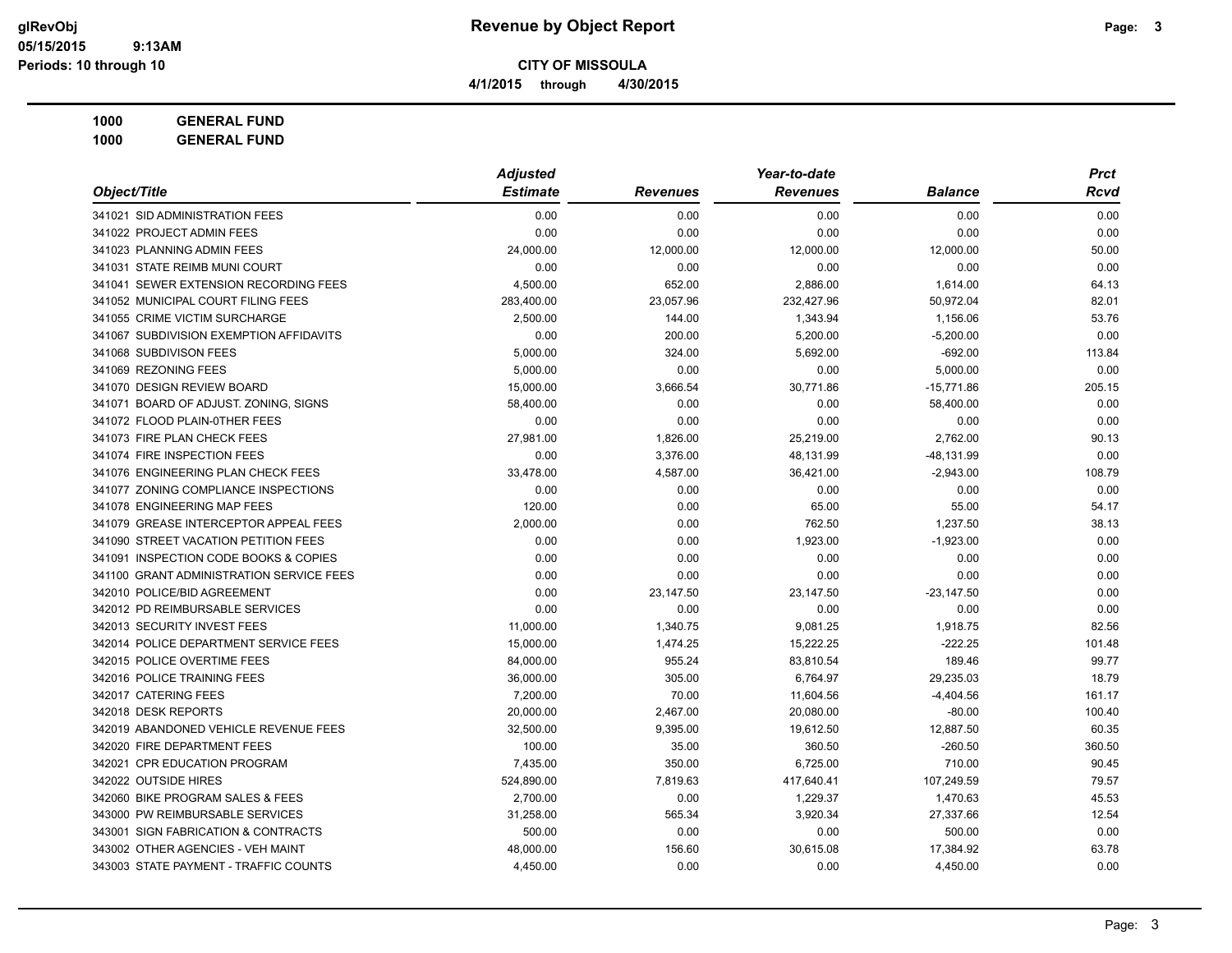**4/1/2015 through 4/30/2015**

**1000 GENERAL FUND 1000 GENERAL FUND**

|                                             | <b>Adjusted</b> |                 | Year-to-date    |                | <b>Prct</b> |  |
|---------------------------------------------|-----------------|-----------------|-----------------|----------------|-------------|--|
| Object/Title                                | <b>Estimate</b> | <b>Revenues</b> | <b>Revenues</b> | <b>Balance</b> | Rcvd        |  |
| 343004 SPECIAL STATE CONTRACTS              | 80.000.00       | 0.00            | 0.00            | 80,000.00      | 0.00        |  |
| 343006 OTHER GOVT AGENCY-STREET PROJECTS    | 98,318.00       | 0.00            | 171,329.85      | $-73,011.85$   | 174.26      |  |
| 343008 PRIVATE COMPANY STREET PAYMENTS      | 0.00            | 0.00            | 0.00            | 0.00           | 0.00        |  |
| 343010 STREET DEPT SALES & SERVICES         | 19,195.00       | 0.00            | 0.00            | 19,195.00      | 0.00        |  |
| 343013 SNOW REMOVAL FEES                    | 1,500.00        | 0.00            | 1,038.50        | 461.50         | 69.23       |  |
| 343080 STATE MAINTENANCE CONTRACT           | 530,082.00      | 165,019.47      | 498,638.74      | 31,443.26      | 94.07       |  |
| 343082 MDT URBAN PROJECTS                   | 0.00            | 0.00            | 0.00            | 0.00           | 0.00        |  |
| 343083 CONTRACT SEWER APPLICATIONS          | 0.00            | 0.00            | 0.00            | 0.00           | 0.00        |  |
| 343084 STREET MAINTENANCE MATERIALS REIMB   | 55,500.00       | 0.00            | 39,722.64       | 15,777.36      | 71.57       |  |
| 343097 SIDEWALK AND CURB FEES               | 340,000.00      | 12,255.75       | 208,132.30      | 131,867.70     | 61.22       |  |
| 343311 SALE OF NICHES                       | 3,200.00        | 0.00            | 0.00            | 3,200.00       | 0.00        |  |
| 343320 CEMETERY - SALE OF PLOTS             | 12,870.00       | 350.00          | 6,900.00        | 5,970.00       | 53.61       |  |
| 343321 CEMETERY FOUNDATIONS                 | 1,570.00        | 845.00          | 3,790.00        | $-2,220.00$    | 241.40      |  |
| 343322 CEMETERY FLOWER CARE                 | 4,250.00        | 1,050.00        | 3,940.00        | 310.00         | 92.71       |  |
| 343323 CEMETERY - LINER INSTALL FEES        | 5.580.00        | 2,600.00        | 10,600.00       | $-5,020.00$    | 189.96      |  |
| 343324 OTHER CEMETERY FEES                  | 1,500.00        | 150.00          | 1,500.00        | 0.00           | 100.00      |  |
| 343325 2ND INTERMENT RIGHT                  | 0.00            | 200.00          | 1,800.00        | $-1,800.00$    | 0.00        |  |
| 343340 CEMETERY - OPENINGS & CLOSINGS       | 10,950.00       | 2,050.00        | 10,400.00       | 550.00         | 94.98       |  |
| 343350 CEMETERY CARE, FEES                  | 24,000.00       | 0.00            | 0.00            | 24,000.00      | 0.00        |  |
| 343360 WEED CONTROL                         | 3.000.00        | 0.00            | 2,086.00        | 914.00         | 69.53       |  |
| 346029 PARKS PETTY CASH FUND                | 0.00            | 0.00            | 0.00            | 0.00           | 0.00        |  |
| 346031 RECREATION FEES                      | 243,088.00      | 62,696.00       | 156,142.79      | 86,945.21      | 64.23       |  |
| 346033 PARK FEES/FACILITY RENTALS           | 85,000.00       | 11,179.94       | 64,254.58       | 20,745.42      | 75.59       |  |
| 346034 GROUNDS MAINTENANCE CONTRACT         | 85,000.00       | 0.00            | 0.00            | 85,000.00      | 0.00        |  |
| 346036 PARK CONCESSION FEES                 | 3,000.00        | 316.13          | 1,128.75        | 1,871.25       | 37.63       |  |
| 346037 YOUTH DRUG COURT CONTRACT            | 11,700.00       | 0.00            | 0.00            | 11,700.00      | 0.00        |  |
| 346050 COUNTY PLAYGROUND CONTRACT           | 3,150.00        | 0.00            | 0.00            | 3,150.00       | 0.00        |  |
| 346051 MONTANA PARKS/REC CONFERENCE 2012    | 4,500.00        | 0.00            | 1,089.52        | 3,410.48       | 24.21       |  |
| 346070 RECREATION GENERAL MERCHANDISE       | 0.00            | 0.00            | 0.00            | 0.00           | 0.00        |  |
| <b>CHARGES FOR SERVICES</b><br><b>Total</b> | 4,662,135.00    | 368,839.60      | 3,102,100.44    | 1,560,034.56   | 66.54       |  |
| 350000 FINES & FORFEITURES                  |                 |                 |                 |                |             |  |
| 351022 LAW ENFORCEMENT ACADEMY SURCHARGE #5 | 0.00            | $-11, 157.54$   | 0.00            | 0.00           | 0.00        |  |
| 351031 TRAFFIC FINES                        | 1,386,857.00    | 87,636.49       | 807,558.60      | 579,298.40     | 58.23       |  |
| 351032 SURCHARGE ON FINES                   | 129,089.00      | 8,086.09        | 72,443.66       | 56,645.34      | 56.12       |  |
| 351034 CELLULAR PHONE FINES                 | 62,000.00       | $-24,640.00$    | 45,016.50       | 16,983.50      | 72.61       |  |
| 351035 CELL PHONE FINES: EDUCATION          | 0.00            | 30,927.00       | 45,016.50       | $-45,016.50$   | 0.00        |  |
| 355000 FALSE ALARM PENALTY                  | 20,000.00       | 624.00          | 2,704.00        | 17,296.00      | 13.52       |  |
| <b>FINES &amp; FORFEITURES</b><br>Total     | 1,597,946.00    | 91,476.04       | 972,739.26      | 625,206.74     | 60.87       |  |
| 360000 MISCELLANEOUS REVENUES               |                 |                 |                 |                |             |  |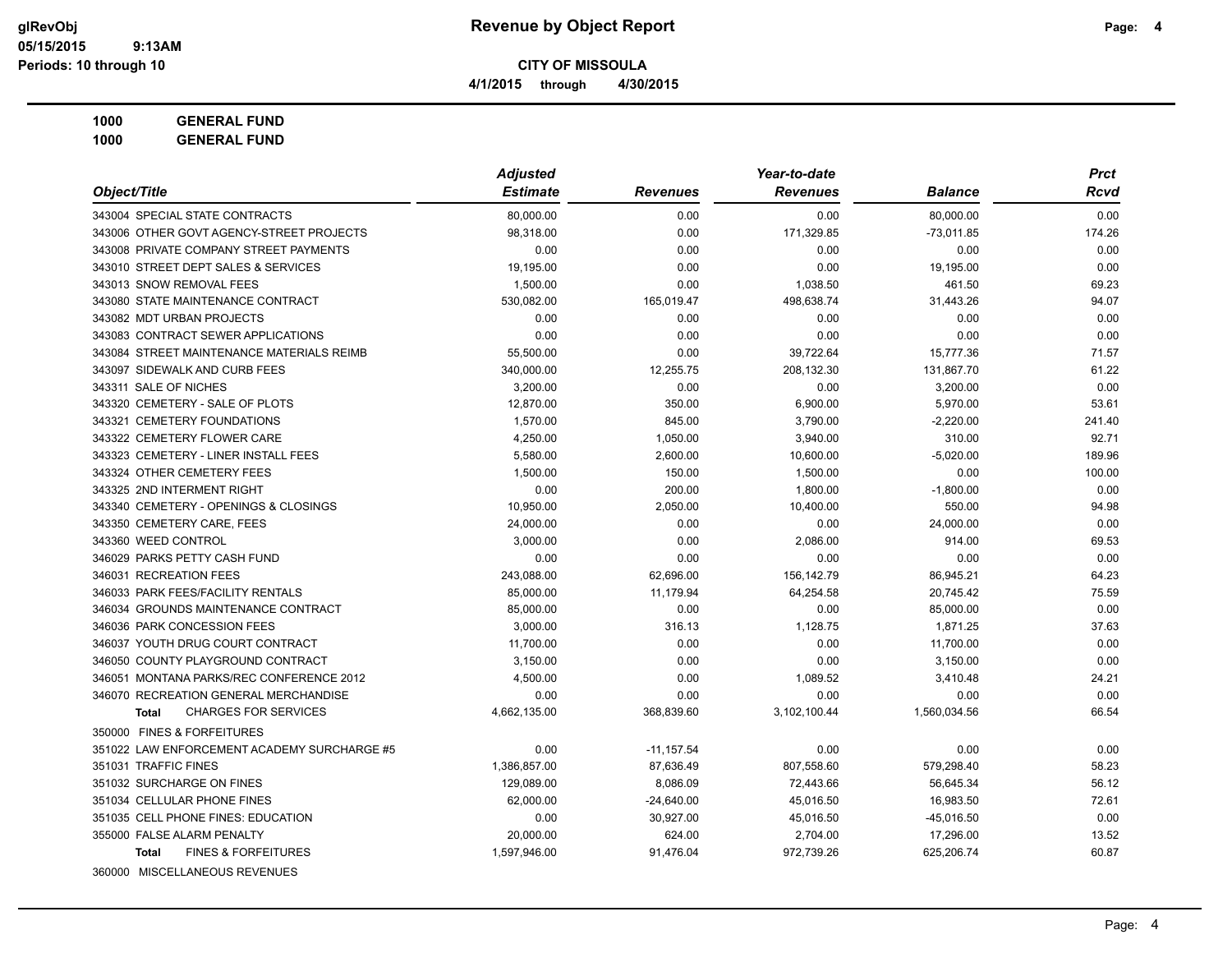**4/1/2015 through 4/30/2015**

| 1000 |  | <b>GENERAL FUND</b> |
|------|--|---------------------|
|------|--|---------------------|

|                                             | <b>Adjusted</b> |                 | Year-to-date    |                |             |  |
|---------------------------------------------|-----------------|-----------------|-----------------|----------------|-------------|--|
| Object/Title                                | <b>Estimate</b> | <b>Revenues</b> | <b>Revenues</b> | <b>Balance</b> | <b>Rcvd</b> |  |
| 360000 MISCELLANEOUS REVENUES               | 0.00            | 0.00            | 0.00            | 0.00           | 0.00        |  |
| 360001 COPIES                               | 2,200.00        | 321.00          | 1,272.75        | 927.25         | 57.85       |  |
| 360002 PHONES                               | 0.00            | 0.00            | 0.00            | 0.00           | 0.00        |  |
| 360003 MMIA REIMBURSEMENT-ATTORNEY          | 0.00            | 0.00            | 0.00            | 0.00           | 0.00        |  |
| 360010 MISCELLANEOUS                        | 15,000.00       | 123.00          | $-9,766.05$     | 24,766.05      | $-65.11$    |  |
| 360011 ENERGY REBATES FOR COMPUTER UPGRADES | 0.00            | 0.00            | 0.00            | 0.00           | 0.00        |  |
| 360050 OVER/SHORT                           | 0.00            | 0.00            | 104.00          | $-104.00$      | 0.00        |  |
| 360100 REFUNDS                              | 200.00          | 0.00            | 0.00            | 200.00         | 0.00        |  |
| 362000 OTHER MISCELLANEOUS REVENUE          | 8,000.00        | 0.00            | 0.00            | 8,000.00       | 0.00        |  |
| 362001 MUNICIPAL COURT BAD CHECK CHARGES    | 0.00            | 0.00            | 0.00            | 0.00           | 0.00        |  |
| 362002 BAD CHECK CHARGES                    | 500.00          | 0.00            | 120.00          | 380.00         | 24.00       |  |
| 362003 US BANK FEE REIMBURSEMENT            | 0.00            | 0.00            | 0.00            | 0.00           | 0.00        |  |
| 362004 URD III FACADE IMPROVEMENT LOAN REC  | 0.00            | 0.00            | 405.14          | $-405.14$      | 0.00        |  |
| 362011 SALE OF UNCLAIMED PROPERTY           | 0.00            | 0.00            | 0.00            | 0.00           | 0.00        |  |
| 362012 REC/GREEN TAG PROGRAM                | 300.00          | 0.00            | 0.00            | 300.00         | 0.00        |  |
| 364012 SALE OF SURPLUS PROPERTY             | 40,000.00       | 0.00            | 4,000.00        | 36,000.00      | 10.00       |  |
| 364040 INSURANCE AND DAMAGE RECOVERY        | 40,000.00       | 821.20          | 20,453.18       | 19,546.82      | 51.13       |  |
| 364041 WORKERS COMPENSATION REIMBURSEMENT   | 2,500.00        | 0.00            | 0.00            | 2,500.00       | 0.00        |  |
| 364042 EXPENDITURE REIMBURSEMENTS           | 1,200.00        | 0.00            | 326.96          | 873.04         | 27.25       |  |
| 364043 RATTLESNAKE CORRIDOR REIMBURSEMENT   | 10,000.00       | 1,716.00        | 6,864.00        | 3,136.00       | 68.64       |  |
| 364044 EMERGENCY RESPONSE REIMBURSEMENT     | 50.000.00       | 0.00            | 0.00            | 50,000.00      | 0.00        |  |
| 364047 MMIA EXPENDITURE REIMBURSEMENT       | 0.00            | 0.00            | 0.00            | 0.00           | 0.00        |  |
| 364051 DOT RADAR GRANT                      | 0.00            | 0.00            | 0.00            | 0.00           | 0.00        |  |
| 364053 EXPENDITURE REIMB-FIRE SERVICES      | 0.00            | 0.00            | 0.00            | 0.00           | 0.00        |  |
| 364060 REIMB LETTER OF CREDIT-709 PARKVIEW  | 0.00            | 0.00            | $-4,195.00$     | 4,195.00       | 0.00        |  |
| 364061 REIMB LETTER OF CREDIT-LINNEA LANE   | 0.00            | 0.00            | 0.00            | 0.00           | 0.00        |  |
| 365000 DONATIONS                            | 0.00            | 0.00            | 0.00            | 0.00           | 0.00        |  |
| 365003 DONATIONS - SMOKE ALARMS             | 0.00            | 0.00            | 0.00            | 0.00           | 0.00        |  |
| 365004 GRANT CR TRAIL ASSN DONATION         | 0.00            | 0.00            | 0.00            | 0.00           | 0.00        |  |
| 365015 DONATIONS - COMBAT CHALLENGE         | 0.00            | 0.00            | 0.00            | 0.00           | 0.00        |  |
| 365016 LOCAL MATCH MDT                      | 0.00            | 0.00            | 0.00            | 0.00           | 0.00        |  |
| 365017 LOCAL MATCH TRANSIT                  | 0.00            | 0.00            | 0.00            | 0.00           | 0.00        |  |
| 365018 DONATIONS - THERMAL IMAGING          | 0.00            | 0.00            | 0.00            | 0.00           | 0.00        |  |
| 365021 COMBAT CHALLENGE DONATIONS           | 0.00            | 0.00            | 0.00            | 0.00           | 0.00        |  |
| 365022 NEIGHBORHOOD COUNCIL DONATIONS       | 0.00            | 0.00            | 0.00            | 0.00           | 0.00        |  |
| 368000 SALE OF COINS                        | 0.00            | 0.00            | 0.00            | 0.00           | 0.00        |  |
| 368001 SALE OF POLICE PROMOTIONS            | 0.00            | 0.00            | 0.00            | 0.00           | 0.00        |  |
| 368002 SALE OF FIRE PROMOTIONS              | 0.00            | 0.00            | 0.00            | 0.00           | 0.00        |  |
| MISCELLANEOUS REVENUES<br><b>Total</b>      | 169.900.00      | 2,981.20        | 19,584.98       | 150,315.02     | 11.53       |  |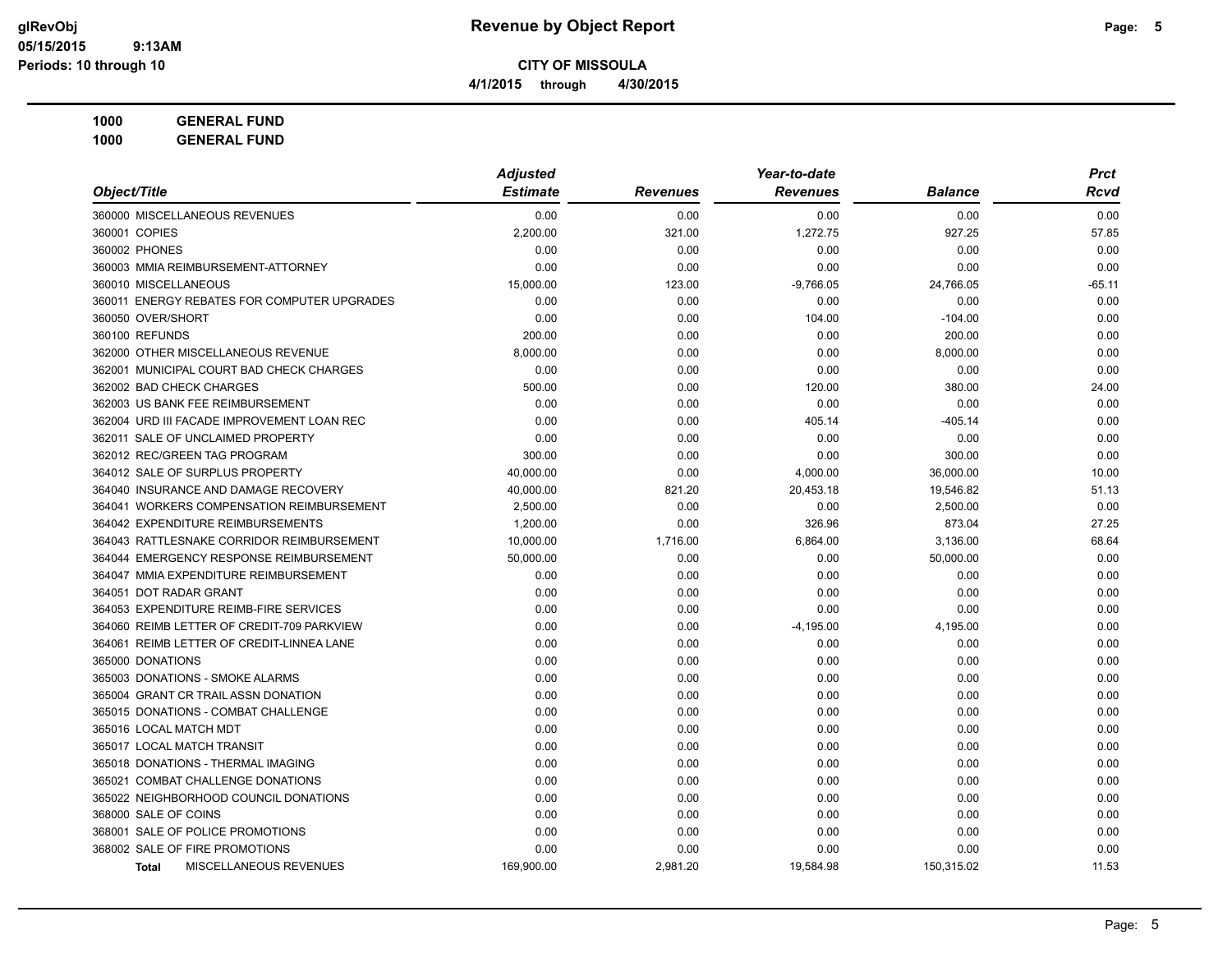**4/1/2015 through 4/30/2015**

| 1000 | <b>GENERAL FUND</b> |
|------|---------------------|
|------|---------------------|

|                                                           | <b>Adjusted</b> |                 | Year-to-date    | <b>Prct</b>    |             |
|-----------------------------------------------------------|-----------------|-----------------|-----------------|----------------|-------------|
| Object/Title                                              | <b>Estimate</b> | <b>Revenues</b> | <b>Revenues</b> | <b>Balance</b> | <b>Rcvd</b> |
| 370000 INVESTMENTS & ROYALTY EARNINGS                     |                 |                 |                 |                |             |
| 371010 INTEREST ON INVESTMENTS                            | 3,500.00        | 135.61          | 1,641.51        | 1,858.49       | 46.90       |
| 371020 GAIN/LOSS IN MARKET VALUE OF INVESTMENTS           | 0.00            | 0.00            | 0.00            | 0.00           | 0.00        |
| <b>INVESTMENTS &amp; ROYALTY EARNINGS</b><br><b>Total</b> | 3,500.00        | 135.61          | 1,641.51        | 1,858.49       | 46.90       |
| 380000 OTHER FINANCING SOURCES                            |                 |                 |                 |                |             |
| 381070 PROCEEDS FROM NOTES/LOANS/INTERCAP                 | 0.00            | 0.00            | 0.00            | 0.00           | 0.00        |
| 381090 PROCEEDS FROM CAPITAL LEASE                        | 0.00            | 0.00            | 587,997.00      | -587,997.00    | 0.00        |
| 382010 SALE OF FIXED ASSETS                               | 0.00            | 0.00            | 0.00            | 0.00           | 0.00        |
| 383000 OPERATING TRANSFERS                                | 0.00            | 0.00            | 0.00            | 0.00           | 0.00        |
| 383001 TRANS FR FLUSHING DISTRICT                         | 27,281.00       | 0.00            | 13,640.50       | 13,640.50      | 50.00       |
| 383002 TRANS FR GAS TAX                                   | 564,000.00      | 0.00            | 282,000.00      | 282,000.00     | 50.00       |
| 383003 TRANS FR COMPREHENSIVE INSURANCE LEVY              | 0.00            | 0.00            | 0.00            | 0.00           | 0.00        |
| 383004 TRANS FR EMPLOYEE HEALTH INSURANCE LEVY            | 4,296,467.00    | 0.00            | 2,148,233.50    | 2,148,233.50   | 50.00       |
| 383007 TRANS FR CABLE FRANCHISE                           | 244,110.00      | 0.00            | 122,055.00      | 122,055.00     | 50.00       |
| 383008 TRANS FR RUSSELL PARK DISTRICT                     | 0.00            | 0.00            | 0.00            | 0.00           | 0.00        |
| 383009 TRANS FR TITLE I                                   | 0.00            | 0.00            | 0.00            | 0.00           | 0.00        |
| 383010 TRANS FR CIP                                       | 0.00            | 0.00            | 0.00            | 0.00           | 0.00        |
| 383011 TRANS FR SID REVOLVING                             | 100.000.00      | 0.00            | 0.00            | 100,000.00     | 0.00        |
| 383014 TRANS FR MRA                                       | 0.00            | 0.00            | 0.00            | 0.00           | 0.00        |
| 383015 TRANS FR MPC                                       | 0.00            | 0.00            | 0.00            | 0.00           | 0.00        |
| 383017 TRANS FR BUILDING                                  | 0.00            | 0.00            | 0.00            | 0.00           | 0.00        |
| 383018 TRANS FR WILLOWWOOD PARK DISTRICT                  | 0.00            | 0.00            | 0.00            | 0.00           | 0.00        |
| 383020 TRANS FR CEMETERY CARE                             | 9,545.00        | 0.00            | 0.00            | 9,545.00       | 0.00        |
| 383021 TRANS FR P&R TRAILS DEVLP                          | 50.000.00       | 0.00            | 0.00            | 50,000.00      | 0.00        |
| 383024 TRANS FR SEWER CLEARING                            | 0.00            | 0.00            | 0.00            | 0.00           | 0.00        |
| 383027 TRANS FR URD                                       | 0.00            | 0.00            | 0.00            | 0.00           | 0.00        |
| 383028 TRANS FROM GF FOR HEALTH RESERVE                   | 0.00            | 0.00            | 0.00            | 0.00           | 0.00        |
| 383046 TRANS FR PARKS MAINTENANCE DIST                    | 0.00            | 0.00            | 0.00            | 0.00           | 0.00        |
| 383047 TRANS FR STREET MAINTENANCE DISTRICT               | 0.00            | 0.00            | 0.00            | 0.00           | 0.00        |
| 383050 TRANSFER FROM IMPACT FEES                          | 0.00            | 0.00            | 0.00            | 0.00           | 0.00        |
| 383065 TRANSFER FROM WWTF                                 | 0.00            | 0.00            | 0.00            | 0.00           | 0.00        |
| OTHER FINANCING SOURCES<br><b>Total</b>                   | 5,291,403.00    | 0.00            | 3,153,926.00    | 2,137,477.00   | 59.60       |
| 390000 INTERNAL SERVICES                                  |                 |                 |                 |                |             |
| 399999 NEW REQUESTS FUNDING                               | 0.00            | 0.00            | 0.00            | 0.00           | 0.00        |
| <b>INTERNAL SERVICES</b><br><b>Total</b>                  | 0.00            | 0.00            | 0.00            | 0.00           | 0.00        |
| <b>GENERAL FUND</b><br><b>Total</b>                       | 48,514,182.00   | 1,182,052.01    | 30,262,879.56   | 18,251,302.44  | 62.38       |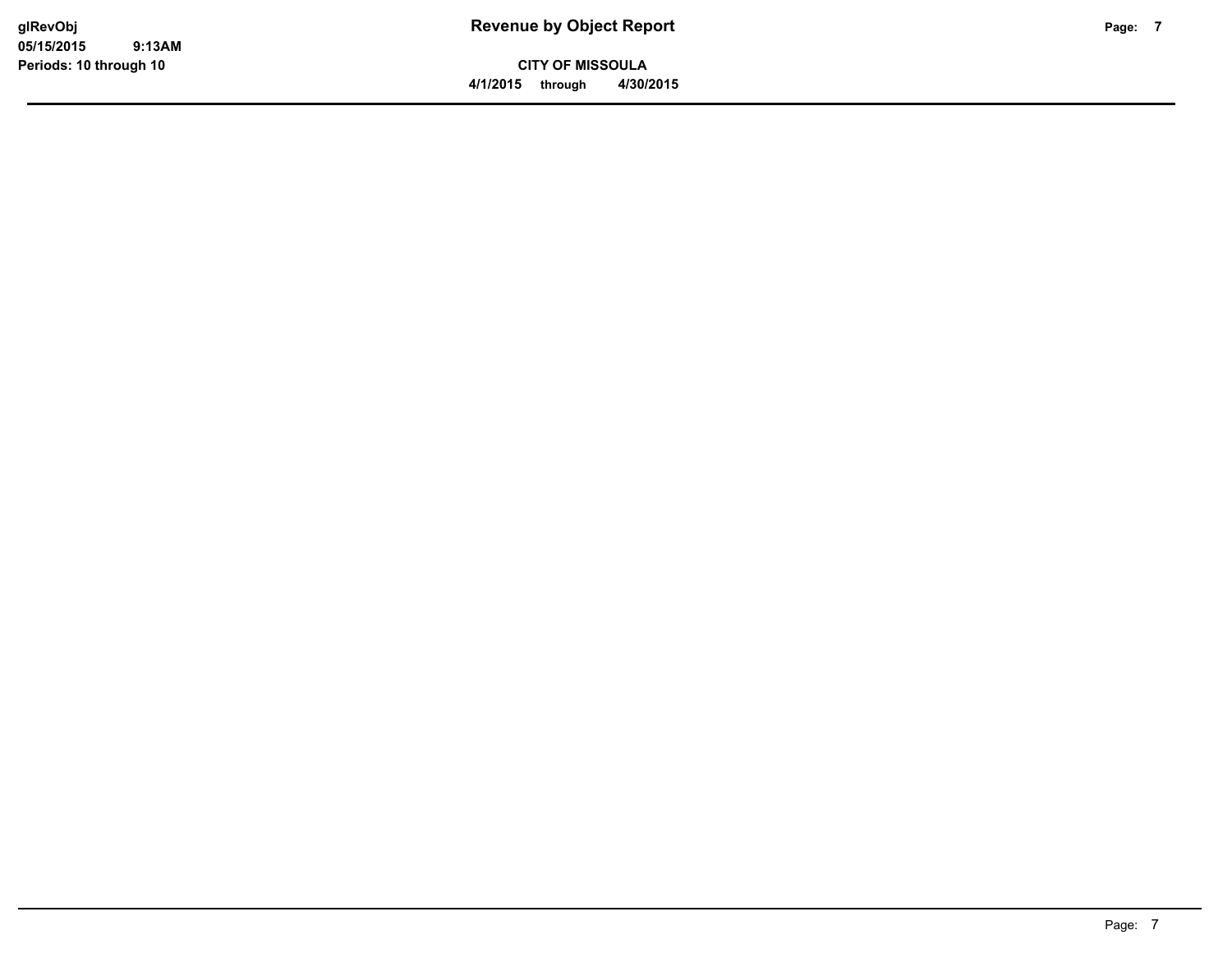**4/1/2015 through 4/30/2015**

|                                               | <b>Adjusted</b> |            | Year-to-date    | <b>Prct</b>    |        |
|-----------------------------------------------|-----------------|------------|-----------------|----------------|--------|
| Object/Title                                  | <b>Estimate</b> | Revenues   | <b>Revenues</b> | <b>Balance</b> | Rcvd   |
| 310000 TAXES/ASSESSMENTS                      |                 |            |                 |                |        |
| 311000 GENERAL PROPERTY TAXES                 | 21,310,690.00   | 105,578.22 | 11,181,631.50   | 10,129,058.50  | 52.47  |
| 311001 CURRENT TAXES                          | 0.00            | 0.00       | 0.00            | 0.00           | 0.00   |
| 311005 DELINQUENT TAXES                       | 0.00            | 3,312.03   | 85,901.23       | $-85,901.23$   | 0.00   |
| 311030 MOTOR VEHICLE TAXES                    | 1,320,185.00    | 114,283.36 | 792,771.98      | 527,413.02     | 60.05  |
| 312001 PENALTIES & INTEREST                   | 99,383.00       | 1,087.58   | 16,154.07       | 83,228.93      | 16.25  |
| TAXES/ASSESSMENTS<br><b>Total</b>             | 22,730,258.00   | 224,261.19 | 12,076,458.78   | 10,653,799.22  | 53.13  |
| 320000 LICENSES & PERMITS                     |                 |            |                 |                |        |
| 322011 LIQUOR LICENSES                        | 33,975.00       | 0.00       | 31,531.25       | 2,443.75       | 92.81  |
| 322012 BEER LICENSES                          | 34,900.00       | 400.00     | 46,600.00       | $-11,700.00$   | 133.52 |
| 322013 WINE LICENSES                          | 11,700.00       | 0.00       | 200.00          | 11,500.00      | 1.71   |
| 322014 GOING OUT OF BUSINESS LICENSE          | 0.00            | 0.00       | 0.00            | 0.00           | 0.00   |
| 322020 GENERAL BUSINESS/PROF/OCCUPATIONAL LIC | 642,344.00      | 29,096.06  | 332,825.14      | 309,518.86     | 51.81  |
| 322021 RENTAL LICENSES                        | 60,828.00       | 27,716.79  | 29,572.59       | 31,255.41      | 48.62  |
| 322022 BLIC PENALTIES & LICENSES              | 12,360.00       | 573.50     | 10,928.98       | 1,431.02       | 88.42  |
| 323015 EXCAVATING PERMITS                     | 396,550.00      | 43,450.70  | 327,398.34      | 69,151.66      | 82.56  |
| 323016 MOVING PERMITS                         | 0.00            | 0.00       | 412.00          | $-412.00$      | 0.00   |
| 323018 PAVING ASSESSMENTS                     | 64,196.00       | 185.00     | 7,938.00        | 56,258.00      | 12.37  |
| 323019 ALARM USERS PERMITS                    | 16,068.00       | 260.00     | 9,489.00        | 6,579.00       | 59.06  |
| 323020 FENCE PERMITS                          | 13,792.00       | 1,579.00   | 6,933.00        | 6,859.00       | 50.27  |
| 323021 PAVING PERMITS                         | 32,960.00       | 3,410.00   | 30,083.00       | 2,877.00       | 91.27  |
| 323022 GRADING/DRAINAGE PERMITS               | 7,723.00        | 401.00     | 9,537.00        | $-1,814.00$    | 123.49 |
| 323023 ADA ACCESS PERMITS                     | 14,343.00       | 748.00     | 15,473.00       | $-1,130.00$    | 107.88 |
| 323025 STREET USE PERMITS                     | 3,862.00        | 870.00     | 3,625.00        | 237.00         | 93.86  |
| 323026 PYROTECHNICS PERMITS                   | 1,765.00        | 0.00       | 3,622.00        | $-1,857.00$    | 205.21 |
| 323031 CHICKEN LICENSES                       | 477.00          | 105.00     | 375.00          | 102.00         | 78.62  |
| 323051 BICYCLE LICENSES                       | 0.00            | 0.00       | 0.00            | 0.00           | 0.00   |
| 323052 STORM WATER POLLUTION PREVENTION PERM  | 3,811.00        | 0.00       | 3,993.00        | $-182.00$      | 104.78 |
| 323054 ZONING COMPLIANCE PERMITS              | 3,090.00        | 892.00     | 16,291.00       | $-13,201.00$   | 527.22 |
| 323055 FLOOD PLAIN PERMITS                    | 0.00            | 0.00       | 1,648.00        | $-1,648.00$    | 0.00   |
| 323056 SIGN PERMITS                           | 7,210.00        | 3,176.00   | 16,763.00       | $-9,553.00$    | 232.50 |
| 323057 SIDEWALK CAFE PERMIT                   | 0.00            | 0.00       | 0.00            | 0.00           | 0.00   |
| <b>LICENSES &amp; PERMITS</b><br><b>Total</b> | 1,361,954.00    | 112,863.05 | 905,238.30      | 456,715.70     | 66.47  |
| 330000 INTERGOVERNMENTAL REVENUES             |                 |            |                 |                |        |
| 330000 INTERGOVERNMENTAL REVENUES             | 0.00            | 0.00       | 0.00            | 0.00           | 0.00   |
| 331020 COPS GRANT                             | 0.00            | 0.00       | 0.00            | 0.00           | 0.00   |
| 331024 DEPT OF JUSTICE GRANTS                 | 100,000.00      | 31,961.09  | 55,799.46       | 44,200.54      | 55.80  |
| 331025 DV ACCOUNTABILITY PROJECT              | 0.00            | 0.00       | 0.00            | 0.00           | 0.00   |
| 331050 ISTEA/CTEP GRANT                       | 0.00            | 0.00       | 0.00            | 0.00           | 0.00   |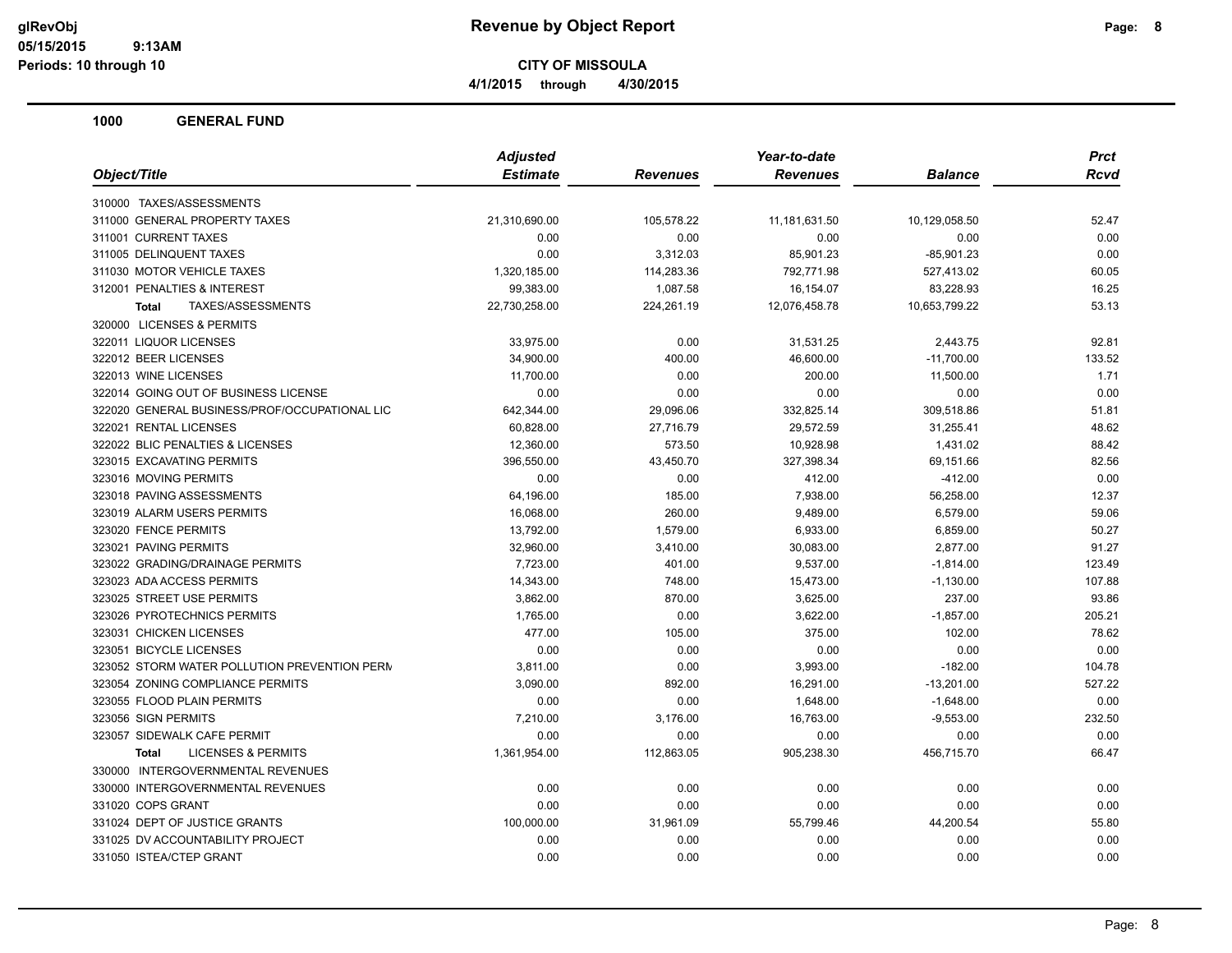**4/1/2015 through 4/30/2015**

|                                                   | <b>Adjusted</b><br>Year-to-date |                 |                 |                |       |
|---------------------------------------------------|---------------------------------|-----------------|-----------------|----------------|-------|
| Object/Title                                      | <b>Estimate</b>                 | <b>Revenues</b> | <b>Revenues</b> | <b>Balance</b> | Rcvd  |
| 331054 FHWA PL GRANT                              | 0.00                            | 0.00            | 0.00            | 0.00           | 0.00  |
| 331055 FTA GRANT                                  | 0.00                            | 0.00            | 0.00            | 0.00           | 0.00  |
| 331056 MDT FEDERAL CMAQ                           | 0.00                            | 0.00            | 0.00            | 0.00           | 0.00  |
| 331057 TRANSIT-MUTD CMAQ                          | 0.00                            | 0.00            | 0.00            | 0.00           | 0.00  |
| 331091 US DOT HMEP GRANT                          | 0.00                            | 0.00            | 0.00            | 0.00           | 0.00  |
| 331112 SAFER GRANT                                | 0.00                            | 0.00            | 0.00            | 0.00           | 0.00  |
| 331113 FEMA GRANT                                 | 0.00                            | 0.00            | 0.00            | 0.00           | 0.00  |
| 331114 TITLE III GRANT-MSLA CO                    | 0.00                            | 0.00            | 14,500.00       | $-14,500.00$   | 0.00  |
| 331160 SAFE ROUTES TO SCHOOLS fY08 \$82,500       | 0.00                            | 0.00            | 0.00            | 0.00           | 0.00  |
| 331170 HISTORICAL PRESERVATION GRANT              | 0.00                            | 0.00            | 5,225.00        | $-5,225.00$    | 0.00  |
| 331178 DUI TASK FORCE                             | 240,000.00                      | 0.00            | 0.00            | 240,000.00     | 0.00  |
| 334017 SCHOOL RESOURCE OFFICER                    | 0.00                            | 0.00            | 248,850.00      | -248,850.00    | 0.00  |
| 335075 STATE GAMBLING/VIDEO/KENO/BINGO FEES       | 127,650.00                      | 1,564.80        | 109,889.80      | 17,760.20      | 86.09 |
| 335076 STATE GAMBLING LICENSE FEES                | 0.00                            | 0.00            | 0.00            | 0.00           | 0.00  |
| 335077 STATE KENO/BINGO PROCEEDS TAX              | 0.00                            | 0.00            | 0.00            | 0.00           | 0.00  |
| 335210 PERSONAL PROPERTY TAX REIMBURSEMENT        | 428,686.00                      | 0.00            | 0.00            | 428,686.00     | 0.00  |
| 335230 HB 124 REVENUE                             | 7,300,985.00                    | 0.00            | 5,981,858.01    | 1,319,126.99   | 81.93 |
| 336021 STATE CONTRIB - POLICE RETIREMENT          | 2,180,799.00                    | 172,328.66      | 1,776,701.57    | 404,097.43     | 81.47 |
| 336022 STATE CONTRIB. - FIRE RETIREMENT           | 2,262,024.00                    | 174,849.89      | 1,807,880.40    | 454,143.60     | 79.92 |
| 336023 STATE CONTRIB. - PERS                      | 9,986.00                        | 790.88          | 9,733.05        | 252.95         | 97.47 |
| 336030 COUNTY CONTRIBUTION                        | 9,900.00                        | 0.00            | 0.00            | 9,900.00       | 0.00  |
| 337012 LEGAL SERVICES-CONTRACTED/REIMB.           | 0.00                            | 0.00            | 6,075.00        | $-6,075.00$    | 0.00  |
| 337013 MUTD SIGN MAINTENANCE AGREEMENT            | 3,000.00                        | 0.00            | 0.00            | 3,000.00       | 0.00  |
| 338000 LOCAL SHARING OF TAX INCREMENT             | 0.00                            | 0.00            | 0.00            | 0.00           | 0.00  |
| 338100 PLANNING MILLS PASSED THRU COUNTY          | 0.00                            | 0.00            | 0.00            | 0.00           | 0.00  |
| 339000 PAYMENT IN LIEU OF TAXES                   | 34,056.00                       | 0.00            | 14,678.00       | 19,378.00      | 43.10 |
| <b>INTERGOVERNMENTAL REVENUES</b><br><b>Total</b> | 12,697,086.00                   | 381,495.32      | 10,031,190.29   | 2,665,895.71   | 79.00 |
| 340000 CHARGES FOR SERVICES                       |                                 |                 |                 |                |       |
| 341009 BLDG ADMIN FEES                            | 245,008.00                      | 0.00            | 122,504.00      | 122,504.00     | 50.00 |
| 341010 MISCELLANEOUS COLLECTIONS                  | 350.00                          | 212.50          | 319.25          | 30.75          | 91.21 |
| 341011 TRANSPORTATION ADMIN FEES                  | 24,000.00                       | 12,000.00       | 12,000.00       | 12,000.00      | 50.00 |
| 341012 MAYORS PROCLAMATION FEES                   | 100.00                          | 0.00            | 40.00           | 60.00          | 40.00 |
| 341013 AIR FUND FEES                              | 250.00                          | 0.00            | 55.00           | 195.00         | 22.00 |
| 341015 SEWER ADMINISTRATION FEES                  | 1,173,327.00                    | 0.00            | 586,663.50      | 586,663.50     | 50.00 |
| 341016 MRA ADMINISTRATION FEES                    | 117,053.00                      | 0.00            | 58,526.50       | 58,526.50      | 50.00 |
| 341017 LIGHTING ADMINISTRATION FEES               | 15,002.00                       | 0.00            | 0.00            | 15,002.00      | 0.00  |
| 341018 PARKING COMM ADMIN FEES                    | 173,680.00                      | 0.00            | 86,840.00       | 86,840.00      | 50.00 |
| 341021 SID ADMINISTRATION FEES                    | 0.00                            | 0.00            | 0.00            | 0.00           | 0.00  |
| 341022 PROJECT ADMIN FEES                         | 0.00                            | 0.00            | 0.00            | 0.00           | 0.00  |
| 341023 PLANNING ADMIN FEES                        | 24,000.00                       | 12,000.00       | 12,000.00       | 12,000.00      | 50.00 |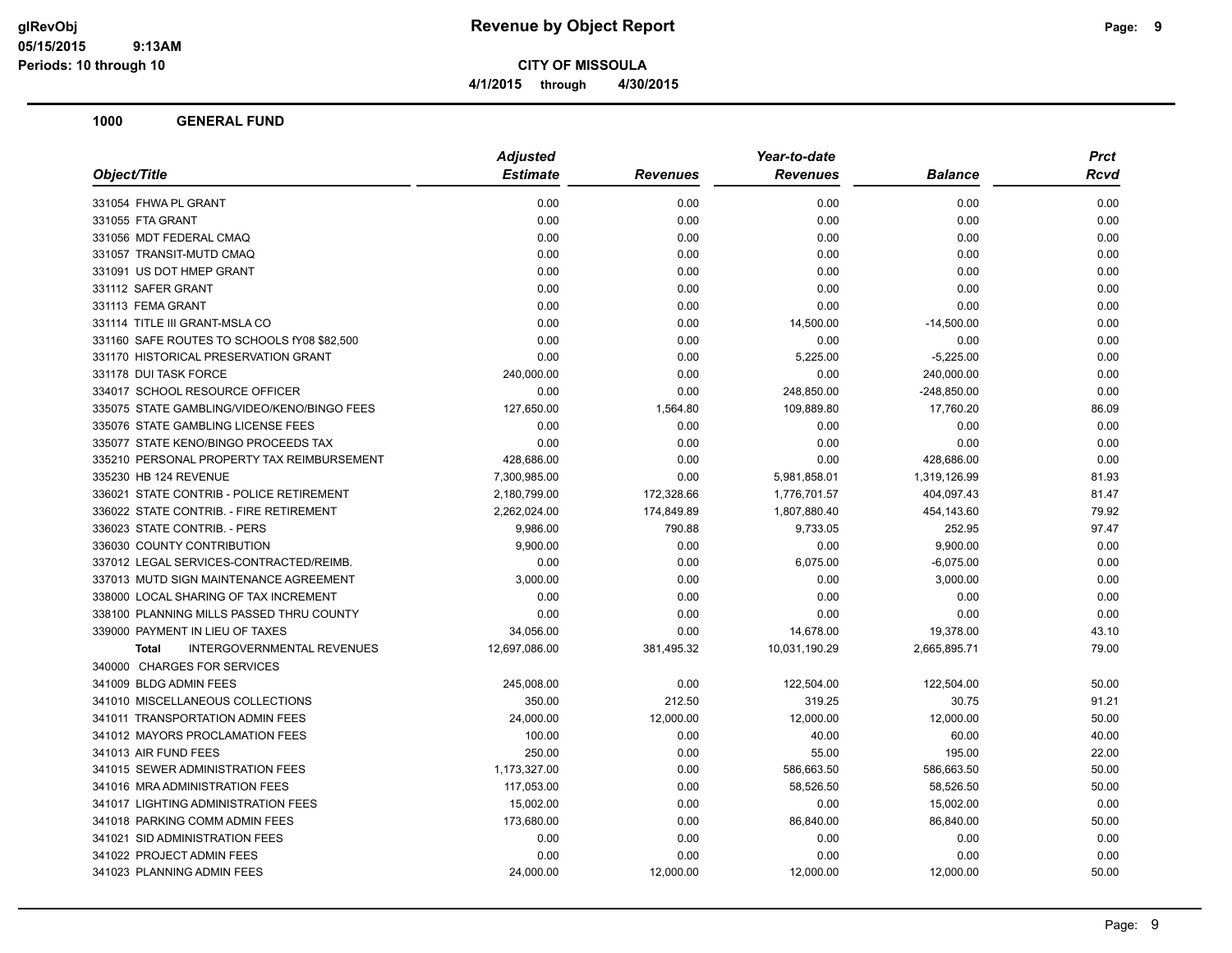**4/1/2015 through 4/30/2015**

|                                          | <b>Adjusted</b> |                 | Year-to-date    |                | <b>Prct</b> |
|------------------------------------------|-----------------|-----------------|-----------------|----------------|-------------|
| Object/Title                             | <b>Estimate</b> | <b>Revenues</b> | <b>Revenues</b> | <b>Balance</b> | <b>Rcvd</b> |
| 341031 STATE REIMB MUNI COURT            | 0.00            | 0.00            | 0.00            | 0.00           | 0.00        |
| 341041 SEWER EXTENSION RECORDING FEES    | 4,500.00        | 652.00          | 2,886.00        | 1,614.00       | 64.13       |
| 341052 MUNICIPAL COURT FILING FEES       | 283,400.00      | 23,057.96       | 232,427.96      | 50,972.04      | 82.01       |
| 341055 CRIME VICTIM SURCHARGE            | 2,500.00        | 144.00          | 1,343.94        | 1,156.06       | 53.76       |
| 341067 SUBDIVISION EXEMPTION AFFIDAVITS  | 0.00            | 200.00          | 5,200.00        | $-5,200.00$    | 0.00        |
| 341068 SUBDIVISON FEES                   | 5,000.00        | 324.00          | 5,692.00        | $-692.00$      | 113.84      |
| 341069 REZONING FEES                     | 5,000.00        | 0.00            | 0.00            | 5,000.00       | 0.00        |
| 341070 DESIGN REVIEW BOARD               | 15,000.00       | 3,666.54        | 30,771.86       | $-15,771.86$   | 205.15      |
| 341071 BOARD OF ADJUST. ZONING, SIGNS    | 58,400.00       | 0.00            | 0.00            | 58,400.00      | 0.00        |
| 341072 FLOOD PLAIN-0THER FEES            | 0.00            | 0.00            | 0.00            | 0.00           | 0.00        |
| 341073 FIRE PLAN CHECK FEES              | 27,981.00       | 1,826.00        | 25,219.00       | 2,762.00       | 90.13       |
| 341074 FIRE INSPECTION FEES              | 0.00            | 3,376.00        | 48,131.99       | $-48, 131.99$  | 0.00        |
| 341076 ENGINEERING PLAN CHECK FEES       | 33,478.00       | 4,587.00        | 36,421.00       | $-2,943.00$    | 108.79      |
| 341077 ZONING COMPLIANCE INSPECTIONS     | 0.00            | 0.00            | 0.00            | 0.00           | 0.00        |
| 341078 ENGINEERING MAP FEES              | 120.00          | 0.00            | 65.00           | 55.00          | 54.17       |
| 341079 GREASE INTERCEPTOR APPEAL FEES    | 2,000.00        | 0.00            | 762.50          | 1,237.50       | 38.13       |
| 341090 STREET VACATION PETITION FEES     | 0.00            | 0.00            | 1,923.00        | $-1,923.00$    | 0.00        |
| 341091 INSPECTION CODE BOOKS & COPIES    | 0.00            | 0.00            | 0.00            | 0.00           | 0.00        |
| 341100 GRANT ADMINISTRATION SERVICE FEES | 0.00            | 0.00            | 0.00            | 0.00           | 0.00        |
| 342010 POLICE/BID AGREEMENT              | 0.00            | 23,147.50       | 23,147.50       | $-23,147.50$   | 0.00        |
| 342012 PD REIMBURSABLE SERVICES          | 0.00            | 0.00            | 0.00            | 0.00           | 0.00        |
| 342013 SECURITY INVEST FEES              | 11,000.00       | 1,340.75        | 9,081.25        | 1,918.75       | 82.56       |
| 342014 POLICE DEPARTMENT SERVICE FEES    | 15,000.00       | 1,474.25        | 15.222.25       | $-222.25$      | 101.48      |
| 342015 POLICE OVERTIME FEES              | 84,000.00       | 955.24          | 83,810.54       | 189.46         | 99.77       |
| 342016 POLICE TRAINING FEES              | 36,000.00       | 305.00          | 6,764.97        | 29,235.03      | 18.79       |
| 342017 CATERING FEES                     | 7,200.00        | 70.00           | 11,604.56       | $-4,404.56$    | 161.17      |
| 342018 DESK REPORTS                      | 20,000.00       | 2,467.00        | 20,080.00       | $-80.00$       | 100.40      |
| 342019 ABANDONED VEHICLE REVENUE FEES    | 32,500.00       | 9,395.00        | 19,612.50       | 12,887.50      | 60.35       |
| 342020 FIRE DEPARTMENT FEES              | 100.00          | 35.00           | 360.50          | $-260.50$      | 360.50      |
| 342021 CPR EDUCATION PROGRAM             | 7,435.00        | 350.00          | 6,725.00        | 710.00         | 90.45       |
| 342022 OUTSIDE HIRES                     | 524,890.00      | 7,819.63        | 417,640.41      | 107,249.59     | 79.57       |
| 342060 BIKE PROGRAM SALES & FEES         | 2,700.00        | 0.00            | 1,229.37        | 1,470.63       | 45.53       |
| 343000 PW REIMBURSABLE SERVICES          | 31,258.00       | 565.34          | 3,920.34        | 27,337.66      | 12.54       |
| 343001 SIGN FABRICATION & CONTRACTS      | 500.00          | 0.00            | 0.00            | 500.00         | 0.00        |
| 343002 OTHER AGENCIES - VEH MAINT        | 48,000.00       | 156.60          | 30,615.08       | 17,384.92      | 63.78       |
| 343003 STATE PAYMENT - TRAFFIC COUNTS    | 4,450.00        | 0.00            | 0.00            | 4,450.00       | 0.00        |
| 343004 SPECIAL STATE CONTRACTS           | 80,000.00       | 0.00            | 0.00            | 80,000.00      | 0.00        |
| 343006 OTHER GOVT AGENCY-STREET PROJECTS | 98,318.00       | 0.00            | 171,329.85      | $-73,011.85$   | 174.26      |
| 343008 PRIVATE COMPANY STREET PAYMENTS   | 0.00            | 0.00            | 0.00            | 0.00           | 0.00        |
| 343010 STREET DEPT SALES & SERVICES      | 19,195.00       | 0.00            | 0.00            | 19,195.00      | 0.00        |
|                                          |                 |                 |                 |                |             |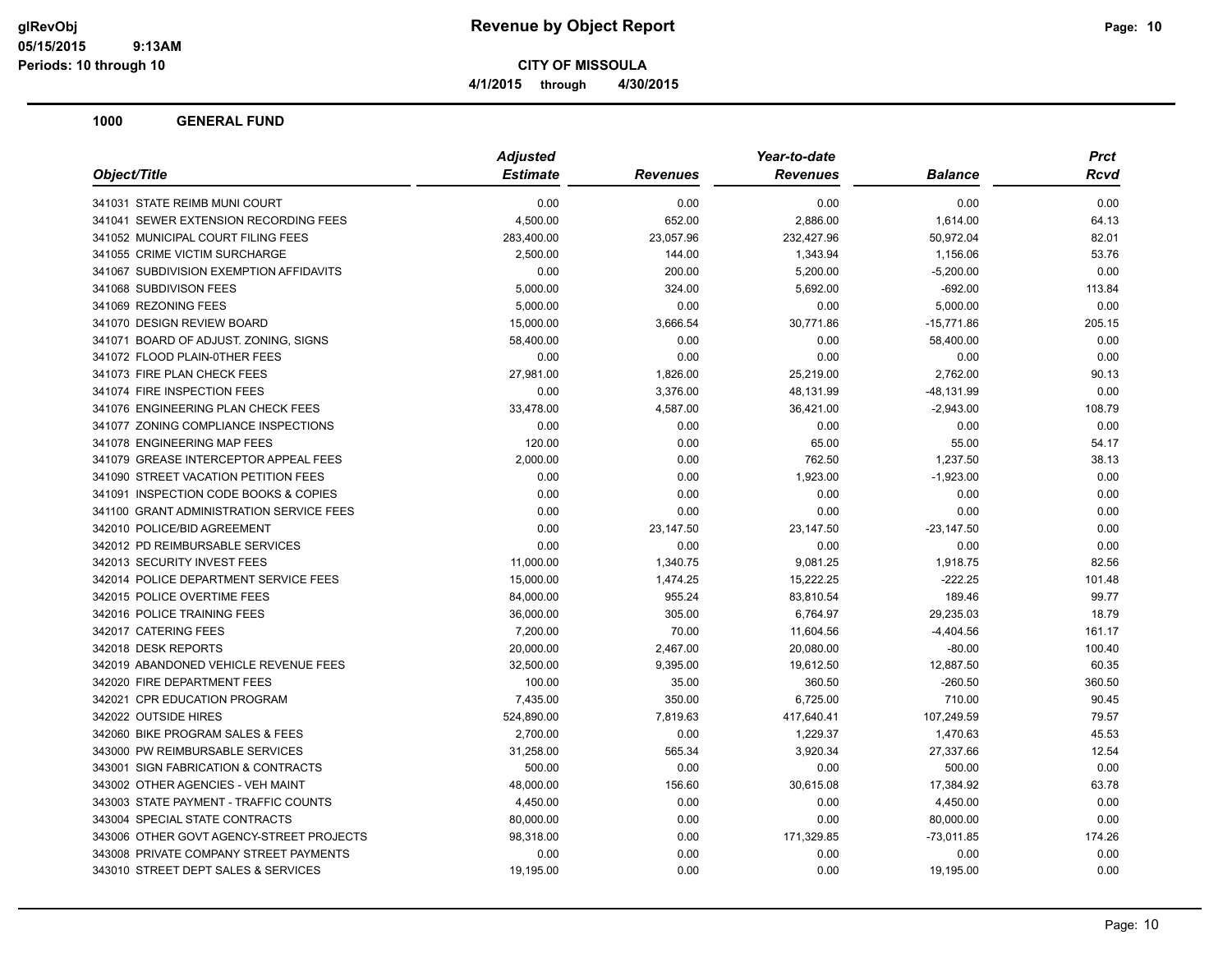**4/1/2015 through 4/30/2015**

| <b>Estimate</b><br>Object/Title<br><b>Revenues</b><br><b>Revenues</b><br>Balance<br>Rcvd<br>461.50<br>1,500.00<br>0.00<br>1,038.50<br>69.23<br>530,082.00<br>165,019.47<br>498,638.74<br>31,443.26<br>94.07<br>0.00<br>0.00<br>0.00<br>0.00<br>0.00<br>0.00<br>0.00<br>0.00<br>0.00<br>0.00<br>0.00<br>55,500.00<br>39,722.64<br>15,777.36<br>71.57<br>61.22<br>340,000.00<br>12,255.75<br>131,867.70<br>208,132.30<br>0.00<br>3,200.00<br>0.00<br>0.00<br>3,200.00<br>12,870.00<br>350.00<br>6,900.00<br>5,970.00<br>53.61<br>1,570.00<br>845.00<br>3,790.00<br>241.40<br>$-2,220.00$<br>4,250.00<br>310.00<br>92.71<br>1,050.00<br>3,940.00<br>$-5,020.00$<br>189.96<br>5,580.00<br>2,600.00<br>10,600.00<br>1,500.00<br>100.00<br>150.00<br>1,500.00<br>0.00<br>200.00<br>0.00<br>0.00<br>1,800.00<br>$-1,800.00$<br>10,950.00<br>2,050.00<br>10,400.00<br>550.00<br>94.98<br>0.00<br>0.00<br>24,000.00<br>0.00<br>24,000.00<br>0.00<br>2,086.00<br>69.53<br>3,000.00<br>914.00<br>0.00<br>0.00<br>0.00<br>0.00<br>0.00<br>243,088.00<br>156,142.79<br>86,945.21<br>64.23<br>62,696.00<br>11,179.94<br>64,254.58<br>75.59<br>85,000.00<br>20,745.42<br>85,000.00<br>0.00<br>0.00<br>0.00<br>85,000.00<br>37.63<br>3,000.00<br>316.13<br>1,128.75<br>1,871.25<br>11,700.00<br>0.00<br>0.00<br>11,700.00<br>0.00<br>3,150.00<br>0.00<br>0.00<br>3,150.00<br>0.00<br>0.00<br>1,089.52<br>24.21<br>4,500.00<br>3,410.48<br>0.00<br>0.00<br>0.00<br>0.00<br>0.00<br><b>CHARGES FOR SERVICES</b><br>4,662,135.00<br>3,102,100.44<br>1,560,034.56<br>66.54<br>368,839.60<br><b>Total</b><br>0.00<br>$-11, 157.54$<br>0.00<br>0.00<br>0.00<br>1,386,857.00<br>87,636.49<br>807,558.60<br>579,298.40<br>58.23<br>129.089.00<br>8.086.09<br>72,443.66<br>56,645.34<br>56.12<br>62,000.00<br>$-24,640.00$<br>45,016.50<br>16,983.50<br>72.61<br>0.00<br>0.00<br>30,927.00<br>45,016.50<br>$-45,016.50$<br>20,000.00<br>624.00<br>2,704.00<br>17,296.00<br>13.52<br><b>FINES &amp; FORFEITURES</b><br>972,739.26<br>60.87<br>1,597,946.00<br>91,476.04<br>625,206.74<br><b>Total</b><br>0.00<br>0.00<br>0.00<br>0.00<br>0.00<br>1,272.75<br>927.25<br>2,200.00<br>321.00<br>57.85<br>0.00<br>0.00<br>0.00<br>0.00<br>0.00 |                                             | <b>Adjusted</b> |      | Year-to-date |      | <b>Prct</b> |
|------------------------------------------------------------------------------------------------------------------------------------------------------------------------------------------------------------------------------------------------------------------------------------------------------------------------------------------------------------------------------------------------------------------------------------------------------------------------------------------------------------------------------------------------------------------------------------------------------------------------------------------------------------------------------------------------------------------------------------------------------------------------------------------------------------------------------------------------------------------------------------------------------------------------------------------------------------------------------------------------------------------------------------------------------------------------------------------------------------------------------------------------------------------------------------------------------------------------------------------------------------------------------------------------------------------------------------------------------------------------------------------------------------------------------------------------------------------------------------------------------------------------------------------------------------------------------------------------------------------------------------------------------------------------------------------------------------------------------------------------------------------------------------------------------------------------------------------------------------------------------------------------------------------------------------------------------------------------------------------------------------------------------------------------------------------------------------------------------------------------------------------------------------------------------------------------------------------|---------------------------------------------|-----------------|------|--------------|------|-------------|
|                                                                                                                                                                                                                                                                                                                                                                                                                                                                                                                                                                                                                                                                                                                                                                                                                                                                                                                                                                                                                                                                                                                                                                                                                                                                                                                                                                                                                                                                                                                                                                                                                                                                                                                                                                                                                                                                                                                                                                                                                                                                                                                                                                                                                  |                                             |                 |      |              |      |             |
|                                                                                                                                                                                                                                                                                                                                                                                                                                                                                                                                                                                                                                                                                                                                                                                                                                                                                                                                                                                                                                                                                                                                                                                                                                                                                                                                                                                                                                                                                                                                                                                                                                                                                                                                                                                                                                                                                                                                                                                                                                                                                                                                                                                                                  | 343013 SNOW REMOVAL FEES                    |                 |      |              |      |             |
|                                                                                                                                                                                                                                                                                                                                                                                                                                                                                                                                                                                                                                                                                                                                                                                                                                                                                                                                                                                                                                                                                                                                                                                                                                                                                                                                                                                                                                                                                                                                                                                                                                                                                                                                                                                                                                                                                                                                                                                                                                                                                                                                                                                                                  | 343080 STATE MAINTENANCE CONTRACT           |                 |      |              |      |             |
|                                                                                                                                                                                                                                                                                                                                                                                                                                                                                                                                                                                                                                                                                                                                                                                                                                                                                                                                                                                                                                                                                                                                                                                                                                                                                                                                                                                                                                                                                                                                                                                                                                                                                                                                                                                                                                                                                                                                                                                                                                                                                                                                                                                                                  | 343082 MDT URBAN PROJECTS                   |                 |      |              |      |             |
|                                                                                                                                                                                                                                                                                                                                                                                                                                                                                                                                                                                                                                                                                                                                                                                                                                                                                                                                                                                                                                                                                                                                                                                                                                                                                                                                                                                                                                                                                                                                                                                                                                                                                                                                                                                                                                                                                                                                                                                                                                                                                                                                                                                                                  | 343083 CONTRACT SEWER APPLICATIONS          |                 |      |              |      |             |
|                                                                                                                                                                                                                                                                                                                                                                                                                                                                                                                                                                                                                                                                                                                                                                                                                                                                                                                                                                                                                                                                                                                                                                                                                                                                                                                                                                                                                                                                                                                                                                                                                                                                                                                                                                                                                                                                                                                                                                                                                                                                                                                                                                                                                  | 343084 STREET MAINTENANCE MATERIALS REIMB   |                 |      |              |      |             |
|                                                                                                                                                                                                                                                                                                                                                                                                                                                                                                                                                                                                                                                                                                                                                                                                                                                                                                                                                                                                                                                                                                                                                                                                                                                                                                                                                                                                                                                                                                                                                                                                                                                                                                                                                                                                                                                                                                                                                                                                                                                                                                                                                                                                                  | 343097 SIDEWALK AND CURB FEES               |                 |      |              |      |             |
|                                                                                                                                                                                                                                                                                                                                                                                                                                                                                                                                                                                                                                                                                                                                                                                                                                                                                                                                                                                                                                                                                                                                                                                                                                                                                                                                                                                                                                                                                                                                                                                                                                                                                                                                                                                                                                                                                                                                                                                                                                                                                                                                                                                                                  | 343311 SALE OF NICHES                       |                 |      |              |      |             |
|                                                                                                                                                                                                                                                                                                                                                                                                                                                                                                                                                                                                                                                                                                                                                                                                                                                                                                                                                                                                                                                                                                                                                                                                                                                                                                                                                                                                                                                                                                                                                                                                                                                                                                                                                                                                                                                                                                                                                                                                                                                                                                                                                                                                                  | 343320 CEMETERY - SALE OF PLOTS             |                 |      |              |      |             |
|                                                                                                                                                                                                                                                                                                                                                                                                                                                                                                                                                                                                                                                                                                                                                                                                                                                                                                                                                                                                                                                                                                                                                                                                                                                                                                                                                                                                                                                                                                                                                                                                                                                                                                                                                                                                                                                                                                                                                                                                                                                                                                                                                                                                                  | 343321 CEMETERY FOUNDATIONS                 |                 |      |              |      |             |
|                                                                                                                                                                                                                                                                                                                                                                                                                                                                                                                                                                                                                                                                                                                                                                                                                                                                                                                                                                                                                                                                                                                                                                                                                                                                                                                                                                                                                                                                                                                                                                                                                                                                                                                                                                                                                                                                                                                                                                                                                                                                                                                                                                                                                  | 343322 CEMETERY FLOWER CARE                 |                 |      |              |      |             |
|                                                                                                                                                                                                                                                                                                                                                                                                                                                                                                                                                                                                                                                                                                                                                                                                                                                                                                                                                                                                                                                                                                                                                                                                                                                                                                                                                                                                                                                                                                                                                                                                                                                                                                                                                                                                                                                                                                                                                                                                                                                                                                                                                                                                                  | 343323 CEMETERY - LINER INSTALL FEES        |                 |      |              |      |             |
|                                                                                                                                                                                                                                                                                                                                                                                                                                                                                                                                                                                                                                                                                                                                                                                                                                                                                                                                                                                                                                                                                                                                                                                                                                                                                                                                                                                                                                                                                                                                                                                                                                                                                                                                                                                                                                                                                                                                                                                                                                                                                                                                                                                                                  | 343324 OTHER CEMETERY FEES                  |                 |      |              |      |             |
|                                                                                                                                                                                                                                                                                                                                                                                                                                                                                                                                                                                                                                                                                                                                                                                                                                                                                                                                                                                                                                                                                                                                                                                                                                                                                                                                                                                                                                                                                                                                                                                                                                                                                                                                                                                                                                                                                                                                                                                                                                                                                                                                                                                                                  | 343325 2ND INTERMENT RIGHT                  |                 |      |              |      |             |
|                                                                                                                                                                                                                                                                                                                                                                                                                                                                                                                                                                                                                                                                                                                                                                                                                                                                                                                                                                                                                                                                                                                                                                                                                                                                                                                                                                                                                                                                                                                                                                                                                                                                                                                                                                                                                                                                                                                                                                                                                                                                                                                                                                                                                  | 343340 CEMETERY - OPENINGS & CLOSINGS       |                 |      |              |      |             |
|                                                                                                                                                                                                                                                                                                                                                                                                                                                                                                                                                                                                                                                                                                                                                                                                                                                                                                                                                                                                                                                                                                                                                                                                                                                                                                                                                                                                                                                                                                                                                                                                                                                                                                                                                                                                                                                                                                                                                                                                                                                                                                                                                                                                                  | 343350 CEMETERY CARE, FEES                  |                 |      |              |      |             |
|                                                                                                                                                                                                                                                                                                                                                                                                                                                                                                                                                                                                                                                                                                                                                                                                                                                                                                                                                                                                                                                                                                                                                                                                                                                                                                                                                                                                                                                                                                                                                                                                                                                                                                                                                                                                                                                                                                                                                                                                                                                                                                                                                                                                                  | 343360 WEED CONTROL                         |                 |      |              |      |             |
|                                                                                                                                                                                                                                                                                                                                                                                                                                                                                                                                                                                                                                                                                                                                                                                                                                                                                                                                                                                                                                                                                                                                                                                                                                                                                                                                                                                                                                                                                                                                                                                                                                                                                                                                                                                                                                                                                                                                                                                                                                                                                                                                                                                                                  | 346029 PARKS PETTY CASH FUND                |                 |      |              |      |             |
|                                                                                                                                                                                                                                                                                                                                                                                                                                                                                                                                                                                                                                                                                                                                                                                                                                                                                                                                                                                                                                                                                                                                                                                                                                                                                                                                                                                                                                                                                                                                                                                                                                                                                                                                                                                                                                                                                                                                                                                                                                                                                                                                                                                                                  | 346031 RECREATION FEES                      |                 |      |              |      |             |
|                                                                                                                                                                                                                                                                                                                                                                                                                                                                                                                                                                                                                                                                                                                                                                                                                                                                                                                                                                                                                                                                                                                                                                                                                                                                                                                                                                                                                                                                                                                                                                                                                                                                                                                                                                                                                                                                                                                                                                                                                                                                                                                                                                                                                  | 346033 PARK FEES/FACILITY RENTALS           |                 |      |              |      |             |
|                                                                                                                                                                                                                                                                                                                                                                                                                                                                                                                                                                                                                                                                                                                                                                                                                                                                                                                                                                                                                                                                                                                                                                                                                                                                                                                                                                                                                                                                                                                                                                                                                                                                                                                                                                                                                                                                                                                                                                                                                                                                                                                                                                                                                  | 346034 GROUNDS MAINTENANCE CONTRACT         |                 |      |              |      |             |
|                                                                                                                                                                                                                                                                                                                                                                                                                                                                                                                                                                                                                                                                                                                                                                                                                                                                                                                                                                                                                                                                                                                                                                                                                                                                                                                                                                                                                                                                                                                                                                                                                                                                                                                                                                                                                                                                                                                                                                                                                                                                                                                                                                                                                  | 346036 PARK CONCESSION FEES                 |                 |      |              |      |             |
|                                                                                                                                                                                                                                                                                                                                                                                                                                                                                                                                                                                                                                                                                                                                                                                                                                                                                                                                                                                                                                                                                                                                                                                                                                                                                                                                                                                                                                                                                                                                                                                                                                                                                                                                                                                                                                                                                                                                                                                                                                                                                                                                                                                                                  | 346037 YOUTH DRUG COURT CONTRACT            |                 |      |              |      |             |
|                                                                                                                                                                                                                                                                                                                                                                                                                                                                                                                                                                                                                                                                                                                                                                                                                                                                                                                                                                                                                                                                                                                                                                                                                                                                                                                                                                                                                                                                                                                                                                                                                                                                                                                                                                                                                                                                                                                                                                                                                                                                                                                                                                                                                  | 346050 COUNTY PLAYGROUND CONTRACT           |                 |      |              |      |             |
|                                                                                                                                                                                                                                                                                                                                                                                                                                                                                                                                                                                                                                                                                                                                                                                                                                                                                                                                                                                                                                                                                                                                                                                                                                                                                                                                                                                                                                                                                                                                                                                                                                                                                                                                                                                                                                                                                                                                                                                                                                                                                                                                                                                                                  | 346051 MONTANA PARKS/REC CONFERENCE 2012    |                 |      |              |      |             |
|                                                                                                                                                                                                                                                                                                                                                                                                                                                                                                                                                                                                                                                                                                                                                                                                                                                                                                                                                                                                                                                                                                                                                                                                                                                                                                                                                                                                                                                                                                                                                                                                                                                                                                                                                                                                                                                                                                                                                                                                                                                                                                                                                                                                                  | 346070 RECREATION GENERAL MERCHANDISE       |                 |      |              |      |             |
|                                                                                                                                                                                                                                                                                                                                                                                                                                                                                                                                                                                                                                                                                                                                                                                                                                                                                                                                                                                                                                                                                                                                                                                                                                                                                                                                                                                                                                                                                                                                                                                                                                                                                                                                                                                                                                                                                                                                                                                                                                                                                                                                                                                                                  |                                             |                 |      |              |      |             |
|                                                                                                                                                                                                                                                                                                                                                                                                                                                                                                                                                                                                                                                                                                                                                                                                                                                                                                                                                                                                                                                                                                                                                                                                                                                                                                                                                                                                                                                                                                                                                                                                                                                                                                                                                                                                                                                                                                                                                                                                                                                                                                                                                                                                                  | 350000 FINES & FORFEITURES                  |                 |      |              |      |             |
|                                                                                                                                                                                                                                                                                                                                                                                                                                                                                                                                                                                                                                                                                                                                                                                                                                                                                                                                                                                                                                                                                                                                                                                                                                                                                                                                                                                                                                                                                                                                                                                                                                                                                                                                                                                                                                                                                                                                                                                                                                                                                                                                                                                                                  | 351022 LAW ENFORCEMENT ACADEMY SURCHARGE #! |                 |      |              |      |             |
|                                                                                                                                                                                                                                                                                                                                                                                                                                                                                                                                                                                                                                                                                                                                                                                                                                                                                                                                                                                                                                                                                                                                                                                                                                                                                                                                                                                                                                                                                                                                                                                                                                                                                                                                                                                                                                                                                                                                                                                                                                                                                                                                                                                                                  | 351031 TRAFFIC FINES                        |                 |      |              |      |             |
|                                                                                                                                                                                                                                                                                                                                                                                                                                                                                                                                                                                                                                                                                                                                                                                                                                                                                                                                                                                                                                                                                                                                                                                                                                                                                                                                                                                                                                                                                                                                                                                                                                                                                                                                                                                                                                                                                                                                                                                                                                                                                                                                                                                                                  | 351032 SURCHARGE ON FINES                   |                 |      |              |      |             |
|                                                                                                                                                                                                                                                                                                                                                                                                                                                                                                                                                                                                                                                                                                                                                                                                                                                                                                                                                                                                                                                                                                                                                                                                                                                                                                                                                                                                                                                                                                                                                                                                                                                                                                                                                                                                                                                                                                                                                                                                                                                                                                                                                                                                                  | 351034 CELLULAR PHONE FINES                 |                 |      |              |      |             |
|                                                                                                                                                                                                                                                                                                                                                                                                                                                                                                                                                                                                                                                                                                                                                                                                                                                                                                                                                                                                                                                                                                                                                                                                                                                                                                                                                                                                                                                                                                                                                                                                                                                                                                                                                                                                                                                                                                                                                                                                                                                                                                                                                                                                                  | 351035 CELL PHONE FINES: EDUCATION          |                 |      |              |      |             |
|                                                                                                                                                                                                                                                                                                                                                                                                                                                                                                                                                                                                                                                                                                                                                                                                                                                                                                                                                                                                                                                                                                                                                                                                                                                                                                                                                                                                                                                                                                                                                                                                                                                                                                                                                                                                                                                                                                                                                                                                                                                                                                                                                                                                                  | 355000 FALSE ALARM PENALTY                  |                 |      |              |      |             |
|                                                                                                                                                                                                                                                                                                                                                                                                                                                                                                                                                                                                                                                                                                                                                                                                                                                                                                                                                                                                                                                                                                                                                                                                                                                                                                                                                                                                                                                                                                                                                                                                                                                                                                                                                                                                                                                                                                                                                                                                                                                                                                                                                                                                                  |                                             |                 |      |              |      |             |
|                                                                                                                                                                                                                                                                                                                                                                                                                                                                                                                                                                                                                                                                                                                                                                                                                                                                                                                                                                                                                                                                                                                                                                                                                                                                                                                                                                                                                                                                                                                                                                                                                                                                                                                                                                                                                                                                                                                                                                                                                                                                                                                                                                                                                  | 360000 MISCELLANEOUS REVENUES               |                 |      |              |      |             |
|                                                                                                                                                                                                                                                                                                                                                                                                                                                                                                                                                                                                                                                                                                                                                                                                                                                                                                                                                                                                                                                                                                                                                                                                                                                                                                                                                                                                                                                                                                                                                                                                                                                                                                                                                                                                                                                                                                                                                                                                                                                                                                                                                                                                                  | 360000 MISCELLANEOUS REVENUES               |                 |      |              |      |             |
|                                                                                                                                                                                                                                                                                                                                                                                                                                                                                                                                                                                                                                                                                                                                                                                                                                                                                                                                                                                                                                                                                                                                                                                                                                                                                                                                                                                                                                                                                                                                                                                                                                                                                                                                                                                                                                                                                                                                                                                                                                                                                                                                                                                                                  | 360001 COPIES                               |                 |      |              |      |             |
|                                                                                                                                                                                                                                                                                                                                                                                                                                                                                                                                                                                                                                                                                                                                                                                                                                                                                                                                                                                                                                                                                                                                                                                                                                                                                                                                                                                                                                                                                                                                                                                                                                                                                                                                                                                                                                                                                                                                                                                                                                                                                                                                                                                                                  | 360002 PHONES                               |                 |      |              |      |             |
|                                                                                                                                                                                                                                                                                                                                                                                                                                                                                                                                                                                                                                                                                                                                                                                                                                                                                                                                                                                                                                                                                                                                                                                                                                                                                                                                                                                                                                                                                                                                                                                                                                                                                                                                                                                                                                                                                                                                                                                                                                                                                                                                                                                                                  | 360003 MMIA REIMBURSEMENT-ATTORNEY          | 0.00            | 0.00 | 0.00         | 0.00 | 0.00        |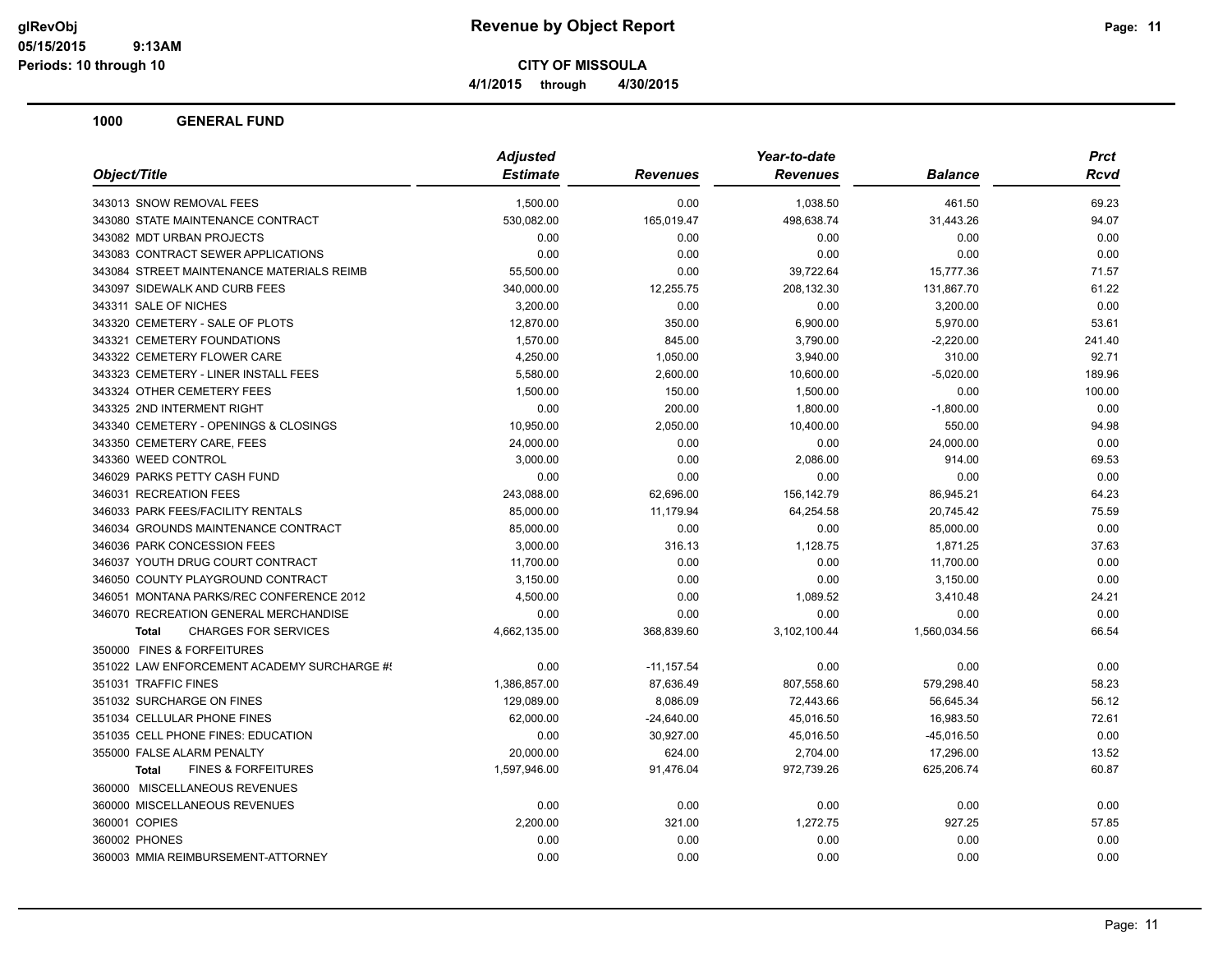**4/1/2015 through 4/30/2015**

| Object/Title                                              | <b>Adjusted</b> |                 | Year-to-date    |            | Prct     |
|-----------------------------------------------------------|-----------------|-----------------|-----------------|------------|----------|
|                                                           | <b>Estimate</b> | <b>Revenues</b> | <b>Revenues</b> | Balance    | Rcvd     |
| 360010 MISCELLANEOUS                                      | 15,000.00       | 123.00          | $-9,766.05$     | 24,766.05  | $-65.11$ |
| 360011 ENERGY REBATES FOR COMPUTER UPGRADES               | 0.00            | 0.00            | 0.00            | 0.00       | 0.00     |
| 360050 OVER/SHORT                                         | 0.00            | 0.00            | 104.00          | $-104.00$  | 0.00     |
| 360100 REFUNDS                                            | 200.00          | 0.00            | 0.00            | 200.00     | 0.00     |
| 362000 OTHER MISCELLANEOUS REVENUE                        | 8,000.00        | 0.00            | 0.00            | 8,000.00   | 0.00     |
| 362001 MUNICIPAL COURT BAD CHECK CHARGES                  | 0.00            | 0.00            | 0.00            | 0.00       | 0.00     |
| 362002 BAD CHECK CHARGES                                  | 500.00          | 0.00            | 120.00          | 380.00     | 24.00    |
| 362003 US BANK FEE REIMBURSEMENT                          | 0.00            | 0.00            | 0.00            | 0.00       | 0.00     |
| 362004 URD III FACADE IMPROVEMENT LOAN REC                | 0.00            | 0.00            | 405.14          | $-405.14$  | 0.00     |
| 362011 SALE OF UNCLAIMED PROPERTY                         | 0.00            | 0.00            | 0.00            | 0.00       | 0.00     |
| 362012 REC/GREEN TAG PROGRAM                              | 300.00          | 0.00            | 0.00            | 300.00     | 0.00     |
| 364012 SALE OF SURPLUS PROPERTY                           | 40,000.00       | 0.00            | 4,000.00        | 36,000.00  | 10.00    |
| 364040 INSURANCE AND DAMAGE RECOVERY                      | 40,000.00       | 821.20          | 20,453.18       | 19,546.82  | 51.13    |
| 364041 WORKERS COMPENSATION REIMBURSEMENT                 | 2,500.00        | 0.00            | 0.00            | 2,500.00   | 0.00     |
| 364042 EXPENDITURE REIMBURSEMENTS                         | 1,200.00        | 0.00            | 326.96          | 873.04     | 27.25    |
| 364043 RATTLESNAKE CORRIDOR REIMBURSEMENT                 | 10,000.00       | 1,716.00        | 6,864.00        | 3,136.00   | 68.64    |
| 364044 EMERGENCY RESPONSE REIMBURSEMENT                   | 50,000.00       | 0.00            | 0.00            | 50,000.00  | 0.00     |
| 364047 MMIA EXPENDITURE REIMBURSEMENT                     | 0.00            | 0.00            | 0.00            | 0.00       | 0.00     |
| 364051 DOT RADAR GRANT                                    | 0.00            | 0.00            | 0.00            | 0.00       | 0.00     |
| 364053 EXPENDITURE REIMB-FIRE SERVICES                    | 0.00            | 0.00            | 0.00            | 0.00       | 0.00     |
| 364060 REIMB LETTER OF CREDIT-709 PARKVIEW                | 0.00            | 0.00            | $-4,195.00$     | 4,195.00   | 0.00     |
| 364061 REIMB LETTER OF CREDIT-LINNEA LANE                 | 0.00            | 0.00            | 0.00            | 0.00       | 0.00     |
| 365000 DONATIONS                                          | 0.00            | 0.00            | 0.00            | 0.00       | 0.00     |
| 365003 DONATIONS - SMOKE ALARMS                           | 0.00            | 0.00            | 0.00            | 0.00       | 0.00     |
| 365004 GRANT CR TRAIL ASSN DONATION                       | 0.00            | 0.00            | 0.00            | 0.00       | 0.00     |
| 365015 DONATIONS - COMBAT CHALLENGE                       | 0.00            | 0.00            | 0.00            | 0.00       | 0.00     |
| 365016 LOCAL MATCH MDT                                    | 0.00            | 0.00            | 0.00            | 0.00       | 0.00     |
| 365017 LOCAL MATCH TRANSIT                                | 0.00            | 0.00            | 0.00            | 0.00       | 0.00     |
| 365018 DONATIONS - THERMAL IMAGING                        | 0.00            | 0.00            | 0.00            | 0.00       | 0.00     |
| 365021 COMBAT CHALLENGE DONATIONS                         | 0.00            | 0.00            | 0.00            | 0.00       | 0.00     |
| 365022 NEIGHBORHOOD COUNCIL DONATIONS                     | 0.00            | 0.00            | 0.00            | 0.00       | 0.00     |
| 368000 SALE OF COINS                                      | 0.00            | 0.00            | 0.00            | 0.00       | 0.00     |
| 368001 SALE OF POLICE PROMOTIONS                          | 0.00            | 0.00            | 0.00            | 0.00       | 0.00     |
| 368002 SALE OF FIRE PROMOTIONS                            | 0.00            | 0.00            | 0.00            | 0.00       | 0.00     |
| <b>MISCELLANEOUS REVENUES</b><br><b>Total</b>             | 169,900.00      | 2,981.20        | 19,584.98       | 150,315.02 | 11.53    |
| 370000 INVESTMENTS & ROYALTY EARNINGS                     |                 |                 |                 |            |          |
| 371010 INTEREST ON INVESTMENTS                            | 3,500.00        | 135.61          | 1,641.51        | 1,858.49   | 46.90    |
| 371020 GAIN/LOSS IN MARKET VALUE OF INVESTMENT            | 0.00            | 0.00            | 0.00            | 0.00       | 0.00     |
| <b>INVESTMENTS &amp; ROYALTY EARNINGS</b><br><b>Total</b> | 3,500.00        | 135.61          | 1,641.51        | 1,858.49   | 46.90    |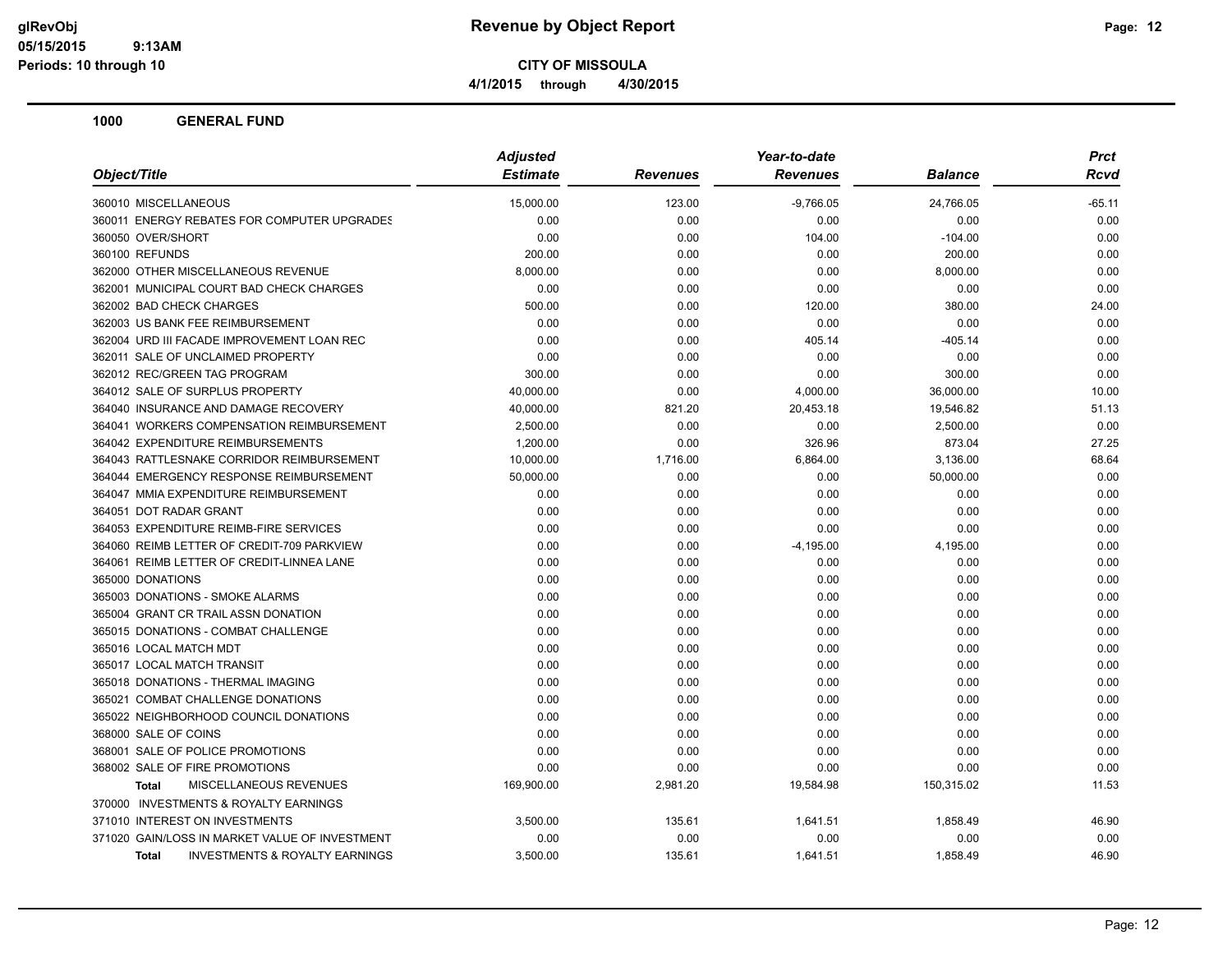**4/1/2015 through 4/30/2015**

|                                               | <b>Adjusted</b> |                 | Year-to-date    |                | <b>Prct</b> |
|-----------------------------------------------|-----------------|-----------------|-----------------|----------------|-------------|
| Object/Title                                  | <b>Estimate</b> | <b>Revenues</b> | <b>Revenues</b> | <b>Balance</b> | <b>Rcvd</b> |
| 380000 OTHER FINANCING SOURCES                |                 |                 |                 |                |             |
| 381070 PROCEEDS FROM NOTES/LOANS/INTERCAP     | 0.00            | 0.00            | 0.00            | 0.00           | 0.00        |
| 381090 PROCEEDS FROM CAPITAL LEASE            | 0.00            | 0.00            | 587,997.00      | -587,997.00    | 0.00        |
| 382010 SALE OF FIXED ASSETS                   | 0.00            | 0.00            | 0.00            | 0.00           | 0.00        |
| 383000 OPERATING TRANSFERS                    | 0.00            | 0.00            | 0.00            | 0.00           | 0.00        |
| 383001 TRANS FR FLUSHING DISTRICT             | 27,281.00       | 0.00            | 13,640.50       | 13,640.50      | 50.00       |
| 383002 TRANS FR GAS TAX                       | 564,000.00      | 0.00            | 282,000.00      | 282,000.00     | 50.00       |
| 383003 TRANS FR COMPREHENSIVE INSURANCE LEVY  | 0.00            | 0.00            | 0.00            | 0.00           | 0.00        |
| 383004 TRANS FR EMPLOYEE HEALTH INSURANCE LEV | 4,296,467.00    | 0.00            | 2,148,233.50    | 2,148,233.50   | 50.00       |
| 383007 TRANS FR CABLE FRANCHISE               | 244,110.00      | 0.00            | 122,055.00      | 122,055.00     | 50.00       |
| 383008 TRANS FR RUSSELL PARK DISTRICT         | 0.00            | 0.00            | 0.00            | 0.00           | 0.00        |
| 383009 TRANS FR TITLE I                       | 0.00            | 0.00            | 0.00            | 0.00           | 0.00        |
| 383010 TRANS FR CIP                           | 0.00            | 0.00            | 0.00            | 0.00           | 0.00        |
| 383011 TRANS FR SID REVOLVING                 | 100,000.00      | 0.00            | 0.00            | 100,000.00     | 0.00        |
| 383014 TRANS FR MRA                           | 0.00            | 0.00            | 0.00            | 0.00           | 0.00        |
| 383015 TRANS FR MPC                           | 0.00            | 0.00            | 0.00            | 0.00           | 0.00        |
| 383017 TRANS FR BUILDING                      | 0.00            | 0.00            | 0.00            | 0.00           | 0.00        |
| 383018 TRANS FR WILLOWWOOD PARK DISTRICT      | 0.00            | 0.00            | 0.00            | 0.00           | 0.00        |
| 383020 TRANS FR CEMETERY CARE                 | 9,545.00        | 0.00            | 0.00            | 9,545.00       | 0.00        |
| 383021 TRANS FR P&R TRAILS DEVLP              | 50,000.00       | 0.00            | 0.00            | 50,000.00      | 0.00        |
| 383024 TRANS FR SEWER CLEARING                | 0.00            | 0.00            | 0.00            | 0.00           | 0.00        |
| 383027 TRANS FR URD                           | 0.00            | 0.00            | 0.00            | 0.00           | 0.00        |
| 383028 TRANS FROM GF FOR HEALTH RESERVE       | 0.00            | 0.00            | 0.00            | 0.00           | 0.00        |
| 383046 TRANS FR PARKS MAINTENANCE DIST        | 0.00            | 0.00            | 0.00            | 0.00           | 0.00        |
| 383047 TRANS FR STREET MAINTENANCE DISTRICT   | 0.00            | 0.00            | 0.00            | 0.00           | 0.00        |
| 383050 TRANSFER FROM IMPACT FEES              | 0.00            | 0.00            | 0.00            | 0.00           | 0.00        |
| 383065 TRANSFER FROM WWTF                     | 0.00            | 0.00            | 0.00            | 0.00           | 0.00        |
| OTHER FINANCING SOURCES<br><b>Total</b>       | 5,291,403.00    | 0.00            | 3,153,926.00    | 2,137,477.00   | 59.60       |
| 390000 INTERNAL SERVICES                      |                 |                 |                 |                |             |
| 399999 NEW REQUESTS FUNDING                   | 0.00            | 0.00            | 0.00            | 0.00           | 0.00        |
| <b>INTERNAL SERVICES</b><br><b>Total</b>      | 0.00            | 0.00            | 0.00            | 0.00           | 0.00        |
| <b>GENERAL FUND</b><br><b>Total</b>           | 48.514.182.00   | 1,182,052.01    | 30.262.879.56   | 18.251.302.44  | 62.38       |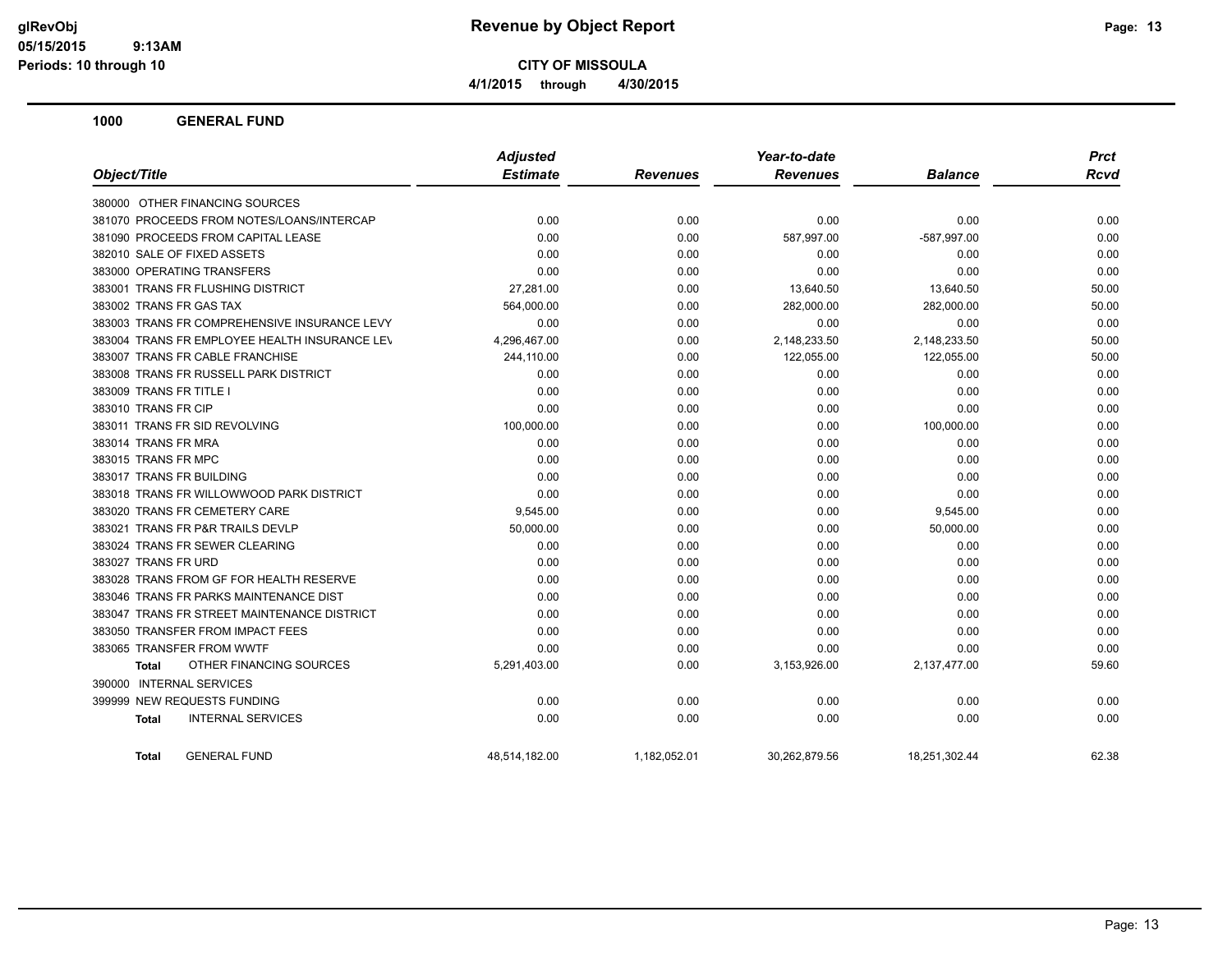**4/1/2015 through 4/30/2015**

# **1211 PARK ACQUISITION & DEVELOPMENT**

#### **1211 PARK ACQUISITION & DEVELOPMENT**

|                                                           | <b>Adjusted</b> |                 | Year-to-date    |                | <b>Prct</b> |
|-----------------------------------------------------------|-----------------|-----------------|-----------------|----------------|-------------|
| Object/Title                                              | <b>Estimate</b> | <b>Revenues</b> | <b>Revenues</b> | <b>Balance</b> | Rcvd        |
| 340000 CHARGES FOR SERVICES                               |                 |                 |                 |                |             |
| 346080 PAYMENT IN LIEU OF PARKS                           | 288,120.00      | 0.00            | 6,654.46        | 281,465.54     | 2.31        |
| 346082 HIGH PARK EASEMENT EXCHANGE                        | 0.00            | 0.00            | 0.00            | 0.00           | 0.00        |
| <b>CHARGES FOR SERVICES</b><br><b>Total</b>               | 288,120.00      | 0.00            | 6,654.46        | 281,465.54     | 2.31        |
| MISCELLANEOUS REVENUES<br>360000                          |                 |                 |                 |                |             |
| 360010 MISCELLANEOUS                                      | 0.00            | 0.00            | 302.20          | $-302.20$      | 0.00        |
| 360016 LAFRAY PARK DONATIONS                              | 0.00            | 0.00            | 0.00            | 0.00           | 0.00        |
| 360017 PARK PLANS FORFEITURE                              | 0.00            | 0.00            | 20.00           | $-20.00$       | 0.00        |
| 360020 GREENOUGH PARK ENCROACHMENTS                       | 0.00            | 0.00            | 0.00            | 0.00           | 0.00        |
| 365102 RECREATION YOUTH & ADULT SPORTS                    | 0.00            | 0.00            | 0.00            | 0.00           | 0.00        |
| MISCELLANEOUS REVENUES<br><b>Total</b>                    | 0.00            | 0.00            | 322.20          | $-322.20$      | 0.00        |
| <b>INVESTMENTS &amp; ROYALTY EARNINGS</b><br>370000       |                 |                 |                 |                |             |
| 371010 INTEREST ON INVESTMENTS                            | 0.00            | 0.00            | 0.00            | 0.00           | 0.00        |
| 371020 GAIN/LOSS IN MARKET VALUE OF INVESTMENTS           | 0.00            | 0.00            | 0.00            | 0.00           | 0.00        |
| <b>INVESTMENTS &amp; ROYALTY EARNINGS</b><br><b>Total</b> | 0.00            | 0.00            | 0.00            | 0.00           | 0.00        |
| OTHER FINANCING SOURCES<br>380000                         |                 |                 |                 |                |             |
| 383000 OPERATING TRANSFERS                                | 0.00            | 0.00            | 0.00            | 0.00           | 0.00        |
| 383029 TRANS FR GENERAL                                   | 0.00            | 0.00            | 0.00            | 0.00           | 0.00        |
| OTHER FINANCING SOURCES<br><b>Total</b>                   | 0.00            | 0.00            | 0.00            | 0.00           | 0.00        |
| PARK ACQUISITION & DEVELOPMENT<br><b>Total</b>            | 288.120.00      | 0.00            | 6.976.66        | 281.143.34     | 2.42        |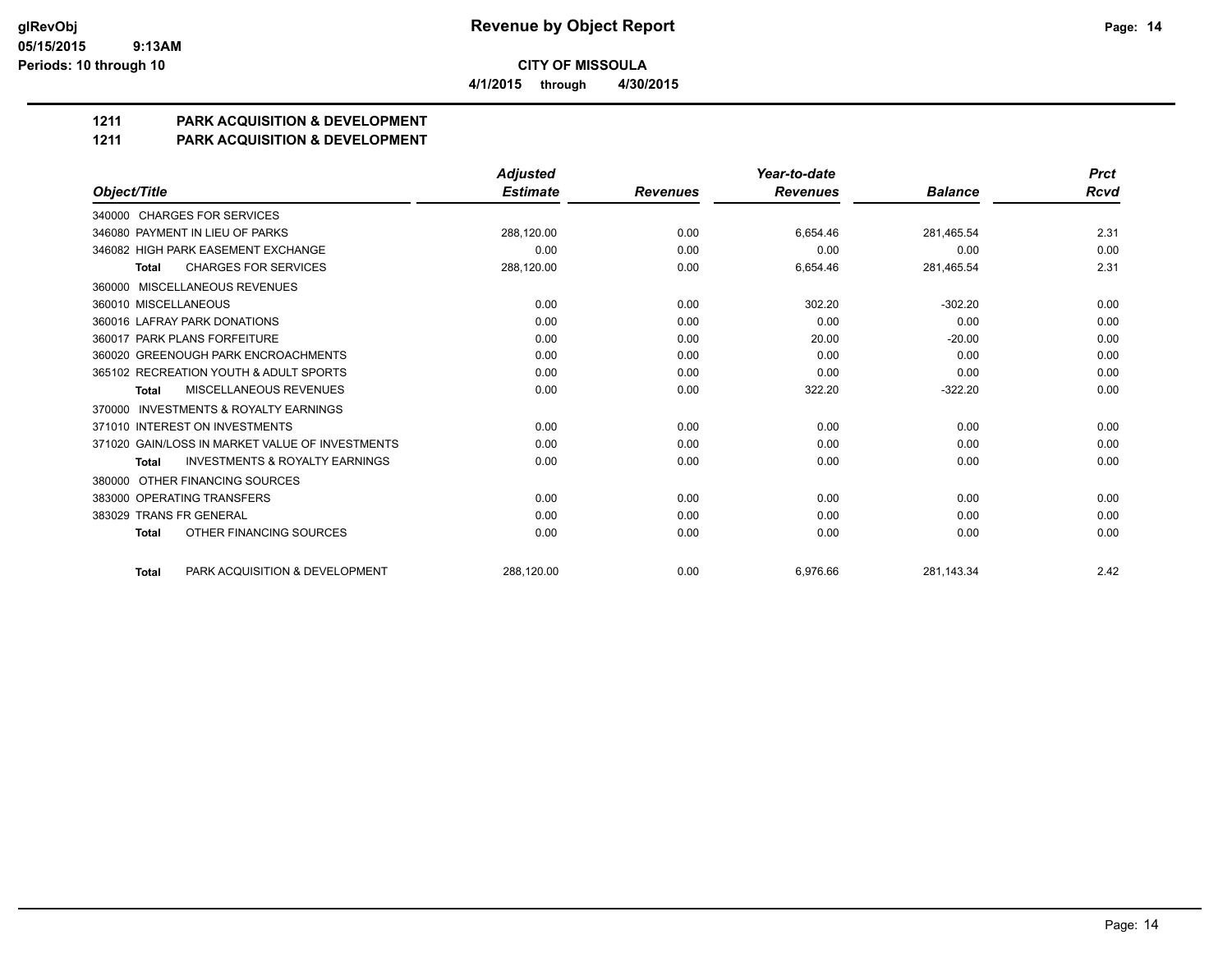**4/1/2015 through 4/30/2015**

# **1211 PARK ACQUISITION & DEVELOPMENT**

|                                                           | <b>Adjusted</b> |                 | Year-to-date    |                | <b>Prct</b> |
|-----------------------------------------------------------|-----------------|-----------------|-----------------|----------------|-------------|
| Object/Title                                              | <b>Estimate</b> | <b>Revenues</b> | <b>Revenues</b> | <b>Balance</b> | Rcvd        |
| 340000 CHARGES FOR SERVICES                               |                 |                 |                 |                |             |
| 346080 PAYMENT IN LIEU OF PARKS                           | 288,120.00      | 0.00            | 6,654.46        | 281,465.54     | 2.31        |
| 346082 HIGH PARK EASEMENT EXCHANGE                        | 0.00            | 0.00            | 0.00            | 0.00           | 0.00        |
| <b>CHARGES FOR SERVICES</b><br><b>Total</b>               | 288,120.00      | 0.00            | 6,654.46        | 281,465.54     | 2.31        |
| 360000 MISCELLANEOUS REVENUES                             |                 |                 |                 |                |             |
| 360010 MISCELLANEOUS                                      | 0.00            | 0.00            | 302.20          | $-302.20$      | 0.00        |
| 360016 LAFRAY PARK DONATIONS                              | 0.00            | 0.00            | 0.00            | 0.00           | 0.00        |
| 360017 PARK PLANS FORFEITURE                              | 0.00            | 0.00            | 20.00           | $-20.00$       | 0.00        |
| 360020 GREENOUGH PARK ENCROACHMENTS                       | 0.00            | 0.00            | 0.00            | 0.00           | 0.00        |
| 365102 RECREATION YOUTH & ADULT SPORTS                    | 0.00            | 0.00            | 0.00            | 0.00           | 0.00        |
| <b>MISCELLANEOUS REVENUES</b><br><b>Total</b>             | 0.00            | 0.00            | 322.20          | $-322.20$      | 0.00        |
| INVESTMENTS & ROYALTY EARNINGS<br>370000                  |                 |                 |                 |                |             |
| 371010 INTEREST ON INVESTMENTS                            | 0.00            | 0.00            | 0.00            | 0.00           | 0.00        |
| 371020 GAIN/LOSS IN MARKET VALUE OF INVESTMENT            | 0.00            | 0.00            | 0.00            | 0.00           | 0.00        |
| <b>INVESTMENTS &amp; ROYALTY EARNINGS</b><br><b>Total</b> | 0.00            | 0.00            | 0.00            | 0.00           | 0.00        |
| OTHER FINANCING SOURCES<br>380000                         |                 |                 |                 |                |             |
| 383000 OPERATING TRANSFERS                                | 0.00            | 0.00            | 0.00            | 0.00           | 0.00        |
| 383029 TRANS FR GENERAL                                   | 0.00            | 0.00            | 0.00            | 0.00           | 0.00        |
| OTHER FINANCING SOURCES<br><b>Total</b>                   | 0.00            | 0.00            | 0.00            | 0.00           | 0.00        |
| PARK ACQUISITION & DEVELOPMENT<br><b>Total</b>            | 288,120.00      | 0.00            | 6,976.66        | 281,143.34     | 2.42        |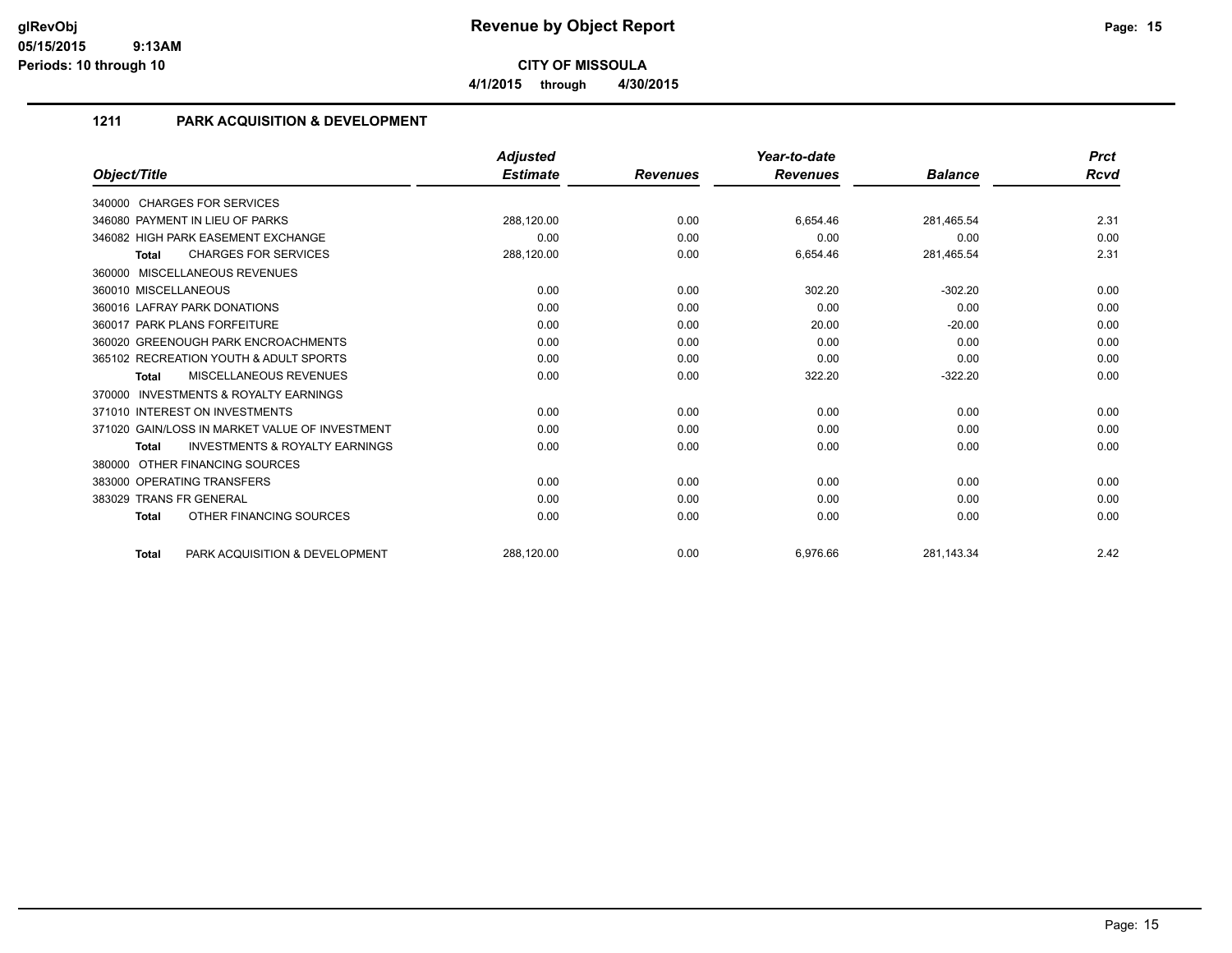**4/1/2015 through 4/30/2015**

**1212 PARK ENTERPRISE FUND**

**1212 PARK ENTERPRISE FUND**

|                                                     | <b>Adjusted</b> |                 | Year-to-date    |                | <b>Prct</b> |
|-----------------------------------------------------|-----------------|-----------------|-----------------|----------------|-------------|
| Object/Title                                        | <b>Estimate</b> | <b>Revenues</b> | <b>Revenues</b> | <b>Balance</b> | <b>Rcvd</b> |
| 340000 CHARGES FOR SERVICES                         |                 |                 |                 |                |             |
| 346000 FEES                                         | 220,000.00      | 6,437.24        | 26,528.87       | 193,471.13     | 12.06       |
| 346001 TENNIS FEE                                   | 0.00            | 0.00            | 503.14          | $-503.14$      | 0.00        |
| 346030 SWIMMING POOL FEES                           | 0.00            | 0.00            | 750.00          | $-750.00$      | 0.00        |
| 346040 MCCORMICK SWIMMING POOL                      | 0.00            | 0.00            | 0.00            | 0.00           | 0.00        |
| 346056 PICNIC SITE FEES                             | 0.00            | 0.00            | 0.00            | 0.00           | 0.00        |
| 346060 CURRENTS SWIMMING FACILITY                   | 0.00            | 0.00            | 5.00            | $-5.00$        | 0.00        |
| <b>CHARGES FOR SERVICES</b><br><b>Total</b>         | 220,000.00      | 6,437.24        | 27,787.01       | 192,212.99     | 12.63       |
| MISCELLANEOUS REVENUES<br>360000                    |                 |                 |                 |                |             |
| 360010 MISCELLANEOUS                                | 0.00            | 0.00            | 0.00            | 0.00           | 0.00        |
| MISCELLANEOUS REVENUES<br><b>Total</b>              | 0.00            | 0.00            | 0.00            | 0.00           | 0.00        |
| <b>INVESTMENTS &amp; ROYALTY EARNINGS</b><br>370000 |                 |                 |                 |                |             |
| 371010 INTEREST ON INVESTMENTS                      | 0.00            | 0.00            | 0.00            | 0.00           | 0.00        |
| 371020 GAIN/LOSS IN MARKET VALUE OF INVESTMENTS     | 0.00            | 0.00            | 0.00            | 0.00           | 0.00        |
| <b>INVESTMENTS &amp; ROYALTY EARNINGS</b><br>Total  | 0.00            | 0.00            | 0.00            | 0.00           | 0.00        |
| PARK ENTERPRISE FUND<br><b>Total</b>                | 220,000.00      | 6,437.24        | 27,787.01       | 192,212.99     | 12.63       |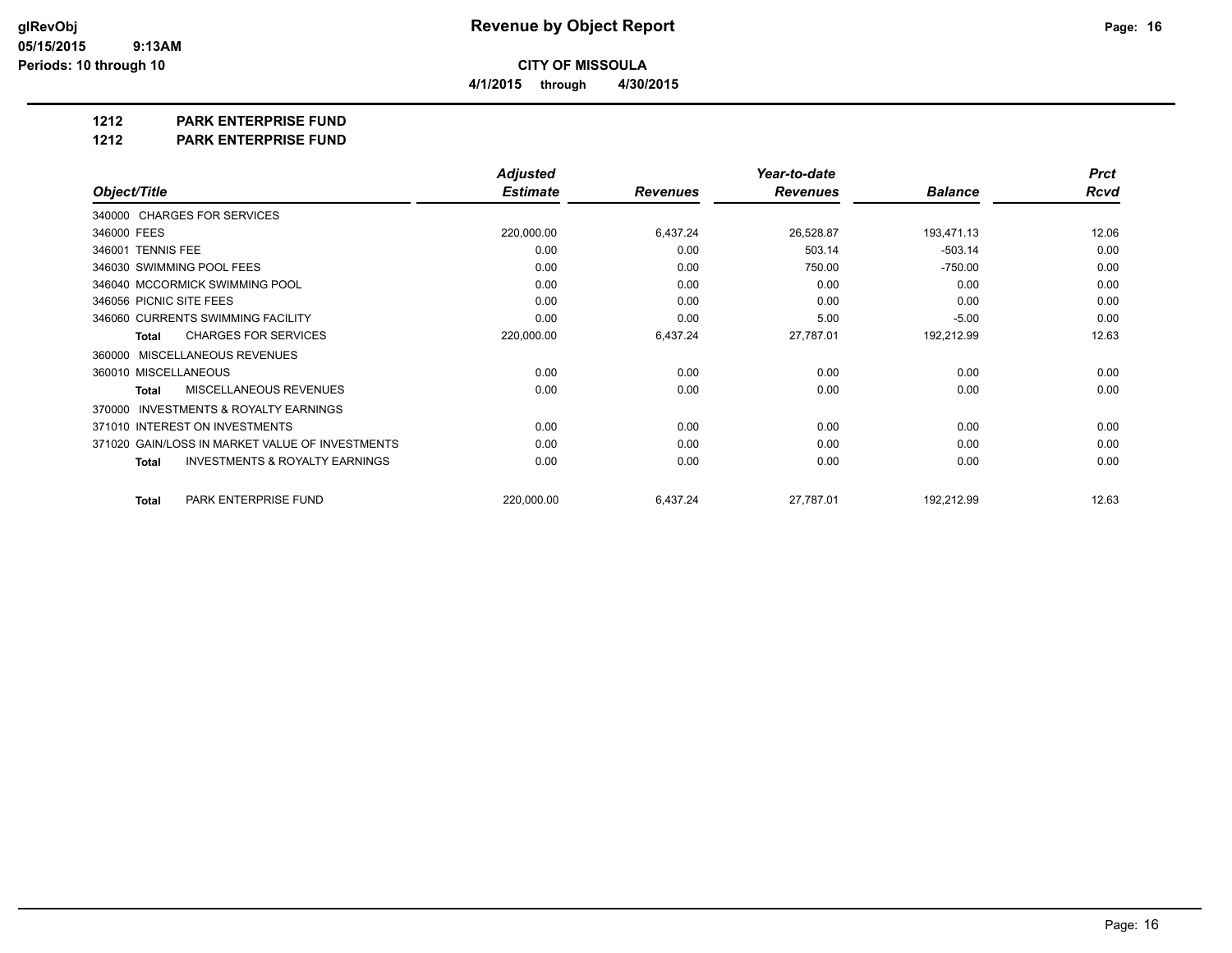**4/1/2015 through 4/30/2015**

# **1212 PARK ENTERPRISE FUND**

|                                                           | <b>Adjusted</b> |                 | Year-to-date    |                | <b>Prct</b> |
|-----------------------------------------------------------|-----------------|-----------------|-----------------|----------------|-------------|
| Object/Title                                              | <b>Estimate</b> | <b>Revenues</b> | <b>Revenues</b> | <b>Balance</b> | <b>Rcvd</b> |
| 340000 CHARGES FOR SERVICES                               |                 |                 |                 |                |             |
| 346000 FEES                                               | 220,000.00      | 6,437.24        | 26,528.87       | 193,471.13     | 12.06       |
| 346001 TENNIS FEE                                         | 0.00            | 0.00            | 503.14          | $-503.14$      | 0.00        |
| 346030 SWIMMING POOL FEES                                 | 0.00            | 0.00            | 750.00          | $-750.00$      | 0.00        |
| 346040 MCCORMICK SWIMMING POOL                            | 0.00            | 0.00            | 0.00            | 0.00           | 0.00        |
| 346056 PICNIC SITE FEES                                   | 0.00            | 0.00            | 0.00            | 0.00           | 0.00        |
| 346060 CURRENTS SWIMMING FACILITY                         | 0.00            | 0.00            | 5.00            | $-5.00$        | 0.00        |
| <b>CHARGES FOR SERVICES</b><br><b>Total</b>               | 220,000.00      | 6,437.24        | 27,787.01       | 192,212.99     | 12.63       |
| 360000 MISCELLANEOUS REVENUES                             |                 |                 |                 |                |             |
| 360010 MISCELLANEOUS                                      | 0.00            | 0.00            | 0.00            | 0.00           | 0.00        |
| <b>MISCELLANEOUS REVENUES</b><br><b>Total</b>             | 0.00            | 0.00            | 0.00            | 0.00           | 0.00        |
| INVESTMENTS & ROYALTY EARNINGS<br>370000                  |                 |                 |                 |                |             |
| 371010 INTEREST ON INVESTMENTS                            | 0.00            | 0.00            | 0.00            | 0.00           | 0.00        |
| 371020 GAIN/LOSS IN MARKET VALUE OF INVESTMENT            | 0.00            | 0.00            | 0.00            | 0.00           | 0.00        |
| <b>INVESTMENTS &amp; ROYALTY EARNINGS</b><br><b>Total</b> | 0.00            | 0.00            | 0.00            | 0.00           | 0.00        |
| PARK ENTERPRISE FUND<br><b>Total</b>                      | 220,000.00      | 6,437.24        | 27,787.01       | 192,212.99     | 12.63       |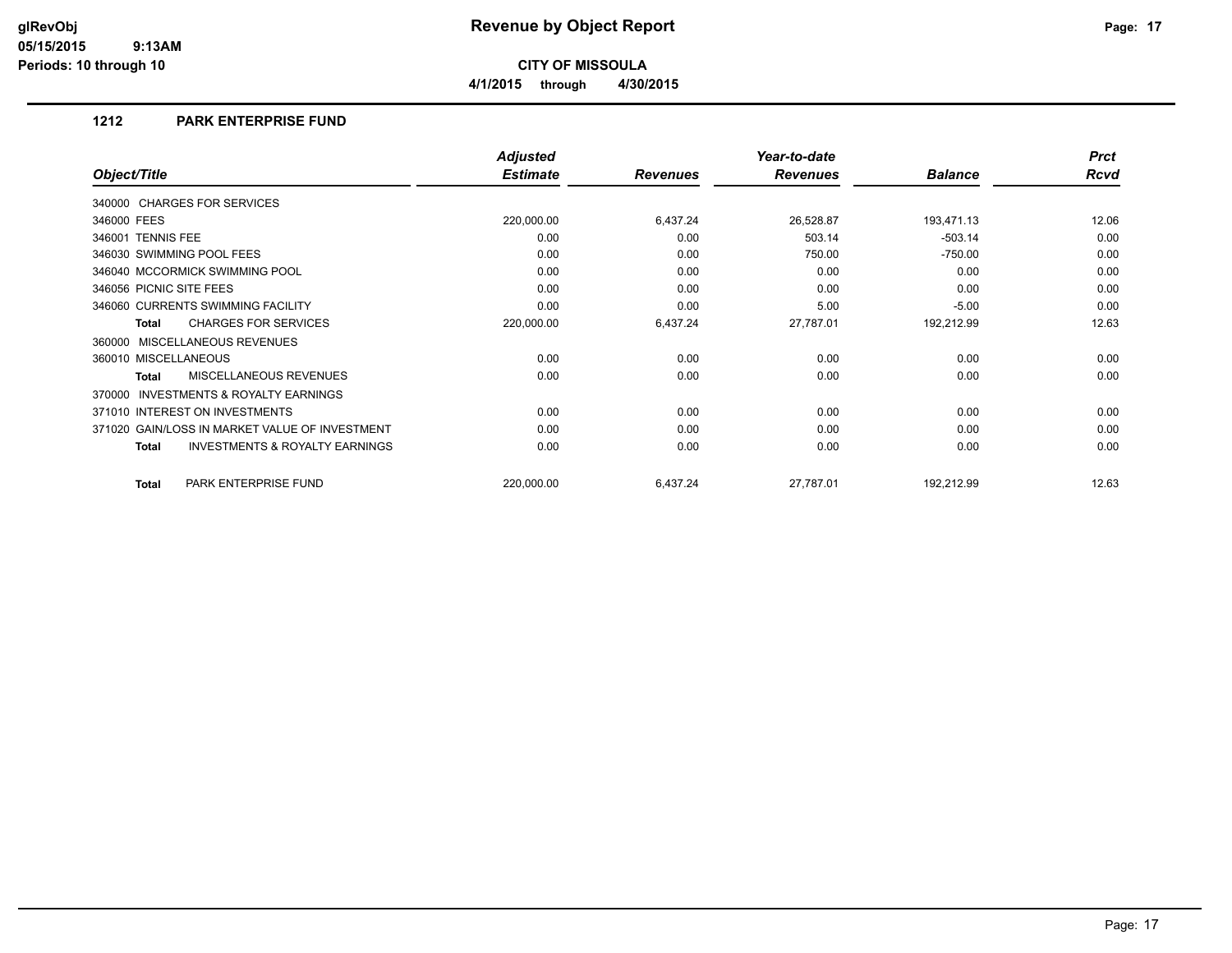**4/1/2015 through 4/30/2015**

|                                                   | <b>Adjusted</b> |                 | Year-to-date    |                | <b>Prct</b> |
|---------------------------------------------------|-----------------|-----------------|-----------------|----------------|-------------|
| Object/Title                                      | <b>Estimate</b> | <b>Revenues</b> | <b>Revenues</b> | <b>Balance</b> | <b>Rcvd</b> |
| 330000 INTERGOVERNMENTAL REVENUES                 |                 |                 |                 |                |             |
| 331013 NORTHSIDE PED BRIDGE ARRA GRANT            | 0.00            | 0.00            | 0.00            | 0.00           | 0.00        |
| 331014 WHITE PINE PLAYGROUND-CDBG GRANT           | 0.00            | 0.00            | 0.00            | 0.00           | 0.00        |
| 334025 COUNTY WEED                                | 13,200.00       | 0.00            | 5,998.68        | 7,201.32       | 45.44       |
| 334026 FOREST HEALTH GRANT                        | 0.00            | 0.00            | 0.00            | 0.00           | 0.00        |
| 334028 DEPT OF AG INTERN GRANT                    | 0.00            | 0.00            | 0.00            | 0.00           | 0.00        |
| 334121 DNRC GRANT                                 | 0.00            | 0.00            | 166,517.93      | $-166,517.93$  | 0.00        |
| 334125 FWP GRANT                                  | 15,000.00       | 0.00            | 0.00            | 15,000.00      | 0.00        |
| 334251 RTP STATE GRANTS                           | 0.00            | 0.00            | 0.00            | 0.00           | 0.00        |
| 336023 STATE CONTRIB. - PERS                      | 0.00            | 0.00            | 4.38            | $-4.38$        | 0.00        |
| <b>INTERGOVERNMENTAL REVENUES</b><br><b>Total</b> | 28,200.00       | 0.00            | 172,520.99      | $-144,320.99$  | 611.78      |
| 340000 CHARGES FOR SERVICES                       |                 |                 |                 |                |             |
| 343036 *** Title Not Found ***                    | 0.00            | 0.00            | 0.00            | 0.00           | 0.00        |
| 343302 PARKS SOIL PROJECT                         | 0.00            | 0.00            | 15,810.00       | $-15,810.00$   | 0.00        |
| 346034 GROUNDS MAINTENANCE CONTRACT               | 0.00            | 0.00            | 0.00            | 0.00           | 0.00        |
| 346052 PLAYGROUND SAFETY TRAINING                 | 0.00            | 0.00            | 0.00            | 0.00           | 0.00        |
| 346055 COUNTY PARK SUPPORT                        | 0.00            | 0.00            | 0.00            | 0.00           | 0.00        |
| <b>CHARGES FOR SERVICES</b><br>Total              | 0.00            | 0.00            | 15,810.00       | $-15,810.00$   | 0.00        |
| 360000 MISCELLANEOUS REVENUES                     |                 |                 |                 |                |             |
| 360000 MISCELLANEOUS REVENUES                     | 0.00            | 0.00            | 0.00            | 0.00           | 0.00        |
| 360010 MISCELLANEOUS                              | 0.00            | 0.00            | 0.00            | 0.00           | 0.00        |
| 361000 RATTLESNAKE LAND LEASES                    | 0.00            | 0.00            | 1,100.00        | $-1,100.00$    | 0.00        |
| 361003 CARAS PARK CONCERT REVENUE                 | 0.00            | 0.00            | 0.00            | 0.00           | 0.00        |
| 364040 INSURANCE AND DAMAGE RECOVERY              | 0.00            | 0.00            | 3,814.19        | $-3,814.19$    | 0.00        |
| 365000 DONATIONS                                  | 0.00            | 0.00            | 0.00            | 0.00           | 0.00        |
| 365001 *** Title Not Found ***                    | 10,000.00       | 0.00            | 10,250.00       | $-250.00$      | 102.50      |
| 365002 OTHER RECREATION DONATIONS                 | 50,000.00       | 990.00          | 7,902.18        | 42,097.82      | 15.80       |
| 365003 DONATIONS - SMOKE ALARMS                   | 25,000.00       | 0.00            | 0.00            | 25,000.00      | 0.00        |
| 365004 GRANT CR TRAIL ASSN DONATION               | 0.00            | 0.00            | 0.00            | 0.00           | 0.00        |
| 365005 DONATIONS - ARCO                           | 0.00            | 0.00            | 0.00            | 0.00           | 0.00        |
| 365009 DONATIONS - BASKETBALL/TENNIS COURT        | 65,000.00       | 0.00            | 6,650.58        | 58,349.42      | 10.23       |
| 365019 PARKS DONATIONS                            | 251,100.00      | 207.60          | 22,946.43       | 228, 153.57    | 9.14        |
| 365020 OPEN SPACE DONATIONS                       | 5.000.00        | 0.00            | 25.00           | 4,975.00       | 0.50        |
| 365100 RECREATION OUTDOOR                         | 25,000.00       | 350.00          | 7,541.80        | 17,458.20      | 30.17       |
| 365101 RECREATION SCHOLARSHIP                     | 35,000.00       | $-1,857.83$     | 10,256.40       | 24,743.60      | 29.30       |
| 365102 RECREATION YOUTH & ADULT SPORTS            | 25,000.00       | 0.00            | 6,765.00        | 18,235.00      | 27.06       |
| 365103 URBAN FORESTRY PROGRAMS                    | 55,000.00       | 1,000.00        | 5,161.17        | 49,838.83      | 9.38        |
| 365109 CONSERVATION LANDS DONATIONS               | 0.00            | 0.00            | 0.00            | 0.00           | 0.00        |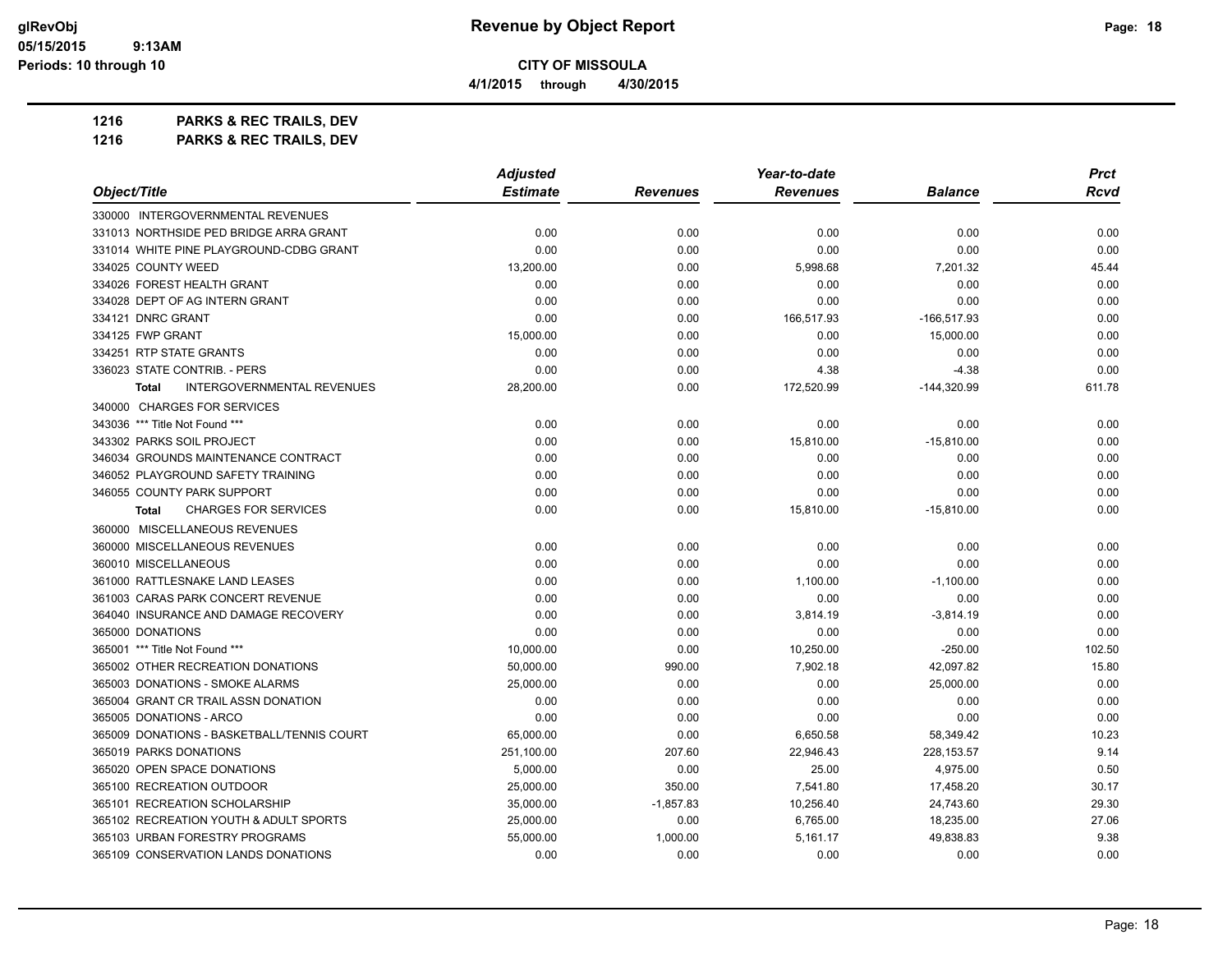**4/1/2015 through 4/30/2015**

**1216 PARKS & REC TRAILS, DEV**

|                                                    | <b>Adjusted</b> |                 | Year-to-date    |                | <b>Prct</b> |
|----------------------------------------------------|-----------------|-----------------|-----------------|----------------|-------------|
| Object/Title                                       | <b>Estimate</b> | <b>Revenues</b> | <b>Revenues</b> | <b>Balance</b> | <b>Rcvd</b> |
| MISCELLANEOUS REVENUES<br>Total                    | 546,100.00      | 689.77          | 82.412.75       | 463,687.25     | 15.09       |
| INVESTMENTS & ROYALTY EARNINGS<br>370000           |                 |                 |                 |                |             |
| 371010 INTEREST ON INVESTMENTS                     | 0.00            | 0.00            | 0.00            | 0.00           | 0.00        |
| 371020 GAIN/LOSS IN MARKET VALUE OF INVESTMENTS    | 0.00            | 0.00            | 0.00            | 0.00           | 0.00        |
| <b>INVESTMENTS &amp; ROYALTY EARNINGS</b><br>Total | 0.00            | 0.00            | 0.00            | 0.00           | 0.00        |
| 380000 OTHER FINANCING SOURCES                     |                 |                 |                 |                |             |
| 383000 OPERATING TRANSFERS                         | 335,000.00      | 0.00            | 10.000.00       | 325,000.00     | 2.99        |
| 383001 TRANS FR FLUSHING DISTRICT                  | 0.00            | 0.00            | 0.00            | 0.00           | 0.00        |
| 383026 TRANS FR CDBG                               | 0.00            | 0.00            | 75.000.00       | -75.000.00     | 0.00        |
| 383043 TRANSFERS FROM IMPACT FEES                  | 0.00            | 0.00            | 0.00            | 0.00           | 0.00        |
| OTHER FINANCING SOURCES<br>Total                   | 335,000.00      | 0.00            | 85,000.00       | 250,000.00     | 25.37       |
| <b>PARKS &amp; REC TRAILS, DEV</b><br>Total        | 909.300.00      | 689.77          | 355.743.74      | 553.556.26     | 39.12       |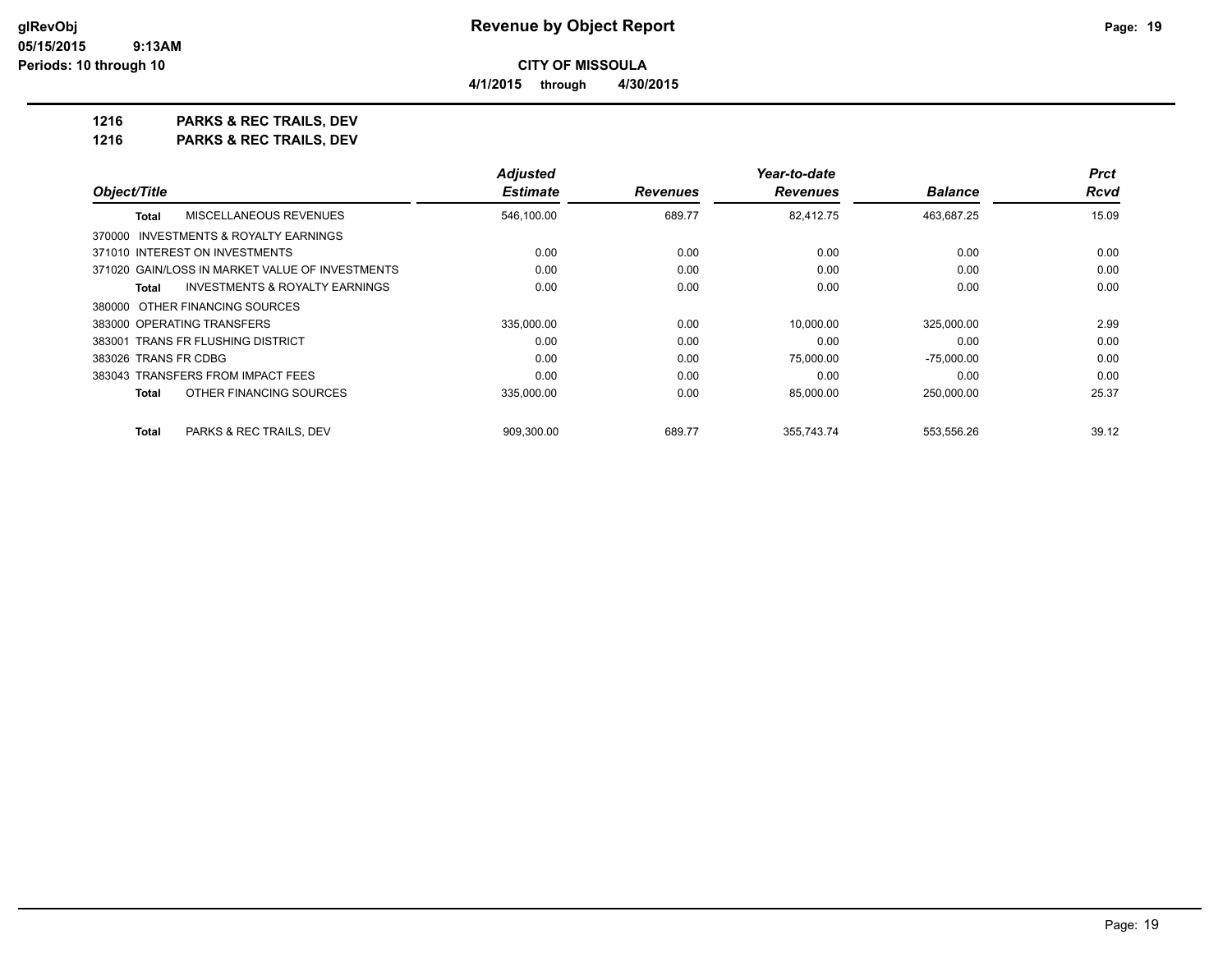**4/1/2015 through 4/30/2015**

|                                                   | <b>Adjusted</b> |                 | Year-to-date    |                | Prct        |
|---------------------------------------------------|-----------------|-----------------|-----------------|----------------|-------------|
| Object/Title                                      | <b>Estimate</b> | <b>Revenues</b> | <b>Revenues</b> | <b>Balance</b> | <b>Rcvd</b> |
| 330000 INTERGOVERNMENTAL REVENUES                 |                 |                 |                 |                |             |
| 331013 NORTHSIDE PED BRIDGE ARRA GRANT            | 0.00            | 0.00            | 0.00            | 0.00           | 0.00        |
| 331014 WHITE PINE PLAYGROUND-CDBG GRANT           | 0.00            | 0.00            | 0.00            | 0.00           | 0.00        |
| 334025 COUNTY WEED                                | 13,200.00       | 0.00            | 5,998.68        | 7,201.32       | 45.44       |
| 334026 FOREST HEALTH GRANT                        | 0.00            | 0.00            | 0.00            | 0.00           | 0.00        |
| 334028 DEPT OF AG INTERN GRANT                    | 0.00            | 0.00            | 0.00            | 0.00           | 0.00        |
| 334121 DNRC GRANT                                 | 0.00            | 0.00            | 166,517.93      | $-166,517.93$  | 0.00        |
| 334125 FWP GRANT                                  | 15,000.00       | 0.00            | 0.00            | 15,000.00      | 0.00        |
| 334251 RTP STATE GRANTS                           | 0.00            | 0.00            | 0.00            | 0.00           | 0.00        |
| 336023 STATE CONTRIB. - PERS                      | 0.00            | 0.00            | 4.38            | $-4.38$        | 0.00        |
| <b>INTERGOVERNMENTAL REVENUES</b><br><b>Total</b> | 28,200.00       | 0.00            | 172,520.99      | $-144,320.99$  | 611.78      |
| 340000 CHARGES FOR SERVICES                       |                 |                 |                 |                |             |
| 343036 *** Title Not Found ***                    | 0.00            | 0.00            | 0.00            | 0.00           | 0.00        |
| 343302 PARKS SOIL PROJECT                         | 0.00            | 0.00            | 15,810.00       | $-15,810.00$   | 0.00        |
| 346034 GROUNDS MAINTENANCE CONTRACT               | 0.00            | 0.00            | 0.00            | 0.00           | 0.00        |
| 346052 PLAYGROUND SAFETY TRAINING                 | 0.00            | 0.00            | 0.00            | 0.00           | 0.00        |
| 346055 COUNTY PARK SUPPORT                        | 0.00            | 0.00            | 0.00            | 0.00           | 0.00        |
| <b>CHARGES FOR SERVICES</b><br><b>Total</b>       | 0.00            | 0.00            | 15,810.00       | $-15,810.00$   | 0.00        |
| 360000 MISCELLANEOUS REVENUES                     |                 |                 |                 |                |             |
| 360000 MISCELLANEOUS REVENUES                     | 0.00            | 0.00            | 0.00            | 0.00           | 0.00        |
| 360010 MISCELLANEOUS                              | 0.00            | 0.00            | 0.00            | 0.00           | 0.00        |
| 361000 RATTLESNAKE LAND LEASES                    | 0.00            | 0.00            | 1,100.00        | $-1,100.00$    | 0.00        |
| 361003 CARAS PARK CONCERT REVENUE                 | 0.00            | 0.00            | 0.00            | 0.00           | 0.00        |
| 364040 INSURANCE AND DAMAGE RECOVERY              | 0.00            | 0.00            | 3,814.19        | $-3,814.19$    | 0.00        |
| 365000 DONATIONS                                  | 0.00            | 0.00            | 0.00            | 0.00           | 0.00        |
| 365001 *** Title Not Found ***                    | 10,000.00       | 0.00            | 10,250.00       | $-250.00$      | 102.50      |
| 365002 OTHER RECREATION DONATIONS                 | 50,000.00       | 990.00          | 7,902.18        | 42,097.82      | 15.80       |
| 365003 DONATIONS - SMOKE ALARMS                   | 25,000.00       | 0.00            | 0.00            | 25,000.00      | 0.00        |
| 365004 GRANT CR TRAIL ASSN DONATION               | 0.00            | 0.00            | 0.00            | 0.00           | 0.00        |
| 365005 DONATIONS - ARCO                           | 0.00            | 0.00            | 0.00            | 0.00           | 0.00        |
| 365009 DONATIONS - BASKETBALL/TENNIS COURT        | 65,000.00       | 0.00            | 6,650.58        | 58,349.42      | 10.23       |
| 365019 PARKS DONATIONS                            | 251,100.00      | 207.60          | 22,946.43       | 228,153.57     | 9.14        |
| 365020 OPEN SPACE DONATIONS                       | 5,000.00        | 0.00            | 25.00           | 4,975.00       | 0.50        |
| 365100 RECREATION OUTDOOR                         | 25,000.00       | 350.00          | 7,541.80        | 17,458.20      | 30.17       |
| 365101 RECREATION SCHOLARSHIP                     | 35,000.00       | $-1,857.83$     | 10,256.40       | 24,743.60      | 29.30       |
| 365102 RECREATION YOUTH & ADULT SPORTS            | 25,000.00       | 0.00            | 6,765.00        | 18,235.00      | 27.06       |
| 365103 URBAN FORESTRY PROGRAMS                    | 55,000.00       | 1,000.00        | 5,161.17        | 49,838.83      | 9.38        |
| 365109 CONSERVATION LANDS DONATIONS               | 0.00            | 0.00            | 0.00            | 0.00           | 0.00        |
| <b>MISCELLANEOUS REVENUES</b><br><b>Total</b>     | 546.100.00      | 689.77          | 82.412.75       | 463.687.25     | 15.09       |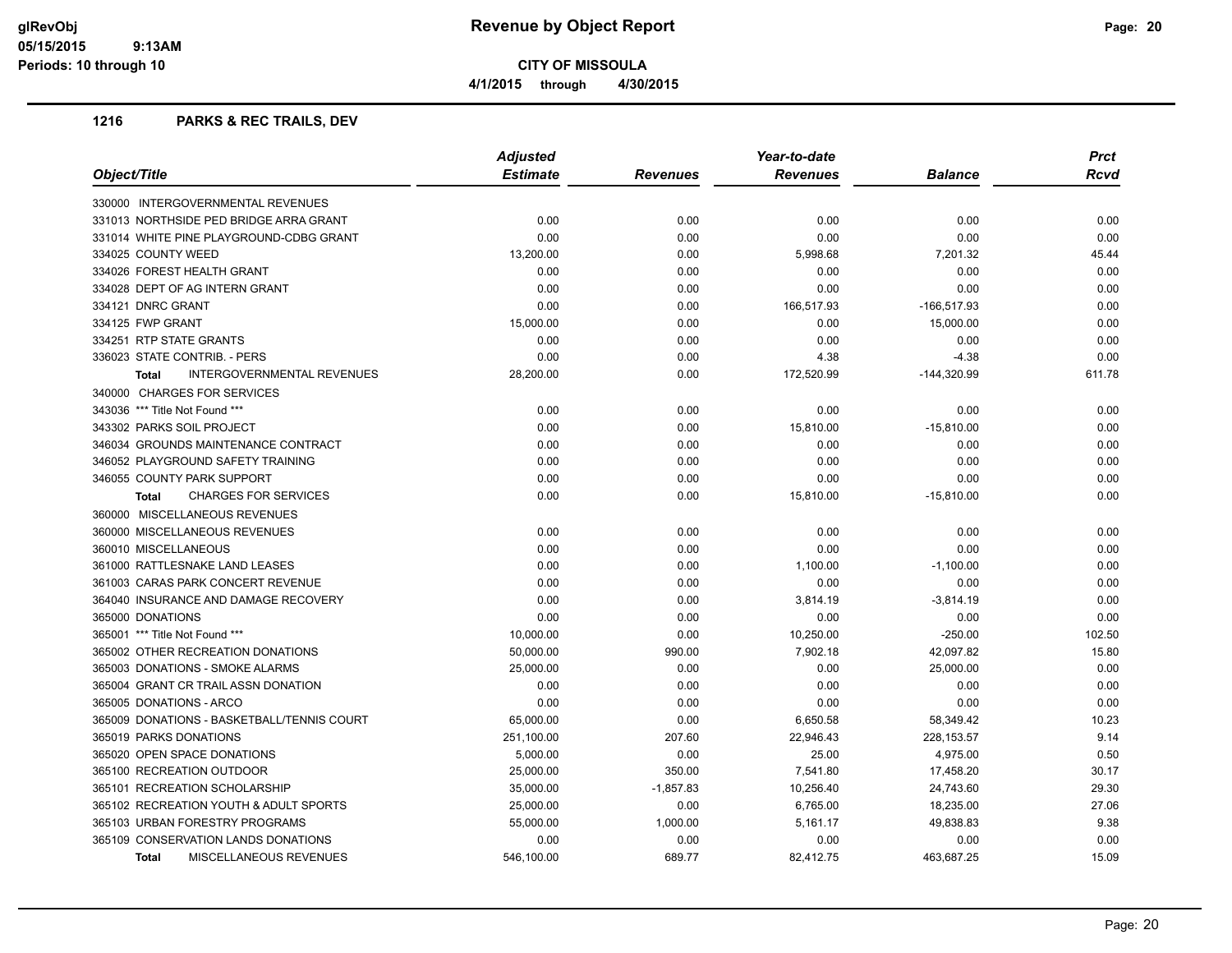**4/1/2015 through 4/30/2015**

|                                                    | <b>Adjusted</b> |                 | Year-to-date    |                | <b>Prct</b> |
|----------------------------------------------------|-----------------|-----------------|-----------------|----------------|-------------|
| Object/Title                                       | <b>Estimate</b> | <b>Revenues</b> | <b>Revenues</b> | <b>Balance</b> | <b>Rcvd</b> |
| 370000 INVESTMENTS & ROYALTY EARNINGS              |                 |                 |                 |                |             |
| 371010 INTEREST ON INVESTMENTS                     | 0.00            | 0.00            | 0.00            | 0.00           | 0.00        |
| 371020 GAIN/LOSS IN MARKET VALUE OF INVESTMENT     | 0.00            | 0.00            | 0.00            | 0.00           | 0.00        |
| <b>INVESTMENTS &amp; ROYALTY EARNINGS</b><br>Total | 0.00            | 0.00            | 0.00            | 0.00           | 0.00        |
| 380000 OTHER FINANCING SOURCES                     |                 |                 |                 |                |             |
| 383000 OPERATING TRANSFERS                         | 335.000.00      | 0.00            | 10.000.00       | 325.000.00     | 2.99        |
| 383001 TRANS FR FLUSHING DISTRICT                  | 0.00            | 0.00            | 0.00            | 0.00           | 0.00        |
| 383026 TRANS FR CDBG                               | 0.00            | 0.00            | 75.000.00       | $-75,000.00$   | 0.00        |
| 383043 TRANSFERS FROM IMPACT FEES                  | 0.00            | 0.00            | 0.00            | 0.00           | 0.00        |
| OTHER FINANCING SOURCES<br>Total                   | 335,000.00      | 0.00            | 85,000.00       | 250,000.00     | 25.37       |
| PARKS & REC TRAILS, DEV<br>Total                   | 909.300.00      | 689.77          | 355.743.74      | 553.556.26     | 39.12       |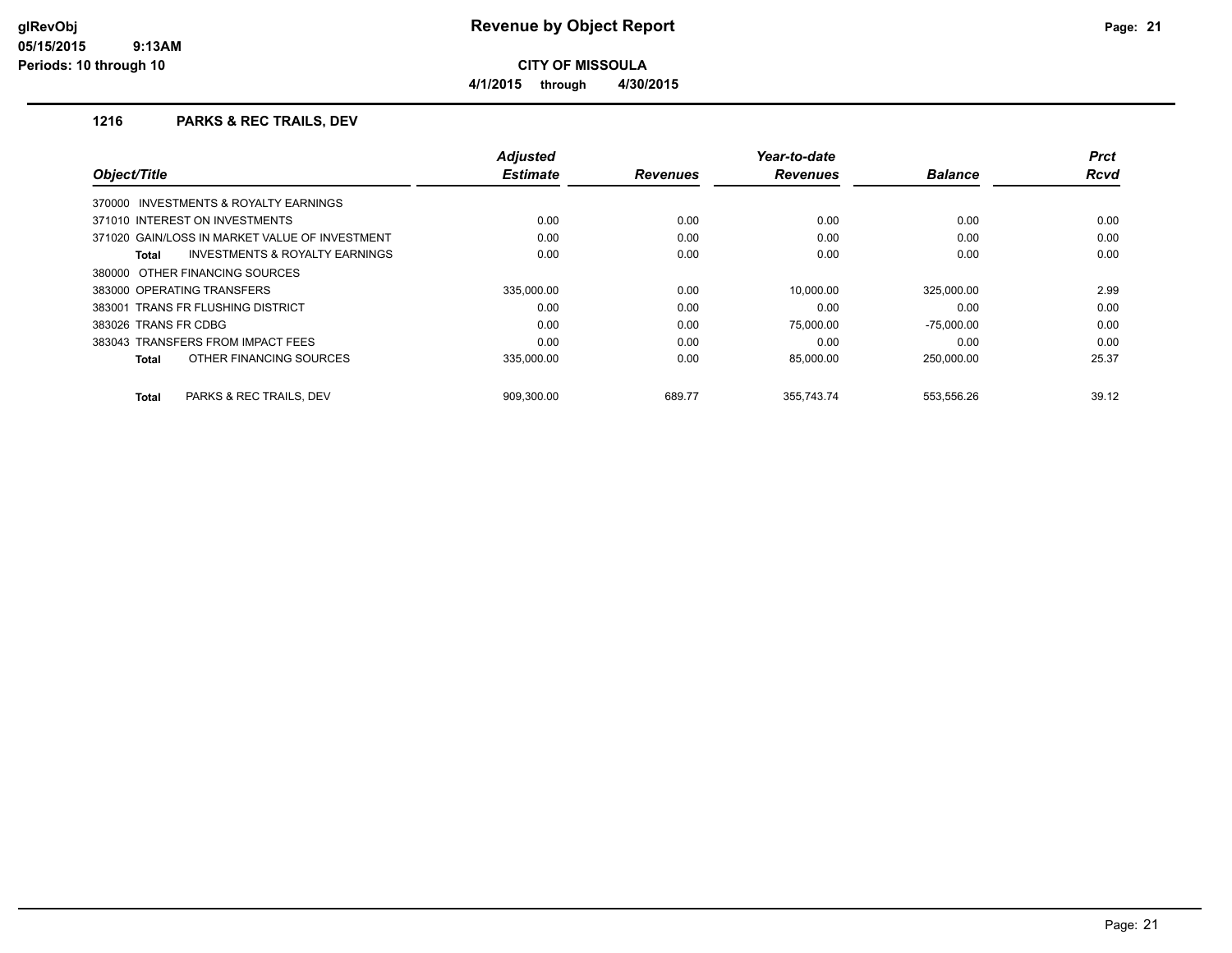**4/1/2015 through 4/30/2015**

#### **1217 PARKS CITY LIFE GYM LEASE**

**1217 PARKS CITY LIFE GYM LEASE**

|                                            | <b>Adjusted</b> |                 | Year-to-date    |                | <b>Prct</b> |
|--------------------------------------------|-----------------|-----------------|-----------------|----------------|-------------|
| Object/Title                               | <b>Estimate</b> | <b>Revenues</b> | <b>Revenues</b> | <b>Balance</b> | <b>Rcvd</b> |
| 330000 INTERGOVERNMENTAL REVENUES          |                 |                 |                 |                |             |
| 336023 STATE CONTRIB. - PERS               | 0.00            | 0.00            | 0.00            | 0.00           | 0.00        |
| INTERGOVERNMENTAL REVENUES<br><b>Total</b> | 0.00            | 0.00            | 0.00            | 0.00           | 0.00        |
| 340000 CHARGES FOR SERVICES                |                 |                 |                 |                |             |
| 346031 RECREATION FEES                     | 30,900.00       | 1,300.00        | 34,918.55       | $-4,018.55$    | 113.01      |
| 346032 PRESCHOOL PROGRAMS                  | 0.00            | 0.00            | 0.00            | 0.00           | 0.00        |
| 346053 CITY LIFE PROGRAMS                  | 12,500.00       | 550.00          | 8,263.00        | 4,237.00       | 66.10       |
| <b>CHARGES FOR SERVICES</b><br>Total       | 43,400.00       | 1,850.00        | 43,181.55       | 218.45         | 99.50       |
| 360000 MISCELLANEOUS REVENUES              |                 |                 |                 |                |             |
| 365019 PARKS DONATIONS                     | 0.00            | 0.00            | 0.00            | 0.00           | 0.00        |
| MISCELLANEOUS REVENUES<br><b>Total</b>     | 0.00            | 0.00            | 0.00            | 0.00           | 0.00        |
| <b>Total</b><br>PARKS CITY LIFE GYM LEASE  | 43.400.00       | 1.850.00        | 43,181.55       | 218.45         | 99.50       |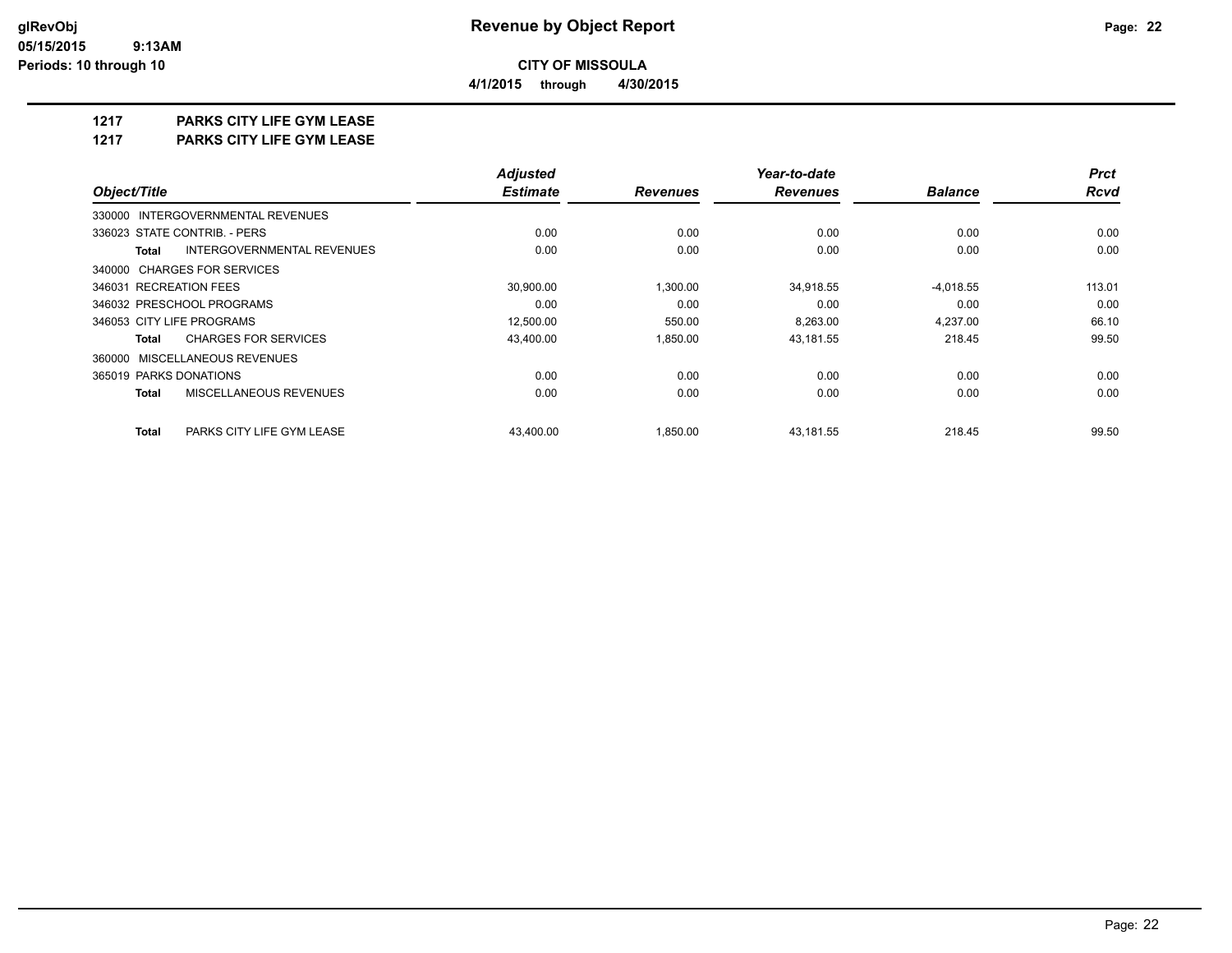**4/1/2015 through 4/30/2015**

# **1217 PARKS CITY LIFE GYM LEASE**

| Object/Title                                  | <b>Adjusted</b><br><b>Estimate</b> | <b>Revenues</b> | Year-to-date<br><b>Revenues</b> | <b>Balance</b> | <b>Prct</b><br><b>Rcvd</b> |
|-----------------------------------------------|------------------------------------|-----------------|---------------------------------|----------------|----------------------------|
| INTERGOVERNMENTAL REVENUES<br>330000          |                                    |                 |                                 |                |                            |
| 336023 STATE CONTRIB. - PERS                  | 0.00                               | 0.00            | 0.00                            | 0.00           | 0.00                       |
| INTERGOVERNMENTAL REVENUES<br><b>Total</b>    | 0.00                               | 0.00            | 0.00                            | 0.00           | 0.00                       |
| 340000 CHARGES FOR SERVICES                   |                                    |                 |                                 |                |                            |
| 346031 RECREATION FEES                        | 30.900.00                          | 1.300.00        | 34.918.55                       | $-4.018.55$    | 113.01                     |
| 346032 PRESCHOOL PROGRAMS                     | 0.00                               | 0.00            | 0.00                            | 0.00           | 0.00                       |
| 346053 CITY LIFE PROGRAMS                     | 12,500.00                          | 550.00          | 8,263.00                        | 4.237.00       | 66.10                      |
| <b>CHARGES FOR SERVICES</b><br><b>Total</b>   | 43,400.00                          | 1,850.00        | 43,181.55                       | 218.45         | 99.50                      |
| 360000 MISCELLANEOUS REVENUES                 |                                    |                 |                                 |                |                            |
| 365019 PARKS DONATIONS                        | 0.00                               | 0.00            | 0.00                            | 0.00           | 0.00                       |
| <b>MISCELLANEOUS REVENUES</b><br><b>Total</b> | 0.00                               | 0.00            | 0.00                            | 0.00           | 0.00                       |
| PARKS CITY LIFE GYM LEASE<br><b>Total</b>     | 43,400.00                          | 1,850.00        | 43,181.55                       | 218.45         | 99.50                      |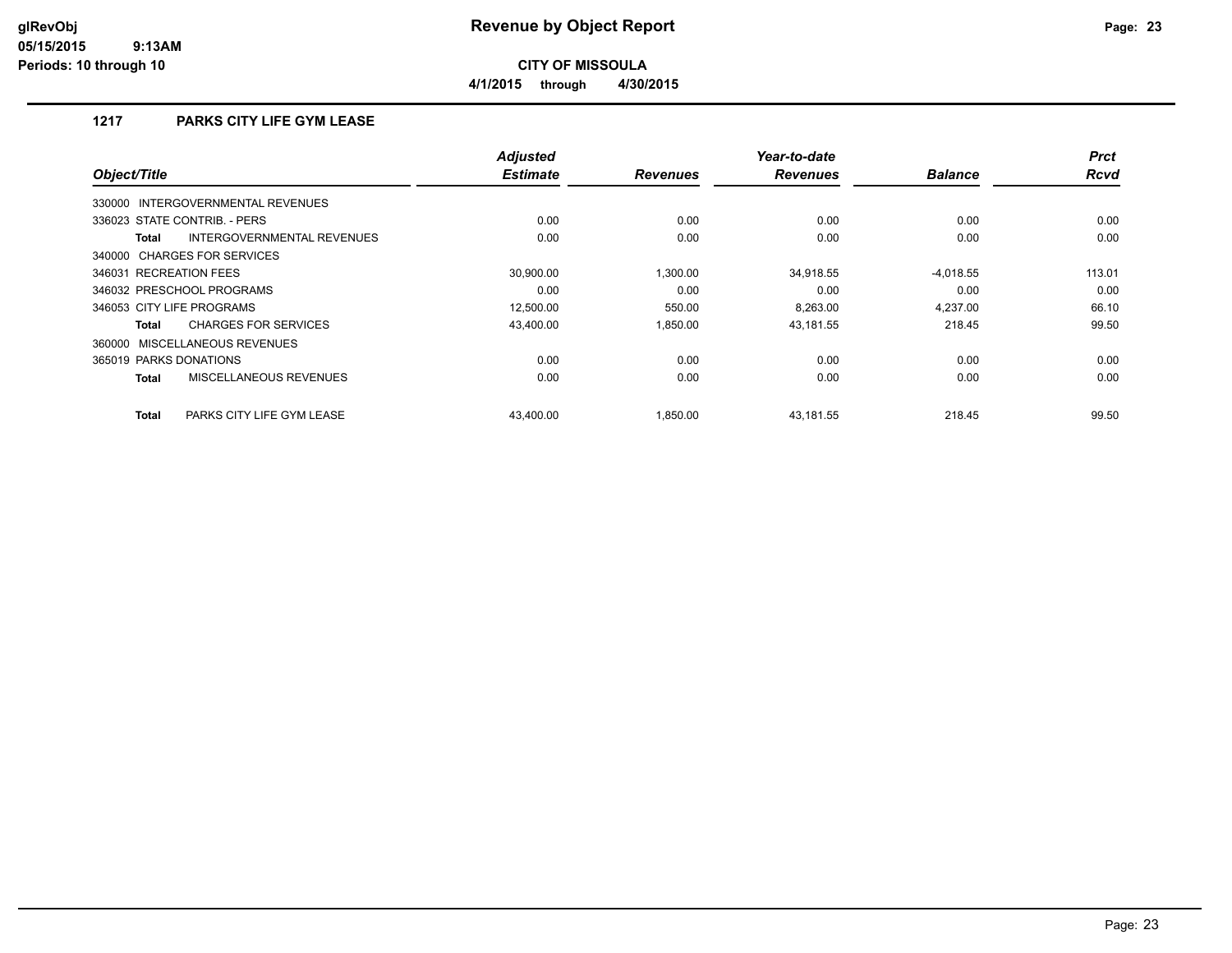**4/1/2015 through 4/30/2015**

## **1218 ALL ABILITIES PLAYGROUND**

**1218 ALL ABILITIES PLAYGROUND**

|                        |                                | <b>Adjusted</b> |                 | Year-to-date    |                | <b>Prct</b> |
|------------------------|--------------------------------|-----------------|-----------------|-----------------|----------------|-------------|
| Object/Title           |                                | <b>Estimate</b> | <b>Revenues</b> | <b>Revenues</b> | <b>Balance</b> | <b>Rcvd</b> |
|                        | 360000 MISCELLANEOUS REVENUES  |                 |                 |                 |                |             |
| 365019 PARKS DONATIONS |                                | 671,346.00      | 0.00            | 136.000.00      | 535,346.00     | 20.26       |
| <b>Total</b>           | <b>MISCELLANEOUS REVENUES</b>  | 671,346.00      | 0.00            | 136,000.00      | 535,346.00     | 20.26       |
|                        | 380000 OTHER FINANCING SOURCES |                 |                 |                 |                |             |
| 383010 TRANS FR CIP    |                                | 0.00            | 0.00            | 0.00            | 0.00           | 0.00        |
| <b>Total</b>           | OTHER FINANCING SOURCES        | 0.00            | 0.00            | 0.00            | 0.00           | 0.00        |
| <b>Total</b>           | ALL ABILITIES PLAYGROUND       | 671.346.00      | 0.00            | 136.000.00      | 535.346.00     | 20.26       |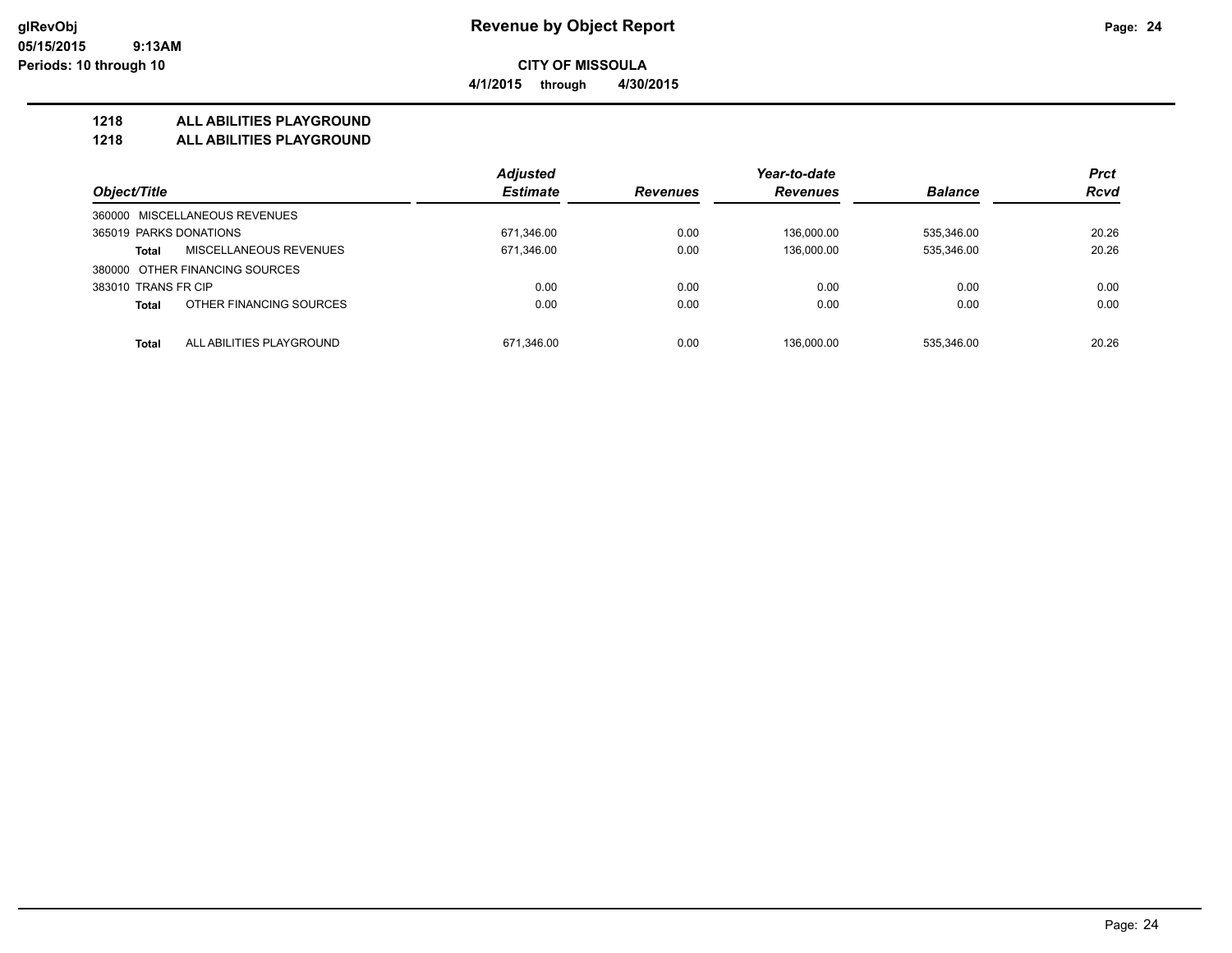**4/1/2015 through 4/30/2015**

# **1218 ALL ABILITIES PLAYGROUND**

| Object/Title           |                                | <b>Adjusted</b><br><b>Estimate</b> | <b>Revenues</b> | Year-to-date<br><b>Revenues</b> | <b>Balance</b> | <b>Prct</b><br><b>Rcvd</b> |
|------------------------|--------------------------------|------------------------------------|-----------------|---------------------------------|----------------|----------------------------|
|                        | 360000 MISCELLANEOUS REVENUES  |                                    |                 |                                 |                |                            |
| 365019 PARKS DONATIONS |                                | 671,346.00                         | 0.00            | 136.000.00                      | 535,346.00     | 20.26                      |
| <b>Total</b>           | MISCELLANEOUS REVENUES         | 671,346.00                         | 0.00            | 136,000.00                      | 535,346.00     | 20.26                      |
|                        | 380000 OTHER FINANCING SOURCES |                                    |                 |                                 |                |                            |
| 383010 TRANS FR CIP    |                                | 0.00                               | 0.00            | 0.00                            | 0.00           | 0.00                       |
| <b>Total</b>           | OTHER FINANCING SOURCES        | 0.00                               | 0.00            | 0.00                            | 0.00           | 0.00                       |
| <b>Total</b>           | ALL ABILITIES PLAYGROUND       | 671.346.00                         | 0.00            | 136.000.00                      | 535.346.00     | 20.26                      |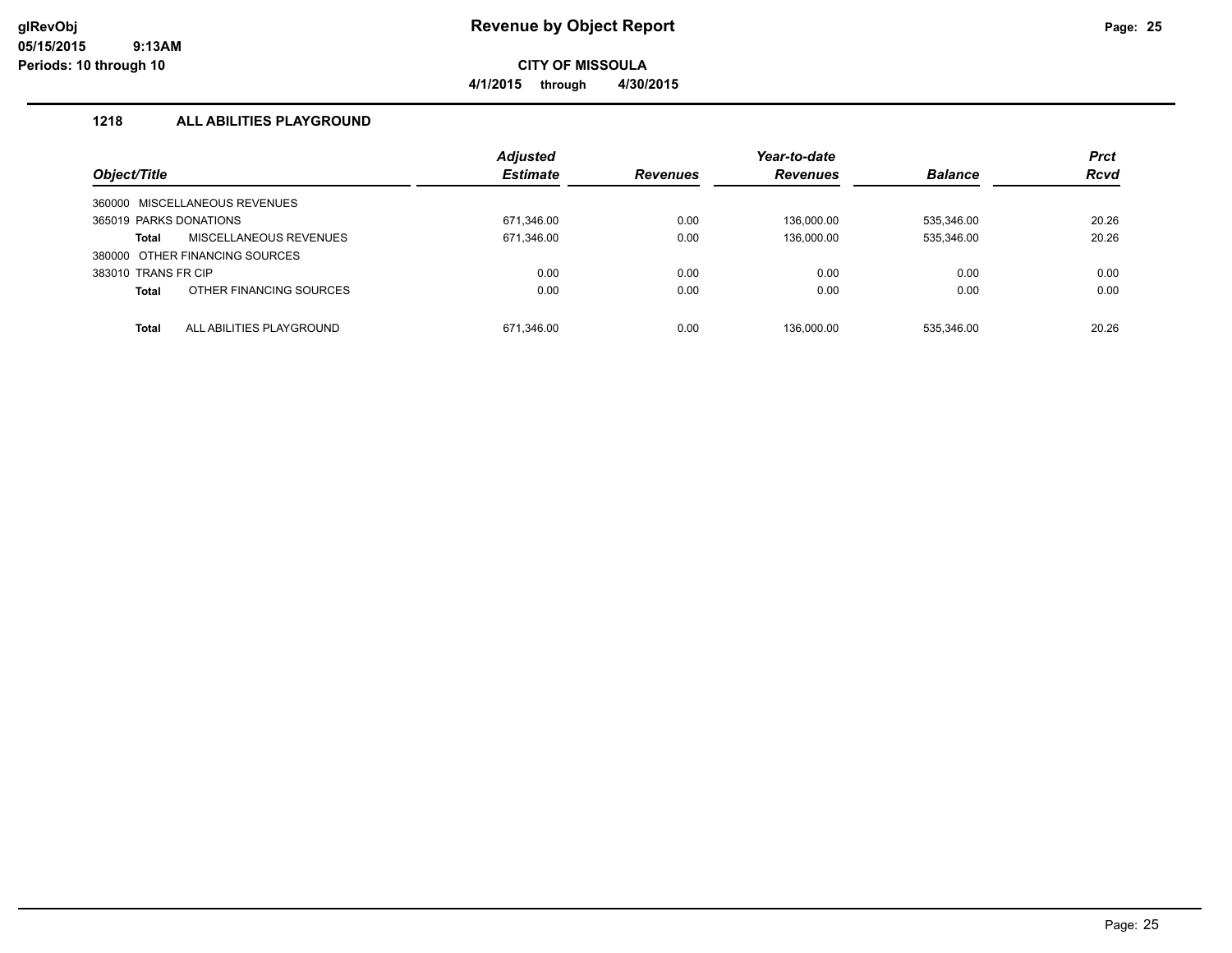**4/1/2015 through 4/30/2015**

**1219 FY14 PARK & TRAIL BOND**

**1219 FY14 PARK & TRAIL BOND**

|                                         | <b>Adjusted</b> |                 | Year-to-date    |                |             |
|-----------------------------------------|-----------------|-----------------|-----------------|----------------|-------------|
| Object/Title                            | <b>Estimate</b> | <b>Revenues</b> | <b>Revenues</b> | <b>Balance</b> | <b>Rcvd</b> |
| 380000 OTHER FINANCING SOURCES          |                 |                 |                 |                |             |
| 381010 BOND PROCEEDS                    | 0.00            | 0.00            | 0.00            | 0.00           | 0.00        |
| 383050 TRANSFER FROM IMPACT FEES        | 0.00            | 0.00            | 0.00            | 0.00           | 0.00        |
| OTHER FINANCING SOURCES<br><b>Total</b> | 0.00            | 0.00            | 0.00            | 0.00           | 0.00        |
| Total<br>FY14 PARK & TRAIL BOND         | 0.00            | 0.00            | 0.00            | 0.00           | 0.00        |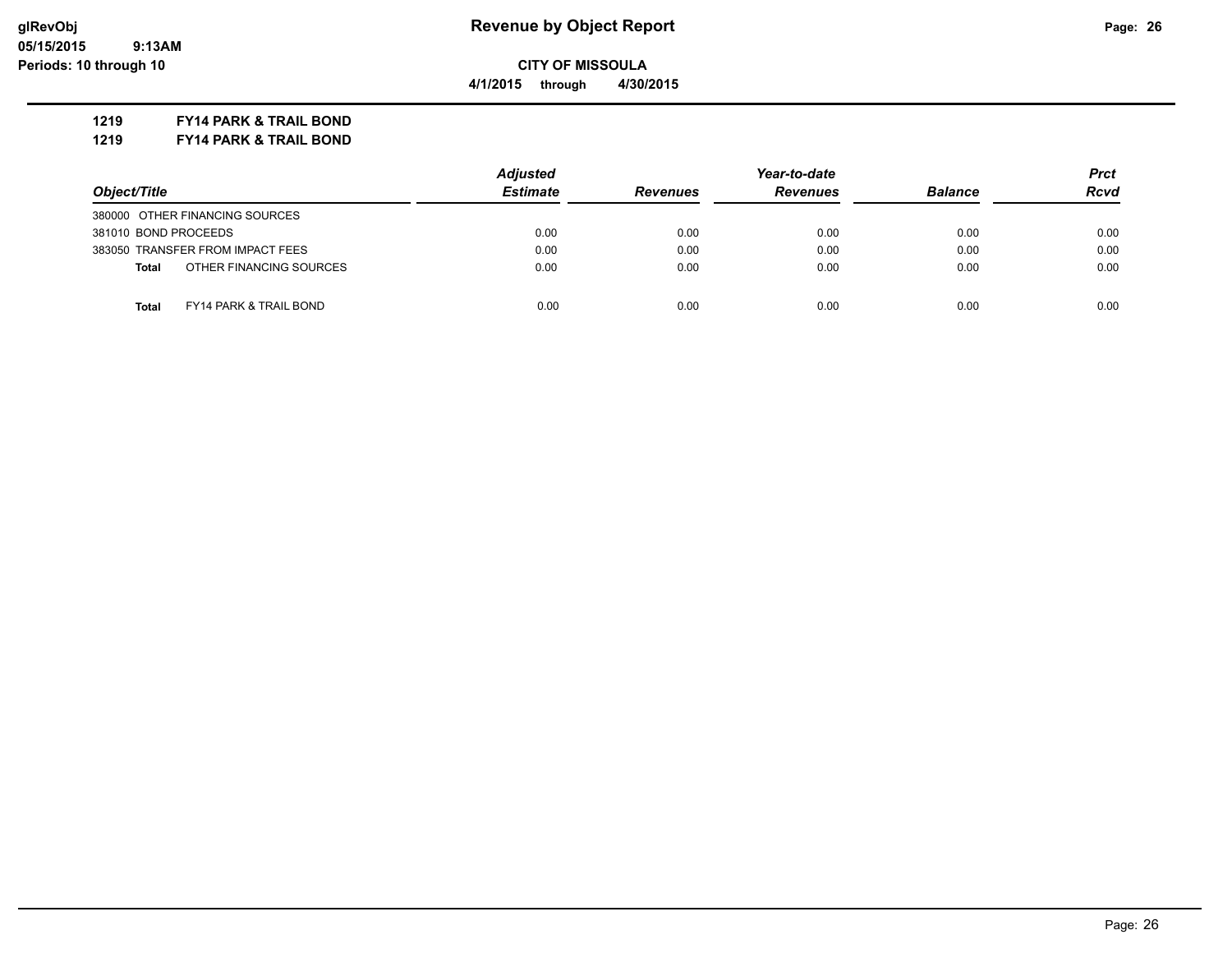**4/1/2015 through 4/30/2015**

# **1219 FY14 PARK & TRAIL BOND**

| Object/Title         |                                   | <b>Adjusted</b><br><b>Estimate</b> | <b>Revenues</b> | Year-to-date<br><b>Revenues</b> | <b>Balance</b> | <b>Prct</b><br><b>Rcvd</b> |
|----------------------|-----------------------------------|------------------------------------|-----------------|---------------------------------|----------------|----------------------------|
|                      | 380000 OTHER FINANCING SOURCES    |                                    |                 |                                 |                |                            |
| 381010 BOND PROCEEDS |                                   | 0.00                               | 0.00            | 0.00                            | 0.00           | 0.00                       |
|                      | 383050 TRANSFER FROM IMPACT FEES  | 0.00                               | 0.00            | 0.00                            | 0.00           | 0.00                       |
| <b>Total</b>         | OTHER FINANCING SOURCES           | 0.00                               | 0.00            | 0.00                            | 0.00           | 0.00                       |
|                      |                                   |                                    |                 |                                 |                |                            |
| <b>Total</b>         | <b>FY14 PARK &amp; TRAIL BOND</b> | 0.00                               | 0.00            | 0.00                            | 0.00           | 0.00                       |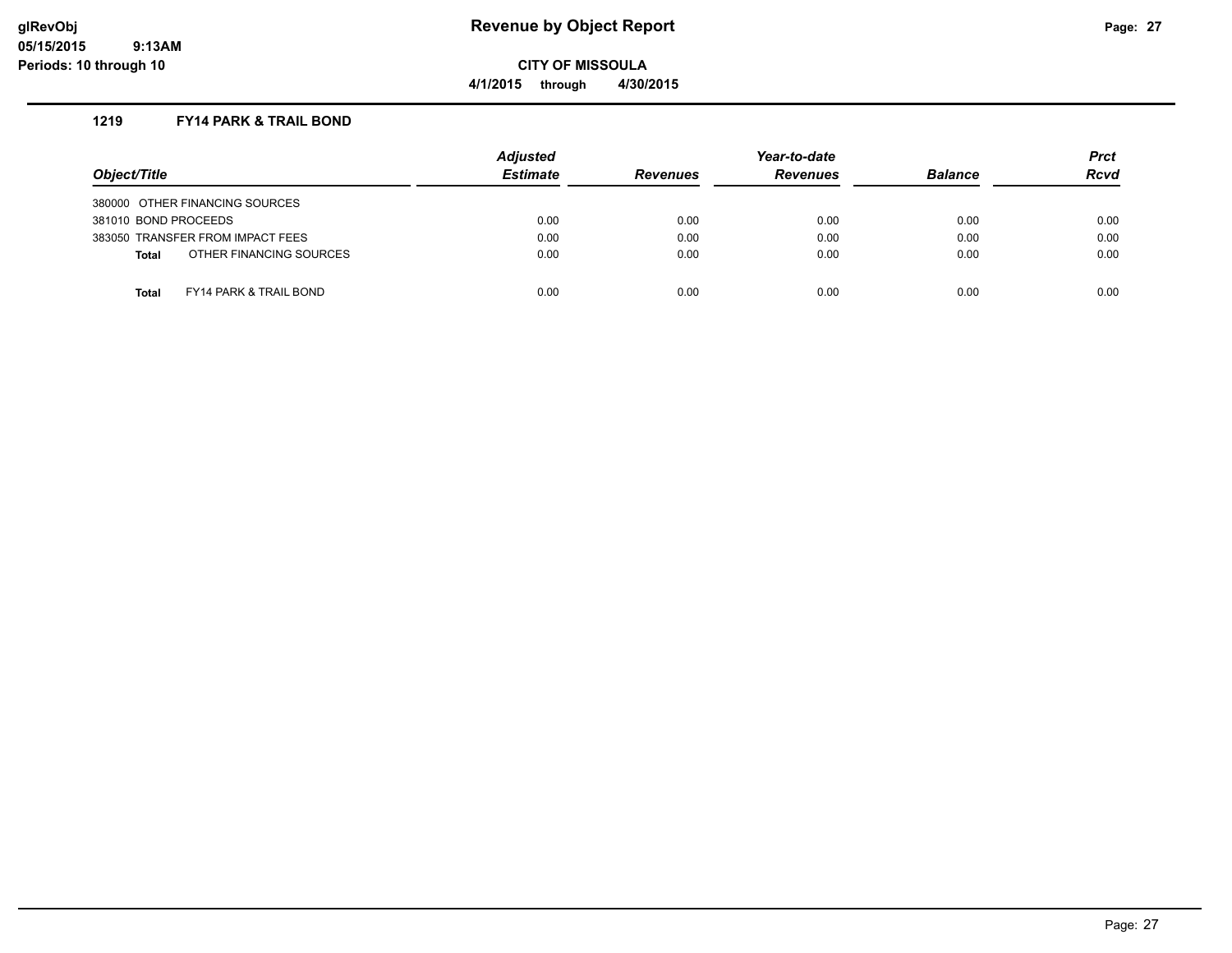**4/1/2015 through 4/30/2015**

# **1241 CREMAIN WALL & CEMETERY DONATIONS FUND**

**1241 CREMAIN WALL & CEMETERY DONATIONS FUND**

|                                                         | <b>Adjusted</b> |                 | Year-to-date    |                | <b>Prct</b> |
|---------------------------------------------------------|-----------------|-----------------|-----------------|----------------|-------------|
| Object/Title                                            | <b>Estimate</b> | <b>Revenues</b> | <b>Revenues</b> | <b>Balance</b> | <b>Rcvd</b> |
| 340000 CHARGES FOR SERVICES                             |                 |                 |                 |                |             |
| 343310 SALE OF NICHE NAMEPLATES & VASES                 | 0.00            | 6,000.00        | 17,200.00       | $-17,200.00$   | 0.00        |
| 343311 SALE OF NICHES                                   | 0.00            | 0.00            | 0.00            | 0.00           | 0.00        |
| <b>CHARGES FOR SERVICES</b><br>Total                    | 0.00            | 6,000.00        | 17,200.00       | $-17,200.00$   | 0.00        |
| 360000 MISCELLANEOUS REVENUES                           |                 |                 |                 |                |             |
| 360010 MISCELLANEOUS                                    | 0.00            | 0.00            | 0.00            | 0.00           | 0.00        |
| 365000 DONATIONS                                        | 0.00            | 0.00            | 0.00            | 0.00           | 0.00        |
| <b>MISCELLANEOUS REVENUES</b><br><b>Total</b>           | 0.00            | 0.00            | 0.00            | 0.00           | 0.00        |
| 370000 INVESTMENTS & ROYALTY EARNINGS                   |                 |                 |                 |                |             |
| 371010 INTEREST ON INVESTMENTS                          | 0.00            | 0.00            | 0.00            | 0.00           | 0.00        |
| 371020 GAIN/LOSS IN MARKET VALUE OF INVESTMENTS         | 0.00            | 0.00            | 0.00            | 0.00           | 0.00        |
| <b>INVESTMENTS &amp; ROYALTY EARNINGS</b><br>Total      | 0.00            | 0.00            | 0.00            | 0.00           | 0.00        |
| <b>CREMAIN WALL &amp; CEMETERY DONATIONS F</b><br>Total | 0.00            | 6,000.00        | 17,200.00       | $-17,200.00$   | 0.00        |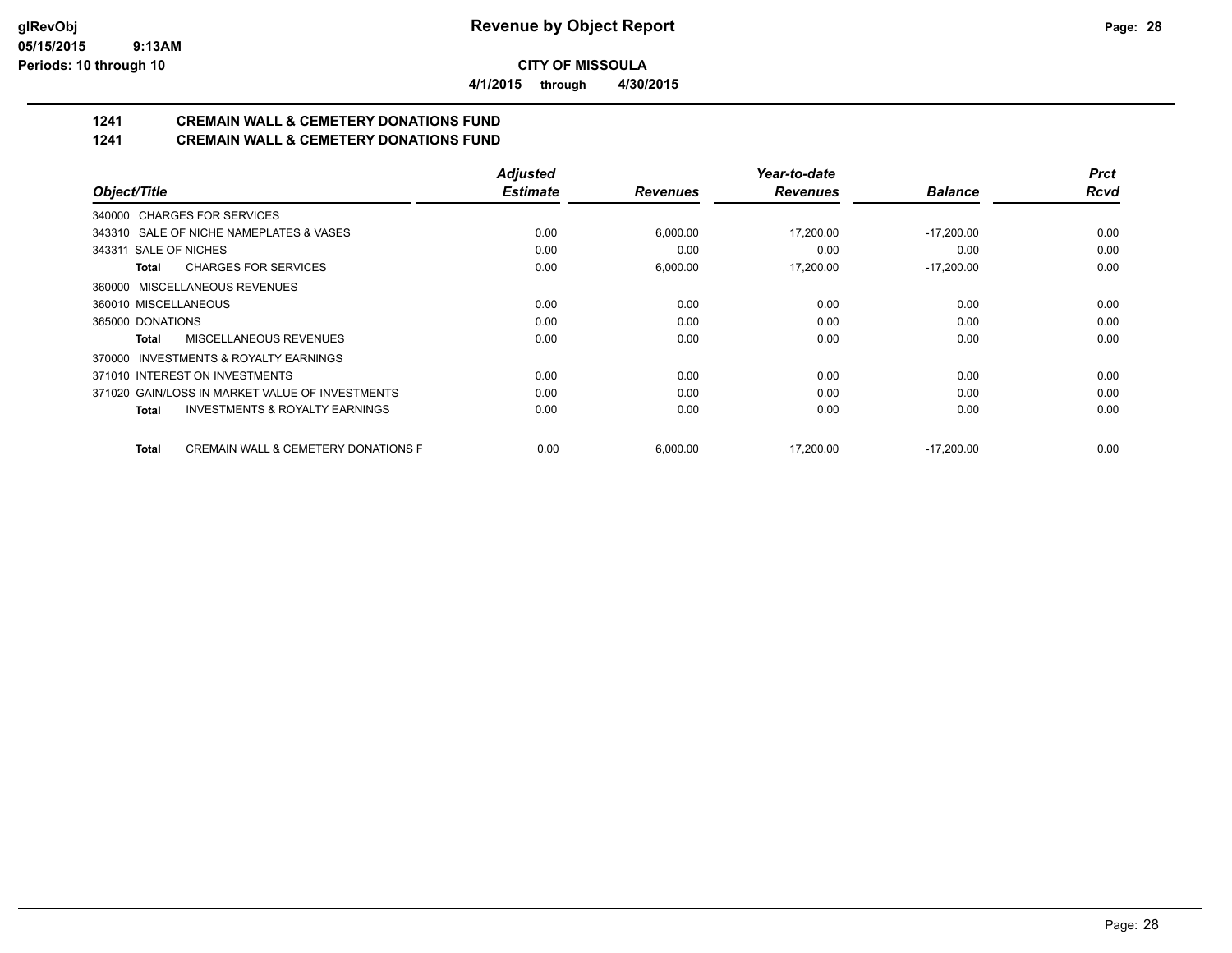**4/1/2015 through 4/30/2015**

# **1241 CREMAIN WALL & CEMETERY DONATIONS FUND**

|                                                         | <b>Adjusted</b> |                 | Year-to-date    |                | <b>Prct</b><br><b>Rcvd</b> |
|---------------------------------------------------------|-----------------|-----------------|-----------------|----------------|----------------------------|
| Object/Title                                            | <b>Estimate</b> | <b>Revenues</b> | <b>Revenues</b> | <b>Balance</b> |                            |
| 340000 CHARGES FOR SERVICES                             |                 |                 |                 |                |                            |
| 343310 SALE OF NICHE NAMEPLATES & VASES                 | 0.00            | 6,000.00        | 17,200.00       | $-17,200.00$   | 0.00                       |
| 343311 SALE OF NICHES                                   | 0.00            | 0.00            | 0.00            | 0.00           | 0.00                       |
| <b>CHARGES FOR SERVICES</b><br>Total                    | 0.00            | 6,000.00        | 17,200.00       | $-17,200.00$   | 0.00                       |
| 360000 MISCELLANEOUS REVENUES                           |                 |                 |                 |                |                            |
| 360010 MISCELLANEOUS                                    | 0.00            | 0.00            | 0.00            | 0.00           | 0.00                       |
| 365000 DONATIONS                                        | 0.00            | 0.00            | 0.00            | 0.00           | 0.00                       |
| MISCELLANEOUS REVENUES<br>Total                         | 0.00            | 0.00            | 0.00            | 0.00           | 0.00                       |
| <b>INVESTMENTS &amp; ROYALTY EARNINGS</b><br>370000     |                 |                 |                 |                |                            |
| 371010 INTEREST ON INVESTMENTS                          | 0.00            | 0.00            | 0.00            | 0.00           | 0.00                       |
| 371020 GAIN/LOSS IN MARKET VALUE OF INVESTMENT          | 0.00            | 0.00            | 0.00            | 0.00           | 0.00                       |
| <b>INVESTMENTS &amp; ROYALTY EARNINGS</b><br>Total      | 0.00            | 0.00            | 0.00            | 0.00           | 0.00                       |
| <b>CREMAIN WALL &amp; CEMETERY DONATIONS F</b><br>Total | 0.00            | 6,000.00        | 17,200.00       | $-17,200.00$   | 0.00                       |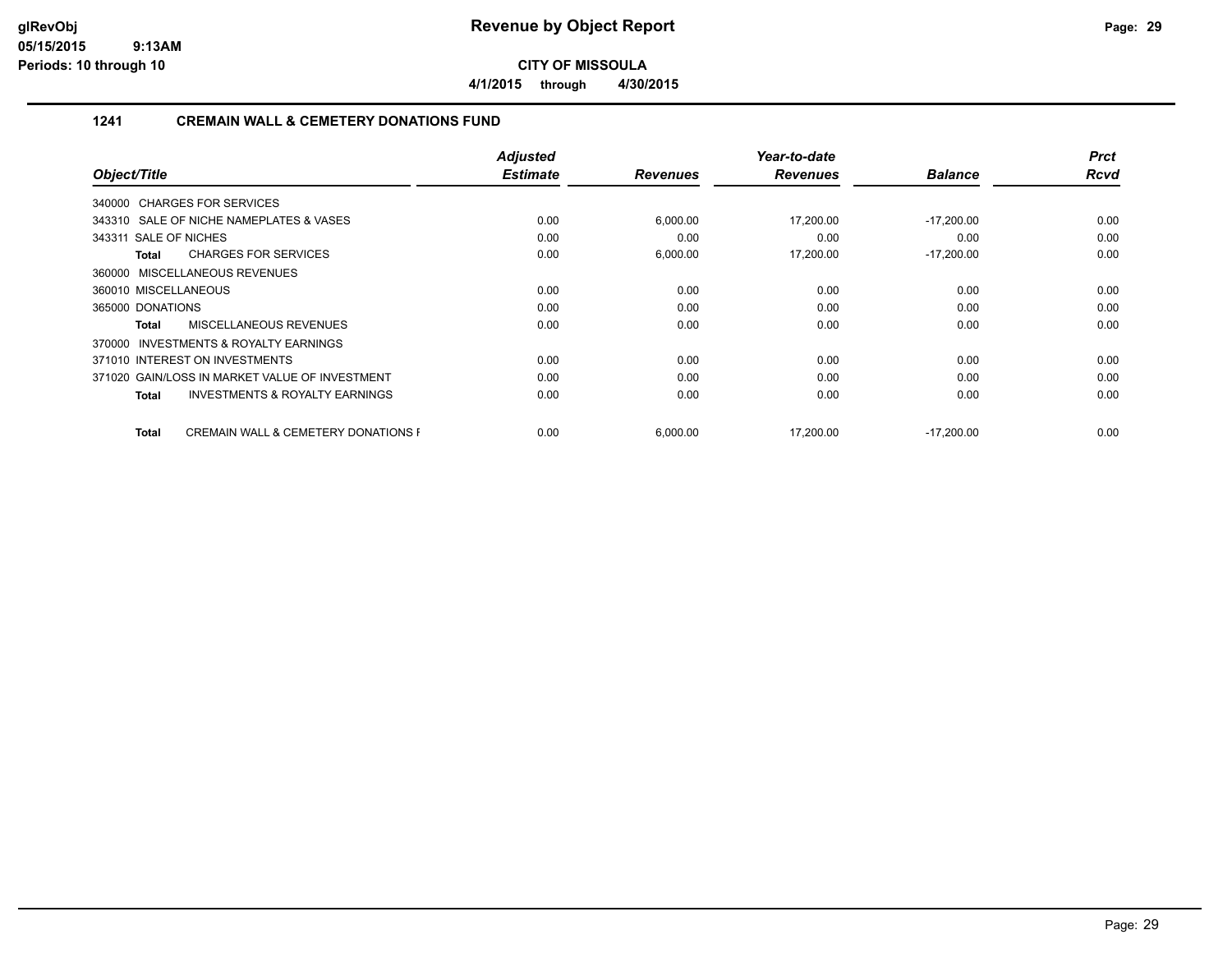**4/1/2015 through 4/30/2015**

# **1242 CEMETERY CARE FUND**

**1242 CEMETERY CARE FUND**

|                                                           | <b>Adjusted</b> |                 | Year-to-date    |                | <b>Prct</b> |
|-----------------------------------------------------------|-----------------|-----------------|-----------------|----------------|-------------|
| Object/Title                                              | <b>Estimate</b> | <b>Revenues</b> | <b>Revenues</b> | <b>Balance</b> | Rcvd        |
| 340000 CHARGES FOR SERVICES                               |                 |                 |                 |                |             |
| 343320 CEMETERY - SALE OF PLOTS                           | 0.00            | 350.00          | 6,900.00        | $-6,900.00$    | 0.00        |
| 343321 CEMETERY FOUNDATIONS                               | 0.00            | 845.00          | 3.790.00        | $-3.790.00$    | 0.00        |
| 343322 CEMETERY FLOWER CARE                               | 0.00            | 1,050.00        | 3.940.00        | $-3.940.00$    | 0.00        |
| 343323 CEMETERY - LINER INSTALL FEES                      | 0.00            | 2,600.00        | 10,600.00       | $-10,600.00$   | 0.00        |
| 343324 OTHER CEMETERY FEES                                | 0.00            | 150.00          | 1.500.00        | $-1.500.00$    | 0.00        |
| 343325 2ND INTERMENT RIGHT                                | 0.00            | 200.00          | 1.800.00        | $-1.800.00$    | 0.00        |
| 343340 CEMETERY - OPENINGS & CLOSINGS                     | 0.00            | 2,050.00        | 10,400.00       | $-10,400.00$   | 0.00        |
| 343350 CEMETERY CARE, FEES                                | 75.000.00       | 0.00            | 0.00            | 75.000.00      | 0.00        |
| <b>CHARGES FOR SERVICES</b><br><b>Total</b>               | 75,000.00       | 7,245.00        | 38,930.00       | 36,070.00      | 51.91       |
| 360000 MISCELLANEOUS REVENUES                             |                 |                 |                 |                |             |
| 360010 MISCELLANEOUS                                      | 0.00            | 0.00            | 0.00            | 0.00           | 0.00        |
| <b>MISCELLANEOUS REVENUES</b><br><b>Total</b>             | 0.00            | 0.00            | 0.00            | 0.00           | 0.00        |
| <b>INVESTMENTS &amp; ROYALTY EARNINGS</b><br>370000       |                 |                 |                 |                |             |
| 371010 INTEREST ON INVESTMENTS                            | 0.00            | 0.00            | 0.00            | 0.00           | 0.00        |
| 371020 GAIN/LOSS IN MARKET VALUE OF INVESTMENTS           | 0.00            | 0.00            | 0.00            | 0.00           | 0.00        |
| <b>INVESTMENTS &amp; ROYALTY EARNINGS</b><br><b>Total</b> | 0.00            | 0.00            | 0.00            | 0.00           | 0.00        |
| 380000 OTHER FINANCING SOURCES                            |                 |                 |                 |                |             |
| 382010 SALE OF FIXED ASSETS                               | 0.00            | 0.00            | 0.00            | 0.00           | 0.00        |
| OTHER FINANCING SOURCES<br><b>Total</b>                   | 0.00            | 0.00            | 0.00            | 0.00           | 0.00        |
| <b>CEMETERY CARE FUND</b><br><b>Total</b>                 | 75.000.00       | 7,245.00        | 38,930.00       | 36.070.00      | 51.91       |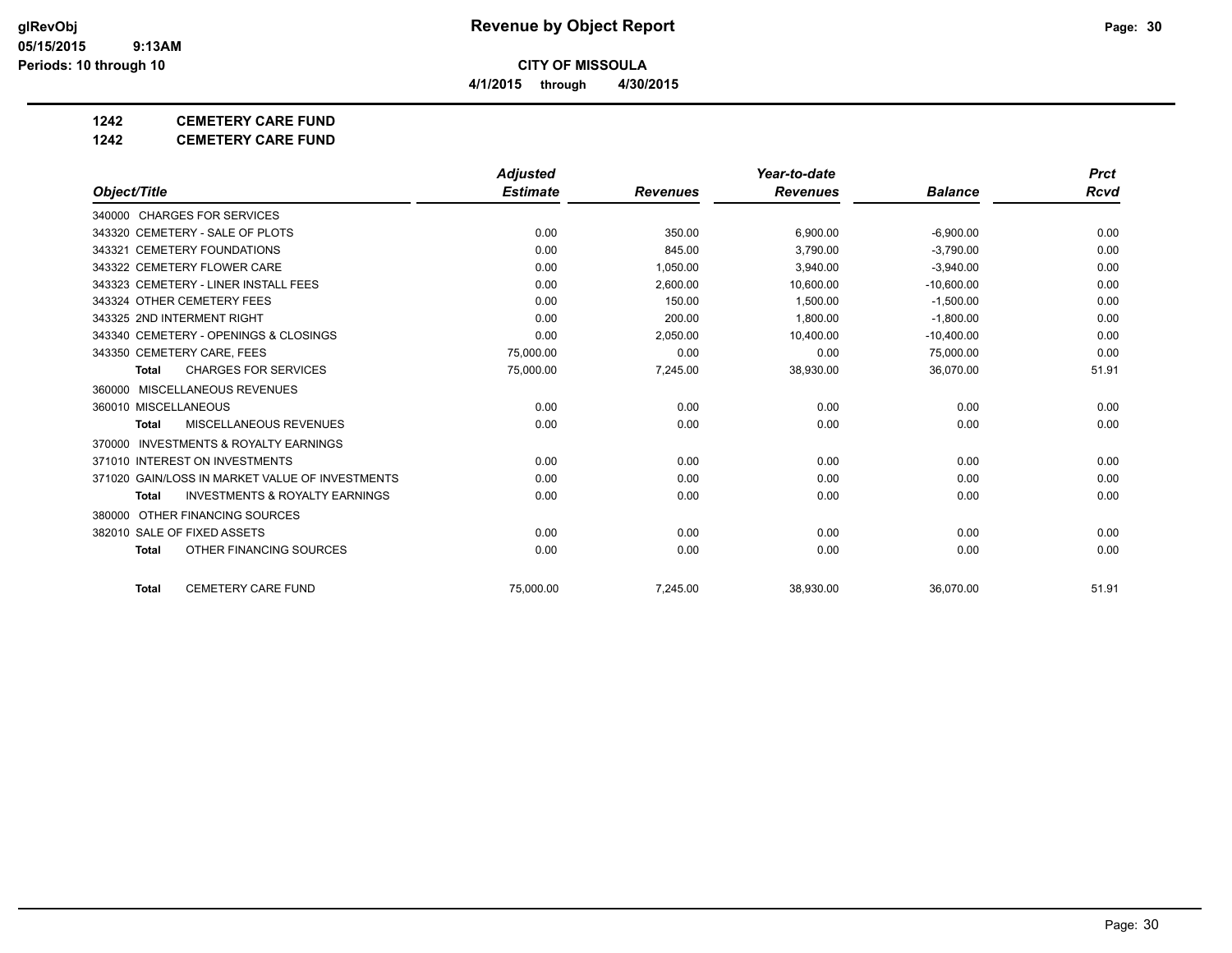**4/1/2015 through 4/30/2015**

## **1242 CEMETERY CARE FUND**

|                                                           | <b>Adjusted</b> |                 | Year-to-date    |                | <b>Prct</b> |
|-----------------------------------------------------------|-----------------|-----------------|-----------------|----------------|-------------|
| Object/Title                                              | <b>Estimate</b> | <b>Revenues</b> | <b>Revenues</b> | <b>Balance</b> | <b>Rcvd</b> |
| 340000 CHARGES FOR SERVICES                               |                 |                 |                 |                |             |
| 343320 CEMETERY - SALE OF PLOTS                           | 0.00            | 350.00          | 6,900.00        | $-6,900.00$    | 0.00        |
| 343321 CEMETERY FOUNDATIONS                               | 0.00            | 845.00          | 3,790.00        | $-3,790.00$    | 0.00        |
| 343322 CEMETERY FLOWER CARE                               | 0.00            | 1.050.00        | 3,940.00        | $-3,940.00$    | 0.00        |
| 343323 CEMETERY - LINER INSTALL FEES                      | 0.00            | 2,600.00        | 10,600.00       | $-10,600.00$   | 0.00        |
| 343324 OTHER CEMETERY FEES                                | 0.00            | 150.00          | 1,500.00        | $-1,500.00$    | 0.00        |
| 343325 2ND INTERMENT RIGHT                                | 0.00            | 200.00          | 1,800.00        | $-1,800.00$    | 0.00        |
| 343340 CEMETERY - OPENINGS & CLOSINGS                     | 0.00            | 2,050.00        | 10,400.00       | $-10,400.00$   | 0.00        |
| 343350 CEMETERY CARE, FEES                                | 75,000.00       | 0.00            | 0.00            | 75,000.00      | 0.00        |
| <b>CHARGES FOR SERVICES</b><br><b>Total</b>               | 75,000.00       | 7,245.00        | 38,930.00       | 36,070.00      | 51.91       |
| 360000 MISCELLANEOUS REVENUES                             |                 |                 |                 |                |             |
| 360010 MISCELLANEOUS                                      | 0.00            | 0.00            | 0.00            | 0.00           | 0.00        |
| <b>MISCELLANEOUS REVENUES</b><br><b>Total</b>             | 0.00            | 0.00            | 0.00            | 0.00           | 0.00        |
| 370000 INVESTMENTS & ROYALTY EARNINGS                     |                 |                 |                 |                |             |
| 371010 INTEREST ON INVESTMENTS                            | 0.00            | 0.00            | 0.00            | 0.00           | 0.00        |
| 371020 GAIN/LOSS IN MARKET VALUE OF INVESTMENT            | 0.00            | 0.00            | 0.00            | 0.00           | 0.00        |
| <b>INVESTMENTS &amp; ROYALTY EARNINGS</b><br><b>Total</b> | 0.00            | 0.00            | 0.00            | 0.00           | 0.00        |
| 380000 OTHER FINANCING SOURCES                            |                 |                 |                 |                |             |
| 382010 SALE OF FIXED ASSETS                               | 0.00            | 0.00            | 0.00            | 0.00           | 0.00        |
| OTHER FINANCING SOURCES<br><b>Total</b>                   | 0.00            | 0.00            | 0.00            | 0.00           | 0.00        |
| <b>CEMETERY CARE FUND</b><br><b>Total</b>                 | 75.000.00       | 7,245.00        | 38,930.00       | 36.070.00      | 51.91       |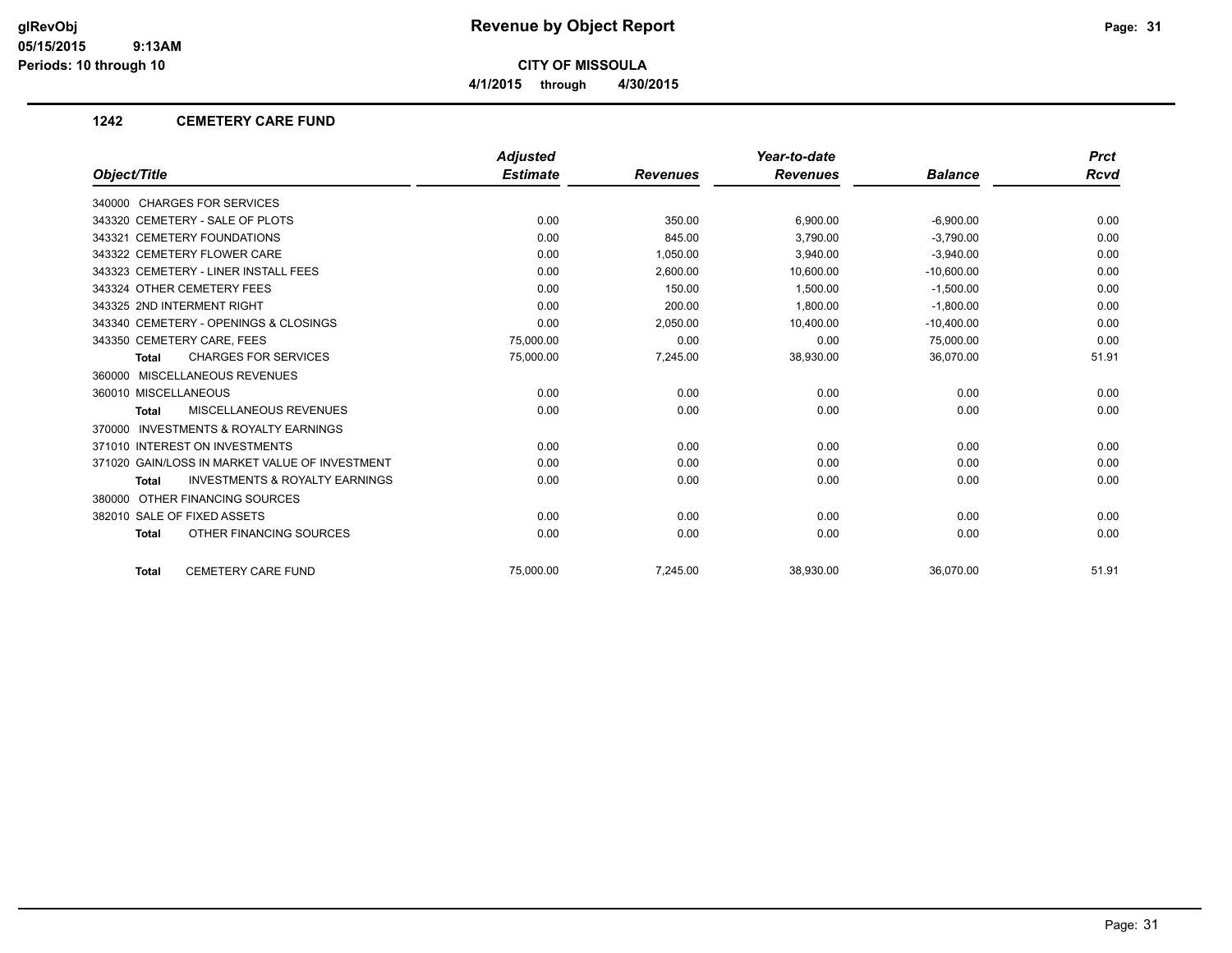**4/1/2015 through 4/30/2015**

# **1243 CEMETERY MEMORIAL FUND**

**1243 CEMETERY MEMORIAL FUND**

|                      |                                                 | <b>Adjusted</b> |                 | Year-to-date    |                | <b>Prct</b> |
|----------------------|-------------------------------------------------|-----------------|-----------------|-----------------|----------------|-------------|
| Object/Title         |                                                 | <b>Estimate</b> | <b>Revenues</b> | <b>Revenues</b> | <b>Balance</b> | <b>Rcvd</b> |
|                      | 360000 MISCELLANEOUS REVENUES                   |                 |                 |                 |                |             |
| 360010 MISCELLANEOUS |                                                 | 0.00            | 0.00            | 0.00            | 0.00           | 0.00        |
| 365000 DONATIONS     |                                                 | 1.500.00        | 0.00            | 1.103.99        | 396.01         | 73.60       |
| Total                | MISCELLANEOUS REVENUES                          | 1.500.00        | 0.00            | 1.103.99        | 396.01         | 73.60       |
|                      | 370000 INVESTMENTS & ROYALTY EARNINGS           |                 |                 |                 |                |             |
|                      | 371010 INTEREST ON INVESTMENTS                  | 0.00            | 0.00            | 0.00            | 0.00           | 0.00        |
|                      | 371020 GAIN/LOSS IN MARKET VALUE OF INVESTMENTS | 0.00            | 0.00            | 0.00            | 0.00           | 0.00        |
| Total                | INVESTMENTS & ROYALTY EARNINGS                  | 0.00            | 0.00            | 0.00            | 0.00           | 0.00        |
| Total                | <b>CEMETERY MEMORIAL FUND</b>                   | 1.500.00        | 0.00            | 1.103.99        | 396.01         | 73.60       |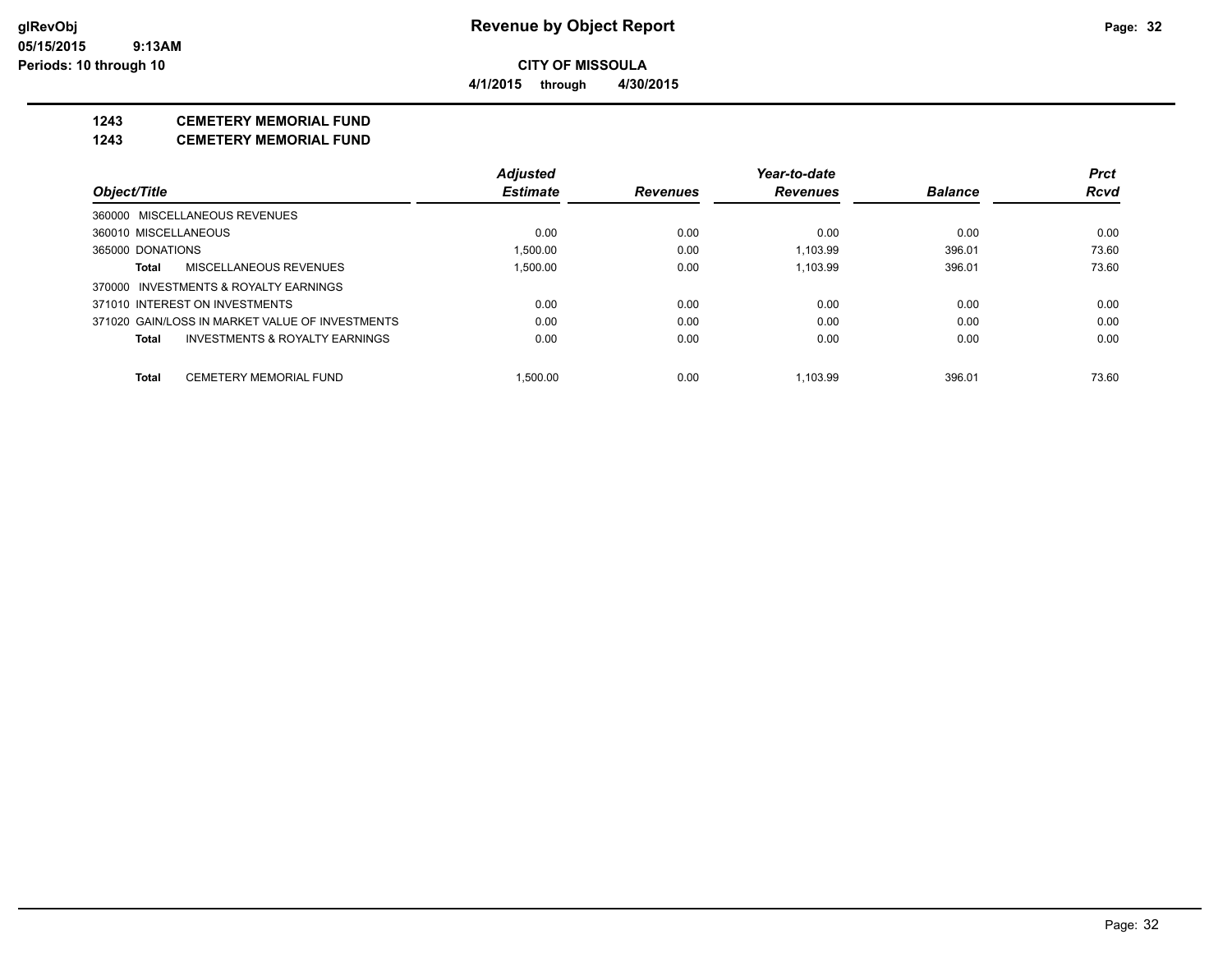**4/1/2015 through 4/30/2015**

# **1243 CEMETERY MEMORIAL FUND**

|                                                    | <b>Adjusted</b> |                 | Year-to-date    |                | <b>Prct</b> |
|----------------------------------------------------|-----------------|-----------------|-----------------|----------------|-------------|
| <b>Object/Title</b>                                | <b>Estimate</b> | <b>Revenues</b> | <b>Revenues</b> | <b>Balance</b> | <b>Rcvd</b> |
| 360000 MISCELLANEOUS REVENUES                      |                 |                 |                 |                |             |
| 360010 MISCELLANEOUS                               | 0.00            | 0.00            | 0.00            | 0.00           | 0.00        |
| 365000 DONATIONS                                   | 1,500.00        | 0.00            | 1.103.99        | 396.01         | 73.60       |
| <b>MISCELLANEOUS REVENUES</b><br>Total             | 1.500.00        | 0.00            | 1.103.99        | 396.01         | 73.60       |
| 370000 INVESTMENTS & ROYALTY EARNINGS              |                 |                 |                 |                |             |
| 371010 INTEREST ON INVESTMENTS                     | 0.00            | 0.00            | 0.00            | 0.00           | 0.00        |
| 371020 GAIN/LOSS IN MARKET VALUE OF INVESTMENT     | 0.00            | 0.00            | 0.00            | 0.00           | 0.00        |
| <b>INVESTMENTS &amp; ROYALTY EARNINGS</b><br>Total | 0.00            | 0.00            | 0.00            | 0.00           | 0.00        |
| CEMETERY MEMORIAL FUND<br>Total                    | 1.500.00        | 0.00            | 1.103.99        | 396.01         | 73.60       |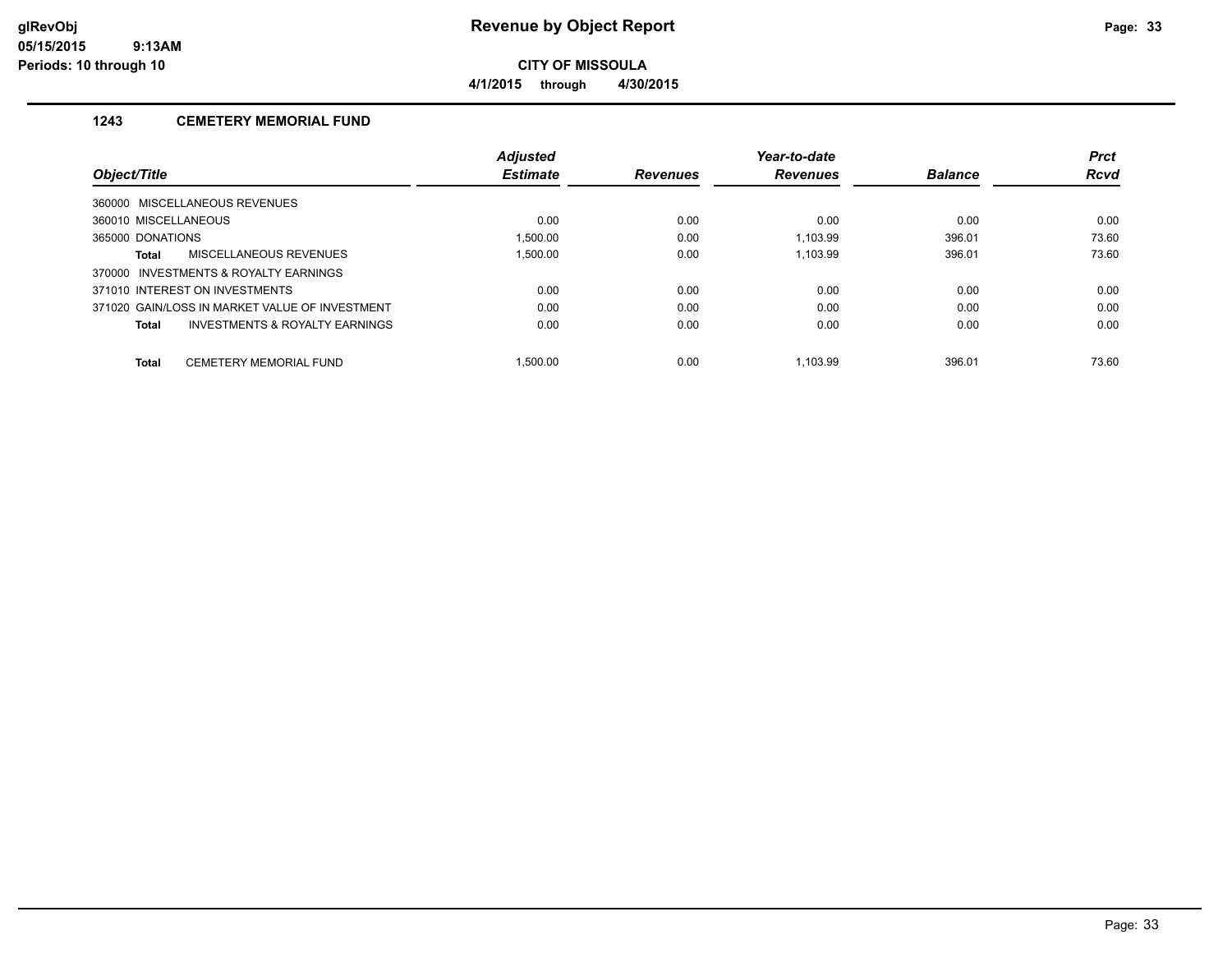**4/1/2015 through 4/30/2015**

**1265 TITLE 1 PROJECTS FUND**

**1265 TITLE 1 PROJECTS FUND**

|                         |                                           | <b>Adjusted</b> |                 | Year-to-date    |                | <b>Prct</b> |
|-------------------------|-------------------------------------------|-----------------|-----------------|-----------------|----------------|-------------|
| Object/Title            |                                           | <b>Estimate</b> | <b>Revenues</b> | <b>Revenues</b> | <b>Balance</b> | Rcvd        |
|                         | 360000 MISCELLANEOUS REVENUES             |                 |                 |                 |                |             |
| 360010 MISCELLANEOUS    |                                           | 0.00            | 0.00            | 0.00            | 0.00           | 0.00        |
| Total                   | <b>MISCELLANEOUS REVENUES</b>             | 0.00            | 0.00            | 0.00            | 0.00           | 0.00        |
|                         | 370000 INVESTMENTS & ROYALTY EARNINGS     |                 |                 |                 |                |             |
|                         | 371010 INTEREST ON INVESTMENTS            | 0.00            | 0.00            | 0.00            | 0.00           | 0.00        |
|                         | 373002 LOAN REPAYMENT - FAMILY SERVICES   | 20.000.00       | 0.00            | 0.00            | 20.000.00      | 0.00        |
| 373006 BURNS ST COMMONS |                                           | 0.00            | 20.000.00       | 80.000.00       | $-80.000.00$   | 0.00        |
| Total                   | <b>INVESTMENTS &amp; ROYALTY EARNINGS</b> | 20.000.00       | 20.000.00       | 80.000.00       | $-60.000.00$   | 400.00      |
| Total                   | TITLE 1 PROJECTS FUND                     | 20.000.00       | 20.000.00       | 80.000.00       | $-60.000.00$   | 400.00      |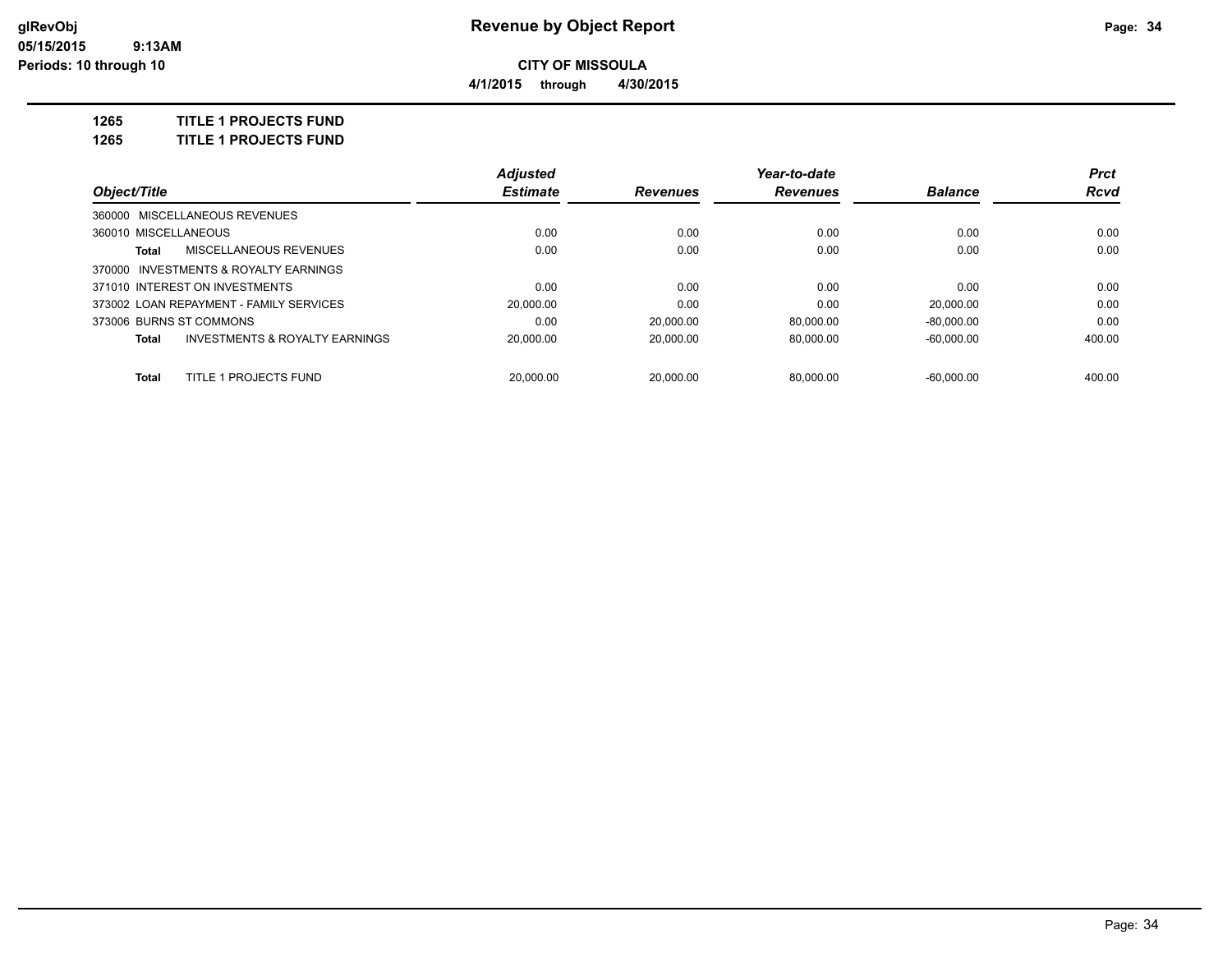**4/1/2015 through 4/30/2015**

# **1265 TITLE 1 PROJECTS FUND**

| Object/Title                                   | <b>Adjusted</b> |                 | Year-to-date    |                | <b>Prct</b> |
|------------------------------------------------|-----------------|-----------------|-----------------|----------------|-------------|
|                                                | <b>Estimate</b> | <b>Revenues</b> | <b>Revenues</b> | <b>Balance</b> | <b>Rcvd</b> |
| 360000 MISCELLANEOUS REVENUES                  |                 |                 |                 |                |             |
| 360010 MISCELLANEOUS                           | 0.00            | 0.00            | 0.00            | 0.00           | 0.00        |
| MISCELLANEOUS REVENUES<br><b>Total</b>         | 0.00            | 0.00            | 0.00            | 0.00           | 0.00        |
| 370000 INVESTMENTS & ROYALTY EARNINGS          |                 |                 |                 |                |             |
| 371010 INTEREST ON INVESTMENTS                 | 0.00            | 0.00            | 0.00            | 0.00           | 0.00        |
| 373002 LOAN REPAYMENT - FAMILY SERVICES        | 20.000.00       | 0.00            | 0.00            | 20,000.00      | 0.00        |
| 373006 BURNS ST COMMONS                        | 0.00            | 20.000.00       | 80.000.00       | $-80.000.00$   | 0.00        |
| INVESTMENTS & ROYALTY EARNINGS<br><b>Total</b> | 20.000.00       | 20.000.00       | 80,000.00       | $-60,000.00$   | 400.00      |
| TITLE 1 PROJECTS FUND<br><b>Total</b>          | 20.000.00       | 20.000.00       | 80.000.00       | $-60.000.00$   | 400.00      |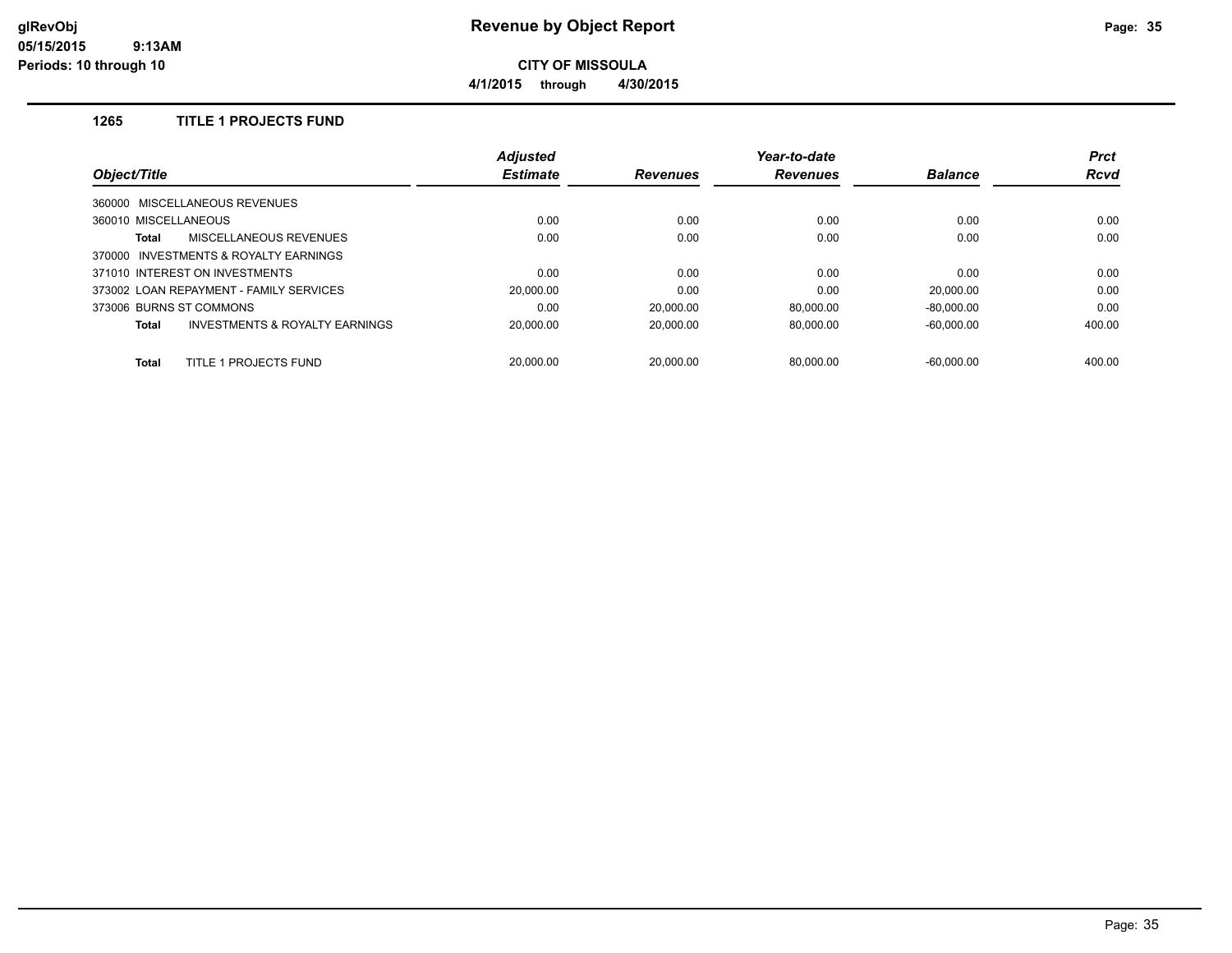**4/1/2015 through 4/30/2015**

#### **1396 PROGRAM INCOME REVOLVING LOAN PROGRAM 1396 PROGRAM INCOME REVOLVING LOAN PROGRAM**

| Object/Title                                              | <b>Adjusted</b><br><b>Estimate</b> |                 | Year-to-date    |                | <b>Prct</b><br>Rcvd |
|-----------------------------------------------------------|------------------------------------|-----------------|-----------------|----------------|---------------------|
|                                                           |                                    | <b>Revenues</b> | <b>Revenues</b> | <b>Balance</b> |                     |
| INTERGOVERNMENTAL REVENUES<br>330000                      |                                    |                 |                 |                |                     |
| 331010 ENTITLEMENT - CDBG                                 | 0.00                               | 0.00            | 0.00            | 0.00           | 0.00                |
| 331037 ELOCAL.COM LOAN REPAYMENT                          | 0.00                               | 0.00            | 0.00            | 0.00           | 0.00                |
| INTERGOVERNMENTAL REVENUES<br><b>Total</b>                | 0.00                               | 0.00            | 0.00            | 0.00           | 0.00                |
| <b>MISCELLANEOUS REVENUES</b><br>360000                   |                                    |                 |                 |                |                     |
| 360005 LOAN REPAYMENTS                                    | 0.00                               | 0.00            | 0.00            | 0.00           | 0.00                |
| 360010 MISCELLANEOUS                                      | 0.00                               | 0.00            | 0.00            | 0.00           | 0.00                |
| 360013 REPAYMENT OF SEWER GRANT                           | 7,000.00                           | 0.00            | 11,926.00       | $-4,926.00$    | 170.37              |
| 360014 REPAYMENT OF LOAN/MHA                              | 0.00                               | 0.00            | 0.00            | 0.00           | 0.00                |
| 361013 CLOSED GRANT REPAYMENTS                            | 0.00                               | 0.00            | 0.00            | 0.00           | 0.00                |
| MISCELLANEOUS REVENUES<br>Total                           | 7.000.00                           | 0.00            | 11,926.00       | $-4,926.00$    | 170.37              |
| <b>INVESTMENTS &amp; ROYALTY EARNINGS</b><br>370000       |                                    |                 |                 |                |                     |
| 371010 INTEREST ON INVESTMENTS                            | 0.00                               | 0.00            | 0.00            | 0.00           | 0.00                |
| 371020 GAIN/LOSS IN MARKET VALUE OF INVESTMENTS           | 0.00                               | 0.00            | 0.00            | 0.00           | 0.00                |
| <b>INVESTMENTS &amp; ROYALTY EARNINGS</b><br><b>Total</b> | 0.00                               | 0.00            | 0.00            | 0.00           | 0.00                |
| OTHER FINANCING SOURCES<br>380000                         |                                    |                 |                 |                |                     |
| 383026 TRANS FR CDBG                                      | 0.00                               | 0.00            | 0.00            | 0.00           | 0.00                |
| OTHER FINANCING SOURCES<br><b>Total</b>                   | 0.00                               | 0.00            | 0.00            | 0.00           | 0.00                |
| PROGRAM INCOME REVOLVING LOAN PRO<br><b>Total</b>         | 7,000.00                           | 0.00            | 11,926.00       | $-4,926.00$    | 170.37              |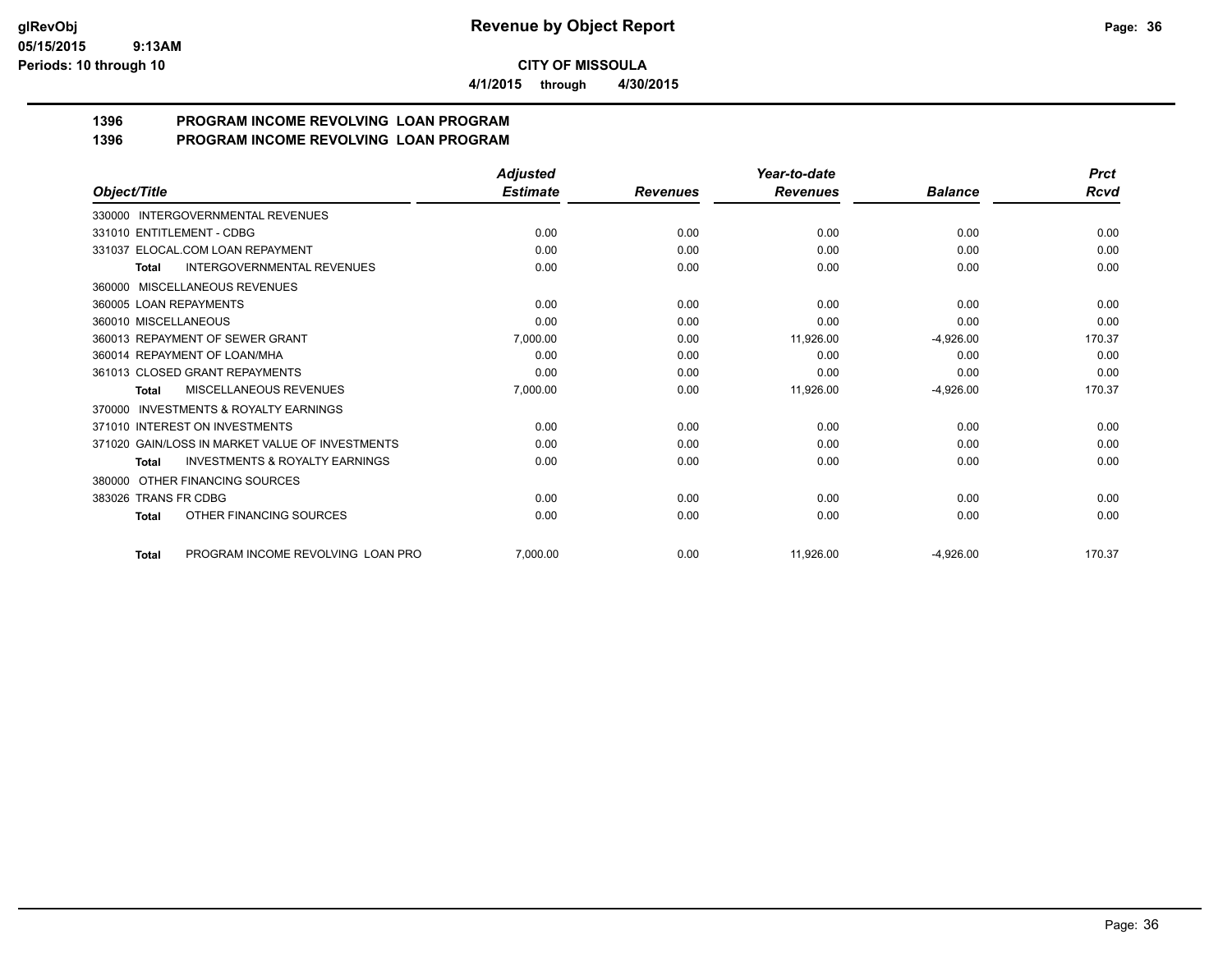**4/1/2015 through 4/30/2015**

# **1396 PROGRAM INCOME REVOLVING LOAN PROGRAM**

|                                                           | <b>Adjusted</b> |                 | Year-to-date    |                | <b>Prct</b> |
|-----------------------------------------------------------|-----------------|-----------------|-----------------|----------------|-------------|
| Object/Title                                              | <b>Estimate</b> | <b>Revenues</b> | <b>Revenues</b> | <b>Balance</b> | Rcvd        |
| <b>INTERGOVERNMENTAL REVENUES</b><br>330000               |                 |                 |                 |                |             |
| 331010 ENTITLEMENT - CDBG                                 | 0.00            | 0.00            | 0.00            | 0.00           | 0.00        |
| 331037 ELOCAL.COM LOAN REPAYMENT                          | 0.00            | 0.00            | 0.00            | 0.00           | 0.00        |
| <b>INTERGOVERNMENTAL REVENUES</b><br><b>Total</b>         | 0.00            | 0.00            | 0.00            | 0.00           | 0.00        |
| MISCELLANEOUS REVENUES<br>360000                          |                 |                 |                 |                |             |
| 360005 LOAN REPAYMENTS                                    | 0.00            | 0.00            | 0.00            | 0.00           | 0.00        |
| 360010 MISCELLANEOUS                                      | 0.00            | 0.00            | 0.00            | 0.00           | 0.00        |
| 360013 REPAYMENT OF SEWER GRANT                           | 7,000.00        | 0.00            | 11,926.00       | $-4,926.00$    | 170.37      |
| 360014 REPAYMENT OF LOAN/MHA                              | 0.00            | 0.00            | 0.00            | 0.00           | 0.00        |
| 361013 CLOSED GRANT REPAYMENTS                            | 0.00            | 0.00            | 0.00            | 0.00           | 0.00        |
| <b>MISCELLANEOUS REVENUES</b><br><b>Total</b>             | 7,000.00        | 0.00            | 11,926.00       | $-4,926.00$    | 170.37      |
| <b>INVESTMENTS &amp; ROYALTY EARNINGS</b><br>370000       |                 |                 |                 |                |             |
| 371010 INTEREST ON INVESTMENTS                            | 0.00            | 0.00            | 0.00            | 0.00           | 0.00        |
| 371020 GAIN/LOSS IN MARKET VALUE OF INVESTMENT            | 0.00            | 0.00            | 0.00            | 0.00           | 0.00        |
| <b>INVESTMENTS &amp; ROYALTY EARNINGS</b><br><b>Total</b> | 0.00            | 0.00            | 0.00            | 0.00           | 0.00        |
| OTHER FINANCING SOURCES<br>380000                         |                 |                 |                 |                |             |
| 383026 TRANS FR CDBG                                      | 0.00            | 0.00            | 0.00            | 0.00           | 0.00        |
| OTHER FINANCING SOURCES<br>Total                          | 0.00            | 0.00            | 0.00            | 0.00           | 0.00        |
| PROGRAM INCOME REVOLVING LOAN PRC<br><b>Total</b>         | 7.000.00        | 0.00            | 11,926.00       | $-4,926.00$    | 170.37      |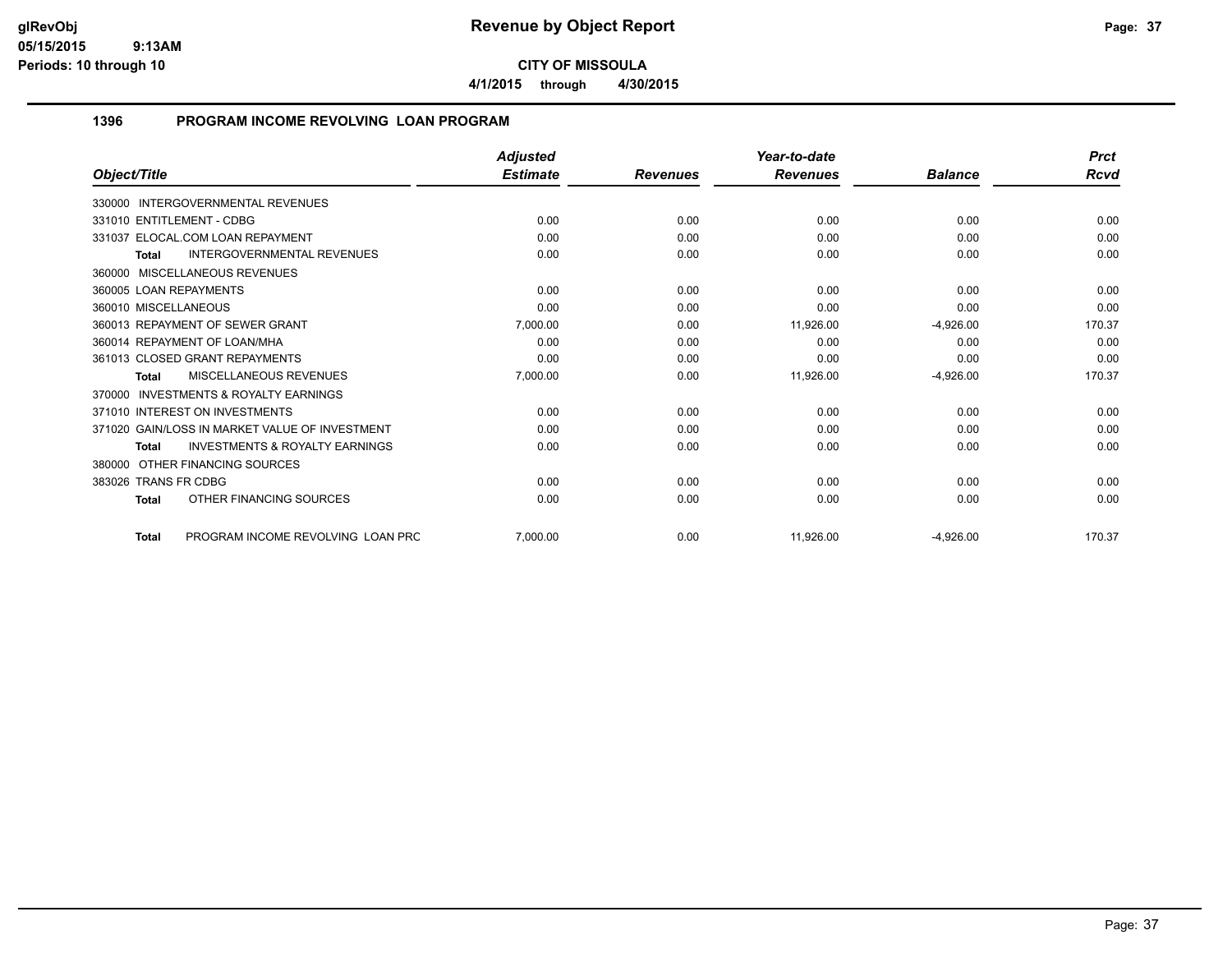**4/1/2015 through 4/30/2015**

### **1397 STATE HOME PROGRAM INCOME**

**1397 STATE HOME PROGRAM INCOME**

|                                                           | <b>Adjusted</b> |                 | Year-to-date    |                | Prct |
|-----------------------------------------------------------|-----------------|-----------------|-----------------|----------------|------|
| Object/Title                                              | <b>Estimate</b> | <b>Revenues</b> | <b>Revenues</b> | <b>Balance</b> | Rcvd |
| 330000 INTERGOVERNMENTAL REVENUES                         |                 |                 |                 |                |      |
| 331003 STATE HOME PROGRAM INCOME                          | 186.489.00      | 0.00            | 0.00            | 186.489.00     | 0.00 |
| INTERGOVERNMENTAL REVENUES<br><b>Total</b>                | 186.489.00      | 0.00            | 0.00            | 186.489.00     | 0.00 |
| 370000 INVESTMENTS & ROYALTY EARNINGS                     |                 |                 |                 |                |      |
| 371010 INTEREST ON INVESTMENTS                            | 0.00            | 0.00            | 0.00            | 0.00           | 0.00 |
| <b>INVESTMENTS &amp; ROYALTY EARNINGS</b><br><b>Total</b> | 0.00            | 0.00            | 0.00            | 0.00           | 0.00 |
| STATE HOME PROGRAM INCOME<br><b>Total</b>                 | 186.489.00      | 0.00            | 0.00            | 186.489.00     | 0.00 |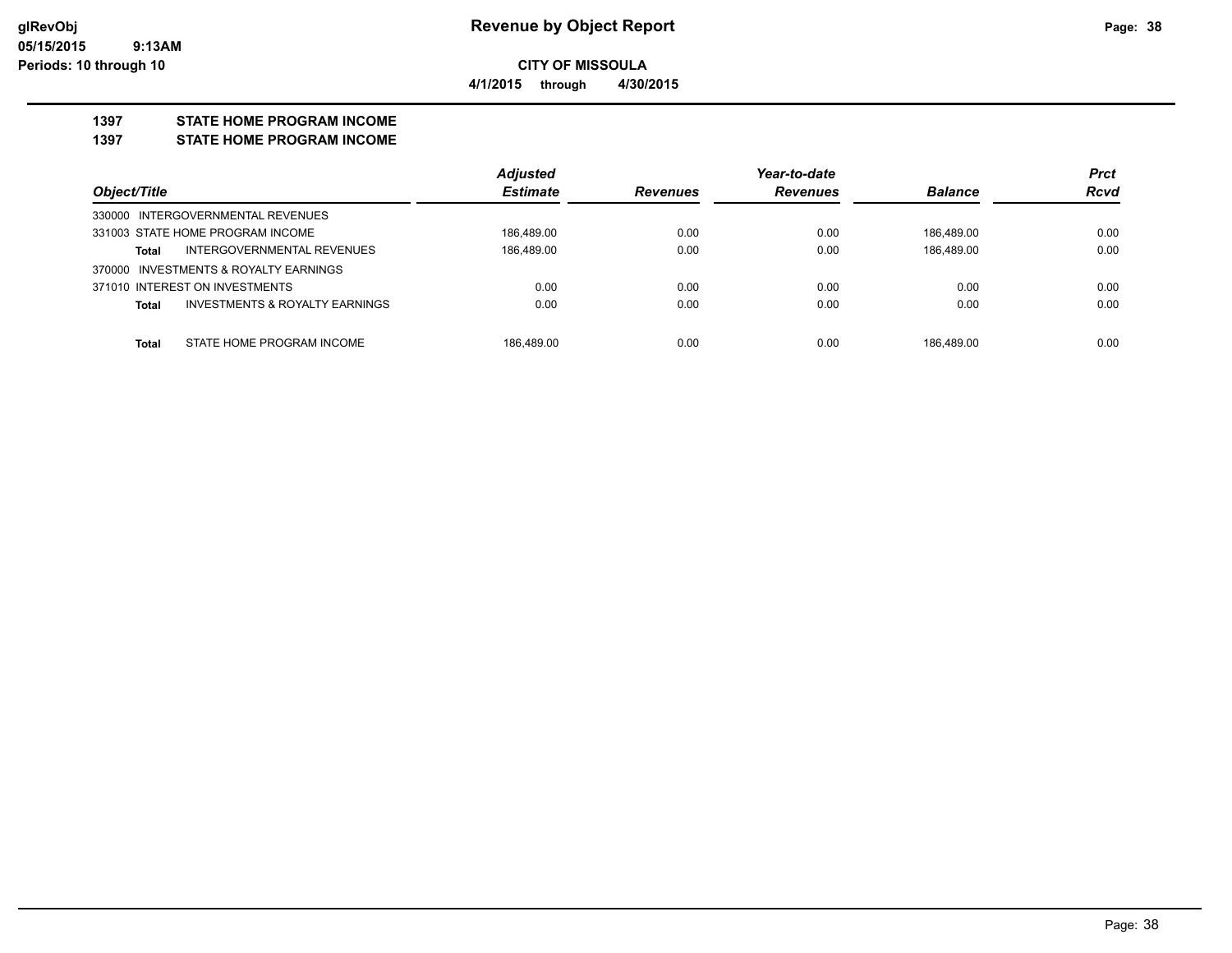**4/1/2015 through 4/30/2015**

# **1397 STATE HOME PROGRAM INCOME**

| Object/Title |                                       | <b>Adjusted</b><br><b>Estimate</b> | <b>Revenues</b> | Year-to-date<br><b>Revenues</b> | <b>Balance</b> | <b>Prct</b><br><b>Rcvd</b> |
|--------------|---------------------------------------|------------------------------------|-----------------|---------------------------------|----------------|----------------------------|
|              | 330000 INTERGOVERNMENTAL REVENUES     |                                    |                 |                                 |                |                            |
|              | 331003 STATE HOME PROGRAM INCOME      | 186.489.00                         | 0.00            | 0.00                            | 186.489.00     | 0.00                       |
| <b>Total</b> | INTERGOVERNMENTAL REVENUES            | 186.489.00                         | 0.00            | 0.00                            | 186.489.00     | 0.00                       |
|              | 370000 INVESTMENTS & ROYALTY EARNINGS |                                    |                 |                                 |                |                            |
|              | 371010 INTEREST ON INVESTMENTS        | 0.00                               | 0.00            | 0.00                            | 0.00           | 0.00                       |
| <b>Total</b> | INVESTMENTS & ROYALTY EARNINGS        | 0.00                               | 0.00            | 0.00                            | 0.00           | 0.00                       |
| Total        | STATE HOME PROGRAM INCOME             | 186.489.00                         | 0.00            | 0.00                            | 186.489.00     | 0.00                       |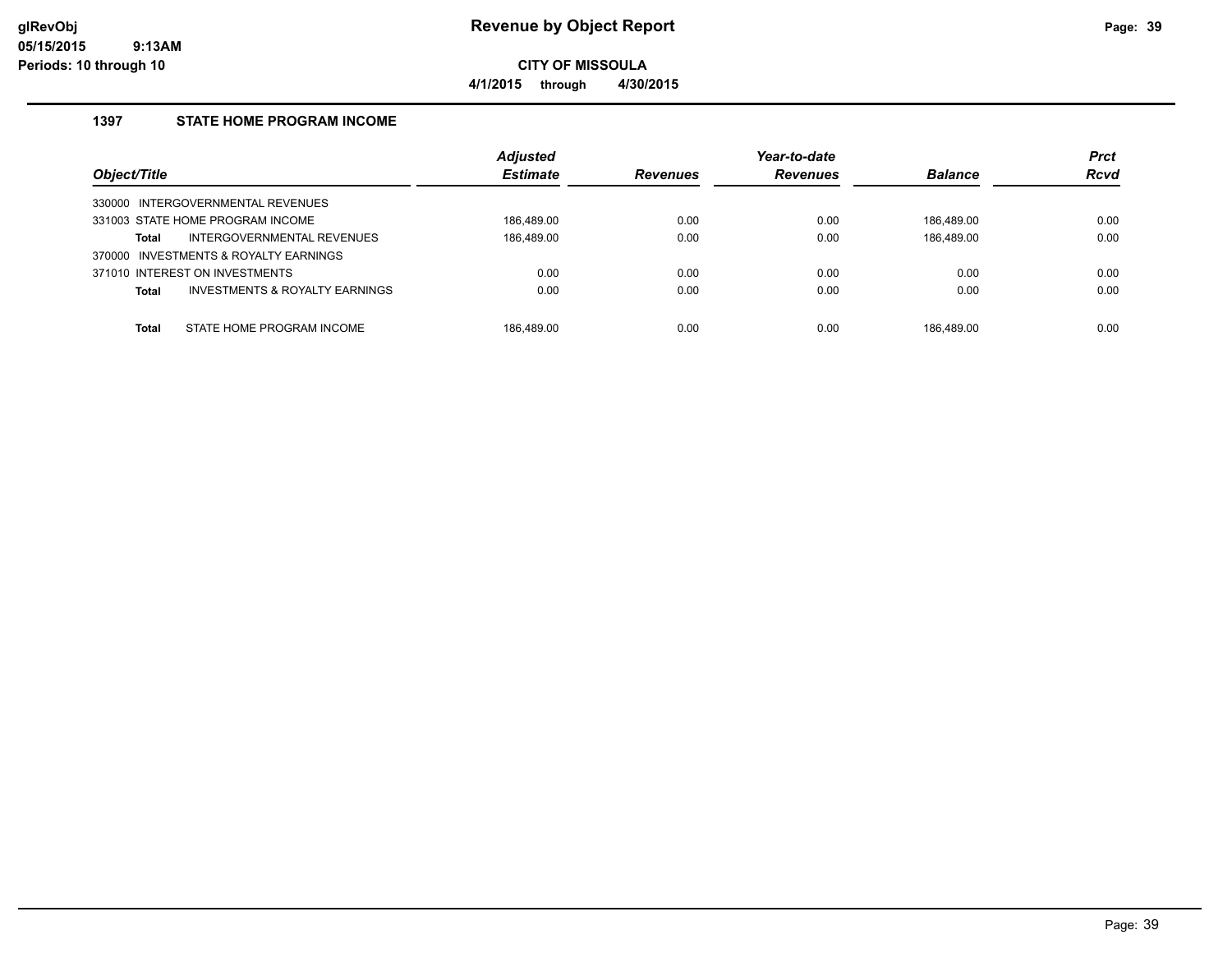**4/1/2015 through 4/30/2015**

**2250 PLANNING FUND**

**2250 PLANNING FUND**

|                                                           | <b>Adjusted</b> |                 | Year-to-date    |                | <b>Prct</b> |
|-----------------------------------------------------------|-----------------|-----------------|-----------------|----------------|-------------|
| Object/Title                                              | <b>Estimate</b> | <b>Revenues</b> | <b>Revenues</b> | <b>Balance</b> | Rcvd        |
| 330000 INTERGOVERNMENTAL REVENUES                         |                 |                 |                 |                |             |
| 331054 FHWA PL GRANT                                      | 0.00            | 0.00            | 0.00            | 0.00           | 0.00        |
| 331055 FTA GRANT                                          | 0.00            | 0.00            | 0.00            | 0.00           | 0.00        |
| 331056 MDT FEDERAL CMAQ                                   | 0.00            | 0.00            | 0.00            | 0.00           | 0.00        |
| 331057 TRANSIT-MUTD CMAQ                                  | 0.00            | 0.00            | 0.00            | 0.00           | 0.00        |
| 331170 HISTORICAL PRESERVATION GRANT                      | 5,500.00        | 0.00            | 2,025.00        | 3,475.00       | 36.82       |
| 336023 STATE CONTRIB. - PERS                              | 0.00            | 19.23           | 303.24          | $-303.24$      | 0.00        |
| 336030 COUNTY CONTRIBUTION                                | 0.00            | 0.00            | 0.00            | 0.00           | 0.00        |
| 338100 PLANNING MILLS PASSED THRU COUNTY                  | 329,157.00      | 0.00            | 192,956.91      | 136,200.09     | 58.62       |
| <b>INTERGOVERNMENTAL REVENUES</b><br><b>Total</b>         | 334,657.00      | 19.23           | 195,285.15      | 139,371.85     | 58.35       |
| MISCELLANEOUS REVENUES<br>360000                          |                 |                 |                 |                |             |
| 365016 LOCAL MATCH MDT                                    | 0.00            | 0.00            | 0.00            | 0.00           | 0.00        |
| 365017 LOCAL MATCH TRANSIT                                | 0.00            | 0.00            | 0.00            | 0.00           | 0.00        |
| MISCELLANEOUS REVENUES<br><b>Total</b>                    | 0.00            | 0.00            | 0.00            | 0.00           | 0.00        |
| <b>INVESTMENTS &amp; ROYALTY EARNINGS</b><br>370000       |                 |                 |                 |                |             |
| 371010 INTEREST ON INVESTMENTS                            | 0.00            | 0.00            | 0.00            | 0.00           | 0.00        |
| <b>INVESTMENTS &amp; ROYALTY EARNINGS</b><br><b>Total</b> | 0.00            | 0.00            | 0.00            | 0.00           | 0.00        |
| OTHER FINANCING SOURCES<br>380000                         |                 |                 |                 |                |             |
| 383000 OPERATING TRANSFERS                                | 0.00            | 0.00            | 0.00            | 0.00           | 0.00        |
| 383029 TRANS FR GENERAL                                   | 80.128.00       | 0.00            | 0.00            | 80,128.00      | 0.00        |
| OTHER FINANCING SOURCES<br><b>Total</b>                   | 80,128.00       | 0.00            | 0.00            | 80,128.00      | 0.00        |
| PLANNING FUND<br><b>Total</b>                             | 414,785.00      | 19.23           | 195,285.15      | 219,499.85     | 47.08       |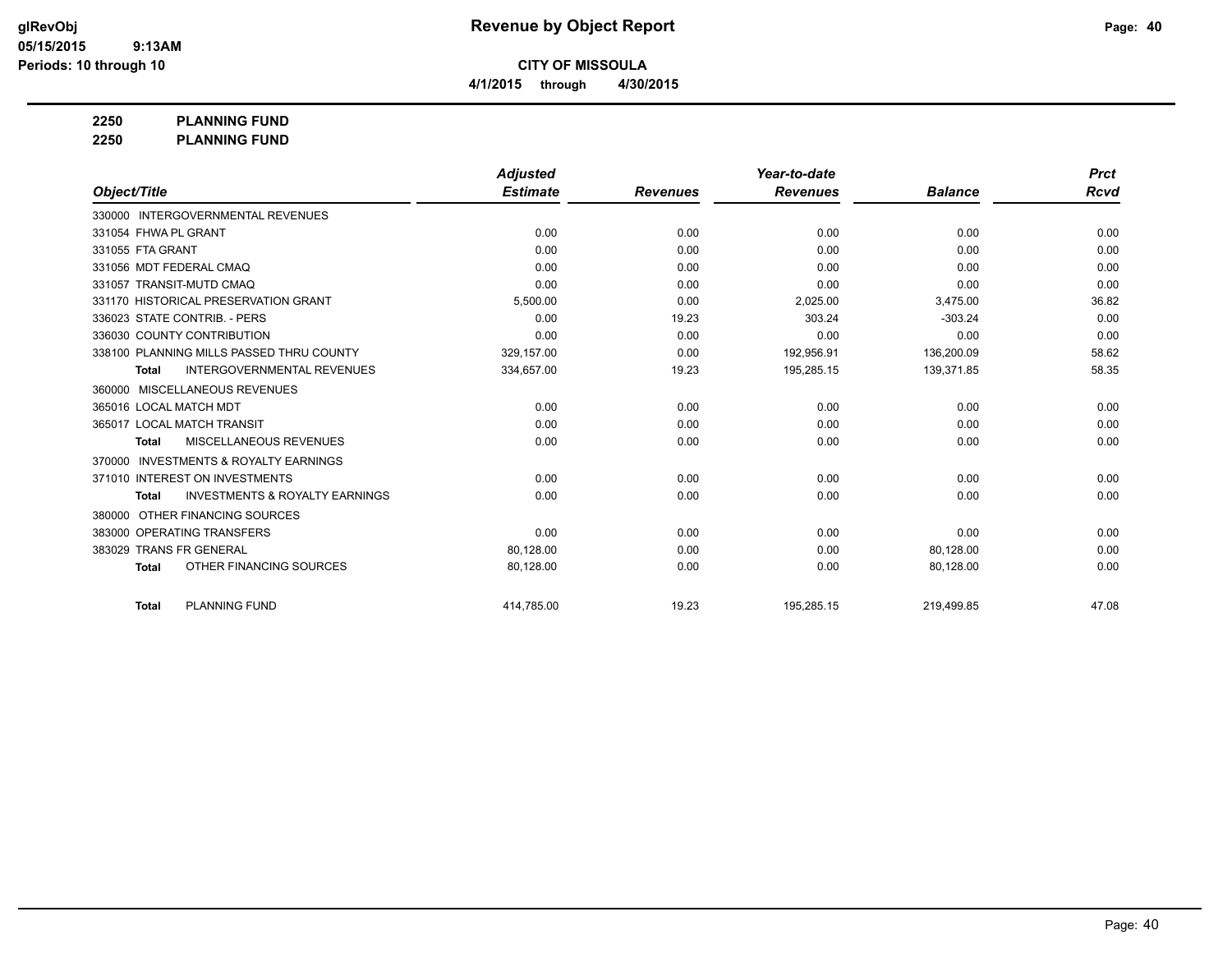**4/1/2015 through 4/30/2015**

#### **2250 PLANNING FUND**

|                                                           | <b>Adjusted</b> |                 | Year-to-date    |                | <b>Prct</b> |
|-----------------------------------------------------------|-----------------|-----------------|-----------------|----------------|-------------|
| Object/Title                                              | <b>Estimate</b> | <b>Revenues</b> | <b>Revenues</b> | <b>Balance</b> | Rcvd        |
| 330000 INTERGOVERNMENTAL REVENUES                         |                 |                 |                 |                |             |
| 331054 FHWA PL GRANT                                      | 0.00            | 0.00            | 0.00            | 0.00           | 0.00        |
| 331055 FTA GRANT                                          | 0.00            | 0.00            | 0.00            | 0.00           | 0.00        |
| 331056 MDT FEDERAL CMAQ                                   | 0.00            | 0.00            | 0.00            | 0.00           | 0.00        |
| 331057 TRANSIT-MUTD CMAQ                                  | 0.00            | 0.00            | 0.00            | 0.00           | 0.00        |
| 331170 HISTORICAL PRESERVATION GRANT                      | 5,500.00        | 0.00            | 2,025.00        | 3,475.00       | 36.82       |
| 336023 STATE CONTRIB. - PERS                              | 0.00            | 19.23           | 303.24          | $-303.24$      | 0.00        |
| 336030 COUNTY CONTRIBUTION                                | 0.00            | 0.00            | 0.00            | 0.00           | 0.00        |
| 338100 PLANNING MILLS PASSED THRU COUNTY                  | 329,157.00      | 0.00            | 192,956.91      | 136,200.09     | 58.62       |
| <b>INTERGOVERNMENTAL REVENUES</b><br><b>Total</b>         | 334,657.00      | 19.23           | 195,285.15      | 139,371.85     | 58.35       |
| 360000 MISCELLANEOUS REVENUES                             |                 |                 |                 |                |             |
| 365016 LOCAL MATCH MDT                                    | 0.00            | 0.00            | 0.00            | 0.00           | 0.00        |
| 365017 LOCAL MATCH TRANSIT                                | 0.00            | 0.00            | 0.00            | 0.00           | 0.00        |
| MISCELLANEOUS REVENUES<br><b>Total</b>                    | 0.00            | 0.00            | 0.00            | 0.00           | 0.00        |
| 370000 INVESTMENTS & ROYALTY EARNINGS                     |                 |                 |                 |                |             |
| 371010 INTEREST ON INVESTMENTS                            | 0.00            | 0.00            | 0.00            | 0.00           | 0.00        |
| <b>INVESTMENTS &amp; ROYALTY EARNINGS</b><br><b>Total</b> | 0.00            | 0.00            | 0.00            | 0.00           | 0.00        |
| 380000 OTHER FINANCING SOURCES                            |                 |                 |                 |                |             |
| 383000 OPERATING TRANSFERS                                | 0.00            | 0.00            | 0.00            | 0.00           | 0.00        |
| 383029 TRANS FR GENERAL                                   | 80,128.00       | 0.00            | 0.00            | 80,128.00      | 0.00        |
| OTHER FINANCING SOURCES<br><b>Total</b>                   | 80,128.00       | 0.00            | 0.00            | 80,128.00      | 0.00        |
| <b>PLANNING FUND</b><br><b>Total</b>                      | 414.785.00      | 19.23           | 195.285.15      | 219.499.85     | 47.08       |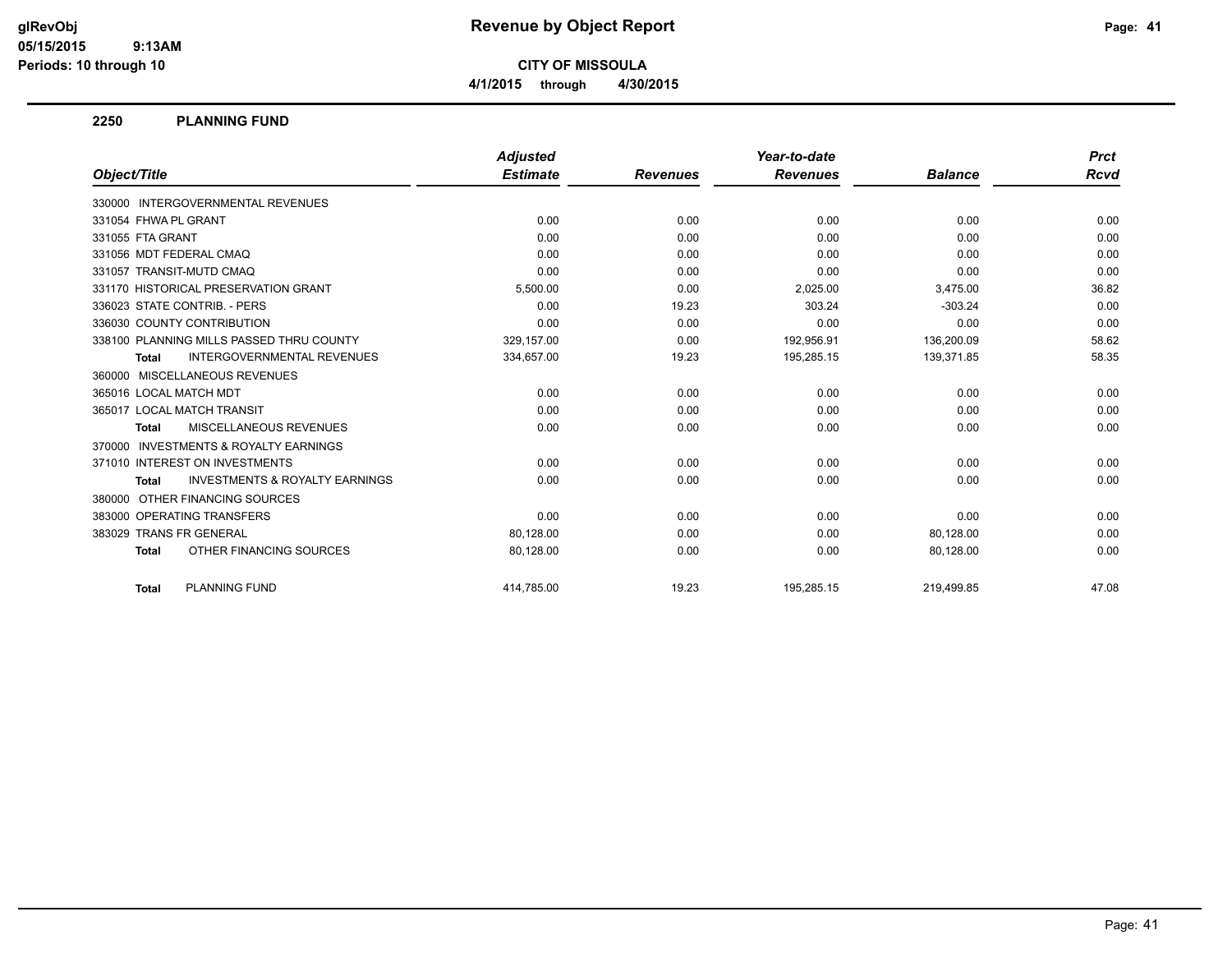**4/1/2015 through 4/30/2015**

# **2310 PUBLIC SAFETY INFORMATION SYSTEMS**

# **2310 PUBLIC SAFETY INFORMATION SYSTEMS**

|                                |                                   | <b>Adjusted</b> |                 | Year-to-date    |                | <b>Prct</b> |
|--------------------------------|-----------------------------------|-----------------|-----------------|-----------------|----------------|-------------|
| Object/Title                   |                                   | <b>Estimate</b> | <b>Revenues</b> | <b>Revenues</b> | <b>Balance</b> | <b>Rcvd</b> |
|                                | 330000 INTERGOVERNMENTAL REVENUES |                 |                 |                 |                |             |
|                                | 330000 INTERGOVERNMENTAL REVENUES | 12.000.00       | 0.00            | 18.000.00       | $-6.000.00$    | 150.00      |
| Total                          | <b>INTERGOVERNMENTAL REVENUES</b> | 12,000.00       | 0.00            | 18.000.00       | $-6.000.00$    | 150.00      |
| 360000 MISCELLANEOUS REVENUES  |                                   |                 |                 |                 |                |             |
| 363000 ASSESSMENTS PAID        |                                   | 0.00            | 0.00            | 0.00            | 0.00           | 0.00        |
| Total                          | MISCELLANEOUS REVENUES            | 0.00            | 0.00            | 0.00            | 0.00           | 0.00        |
| 380000 OTHER FINANCING SOURCES |                                   |                 |                 |                 |                |             |
| 383029 TRANS FR GENERAL        |                                   | 12.000.00       | 0.00            | 0.00            | 12.000.00      | 0.00        |
| Total                          | OTHER FINANCING SOURCES           | 12.000.00       | 0.00            | 0.00            | 12.000.00      | 0.00        |
| <b>Total</b>                   | PUBLIC SAFETY INFORMATION SYSTEMS | 24.000.00       | 0.00            | 18.000.00       | 6.000.00       | 75.00       |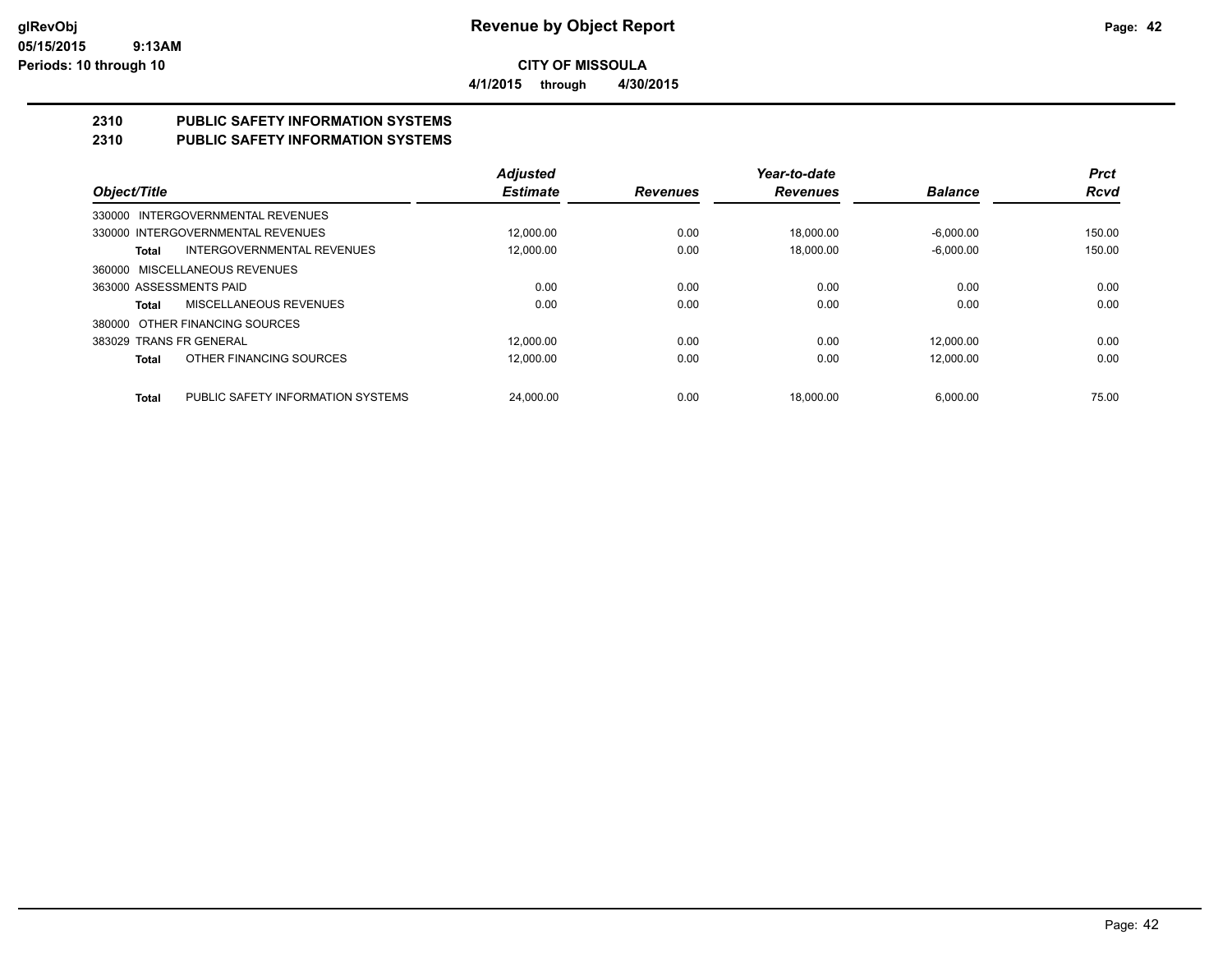**4/1/2015 through 4/30/2015**

# **2310 PUBLIC SAFETY INFORMATION SYSTEMS**

| Object/Title            |                                   | <b>Adjusted</b><br><b>Estimate</b> | <b>Revenues</b> | Year-to-date<br><b>Revenues</b> | <b>Balance</b> | <b>Prct</b><br><b>Rcvd</b> |
|-------------------------|-----------------------------------|------------------------------------|-----------------|---------------------------------|----------------|----------------------------|
|                         | 330000 INTERGOVERNMENTAL REVENUES |                                    |                 |                                 |                |                            |
|                         | 330000 INTERGOVERNMENTAL REVENUES | 12.000.00                          | 0.00            | 18.000.00                       | $-6.000.00$    | 150.00                     |
| Total                   | <b>INTERGOVERNMENTAL REVENUES</b> | 12.000.00                          | 0.00            | 18.000.00                       | $-6.000.00$    | 150.00                     |
|                         | 360000 MISCELLANEOUS REVENUES     |                                    |                 |                                 |                |                            |
| 363000 ASSESSMENTS PAID |                                   | 0.00                               | 0.00            | 0.00                            | 0.00           | 0.00                       |
| <b>Total</b>            | MISCELLANEOUS REVENUES            | 0.00                               | 0.00            | 0.00                            | 0.00           | 0.00                       |
|                         | 380000 OTHER FINANCING SOURCES    |                                    |                 |                                 |                |                            |
| 383029 TRANS FR GENERAL |                                   | 12.000.00                          | 0.00            | 0.00                            | 12.000.00      | 0.00                       |
| <b>Total</b>            | OTHER FINANCING SOURCES           | 12.000.00                          | 0.00            | 0.00                            | 12,000.00      | 0.00                       |
| <b>Total</b>            | PUBLIC SAFETY INFORMATION SYSTEMS | 24.000.00                          | 0.00            | 18.000.00                       | 6.000.00       | 75.00                      |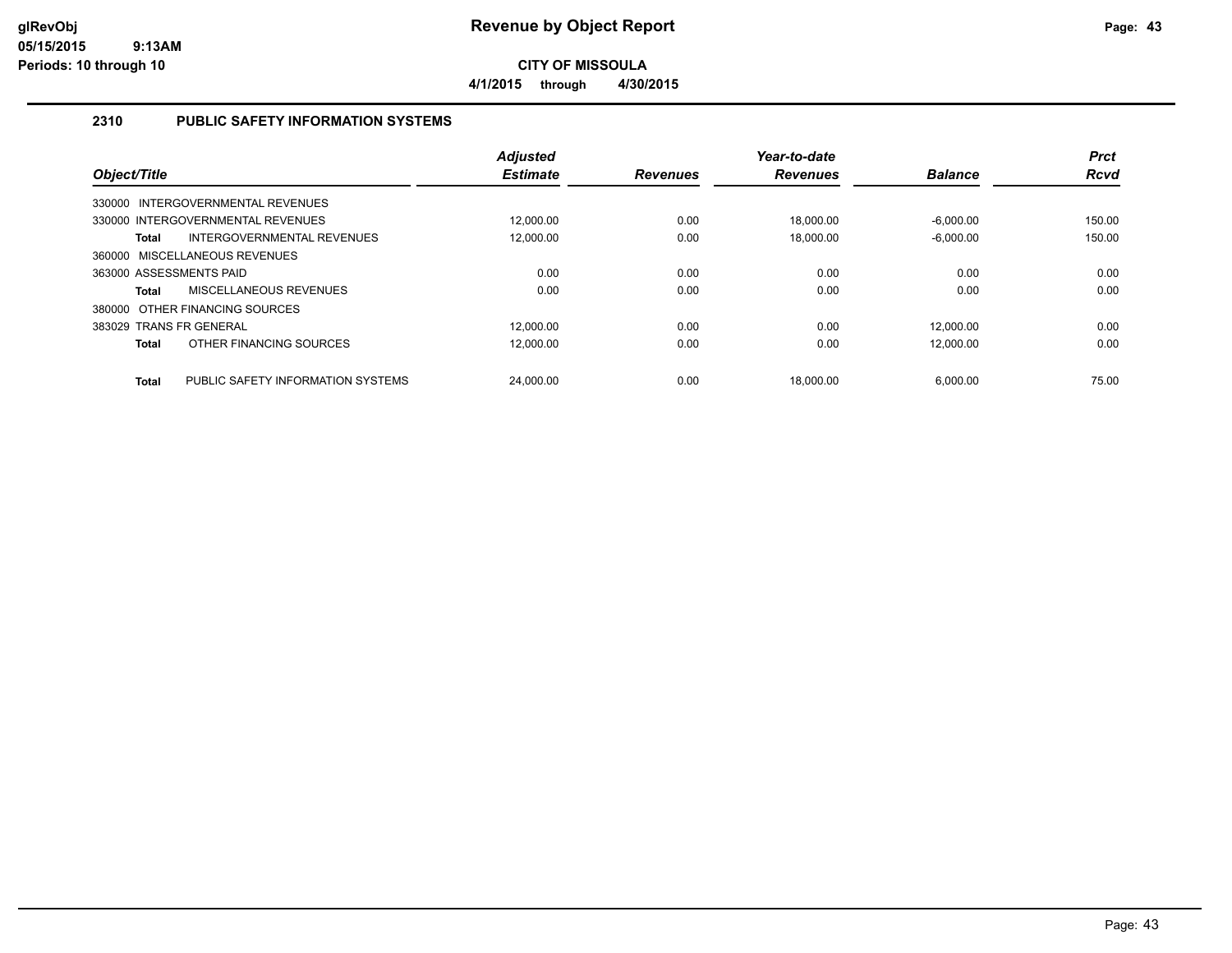**4/1/2015 through 4/30/2015**

**2321 IMPACT FEE FUND**

**2321 IMPACT FEE FUND**

|                                                           | <b>Adjusted</b> |                 | Year-to-date    |                | <b>Prct</b> |
|-----------------------------------------------------------|-----------------|-----------------|-----------------|----------------|-------------|
| Object/Title                                              | <b>Estimate</b> | <b>Revenues</b> | <b>Revenues</b> | <b>Balance</b> | Rcvd        |
| 340000 CHARGES FOR SERVICES                               |                 |                 |                 |                |             |
| 341032 IMPACT FEE CLEARING ACCOUNT                        | 900,000.00      | 63.272.36       | 979.919.22      | -79.919.22     | 108.88      |
| 341033 IMPACT FEES-PARKS SHARE                            | 0.00            | 0.00            | 0.00            | 0.00           | 0.00        |
| 341034 IMPACT FEES-FIRE SHARE                             | 0.00            | 0.00            | 0.00            | 0.00           | 0.00        |
| 341035 IMPACT FEES-POLICE SHARE                           | 0.00            | 0.00            | 0.00            | 0.00           | 0.00        |
| 341036 IMPACT FEES-COMMUNITY SERVICE SHARE                | 0.00            | 0.00            | 0.00            | 0.00           | 0.00        |
| 341037 IMPACT FEE-ROAD SHARE                              | 0.00            | 0.00            | 0.00            | 0.00           | 0.00        |
| <b>CHARGES FOR SERVICES</b><br>Total                      | 900,000.00      | 63.272.36       | 979,919.22      | -79.919.22     | 108.88      |
| 370000 INVESTMENTS & ROYALTY EARNINGS                     |                 |                 |                 |                |             |
| 371010 INTEREST ON INVESTMENTS                            | 0.00            | 0.00            | 0.00            | 0.00           | 0.00        |
| <b>INVESTMENTS &amp; ROYALTY EARNINGS</b><br><b>Total</b> | 0.00            | 0.00            | 0.00            | 0.00           | 0.00        |
| <b>IMPACT FEE FUND</b><br>Total                           | 900.000.00      | 63.272.36       | 979.919.22      | -79.919.22     | 108.88      |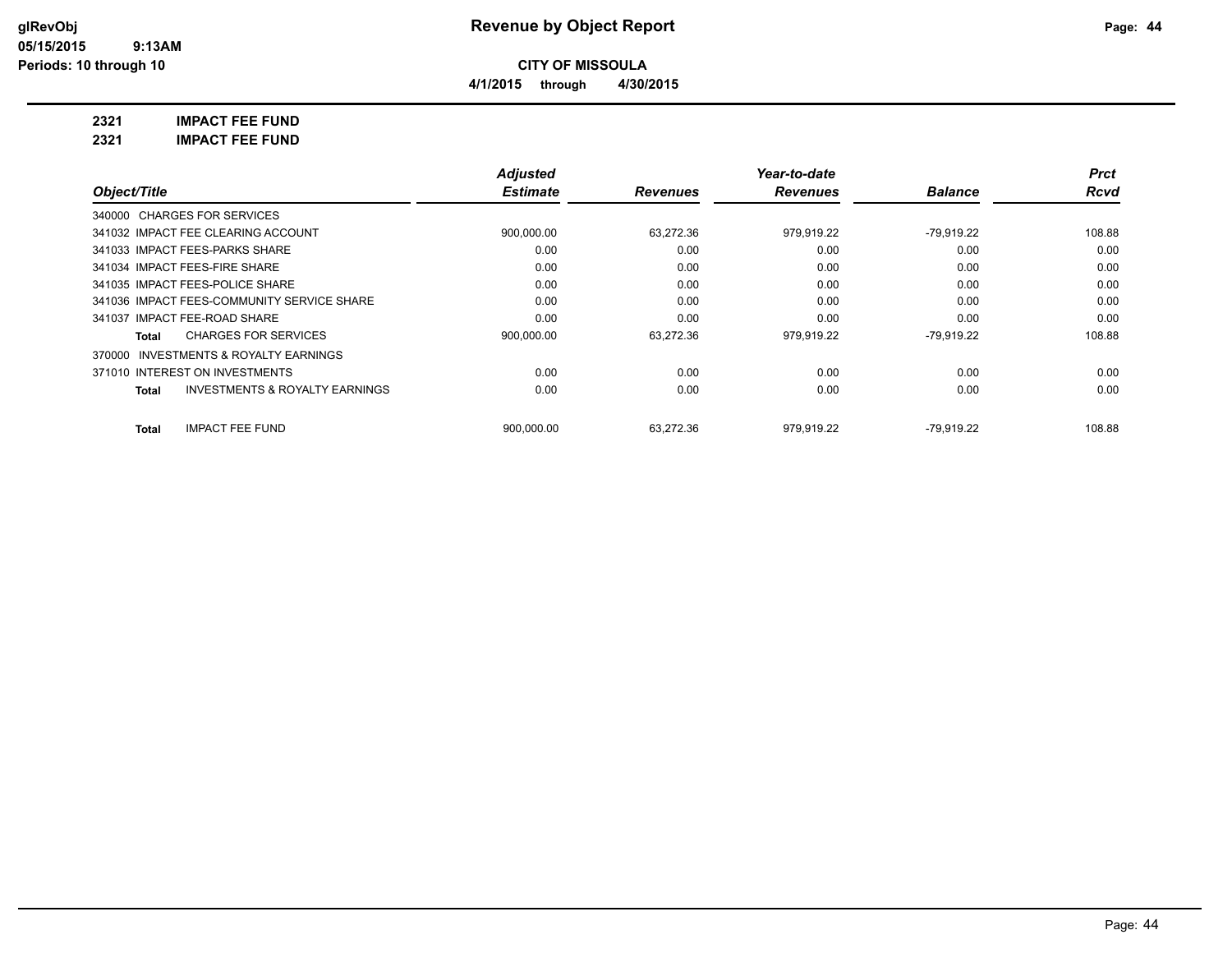**4/1/2015 through 4/30/2015**

#### **2321 IMPACT FEE FUND**

|                                                    | <b>Adjusted</b> |                 | Year-to-date    |                | <b>Prct</b> |
|----------------------------------------------------|-----------------|-----------------|-----------------|----------------|-------------|
| Object/Title                                       | <b>Estimate</b> | <b>Revenues</b> | <b>Revenues</b> | <b>Balance</b> | <b>Rcvd</b> |
| 340000 CHARGES FOR SERVICES                        |                 |                 |                 |                |             |
| 341032 IMPACT FEE CLEARING ACCOUNT                 | 900,000.00      | 63,272.36       | 979.919.22      | $-79,919.22$   | 108.88      |
| 341033 IMPACT FEES-PARKS SHARE                     | 0.00            | 0.00            | 0.00            | 0.00           | 0.00        |
| 341034 IMPACT FEES-FIRE SHARE                      | 0.00            | 0.00            | 0.00            | 0.00           | 0.00        |
| 341035 IMPACT FEES-POLICE SHARE                    | 0.00            | 0.00            | 0.00            | 0.00           | 0.00        |
| 341036 IMPACT FEES-COMMUNITY SERVICE SHARE         | 0.00            | 0.00            | 0.00            | 0.00           | 0.00        |
| 341037 IMPACT FEE-ROAD SHARE                       | 0.00            | 0.00            | 0.00            | 0.00           | 0.00        |
| <b>CHARGES FOR SERVICES</b><br>Total               | 900,000.00      | 63.272.36       | 979.919.22      | $-79.919.22$   | 108.88      |
| INVESTMENTS & ROYALTY EARNINGS<br>370000           |                 |                 |                 |                |             |
| 371010 INTEREST ON INVESTMENTS                     | 0.00            | 0.00            | 0.00            | 0.00           | 0.00        |
| <b>INVESTMENTS &amp; ROYALTY EARNINGS</b><br>Total | 0.00            | 0.00            | 0.00            | 0.00           | 0.00        |
| <b>IMPACT FEE FUND</b><br><b>Total</b>             | 900.000.00      | 63.272.36       | 979.919.22      | -79.919.22     | 108.88      |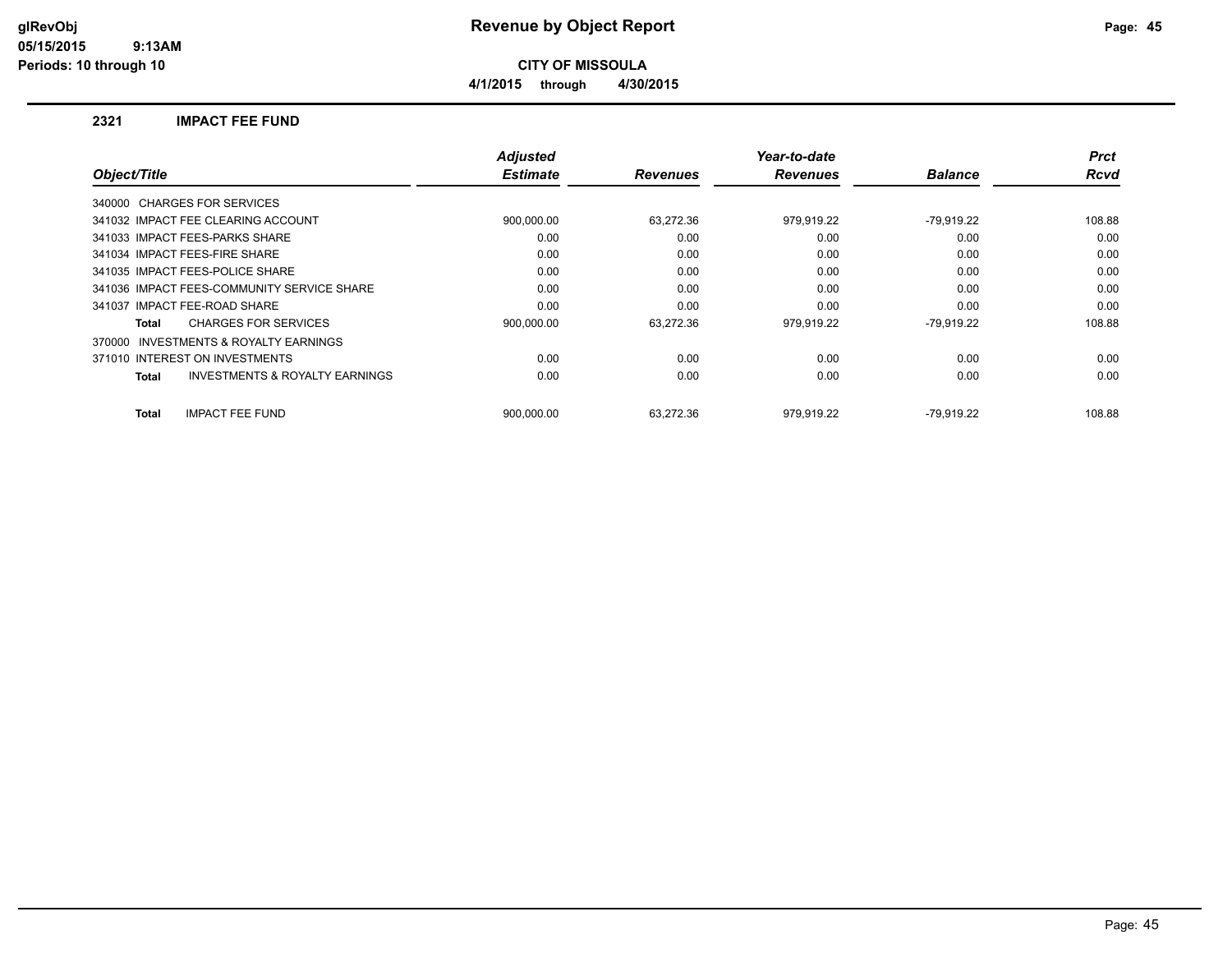**4/1/2015 through 4/30/2015**

# **2322 GEORGE ELMER/CATTLE DR INTERSECTION**

# **2322 GEORGE ELMER/CATTLE DR INTERSECTION**

|                                                            | <b>Adjusted</b> |                 | Year-to-date    |                | <b>Prct</b> |
|------------------------------------------------------------|-----------------|-----------------|-----------------|----------------|-------------|
| Object/Title                                               | <b>Estimate</b> | <b>Revenues</b> | <b>Revenues</b> | <b>Balance</b> | Rcvd        |
| 310000 TAXES/ASSESSMENTS                                   |                 |                 |                 |                |             |
| 312001 PENALTIES & INTEREST                                | 0.00            | 0.00            | 0.00            | 0.00           | 0.00        |
| TAXES/ASSESSMENTS<br>Total                                 | 0.00            | 0.00            | 0.00            | 0.00           | 0.00        |
| 360000 MISCELLANEOUS REVENUES                              |                 |                 |                 |                |             |
| 365000 DEVELOPER CONRIBUTIONS                              | 15,000.00       | 0.00            | 0.00            | 15,000.00      | 0.00        |
| MISCELLANEOUS REVENUES<br>Total                            | 15,000.00       | 0.00            | 0.00            | 15.000.00      | 0.00        |
| 370000 INVESTMENTS & ROYALTY EARNINGS                      |                 |                 |                 |                |             |
| 371010 INTEREST ON INVESTMENTS                             | 0.00            | 0.00            | 0.00            | 0.00           | 0.00        |
| 371020 GAIN/LOSS IN MARKET VALUE OF INVESTMENTS            | 0.00            | 0.00            | 0.00            | 0.00           | 0.00        |
| <b>INVESTMENTS &amp; ROYALTY EARNINGS</b><br>Total         | 0.00            | 0.00            | 0.00            | 0.00           | 0.00        |
| <b>GEORGE ELMER/CATTLE DR INTERSECTION</b><br><b>Total</b> | 15,000.00       | 0.00            | 0.00            | 15.000.00      | 0.00        |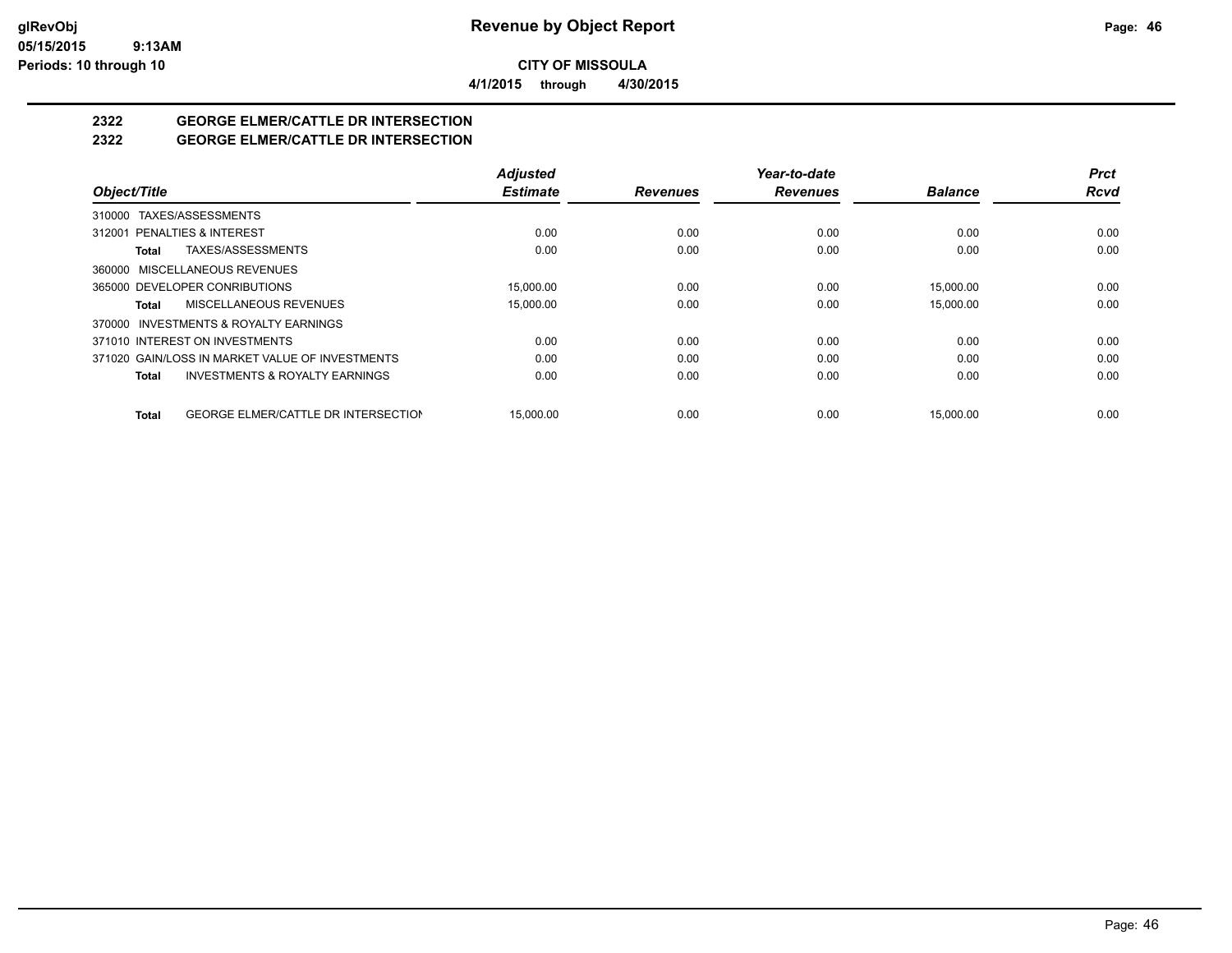**4/1/2015 through 4/30/2015**

# **2322 GEORGE ELMER/CATTLE DR INTERSECTION**

|                                                     | <b>Adjusted</b> |                 | Year-to-date    |                | <b>Prct</b> |
|-----------------------------------------------------|-----------------|-----------------|-----------------|----------------|-------------|
| Object/Title                                        | <b>Estimate</b> | <b>Revenues</b> | <b>Revenues</b> | <b>Balance</b> | <b>Rcvd</b> |
| TAXES/ASSESSMENTS<br>310000                         |                 |                 |                 |                |             |
| 312001 PENALTIES & INTEREST                         | 0.00            | 0.00            | 0.00            | 0.00           | 0.00        |
| TAXES/ASSESSMENTS<br>Total                          | 0.00            | 0.00            | 0.00            | 0.00           | 0.00        |
| 360000 MISCELLANEOUS REVENUES                       |                 |                 |                 |                |             |
| 365000 DEVELOPER CONRIBUTIONS                       | 15.000.00       | 0.00            | 0.00            | 15.000.00      | 0.00        |
| MISCELLANEOUS REVENUES<br>Total                     | 15.000.00       | 0.00            | 0.00            | 15,000.00      | 0.00        |
| <b>INVESTMENTS &amp; ROYALTY EARNINGS</b><br>370000 |                 |                 |                 |                |             |
| 371010 INTEREST ON INVESTMENTS                      | 0.00            | 0.00            | 0.00            | 0.00           | 0.00        |
| 371020 GAIN/LOSS IN MARKET VALUE OF INVESTMENT      | 0.00            | 0.00            | 0.00            | 0.00           | 0.00        |
| <b>INVESTMENTS &amp; ROYALTY EARNINGS</b><br>Total  | 0.00            | 0.00            | 0.00            | 0.00           | 0.00        |
|                                                     |                 |                 |                 |                |             |
| <b>GEORGE ELMER/CATTLE DR INTERSECTIOL</b><br>Total | 15.000.00       | 0.00            | 0.00            | 15.000.00      | 0.00        |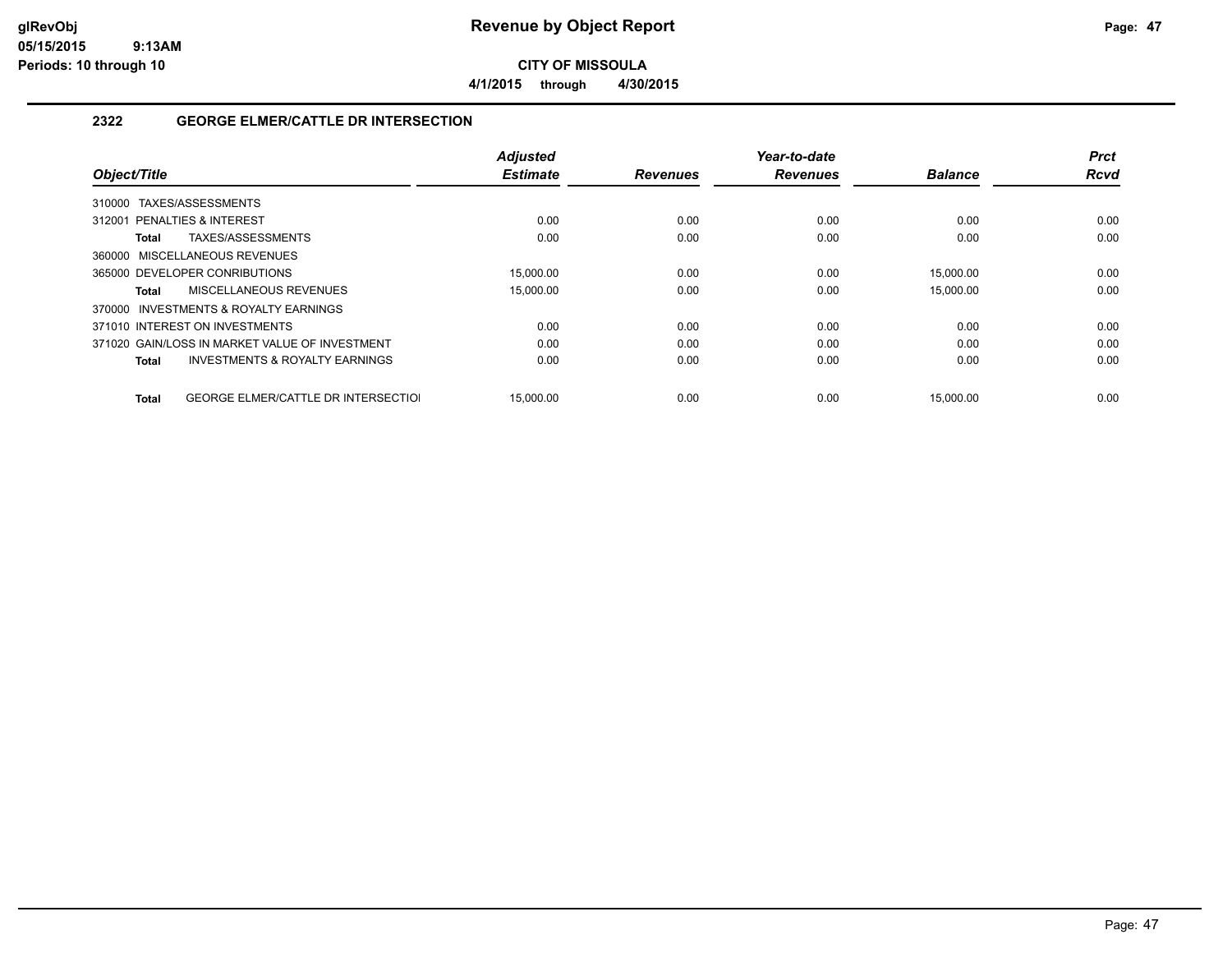**4/1/2015 through 4/30/2015**

**2365 PUBLIC ART FUND**

**2365 PUBLIC ART FUND**

|                                                           | <b>Adjusted</b> |                 | Year-to-date    |                | <b>Prct</b> |
|-----------------------------------------------------------|-----------------|-----------------|-----------------|----------------|-------------|
| Object/Title                                              | <b>Estimate</b> | <b>Revenues</b> | <b>Revenues</b> | <b>Balance</b> | <b>Rcvd</b> |
| 330000 INTERGOVERNMENTAL REVENUES                         |                 |                 |                 |                |             |
| 337000 LOCAL GRANTS                                       | 0.00            | 0.00            | 0.00            | 0.00           | 0.00        |
| 337002 MRA GRANT                                          | 0.00            | 0.00            | 15,000.00       | $-15,000.00$   | 0.00        |
| <b>INTERGOVERNMENTAL REVENUES</b><br><b>Total</b>         | 0.00            | 0.00            | 15,000.00       | $-15,000.00$   | 0.00        |
| MISCELLANEOUS REVENUES<br>360000                          |                 |                 |                 |                |             |
| 360010 MISCELLANEOUS                                      | 0.00            | 0.00            | 18,000.00       | $-18,000.00$   | 0.00        |
| 364040 INSURANCE AND DAMAGE RECOVERY                      | 0.00            | 0.00            | 0.00            | 0.00           | 0.00        |
| 365000 DONATIONS                                          | 0.00            | 0.00            | 7,500.00        | $-7,500.00$    | 0.00        |
| 368010 SALE OF T-SHIRTS                                   | 0.00            | 0.00            | 0.00            | 0.00           | 0.00        |
| MISCELLANEOUS REVENUES<br><b>Total</b>                    | 0.00            | 0.00            | 25,500.00       | $-25,500.00$   | 0.00        |
| <b>INVESTMENTS &amp; ROYALTY EARNINGS</b><br>370000       |                 |                 |                 |                |             |
| 371010 INTEREST ON INVESTMENTS                            | 0.00            | 0.00            | 0.00            | 0.00           | 0.00        |
| 371020 GAIN/LOSS IN MARKET VALUE OF INVESTMENTS           | 0.00            | 0.00            | 0.00            | 0.00           | 0.00        |
| <b>INVESTMENTS &amp; ROYALTY EARNINGS</b><br><b>Total</b> | 0.00            | 0.00            | 0.00            | 0.00           | 0.00        |
| OTHER FINANCING SOURCES<br>380000                         |                 |                 |                 |                |             |
| 383000 OPERATING TRANSFERS                                | 0.00            | 0.00            | 0.00            | 0.00           | 0.00        |
| 383029 TRANS FR GENERAL                                   | 0.00            | 0.00            | 0.00            | 0.00           | 0.00        |
| OTHER FINANCING SOURCES<br><b>Total</b>                   | 0.00            | 0.00            | 0.00            | 0.00           | 0.00        |
| PUBLIC ART FUND<br><b>Total</b>                           | 0.00            | 0.00            | 40,500.00       | $-40,500.00$   | 0.00        |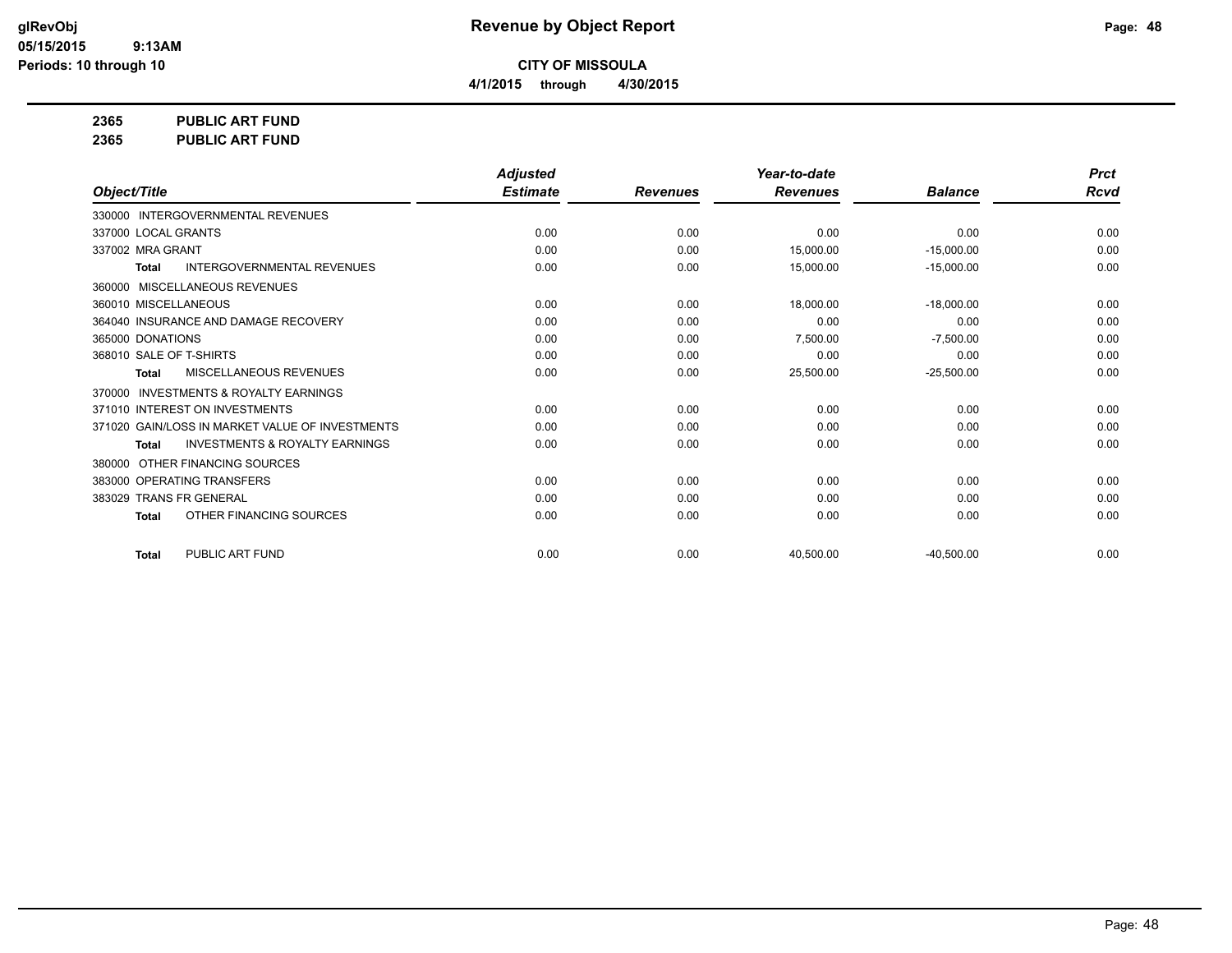**4/1/2015 through 4/30/2015**

#### **2365 PUBLIC ART FUND**

|                                                    | <b>Adjusted</b> |                 | Year-to-date    |                | <b>Prct</b> |
|----------------------------------------------------|-----------------|-----------------|-----------------|----------------|-------------|
| Object/Title                                       | <b>Estimate</b> | <b>Revenues</b> | <b>Revenues</b> | <b>Balance</b> | Rcvd        |
| 330000 INTERGOVERNMENTAL REVENUES                  |                 |                 |                 |                |             |
| 337000 LOCAL GRANTS                                | 0.00            | 0.00            | 0.00            | 0.00           | 0.00        |
| 337002 MRA GRANT                                   | 0.00            | 0.00            | 15,000.00       | $-15,000.00$   | 0.00        |
| <b>INTERGOVERNMENTAL REVENUES</b><br><b>Total</b>  | 0.00            | 0.00            | 15,000.00       | $-15,000.00$   | 0.00        |
| MISCELLANEOUS REVENUES<br>360000                   |                 |                 |                 |                |             |
| 360010 MISCELLANEOUS                               | 0.00            | 0.00            | 18.000.00       | $-18,000.00$   | 0.00        |
| 364040 INSURANCE AND DAMAGE RECOVERY               | 0.00            | 0.00            | 0.00            | 0.00           | 0.00        |
| 365000 DONATIONS                                   | 0.00            | 0.00            | 7,500.00        | $-7,500.00$    | 0.00        |
| 368010 SALE OF T-SHIRTS                            | 0.00            | 0.00            | 0.00            | 0.00           | 0.00        |
| <b>MISCELLANEOUS REVENUES</b><br><b>Total</b>      | 0.00            | 0.00            | 25,500.00       | $-25,500.00$   | 0.00        |
| 370000 INVESTMENTS & ROYALTY EARNINGS              |                 |                 |                 |                |             |
| 371010 INTEREST ON INVESTMENTS                     | 0.00            | 0.00            | 0.00            | 0.00           | 0.00        |
| 371020 GAIN/LOSS IN MARKET VALUE OF INVESTMENT     | 0.00            | 0.00            | 0.00            | 0.00           | 0.00        |
| <b>INVESTMENTS &amp; ROYALTY EARNINGS</b><br>Total | 0.00            | 0.00            | 0.00            | 0.00           | 0.00        |
| OTHER FINANCING SOURCES<br>380000                  |                 |                 |                 |                |             |
| 383000 OPERATING TRANSFERS                         | 0.00            | 0.00            | 0.00            | 0.00           | 0.00        |
| 383029 TRANS FR GENERAL                            | 0.00            | 0.00            | 0.00            | 0.00           | 0.00        |
| OTHER FINANCING SOURCES<br><b>Total</b>            | 0.00            | 0.00            | 0.00            | 0.00           | 0.00        |
| PUBLIC ART FUND<br><b>Total</b>                    | 0.00            | 0.00            | 40,500.00       | $-40,500.00$   | 0.00        |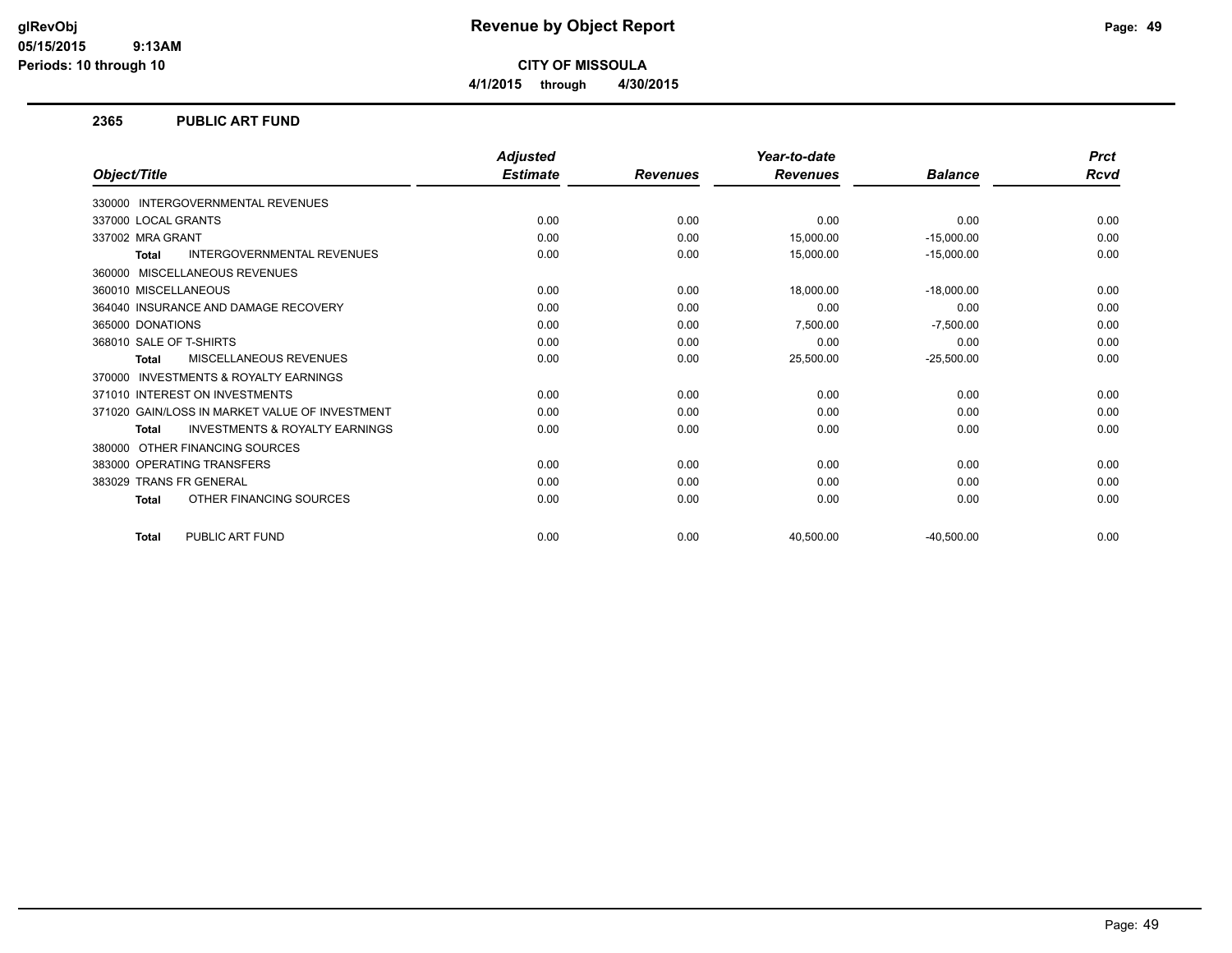**4/1/2015 through 4/30/2015**

# **2371 EMPLOYEE HEALTH INSURANCE LEVY FUND**

**2371 EMPLOYEE HEALTH INSURANCE LEVY FUND**

|                                                           | <b>Adjusted</b> |                 | Year-to-date    |                | <b>Prct</b> |
|-----------------------------------------------------------|-----------------|-----------------|-----------------|----------------|-------------|
| Object/Title                                              | <b>Estimate</b> | <b>Revenues</b> | <b>Revenues</b> | <b>Balance</b> | <b>Rcvd</b> |
| 310000 TAXES/ASSESSMENTS                                  |                 |                 |                 |                |             |
| 311000 GENERAL PROPERTY TAXES                             | 1,324,945.00    | 5,138.35        | 531.742.04      | 793,202.96     | 40.13       |
| 311030 MOTOR VEHICLE TAXES                                | 0.00            | 0.00            | 0.00            | 0.00           | 0.00        |
| 312001 PENALTIES & INTEREST                               | 0.00            | 53.05           | 691.42          | $-691.42$      | 0.00        |
| <b>TAXES/ASSESSMENTS</b><br><b>Total</b>                  | 1,324,945.00    | 5,191.40        | 532,433.46      | 792,511.54     | 40.19       |
| <b>INTERGOVERNMENTAL REVENUES</b><br>330000               |                 |                 |                 |                |             |
| 334055 BANK CORP. LIC. TAX (CURRENT)                      | 0.00            | 0.00            | 0.00            | 0.00           | 0.00        |
| 335210 PERSONAL PROPERTY TAX REIMBURSEMENT                | 0.00            | 0.00            | 0.00            | 0.00           | 0.00        |
| 335230 HB 124 REVENUE                                     | 0.00            | 0.00            | 0.00            | 0.00           | 0.00        |
| 335250 STATE REIMB - SB #184                              | 0.00            | 0.00            | 0.00            | 0.00           | 0.00        |
| INTERGOVERNMENTAL REVENUES<br><b>Total</b>                | 0.00            | 0.00            | 0.00            | 0.00           | 0.00        |
| MISCELLANEOUS REVENUES<br>360000                          |                 |                 |                 |                |             |
| 360010 MISCELLANEOUS                                      | 0.00            | 0.00            | 0.00            | 0.00           | 0.00        |
| MISCELLANEOUS REVENUES<br><b>Total</b>                    | 0.00            | 0.00            | 0.00            | 0.00           | 0.00        |
| INVESTMENTS & ROYALTY EARNINGS<br>370000                  |                 |                 |                 |                |             |
| 371010 INTEREST ON INVESTMENTS                            | 0.00            | 0.00            | 0.00            | 0.00           | 0.00        |
| 371020 GAIN/LOSS IN MARKET VALUE OF INVESTMENTS           | 0.00            | 0.00            | 0.00            | 0.00           | 0.00        |
| <b>INVESTMENTS &amp; ROYALTY EARNINGS</b><br><b>Total</b> | 0.00            | 0.00            | 0.00            | 0.00           | 0.00        |
| EMPLOYEE HEALTH INSURANCE LEVY FUNI<br><b>Total</b>       | 1,324,945.00    | 5,191.40        | 532,433.46      | 792,511.54     | 40.19       |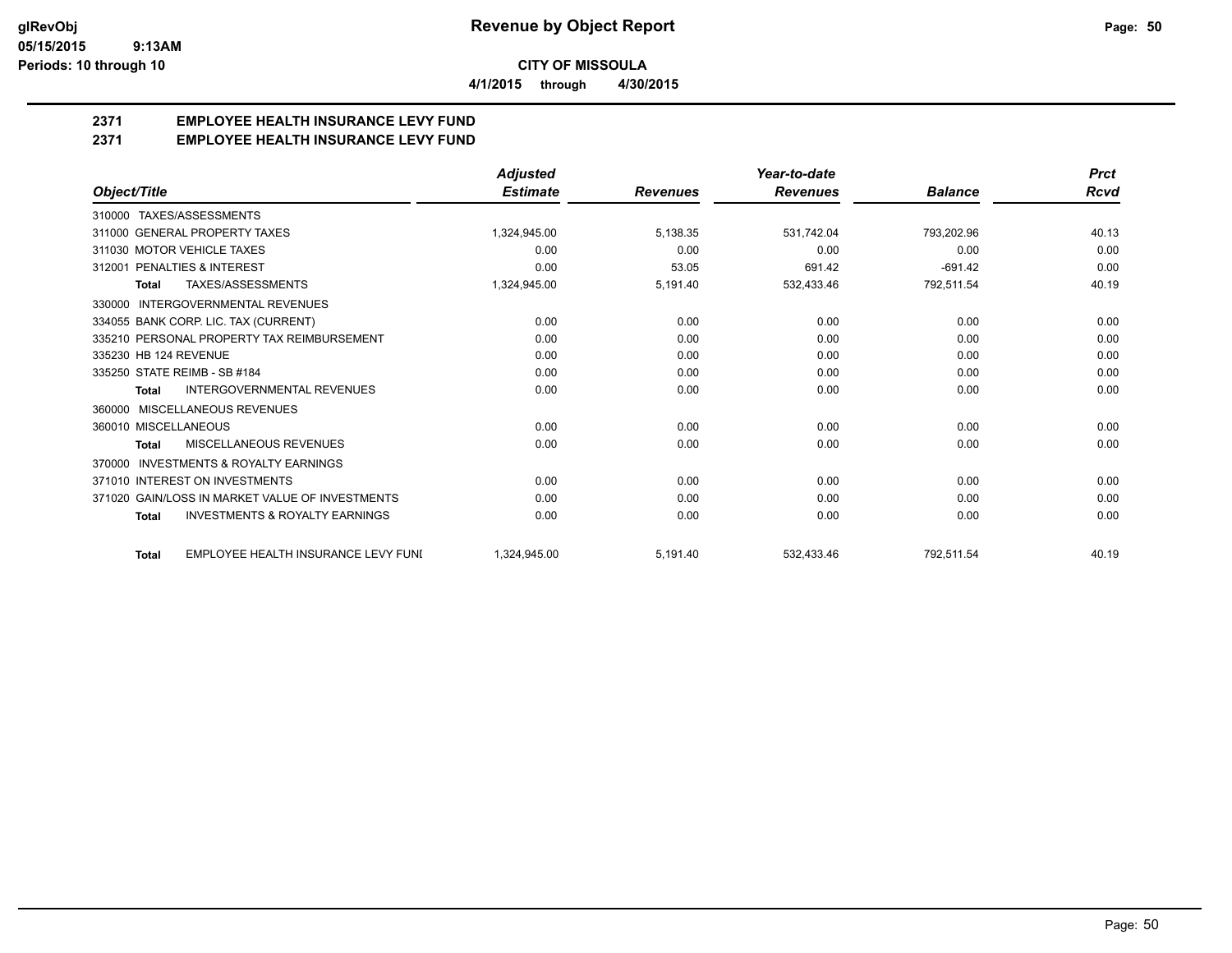**4/1/2015 through 4/30/2015**

# **2371 EMPLOYEE HEALTH INSURANCE LEVY FUND**

|                                                           | <b>Adjusted</b> |                 | Year-to-date    |                | <b>Prct</b> |
|-----------------------------------------------------------|-----------------|-----------------|-----------------|----------------|-------------|
| Object/Title                                              | <b>Estimate</b> | <b>Revenues</b> | <b>Revenues</b> | <b>Balance</b> | <b>Rcvd</b> |
| TAXES/ASSESSMENTS<br>310000                               |                 |                 |                 |                |             |
| 311000 GENERAL PROPERTY TAXES                             | 1.324.945.00    | 5,138.35        | 531,742.04      | 793,202.96     | 40.13       |
| 311030 MOTOR VEHICLE TAXES                                | 0.00            | 0.00            | 0.00            | 0.00           | 0.00        |
| <b>PENALTIES &amp; INTEREST</b><br>312001                 | 0.00            | 53.05           | 691.42          | $-691.42$      | 0.00        |
| TAXES/ASSESSMENTS<br><b>Total</b>                         | 1,324,945.00    | 5,191.40        | 532,433.46      | 792,511.54     | 40.19       |
| <b>INTERGOVERNMENTAL REVENUES</b><br>330000               |                 |                 |                 |                |             |
| 334055 BANK CORP. LIC. TAX (CURRENT)                      | 0.00            | 0.00            | 0.00            | 0.00           | 0.00        |
| 335210 PERSONAL PROPERTY TAX REIMBURSEMENT                | 0.00            | 0.00            | 0.00            | 0.00           | 0.00        |
| 335230 HB 124 REVENUE                                     | 0.00            | 0.00            | 0.00            | 0.00           | 0.00        |
| 335250 STATE REIMB - SB #184                              | 0.00            | 0.00            | 0.00            | 0.00           | 0.00        |
| <b>INTERGOVERNMENTAL REVENUES</b><br><b>Total</b>         | 0.00            | 0.00            | 0.00            | 0.00           | 0.00        |
| MISCELLANEOUS REVENUES<br>360000                          |                 |                 |                 |                |             |
| 360010 MISCELLANEOUS                                      | 0.00            | 0.00            | 0.00            | 0.00           | 0.00        |
| MISCELLANEOUS REVENUES<br><b>Total</b>                    | 0.00            | 0.00            | 0.00            | 0.00           | 0.00        |
| INVESTMENTS & ROYALTY EARNINGS<br>370000                  |                 |                 |                 |                |             |
| 371010 INTEREST ON INVESTMENTS                            | 0.00            | 0.00            | 0.00            | 0.00           | 0.00        |
| 371020 GAIN/LOSS IN MARKET VALUE OF INVESTMENT            | 0.00            | 0.00            | 0.00            | 0.00           | 0.00        |
| <b>INVESTMENTS &amp; ROYALTY EARNINGS</b><br><b>Total</b> | 0.00            | 0.00            | 0.00            | 0.00           | 0.00        |
| EMPLOYEE HEALTH INSURANCE LEVY FUN<br><b>Total</b>        | 1.324.945.00    | 5,191.40        | 532,433.46      | 792,511.54     | 40.19       |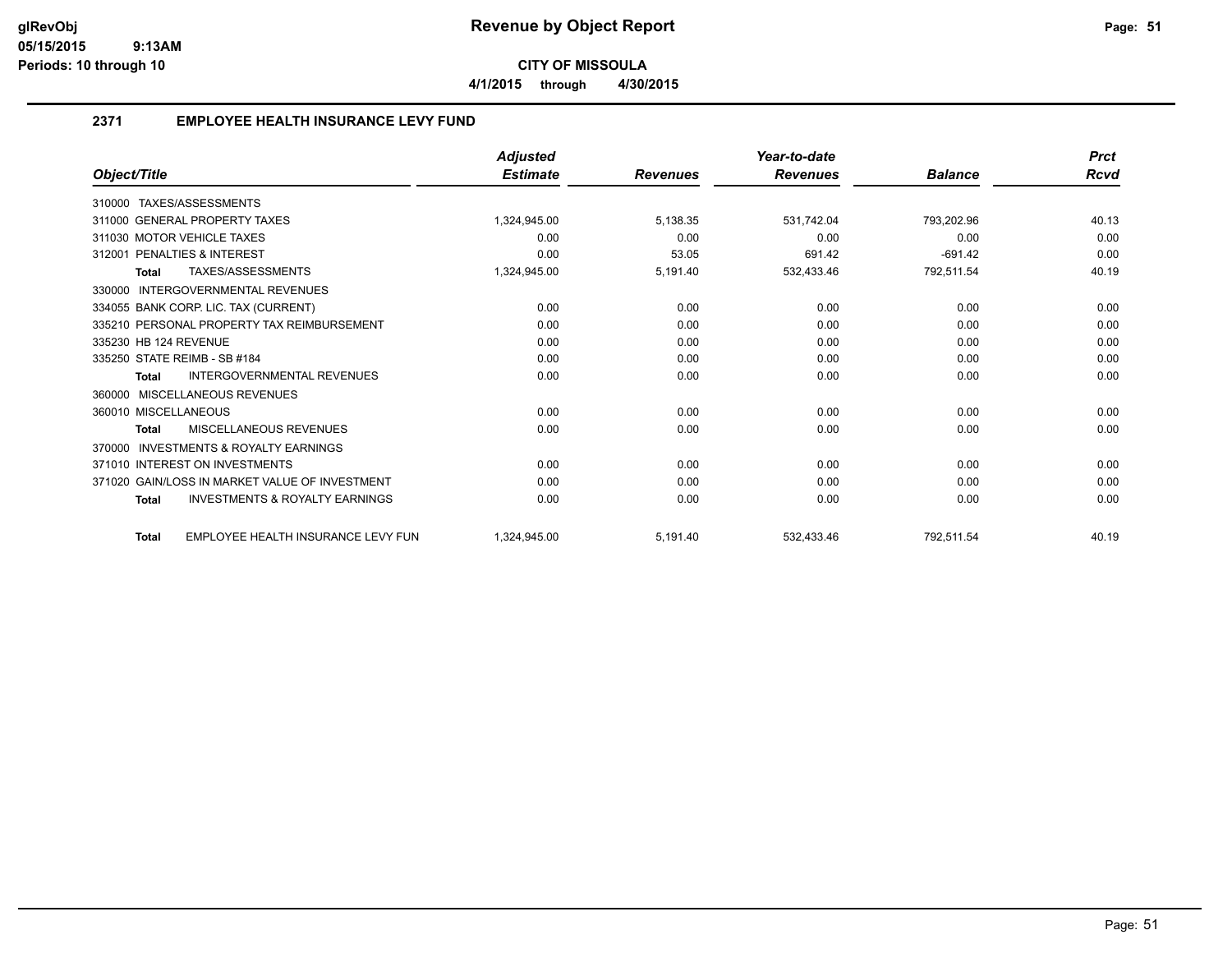**4/1/2015 through 4/30/2015**

**2372 PERMISSIVE MEDICAL LEVY**

**2372 PERMISSIVE MEDICAL LEVY**

|                                                     | <b>Adjusted</b> |                 | Year-to-date    |                | <b>Prct</b> |
|-----------------------------------------------------|-----------------|-----------------|-----------------|----------------|-------------|
| Object/Title                                        | <b>Estimate</b> | <b>Revenues</b> | <b>Revenues</b> | <b>Balance</b> | <b>Rcvd</b> |
| TAXES/ASSESSMENTS<br>310000                         |                 |                 |                 |                |             |
| 311000 GENERAL PROPERTY TAXES                       | 2,971,522.00    | 16,984.96       | 1,760,514.13    | 1,211,007.87   | 59.25       |
| 311030 MOTOR VEHICLE TAXES                          | 0.00            | 0.00            | 0.00            | 0.00           | 0.00        |
| PENALTIES & INTEREST<br>312001                      | 0.00            | 164.91          | 1,960.48        | $-1,960.48$    | 0.00        |
| TAXES/ASSESSMENTS<br>Total                          | 2,971,522.00    | 17,149.87       | 1,762,474.61    | 1,209,047.39   | 59.31       |
| INTERGOVERNMENTAL REVENUES<br>330000                |                 |                 |                 |                |             |
| 334055 BANK CORP. LIC. TAX (CURRENT)                | 0.00            | 0.00            | 0.00            | 0.00           | 0.00        |
| 335210 PERSONAL PROPERTY TAX REIMBURSEMENT          | 0.00            | 0.00            | 0.00            | 0.00           | 0.00        |
| 335230 HB 124 REVENUE                               | 0.00            | 0.00            | 0.00            | 0.00           | 0.00        |
| 335250 STATE REIMB - SB #184                        | 0.00            | 0.00            | 0.00            | 0.00           | 0.00        |
| <b>INTERGOVERNMENTAL REVENUES</b><br>Total          | 0.00            | 0.00            | 0.00            | 0.00           | 0.00        |
| <b>INVESTMENTS &amp; ROYALTY EARNINGS</b><br>370000 |                 |                 |                 |                |             |
| 371010 INTEREST ON INVESTMENTS                      | 0.00            | 0.00            | 0.00            | 0.00           | 0.00        |
| 371020 GAIN/LOSS IN MARKET VALUE OF INVESTMENTS     | 0.00            | 0.00            | 0.00            | 0.00           | 0.00        |
| <b>INVESTMENTS &amp; ROYALTY EARNINGS</b><br>Total  | 0.00            | 0.00            | 0.00            | 0.00           | 0.00        |
| PERMISSIVE MEDICAL LEVY<br>Total                    | 2,971,522.00    | 17,149.87       | 1,762,474.61    | 1,209,047.39   | 59.31       |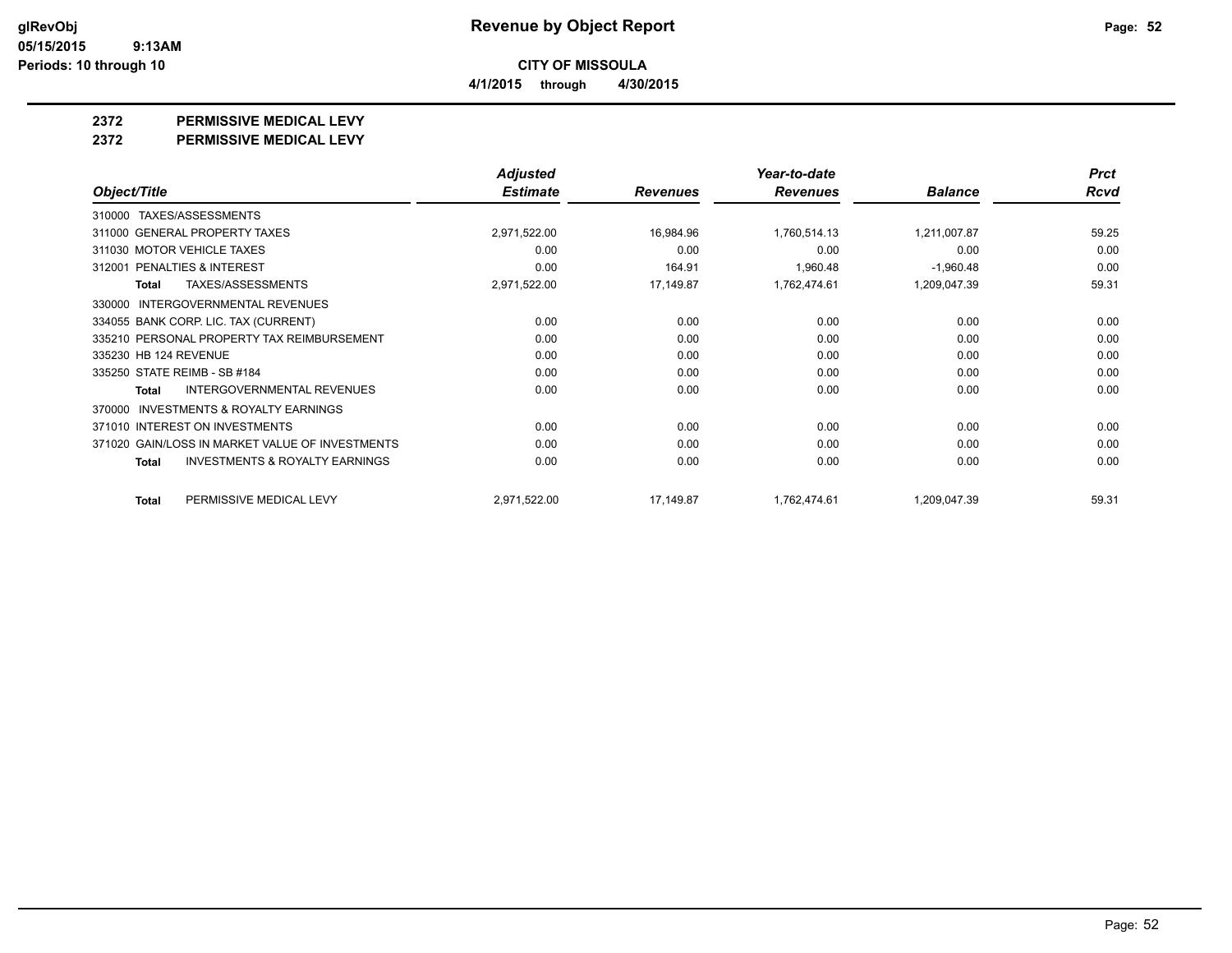**4/1/2015 through 4/30/2015**

# **2372 PERMISSIVE MEDICAL LEVY**

|                                                           | <b>Adjusted</b> |                 | Year-to-date    |                | <b>Prct</b> |
|-----------------------------------------------------------|-----------------|-----------------|-----------------|----------------|-------------|
| Object/Title                                              | <b>Estimate</b> | <b>Revenues</b> | <b>Revenues</b> | <b>Balance</b> | <b>Rcvd</b> |
| 310000 TAXES/ASSESSMENTS                                  |                 |                 |                 |                |             |
| 311000 GENERAL PROPERTY TAXES                             | 2,971,522.00    | 16,984.96       | 1,760,514.13    | 1,211,007.87   | 59.25       |
| 311030 MOTOR VEHICLE TAXES                                | 0.00            | 0.00            | 0.00            | 0.00           | 0.00        |
| 312001 PENALTIES & INTEREST                               | 0.00            | 164.91          | 1,960.48        | $-1,960.48$    | 0.00        |
| TAXES/ASSESSMENTS<br>Total                                | 2,971,522.00    | 17,149.87       | 1,762,474.61    | 1,209,047.39   | 59.31       |
| 330000 INTERGOVERNMENTAL REVENUES                         |                 |                 |                 |                |             |
| 334055 BANK CORP. LIC. TAX (CURRENT)                      | 0.00            | 0.00            | 0.00            | 0.00           | 0.00        |
| 335210 PERSONAL PROPERTY TAX REIMBURSEMENT                | 0.00            | 0.00            | 0.00            | 0.00           | 0.00        |
| 335230 HB 124 REVENUE                                     | 0.00            | 0.00            | 0.00            | 0.00           | 0.00        |
| 335250 STATE REIMB - SB #184                              | 0.00            | 0.00            | 0.00            | 0.00           | 0.00        |
| <b>INTERGOVERNMENTAL REVENUES</b><br>Total                | 0.00            | 0.00            | 0.00            | 0.00           | 0.00        |
| <b>INVESTMENTS &amp; ROYALTY EARNINGS</b><br>370000       |                 |                 |                 |                |             |
| 371010 INTEREST ON INVESTMENTS                            | 0.00            | 0.00            | 0.00            | 0.00           | 0.00        |
| 371020 GAIN/LOSS IN MARKET VALUE OF INVESTMENT            | 0.00            | 0.00            | 0.00            | 0.00           | 0.00        |
| <b>INVESTMENTS &amp; ROYALTY EARNINGS</b><br><b>Total</b> | 0.00            | 0.00            | 0.00            | 0.00           | 0.00        |
| PERMISSIVE MEDICAL LEVY<br><b>Total</b>                   | 2,971,522.00    | 17,149.87       | 1,762,474.61    | 1,209,047.39   | 59.31       |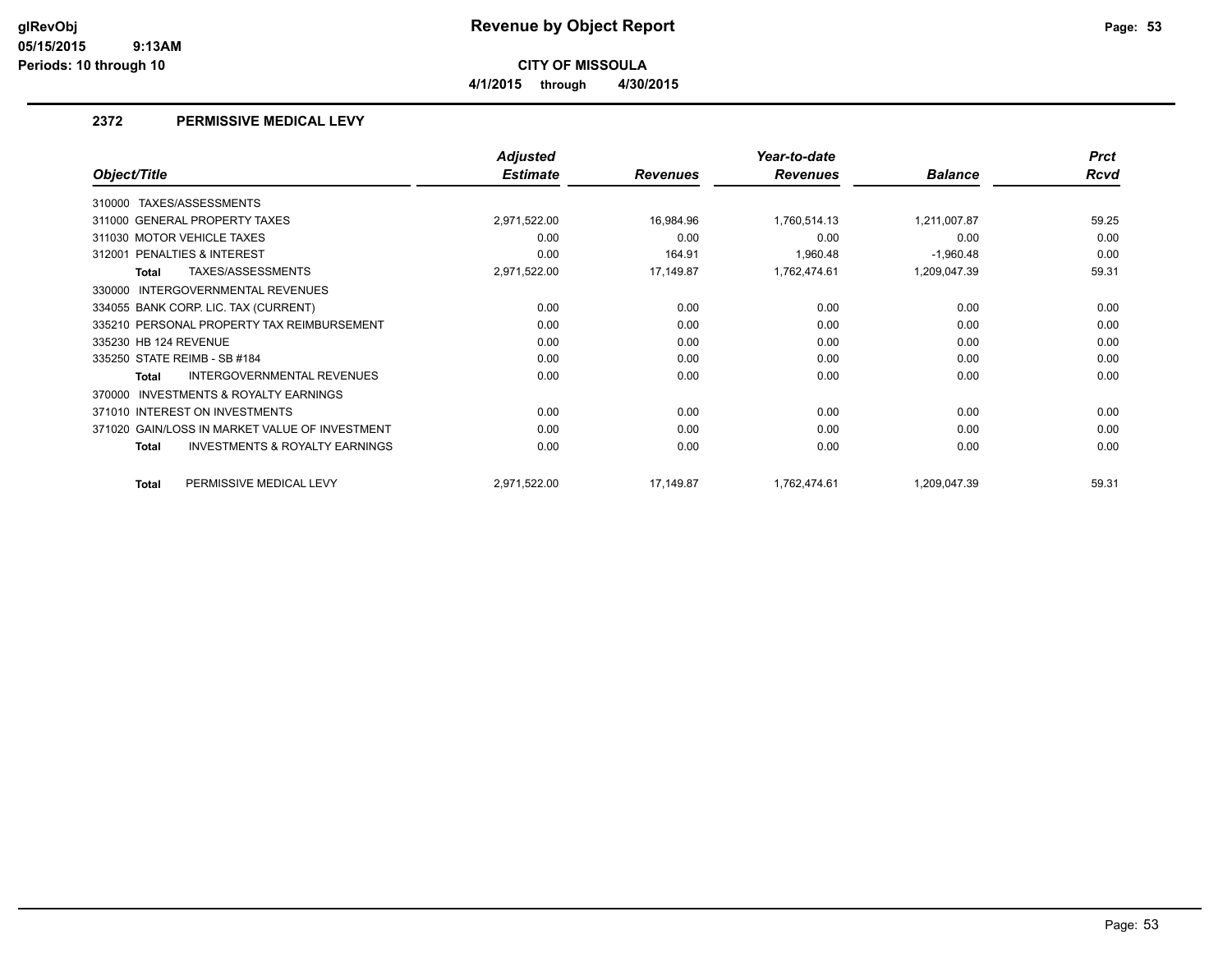**4/1/2015 through 4/30/2015**

# **2389 CABLE TELEVISION FRANCHISE FUND**

#### **2389 CABLE TELEVISION FRANCHISE FUND**

|                                                           | <b>Adjusted</b> |                 | Year-to-date    |                | <b>Prct</b> |
|-----------------------------------------------------------|-----------------|-----------------|-----------------|----------------|-------------|
| Object/Title                                              | <b>Estimate</b> | <b>Revenues</b> | <b>Revenues</b> | <b>Balance</b> | <b>Rcvd</b> |
| 320000 LICENSES & PERMITS                                 |                 |                 |                 |                |             |
| 322030 FRANCHISE FEES                                     | 0.00            | 0.00            | 0.00            | 0.00           | 0.00        |
| 322031 FRANCHISE FEE - AT&T                               | 680,000.00      | 0.00            | 504,203.49      | 175,796.51     | 74.15       |
| 322032 FRANCHISE FEE - FIBERVISION                        | 0.00            | 0.00            | 0.00            | 0.00           | 0.00        |
| 322033 FRANCHISE FEE - MASADA                             | 0.00            | 0.00            | 0.00            | 0.00           | 0.00        |
| 322034 PEG ACCESS                                         | 56,000.00       | 0.00            | 31,729.19       | 24,270.81      | 56.66       |
| <b>LICENSES &amp; PERMITS</b><br>Total                    | 736,000.00      | 0.00            | 535,932.68      | 200,067.32     | 72.82       |
| MISCELLANEOUS REVENUES<br>360000                          |                 |                 |                 |                |             |
| 360010 MISCELLANEOUS                                      | 0.00            | 0.00            | 0.00            | 0.00           | 0.00        |
| 365000 DONATIONS                                          | 0.00            | 0.00            | 0.00            | 0.00           | 0.00        |
| <b>MISCELLANEOUS REVENUES</b><br><b>Total</b>             | 0.00            | 0.00            | 0.00            | 0.00           | 0.00        |
| <b>INVESTMENTS &amp; ROYALTY EARNINGS</b><br>370000       |                 |                 |                 |                |             |
| 371010 INTEREST ON INVESTMENTS                            | 0.00            | 0.00            | 0.00            | 0.00           | 0.00        |
| 371020 GAIN/LOSS IN MARKET VALUE OF INVESTMENTS           | 0.00            | 0.00            | 0.00            | 0.00           | 0.00        |
| <b>INVESTMENTS &amp; ROYALTY EARNINGS</b><br><b>Total</b> | 0.00            | 0.00            | 0.00            | 0.00           | 0.00        |
| CABLE TELEVISION FRANCHISE FUND<br>Total                  | 736,000.00      | 0.00            | 535,932.68      | 200,067.32     | 72.82       |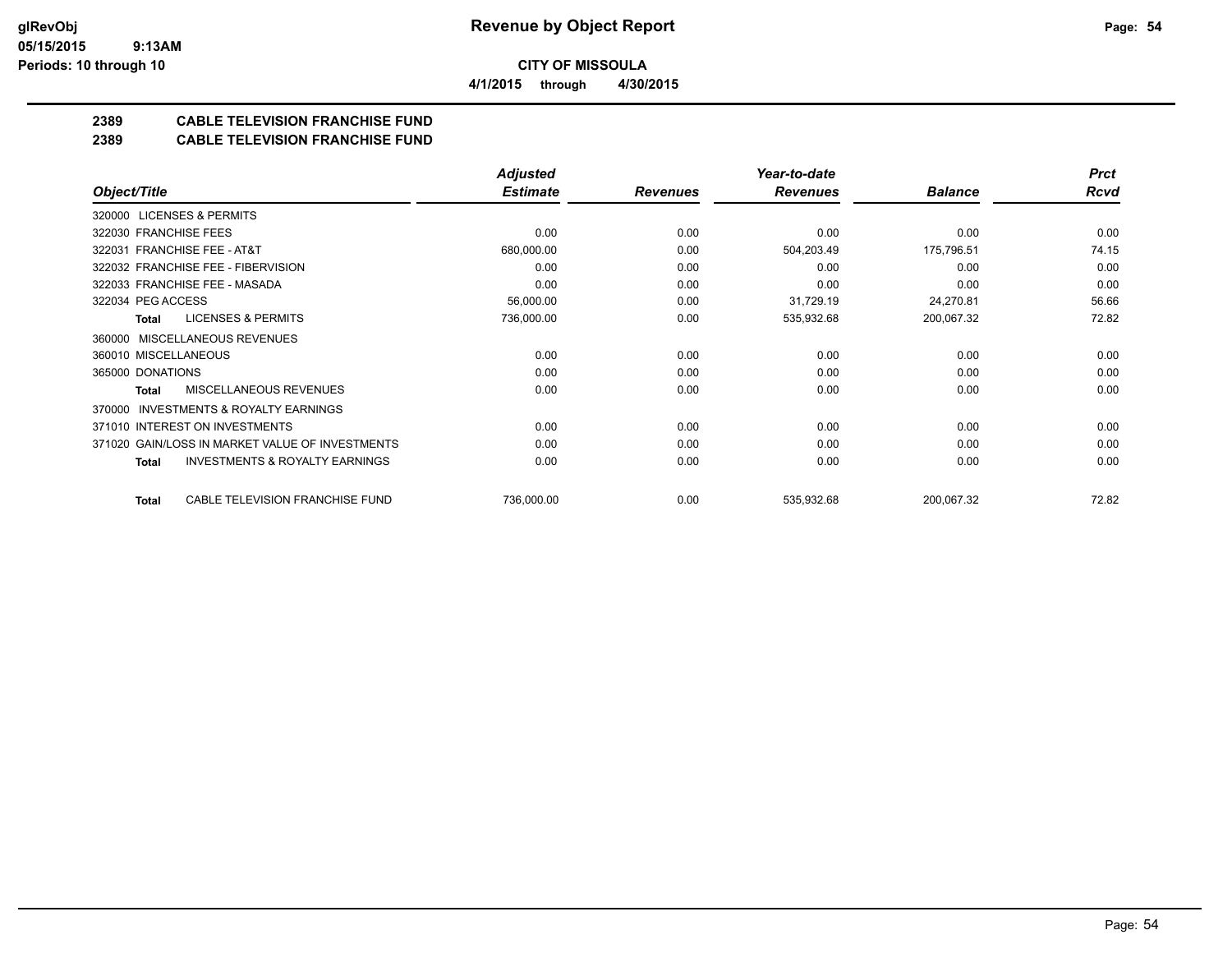**4/1/2015 through 4/30/2015**

# **2389 CABLE TELEVISION FRANCHISE FUND**

|                                                           | <b>Adjusted</b> |                 | Year-to-date    |                | <b>Prct</b> |
|-----------------------------------------------------------|-----------------|-----------------|-----------------|----------------|-------------|
| Object/Title                                              | <b>Estimate</b> | <b>Revenues</b> | <b>Revenues</b> | <b>Balance</b> | <b>Rcvd</b> |
| <b>LICENSES &amp; PERMITS</b><br>320000                   |                 |                 |                 |                |             |
| 322030 FRANCHISE FEES                                     | 0.00            | 0.00            | 0.00            | 0.00           | 0.00        |
| 322031 FRANCHISE FEE - AT&T                               | 680,000.00      | 0.00            | 504,203.49      | 175,796.51     | 74.15       |
| 322032 FRANCHISE FEE - FIBERVISION                        | 0.00            | 0.00            | 0.00            | 0.00           | 0.00        |
| 322033 FRANCHISE FEE - MASADA                             | 0.00            | 0.00            | 0.00            | 0.00           | 0.00        |
| 322034 PEG ACCESS                                         | 56,000.00       | 0.00            | 31,729.19       | 24,270.81      | 56.66       |
| <b>LICENSES &amp; PERMITS</b><br><b>Total</b>             | 736,000.00      | 0.00            | 535,932.68      | 200,067.32     | 72.82       |
| MISCELLANEOUS REVENUES<br>360000                          |                 |                 |                 |                |             |
| 360010 MISCELLANEOUS                                      | 0.00            | 0.00            | 0.00            | 0.00           | 0.00        |
| 365000 DONATIONS                                          | 0.00            | 0.00            | 0.00            | 0.00           | 0.00        |
| <b>MISCELLANEOUS REVENUES</b><br>Total                    | 0.00            | 0.00            | 0.00            | 0.00           | 0.00        |
| <b>INVESTMENTS &amp; ROYALTY EARNINGS</b><br>370000       |                 |                 |                 |                |             |
| 371010 INTEREST ON INVESTMENTS                            | 0.00            | 0.00            | 0.00            | 0.00           | 0.00        |
| 371020 GAIN/LOSS IN MARKET VALUE OF INVESTMENT            | 0.00            | 0.00            | 0.00            | 0.00           | 0.00        |
| <b>INVESTMENTS &amp; ROYALTY EARNINGS</b><br><b>Total</b> | 0.00            | 0.00            | 0.00            | 0.00           | 0.00        |
| CABLE TELEVISION FRANCHISE FUND<br><b>Total</b>           | 736,000.00      | 0.00            | 535,932.68      | 200,067.32     | 72.82       |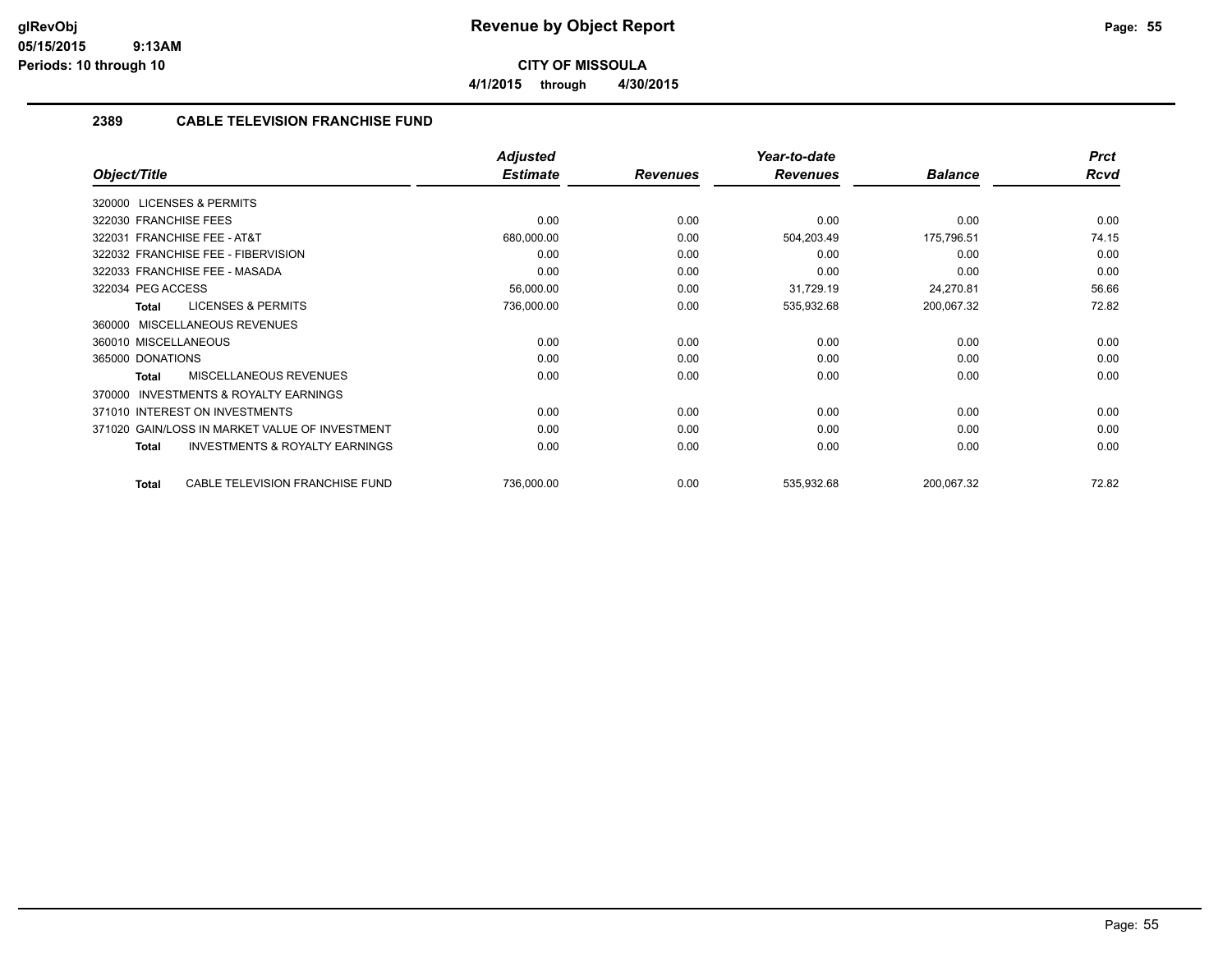**4/1/2015 through 4/30/2015**

## **2390 DRUG FORFEITURE FUND**

**2390 DRUG FORFEITURE FUND**

|                                                           | <b>Adjusted</b> |                 | Year-to-date    |                | <b>Prct</b> |
|-----------------------------------------------------------|-----------------|-----------------|-----------------|----------------|-------------|
| Object/Title                                              | <b>Estimate</b> | <b>Revenues</b> | <b>Revenues</b> | <b>Balance</b> | Rcvd        |
| 350000 FINES & FORFEITURES                                |                 |                 |                 |                |             |
| 351013 DRUG FORFEITURES                                   | 16,800.00       | 1,473.81        | 12,820.65       | 3,979.35       | 76.31       |
| <b>FINES &amp; FORFEITURES</b><br>Total                   | 16,800.00       | 1,473.81        | 12,820.65       | 3,979.35       | 76.31       |
| MISCELLANEOUS REVENUES<br>360000                          |                 |                 |                 |                |             |
| 360010 MISCELLANEOUS                                      | 0.00            | 0.00            | 0.00            | 0.00           | 0.00        |
| 364012 SALE OF SURPLUS PROPERTY                           | 0.00            | 0.00            | 0.00            | 0.00           | 0.00        |
| MISCELLANEOUS REVENUES<br><b>Total</b>                    | 0.00            | 0.00            | 0.00            | 0.00           | 0.00        |
| 370000 INVESTMENTS & ROYALTY EARNINGS                     |                 |                 |                 |                |             |
| 371010 INTEREST ON INVESTMENTS                            | 0.00            | 0.00            | 0.00            | 0.00           | 0.00        |
| 371020 GAIN/LOSS IN MARKET VALUE OF INVESTMENTS           | 0.00            | 0.00            | 0.00            | 0.00           | 0.00        |
| <b>INVESTMENTS &amp; ROYALTY EARNINGS</b><br><b>Total</b> | 0.00            | 0.00            | 0.00            | 0.00           | 0.00        |
| OTHER FINANCING SOURCES<br>380000                         |                 |                 |                 |                |             |
| 382010 SALE OF FIXED ASSETS                               | 0.00            | 0.00            | 0.00            | 0.00           | 0.00        |
| OTHER FINANCING SOURCES<br><b>Total</b>                   | 0.00            | 0.00            | 0.00            | 0.00           | 0.00        |
| DRUG FORFEITURE FUND<br><b>Total</b>                      | 16,800.00       | 1,473.81        | 12,820.65       | 3,979.35       | 76.31       |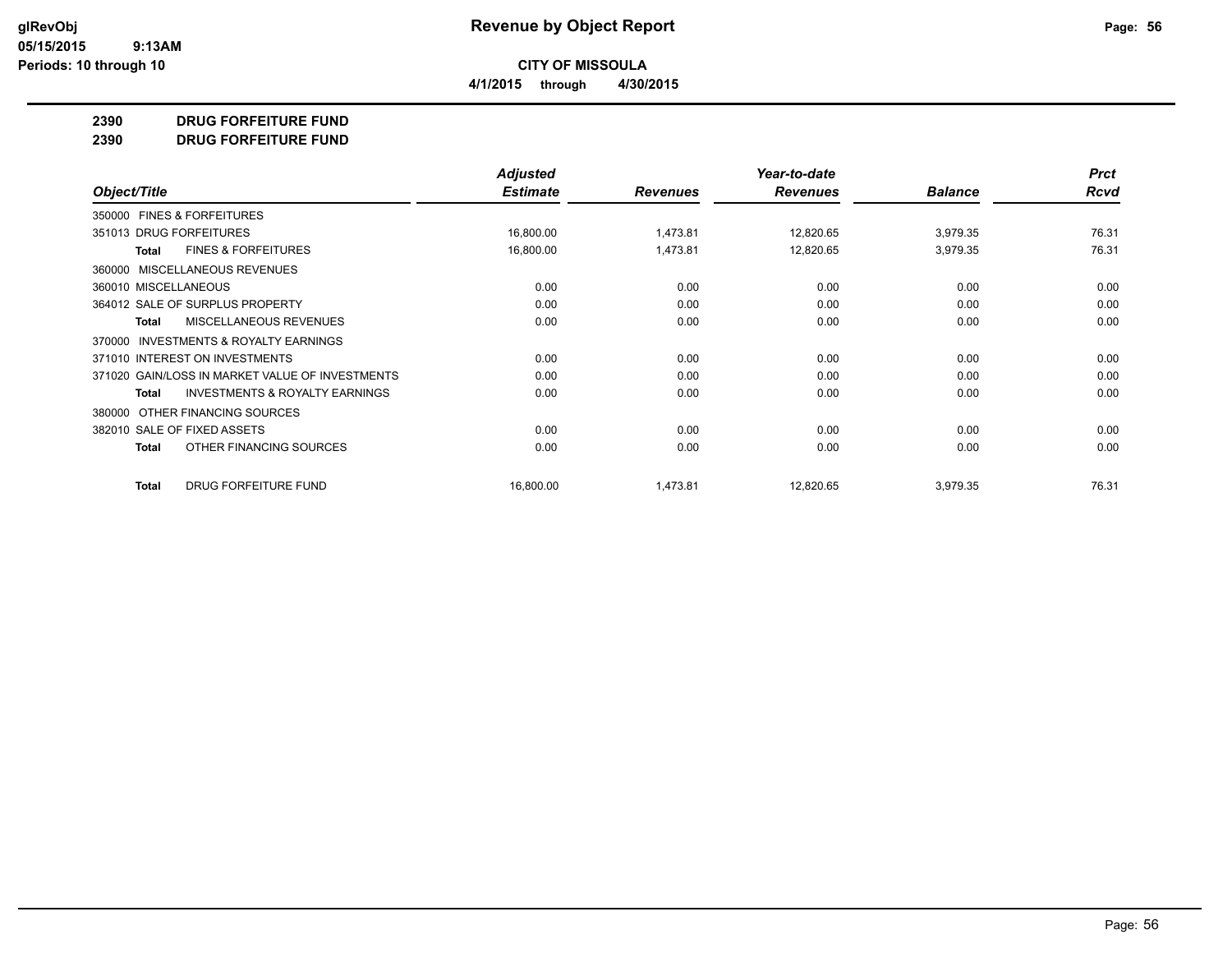**4/1/2015 through 4/30/2015**

### **2390 DRUG FORFEITURE FUND**

|                                                           | <b>Adjusted</b> |                 | Year-to-date    |                | <b>Prct</b> |
|-----------------------------------------------------------|-----------------|-----------------|-----------------|----------------|-------------|
| Object/Title                                              | <b>Estimate</b> | <b>Revenues</b> | <b>Revenues</b> | <b>Balance</b> | <b>Rcvd</b> |
| 350000 FINES & FORFEITURES                                |                 |                 |                 |                |             |
| 351013 DRUG FORFEITURES                                   | 16,800.00       | 1,473.81        | 12,820.65       | 3,979.35       | 76.31       |
| <b>FINES &amp; FORFEITURES</b><br><b>Total</b>            | 16,800.00       | 1,473.81        | 12,820.65       | 3,979.35       | 76.31       |
| 360000 MISCELLANEOUS REVENUES                             |                 |                 |                 |                |             |
| 360010 MISCELLANEOUS                                      | 0.00            | 0.00            | 0.00            | 0.00           | 0.00        |
| 364012 SALE OF SURPLUS PROPERTY                           | 0.00            | 0.00            | 0.00            | 0.00           | 0.00        |
| MISCELLANEOUS REVENUES<br><b>Total</b>                    | 0.00            | 0.00            | 0.00            | 0.00           | 0.00        |
| <b>INVESTMENTS &amp; ROYALTY EARNINGS</b><br>370000       |                 |                 |                 |                |             |
| 371010 INTEREST ON INVESTMENTS                            | 0.00            | 0.00            | 0.00            | 0.00           | 0.00        |
| 371020 GAIN/LOSS IN MARKET VALUE OF INVESTMENT            | 0.00            | 0.00            | 0.00            | 0.00           | 0.00        |
| <b>INVESTMENTS &amp; ROYALTY EARNINGS</b><br><b>Total</b> | 0.00            | 0.00            | 0.00            | 0.00           | 0.00        |
| OTHER FINANCING SOURCES<br>380000                         |                 |                 |                 |                |             |
| 382010 SALE OF FIXED ASSETS                               | 0.00            | 0.00            | 0.00            | 0.00           | 0.00        |
| OTHER FINANCING SOURCES<br><b>Total</b>                   | 0.00            | 0.00            | 0.00            | 0.00           | 0.00        |
| DRUG FORFEITURE FUND<br><b>Total</b>                      | 16,800.00       | 1.473.81        | 12,820.65       | 3,979.35       | 76.31       |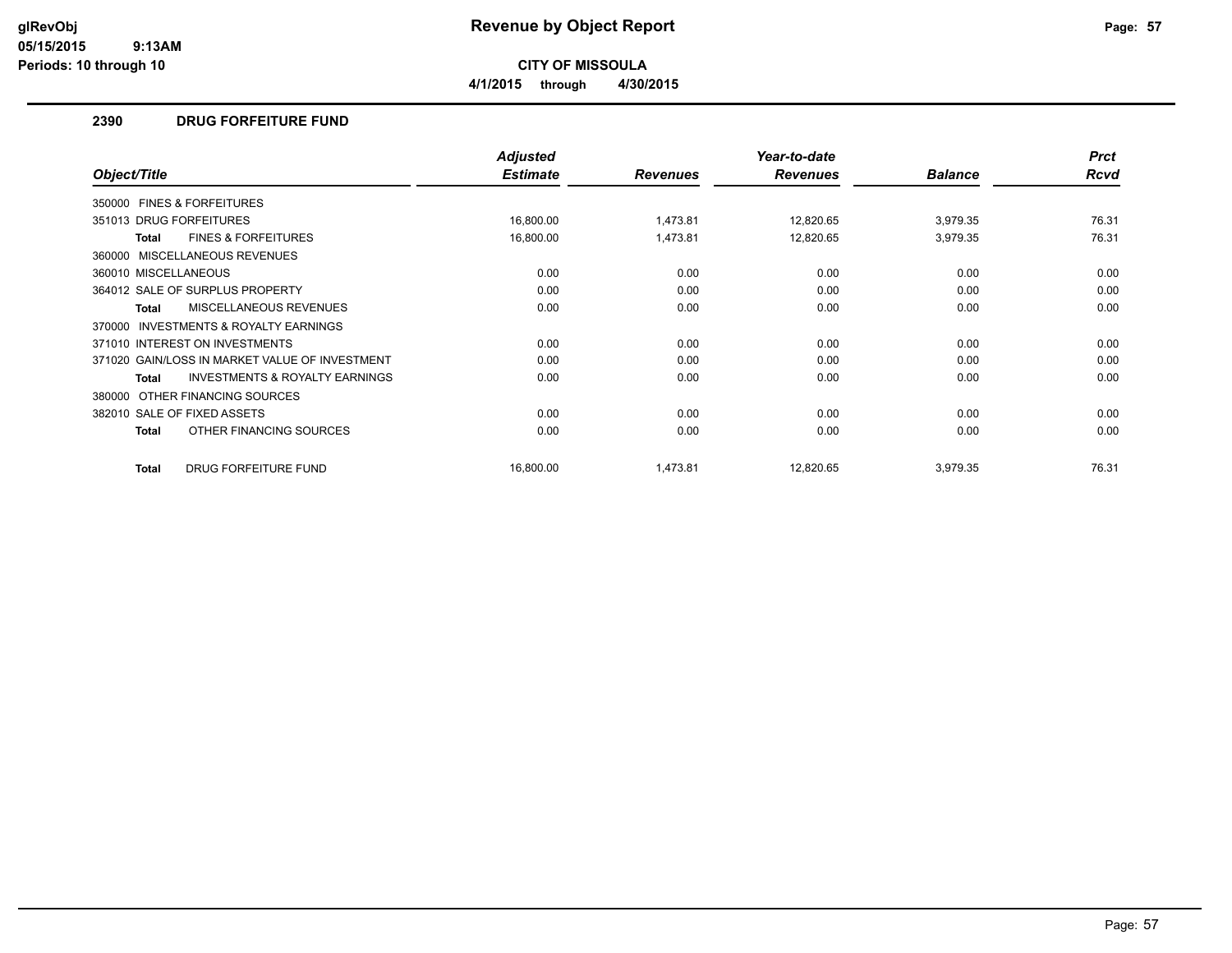**4/1/2015 through 4/30/2015**

#### **2394 BUILDING INSPECTION FUND**

#### **2394 BUILDING INSPECTION FUND**

|                                                           | <b>Adjusted</b> |                 | Year-to-date    |                | <b>Prct</b> |
|-----------------------------------------------------------|-----------------|-----------------|-----------------|----------------|-------------|
| Object/Title                                              | <b>Estimate</b> | <b>Revenues</b> | <b>Revenues</b> | <b>Balance</b> | <b>Rcvd</b> |
| 320000 LICENSES & PERMITS                                 |                 |                 |                 |                |             |
| 323011 BUILDING PERMITS                                   | 671,560.00      | 99,534.93       | 812,196.49      | $-140,636.49$  | 120.94      |
| 323012 ELECTRICAL PERMITS                                 | 193,640.00      | 16.000.49       | 179.840.75      | 13,799.25      | 92.87       |
| 323013 PLUMBING PERMITS                                   | 111,240.00      | 15,446.00       | 111,536.00      | $-296.00$      | 100.27      |
| 323014 BLDG PERMIT REVIEW FEE                             | 0.00            | 0.00            | 0.00            | 0.00           | 0.00        |
| 323016 MOVING PERMITS                                     | 6,644.00        | 0.00            | 0.00            | 6,644.00       | 0.00        |
| 323017 MECHANICAL PERMITS                                 | 81,370.00       | 9,307.00        | 80,441.80       | 928.20         | 98.86       |
| <b>LICENSES &amp; PERMITS</b><br>Total                    | 1,064,454.00    | 140,288.42      | 1,184,015.04    | $-119,561.04$  | 111.23      |
| 330000 INTERGOVERNMENTAL REVENUES                         |                 |                 |                 |                |             |
| 336023 STATE CONTRIB. - PERS                              | 0.00            | 69.12           | 383.96          | $-383.96$      | 0.00        |
| <b>INTERGOVERNMENTAL REVENUES</b><br><b>Total</b>         | 0.00            | 69.12           | 383.96          | $-383.96$      | 0.00        |
| 340000 CHARGES FOR SERVICES                               |                 |                 |                 |                |             |
| 341091 INSPECTION CODE BOOKS & COPIES                     | 515.00          | 32.25           | 558.25          | $-43.25$       | 108.40      |
| <b>CHARGES FOR SERVICES</b><br><b>Total</b>               | 515.00          | 32.25           | 558.25          | $-43.25$       | 108.40      |
| 360000 MISCELLANEOUS REVENUES                             |                 |                 |                 |                |             |
| 360010 MISCELLANEOUS                                      | 0.00            | 0.00            | 0.00            | 0.00           | 0.00        |
| 360015 CONFERENCE REVENUES - BUILDING                     | 0.00            | 0.00            | 0.00            | 0.00           | 0.00        |
| MISCELLANEOUS REVENUES<br>Total                           | 0.00            | 0.00            | 0.00            | 0.00           | 0.00        |
| 370000 INVESTMENTS & ROYALTY EARNINGS                     |                 |                 |                 |                |             |
| 371010 INTEREST ON INVESTMENTS                            | 0.00            | 0.00            | 0.00            | 0.00           | 0.00        |
| 371020 GAIN/LOSS IN MARKET VALUE OF INVESTMENTS           | 0.00            | 0.00            | 0.00            | 0.00           | 0.00        |
| <b>INVESTMENTS &amp; ROYALTY EARNINGS</b><br><b>Total</b> | 0.00            | 0.00            | 0.00            | 0.00           | 0.00        |
| 380000 OTHER FINANCING SOURCES                            |                 |                 |                 |                |             |
| 382010 SALE OF FIXED ASSETS                               | 0.00            | 0.00            | 0.00            | 0.00           | 0.00        |
| 383000 OPERATING TRANSFERS                                | 0.00            | 0.00            | 0.00            | 0.00           | 0.00        |
| OTHER FINANCING SOURCES<br><b>Total</b>                   | 0.00            | 0.00            | 0.00            | 0.00           | 0.00        |
| <b>BUILDING INSPECTION FUND</b><br>Total                  | 1,064,969.00    | 140,389.79      | 1,184,957.25    | -119,988.25    | 111.27      |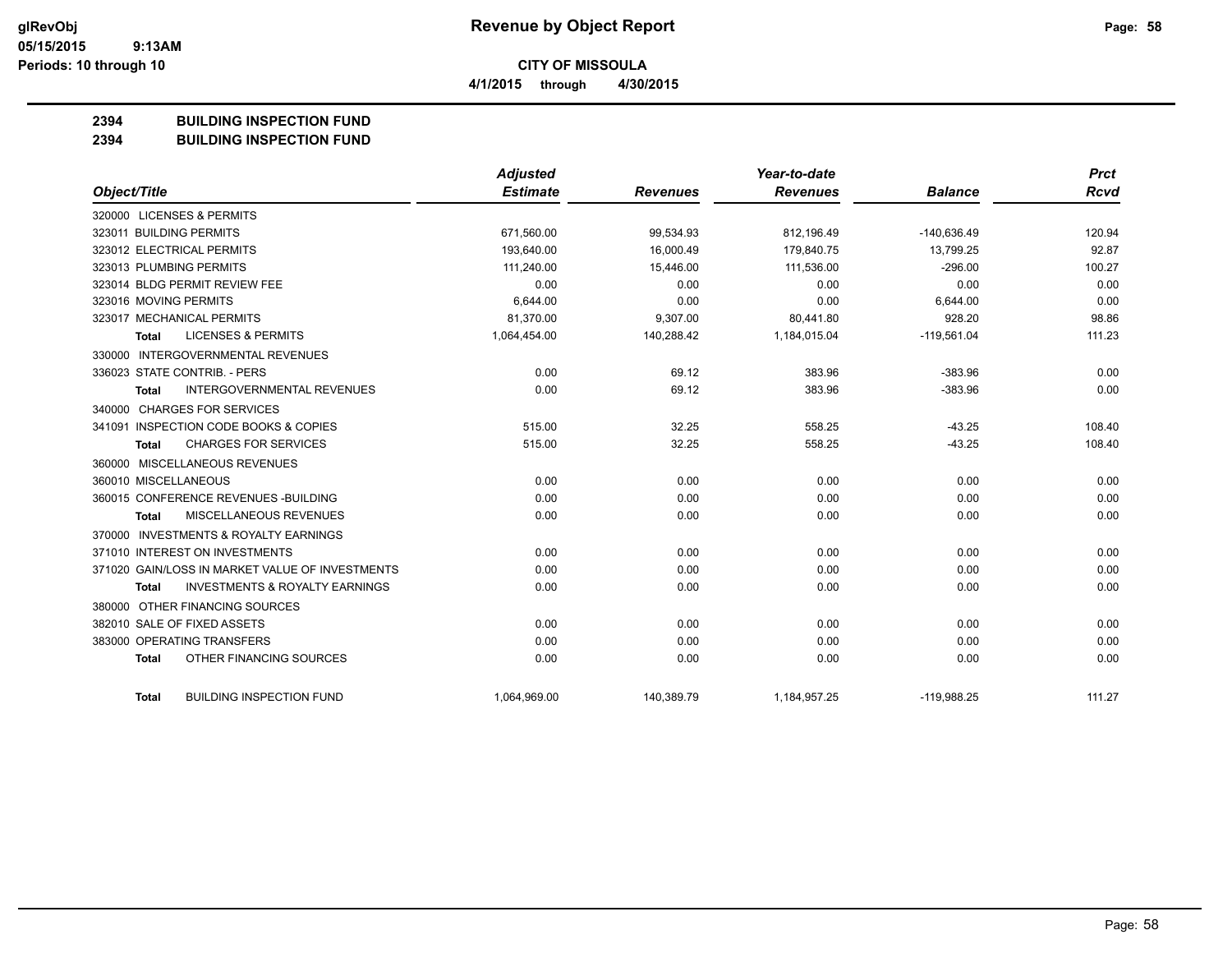**4/1/2015 through 4/30/2015**

# **2394 BUILDING INSPECTION FUND**

|                                                           | <b>Adjusted</b> |                 | Year-to-date    |                | <b>Prct</b> |
|-----------------------------------------------------------|-----------------|-----------------|-----------------|----------------|-------------|
| Object/Title                                              | <b>Estimate</b> | <b>Revenues</b> | <b>Revenues</b> | <b>Balance</b> | Rcvd        |
| 320000 LICENSES & PERMITS                                 |                 |                 |                 |                |             |
| 323011 BUILDING PERMITS                                   | 671,560.00      | 99,534.93       | 812,196.49      | $-140,636.49$  | 120.94      |
| 323012 ELECTRICAL PERMITS                                 | 193.640.00      | 16.000.49       | 179.840.75      | 13.799.25      | 92.87       |
| 323013 PLUMBING PERMITS                                   | 111,240.00      | 15,446.00       | 111,536.00      | $-296.00$      | 100.27      |
| 323014 BLDG PERMIT REVIEW FEE                             | 0.00            | 0.00            | 0.00            | 0.00           | 0.00        |
| 323016 MOVING PERMITS                                     | 6,644.00        | 0.00            | 0.00            | 6,644.00       | 0.00        |
| 323017 MECHANICAL PERMITS                                 | 81,370.00       | 9,307.00        | 80,441.80       | 928.20         | 98.86       |
| <b>LICENSES &amp; PERMITS</b><br><b>Total</b>             | 1,064,454.00    | 140,288.42      | 1,184,015.04    | $-119,561.04$  | 111.23      |
| 330000 INTERGOVERNMENTAL REVENUES                         |                 |                 |                 |                |             |
| 336023 STATE CONTRIB. - PERS                              | 0.00            | 69.12           | 383.96          | $-383.96$      | 0.00        |
| <b>INTERGOVERNMENTAL REVENUES</b><br><b>Total</b>         | 0.00            | 69.12           | 383.96          | $-383.96$      | 0.00        |
| 340000 CHARGES FOR SERVICES                               |                 |                 |                 |                |             |
| 341091 INSPECTION CODE BOOKS & COPIES                     | 515.00          | 32.25           | 558.25          | $-43.25$       | 108.40      |
| <b>CHARGES FOR SERVICES</b><br><b>Total</b>               | 515.00          | 32.25           | 558.25          | $-43.25$       | 108.40      |
| 360000 MISCELLANEOUS REVENUES                             |                 |                 |                 |                |             |
| 360010 MISCELLANEOUS                                      | 0.00            | 0.00            | 0.00            | 0.00           | 0.00        |
| 360015 CONFERENCE REVENUES - BUILDING                     | 0.00            | 0.00            | 0.00            | 0.00           | 0.00        |
| MISCELLANEOUS REVENUES<br><b>Total</b>                    | 0.00            | 0.00            | 0.00            | 0.00           | 0.00        |
| 370000 INVESTMENTS & ROYALTY EARNINGS                     |                 |                 |                 |                |             |
| 371010 INTEREST ON INVESTMENTS                            | 0.00            | 0.00            | 0.00            | 0.00           | 0.00        |
| 371020 GAIN/LOSS IN MARKET VALUE OF INVESTMENT            | 0.00            | 0.00            | 0.00            | 0.00           | 0.00        |
| <b>INVESTMENTS &amp; ROYALTY EARNINGS</b><br><b>Total</b> | 0.00            | 0.00            | 0.00            | 0.00           | 0.00        |
| 380000 OTHER FINANCING SOURCES                            |                 |                 |                 |                |             |
| 382010 SALE OF FIXED ASSETS                               | 0.00            | 0.00            | 0.00            | 0.00           | 0.00        |
| 383000 OPERATING TRANSFERS                                | 0.00            | 0.00            | 0.00            | 0.00           | 0.00        |
| OTHER FINANCING SOURCES<br><b>Total</b>                   | 0.00            | 0.00            | 0.00            | 0.00           | 0.00        |
|                                                           |                 |                 |                 |                |             |
| <b>BUILDING INSPECTION FUND</b><br><b>Total</b>           | 1,064,969.00    | 140,389.79      | 1,184,957.25    | $-119,988.25$  | 111.27      |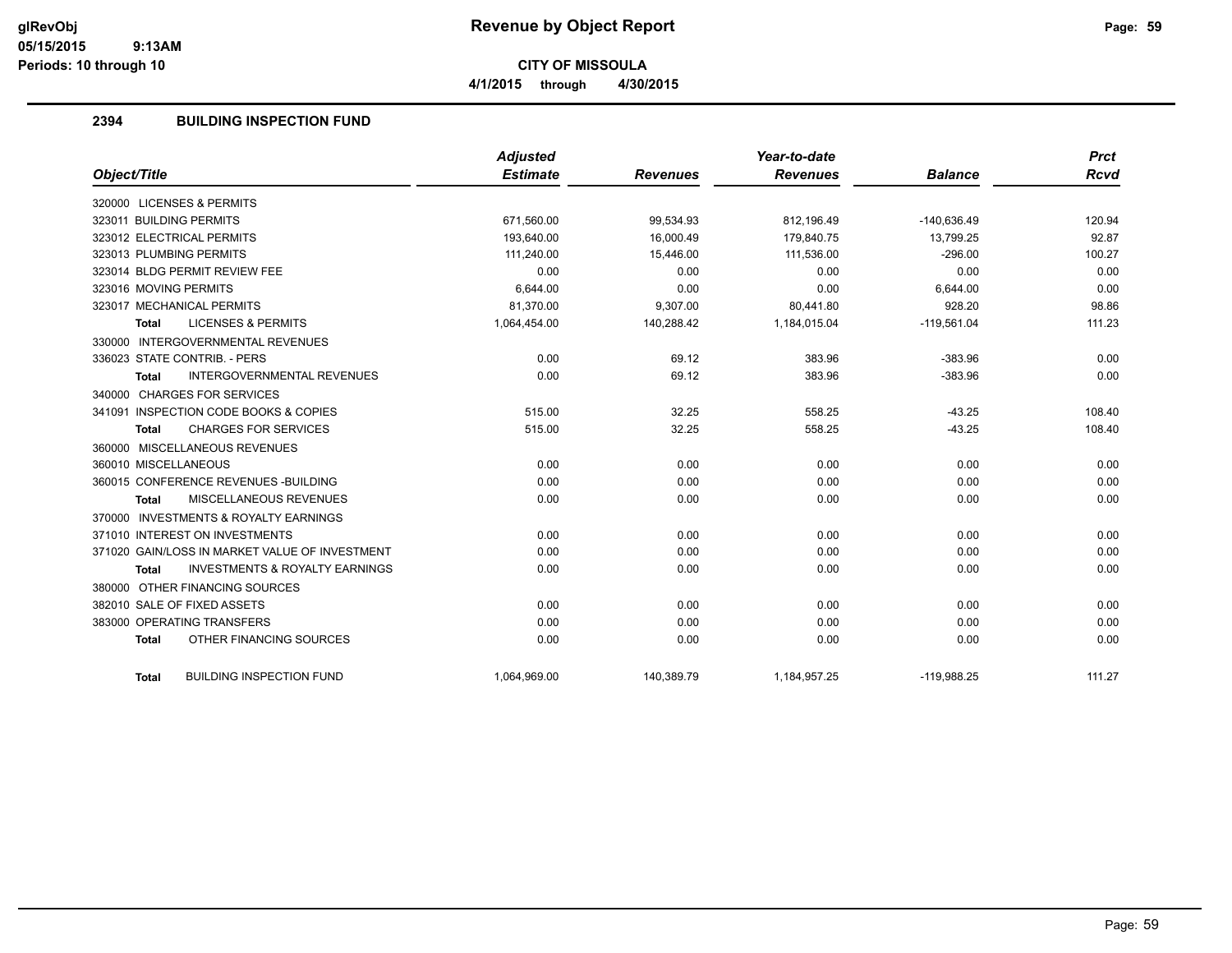**4/1/2015 through 4/30/2015**

# **2395 CITY GRANTS & PROGRAM INCOME FUND**

# **2395 CITY GRANTS & PROGRAM INCOME FUND**

|                                                           | <b>Adjusted</b> |                 | Year-to-date    |                | <b>Prct</b> |
|-----------------------------------------------------------|-----------------|-----------------|-----------------|----------------|-------------|
| Object/Title                                              | <b>Estimate</b> | <b>Revenues</b> | <b>Revenues</b> | <b>Balance</b> | Rcvd        |
| 330000 INTERGOVERNMENTAL REVENUES                         |                 |                 |                 |                |             |
| 331010 ENTITLEMENT - CDBG                                 | 0.00            | 0.00            | 0.00            | 0.00           | 0.00        |
| 331037 ELOCAL.COM LOAN REPAYMENT                          | 0.00            | 0.00            | 0.00            | 0.00           | 0.00        |
| <b>INTERGOVERNMENTAL REVENUES</b><br>Total                | 0.00            | 0.00            | 0.00            | 0.00           | 0.00        |
| 360000 MISCELLANEOUS REVENUES                             |                 |                 |                 |                |             |
| 360005 LOAN REPAYMENTS                                    | 0.00            | 0.00            | 0.00            | 0.00           | 0.00        |
| 360010 MISCELLANEOUS                                      | 0.00            | 0.00            | 0.00            | 0.00           | 0.00        |
| 360013 REPAYMENT OF SEWER GRANT                           | 0.00            | 0.00            | 0.00            | 0.00           | 0.00        |
| 360014 REPAYMENT OF LOAN/MHA                              | 0.00            | 0.00            | 0.00            | 0.00           | 0.00        |
| 362000 OTHER MISCELLANEOUS REVENUE                        | 0.00            | 0.00            | 0.00            | 0.00           | 0.00        |
| <b>MISCELLANEOUS REVENUES</b><br><b>Total</b>             | 0.00            | 0.00            | 0.00            | 0.00           | 0.00        |
| <b>INVESTMENTS &amp; ROYALTY EARNINGS</b><br>370000       |                 |                 |                 |                |             |
| 371010 INTEREST ON INVESTMENTS                            | 0.00            | 0.00            | 0.00            | 0.00           | 0.00        |
| 371020 GAIN/LOSS IN MARKET VALUE OF INVESTMENTS           | 0.00            | 0.00            | 0.00            | 0.00           | 0.00        |
| <b>INVESTMENTS &amp; ROYALTY EARNINGS</b><br><b>Total</b> | 0.00            | 0.00            | 0.00            | 0.00           | 0.00        |
| OTHER FINANCING SOURCES<br>380000                         |                 |                 |                 |                |             |
| 383026 TRANS FR CDBG                                      | 0.00            | 0.00            | 0.00            | 0.00           | 0.00        |
| OTHER FINANCING SOURCES<br><b>Total</b>                   | 0.00            | 0.00            | 0.00            | 0.00           | 0.00        |
| CITY GRANTS & PROGRAM INCOME FUND<br><b>Total</b>         | 0.00            | 0.00            | 0.00            | 0.00           | 0.00        |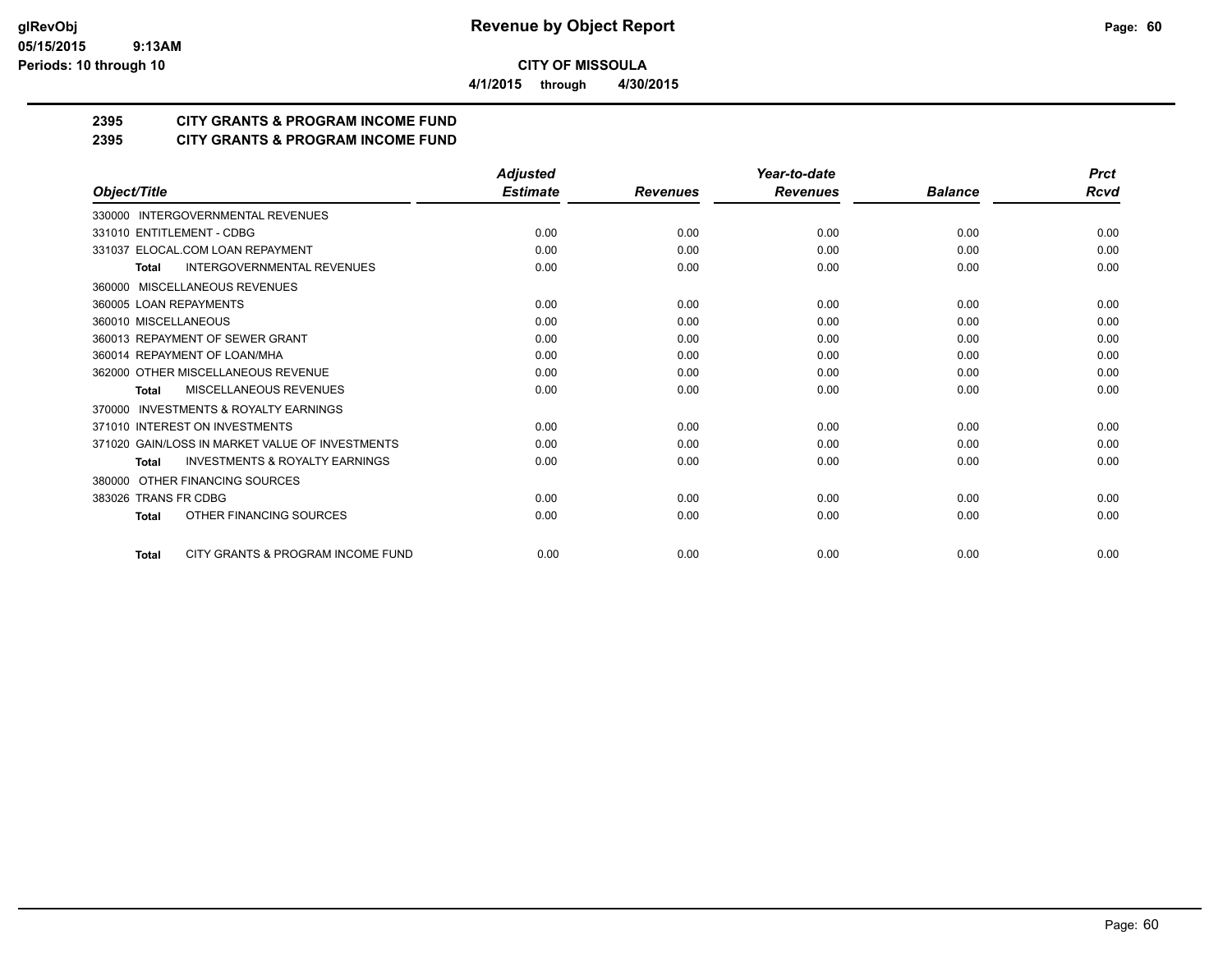**4/1/2015 through 4/30/2015**

# **2395 CITY GRANTS & PROGRAM INCOME FUND**

|                                                           | <b>Adjusted</b> |                 | Year-to-date    |                | <b>Prct</b> |
|-----------------------------------------------------------|-----------------|-----------------|-----------------|----------------|-------------|
| Object/Title                                              | <b>Estimate</b> | <b>Revenues</b> | <b>Revenues</b> | <b>Balance</b> | <b>Rcvd</b> |
| 330000 INTERGOVERNMENTAL REVENUES                         |                 |                 |                 |                |             |
| 331010 ENTITLEMENT - CDBG                                 | 0.00            | 0.00            | 0.00            | 0.00           | 0.00        |
| 331037 ELOCAL.COM LOAN REPAYMENT                          | 0.00            | 0.00            | 0.00            | 0.00           | 0.00        |
| INTERGOVERNMENTAL REVENUES<br><b>Total</b>                | 0.00            | 0.00            | 0.00            | 0.00           | 0.00        |
| 360000 MISCELLANEOUS REVENUES                             |                 |                 |                 |                |             |
| 360005 LOAN REPAYMENTS                                    | 0.00            | 0.00            | 0.00            | 0.00           | 0.00        |
| 360010 MISCELLANEOUS                                      | 0.00            | 0.00            | 0.00            | 0.00           | 0.00        |
| 360013 REPAYMENT OF SEWER GRANT                           | 0.00            | 0.00            | 0.00            | 0.00           | 0.00        |
| 360014 REPAYMENT OF LOAN/MHA                              | 0.00            | 0.00            | 0.00            | 0.00           | 0.00        |
| 362000 OTHER MISCELLANEOUS REVENUE                        | 0.00            | 0.00            | 0.00            | 0.00           | 0.00        |
| <b>MISCELLANEOUS REVENUES</b><br>Total                    | 0.00            | 0.00            | 0.00            | 0.00           | 0.00        |
| <b>INVESTMENTS &amp; ROYALTY EARNINGS</b><br>370000       |                 |                 |                 |                |             |
| 371010 INTEREST ON INVESTMENTS                            | 0.00            | 0.00            | 0.00            | 0.00           | 0.00        |
| 371020 GAIN/LOSS IN MARKET VALUE OF INVESTMENT            | 0.00            | 0.00            | 0.00            | 0.00           | 0.00        |
| <b>INVESTMENTS &amp; ROYALTY EARNINGS</b><br><b>Total</b> | 0.00            | 0.00            | 0.00            | 0.00           | 0.00        |
| 380000 OTHER FINANCING SOURCES                            |                 |                 |                 |                |             |
| 383026 TRANS FR CDBG                                      | 0.00            | 0.00            | 0.00            | 0.00           | 0.00        |
| OTHER FINANCING SOURCES<br><b>Total</b>                   | 0.00            | 0.00            | 0.00            | 0.00           | 0.00        |
|                                                           |                 |                 |                 |                |             |
| CITY GRANTS & PROGRAM INCOME FUND<br><b>Total</b>         | 0.00            | 0.00            | 0.00            | 0.00           | 0.00        |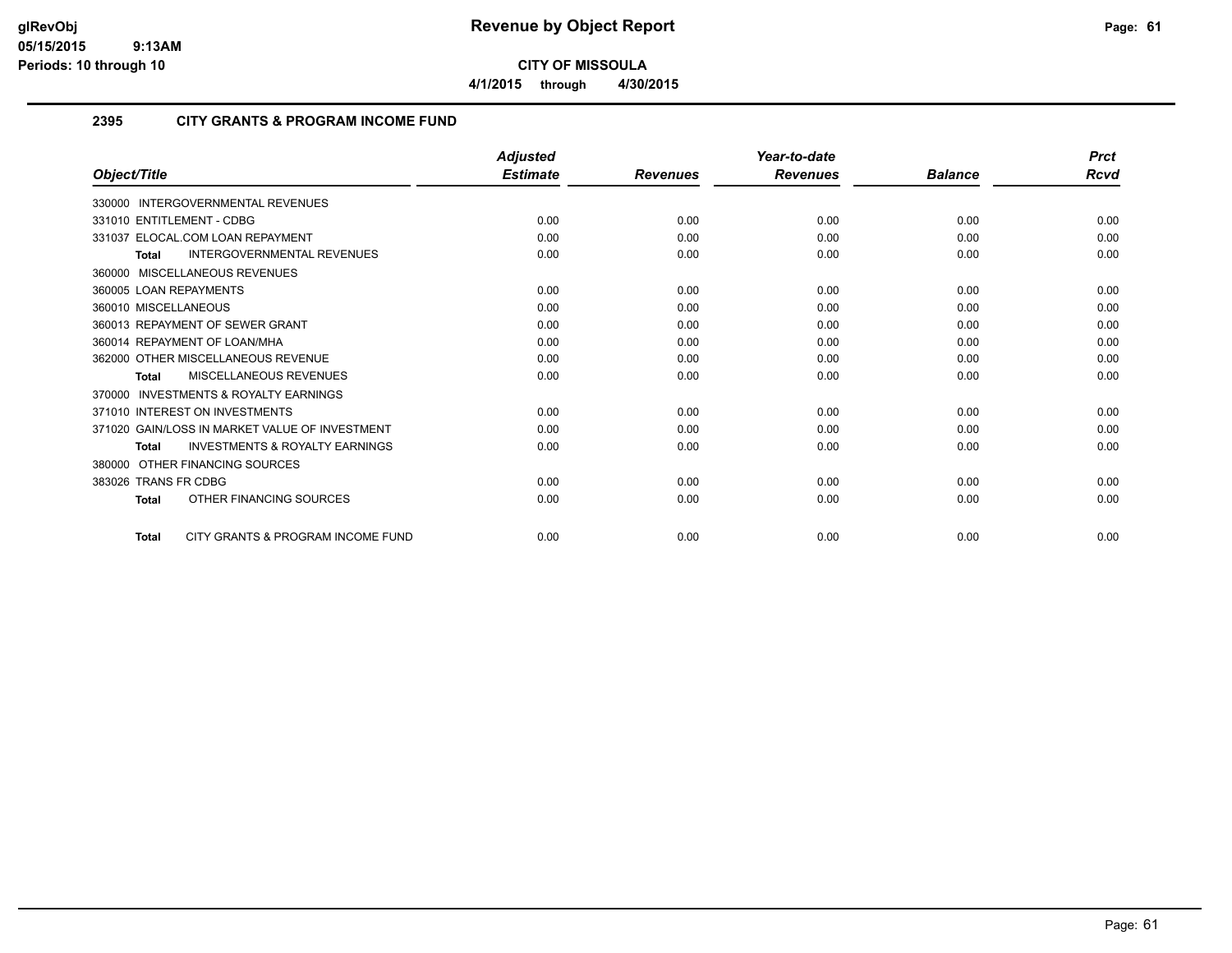**4/1/2015 through 4/30/2015**

#### **2396 ENERGY EFFICIENCY REVOLVING LOAN FUND 2396 ENERGY EFFICIENCY REVOLVING LOAN FUND**

|                                                      | <b>Adjusted</b> |                 | Year-to-date    |                | <b>Prct</b> |
|------------------------------------------------------|-----------------|-----------------|-----------------|----------------|-------------|
| Object/Title                                         | <b>Estimate</b> | <b>Revenues</b> | <b>Revenues</b> | <b>Balance</b> | Rcvd        |
| 330000 INTERGOVERNMENTAL REVENUES                    |                 |                 |                 |                |             |
| 331031 EECBG REVOLVING LOAN                          | 0.00            | 0.00            | 0.00            | 0.00           | 0.00        |
| INTERGOVERNMENTAL REVENUES<br>Total                  | 0.00            | 0.00            | 0.00            | 0.00           | 0.00        |
| 370000 INVESTMENTS & ROYALTY EARNINGS                |                 |                 |                 |                |             |
| 371010 INTEREST ON INVESTMENTS                       | 0.00            | 0.00            | 0.00            | 0.00           | 0.00        |
| <b>INVESTMENTS &amp; ROYALTY EARNINGS</b><br>Total   | 0.00            | 0.00            | 0.00            | 0.00           | 0.00        |
|                                                      |                 |                 |                 |                |             |
| ENERGY EFFICIENCY REVOLVING LOAN FUI<br><b>Total</b> | 0.00            | 0.00            | 0.00            | 0.00           | 0.00        |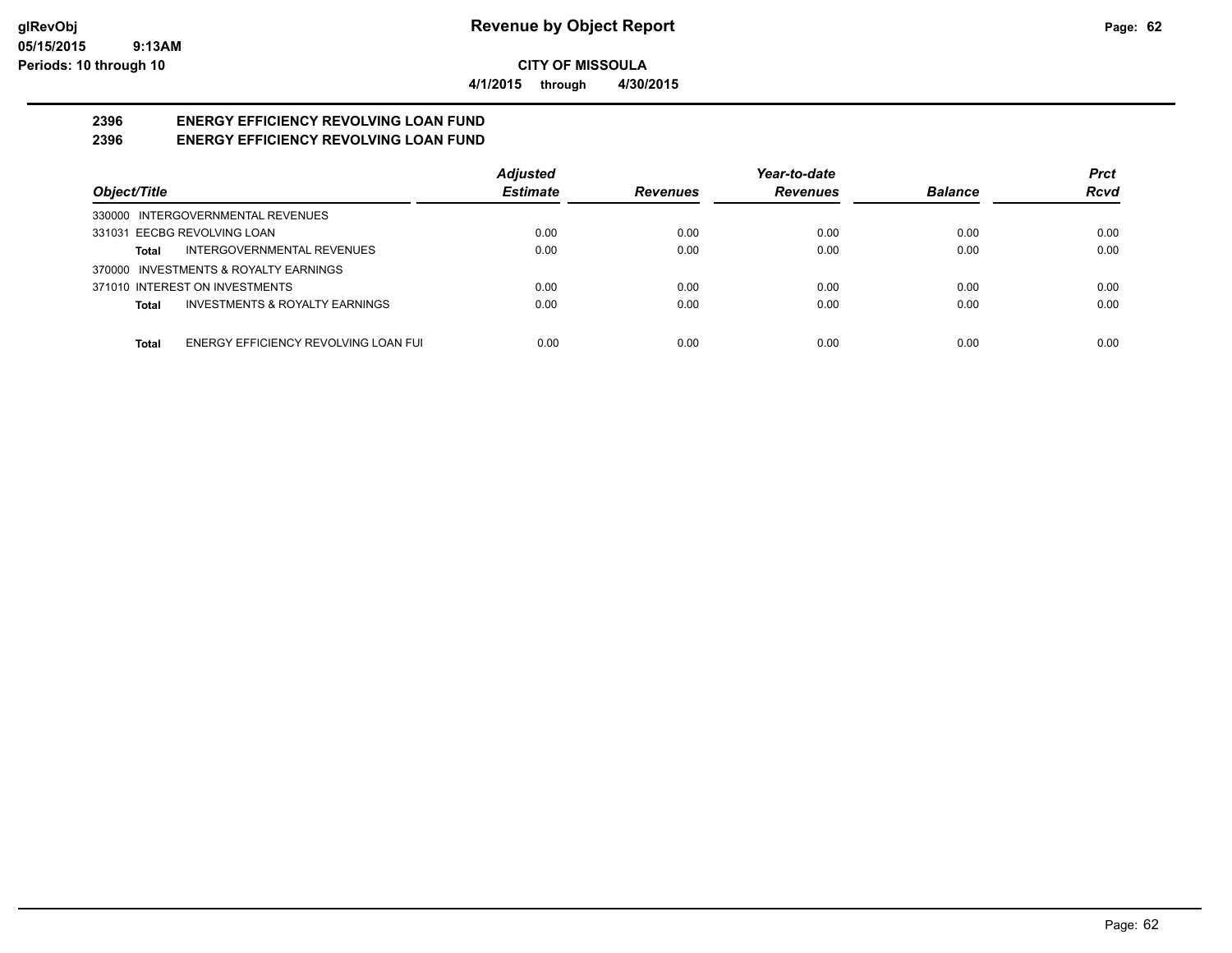**4/1/2015 through 4/30/2015**

# **2396 ENERGY EFFICIENCY REVOLVING LOAN FUND**

| Object/Title                                       | <b>Adjusted</b><br><b>Estimate</b> | <b>Revenues</b> | Year-to-date<br><b>Revenues</b> | <b>Balance</b> | <b>Prct</b><br><b>Rcvd</b> |
|----------------------------------------------------|------------------------------------|-----------------|---------------------------------|----------------|----------------------------|
| 330000 INTERGOVERNMENTAL REVENUES                  |                                    |                 |                                 |                |                            |
| 331031 EECBG REVOLVING LOAN                        | 0.00                               | 0.00            | 0.00                            | 0.00           | 0.00                       |
| INTERGOVERNMENTAL REVENUES<br>Total                | 0.00                               | 0.00            | 0.00                            | 0.00           | 0.00                       |
| 370000 INVESTMENTS & ROYALTY EARNINGS              |                                    |                 |                                 |                |                            |
| 371010 INTEREST ON INVESTMENTS                     | 0.00                               | 0.00            | 0.00                            | 0.00           | 0.00                       |
| <b>INVESTMENTS &amp; ROYALTY EARNINGS</b><br>Total | 0.00                               | 0.00            | 0.00                            | 0.00           | 0.00                       |
|                                                    |                                    |                 |                                 |                |                            |
| ENERGY EFFICIENCY REVOLVING LOAN FU<br>Total       | 0.00                               | 0.00            | 0.00                            | 0.00           | 0.00                       |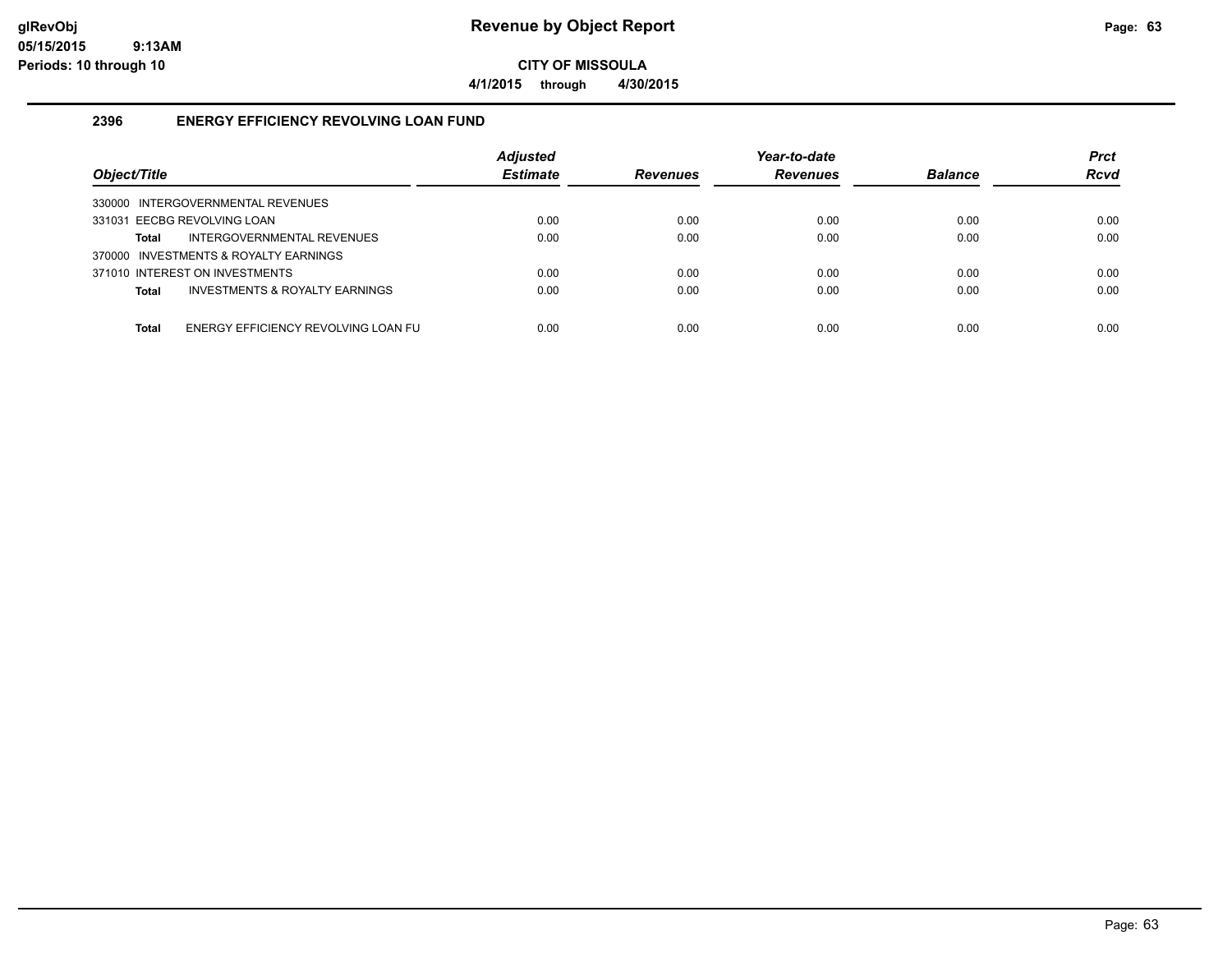**4/1/2015 through 4/30/2015**

#### **2399 DANGEROUS BUILDING DEMOLITION & REPAIR F 2399 DANGEROUS BUILDING DEMOLITION & REPAIR F**

|                         |                                      | <b>Adjusted</b> |                 | Year-to-date    |                | Prct |
|-------------------------|--------------------------------------|-----------------|-----------------|-----------------|----------------|------|
| Object/Title            |                                      | <b>Estimate</b> | <b>Revenues</b> | <b>Revenues</b> | <b>Balance</b> | Rcvd |
|                         | 360000 MISCELLANEOUS REVENUES        |                 |                 |                 |                |      |
| 363000 ASSESSMENTS PAID |                                      | 15.000.00       | 0.00            | 0.00            | 15.000.00      | 0.00 |
| Total                   | MISCELLANEOUS REVENUES               | 15.000.00       | 0.00            | 0.00            | 15.000.00      | 0.00 |
| Total                   | DANGEROUS BUILDING DEMOLITION & REP. | 15.000.00       | 0.00            | 0.00            | 15.000.00      | 0.00 |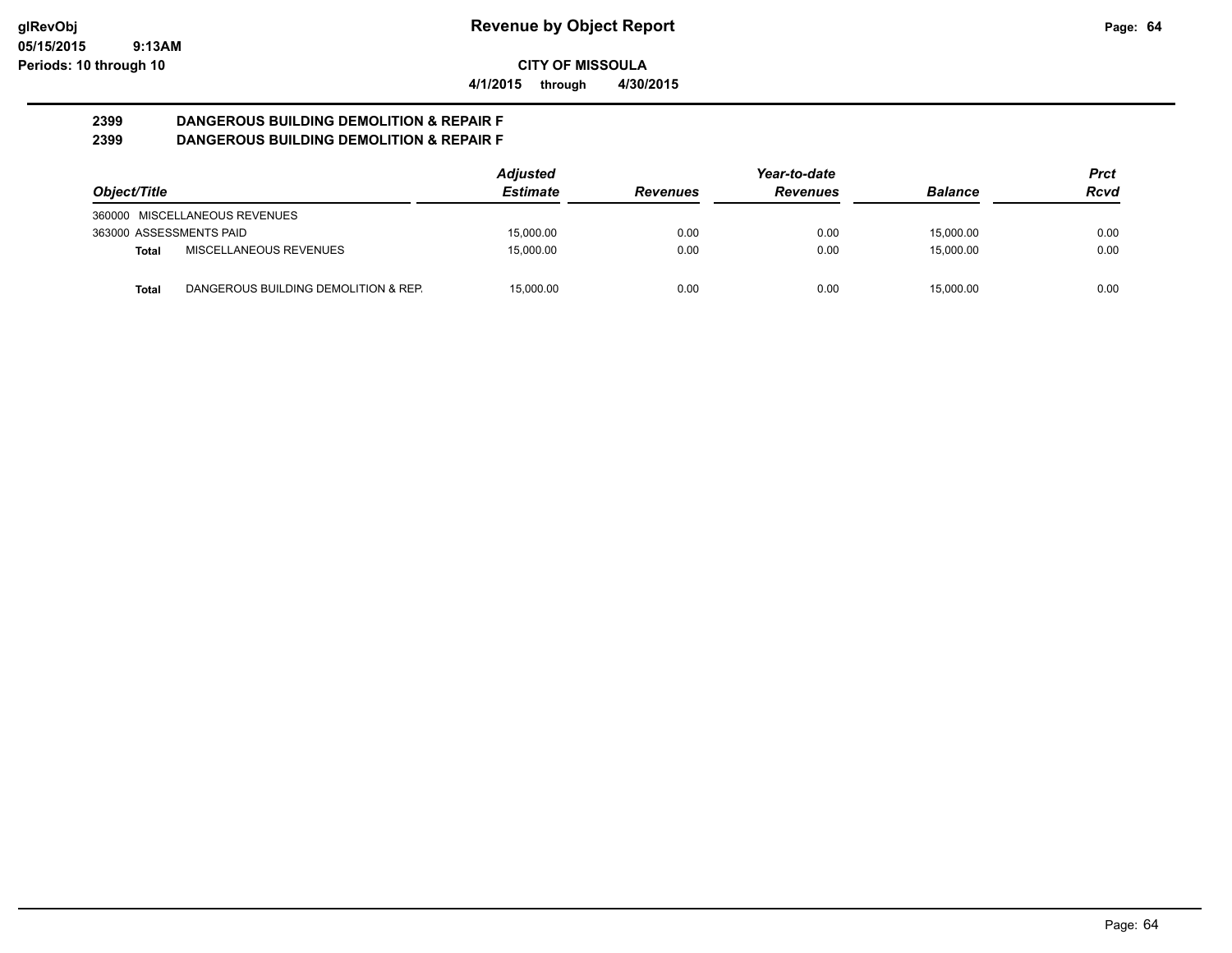**4/1/2015 through 4/30/2015**

### **2399 DANGEROUS BUILDING DEMOLITION & REPAIR F**

| Object/Title            |                                     | <b>Adjusted</b><br><b>Estimate</b> | <b>Revenues</b> | Year-to-date<br><b>Revenues</b> | <b>Balance</b> | <b>Prct</b><br><b>Rcvd</b> |
|-------------------------|-------------------------------------|------------------------------------|-----------------|---------------------------------|----------------|----------------------------|
|                         | 360000 MISCELLANEOUS REVENUES       |                                    |                 |                                 |                |                            |
| 363000 ASSESSMENTS PAID |                                     | 15.000.00                          | 0.00            | 0.00                            | 15.000.00      | 0.00                       |
| <b>Total</b>            | MISCELLANEOUS REVENUES              | 15.000.00                          | 0.00            | 0.00                            | 15.000.00      | 0.00                       |
| <b>Total</b>            | DANGEROUS BUILDING DEMOLITION & REF | 15.000.00                          | 0.00            | 0.00                            | 15.000.00      | 0.00                       |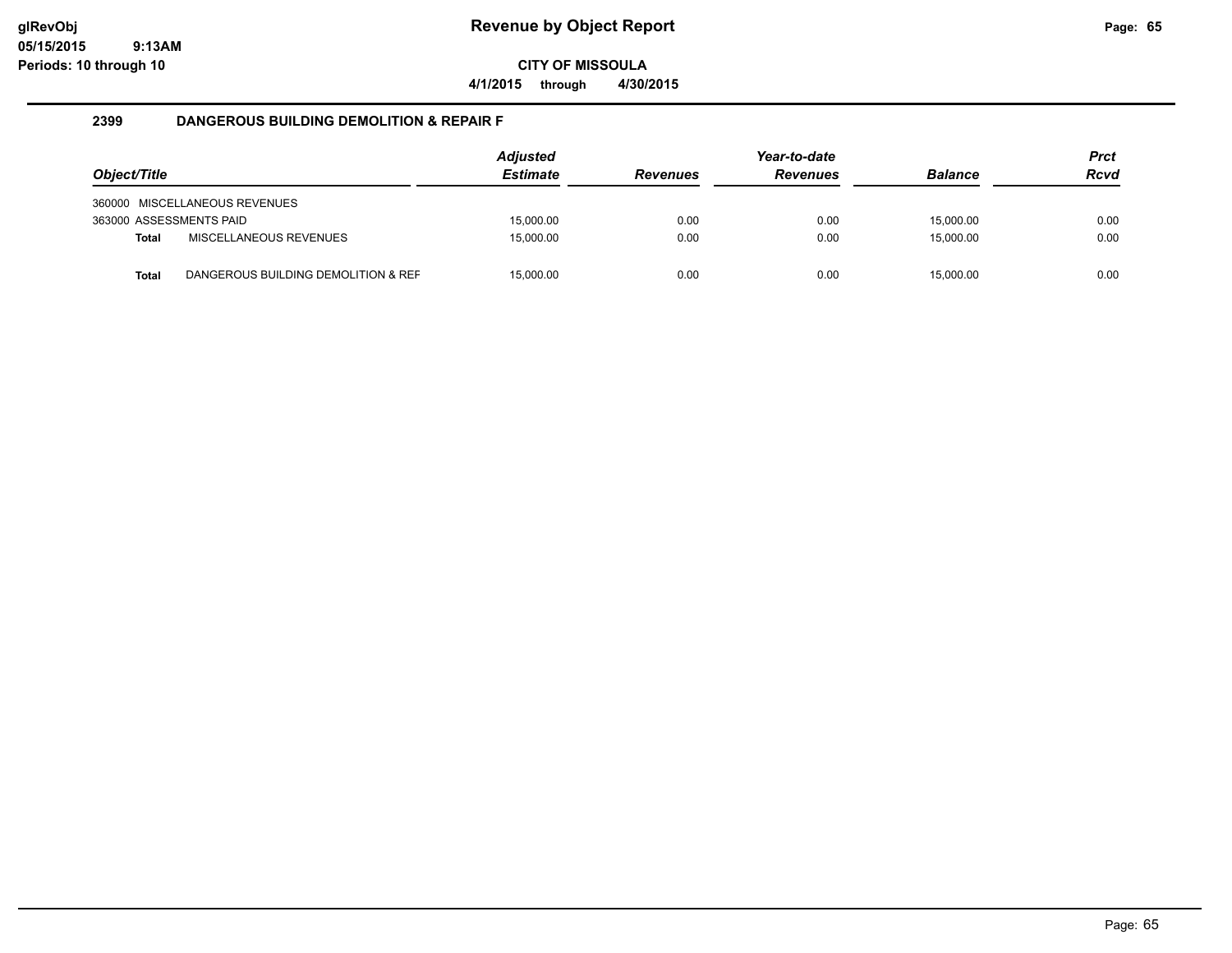**4/1/2015 through 4/30/2015**

# **2400 STREET LIGHTING ASSESSMENTS FUND**

# **2400 STREET LIGHTING ASSESSMENTS FUND**

|                                                           | <b>Adjusted</b> |                 | Year-to-date    |                | <b>Prct</b> |
|-----------------------------------------------------------|-----------------|-----------------|-----------------|----------------|-------------|
| Object/Title                                              | <b>Estimate</b> | <b>Revenues</b> | <b>Revenues</b> | <b>Balance</b> | <b>Rcvd</b> |
| 360000 MISCELLANEOUS REVENUES                             |                 |                 |                 |                |             |
| 360010 MISCELLANEOUS                                      | 0.00            | 0.00            | 0.00            | 0.00           | 0.00        |
| 363010 LIGHTING ASSESSMENTS                               | 345.357.00      | 671.83          | 307.904.90      | 37.452.10      | 89.16       |
| 363040 PENALTY AND INTEREST                               | 0.00            | 36.34           | 347.47          | $-347.47$      | 0.00        |
| MISCELLANEOUS REVENUES<br>Total                           | 345.357.00      | 708.17          | 308.252.37      | 37.104.63      | 89.26       |
| 370000 INVESTMENTS & ROYALTY EARNINGS                     |                 |                 |                 |                |             |
| 371010 INTEREST ON INVESTMENTS                            | 0.00            | 0.00            | 0.00            | 0.00           | 0.00        |
| 371020 GAIN/LOSS IN MARKET VALUE OF INVESTMENTS           | 0.00            | 0.00            | 0.00            | 0.00           | 0.00        |
| <b>INVESTMENTS &amp; ROYALTY EARNINGS</b><br><b>Total</b> | 0.00            | 0.00            | 0.00            | 0.00           | 0.00        |
| STREET LIGHTING ASSESSMENTS FUND<br><b>Total</b>          | 345.357.00      | 708.17          | 308.252.37      | 37.104.63      | 89.26       |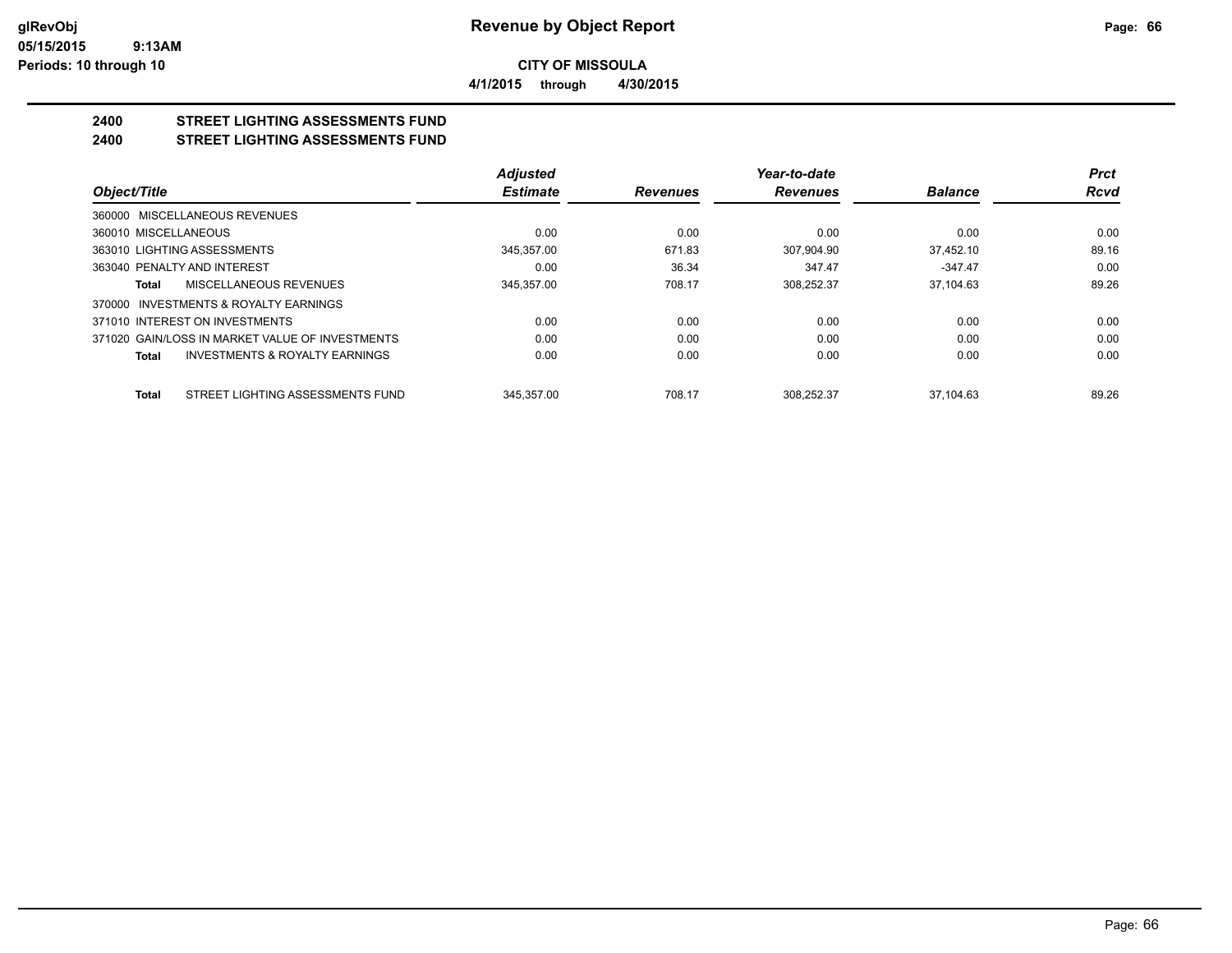**4/1/2015 through 4/30/2015**

# **2400 STREET LIGHTING ASSESSMENTS FUND**

| Object/Title                                     | <b>Adjusted</b><br><b>Estimate</b> | <b>Revenues</b> | Year-to-date<br><b>Revenues</b> | <b>Balance</b> | <b>Prct</b><br><b>Rcvd</b> |
|--------------------------------------------------|------------------------------------|-----------------|---------------------------------|----------------|----------------------------|
| 360000 MISCELLANEOUS REVENUES                    |                                    |                 |                                 |                |                            |
| 360010 MISCELLANEOUS                             | 0.00                               | 0.00            | 0.00                            | 0.00           | 0.00                       |
| 363010 LIGHTING ASSESSMENTS                      | 345,357.00                         | 671.83          | 307,904.90                      | 37.452.10      | 89.16                      |
| 363040 PENALTY AND INTEREST                      | 0.00                               | 36.34           | 347.47                          | $-347.47$      | 0.00                       |
| MISCELLANEOUS REVENUES<br><b>Total</b>           | 345,357.00                         | 708.17          | 308,252.37                      | 37,104.63      | 89.26                      |
| 370000 INVESTMENTS & ROYALTY EARNINGS            |                                    |                 |                                 |                |                            |
| 371010 INTEREST ON INVESTMENTS                   | 0.00                               | 0.00            | 0.00                            | 0.00           | 0.00                       |
| 371020 GAIN/LOSS IN MARKET VALUE OF INVESTMENT   | 0.00                               | 0.00            | 0.00                            | 0.00           | 0.00                       |
| INVESTMENTS & ROYALTY EARNINGS<br><b>Total</b>   | 0.00                               | 0.00            | 0.00                            | 0.00           | 0.00                       |
| STREET LIGHTING ASSESSMENTS FUND<br><b>Total</b> | 345.357.00                         | 708.17          | 308.252.37                      | 37.104.63      | 89.26                      |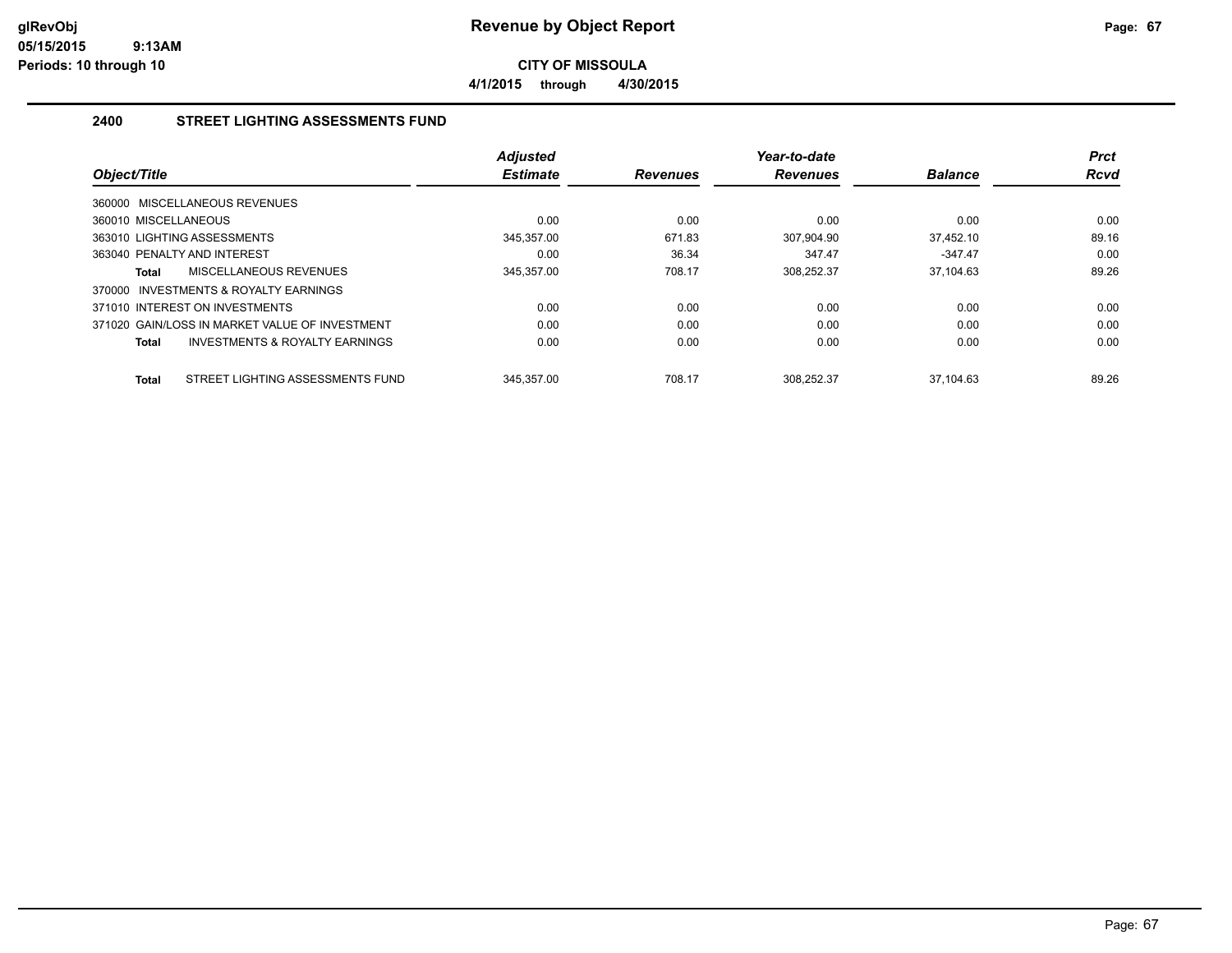**4/1/2015 through 4/30/2015**

# **2500 STREET MAINTENANCE ASSESSMENT FUND**

**2500 STREET MAINTENANCE ASSESSMENT FUND**

|                                                           | <b>Adjusted</b> |                 | Year-to-date    |                | <b>Prct</b> |
|-----------------------------------------------------------|-----------------|-----------------|-----------------|----------------|-------------|
| Object/Title                                              | <b>Estimate</b> | <b>Revenues</b> | <b>Revenues</b> | <b>Balance</b> | <b>Rcvd</b> |
| 360000 MISCELLANEOUS REVENUES                             |                 |                 |                 |                |             |
| 363010 LIGHTING ASSESSMENTS                               | 59,295.00       | 4.53            | 35,501.84       | 23,793.16      | 59.87       |
| 363040 PENALTY AND INTEREST                               | 0.00            | 0.07            | 235.13          | $-235.13$      | 0.00        |
| MISCELLANEOUS REVENUES<br>Total                           | 59,295.00       | 4.60            | 35,736.97       | 23,558.03      | 60.27       |
| 370000 INVESTMENTS & ROYALTY EARNINGS                     |                 |                 |                 |                |             |
| 371010 INTEREST ON INVESTMENTS                            | 0.00            | 0.00            | 0.00            | 0.00           | 0.00        |
| 371020 GAIN/LOSS IN MARKET VALUE OF INVESTMENTS           | 0.00            | 0.00            | 0.00            | 0.00           | 0.00        |
| <b>INVESTMENTS &amp; ROYALTY EARNINGS</b><br><b>Total</b> | 0.00            | 0.00            | 0.00            | 0.00           | 0.00        |
| 380000 OTHER FINANCING SOURCES                            |                 |                 |                 |                |             |
| 383000 OPERATING TRANSFERS                                | 0.00            | 0.00            | 0.00            | 0.00           | 0.00        |
| OTHER FINANCING SOURCES<br><b>Total</b>                   | 0.00            | 0.00            | 0.00            | 0.00           | 0.00        |
| STREET MAINTENANCE ASSESSMENT FUND<br>Total               | 59.295.00       | 4.60            | 35.736.97       | 23.558.03      | 60.27       |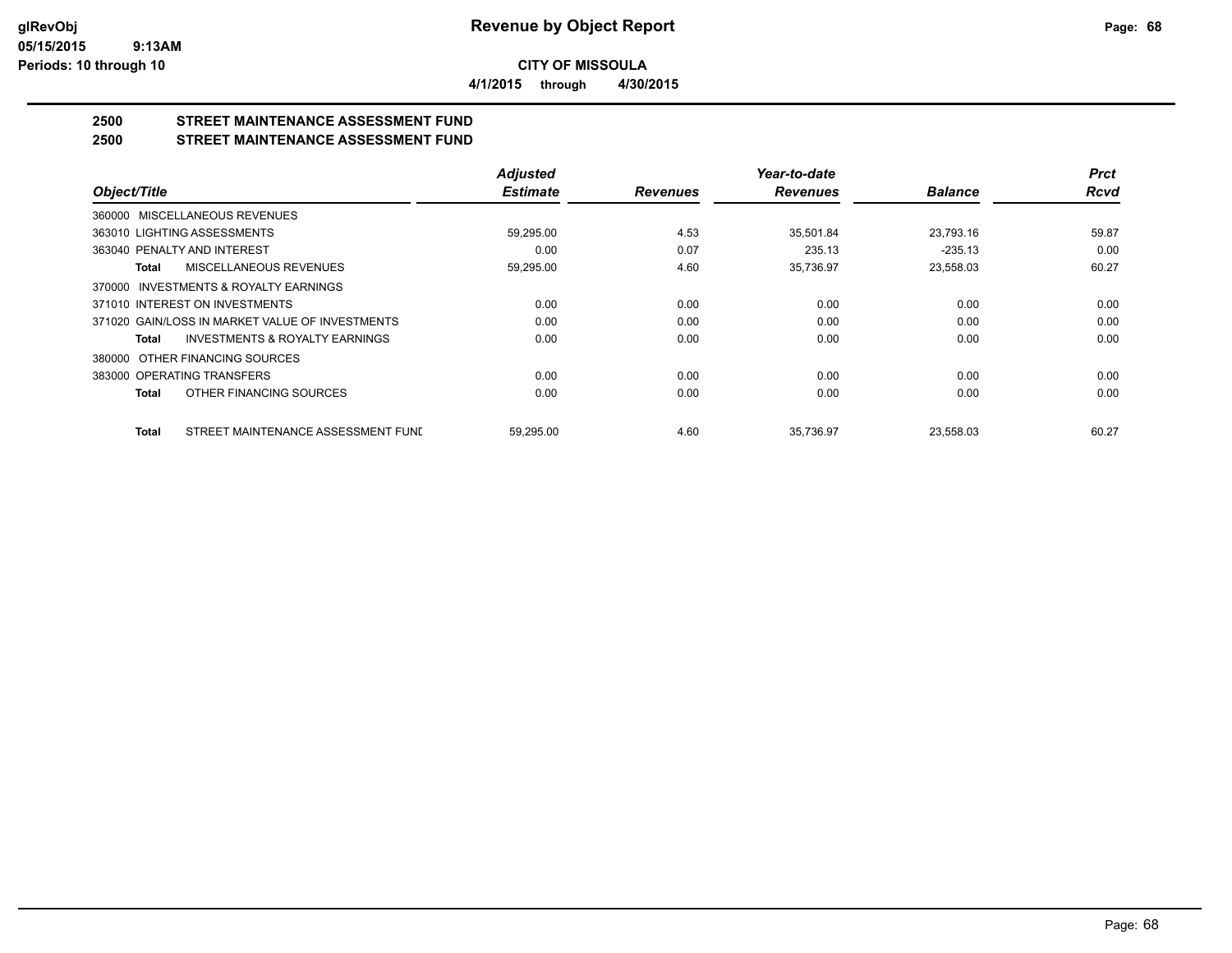**4/1/2015 through 4/30/2015**

# **2500 STREET MAINTENANCE ASSESSMENT FUND**

| Object/Title                                       | <b>Adjusted</b><br><b>Estimate</b> | <b>Revenues</b> | Year-to-date<br><b>Revenues</b> | <b>Balance</b> | <b>Prct</b><br>Rcvd |
|----------------------------------------------------|------------------------------------|-----------------|---------------------------------|----------------|---------------------|
| 360000 MISCELLANEOUS REVENUES                      |                                    |                 |                                 |                |                     |
| 363010 LIGHTING ASSESSMENTS                        | 59,295.00                          | 4.53            | 35.501.84                       | 23.793.16      | 59.87               |
| 363040 PENALTY AND INTEREST                        | 0.00                               | 0.07            | 235.13                          | $-235.13$      | 0.00                |
| MISCELLANEOUS REVENUES<br>Total                    | 59,295.00                          | 4.60            | 35,736.97                       | 23,558.03      | 60.27               |
| 370000 INVESTMENTS & ROYALTY EARNINGS              |                                    |                 |                                 |                |                     |
| 371010 INTEREST ON INVESTMENTS                     | 0.00                               | 0.00            | 0.00                            | 0.00           | 0.00                |
| 371020 GAIN/LOSS IN MARKET VALUE OF INVESTMENT     | 0.00                               | 0.00            | 0.00                            | 0.00           | 0.00                |
| <b>INVESTMENTS &amp; ROYALTY EARNINGS</b><br>Total | 0.00                               | 0.00            | 0.00                            | 0.00           | 0.00                |
| 380000 OTHER FINANCING SOURCES                     |                                    |                 |                                 |                |                     |
| 383000 OPERATING TRANSFERS                         | 0.00                               | 0.00            | 0.00                            | 0.00           | 0.00                |
| OTHER FINANCING SOURCES<br>Total                   | 0.00                               | 0.00            | 0.00                            | 0.00           | 0.00                |
| STREET MAINTENANCE ASSESSMENT FUNI<br>Total        | 59,295.00                          | 4.60            | 35,736.97                       | 23,558.03      | 60.27               |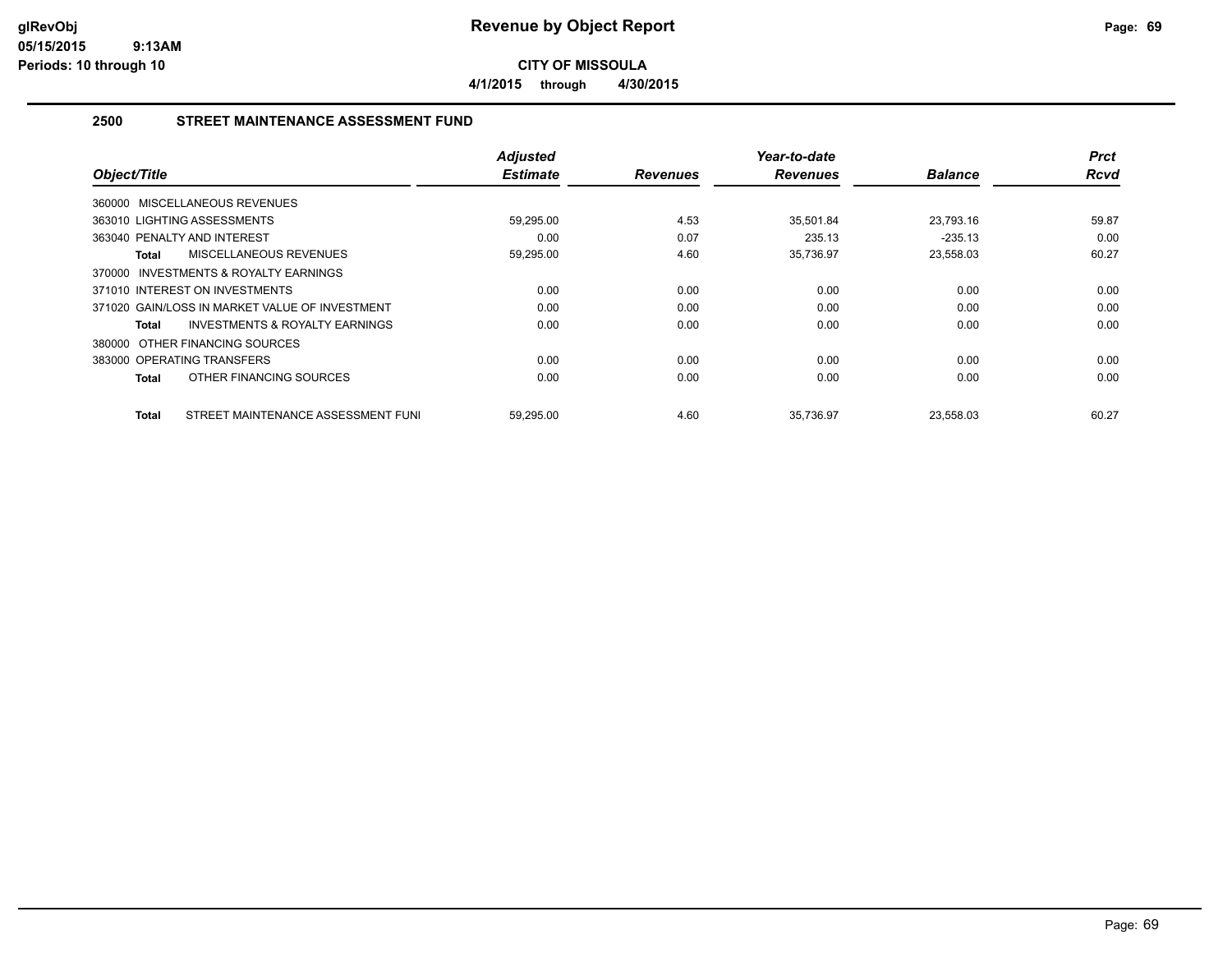**4/1/2015 through 4/30/2015**

# **2510 RUSSELL PARK MAINTENANCE ASSESSMENT FUND**

| 2510 | <b>RUSSELL PARK MAINTENANCE ASSESSMENT FUND</b> |
|------|-------------------------------------------------|
|      |                                                 |

|                                                           | <b>Adjusted</b> |                 | Year-to-date    |                | <b>Prct</b> |
|-----------------------------------------------------------|-----------------|-----------------|-----------------|----------------|-------------|
| Object/Title                                              | <b>Estimate</b> | <b>Revenues</b> | <b>Revenues</b> | <b>Balance</b> | Rcvd        |
| 360000 MISCELLANEOUS REVENUES                             |                 |                 |                 |                |             |
| 360010 MISCELLANEOUS                                      | 0.00            | 0.00            | 0.00            | 0.00           | 0.00        |
| 363010 LIGHTING ASSESSMENTS                               | 0.00            | 0.00            | 0.00            | 0.00           | 0.00        |
| 363020 PROPERTY ASSESSMENTS                               | 0.00            | 0.00            | 0.00            | 0.00           | 0.00        |
| 363040 PENALTY AND INTEREST                               | 0.00            | 0.00            | 0.00            | 0.00           | 0.00        |
| MISCELLANEOUS REVENUES<br><b>Total</b>                    | 0.00            | 0.00            | 0.00            | 0.00           | 0.00        |
| 370000 INVESTMENTS & ROYALTY EARNINGS                     |                 |                 |                 |                |             |
| 371010 INTEREST ON INVESTMENTS                            | 0.00            | 0.00            | 0.00            | 0.00           | 0.00        |
| 371020 GAIN/LOSS IN MARKET VALUE OF INVESTMENTS           | 0.00            | 0.00            | 0.00            | 0.00           | 0.00        |
| <b>INVESTMENTS &amp; ROYALTY EARNINGS</b><br><b>Total</b> | 0.00            | 0.00            | 0.00            | 0.00           | 0.00        |
| 380000 OTHER FINANCING SOURCES                            |                 |                 |                 |                |             |
| 383000 OPERATING TRANSFERS                                | 0.00            | 0.00            | 0.00            | 0.00           | 0.00        |
| OTHER FINANCING SOURCES<br><b>Total</b>                   | 0.00            | 0.00            | 0.00            | 0.00           | 0.00        |
| RUSSELL PARK MAINTENANCE ASSESSMEN<br><b>Total</b>        | 0.00            | 0.00            | 0.00            | 0.00           | 0.00        |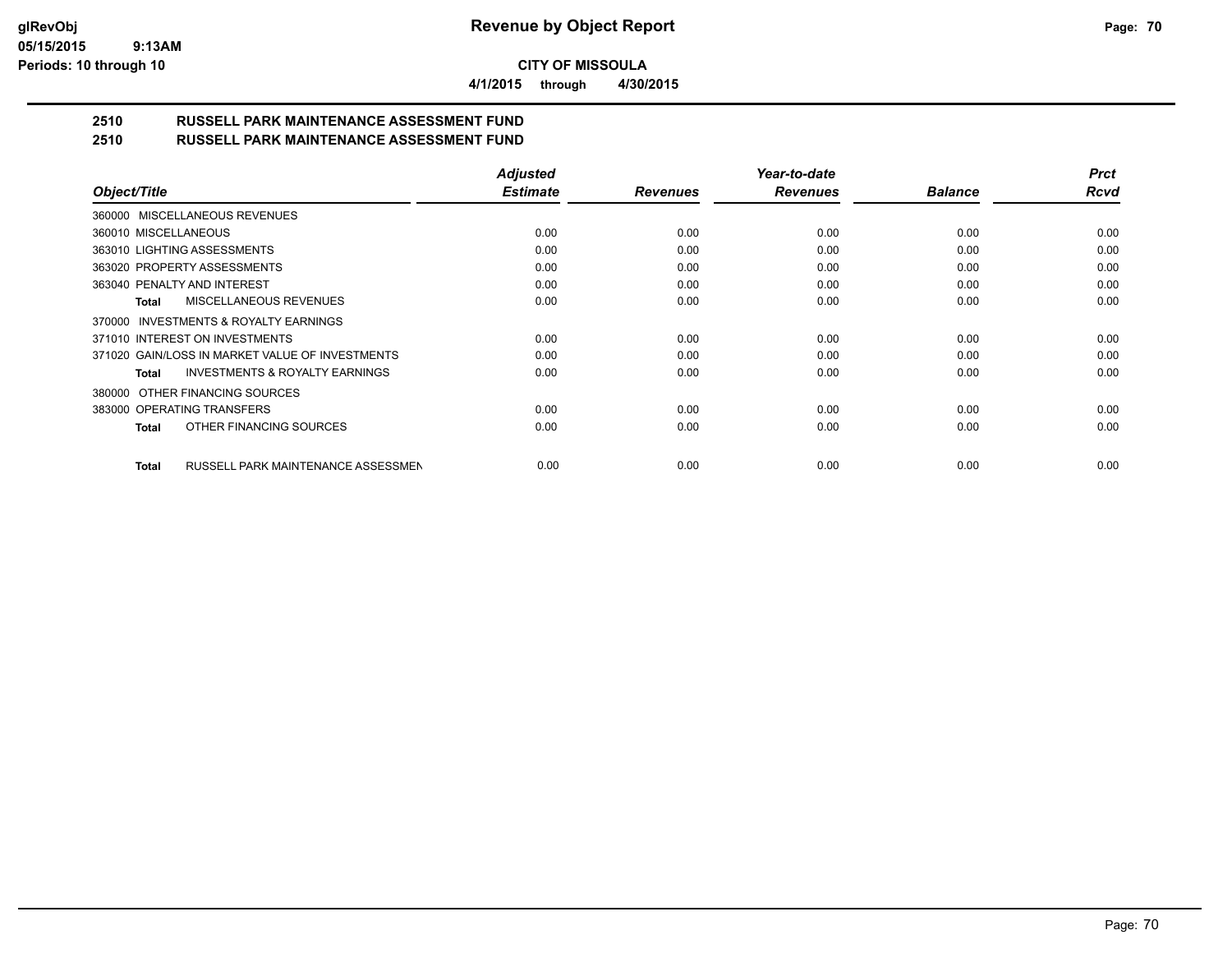**4/1/2015 through 4/30/2015**

# **2510 RUSSELL PARK MAINTENANCE ASSESSMENT FUND**

| Object/Title                                              | <b>Adjusted</b><br><b>Estimate</b> | <b>Revenues</b> | Year-to-date<br><b>Revenues</b> | <b>Balance</b> | <b>Prct</b><br><b>Rcvd</b> |
|-----------------------------------------------------------|------------------------------------|-----------------|---------------------------------|----------------|----------------------------|
| 360000 MISCELLANEOUS REVENUES                             |                                    |                 |                                 |                |                            |
| 360010 MISCELLANEOUS                                      | 0.00                               | 0.00            | 0.00                            | 0.00           | 0.00                       |
| 363010 LIGHTING ASSESSMENTS                               | 0.00                               | 0.00            | 0.00                            | 0.00           | 0.00                       |
| 363020 PROPERTY ASSESSMENTS                               | 0.00                               | 0.00            | 0.00                            | 0.00           | 0.00                       |
| 363040 PENALTY AND INTEREST                               | 0.00                               | 0.00            | 0.00                            | 0.00           | 0.00                       |
| MISCELLANEOUS REVENUES<br><b>Total</b>                    | 0.00                               | 0.00            | 0.00                            | 0.00           | 0.00                       |
| INVESTMENTS & ROYALTY EARNINGS<br>370000                  |                                    |                 |                                 |                |                            |
| 371010 INTEREST ON INVESTMENTS                            | 0.00                               | 0.00            | 0.00                            | 0.00           | 0.00                       |
| 371020 GAIN/LOSS IN MARKET VALUE OF INVESTMENT            | 0.00                               | 0.00            | 0.00                            | 0.00           | 0.00                       |
| <b>INVESTMENTS &amp; ROYALTY EARNINGS</b><br><b>Total</b> | 0.00                               | 0.00            | 0.00                            | 0.00           | 0.00                       |
| 380000 OTHER FINANCING SOURCES                            |                                    |                 |                                 |                |                            |
| 383000 OPERATING TRANSFERS                                | 0.00                               | 0.00            | 0.00                            | 0.00           | 0.00                       |
| OTHER FINANCING SOURCES<br><b>Total</b>                   | 0.00                               | 0.00            | 0.00                            | 0.00           | 0.00                       |
|                                                           |                                    |                 |                                 |                |                            |
| <b>RUSSELL PARK MAINTENANCE ASSESSMEN</b><br><b>Total</b> | 0.00                               | 0.00            | 0.00                            | 0.00           | 0.00                       |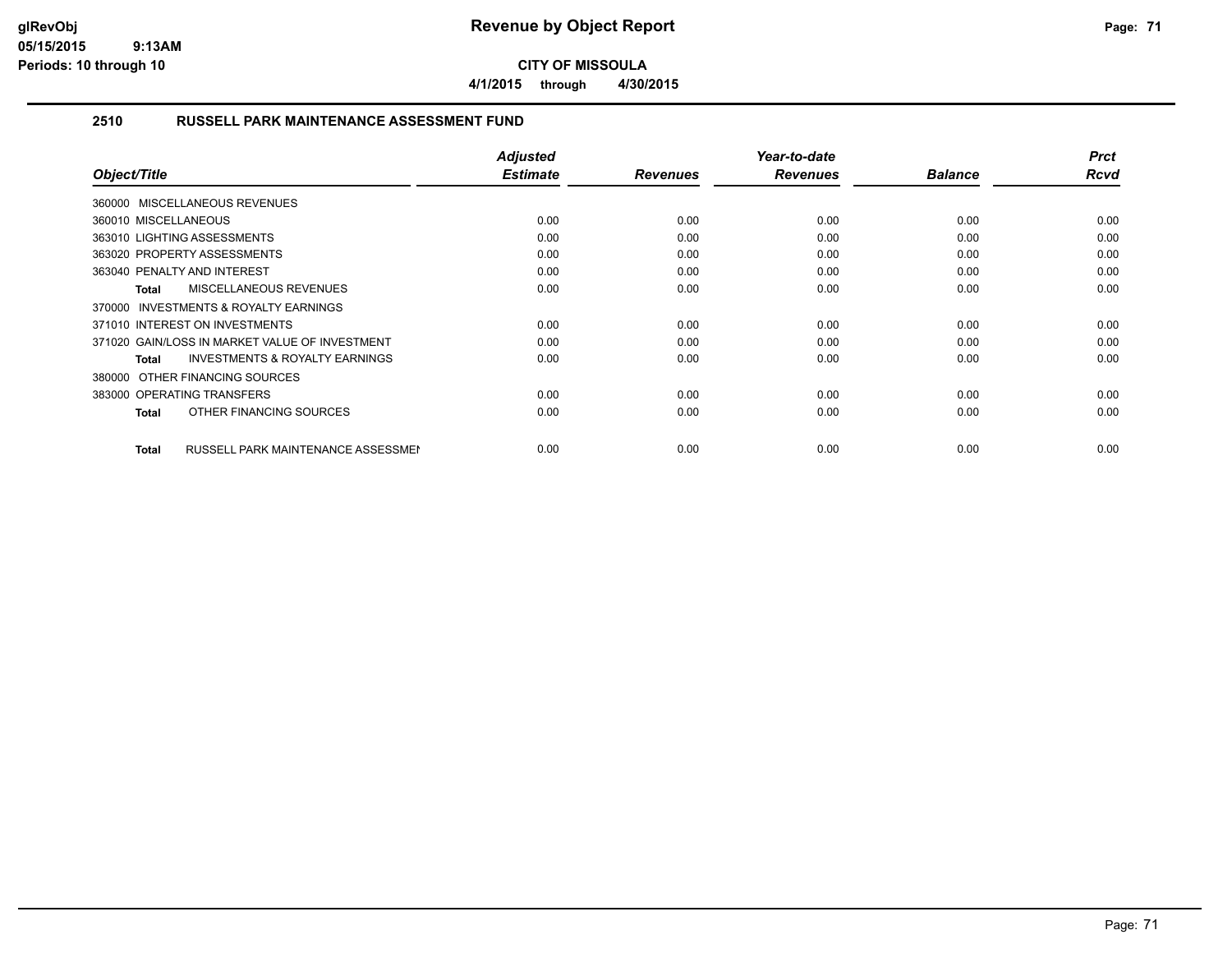**4/1/2015 through 4/30/2015**

# **2511 WILLOWWOOD PARK MAINTENANCE ASSESSMENT F**

**2511 WILLOWWOOD PARK MAINTENANCE ASSESSMENT F**

| Object/Title                                      | <b>Adjusted</b> |                 | Year-to-date    |                | Prct |
|---------------------------------------------------|-----------------|-----------------|-----------------|----------------|------|
|                                                   | <b>Estimate</b> | <b>Revenues</b> | <b>Revenues</b> | <b>Balance</b> | Rcvd |
| 360000 MISCELLANEOUS REVENUES                     |                 |                 |                 |                |      |
| 360010 MISCELLANEOUS                              | 0.00            | 0.00            | 0.00            | 0.00           | 0.00 |
| 363010 LIGHTING ASSESSMENTS                       | 0.00            | 0.00            | 0.00            | 0.00           | 0.00 |
| 363020 PROPERTY ASSESSMENTS                       | 0.00            | 0.00            | 0.00            | 0.00           | 0.00 |
| 363040 PENALTY AND INTEREST                       | 0.00            | 0.00            | 0.00            | 0.00           | 0.00 |
| MISCELLANEOUS REVENUES<br>Total                   | 0.00            | 0.00            | 0.00            | 0.00           | 0.00 |
| 370000 INVESTMENTS & ROYALTY EARNINGS             |                 |                 |                 |                |      |
| 371010 INTEREST ON INVESTMENTS                    | 0.00            | 0.00            | 0.00            | 0.00           | 0.00 |
| 371020 GAIN/LOSS IN MARKET VALUE OF INVESTMENTS   | 0.00            | 0.00            | 0.00            | 0.00           | 0.00 |
| INVESTMENTS & ROYALTY EARNINGS<br>Total           | 0.00            | 0.00            | 0.00            | 0.00           | 0.00 |
| WILLOWWOOD PARK MAINTENANCE ASSES<br><b>Total</b> | 0.00            | 0.00            | 0.00            | 0.00           | 0.00 |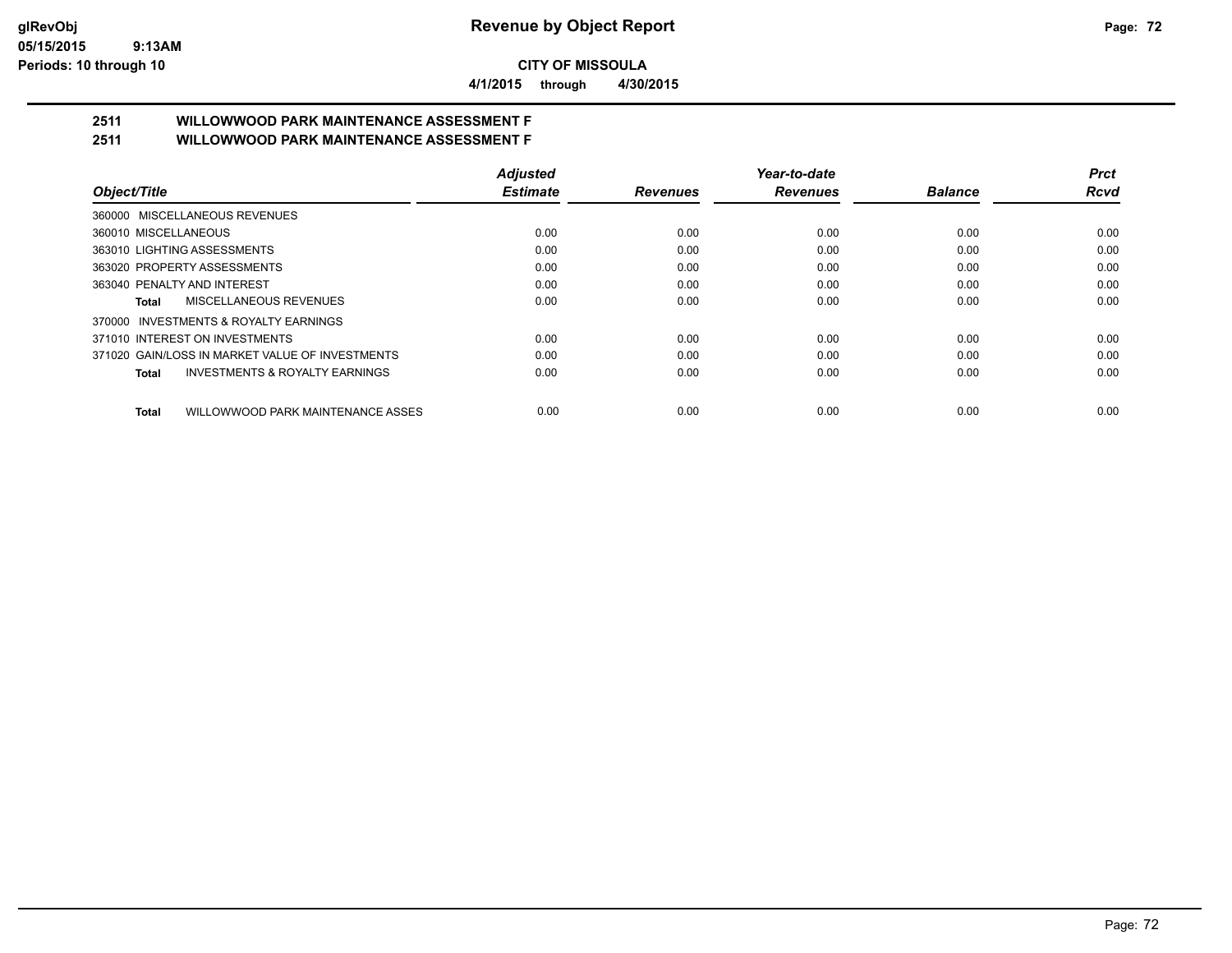**4/1/2015 through 4/30/2015**

## **2511 WILLOWWOOD PARK MAINTENANCE ASSESSMENT F**

|                                                     | <b>Adiusted</b> |                 | Year-to-date    |                | <b>Prct</b> |
|-----------------------------------------------------|-----------------|-----------------|-----------------|----------------|-------------|
| Object/Title                                        | <b>Estimate</b> | <b>Revenues</b> | <b>Revenues</b> | <b>Balance</b> | <b>Rcvd</b> |
| 360000 MISCELLANEOUS REVENUES                       |                 |                 |                 |                |             |
| 360010 MISCELLANEOUS                                | 0.00            | 0.00            | 0.00            | 0.00           | 0.00        |
| 363010 LIGHTING ASSESSMENTS                         | 0.00            | 0.00            | 0.00            | 0.00           | 0.00        |
| 363020 PROPERTY ASSESSMENTS                         | 0.00            | 0.00            | 0.00            | 0.00           | 0.00        |
| 363040 PENALTY AND INTEREST                         | 0.00            | 0.00            | 0.00            | 0.00           | 0.00        |
| MISCELLANEOUS REVENUES<br>Total                     | 0.00            | 0.00            | 0.00            | 0.00           | 0.00        |
| <b>INVESTMENTS &amp; ROYALTY EARNINGS</b><br>370000 |                 |                 |                 |                |             |
| 371010 INTEREST ON INVESTMENTS                      | 0.00            | 0.00            | 0.00            | 0.00           | 0.00        |
| 371020 GAIN/LOSS IN MARKET VALUE OF INVESTMENT      | 0.00            | 0.00            | 0.00            | 0.00           | 0.00        |
| <b>INVESTMENTS &amp; ROYALTY EARNINGS</b><br>Total  | 0.00            | 0.00            | 0.00            | 0.00           | 0.00        |
|                                                     |                 |                 |                 |                |             |
| Total<br>WILLOWWOOD PARK MAINTENANCE ASSES          | 0.00            | 0.00            | 0.00            | 0.00           | 0.00        |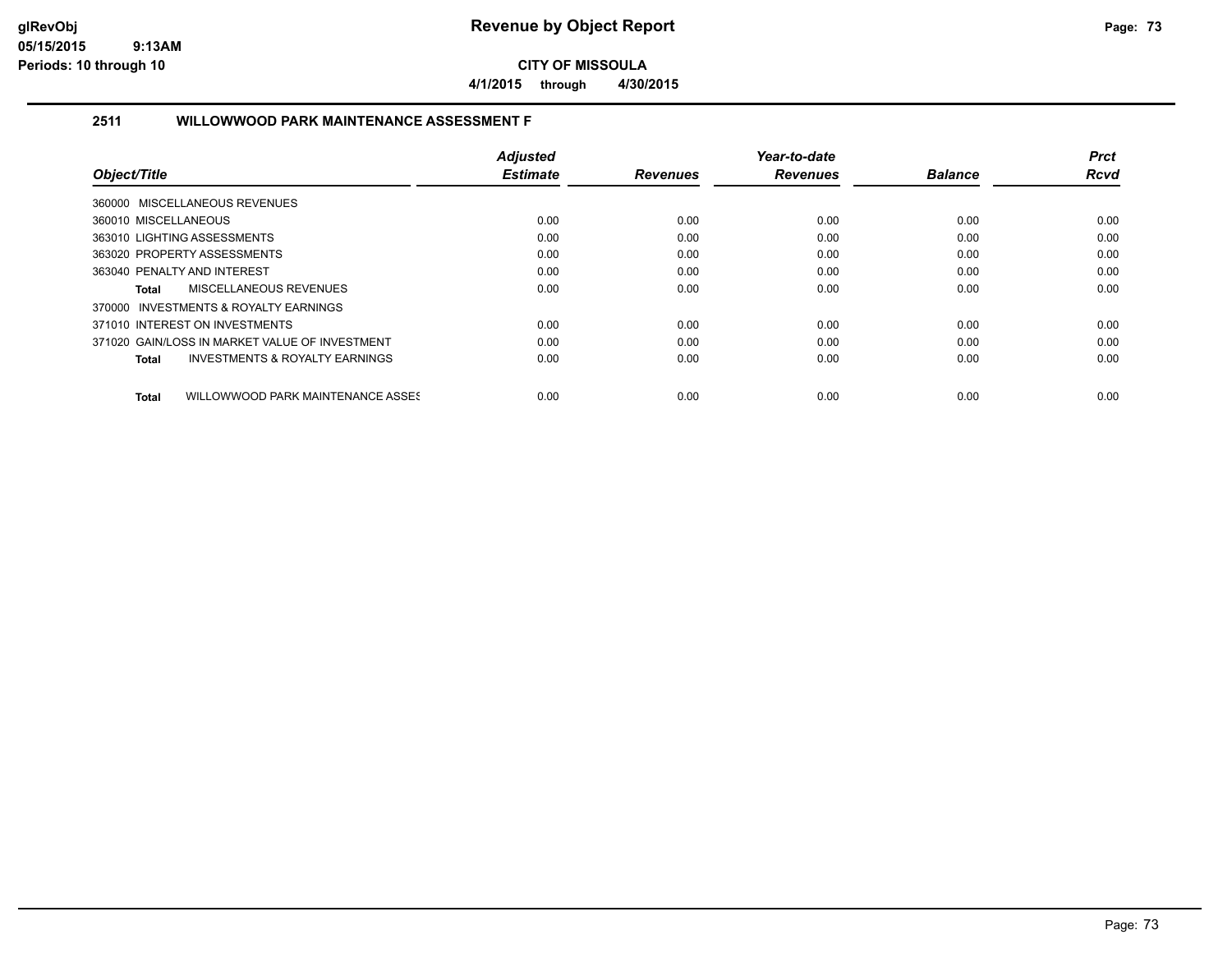**4/1/2015 through 4/30/2015**

**2512 ROAD DISTRICT #1**

**2512 ROAD DISTRICT #1**

|                                                    | <b>Adjusted</b> |                 | Year-to-date    |                | <b>Prct</b> |
|----------------------------------------------------|-----------------|-----------------|-----------------|----------------|-------------|
| Object/Title                                       | <b>Estimate</b> | <b>Revenues</b> | <b>Revenues</b> | <b>Balance</b> | <b>Rcvd</b> |
| INTERGOVERNMENTAL REVENUES<br>330000               |                 |                 |                 |                |             |
| 336023 STATE CONTRIB. - PERS                       | 0.00            | 0.00            | 0.00            | 0.00           | 0.00        |
| <b>INTERGOVERNMENTAL REVENUES</b><br>Total         | 0.00            | 0.00            | 0.00            | 0.00           | 0.00        |
| 360000 MISCELLANEOUS REVENUES                      |                 |                 |                 |                |             |
| 363020 PROPERTY ASSESSMENTS                        | 1,272,302.00    | 7,473.00        | 692,350.35      | 579,951.65     | 54.42       |
| 363040 PENALTY AND INTEREST                        | 0.00            | 66.44           | 826.98          | $-826.98$      | 0.00        |
| MISCELLANEOUS REVENUES<br>Total                    | 1,272,302.00    | 7,539.44        | 693,177.33      | 579,124.67     | 54.48       |
| 370000 INVESTMENTS & ROYALTY EARNINGS              |                 |                 |                 |                |             |
| 371010 INTEREST ON INVESTMENTS                     | 0.00            | 0.00            | 0.00            | 0.00           | 0.00        |
| <b>INVESTMENTS &amp; ROYALTY EARNINGS</b><br>Total | 0.00            | 0.00            | 0.00            | 0.00           | 0.00        |
| 380000 OTHER FINANCING SOURCES                     |                 |                 |                 |                |             |
| 381090 PROCEEDS FROM CAPITAL LEASE                 | 0.00            | 0.00            | 820,841.00      | $-820, 841.00$ | 0.00        |
| OTHER FINANCING SOURCES<br>Total                   | 0.00            | 0.00            | 820,841.00      | $-820, 841.00$ | 0.00        |
| <b>ROAD DISTRICT #1</b><br><b>Total</b>            | 1,272,302.00    | 7,539.44        | 1,514,018.33    | $-241,716.33$  | 119.00      |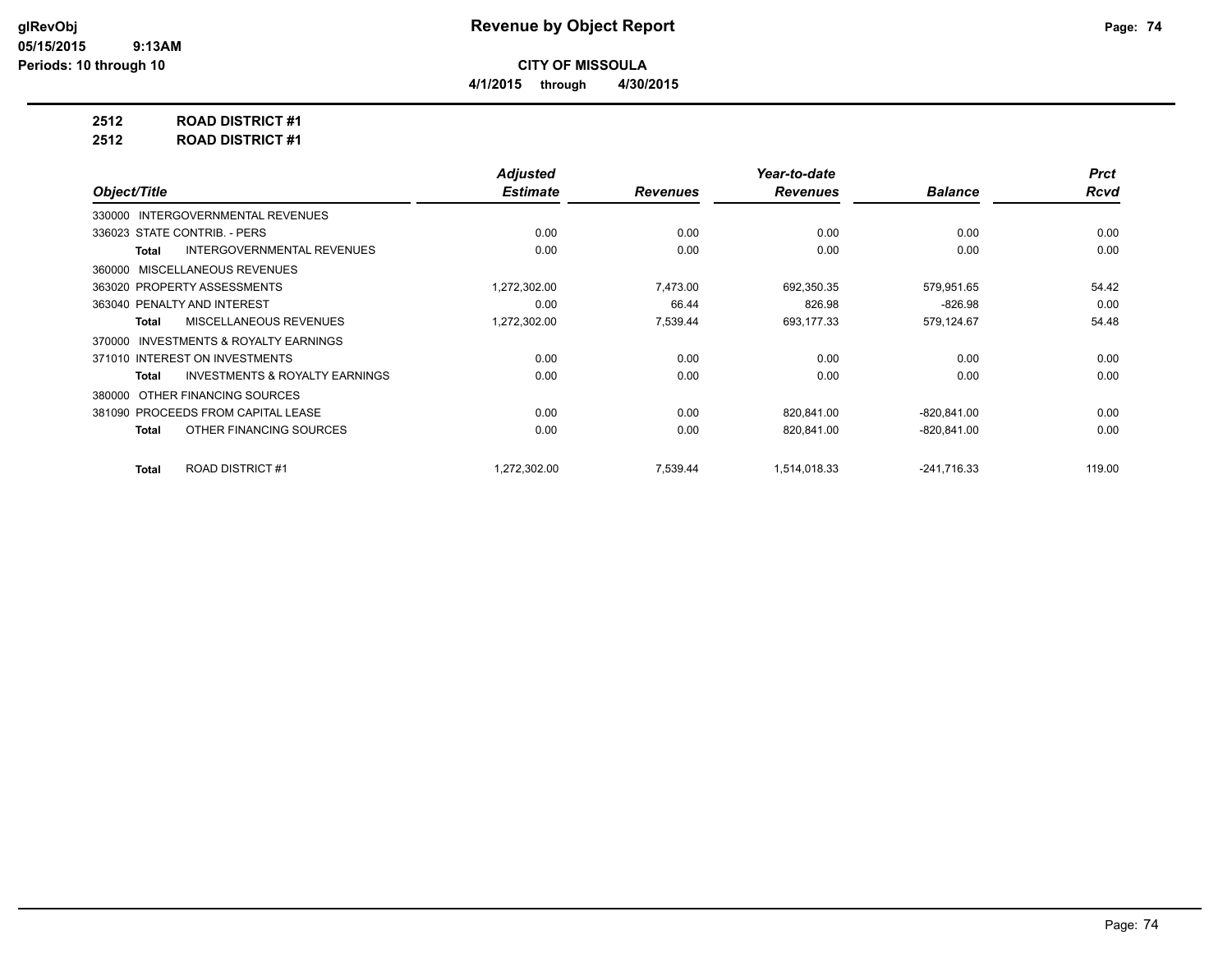**4/1/2015 through 4/30/2015**

### **2512 ROAD DISTRICT #1**

|                                                     | <b>Adjusted</b> |                 | Year-to-date    |                | <b>Prct</b> |
|-----------------------------------------------------|-----------------|-----------------|-----------------|----------------|-------------|
| Object/Title                                        | <b>Estimate</b> | <b>Revenues</b> | <b>Revenues</b> | <b>Balance</b> | <b>Rcvd</b> |
| 330000 INTERGOVERNMENTAL REVENUES                   |                 |                 |                 |                |             |
| 336023 STATE CONTRIB. - PERS                        | 0.00            | 0.00            | 0.00            | 0.00           | 0.00        |
| <b>INTERGOVERNMENTAL REVENUES</b><br>Total          | 0.00            | 0.00            | 0.00            | 0.00           | 0.00        |
| MISCELLANEOUS REVENUES<br>360000                    |                 |                 |                 |                |             |
| 363020 PROPERTY ASSESSMENTS                         | 1,272,302.00    | 7,473.00        | 692,350.35      | 579,951.65     | 54.42       |
| 363040 PENALTY AND INTEREST                         | 0.00            | 66.44           | 826.98          | $-826.98$      | 0.00        |
| MISCELLANEOUS REVENUES<br><b>Total</b>              | 1,272,302.00    | 7,539.44        | 693,177.33      | 579,124.67     | 54.48       |
| <b>INVESTMENTS &amp; ROYALTY EARNINGS</b><br>370000 |                 |                 |                 |                |             |
| 371010 INTEREST ON INVESTMENTS                      | 0.00            | 0.00            | 0.00            | 0.00           | 0.00        |
| <b>INVESTMENTS &amp; ROYALTY EARNINGS</b><br>Total  | 0.00            | 0.00            | 0.00            | 0.00           | 0.00        |
| OTHER FINANCING SOURCES<br>380000                   |                 |                 |                 |                |             |
| 381090 PROCEEDS FROM CAPITAL LEASE                  | 0.00            | 0.00            | 820,841.00      | $-820, 841.00$ | 0.00        |
| OTHER FINANCING SOURCES<br>Total                    | 0.00            | 0.00            | 820,841.00      | $-820, 841.00$ | 0.00        |
| ROAD DISTRICT #1<br>Total                           | 1.272.302.00    | 7,539.44        | 1,514,018.33    | $-241,716.33$  | 119.00      |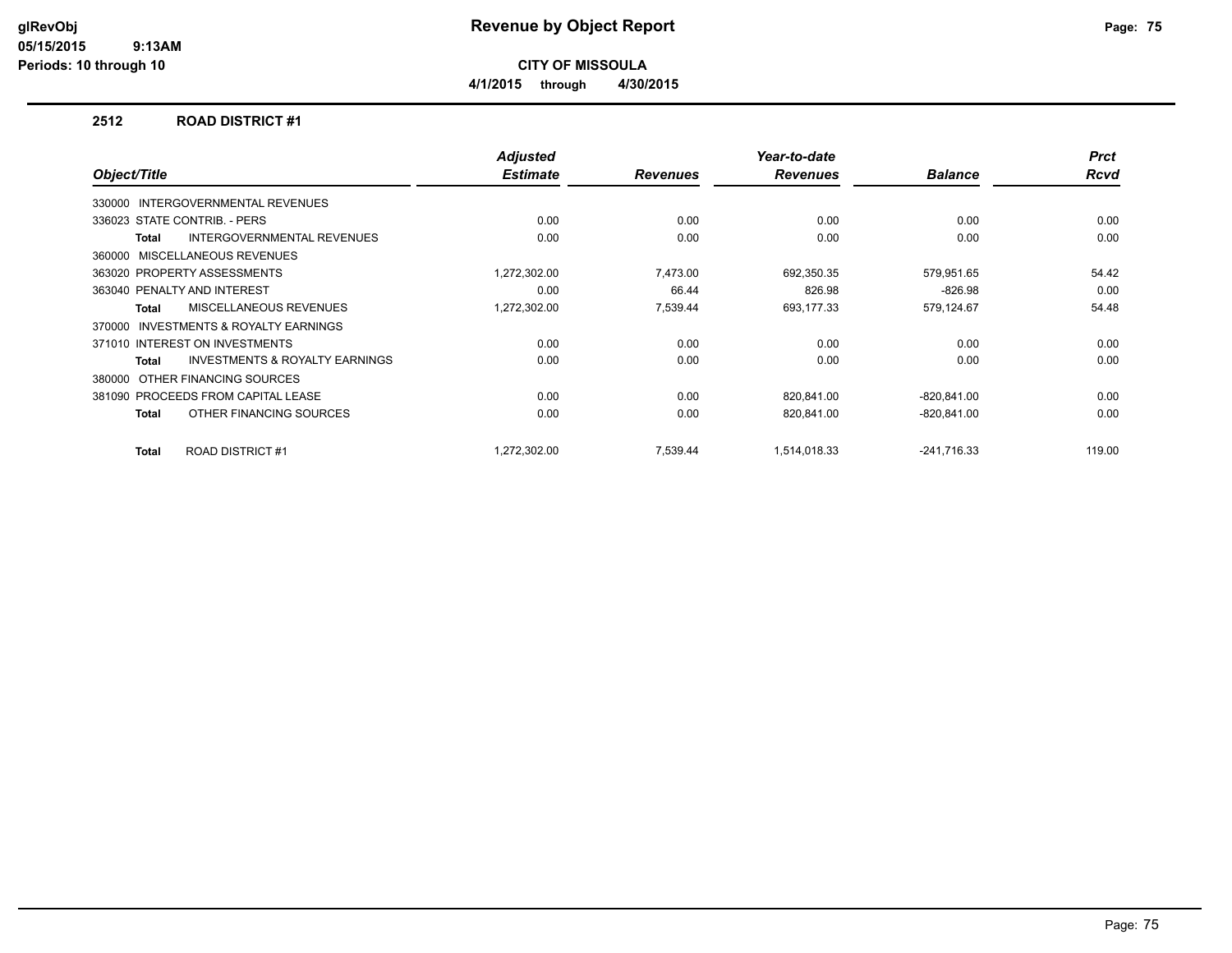**4/1/2015 through 4/30/2015**

**2513 PARK DISTRICT #1**

**2513 PARK DISTRICT #1**

|                                                     | <b>Adjusted</b> |                 | Year-to-date    |                | <b>Prct</b> |
|-----------------------------------------------------|-----------------|-----------------|-----------------|----------------|-------------|
| Object/Title                                        | <b>Estimate</b> | <b>Revenues</b> | <b>Revenues</b> | <b>Balance</b> | <b>Rcvd</b> |
| 330000 INTERGOVERNMENTAL REVENUES                   |                 |                 |                 |                |             |
| 336023 STATE CONTRIB. - PERS                        | 0.00            | 4.90            | 34.11           | $-34.11$       | 0.00        |
| <b>INTERGOVERNMENTAL REVENUES</b><br>Total          | 0.00            | 4.90            | 34.11           | $-34.11$       | 0.00        |
| 360000 MISCELLANEOUS REVENUES                       |                 |                 |                 |                |             |
| 363020 PROPERTY ASSESSMENTS                         | 634,457.00      | 3,758.50        | 348,748.55      | 285,708.45     | 54.97       |
| 363040 PENALTY AND INTEREST                         | 0.00            | 36.09           | 469.07          | $-469.07$      | 0.00        |
| MISCELLANEOUS REVENUES<br>Total                     | 634,457.00      | 3,794.59        | 349,217.62      | 285,239.38     | 55.04       |
| <b>INVESTMENTS &amp; ROYALTY EARNINGS</b><br>370000 |                 |                 |                 |                |             |
| 371010 INTEREST ON INVESTMENTS                      | 0.00            | 0.00            | 0.00            | 0.00           | 0.00        |
| <b>INVESTMENTS &amp; ROYALTY EARNINGS</b><br>Total  | 0.00            | 0.00            | 0.00            | 0.00           | 0.00        |
| 380000 OTHER FINANCING SOURCES                      |                 |                 |                 |                |             |
| 381090 PROCEEDS FROM CAPITAL LEASE                  | 0.00            | 0.00            | 216,209.00      | $-216,209.00$  | 0.00        |
| OTHER FINANCING SOURCES<br>Total                    | 0.00            | 0.00            | 216,209.00      | $-216,209.00$  | 0.00        |
| <b>PARK DISTRICT #1</b><br><b>Total</b>             | 634,457.00      | 3,799.49        | 565,460.73      | 68,996.27      | 89.13       |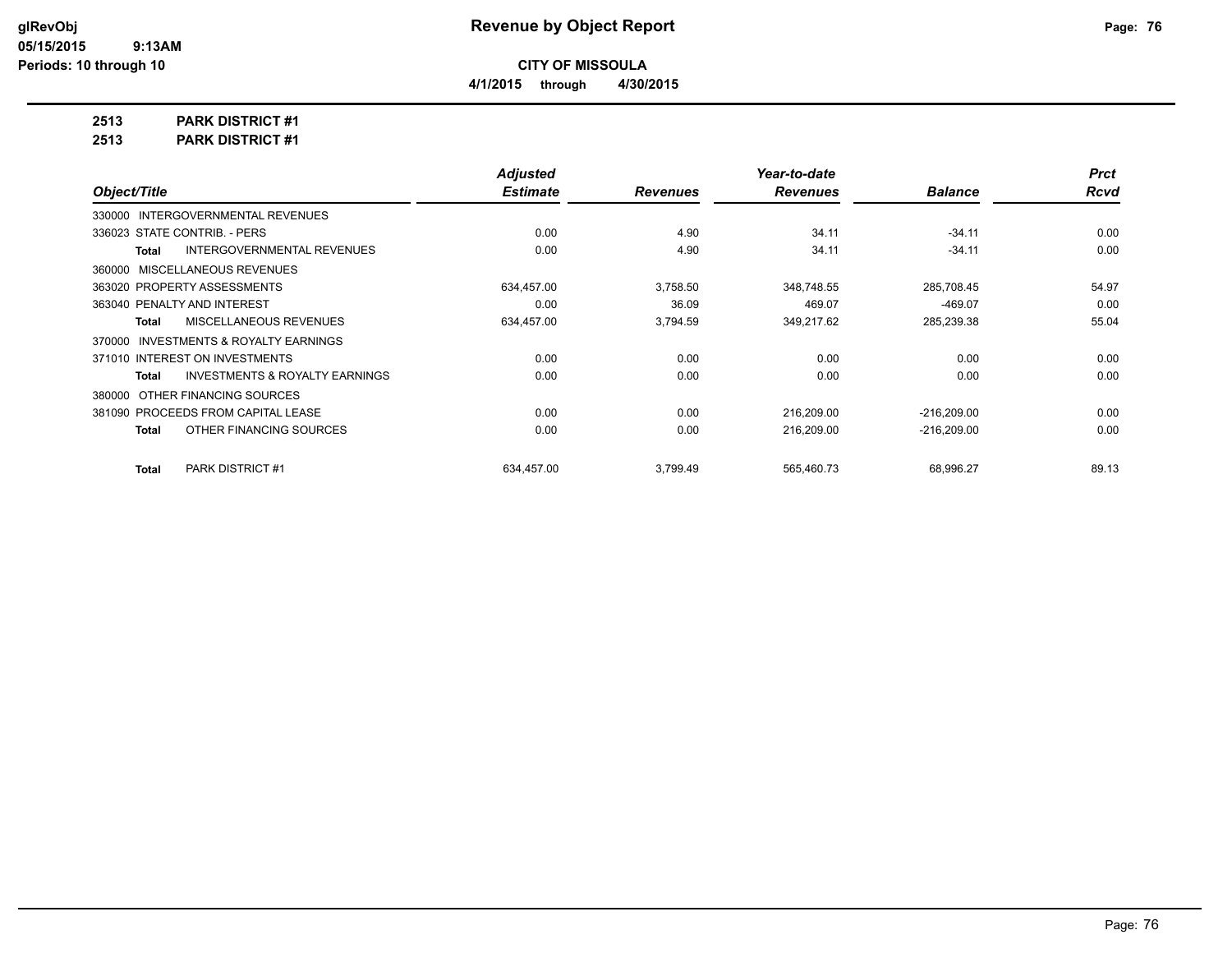**4/1/2015 through 4/30/2015**

### **2513 PARK DISTRICT #1**

|              |                                           | <b>Adjusted</b> |                 | Year-to-date    |                | <b>Prct</b> |
|--------------|-------------------------------------------|-----------------|-----------------|-----------------|----------------|-------------|
| Object/Title |                                           | <b>Estimate</b> | <b>Revenues</b> | <b>Revenues</b> | <b>Balance</b> | <b>Rcvd</b> |
|              | 330000 INTERGOVERNMENTAL REVENUES         |                 |                 |                 |                |             |
|              | 336023 STATE CONTRIB. - PERS              | 0.00            | 4.90            | 34.11           | $-34.11$       | 0.00        |
| Total        | <b>INTERGOVERNMENTAL REVENUES</b>         | 0.00            | 4.90            | 34.11           | $-34.11$       | 0.00        |
|              | 360000 MISCELLANEOUS REVENUES             |                 |                 |                 |                |             |
|              | 363020 PROPERTY ASSESSMENTS               | 634,457.00      | 3,758.50        | 348.748.55      | 285.708.45     | 54.97       |
|              | 363040 PENALTY AND INTEREST               | 0.00            | 36.09           | 469.07          | $-469.07$      | 0.00        |
| Total        | MISCELLANEOUS REVENUES                    | 634,457.00      | 3,794.59        | 349,217.62      | 285,239.38     | 55.04       |
|              | 370000 INVESTMENTS & ROYALTY EARNINGS     |                 |                 |                 |                |             |
|              | 371010 INTEREST ON INVESTMENTS            | 0.00            | 0.00            | 0.00            | 0.00           | 0.00        |
| Total        | <b>INVESTMENTS &amp; ROYALTY EARNINGS</b> | 0.00            | 0.00            | 0.00            | 0.00           | 0.00        |
|              | 380000 OTHER FINANCING SOURCES            |                 |                 |                 |                |             |
|              | 381090 PROCEEDS FROM CAPITAL LEASE        | 0.00            | 0.00            | 216,209.00      | $-216,209.00$  | 0.00        |
| Total        | OTHER FINANCING SOURCES                   | 0.00            | 0.00            | 216,209.00      | $-216,209.00$  | 0.00        |
| Total        | <b>PARK DISTRICT #1</b>                   | 634.457.00      | 3.799.49        | 565.460.73      | 68,996.27      | 89.13       |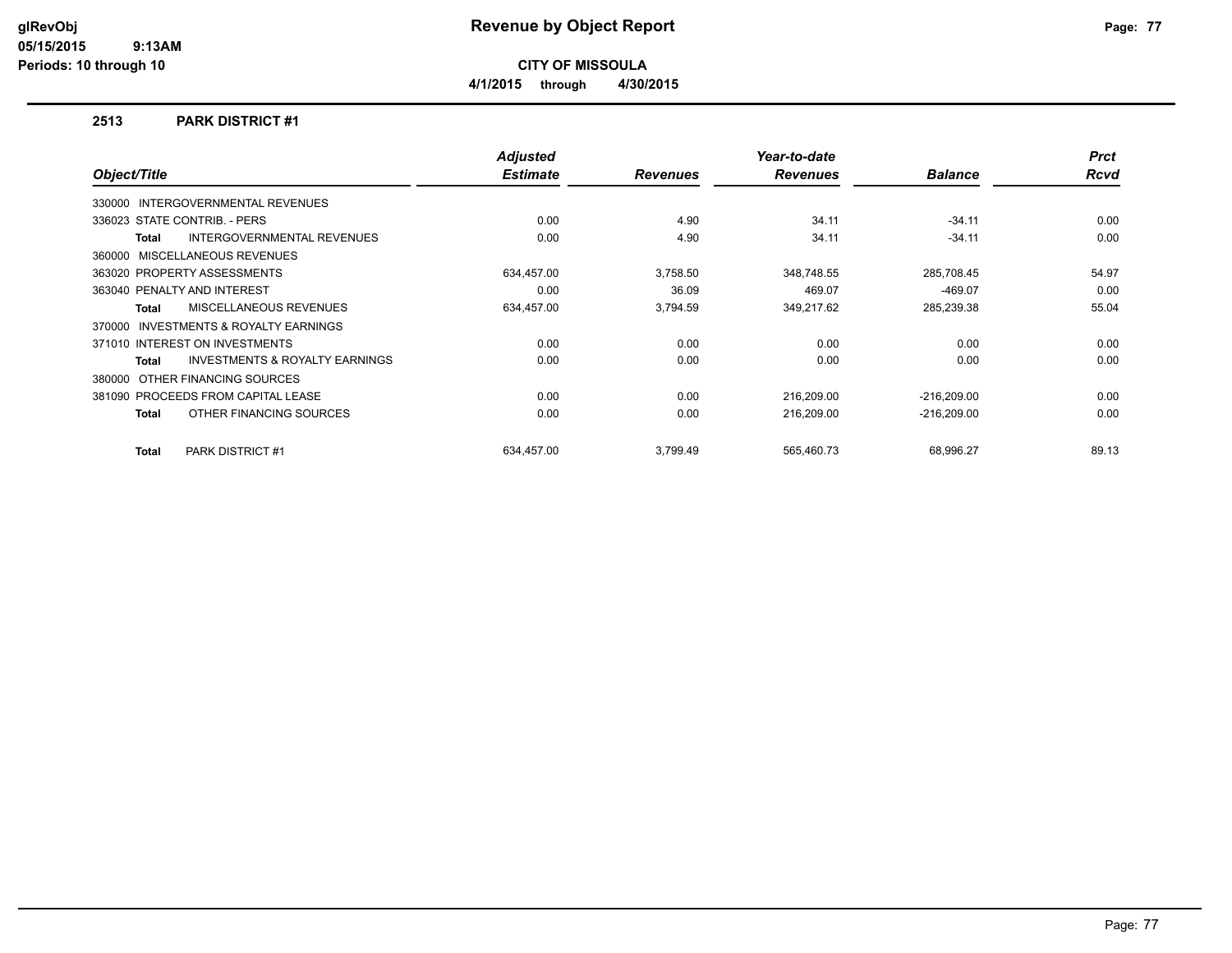**4/1/2015 through 4/30/2015**

**2820 STATE GAS TAX FUND**

**2820 STATE GAS TAX FUND**

|                                     | <b>Adjusted</b> |                 | Year-to-date    |                | <b>Prct</b> |
|-------------------------------------|-----------------|-----------------|-----------------|----------------|-------------|
| Object/Title                        | <b>Estimate</b> | <b>Revenues</b> | <b>Revenues</b> | <b>Balance</b> | Rcvd        |
| 330000 INTERGOVERNMENTAL REVENUES   |                 |                 |                 |                |             |
| 331052 MDT CMAQ STRIPING GRANT      | 0.00            | 0.00            | 0.00            | 0.00           | 0.00        |
| 334040 GAS TAX APPORTIONMENT        | 982.213.00      | 89.963.30       | 899.633.05      | 82.579.95      | 91.59       |
| INTERGOVERNMENTAL REVENUES<br>Total | 982,213.00      | 89.963.30       | 899,633.05      | 82.579.95      | 91.59       |
| 380000 OTHER FINANCING SOURCES      |                 |                 |                 |                |             |
| 383000 OPERATING TRANSFERS          | 0.00            | 0.00            | 0.00            | 0.00           | 0.00        |
| OTHER FINANCING SOURCES<br>Total    | 0.00            | 0.00            | 0.00            | 0.00           | 0.00        |
| STATE GAS TAX FUND<br>Total         | 982.213.00      | 89.963.30       | 899.633.05      | 82.579.95      | 91.59       |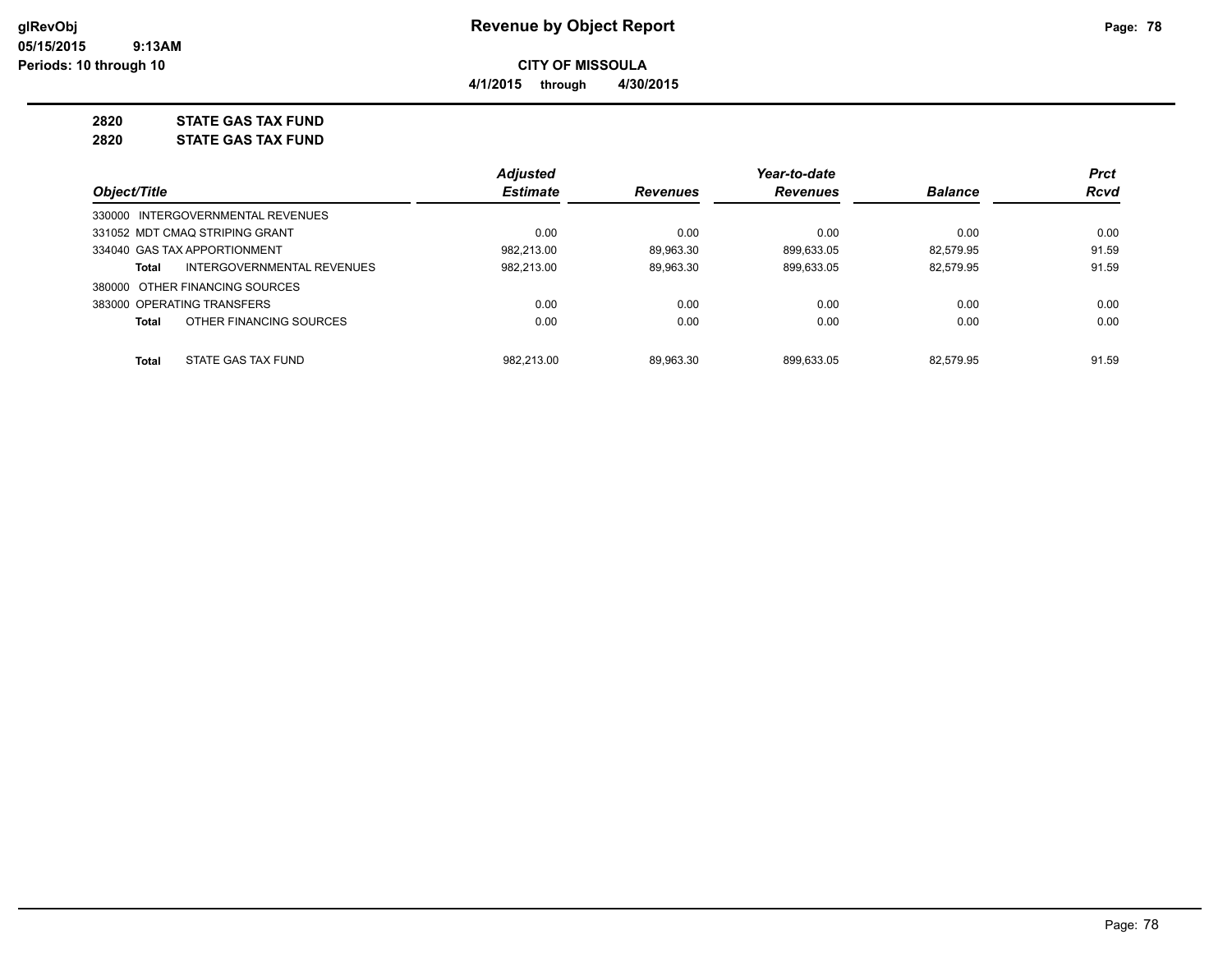**4/1/2015 through 4/30/2015**

## **2820 STATE GAS TAX FUND**

|              |                                   | <b>Adjusted</b> |                 | Year-to-date    |                | <b>Prct</b> |
|--------------|-----------------------------------|-----------------|-----------------|-----------------|----------------|-------------|
| Object/Title |                                   | <b>Estimate</b> | <b>Revenues</b> | <b>Revenues</b> | <b>Balance</b> | <b>Rcvd</b> |
|              | 330000 INTERGOVERNMENTAL REVENUES |                 |                 |                 |                |             |
|              | 331052 MDT CMAQ STRIPING GRANT    | 0.00            | 0.00            | 0.00            | 0.00           | 0.00        |
|              | 334040 GAS TAX APPORTIONMENT      | 982.213.00      | 89.963.30       | 899.633.05      | 82.579.95      | 91.59       |
| Total        | INTERGOVERNMENTAL REVENUES        | 982,213.00      | 89.963.30       | 899,633.05      | 82.579.95      | 91.59       |
|              | 380000 OTHER FINANCING SOURCES    |                 |                 |                 |                |             |
|              | 383000 OPERATING TRANSFERS        | 0.00            | 0.00            | 0.00            | 0.00           | 0.00        |
| <b>Total</b> | OTHER FINANCING SOURCES           | 0.00            | 0.00            | 0.00            | 0.00           | 0.00        |
| Total        | STATE GAS TAX FUND                | 982.213.00      | 89.963.30       | 899.633.05      | 82.579.95      | 91.59       |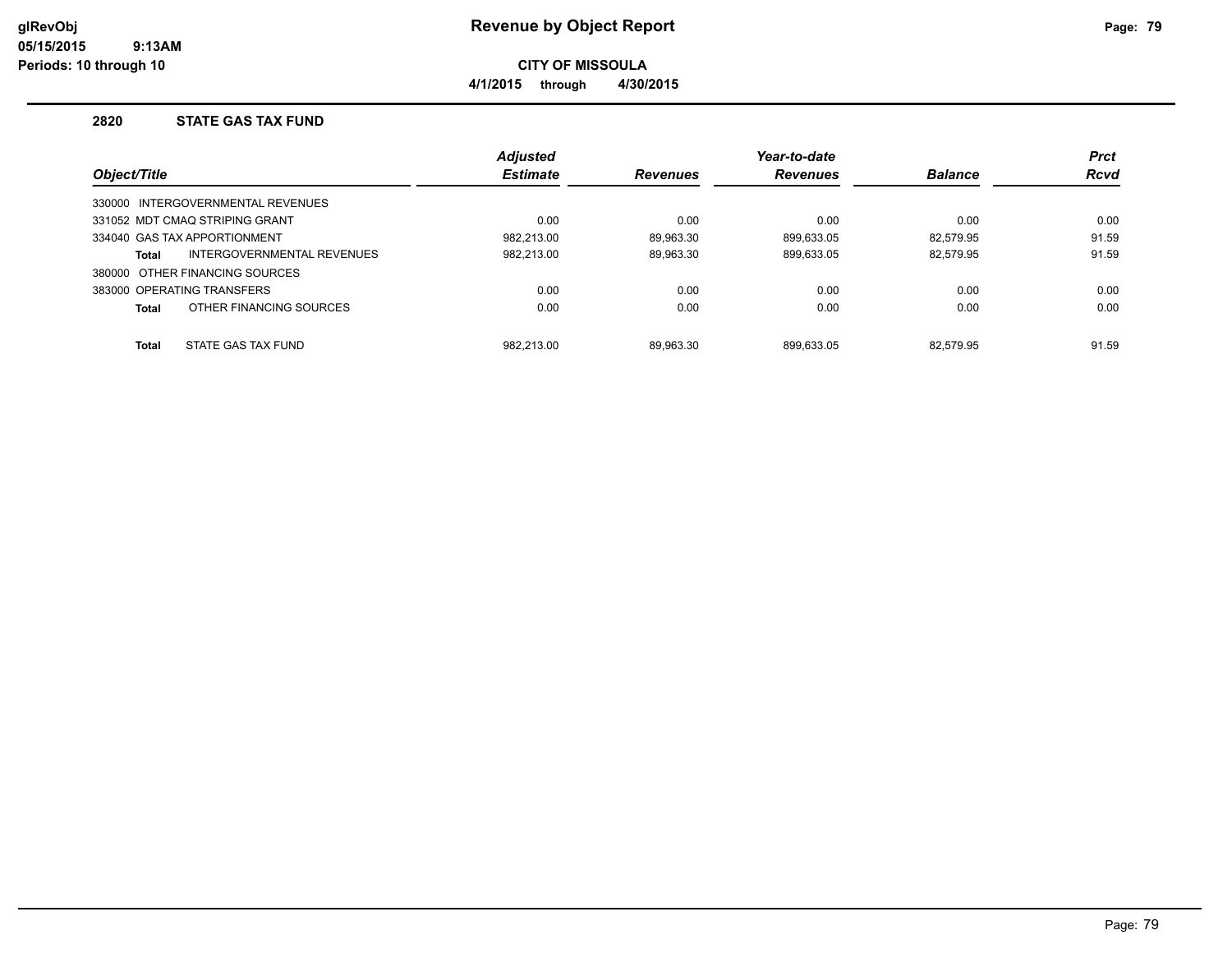**4/1/2015 through 4/30/2015**

### **2917 CRIME VICTIM SURCHARGE**

**2917 CRIME VICTIM SURCHARGE**

|                                                    | <b>Adjusted</b> |                 | Year-to-date    |                | <b>Prct</b> |
|----------------------------------------------------|-----------------|-----------------|-----------------|----------------|-------------|
| Object/Title                                       | <b>Estimate</b> | <b>Revenues</b> | <b>Revenues</b> | <b>Balance</b> | Rcvd        |
| 350000 FINES & FORFEITURES                         |                 |                 |                 |                |             |
| 351032 SURCHARGE ON FINES                          | 0.00            | $-16,549.49$    | 0.00            | 0.00           | 0.00        |
| <b>FINES &amp; FORFEITURES</b><br>Total            | 0.00            | $-16.549.49$    | 0.00            | 0.00           | 0.00        |
| 370000 INVESTMENTS & ROYALTY EARNINGS              |                 |                 |                 |                |             |
| 371010 INTEREST ON INVESTMENTS                     | 0.00            | 0.00            | 0.00            | 0.00           | 0.00        |
| 371020 GAIN/LOSS IN MARKET VALUE OF INVESTMENTS    | 0.00            | 0.00            | 0.00            | 0.00           | 0.00        |
| <b>INVESTMENTS &amp; ROYALTY EARNINGS</b><br>Total | 0.00            | 0.00            | 0.00            | 0.00           | 0.00        |
| Total<br><b>CRIME VICTIM SURCHARGE</b>             | 0.00            | $-16.549.49$    | 0.00            | 0.00           | 0.00        |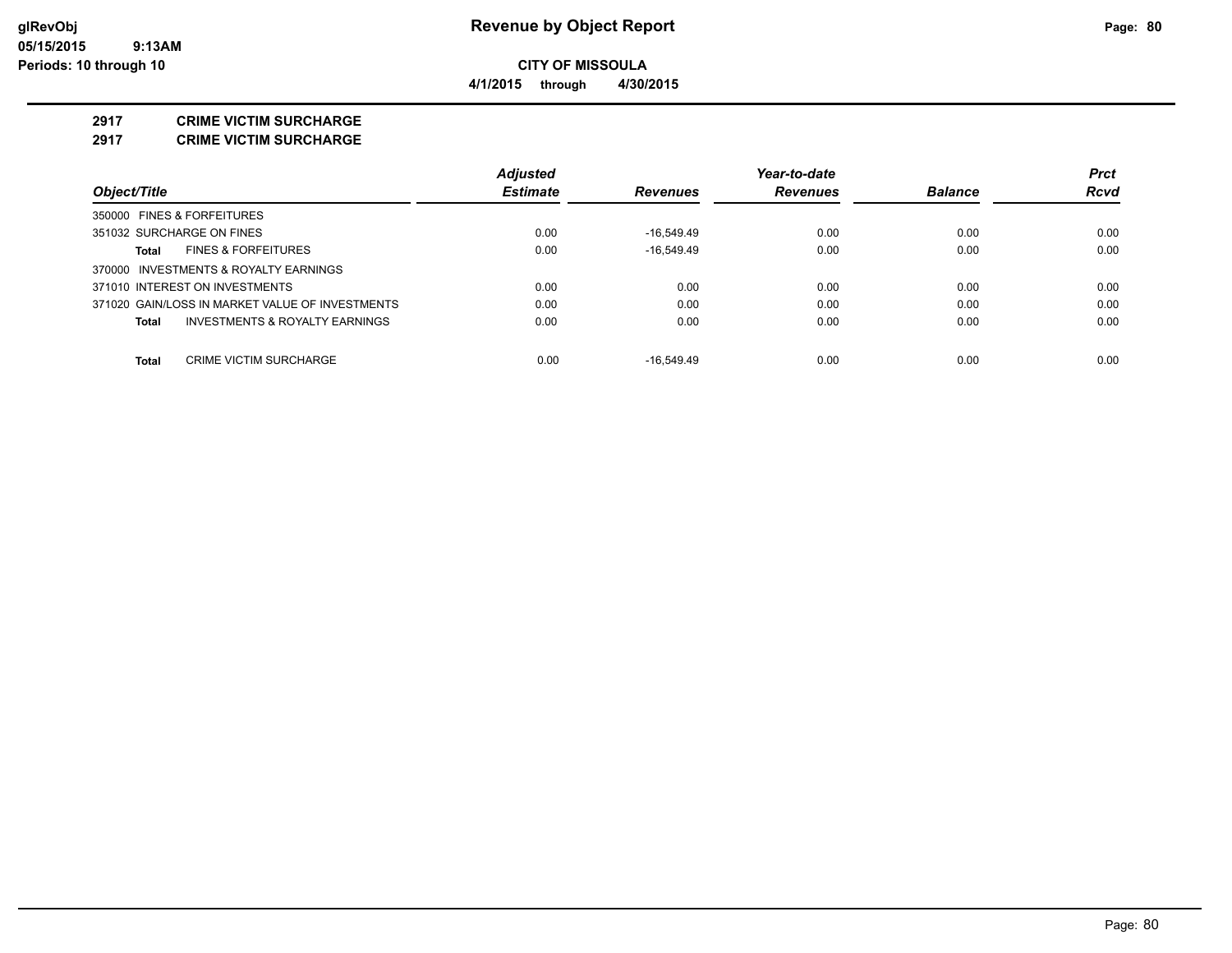**4/1/2015 through 4/30/2015**

## **2917 CRIME VICTIM SURCHARGE**

|                                                    | <b>Adjusted</b> |                 | Year-to-date    |                | <b>Prct</b> |
|----------------------------------------------------|-----------------|-----------------|-----------------|----------------|-------------|
| Object/Title                                       | <b>Estimate</b> | <b>Revenues</b> | <b>Revenues</b> | <b>Balance</b> | <b>Rcvd</b> |
| 350000 FINES & FORFEITURES                         |                 |                 |                 |                |             |
| 351032 SURCHARGE ON FINES                          | 0.00            | $-16.549.49$    | 0.00            | 0.00           | 0.00        |
| <b>FINES &amp; FORFEITURES</b><br>Total            | 0.00            | $-16.549.49$    | 0.00            | 0.00           | 0.00        |
| 370000 INVESTMENTS & ROYALTY EARNINGS              |                 |                 |                 |                |             |
| 371010 INTEREST ON INVESTMENTS                     | 0.00            | 0.00            | 0.00            | 0.00           | 0.00        |
| 371020 GAIN/LOSS IN MARKET VALUE OF INVESTMENT     | 0.00            | 0.00            | 0.00            | 0.00           | 0.00        |
| <b>INVESTMENTS &amp; ROYALTY EARNINGS</b><br>Total | 0.00            | 0.00            | 0.00            | 0.00           | 0.00        |
|                                                    |                 |                 |                 |                |             |
| Total<br><b>CRIME VICTIM SURCHARGE</b>             | 0.00            | $-16.549.49$    | 0.00            | 0.00           | 0.00        |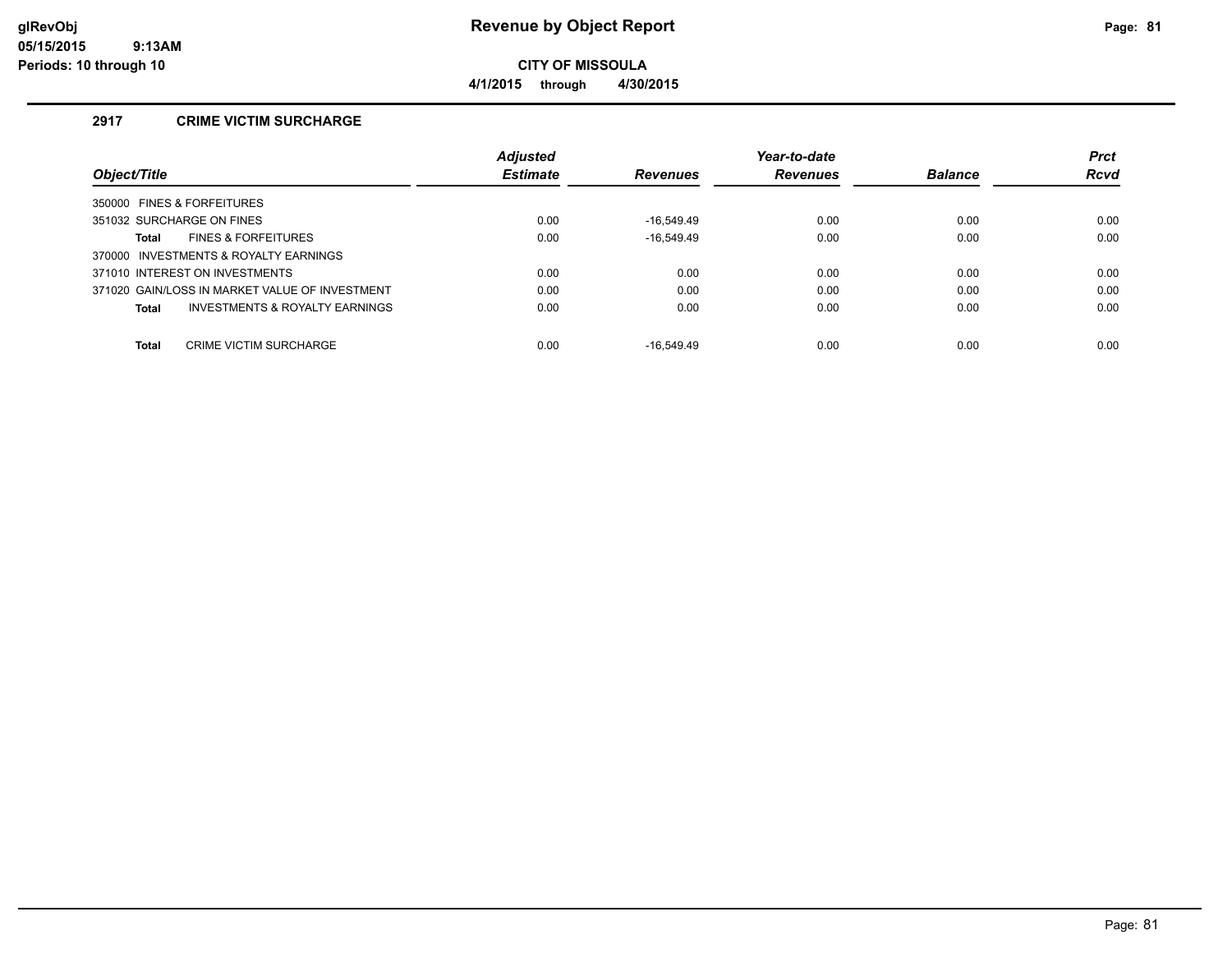**4/1/2015 through 4/30/2015**

# **2918 LAW ENFORCEMENT BLOCK GRANT FUND**

**2918 LAW ENFORCEMENT BLOCK GRANT FUND**

|                                                     |                                           | <b>Adjusted</b> |                 | Year-to-date    |                | <b>Prct</b> |
|-----------------------------------------------------|-------------------------------------------|-----------------|-----------------|-----------------|----------------|-------------|
| Object/Title                                        |                                           | <b>Estimate</b> | <b>Revenues</b> | <b>Revenues</b> | <b>Balance</b> | <b>Rcvd</b> |
| 330000 INTERGOVERNMENTAL REVENUES                   |                                           |                 |                 |                 |                |             |
| 331000 FEDERAL GRANTS                               |                                           | 83,166.00       | 0.00            | 0.00            | 83,166.00      | 0.00        |
| 331001 BYRNE DISCRETIONARY                          |                                           | 0.00            | 0.00            | 0.00            | 0.00           | 0.00        |
| 331022 SMART POLICING GRANT                         |                                           | 0.00            | 0.00            | 0.00            | 0.00           | 0.00        |
| 331023 COPS HIRING GRANT 2011                       |                                           | 55,000.00       | 22,535.59       | 85,775.94       | $-30,775.94$   | 155.96      |
| 331024 DEPT OF JUSTICE GRANTS                       |                                           | 43,000.00       | 0.00            | 0.00            | 43.000.00      | 0.00        |
| 331026 ICAC GRANT                                   |                                           | 0.00            | 0.00            | 6.553.77        | $-6.553.77$    | 0.00        |
| 331027 JAG GRANTS REVENUE                           |                                           | 0.00            | 0.00            | 22,542.48       | $-22,542.48$   | 0.00        |
| 331028 JAG VII                                      |                                           | 0.00            | 0.00            | 0.00            | 0.00           | 0.00        |
| 336021 STATE CONTRIB - POLICE RETIREMENT            |                                           | 0.00            | 0.00            | 13,065.80       | $-13,065.80$   | 0.00        |
| Total                                               | <b>INTERGOVERNMENTAL REVENUES</b>         | 181,166.00      | 22,535.59       | 127,937.99      | 53,228.01      | 70.62       |
| 340000 CHARGES FOR SERVICES                         |                                           |                 |                 |                 |                |             |
| 342010 POLICE/BID AGREEMENT                         |                                           | 0.00            | 0.00            | 0.00            | 0.00           | 0.00        |
| <b>CHARGES FOR SERVICES</b><br><b>Total</b>         |                                           | 0.00            | 0.00            | 0.00            | 0.00           | 0.00        |
| MISCELLANEOUS REVENUES<br>360000                    |                                           |                 |                 |                 |                |             |
| 360010 MISCELLANEOUS                                |                                           | 0.00            | 0.00            | 0.00            | 0.00           | 0.00        |
| <b>MISCELLANEOUS REVENUES</b><br><b>Total</b>       |                                           | 0.00            | 0.00            | 0.00            | 0.00           | 0.00        |
| <b>INVESTMENTS &amp; ROYALTY EARNINGS</b><br>370000 |                                           |                 |                 |                 |                |             |
| 371010 INTEREST ON INVESTMENTS                      |                                           | 0.00            | 0.00            | 0.00            | 0.00           | 0.00        |
| 371020 GAIN/LOSS IN MARKET VALUE OF INVESTMENTS     |                                           | 0.00            | 0.00            | 0.00            | 0.00           | 0.00        |
| <b>Total</b>                                        | <b>INVESTMENTS &amp; ROYALTY EARNINGS</b> | 0.00            | 0.00            | 0.00            | 0.00           | 0.00        |
| OTHER FINANCING SOURCES<br>380000                   |                                           |                 |                 |                 |                |             |
| 383023 TRANS FR DRUG FORFEITURE                     |                                           | 0.00            | 0.00            | 0.00            | 0.00           | 0.00        |
| 383036 TRANSFER - GRANT                             |                                           | 0.00            | 0.00            | 0.00            | 0.00           | 0.00        |
| OTHER FINANCING SOURCES<br><b>Total</b>             |                                           | 0.00            | 0.00            | 0.00            | 0.00           | 0.00        |
| <b>Total</b>                                        | LAW ENFORCEMENT BLOCK GRANT FUND          | 181,166.00      | 22.535.59       | 127,937.99      | 53,228.01      | 70.62       |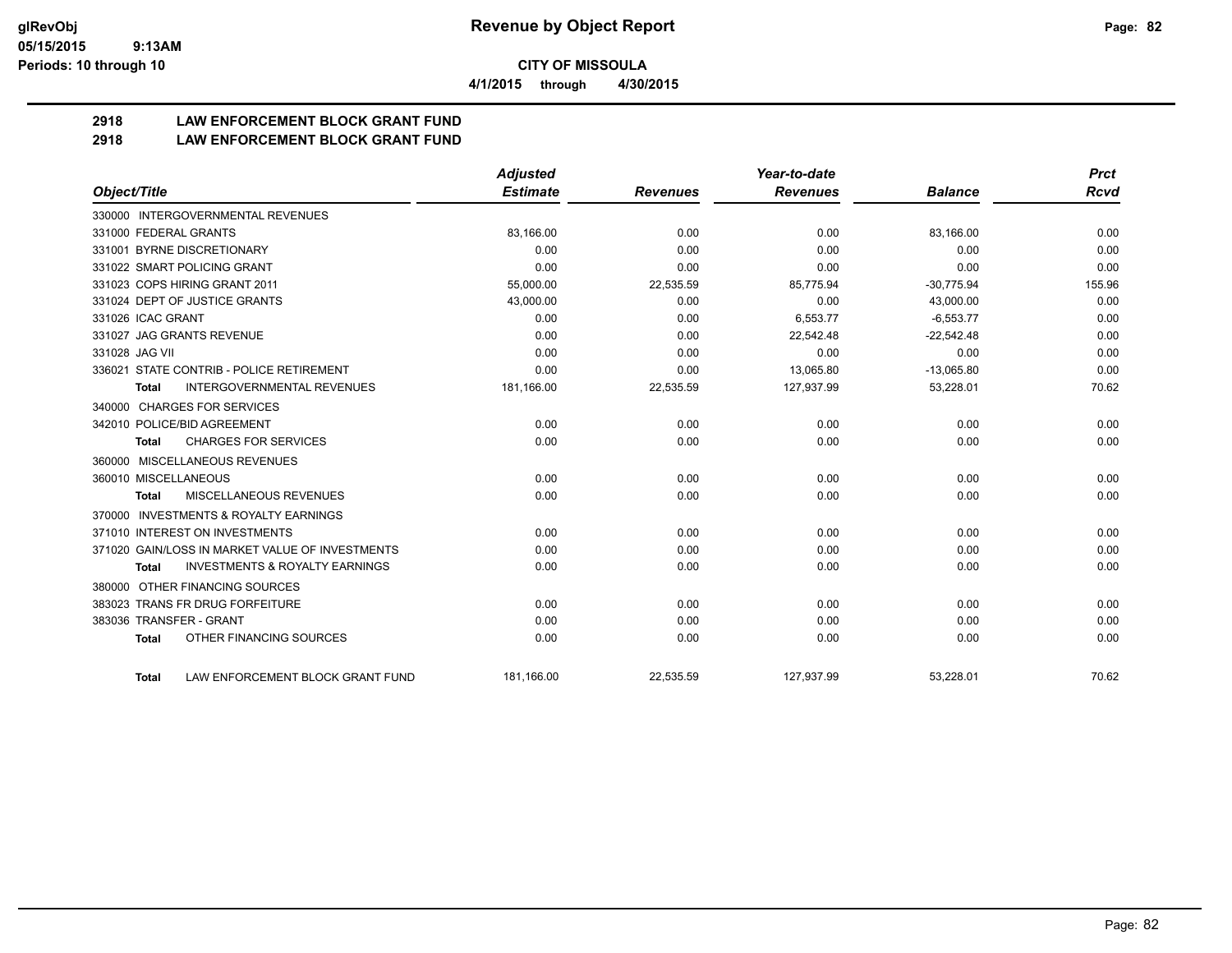**4/1/2015 through 4/30/2015**

## **2918 LAW ENFORCEMENT BLOCK GRANT FUND**

|                                                    | <b>Adjusted</b><br><b>Estimate</b> |                 | Year-to-date<br><b>Revenues</b> | <b>Balance</b> | <b>Prct</b><br>Rcvd |
|----------------------------------------------------|------------------------------------|-----------------|---------------------------------|----------------|---------------------|
| Object/Title                                       |                                    | <b>Revenues</b> |                                 |                |                     |
| 330000 INTERGOVERNMENTAL REVENUES                  |                                    |                 |                                 |                |                     |
| 331000 FEDERAL GRANTS                              | 83.166.00                          | 0.00            | 0.00                            | 83,166.00      | 0.00                |
| 331001 BYRNE DISCRETIONARY                         | 0.00                               | 0.00            | 0.00                            | 0.00           | 0.00                |
| 331022 SMART POLICING GRANT                        | 0.00                               | 0.00            | 0.00                            | 0.00           | 0.00                |
| 331023 COPS HIRING GRANT 2011                      | 55,000.00                          | 22,535.59       | 85,775.94                       | $-30,775.94$   | 155.96              |
| 331024 DEPT OF JUSTICE GRANTS                      | 43,000.00                          | 0.00            | 0.00                            | 43,000.00      | 0.00                |
| 331026 ICAC GRANT                                  | 0.00                               | 0.00            | 6.553.77                        | $-6,553.77$    | 0.00                |
| 331027 JAG GRANTS REVENUE                          | 0.00                               | 0.00            | 22,542.48                       | $-22,542.48$   | 0.00                |
| 331028 JAG VII                                     | 0.00                               | 0.00            | 0.00                            | 0.00           | 0.00                |
| 336021 STATE CONTRIB - POLICE RETIREMENT           | 0.00                               | 0.00            | 13,065.80                       | $-13,065.80$   | 0.00                |
| <b>INTERGOVERNMENTAL REVENUES</b><br>Total         | 181,166.00                         | 22,535.59       | 127,937.99                      | 53,228.01      | 70.62               |
| 340000 CHARGES FOR SERVICES                        |                                    |                 |                                 |                |                     |
| 342010 POLICE/BID AGREEMENT                        | 0.00                               | 0.00            | 0.00                            | 0.00           | 0.00                |
| <b>CHARGES FOR SERVICES</b><br><b>Total</b>        | 0.00                               | 0.00            | 0.00                            | 0.00           | 0.00                |
| 360000 MISCELLANEOUS REVENUES                      |                                    |                 |                                 |                |                     |
| 360010 MISCELLANEOUS                               | 0.00                               | 0.00            | 0.00                            | 0.00           | 0.00                |
| MISCELLANEOUS REVENUES<br><b>Total</b>             | 0.00                               | 0.00            | 0.00                            | 0.00           | 0.00                |
| 370000 INVESTMENTS & ROYALTY EARNINGS              |                                    |                 |                                 |                |                     |
| 371010 INTEREST ON INVESTMENTS                     | 0.00                               | 0.00            | 0.00                            | 0.00           | 0.00                |
| 371020 GAIN/LOSS IN MARKET VALUE OF INVESTMENT     | 0.00                               | 0.00            | 0.00                            | 0.00           | 0.00                |
| <b>INVESTMENTS &amp; ROYALTY EARNINGS</b><br>Total | 0.00                               | 0.00            | 0.00                            | 0.00           | 0.00                |
| 380000 OTHER FINANCING SOURCES                     |                                    |                 |                                 |                |                     |
| 383023 TRANS FR DRUG FORFEITURE                    | 0.00                               | 0.00            | 0.00                            | 0.00           | 0.00                |
| 383036 TRANSFER - GRANT                            | 0.00                               | 0.00            | 0.00                            | 0.00           | 0.00                |
| OTHER FINANCING SOURCES<br><b>Total</b>            | 0.00                               | 0.00            | 0.00                            | 0.00           | 0.00                |
| LAW ENFORCEMENT BLOCK GRANT FUND<br>Total          | 181,166.00                         | 22,535.59       | 127,937.99                      | 53,228.01      | 70.62               |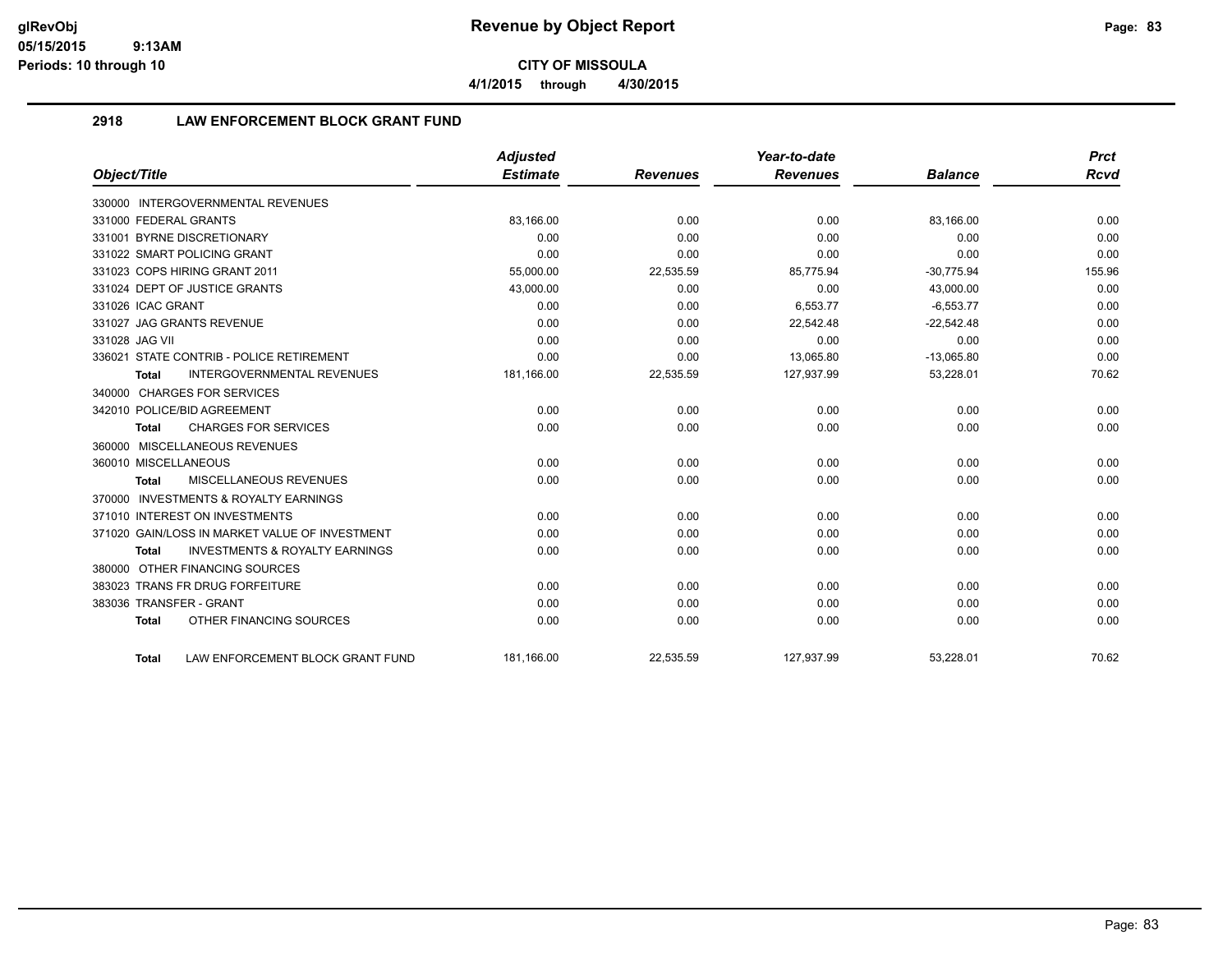**4/1/2015 through 4/30/2015**

## **2919 HIDTA FUND**

**2919 HIDTA FUND**

|                                       | <b>Adjusted</b> |                 | Year-to-date    |                | <b>Prct</b> |
|---------------------------------------|-----------------|-----------------|-----------------|----------------|-------------|
| Object/Title                          | <b>Estimate</b> | <b>Revenues</b> | <b>Revenues</b> | <b>Balance</b> | <b>Rcvd</b> |
| 340000 CHARGES FOR SERVICES           |                 |                 |                 |                |             |
| 342013 SECURITY INVEST FEES           | 50,000.00       | 531.05          | 78.586.32       | $-28,586.32$   | 157.17      |
| 342014 POLICE DEPARTMENT SERVICE FEES | 142,300.00      | 0.00            | 42.176.34       | 100.123.66     | 29.64       |
| <b>CHARGES FOR SERVICES</b><br>Total  | 192.300.00      | 531.05          | 120.762.66      | 71.537.34      | 62.80       |
| 360000 MISCELLANEOUS REVENUES         |                 |                 |                 |                |             |
| 360010 MISCELLANEOUS                  | 0.00            | 0.00            | 0.00            | 0.00           | 0.00        |
| MISCELLANEOUS REVENUES<br>Total       | 0.00            | 0.00            | 0.00            | 0.00           | 0.00        |
|                                       |                 |                 |                 |                |             |
| <b>HIDTA FUND</b><br>Total            | 192.300.00      | 531.05          | 120.762.66      | 71.537.34      | 62.80       |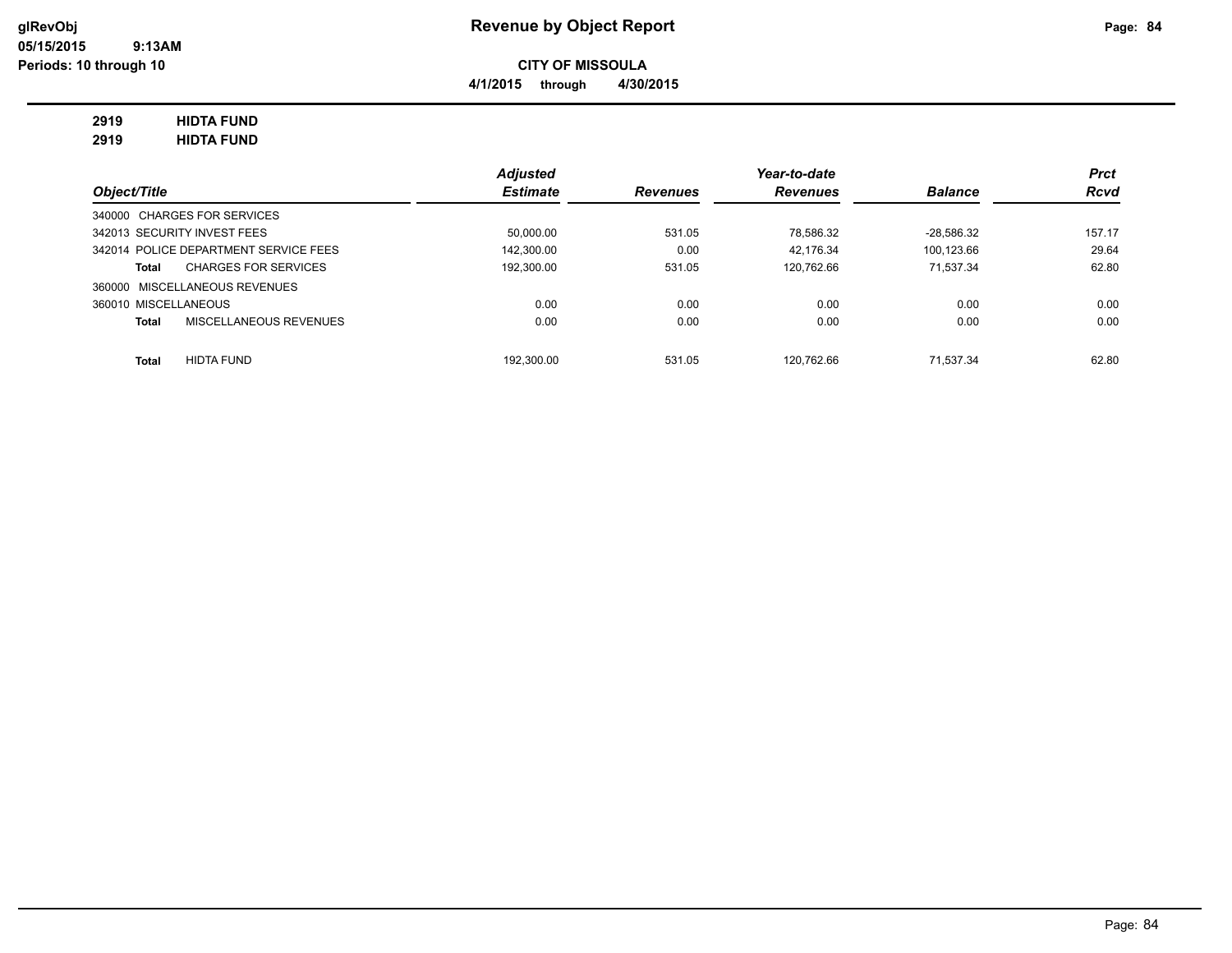**4/1/2015 through 4/30/2015**

### **2919 HIDTA FUND**

|                      |                                       | <b>Adjusted</b> | Year-to-date    |                 |                | <b>Prct</b> |
|----------------------|---------------------------------------|-----------------|-----------------|-----------------|----------------|-------------|
| Object/Title         |                                       | <b>Estimate</b> | <b>Revenues</b> | <b>Revenues</b> | <b>Balance</b> | <b>Rcvd</b> |
|                      | 340000 CHARGES FOR SERVICES           |                 |                 |                 |                |             |
|                      | 342013 SECURITY INVEST FEES           | 50.000.00       | 531.05          | 78.586.32       | $-28.586.32$   | 157.17      |
|                      | 342014 POLICE DEPARTMENT SERVICE FEES | 142.300.00      | 0.00            | 42.176.34       | 100.123.66     | 29.64       |
| <b>Total</b>         | <b>CHARGES FOR SERVICES</b>           | 192,300.00      | 531.05          | 120,762.66      | 71,537.34      | 62.80       |
|                      | 360000 MISCELLANEOUS REVENUES         |                 |                 |                 |                |             |
| 360010 MISCELLANEOUS |                                       | 0.00            | 0.00            | 0.00            | 0.00           | 0.00        |
| <b>Total</b>         | MISCELLANEOUS REVENUES                | 0.00            | 0.00            | 0.00            | 0.00           | 0.00        |
| <b>Total</b>         | <b>HIDTA FUND</b>                     | 192.300.00      | 531.05          | 120.762.66      | 71.537.34      | 62.80       |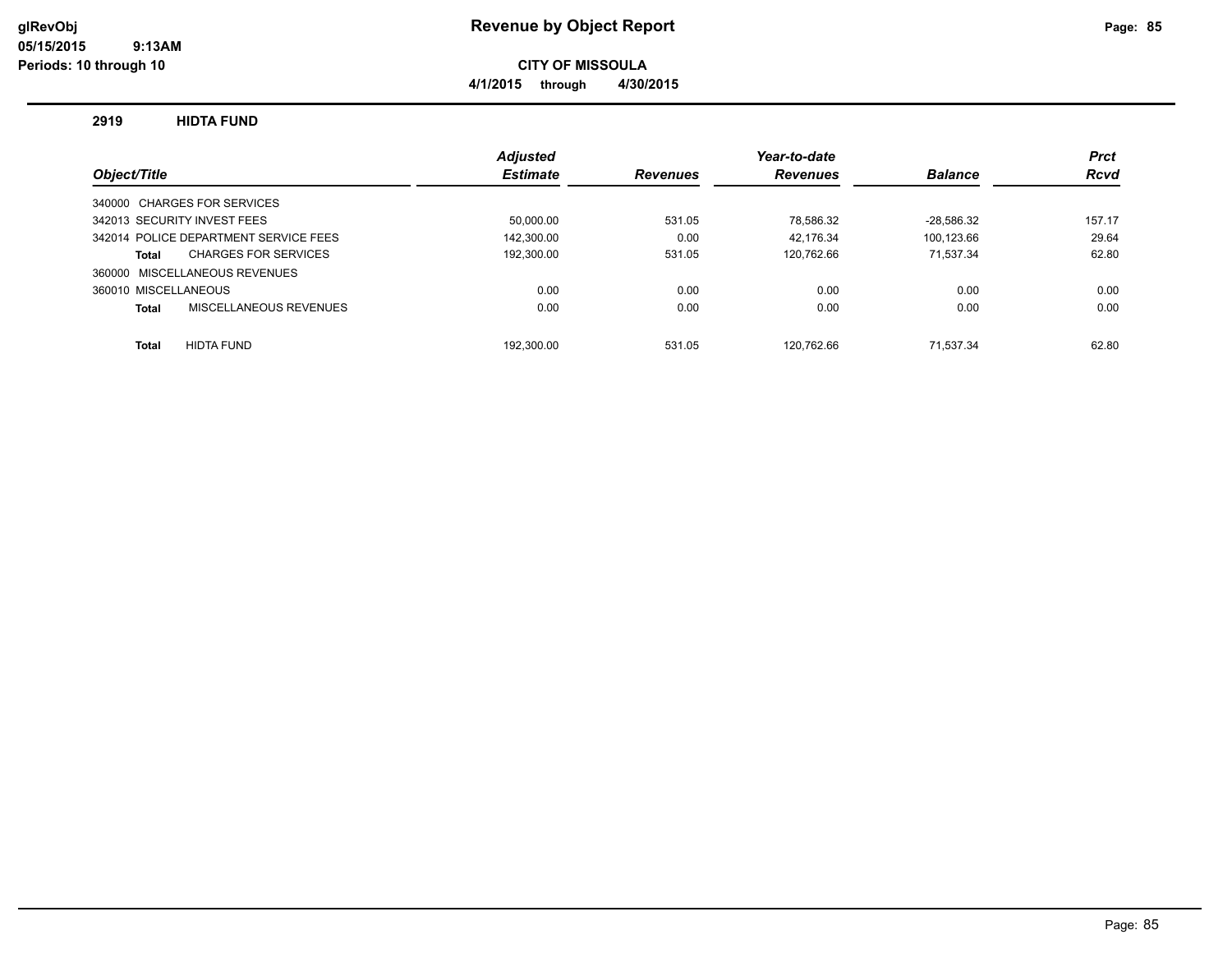**4/1/2015 through 4/30/2015**

## **2939 CDBG PROGRAM INCOME ACCOUNT**

**2939 CDBG PROGRAM INCOME ACCOUNT**

|                                                           | <b>Adjusted</b> |                 | Year-to-date    |                | <b>Prct</b> |
|-----------------------------------------------------------|-----------------|-----------------|-----------------|----------------|-------------|
| Object/Title                                              | <b>Estimate</b> | <b>Revenues</b> | <b>Revenues</b> | <b>Balance</b> | <b>Rcvd</b> |
| 330000 INTERGOVERNMENTAL REVENUES                         |                 |                 |                 |                |             |
| 331000 FEDERAL GRANTS                                     | 14,383.00       | 0.00            | 22,539.25       | $-8,156.25$    | 156.71      |
| INTERGOVERNMENTAL REVENUES<br>Total                       | 14,383.00       | 0.00            | 22,539.25       | $-8,156.25$    | 156.71      |
| 360000 MISCELLANEOUS REVENUES                             |                 |                 |                 |                |             |
| 360010 MISCELLANEOUS                                      | 0.00            | 0.00            | 0.00            | 0.00           | 0.00        |
| MISCELLANEOUS REVENUES<br>Total                           | 0.00            | 0.00            | 0.00            | 0.00           | 0.00        |
| 370000 INVESTMENTS & ROYALTY EARNINGS                     |                 |                 |                 |                |             |
| 371010 INTEREST ON INVESTMENTS                            | 0.00            | 0.00            | 0.00            | 0.00           | 0.00        |
| 371020 GAIN/LOSS IN MARKET VALUE OF INVESTMENTS           | 0.00            | 0.00            | 0.00            | 0.00           | 0.00        |
| <b>INVESTMENTS &amp; ROYALTY EARNINGS</b><br><b>Total</b> | 0.00            | 0.00            | 0.00            | 0.00           | 0.00        |
| 380000 OTHER FINANCING SOURCES                            |                 |                 |                 |                |             |
| 383000 OPERATING TRANSFERS                                | 0.00            | 0.00            | 0.00            | 0.00           | 0.00        |
| 383009 TRANS FR TITLE I                                   | 0.00            | 0.00            | 0.00            | 0.00           | 0.00        |
| OTHER FINANCING SOURCES<br>Total                          | 0.00            | 0.00            | 0.00            | 0.00           | 0.00        |
| CDBG PROGRAM INCOME ACCOUNT<br><b>Total</b>               | 14,383.00       | 0.00            | 22,539.25       | $-8,156.25$    | 156.71      |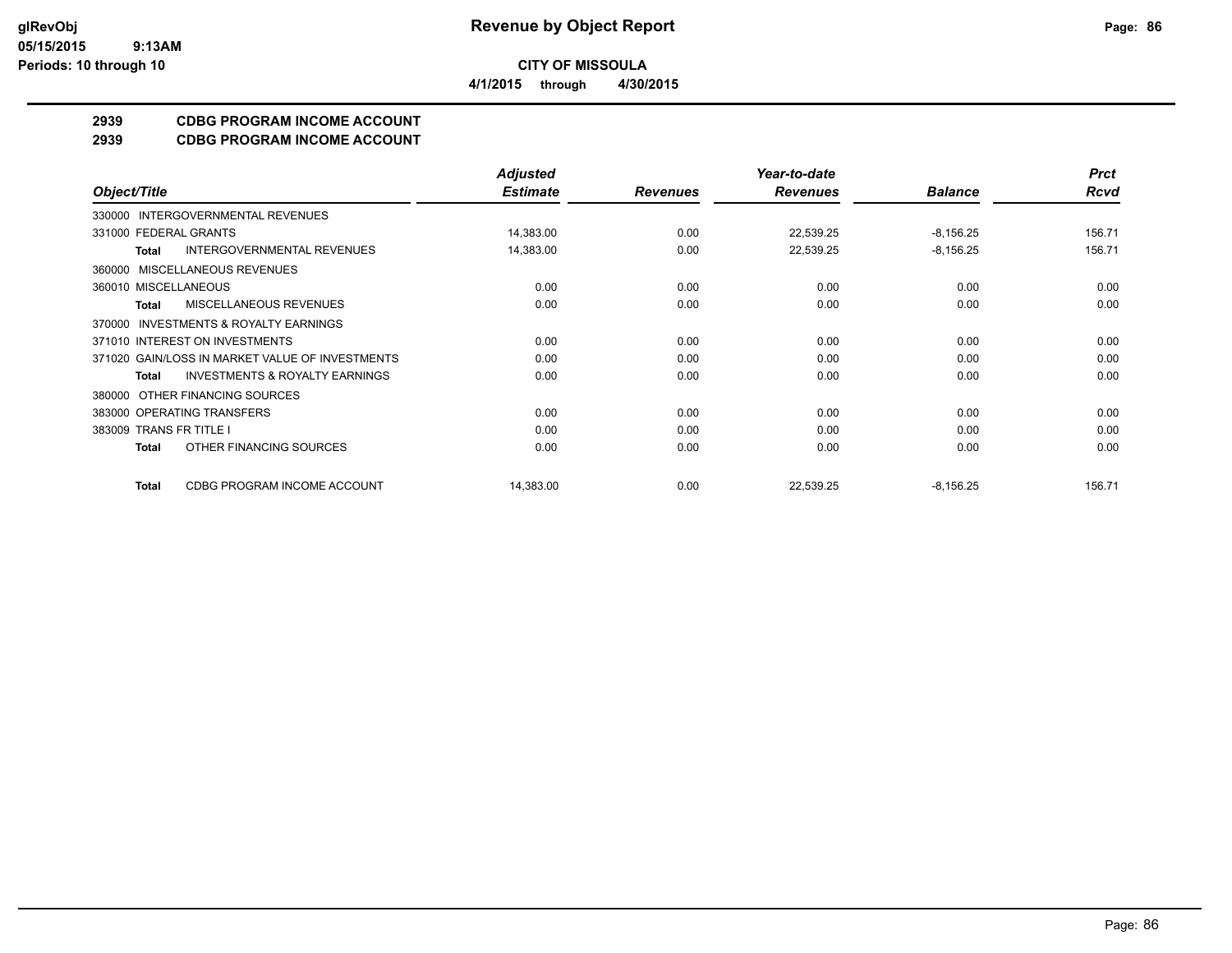**4/1/2015 through 4/30/2015**

## **2939 CDBG PROGRAM INCOME ACCOUNT**

|                                                           | <b>Adjusted</b> |                 | Year-to-date    |                | <b>Prct</b> |
|-----------------------------------------------------------|-----------------|-----------------|-----------------|----------------|-------------|
| Object/Title                                              | <b>Estimate</b> | <b>Revenues</b> | <b>Revenues</b> | <b>Balance</b> | Rcvd        |
| 330000 INTERGOVERNMENTAL REVENUES                         |                 |                 |                 |                |             |
| 331000 FEDERAL GRANTS                                     | 14,383.00       | 0.00            | 22,539.25       | $-8,156.25$    | 156.71      |
| <b>INTERGOVERNMENTAL REVENUES</b><br><b>Total</b>         | 14,383.00       | 0.00            | 22,539.25       | $-8,156.25$    | 156.71      |
| 360000 MISCELLANEOUS REVENUES                             |                 |                 |                 |                |             |
| 360010 MISCELLANEOUS                                      | 0.00            | 0.00            | 0.00            | 0.00           | 0.00        |
| MISCELLANEOUS REVENUES<br><b>Total</b>                    | 0.00            | 0.00            | 0.00            | 0.00           | 0.00        |
| 370000 INVESTMENTS & ROYALTY EARNINGS                     |                 |                 |                 |                |             |
| 371010 INTEREST ON INVESTMENTS                            | 0.00            | 0.00            | 0.00            | 0.00           | 0.00        |
| 371020 GAIN/LOSS IN MARKET VALUE OF INVESTMENT            | 0.00            | 0.00            | 0.00            | 0.00           | 0.00        |
| <b>INVESTMENTS &amp; ROYALTY EARNINGS</b><br><b>Total</b> | 0.00            | 0.00            | 0.00            | 0.00           | 0.00        |
| 380000 OTHER FINANCING SOURCES                            |                 |                 |                 |                |             |
| 383000 OPERATING TRANSFERS                                | 0.00            | 0.00            | 0.00            | 0.00           | 0.00        |
| 383009 TRANS FR TITLE I                                   | 0.00            | 0.00            | 0.00            | 0.00           | 0.00        |
| OTHER FINANCING SOURCES<br><b>Total</b>                   | 0.00            | 0.00            | 0.00            | 0.00           | 0.00        |
| CDBG PROGRAM INCOME ACCOUNT<br><b>Total</b>               | 14,383.00       | 0.00            | 22,539.25       | $-8,156.25$    | 156.71      |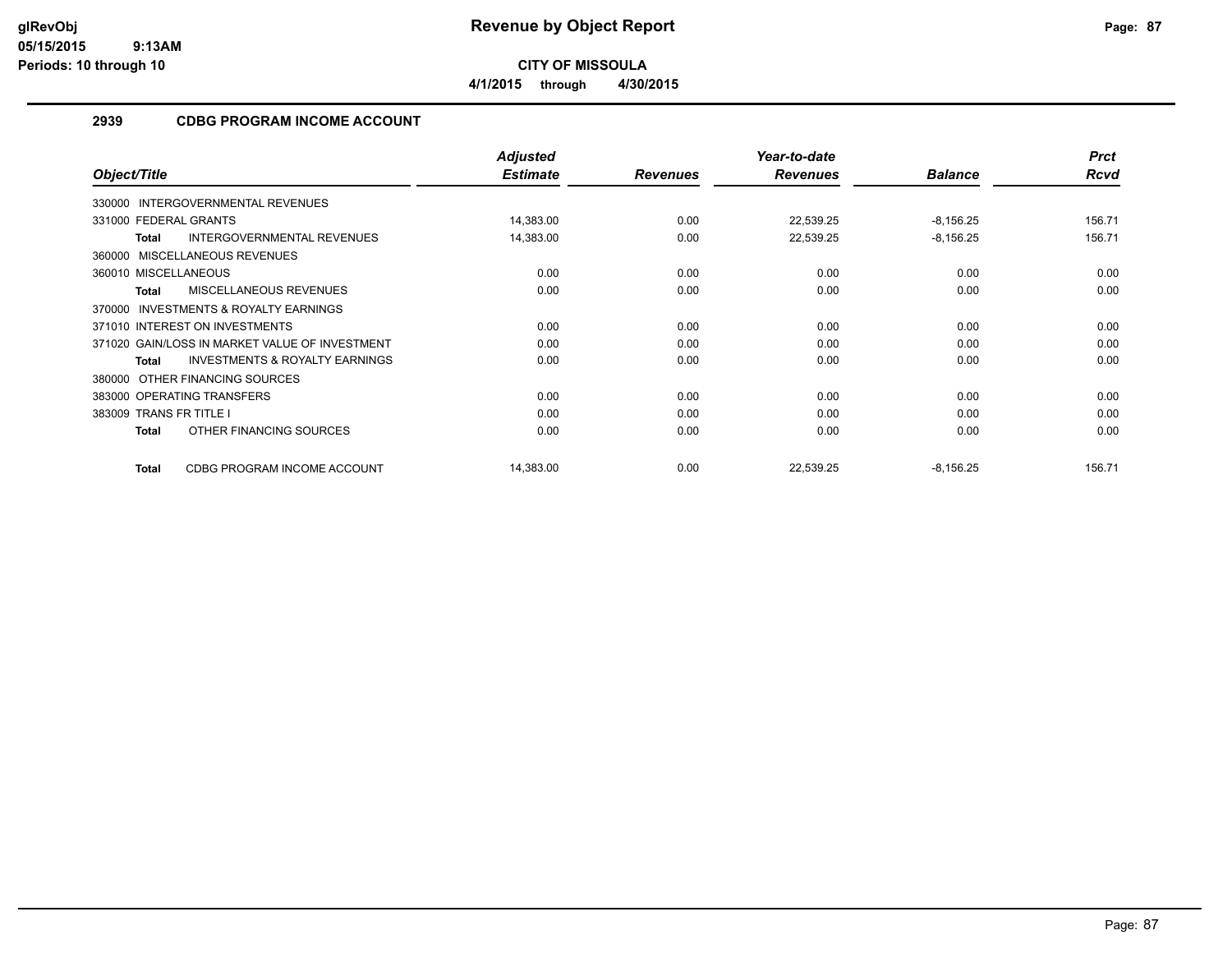**4/1/2015 through 4/30/2015**

## **2940 CDBG FUND**

**2940 CDBG FUND**

|                                                           | <b>Adjusted</b> |                 | Year-to-date    |                | <b>Prct</b> |
|-----------------------------------------------------------|-----------------|-----------------|-----------------|----------------|-------------|
| Object/Title                                              | <b>Estimate</b> | <b>Revenues</b> | <b>Revenues</b> | <b>Balance</b> | Rcvd        |
| 330000 INTERGOVERNMENTAL REVENUES                         |                 |                 |                 |                |             |
| 331010 ENTITLEMENT - CDBG                                 | 620,073.00      | 8,969.22        | 372,404.66      | 247,668.34     | 60.06       |
| 331012 ARRA/CDBG STIMULUS REVENUE                         | 0.00            | 0.00            | 0.00            | 0.00           | 0.00        |
| 331036 RIVER HOUSE GRANT                                  | 0.00            | 0.00            | 0.00            | 0.00           | 0.00        |
| 331037 ELOCAL.COM LOAN REPAYMENT                          | 0.00            | 0.00            | 0.00            | 0.00           | 0.00        |
| <b>INTERGOVERNMENTAL REVENUES</b><br><b>Total</b>         | 620,073.00      | 8,969.22        | 372,404.66      | 247,668.34     | 60.06       |
| MISCELLANEOUS REVENUES<br>360000                          |                 |                 |                 |                |             |
| 360005 LOAN REPAYMENTS                                    | 0.00            | 0.00            | 0.00            | 0.00           | 0.00        |
| 360010 MISCELLANEOUS                                      | 0.00            | 0.00            | 0.00            | 0.00           | 0.00        |
| 360012 SEWER GRANT REPAYMENTS                             | 0.00            | 0.00            | 0.00            | 0.00           | 0.00        |
| 362000 OTHER MISCELLANEOUS REVENUE                        | 0.00            | 0.00            | 0.00            | 0.00           | 0.00        |
| MISCELLANEOUS REVENUES<br><b>Total</b>                    | 0.00            | 0.00            | 0.00            | 0.00           | 0.00        |
| <b>INVESTMENTS &amp; ROYALTY EARNINGS</b><br>370000       |                 |                 |                 |                |             |
| 371010 INTEREST ON INVESTMENTS                            | 0.00            | 0.00            | 0.00            | 0.00           | 0.00        |
| 371020 GAIN/LOSS IN MARKET VALUE OF INVESTMENTS           | 0.00            | 0.00            | 0.00            | 0.00           | 0.00        |
| <b>INVESTMENTS &amp; ROYALTY EARNINGS</b><br><b>Total</b> | 0.00            | 0.00            | 0.00            | 0.00           | 0.00        |
| OTHER FINANCING SOURCES<br>380000                         |                 |                 |                 |                |             |
| 383000 OPERATING TRANSFERS                                | 0.00            | 0.00            | 14,383.00       | $-14,383.00$   | 0.00        |
| 383009 TRANS FR TITLE I                                   | 0.00            | 0.00            | 0.00            | 0.00           | 0.00        |
| OTHER FINANCING SOURCES<br><b>Total</b>                   | 0.00            | 0.00            | 14,383.00       | $-14,383.00$   | 0.00        |
| <b>CDBG FUND</b><br><b>Total</b>                          | 620.073.00      | 8.969.22        | 386.787.66      | 233,285.34     | 62.38       |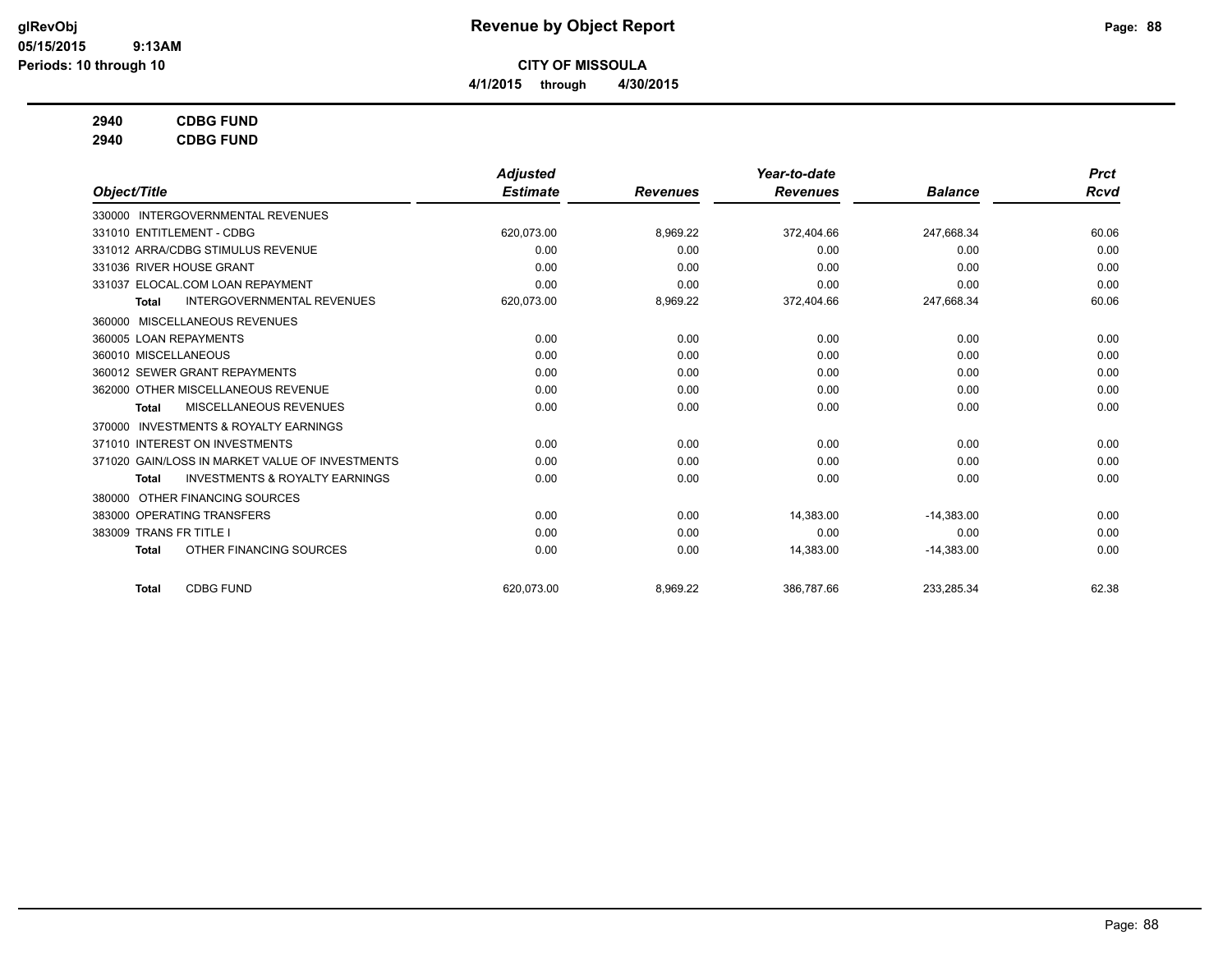**4/1/2015 through 4/30/2015**

**2940 CDBG FUND**

|                                                           | <b>Adjusted</b> |                 | Year-to-date    |                | <b>Prct</b> |
|-----------------------------------------------------------|-----------------|-----------------|-----------------|----------------|-------------|
| Object/Title                                              | <b>Estimate</b> | <b>Revenues</b> | <b>Revenues</b> | <b>Balance</b> | <b>Rcvd</b> |
| 330000 INTERGOVERNMENTAL REVENUES                         |                 |                 |                 |                |             |
| 331010 ENTITLEMENT - CDBG                                 | 620,073.00      | 8,969.22        | 372,404.66      | 247,668.34     | 60.06       |
| 331012 ARRA/CDBG STIMULUS REVENUE                         | 0.00            | 0.00            | 0.00            | 0.00           | 0.00        |
| 331036 RIVER HOUSE GRANT                                  | 0.00            | 0.00            | 0.00            | 0.00           | 0.00        |
| 331037 ELOCAL.COM LOAN REPAYMENT                          | 0.00            | 0.00            | 0.00            | 0.00           | 0.00        |
| <b>INTERGOVERNMENTAL REVENUES</b><br><b>Total</b>         | 620,073.00      | 8,969.22        | 372,404.66      | 247,668.34     | 60.06       |
| 360000 MISCELLANEOUS REVENUES                             |                 |                 |                 |                |             |
| 360005 LOAN REPAYMENTS                                    | 0.00            | 0.00            | 0.00            | 0.00           | 0.00        |
| 360010 MISCELLANEOUS                                      | 0.00            | 0.00            | 0.00            | 0.00           | 0.00        |
| 360012 SEWER GRANT REPAYMENTS                             | 0.00            | 0.00            | 0.00            | 0.00           | 0.00        |
| 362000 OTHER MISCELLANEOUS REVENUE                        | 0.00            | 0.00            | 0.00            | 0.00           | 0.00        |
| MISCELLANEOUS REVENUES<br><b>Total</b>                    | 0.00            | 0.00            | 0.00            | 0.00           | 0.00        |
| INVESTMENTS & ROYALTY EARNINGS<br>370000                  |                 |                 |                 |                |             |
| 371010 INTEREST ON INVESTMENTS                            | 0.00            | 0.00            | 0.00            | 0.00           | 0.00        |
| 371020 GAIN/LOSS IN MARKET VALUE OF INVESTMENT            | 0.00            | 0.00            | 0.00            | 0.00           | 0.00        |
| <b>INVESTMENTS &amp; ROYALTY EARNINGS</b><br><b>Total</b> | 0.00            | 0.00            | 0.00            | 0.00           | 0.00        |
| OTHER FINANCING SOURCES<br>380000                         |                 |                 |                 |                |             |
| 383000 OPERATING TRANSFERS                                | 0.00            | 0.00            | 14,383.00       | $-14,383.00$   | 0.00        |
| 383009 TRANS FR TITLE I                                   | 0.00            | 0.00            | 0.00            | 0.00           | 0.00        |
| OTHER FINANCING SOURCES<br><b>Total</b>                   | 0.00            | 0.00            | 14,383.00       | $-14,383.00$   | 0.00        |
| <b>CDBG FUND</b><br><b>Total</b>                          | 620.073.00      | 8,969.22        | 386.787.66      | 233,285.34     | 62.38       |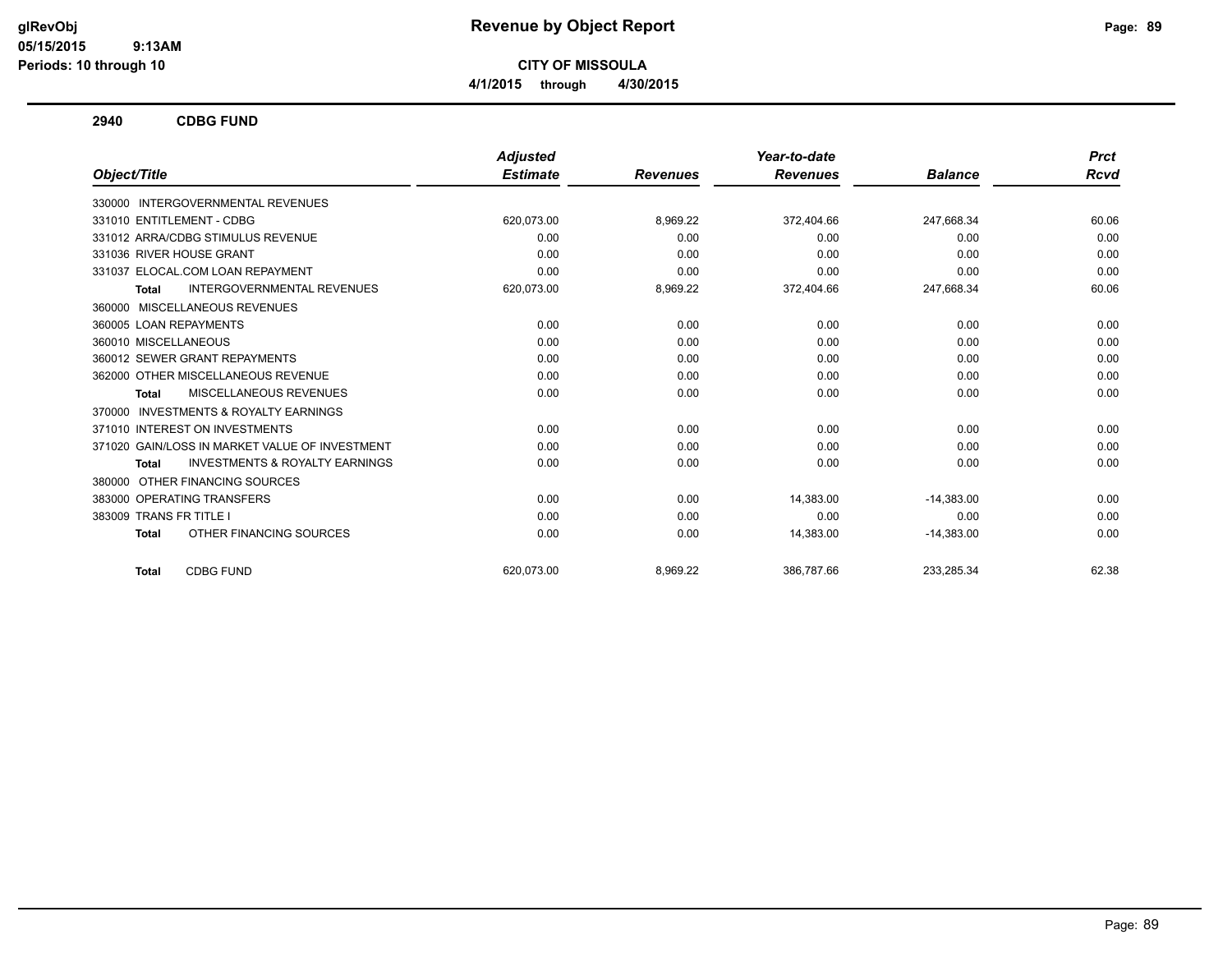**4/1/2015 through 4/30/2015**

## **2941 HOME FUND**

**2941 HOME FUND**

|                             |                                                 | <b>Adjusted</b> |                 | Year-to-date    |                | <b>Prct</b> |
|-----------------------------|-------------------------------------------------|-----------------|-----------------|-----------------|----------------|-------------|
| Object/Title                |                                                 | <b>Estimate</b> | <b>Revenues</b> | <b>Revenues</b> | <b>Balance</b> | <b>Rcvd</b> |
|                             | 330000 INTERGOVERNMENTAL REVENUES               |                 |                 |                 |                |             |
|                             | 330000 INTERGOVERNMENTAL REVENUES               | 52,009.00       | 13,118.86       | 129,820.30      | $-77,811.30$   | 249.61      |
|                             | 331016 HOMEWORD 1800 PHILLIPS                   | 0.00            | 0.00            | 0.00            | 0.00           | 0.00        |
| 331033 WORD                 |                                                 | 0.00            | 18,151.00       | 35,561.00       | $-35,561.00$   | 0.00        |
|                             | 334145 WESTERN MT MENTAL HEALTH CTR             | 0.00            | 131,931.50      | 497,693.03      | -497,693.03    | 0.00        |
|                             | 334149 MISSOULA HOMEOWNERSHIP PROGRAM           | 300,000.00      | 0.00            | 0.00            | 300,000.00     | 0.00        |
|                             | 334153 FY14 DISTRICT XI HRC TBRA                | 0.00            | 9,976.72        | 11,971.74       | $-11.971.74$   | 0.00        |
| 334154 FY08 homeWORD        |                                                 | 0.00            | 0.00            | 0.00            | 0.00           | 0.00        |
| 334155 FY08 NMCDC           |                                                 | 0.00            | 0.00            | 0.00            | 0.00           | 0.00        |
|                             | 334156 HOME PROGRAM INCOME                      | 0.00            | 0.00            | 0.00            | 0.00           | 0.00        |
| 334157 FY09 MHA             |                                                 | 0.00            | 0.00            | 0.00            | 0.00           | 0.00        |
| 334159 FY09 HOMEWORD        |                                                 | 0.00            | 0.00            | 0.00            | 0.00           | 0.00        |
| 334160 FY09 NMCDC           |                                                 | 0.00            | 0.00            | 0.00            | 0.00           | 0.00        |
| 334161 FY10 DISTRICT XI HRC |                                                 | 0.00            | 0.00            | 0.00            | 0.00           | 0.00        |
|                             | 334163 FY10 homeWORD/SOLSTICE APT               | 0.00            | 0.00            | 0.00            | 0.00           | 0.00        |
| <b>Total</b>                | <b>INTERGOVERNMENTAL REVENUES</b>               | 352,009.00      | 173,178.08      | 675,046.07      | $-323,037.07$  | 191.77      |
| 340000                      | <b>CHARGES FOR SERVICES</b>                     |                 |                 |                 |                |             |
| 341450                      | *** Title Not Found ***                         | 0.00            | 0.00            | 0.00            | 0.00           | 0.00        |
| <b>Total</b>                | <b>CHARGES FOR SERVICES</b>                     | 0.00            | 0.00            | 0.00            | 0.00           | 0.00        |
|                             | 360000 MISCELLANEOUS REVENUES                   |                 |                 |                 |                |             |
| 360010 MISCELLANEOUS        |                                                 | 0.00            | 0.00            | 0.00            | 0.00           | 0.00        |
| <b>Total</b>                | MISCELLANEOUS REVENUES                          | 0.00            | 0.00            | 0.00            | 0.00           | 0.00        |
| 370000                      | <b>INVESTMENTS &amp; ROYALTY EARNINGS</b>       |                 |                 |                 |                |             |
|                             | 371020 GAIN/LOSS IN MARKET VALUE OF INVESTMENTS | 0.00            | 0.00            | 0.00            | 0.00           | 0.00        |
| <b>Total</b>                | <b>INVESTMENTS &amp; ROYALTY EARNINGS</b>       | 0.00            | 0.00            | 0.00            | 0.00           | 0.00        |
|                             |                                                 |                 |                 |                 |                |             |
| <b>Total</b>                | <b>HOME FUND</b>                                | 352,009.00      | 173,178.08      | 675,046.07      | $-323,037.07$  | 191.77      |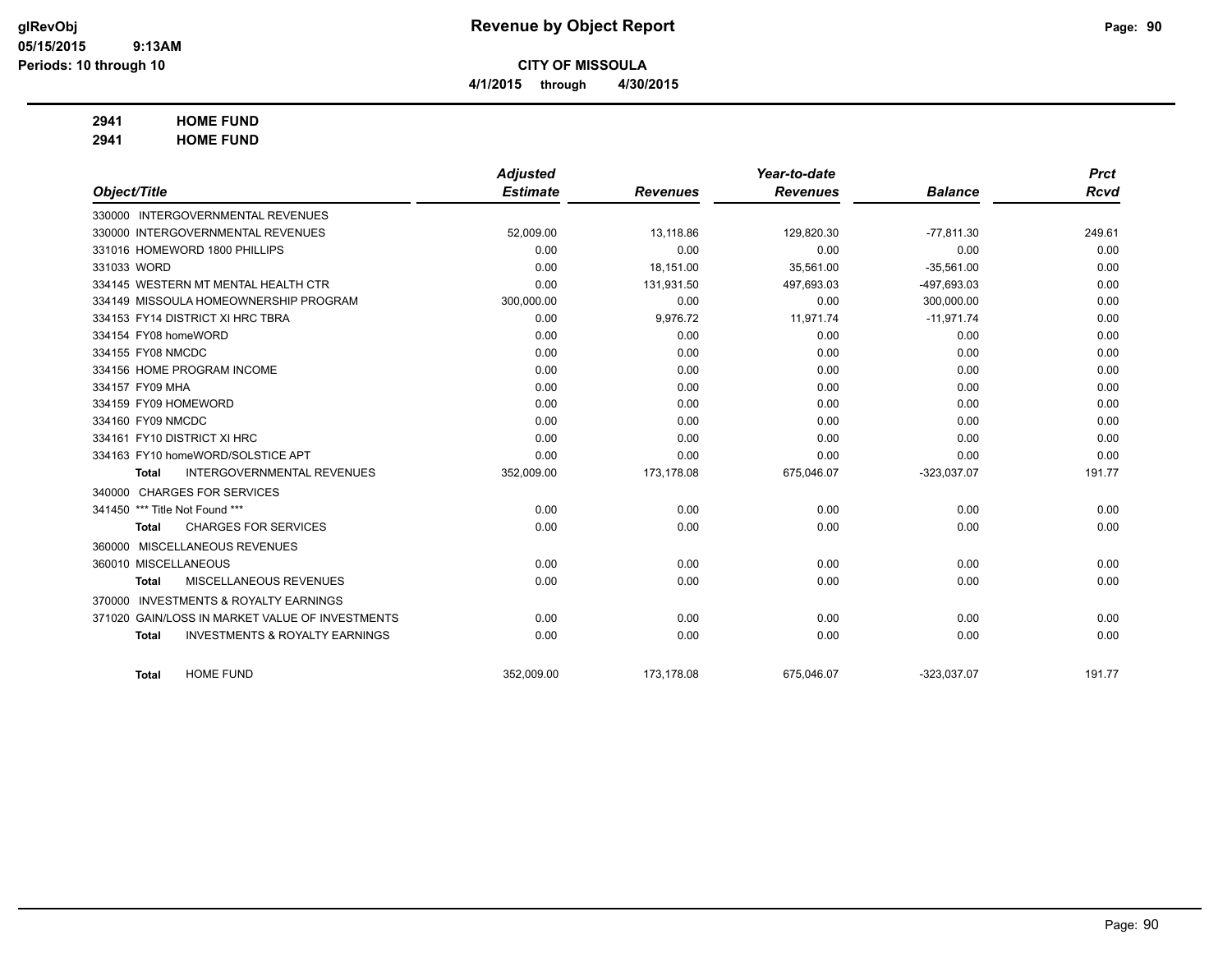**4/1/2015 through 4/30/2015**

**2941 HOME FUND**

|                                                           | <b>Adjusted</b> |                 | Year-to-date    |                | <b>Prct</b> |
|-----------------------------------------------------------|-----------------|-----------------|-----------------|----------------|-------------|
| Object/Title                                              | <b>Estimate</b> | <b>Revenues</b> | <b>Revenues</b> | <b>Balance</b> | Rcvd        |
| 330000 INTERGOVERNMENTAL REVENUES                         |                 |                 |                 |                |             |
| 330000 INTERGOVERNMENTAL REVENUES                         | 52,009.00       | 13,118.86       | 129,820.30      | $-77,811.30$   | 249.61      |
| 331016 HOMEWORD 1800 PHILLIPS                             | 0.00            | 0.00            | 0.00            | 0.00           | 0.00        |
| 331033 WORD                                               | 0.00            | 18.151.00       | 35.561.00       | $-35,561.00$   | 0.00        |
| 334145 WESTERN MT MENTAL HEALTH CTR                       | 0.00            | 131,931.50      | 497,693.03      | -497,693.03    | 0.00        |
| 334149 MISSOULA HOMEOWNERSHIP PROGRAM                     | 300,000.00      | 0.00            | 0.00            | 300,000.00     | 0.00        |
| 334153 FY14 DISTRICT XI HRC TBRA                          | 0.00            | 9.976.72        | 11.971.74       | $-11,971.74$   | 0.00        |
| 334154 FY08 homeWORD                                      | 0.00            | 0.00            | 0.00            | 0.00           | 0.00        |
| 334155 FY08 NMCDC                                         | 0.00            | 0.00            | 0.00            | 0.00           | 0.00        |
| 334156 HOME PROGRAM INCOME                                | 0.00            | 0.00            | 0.00            | 0.00           | 0.00        |
| 334157 FY09 MHA                                           | 0.00            | 0.00            | 0.00            | 0.00           | 0.00        |
| 334159 FY09 HOMEWORD                                      | 0.00            | 0.00            | 0.00            | 0.00           | 0.00        |
| 334160 FY09 NMCDC                                         | 0.00            | 0.00            | 0.00            | 0.00           | 0.00        |
| 334161 FY10 DISTRICT XI HRC                               | 0.00            | 0.00            | 0.00            | 0.00           | 0.00        |
| 334163 FY10 homeWORD/SOLSTICE APT                         | 0.00            | 0.00            | 0.00            | 0.00           | 0.00        |
| <b>INTERGOVERNMENTAL REVENUES</b><br><b>Total</b>         | 352,009.00      | 173,178.08      | 675,046.07      | $-323,037.07$  | 191.77      |
| 340000 CHARGES FOR SERVICES                               |                 |                 |                 |                |             |
| 341450 *** Title Not Found ***                            | 0.00            | 0.00            | 0.00            | 0.00           | 0.00        |
| <b>CHARGES FOR SERVICES</b><br><b>Total</b>               | 0.00            | 0.00            | 0.00            | 0.00           | 0.00        |
| 360000 MISCELLANEOUS REVENUES                             |                 |                 |                 |                |             |
| 360010 MISCELLANEOUS                                      | 0.00            | 0.00            | 0.00            | 0.00           | 0.00        |
| MISCELLANEOUS REVENUES<br>Total                           | 0.00            | 0.00            | 0.00            | 0.00           | 0.00        |
| 370000 INVESTMENTS & ROYALTY EARNINGS                     |                 |                 |                 |                |             |
| 371020 GAIN/LOSS IN MARKET VALUE OF INVESTMENT            | 0.00            | 0.00            | 0.00            | 0.00           | 0.00        |
| <b>INVESTMENTS &amp; ROYALTY EARNINGS</b><br><b>Total</b> | 0.00            | 0.00            | 0.00            | 0.00           | 0.00        |
| <b>HOME FUND</b><br>Total                                 | 352.009.00      | 173.178.08      | 675.046.07      | -323.037.07    | 191.77      |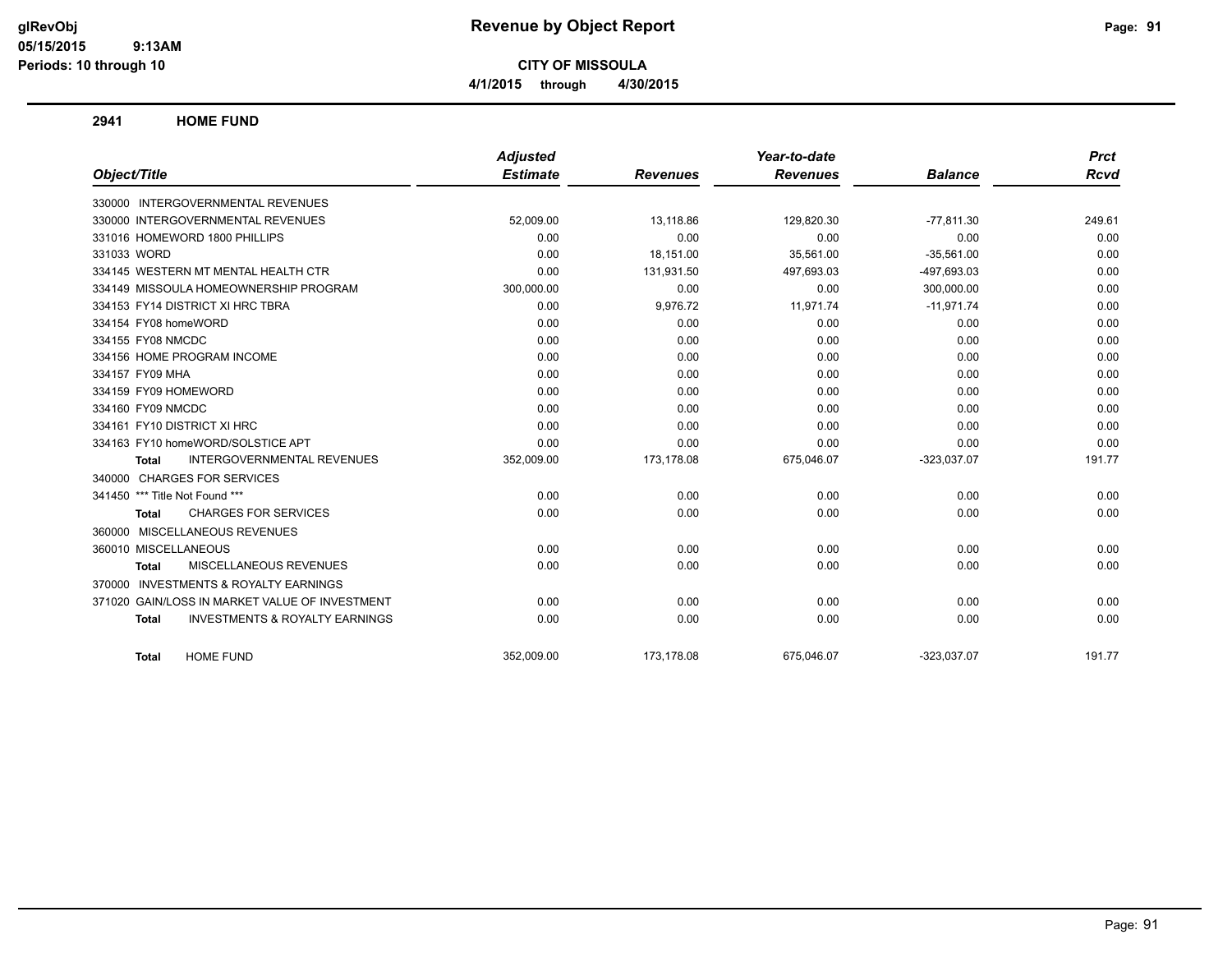**4/1/2015 through 4/30/2015**

**2942 ADDI PROGRAM**

**2942 ADDI PROGRAM**

|                                                    | <b>Adjusted</b> |                 | Year-to-date    |                | <b>Prct</b> |
|----------------------------------------------------|-----------------|-----------------|-----------------|----------------|-------------|
| Object/Title                                       | <b>Estimate</b> | <b>Revenues</b> | <b>Revenues</b> | <b>Balance</b> | <b>Rcvd</b> |
| 330000 INTERGOVERNMENTAL REVENUES                  |                 |                 |                 |                |             |
| 330000 INTERGOVERNMENTAL REVENUES                  | 0.00            | 0.00            | 0.00            | 0.00           | 0.00        |
| 334146 ADDI FUNDS-1ST TIME HOMEBUYERS              | 12.243.00       | 0.00            | 0.00            | 12.243.00      | 0.00        |
| INTERGOVERNMENTAL REVENUES<br>Total                | 12.243.00       | 0.00            | 0.00            | 12.243.00      | 0.00        |
| 370000 INVESTMENTS & ROYALTY EARNINGS              |                 |                 |                 |                |             |
| 371010 INTEREST ON INVESTMENTS                     | 0.00            | 0.00            | 0.00            | 0.00           | 0.00        |
| 371020 GAIN/LOSS IN MARKET VALUE OF INVESTMENTS    | 0.00            | 0.00            | 0.00            | 0.00           | 0.00        |
| <b>INVESTMENTS &amp; ROYALTY EARNINGS</b><br>Total | 0.00            | 0.00            | 0.00            | 0.00           | 0.00        |
|                                                    |                 |                 |                 |                |             |
| <b>ADDI PROGRAM</b><br>Total                       | 12.243.00       | 0.00            | 0.00            | 12.243.00      | 0.00        |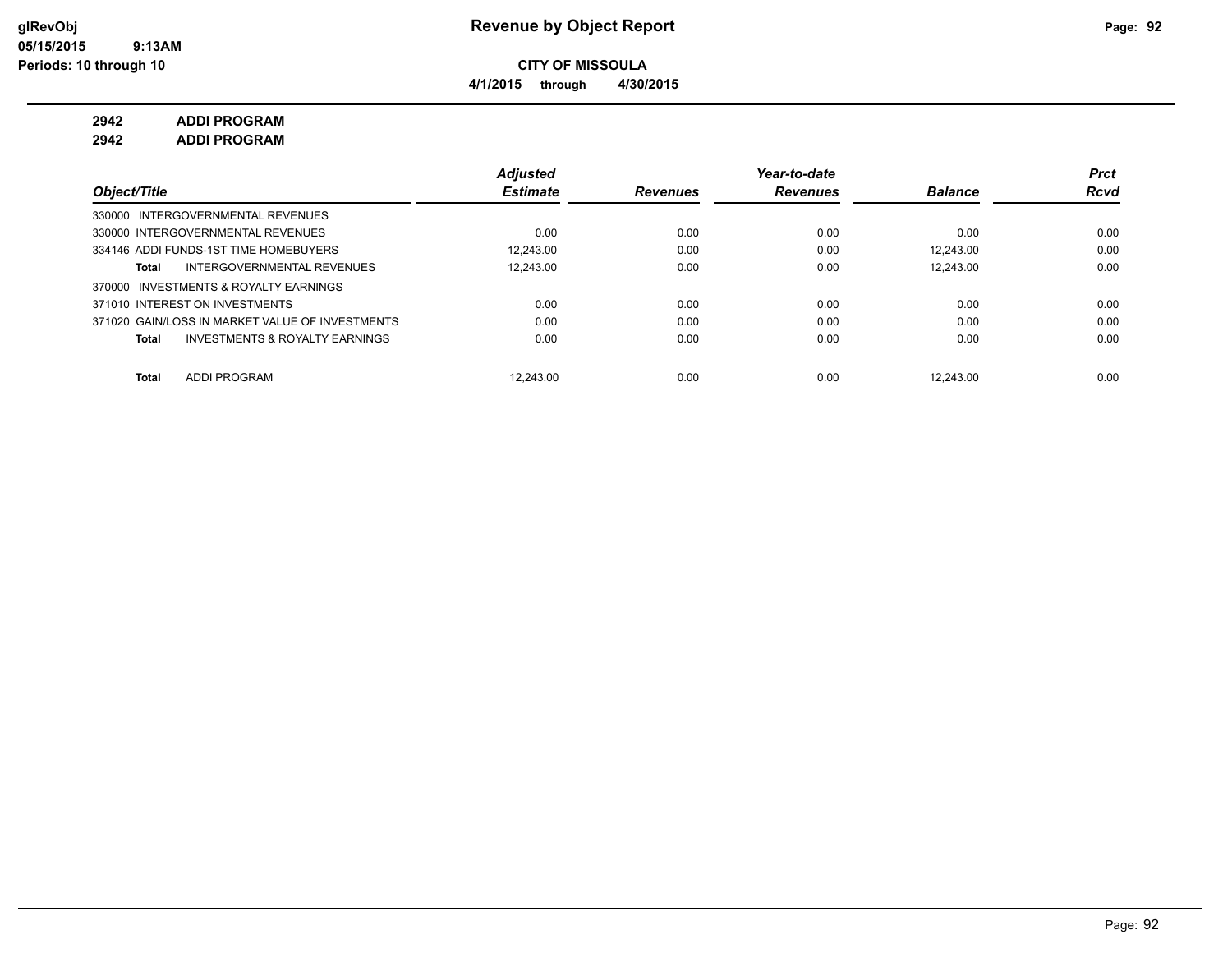**4/1/2015 through 4/30/2015**

### **2942 ADDI PROGRAM**

|                                                | <b>Adiusted</b> |                 | Year-to-date    |                | <b>Prct</b> |
|------------------------------------------------|-----------------|-----------------|-----------------|----------------|-------------|
| Object/Title                                   | <b>Estimate</b> | <b>Revenues</b> | <b>Revenues</b> | <b>Balance</b> | <b>Rcvd</b> |
| 330000 INTERGOVERNMENTAL REVENUES              |                 |                 |                 |                |             |
| 330000 INTERGOVERNMENTAL REVENUES              | 0.00            | 0.00            | 0.00            | 0.00           | 0.00        |
| 334146 ADDI FUNDS-1ST TIME HOMEBUYERS          | 12.243.00       | 0.00            | 0.00            | 12.243.00      | 0.00        |
| INTERGOVERNMENTAL REVENUES<br><b>Total</b>     | 12.243.00       | 0.00            | 0.00            | 12.243.00      | 0.00        |
| 370000 INVESTMENTS & ROYALTY EARNINGS          |                 |                 |                 |                |             |
| 371010 INTEREST ON INVESTMENTS                 | 0.00            | 0.00            | 0.00            | 0.00           | 0.00        |
| 371020 GAIN/LOSS IN MARKET VALUE OF INVESTMENT | 0.00            | 0.00            | 0.00            | 0.00           | 0.00        |
| INVESTMENTS & ROYALTY EARNINGS<br><b>Total</b> | 0.00            | 0.00            | 0.00            | 0.00           | 0.00        |
| <b>ADDI PROGRAM</b><br><b>Total</b>            | 12.243.00       | 0.00            | 0.00            | 12.243.00      | 0.00        |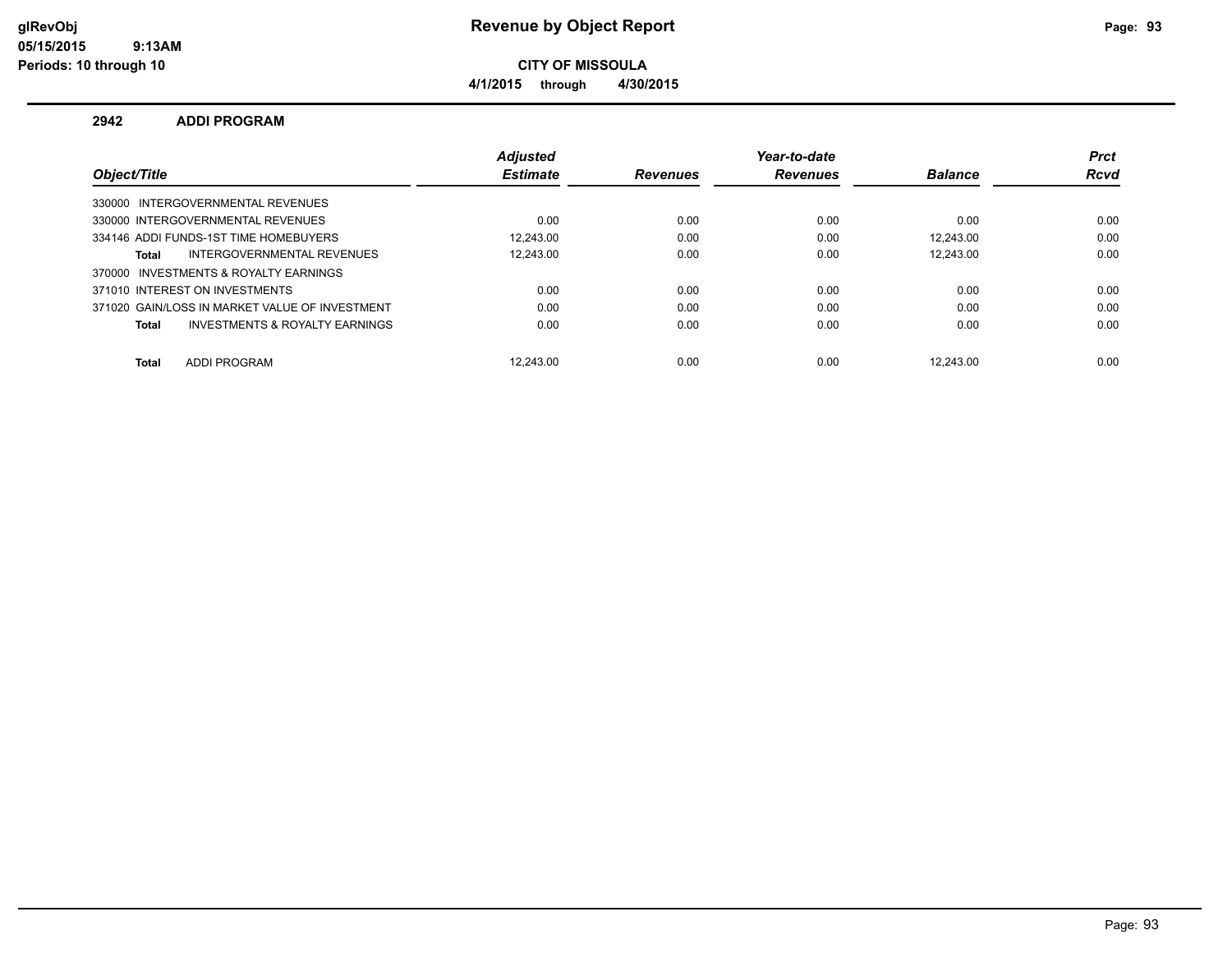**4/1/2015 through 4/30/2015**

### **2943 CITY HOME PROGRAM INCOME**

#### **2943 CITY HOME PROGRAM INCOME**

|                                     | <b>Adjusted</b> |                 | Year-to-date    |                | <b>Prct</b> |
|-------------------------------------|-----------------|-----------------|-----------------|----------------|-------------|
| Object/Title                        | <b>Estimate</b> | <b>Revenues</b> | <b>Revenues</b> | <b>Balance</b> | <b>Rcvd</b> |
| 330000 INTERGOVERNMENTAL REVENUES   |                 |                 |                 |                |             |
| 334156 *** Title Not Found ***      | 35.500.00       | 0.00            | 0.00            | 35.500.00      | 0.00        |
| INTERGOVERNMENTAL REVENUES<br>Total | 35,500.00       | 0.00            | 0.00            | 35,500.00      | 0.00        |
| 360000 MISCELLANEOUS REVENUES       |                 |                 |                 |                |             |
| 360010 MISCELLANEOUS                | 0.00            | 0.00            | 200.01          | $-200.01$      | 0.00        |
| MISCELLANEOUS REVENUES<br>Total     | 0.00            | 0.00            | 200.01          | $-200.01$      | 0.00        |
| 380000 OTHER FINANCING SOURCES      |                 |                 |                 |                |             |
| 383000 OPERATING TRANSFERS          | 0.00            | 66.67           | 466.69          | $-466.69$      | 0.00        |
| OTHER FINANCING SOURCES<br>Total    | 0.00            | 66.67           | 466.69          | $-466.69$      | 0.00        |
| CITY HOME PROGRAM INCOME<br>Total   | 35.500.00       | 66.67           | 666.70          | 34.833.30      | 1.88        |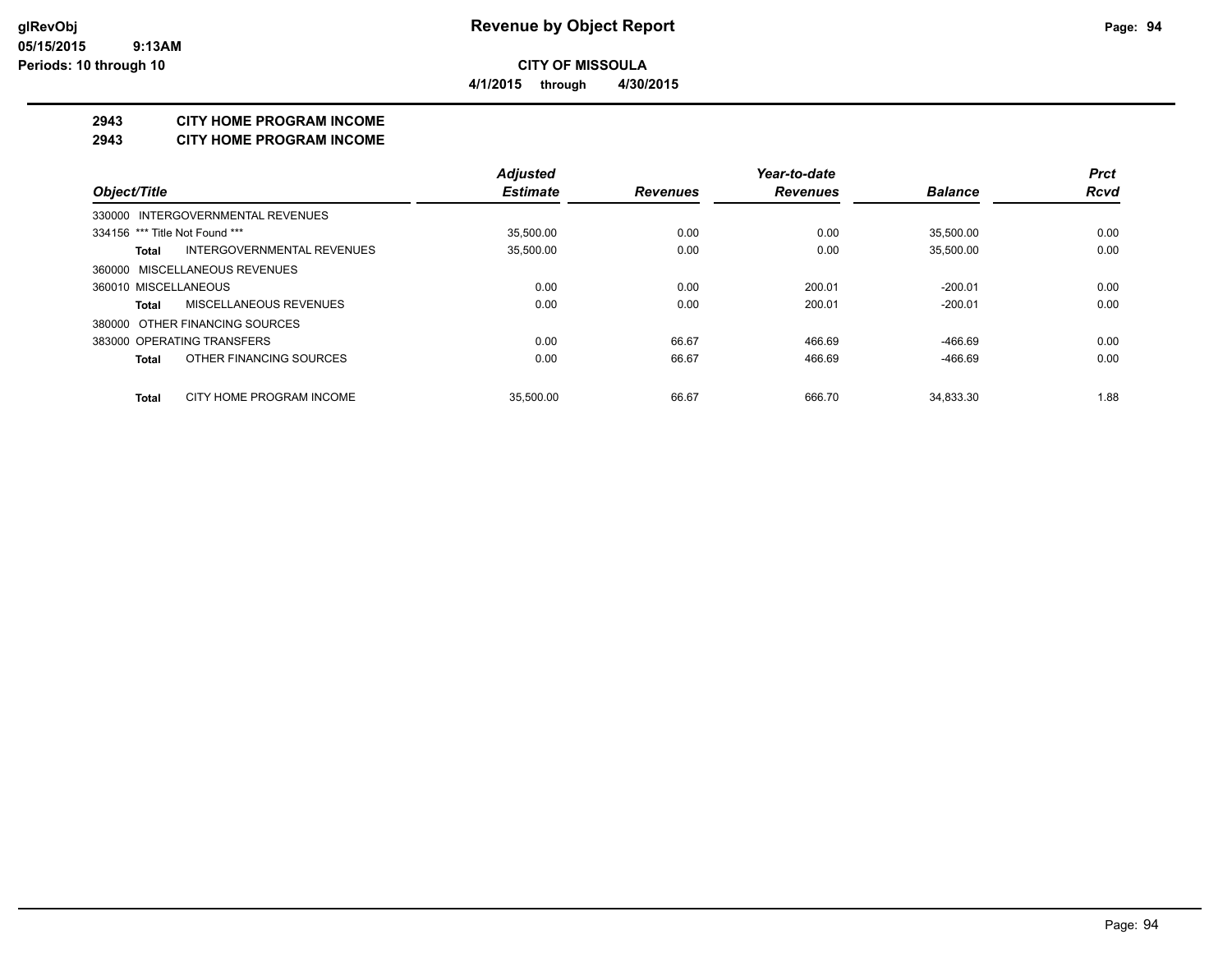**4/1/2015 through 4/30/2015**

## **2943 CITY HOME PROGRAM INCOME**

|                                |                                   | <b>Adjusted</b> |                 | Year-to-date    |                | <b>Prct</b> |
|--------------------------------|-----------------------------------|-----------------|-----------------|-----------------|----------------|-------------|
| Object/Title                   |                                   | <b>Estimate</b> | <b>Revenues</b> | <b>Revenues</b> | <b>Balance</b> | <b>Rcvd</b> |
|                                | 330000 INTERGOVERNMENTAL REVENUES |                 |                 |                 |                |             |
| 334156 *** Title Not Found *** |                                   | 35.500.00       | 0.00            | 0.00            | 35.500.00      | 0.00        |
| Total                          | INTERGOVERNMENTAL REVENUES        | 35,500.00       | 0.00            | 0.00            | 35,500.00      | 0.00        |
|                                | 360000 MISCELLANEOUS REVENUES     |                 |                 |                 |                |             |
| 360010 MISCELLANEOUS           |                                   | 0.00            | 0.00            | 200.01          | $-200.01$      | 0.00        |
| Total                          | MISCELLANEOUS REVENUES            | 0.00            | 0.00            | 200.01          | $-200.01$      | 0.00        |
| 380000                         | OTHER FINANCING SOURCES           |                 |                 |                 |                |             |
| 383000 OPERATING TRANSFERS     |                                   | 0.00            | 66.67           | 466.69          | $-466.69$      | 0.00        |
| <b>Total</b>                   | OTHER FINANCING SOURCES           | 0.00            | 66.67           | 466.69          | $-466.69$      | 0.00        |
| <b>Total</b>                   | CITY HOME PROGRAM INCOME          | 35.500.00       | 66.67           | 666.70          | 34.833.30      | 1.88        |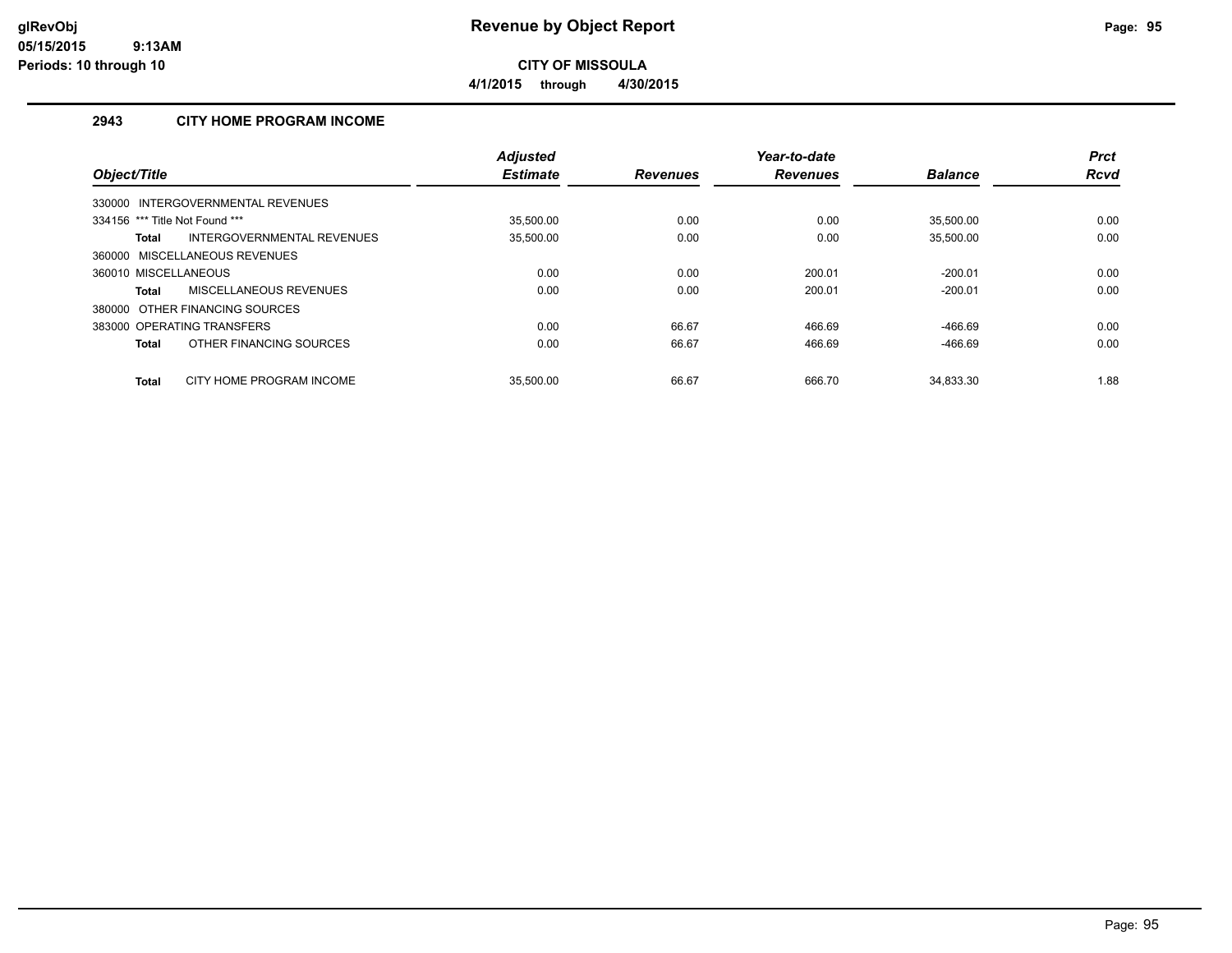**4/1/2015 through 4/30/2015**

# **2944 NEIGHBORHOOD STABILIZATION PROGRAM**

# **2944 NEIGHBORHOOD STABILIZATION PROGRAM**

|                                                    | <b>Adjusted</b> |                 | Year-to-date    |                | Prct |
|----------------------------------------------------|-----------------|-----------------|-----------------|----------------|------|
| Object/Title                                       | <b>Estimate</b> | <b>Revenues</b> | <b>Revenues</b> | <b>Balance</b> | Rcvd |
| 330000 INTERGOVERNMENTAL REVENUES                  |                 |                 |                 |                |      |
| 331011 NSP GRANT/SILVERTIP PROJECT                 | 0.00            | 0.00            | 0.00            | 0.00           | 0.00 |
| 331017 HUD 6.7M/SILVERTIP APTS                     | 0.00            | 0.00            | 0.00            | 0.00           | 0.00 |
| 331018 MHA 1M/SILVERTIP APTS                       | 0.00            | 0.00            | 0.00            | 0.00           | 0.00 |
| INTERGOVERNMENTAL REVENUES<br>Total                | 0.00            | 0.00            | 0.00            | 0.00           | 0.00 |
| NEIGHBORHOOD STABILIZATION PROGRAM<br><b>Total</b> | 0.00            | 0.00            | 0.00            | 0.00           | 0.00 |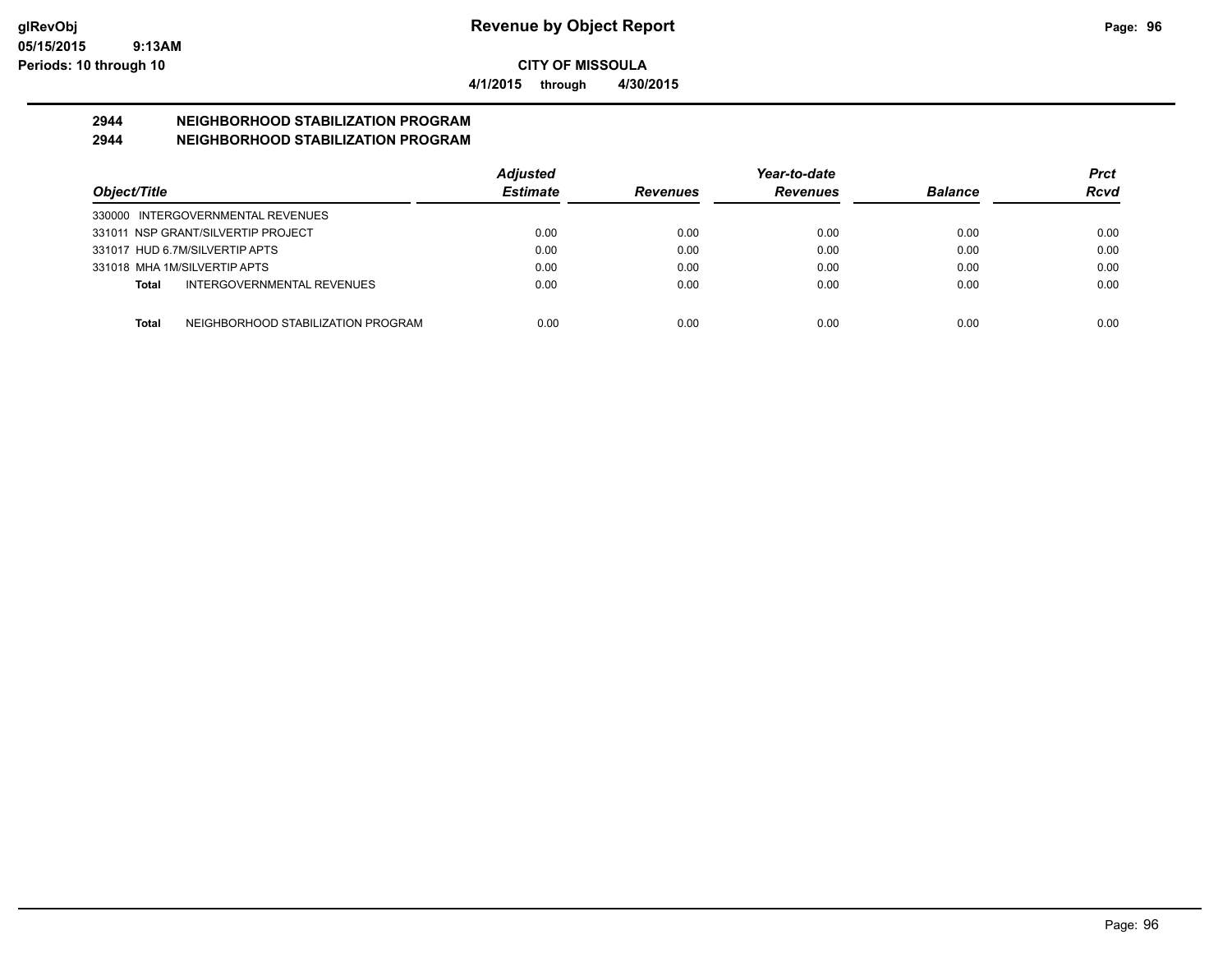**4/1/2015 through 4/30/2015**

## **2944 NEIGHBORHOOD STABILIZATION PROGRAM**

| Object/Title |                                    | <b>Adiusted</b><br><b>Estimate</b> | <b>Revenues</b> | Year-to-date<br><b>Revenues</b> | <b>Balance</b> | <b>Prct</b><br><b>Rcvd</b> |
|--------------|------------------------------------|------------------------------------|-----------------|---------------------------------|----------------|----------------------------|
|              | 330000 INTERGOVERNMENTAL REVENUES  |                                    |                 |                                 |                |                            |
|              | 331011 NSP GRANT/SILVERTIP PROJECT | 0.00                               | 0.00            | 0.00                            | 0.00           | 0.00                       |
|              | 331017 HUD 6.7M/SILVERTIP APTS     | 0.00                               | 0.00            | 0.00                            | 0.00           | 0.00                       |
|              | 331018 MHA 1M/SILVERTIP APTS       | 0.00                               | 0.00            | 0.00                            | 0.00           | 0.00                       |
| Total        | INTERGOVERNMENTAL REVENUES         | 0.00                               | 0.00            | 0.00                            | 0.00           | 0.00                       |
|              |                                    |                                    |                 |                                 |                |                            |
| Total        | NEIGHBORHOOD STABILIZATION PROGRAM | 0.00                               | 0.00            | 0.00                            | 0.00           | 0.00                       |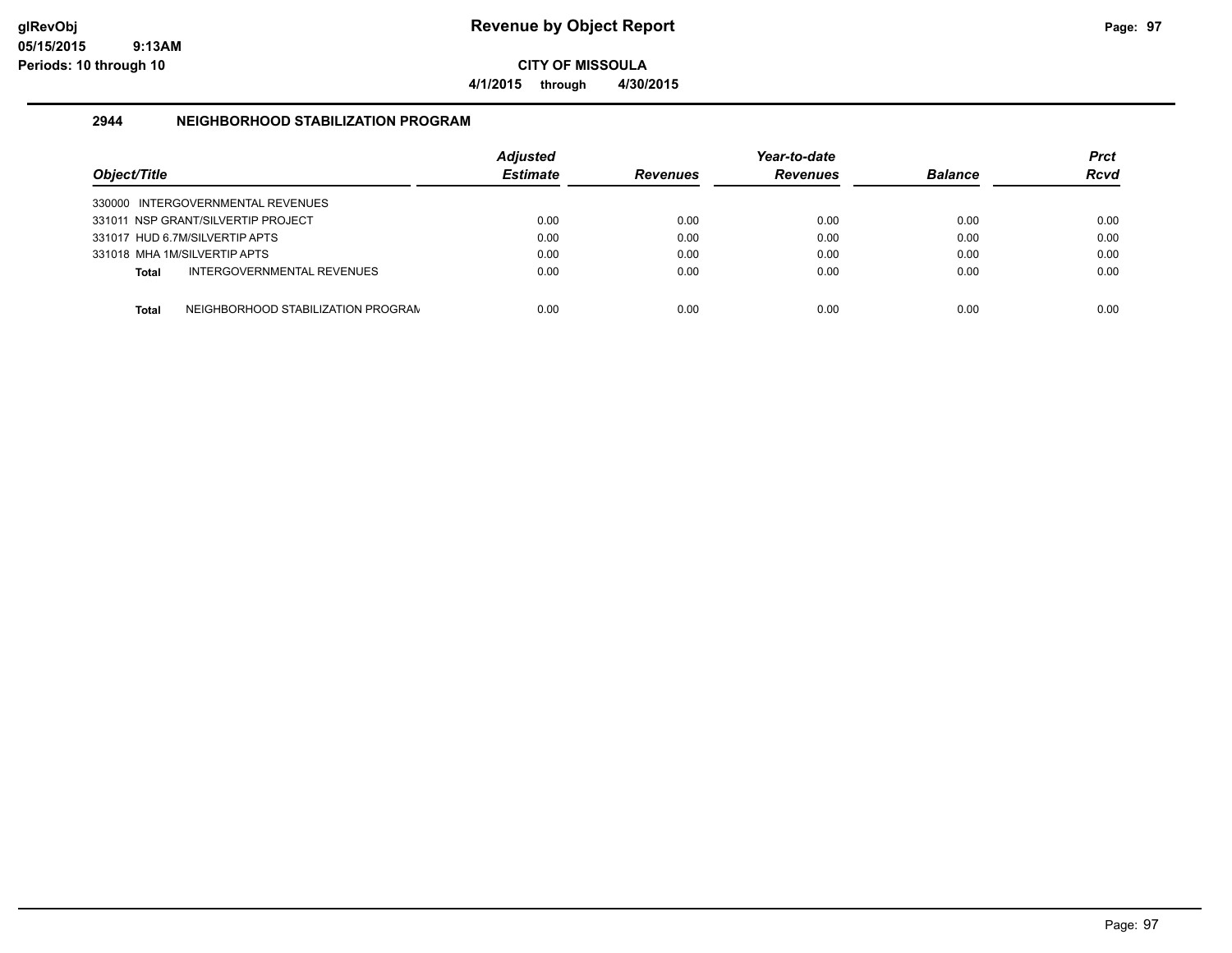**4/1/2015 through 4/30/2015**

**2955 TRANSPORTATION**

**2955 TRANSPORTATION**

|                              |                                           | <b>Adjusted</b> |                 | Year-to-date    |                | <b>Prct</b> |
|------------------------------|-------------------------------------------|-----------------|-----------------|-----------------|----------------|-------------|
| Object/Title                 |                                           | <b>Estimate</b> | <b>Revenues</b> | <b>Revenues</b> | <b>Balance</b> | <b>Rcvd</b> |
|                              | 330000 INTERGOVERNMENTAL REVENUES         |                 |                 |                 |                |             |
| 331054 FHWA PL GRANT         |                                           | 602,667.00      | 0.00            | 199,484.22      | 403,182.78     | 33.10       |
| 331055 FTA GRANT             |                                           | 17.744.00       | 0.00            | 31.466.91       | $-13,722.91$   | 177.34      |
| 331056 MDT FEDERAL CMAQ      |                                           | 381,084.00      | 0.00            | 131,005.57      | 250,078.43     | 34.38       |
| 331057 TRANSIT-MUTD CMAQ     |                                           | 151,515.00      | 0.00            | 0.00            | 151,515.00     | 0.00        |
| 336023 STATE CONTRIB. - PERS |                                           | 0.00            | 28.04           | 339.85          | $-339.85$      | 0.00        |
| 336030 COUNTY CONTRIBUTION   |                                           | 9,900.00        | 0.00            | 0.00            | 9,900.00       | 0.00        |
| <b>Total</b>                 | <b>INTERGOVERNMENTAL REVENUES</b>         | 1,162,910.00    | 28.04           | 362,296.55      | 800,613.45     | 31.15       |
| 360000                       | MISCELLANEOUS REVENUES                    |                 |                 |                 |                |             |
|                              | 362000 OTHER MISCELLANEOUS REVENUE        | 0.00            | 0.00            | 1.623.12        | $-1,623.12$    | 0.00        |
| 365016 LOCAL MATCH MDT       |                                           | 13,585.00       | 300.00          | 4.617.00        | 8,968.00       | 33.99       |
| 365017 LOCAL MATCH TRANSIT   |                                           | 9,559.00        | 0.00            | 0.00            | 9,559.00       | 0.00        |
| <b>Total</b>                 | MISCELLANEOUS REVENUES                    | 23,144.00       | 300.00          | 6,240.12        | 16,903.88      | 26.96       |
| 370000                       | <b>INVESTMENTS &amp; ROYALTY EARNINGS</b> |                 |                 |                 |                |             |
|                              | 371010 INTEREST ON INVESTMENTS            | 0.00            | 0.00            | 0.00            | 0.00           | 0.00        |
| <b>Total</b>                 | <b>INVESTMENTS &amp; ROYALTY EARNINGS</b> | 0.00            | 0.00            | 0.00            | 0.00           | 0.00        |
| 380000                       | OTHER FINANCING SOURCES                   |                 |                 |                 |                |             |
| 383000 OPERATING TRANSFERS   |                                           | 9,900.00        | 9,900.00        | 9,900.00        | 0.00           | 100.00      |
| 383029 TRANS FR GENERAL      |                                           | 74.718.00       | 74,718.00       | 74.718.00       | 0.00           | 100.00      |
| <b>Total</b>                 | OTHER FINANCING SOURCES                   | 84,618.00       | 84,618.00       | 84,618.00       | 0.00           | 100.00      |
| <b>Total</b>                 | <b>TRANSPORTATION</b>                     | 1.270.672.00    | 84,946.04       | 453,154.67      | 817,517.33     | 35.66       |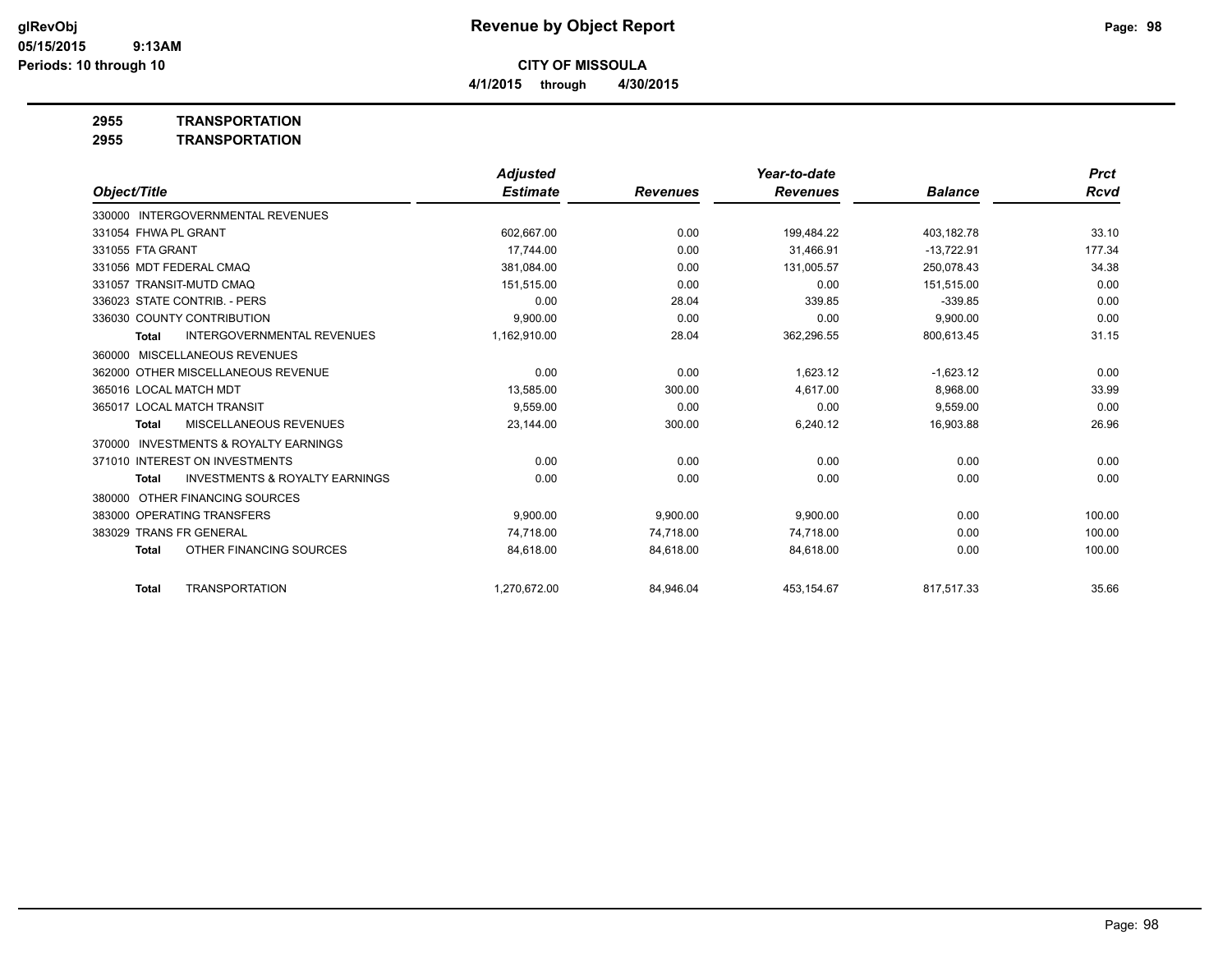**4/1/2015 through 4/30/2015**

### **2955 TRANSPORTATION**

|                                                           | <b>Adjusted</b> |                 | Year-to-date    |                | <b>Prct</b> |
|-----------------------------------------------------------|-----------------|-----------------|-----------------|----------------|-------------|
| Object/Title                                              | <b>Estimate</b> | <b>Revenues</b> | <b>Revenues</b> | <b>Balance</b> | Rcvd        |
| 330000 INTERGOVERNMENTAL REVENUES                         |                 |                 |                 |                |             |
| 331054 FHWA PL GRANT                                      | 602,667.00      | 0.00            | 199,484.22      | 403,182.78     | 33.10       |
| 331055 FTA GRANT                                          | 17.744.00       | 0.00            | 31.466.91       | $-13,722.91$   | 177.34      |
| 331056 MDT FEDERAL CMAQ                                   | 381,084.00      | 0.00            | 131,005.57      | 250,078.43     | 34.38       |
| 331057 TRANSIT-MUTD CMAQ                                  | 151,515.00      | 0.00            | 0.00            | 151,515.00     | 0.00        |
| 336023 STATE CONTRIB. - PERS                              | 0.00            | 28.04           | 339.85          | $-339.85$      | 0.00        |
| 336030 COUNTY CONTRIBUTION                                | 9,900.00        | 0.00            | 0.00            | 9,900.00       | 0.00        |
| <b>INTERGOVERNMENTAL REVENUES</b><br>Total                | 1,162,910.00    | 28.04           | 362,296.55      | 800,613.45     | 31.15       |
| 360000 MISCELLANEOUS REVENUES                             |                 |                 |                 |                |             |
| 362000 OTHER MISCELLANEOUS REVENUE                        | 0.00            | 0.00            | 1,623.12        | $-1,623.12$    | 0.00        |
| 365016 LOCAL MATCH MDT                                    | 13,585.00       | 300.00          | 4,617.00        | 8,968.00       | 33.99       |
| 365017 LOCAL MATCH TRANSIT                                | 9,559.00        | 0.00            | 0.00            | 9,559.00       | 0.00        |
| MISCELLANEOUS REVENUES<br><b>Total</b>                    | 23,144.00       | 300.00          | 6,240.12        | 16,903.88      | 26.96       |
| 370000 INVESTMENTS & ROYALTY EARNINGS                     |                 |                 |                 |                |             |
| 371010 INTEREST ON INVESTMENTS                            | 0.00            | 0.00            | 0.00            | 0.00           | 0.00        |
| <b>INVESTMENTS &amp; ROYALTY EARNINGS</b><br><b>Total</b> | 0.00            | 0.00            | 0.00            | 0.00           | 0.00        |
| 380000 OTHER FINANCING SOURCES                            |                 |                 |                 |                |             |
| 383000 OPERATING TRANSFERS                                | 9,900.00        | 9,900.00        | 9,900.00        | 0.00           | 100.00      |
| 383029 TRANS FR GENERAL                                   | 74.718.00       | 74.718.00       | 74.718.00       | 0.00           | 100.00      |
| OTHER FINANCING SOURCES<br><b>Total</b>                   | 84,618.00       | 84,618.00       | 84,618.00       | 0.00           | 100.00      |
| <b>TRANSPORTATION</b><br><b>Total</b>                     | 1.270.672.00    | 84.946.04       | 453.154.67      | 817.517.33     | 35.66       |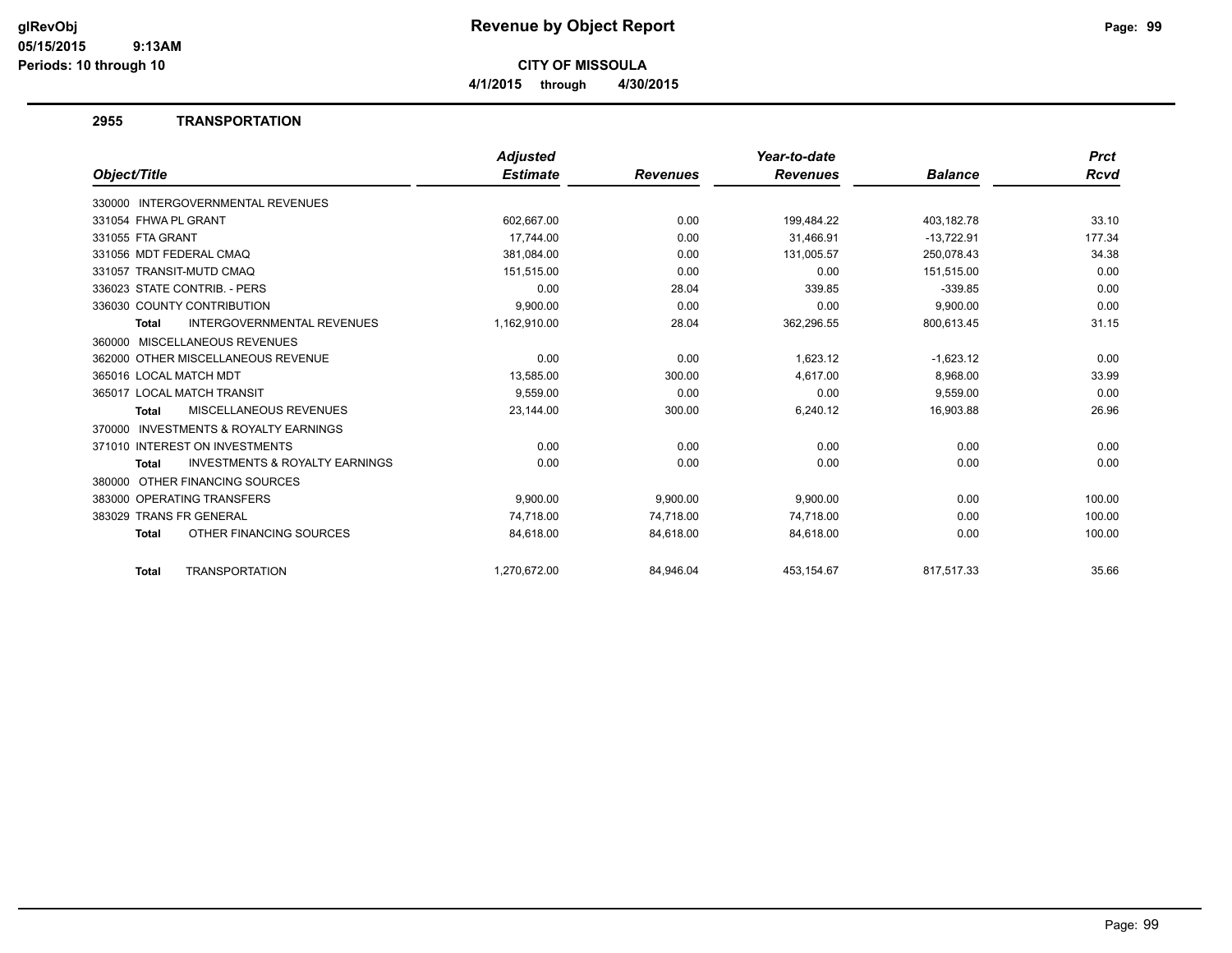**4/1/2015 through 4/30/2015**

**2987 FEDERAL TRANSPORTATION FUND**

|                                                           | <b>Adjusted</b> |                 | Year-to-date    |                | <b>Prct</b> |
|-----------------------------------------------------------|-----------------|-----------------|-----------------|----------------|-------------|
| Object/Title                                              | <b>Estimate</b> | <b>Revenues</b> | <b>Revenues</b> | <b>Balance</b> | <b>Rcvd</b> |
| 310000 TAXES/ASSESSMENTS                                  |                 |                 |                 |                |             |
| 311011 TAX INCREMENT                                      | 0.00            | 0.00            | 0.00            | 0.00           | 0.00        |
| TAXES/ASSESSMENTS<br>Total                                | 0.00            | 0.00            | 0.00            | 0.00           | 0.00        |
| 330000 INTERGOVERNMENTAL REVENUES                         |                 |                 |                 |                |             |
| 331050 ISTEA/CTEP GRANT                                   | 0.00            | 0.00            | 0.00            | 0.00           | 0.00        |
| 331051 ISTEA/CTEP-HIGGINS HILL/BECKWITH                   | 0.00            | 0.00            | 0.00            | 0.00           | 0.00        |
| 331052 MDT CMAQ STRIPING GRANT                            | 0.00            | 0.00            | 0.00            | 0.00           | 0.00        |
| 331053 CTEP PLAYFAIR                                      | 0.00            | 0.00            | 0.00            | 0.00           | 0.00        |
| 331153 RUSSELL S 3RD IMPROVEMENTS                         | 0.00            | 0.00            | 0.00            | 0.00           | 0.00        |
| 331154 CTEP-MILWAUKEE RR TRAIL                            | 0.00            | 0.00            | 0.00            | 0.00           | 0.00        |
| 331155 CTEP/GRANT CREEK TRAIL BCN                         | 0.00            | 0.00            | 640,425.98      | $-640, 425.98$ | 0.00        |
| 331156 CTEP GRANT - S HILLS TRAILS SYSTEM                 | 870,129.00      | 0.00            | 0.00            | 870,129.00     | 0.00        |
| 331159 CTEP-U OF M CROSSWALK PROJECT                      | 0.00            | 0.00            | 0.00            | 0.00           | 0.00        |
| 331161 CTEP-LOLO ST/BRIDGE TO DUNCAN S/C                  | 0.00            | 0.00            | 0.00            | 0.00           | 0.00        |
| 331180 LIBRARY LITERACY GRANT                             | 0.00            | 0.00            | 0.00            | 0.00           | 0.00        |
| 331181 CTEP/CMAQ MADISON ST TO U CONNECTOR                | 0.00            | 0.00            | 0.00            | 0.00           | 0.00        |
| 334045 MONTANA DEPARTMENT TRANSPORTATION                  | 0.00            | 0.00            | 0.00            | 0.00           | 0.00        |
| 336023 STATE CONTRIB. - PERS                              | 0.00            | 0.00            | 2.44            | $-2.44$        | 0.00        |
| <b>INTERGOVERNMENTAL REVENUES</b><br>Total                | 870,129.00      | 0.00            | 640,428.42      | 229,700.58     | 73.60       |
| 340000 CHARGES FOR SERVICES                               |                 |                 |                 |                |             |
| 343011 STREET AND ROADWAY REPAIR CHARGES                  | 0.00            | 0.00            | 0.00            | 0.00           | 0.00        |
| <b>CHARGES FOR SERVICES</b><br><b>Total</b>               | 0.00            | 0.00            | 0.00            | 0.00           | 0.00        |
| 360000 MISCELLANEOUS REVENUES                             |                 |                 |                 |                |             |
| 360010 MISCELLANEOUS                                      | 0.00            | 0.00            | 0.00            | 0.00           | 0.00        |
| 363020 PROPERTY ASSESSMENTS                               | 0.00            | 0.00            | 0.00            | 0.00           | 0.00        |
| 365000 DONATIONS                                          | 762,189.00      | 0.00            | 0.00            | 762,189.00     | 0.00        |
| 365004 GRANT CR TRAIL ASSN DONATION                       | 0.00            | 0.00            | 0.00            | 0.00           | 0.00        |
| MISCELLANEOUS REVENUES<br><b>Total</b>                    | 762,189.00      | 0.00            | 0.00            | 762,189.00     | 0.00        |
| 370000 INVESTMENTS & ROYALTY EARNINGS                     |                 |                 |                 |                |             |
| 371010 INTEREST ON INVESTMENTS                            | 0.00            | 0.00            | 0.00            | 0.00           | 0.00        |
| 371020 GAIN/LOSS IN MARKET VALUE OF INVESTMENTS           | 0.00            | 0.00            | 0.00            | 0.00           | 0.00        |
| <b>INVESTMENTS &amp; ROYALTY EARNINGS</b><br><b>Total</b> | 0.00            | 0.00            | 0.00            | 0.00           | 0.00        |
| 380000 OTHER FINANCING SOURCES                            |                 |                 |                 |                |             |
| 381009 TRANSFERS IN-OPEN SPACE BOND                       | 0.00            | 0.00            | 0.00            | 0.00           | 0.00        |
| 381010 BOND PROCEEDS                                      | 0.00            | 0.00            | 0.00            | 0.00           | 0.00        |
| 381011 OPEN SPACE REVENUE                                 | 0.00            | 0.00            | 0.00            | 0.00           | 0.00        |
| 383000 OPERATING TRANSFERS                                | 0.00            | 0.00            | 0.00            | 0.00           | 0.00        |
| 383002 TRANS FR GAS TAX                                   | 0.00            | 0.00            | 0.00            | 0.00           | 0.00        |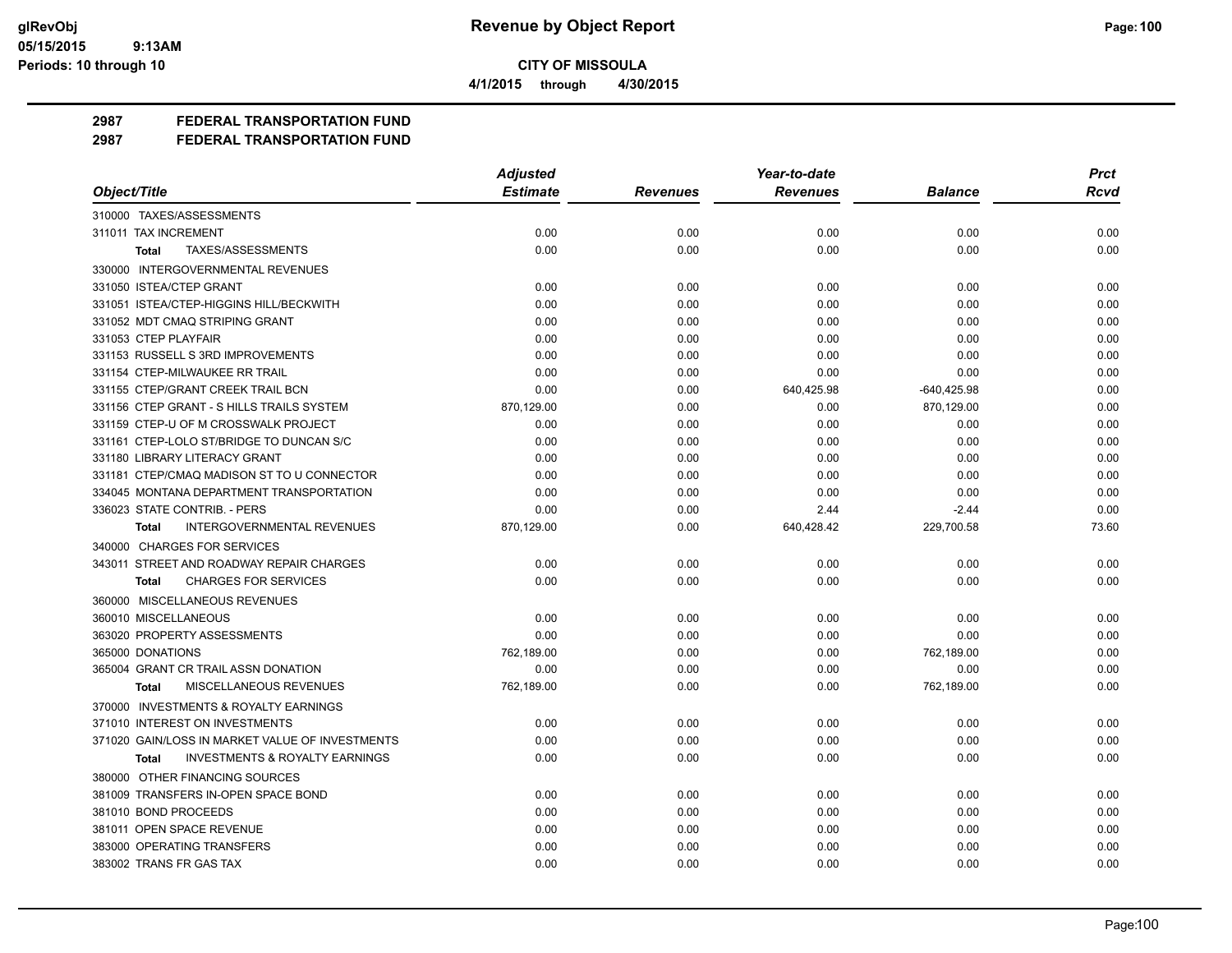**4/1/2015 through 4/30/2015**

# **2987 FEDERAL TRANSPORTATION FUND**

|                                             | <b>Adjusted</b> |                 | Year-to-date    |                | Prct  |
|---------------------------------------------|-----------------|-----------------|-----------------|----------------|-------|
| Object/Title                                | <b>Estimate</b> | <b>Revenues</b> | <b>Revenues</b> | <b>Balance</b> | Rcvd  |
| 383010 TRANS FR CIP                         | 0.00            | 0.00            | 0.00            | 0.00           | 0.00  |
| 383014 TRANS FR MRA                         | 0.00            | 0.00            | 0.00            | 0.00           | 0.00  |
| 383021 TRANS FR P&R TRAILS DEVLP            | 0.00            | 0.00            | 0.00            | 0.00           | 0.00  |
| 383043 TRANSFERS FROM IMPACT FEES           | 0.00            | 0.00            | 0.00            | 0.00           | 0.00  |
| OTHER FINANCING SOURCES<br>Total            | 0.00            | 0.00            | 0.00            | 0.00           | 0.00  |
| FEDERAL TRANSPORTATION FUND<br><b>Total</b> | 1.632.318.00    | 0.00            | 640.428.42      | 991.889.58     | 39.23 |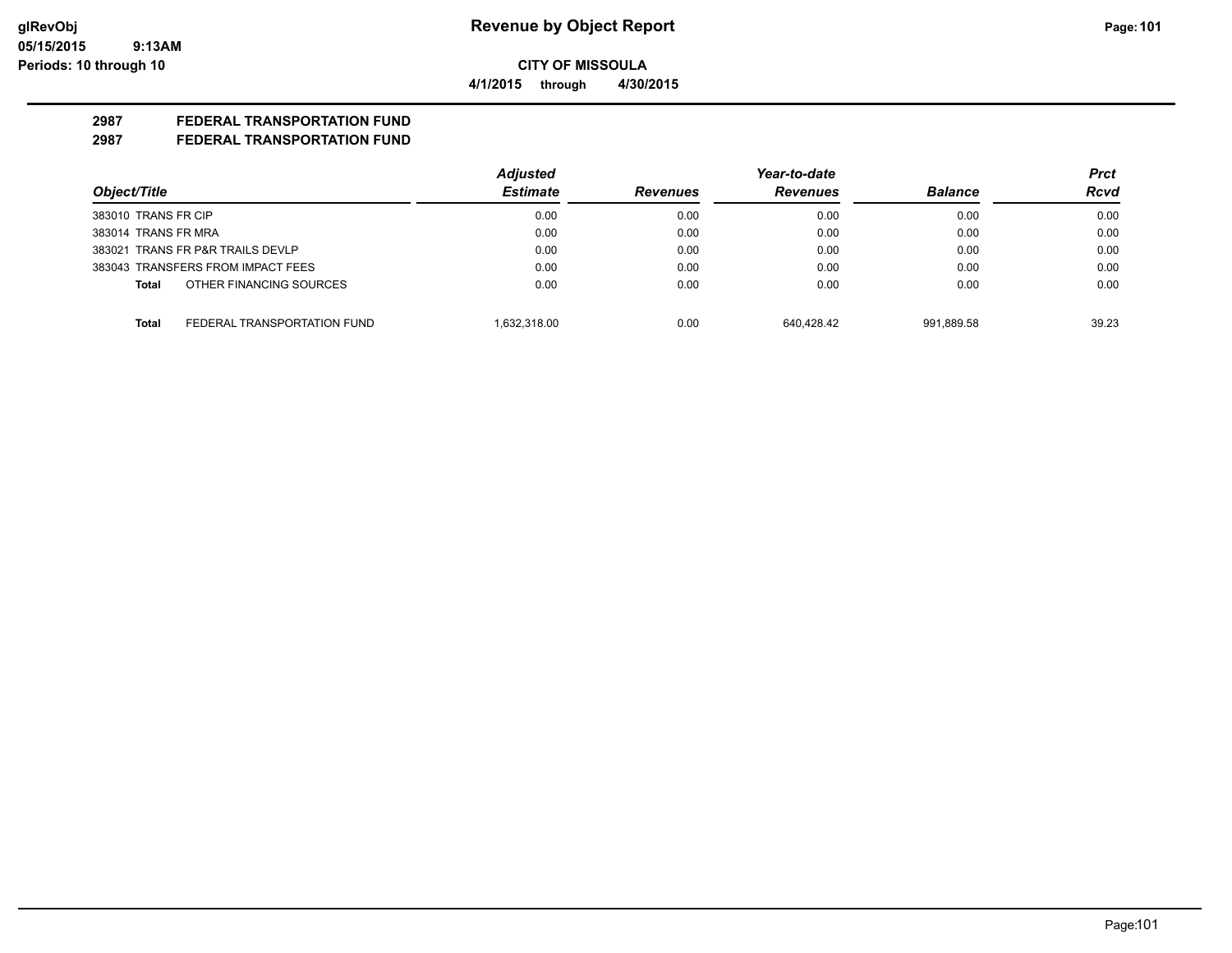**4/1/2015 through 4/30/2015**

|                                                           | <b>Adjusted</b> | Year-to-date    |                 |                | <b>Prct</b> |
|-----------------------------------------------------------|-----------------|-----------------|-----------------|----------------|-------------|
| Object/Title                                              | <b>Estimate</b> | <b>Revenues</b> | <b>Revenues</b> | <b>Balance</b> | Rcvd        |
| 310000 TAXES/ASSESSMENTS                                  |                 |                 |                 |                |             |
| 311011 TAX INCREMENT                                      | 0.00            | 0.00            | 0.00            | 0.00           | 0.00        |
| TAXES/ASSESSMENTS<br><b>Total</b>                         | 0.00            | 0.00            | 0.00            | 0.00           | 0.00        |
| 330000 INTERGOVERNMENTAL REVENUES                         |                 |                 |                 |                |             |
| 331050 ISTEA/CTEP GRANT                                   | 0.00            | 0.00            | 0.00            | 0.00           | 0.00        |
| 331051 ISTEA/CTEP-HIGGINS HILL/BECKWITH                   | 0.00            | 0.00            | 0.00            | 0.00           | 0.00        |
| 331052 MDT CMAQ STRIPING GRANT                            | 0.00            | 0.00            | 0.00            | 0.00           | 0.00        |
| 331053 CTEP PLAYFAIR                                      | 0.00            | 0.00            | 0.00            | 0.00           | 0.00        |
| 331153 RUSSELL S 3RD IMPROVEMENTS                         | 0.00            | 0.00            | 0.00            | 0.00           | 0.00        |
| 331154 CTEP-MILWAUKEE RR TRAIL                            | 0.00            | 0.00            | 0.00            | 0.00           | 0.00        |
| 331155 CTEP/GRANT CREEK TRAIL BCN                         | 0.00            | 0.00            | 640,425.98      | $-640,425.98$  | 0.00        |
| 331156 CTEP GRANT - S HILLS TRAILS SYSTEM                 | 870,129.00      | 0.00            | 0.00            | 870.129.00     | 0.00        |
| 331159 CTEP-U OF M CROSSWALK PROJECT                      | 0.00            | 0.00            | 0.00            | 0.00           | 0.00        |
| 331161 CTEP-LOLO ST/BRIDGE TO DUNCAN S/C                  | 0.00            | 0.00            | 0.00            | 0.00           | 0.00        |
| 331180 LIBRARY LITERACY GRANT                             | 0.00            | 0.00            | 0.00            | 0.00           | 0.00        |
| 331181 CTEP/CMAQ MADISON ST TO U CONNECTOR                | 0.00            | 0.00            | 0.00            | 0.00           | 0.00        |
| 334045 MONTANA DEPARTMENT TRANSPORTATION                  | 0.00            | 0.00            | 0.00            | 0.00           | 0.00        |
| 336023 STATE CONTRIB. - PERS                              | 0.00            | 0.00            | 2.44            | $-2.44$        | 0.00        |
| <b>INTERGOVERNMENTAL REVENUES</b><br><b>Total</b>         | 870,129.00      | 0.00            | 640,428.42      | 229,700.58     | 73.60       |
| 340000 CHARGES FOR SERVICES                               |                 |                 |                 |                |             |
| 343011 STREET AND ROADWAY REPAIR CHARGES                  | 0.00            | 0.00            | 0.00            | 0.00           | 0.00        |
| <b>CHARGES FOR SERVICES</b><br><b>Total</b>               | 0.00            | 0.00            | 0.00            | 0.00           | 0.00        |
| 360000 MISCELLANEOUS REVENUES                             |                 |                 |                 |                |             |
| 360010 MISCELLANEOUS                                      | 0.00            | 0.00            | 0.00            | 0.00           | 0.00        |
| 363020 PROPERTY ASSESSMENTS                               | 0.00            | 0.00            | 0.00            | 0.00           | 0.00        |
| 365000 DONATIONS                                          | 762,189.00      | 0.00            | 0.00            | 762,189.00     | 0.00        |
| 365004 GRANT CR TRAIL ASSN DONATION                       | 0.00            | 0.00            | 0.00            | 0.00           | 0.00        |
| MISCELLANEOUS REVENUES<br><b>Total</b>                    | 762,189.00      | 0.00            | 0.00            | 762,189.00     | 0.00        |
| 370000 INVESTMENTS & ROYALTY EARNINGS                     |                 |                 |                 |                |             |
| 371010 INTEREST ON INVESTMENTS                            | 0.00            | 0.00            | 0.00            | 0.00           | 0.00        |
| 371020 GAIN/LOSS IN MARKET VALUE OF INVESTMENT            | 0.00            | 0.00            | 0.00            | 0.00           | 0.00        |
| <b>INVESTMENTS &amp; ROYALTY EARNINGS</b><br><b>Total</b> | 0.00            | 0.00            | 0.00            | 0.00           | 0.00        |
| 380000 OTHER FINANCING SOURCES                            |                 |                 |                 |                |             |
| 381009 TRANSFERS IN-OPEN SPACE BOND                       | 0.00            | 0.00            | 0.00            | 0.00           | 0.00        |
| 381010 BOND PROCEEDS                                      | 0.00            | 0.00            | 0.00            | 0.00           | 0.00        |
| 381011 OPEN SPACE REVENUE                                 | 0.00            | 0.00            | 0.00            | 0.00           | 0.00        |
| 383000 OPERATING TRANSFERS                                | 0.00            | 0.00            | 0.00            | 0.00           | 0.00        |
| 383002 TRANS FR GAS TAX                                   | 0.00            | 0.00            | 0.00            | 0.00           | 0.00        |
| 383010 TRANS FR CIP                                       | 0.00            | 0.00            | 0.00            | 0.00           | 0.00        |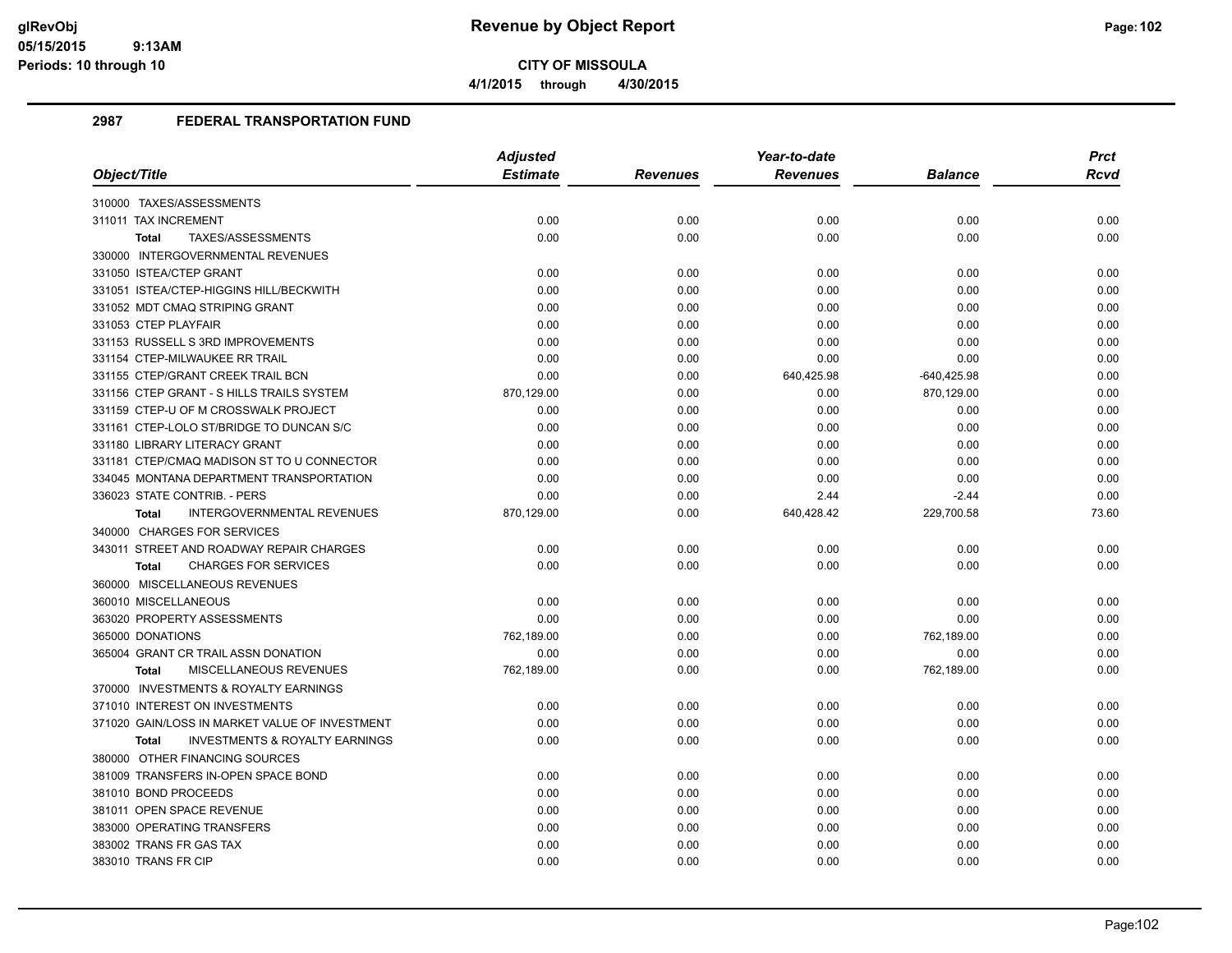**4/1/2015 through 4/30/2015**

| Object/Title        |                                   | <b>Adjusted</b><br><b>Estimate</b> | <b>Revenues</b> | Year-to-date<br><b>Revenues</b> | <b>Balance</b> | <b>Prct</b><br><b>Rcvd</b> |
|---------------------|-----------------------------------|------------------------------------|-----------------|---------------------------------|----------------|----------------------------|
| 383014 TRANS FR MRA |                                   | 0.00                               | 0.00            | 0.00                            | 0.00           | 0.00                       |
|                     | 383021 TRANS FR P&R TRAILS DEVLP  | 0.00                               | 0.00            | 0.00                            | 0.00           | 0.00                       |
|                     | 383043 TRANSFERS FROM IMPACT FEES | 0.00                               | 0.00            | 0.00                            | 0.00           | 0.00                       |
| <b>Total</b>        | OTHER FINANCING SOURCES           | 0.00                               | 0.00            | 0.00                            | 0.00           | 0.00                       |
| <b>Total</b>        | FEDERAL TRANSPORTATION FUND       | 1.632.318.00                       | 0.00            | 640.428.42                      | 991.889.58     | 39.23                      |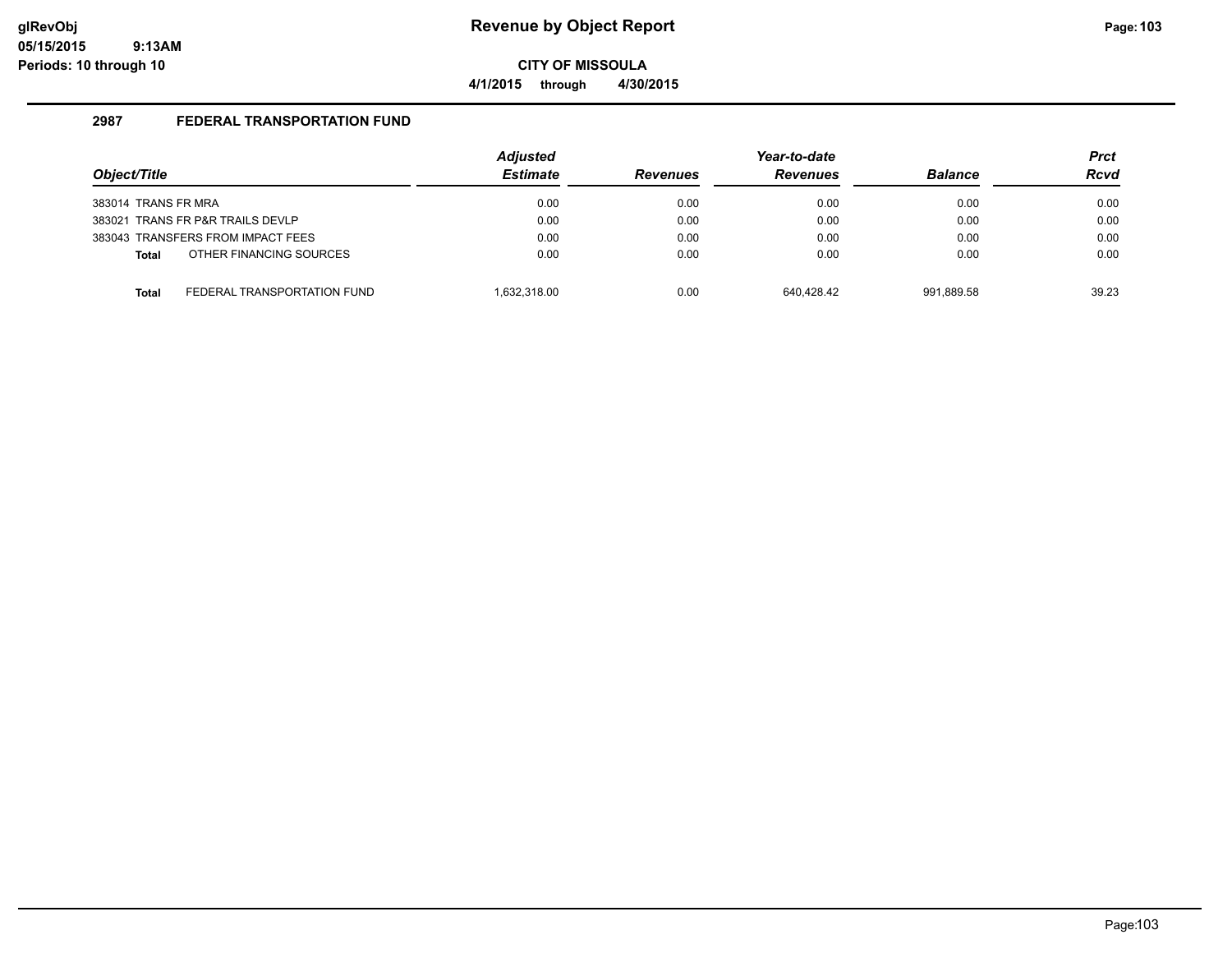**4/1/2015 through 4/30/2015**

**2988 GRANTS & DONATIONS FUND**

|                                                   | <b>Adjusted</b> | Year-to-date    |                 |                | <b>Prct</b> |
|---------------------------------------------------|-----------------|-----------------|-----------------|----------------|-------------|
| Object/Title                                      | <b>Estimate</b> | <b>Revenues</b> | <b>Revenues</b> | <b>Balance</b> | Rcvd        |
| 330000 INTERGOVERNMENTAL REVENUES                 |                 |                 |                 |                |             |
| 331013 NORTHSIDE PED BRIDGE/ARRA-CDBG GRANT       | 0.00            | 0.00            | 0.00            | 0.00           | 0.00        |
| 331014 EECBG GRANT                                | 0.00            | 0.00            | 0.00            | 0.00           | 0.00        |
| 331025 DV ACCOUNTABILITY PROJECT                  | 63,831.00       | 10,316.13       | 30,210.64       | 33,620.36      | 47.33       |
| 331026 FY09 POLICE ICAC FEDERAL GRANT             | 102,698.00      | 0.00            | 51,400.69       | 51,297.31      | 50.05       |
| 331028 DUI-COPS IN SHOPS                          | 5,000.00        | 0.00            | 0.00            | 5,000.00       | 0.00        |
| 331029 CHRP GRANT                                 | 0.00            | 0.00            | 0.00            | 0.00           | 0.00        |
| 331030 COMMUNITY RESOURCE OFFICER/MCPS            | 0.00            | 0.00            | 0.00            | 0.00           | 0.00        |
| 331038 EPA BROWNSFIELD GRANT                      | 0.00            | 0.00            | 0.00            | 0.00           | 0.00        |
| 331039 EPA BROWNSFIELD ARRA                       | 0.00            | 0.00            | 0.00            | 0.00           | 0.00        |
| 331081 GRANTS/DONATIONS - FORT MISSOULA           | 0.00            | 0.00            | 0.00            | 0.00           | 0.00        |
| 331090 EPA GRANT                                  | 433.065.00      | 0.00            | 0.00            | 433,065.00     | 0.00        |
| 331178 DUI TASK FORCE GRANT                       | 10,000.00       | 0.00            | 429.60          | 9.570.40       | 4.30        |
| 331181 GRANTS/DONATIONS - FORT MISSOULA           | 0.00            | 0.00            | 0.00            | 0.00           | 0.00        |
| 334013 STATE GRANT - OT SEATBELT                  | 35,000.00       | 0.00            | 30.969.48       | 4,030.52       | 88.48       |
| 334014 MISSOULA COUNTY-GRANT CREEK TRAIL          | 0.00            | 0.00            | 0.00            | 0.00           | 0.00        |
| 334015 COPS TECHNOLOGY GRANT                      | 322,299.00      | 55,653.70       | 122,022.51      | 200,276.49     | 37.86       |
| 334016 BULLETPROOF VEST GRANT                     | 10,500.00       | 0.00            | 0.00            | 10,500.00      | 0.00        |
| 334018 STATE GRANT - CAPITAL                      | 0.00            | 0.00            | 0.00            | 0.00           | 0.00        |
| 334020 UNDERAGE DRINKING GRANT                    | 0.00            | 0.00            | 3,293.98        | $-3,293.98$    | 0.00        |
| 334025 COUNTY WEED                                | 0.00            | 0.00            | 0.00            | 0.00           | 0.00        |
| 334028 DEPT OF AG INTERN GRANT                    | 0.00            | 0.00            | 0.00            | 0.00           | 0.00        |
| 334076 BIG SKY TRUST FUND GRANTS                  | 30,000.00       | 0.00            | 90,000.00       | $-60,000.00$   | 300.00      |
| 334121 DNRC-EPA AREA WIDE ASSESSMENT GRANT        | 0.00            | 0.00            | 0.00            | 0.00           | 0.00        |
| 336021 STATE CONTRIB - POLICE RETIREMENT          | 0.00            | 1.687.83        | 17,127.90       | $-17,127.90$   | 0.00        |
| 336023 STATE CONTRIB. - PERS                      | 0.00            | 2.25            | 24.68           | $-24.68$       | 0.00        |
| <b>INTERGOVERNMENTAL REVENUES</b><br><b>Total</b> | 1,012,393.00    | 67,659.91       | 345,479.48      | 666,913.52     | 34.13       |
| 340000 CHARGES FOR SERVICES                       |                 |                 |                 |                |             |
| 342000 ANTI-GRAFFITI PROJECT                      | 5,000.00        | 0.00            | 1,000.00        | 4,000.00       | 20.00       |
| 342013 SECURITY INVEST FEES                       | 0.00            | 0.00            | 0.00            | 0.00           | 0.00        |
| <b>CHARGES FOR SERVICES</b><br>Total              | 5,000.00        | 0.00            | 1,000.00        | 4,000.00       | 20.00       |
| 360000 MISCELLANEOUS REVENUES                     |                 |                 |                 |                |             |
| 360010 MISCELLANEOUS                              | 0.00            | 0.00            | 0.00            | 0.00           | 0.00        |
| 365000 DONATIONS                                  | 40,000.00       | 2,000.00        | 9,921.50        | 30,078.50      | 24.80       |
| 365015 GREEN BLOCK PILOT PROJECT                  | 0.00            | 0.00            | 0.00            | 0.00           | 0.00        |
| 365021 COMBAT CHALLENGE DONATIONS                 | 0.00            | 0.00            | 0.00            | 0.00           | 0.00        |
| MISCELLANEOUS REVENUES<br><b>Total</b>            | 40,000.00       | 2,000.00        | 9,921.50        | 30,078.50      | 24.80       |
| 380000 OTHER FINANCING SOURCES                    |                 |                 |                 |                |             |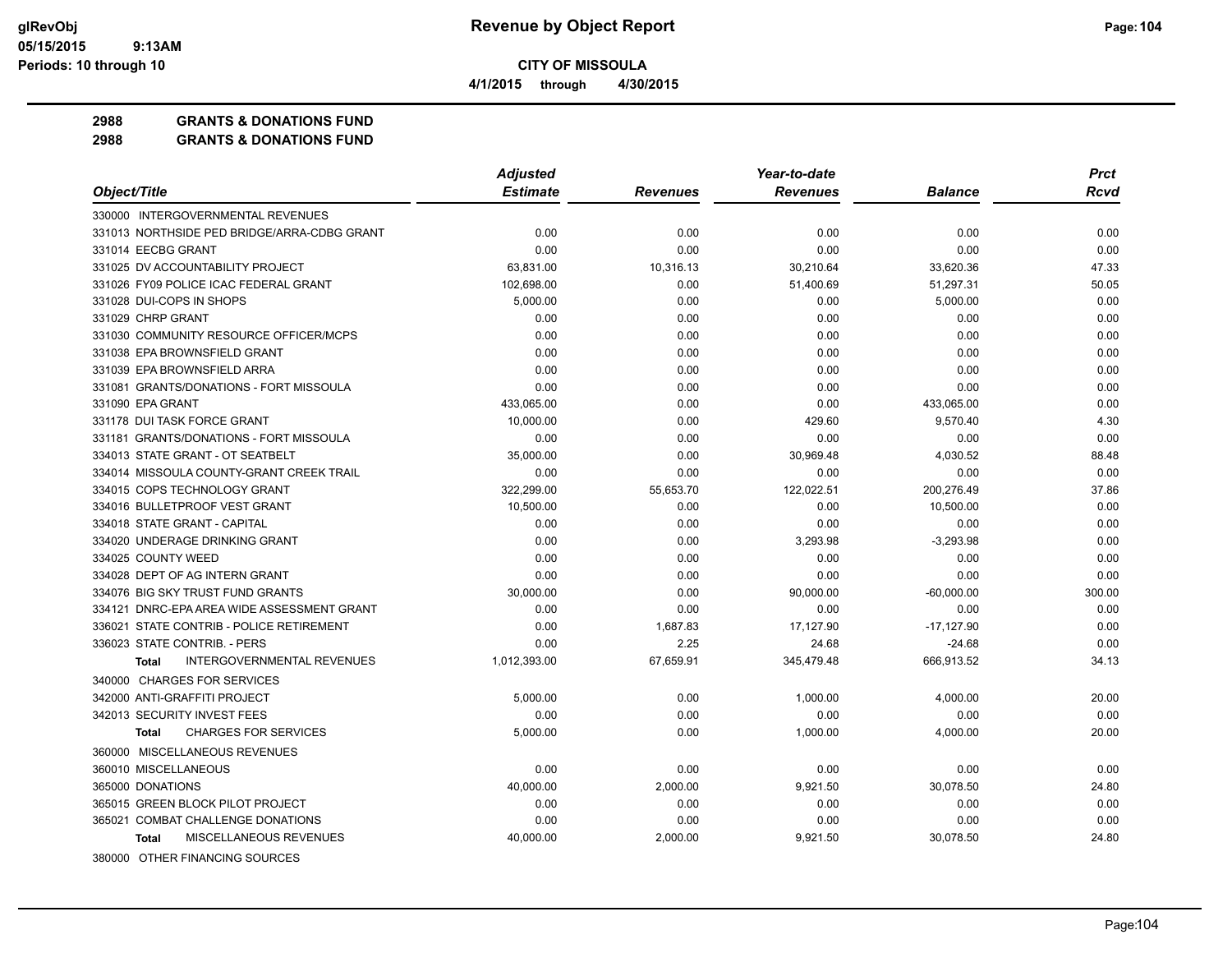**4/1/2015 through 4/30/2015**

## **2988 GRANTS & DONATIONS FUND**

|                                                    | <b>Adjusted</b> |                 | Year-to-date    |                | Prct  |
|----------------------------------------------------|-----------------|-----------------|-----------------|----------------|-------|
| Object/Title                                       | <b>Estimate</b> | <b>Revenues</b> | <b>Revenues</b> | <b>Balance</b> | Rcvd  |
| 381023 DOMESTIC VIOLENCE ACCOUNTABILITY GRANT      | 0.00            | 0.00            | 0.00            | 0.00           | 0.00  |
| 383002 TRANS FR GAS TAX                            | 0.00            | 0.00            | 0.00            | 0.00           | 0.00  |
| 383022 TRANS FR OPEN SPACE BOND                    | 0.00            | 0.00            | 0.00            | 0.00           | 0.00  |
| 383042 TRANSFERS FROM OTHER FUNDS                  | 0.00            | 0.00            | 0.00            | 0.00           | 0.00  |
| OTHER FINANCING SOURCES<br><b>Total</b>            | 0.00            | 0.00            | 0.00            | 0.00           | 0.00  |
| <b>GRANTS &amp; DONATIONS FUND</b><br><b>Total</b> | 1.057.393.00    | 69.659.91       | 356.400.98      | 700.992.02     | 33.71 |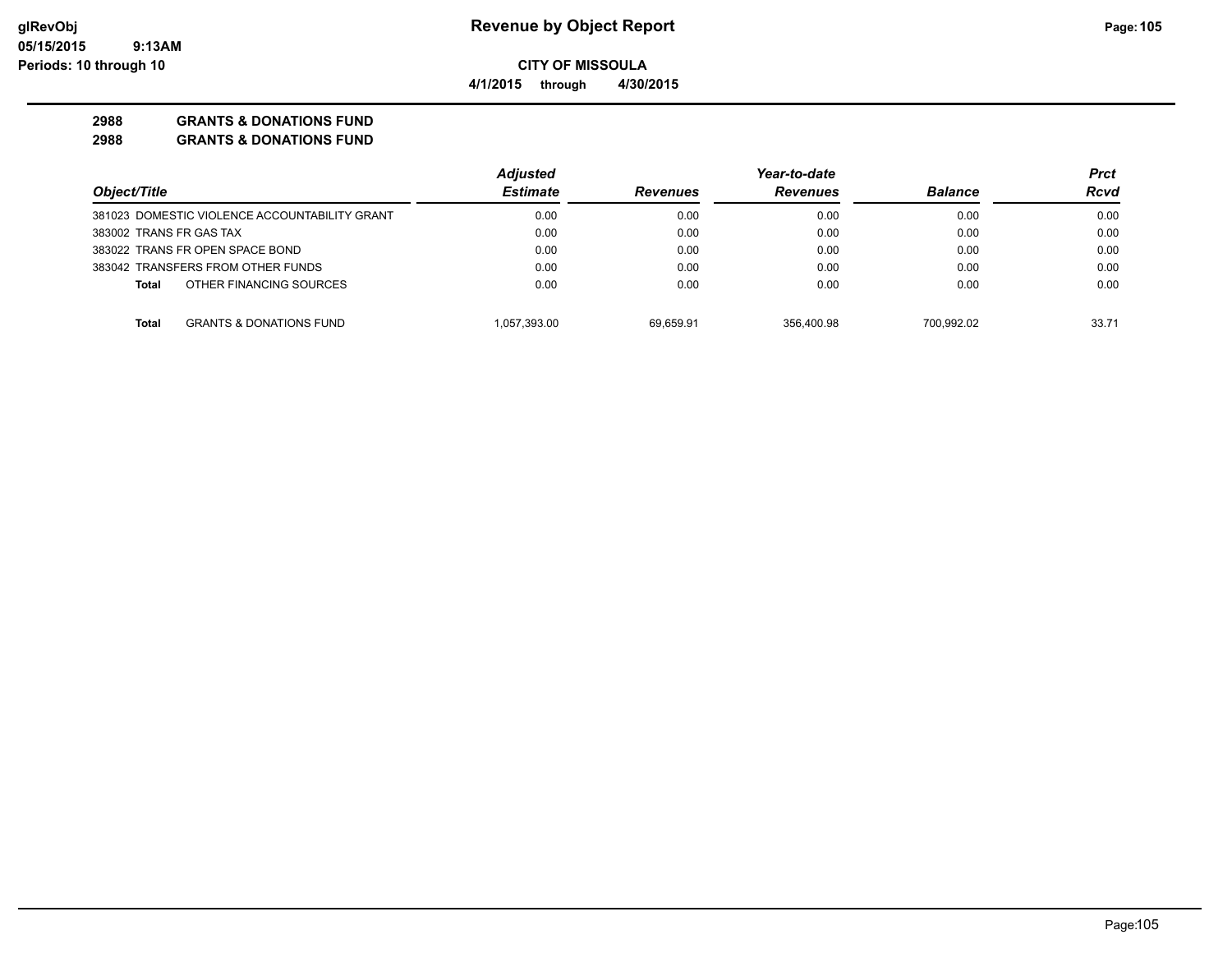**4/1/2015 through 4/30/2015**

|                                               | <b>Adjusted</b> | Year-to-date    |                 |                | <b>Prct</b> |
|-----------------------------------------------|-----------------|-----------------|-----------------|----------------|-------------|
| Object/Title                                  | <b>Estimate</b> | <b>Revenues</b> | <b>Revenues</b> | <b>Balance</b> | Rcvd        |
| 330000 INTERGOVERNMENTAL REVENUES             |                 |                 |                 |                |             |
| 331013 NORTHSIDE PED BRIDGE/ARRA-CDBG GRANT   | 0.00            | 0.00            | 0.00            | 0.00           | 0.00        |
| 331014 EECBG GRANT                            | 0.00            | 0.00            | 0.00            | 0.00           | 0.00        |
| 331025 DV ACCOUNTABILITY PROJECT              | 63,831.00       | 10,316.13       | 30,210.64       | 33,620.36      | 47.33       |
| 331026 FY09 POLICE ICAC FEDERAL GRANT         | 102,698.00      | 0.00            | 51,400.69       | 51,297.31      | 50.05       |
| 331028 DUI-COPS IN SHOPS                      | 5,000.00        | 0.00            | 0.00            | 5,000.00       | 0.00        |
| 331029 CHRP GRANT                             | 0.00            | 0.00            | 0.00            | 0.00           | 0.00        |
| 331030 COMMUNITY RESOURCE OFFICER/MCPS        | 0.00            | 0.00            | 0.00            | 0.00           | 0.00        |
| 331038 EPA BROWNSFIELD GRANT                  | 0.00            | 0.00            | 0.00            | 0.00           | 0.00        |
| 331039 EPA BROWNSFIELD ARRA                   | 0.00            | 0.00            | 0.00            | 0.00           | 0.00        |
| 331081 GRANTS/DONATIONS - FORT MISSOULA       | 0.00            | 0.00            | 0.00            | 0.00           | 0.00        |
| 331090 EPA GRANT                              | 433,065.00      | 0.00            | 0.00            | 433,065.00     | 0.00        |
| 331178 DUI TASK FORCE GRANT                   | 10,000.00       | 0.00            | 429.60          | 9,570.40       | 4.30        |
| 331181 GRANTS/DONATIONS - FORT MISSOULA       | 0.00            | 0.00            | 0.00            | 0.00           | 0.00        |
| 334013 STATE GRANT - OT SEATBELT              | 35,000.00       | 0.00            | 30,969.48       | 4,030.52       | 88.48       |
| 334014 MISSOULA COUNTY-GRANT CREEK TRAIL      | 0.00            | 0.00            | 0.00            | 0.00           | 0.00        |
| 334015 COPS TECHNOLOGY GRANT                  | 322,299.00      | 55,653.70       | 122,022.51      | 200,276.49     | 37.86       |
| 334016 BULLETPROOF VEST GRANT                 | 10,500.00       | 0.00            | 0.00            | 10,500.00      | 0.00        |
| 334018 STATE GRANT - CAPITAL                  | 0.00            | 0.00            | 0.00            | 0.00           | 0.00        |
| 334020 UNDERAGE DRINKING GRANT                | 0.00            | 0.00            | 3,293.98        | $-3,293.98$    | 0.00        |
| 334025 COUNTY WEED                            | 0.00            | 0.00            | 0.00            | 0.00           | 0.00        |
| 334028 DEPT OF AG INTERN GRANT                | 0.00            | 0.00            | 0.00            | 0.00           | 0.00        |
| 334076 BIG SKY TRUST FUND GRANTS              | 30,000.00       | 0.00            | 90,000.00       | $-60,000.00$   | 300.00      |
| 334121 DNRC-EPA AREA WIDE ASSESSMENT GRANT    | 0.00            | 0.00            | 0.00            | 0.00           | 0.00        |
| 336021 STATE CONTRIB - POLICE RETIREMENT      | 0.00            | 1,687.83        | 17,127.90       | $-17, 127.90$  | 0.00        |
| 336023 STATE CONTRIB. - PERS                  | 0.00            | 2.25            | 24.68           | $-24.68$       | 0.00        |
| INTERGOVERNMENTAL REVENUES<br><b>Total</b>    | 1,012,393.00    | 67,659.91       | 345,479.48      | 666,913.52     | 34.13       |
| 340000 CHARGES FOR SERVICES                   |                 |                 |                 |                |             |
| 342000 ANTI-GRAFFITI PROJECT                  | 5,000.00        | 0.00            | 1,000.00        | 4,000.00       | 20.00       |
| 342013 SECURITY INVEST FEES                   | 0.00            | 0.00            | 0.00            | 0.00           | 0.00        |
| <b>CHARGES FOR SERVICES</b><br><b>Total</b>   | 5,000.00        | 0.00            | 1,000.00        | 4,000.00       | 20.00       |
| 360000 MISCELLANEOUS REVENUES                 |                 |                 |                 |                |             |
| 360010 MISCELLANEOUS                          | 0.00            | 0.00            | 0.00            | 0.00           | 0.00        |
| 365000 DONATIONS                              | 40,000.00       | 2,000.00        | 9,921.50        | 30,078.50      | 24.80       |
| 365015 GREEN BLOCK PILOT PROJECT              | 0.00            | 0.00            | 0.00            | 0.00           | 0.00        |
| 365021 COMBAT CHALLENGE DONATIONS             | 0.00            | 0.00            | 0.00            | 0.00           | 0.00        |
| MISCELLANEOUS REVENUES<br><b>Total</b>        | 40,000.00       | 2,000.00        | 9,921.50        | 30,078.50      | 24.80       |
| 380000 OTHER FINANCING SOURCES                |                 |                 |                 |                |             |
| 381023 DOMESTIC VIOLENCE ACCOUNTABILITY GRANT | 0.00            | 0.00            | 0.00            | 0.00           | 0.00        |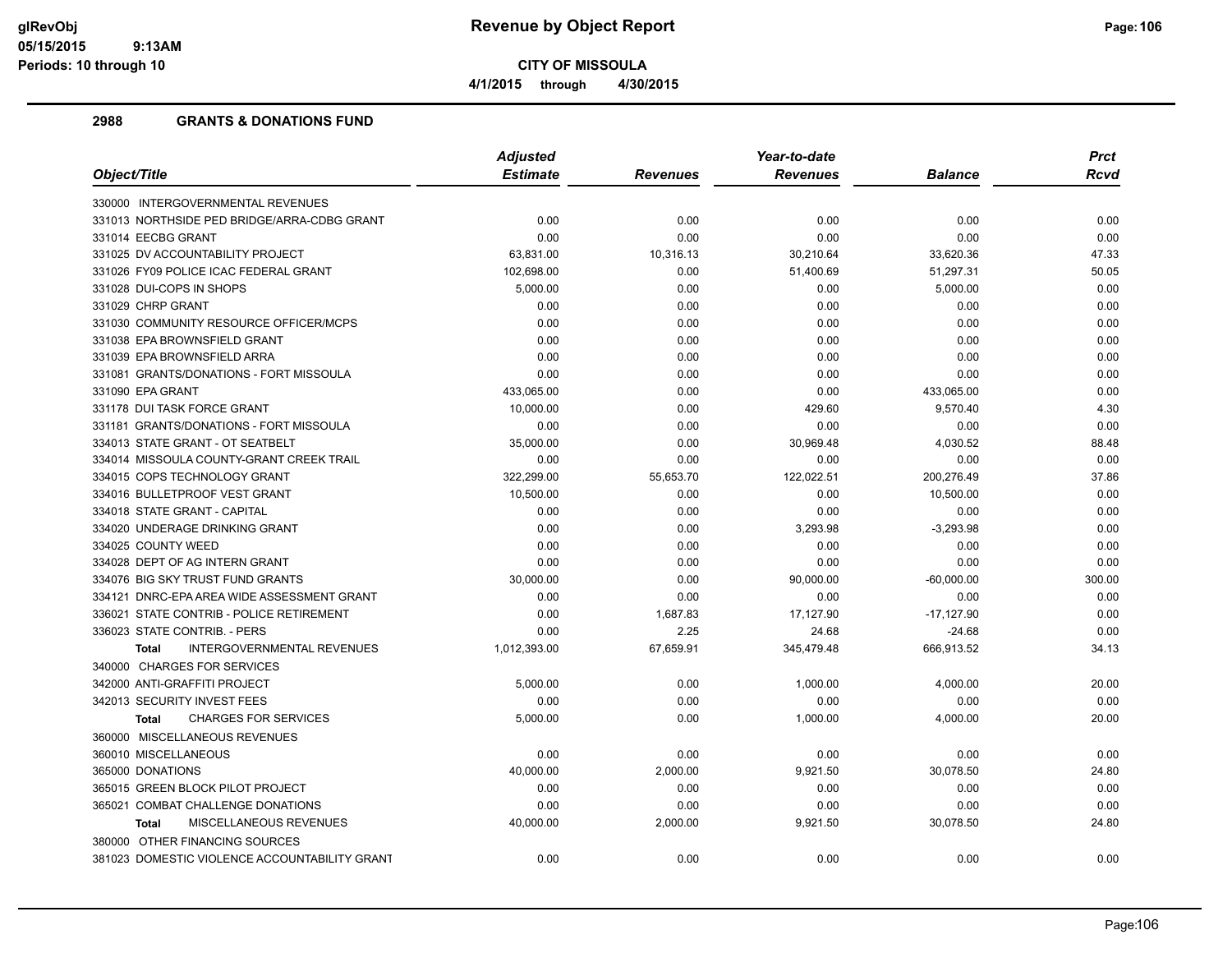**4/1/2015 through 4/30/2015**

| Object/Title                      |                                    | <b>Adjusted</b><br><b>Estimate</b> | <b>Revenues</b> | Year-to-date<br><b>Revenues</b> | <b>Balance</b> | <b>Prct</b><br><b>Rcvd</b> |
|-----------------------------------|------------------------------------|------------------------------------|-----------------|---------------------------------|----------------|----------------------------|
| 383002 TRANS FR GAS TAX           |                                    | 0.00                               | 0.00            | 0.00                            | 0.00           | 0.00                       |
| 383022 TRANS FR OPEN SPACE BOND   |                                    | 0.00                               | 0.00            | 0.00                            | 0.00           | 0.00                       |
| 383042 TRANSFERS FROM OTHER FUNDS |                                    | 0.00                               | 0.00            | 0.00                            | 0.00           | 0.00                       |
| <b>Total</b>                      | OTHER FINANCING SOURCES            | 0.00                               | 0.00            | 0.00                            | 0.00           | 0.00                       |
| <b>Total</b>                      | <b>GRANTS &amp; DONATIONS FUND</b> | 1.057.393.00                       | 69.659.91       | 356.400.98                      | 700.992.02     | 33.71                      |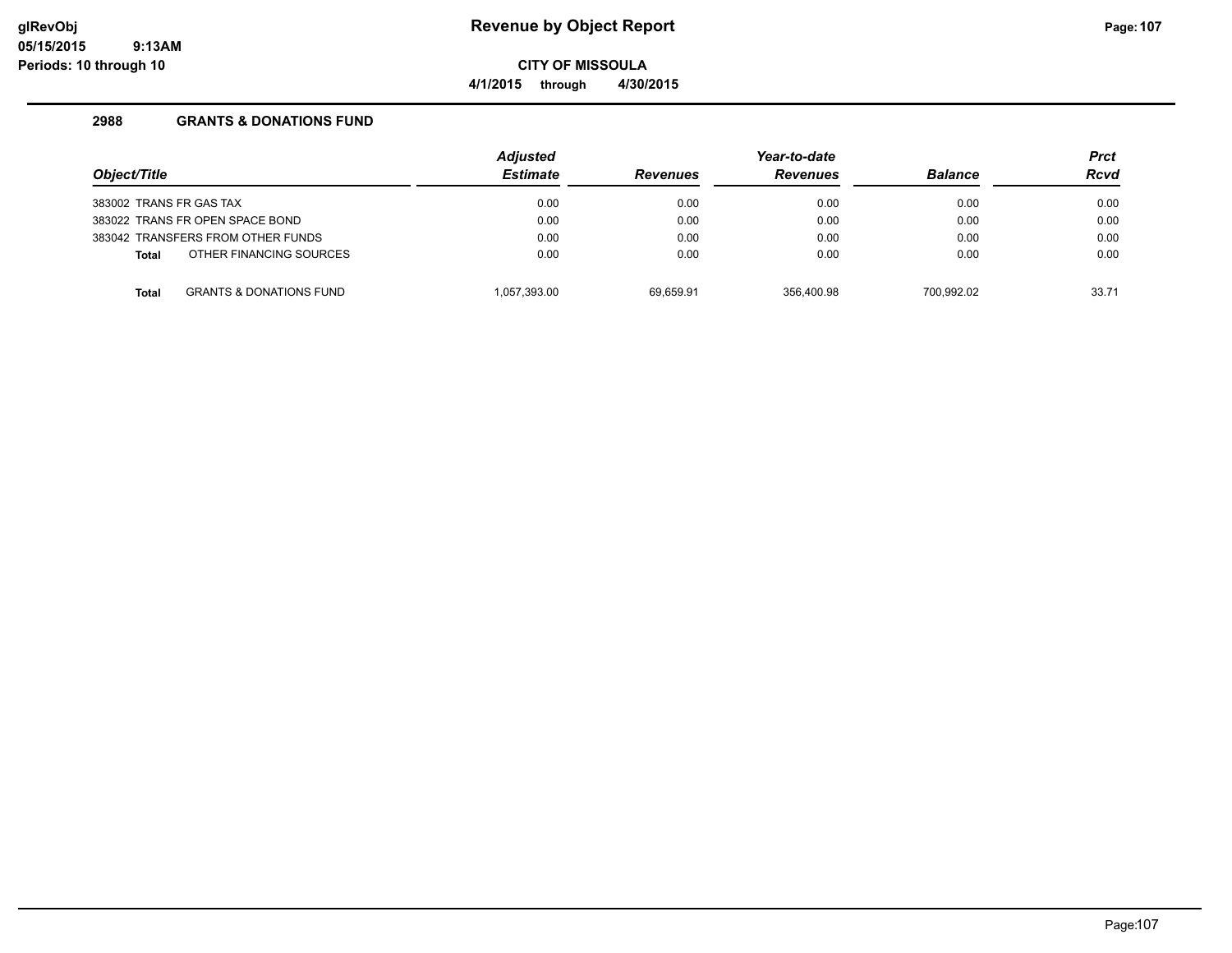**4/1/2015 through 4/30/2015**

**3000 SID REVOLVING FUND**

**3000 SID REVOLVING FUND**

|                                                           | <b>Adjusted</b> |                 | Year-to-date    |                | <b>Prct</b> |
|-----------------------------------------------------------|-----------------|-----------------|-----------------|----------------|-------------|
| Object/Title                                              | <b>Estimate</b> | <b>Revenues</b> | <b>Revenues</b> | <b>Balance</b> | <b>Rcvd</b> |
| 360000 MISCELLANEOUS REVENUES                             |                 |                 |                 |                |             |
| 360000 MISCELLANEOUS REVENUES                             | 0.00            | 0.00            | 0.00            | 0.00           | 0.00        |
| 360010 MISCELLANEOUS                                      | 0.00            | 0.00            | 0.00            | 0.00           | 0.00        |
| 362000 OTHER MISCELLANEOUS REVENUE                        | 0.00            | 0.00            | 0.00            | 0.00           | 0.00        |
| MISCELLANEOUS REVENUES<br><b>Total</b>                    | 0.00            | 0.00            | 0.00            | 0.00           | 0.00        |
| <b>INVESTMENTS &amp; ROYALTY EARNINGS</b><br>370000       |                 |                 |                 |                |             |
| 371010 INTEREST ON INVESTMENTS                            | 0.00            | 0.00            | 0.00            | 0.00           | 0.00        |
| 371020 GAIN/LOSS IN MARKET VALUE OF INVESTMENTS           | 0.00            | 0.00            | 0.00            | 0.00           | 0.00        |
| <b>INVESTMENTS &amp; ROYALTY EARNINGS</b><br><b>Total</b> | 0.00            | 0.00            | 0.00            | 0.00           | 0.00        |
| OTHER FINANCING SOURCES<br>380000                         |                 |                 |                 |                |             |
| 380000 OTHER FINANCING SOURCES                            | 0.00            | 0.00            | 0.00            | 0.00           | 0.00        |
| 381002 SRF LOAN                                           | 0.00            | 0.00            | 0.00            | 0.00           | 0.00        |
| 381009 TRANSFERS IN                                       | 0.00            | 0.00            | 0.00            | 0.00           | 0.00        |
| 381030 SID BONDS PROCEEDS                                 | 0.00            | 0.00            | 0.00            | 0.00           | 0.00        |
| 383000 OPERATING TRANSFERS                                | 0.00            | 0.00            | 0.00            | 0.00           | 0.00        |
| 383039 FROM SID TRANSFERS                                 | 0.00            | 0.00            | 0.00            | 0.00           | 0.00        |
| OTHER FINANCING SOURCES<br><b>Total</b>                   | 0.00            | 0.00            | 0.00            | 0.00           | 0.00        |
| SID REVOLVING FUND<br><b>Total</b>                        | 0.00            | 0.00            | 0.00            | 0.00           | 0.00        |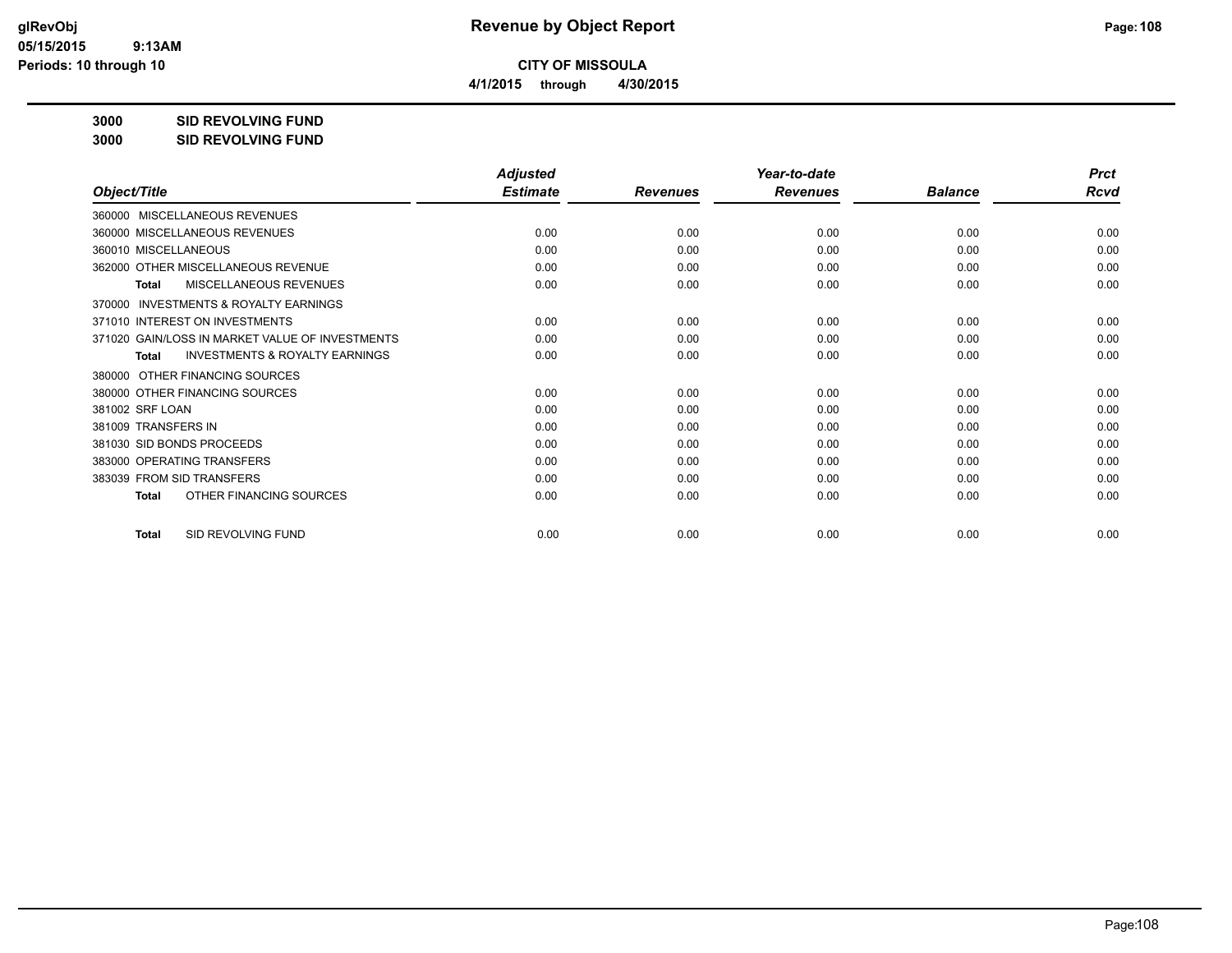**4/1/2015 through 4/30/2015**

#### **3000 SID REVOLVING FUND**

|                                                    | <b>Adjusted</b> |                 | Year-to-date    |                | <b>Prct</b> |
|----------------------------------------------------|-----------------|-----------------|-----------------|----------------|-------------|
| Object/Title                                       | <b>Estimate</b> | <b>Revenues</b> | <b>Revenues</b> | <b>Balance</b> | Rcvd        |
| 360000 MISCELLANEOUS REVENUES                      |                 |                 |                 |                |             |
| 360000 MISCELLANEOUS REVENUES                      | 0.00            | 0.00            | 0.00            | 0.00           | 0.00        |
| 360010 MISCELLANEOUS                               | 0.00            | 0.00            | 0.00            | 0.00           | 0.00        |
| 362000 OTHER MISCELLANEOUS REVENUE                 | 0.00            | 0.00            | 0.00            | 0.00           | 0.00        |
| MISCELLANEOUS REVENUES<br><b>Total</b>             | 0.00            | 0.00            | 0.00            | 0.00           | 0.00        |
| 370000 INVESTMENTS & ROYALTY EARNINGS              |                 |                 |                 |                |             |
| 371010 INTEREST ON INVESTMENTS                     | 0.00            | 0.00            | 0.00            | 0.00           | 0.00        |
| 371020 GAIN/LOSS IN MARKET VALUE OF INVESTMENT     | 0.00            | 0.00            | 0.00            | 0.00           | 0.00        |
| <b>INVESTMENTS &amp; ROYALTY EARNINGS</b><br>Total | 0.00            | 0.00            | 0.00            | 0.00           | 0.00        |
| 380000 OTHER FINANCING SOURCES                     |                 |                 |                 |                |             |
| 380000 OTHER FINANCING SOURCES                     | 0.00            | 0.00            | 0.00            | 0.00           | 0.00        |
| 381002 SRF LOAN                                    | 0.00            | 0.00            | 0.00            | 0.00           | 0.00        |
| 381009 TRANSFERS IN                                | 0.00            | 0.00            | 0.00            | 0.00           | 0.00        |
| 381030 SID BONDS PROCEEDS                          | 0.00            | 0.00            | 0.00            | 0.00           | 0.00        |
| 383000 OPERATING TRANSFERS                         | 0.00            | 0.00            | 0.00            | 0.00           | 0.00        |
| 383039 FROM SID TRANSFERS                          | 0.00            | 0.00            | 0.00            | 0.00           | 0.00        |
| OTHER FINANCING SOURCES<br><b>Total</b>            | 0.00            | 0.00            | 0.00            | 0.00           | 0.00        |
| SID REVOLVING FUND<br><b>Total</b>                 | 0.00            | 0.00            | 0.00            | 0.00           | 0.00        |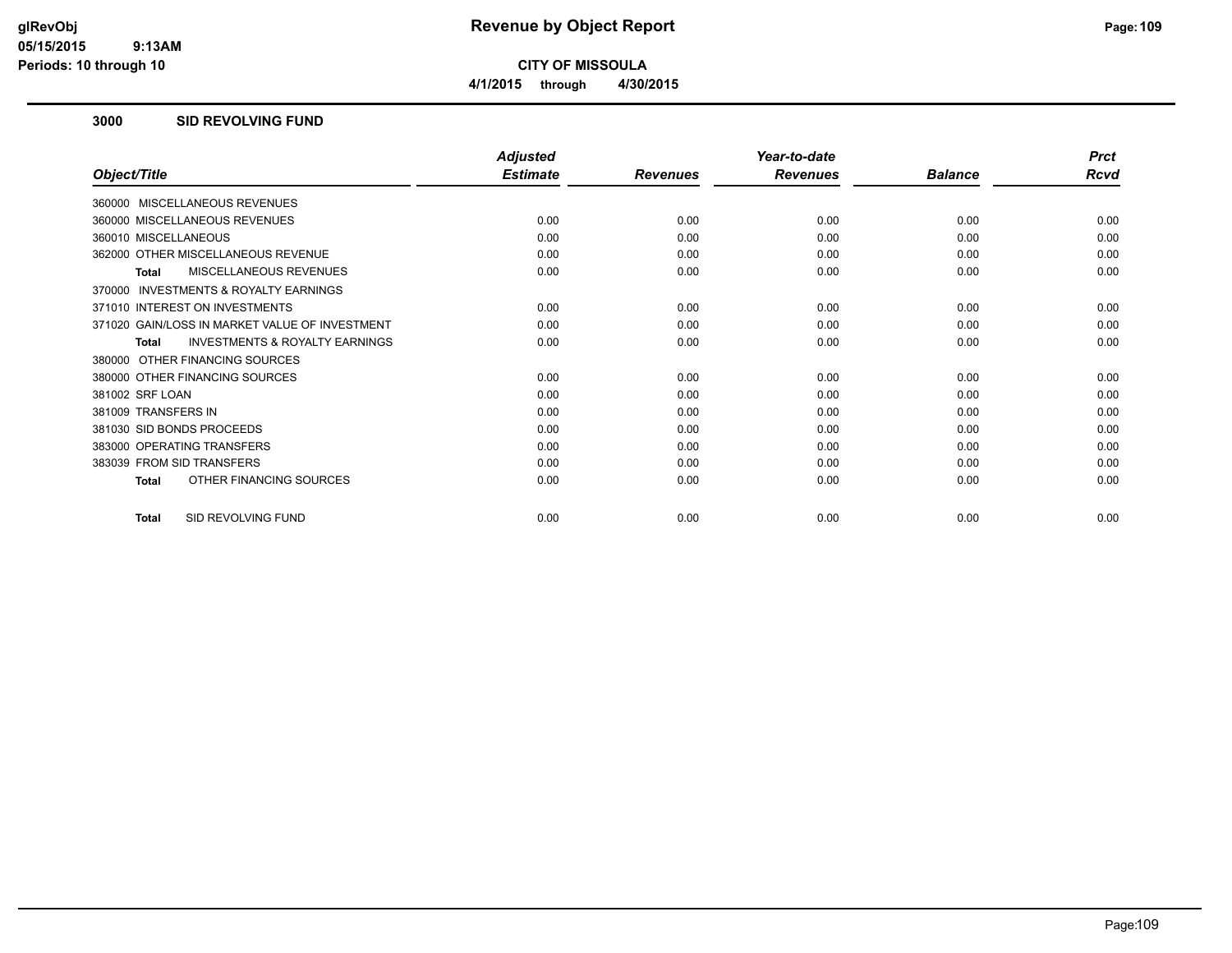**4/1/2015 through 4/30/2015**

# **3065 1998 PUBLIC SAFETY G O BONDS FUND**

**3065 1998 PUBLIC SAFETY G O BONDS FUND**

|                                                     | <b>Adjusted</b> |                 | Year-to-date    |                | <b>Prct</b> |
|-----------------------------------------------------|-----------------|-----------------|-----------------|----------------|-------------|
| Object/Title                                        | <b>Estimate</b> | <b>Revenues</b> | <b>Revenues</b> | <b>Balance</b> | Rcvd        |
| 310000 TAXES/ASSESSMENTS                            |                 |                 |                 |                |             |
| 310000 TAXES/ASSESSMENTS                            | 0.00            | 0.00            | 0.00            | 0.00           | 0.00        |
| 311000 GENERAL PROPERTY TAXES                       | 0.00            | 0.00            | 122.04          | $-122.04$      | 0.00        |
| 311001 CURRENT TAXES                                | 0.00            | 0.00            | 0.00            | 0.00           | 0.00        |
| 311030 MOTOR VEHICLE TAXES                          | 0.00            | 0.00            | 0.00            | 0.00           | 0.00        |
| 312000 PENALTIES & INTEREST - DELINQUENT TAXES      | 0.00            | 0.00            | 0.00            | 0.00           | 0.00        |
| 312001 PENALTIES & INTEREST                         | 0.00            | 0.00            | 0.00            | 0.00           | 0.00        |
| 314000 PROP TAX - OTHER THAN ASSESSED VAL           | 0.00            | 0.00            | 0.00            | 0.00           | 0.00        |
| 314001 LIGHT VEHICLE TAX                            | 0.00            | 0.00            | 0.00            | 0.00           | 0.00        |
| TAXES/ASSESSMENTS<br>Total                          | 0.00            | 0.00            | 122.04          | $-122.04$      | 0.00        |
| 330000 INTERGOVERNMENTAL REVENUES                   |                 |                 |                 |                |             |
| 334056 BANK CORP. LIC. TAX - (PREVIOUS YEARS)       | 0.00            | 0.00            | 0.00            | 0.00           | 0.00        |
| 335210 PERSONAL PROPERTY TAX REIMBURSEMENT          | 0.00            | 0.00            | 0.00            | 0.00           | 0.00        |
| 335230 HB 124 REVENUE                               | 0.00            | 0.00            | 0.00            | 0.00           | 0.00        |
| 335250 STATE REIMB - SB #184                        | 0.00            | 0.00            | 0.00            | 0.00           | 0.00        |
| <b>INTERGOVERNMENTAL REVENUES</b><br><b>Total</b>   | 0.00            | 0.00            | 0.00            | 0.00           | 0.00        |
| 360000 MISCELLANEOUS REVENUES                       |                 |                 |                 |                |             |
| 360010 MISCELLANEOUS                                | 0.00            | 0.00            | 0.00            | 0.00           | 0.00        |
| <b>MISCELLANEOUS REVENUES</b><br>Total              | 0.00            | 0.00            | 0.00            | 0.00           | 0.00        |
| <b>INVESTMENTS &amp; ROYALTY EARNINGS</b><br>370000 |                 |                 |                 |                |             |
| 371010 INTEREST ON INVESTMENTS                      | 0.00            | 0.00            | 0.00            | 0.00           | 0.00        |
| 371020 GAIN/LOSS IN MARKET VALUE OF INVESTMENTS     | 0.00            | 0.00            | 0.00            | 0.00           | 0.00        |
| <b>INVESTMENTS &amp; ROYALTY EARNINGS</b><br>Total  | 0.00            | 0.00            | 0.00            | 0.00           | 0.00        |
| 380000 OTHER FINANCING SOURCES                      |                 |                 |                 |                |             |
| 381010 BOND PROCEEDS                                | 0.00            | 0.00            | 0.00            | 0.00           | 0.00        |
| 383042 TRANSFERS FROM OTHER FUNDS                   | 0.00            | 0.00            | 0.00            | 0.00           | 0.00        |
| OTHER FINANCING SOURCES<br><b>Total</b>             | 0.00            | 0.00            | 0.00            | 0.00           | 0.00        |
| 1998 PUBLIC SAFETY G O BONDS FUND<br>Total          | 0.00            | 0.00            | 122.04          | $-122.04$      | 0.00        |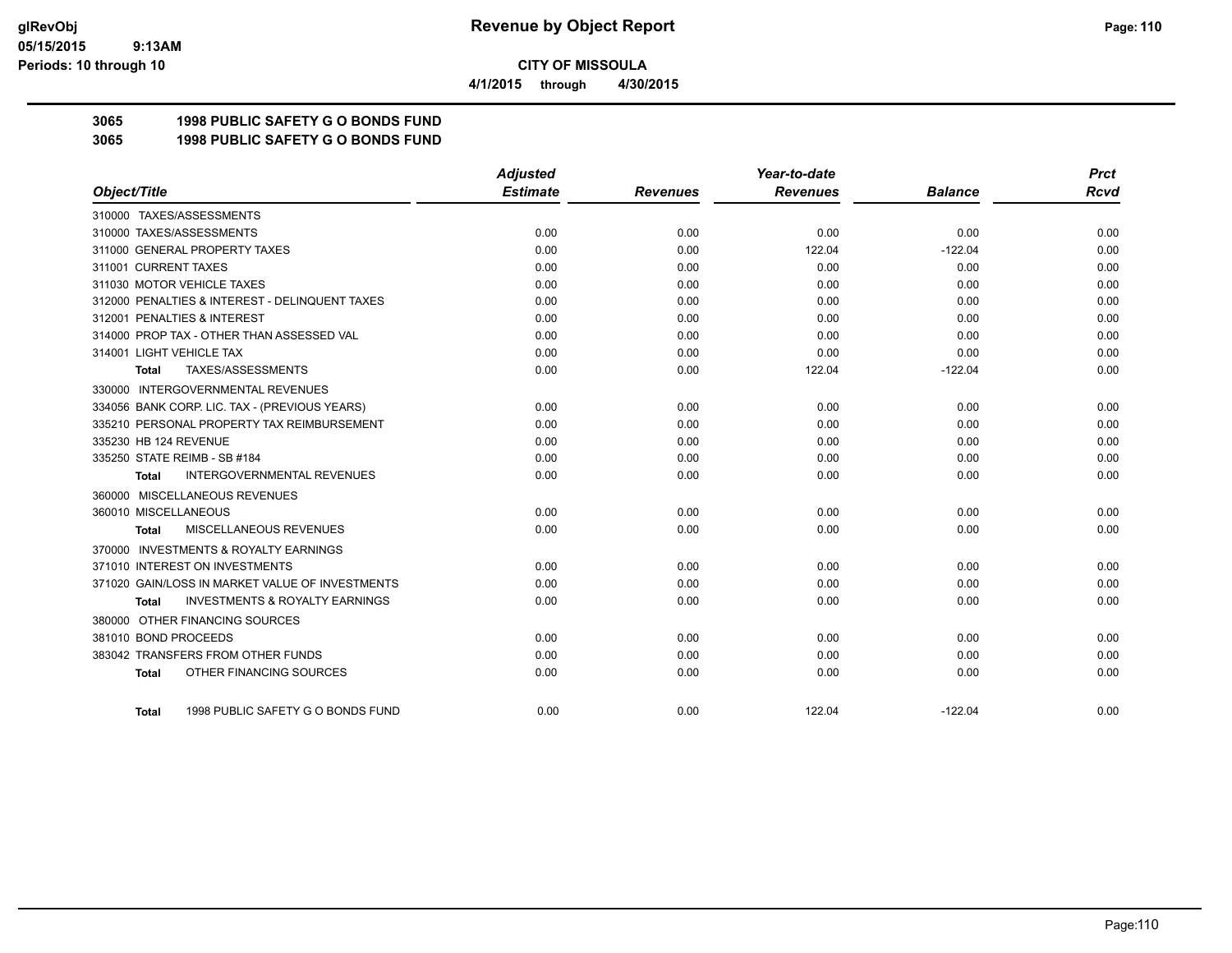**4/1/2015 through 4/30/2015**

## **3065 1998 PUBLIC SAFETY G O BONDS FUND**

|                                                    | <b>Adjusted</b> |                 | Year-to-date    |                | <b>Prct</b> |
|----------------------------------------------------|-----------------|-----------------|-----------------|----------------|-------------|
| Object/Title                                       | <b>Estimate</b> | <b>Revenues</b> | <b>Revenues</b> | <b>Balance</b> | <b>Rcvd</b> |
| 310000 TAXES/ASSESSMENTS                           |                 |                 |                 |                |             |
| 310000 TAXES/ASSESSMENTS                           | 0.00            | 0.00            | 0.00            | 0.00           | 0.00        |
| 311000 GENERAL PROPERTY TAXES                      | 0.00            | 0.00            | 122.04          | $-122.04$      | 0.00        |
| 311001 CURRENT TAXES                               | 0.00            | 0.00            | 0.00            | 0.00           | 0.00        |
| 311030 MOTOR VEHICLE TAXES                         | 0.00            | 0.00            | 0.00            | 0.00           | 0.00        |
| 312000 PENALTIES & INTEREST - DELINQUENT TAXES     | 0.00            | 0.00            | 0.00            | 0.00           | 0.00        |
| 312001 PENALTIES & INTEREST                        | 0.00            | 0.00            | 0.00            | 0.00           | 0.00        |
| 314000 PROP TAX - OTHER THAN ASSESSED VAL          | 0.00            | 0.00            | 0.00            | 0.00           | 0.00        |
| 314001 LIGHT VEHICLE TAX                           | 0.00            | 0.00            | 0.00            | 0.00           | 0.00        |
| TAXES/ASSESSMENTS<br><b>Total</b>                  | 0.00            | 0.00            | 122.04          | $-122.04$      | 0.00        |
| 330000 INTERGOVERNMENTAL REVENUES                  |                 |                 |                 |                |             |
| 334056 BANK CORP. LIC. TAX - (PREVIOUS YEARS)      | 0.00            | 0.00            | 0.00            | 0.00           | 0.00        |
| 335210 PERSONAL PROPERTY TAX REIMBURSEMENT         | 0.00            | 0.00            | 0.00            | 0.00           | 0.00        |
| 335230 HB 124 REVENUE                              | 0.00            | 0.00            | 0.00            | 0.00           | 0.00        |
| 335250 STATE REIMB - SB #184                       | 0.00            | 0.00            | 0.00            | 0.00           | 0.00        |
| <b>INTERGOVERNMENTAL REVENUES</b><br><b>Total</b>  | 0.00            | 0.00            | 0.00            | 0.00           | 0.00        |
| 360000 MISCELLANEOUS REVENUES                      |                 |                 |                 |                |             |
| 360010 MISCELLANEOUS                               | 0.00            | 0.00            | 0.00            | 0.00           | 0.00        |
| MISCELLANEOUS REVENUES<br>Total                    | 0.00            | 0.00            | 0.00            | 0.00           | 0.00        |
| 370000 INVESTMENTS & ROYALTY EARNINGS              |                 |                 |                 |                |             |
| 371010 INTEREST ON INVESTMENTS                     | 0.00            | 0.00            | 0.00            | 0.00           | 0.00        |
| 371020 GAIN/LOSS IN MARKET VALUE OF INVESTMENT     | 0.00            | 0.00            | 0.00            | 0.00           | 0.00        |
| <b>INVESTMENTS &amp; ROYALTY EARNINGS</b><br>Total | 0.00            | 0.00            | 0.00            | 0.00           | 0.00        |
| 380000 OTHER FINANCING SOURCES                     |                 |                 |                 |                |             |
| 381010 BOND PROCEEDS                               | 0.00            | 0.00            | 0.00            | 0.00           | 0.00        |
| 383042 TRANSFERS FROM OTHER FUNDS                  | 0.00            | 0.00            | 0.00            | 0.00           | 0.00        |
| OTHER FINANCING SOURCES<br><b>Total</b>            | 0.00            | 0.00            | 0.00            | 0.00           | 0.00        |
|                                                    |                 |                 |                 |                |             |
| 1998 PUBLIC SAFETY G O BONDS FUND<br><b>Total</b>  | 0.00            | 0.00            | 122.04          | $-122.04$      | 0.00        |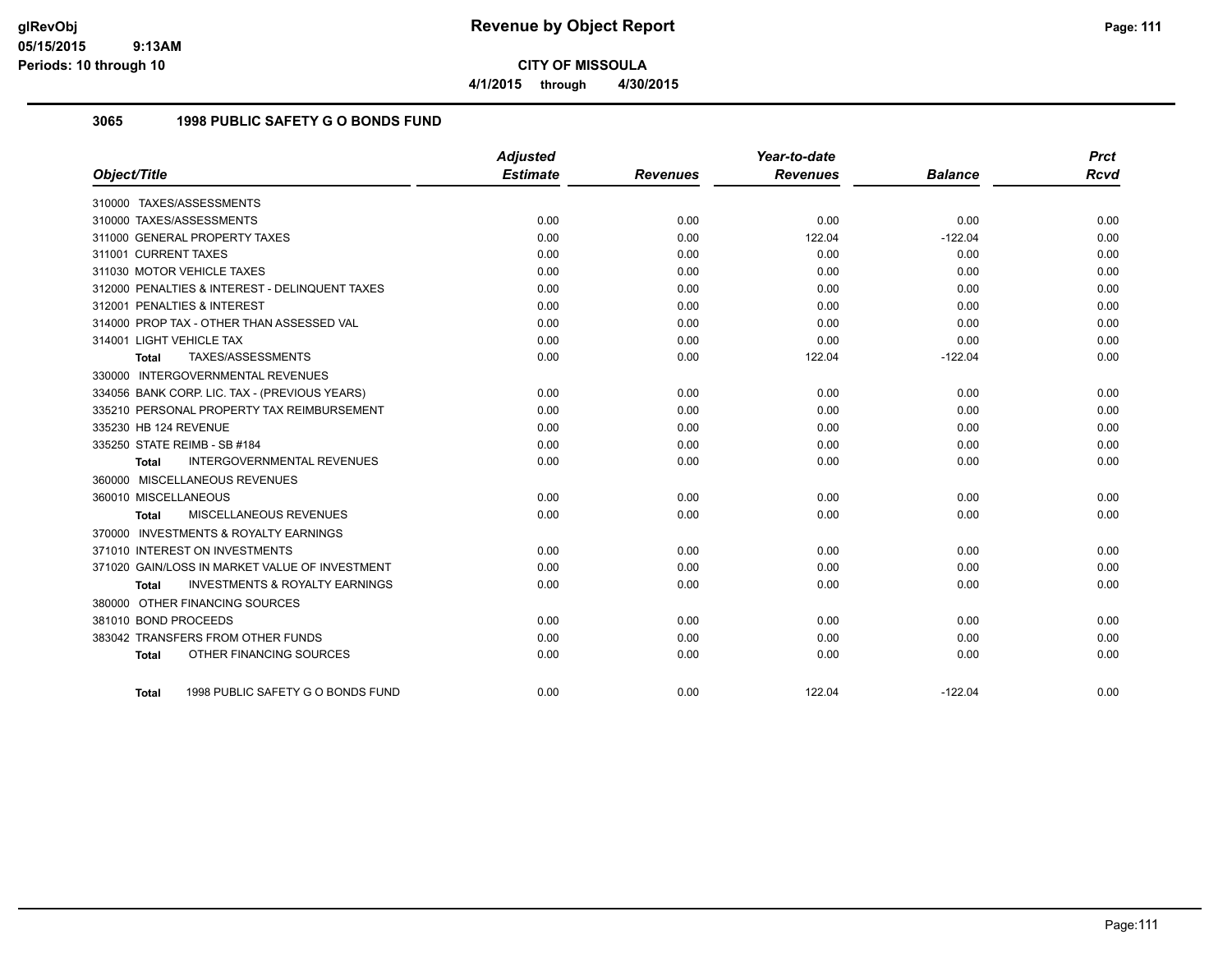**4/1/2015 through 4/30/2015**

**3070 1996 OPEN SPACE GO BONDS**

**3070 1996 OPEN SPACE GO BONDS**

|                                                           | <b>Adjusted</b> |                 | Year-to-date    |                | <b>Prct</b> |
|-----------------------------------------------------------|-----------------|-----------------|-----------------|----------------|-------------|
| Object/Title                                              | <b>Estimate</b> | <b>Revenues</b> | <b>Revenues</b> | <b>Balance</b> | Rcvd        |
| 310000 TAXES/ASSESSMENTS                                  |                 |                 |                 |                |             |
| 310000 TAXES/ASSESSMENTS                                  | 0.00            | 0.00            | 0.00            | 0.00           | 0.00        |
| 311000 GENERAL PROPERTY TAXES                             | 0.00            | 0.00            | 0.00            | 0.00           | 0.00        |
| 311030 MOTOR VEHICLE TAXES                                | 0.00            | 0.00            | 0.00            | 0.00           | 0.00        |
| 312000 PENALTIES & INTEREST - DELINQUENT TAXES            | 0.00            | 0.00            | 0.00            | 0.00           | 0.00        |
| 312001 PENALTIES & INTEREST                               | 0.00            | 0.00            | 0.00            | 0.00           | 0.00        |
| 314000 PROP TAX - OTHER THAN ASSESSED VAL                 | 0.00            | 0.00            | 0.00            | 0.00           | 0.00        |
| 314001 LIGHT VEHICLE TAX                                  | 0.00            | 0.00            | 0.00            | 0.00           | 0.00        |
| <b>TAXES/ASSESSMENTS</b><br><b>Total</b>                  | 0.00            | 0.00            | 0.00            | 0.00           | 0.00        |
| 330000 INTERGOVERNMENTAL REVENUES                         |                 |                 |                 |                |             |
| 334056 BANK CORP. LIC. TAX - (PREVIOUS YEARS)             | 0.00            | 0.00            | 0.00            | 0.00           | 0.00        |
| 335210 PERSONAL PROPERTY TAX REIMBURSEMENT                | 0.00            | 0.00            | 0.00            | 0.00           | 0.00        |
| 335230 HB 124 REVENUE                                     | 0.00            | 0.00            | 0.00            | 0.00           | 0.00        |
| 335250 STATE REIMB - SB #184                              | 0.00            | 0.00            | 0.00            | 0.00           | 0.00        |
| <b>INTERGOVERNMENTAL REVENUES</b><br><b>Total</b>         | 0.00            | 0.00            | 0.00            | 0.00           | 0.00        |
| <b>INVESTMENTS &amp; ROYALTY EARNINGS</b><br>370000       |                 |                 |                 |                |             |
| 371010 INTEREST ON INVESTMENTS                            | 0.00            | 0.00            | 0.00            | 0.00           | 0.00        |
| 371020 GAIN/LOSS IN MARKET VALUE OF INVESTMENTS           | 0.00            | 0.00            | 0.00            | 0.00           | 0.00        |
| <b>INVESTMENTS &amp; ROYALTY EARNINGS</b><br><b>Total</b> | 0.00            | 0.00            | 0.00            | 0.00           | 0.00        |
| OTHER FINANCING SOURCES<br>380000                         |                 |                 |                 |                |             |
| 381010 BOND PROCEEDS                                      | 0.00            | 0.00            | 0.00            | 0.00           | 0.00        |
| OTHER FINANCING SOURCES<br><b>Total</b>                   | 0.00            | 0.00            | 0.00            | 0.00           | 0.00        |
| 1996 OPEN SPACE GO BONDS<br><b>Total</b>                  | 0.00            | 0.00            | 0.00            | 0.00           | 0.00        |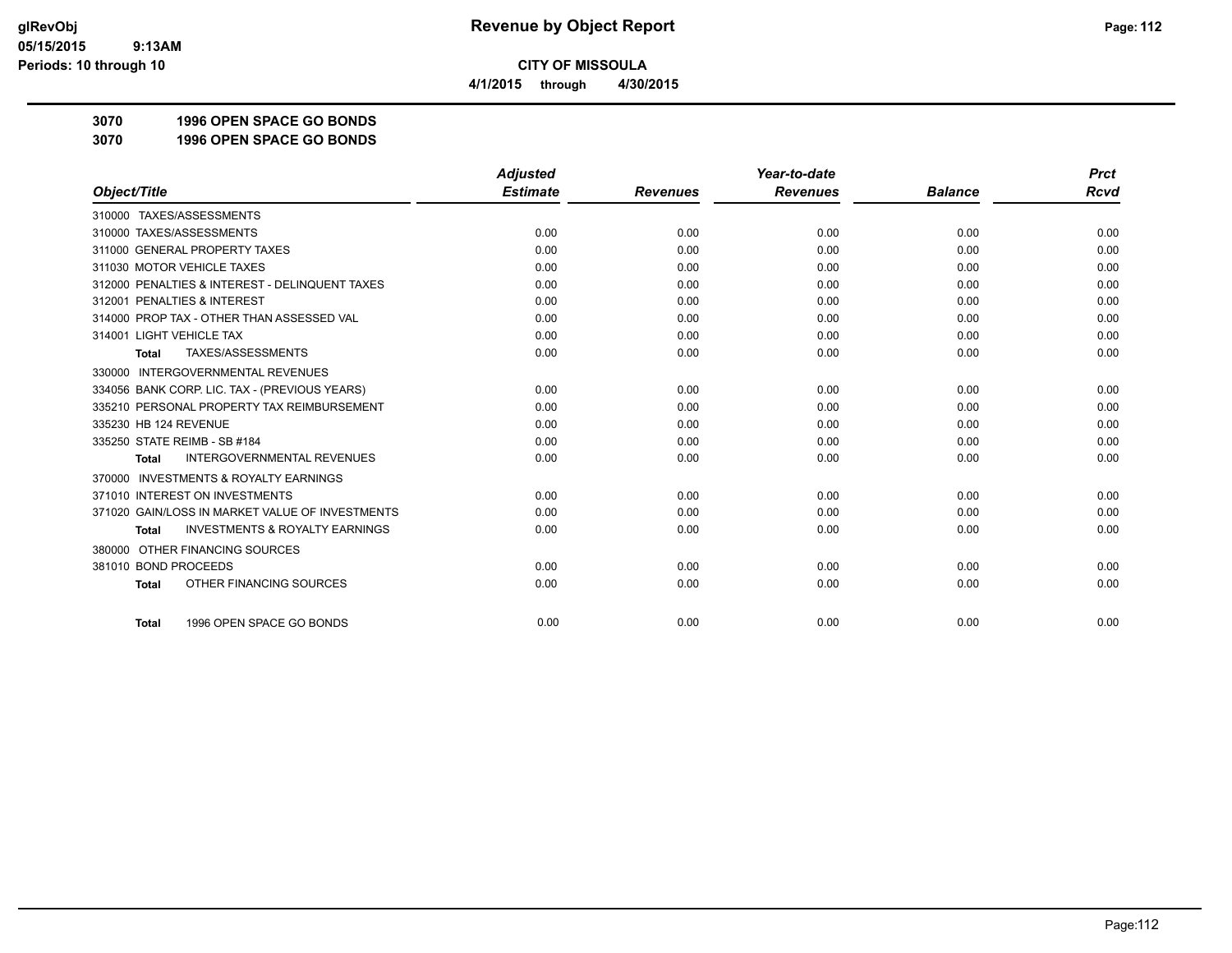**4/1/2015 through 4/30/2015**

## **3070 1996 OPEN SPACE GO BONDS**

|                                                           | <b>Adjusted</b> |                 | Year-to-date    |                | <b>Prct</b> |
|-----------------------------------------------------------|-----------------|-----------------|-----------------|----------------|-------------|
| Object/Title                                              | <b>Estimate</b> | <b>Revenues</b> | <b>Revenues</b> | <b>Balance</b> | Rcvd        |
| 310000 TAXES/ASSESSMENTS                                  |                 |                 |                 |                |             |
| 310000 TAXES/ASSESSMENTS                                  | 0.00            | 0.00            | 0.00            | 0.00           | 0.00        |
| 311000 GENERAL PROPERTY TAXES                             | 0.00            | 0.00            | 0.00            | 0.00           | 0.00        |
| 311030 MOTOR VEHICLE TAXES                                | 0.00            | 0.00            | 0.00            | 0.00           | 0.00        |
| 312000 PENALTIES & INTEREST - DELINQUENT TAXES            | 0.00            | 0.00            | 0.00            | 0.00           | 0.00        |
| 312001 PENALTIES & INTEREST                               | 0.00            | 0.00            | 0.00            | 0.00           | 0.00        |
| 314000 PROP TAX - OTHER THAN ASSESSED VAL                 | 0.00            | 0.00            | 0.00            | 0.00           | 0.00        |
| 314001 LIGHT VEHICLE TAX                                  | 0.00            | 0.00            | 0.00            | 0.00           | 0.00        |
| TAXES/ASSESSMENTS<br><b>Total</b>                         | 0.00            | 0.00            | 0.00            | 0.00           | 0.00        |
| 330000 INTERGOVERNMENTAL REVENUES                         |                 |                 |                 |                |             |
| 334056 BANK CORP. LIC. TAX - (PREVIOUS YEARS)             | 0.00            | 0.00            | 0.00            | 0.00           | 0.00        |
| 335210 PERSONAL PROPERTY TAX REIMBURSEMENT                | 0.00            | 0.00            | 0.00            | 0.00           | 0.00        |
| 335230 HB 124 REVENUE                                     | 0.00            | 0.00            | 0.00            | 0.00           | 0.00        |
| 335250 STATE REIMB - SB #184                              | 0.00            | 0.00            | 0.00            | 0.00           | 0.00        |
| <b>INTERGOVERNMENTAL REVENUES</b><br><b>Total</b>         | 0.00            | 0.00            | 0.00            | 0.00           | 0.00        |
| <b>INVESTMENTS &amp; ROYALTY EARNINGS</b><br>370000       |                 |                 |                 |                |             |
| 371010 INTEREST ON INVESTMENTS                            | 0.00            | 0.00            | 0.00            | 0.00           | 0.00        |
| 371020 GAIN/LOSS IN MARKET VALUE OF INVESTMENT            | 0.00            | 0.00            | 0.00            | 0.00           | 0.00        |
| <b>INVESTMENTS &amp; ROYALTY EARNINGS</b><br><b>Total</b> | 0.00            | 0.00            | 0.00            | 0.00           | 0.00        |
| 380000 OTHER FINANCING SOURCES                            |                 |                 |                 |                |             |
| 381010 BOND PROCEEDS                                      | 0.00            | 0.00            | 0.00            | 0.00           | 0.00        |
| OTHER FINANCING SOURCES<br><b>Total</b>                   | 0.00            | 0.00            | 0.00            | 0.00           | 0.00        |
|                                                           |                 |                 |                 |                |             |
| 1996 OPEN SPACE GO BONDS<br><b>Total</b>                  | 0.00            | 0.00            | 0.00            | 0.00           | 0.00        |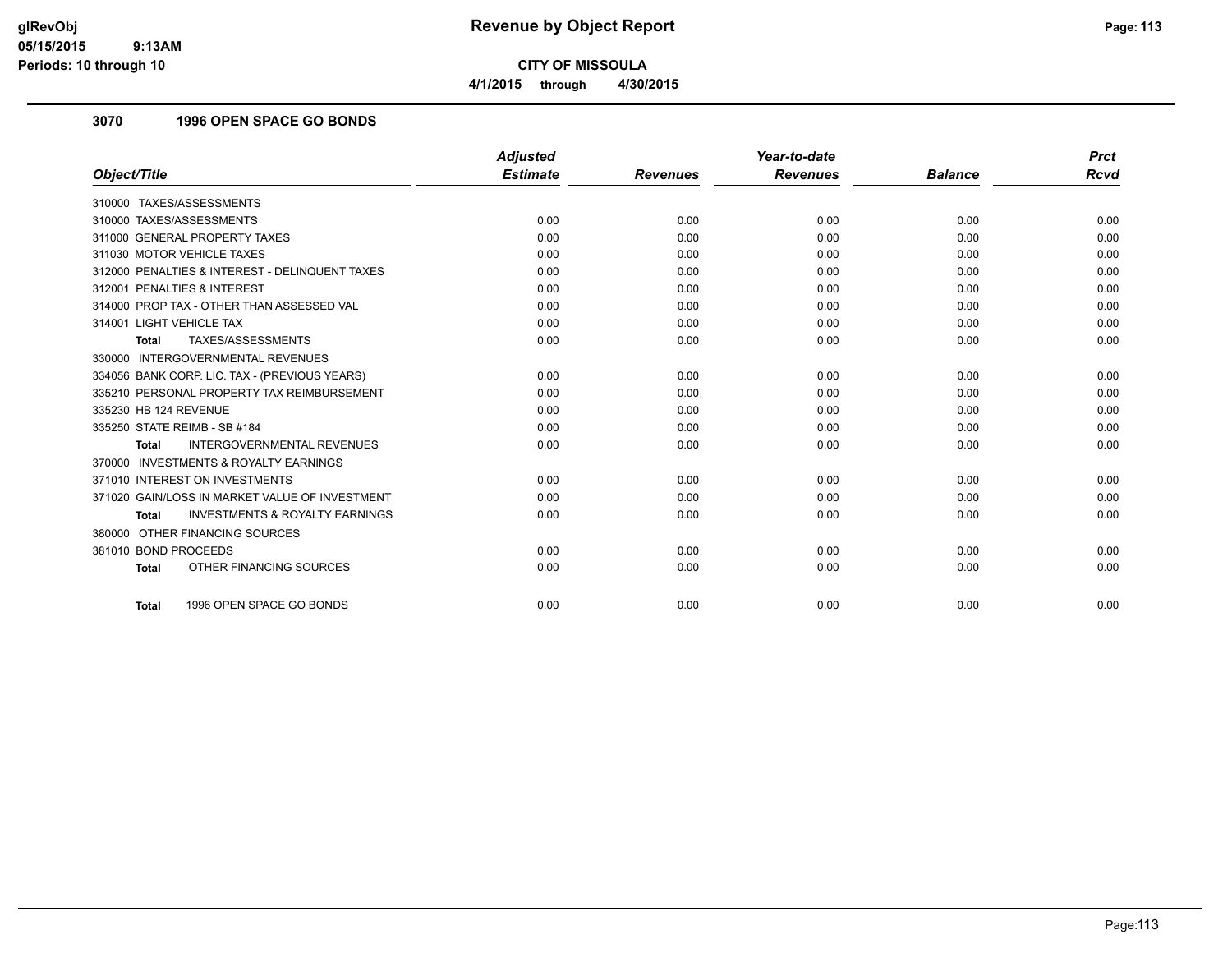**4/1/2015 through 4/30/2015**

**3075 1997 OPEN SPACE G O BOND FUND**

**3075 1997 OPEN SPACE G O BOND FUND**

|                                                           | <b>Adjusted</b> |                 | Year-to-date    |                | <b>Prct</b> |
|-----------------------------------------------------------|-----------------|-----------------|-----------------|----------------|-------------|
| Object/Title                                              | <b>Estimate</b> | <b>Revenues</b> | <b>Revenues</b> | <b>Balance</b> | <b>Rcvd</b> |
| 310000 TAXES/ASSESSMENTS                                  |                 |                 |                 |                |             |
| 310000 TAXES/ASSESSMENTS                                  | 0.00            | 0.00            | 0.00            | 0.00           | 0.00        |
| 311000 GENERAL PROPERTY TAXES                             | 0.00            | 0.00            | 0.00            | 0.00           | 0.00        |
| 311030 MOTOR VEHICLE TAXES                                | 0.00            | 0.00            | 0.00            | 0.00           | 0.00        |
| 312000 PENALTIES & INTEREST - DELINQUENT TAXES            | 0.00            | 0.00            | 0.00            | 0.00           | 0.00        |
| 312001 PENALTIES & INTEREST                               | 0.00            | 0.00            | 0.00            | 0.00           | 0.00        |
| 314000 PROP TAX - OTHER THAN ASSESSED VAL                 | 0.00            | 0.00            | 0.00            | 0.00           | 0.00        |
| 314001 LIGHT VEHICLE TAX                                  | 0.00            | 0.00            | 0.00            | 0.00           | 0.00        |
| TAXES/ASSESSMENTS<br>Total                                | 0.00            | 0.00            | 0.00            | 0.00           | 0.00        |
| 330000 INTERGOVERNMENTAL REVENUES                         |                 |                 |                 |                |             |
| 334056 BANK CORP. LIC. TAX - (PREVIOUS YEARS)             | 0.00            | 0.00            | 0.00            | 0.00           | 0.00        |
| 335210 PERSONAL PROPERTY TAX REIMBURSEMENT                | 0.00            | 0.00            | 0.00            | 0.00           | 0.00        |
| 335230 HB 124 REVENUE                                     | 0.00            | 0.00            | 0.00            | 0.00           | 0.00        |
| 335250 STATE REIMB - SB #184                              | 0.00            | 0.00            | 0.00            | 0.00           | 0.00        |
| <b>INTERGOVERNMENTAL REVENUES</b><br>Total                | 0.00            | 0.00            | 0.00            | 0.00           | 0.00        |
| 360000 MISCELLANEOUS REVENUES                             |                 |                 |                 |                |             |
| 360010 MISCELLANEOUS                                      | 0.00            | 0.00            | 0.00            | 0.00           | 0.00        |
| MISCELLANEOUS REVENUES<br>Total                           | 0.00            | 0.00            | 0.00            | 0.00           | 0.00        |
| 370000 INVESTMENTS & ROYALTY EARNINGS                     |                 |                 |                 |                |             |
| 371010 INTEREST ON INVESTMENTS                            | 0.00            | 0.00            | 0.00            | 0.00           | 0.00        |
| 371020 GAIN/LOSS IN MARKET VALUE OF INVESTMENTS           | 0.00            | 0.00            | 0.00            | 0.00           | 0.00        |
| <b>INVESTMENTS &amp; ROYALTY EARNINGS</b><br><b>Total</b> | 0.00            | 0.00            | 0.00            | 0.00           | 0.00        |
| 380000 OTHER FINANCING SOURCES                            |                 |                 |                 |                |             |
| 380000 OTHER FINANCING SOURCES                            | 0.00            | 0.00            | 0.00            | 0.00           | 0.00        |
| 381010 BOND PROCEEDS                                      | 0.00            | 0.00            | 0.00            | 0.00           | 0.00        |
| OTHER FINANCING SOURCES<br>Total                          | 0.00            | 0.00            | 0.00            | 0.00           | 0.00        |
|                                                           |                 |                 |                 |                |             |
| 1997 OPEN SPACE G O BOND FUND<br><b>Total</b>             | 0.00            | 0.00            | 0.00            | 0.00           | 0.00        |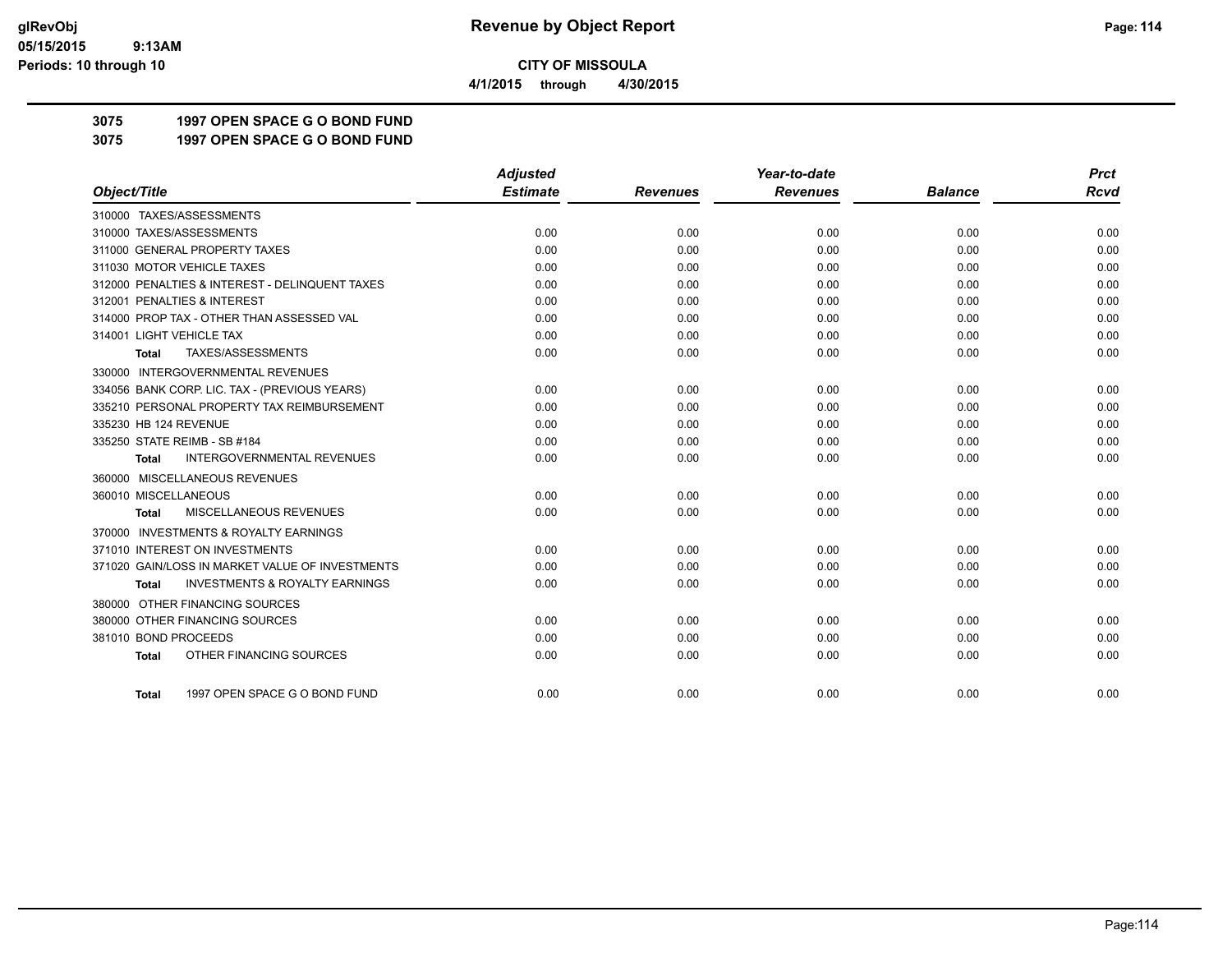**4/1/2015 through 4/30/2015**

## **3075 1997 OPEN SPACE G O BOND FUND**

|                                                           | <b>Adjusted</b> |                 | Year-to-date    |                | <b>Prct</b> |
|-----------------------------------------------------------|-----------------|-----------------|-----------------|----------------|-------------|
| Object/Title                                              | <b>Estimate</b> | <b>Revenues</b> | <b>Revenues</b> | <b>Balance</b> | <b>Rcvd</b> |
| 310000 TAXES/ASSESSMENTS                                  |                 |                 |                 |                |             |
| 310000 TAXES/ASSESSMENTS                                  | 0.00            | 0.00            | 0.00            | 0.00           | 0.00        |
| 311000 GENERAL PROPERTY TAXES                             | 0.00            | 0.00            | 0.00            | 0.00           | 0.00        |
| 311030 MOTOR VEHICLE TAXES                                | 0.00            | 0.00            | 0.00            | 0.00           | 0.00        |
| 312000 PENALTIES & INTEREST - DELINQUENT TAXES            | 0.00            | 0.00            | 0.00            | 0.00           | 0.00        |
| 312001 PENALTIES & INTEREST                               | 0.00            | 0.00            | 0.00            | 0.00           | 0.00        |
| 314000 PROP TAX - OTHER THAN ASSESSED VAL                 | 0.00            | 0.00            | 0.00            | 0.00           | 0.00        |
| 314001 LIGHT VEHICLE TAX                                  | 0.00            | 0.00            | 0.00            | 0.00           | 0.00        |
| TAXES/ASSESSMENTS<br>Total                                | 0.00            | 0.00            | 0.00            | 0.00           | 0.00        |
| 330000 INTERGOVERNMENTAL REVENUES                         |                 |                 |                 |                |             |
| 334056 BANK CORP. LIC. TAX - (PREVIOUS YEARS)             | 0.00            | 0.00            | 0.00            | 0.00           | 0.00        |
| 335210 PERSONAL PROPERTY TAX REIMBURSEMENT                | 0.00            | 0.00            | 0.00            | 0.00           | 0.00        |
| 335230 HB 124 REVENUE                                     | 0.00            | 0.00            | 0.00            | 0.00           | 0.00        |
| 335250 STATE REIMB - SB #184                              | 0.00            | 0.00            | 0.00            | 0.00           | 0.00        |
| INTERGOVERNMENTAL REVENUES<br>Total                       | 0.00            | 0.00            | 0.00            | 0.00           | 0.00        |
| 360000 MISCELLANEOUS REVENUES                             |                 |                 |                 |                |             |
| 360010 MISCELLANEOUS                                      | 0.00            | 0.00            | 0.00            | 0.00           | 0.00        |
| <b>MISCELLANEOUS REVENUES</b><br>Total                    | 0.00            | 0.00            | 0.00            | 0.00           | 0.00        |
| 370000 INVESTMENTS & ROYALTY EARNINGS                     |                 |                 |                 |                |             |
| 371010 INTEREST ON INVESTMENTS                            | 0.00            | 0.00            | 0.00            | 0.00           | 0.00        |
| 371020 GAIN/LOSS IN MARKET VALUE OF INVESTMENT            | 0.00            | 0.00            | 0.00            | 0.00           | 0.00        |
| <b>INVESTMENTS &amp; ROYALTY EARNINGS</b><br><b>Total</b> | 0.00            | 0.00            | 0.00            | 0.00           | 0.00        |
| 380000 OTHER FINANCING SOURCES                            |                 |                 |                 |                |             |
| 380000 OTHER FINANCING SOURCES                            | 0.00            | 0.00            | 0.00            | 0.00           | 0.00        |
| 381010 BOND PROCEEDS                                      | 0.00            | 0.00            | 0.00            | 0.00           | 0.00        |
| OTHER FINANCING SOURCES<br><b>Total</b>                   | 0.00            | 0.00            | 0.00            | 0.00           | 0.00        |
| 1997 OPEN SPACE G O BOND FUND<br>Total                    | 0.00            | 0.00            | 0.00            | 0.00           | 0.00        |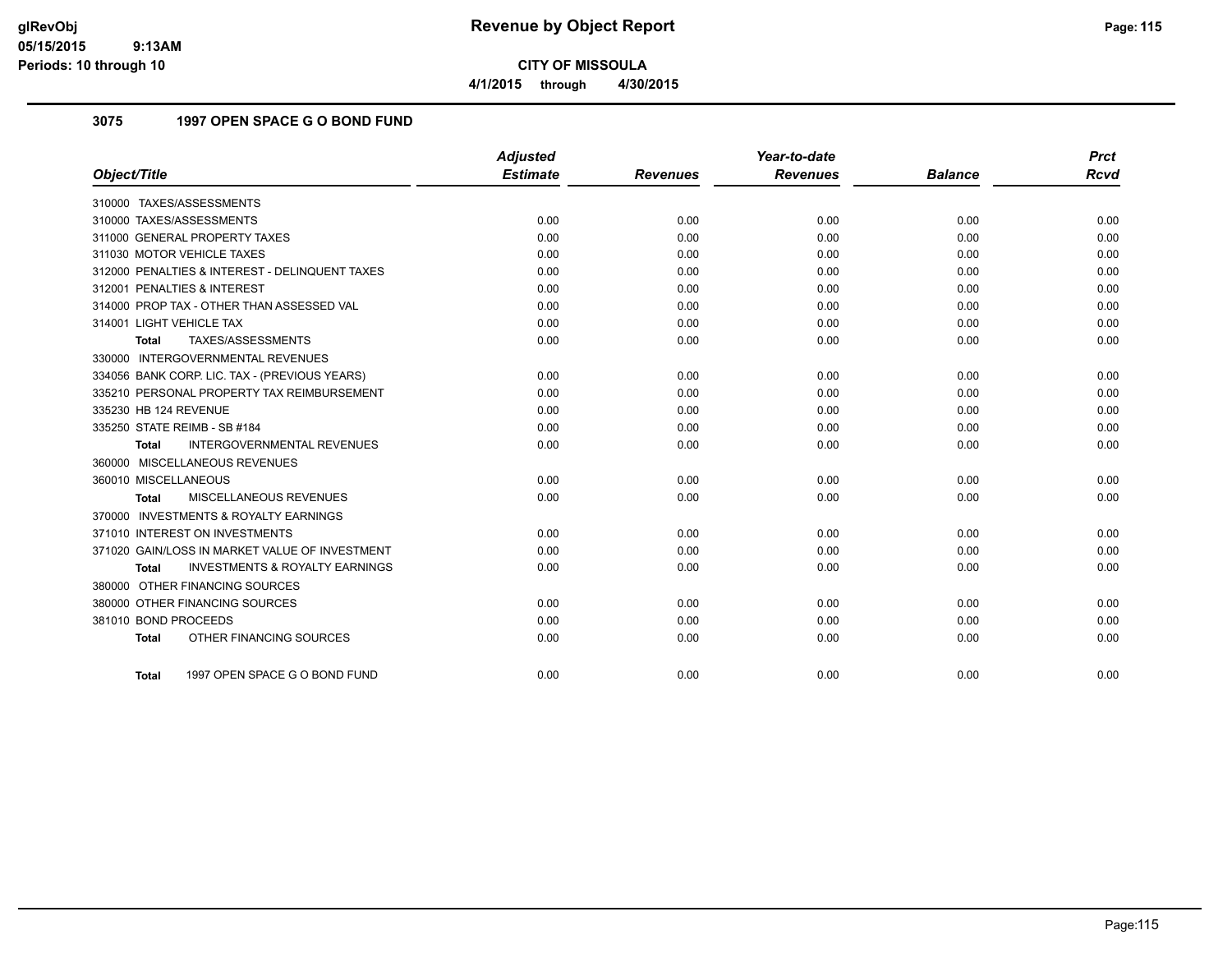#### **05/15/2015 9:13AM Periods: 10 through 10**

**CITY OF MISSOULA**

**4/1/2015 through 4/30/2015**

## **3080 1994 FIRE EQUIP/CITY HALLS REFUND BOND F**

**3080 1994 FIRE EQUIP/CITY HALLS REFUND BOND F**

|                                                           | <b>Adjusted</b> |                 | Year-to-date    |                | <b>Prct</b> |
|-----------------------------------------------------------|-----------------|-----------------|-----------------|----------------|-------------|
| Object/Title                                              | <b>Estimate</b> | <b>Revenues</b> | <b>Revenues</b> | <b>Balance</b> | <b>Rcvd</b> |
| 310000 TAXES/ASSESSMENTS                                  |                 |                 |                 |                |             |
| 310000 TAXES/ASSESSMENTS                                  | 0.00            | 0.00            | 0.00            | 0.00           | 0.00        |
| 311000 GENERAL PROPERTY TAXES                             | 0.00            | 0.00            | 0.00            | 0.00           | 0.00        |
| 311030 MOTOR VEHICLE TAXES                                | 0.00            | 0.00            | 0.00            | 0.00           | 0.00        |
| 312000 PENALTIES & INTEREST - DELINQUENT TAXES            | 0.00            | 0.00            | 0.00            | 0.00           | 0.00        |
| 312001 PENALTIES & INTEREST                               | 0.00            | 0.00            | 0.00            | 0.00           | 0.00        |
| 314000 PROP TAX - OTHER THAN ASSESSED VAL                 | 0.00            | 0.00            | 0.00            | 0.00           | 0.00        |
| 314001 LIGHT VEHICLE TAX                                  | 0.00            | 0.00            | 0.00            | 0.00           | 0.00        |
| TAXES/ASSESSMENTS<br>Total                                | 0.00            | 0.00            | 0.00            | 0.00           | 0.00        |
| 330000 INTERGOVERNMENTAL REVENUES                         |                 |                 |                 |                |             |
| 334056 BANK CORP. LIC. TAX - (PREVIOUS YEARS)             | 0.00            | 0.00            | 0.00            | 0.00           | 0.00        |
| 335210 PERSONAL PROPERTY TAX REIMBURSEMENT                | 0.00            | 0.00            | 0.00            | 0.00           | 0.00        |
| 335230 HB 124 REVENUE                                     | 0.00            | 0.00            | 0.00            | 0.00           | 0.00        |
| 335250 STATE REIMB - SB #184                              | 0.00            | 0.00            | 0.00            | 0.00           | 0.00        |
| <b>INTERGOVERNMENTAL REVENUES</b><br><b>Total</b>         | 0.00            | 0.00            | 0.00            | 0.00           | 0.00        |
| 360000 MISCELLANEOUS REVENUES                             |                 |                 |                 |                |             |
| 360010 MISCELLANEOUS                                      | 0.00            | 0.00            | 0.00            | 0.00           | 0.00        |
| MISCELLANEOUS REVENUES<br><b>Total</b>                    | 0.00            | 0.00            | 0.00            | 0.00           | 0.00        |
| 370000 INVESTMENTS & ROYALTY EARNINGS                     |                 |                 |                 |                |             |
| 371010 INTEREST ON INVESTMENTS                            | 0.00            | 0.00            | 0.00            | 0.00           | 0.00        |
| 371020 GAIN/LOSS IN MARKET VALUE OF INVESTMENTS           | 0.00            | 0.00            | 0.00            | 0.00           | 0.00        |
| <b>INVESTMENTS &amp; ROYALTY EARNINGS</b><br><b>Total</b> | 0.00            | 0.00            | 0.00            | 0.00           | 0.00        |
| OTHER FINANCING SOURCES<br>380000                         |                 |                 |                 |                |             |
| 380000 OTHER FINANCING SOURCES                            | 0.00            | 0.00            | 0.00            | 0.00           | 0.00        |
| 381010 BOND PROCEEDS                                      | 0.00            | 0.00            | 0.00            | 0.00           | 0.00        |
| OTHER FINANCING SOURCES<br><b>Total</b>                   | 0.00            | 0.00            | 0.00            | 0.00           | 0.00        |
|                                                           |                 |                 |                 |                |             |
| 1994 FIRE EQUIP/CITY HALLS REFUND BONI<br><b>Total</b>    | 0.00            | 0.00            | 0.00            | 0.00           | 0.00        |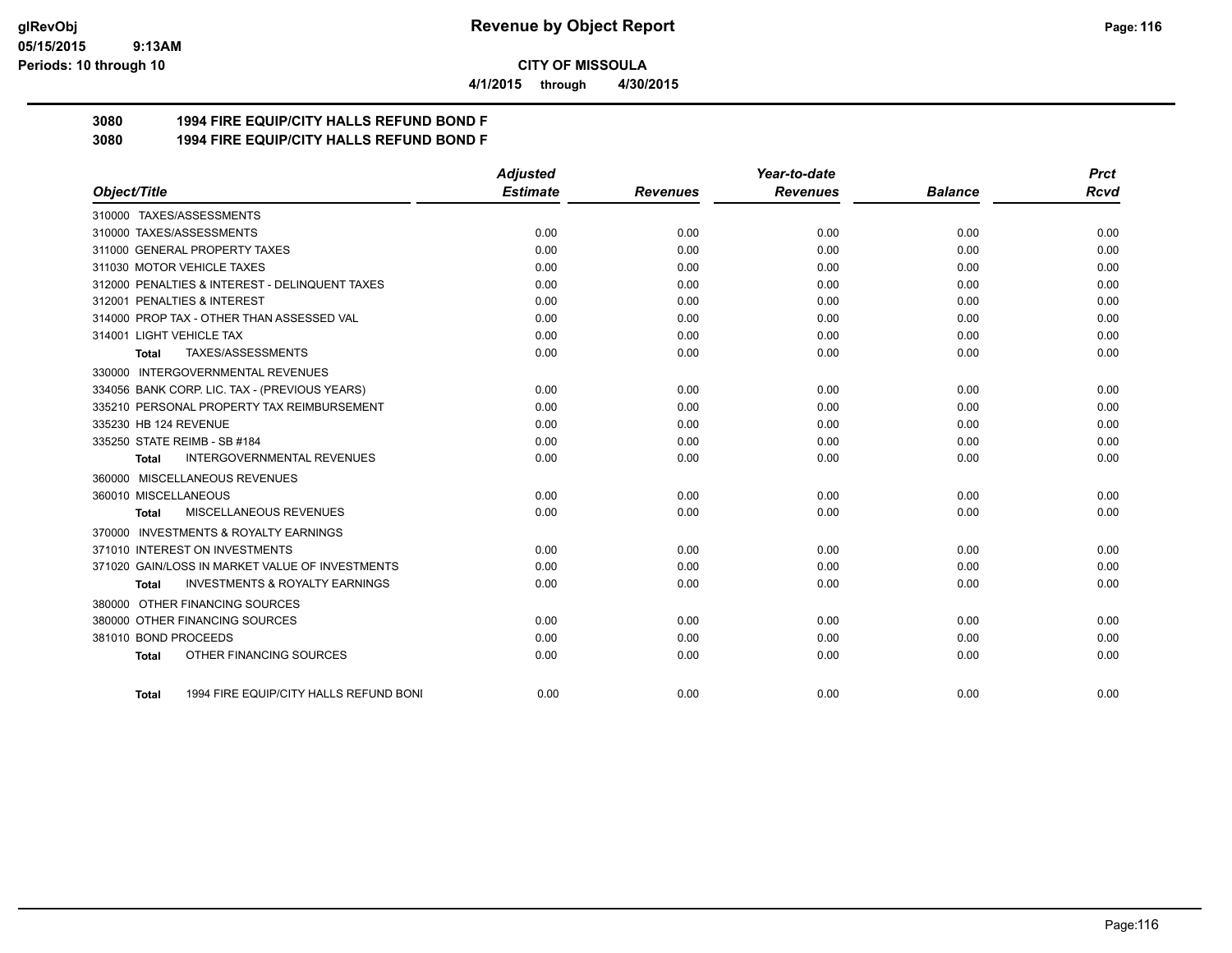**4/1/2015 through 4/30/2015**

#### **3080 1994 FIRE EQUIP/CITY HALLS REFUND BOND F**

|                                |                                                | <b>Adjusted</b> |                 | Year-to-date    |                | <b>Prct</b> |
|--------------------------------|------------------------------------------------|-----------------|-----------------|-----------------|----------------|-------------|
| Object/Title                   |                                                | <b>Estimate</b> | <b>Revenues</b> | <b>Revenues</b> | <b>Balance</b> | <b>Rcvd</b> |
| 310000 TAXES/ASSESSMENTS       |                                                |                 |                 |                 |                |             |
| 310000 TAXES/ASSESSMENTS       |                                                | 0.00            | 0.00            | 0.00            | 0.00           | 0.00        |
| 311000 GENERAL PROPERTY TAXES  |                                                | 0.00            | 0.00            | 0.00            | 0.00           | 0.00        |
| 311030 MOTOR VEHICLE TAXES     |                                                | 0.00            | 0.00            | 0.00            | 0.00           | 0.00        |
|                                | 312000 PENALTIES & INTEREST - DELINQUENT TAXES | 0.00            | 0.00            | 0.00            | 0.00           | 0.00        |
| 312001 PENALTIES & INTEREST    |                                                | 0.00            | 0.00            | 0.00            | 0.00           | 0.00        |
|                                | 314000 PROP TAX - OTHER THAN ASSESSED VAL      | 0.00            | 0.00            | 0.00            | 0.00           | 0.00        |
| 314001 LIGHT VEHICLE TAX       |                                                | 0.00            | 0.00            | 0.00            | 0.00           | 0.00        |
| Total                          | TAXES/ASSESSMENTS                              | 0.00            | 0.00            | 0.00            | 0.00           | 0.00        |
|                                | 330000 INTERGOVERNMENTAL REVENUES              |                 |                 |                 |                |             |
|                                | 334056 BANK CORP. LIC. TAX - (PREVIOUS YEARS)  | 0.00            | 0.00            | 0.00            | 0.00           | 0.00        |
|                                | 335210 PERSONAL PROPERTY TAX REIMBURSEMENT     | 0.00            | 0.00            | 0.00            | 0.00           | 0.00        |
| 335230 HB 124 REVENUE          |                                                | 0.00            | 0.00            | 0.00            | 0.00           | 0.00        |
| 335250 STATE REIMB - SB #184   |                                                | 0.00            | 0.00            | 0.00            | 0.00           | 0.00        |
| <b>Total</b>                   | <b>INTERGOVERNMENTAL REVENUES</b>              | 0.00            | 0.00            | 0.00            | 0.00           | 0.00        |
| 360000 MISCELLANEOUS REVENUES  |                                                |                 |                 |                 |                |             |
| 360010 MISCELLANEOUS           |                                                | 0.00            | 0.00            | 0.00            | 0.00           | 0.00        |
| Total                          | MISCELLANEOUS REVENUES                         | 0.00            | 0.00            | 0.00            | 0.00           | 0.00        |
|                                | 370000 INVESTMENTS & ROYALTY EARNINGS          |                 |                 |                 |                |             |
| 371010 INTEREST ON INVESTMENTS |                                                | 0.00            | 0.00            | 0.00            | 0.00           | 0.00        |
|                                | 371020 GAIN/LOSS IN MARKET VALUE OF INVESTMENT | 0.00            | 0.00            | 0.00            | 0.00           | 0.00        |
| Total                          | <b>INVESTMENTS &amp; ROYALTY EARNINGS</b>      | 0.00            | 0.00            | 0.00            | 0.00           | 0.00        |
| 380000 OTHER FINANCING SOURCES |                                                |                 |                 |                 |                |             |
| 380000 OTHER FINANCING SOURCES |                                                | 0.00            | 0.00            | 0.00            | 0.00           | 0.00        |
| 381010 BOND PROCEEDS           |                                                | 0.00            | 0.00            | 0.00            | 0.00           | 0.00        |
| <b>Total</b>                   | OTHER FINANCING SOURCES                        | 0.00            | 0.00            | 0.00            | 0.00           | 0.00        |
|                                |                                                |                 |                 |                 |                |             |
| Total                          | 1994 FIRE EQUIP/CITY HALLS REFUND BON          | 0.00            | 0.00            | 0.00            | 0.00           | 0.00        |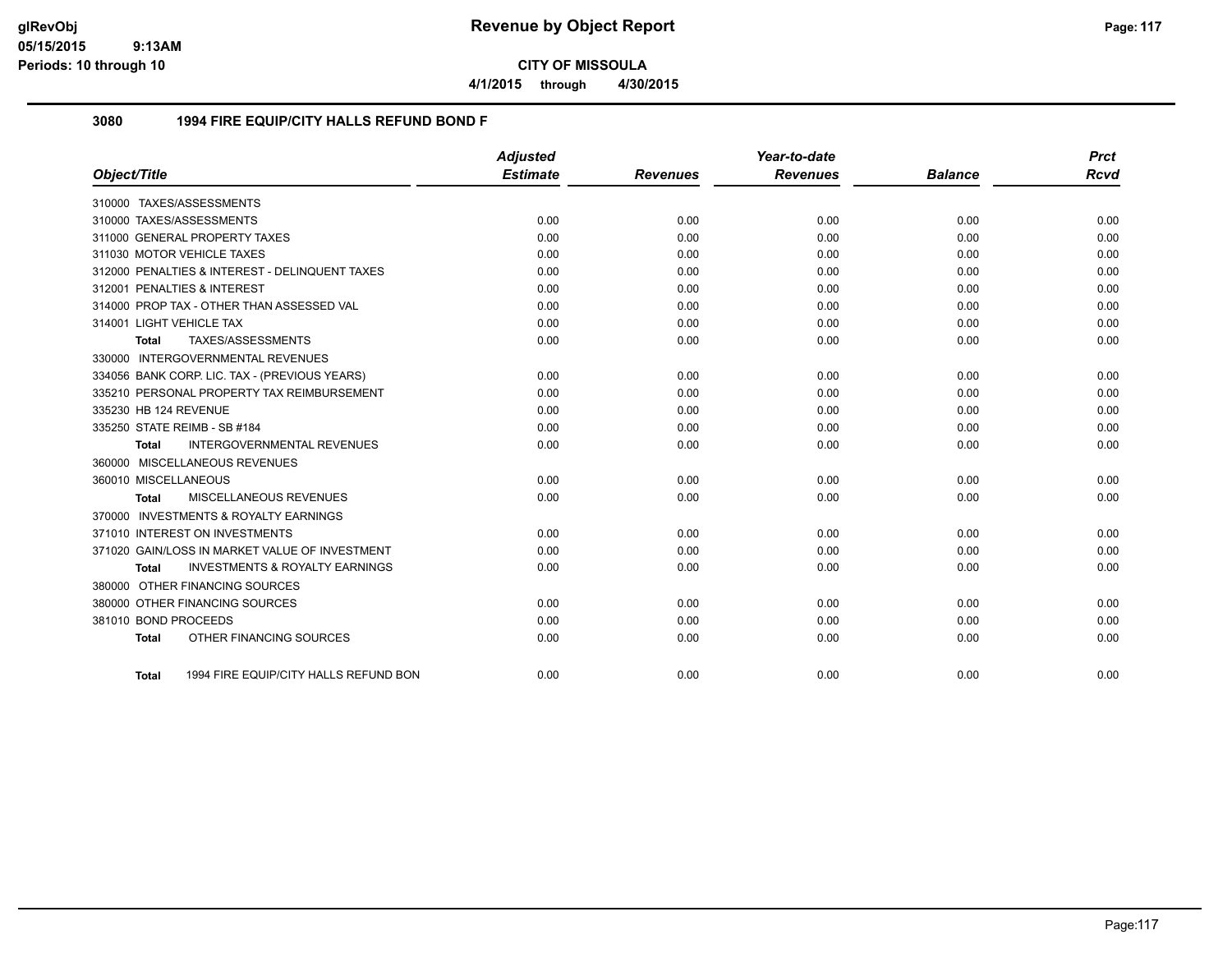**4/1/2015 through 4/30/2015**

## **3085 1993 FIRE STATION G O BOND FUND**

**3085 1993 FIRE STATION G O BOND FUND**

|                                                           | <b>Adjusted</b> |                 | Year-to-date    |                | <b>Prct</b> |
|-----------------------------------------------------------|-----------------|-----------------|-----------------|----------------|-------------|
| Object/Title                                              | <b>Estimate</b> | <b>Revenues</b> | <b>Revenues</b> | <b>Balance</b> | <b>Rcvd</b> |
| 310000 TAXES/ASSESSMENTS                                  |                 |                 |                 |                |             |
| 310000 TAXES/ASSESSMENTS                                  | 0.00            | 0.00            | 0.00            | 0.00           | 0.00        |
| 311000 GENERAL PROPERTY TAXES                             | 0.00            | 0.00            | 0.00            | 0.00           | 0.00        |
| 311030 MOTOR VEHICLE TAXES                                | 0.00            | 0.00            | 0.00            | 0.00           | 0.00        |
| 312000 PENALTIES & INTEREST - DELINQUENT TAXES            | 0.00            | 0.00            | 0.00            | 0.00           | 0.00        |
| PENALTIES & INTEREST<br>312001                            | 0.00            | 0.00            | 0.00            | 0.00           | 0.00        |
| 314000 PROP TAX - OTHER THAN ASSESSED VAL                 | 0.00            | 0.00            | 0.00            | 0.00           | 0.00        |
| 314001 LIGHT VEHICLE TAX                                  | 0.00            | 0.00            | 0.00            | 0.00           | 0.00        |
| TAXES/ASSESSMENTS<br><b>Total</b>                         | 0.00            | 0.00            | 0.00            | 0.00           | 0.00        |
| 330000 INTERGOVERNMENTAL REVENUES                         |                 |                 |                 |                |             |
| 334056 BANK CORP. LIC. TAX - (PREVIOUS YEARS)             | 0.00            | 0.00            | 0.00            | 0.00           | 0.00        |
| 335210 PERSONAL PROPERTY TAX REIMBURSEMENT                | 0.00            | 0.00            | 0.00            | 0.00           | 0.00        |
| 335230 HB 124 REVENUE                                     | 0.00            | 0.00            | 0.00            | 0.00           | 0.00        |
| 335250 STATE REIMB - SB #184                              | 0.00            | 0.00            | 0.00            | 0.00           | 0.00        |
| <b>INTERGOVERNMENTAL REVENUES</b><br><b>Total</b>         | 0.00            | 0.00            | 0.00            | 0.00           | 0.00        |
| MISCELLANEOUS REVENUES<br>360000                          |                 |                 |                 |                |             |
| 360010 MISCELLANEOUS                                      | 0.00            | 0.00            | 0.00            | 0.00           | 0.00        |
| MISCELLANEOUS REVENUES<br><b>Total</b>                    | 0.00            | 0.00            | 0.00            | 0.00           | 0.00        |
| <b>INVESTMENTS &amp; ROYALTY EARNINGS</b><br>370000       |                 |                 |                 |                |             |
| 371010 INTEREST ON INVESTMENTS                            | 0.00            | 0.00            | 0.00            | 0.00           | 0.00        |
| 371020 GAIN/LOSS IN MARKET VALUE OF INVESTMENTS           | 0.00            | 0.00            | 0.00            | 0.00           | 0.00        |
| <b>INVESTMENTS &amp; ROYALTY EARNINGS</b><br><b>Total</b> | 0.00            | 0.00            | 0.00            | 0.00           | 0.00        |
| 1993 FIRE STATION G O BOND FUND<br><b>Total</b>           | 0.00            | 0.00            | 0.00            | 0.00           | 0.00        |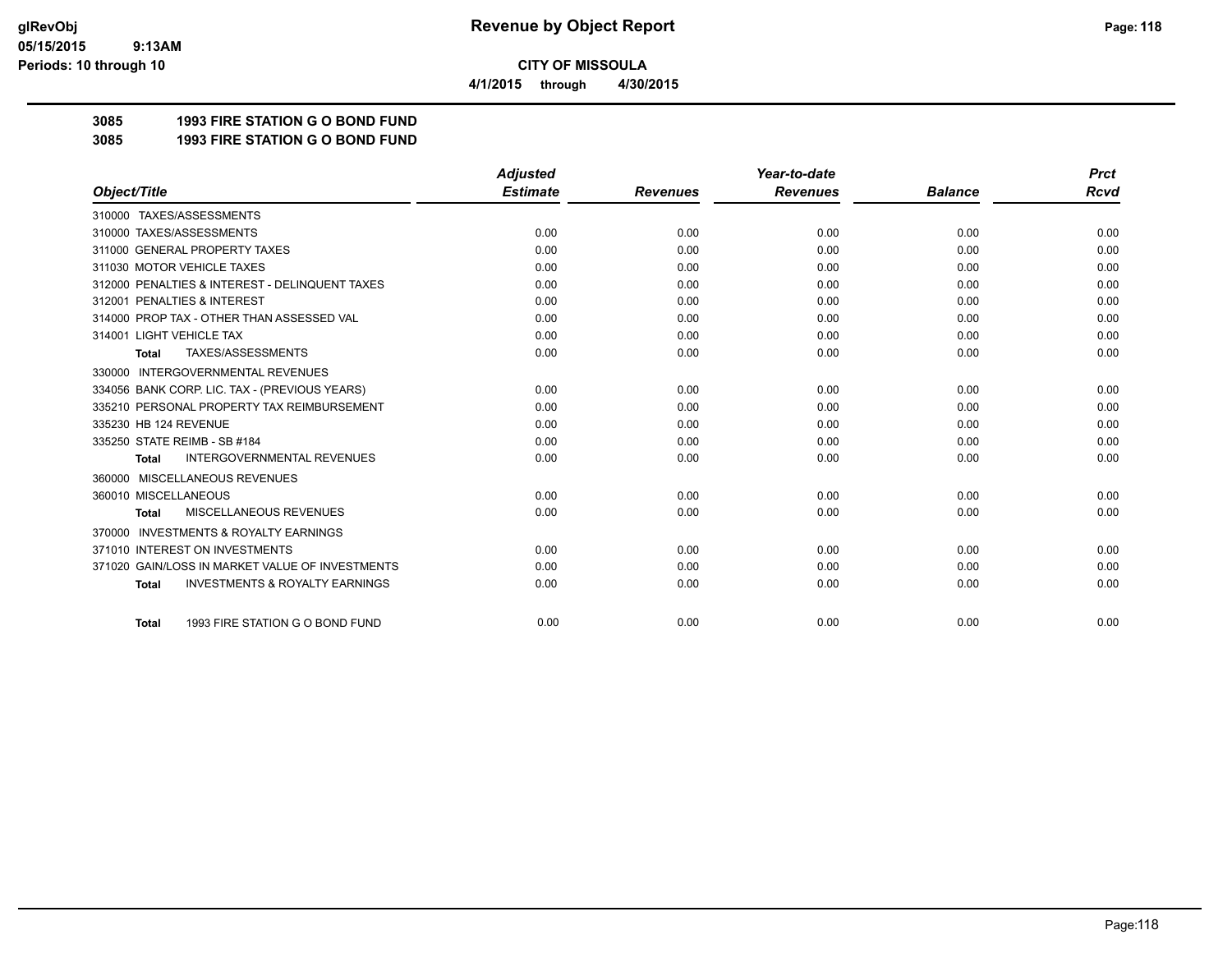**4/1/2015 through 4/30/2015**

## **3085 1993 FIRE STATION G O BOND FUND**

|                                                           | <b>Adjusted</b> |                 | Year-to-date    |                | <b>Prct</b> |
|-----------------------------------------------------------|-----------------|-----------------|-----------------|----------------|-------------|
| Object/Title                                              | <b>Estimate</b> | <b>Revenues</b> | <b>Revenues</b> | <b>Balance</b> | Rcvd        |
| 310000 TAXES/ASSESSMENTS                                  |                 |                 |                 |                |             |
| 310000 TAXES/ASSESSMENTS                                  | 0.00            | 0.00            | 0.00            | 0.00           | 0.00        |
| 311000 GENERAL PROPERTY TAXES                             | 0.00            | 0.00            | 0.00            | 0.00           | 0.00        |
| 311030 MOTOR VEHICLE TAXES                                | 0.00            | 0.00            | 0.00            | 0.00           | 0.00        |
| 312000 PENALTIES & INTEREST - DELINQUENT TAXES            | 0.00            | 0.00            | 0.00            | 0.00           | 0.00        |
| 312001 PENALTIES & INTEREST                               | 0.00            | 0.00            | 0.00            | 0.00           | 0.00        |
| 314000 PROP TAX - OTHER THAN ASSESSED VAL                 | 0.00            | 0.00            | 0.00            | 0.00           | 0.00        |
| 314001 LIGHT VEHICLE TAX                                  | 0.00            | 0.00            | 0.00            | 0.00           | 0.00        |
| TAXES/ASSESSMENTS<br><b>Total</b>                         | 0.00            | 0.00            | 0.00            | 0.00           | 0.00        |
| 330000 INTERGOVERNMENTAL REVENUES                         |                 |                 |                 |                |             |
| 334056 BANK CORP. LIC. TAX - (PREVIOUS YEARS)             | 0.00            | 0.00            | 0.00            | 0.00           | 0.00        |
| 335210 PERSONAL PROPERTY TAX REIMBURSEMENT                | 0.00            | 0.00            | 0.00            | 0.00           | 0.00        |
| 335230 HB 124 REVENUE                                     | 0.00            | 0.00            | 0.00            | 0.00           | 0.00        |
| 335250 STATE REIMB - SB #184                              | 0.00            | 0.00            | 0.00            | 0.00           | 0.00        |
| <b>INTERGOVERNMENTAL REVENUES</b><br><b>Total</b>         | 0.00            | 0.00            | 0.00            | 0.00           | 0.00        |
| 360000 MISCELLANEOUS REVENUES                             |                 |                 |                 |                |             |
| 360010 MISCELLANEOUS                                      | 0.00            | 0.00            | 0.00            | 0.00           | 0.00        |
| MISCELLANEOUS REVENUES<br><b>Total</b>                    | 0.00            | 0.00            | 0.00            | 0.00           | 0.00        |
| <b>INVESTMENTS &amp; ROYALTY EARNINGS</b><br>370000       |                 |                 |                 |                |             |
| 371010 INTEREST ON INVESTMENTS                            | 0.00            | 0.00            | 0.00            | 0.00           | 0.00        |
| 371020 GAIN/LOSS IN MARKET VALUE OF INVESTMENT            | 0.00            | 0.00            | 0.00            | 0.00           | 0.00        |
| <b>INVESTMENTS &amp; ROYALTY EARNINGS</b><br><b>Total</b> | 0.00            | 0.00            | 0.00            | 0.00           | 0.00        |
| 1993 FIRE STATION G O BOND FUND<br><b>Total</b>           | 0.00            | 0.00            | 0.00            | 0.00           | 0.00        |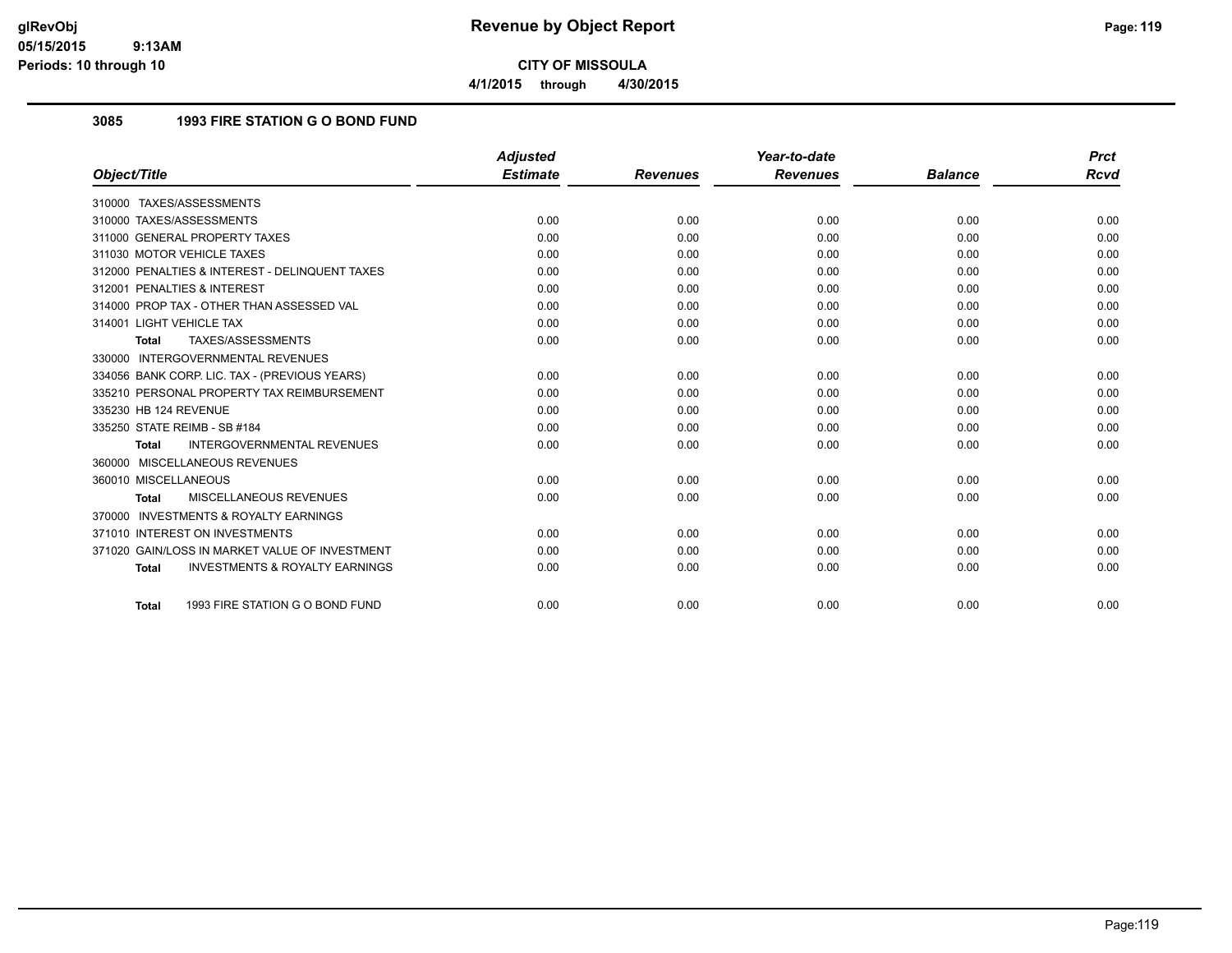**4/1/2015 through 4/30/2015**

**3090 2004 AQUATICS BOND**

**3090 2004 AQUATICS BOND**

|                                                     | <b>Adjusted</b> |                 | Year-to-date    |                | <b>Prct</b> |
|-----------------------------------------------------|-----------------|-----------------|-----------------|----------------|-------------|
| Object/Title                                        | <b>Estimate</b> | <b>Revenues</b> | <b>Revenues</b> | <b>Balance</b> | <b>Rcvd</b> |
| 310000 TAXES/ASSESSMENTS                            |                 |                 |                 |                |             |
| 310000 TAXES/ASSESSMENTS                            | 0.00            | 0.00            | 0.00            | 0.00           | 0.00        |
| 311000 GENERAL PROPERTY TAXES                       | 0.00            | 0.00            | 0.00            | 0.00           | 0.00        |
| 311030 MOTOR VEHICLE TAXES                          | 0.00            | 0.00            | 0.00            | 0.00           | 0.00        |
| 312000 PENALTIES & INTEREST - DELINQUENT TAXES      | 0.00            | 0.00            | 0.00            | 0.00           | 0.00        |
| 312001 PENALTIES & INTEREST                         | 0.00            | 0.00            | 0.00            | 0.00           | 0.00        |
| 314000 PROP TAX - OTHER THAN ASSESSED VAL           | 0.00            | 0.00            | 0.00            | 0.00           | 0.00        |
| 314001 LIGHT VEHICLE TAX                            | 0.00            | 0.00            | 0.00            | 0.00           | 0.00        |
| TAXES/ASSESSMENTS<br>Total                          | 0.00            | 0.00            | 0.00            | 0.00           | 0.00        |
| <b>INTERGOVERNMENTAL REVENUES</b><br>330000         |                 |                 |                 |                |             |
| 334056 BANK CORP. LIC. TAX - (PREVIOUS YEARS)       | 0.00            | 0.00            | 0.00            | 0.00           | 0.00        |
| 335210 PERSONAL PROPERTY TAX REIMBURSEMENT          | 0.00            | 0.00            | 0.00            | 0.00           | 0.00        |
| 335230 HB 124 REVENUE                               | 0.00            | 0.00            | 0.00            | 0.00           | 0.00        |
| 335250 STATE REIMB - SB #184                        | 0.00            | 0.00            | 0.00            | 0.00           | 0.00        |
| <b>INTERGOVERNMENTAL REVENUES</b><br><b>Total</b>   | 0.00            | 0.00            | 0.00            | 0.00           | 0.00        |
| 360000 MISCELLANEOUS REVENUES                       |                 |                 |                 |                |             |
| 360010 MISCELLANEOUS                                | 0.00            | 0.00            | 0.00            | 0.00           | 0.00        |
| <b>MISCELLANEOUS REVENUES</b><br><b>Total</b>       | 0.00            | 0.00            | 0.00            | 0.00           | 0.00        |
| <b>INVESTMENTS &amp; ROYALTY EARNINGS</b><br>370000 |                 |                 |                 |                |             |
| 371010 INTEREST ON INVESTMENTS                      | 0.00            | 0.00            | 0.00            | 0.00           | 0.00        |
| 371020 GAIN/LOSS IN MARKET VALUE OF INVESTMENTS     | 0.00            | 0.00            | 0.00            | 0.00           | 0.00        |
| <b>INVESTMENTS &amp; ROYALTY EARNINGS</b><br>Total  | 0.00            | 0.00            | 0.00            | 0.00           | 0.00        |
| OTHER FINANCING SOURCES<br>380000                   |                 |                 |                 |                |             |
| 383043 TRANSFERS FROM IMPACT FEES                   | 0.00            | 0.00            | 0.00            | 0.00           | 0.00        |
| OTHER FINANCING SOURCES<br><b>Total</b>             | 0.00            | 0.00            | 0.00            | 0.00           | 0.00        |
|                                                     |                 |                 |                 |                |             |
| 2004 AQUATICS BOND<br><b>Total</b>                  | 0.00            | 0.00            | 0.00            | 0.00           | 0.00        |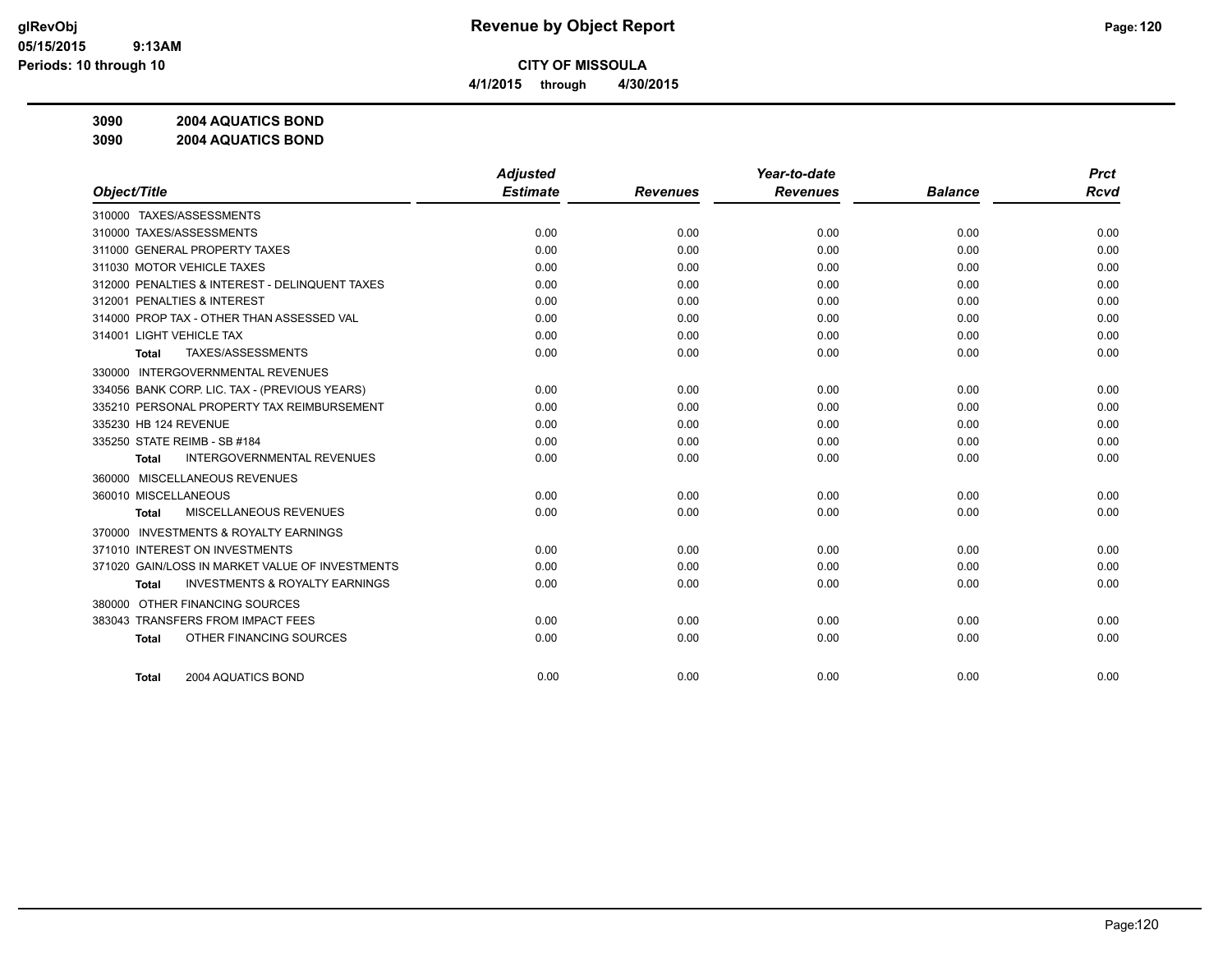**4/1/2015 through 4/30/2015**

#### **3090 2004 AQUATICS BOND**

|                                                           | <b>Adjusted</b> |                 | Year-to-date    |                | <b>Prct</b> |
|-----------------------------------------------------------|-----------------|-----------------|-----------------|----------------|-------------|
| Object/Title                                              | <b>Estimate</b> | <b>Revenues</b> | <b>Revenues</b> | <b>Balance</b> | <b>Rcvd</b> |
| 310000 TAXES/ASSESSMENTS                                  |                 |                 |                 |                |             |
| 310000 TAXES/ASSESSMENTS                                  | 0.00            | 0.00            | 0.00            | 0.00           | 0.00        |
| 311000 GENERAL PROPERTY TAXES                             | 0.00            | 0.00            | 0.00            | 0.00           | 0.00        |
| 311030 MOTOR VEHICLE TAXES                                | 0.00            | 0.00            | 0.00            | 0.00           | 0.00        |
| 312000 PENALTIES & INTEREST - DELINQUENT TAXES            | 0.00            | 0.00            | 0.00            | 0.00           | 0.00        |
| 312001 PENALTIES & INTEREST                               | 0.00            | 0.00            | 0.00            | 0.00           | 0.00        |
| 314000 PROP TAX - OTHER THAN ASSESSED VAL                 | 0.00            | 0.00            | 0.00            | 0.00           | 0.00        |
| 314001 LIGHT VEHICLE TAX                                  | 0.00            | 0.00            | 0.00            | 0.00           | 0.00        |
| TAXES/ASSESSMENTS<br><b>Total</b>                         | 0.00            | 0.00            | 0.00            | 0.00           | 0.00        |
| 330000 INTERGOVERNMENTAL REVENUES                         |                 |                 |                 |                |             |
| 334056 BANK CORP. LIC. TAX - (PREVIOUS YEARS)             | 0.00            | 0.00            | 0.00            | 0.00           | 0.00        |
| 335210 PERSONAL PROPERTY TAX REIMBURSEMENT                | 0.00            | 0.00            | 0.00            | 0.00           | 0.00        |
| 335230 HB 124 REVENUE                                     | 0.00            | 0.00            | 0.00            | 0.00           | 0.00        |
| 335250 STATE REIMB - SB #184                              | 0.00            | 0.00            | 0.00            | 0.00           | 0.00        |
| <b>INTERGOVERNMENTAL REVENUES</b><br><b>Total</b>         | 0.00            | 0.00            | 0.00            | 0.00           | 0.00        |
| 360000 MISCELLANEOUS REVENUES                             |                 |                 |                 |                |             |
| 360010 MISCELLANEOUS                                      | 0.00            | 0.00            | 0.00            | 0.00           | 0.00        |
| MISCELLANEOUS REVENUES<br>Total                           | 0.00            | 0.00            | 0.00            | 0.00           | 0.00        |
| 370000 INVESTMENTS & ROYALTY EARNINGS                     |                 |                 |                 |                |             |
| 371010 INTEREST ON INVESTMENTS                            | 0.00            | 0.00            | 0.00            | 0.00           | 0.00        |
| 371020 GAIN/LOSS IN MARKET VALUE OF INVESTMENT            | 0.00            | 0.00            | 0.00            | 0.00           | 0.00        |
| <b>INVESTMENTS &amp; ROYALTY EARNINGS</b><br><b>Total</b> | 0.00            | 0.00            | 0.00            | 0.00           | 0.00        |
| 380000 OTHER FINANCING SOURCES                            |                 |                 |                 |                |             |
| 383043 TRANSFERS FROM IMPACT FEES                         | 0.00            | 0.00            | 0.00            | 0.00           | 0.00        |
| OTHER FINANCING SOURCES<br><b>Total</b>                   | 0.00            | 0.00            | 0.00            | 0.00           | 0.00        |
|                                                           |                 |                 |                 |                |             |
| 2004 AQUATICS BOND<br><b>Total</b>                        | 0.00            | 0.00            | 0.00            | 0.00           | 0.00        |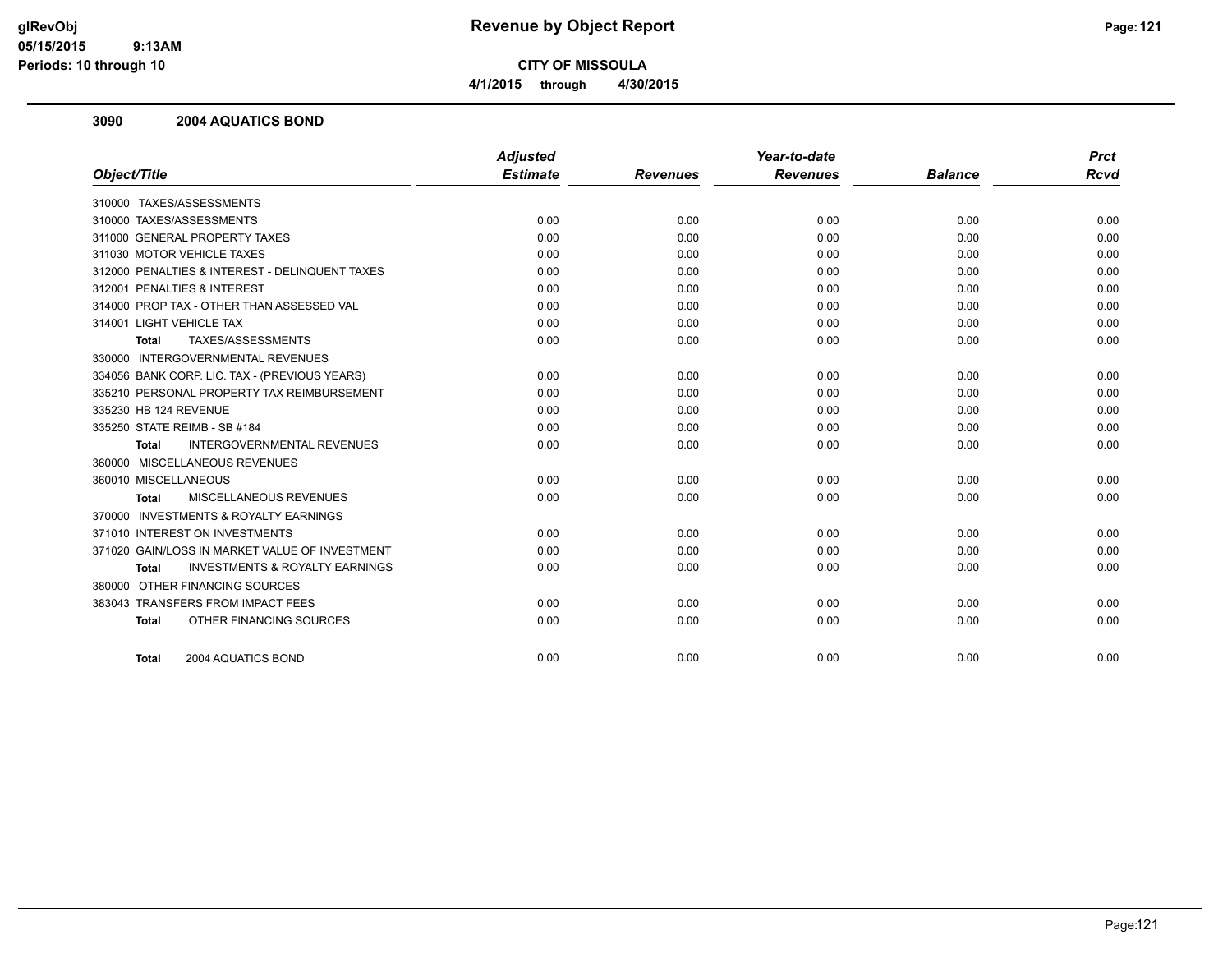**4/1/2015 through 4/30/2015**

# **3091 SERIES 2012A AQUATICS REFUNDING BOND**

**3091 SERIES 2012A AQUATICS REFUNDING BOND**

|                                                     | <b>Adjusted</b> |                 | Year-to-date    |                | <b>Prct</b> |
|-----------------------------------------------------|-----------------|-----------------|-----------------|----------------|-------------|
| Object/Title                                        | <b>Estimate</b> | <b>Revenues</b> | <b>Revenues</b> | <b>Balance</b> | Rcvd        |
| 310000 TAXES/ASSESSMENTS                            |                 |                 |                 |                |             |
| 310000 TAXES/ASSESSMENTS                            | 0.00            | 0.00            | 0.00            | 0.00           | 0.00        |
| 311000 GENERAL PROPERTY TAXES                       | 538,698.00      | 2,751.95        | 286,966.78      | 251,731.22     | 53.27       |
| 312000 PENALTIES & INTEREST - DELINQUENT TAXES      | 0.00            | 0.00            | 0.00            | 0.00           | 0.00        |
| 312001 PENALTIES & INTEREST                         | 0.00            | 24.47           | 300.35          | $-300.35$      | 0.00        |
| 314000 PROP TAX - OTHER THAN ASSESSED VAL           | 0.00            | 0.00            | 0.00            | 0.00           | 0.00        |
| TAXES/ASSESSMENTS<br>Total                          | 538,698.00      | 2,776.42        | 287, 267. 13    | 251,430.87     | 53.33       |
| 360000 MISCELLANEOUS REVENUES                       |                 |                 |                 |                |             |
| 360010 MISCELLANEOUS                                | 0.00            | 0.00            | 0.06            | $-0.06$        | 0.00        |
| MISCELLANEOUS REVENUES<br>Total                     | 0.00            | 0.00            | 0.06            | $-0.06$        | 0.00        |
| <b>INVESTMENTS &amp; ROYALTY EARNINGS</b><br>370000 |                 |                 |                 |                |             |
| 371010 INTEREST ON INVESTMENTS                      | 0.00            | 0.00            | 0.00            | 0.00           | 0.00        |
| 371020 GAIN/LOSS IN MARKET VALUE OF INVESTMENTS     | 0.00            | 0.00            | 0.00            | 0.00           | 0.00        |
| <b>INVESTMENTS &amp; ROYALTY EARNINGS</b><br>Total  | 0.00            | 0.00            | 0.00            | 0.00           | 0.00        |
| OTHER FINANCING SOURCES<br>380000                   |                 |                 |                 |                |             |
| 381010 BOND PROCEEDS                                | 0.00            | 0.00            | 0.00            | 0.00           | 0.00        |
| OTHER FINANCING SOURCES<br>Total                    | 0.00            | 0.00            | 0.00            | 0.00           | 0.00        |
| SERIES 2012A AQUATICS REFUNDING BONI<br>Total       | 538,698.00      | 2,776.42        | 287, 267. 19    | 251,430.81     | 53.33       |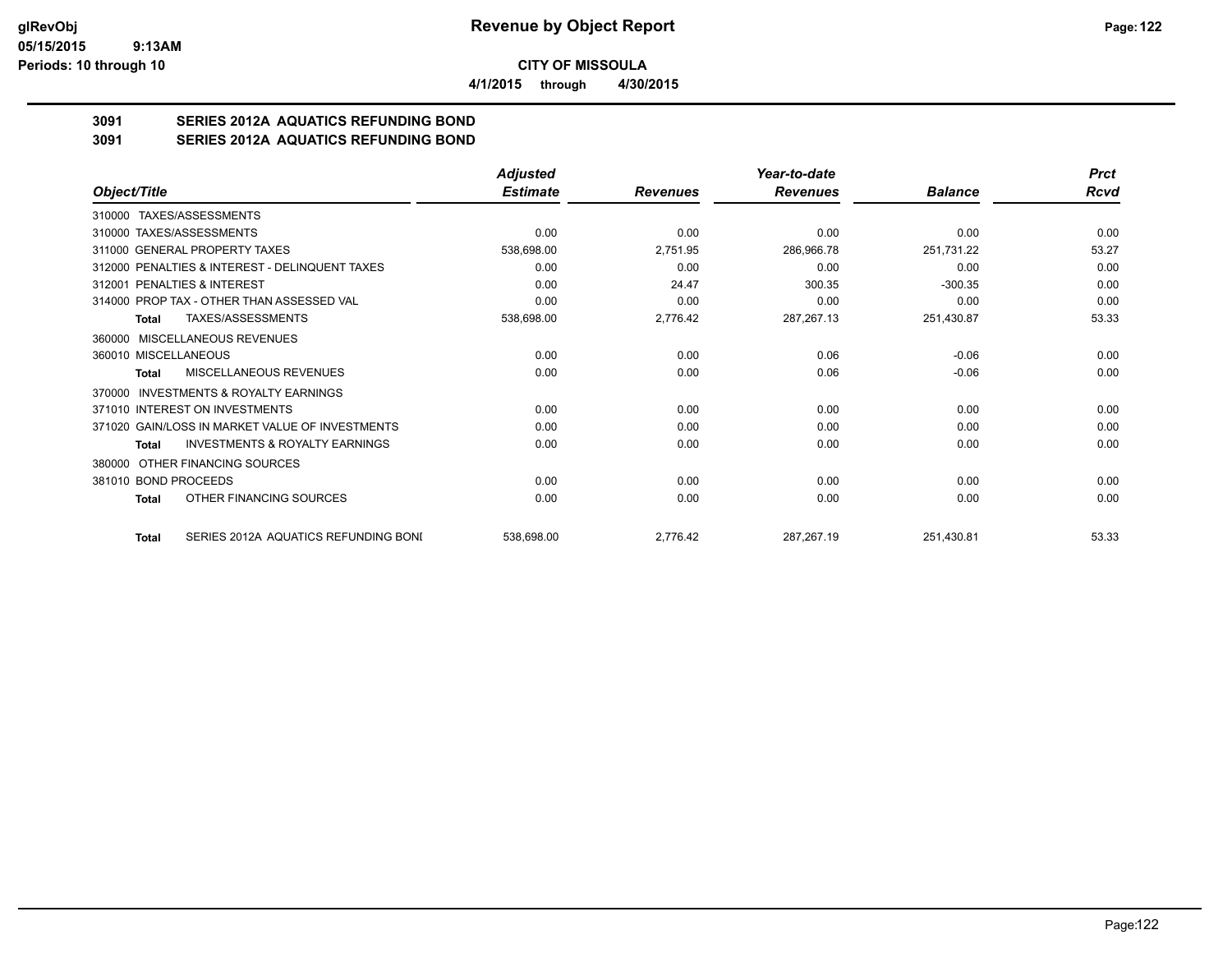**4/1/2015 through 4/30/2015**

## **3091 SERIES 2012A AQUATICS REFUNDING BOND**

|                                                           | <b>Adjusted</b> |                 | Year-to-date    |                | <b>Prct</b> |
|-----------------------------------------------------------|-----------------|-----------------|-----------------|----------------|-------------|
| Object/Title                                              | <b>Estimate</b> | <b>Revenues</b> | <b>Revenues</b> | <b>Balance</b> | <b>Rcvd</b> |
| 310000 TAXES/ASSESSMENTS                                  |                 |                 |                 |                |             |
| 310000 TAXES/ASSESSMENTS                                  | 0.00            | 0.00            | 0.00            | 0.00           | 0.00        |
| 311000 GENERAL PROPERTY TAXES                             | 538,698.00      | 2,751.95        | 286,966.78      | 251,731.22     | 53.27       |
| 312000 PENALTIES & INTEREST - DELINQUENT TAXES            | 0.00            | 0.00            | 0.00            | 0.00           | 0.00        |
| PENALTIES & INTEREST<br>312001                            | 0.00            | 24.47           | 300.35          | $-300.35$      | 0.00        |
| 314000 PROP TAX - OTHER THAN ASSESSED VAL                 | 0.00            | 0.00            | 0.00            | 0.00           | 0.00        |
| TAXES/ASSESSMENTS<br>Total                                | 538,698.00      | 2,776.42        | 287, 267. 13    | 251,430.87     | 53.33       |
| 360000 MISCELLANEOUS REVENUES                             |                 |                 |                 |                |             |
| 360010 MISCELLANEOUS                                      | 0.00            | 0.00            | 0.06            | $-0.06$        | 0.00        |
| MISCELLANEOUS REVENUES<br>Total                           | 0.00            | 0.00            | 0.06            | $-0.06$        | 0.00        |
| <b>INVESTMENTS &amp; ROYALTY EARNINGS</b><br>370000       |                 |                 |                 |                |             |
| 371010 INTEREST ON INVESTMENTS                            | 0.00            | 0.00            | 0.00            | 0.00           | 0.00        |
| 371020 GAIN/LOSS IN MARKET VALUE OF INVESTMENT            | 0.00            | 0.00            | 0.00            | 0.00           | 0.00        |
| <b>INVESTMENTS &amp; ROYALTY EARNINGS</b><br><b>Total</b> | 0.00            | 0.00            | 0.00            | 0.00           | 0.00        |
| OTHER FINANCING SOURCES<br>380000                         |                 |                 |                 |                |             |
| 381010 BOND PROCEEDS                                      | 0.00            | 0.00            | 0.00            | 0.00           | 0.00        |
| OTHER FINANCING SOURCES<br><b>Total</b>                   | 0.00            | 0.00            | 0.00            | 0.00           | 0.00        |
| SERIES 2012A AQUATICS REFUNDING BON<br><b>Total</b>       | 538,698.00      | 2,776.42        | 287, 267. 19    | 251,430.81     | 53.33       |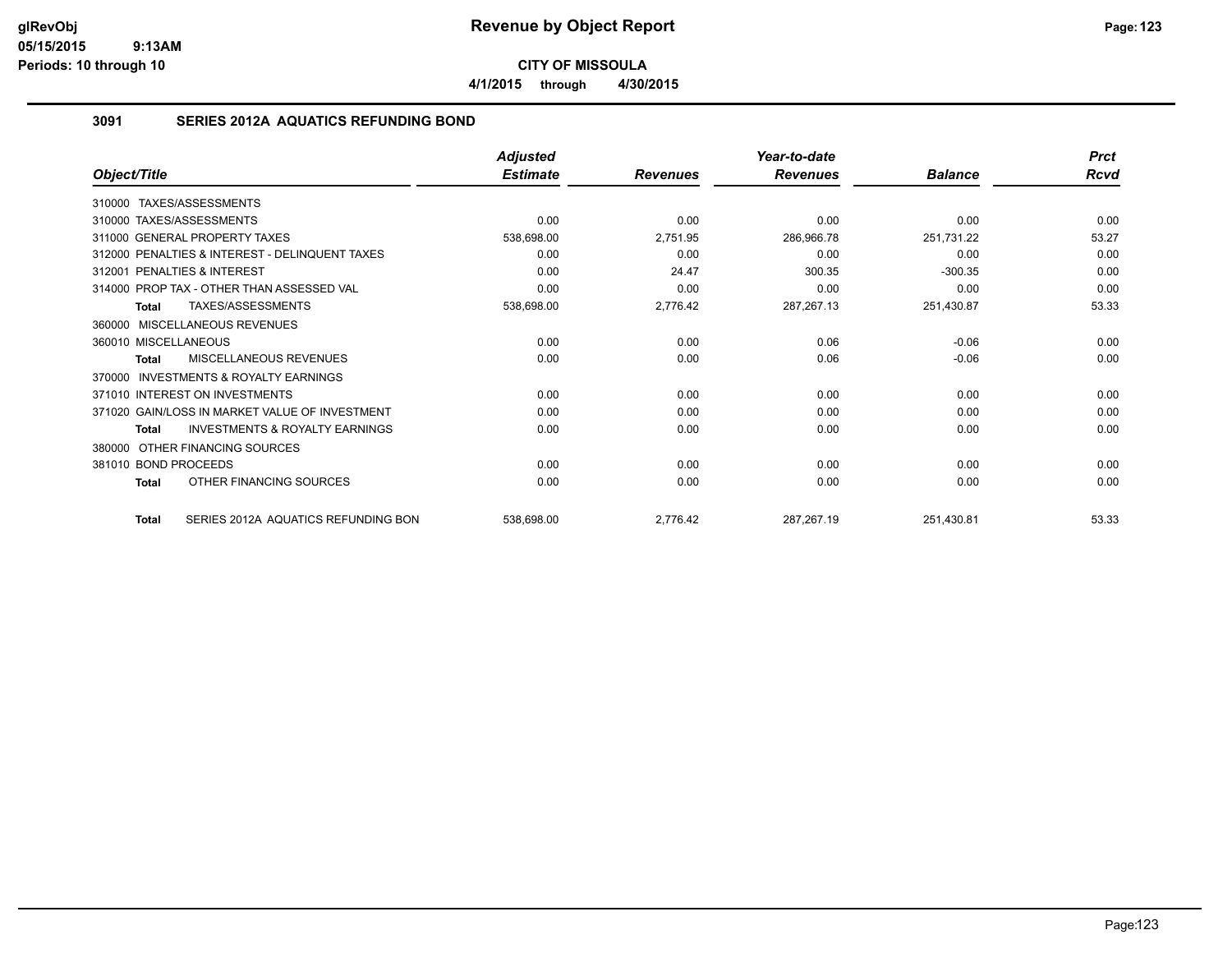**4/1/2015 through 4/30/2015**

## **3092 Series 2013A GO REFUNDING BONDS**

**3092 Series 2013A GO REFUNDING BONDS**

|                                                    | <b>Adjusted</b> |                 | Year-to-date    |                | <b>Prct</b> |
|----------------------------------------------------|-----------------|-----------------|-----------------|----------------|-------------|
| Object/Title                                       | <b>Estimate</b> | <b>Revenues</b> | <b>Revenues</b> | <b>Balance</b> | <b>Rcvd</b> |
| 310000 TAXES/ASSESSMENTS                           |                 |                 |                 |                |             |
| 310000 TAXES/ASSESSMENTS                           | 0.00            | 0.00            | 0.00            | 0.00           | 0.00        |
| 311000 GENERAL PROPERTY TAXES                      | 691,800.00      | 3,553.47        | 368,632.84      | 323,167.16     | 53.29       |
| 312000 PENALTIES & INTEREST - DELINQUENT TAXES     | 0.00            | 0.00            | 0.00            | 0.00           | 0.00        |
| 312001 PENALTIES & INTEREST                        | 0.00            | 33.79           | 401.45          | $-401.45$      | 0.00        |
| TAXES/ASSESSMENTS<br>Total                         | 691,800.00      | 3,587.26        | 369,034.29      | 322,765.71     | 53.34       |
| INVESTMENTS & ROYALTY EARNINGS<br>370000           |                 |                 |                 |                |             |
| 371010 INTEREST ON INVESTMENTS                     | 0.00            | 0.00            | 0.00            | 0.00           | 0.00        |
| 371020 GAIN/LOSS IN MARKET VALUE OF INVESTMENTS    | 0.00            | 0.00            | 0.00            | 0.00           | 0.00        |
| <b>INVESTMENTS &amp; ROYALTY EARNINGS</b><br>Total | 0.00            | 0.00            | 0.00            | 0.00           | 0.00        |
| OTHER FINANCING SOURCES<br>380000                  |                 |                 |                 |                |             |
| 381010 BOND PROCEEDS                               | 0.00            | 0.00            | 0.00            | 0.00           | 0.00        |
| OTHER FINANCING SOURCES<br>Total                   | 0.00            | 0.00            | 0.00            | 0.00           | 0.00        |
| Series 2013A GO REFUNDING BONDS<br><b>Total</b>    | 691,800.00      | 3,587.26        | 369,034.29      | 322,765.71     | 53.34       |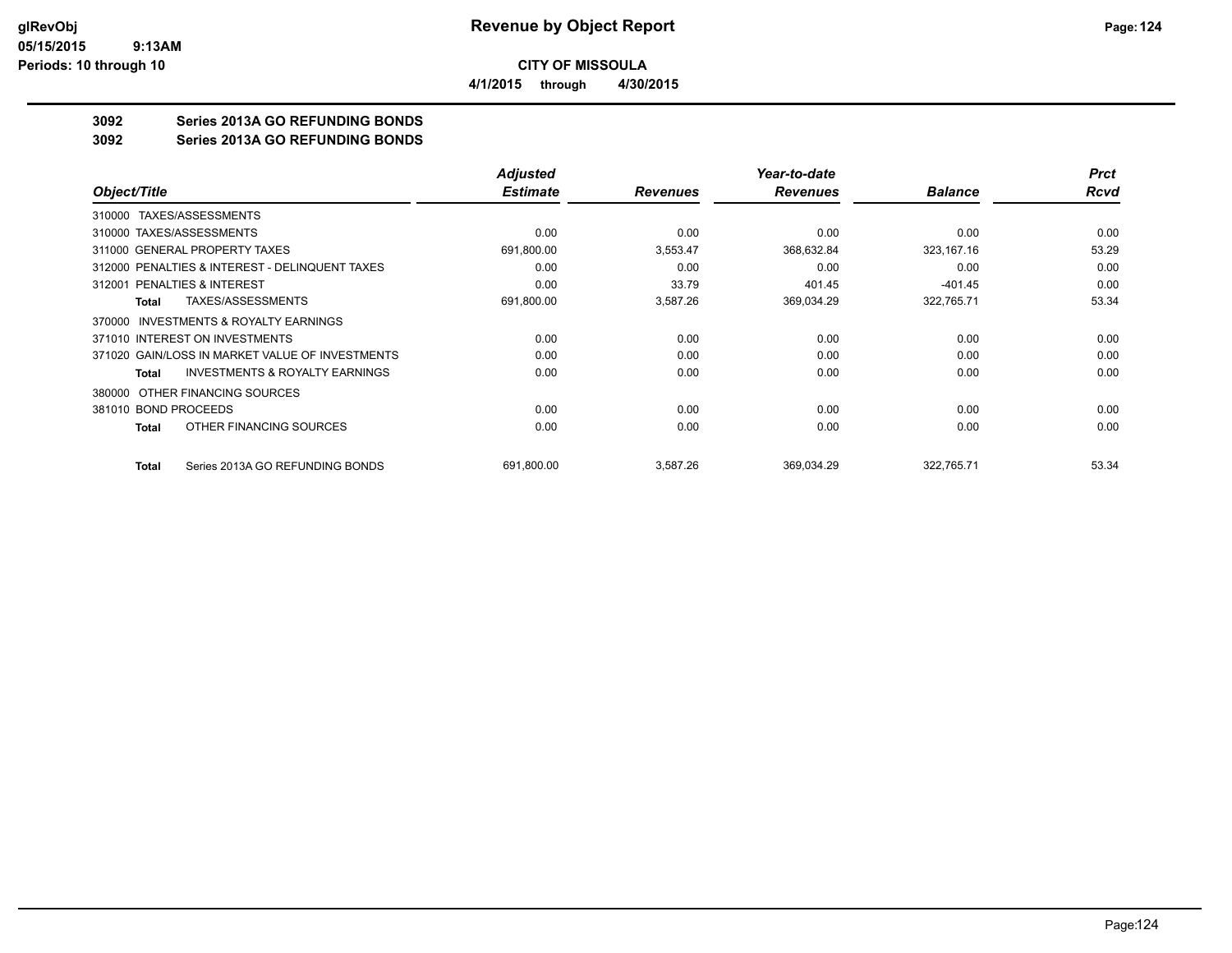**4/1/2015 through 4/30/2015**

## **3092 Series 2013A GO REFUNDING BONDS**

| Object/Title                                        | <b>Adjusted</b><br><b>Estimate</b> | <b>Revenues</b> | Year-to-date<br><b>Revenues</b> | <b>Balance</b> | <b>Prct</b><br><b>Rcvd</b> |
|-----------------------------------------------------|------------------------------------|-----------------|---------------------------------|----------------|----------------------------|
| TAXES/ASSESSMENTS<br>310000                         |                                    |                 |                                 |                |                            |
| 310000 TAXES/ASSESSMENTS                            | 0.00                               | 0.00            | 0.00                            | 0.00           | 0.00                       |
| 311000 GENERAL PROPERTY TAXES                       | 691,800.00                         | 3,553.47        | 368,632.84                      | 323,167.16     | 53.29                      |
| 312000 PENALTIES & INTEREST - DELINQUENT TAXES      | 0.00                               | 0.00            | 0.00                            | 0.00           | 0.00                       |
| PENALTIES & INTEREST<br>312001                      | 0.00                               | 33.79           | 401.45                          | $-401.45$      | 0.00                       |
| TAXES/ASSESSMENTS<br>Total                          | 691,800.00                         | 3,587.26        | 369,034.29                      | 322,765.71     | 53.34                      |
| <b>INVESTMENTS &amp; ROYALTY EARNINGS</b><br>370000 |                                    |                 |                                 |                |                            |
| 371010 INTEREST ON INVESTMENTS                      | 0.00                               | 0.00            | 0.00                            | 0.00           | 0.00                       |
| 371020 GAIN/LOSS IN MARKET VALUE OF INVESTMENT      | 0.00                               | 0.00            | 0.00                            | 0.00           | 0.00                       |
| <b>INVESTMENTS &amp; ROYALTY EARNINGS</b><br>Total  | 0.00                               | 0.00            | 0.00                            | 0.00           | 0.00                       |
| 380000 OTHER FINANCING SOURCES                      |                                    |                 |                                 |                |                            |
| 381010 BOND PROCEEDS                                | 0.00                               | 0.00            | 0.00                            | 0.00           | 0.00                       |
| OTHER FINANCING SOURCES<br>Total                    | 0.00                               | 0.00            | 0.00                            | 0.00           | 0.00                       |
| Series 2013A GO REFUNDING BONDS<br>Total            | 691,800.00                         | 3,587.26        | 369.034.29                      | 322,765.71     | 53.34                      |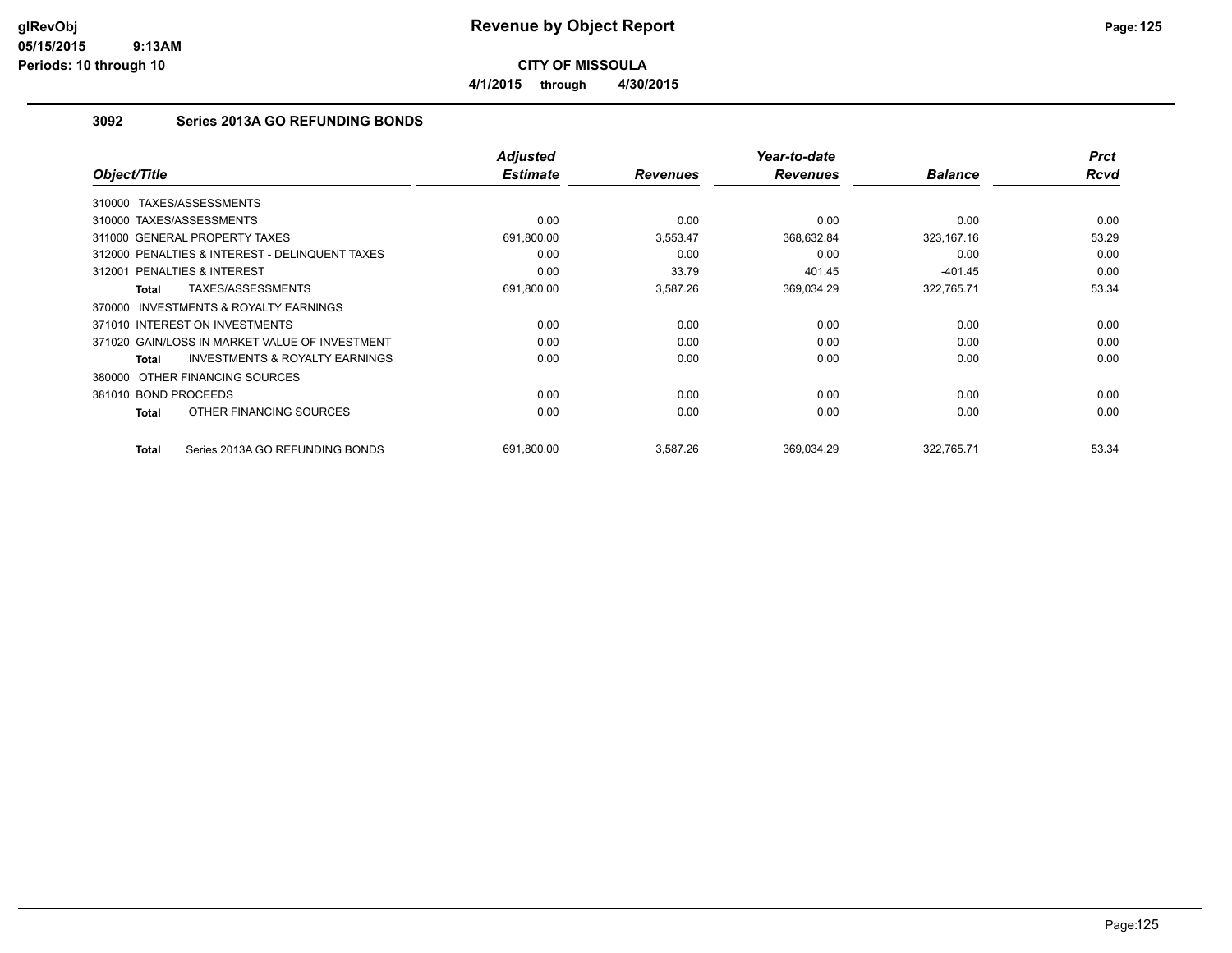**4/1/2015 through 4/30/2015**

# **3095 2004 REFUNDING BONDS DEBT SERVICE**

**3095 2004 REFUNDING BONDS DEBT SERVICE**

|                                                           | <b>Adjusted</b> |                 | Year-to-date    |                | <b>Prct</b> |
|-----------------------------------------------------------|-----------------|-----------------|-----------------|----------------|-------------|
| Object/Title                                              | <b>Estimate</b> | <b>Revenues</b> | <b>Revenues</b> | <b>Balance</b> | <b>Rcvd</b> |
| 310000 TAXES/ASSESSMENTS                                  |                 |                 |                 |                |             |
| 310000 TAXES/ASSESSMENTS                                  | 0.00            | 0.00            | 0.00            | 0.00           | 0.00        |
| 311000 GENERAL PROPERTY TAXES                             | 0.00            | 12.94           | 1,643.04        | $-1,643.04$    | 0.00        |
| 311030 MOTOR VEHICLE TAXES                                | 0.00            | 0.00            | 0.00            | 0.00           | 0.00        |
| 312000 PENALTIES & INTEREST - DELINQUENT TAXES            | 0.00            | 0.00            | 0.00            | 0.00           | 0.00        |
| 312001 PENALTIES & INTEREST                               | 0.00            | 0.00            | 20.47           | $-20.47$       | 0.00        |
| 314000 PROP TAX - OTHER THAN ASSESSED VAL                 | 0.00            | 0.00            | 0.00            | 0.00           | 0.00        |
| 314001 LIGHT VEHICLE TAX                                  | 0.00            | 0.00            | 0.00            | 0.00           | 0.00        |
| TAXES/ASSESSMENTS<br>Total                                | 0.00            | 12.94           | 1,663.51        | $-1,663.51$    | 0.00        |
| 330000 INTERGOVERNMENTAL REVENUES                         |                 |                 |                 |                |             |
| 334056 BANK CORP. LIC. TAX - (PREVIOUS YEARS)             | 0.00            | 0.00            | 0.00            | 0.00           | 0.00        |
| 335210 PERSONAL PROPERTY TAX REIMBURSEMENT                | 0.00            | 0.00            | 0.00            | 0.00           | 0.00        |
| 335230 HB 124 REVENUE                                     | 0.00            | 0.00            | 0.00            | 0.00           | 0.00        |
| 335250 STATE REIMB - SB #184                              | 0.00            | 0.00            | 0.00            | 0.00           | 0.00        |
| <b>INTERGOVERNMENTAL REVENUES</b><br>Total                | 0.00            | 0.00            | 0.00            | 0.00           | 0.00        |
| 360000 MISCELLANEOUS REVENUES                             |                 |                 |                 |                |             |
| 360010 MISCELLANEOUS                                      | 0.00            | 0.00            | 0.00            | 0.00           | 0.00        |
| MISCELLANEOUS REVENUES<br>Total                           | 0.00            | 0.00            | 0.00            | 0.00           | 0.00        |
| 370000 INVESTMENTS & ROYALTY EARNINGS                     |                 |                 |                 |                |             |
| 371010 INTEREST ON INVESTMENTS                            | 0.00            | 0.00            | 0.00            | 0.00           | 0.00        |
| 371020 GAIN/LOSS IN MARKET VALUE OF INVESTMENTS           | 0.00            | 0.00            | 0.00            | 0.00           | 0.00        |
| <b>INVESTMENTS &amp; ROYALTY EARNINGS</b><br><b>Total</b> | 0.00            | 0.00            | 0.00            | 0.00           | 0.00        |
| 380000 OTHER FINANCING SOURCES                            |                 |                 |                 |                |             |
| 380000 OTHER FINANCING SOURCES                            | 0.00            | 0.00            | 0.00            | 0.00           | 0.00        |
| 381009 TRANSFERS IN                                       | 0.00            | 0.00            | 0.00            | 0.00           | 0.00        |
| 381010 BOND PROCEEDS                                      | 0.00            | 0.00            | 0.00            | 0.00           | 0.00        |
| 383043 TRANSFERS FROM IMPACT FEES                         | 0.00            | 0.00            | 0.00            | 0.00           | 0.00        |
| OTHER FINANCING SOURCES<br><b>Total</b>                   | 0.00            | 0.00            | 0.00            | 0.00           | 0.00        |
| 2004 REFUNDING BONDS DEBT SERVICE<br><b>Total</b>         | 0.00            | 12.94           | 1.663.51        | $-1.663.51$    | 0.00        |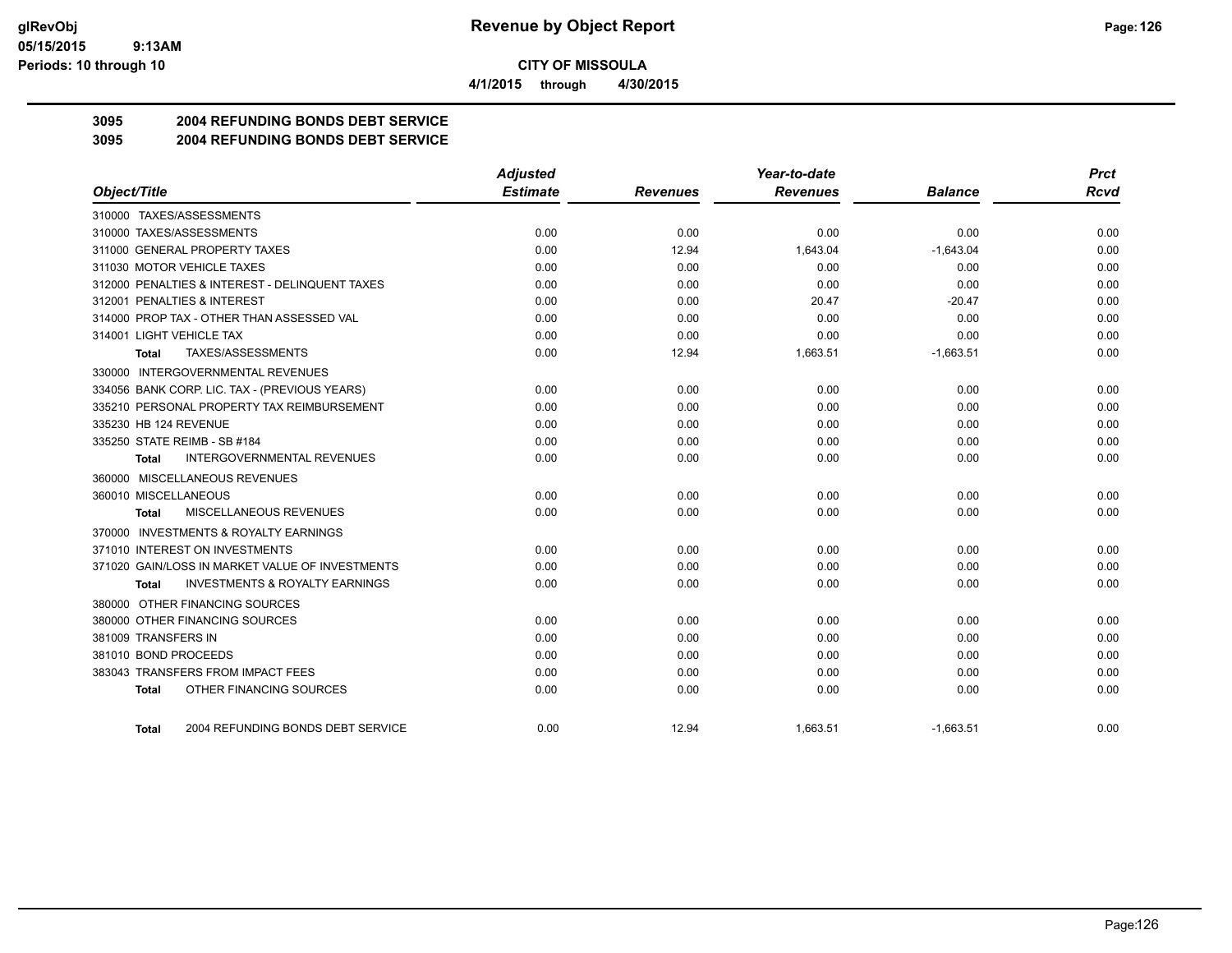**4/1/2015 through 4/30/2015**

## **3095 2004 REFUNDING BONDS DEBT SERVICE**

| Object/Title                                       | <b>Adjusted</b><br><b>Estimate</b> | <b>Revenues</b> | Year-to-date<br><b>Revenues</b> | <b>Balance</b> | <b>Prct</b><br><b>Rcvd</b> |
|----------------------------------------------------|------------------------------------|-----------------|---------------------------------|----------------|----------------------------|
|                                                    |                                    |                 |                                 |                |                            |
| 310000 TAXES/ASSESSMENTS                           |                                    |                 |                                 |                |                            |
| 310000 TAXES/ASSESSMENTS                           | 0.00                               | 0.00            | 0.00                            | 0.00           | 0.00                       |
| 311000 GENERAL PROPERTY TAXES                      | 0.00                               | 12.94           | 1,643.04                        | $-1,643.04$    | 0.00                       |
| 311030 MOTOR VEHICLE TAXES                         | 0.00                               | 0.00            | 0.00                            | 0.00           | 0.00                       |
| 312000 PENALTIES & INTEREST - DELINQUENT TAXES     | 0.00                               | 0.00            | 0.00                            | 0.00           | 0.00                       |
| 312001 PENALTIES & INTEREST                        | 0.00                               | 0.00            | 20.47                           | $-20.47$       | 0.00                       |
| 314000 PROP TAX - OTHER THAN ASSESSED VAL          | 0.00                               | 0.00            | 0.00                            | 0.00           | 0.00                       |
| 314001 LIGHT VEHICLE TAX                           | 0.00                               | 0.00            | 0.00                            | 0.00           | 0.00                       |
| TAXES/ASSESSMENTS<br>Total                         | 0.00                               | 12.94           | 1,663.51                        | $-1,663.51$    | 0.00                       |
| 330000 INTERGOVERNMENTAL REVENUES                  |                                    |                 |                                 |                |                            |
| 334056 BANK CORP. LIC. TAX - (PREVIOUS YEARS)      | 0.00                               | 0.00            | 0.00                            | 0.00           | 0.00                       |
| 335210 PERSONAL PROPERTY TAX REIMBURSEMENT         | 0.00                               | 0.00            | 0.00                            | 0.00           | 0.00                       |
| 335230 HB 124 REVENUE                              | 0.00                               | 0.00            | 0.00                            | 0.00           | 0.00                       |
| 335250 STATE REIMB - SB #184                       | 0.00                               | 0.00            | 0.00                            | 0.00           | 0.00                       |
| INTERGOVERNMENTAL REVENUES<br>Total                | 0.00                               | 0.00            | 0.00                            | 0.00           | 0.00                       |
| 360000 MISCELLANEOUS REVENUES                      |                                    |                 |                                 |                |                            |
| 360010 MISCELLANEOUS                               | 0.00                               | 0.00            | 0.00                            | 0.00           | 0.00                       |
| <b>MISCELLANEOUS REVENUES</b><br>Total             | 0.00                               | 0.00            | 0.00                            | 0.00           | 0.00                       |
| 370000 INVESTMENTS & ROYALTY EARNINGS              |                                    |                 |                                 |                |                            |
| 371010 INTEREST ON INVESTMENTS                     | 0.00                               | 0.00            | 0.00                            | 0.00           | 0.00                       |
| 371020 GAIN/LOSS IN MARKET VALUE OF INVESTMENT     | 0.00                               | 0.00            | 0.00                            | 0.00           | 0.00                       |
| <b>INVESTMENTS &amp; ROYALTY EARNINGS</b><br>Total | 0.00                               | 0.00            | 0.00                            | 0.00           | 0.00                       |
| 380000 OTHER FINANCING SOURCES                     |                                    |                 |                                 |                |                            |
| 380000 OTHER FINANCING SOURCES                     | 0.00                               | 0.00            | 0.00                            | 0.00           | 0.00                       |
| 381009 TRANSFERS IN                                | 0.00                               | 0.00            | 0.00                            | 0.00           | 0.00                       |
| 381010 BOND PROCEEDS                               | 0.00                               | 0.00            | 0.00                            | 0.00           | 0.00                       |
| 383043 TRANSFERS FROM IMPACT FEES                  | 0.00                               | 0.00            | 0.00                            | 0.00           | 0.00                       |
| OTHER FINANCING SOURCES<br><b>Total</b>            | 0.00                               | 0.00            | 0.00                            | 0.00           | 0.00                       |
|                                                    |                                    |                 |                                 |                |                            |
| 2004 REFUNDING BONDS DEBT SERVICE<br><b>Total</b>  | 0.00                               | 12.94           | 1,663.51                        | $-1,663.51$    | 0.00                       |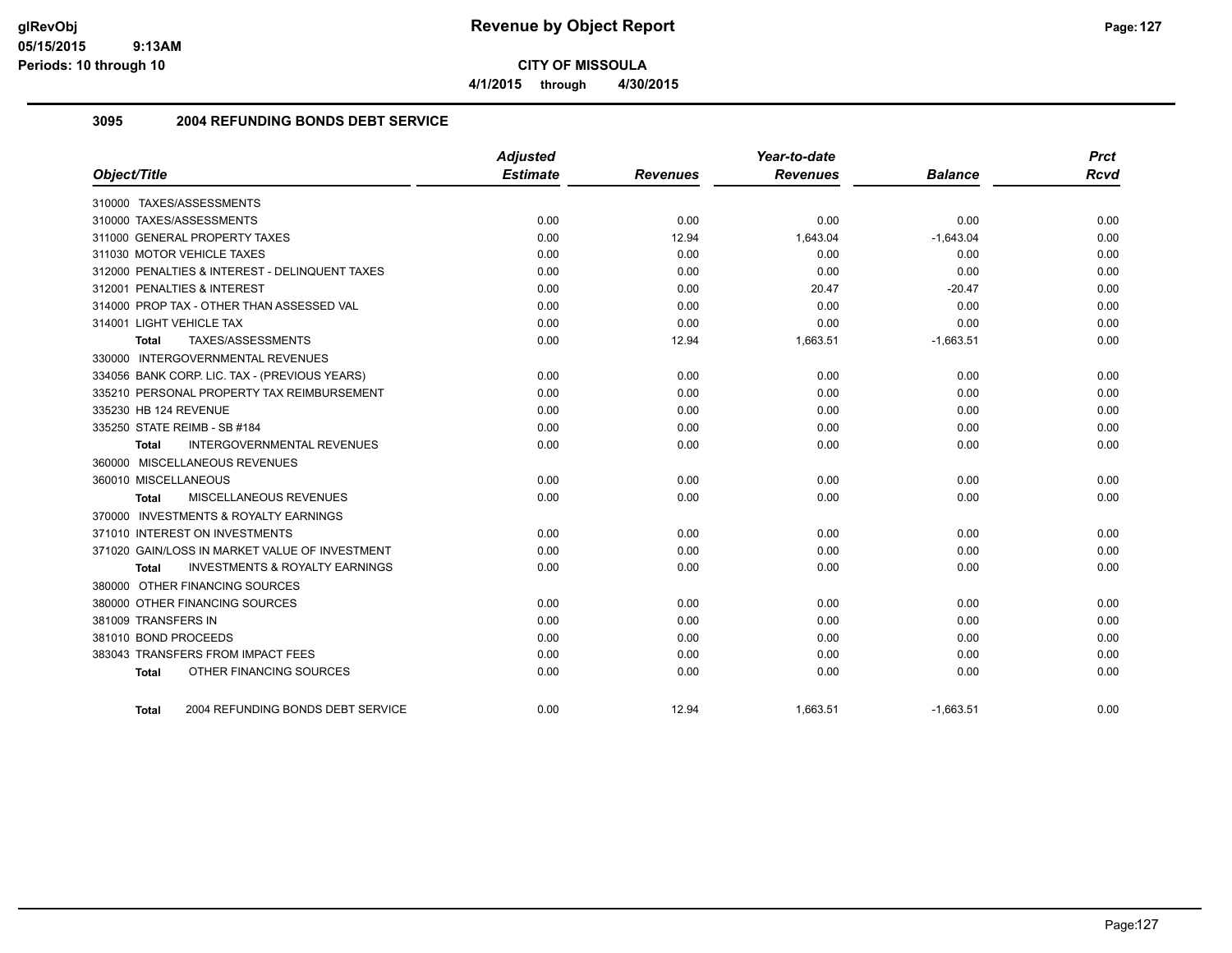**4/1/2015 through 4/30/2015**

#### **3096 NEW FIRE STATION GO BOND**

**3096 NEW FIRE STATION GO BOND**

|                                                    | <b>Adjusted</b> |                 | Year-to-date    |                | <b>Prct</b> |
|----------------------------------------------------|-----------------|-----------------|-----------------|----------------|-------------|
| Object/Title                                       | <b>Estimate</b> | <b>Revenues</b> | <b>Revenues</b> | <b>Balance</b> | <b>Rcvd</b> |
| TAXES/ASSESSMENTS<br>310000                        |                 |                 |                 |                |             |
| 310000 TAXES/ASSESSMENTS                           | 0.00            | 0.00            | 0.00            | 0.00           | 0.00        |
| 311000 GENERAL PROPERTY TAXES                      | 0.00            | 70.02           | 4,312.25        | $-4,312.25$    | 0.00        |
| 311030 MOTOR VEHICLE TAXES                         | 0.00            | 0.00            | 0.00            | 0.00           | 0.00        |
| 312001 PENALTIES & INTEREST                        | 0.00            | 3.60            | 87.35           | $-87.35$       | 0.00        |
| TAXES/ASSESSMENTS<br>Total                         | 0.00            | 73.62           | 4,399.60        | $-4,399.60$    | 0.00        |
| 370000 INVESTMENTS & ROYALTY EARNINGS              |                 |                 |                 |                |             |
| 371010 INTEREST ON INVESTMENTS                     | 0.00            | 0.00            | 0.00            | 0.00           | 0.00        |
| 371020 GAIN/LOSS IN MARKET VALUE OF INVESTMENTS    | 0.00            | 0.00            | 0.00            | 0.00           | 0.00        |
| <b>INVESTMENTS &amp; ROYALTY EARNINGS</b><br>Total | 0.00            | 0.00            | 0.00            | 0.00           | 0.00        |
| OTHER FINANCING SOURCES<br>380000                  |                 |                 |                 |                |             |
| 383000 OPERATING TRANSFERS                         | 0.00            | 0.00            | 0.00            | 0.00           | 0.00        |
| OTHER FINANCING SOURCES<br>Total                   | 0.00            | 0.00            | 0.00            | 0.00           | 0.00        |
| NEW FIRE STATION GO BOND<br><b>Total</b>           | 0.00            | 73.62           | 4,399.60        | $-4,399.60$    | 0.00        |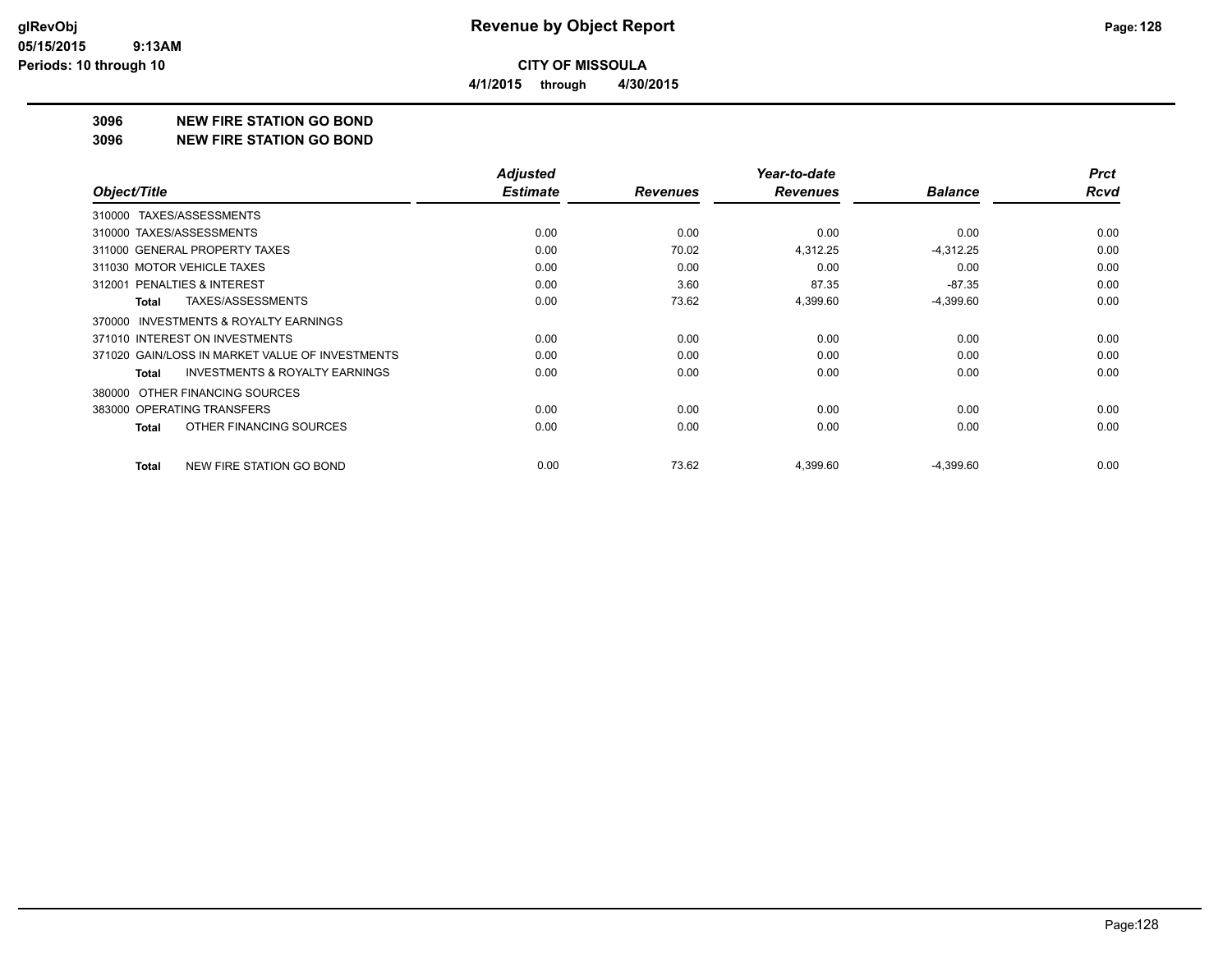**4/1/2015 through 4/30/2015**

## **3096 NEW FIRE STATION GO BOND**

| Object/Title                                              | <b>Adjusted</b><br><b>Estimate</b> | <b>Revenues</b> | Year-to-date<br><b>Revenues</b> | <b>Balance</b> | <b>Prct</b><br><b>Rcvd</b> |
|-----------------------------------------------------------|------------------------------------|-----------------|---------------------------------|----------------|----------------------------|
| TAXES/ASSESSMENTS<br>310000                               |                                    |                 |                                 |                |                            |
| 310000 TAXES/ASSESSMENTS                                  | 0.00                               | 0.00            | 0.00                            | 0.00           | 0.00                       |
|                                                           |                                    |                 |                                 |                |                            |
| 311000 GENERAL PROPERTY TAXES                             | 0.00                               | 70.02           | 4,312.25                        | $-4,312.25$    | 0.00                       |
| 311030 MOTOR VEHICLE TAXES                                | 0.00                               | 0.00            | 0.00                            | 0.00           | 0.00                       |
| 312001 PENALTIES & INTEREST                               | 0.00                               | 3.60            | 87.35                           | $-87.35$       | 0.00                       |
| TAXES/ASSESSMENTS<br><b>Total</b>                         | 0.00                               | 73.62           | 4,399.60                        | $-4,399.60$    | 0.00                       |
| <b>INVESTMENTS &amp; ROYALTY EARNINGS</b><br>370000       |                                    |                 |                                 |                |                            |
| 371010 INTEREST ON INVESTMENTS                            | 0.00                               | 0.00            | 0.00                            | 0.00           | 0.00                       |
| 371020 GAIN/LOSS IN MARKET VALUE OF INVESTMENT            | 0.00                               | 0.00            | 0.00                            | 0.00           | 0.00                       |
| <b>INVESTMENTS &amp; ROYALTY EARNINGS</b><br><b>Total</b> | 0.00                               | 0.00            | 0.00                            | 0.00           | 0.00                       |
| 380000 OTHER FINANCING SOURCES                            |                                    |                 |                                 |                |                            |
| 383000 OPERATING TRANSFERS                                | 0.00                               | 0.00            | 0.00                            | 0.00           | 0.00                       |
| OTHER FINANCING SOURCES<br><b>Total</b>                   | 0.00                               | 0.00            | 0.00                            | 0.00           | 0.00                       |
| NEW FIRE STATION GO BOND<br><b>Total</b>                  | 0.00                               | 73.62           | 4,399.60                        | $-4,399.60$    | 0.00                       |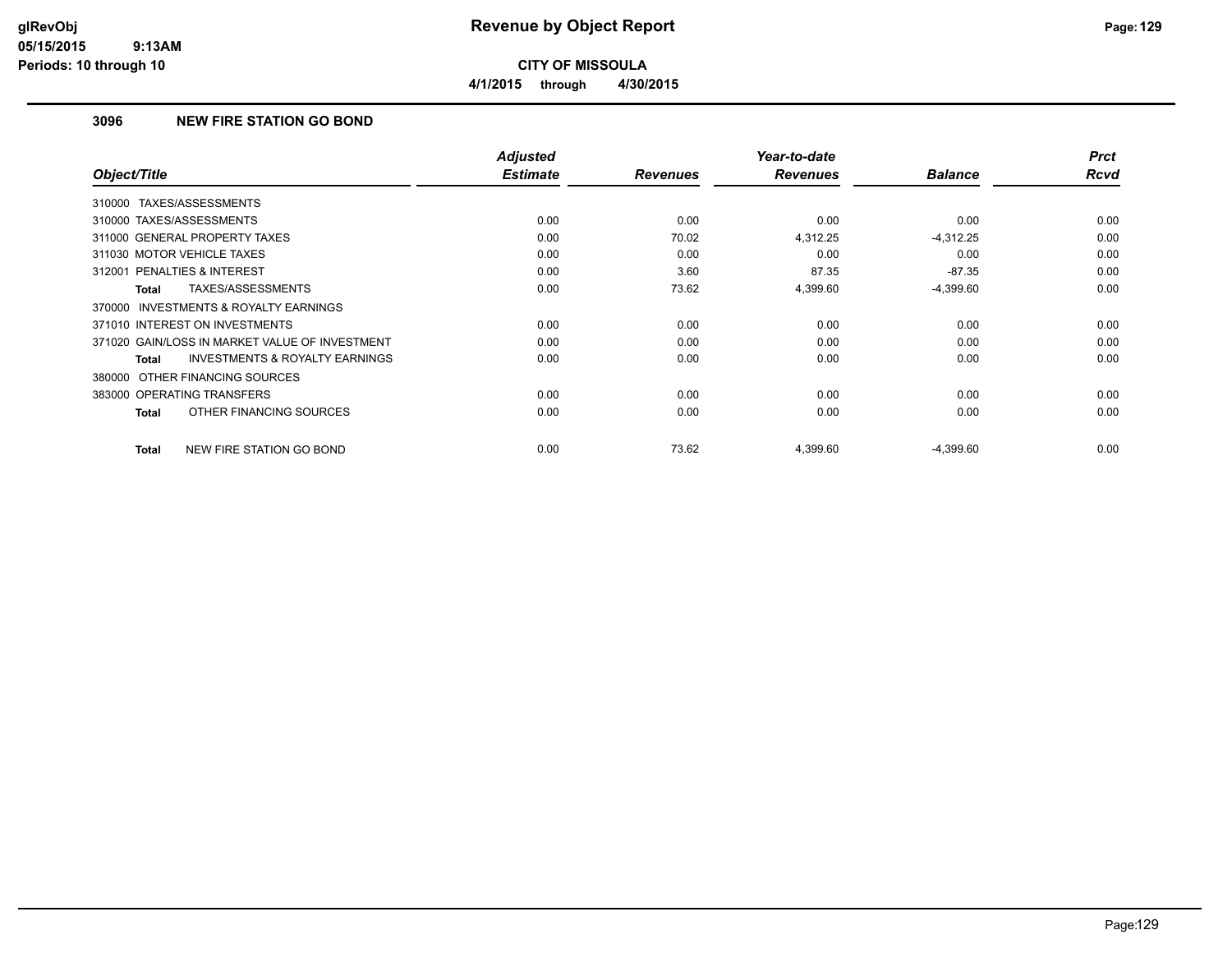**4/1/2015 through 4/30/2015**

#### **3097 2007 REFUNDING BONDS**

**3097 2007 REFUNDING BONDS**

|                                                     | <b>Adjusted</b> |                 | Year-to-date    |                | <b>Prct</b> |
|-----------------------------------------------------|-----------------|-----------------|-----------------|----------------|-------------|
| Object/Title                                        | <b>Estimate</b> | <b>Revenues</b> | <b>Revenues</b> | <b>Balance</b> | <b>Rcvd</b> |
| 310000 TAXES/ASSESSMENTS                            |                 |                 |                 |                |             |
| 310000 TAXES/ASSESSMENTS                            | 0.00            | 0.00            | 0.00            | 0.00           | 0.00        |
| 311000 GENERAL PROPERTY TAXES                       | 0.00            | 0.00            | 0.00            | 0.00           | 0.00        |
| 311030 MOTOR VEHICLE TAXES                          | 0.00            | 0.00            | 0.00            | 0.00           | 0.00        |
| 312001 PENALTIES & INTEREST                         | 0.00            | 0.00            | 0.00            | 0.00           | 0.00        |
| TAXES/ASSESSMENTS<br>Total                          | 0.00            | 0.00            | 0.00            | 0.00           | 0.00        |
| <b>INVESTMENTS &amp; ROYALTY EARNINGS</b><br>370000 |                 |                 |                 |                |             |
| 371010 INTEREST ON INVESTMENTS                      | 0.00            | 0.00            | 0.00            | 0.00           | 0.00        |
| 371020 GAIN/LOSS IN MARKET VALUE OF INVESTMENTS     | 0.00            | 0.00            | 0.00            | 0.00           | 0.00        |
| <b>INVESTMENTS &amp; ROYALTY EARNINGS</b><br>Total  | 0.00            | 0.00            | 0.00            | 0.00           | 0.00        |
| OTHER FINANCING SOURCES<br>380000                   |                 |                 |                 |                |             |
| 381010 BOND PROCEEDS                                | 0.00            | 0.00            | 0.00            | 0.00           | 0.00        |
| 383042 TRANSFERS FROM OTHER FUNDS                   | 0.00            | 0.00            | 0.00            | 0.00           | 0.00        |
| 383043 TRANSFERS FROM IMPACT FEES                   | 0.00            | 0.00            | 0.00            | 0.00           | 0.00        |
| OTHER FINANCING SOURCES<br>Total                    | 0.00            | 0.00            | 0.00            | 0.00           | 0.00        |
|                                                     |                 |                 |                 |                |             |
| 2007 REFUNDING BONDS<br>Total                       | 0.00            | 0.00            | 0.00            | 0.00           | 0.00        |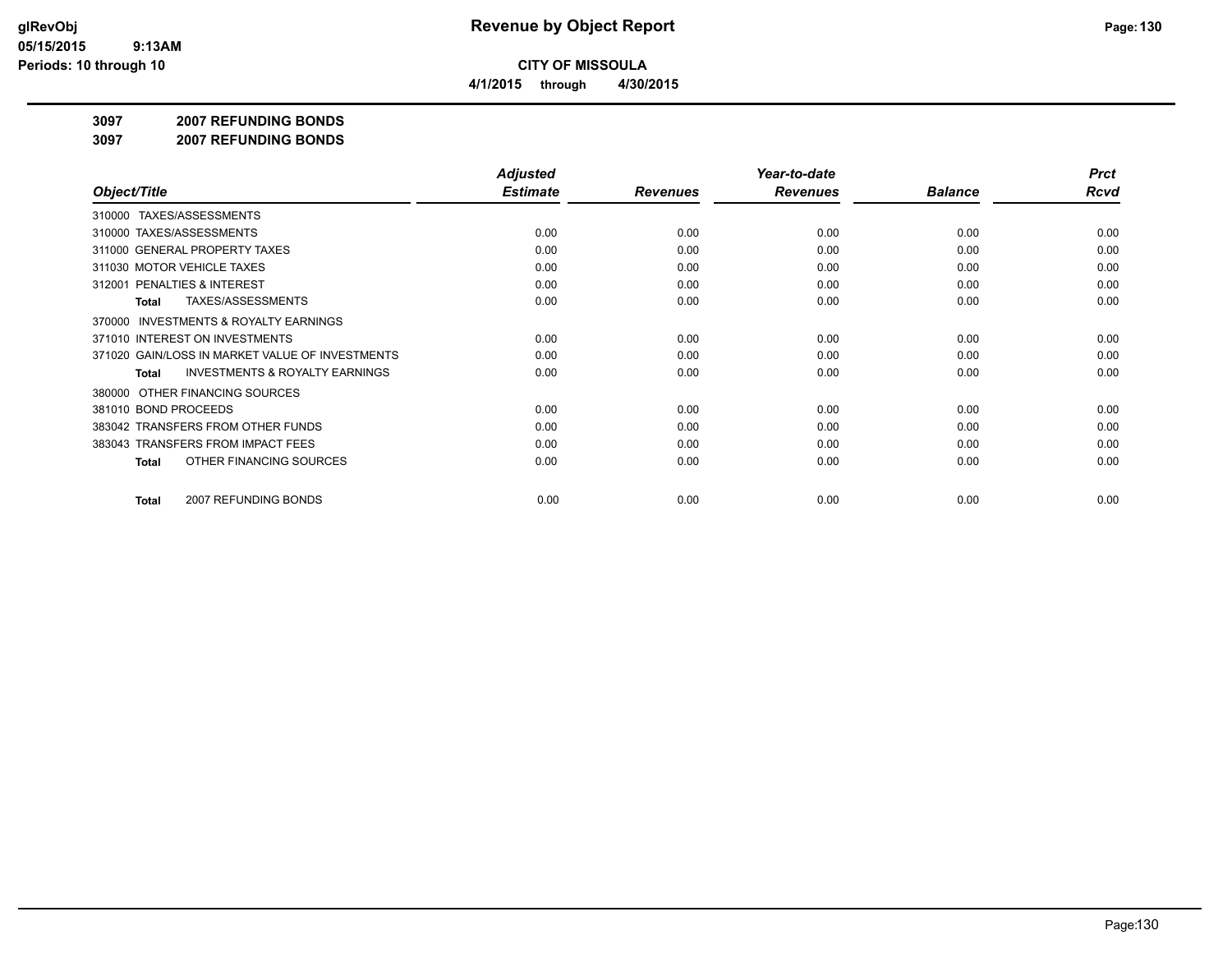**4/1/2015 through 4/30/2015**

## **3097 2007 REFUNDING BONDS**

|                                                     | <b>Adjusted</b> |                 | Year-to-date    |                | <b>Prct</b> |
|-----------------------------------------------------|-----------------|-----------------|-----------------|----------------|-------------|
| Object/Title                                        | <b>Estimate</b> | <b>Revenues</b> | <b>Revenues</b> | <b>Balance</b> | <b>Rcvd</b> |
| TAXES/ASSESSMENTS<br>310000                         |                 |                 |                 |                |             |
| 310000 TAXES/ASSESSMENTS                            | 0.00            | 0.00            | 0.00            | 0.00           | 0.00        |
| 311000 GENERAL PROPERTY TAXES                       | 0.00            | 0.00            | 0.00            | 0.00           | 0.00        |
| 311030 MOTOR VEHICLE TAXES                          | 0.00            | 0.00            | 0.00            | 0.00           | 0.00        |
| 312001 PENALTIES & INTEREST                         | 0.00            | 0.00            | 0.00            | 0.00           | 0.00        |
| TAXES/ASSESSMENTS<br>Total                          | 0.00            | 0.00            | 0.00            | 0.00           | 0.00        |
| <b>INVESTMENTS &amp; ROYALTY EARNINGS</b><br>370000 |                 |                 |                 |                |             |
| 371010 INTEREST ON INVESTMENTS                      | 0.00            | 0.00            | 0.00            | 0.00           | 0.00        |
| 371020 GAIN/LOSS IN MARKET VALUE OF INVESTMENT      | 0.00            | 0.00            | 0.00            | 0.00           | 0.00        |
| <b>INVESTMENTS &amp; ROYALTY EARNINGS</b><br>Total  | 0.00            | 0.00            | 0.00            | 0.00           | 0.00        |
| 380000 OTHER FINANCING SOURCES                      |                 |                 |                 |                |             |
| 381010 BOND PROCEEDS                                | 0.00            | 0.00            | 0.00            | 0.00           | 0.00        |
| 383042 TRANSFERS FROM OTHER FUNDS                   | 0.00            | 0.00            | 0.00            | 0.00           | 0.00        |
| 383043 TRANSFERS FROM IMPACT FEES                   | 0.00            | 0.00            | 0.00            | 0.00           | 0.00        |
| OTHER FINANCING SOURCES<br><b>Total</b>             | 0.00            | 0.00            | 0.00            | 0.00           | 0.00        |
|                                                     |                 |                 |                 |                |             |
| 2007 REFUNDING BONDS<br><b>Total</b>                | 0.00            | 0.00            | 0.00            | 0.00           | 0.00        |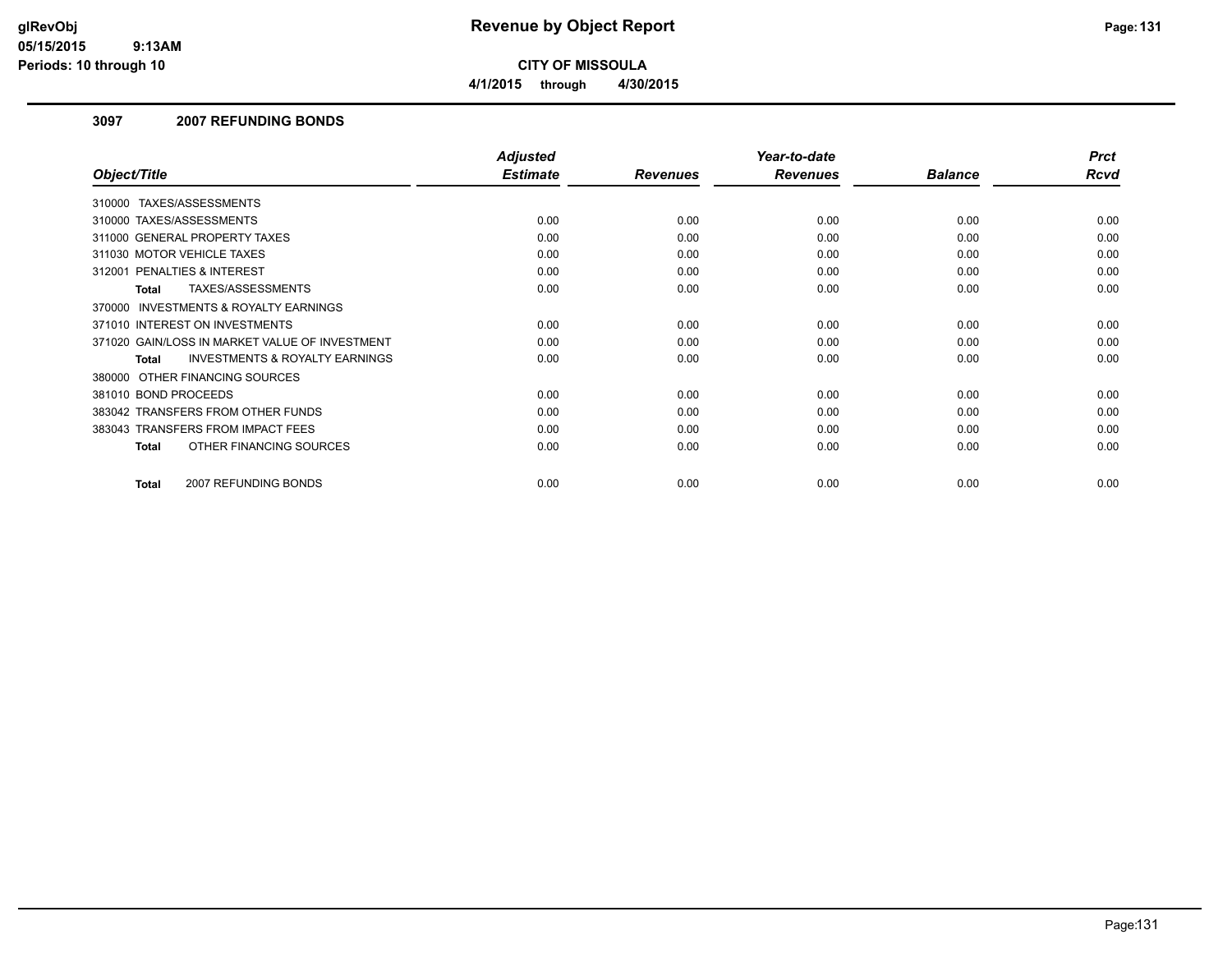**4/1/2015 through 4/30/2015**

## **3100 SIDEWALK & CURB WARRANTS FUND**

#### **3100 SIDEWALK & CURB WARRANTS FUND**

|                                                           | <b>Adjusted</b> |                 | Year-to-date    |                | <b>Prct</b> |
|-----------------------------------------------------------|-----------------|-----------------|-----------------|----------------|-------------|
| Object/Title                                              | <b>Estimate</b> | <b>Revenues</b> | <b>Revenues</b> | <b>Balance</b> | <b>Rcvd</b> |
| TAXES/ASSESSMENTS<br>310000                               |                 |                 |                 |                |             |
| PENALTIES & INTEREST<br>312001                            | 0.00            | 0.00            | 0.00            | 0.00           | 0.00        |
| <b>TAXES/ASSESSMENTS</b><br><b>Total</b>                  | 0.00            | 0.00            | 0.00            | 0.00           | 0.00        |
| MISCELLANEOUS REVENUES<br>360000                          |                 |                 |                 |                |             |
| 360010 MISCELLANEOUS                                      | 0.00            | 0.00            | 0.00            | 0.00           | 0.00        |
| 363020 PROPERTY ASSESSMENTS                               | 0.00            | 0.00            | 0.00            | 0.00           | 0.00        |
| 363021 PAYOFF PRINCIPAL ASSESSMENTS                       | 0.00            | 0.00            | 0.00            | 0.00           | 0.00        |
| 363022 BOND INTEREST ASSESSMENTS                          | 0.00            | 0.00            | 0.00            | 0.00           | 0.00        |
| 363030 SIDEWALK AND CURB ASSESSMENTS                      | 0.00            | 0.00            | 0.00            | 0.00           | 0.00        |
| 363040 PENALTY AND INTEREST                               | 0.00            | 0.00            | 0.00            | 0.00           | 0.00        |
| MISCELLANEOUS REVENUES<br><b>Total</b>                    | 0.00            | 0.00            | 0.00            | 0.00           | 0.00        |
| <b>INVESTMENTS &amp; ROYALTY EARNINGS</b><br>370000       |                 |                 |                 |                |             |
| 371010 INTEREST ON INVESTMENTS                            | 0.00            | 0.00            | 0.00            | 0.00           | 0.00        |
| 371020 GAIN/LOSS IN MARKET VALUE OF INVESTMENTS           | 0.00            | 0.00            | 0.00            | 0.00           | 0.00        |
| <b>INVESTMENTS &amp; ROYALTY EARNINGS</b><br><b>Total</b> | 0.00            | 0.00            | 0.00            | 0.00           | 0.00        |
| OTHER FINANCING SOURCES<br>380000                         |                 |                 |                 |                |             |
| 383042 TRANSFERS FROM OTHER FUNDS                         | 0.00            | 0.00            | 0.00            | 0.00           | 0.00        |
| OTHER FINANCING SOURCES<br><b>Total</b>                   | 0.00            | 0.00            | 0.00            | 0.00           | 0.00        |
| SIDEWALK & CURB WARRANTS FUND<br><b>Total</b>             | 0.00            | 0.00            | 0.00            | 0.00           | 0.00        |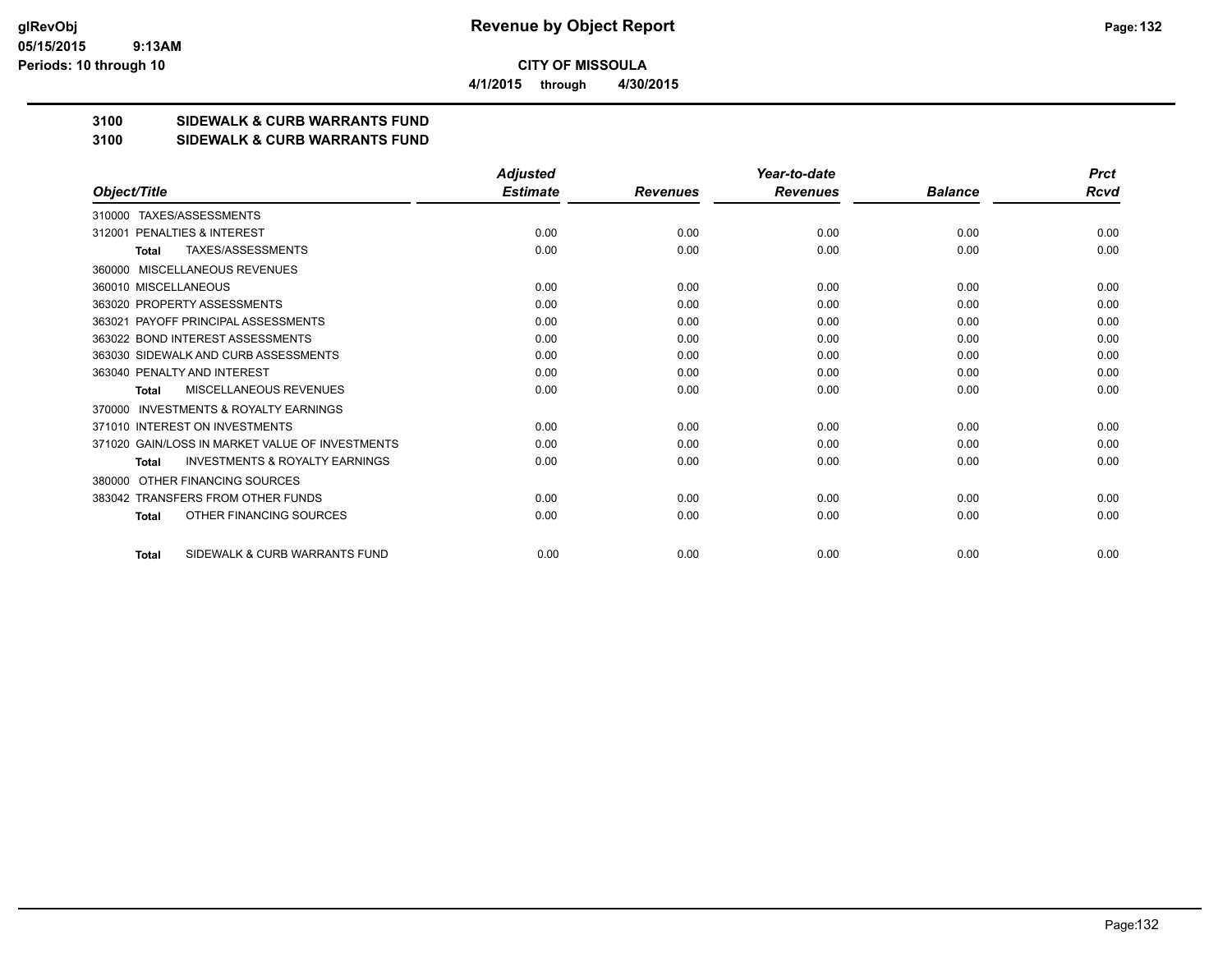**4/1/2015 through 4/30/2015**

## **3100 SIDEWALK & CURB WARRANTS FUND**

|                                                           | <b>Adjusted</b> |                 | Year-to-date    |                | <b>Prct</b> |
|-----------------------------------------------------------|-----------------|-----------------|-----------------|----------------|-------------|
| Object/Title                                              | <b>Estimate</b> | <b>Revenues</b> | <b>Revenues</b> | <b>Balance</b> | Rcvd        |
| TAXES/ASSESSMENTS<br>310000                               |                 |                 |                 |                |             |
| <b>PENALTIES &amp; INTEREST</b><br>312001                 | 0.00            | 0.00            | 0.00            | 0.00           | 0.00        |
| TAXES/ASSESSMENTS<br>Total                                | 0.00            | 0.00            | 0.00            | 0.00           | 0.00        |
| 360000 MISCELLANEOUS REVENUES                             |                 |                 |                 |                |             |
| 360010 MISCELLANEOUS                                      | 0.00            | 0.00            | 0.00            | 0.00           | 0.00        |
| 363020 PROPERTY ASSESSMENTS                               | 0.00            | 0.00            | 0.00            | 0.00           | 0.00        |
| 363021 PAYOFF PRINCIPAL ASSESSMENTS                       | 0.00            | 0.00            | 0.00            | 0.00           | 0.00        |
| 363022 BOND INTEREST ASSESSMENTS                          | 0.00            | 0.00            | 0.00            | 0.00           | 0.00        |
| 363030 SIDEWALK AND CURB ASSESSMENTS                      | 0.00            | 0.00            | 0.00            | 0.00           | 0.00        |
| 363040 PENALTY AND INTEREST                               | 0.00            | 0.00            | 0.00            | 0.00           | 0.00        |
| MISCELLANEOUS REVENUES<br><b>Total</b>                    | 0.00            | 0.00            | 0.00            | 0.00           | 0.00        |
| <b>INVESTMENTS &amp; ROYALTY EARNINGS</b><br>370000       |                 |                 |                 |                |             |
| 371010 INTEREST ON INVESTMENTS                            | 0.00            | 0.00            | 0.00            | 0.00           | 0.00        |
| 371020 GAIN/LOSS IN MARKET VALUE OF INVESTMENT            | 0.00            | 0.00            | 0.00            | 0.00           | 0.00        |
| <b>INVESTMENTS &amp; ROYALTY EARNINGS</b><br><b>Total</b> | 0.00            | 0.00            | 0.00            | 0.00           | 0.00        |
| OTHER FINANCING SOURCES<br>380000                         |                 |                 |                 |                |             |
| 383042 TRANSFERS FROM OTHER FUNDS                         | 0.00            | 0.00            | 0.00            | 0.00           | 0.00        |
| OTHER FINANCING SOURCES<br>Total                          | 0.00            | 0.00            | 0.00            | 0.00           | 0.00        |
| SIDEWALK & CURB WARRANTS FUND<br><b>Total</b>             | 0.00            | 0.00            | 0.00            | 0.00           | 0.00        |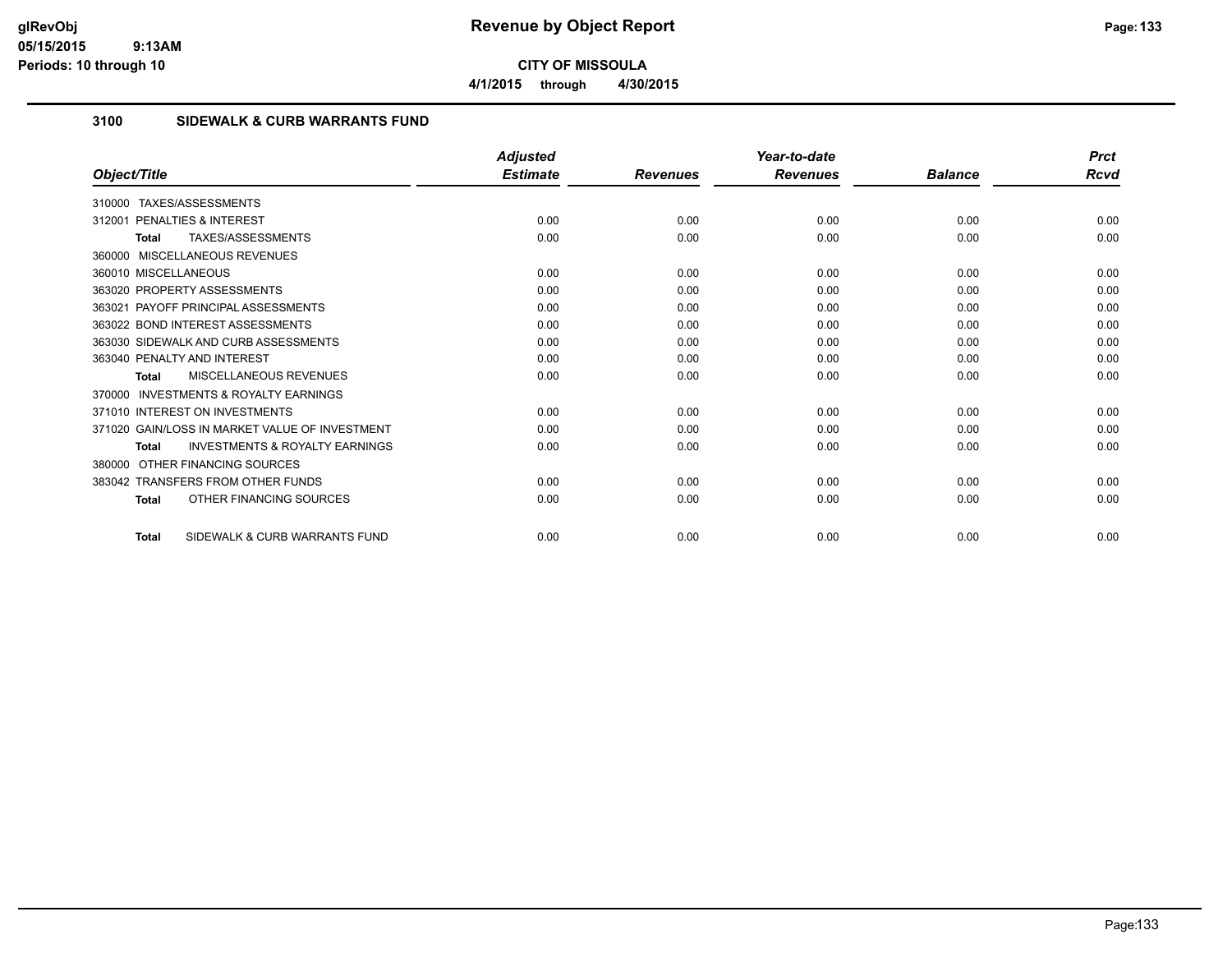#### **05/15/2015 9:13AM Periods: 10 through 10**

**CITY OF MISSOULA**

**4/1/2015 through 4/30/2015**

# **3200 FY99 SIDEWALK & CURB DEBT SERVICE FUND**

**3200 FY99 SIDEWALK & CURB DEBT SERVICE FUND**

|                                                           | <b>Adjusted</b> |                 | Year-to-date    |                | <b>Prct</b> |
|-----------------------------------------------------------|-----------------|-----------------|-----------------|----------------|-------------|
| Object/Title                                              | <b>Estimate</b> | <b>Revenues</b> | <b>Revenues</b> | <b>Balance</b> | Rcvd        |
| TAXES/ASSESSMENTS<br>310000                               |                 |                 |                 |                |             |
| PENALTIES & INTEREST<br>312001                            | 0.00            | 0.00            | 0.00            | 0.00           | 0.00        |
| TAXES/ASSESSMENTS<br>Total                                | 0.00            | 0.00            | 0.00            | 0.00           | 0.00        |
| MISCELLANEOUS REVENUES<br>360000                          |                 |                 |                 |                |             |
| 363020 PROPERTY ASSESSMENTS                               | 0.00            | 0.00            | 0.00            | 0.00           | 0.00        |
| 363021 PAYOFF PRINCIPAL ASSESSMENTS                       | 0.00            | 0.00            | 0.00            | 0.00           | 0.00        |
| 363022 BOND INTEREST ASSESSMENTS                          | 0.00            | 0.00            | 0.00            | 0.00           | 0.00        |
| 363040 PENALTY AND INTEREST                               | 0.00            | 0.00            | 0.00            | 0.00           | 0.00        |
| <b>MISCELLANEOUS REVENUES</b><br>Total                    | 0.00            | 0.00            | 0.00            | 0.00           | 0.00        |
| <b>INVESTMENTS &amp; ROYALTY EARNINGS</b><br>370000       |                 |                 |                 |                |             |
| 371010 INTEREST ON INVESTMENTS                            | 0.00            | 0.00            | 0.00            | 0.00           | 0.00        |
| 371020 GAIN/LOSS IN MARKET VALUE OF INVESTMENTS           | 0.00            | 0.00            | 0.00            | 0.00           | 0.00        |
| <b>INVESTMENTS &amp; ROYALTY EARNINGS</b><br><b>Total</b> | 0.00            | 0.00            | 0.00            | 0.00           | 0.00        |
| OTHER FINANCING SOURCES<br>380000                         |                 |                 |                 |                |             |
| 381009 TRANSFERS IN                                       | 0.00            | 0.00            | 0.00            | 0.00           | 0.00        |
| OTHER FINANCING SOURCES<br><b>Total</b>                   | 0.00            | 0.00            | 0.00            | 0.00           | 0.00        |
| FY99 SIDEWALK & CURB DEBT SERVICE FUI<br><b>Total</b>     | 0.00            | 0.00            | 0.00            | 0.00           | 0.00        |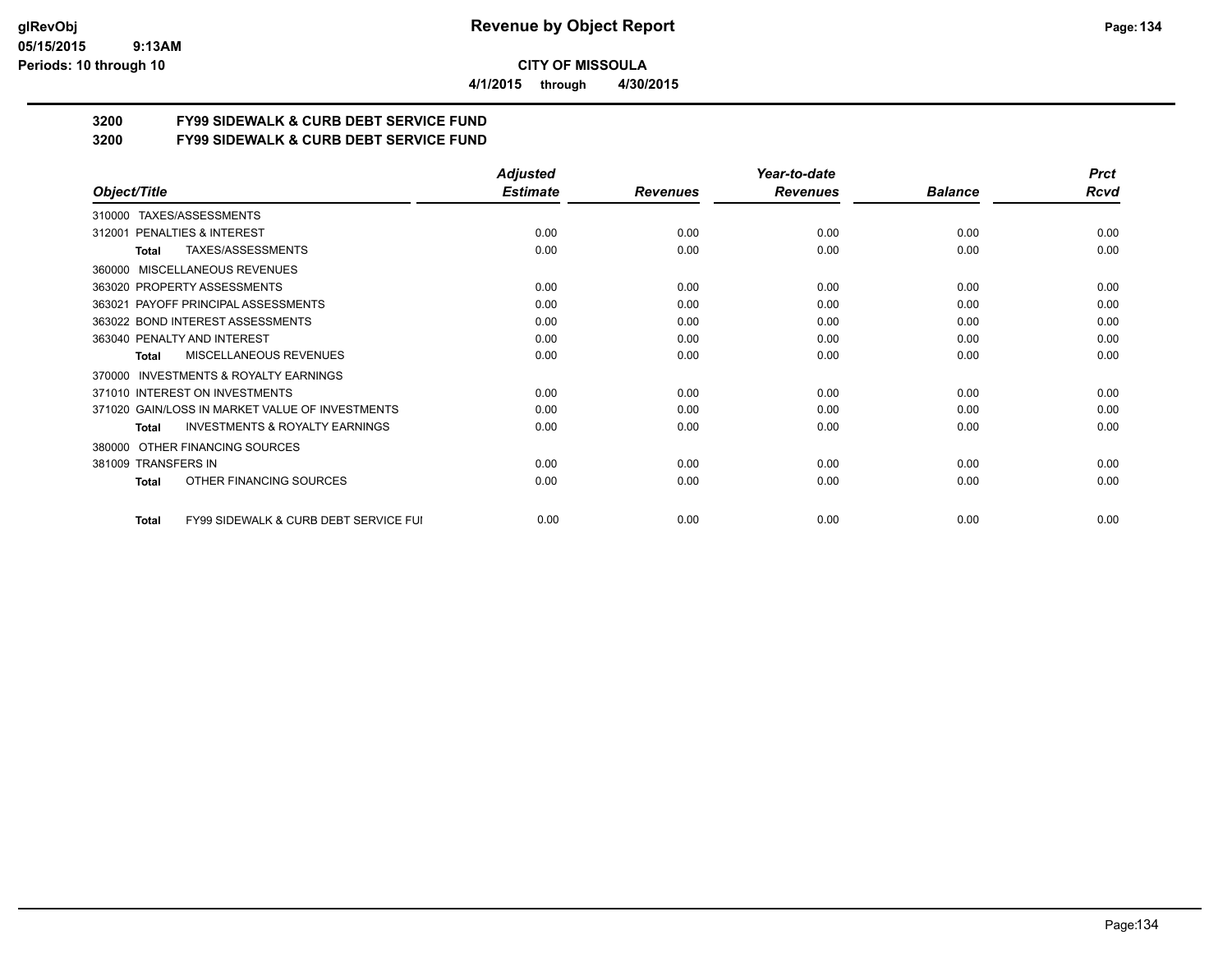**4/1/2015 through 4/30/2015**

## **3200 FY99 SIDEWALK & CURB DEBT SERVICE FUND**

|                                                                 | <b>Adjusted</b> |                 | Year-to-date    |                | <b>Prct</b> |
|-----------------------------------------------------------------|-----------------|-----------------|-----------------|----------------|-------------|
| Object/Title                                                    | <b>Estimate</b> | <b>Revenues</b> | <b>Revenues</b> | <b>Balance</b> | <b>Rcvd</b> |
| TAXES/ASSESSMENTS<br>310000                                     |                 |                 |                 |                |             |
| 312001 PENALTIES & INTEREST                                     | 0.00            | 0.00            | 0.00            | 0.00           | 0.00        |
| TAXES/ASSESSMENTS<br><b>Total</b>                               | 0.00            | 0.00            | 0.00            | 0.00           | 0.00        |
| 360000 MISCELLANEOUS REVENUES                                   |                 |                 |                 |                |             |
| 363020 PROPERTY ASSESSMENTS                                     | 0.00            | 0.00            | 0.00            | 0.00           | 0.00        |
| 363021 PAYOFF PRINCIPAL ASSESSMENTS                             | 0.00            | 0.00            | 0.00            | 0.00           | 0.00        |
| 363022 BOND INTEREST ASSESSMENTS                                | 0.00            | 0.00            | 0.00            | 0.00           | 0.00        |
| 363040 PENALTY AND INTEREST                                     | 0.00            | 0.00            | 0.00            | 0.00           | 0.00        |
| MISCELLANEOUS REVENUES<br><b>Total</b>                          | 0.00            | 0.00            | 0.00            | 0.00           | 0.00        |
| <b>INVESTMENTS &amp; ROYALTY EARNINGS</b><br>370000             |                 |                 |                 |                |             |
| 371010 INTEREST ON INVESTMENTS                                  | 0.00            | 0.00            | 0.00            | 0.00           | 0.00        |
| 371020 GAIN/LOSS IN MARKET VALUE OF INVESTMENT                  | 0.00            | 0.00            | 0.00            | 0.00           | 0.00        |
| <b>INVESTMENTS &amp; ROYALTY EARNINGS</b><br><b>Total</b>       | 0.00            | 0.00            | 0.00            | 0.00           | 0.00        |
| OTHER FINANCING SOURCES<br>380000                               |                 |                 |                 |                |             |
| 381009 TRANSFERS IN                                             | 0.00            | 0.00            | 0.00            | 0.00           | 0.00        |
| OTHER FINANCING SOURCES<br><b>Total</b>                         | 0.00            | 0.00            | 0.00            | 0.00           | 0.00        |
| <b>FY99 SIDEWALK &amp; CURB DEBT SERVICE FU</b><br><b>Total</b> | 0.00            | 0.00            | 0.00            | 0.00           | 0.00        |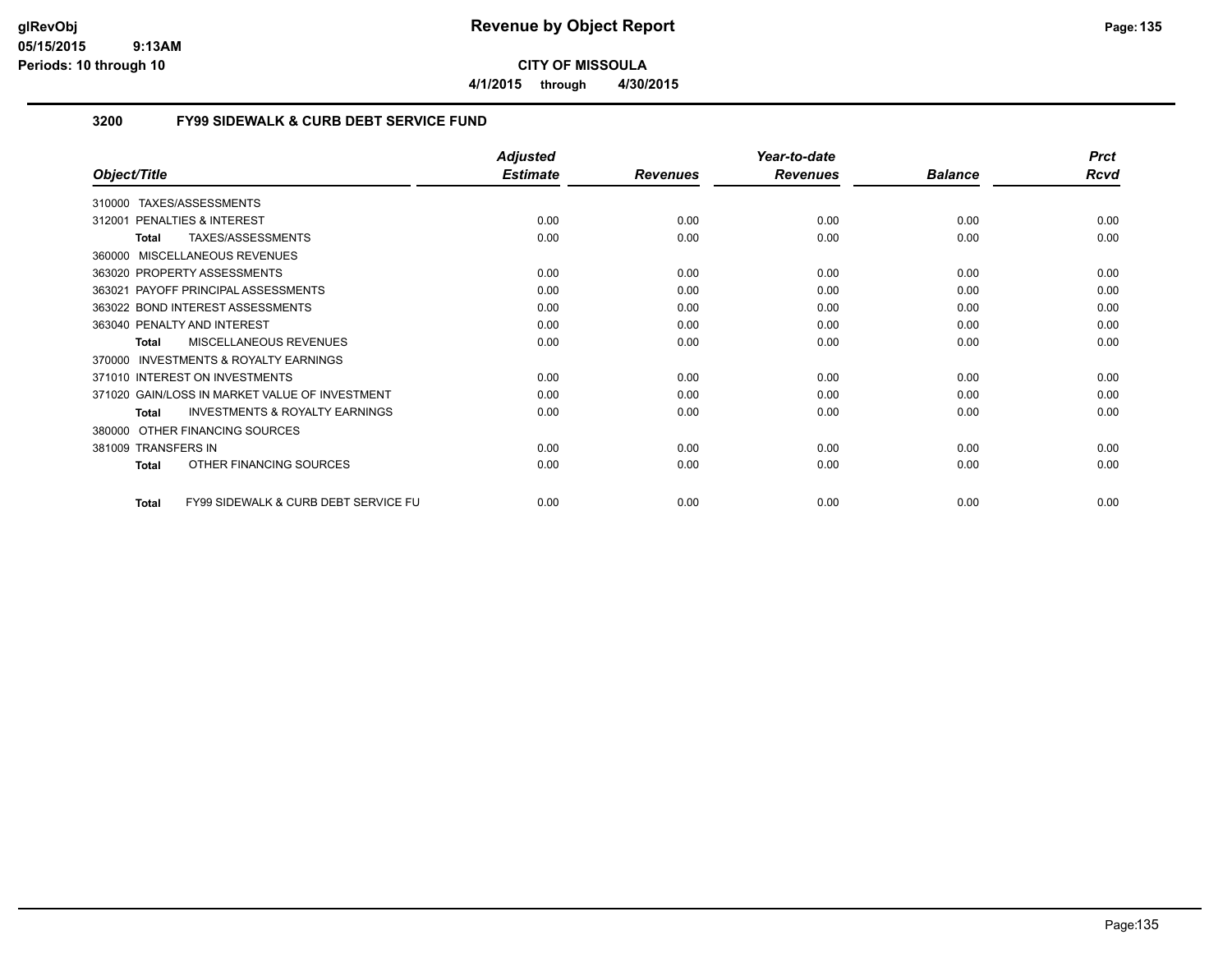**4/1/2015 through 4/30/2015**

# **3300 FY00 SIDEWALK & CURB DEBT SERVICE FUND**

**3300 FY00 SIDEWALK & CURB DEBT SERVICE FUND**

|                                                           | <b>Adjusted</b> |                 | Year-to-date    |                | <b>Prct</b> |
|-----------------------------------------------------------|-----------------|-----------------|-----------------|----------------|-------------|
| Object/Title                                              | <b>Estimate</b> | <b>Revenues</b> | <b>Revenues</b> | <b>Balance</b> | Rcvd        |
| 360000 MISCELLANEOUS REVENUES                             |                 |                 |                 |                |             |
| 363020 PROPERTY ASSESSMENTS                               | 0.00            | 0.00            | 0.00            | 0.00           | 0.00        |
| 363021 PAYOFF PRINCIPAL ASSESSMENTS                       | 0.00            | 0.00            | 0.00            | 0.00           | 0.00        |
| 363022 BOND INTEREST ASSESSMENTS                          | 0.00            | 0.00            | 0.00            | 0.00           | 0.00        |
| 363040 PENALTY AND INTEREST                               | 0.00            | 0.00            | 0.00            | 0.00           | 0.00        |
| MISCELLANEOUS REVENUES<br>Total                           | 0.00            | 0.00            | 0.00            | 0.00           | 0.00        |
| 370000 INVESTMENTS & ROYALTY EARNINGS                     |                 |                 |                 |                |             |
| 371010 INTEREST ON INVESTMENTS                            | 0.00            | 0.00            | 0.00            | 0.00           | 0.00        |
| 371020 GAIN/LOSS IN MARKET VALUE OF INVESTMENTS           | 0.00            | 0.00            | 0.00            | 0.00           | 0.00        |
| <b>INVESTMENTS &amp; ROYALTY EARNINGS</b><br><b>Total</b> | 0.00            | 0.00            | 0.00            | 0.00           | 0.00        |
| FY00 SIDEWALK & CURB DEBT SERVICE FUI<br><b>Total</b>     | 0.00            | 0.00            | 0.00            | 0.00           | 0.00        |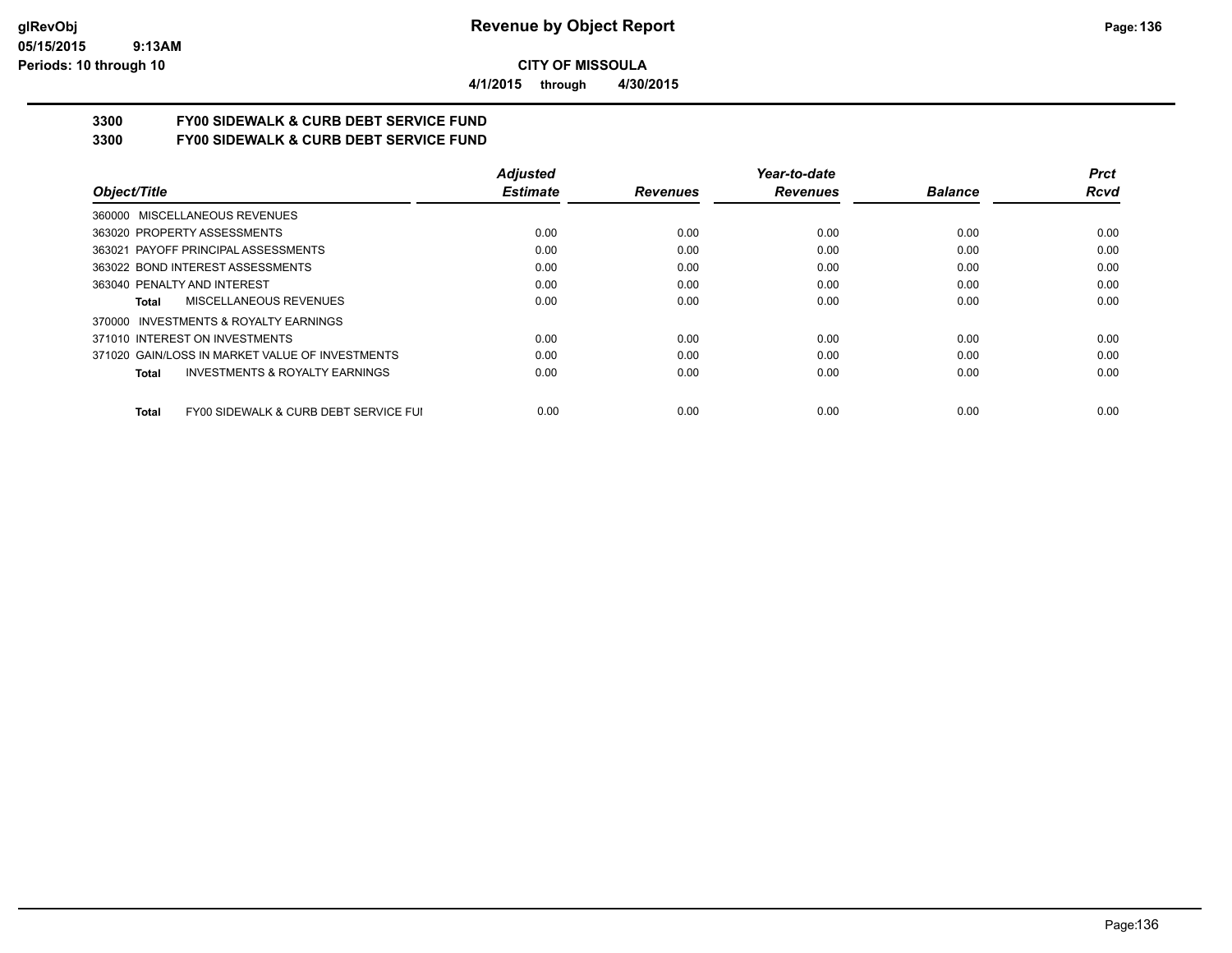**4/1/2015 through 4/30/2015**

## **3300 FY00 SIDEWALK & CURB DEBT SERVICE FUND**

|                                                    | <b>Adjusted</b> |                 | Year-to-date    |                | <b>Prct</b> |
|----------------------------------------------------|-----------------|-----------------|-----------------|----------------|-------------|
| Object/Title                                       | <b>Estimate</b> | <b>Revenues</b> | <b>Revenues</b> | <b>Balance</b> | <b>Rcvd</b> |
| 360000 MISCELLANEOUS REVENUES                      |                 |                 |                 |                |             |
| 363020 PROPERTY ASSESSMENTS                        | 0.00            | 0.00            | 0.00            | 0.00           | 0.00        |
| 363021 PAYOFF PRINCIPAL ASSESSMENTS                | 0.00            | 0.00            | 0.00            | 0.00           | 0.00        |
| 363022 BOND INTEREST ASSESSMENTS                   | 0.00            | 0.00            | 0.00            | 0.00           | 0.00        |
| 363040 PENALTY AND INTEREST                        | 0.00            | 0.00            | 0.00            | 0.00           | 0.00        |
| MISCELLANEOUS REVENUES<br>Total                    | 0.00            | 0.00            | 0.00            | 0.00           | 0.00        |
| 370000 INVESTMENTS & ROYALTY EARNINGS              |                 |                 |                 |                |             |
| 371010 INTEREST ON INVESTMENTS                     | 0.00            | 0.00            | 0.00            | 0.00           | 0.00        |
| 371020 GAIN/LOSS IN MARKET VALUE OF INVESTMENT     | 0.00            | 0.00            | 0.00            | 0.00           | 0.00        |
| <b>INVESTMENTS &amp; ROYALTY EARNINGS</b><br>Total | 0.00            | 0.00            | 0.00            | 0.00           | 0.00        |
| FY00 SIDEWALK & CURB DEBT SERVICE FU<br>Total      | 0.00            | 0.00            | 0.00            | 0.00           | 0.00        |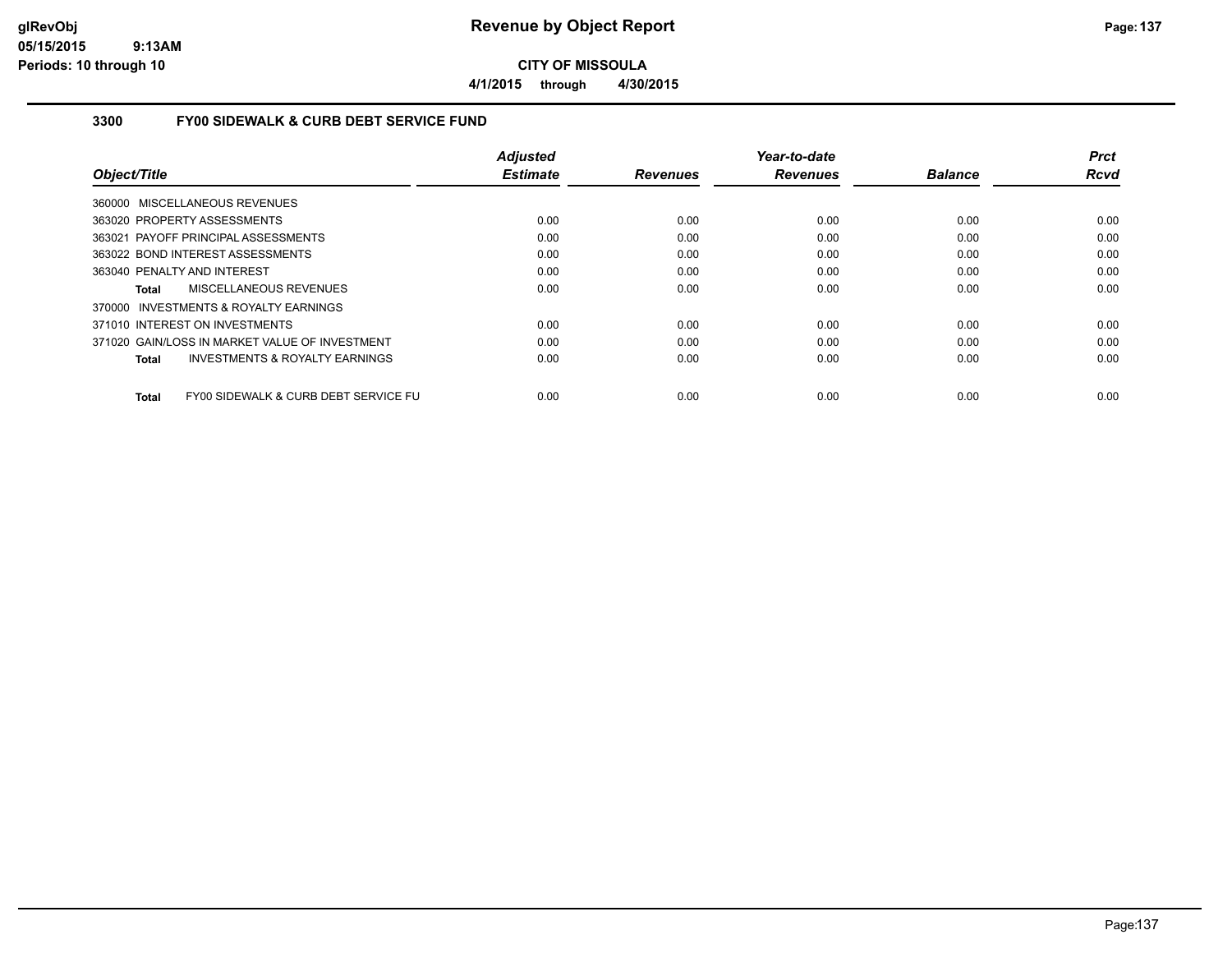**4/1/2015 through 4/30/2015**

**3305 JUDGMENT LEVIES 3305 JUDGMENT LEVIES**

|                                 | <b>Adjusted</b> |                 | Year-to-date    |                | Prct |
|---------------------------------|-----------------|-----------------|-----------------|----------------|------|
| Object/Title                    | <b>Estimate</b> | <b>Revenues</b> | <b>Revenues</b> | <b>Balance</b> | Rcvd |
| 310000 TAXES/ASSESSMENTS        |                 |                 |                 |                |      |
| 311000 GENERAL PROPERTY TAXES   | 0.00            | 402.68          | 42.247.40       | $-42.247.40$   | 0.00 |
| 312001 PENALTIES & INTEREST     | 0.00            | 3.39            | 33.70           | $-33.70$       | 0.00 |
| TAXES/ASSESSMENTS<br>Total      | 0.00            | 406.07          | 42.281.10       | $-42.281.10$   | 0.00 |
| <b>JUDGMENT LEVIES</b><br>Total | 0.00            | 406.07          | 42.281.10       | $-42.281.10$   | 0.00 |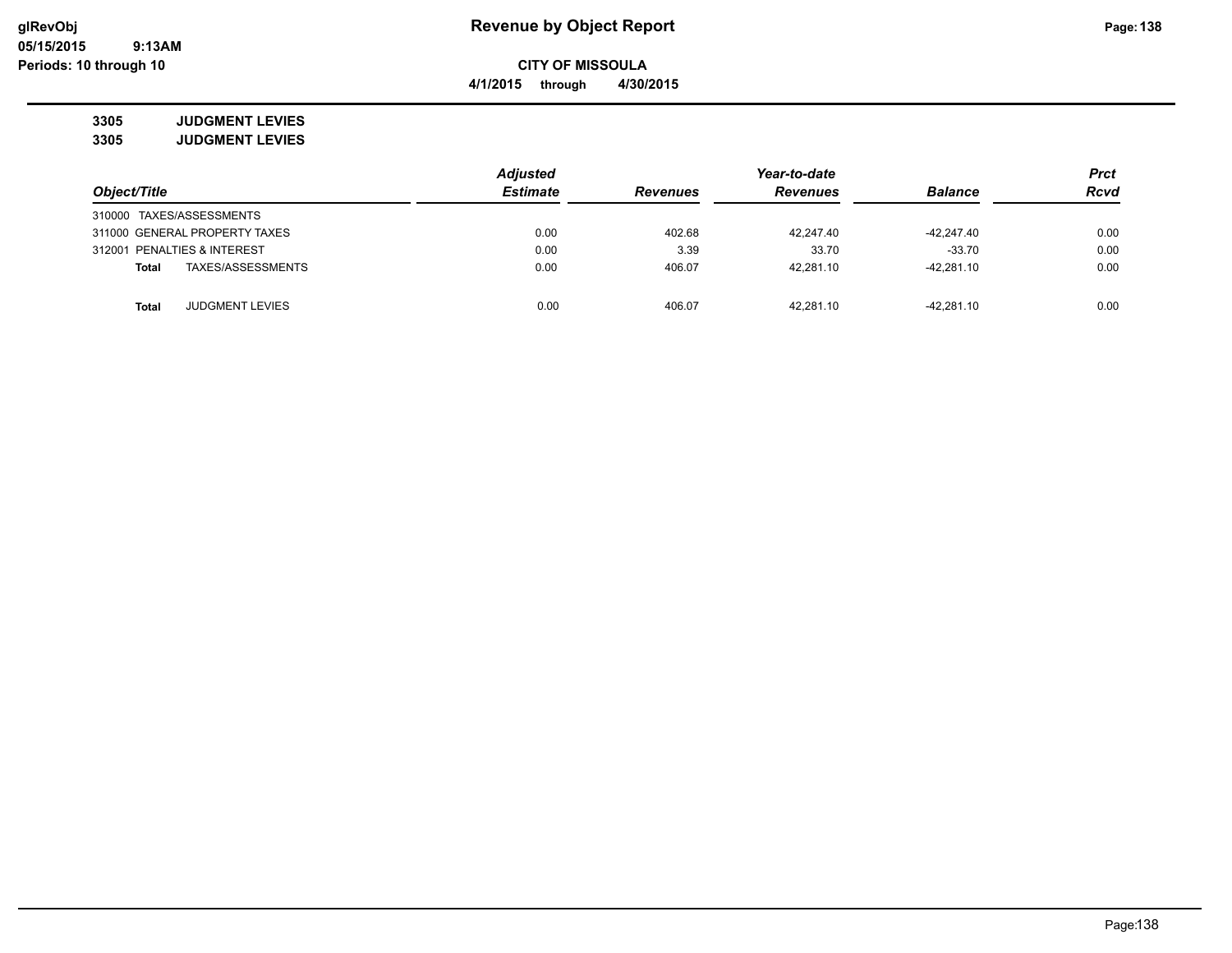## **glRevObj Revenue by Object Report Page:139**

**CITY OF MISSOULA**

**4/1/2015 through 4/30/2015**

#### **3305 JUDGMENT LEVIES**

| Object/Title                           | <b>Adjusted</b><br><b>Estimate</b> | <b>Revenues</b> | Year-to-date<br><b>Revenues</b> | <b>Balance</b> | <b>Prct</b><br><b>Rcvd</b> |
|----------------------------------------|------------------------------------|-----------------|---------------------------------|----------------|----------------------------|
| 310000 TAXES/ASSESSMENTS               |                                    |                 |                                 |                |                            |
| 311000 GENERAL PROPERTY TAXES          | 0.00                               | 402.68          | 42.247.40                       | $-42.247.40$   | 0.00                       |
| 312001 PENALTIES & INTEREST            | 0.00                               | 3.39            | 33.70                           | $-33.70$       | 0.00                       |
| TAXES/ASSESSMENTS<br><b>Total</b>      | 0.00                               | 406.07          | 42.281.10                       | $-42.281.10$   | 0.00                       |
| <b>JUDGMENT LEVIES</b><br><b>Total</b> | 0.00                               | 406.07          | 42.281.10                       | $-42.281.10$   | 0.00                       |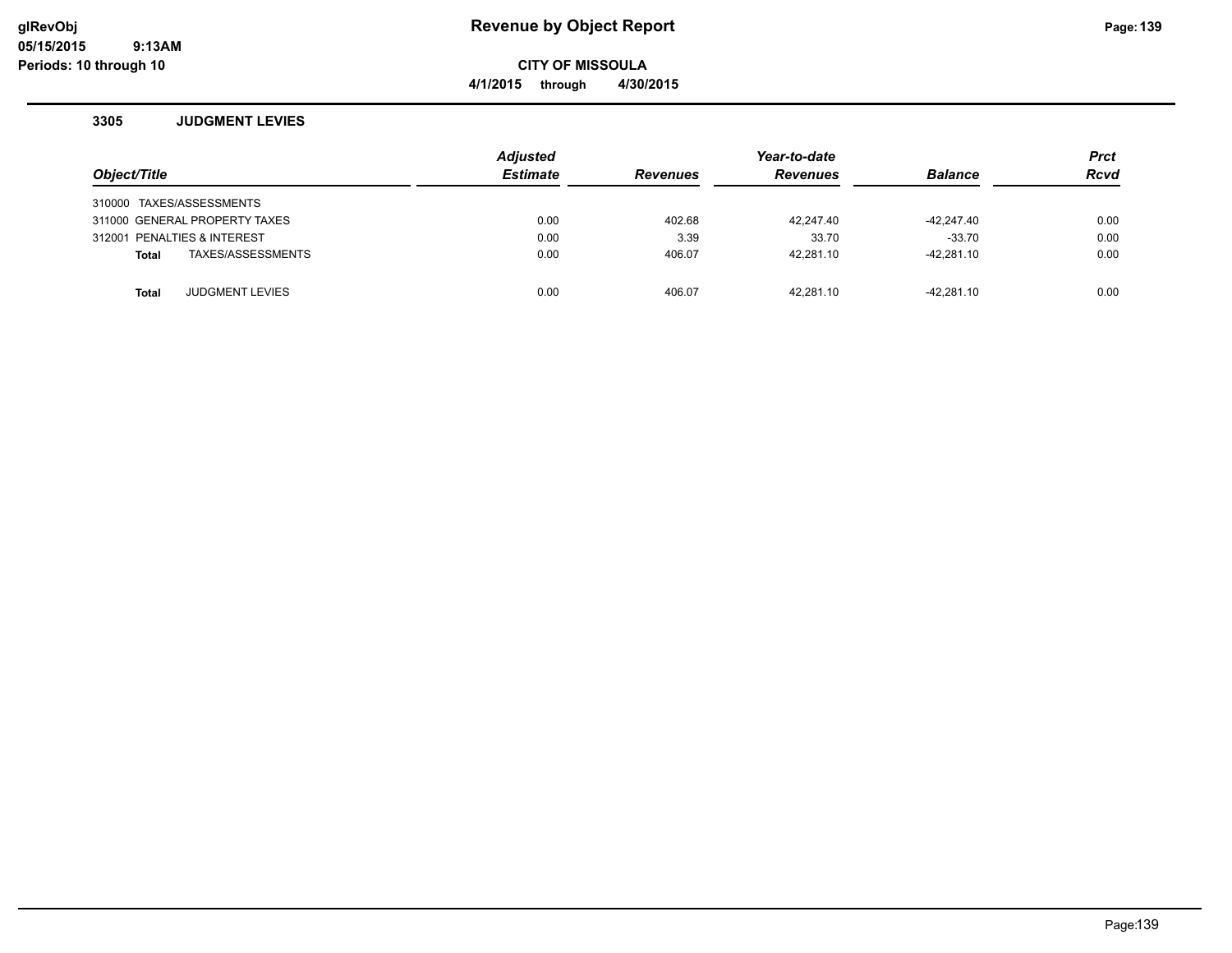#### **05/15/2015 9:13AM Periods: 10 through 10**

**CITY OF MISSOULA**

**4/1/2015 through 4/30/2015**

# **3400 FY01 SIDEWALK & CURB DEBT SERVICE FUND**

**3400 FY01 SIDEWALK & CURB DEBT SERVICE FUND**

|                                                           | <b>Adjusted</b> |                 | Year-to-date    |                | <b>Prct</b> |
|-----------------------------------------------------------|-----------------|-----------------|-----------------|----------------|-------------|
| Object/Title                                              | <b>Estimate</b> | <b>Revenues</b> | <b>Revenues</b> | <b>Balance</b> | <b>Rcvd</b> |
| TAXES/ASSESSMENTS<br>310000                               |                 |                 |                 |                |             |
| 312001 PENALTIES & INTEREST                               | 0.00            | 0.00            | 0.00            | 0.00           | 0.00        |
| <b>TAXES/ASSESSMENTS</b><br>Total                         | 0.00            | 0.00            | 0.00            | 0.00           | 0.00        |
| 360000 MISCELLANEOUS REVENUES                             |                 |                 |                 |                |             |
| 360010 MISCELLANEOUS                                      | 0.00            | 0.00            | 0.00            | 0.00           | 0.00        |
| 363020 PROPERTY ASSESSMENTS                               | 0.00            | 0.00            | 0.00            | 0.00           | 0.00        |
| 363021 PAYOFF PRINCIPAL ASSESSMENTS                       | 0.00            | 0.00            | 0.00            | 0.00           | 0.00        |
| 363022 BOND INTEREST ASSESSMENTS                          | 0.00            | 0.00            | 0.00            | 0.00           | 0.00        |
| 363040 PENALTY AND INTEREST                               | 0.00            | 0.00            | 0.00            | 0.00           | 0.00        |
| <b>MISCELLANEOUS REVENUES</b><br>Total                    | 0.00            | 0.00            | 0.00            | 0.00           | 0.00        |
| <b>INVESTMENTS &amp; ROYALTY EARNINGS</b><br>370000       |                 |                 |                 |                |             |
| 371010 INTEREST ON INVESTMENTS                            | 0.00            | 0.00            | 0.00            | 0.00           | 0.00        |
| 371020 GAIN/LOSS IN MARKET VALUE OF INVESTMENTS           | 0.00            | 0.00            | 0.00            | 0.00           | 0.00        |
| <b>INVESTMENTS &amp; ROYALTY EARNINGS</b><br>Total        | 0.00            | 0.00            | 0.00            | 0.00           | 0.00        |
| <b>FY01 SIDEWALK &amp; CURB DEBT SERVICE FUI</b><br>Total | 0.00            | 0.00            | 0.00            | 0.00           | 0.00        |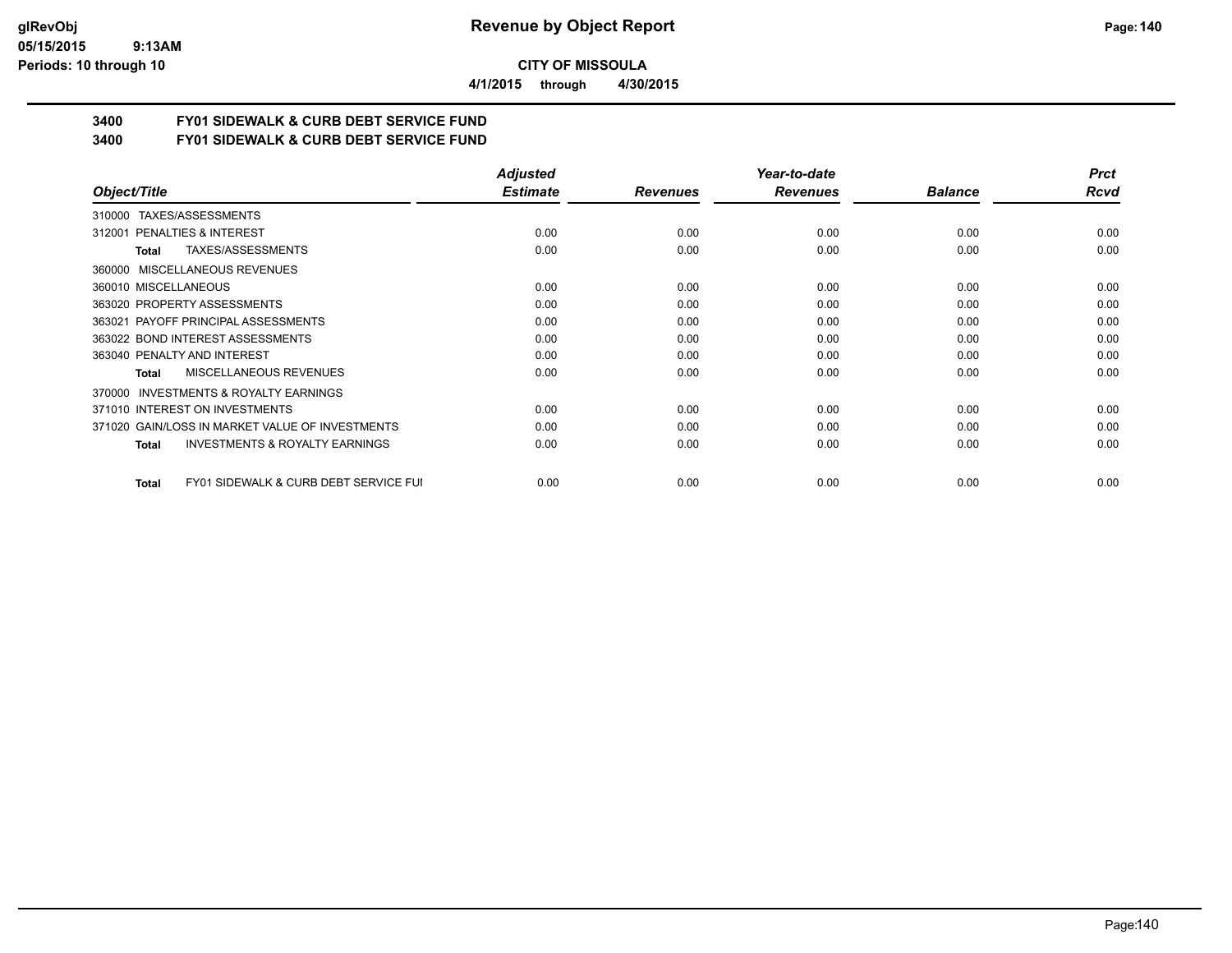**4/1/2015 through 4/30/2015**

## **3400 FY01 SIDEWALK & CURB DEBT SERVICE FUND**

|                                                                 | <b>Adjusted</b> |                 | Year-to-date    |                | <b>Prct</b> |
|-----------------------------------------------------------------|-----------------|-----------------|-----------------|----------------|-------------|
| Object/Title                                                    | <b>Estimate</b> | <b>Revenues</b> | <b>Revenues</b> | <b>Balance</b> | Rcvd        |
| 310000 TAXES/ASSESSMENTS                                        |                 |                 |                 |                |             |
| 312001 PENALTIES & INTEREST                                     | 0.00            | 0.00            | 0.00            | 0.00           | 0.00        |
| TAXES/ASSESSMENTS<br>Total                                      | 0.00            | 0.00            | 0.00            | 0.00           | 0.00        |
| 360000 MISCELLANEOUS REVENUES                                   |                 |                 |                 |                |             |
| 360010 MISCELLANEOUS                                            | 0.00            | 0.00            | 0.00            | 0.00           | 0.00        |
| 363020 PROPERTY ASSESSMENTS                                     | 0.00            | 0.00            | 0.00            | 0.00           | 0.00        |
| 363021 PAYOFF PRINCIPAL ASSESSMENTS                             | 0.00            | 0.00            | 0.00            | 0.00           | 0.00        |
| 363022 BOND INTEREST ASSESSMENTS                                | 0.00            | 0.00            | 0.00            | 0.00           | 0.00        |
| 363040 PENALTY AND INTEREST                                     | 0.00            | 0.00            | 0.00            | 0.00           | 0.00        |
| <b>MISCELLANEOUS REVENUES</b><br><b>Total</b>                   | 0.00            | 0.00            | 0.00            | 0.00           | 0.00        |
| <b>INVESTMENTS &amp; ROYALTY EARNINGS</b><br>370000             |                 |                 |                 |                |             |
| 371010 INTEREST ON INVESTMENTS                                  | 0.00            | 0.00            | 0.00            | 0.00           | 0.00        |
| 371020 GAIN/LOSS IN MARKET VALUE OF INVESTMENT                  | 0.00            | 0.00            | 0.00            | 0.00           | 0.00        |
| <b>INVESTMENTS &amp; ROYALTY EARNINGS</b><br>Total              | 0.00            | 0.00            | 0.00            | 0.00           | 0.00        |
| <b>FY01 SIDEWALK &amp; CURB DEBT SERVICE FU</b><br><b>Total</b> | 0.00            | 0.00            | 0.00            | 0.00           | 0.00        |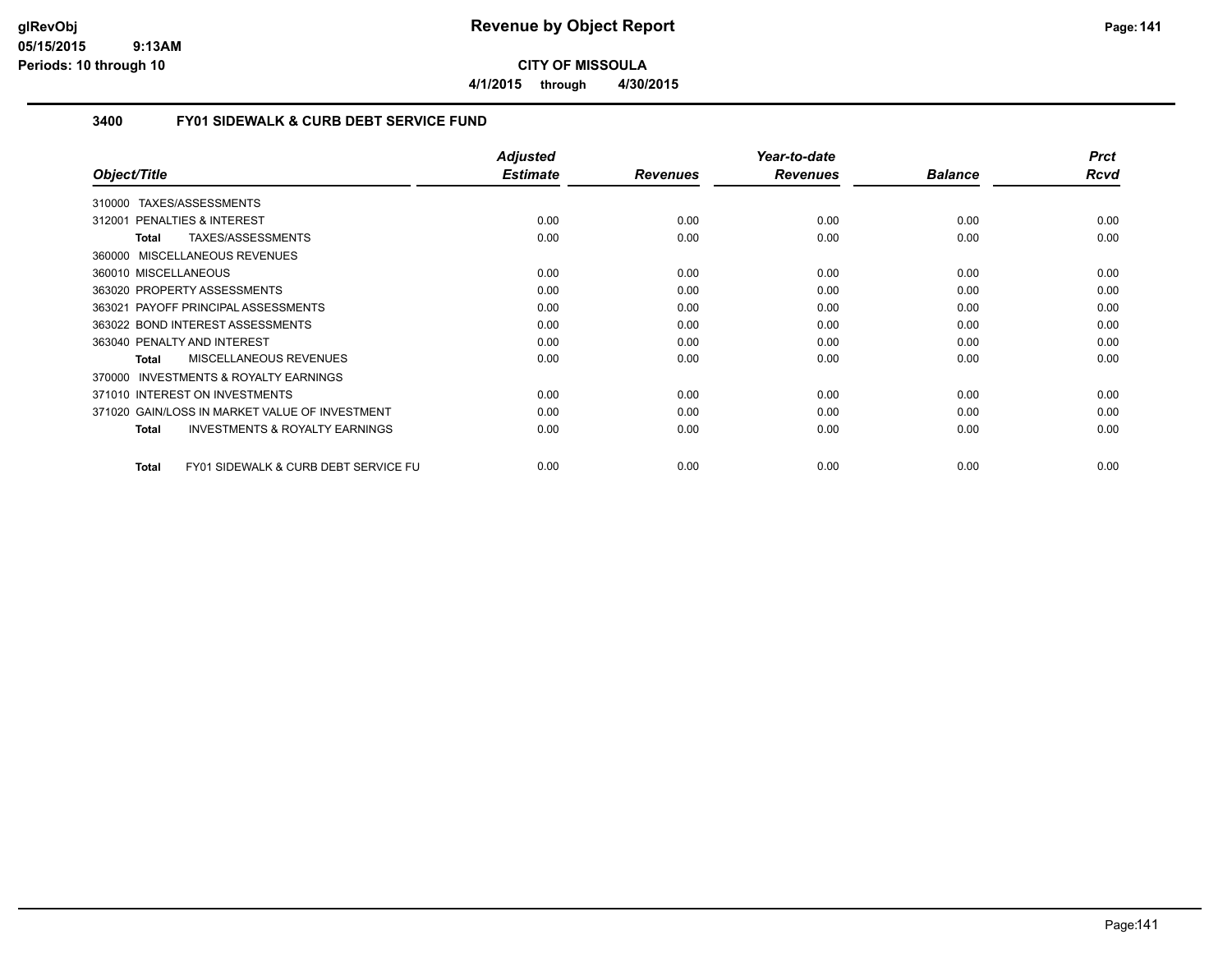**4/1/2015 through 4/30/2015**

# **3410 FY02 SIDEWALK & CURB DEBT SERVICE FUND**

**3410 FY02 SIDEWALK & CURB DEBT SERVICE FUND**

|                                                           | <b>Adjusted</b> |                 | Year-to-date    |                | Prct |
|-----------------------------------------------------------|-----------------|-----------------|-----------------|----------------|------|
| Object/Title                                              | <b>Estimate</b> | <b>Revenues</b> | <b>Revenues</b> | <b>Balance</b> | Rcvd |
| 360000 MISCELLANEOUS REVENUES                             |                 |                 |                 |                |      |
| 363020 PROPERTY ASSESSMENTS                               | 0.00            | 0.00            | 0.00            | 0.00           | 0.00 |
| 363021 PAYOFF PRINCIPAL ASSESSMENTS                       | 0.00            | 0.00            | 0.00            | 0.00           | 0.00 |
| 363022 BOND INTEREST ASSESSMENTS                          | 0.00            | 0.00            | 0.00            | 0.00           | 0.00 |
| 363040 PENALTY AND INTEREST                               | 0.00            | 0.00            | 0.00            | 0.00           | 0.00 |
| MISCELLANEOUS REVENUES<br>Total                           | 0.00            | 0.00            | 0.00            | 0.00           | 0.00 |
| 370000 INVESTMENTS & ROYALTY EARNINGS                     |                 |                 |                 |                |      |
| 371010 INTEREST ON INVESTMENTS                            | 0.00            | 0.00            | 0.00            | 0.00           | 0.00 |
| 371020 GAIN/LOSS IN MARKET VALUE OF INVESTMENTS           | 0.00            | 0.00            | 0.00            | 0.00           | 0.00 |
| INVESTMENTS & ROYALTY EARNINGS<br>Total                   | 0.00            | 0.00            | 0.00            | 0.00           | 0.00 |
| <b>FY02 SIDEWALK &amp; CURB DEBT SERVICE FUI</b><br>Total | 0.00            | 0.00            | 0.00            | 0.00           | 0.00 |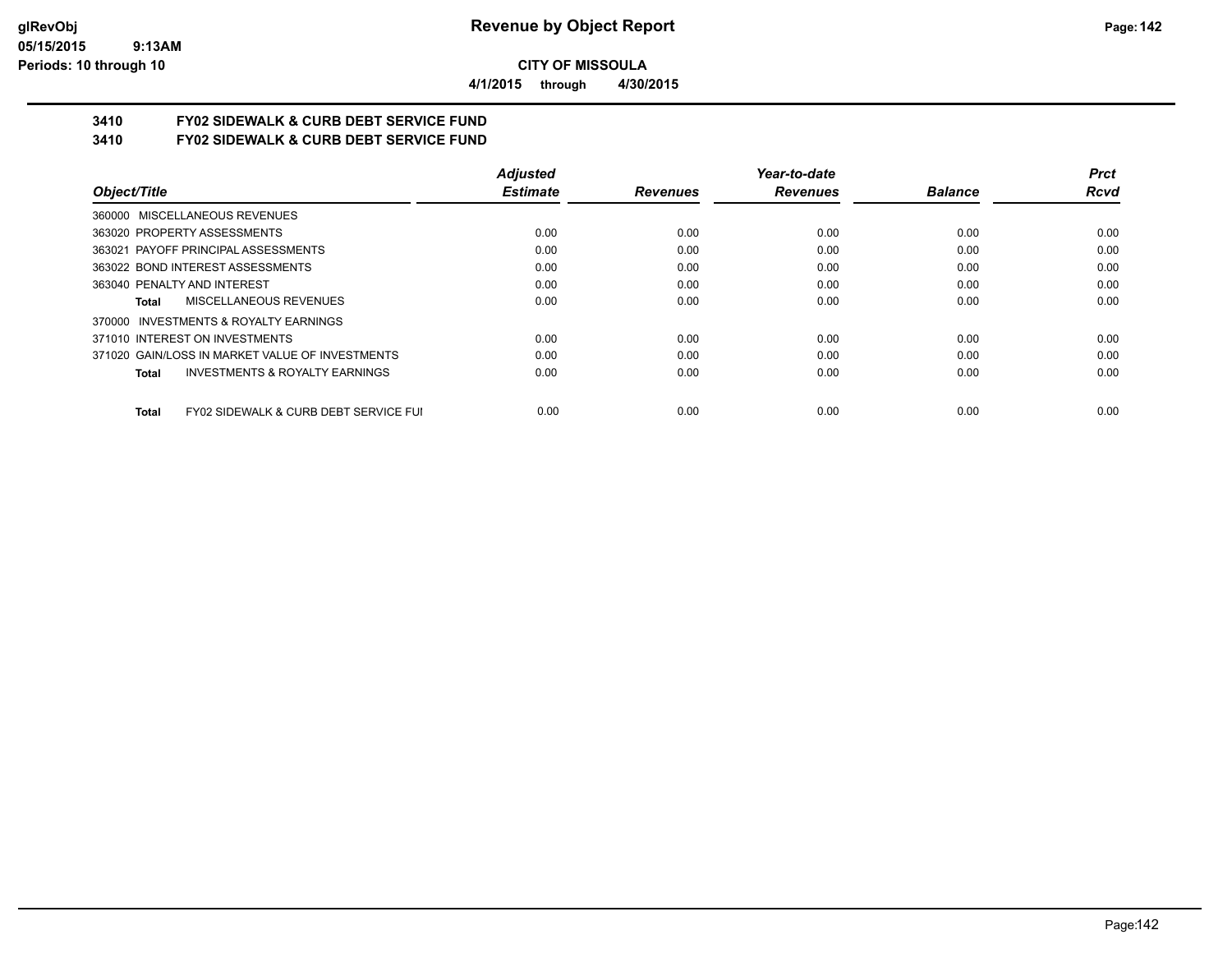**4/1/2015 through 4/30/2015**

## **3410 FY02 SIDEWALK & CURB DEBT SERVICE FUND**

|                                                    | <b>Adjusted</b> |                 | Year-to-date    |                | Prct        |
|----------------------------------------------------|-----------------|-----------------|-----------------|----------------|-------------|
| Object/Title                                       | <b>Estimate</b> | <b>Revenues</b> | <b>Revenues</b> | <b>Balance</b> | <b>Rcvd</b> |
| 360000 MISCELLANEOUS REVENUES                      |                 |                 |                 |                |             |
| 363020 PROPERTY ASSESSMENTS                        | 0.00            | 0.00            | 0.00            | 0.00           | 0.00        |
| 363021 PAYOFF PRINCIPAL ASSESSMENTS                | 0.00            | 0.00            | 0.00            | 0.00           | 0.00        |
| 363022 BOND INTEREST ASSESSMENTS                   | 0.00            | 0.00            | 0.00            | 0.00           | 0.00        |
| 363040 PENALTY AND INTEREST                        | 0.00            | 0.00            | 0.00            | 0.00           | 0.00        |
| MISCELLANEOUS REVENUES<br>Total                    | 0.00            | 0.00            | 0.00            | 0.00           | 0.00        |
| 370000 INVESTMENTS & ROYALTY EARNINGS              |                 |                 |                 |                |             |
| 371010 INTEREST ON INVESTMENTS                     | 0.00            | 0.00            | 0.00            | 0.00           | 0.00        |
| 371020 GAIN/LOSS IN MARKET VALUE OF INVESTMENT     | 0.00            | 0.00            | 0.00            | 0.00           | 0.00        |
| <b>INVESTMENTS &amp; ROYALTY EARNINGS</b><br>Total | 0.00            | 0.00            | 0.00            | 0.00           | 0.00        |
| FY02 SIDEWALK & CURB DEBT SERVICE FU<br>Total      | 0.00            | 0.00            | 0.00            | 0.00           | 0.00        |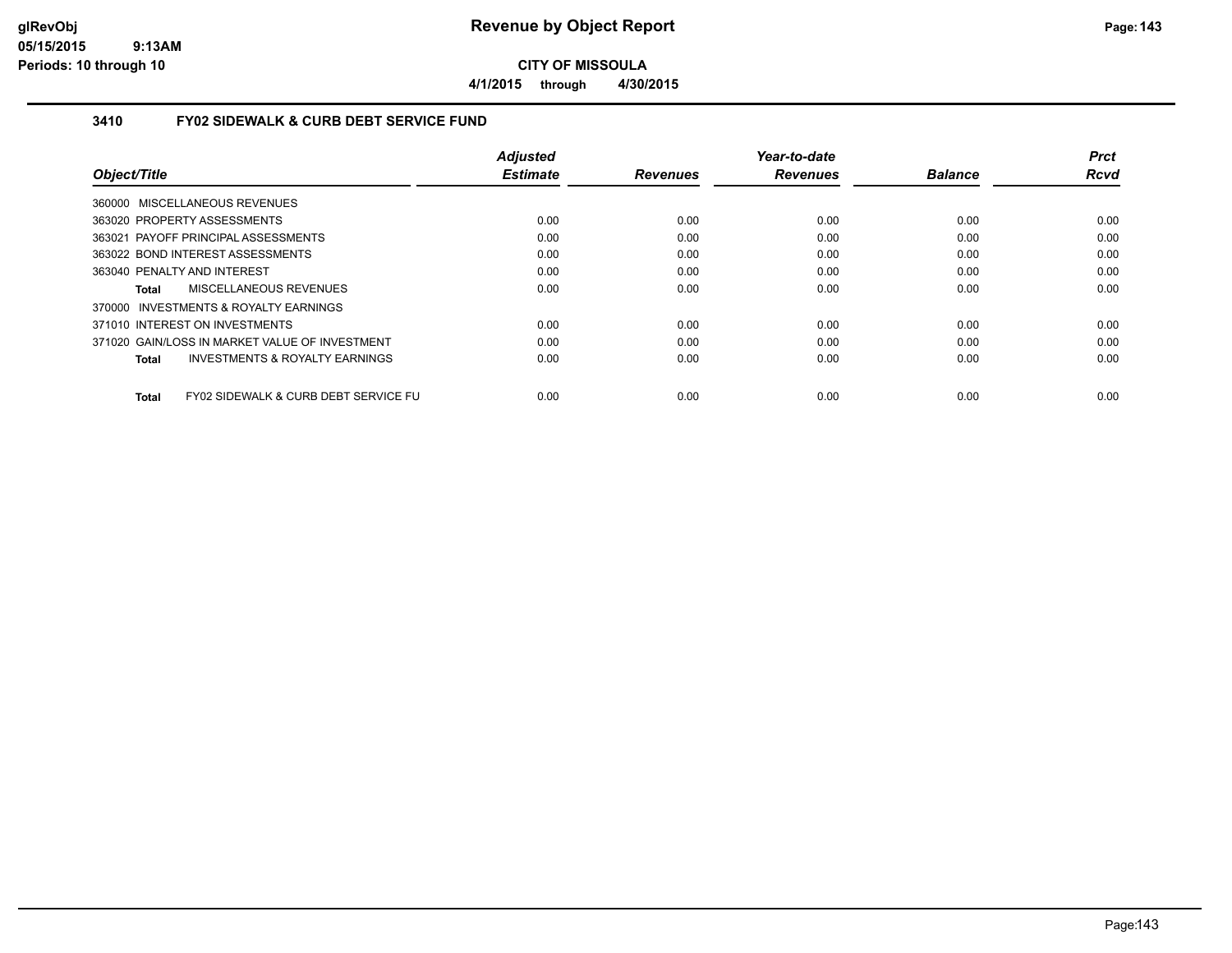**4/1/2015 through 4/30/2015**

# **3420 FY03 SIDEWALK & CURB DEBT SERVICE**

**3420 FY03 SIDEWALK & CURB DEBT SERVICE**

|                                                              | <b>Adjusted</b> |                 | Year-to-date    |                | <b>Prct</b> |
|--------------------------------------------------------------|-----------------|-----------------|-----------------|----------------|-------------|
| Object/Title                                                 | <b>Estimate</b> | <b>Revenues</b> | <b>Revenues</b> | <b>Balance</b> | Rcvd        |
| 360000 MISCELLANEOUS REVENUES                                |                 |                 |                 |                |             |
| 363020 PROPERTY ASSESSMENTS                                  | 26,300.00       | 0.00            | 11,927.26       | 14,372.74      | 45.35       |
| 363021 PAYOFF PRINCIPAL ASSESSMENTS                          | 0.00            | 0.00            | 0.00            | 0.00           | 0.00        |
| 363022 BOND INTEREST ASSESSMENTS                             | 0.00            | 0.00            | 0.00            | 0.00           | 0.00        |
| 363040 PENALTY AND INTEREST                                  | 0.00            | 0.00            | 49.39           | $-49.39$       | 0.00        |
| MISCELLANEOUS REVENUES<br>Total                              | 26,300.00       | 0.00            | 11,976.65       | 14,323.35      | 45.54       |
| 370000 INVESTMENTS & ROYALTY EARNINGS                        |                 |                 |                 |                |             |
| 371010 INTEREST ON INVESTMENTS                               | 0.00            | 0.00            | 0.00            | 0.00           | 0.00        |
| 371020 GAIN/LOSS IN MARKET VALUE OF INVESTMENTS              | 0.00            | 0.00            | 0.00            | 0.00           | 0.00        |
| <b>INVESTMENTS &amp; ROYALTY EARNINGS</b><br>Total           | 0.00            | 0.00            | 0.00            | 0.00           | 0.00        |
| OTHER FINANCING SOURCES<br>380000                            |                 |                 |                 |                |             |
| 381009 TRANSFERS IN                                          | 0.00            | 0.00            | 0.00            | 0.00           | 0.00        |
| OTHER FINANCING SOURCES<br>Total                             | 0.00            | 0.00            | 0.00            | 0.00           | 0.00        |
| <b>FY03 SIDEWALK &amp; CURB DEBT SERVICE</b><br><b>Total</b> | 26,300.00       | 0.00            | 11,976.65       | 14,323.35      | 45.54       |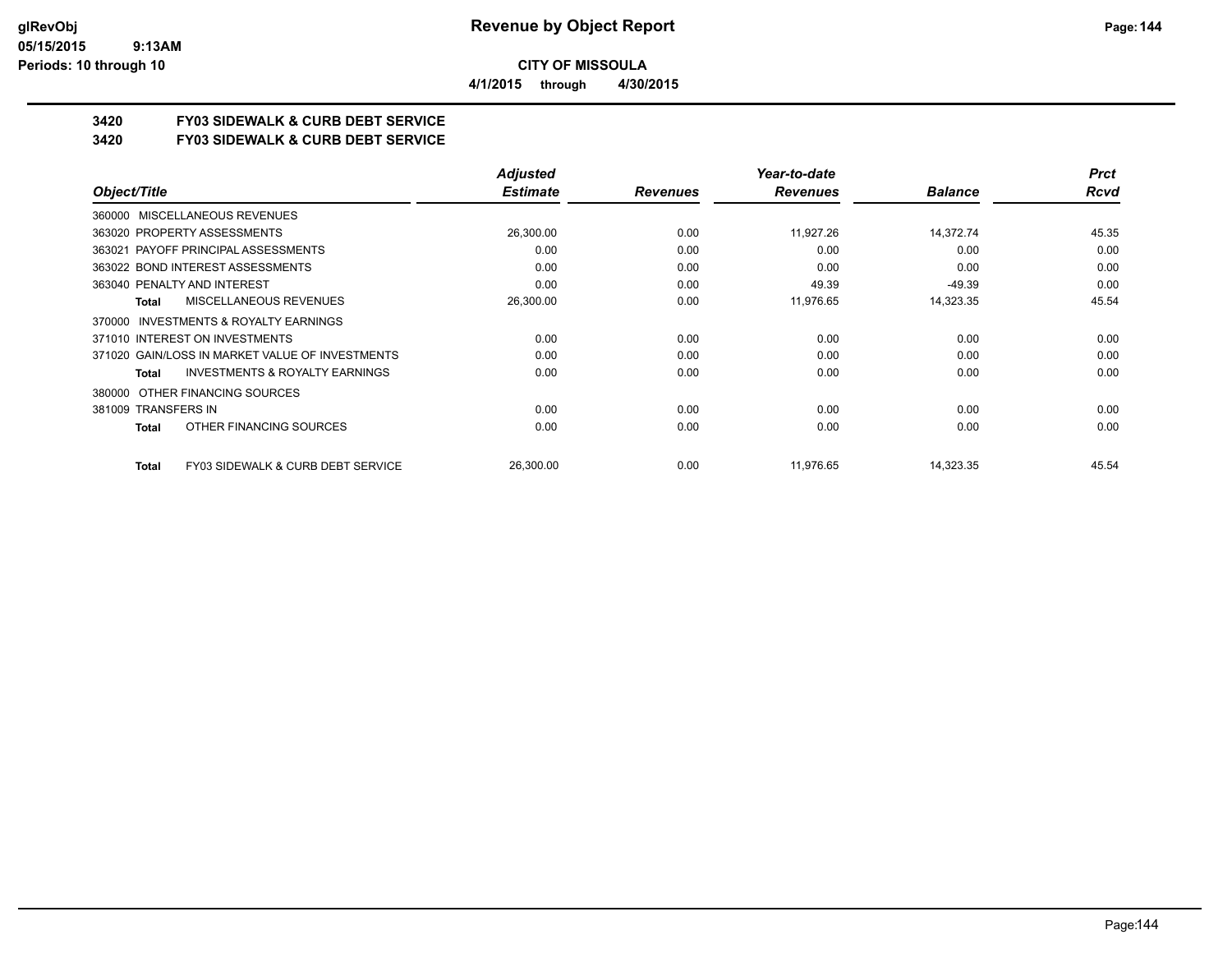**4/1/2015 through 4/30/2015**

### **3420 FY03 SIDEWALK & CURB DEBT SERVICE**

|                                                    | <b>Adjusted</b> |                 | Year-to-date    |                | <b>Prct</b> |
|----------------------------------------------------|-----------------|-----------------|-----------------|----------------|-------------|
| Object/Title                                       | <b>Estimate</b> | <b>Revenues</b> | <b>Revenues</b> | <b>Balance</b> | <b>Rcvd</b> |
| 360000 MISCELLANEOUS REVENUES                      |                 |                 |                 |                |             |
| 363020 PROPERTY ASSESSMENTS                        | 26,300.00       | 0.00            | 11,927.26       | 14,372.74      | 45.35       |
| 363021 PAYOFF PRINCIPAL ASSESSMENTS                | 0.00            | 0.00            | 0.00            | 0.00           | 0.00        |
| 363022 BOND INTEREST ASSESSMENTS                   | 0.00            | 0.00            | 0.00            | 0.00           | 0.00        |
| 363040 PENALTY AND INTEREST                        | 0.00            | 0.00            | 49.39           | $-49.39$       | 0.00        |
| MISCELLANEOUS REVENUES<br>Total                    | 26,300.00       | 0.00            | 11,976.65       | 14,323.35      | 45.54       |
| 370000 INVESTMENTS & ROYALTY EARNINGS              |                 |                 |                 |                |             |
| 371010 INTEREST ON INVESTMENTS                     | 0.00            | 0.00            | 0.00            | 0.00           | 0.00        |
| 371020 GAIN/LOSS IN MARKET VALUE OF INVESTMENT     | 0.00            | 0.00            | 0.00            | 0.00           | 0.00        |
| <b>INVESTMENTS &amp; ROYALTY EARNINGS</b><br>Total | 0.00            | 0.00            | 0.00            | 0.00           | 0.00        |
| 380000 OTHER FINANCING SOURCES                     |                 |                 |                 |                |             |
| 381009 TRANSFERS IN                                | 0.00            | 0.00            | 0.00            | 0.00           | 0.00        |
| OTHER FINANCING SOURCES<br>Total                   | 0.00            | 0.00            | 0.00            | 0.00           | 0.00        |
| FY03 SIDEWALK & CURB DEBT SERVICE<br>Total         | 26.300.00       | 0.00            | 11.976.65       | 14,323.35      | 45.54       |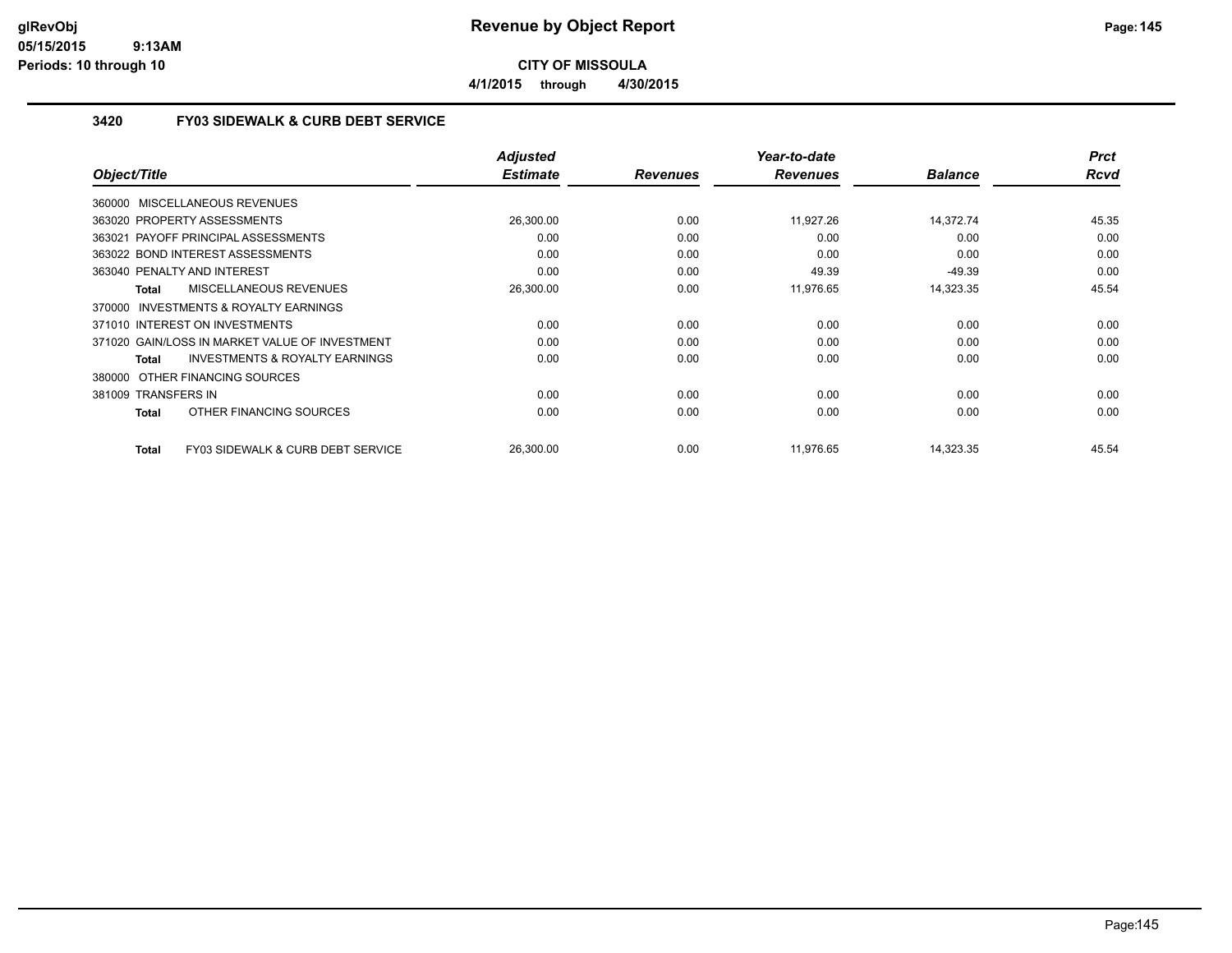**4/1/2015 through 4/30/2015**

# **3430 FY04 SIDEWALK CURB DEBT SERVICE**

**3430 FY04 SIDEWALK CURB DEBT SERVICE**

|                                                           | <b>Adjusted</b> |                 | Year-to-date    |                | <b>Prct</b> |
|-----------------------------------------------------------|-----------------|-----------------|-----------------|----------------|-------------|
| Object/Title                                              | <b>Estimate</b> | <b>Revenues</b> | <b>Revenues</b> | <b>Balance</b> | Rcvd        |
| 360000 MISCELLANEOUS REVENUES                             |                 |                 |                 |                |             |
| 363020 PROPERTY ASSESSMENTS                               | 11,295.00       | 522.43          | 8,376.28        | 2,918.72       | 74.16       |
| 363021 PAYOFF PRINCIPAL ASSESSMENTS                       | 0.00            | 0.00            | 0.00            | 0.00           | 0.00        |
| 363022 BOND INTEREST ASSESSMENTS                          | 0.00            | 0.00            | 0.00            | 0.00           | 0.00        |
| 363040 PENALTY AND INTEREST                               | 0.00            | 0.00            | 14.60           | $-14.60$       | 0.00        |
| MISCELLANEOUS REVENUES<br><b>Total</b>                    | 11,295.00       | 522.43          | 8,390.88        | 2,904.12       | 74.29       |
| 370000 INVESTMENTS & ROYALTY EARNINGS                     |                 |                 |                 |                |             |
| 371010 INTEREST ON INVESTMENTS                            | 0.00            | 0.00            | 0.00            | 0.00           | 0.00        |
| 371020 GAIN/LOSS IN MARKET VALUE OF INVESTMENTS           | 0.00            | 0.00            | 0.00            | 0.00           | 0.00        |
| <b>INVESTMENTS &amp; ROYALTY EARNINGS</b><br><b>Total</b> | 0.00            | 0.00            | 0.00            | 0.00           | 0.00        |
| OTHER FINANCING SOURCES<br>380000                         |                 |                 |                 |                |             |
| 381030 SID BOND PROCEEDS                                  | 0.00            | 0.00            | 0.00            | 0.00           | 0.00        |
| OTHER FINANCING SOURCES<br><b>Total</b>                   | 0.00            | 0.00            | 0.00            | 0.00           | 0.00        |
| FY04 SIDEWALK CURB DEBT SERVICE<br><b>Total</b>           | 11,295.00       | 522.43          | 8,390.88        | 2,904.12       | 74.29       |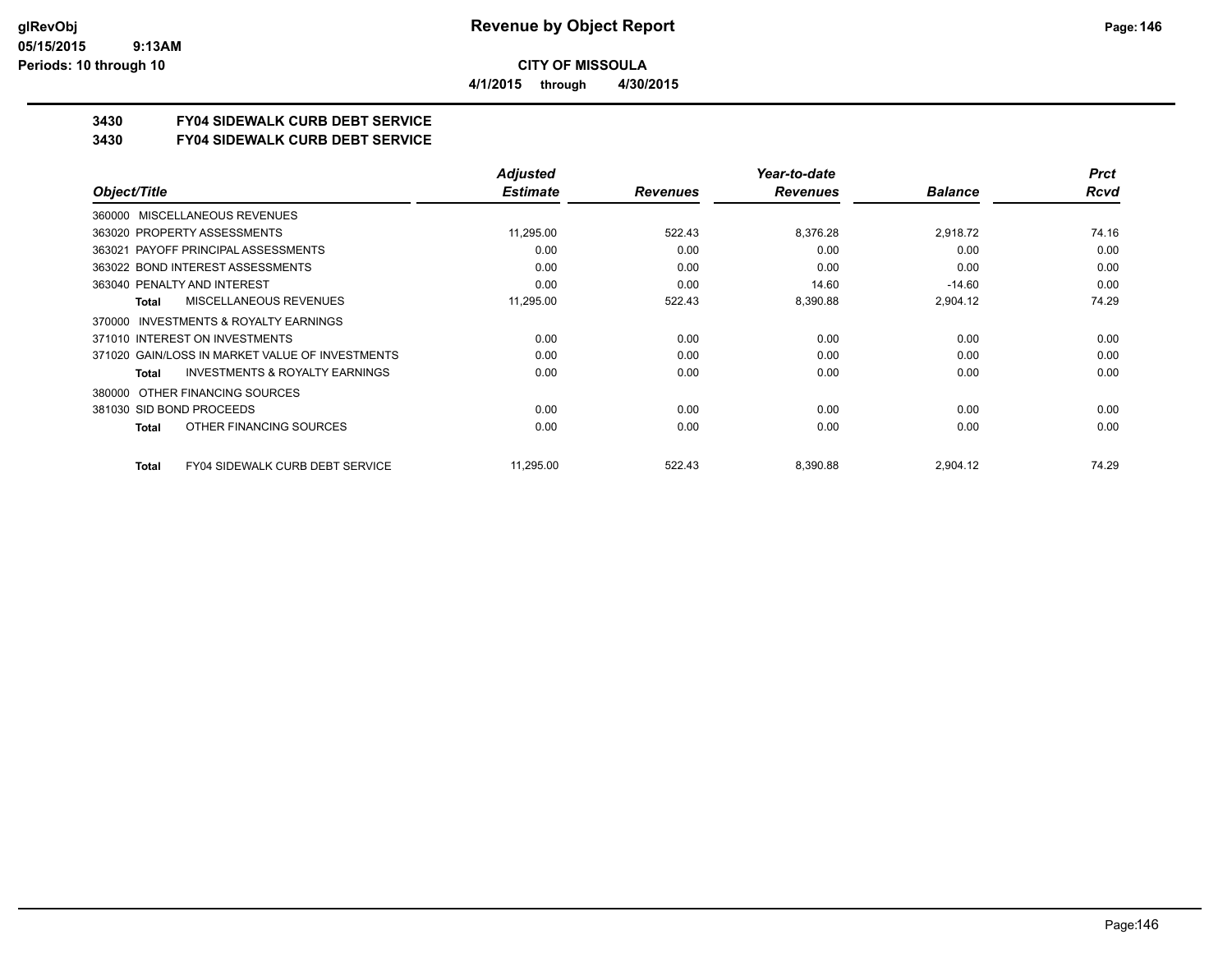**4/1/2015 through 4/30/2015**

## **3430 FY04 SIDEWALK CURB DEBT SERVICE**

|                                                           | <b>Adjusted</b> |                 | Year-to-date    |                | <b>Prct</b> |
|-----------------------------------------------------------|-----------------|-----------------|-----------------|----------------|-------------|
| Object/Title                                              | <b>Estimate</b> | <b>Revenues</b> | <b>Revenues</b> | <b>Balance</b> | <b>Rcvd</b> |
| 360000 MISCELLANEOUS REVENUES                             |                 |                 |                 |                |             |
| 363020 PROPERTY ASSESSMENTS                               | 11,295.00       | 522.43          | 8,376.28        | 2,918.72       | 74.16       |
| 363021 PAYOFF PRINCIPAL ASSESSMENTS                       | 0.00            | 0.00            | 0.00            | 0.00           | 0.00        |
| 363022 BOND INTEREST ASSESSMENTS                          | 0.00            | 0.00            | 0.00            | 0.00           | 0.00        |
| 363040 PENALTY AND INTEREST                               | 0.00            | 0.00            | 14.60           | $-14.60$       | 0.00        |
| <b>MISCELLANEOUS REVENUES</b><br><b>Total</b>             | 11,295.00       | 522.43          | 8,390.88        | 2,904.12       | 74.29       |
| <b>INVESTMENTS &amp; ROYALTY EARNINGS</b><br>370000       |                 |                 |                 |                |             |
| 371010 INTEREST ON INVESTMENTS                            | 0.00            | 0.00            | 0.00            | 0.00           | 0.00        |
| 371020 GAIN/LOSS IN MARKET VALUE OF INVESTMENT            | 0.00            | 0.00            | 0.00            | 0.00           | 0.00        |
| <b>INVESTMENTS &amp; ROYALTY EARNINGS</b><br><b>Total</b> | 0.00            | 0.00            | 0.00            | 0.00           | 0.00        |
| 380000 OTHER FINANCING SOURCES                            |                 |                 |                 |                |             |
| 381030 SID BOND PROCEEDS                                  | 0.00            | 0.00            | 0.00            | 0.00           | 0.00        |
| OTHER FINANCING SOURCES<br><b>Total</b>                   | 0.00            | 0.00            | 0.00            | 0.00           | 0.00        |
| FY04 SIDEWALK CURB DEBT SERVICE<br><b>Total</b>           | 11,295.00       | 522.43          | 8,390.88        | 2,904.12       | 74.29       |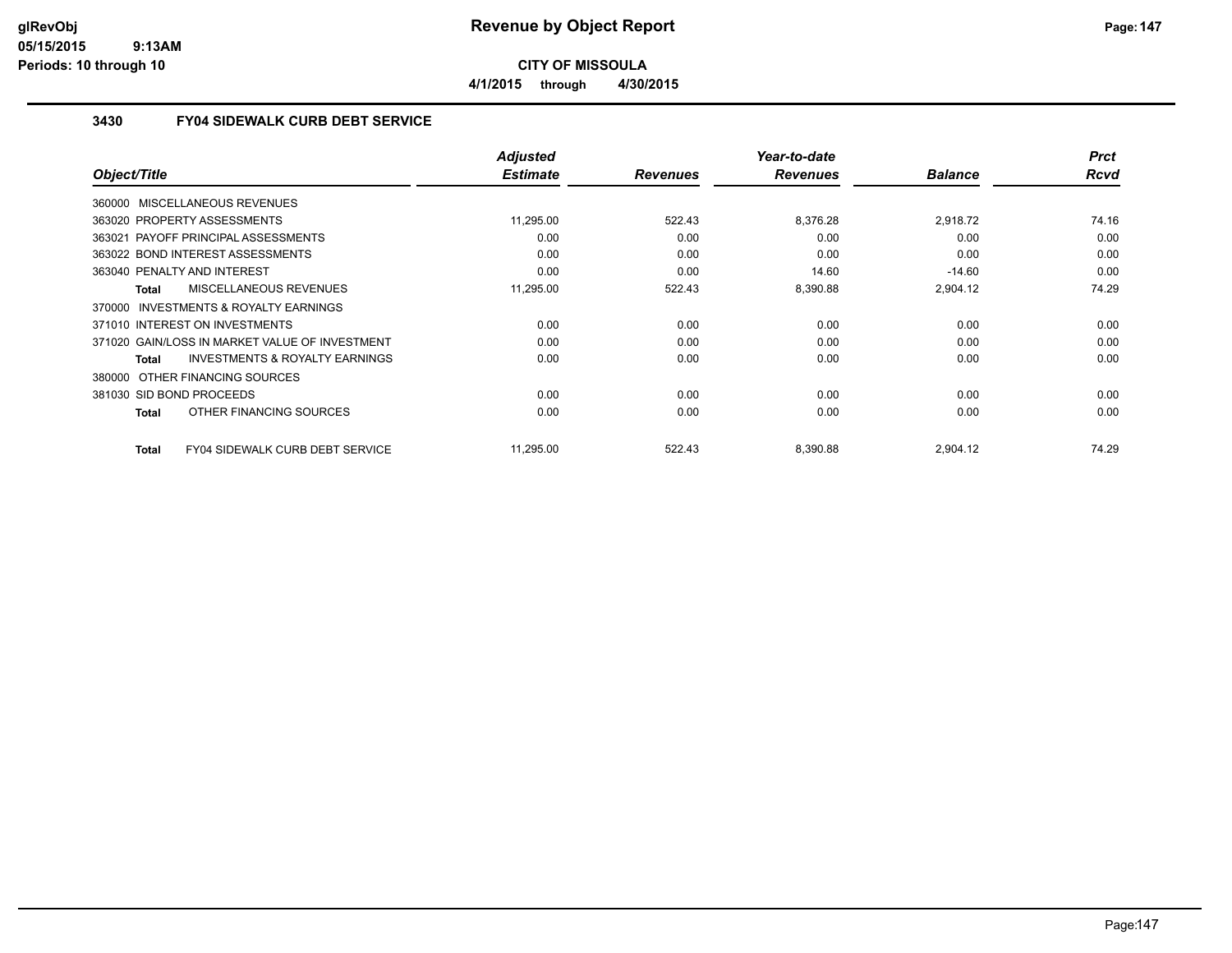**4/1/2015 through 4/30/2015**

**3433 SID 433 DEBT SERVICE**

**3433 SID 433 DEBT SERVICE**

|                                                 | <b>Adjusted</b> |                 | Year-to-date    |                | <b>Prct</b> |
|-------------------------------------------------|-----------------|-----------------|-----------------|----------------|-------------|
| Object/Title                                    | <b>Estimate</b> | <b>Revenues</b> | <b>Revenues</b> | <b>Balance</b> | Rcvd        |
| 360000 MISCELLANEOUS REVENUES                   |                 |                 |                 |                |             |
| 363020 PROPERTY ASSESSMENTS                     | 0.00            | 0.00            | 0.00            | 0.00           | 0.00        |
| 363021 PAYOFF PRINCIPAL ASSESSMENTS             | 0.00            | 0.00            | 0.00            | 0.00           | 0.00        |
| 363022 BOND INTEREST ASSESSMENTS                | 0.00            | 0.00            | 0.00            | 0.00           | 0.00        |
| 363040 PENALTY AND INTEREST                     | 0.00            | 0.00            | 0.00            | 0.00           | 0.00        |
| MISCELLANEOUS REVENUES<br>Total                 | 0.00            | 0.00            | 0.00            | 0.00           | 0.00        |
| 370000 INVESTMENTS & ROYALTY EARNINGS           |                 |                 |                 |                |             |
| 371010 INTEREST ON INVESTMENTS                  | 0.00            | 0.00            | 0.00            | 0.00           | 0.00        |
| 371020 GAIN/LOSS IN MARKET VALUE OF INVESTMENTS | 0.00            | 0.00            | 0.00            | 0.00           | 0.00        |
| INVESTMENTS & ROYALTY EARNINGS<br><b>Total</b>  | 0.00            | 0.00            | 0.00            | 0.00           | 0.00        |
| SID 433 DEBT SERVICE<br>Total                   | 0.00            | 0.00            | 0.00            | 0.00           | 0.00        |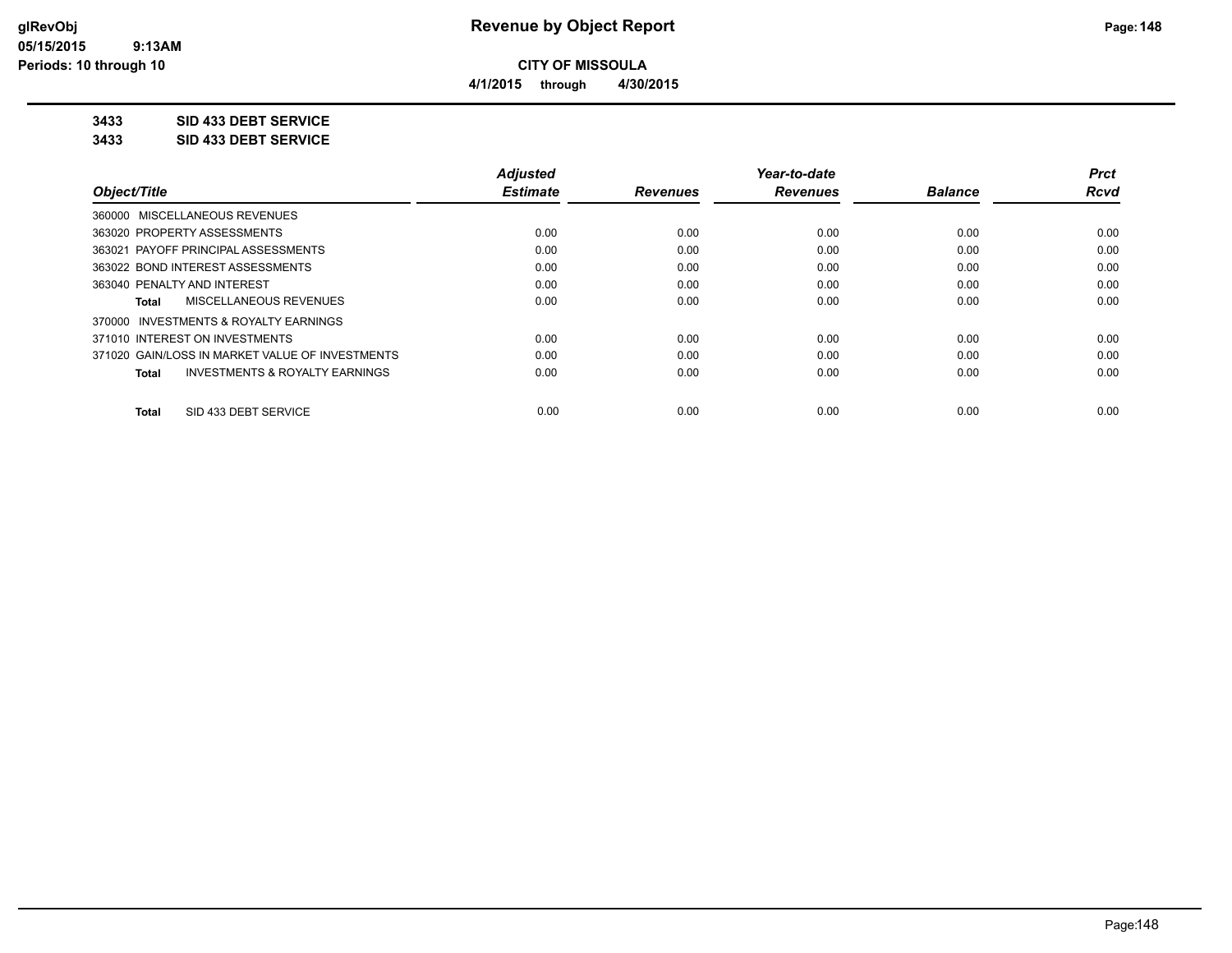**4/1/2015 through 4/30/2015**

### **3433 SID 433 DEBT SERVICE**

|                                                | Adjusted        |                 | Year-to-date    |                | Prct        |
|------------------------------------------------|-----------------|-----------------|-----------------|----------------|-------------|
| Object/Title                                   | <b>Estimate</b> | <b>Revenues</b> | <b>Revenues</b> | <b>Balance</b> | <b>Rcvd</b> |
| 360000 MISCELLANEOUS REVENUES                  |                 |                 |                 |                |             |
| 363020 PROPERTY ASSESSMENTS                    | 0.00            | 0.00            | 0.00            | 0.00           | 0.00        |
| 363021 PAYOFF PRINCIPAL ASSESSMENTS            | 0.00            | 0.00            | 0.00            | 0.00           | 0.00        |
| 363022 BOND INTEREST ASSESSMENTS               | 0.00            | 0.00            | 0.00            | 0.00           | 0.00        |
| 363040 PENALTY AND INTEREST                    | 0.00            | 0.00            | 0.00            | 0.00           | 0.00        |
| MISCELLANEOUS REVENUES<br><b>Total</b>         | 0.00            | 0.00            | 0.00            | 0.00           | 0.00        |
| 370000 INVESTMENTS & ROYALTY EARNINGS          |                 |                 |                 |                |             |
| 371010 INTEREST ON INVESTMENTS                 | 0.00            | 0.00            | 0.00            | 0.00           | 0.00        |
| 371020 GAIN/LOSS IN MARKET VALUE OF INVESTMENT | 0.00            | 0.00            | 0.00            | 0.00           | 0.00        |
| INVESTMENTS & ROYALTY EARNINGS<br><b>Total</b> | 0.00            | 0.00            | 0.00            | 0.00           | 0.00        |
|                                                |                 |                 |                 |                |             |
| SID 433 DEBT SERVICE<br><b>Total</b>           | 0.00            | 0.00            | 0.00            | 0.00           | 0.00        |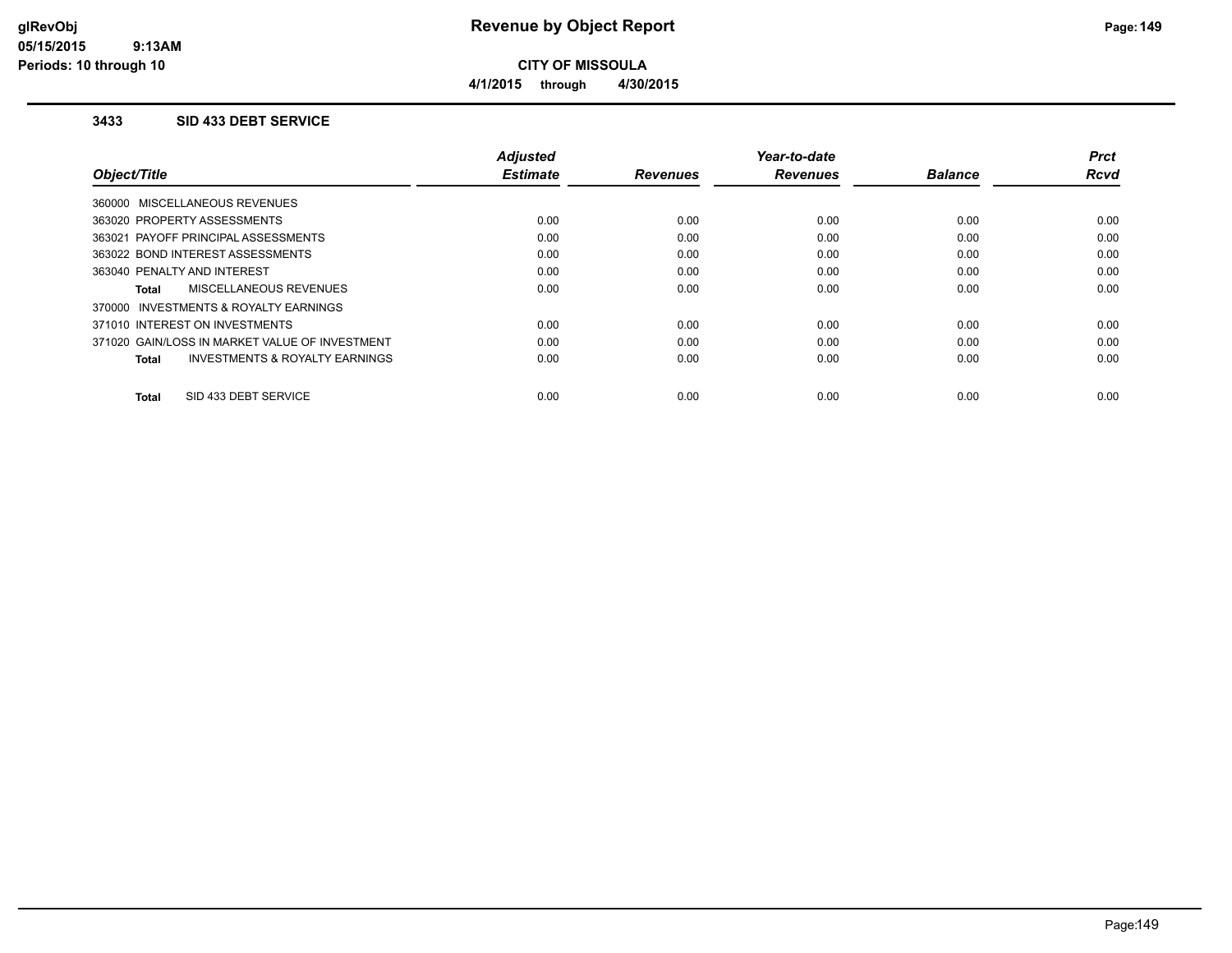**4/1/2015 through 4/30/2015**

### **3440 FY 05 SIDEWALK AND CURB**

**3440 FY 05 SIDEWALK AND CURB**

|                                                           | <b>Adjusted</b> |                 | Year-to-date    |                | <b>Prct</b> |
|-----------------------------------------------------------|-----------------|-----------------|-----------------|----------------|-------------|
| Object/Title                                              | <b>Estimate</b> | <b>Revenues</b> | <b>Revenues</b> | <b>Balance</b> | Rcvd        |
| 360000 MISCELLANEOUS REVENUES                             |                 |                 |                 |                |             |
| 363020 PROPERTY ASSESSMENTS                               | 40,163.00       | 60.94           | 15,188.09       | 24,974.91      | 37.82       |
| PAYOFF PRINCIPAL ASSESSMENTS<br>363021                    | 0.00            | 0.00            | 0.00            | 0.00           | 0.00        |
| 363022 BOND INTEREST ASSESSMENTS                          | 0.00            | 0.00            | 0.00            | 0.00           | 0.00        |
| 363040 PENALTY AND INTEREST                               | 0.00            | 2.89            | 22.04           | $-22.04$       | 0.00        |
| <b>MISCELLANEOUS REVENUES</b><br><b>Total</b>             | 40,163.00       | 63.83           | 15,210.13       | 24,952.87      | 37.87       |
| 370000 INVESTMENTS & ROYALTY EARNINGS                     |                 |                 |                 |                |             |
| 371010 INTEREST ON INVESTMENTS                            | 0.00            | 0.00            | 0.00            | 0.00           | 0.00        |
| 371020 GAIN/LOSS IN MARKET VALUE OF INVESTMENTS           | 0.00            | 0.00            | 0.00            | 0.00           | 0.00        |
| 371500 INTEREST ON INTERFUND LOAN                         | 0.00            | 0.00            | 0.00            | 0.00           | 0.00        |
| <b>INVESTMENTS &amp; ROYALTY EARNINGS</b><br><b>Total</b> | 0.00            | 0.00            | 0.00            | 0.00           | 0.00        |
| OTHER FINANCING SOURCES<br>380000                         |                 |                 |                 |                |             |
| 381030 SID BONDS PROCEEDS                                 | 0.00            | 0.00            | 0.00            | 0.00           | 0.00        |
| OTHER FINANCING SOURCES<br><b>Total</b>                   | 0.00            | 0.00            | 0.00            | 0.00           | 0.00        |
| FY 05 SIDEWALK AND CURB<br><b>Total</b>                   | 40,163.00       | 63.83           | 15,210.13       | 24,952.87      | 37.87       |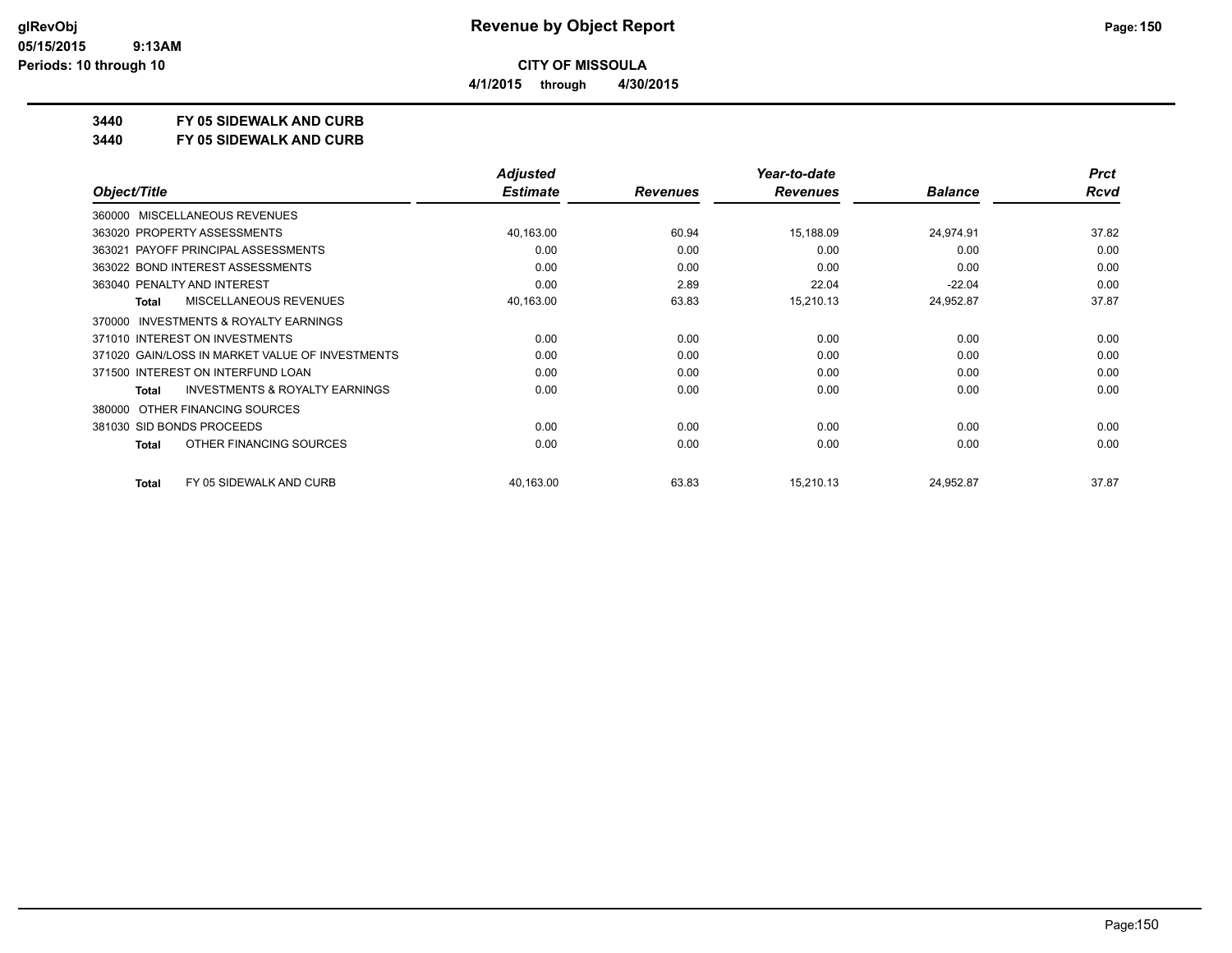**4/1/2015 through 4/30/2015**

### **3440 FY 05 SIDEWALK AND CURB**

|                                                           | <b>Adjusted</b> |                 | Year-to-date    |                | <b>Prct</b> |
|-----------------------------------------------------------|-----------------|-----------------|-----------------|----------------|-------------|
| Object/Title                                              | <b>Estimate</b> | <b>Revenues</b> | <b>Revenues</b> | <b>Balance</b> | <b>Rcvd</b> |
| 360000 MISCELLANEOUS REVENUES                             |                 |                 |                 |                |             |
| 363020 PROPERTY ASSESSMENTS                               | 40,163.00       | 60.94           | 15,188.09       | 24,974.91      | 37.82       |
| 363021 PAYOFF PRINCIPAL ASSESSMENTS                       | 0.00            | 0.00            | 0.00            | 0.00           | 0.00        |
| 363022 BOND INTEREST ASSESSMENTS                          | 0.00            | 0.00            | 0.00            | 0.00           | 0.00        |
| 363040 PENALTY AND INTEREST                               | 0.00            | 2.89            | 22.04           | $-22.04$       | 0.00        |
| <b>MISCELLANEOUS REVENUES</b><br><b>Total</b>             | 40,163.00       | 63.83           | 15,210.13       | 24,952.87      | 37.87       |
| <b>INVESTMENTS &amp; ROYALTY EARNINGS</b><br>370000       |                 |                 |                 |                |             |
| 371010 INTEREST ON INVESTMENTS                            | 0.00            | 0.00            | 0.00            | 0.00           | 0.00        |
| 371020 GAIN/LOSS IN MARKET VALUE OF INVESTMENT            | 0.00            | 0.00            | 0.00            | 0.00           | 0.00        |
| 371500 INTEREST ON INTERFUND LOAN                         | 0.00            | 0.00            | 0.00            | 0.00           | 0.00        |
| <b>INVESTMENTS &amp; ROYALTY EARNINGS</b><br><b>Total</b> | 0.00            | 0.00            | 0.00            | 0.00           | 0.00        |
| 380000 OTHER FINANCING SOURCES                            |                 |                 |                 |                |             |
| 381030 SID BONDS PROCEEDS                                 | 0.00            | 0.00            | 0.00            | 0.00           | 0.00        |
| OTHER FINANCING SOURCES<br><b>Total</b>                   | 0.00            | 0.00            | 0.00            | 0.00           | 0.00        |
| <b>Total</b><br>FY 05 SIDEWALK AND CURB                   | 40,163.00       | 63.83           | 15,210.13       | 24,952.87      | 37.87       |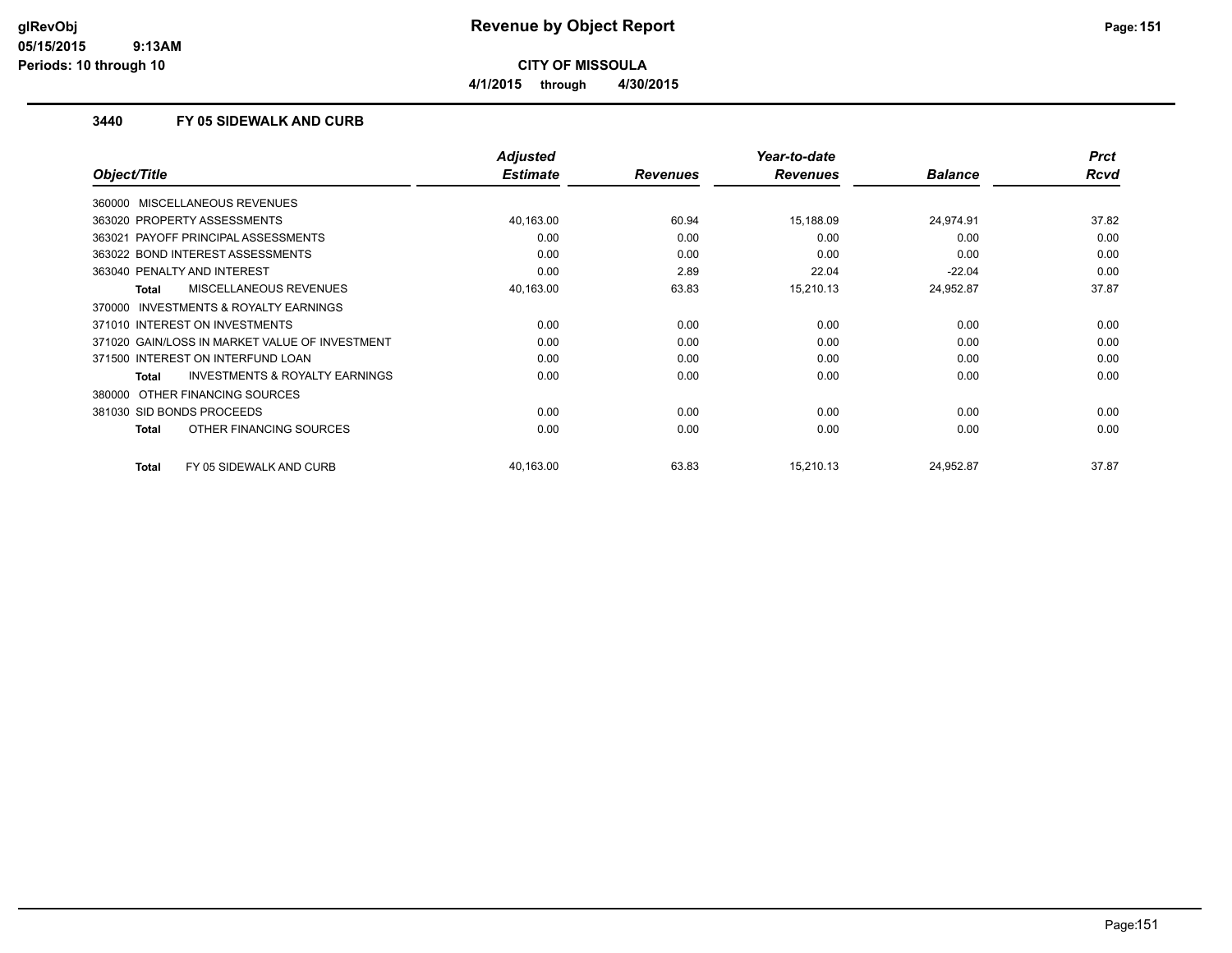**4/1/2015 through 4/30/2015**

### **3441 FY 06 SIDEWALK & CURB DEBT**

**3441 FY 06 SIDEWALK & CURB DEBT**

|                                                           | <b>Adjusted</b> |                 | Year-to-date    |                | <b>Prct</b> |
|-----------------------------------------------------------|-----------------|-----------------|-----------------|----------------|-------------|
| Object/Title                                              | <b>Estimate</b> | <b>Revenues</b> | <b>Revenues</b> | <b>Balance</b> | <b>Rcvd</b> |
| 360000 MISCELLANEOUS REVENUES                             |                 |                 |                 |                |             |
| 363020 PROPERTY ASSESSMENTS                               | 0.00            | 0.00            | 0.00            | 0.00           | 0.00        |
| MISCELLANEOUS REVENUES<br><b>Total</b>                    | 0.00            | 0.00            | 0.00            | 0.00           | 0.00        |
| 370000 INVESTMENTS & ROYALTY EARNINGS                     |                 |                 |                 |                |             |
| 371010 INTEREST ON INVESTMENTS                            | 0.00            | 0.00            | 0.00            | 0.00           | 0.00        |
| 371020 GAIN/LOSS IN MARKET VALUE OF INVESTMENTS           | 0.00            | 0.00            | 0.00            | 0.00           | 0.00        |
| <b>INVESTMENTS &amp; ROYALTY EARNINGS</b><br><b>Total</b> | 0.00            | 0.00            | 0.00            | 0.00           | 0.00        |
| Total<br>FY 06 SIDEWALK & CURB DEBT                       | 0.00            | 0.00            | 0.00            | 0.00           | 0.00        |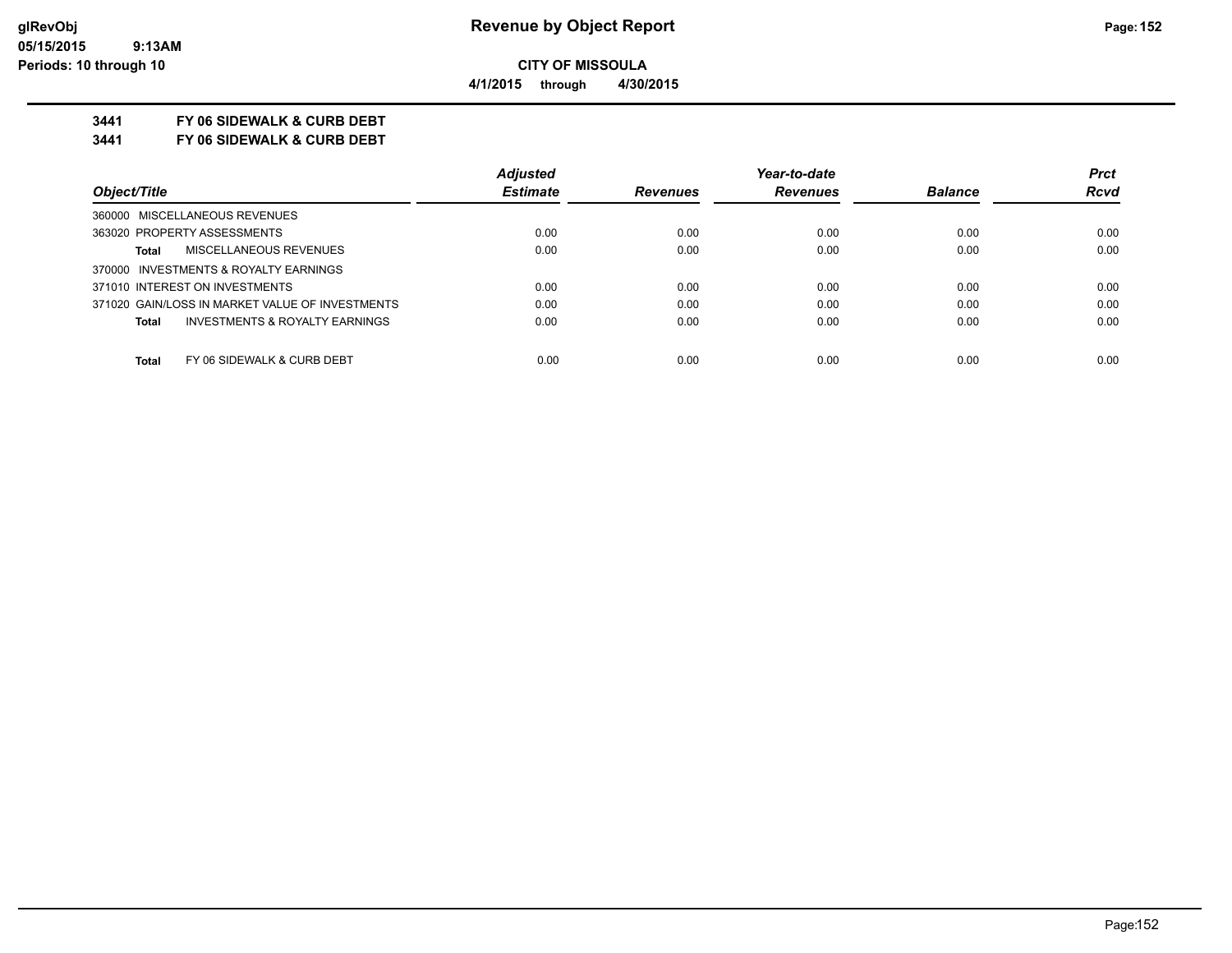**4/1/2015 through 4/30/2015**

## **3441 FY 06 SIDEWALK & CURB DEBT**

|                                                     | <b>Adjusted</b> |                 | Year-to-date    |                | <b>Prct</b> |
|-----------------------------------------------------|-----------------|-----------------|-----------------|----------------|-------------|
| Object/Title                                        | <b>Estimate</b> | <b>Revenues</b> | <b>Revenues</b> | <b>Balance</b> | <b>Rcvd</b> |
| MISCELLANEOUS REVENUES<br>360000                    |                 |                 |                 |                |             |
| 363020 PROPERTY ASSESSMENTS                         | 0.00            | 0.00            | 0.00            | 0.00           | 0.00        |
| <b>MISCELLANEOUS REVENUES</b><br>Total              | 0.00            | 0.00            | 0.00            | 0.00           | 0.00        |
| <b>INVESTMENTS &amp; ROYALTY EARNINGS</b><br>370000 |                 |                 |                 |                |             |
| 371010 INTEREST ON INVESTMENTS                      | 0.00            | 0.00            | 0.00            | 0.00           | 0.00        |
| 371020 GAIN/LOSS IN MARKET VALUE OF INVESTMENT      | 0.00            | 0.00            | 0.00            | 0.00           | 0.00        |
| <b>INVESTMENTS &amp; ROYALTY EARNINGS</b><br>Total  | 0.00            | 0.00            | 0.00            | 0.00           | 0.00        |
| Total<br>FY 06 SIDEWALK & CURB DEBT                 | 0.00            | 0.00            | 0.00            | 0.00           | 0.00        |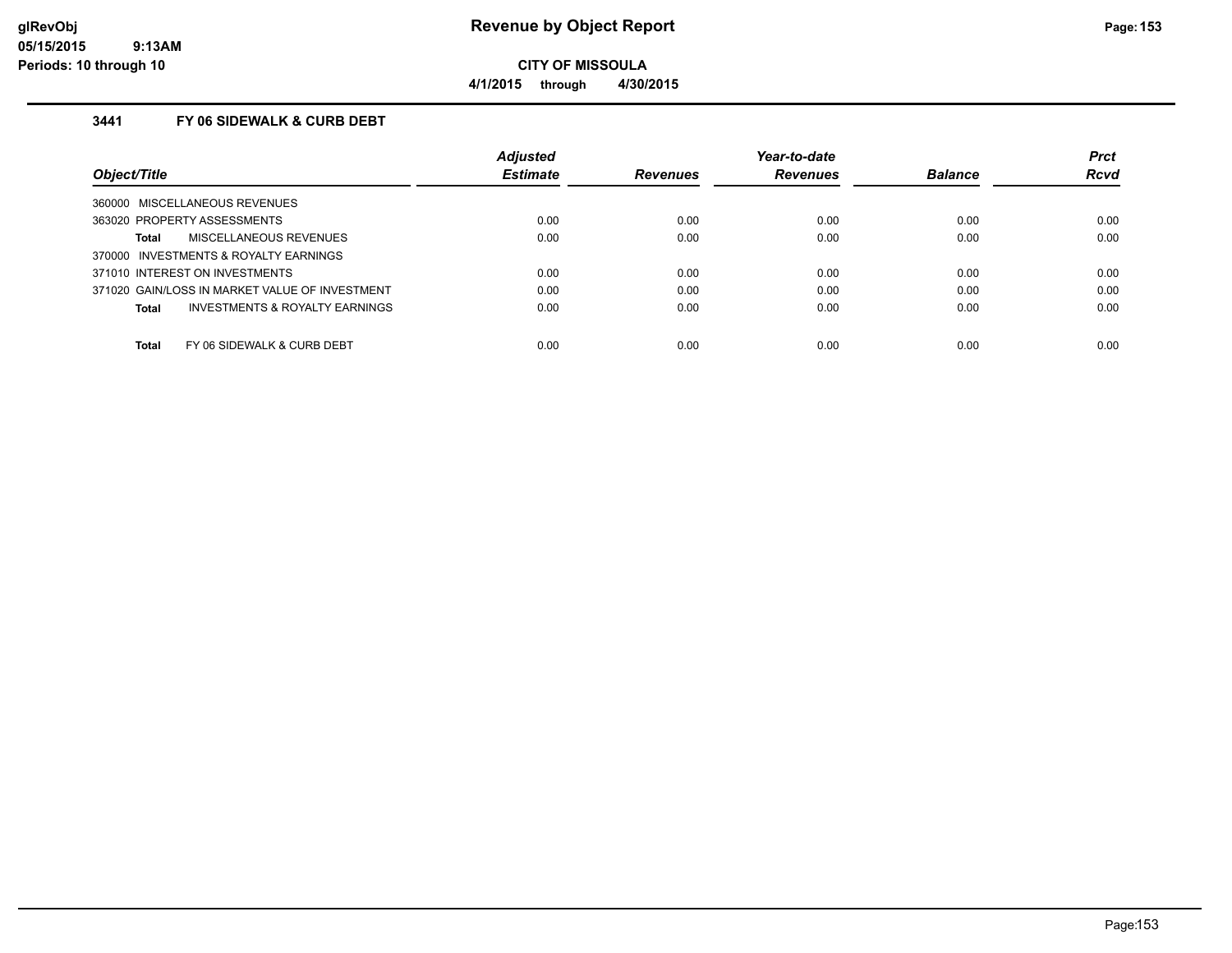**4/1/2015 through 4/30/2015**

**3449 SID 449 DEBT SERVICE**

**3449 SID 449 DEBT SERVICE**

|                                                           | <b>Adjusted</b> |                 | Year-to-date    |                | <b>Prct</b> |
|-----------------------------------------------------------|-----------------|-----------------|-----------------|----------------|-------------|
| Object/Title                                              | <b>Estimate</b> | <b>Revenues</b> | <b>Revenues</b> | <b>Balance</b> | Rcvd        |
| 360000 MISCELLANEOUS REVENUES                             |                 |                 |                 |                |             |
| 363020 PROPERTY ASSESSMENTS                               | 0.00            | 0.00            | 0.00            | 0.00           | 0.00        |
| 363021 PAYOFF PRINCIPAL ASSESSMENTS                       | 0.00            | 0.00            | 0.00            | 0.00           | 0.00        |
| 363022 BOND INTEREST ASSESSMENTS                          | 0.00            | 0.00            | 0.00            | 0.00           | 0.00        |
| 363040 PENALTY AND INTEREST                               | 0.00            | 0.00            | 0.00            | 0.00           | 0.00        |
| MISCELLANEOUS REVENUES<br>Total                           | 0.00            | 0.00            | 0.00            | 0.00           | 0.00        |
| 370000 INVESTMENTS & ROYALTY EARNINGS                     |                 |                 |                 |                |             |
| 371010 INTEREST ON INVESTMENTS                            | 0.00            | 0.00            | 0.00            | 0.00           | 0.00        |
| 371020 GAIN/LOSS IN MARKET VALUE OF INVESTMENTS           | 0.00            | 0.00            | 0.00            | 0.00           | 0.00        |
| <b>INVESTMENTS &amp; ROYALTY EARNINGS</b><br><b>Total</b> | 0.00            | 0.00            | 0.00            | 0.00           | 0.00        |
| SID 449 DEBT SERVICE<br>Total                             | 0.00            | 0.00            | 0.00            | 0.00           | 0.00        |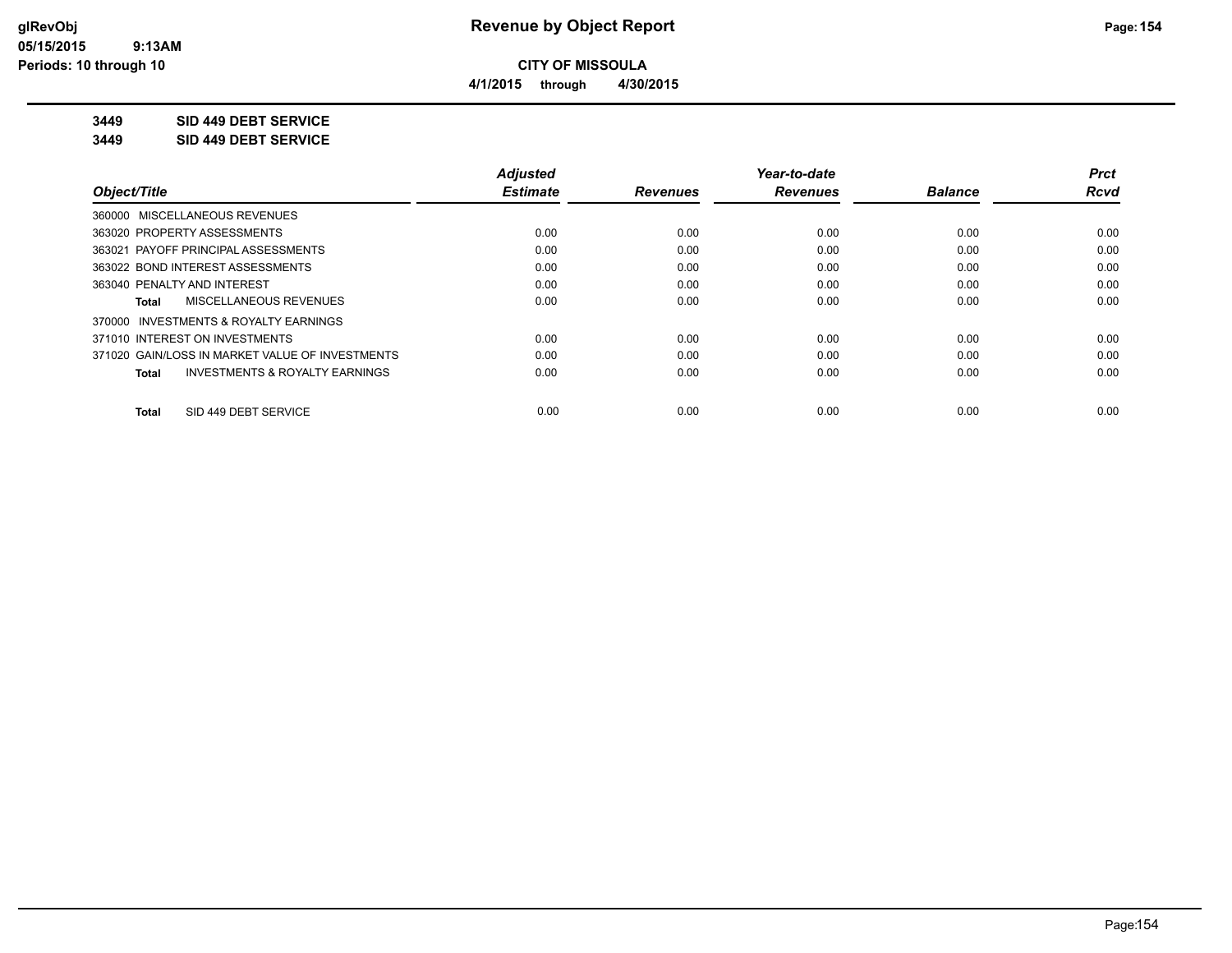**4/1/2015 through 4/30/2015**

### **3449 SID 449 DEBT SERVICE**

|                                                | Adjusted<br><b>Estimate</b> |                 | Year-to-date    |                | Prct<br><b>Rcvd</b> |
|------------------------------------------------|-----------------------------|-----------------|-----------------|----------------|---------------------|
| Object/Title                                   |                             | <b>Revenues</b> | <b>Revenues</b> | <b>Balance</b> |                     |
| 360000 MISCELLANEOUS REVENUES                  |                             |                 |                 |                |                     |
| 363020 PROPERTY ASSESSMENTS                    | 0.00                        | 0.00            | 0.00            | 0.00           | 0.00                |
| 363021 PAYOFF PRINCIPAL ASSESSMENTS            | 0.00                        | 0.00            | 0.00            | 0.00           | 0.00                |
| 363022 BOND INTEREST ASSESSMENTS               | 0.00                        | 0.00            | 0.00            | 0.00           | 0.00                |
| 363040 PENALTY AND INTEREST                    | 0.00                        | 0.00            | 0.00            | 0.00           | 0.00                |
| <b>MISCELLANEOUS REVENUES</b><br>Total         | 0.00                        | 0.00            | 0.00            | 0.00           | 0.00                |
| 370000 INVESTMENTS & ROYALTY EARNINGS          |                             |                 |                 |                |                     |
| 371010 INTEREST ON INVESTMENTS                 | 0.00                        | 0.00            | 0.00            | 0.00           | 0.00                |
| 371020 GAIN/LOSS IN MARKET VALUE OF INVESTMENT | 0.00                        | 0.00            | 0.00            | 0.00           | 0.00                |
| INVESTMENTS & ROYALTY EARNINGS<br>Total        | 0.00                        | 0.00            | 0.00            | 0.00           | 0.00                |
|                                                |                             |                 |                 |                |                     |
| SID 449 DEBT SERVICE<br><b>Total</b>           | 0.00                        | 0.00            | 0.00            | 0.00           | 0.00                |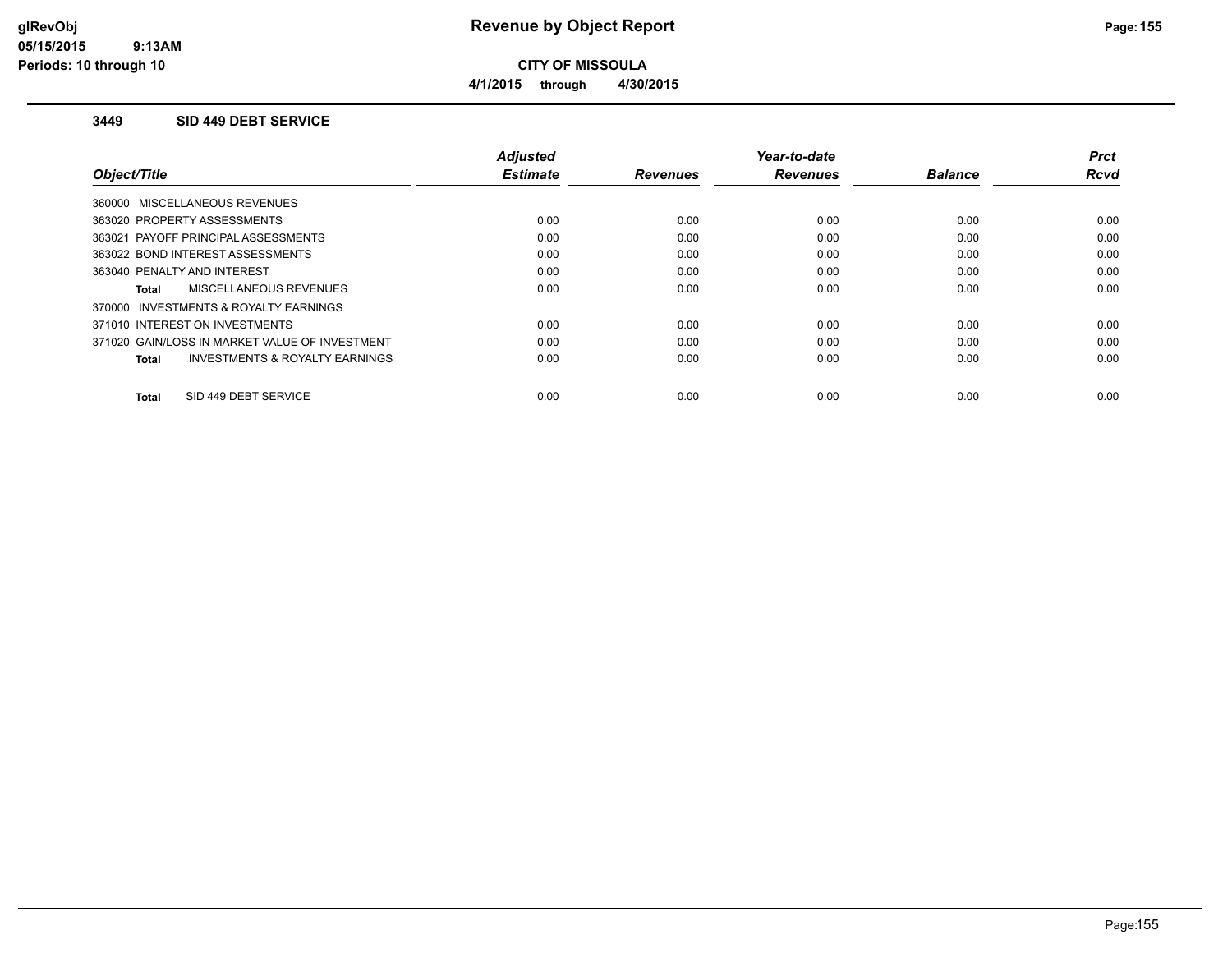**4/1/2015 through 4/30/2015**

**3450 FY 06 SIDEWALK AND CURB**

**3450 FY 06 SIDEWALK AND CURB**

|                                                     | <b>Adjusted</b> |                 | Year-to-date    |                | <b>Prct</b> |
|-----------------------------------------------------|-----------------|-----------------|-----------------|----------------|-------------|
| Object/Title                                        | <b>Estimate</b> | <b>Revenues</b> | <b>Revenues</b> | <b>Balance</b> | <b>Rcvd</b> |
| <b>MISCELLANEOUS REVENUES</b><br>360000             |                 |                 |                 |                |             |
| 363020 PROPERTY ASSESSMENTS                         | 29,569.00       | 0.00            | 16,168.09       | 13,400.91      | 54.68       |
| 363021 PAYOFF PRINCIPAL ASSESSMENTS                 | 0.00            | 0.00            | 0.00            | 0.00           | 0.00        |
| 363022 BOND INTEREST ASSESSMENTS                    | 0.00            | 0.00            | 0.00            | 0.00           | 0.00        |
| 363040 PENALTY AND INTEREST                         | 0.00            | 0.00            | 76.51           | $-76.51$       | 0.00        |
| MISCELLANEOUS REVENUES<br>Total                     | 29,569.00       | 0.00            | 16,244.60       | 13,324.40      | 54.94       |
| <b>INVESTMENTS &amp; ROYALTY EARNINGS</b><br>370000 |                 |                 |                 |                |             |
| 371010 INTEREST ON INVESTMENTS                      | 0.00            | 0.00            | 0.00            | 0.00           | 0.00        |
| 371020 GAIN/LOSS IN MARKET VALUE OF INVESTMENTS     | 0.00            | 0.00            | 0.00            | 0.00           | 0.00        |
| 371500 INTEREST ON INTERFUND LOAN                   | 0.00            | 0.00            | 0.00            | 0.00           | 0.00        |
| <b>INVESTMENTS &amp; ROYALTY EARNINGS</b><br>Total  | 0.00            | 0.00            | 0.00            | 0.00           | 0.00        |
| OTHER FINANCING SOURCES<br>380000                   |                 |                 |                 |                |             |
| 381030 SID BONDS PROCEEDS                           | 0.00            | 0.00            | 0.00            | 0.00           | 0.00        |
| 383042 TRANSFERS FROM OTHER FUNDS                   | 0.00            | 0.00            | 0.00            | 0.00           | 0.00        |
| OTHER FINANCING SOURCES<br>Total                    | 0.00            | 0.00            | 0.00            | 0.00           | 0.00        |
| FY 06 SIDEWALK AND CURB<br><b>Total</b>             | 29,569.00       | 0.00            | 16,244.60       | 13,324.40      | 54.94       |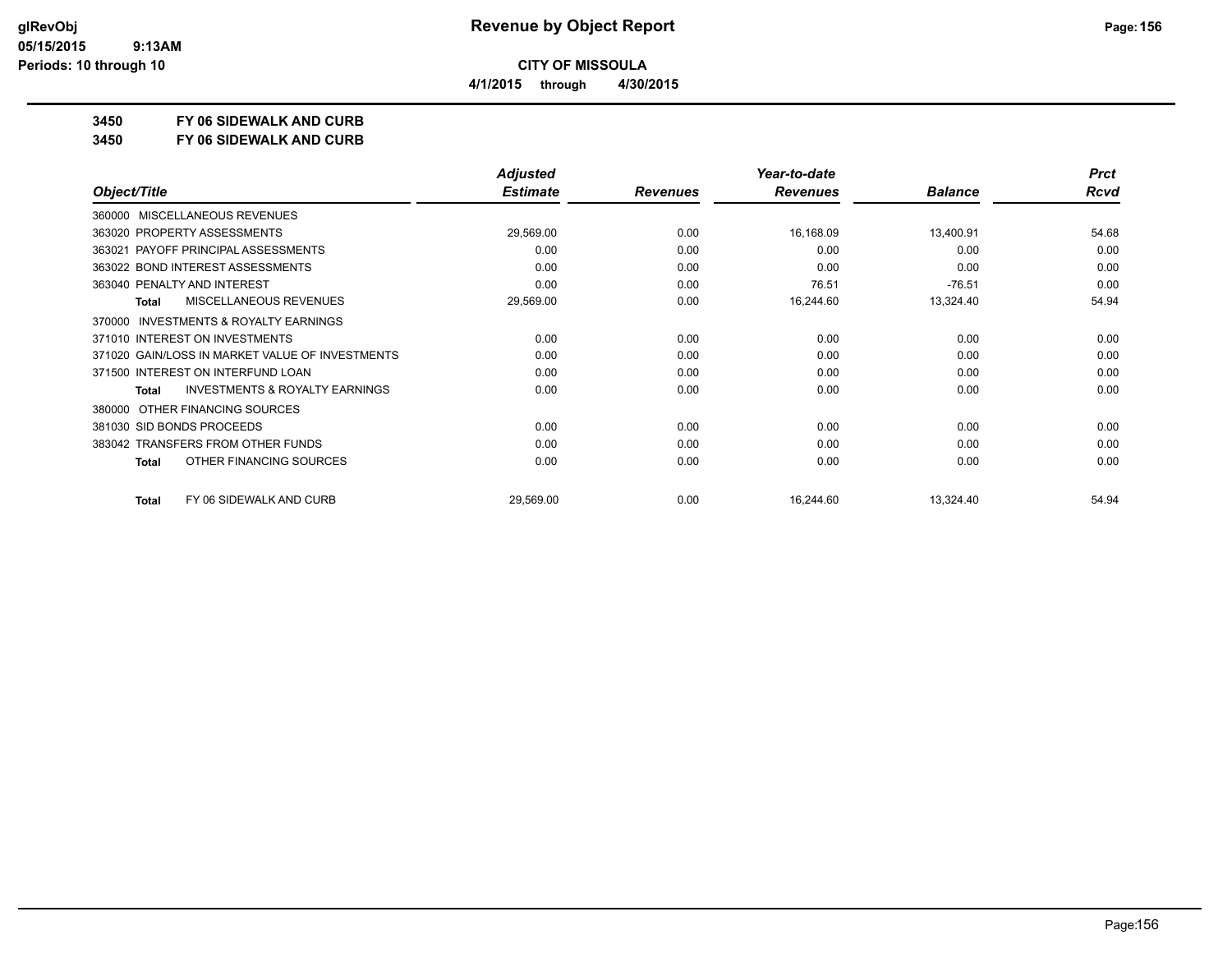**4/1/2015 through 4/30/2015**

### **3450 FY 06 SIDEWALK AND CURB**

|                                                     | <b>Adjusted</b> |                 | Year-to-date    |                | <b>Prct</b> |
|-----------------------------------------------------|-----------------|-----------------|-----------------|----------------|-------------|
| Object/Title                                        | <b>Estimate</b> | <b>Revenues</b> | <b>Revenues</b> | <b>Balance</b> | <b>Rcvd</b> |
| 360000 MISCELLANEOUS REVENUES                       |                 |                 |                 |                |             |
| 363020 PROPERTY ASSESSMENTS                         | 29,569.00       | 0.00            | 16,168.09       | 13,400.91      | 54.68       |
| 363021 PAYOFF PRINCIPAL ASSESSMENTS                 | 0.00            | 0.00            | 0.00            | 0.00           | 0.00        |
| 363022 BOND INTEREST ASSESSMENTS                    | 0.00            | 0.00            | 0.00            | 0.00           | 0.00        |
| 363040 PENALTY AND INTEREST                         | 0.00            | 0.00            | 76.51           | $-76.51$       | 0.00        |
| MISCELLANEOUS REVENUES<br><b>Total</b>              | 29,569.00       | 0.00            | 16,244.60       | 13,324.40      | 54.94       |
| <b>INVESTMENTS &amp; ROYALTY EARNINGS</b><br>370000 |                 |                 |                 |                |             |
| 371010 INTEREST ON INVESTMENTS                      | 0.00            | 0.00            | 0.00            | 0.00           | 0.00        |
| 371020 GAIN/LOSS IN MARKET VALUE OF INVESTMENT      | 0.00            | 0.00            | 0.00            | 0.00           | 0.00        |
| 371500 INTEREST ON INTERFUND LOAN                   | 0.00            | 0.00            | 0.00            | 0.00           | 0.00        |
| <b>INVESTMENTS &amp; ROYALTY EARNINGS</b><br>Total  | 0.00            | 0.00            | 0.00            | 0.00           | 0.00        |
| 380000 OTHER FINANCING SOURCES                      |                 |                 |                 |                |             |
| 381030 SID BONDS PROCEEDS                           | 0.00            | 0.00            | 0.00            | 0.00           | 0.00        |
| 383042 TRANSFERS FROM OTHER FUNDS                   | 0.00            | 0.00            | 0.00            | 0.00           | 0.00        |
| OTHER FINANCING SOURCES<br><b>Total</b>             | 0.00            | 0.00            | 0.00            | 0.00           | 0.00        |
| FY 06 SIDEWALK AND CURB<br><b>Total</b>             | 29,569.00       | 0.00            | 16,244.60       | 13,324.40      | 54.94       |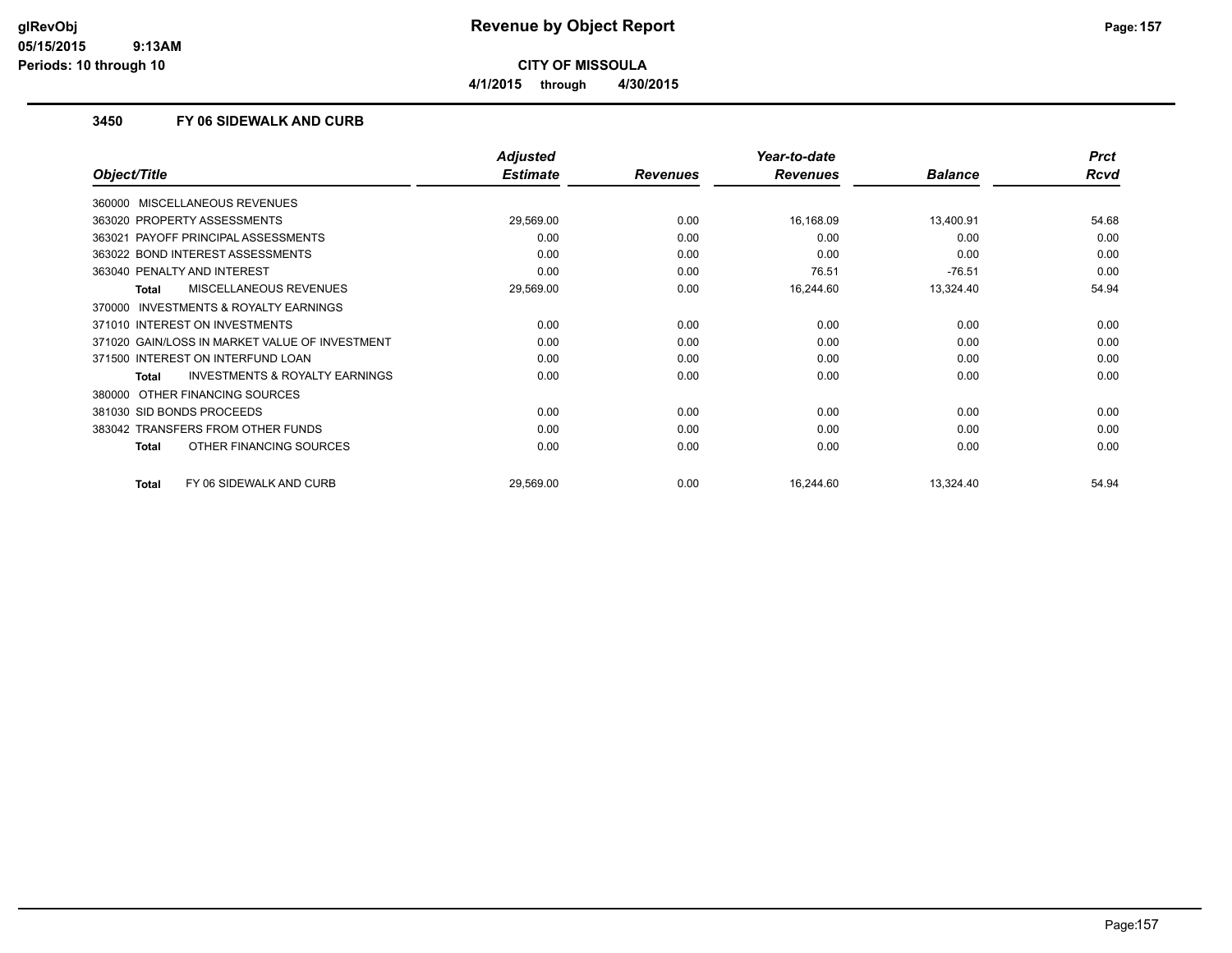**4/1/2015 through 4/30/2015**

**3460 FY07 SIDEWALK AND CURB DEBT**

**3460 FY07 SIDEWALK AND CURB DEBT**

|                                                           | <b>Adjusted</b> |                 | Year-to-date    |                | <b>Prct</b> |
|-----------------------------------------------------------|-----------------|-----------------|-----------------|----------------|-------------|
| Object/Title                                              | <b>Estimate</b> | <b>Revenues</b> | <b>Revenues</b> | <b>Balance</b> | <b>Rcvd</b> |
| MISCELLANEOUS REVENUES<br>360000                          |                 |                 |                 |                |             |
| 363020 PROPERTY ASSESSMENTS                               | 92,110.00       | 15.03           | 40,867.33       | 51,242.67      | 44.37       |
| 363021 PAYOFF PRINCIPAL ASSESSMENTS                       | 0.00            | 0.00            | 9,478.66        | $-9,478.66$    | 0.00        |
| 363022 BOND INTEREST ASSESSMENTS                          | 0.00            | 0.00            | 0.00            | 0.00           | 0.00        |
| 363040 PENALTY AND INTEREST                               | 0.00            | 0.73            | 87.71           | $-87.71$       | 0.00        |
| MISCELLANEOUS REVENUES<br>Total                           | 92,110.00       | 15.76           | 50,433.70       | 41,676.30      | 54.75       |
| <b>INVESTMENTS &amp; ROYALTY EARNINGS</b><br>370000       |                 |                 |                 |                |             |
| 371010 INTEREST ON INVESTMENTS                            | 0.00            | 0.00            | 0.00            | 0.00           | 0.00        |
| 371020 GAIN/LOSS IN MARKET VALUE OF INVESTMENTS           | 0.00            | 0.00            | 0.00            | 0.00           | 0.00        |
| 371500 INTEREST ON INTERFUND LOAN                         | 0.00            | 0.00            | 0.00            | 0.00           | 0.00        |
| <b>INVESTMENTS &amp; ROYALTY EARNINGS</b><br><b>Total</b> | 0.00            | 0.00            | 0.00            | 0.00           | 0.00        |
| OTHER FINANCING SOURCES<br>380000                         |                 |                 |                 |                |             |
| 381030 SID BONDS PROCEEDS                                 | 0.00            | 0.00            | 0.00            | 0.00           | 0.00        |
| 383042 TRANSFERS FROM OTHER FUNDS                         | 0.00            | 0.00            | 0.00            | 0.00           | 0.00        |
| OTHER FINANCING SOURCES<br><b>Total</b>                   | 0.00            | 0.00            | 0.00            | 0.00           | 0.00        |
| <b>FY07 SIDEWALK AND CURB DEBT</b><br>Total               | 92,110.00       | 15.76           | 50,433.70       | 41,676.30      | 54.75       |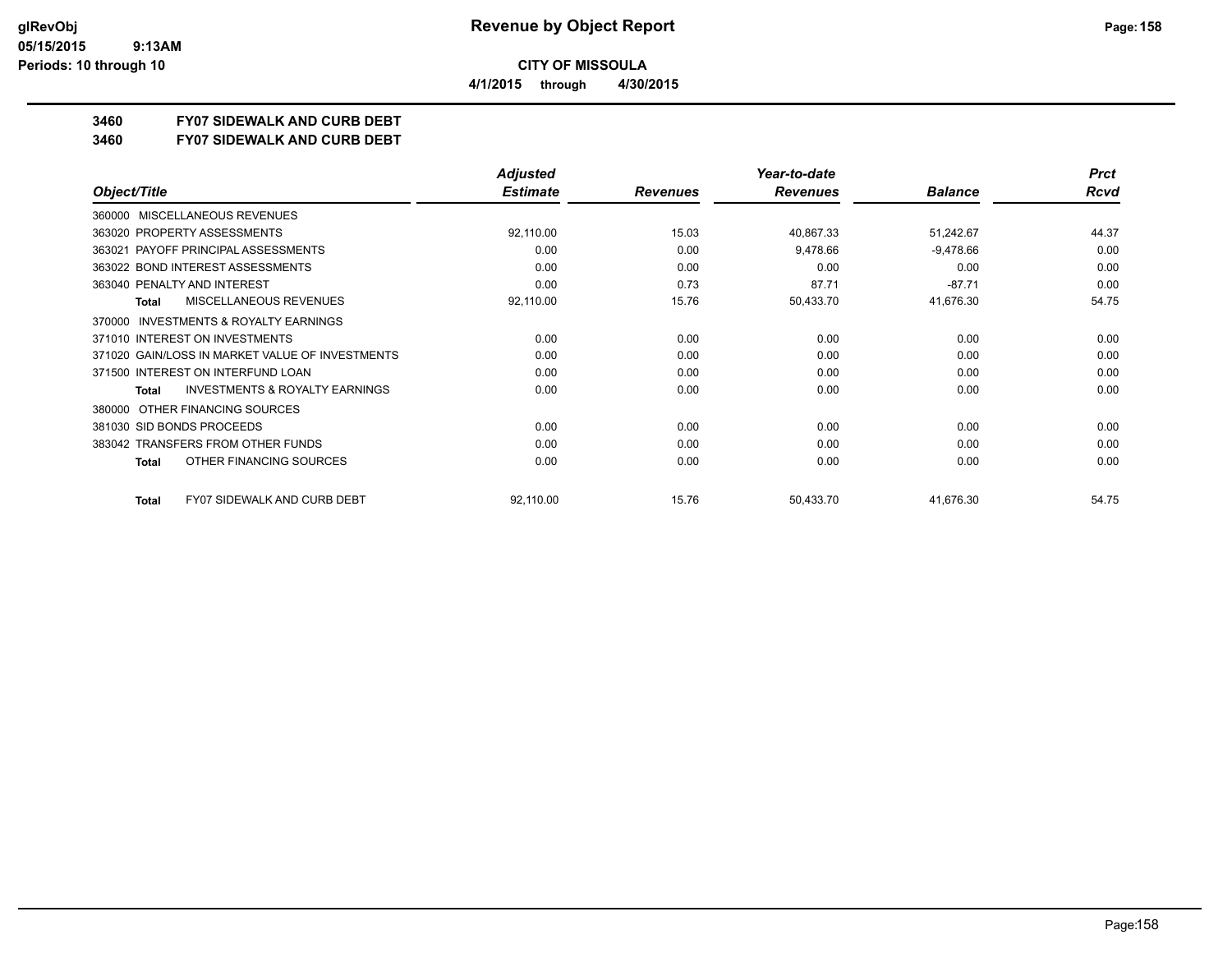**4/1/2015 through 4/30/2015**

### **3460 FY07 SIDEWALK AND CURB DEBT**

|                                                    | <b>Adjusted</b> |                 | Year-to-date    |                | <b>Prct</b> |
|----------------------------------------------------|-----------------|-----------------|-----------------|----------------|-------------|
| Object/Title                                       | <b>Estimate</b> | <b>Revenues</b> | <b>Revenues</b> | <b>Balance</b> | <b>Rcvd</b> |
| 360000 MISCELLANEOUS REVENUES                      |                 |                 |                 |                |             |
| 363020 PROPERTY ASSESSMENTS                        | 92,110.00       | 15.03           | 40,867.33       | 51,242.67      | 44.37       |
| PAYOFF PRINCIPAL ASSESSMENTS<br>363021             | 0.00            | 0.00            | 9,478.66        | $-9,478.66$    | 0.00        |
| 363022 BOND INTEREST ASSESSMENTS                   | 0.00            | 0.00            | 0.00            | 0.00           | 0.00        |
| 363040 PENALTY AND INTEREST                        | 0.00            | 0.73            | 87.71           | $-87.71$       | 0.00        |
| MISCELLANEOUS REVENUES<br>Total                    | 92,110.00       | 15.76           | 50,433.70       | 41,676.30      | 54.75       |
| 370000 INVESTMENTS & ROYALTY EARNINGS              |                 |                 |                 |                |             |
| 371010 INTEREST ON INVESTMENTS                     | 0.00            | 0.00            | 0.00            | 0.00           | 0.00        |
| 371020 GAIN/LOSS IN MARKET VALUE OF INVESTMENT     | 0.00            | 0.00            | 0.00            | 0.00           | 0.00        |
| 371500 INTEREST ON INTERFUND LOAN                  | 0.00            | 0.00            | 0.00            | 0.00           | 0.00        |
| <b>INVESTMENTS &amp; ROYALTY EARNINGS</b><br>Total | 0.00            | 0.00            | 0.00            | 0.00           | 0.00        |
| OTHER FINANCING SOURCES<br>380000                  |                 |                 |                 |                |             |
| 381030 SID BONDS PROCEEDS                          | 0.00            | 0.00            | 0.00            | 0.00           | 0.00        |
| 383042 TRANSFERS FROM OTHER FUNDS                  | 0.00            | 0.00            | 0.00            | 0.00           | 0.00        |
| OTHER FINANCING SOURCES<br><b>Total</b>            | 0.00            | 0.00            | 0.00            | 0.00           | 0.00        |
| <b>FY07 SIDEWALK AND CURB DEBT</b><br><b>Total</b> | 92,110.00       | 15.76           | 50,433.70       | 41,676.30      | 54.75       |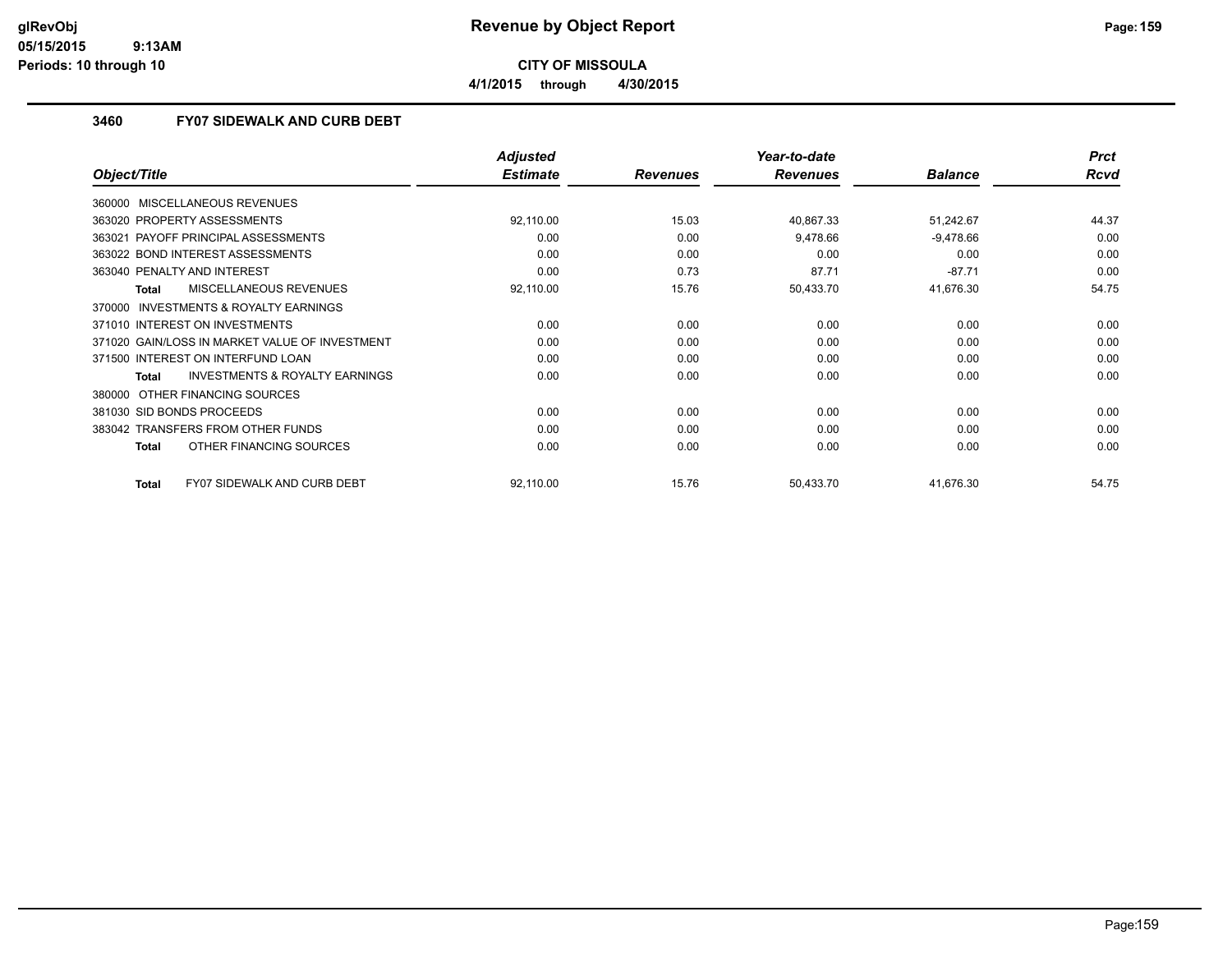**4/1/2015 through 4/30/2015**

## **3461 SERIES 2008A SIDEWALK AND CURB**

**3461 SERIES 2008A SIDEWALK AND CURB**

|                                                    | <b>Adjusted</b> |                 | Year-to-date    |                | <b>Prct</b> |
|----------------------------------------------------|-----------------|-----------------|-----------------|----------------|-------------|
| Object/Title                                       | <b>Estimate</b> | <b>Revenues</b> | <b>Revenues</b> | <b>Balance</b> | Rcvd        |
| 360000 MISCELLANEOUS REVENUES                      |                 |                 |                 |                |             |
| 363020 PROPERTY ASSESSMENTS                        | 62,213.00       | 864.72          | 23,987.79       | 38,225.21      | 38.56       |
| 363021 PAYOFF PRINCIPAL ASSESSMENTS                | 0.00            | 0.00            | 0.00            | 0.00           | 0.00        |
| 363022 BOND INTEREST ASSESSMENTS                   | 0.00            | 0.00            | 0.00            | 0.00           | 0.00        |
| 363040 PENALTY AND INTEREST                        | 0.00            | 33.23           | 43.39           | $-43.39$       | 0.00        |
| MISCELLANEOUS REVENUES<br><b>Total</b>             | 62,213.00       | 897.95          | 24,031.18       | 38,181.82      | 38.63       |
| 370000 INVESTMENTS & ROYALTY EARNINGS              |                 |                 |                 |                |             |
| 371010 INTEREST ON INVESTMENTS                     | 0.00            | 0.00            | 0.00            | 0.00           | 0.00        |
| 371020 GAIN/LOSS IN MARKET VALUE OF INVESTMENTS    | 0.00            | 0.00            | 0.00            | 0.00           | 0.00        |
| <b>INVESTMENTS &amp; ROYALTY EARNINGS</b><br>Total | 0.00            | 0.00            | 0.00            | 0.00           | 0.00        |
| OTHER FINANCING SOURCES<br>380000                  |                 |                 |                 |                |             |
| 381030 SID BONDS PROCEEDS                          | 0.00            | 0.00            | 0.00            | 0.00           | 0.00        |
| OTHER FINANCING SOURCES<br><b>Total</b>            | 0.00            | 0.00            | 0.00            | 0.00           | 0.00        |
| SERIES 2008A SIDEWALK AND CURB<br><b>Total</b>     | 62,213.00       | 897.95          | 24,031.18       | 38,181.82      | 38.63       |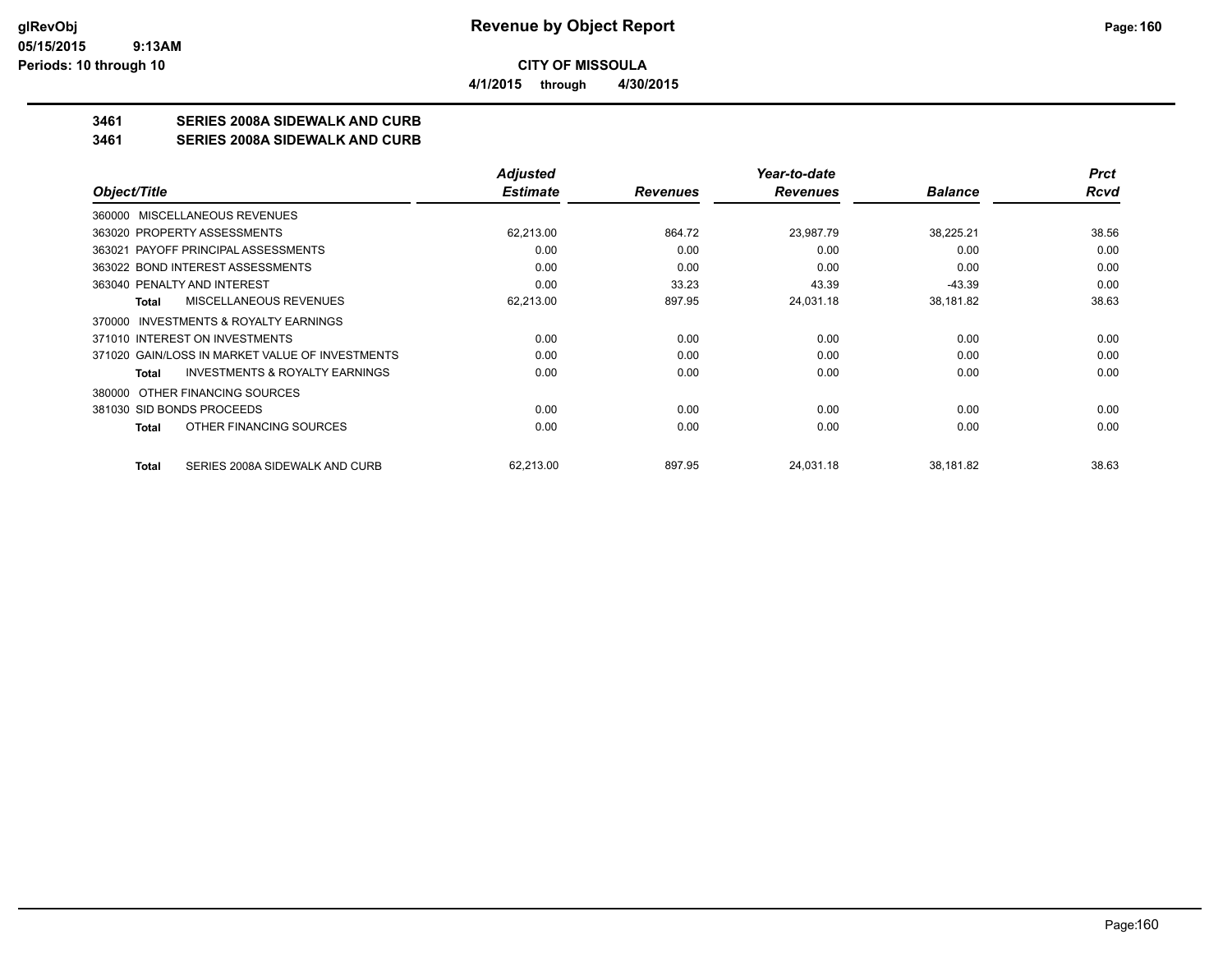**4/1/2015 through 4/30/2015**

## **3461 SERIES 2008A SIDEWALK AND CURB**

|                                                           | <b>Adjusted</b> |                 | Year-to-date    |                | <b>Prct</b> |
|-----------------------------------------------------------|-----------------|-----------------|-----------------|----------------|-------------|
| Object/Title                                              | <b>Estimate</b> | <b>Revenues</b> | <b>Revenues</b> | <b>Balance</b> | <b>Rcvd</b> |
| 360000 MISCELLANEOUS REVENUES                             |                 |                 |                 |                |             |
| 363020 PROPERTY ASSESSMENTS                               | 62.213.00       | 864.72          | 23.987.79       | 38,225.21      | 38.56       |
| 363021 PAYOFF PRINCIPAL ASSESSMENTS                       | 0.00            | 0.00            | 0.00            | 0.00           | 0.00        |
| 363022 BOND INTEREST ASSESSMENTS                          | 0.00            | 0.00            | 0.00            | 0.00           | 0.00        |
| 363040 PENALTY AND INTEREST                               | 0.00            | 33.23           | 43.39           | $-43.39$       | 0.00        |
| <b>MISCELLANEOUS REVENUES</b><br><b>Total</b>             | 62,213.00       | 897.95          | 24,031.18       | 38,181.82      | 38.63       |
| <b>INVESTMENTS &amp; ROYALTY EARNINGS</b><br>370000       |                 |                 |                 |                |             |
| 371010 INTEREST ON INVESTMENTS                            | 0.00            | 0.00            | 0.00            | 0.00           | 0.00        |
| 371020 GAIN/LOSS IN MARKET VALUE OF INVESTMENT            | 0.00            | 0.00            | 0.00            | 0.00           | 0.00        |
| <b>INVESTMENTS &amp; ROYALTY EARNINGS</b><br><b>Total</b> | 0.00            | 0.00            | 0.00            | 0.00           | 0.00        |
| 380000 OTHER FINANCING SOURCES                            |                 |                 |                 |                |             |
| 381030 SID BONDS PROCEEDS                                 | 0.00            | 0.00            | 0.00            | 0.00           | 0.00        |
| OTHER FINANCING SOURCES<br><b>Total</b>                   | 0.00            | 0.00            | 0.00            | 0.00           | 0.00        |
| SERIES 2008A SIDEWALK AND CURB<br>Total                   | 62.213.00       | 897.95          | 24.031.18       | 38,181.82      | 38.63       |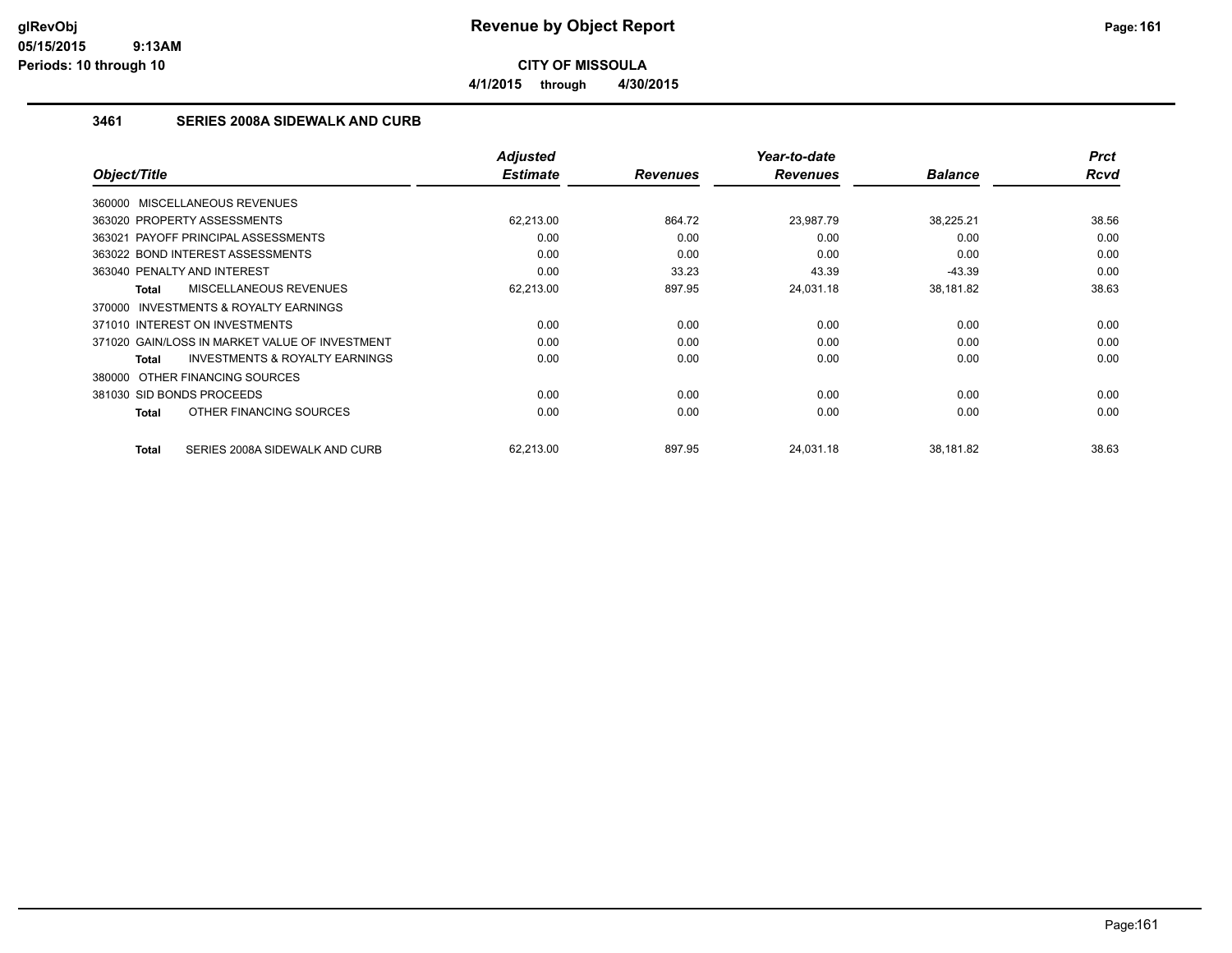**4/1/2015 through 4/30/2015**

## **3462 SERIES 2009 SIDEWALK AND CURB**

#### **3462 SERIES 2009 SIDEWALK AND CURB**

|                                                    | <b>Adjusted</b> |                 | Year-to-date    |                | <b>Prct</b> |
|----------------------------------------------------|-----------------|-----------------|-----------------|----------------|-------------|
| Object/Title                                       | <b>Estimate</b> | <b>Revenues</b> | <b>Revenues</b> | <b>Balance</b> | Rcvd        |
| MISCELLANEOUS REVENUES<br>360000                   |                 |                 |                 |                |             |
| 363020 PROPERTY ASSESSMENTS                        | 67,143.00       | 0.00            | 31,842.70       | 35,300.30      | 47.43       |
| 363021 PAYOFF PRINCIPAL ASSESSMENTS                | 0.00            | 0.00            | 9,086.62        | $-9,086.62$    | 0.00        |
| 363022 BOND INTEREST ASSESSMENTS                   | 0.00            | 0.00            | 0.00            | 0.00           | 0.00        |
| 363040 PENALTY AND INTEREST                        | 0.00            | 0.00            | 97.23           | $-97.23$       | 0.00        |
| <b>MISCELLANEOUS REVENUES</b><br><b>Total</b>      | 67,143.00       | 0.00            | 41,026.55       | 26,116.45      | 61.10       |
| INVESTMENTS & ROYALTY EARNINGS<br>370000           |                 |                 |                 |                |             |
| 371010 INTEREST ON INVESTMENTS                     | 0.00            | 0.00            | 0.00            | 0.00           | 0.00        |
| 371020 GAIN/LOSS IN MARKET VALUE OF INVESTMENTS    | 0.00            | 0.00            | 0.00            | 0.00           | 0.00        |
| <b>INVESTMENTS &amp; ROYALTY EARNINGS</b><br>Total | 0.00            | 0.00            | 0.00            | 0.00           | 0.00        |
| OTHER FINANCING SOURCES<br>380000                  |                 |                 |                 |                |             |
| 381030 SID BONDS PROCEEDS                          | 0.00            | 0.00            | 0.00            | 0.00           | 0.00        |
| 383042 TRANSFERS FROM OTHER FUNDS                  | 0.00            | 0.00            | 0.00            | 0.00           | 0.00        |
| OTHER FINANCING SOURCES<br><b>Total</b>            | 0.00            | 0.00            | 0.00            | 0.00           | 0.00        |
| SERIES 2009 SIDEWALK AND CURB<br>Total             | 67,143.00       | 0.00            | 41,026.55       | 26,116.45      | 61.10       |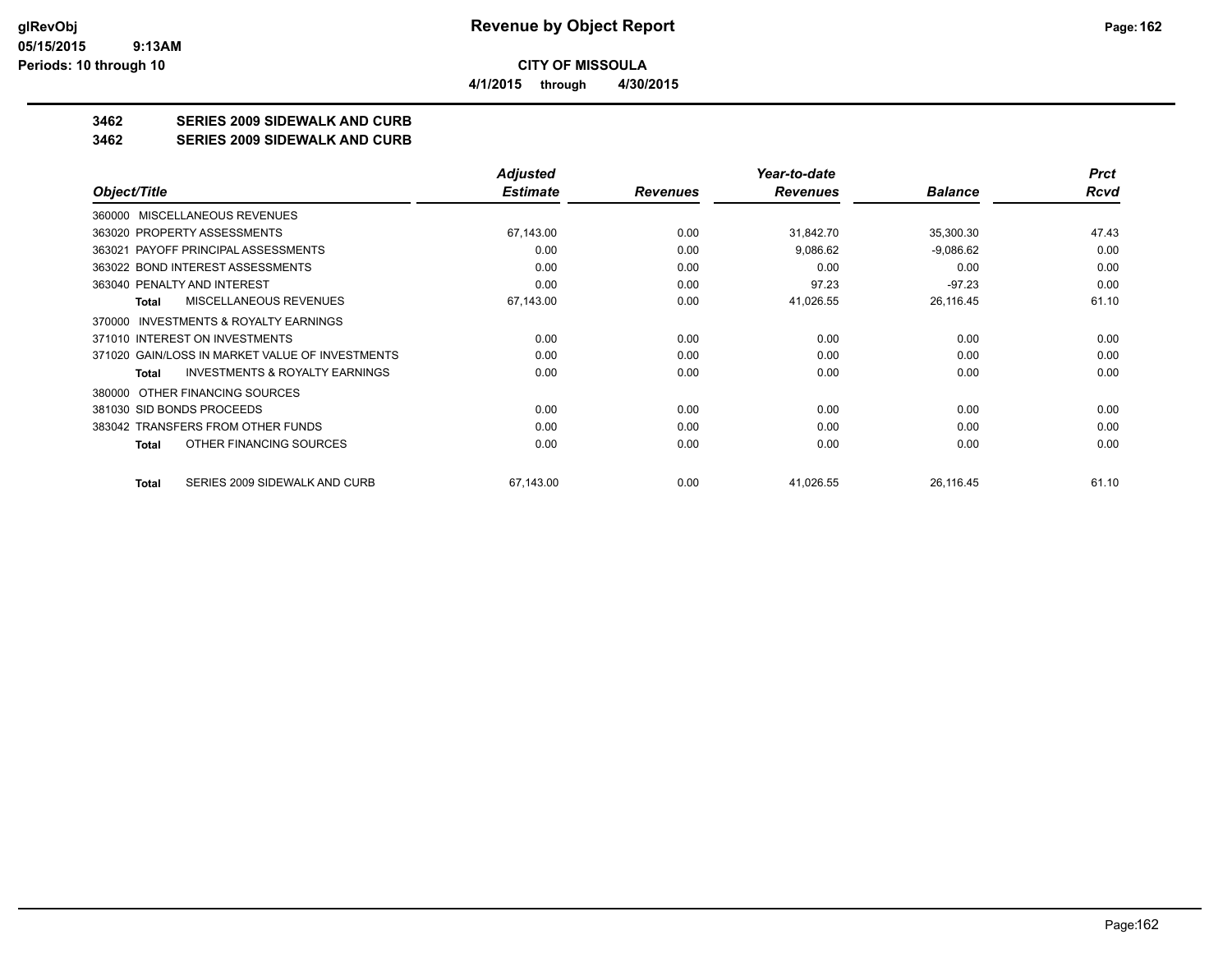**4/1/2015 through 4/30/2015**

## **3462 SERIES 2009 SIDEWALK AND CURB**

|                                                           | <b>Adjusted</b> |                 | Year-to-date    |                | <b>Prct</b> |
|-----------------------------------------------------------|-----------------|-----------------|-----------------|----------------|-------------|
| Object/Title                                              | <b>Estimate</b> | <b>Revenues</b> | <b>Revenues</b> | <b>Balance</b> | <b>Rcvd</b> |
| 360000 MISCELLANEOUS REVENUES                             |                 |                 |                 |                |             |
| 363020 PROPERTY ASSESSMENTS                               | 67,143.00       | 0.00            | 31,842.70       | 35,300.30      | 47.43       |
| 363021 PAYOFF PRINCIPAL ASSESSMENTS                       | 0.00            | 0.00            | 9,086.62        | $-9,086.62$    | 0.00        |
| 363022 BOND INTEREST ASSESSMENTS                          | 0.00            | 0.00            | 0.00            | 0.00           | 0.00        |
| 363040 PENALTY AND INTEREST                               | 0.00            | 0.00            | 97.23           | $-97.23$       | 0.00        |
| MISCELLANEOUS REVENUES<br><b>Total</b>                    | 67,143.00       | 0.00            | 41,026.55       | 26,116.45      | 61.10       |
| INVESTMENTS & ROYALTY EARNINGS<br>370000                  |                 |                 |                 |                |             |
| 371010 INTEREST ON INVESTMENTS                            | 0.00            | 0.00            | 0.00            | 0.00           | 0.00        |
| 371020 GAIN/LOSS IN MARKET VALUE OF INVESTMENT            | 0.00            | 0.00            | 0.00            | 0.00           | 0.00        |
| <b>INVESTMENTS &amp; ROYALTY EARNINGS</b><br><b>Total</b> | 0.00            | 0.00            | 0.00            | 0.00           | 0.00        |
| 380000 OTHER FINANCING SOURCES                            |                 |                 |                 |                |             |
| 381030 SID BONDS PROCEEDS                                 | 0.00            | 0.00            | 0.00            | 0.00           | 0.00        |
| 383042 TRANSFERS FROM OTHER FUNDS                         | 0.00            | 0.00            | 0.00            | 0.00           | 0.00        |
| OTHER FINANCING SOURCES<br><b>Total</b>                   | 0.00            | 0.00            | 0.00            | 0.00           | 0.00        |
| SERIES 2009 SIDEWALK AND CURB<br><b>Total</b>             | 67,143.00       | 0.00            | 41,026.55       | 26,116.45      | 61.10       |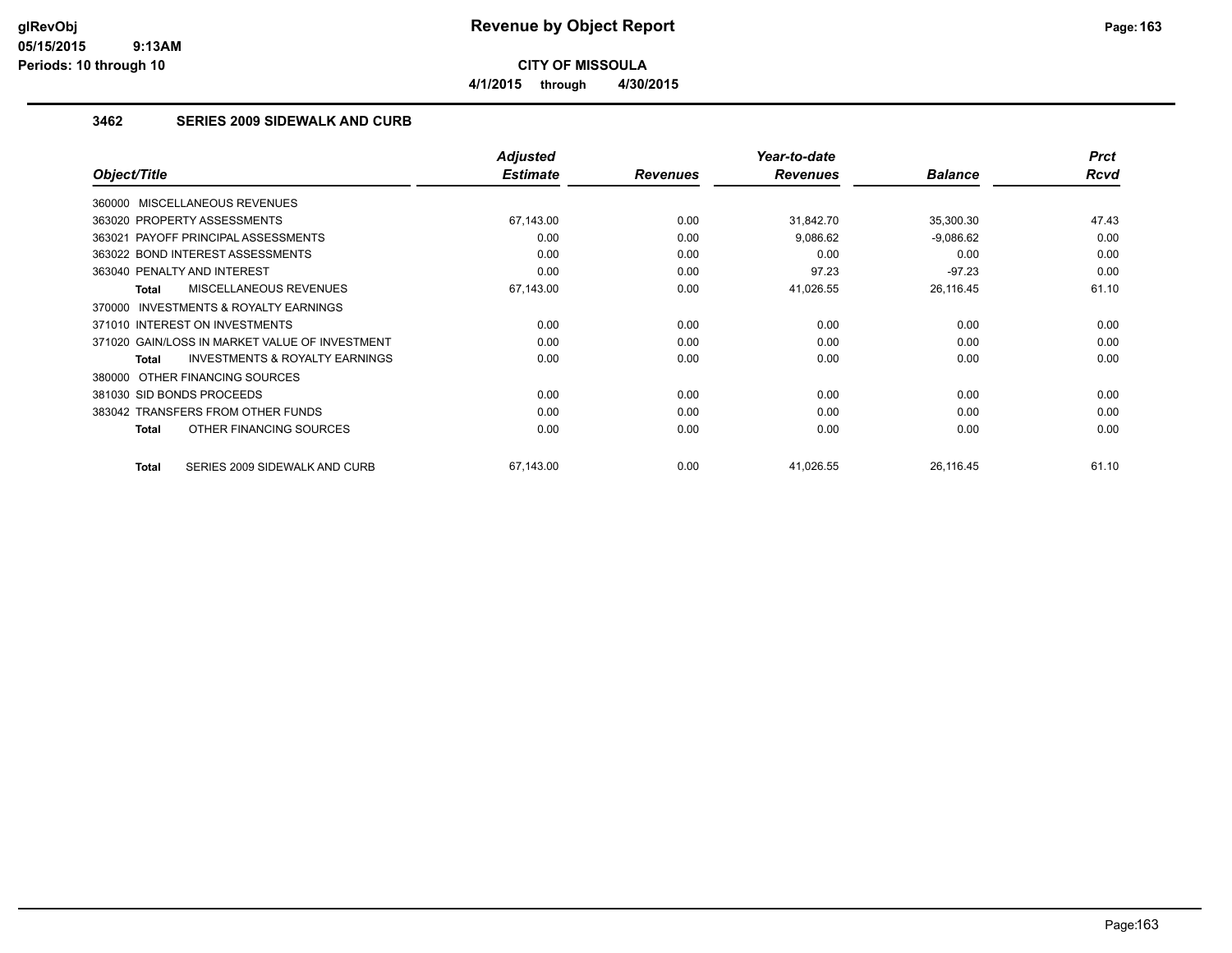**4/1/2015 through 4/30/2015**

# **3463 SERIES 2010 SIDEWALK AND CURB**

#### **3463 SERIES 2010 SIDEWALK AND CURB**

|                                                    | <b>Adjusted</b> |                 | Year-to-date    |                | <b>Prct</b> |
|----------------------------------------------------|-----------------|-----------------|-----------------|----------------|-------------|
| Object/Title                                       | <b>Estimate</b> | <b>Revenues</b> | <b>Revenues</b> | <b>Balance</b> | Rcvd        |
| MISCELLANEOUS REVENUES<br>360000                   |                 |                 |                 |                |             |
| 363020 PROPERTY ASSESSMENTS                        | 103,038.00      | 15.48           | 47,887.31       | 55,150.69      | 46.48       |
| 363021 PAYOFF PRINCIPAL ASSESSMENTS                | 0.00            | 0.00            | 28.219.62       | $-28.219.62$   | 0.00        |
| 363022 BOND INTEREST ASSESSMENTS                   | 0.00            | 0.00            | 0.00            | 0.00           | 0.00        |
| 363040 PENALTY AND INTEREST                        | 0.00            | 0.00            | 59.50           | $-59.50$       | 0.00        |
| <b>MISCELLANEOUS REVENUES</b><br>Total             | 103,038.00      | 15.48           | 76,166.43       | 26,871.57      | 73.92       |
| INVESTMENTS & ROYALTY EARNINGS<br>370000           |                 |                 |                 |                |             |
| 371010 INTEREST ON INVESTMENTS                     | 0.00            | 0.00            | 0.00            | 0.00           | 0.00        |
| 371020 GAIN/LOSS IN MARKET VALUE OF INVESTMENTS    | 0.00            | 0.00            | 0.00            | 0.00           | 0.00        |
| <b>INVESTMENTS &amp; ROYALTY EARNINGS</b><br>Total | 0.00            | 0.00            | 0.00            | 0.00           | 0.00        |
| OTHER FINANCING SOURCES<br>380000                  |                 |                 |                 |                |             |
| 381030 SID BONDS PROCEEDS                          | 0.00            | 0.00            | 0.00            | 0.00           | 0.00        |
| 383042 TRANSFERS FROM OTHER FUNDS                  | 0.00            | 0.00            | 0.00            | 0.00           | 0.00        |
| OTHER FINANCING SOURCES<br>Total                   | 0.00            | 0.00            | 0.00            | 0.00           | 0.00        |
| SERIES 2010 SIDEWALK AND CURB<br><b>Total</b>      | 103,038.00      | 15.48           | 76,166.43       | 26,871.57      | 73.92       |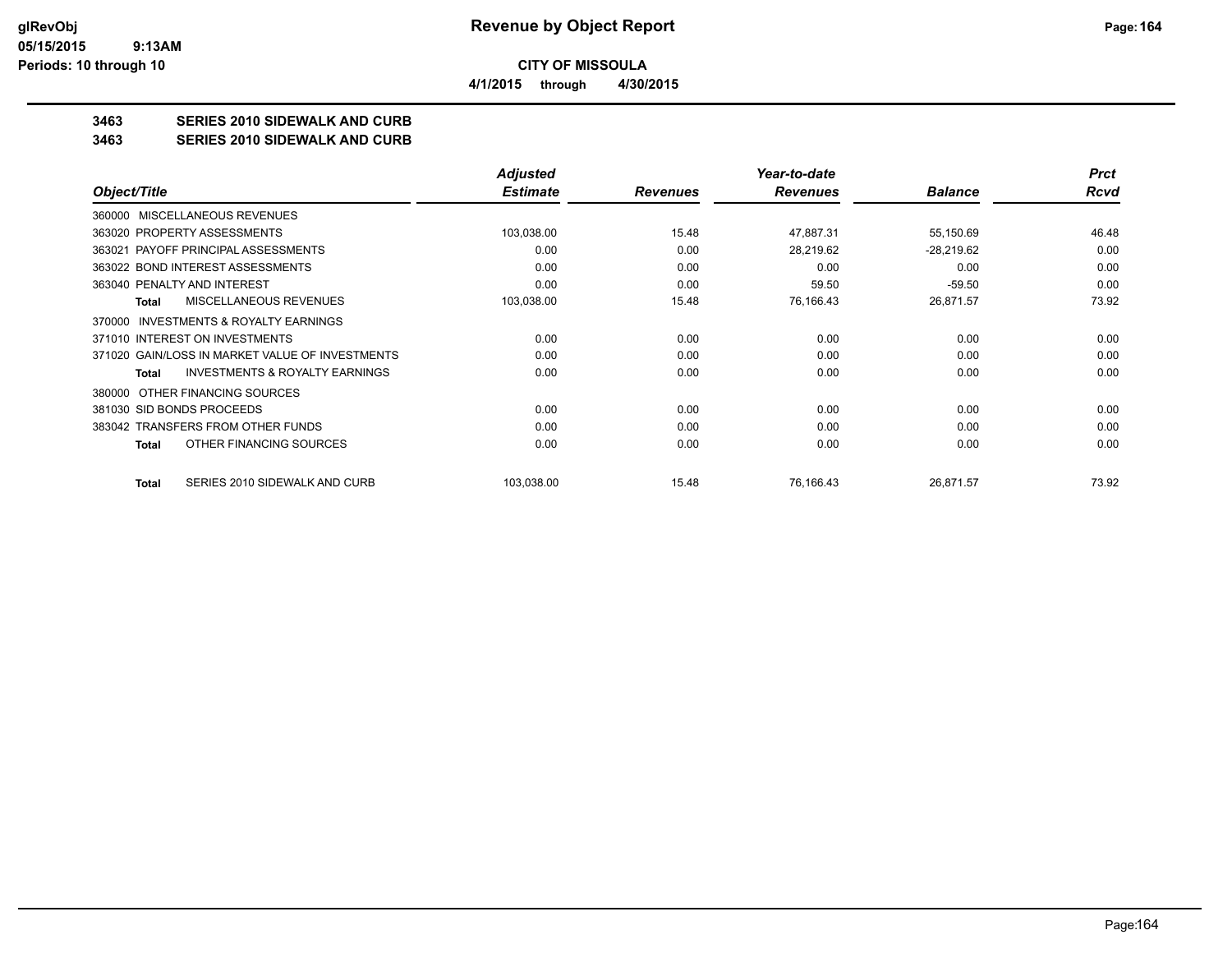**4/1/2015 through 4/30/2015**

## **3463 SERIES 2010 SIDEWALK AND CURB**

|                                                           | <b>Adjusted</b> |                 | Year-to-date    |                | <b>Prct</b> |
|-----------------------------------------------------------|-----------------|-----------------|-----------------|----------------|-------------|
| Object/Title                                              | <b>Estimate</b> | <b>Revenues</b> | <b>Revenues</b> | <b>Balance</b> | <b>Rcvd</b> |
| 360000 MISCELLANEOUS REVENUES                             |                 |                 |                 |                |             |
| 363020 PROPERTY ASSESSMENTS                               | 103,038.00      | 15.48           | 47,887.31       | 55,150.69      | 46.48       |
| 363021 PAYOFF PRINCIPAL ASSESSMENTS                       | 0.00            | 0.00            | 28,219.62       | $-28,219.62$   | 0.00        |
| 363022 BOND INTEREST ASSESSMENTS                          | 0.00            | 0.00            | 0.00            | 0.00           | 0.00        |
| 363040 PENALTY AND INTEREST                               | 0.00            | 0.00            | 59.50           | $-59.50$       | 0.00        |
| MISCELLANEOUS REVENUES<br><b>Total</b>                    | 103,038.00      | 15.48           | 76,166.43       | 26,871.57      | 73.92       |
| INVESTMENTS & ROYALTY EARNINGS<br>370000                  |                 |                 |                 |                |             |
| 371010 INTEREST ON INVESTMENTS                            | 0.00            | 0.00            | 0.00            | 0.00           | 0.00        |
| 371020 GAIN/LOSS IN MARKET VALUE OF INVESTMENT            | 0.00            | 0.00            | 0.00            | 0.00           | 0.00        |
| <b>INVESTMENTS &amp; ROYALTY EARNINGS</b><br><b>Total</b> | 0.00            | 0.00            | 0.00            | 0.00           | 0.00        |
| 380000 OTHER FINANCING SOURCES                            |                 |                 |                 |                |             |
| 381030 SID BONDS PROCEEDS                                 | 0.00            | 0.00            | 0.00            | 0.00           | 0.00        |
| 383042 TRANSFERS FROM OTHER FUNDS                         | 0.00            | 0.00            | 0.00            | 0.00           | 0.00        |
| OTHER FINANCING SOURCES<br><b>Total</b>                   | 0.00            | 0.00            | 0.00            | 0.00           | 0.00        |
| <b>Total</b><br>SERIES 2010 SIDEWALK AND CURB             | 103,038.00      | 15.48           | 76,166.43       | 26,871.57      | 73.92       |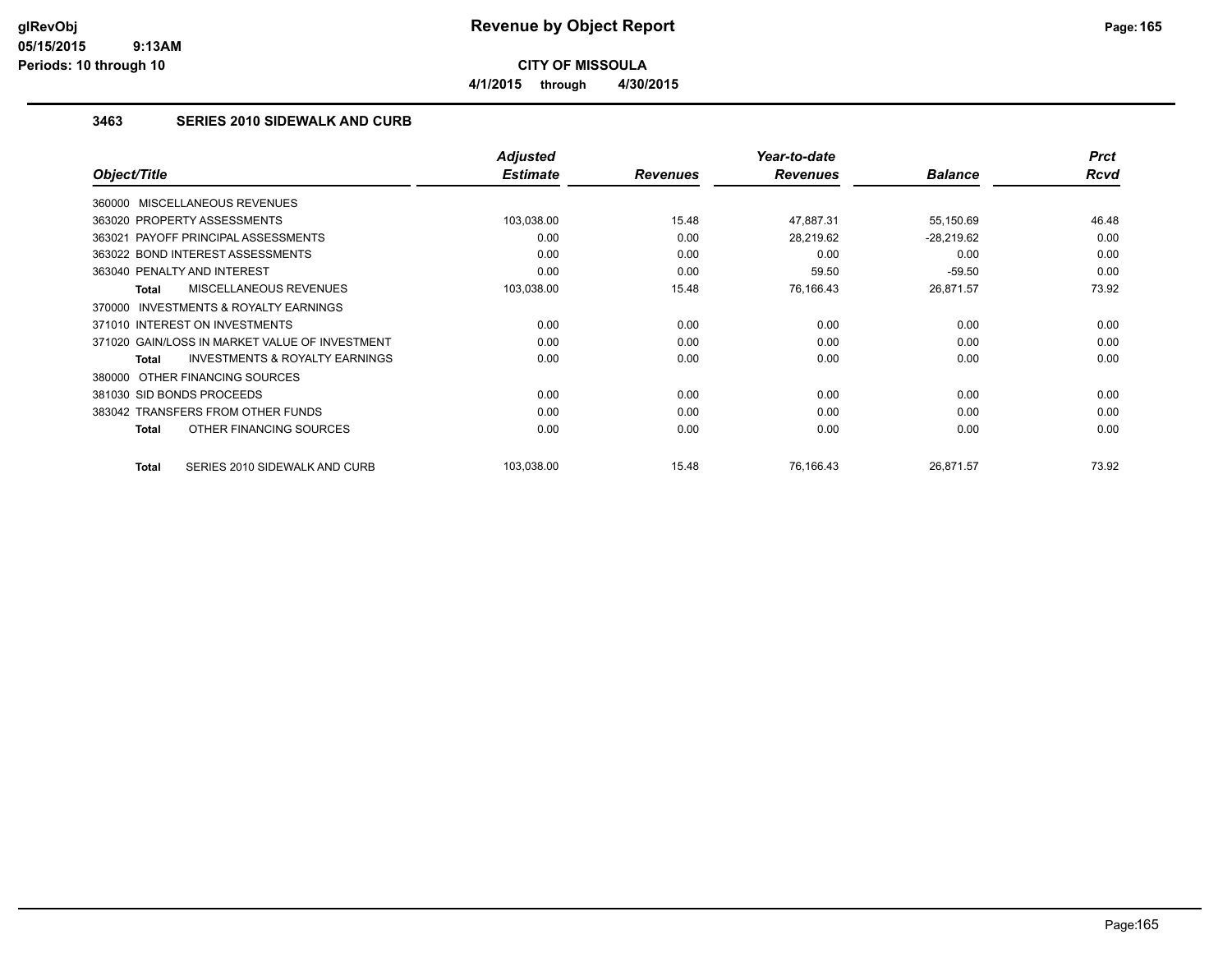**4/1/2015 through 4/30/2015**

**3464 FY12 S/C DEBT SERVICE**

**3464 FY12 S/C DEBT SERVICE**

|                                                           | <b>Adjusted</b> |                 | Year-to-date    |                | <b>Prct</b> |
|-----------------------------------------------------------|-----------------|-----------------|-----------------|----------------|-------------|
| Object/Title                                              | <b>Estimate</b> | <b>Revenues</b> | <b>Revenues</b> | <b>Balance</b> | Rcvd        |
| MISCELLANEOUS REVENUES<br>360000                          |                 |                 |                 |                |             |
| 363020 PROPERTY ASSESSMENTS                               | 72,560.00       | 221.41          | 39,117.81       | 33,442.19      | 53.91       |
| 363021 PAYOFF PRINCIPAL ASSESSMENTS                       | 0.00            | 0.00            | 10,112.27       | $-10.112.27$   | 0.00        |
| 363022 BOND INTEREST ASSESSMENTS                          | 0.00            | 0.00            | 0.00            | 0.00           | 0.00        |
| 363040 PENALTY AND INTEREST                               | 0.00            | 4.54            | 17.05           | $-17.05$       | 0.00        |
| MISCELLANEOUS REVENUES<br><b>Total</b>                    | 72,560.00       | 225.95          | 49,247.13       | 23,312.87      | 67.87       |
| <b>INVESTMENTS &amp; ROYALTY EARNINGS</b><br>370000       |                 |                 |                 |                |             |
| 371010 INTEREST ON INVESTMENTS                            | 0.00            | 0.00            | 0.00            | 0.00           | 0.00        |
| 371020 GAIN/LOSS IN MARKET VALUE OF INVESTMENTS           | 0.00            | 0.00            | 0.00            | 0.00           | 0.00        |
| <b>INVESTMENTS &amp; ROYALTY EARNINGS</b><br><b>Total</b> | 0.00            | 0.00            | 0.00            | 0.00           | 0.00        |
| OTHER FINANCING SOURCES<br>380000                         |                 |                 |                 |                |             |
| 381030 SID BONDS PROCEEDS                                 | 0.00            | 0.00            | 0.00            | 0.00           | 0.00        |
| 383042 TRANSFERS FROM OTHER FUNDS                         | 0.00            | 0.00            | 0.00            | 0.00           | 0.00        |
| OTHER FINANCING SOURCES<br><b>Total</b>                   | 0.00            | 0.00            | 0.00            | 0.00           | 0.00        |
| FY12 S/C DEBT SERVICE<br>Total                            | 72,560.00       | 225.95          | 49,247.13       | 23,312.87      | 67.87       |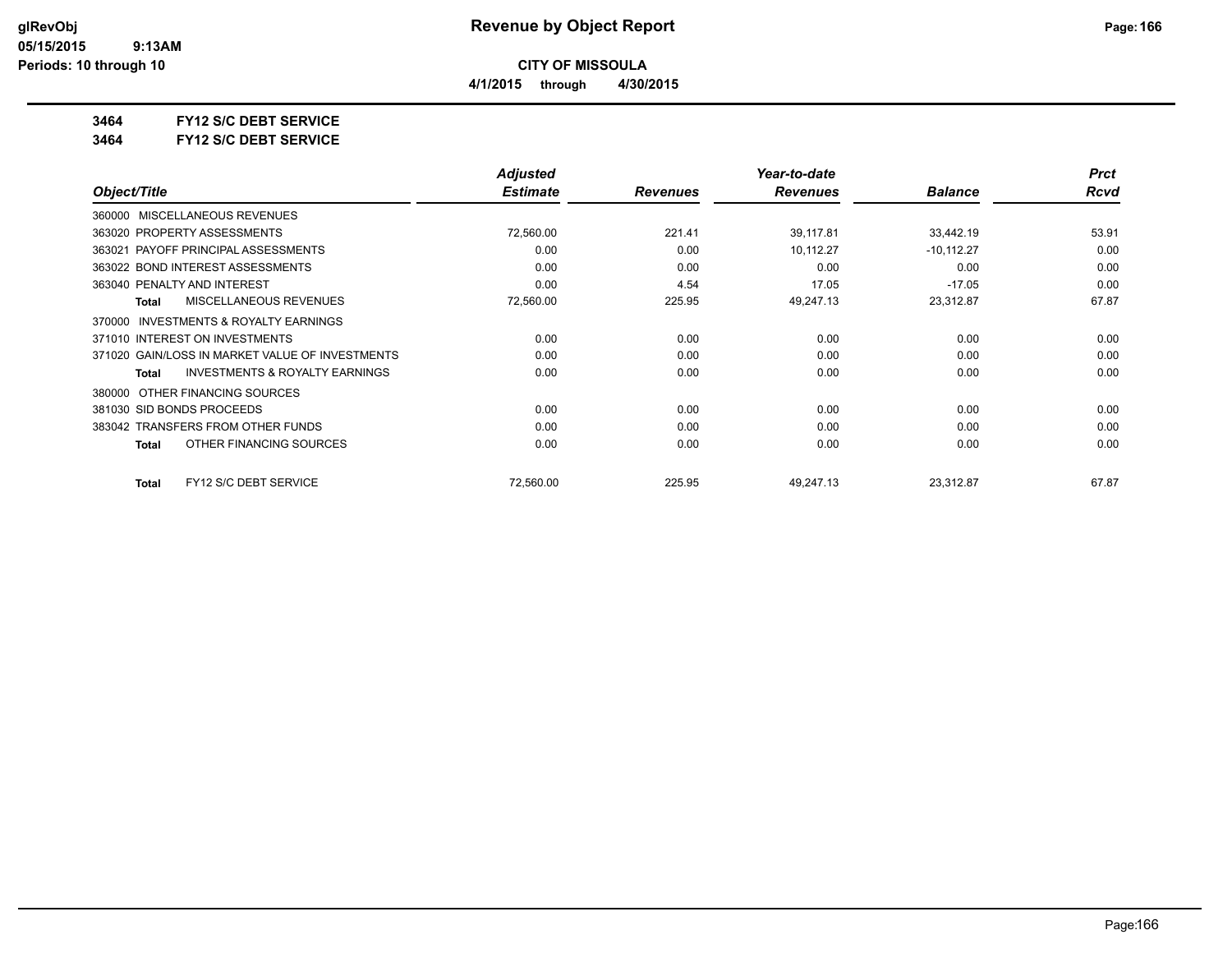**4/1/2015 through 4/30/2015**

### **3464 FY12 S/C DEBT SERVICE**

|                                                           | <b>Adjusted</b> |                 | Year-to-date    |                | <b>Prct</b> |
|-----------------------------------------------------------|-----------------|-----------------|-----------------|----------------|-------------|
| Object/Title                                              | <b>Estimate</b> | <b>Revenues</b> | <b>Revenues</b> | <b>Balance</b> | Rcvd        |
| 360000 MISCELLANEOUS REVENUES                             |                 |                 |                 |                |             |
| 363020 PROPERTY ASSESSMENTS                               | 72,560.00       | 221.41          | 39,117.81       | 33,442.19      | 53.91       |
| 363021 PAYOFF PRINCIPAL ASSESSMENTS                       | 0.00            | 0.00            | 10,112.27       | $-10,112.27$   | 0.00        |
| 363022 BOND INTEREST ASSESSMENTS                          | 0.00            | 0.00            | 0.00            | 0.00           | 0.00        |
| 363040 PENALTY AND INTEREST                               | 0.00            | 4.54            | 17.05           | $-17.05$       | 0.00        |
| MISCELLANEOUS REVENUES<br>Total                           | 72,560.00       | 225.95          | 49,247.13       | 23,312.87      | 67.87       |
| <b>INVESTMENTS &amp; ROYALTY EARNINGS</b><br>370000       |                 |                 |                 |                |             |
| 371010 INTEREST ON INVESTMENTS                            | 0.00            | 0.00            | 0.00            | 0.00           | 0.00        |
| 371020 GAIN/LOSS IN MARKET VALUE OF INVESTMENT            | 0.00            | 0.00            | 0.00            | 0.00           | 0.00        |
| <b>INVESTMENTS &amp; ROYALTY EARNINGS</b><br><b>Total</b> | 0.00            | 0.00            | 0.00            | 0.00           | 0.00        |
| 380000 OTHER FINANCING SOURCES                            |                 |                 |                 |                |             |
| 381030 SID BONDS PROCEEDS                                 | 0.00            | 0.00            | 0.00            | 0.00           | 0.00        |
| 383042 TRANSFERS FROM OTHER FUNDS                         | 0.00            | 0.00            | 0.00            | 0.00           | 0.00        |
| OTHER FINANCING SOURCES<br>Total                          | 0.00            | 0.00            | 0.00            | 0.00           | 0.00        |
| FY12 S/C DEBT SERVICE<br>Total                            | 72,560.00       | 225.95          | 49,247.13       | 23,312.87      | 67.87       |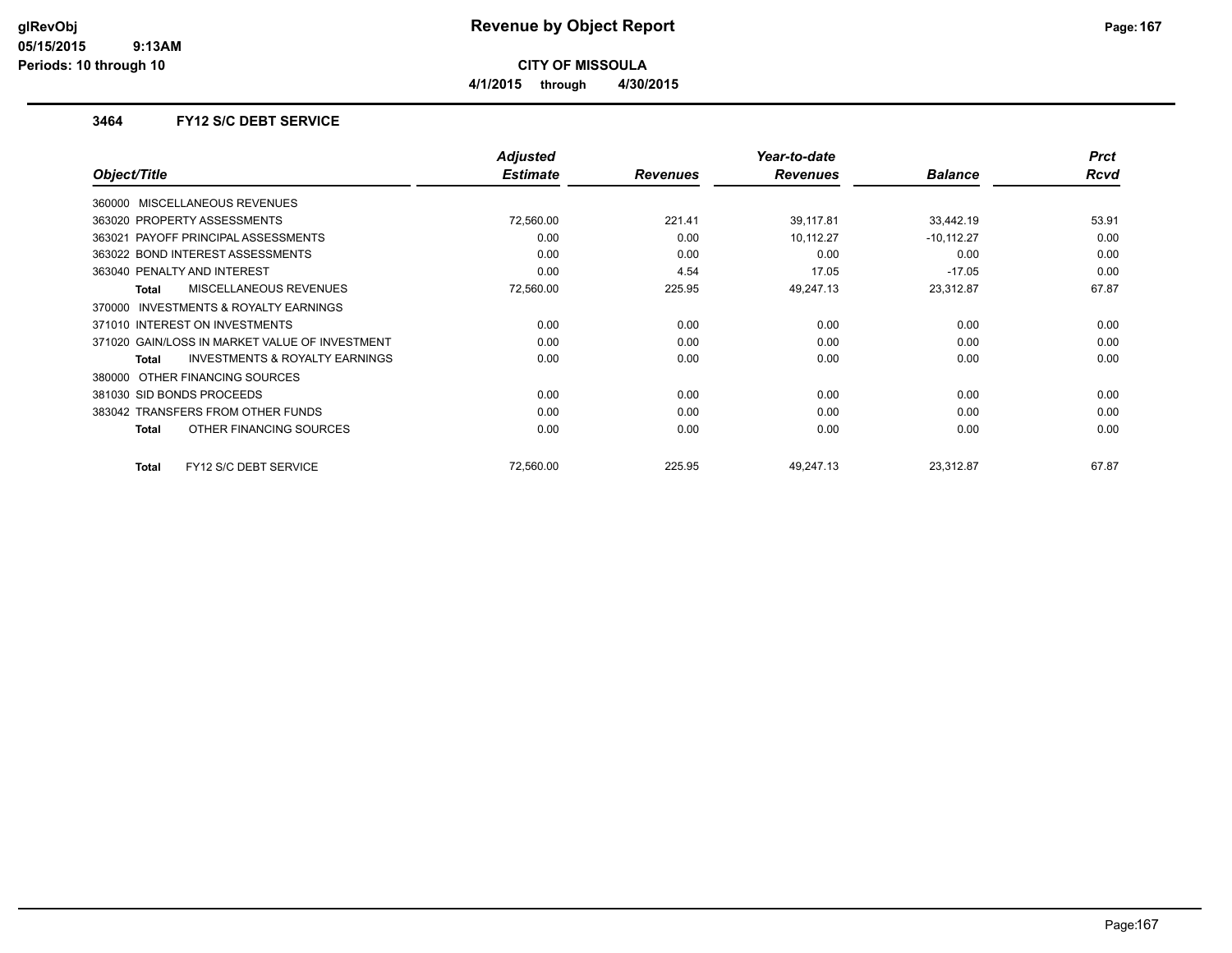**4/1/2015 through 4/30/2015**

## **3465 FY13 SIDEWALK/CURB DEBT SERVICE**

#### **3465 FY13 SIDEWALK/CURB DEBT SERVICE**

|                                                           | <b>Adjusted</b> |                 | Year-to-date    |                | <b>Prct</b> |
|-----------------------------------------------------------|-----------------|-----------------|-----------------|----------------|-------------|
| Object/Title                                              | <b>Estimate</b> | <b>Revenues</b> | <b>Revenues</b> | <b>Balance</b> | Rcvd        |
| 360000 MISCELLANEOUS REVENUES                             |                 |                 |                 |                |             |
| 363020 PROPERTY ASSESSMENTS                               | 40,976.00       | 119.04          | 28,374.78       | 12,601.22      | 69.25       |
| PAYOFF PRINCIPAL ASSESSMENTS<br>363021                    | 0.00            | 557.61          | 2,434.30        | $-2,434.30$    | 0.00        |
| 363022 BOND INTEREST ASSESSMENTS                          | 0.00            | 0.00            | 0.00            | 0.00           | 0.00        |
| 363040 PENALTY AND INTEREST                               | 0.00            | 5.81            | 6.55            | $-6.55$        | 0.00        |
| <b>MISCELLANEOUS REVENUES</b><br>Total                    | 40,976.00       | 682.46          | 30,815.63       | 10,160.37      | 75.20       |
| <b>INVESTMENTS &amp; ROYALTY EARNINGS</b><br>370000       |                 |                 |                 |                |             |
| 371010 INTEREST ON INVESTMENTS                            | 0.00            | 0.00            | 0.00            | 0.00           | 0.00        |
| 371020 GAIN/LOSS IN MARKET VALUE OF INVESTMENTS           | 0.00            | 0.00            | 0.00            | 0.00           | 0.00        |
| <b>INVESTMENTS &amp; ROYALTY EARNINGS</b><br><b>Total</b> | 0.00            | 0.00            | 0.00            | 0.00           | 0.00        |
| 380000 OTHER FINANCING SOURCES                            |                 |                 |                 |                |             |
| 381030 SID BONDS PROCEEDS                                 | 0.00            | 0.00            | 0.00            | 0.00           | 0.00        |
| 383042 TRANSFERS FROM OTHER FUNDS                         | 0.00            | 0.00            | 0.00            | 0.00           | 0.00        |
| OTHER FINANCING SOURCES<br>Total                          | 0.00            | 0.00            | 0.00            | 0.00           | 0.00        |
| FY13 SIDEWALK/CURB DEBT SERVICE<br>Total                  | 40,976.00       | 682.46          | 30,815.63       | 10,160.37      | 75.20       |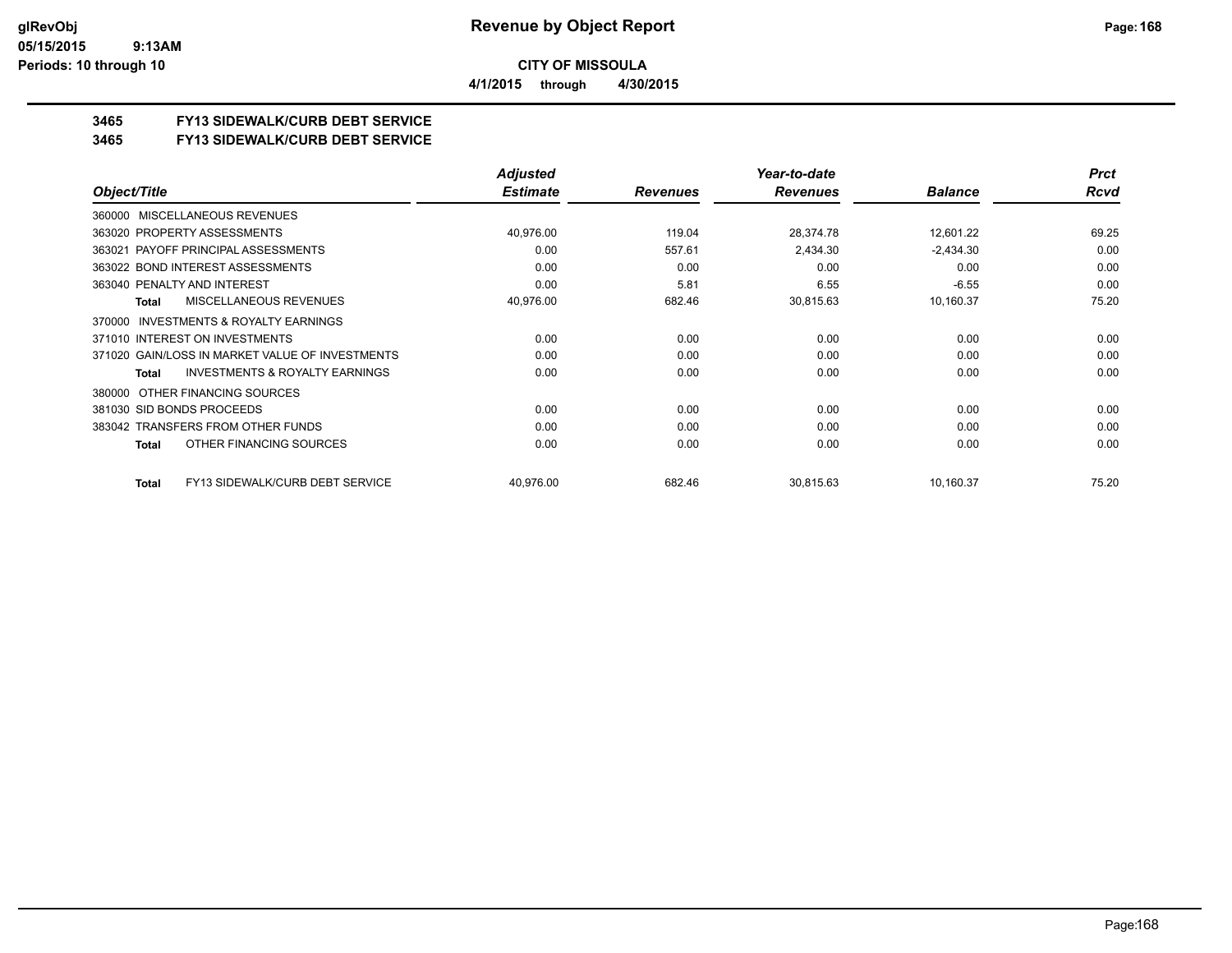**4/1/2015 through 4/30/2015**

## **3465 FY13 SIDEWALK/CURB DEBT SERVICE**

|                                                           | <b>Adjusted</b> |                 | Year-to-date    |                | <b>Prct</b> |
|-----------------------------------------------------------|-----------------|-----------------|-----------------|----------------|-------------|
| Object/Title                                              | <b>Estimate</b> | <b>Revenues</b> | <b>Revenues</b> | <b>Balance</b> | <b>Rcvd</b> |
| 360000 MISCELLANEOUS REVENUES                             |                 |                 |                 |                |             |
| 363020 PROPERTY ASSESSMENTS                               | 40,976.00       | 119.04          | 28,374.78       | 12,601.22      | 69.25       |
| PAYOFF PRINCIPAL ASSESSMENTS<br>363021                    | 0.00            | 557.61          | 2,434.30        | $-2,434.30$    | 0.00        |
| 363022 BOND INTEREST ASSESSMENTS                          | 0.00            | 0.00            | 0.00            | 0.00           | 0.00        |
| 363040 PENALTY AND INTEREST                               | 0.00            | 5.81            | 6.55            | $-6.55$        | 0.00        |
| MISCELLANEOUS REVENUES<br><b>Total</b>                    | 40,976.00       | 682.46          | 30,815.63       | 10,160.37      | 75.20       |
| INVESTMENTS & ROYALTY EARNINGS<br>370000                  |                 |                 |                 |                |             |
| 371010 INTEREST ON INVESTMENTS                            | 0.00            | 0.00            | 0.00            | 0.00           | 0.00        |
| 371020 GAIN/LOSS IN MARKET VALUE OF INVESTMENT            | 0.00            | 0.00            | 0.00            | 0.00           | 0.00        |
| <b>INVESTMENTS &amp; ROYALTY EARNINGS</b><br><b>Total</b> | 0.00            | 0.00            | 0.00            | 0.00           | 0.00        |
| OTHER FINANCING SOURCES<br>380000                         |                 |                 |                 |                |             |
| 381030 SID BONDS PROCEEDS                                 | 0.00            | 0.00            | 0.00            | 0.00           | 0.00        |
| 383042 TRANSFERS FROM OTHER FUNDS                         | 0.00            | 0.00            | 0.00            | 0.00           | 0.00        |
| OTHER FINANCING SOURCES<br><b>Total</b>                   | 0.00            | 0.00            | 0.00            | 0.00           | 0.00        |
| FY13 SIDEWALK/CURB DEBT SERVICE<br><b>Total</b>           | 40,976.00       | 682.46          | 30,815.63       | 10,160.37      | 75.20       |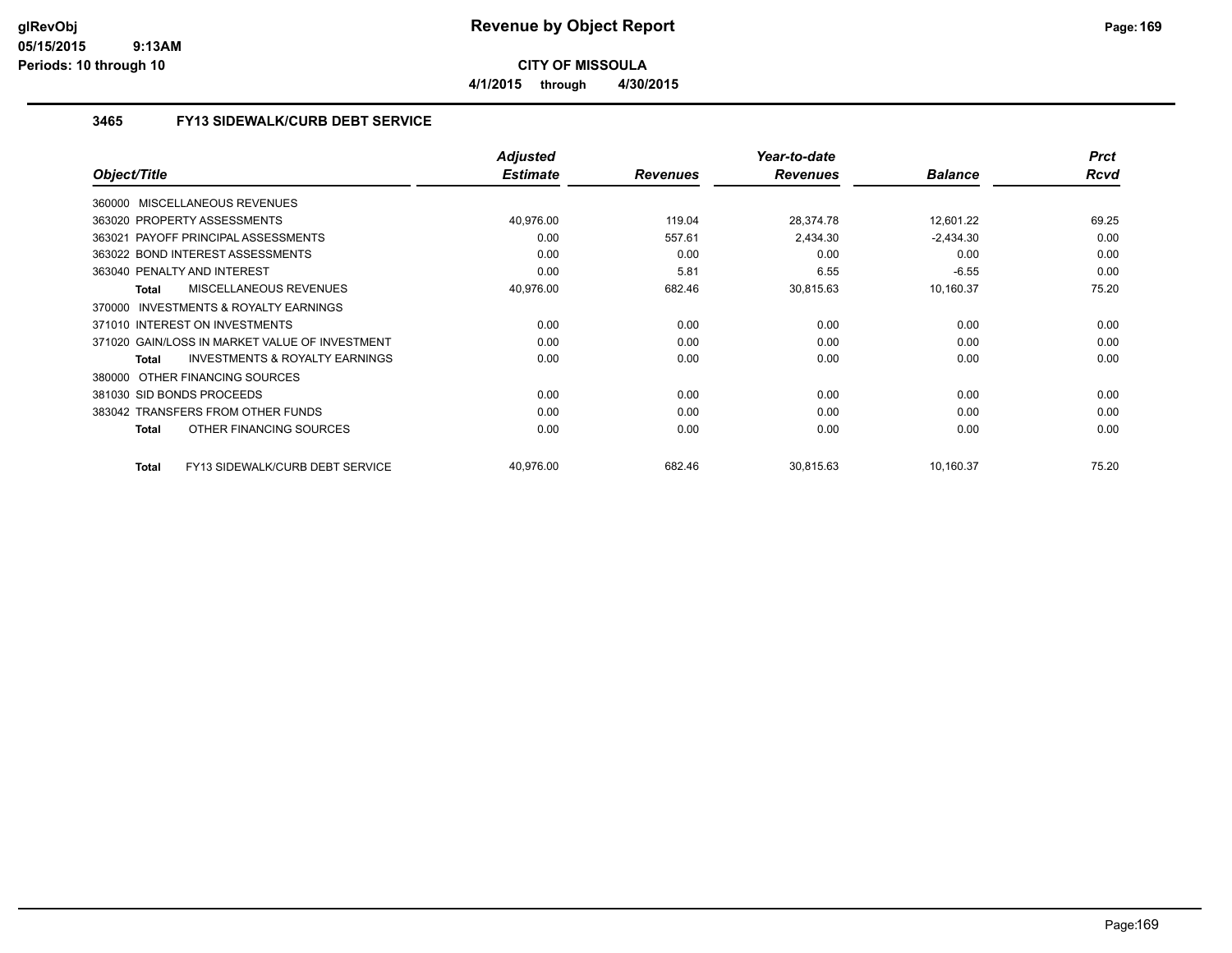**4/1/2015 through 4/30/2015**

**3470 SID 470 DEBT SERVICE FUND**

**3470 SID 470 DEBT SERVICE FUND**

|                                                           | <b>Adjusted</b> |                 | Year-to-date    |                | <b>Prct</b> |
|-----------------------------------------------------------|-----------------|-----------------|-----------------|----------------|-------------|
| Object/Title                                              | <b>Estimate</b> | <b>Revenues</b> | <b>Revenues</b> | <b>Balance</b> | <b>Rcvd</b> |
| TAXES/ASSESSMENTS<br>310000                               |                 |                 |                 |                |             |
| PENALTIES & INTEREST<br>312001                            | 0.00            | 0.00            | 0.00            | 0.00           | 0.00        |
| TAXES/ASSESSMENTS<br><b>Total</b>                         | 0.00            | 0.00            | 0.00            | 0.00           | 0.00        |
| MISCELLANEOUS REVENUES<br>360000                          |                 |                 |                 |                |             |
| 363020 PROPERTY ASSESSMENTS                               | 0.00            | 0.00            | 0.00            | 0.00           | 0.00        |
| PAYOFF PRINCIPAL ASSESSMENTS<br>363021                    | 0.00            | 0.00            | 0.00            | 0.00           | 0.00        |
| 363022 BOND INTEREST ASSESSMENTS                          | 0.00            | 0.00            | 0.00            | 0.00           | 0.00        |
| 363040 PENALTY AND INTEREST                               | 0.00            | 0.00            | 0.00            | 0.00           | 0.00        |
| MISCELLANEOUS REVENUES<br><b>Total</b>                    | 0.00            | 0.00            | 0.00            | 0.00           | 0.00        |
| <b>INVESTMENTS &amp; ROYALTY EARNINGS</b><br>370000       |                 |                 |                 |                |             |
| 371010 INTEREST ON INVESTMENTS                            | 0.00            | 0.00            | 0.00            | 0.00           | 0.00        |
| 371020 GAIN/LOSS IN MARKET VALUE OF INVESTMENTS           | 0.00            | 0.00            | 0.00            | 0.00           | 0.00        |
| <b>INVESTMENTS &amp; ROYALTY EARNINGS</b><br><b>Total</b> | 0.00            | 0.00            | 0.00            | 0.00           | 0.00        |
| OTHER FINANCING SOURCES<br>380000                         |                 |                 |                 |                |             |
| 381009 TRANSFERS IN                                       | 0.00            | 0.00            | 0.00            | 0.00           | 0.00        |
| OTHER FINANCING SOURCES<br><b>Total</b>                   | 0.00            | 0.00            | 0.00            | 0.00           | 0.00        |
|                                                           |                 |                 |                 |                |             |
| SID 470 DEBT SERVICE FUND<br><b>Total</b>                 | 0.00            | 0.00            | 0.00            | 0.00           | 0.00        |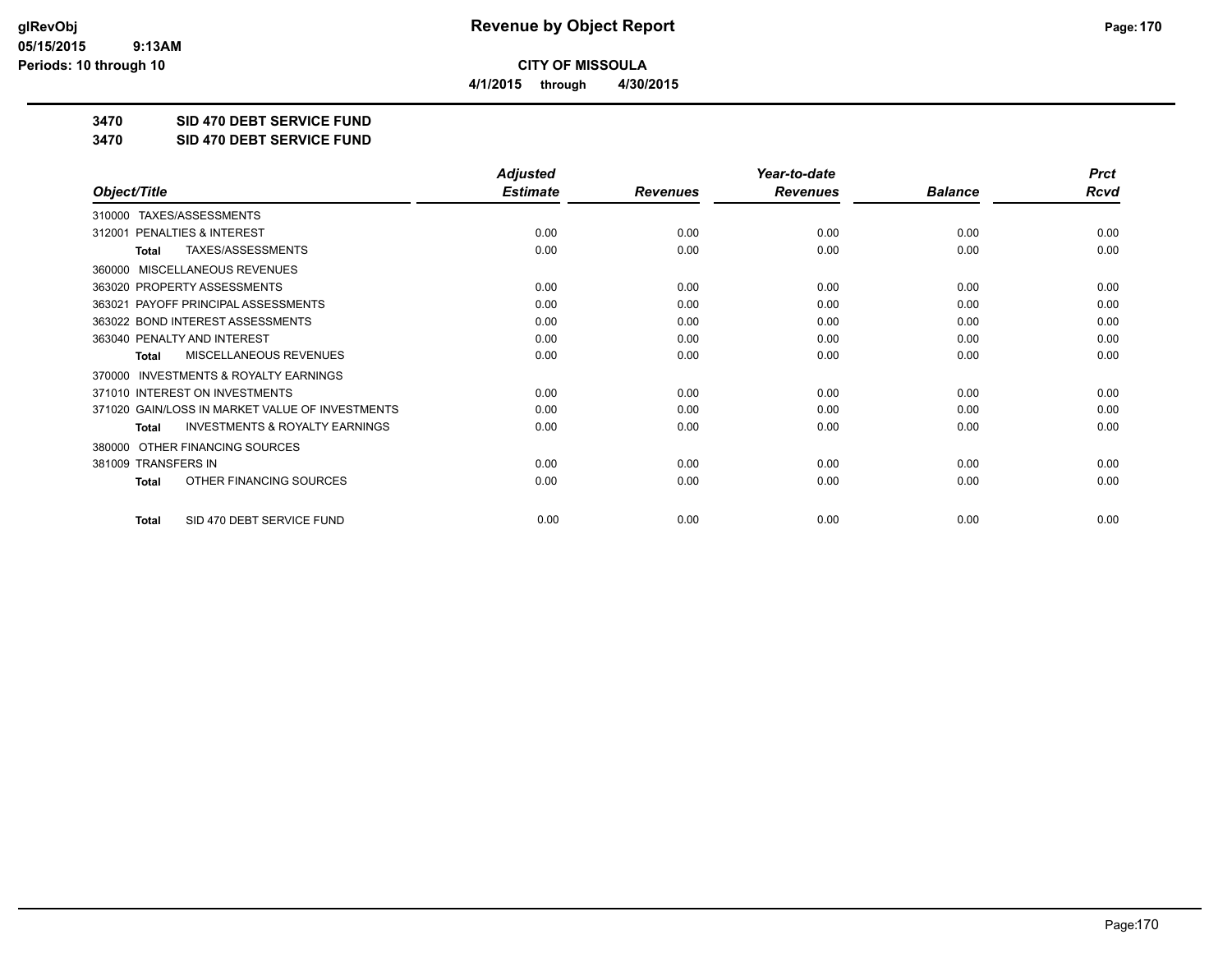**4/1/2015 through 4/30/2015**

## **3470 SID 470 DEBT SERVICE FUND**

|                                                           | <b>Adjusted</b> |                 | Year-to-date    |                | <b>Prct</b> |
|-----------------------------------------------------------|-----------------|-----------------|-----------------|----------------|-------------|
| Object/Title                                              | <b>Estimate</b> | <b>Revenues</b> | <b>Revenues</b> | <b>Balance</b> | <b>Rcvd</b> |
| TAXES/ASSESSMENTS<br>310000                               |                 |                 |                 |                |             |
| 312001 PENALTIES & INTEREST                               | 0.00            | 0.00            | 0.00            | 0.00           | 0.00        |
| TAXES/ASSESSMENTS<br><b>Total</b>                         | 0.00            | 0.00            | 0.00            | 0.00           | 0.00        |
| MISCELLANEOUS REVENUES<br>360000                          |                 |                 |                 |                |             |
| 363020 PROPERTY ASSESSMENTS                               | 0.00            | 0.00            | 0.00            | 0.00           | 0.00        |
| 363021 PAYOFF PRINCIPAL ASSESSMENTS                       | 0.00            | 0.00            | 0.00            | 0.00           | 0.00        |
| 363022 BOND INTEREST ASSESSMENTS                          | 0.00            | 0.00            | 0.00            | 0.00           | 0.00        |
| 363040 PENALTY AND INTEREST                               | 0.00            | 0.00            | 0.00            | 0.00           | 0.00        |
| MISCELLANEOUS REVENUES<br><b>Total</b>                    | 0.00            | 0.00            | 0.00            | 0.00           | 0.00        |
| <b>INVESTMENTS &amp; ROYALTY EARNINGS</b><br>370000       |                 |                 |                 |                |             |
| 371010 INTEREST ON INVESTMENTS                            | 0.00            | 0.00            | 0.00            | 0.00           | 0.00        |
| 371020 GAIN/LOSS IN MARKET VALUE OF INVESTMENT            | 0.00            | 0.00            | 0.00            | 0.00           | 0.00        |
| <b>INVESTMENTS &amp; ROYALTY EARNINGS</b><br><b>Total</b> | 0.00            | 0.00            | 0.00            | 0.00           | 0.00        |
| OTHER FINANCING SOURCES<br>380000                         |                 |                 |                 |                |             |
| 381009 TRANSFERS IN                                       | 0.00            | 0.00            | 0.00            | 0.00           | 0.00        |
| OTHER FINANCING SOURCES<br><b>Total</b>                   | 0.00            | 0.00            | 0.00            | 0.00           | 0.00        |
| SID 470 DEBT SERVICE FUND<br>Total                        | 0.00            | 0.00            | 0.00            | 0.00           | 0.00        |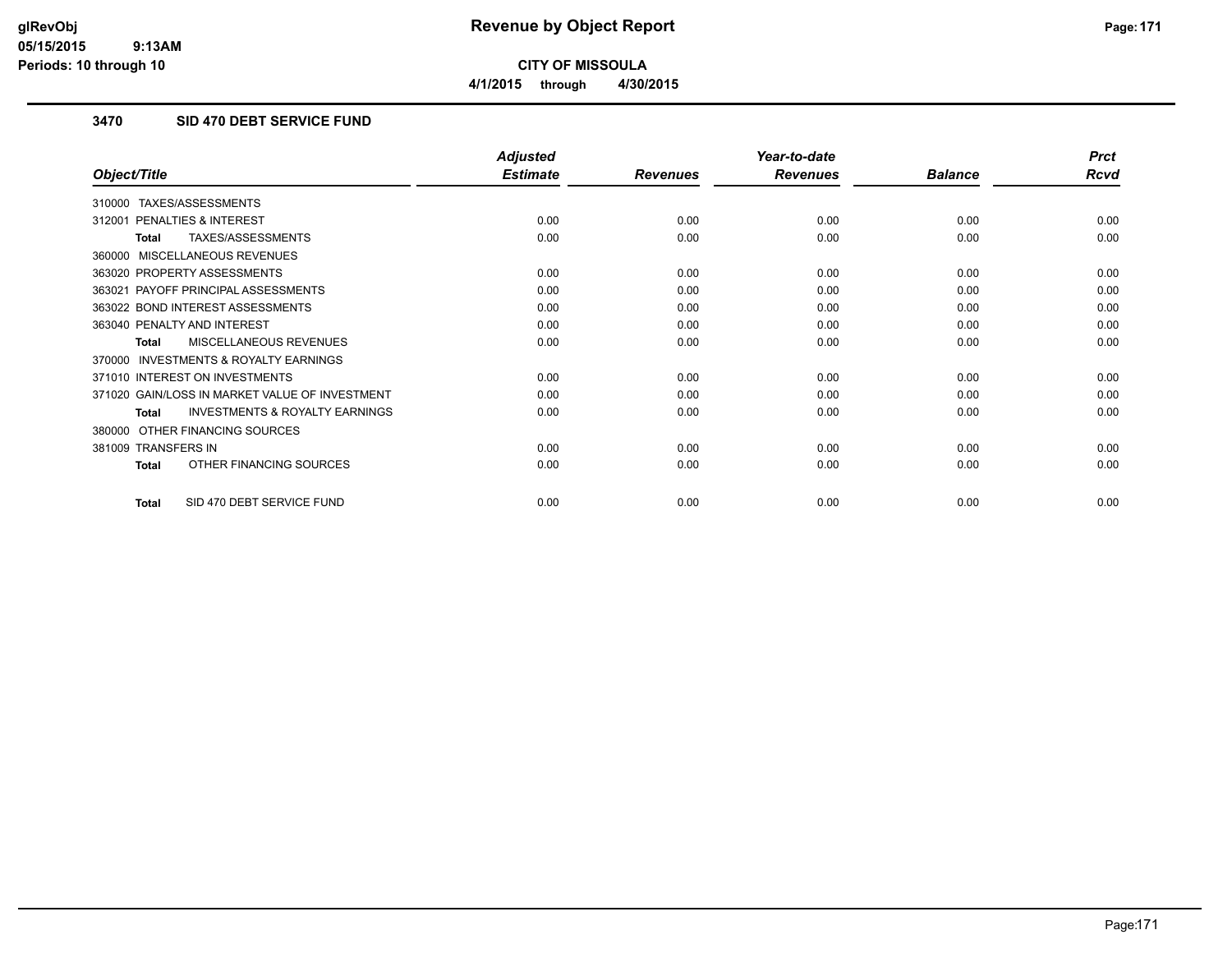**4/1/2015 through 4/30/2015**

**3491 SID 491 DEBT SERVICE FUND**

**3491 SID 491 DEBT SERVICE FUND**

|                                                           | <b>Adjusted</b> |                 | Year-to-date    |                | <b>Prct</b> |
|-----------------------------------------------------------|-----------------|-----------------|-----------------|----------------|-------------|
| Object/Title                                              | <b>Estimate</b> | <b>Revenues</b> | <b>Revenues</b> | <b>Balance</b> | <b>Rcvd</b> |
| TAXES/ASSESSMENTS<br>310000                               |                 |                 |                 |                |             |
| PENALTIES & INTEREST<br>312001                            | 0.00            | 0.00            | 0.00            | 0.00           | 0.00        |
| TAXES/ASSESSMENTS<br><b>Total</b>                         | 0.00            | 0.00            | 0.00            | 0.00           | 0.00        |
| MISCELLANEOUS REVENUES<br>360000                          |                 |                 |                 |                |             |
| 360010 MISCELLANEOUS                                      | 0.00            | 0.00            | 0.00            | 0.00           | 0.00        |
| 363020 PROPERTY ASSESSMENTS                               | 0.00            | 0.00            | 0.00            | 0.00           | 0.00        |
| 363021 PAYOFF PRINCIPAL ASSESSMENTS                       | 0.00            | 0.00            | 0.00            | 0.00           | 0.00        |
| 363022 BOND INTEREST ASSESSMENTS                          | 0.00            | 0.00            | 0.00            | 0.00           | 0.00        |
| 363040 PENALTY AND INTEREST                               | 0.00            | 0.00            | 0.00            | 0.00           | 0.00        |
| <b>MISCELLANEOUS REVENUES</b><br><b>Total</b>             | 0.00            | 0.00            | 0.00            | 0.00           | 0.00        |
| <b>INVESTMENTS &amp; ROYALTY EARNINGS</b><br>370000       |                 |                 |                 |                |             |
| 371010 INTEREST ON INVESTMENTS                            | 0.00            | 0.00            | 0.00            | 0.00           | 0.00        |
| 371020 GAIN/LOSS IN MARKET VALUE OF INVESTMENTS           | 0.00            | 0.00            | 0.00            | 0.00           | 0.00        |
| <b>INVESTMENTS &amp; ROYALTY EARNINGS</b><br><b>Total</b> | 0.00            | 0.00            | 0.00            | 0.00           | 0.00        |
| OTHER FINANCING SOURCES<br>380000                         |                 |                 |                 |                |             |
| 381009 TRANSFERS IN                                       | 0.00            | 0.00            | 0.00            | 0.00           | 0.00        |
| OTHER FINANCING SOURCES<br><b>Total</b>                   | 0.00            | 0.00            | 0.00            | 0.00           | 0.00        |
| SID 491 DEBT SERVICE FUND<br><b>Total</b>                 | 0.00            | 0.00            | 0.00            | 0.00           | 0.00        |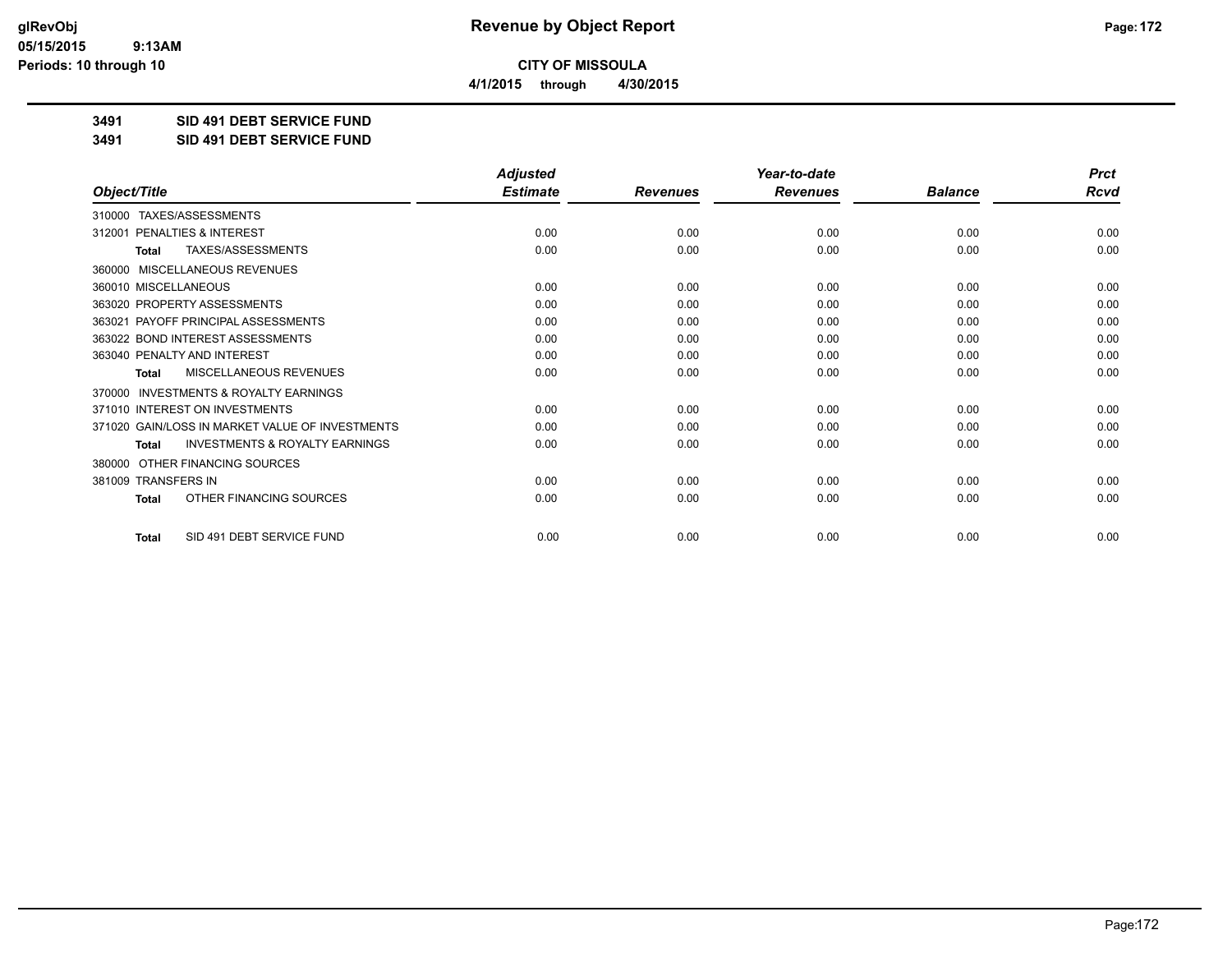**4/1/2015 through 4/30/2015**

## **3491 SID 491 DEBT SERVICE FUND**

|                                                           | <b>Adjusted</b> |                 | Year-to-date    |                | <b>Prct</b> |
|-----------------------------------------------------------|-----------------|-----------------|-----------------|----------------|-------------|
| Object/Title                                              | <b>Estimate</b> | <b>Revenues</b> | <b>Revenues</b> | <b>Balance</b> | <b>Rcvd</b> |
| 310000 TAXES/ASSESSMENTS                                  |                 |                 |                 |                |             |
| 312001 PENALTIES & INTEREST                               | 0.00            | 0.00            | 0.00            | 0.00           | 0.00        |
| TAXES/ASSESSMENTS<br><b>Total</b>                         | 0.00            | 0.00            | 0.00            | 0.00           | 0.00        |
| 360000 MISCELLANEOUS REVENUES                             |                 |                 |                 |                |             |
| 360010 MISCELLANEOUS                                      | 0.00            | 0.00            | 0.00            | 0.00           | 0.00        |
| 363020 PROPERTY ASSESSMENTS                               | 0.00            | 0.00            | 0.00            | 0.00           | 0.00        |
| 363021 PAYOFF PRINCIPAL ASSESSMENTS                       | 0.00            | 0.00            | 0.00            | 0.00           | 0.00        |
| 363022 BOND INTEREST ASSESSMENTS                          | 0.00            | 0.00            | 0.00            | 0.00           | 0.00        |
| 363040 PENALTY AND INTEREST                               | 0.00            | 0.00            | 0.00            | 0.00           | 0.00        |
| MISCELLANEOUS REVENUES<br><b>Total</b>                    | 0.00            | 0.00            | 0.00            | 0.00           | 0.00        |
| <b>INVESTMENTS &amp; ROYALTY EARNINGS</b><br>370000       |                 |                 |                 |                |             |
| 371010 INTEREST ON INVESTMENTS                            | 0.00            | 0.00            | 0.00            | 0.00           | 0.00        |
| 371020 GAIN/LOSS IN MARKET VALUE OF INVESTMENT            | 0.00            | 0.00            | 0.00            | 0.00           | 0.00        |
| <b>INVESTMENTS &amp; ROYALTY EARNINGS</b><br><b>Total</b> | 0.00            | 0.00            | 0.00            | 0.00           | 0.00        |
| OTHER FINANCING SOURCES<br>380000                         |                 |                 |                 |                |             |
| 381009 TRANSFERS IN                                       | 0.00            | 0.00            | 0.00            | 0.00           | 0.00        |
| OTHER FINANCING SOURCES<br><b>Total</b>                   | 0.00            | 0.00            | 0.00            | 0.00           | 0.00        |
| SID 491 DEBT SERVICE FUND<br><b>Total</b>                 | 0.00            | 0.00            | 0.00            | 0.00           | 0.00        |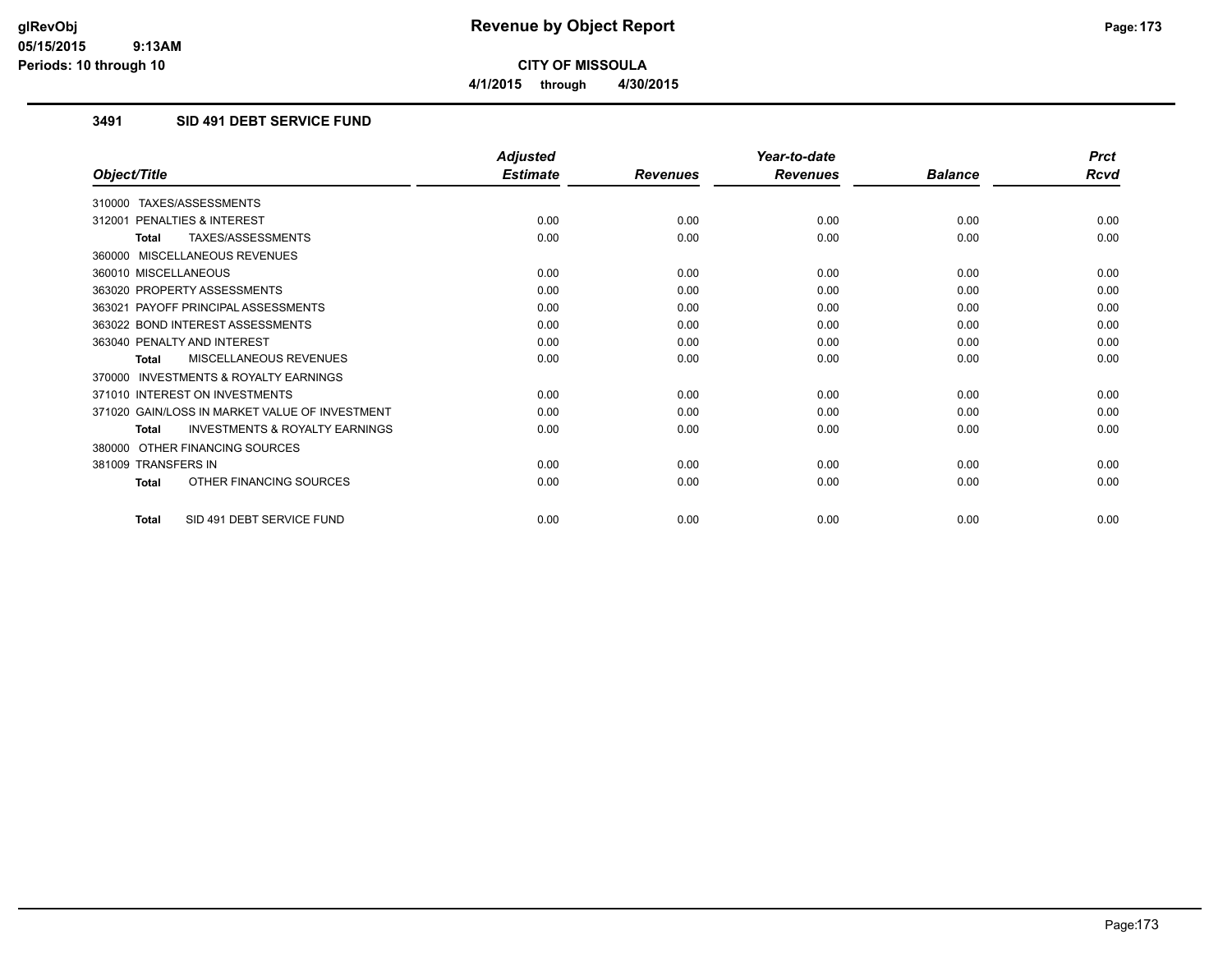**4/1/2015 through 4/30/2015**

# **3492 SID 492/499 DEBT SERVICE FUND**

**3492 SID 492/499 DEBT SERVICE FUND**

|                                                    | <b>Adjusted</b> |                 | Year-to-date    |                | <b>Prct</b> |
|----------------------------------------------------|-----------------|-----------------|-----------------|----------------|-------------|
| Object/Title                                       | <b>Estimate</b> | <b>Revenues</b> | <b>Revenues</b> | <b>Balance</b> | <b>Rcvd</b> |
| 360000 MISCELLANEOUS REVENUES                      |                 |                 |                 |                |             |
| 360010 MISCELLANEOUS                               | 0.00            | 0.00            | 0.00            | 0.00           | 0.00        |
| 363040 PENALTY AND INTEREST                        | 0.00            | 0.00            | 0.00            | 0.00           | 0.00        |
| <b>MISCELLANEOUS REVENUES</b><br>Total             | 0.00            | 0.00            | 0.00            | 0.00           | 0.00        |
| 370000 INVESTMENTS & ROYALTY EARNINGS              |                 |                 |                 |                |             |
| 371010 INTEREST ON INVESTMENTS                     | 0.00            | 0.00            | 0.00            | 0.00           | 0.00        |
| 371020 GAIN/LOSS IN MARKET VALUE OF INVESTMENTS    | 0.00            | 0.00            | 0.00            | 0.00           | 0.00        |
| <b>INVESTMENTS &amp; ROYALTY EARNINGS</b><br>Total | 0.00            | 0.00            | 0.00            | 0.00           | 0.00        |
| 380000 OTHER FINANCING SOURCES                     |                 |                 |                 |                |             |
| 381009 TRANSFERS IN                                | 0.00            | 0.00            | 0.00            | 0.00           | 0.00        |
| OTHER FINANCING SOURCES<br>Total                   | 0.00            | 0.00            | 0.00            | 0.00           | 0.00        |
| SID 492/499 DEBT SERVICE FUND<br>Total             | 0.00            | 0.00            | 0.00            | 0.00           | 0.00        |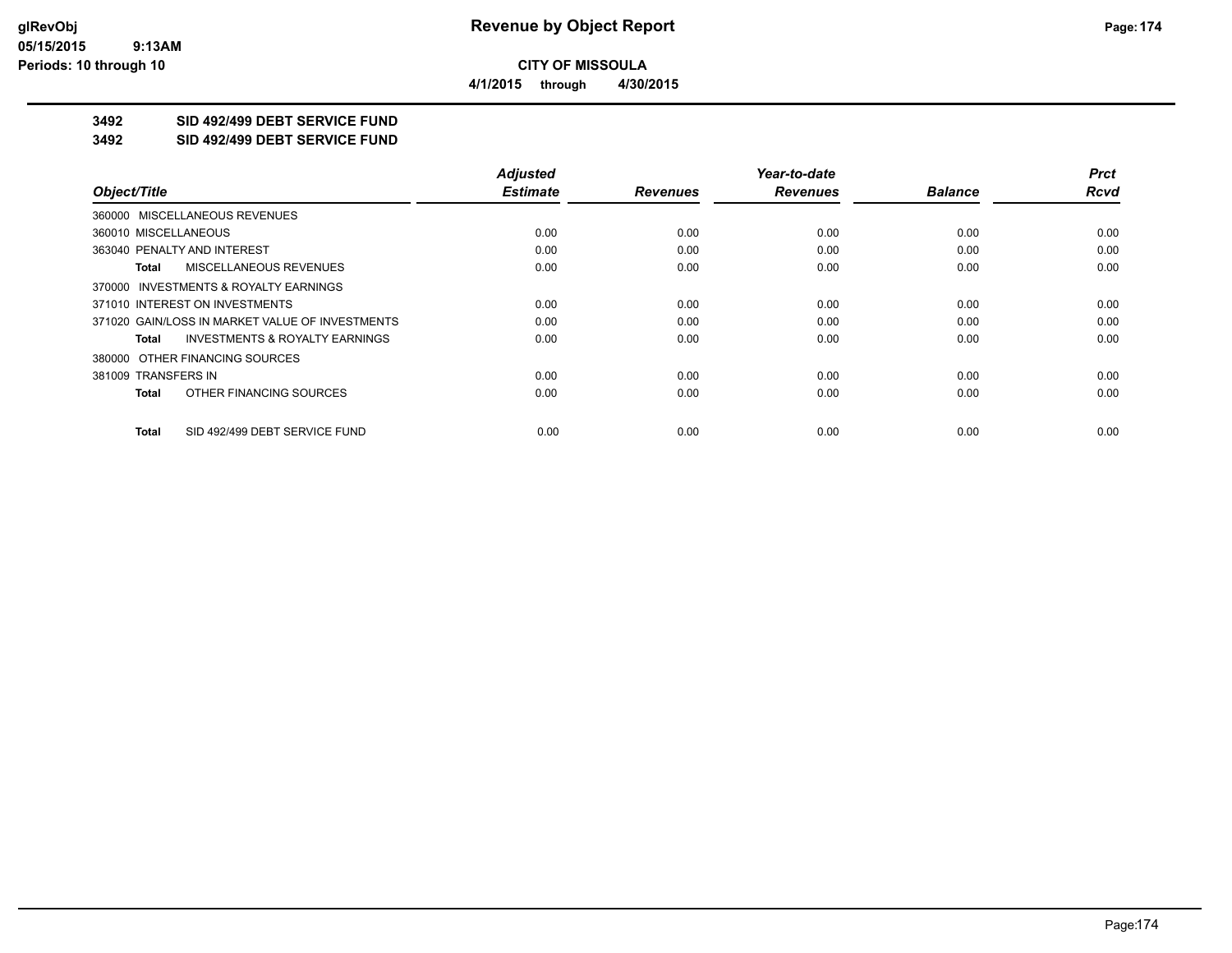**4/1/2015 through 4/30/2015**

## **3492 SID 492/499 DEBT SERVICE FUND**

| Object/Title                                   | Adjusted<br><b>Estimate</b> | <b>Revenues</b> | Year-to-date<br><b>Revenues</b> | <b>Balance</b> | <b>Prct</b><br>Rcvd |
|------------------------------------------------|-----------------------------|-----------------|---------------------------------|----------------|---------------------|
| 360000 MISCELLANEOUS REVENUES                  |                             |                 |                                 |                |                     |
| 360010 MISCELLANEOUS                           | 0.00                        | 0.00            | 0.00                            | 0.00           | 0.00                |
| 363040 PENALTY AND INTEREST                    | 0.00                        | 0.00            | 0.00                            | 0.00           | 0.00                |
| <b>MISCELLANEOUS REVENUES</b><br>Total         | 0.00                        | 0.00            | 0.00                            | 0.00           | 0.00                |
| 370000 INVESTMENTS & ROYALTY EARNINGS          |                             |                 |                                 |                |                     |
| 371010 INTEREST ON INVESTMENTS                 | 0.00                        | 0.00            | 0.00                            | 0.00           | 0.00                |
| 371020 GAIN/LOSS IN MARKET VALUE OF INVESTMENT | 0.00                        | 0.00            | 0.00                            | 0.00           | 0.00                |
| INVESTMENTS & ROYALTY EARNINGS<br><b>Total</b> | 0.00                        | 0.00            | 0.00                            | 0.00           | 0.00                |
| 380000 OTHER FINANCING SOURCES                 |                             |                 |                                 |                |                     |
| 381009 TRANSFERS IN                            | 0.00                        | 0.00            | 0.00                            | 0.00           | 0.00                |
| OTHER FINANCING SOURCES<br><b>Total</b>        | 0.00                        | 0.00            | 0.00                            | 0.00           | 0.00                |
| SID 492/499 DEBT SERVICE FUND<br><b>Total</b>  | 0.00                        | 0.00            | 0.00                            | 0.00           | 0.00                |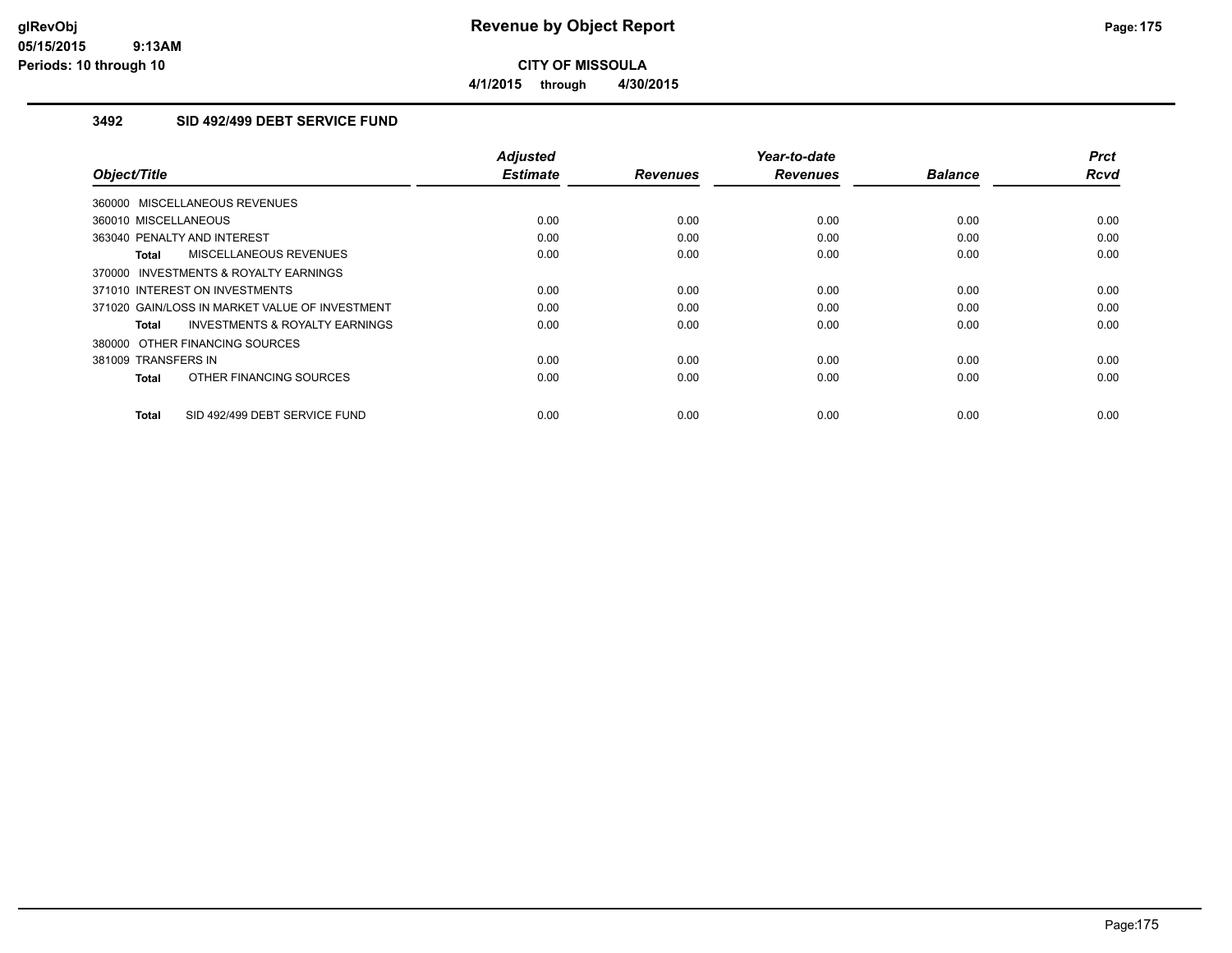**4/1/2015 through 4/30/2015**

**3494 SID 494 DEBT SERVICE**

**3494 SID 494 DEBT SERVICE**

|                                                           | <b>Adjusted</b> |                 | Year-to-date    |                | <b>Prct</b> |
|-----------------------------------------------------------|-----------------|-----------------|-----------------|----------------|-------------|
| Object/Title                                              | <b>Estimate</b> | <b>Revenues</b> | <b>Revenues</b> | <b>Balance</b> | <b>Rcvd</b> |
| 310000 TAXES/ASSESSMENTS                                  |                 |                 |                 |                |             |
| PENALTIES & INTEREST<br>312001                            | 0.00            | 0.00            | 0.00            | 0.00           | 0.00        |
| TAXES/ASSESSMENTS<br><b>Total</b>                         | 0.00            | 0.00            | 0.00            | 0.00           | 0.00        |
| MISCELLANEOUS REVENUES<br>360000                          |                 |                 |                 |                |             |
| 360010 MISCELLANEOUS                                      | 0.00            | 0.00            | 0.00            | 0.00           | 0.00        |
| 363020 PROPERTY ASSESSMENTS                               | 0.00            | 0.00            | 0.00            | 0.00           | 0.00        |
| 363021 PAYOFF PRINCIPAL ASSESSMENTS                       | 0.00            | 0.00            | 0.00            | 0.00           | 0.00        |
| 363022 BOND INTEREST ASSESSMENTS                          | 0.00            | 0.00            | 0.00            | 0.00           | 0.00        |
| 363040 PENALTY AND INTEREST                               | 0.00            | 0.00            | 0.00            | 0.00           | 0.00        |
| MISCELLANEOUS REVENUES<br>Total                           | 0.00            | 0.00            | 0.00            | 0.00           | 0.00        |
| <b>INVESTMENTS &amp; ROYALTY EARNINGS</b><br>370000       |                 |                 |                 |                |             |
| 371010 INTEREST ON INVESTMENTS                            | 0.00            | 0.00            | 0.00            | 0.00           | 0.00        |
| 371020 GAIN/LOSS IN MARKET VALUE OF INVESTMENTS           | 0.00            | 0.00            | 0.00            | 0.00           | 0.00        |
| <b>INVESTMENTS &amp; ROYALTY EARNINGS</b><br><b>Total</b> | 0.00            | 0.00            | 0.00            | 0.00           | 0.00        |
| OTHER FINANCING SOURCES<br>380000                         |                 |                 |                 |                |             |
| 381009 TRANSFERS IN                                       | 0.00            | 0.00            | 0.00            | 0.00           | 0.00        |
| OTHER FINANCING SOURCES<br><b>Total</b>                   | 0.00            | 0.00            | 0.00            | 0.00           | 0.00        |
| SID 494 DEBT SERVICE<br><b>Total</b>                      | 0.00            | 0.00            | 0.00            | 0.00           | 0.00        |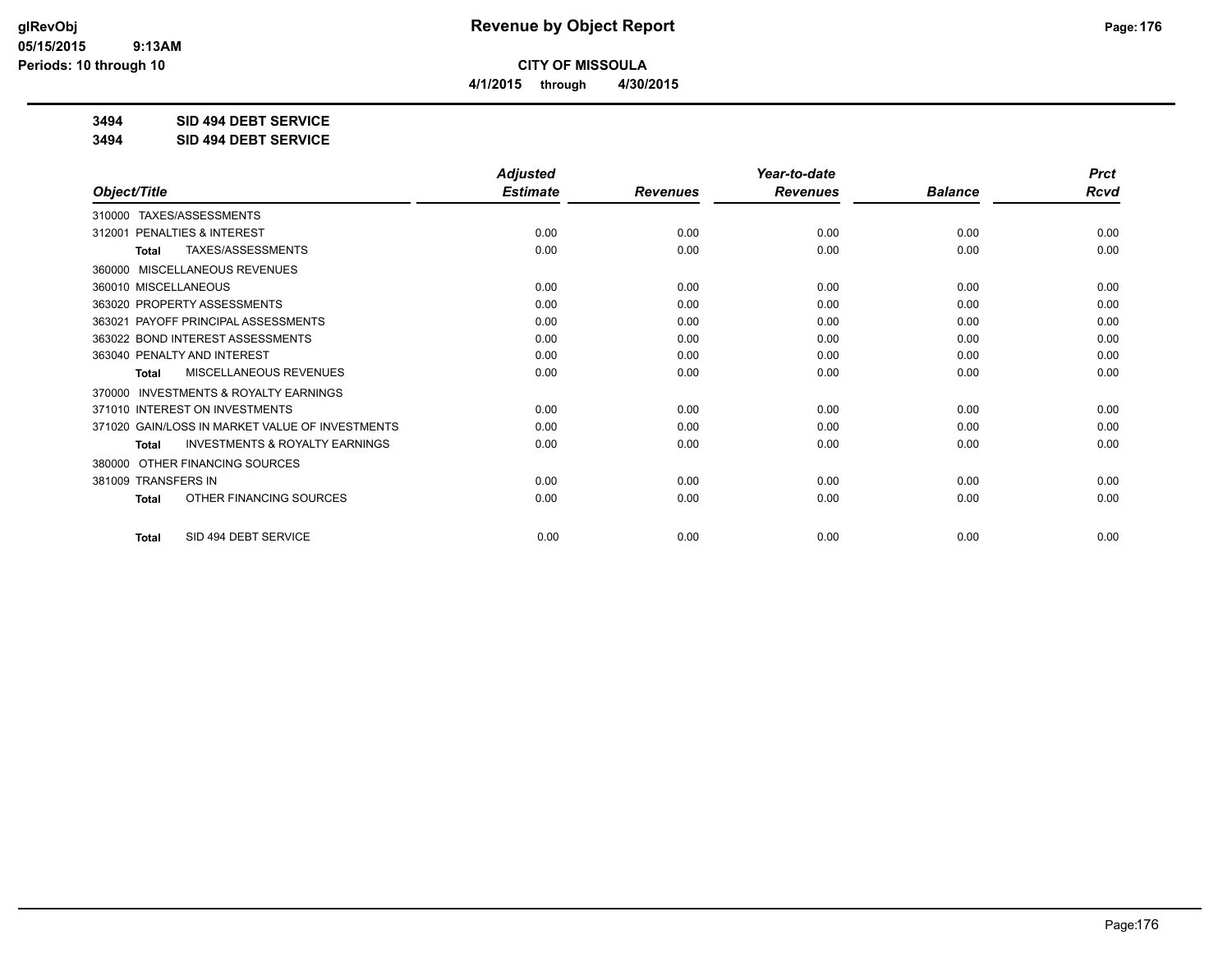**4/1/2015 through 4/30/2015**

### **3494 SID 494 DEBT SERVICE**

|                                                    | <b>Adjusted</b> |                 | Year-to-date    |                | <b>Prct</b> |
|----------------------------------------------------|-----------------|-----------------|-----------------|----------------|-------------|
| Object/Title                                       | <b>Estimate</b> | <b>Revenues</b> | <b>Revenues</b> | <b>Balance</b> | Rcvd        |
| 310000 TAXES/ASSESSMENTS                           |                 |                 |                 |                |             |
| <b>PENALTIES &amp; INTEREST</b><br>312001          | 0.00            | 0.00            | 0.00            | 0.00           | 0.00        |
| TAXES/ASSESSMENTS<br><b>Total</b>                  | 0.00            | 0.00            | 0.00            | 0.00           | 0.00        |
| 360000 MISCELLANEOUS REVENUES                      |                 |                 |                 |                |             |
| 360010 MISCELLANEOUS                               | 0.00            | 0.00            | 0.00            | 0.00           | 0.00        |
| 363020 PROPERTY ASSESSMENTS                        | 0.00            | 0.00            | 0.00            | 0.00           | 0.00        |
| 363021 PAYOFF PRINCIPAL ASSESSMENTS                | 0.00            | 0.00            | 0.00            | 0.00           | 0.00        |
| 363022 BOND INTEREST ASSESSMENTS                   | 0.00            | 0.00            | 0.00            | 0.00           | 0.00        |
| 363040 PENALTY AND INTEREST                        | 0.00            | 0.00            | 0.00            | 0.00           | 0.00        |
| MISCELLANEOUS REVENUES<br><b>Total</b>             | 0.00            | 0.00            | 0.00            | 0.00           | 0.00        |
| 370000 INVESTMENTS & ROYALTY EARNINGS              |                 |                 |                 |                |             |
| 371010 INTEREST ON INVESTMENTS                     | 0.00            | 0.00            | 0.00            | 0.00           | 0.00        |
| 371020 GAIN/LOSS IN MARKET VALUE OF INVESTMENT     | 0.00            | 0.00            | 0.00            | 0.00           | 0.00        |
| <b>INVESTMENTS &amp; ROYALTY EARNINGS</b><br>Total | 0.00            | 0.00            | 0.00            | 0.00           | 0.00        |
| 380000 OTHER FINANCING SOURCES                     |                 |                 |                 |                |             |
| 381009 TRANSFERS IN                                | 0.00            | 0.00            | 0.00            | 0.00           | 0.00        |
| OTHER FINANCING SOURCES<br>Total                   | 0.00            | 0.00            | 0.00            | 0.00           | 0.00        |
| SID 494 DEBT SERVICE<br><b>Total</b>               | 0.00            | 0.00            | 0.00            | 0.00           | 0.00        |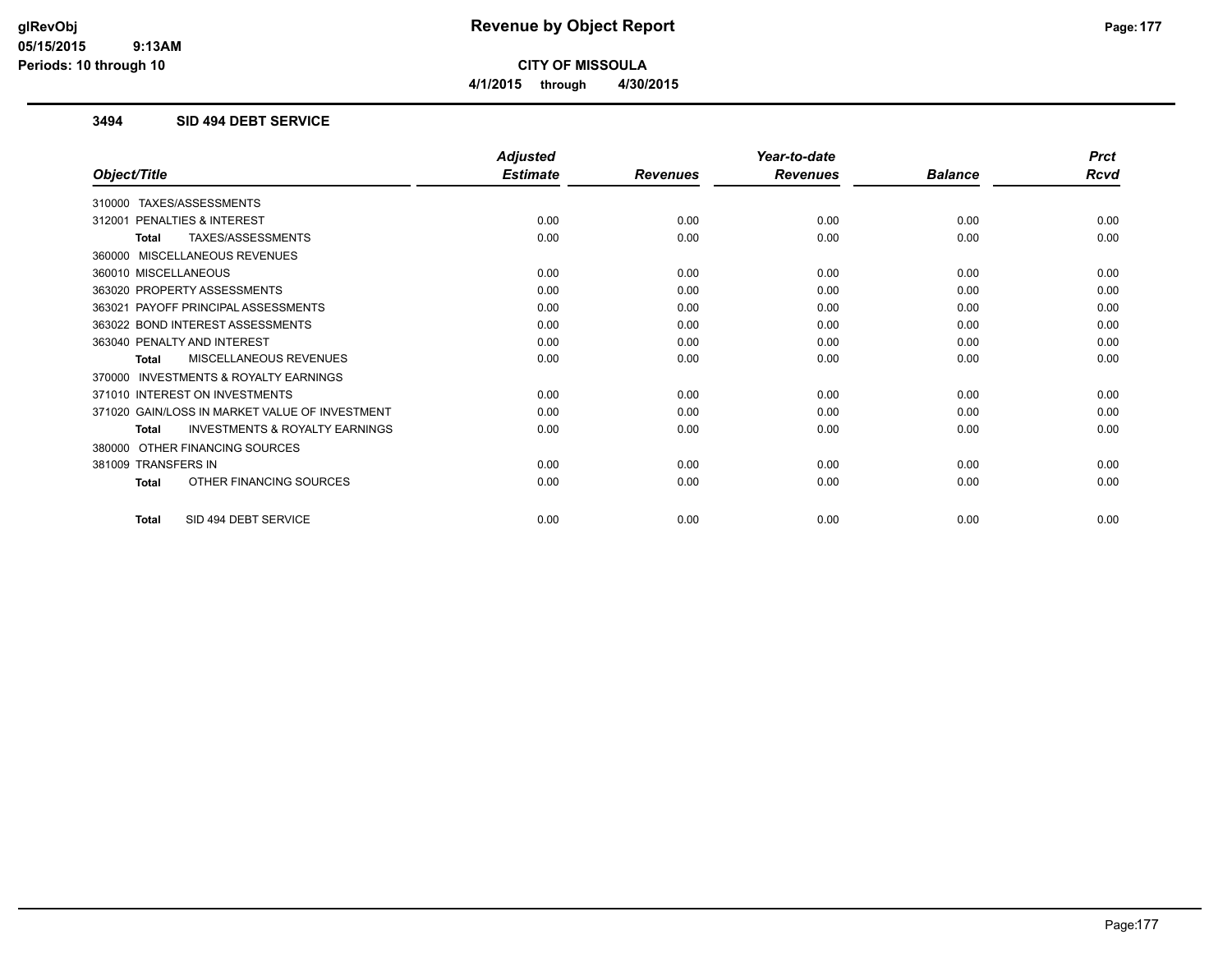**4/1/2015 through 4/30/2015**

**3495 SID 495 DEBT SERVICE FUND**

**3495 SID 495 DEBT SERVICE FUND**

|                                                           | <b>Adjusted</b> |                 | Year-to-date    |                | <b>Prct</b> |
|-----------------------------------------------------------|-----------------|-----------------|-----------------|----------------|-------------|
| Object/Title                                              | <b>Estimate</b> | <b>Revenues</b> | <b>Revenues</b> | <b>Balance</b> | <b>Rcvd</b> |
| 310000 TAXES/ASSESSMENTS                                  |                 |                 |                 |                |             |
| 312001 PENALTIES & INTEREST                               | 0.00            | 0.00            | 0.00            | 0.00           | 0.00        |
| <b>TAXES/ASSESSMENTS</b><br><b>Total</b>                  | 0.00            | 0.00            | 0.00            | 0.00           | 0.00        |
| MISCELLANEOUS REVENUES<br>360000                          |                 |                 |                 |                |             |
| 360010 MISCELLANEOUS                                      | 0.00            | 0.00            | 0.00            | 0.00           | 0.00        |
| 363020 PROPERTY ASSESSMENTS                               | 0.00            | 0.00            | 0.00            | 0.00           | 0.00        |
| 363021 PAYOFF PRINCIPAL ASSESSMENTS                       | 0.00            | 0.00            | 0.00            | 0.00           | 0.00        |
| 363022 BOND INTEREST ASSESSMENTS                          | 0.00            | 0.00            | 0.00            | 0.00           | 0.00        |
| 363040 PENALTY AND INTEREST                               | 0.00            | 0.00            | 0.00            | 0.00           | 0.00        |
| <b>MISCELLANEOUS REVENUES</b><br><b>Total</b>             | 0.00            | 0.00            | 0.00            | 0.00           | 0.00        |
| <b>INVESTMENTS &amp; ROYALTY EARNINGS</b><br>370000       |                 |                 |                 |                |             |
| 371010 INTEREST ON INVESTMENTS                            | 0.00            | 0.00            | 0.00            | 0.00           | 0.00        |
| 371020 GAIN/LOSS IN MARKET VALUE OF INVESTMENTS           | 0.00            | 0.00            | 0.00            | 0.00           | 0.00        |
| <b>INVESTMENTS &amp; ROYALTY EARNINGS</b><br><b>Total</b> | 0.00            | 0.00            | 0.00            | 0.00           | 0.00        |
| OTHER FINANCING SOURCES<br>380000                         |                 |                 |                 |                |             |
| 381009 TRANSFERS IN                                       | 0.00            | 0.00            | 0.00            | 0.00           | 0.00        |
| OTHER FINANCING SOURCES<br><b>Total</b>                   | 0.00            | 0.00            | 0.00            | 0.00           | 0.00        |
| SID 495 DEBT SERVICE FUND<br><b>Total</b>                 | 0.00            | 0.00            | 0.00            | 0.00           | 0.00        |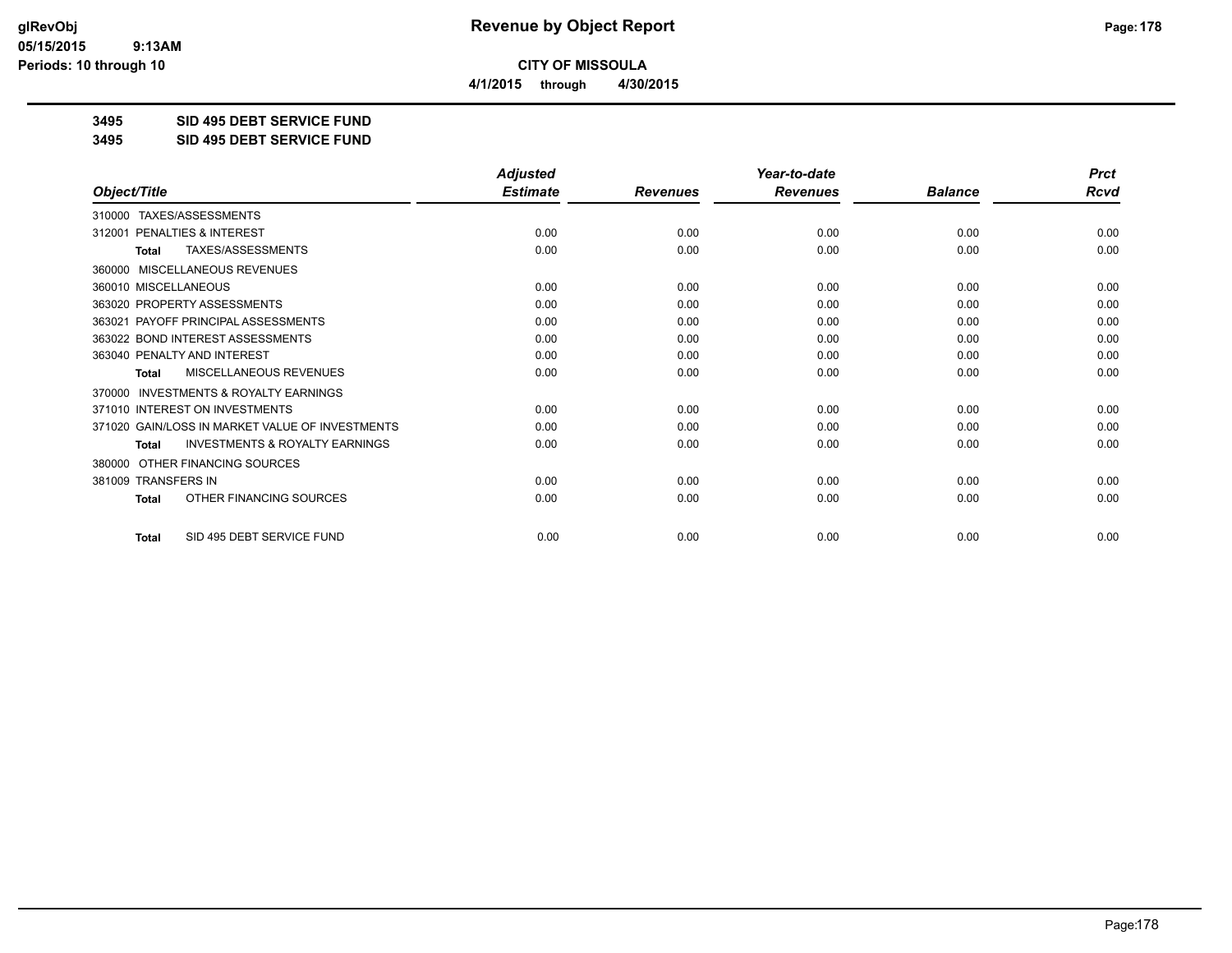**4/1/2015 through 4/30/2015**

## **3495 SID 495 DEBT SERVICE FUND**

|                                                           | <b>Adjusted</b> |                 | Year-to-date    |                | <b>Prct</b> |
|-----------------------------------------------------------|-----------------|-----------------|-----------------|----------------|-------------|
| Object/Title                                              | <b>Estimate</b> | <b>Revenues</b> | <b>Revenues</b> | <b>Balance</b> | <b>Rcvd</b> |
| 310000 TAXES/ASSESSMENTS                                  |                 |                 |                 |                |             |
| 312001 PENALTIES & INTEREST                               | 0.00            | 0.00            | 0.00            | 0.00           | 0.00        |
| TAXES/ASSESSMENTS<br><b>Total</b>                         | 0.00            | 0.00            | 0.00            | 0.00           | 0.00        |
| 360000 MISCELLANEOUS REVENUES                             |                 |                 |                 |                |             |
| 360010 MISCELLANEOUS                                      | 0.00            | 0.00            | 0.00            | 0.00           | 0.00        |
| 363020 PROPERTY ASSESSMENTS                               | 0.00            | 0.00            | 0.00            | 0.00           | 0.00        |
| 363021 PAYOFF PRINCIPAL ASSESSMENTS                       | 0.00            | 0.00            | 0.00            | 0.00           | 0.00        |
| 363022 BOND INTEREST ASSESSMENTS                          | 0.00            | 0.00            | 0.00            | 0.00           | 0.00        |
| 363040 PENALTY AND INTEREST                               | 0.00            | 0.00            | 0.00            | 0.00           | 0.00        |
| MISCELLANEOUS REVENUES<br><b>Total</b>                    | 0.00            | 0.00            | 0.00            | 0.00           | 0.00        |
| <b>INVESTMENTS &amp; ROYALTY EARNINGS</b><br>370000       |                 |                 |                 |                |             |
| 371010 INTEREST ON INVESTMENTS                            | 0.00            | 0.00            | 0.00            | 0.00           | 0.00        |
| 371020 GAIN/LOSS IN MARKET VALUE OF INVESTMENT            | 0.00            | 0.00            | 0.00            | 0.00           | 0.00        |
| <b>INVESTMENTS &amp; ROYALTY EARNINGS</b><br><b>Total</b> | 0.00            | 0.00            | 0.00            | 0.00           | 0.00        |
| 380000 OTHER FINANCING SOURCES                            |                 |                 |                 |                |             |
| 381009 TRANSFERS IN                                       | 0.00            | 0.00            | 0.00            | 0.00           | 0.00        |
| OTHER FINANCING SOURCES<br><b>Total</b>                   | 0.00            | 0.00            | 0.00            | 0.00           | 0.00        |
| SID 495 DEBT SERVICE FUND<br>Total                        | 0.00            | 0.00            | 0.00            | 0.00           | 0.00        |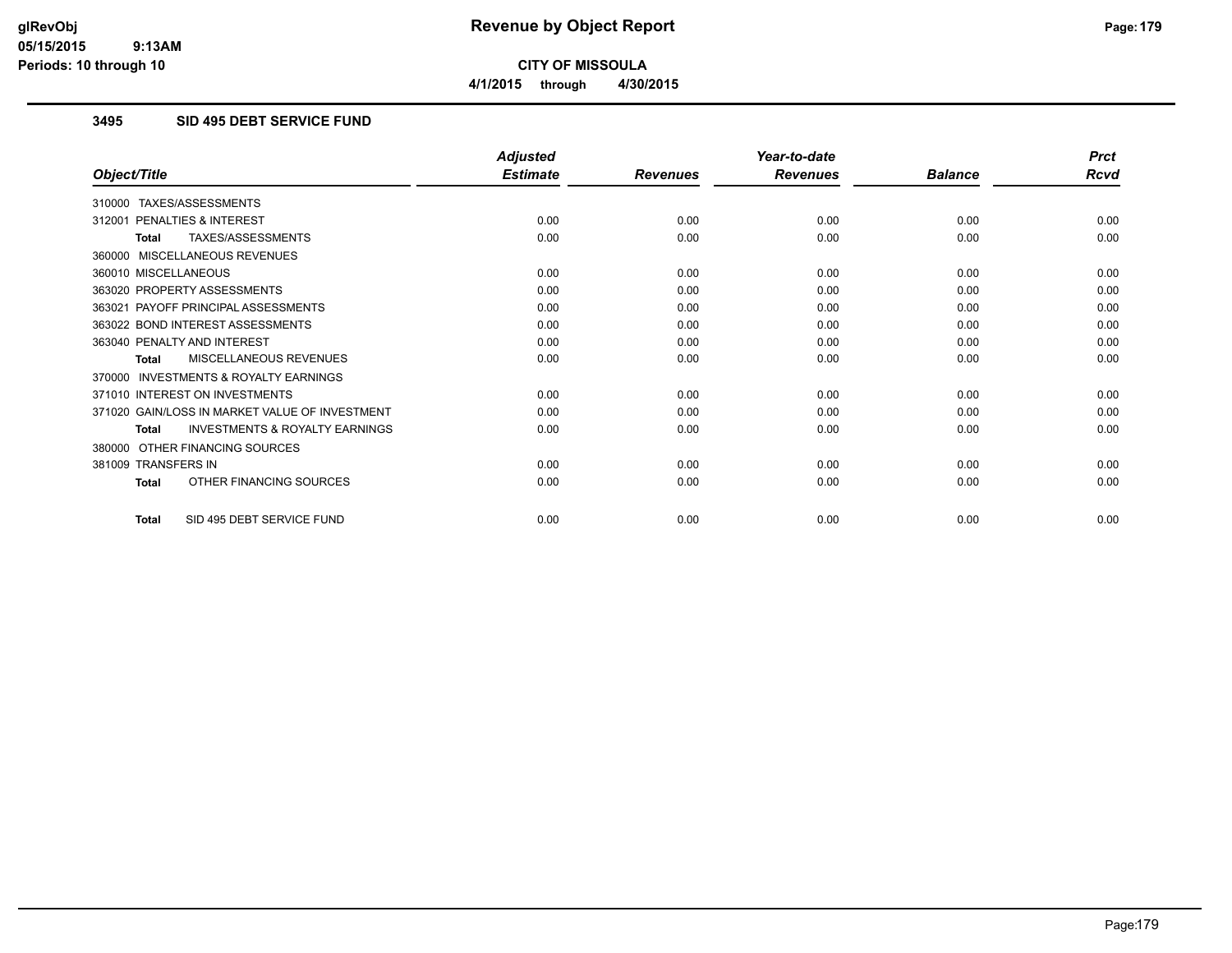**4/1/2015 through 4/30/2015**

**3496 SID 496 DEBT SERVICE FUND**

**3496 SID 496 DEBT SERVICE FUND**

|                                                           | <b>Adjusted</b> |                 | Year-to-date    |                | <b>Prct</b> |
|-----------------------------------------------------------|-----------------|-----------------|-----------------|----------------|-------------|
| Object/Title                                              | <b>Estimate</b> | <b>Revenues</b> | <b>Revenues</b> | <b>Balance</b> | <b>Rcvd</b> |
| TAXES/ASSESSMENTS<br>310000                               |                 |                 |                 |                |             |
| 312001 PENALTIES & INTEREST                               | 0.00            | 0.00            | 0.00            | 0.00           | 0.00        |
| TAXES/ASSESSMENTS<br><b>Total</b>                         | 0.00            | 0.00            | 0.00            | 0.00           | 0.00        |
| MISCELLANEOUS REVENUES<br>360000                          |                 |                 |                 |                |             |
| 360010 MISCELLANEOUS                                      | 0.00            | 0.00            | 0.00            | 0.00           | 0.00        |
| 363020 PROPERTY ASSESSMENTS                               | 0.00            | 0.00            | 0.00            | 0.00           | 0.00        |
| 363021 PAYOFF PRINCIPAL ASSESSMENTS                       | 0.00            | 0.00            | 0.00            | 0.00           | 0.00        |
| 363022 BOND INTEREST ASSESSMENTS                          | 0.00            | 0.00            | 0.00            | 0.00           | 0.00        |
| 363040 PENALTY AND INTEREST                               | 0.00            | 0.00            | 0.00            | 0.00           | 0.00        |
| <b>MISCELLANEOUS REVENUES</b><br><b>Total</b>             | 0.00            | 0.00            | 0.00            | 0.00           | 0.00        |
| <b>INVESTMENTS &amp; ROYALTY EARNINGS</b><br>370000       |                 |                 |                 |                |             |
| 371010 INTEREST ON INVESTMENTS                            | 0.00            | 0.00            | 0.00            | 0.00           | 0.00        |
| 371020 GAIN/LOSS IN MARKET VALUE OF INVESTMENTS           | 0.00            | 0.00            | 0.00            | 0.00           | 0.00        |
| <b>INVESTMENTS &amp; ROYALTY EARNINGS</b><br><b>Total</b> | 0.00            | 0.00            | 0.00            | 0.00           | 0.00        |
| OTHER FINANCING SOURCES<br>380000                         |                 |                 |                 |                |             |
| 381009 TRANSFERS IN                                       | 0.00            | 0.00            | 0.00            | 0.00           | 0.00        |
| OTHER FINANCING SOURCES<br>Total                          | 0.00            | 0.00            | 0.00            | 0.00           | 0.00        |
| SID 496 DEBT SERVICE FUND<br><b>Total</b>                 | 0.00            | 0.00            | 0.00            | 0.00           | 0.00        |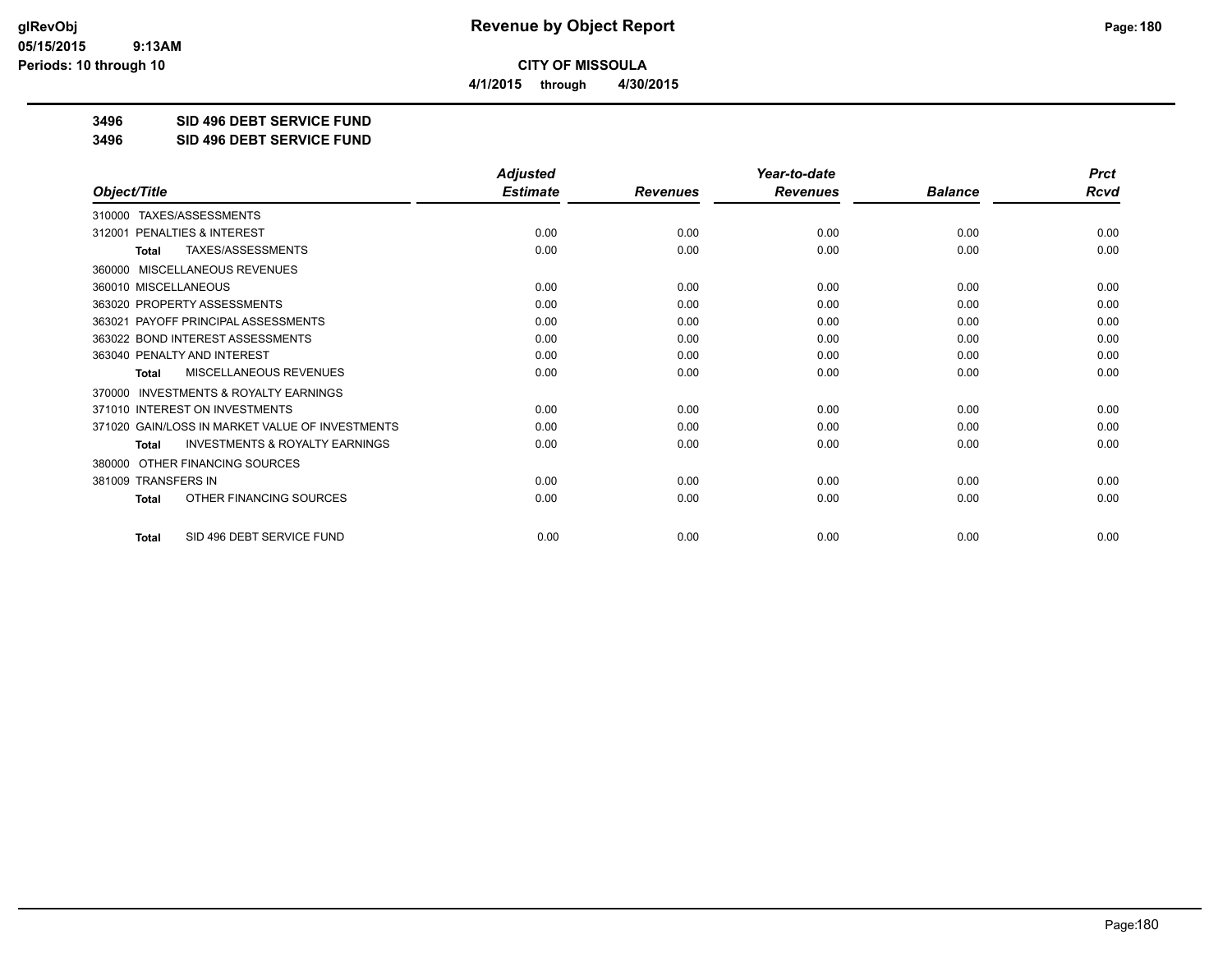**4/1/2015 through 4/30/2015**

## **3496 SID 496 DEBT SERVICE FUND**

|                                                           | <b>Adjusted</b> |                 | Year-to-date    |                | <b>Prct</b> |
|-----------------------------------------------------------|-----------------|-----------------|-----------------|----------------|-------------|
| Object/Title                                              | <b>Estimate</b> | <b>Revenues</b> | <b>Revenues</b> | <b>Balance</b> | <b>Rcvd</b> |
| 310000 TAXES/ASSESSMENTS                                  |                 |                 |                 |                |             |
| 312001 PENALTIES & INTEREST                               | 0.00            | 0.00            | 0.00            | 0.00           | 0.00        |
| TAXES/ASSESSMENTS<br><b>Total</b>                         | 0.00            | 0.00            | 0.00            | 0.00           | 0.00        |
| 360000 MISCELLANEOUS REVENUES                             |                 |                 |                 |                |             |
| 360010 MISCELLANEOUS                                      | 0.00            | 0.00            | 0.00            | 0.00           | 0.00        |
| 363020 PROPERTY ASSESSMENTS                               | 0.00            | 0.00            | 0.00            | 0.00           | 0.00        |
| 363021 PAYOFF PRINCIPAL ASSESSMENTS                       | 0.00            | 0.00            | 0.00            | 0.00           | 0.00        |
| 363022 BOND INTEREST ASSESSMENTS                          | 0.00            | 0.00            | 0.00            | 0.00           | 0.00        |
| 363040 PENALTY AND INTEREST                               | 0.00            | 0.00            | 0.00            | 0.00           | 0.00        |
| MISCELLANEOUS REVENUES<br><b>Total</b>                    | 0.00            | 0.00            | 0.00            | 0.00           | 0.00        |
| <b>INVESTMENTS &amp; ROYALTY EARNINGS</b><br>370000       |                 |                 |                 |                |             |
| 371010 INTEREST ON INVESTMENTS                            | 0.00            | 0.00            | 0.00            | 0.00           | 0.00        |
| 371020 GAIN/LOSS IN MARKET VALUE OF INVESTMENT            | 0.00            | 0.00            | 0.00            | 0.00           | 0.00        |
| <b>INVESTMENTS &amp; ROYALTY EARNINGS</b><br><b>Total</b> | 0.00            | 0.00            | 0.00            | 0.00           | 0.00        |
| 380000 OTHER FINANCING SOURCES                            |                 |                 |                 |                |             |
| 381009 TRANSFERS IN                                       | 0.00            | 0.00            | 0.00            | 0.00           | 0.00        |
| OTHER FINANCING SOURCES<br><b>Total</b>                   | 0.00            | 0.00            | 0.00            | 0.00           | 0.00        |
| SID 496 DEBT SERVICE FUND<br><b>Total</b>                 | 0.00            | 0.00            | 0.00            | 0.00           | 0.00        |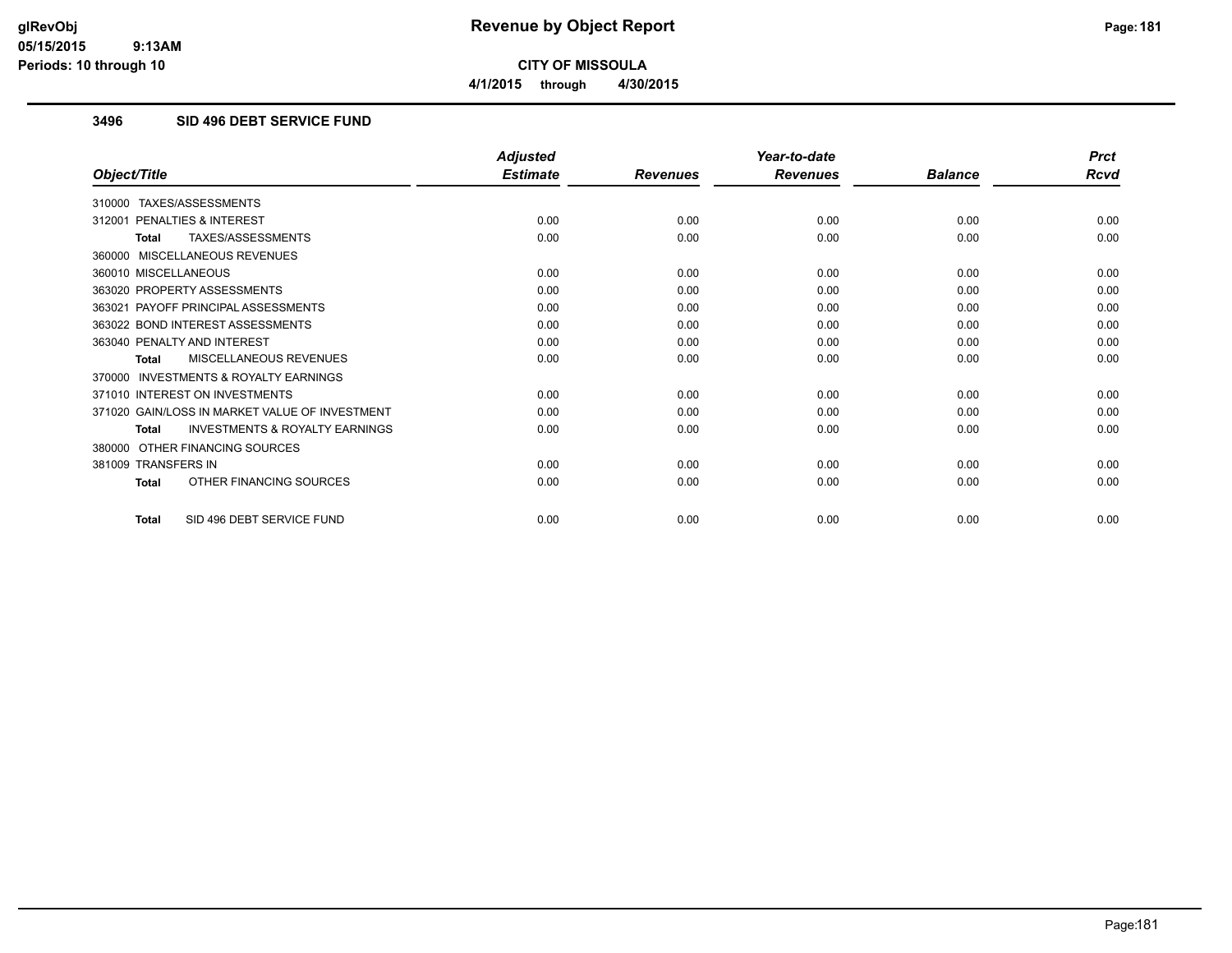**4/1/2015 through 4/30/2015**

**3497 SID 497 DEBT SERVICE FUND**

**3497 SID 497 DEBT SERVICE FUND**

|                                                           | <b>Adjusted</b> |                 | Year-to-date    |                | <b>Prct</b> |
|-----------------------------------------------------------|-----------------|-----------------|-----------------|----------------|-------------|
| Object/Title                                              | <b>Estimate</b> | <b>Revenues</b> | <b>Revenues</b> | <b>Balance</b> | Rcvd        |
| TAXES/ASSESSMENTS<br>310000                               |                 |                 |                 |                |             |
| 312001 PENALTIES & INTEREST                               | 0.00            | 0.00            | 0.00            | 0.00           | 0.00        |
| TAXES/ASSESSMENTS<br><b>Total</b>                         | 0.00            | 0.00            | 0.00            | 0.00           | 0.00        |
| MISCELLANEOUS REVENUES<br>360000                          |                 |                 |                 |                |             |
| 360010 MISCELLANEOUS                                      | 0.00            | 0.00            | 0.00            | 0.00           | 0.00        |
| 363020 PROPERTY ASSESSMENTS                               | 0.00            | 0.00            | 0.00            | 0.00           | 0.00        |
| 363021 PAYOFF PRINCIPAL ASSESSMENTS                       | 0.00            | 0.00            | 0.00            | 0.00           | 0.00        |
| 363022 BOND INTEREST ASSESSMENTS                          | 0.00            | 0.00            | 0.00            | 0.00           | 0.00        |
| 363040 PENALTY AND INTEREST                               | 0.00            | 0.00            | 0.00            | 0.00           | 0.00        |
| MISCELLANEOUS REVENUES<br><b>Total</b>                    | 0.00            | 0.00            | 0.00            | 0.00           | 0.00        |
| <b>INVESTMENTS &amp; ROYALTY EARNINGS</b><br>370000       |                 |                 |                 |                |             |
| 371010 INTEREST ON INVESTMENTS                            | 0.00            | 0.00            | 0.00            | 0.00           | 0.00        |
| 371020 GAIN/LOSS IN MARKET VALUE OF INVESTMENTS           | 0.00            | 0.00            | 0.00            | 0.00           | 0.00        |
| <b>INVESTMENTS &amp; ROYALTY EARNINGS</b><br><b>Total</b> | 0.00            | 0.00            | 0.00            | 0.00           | 0.00        |
| SID 497 DEBT SERVICE FUND<br><b>Total</b>                 | 0.00            | 0.00            | 0.00            | 0.00           | 0.00        |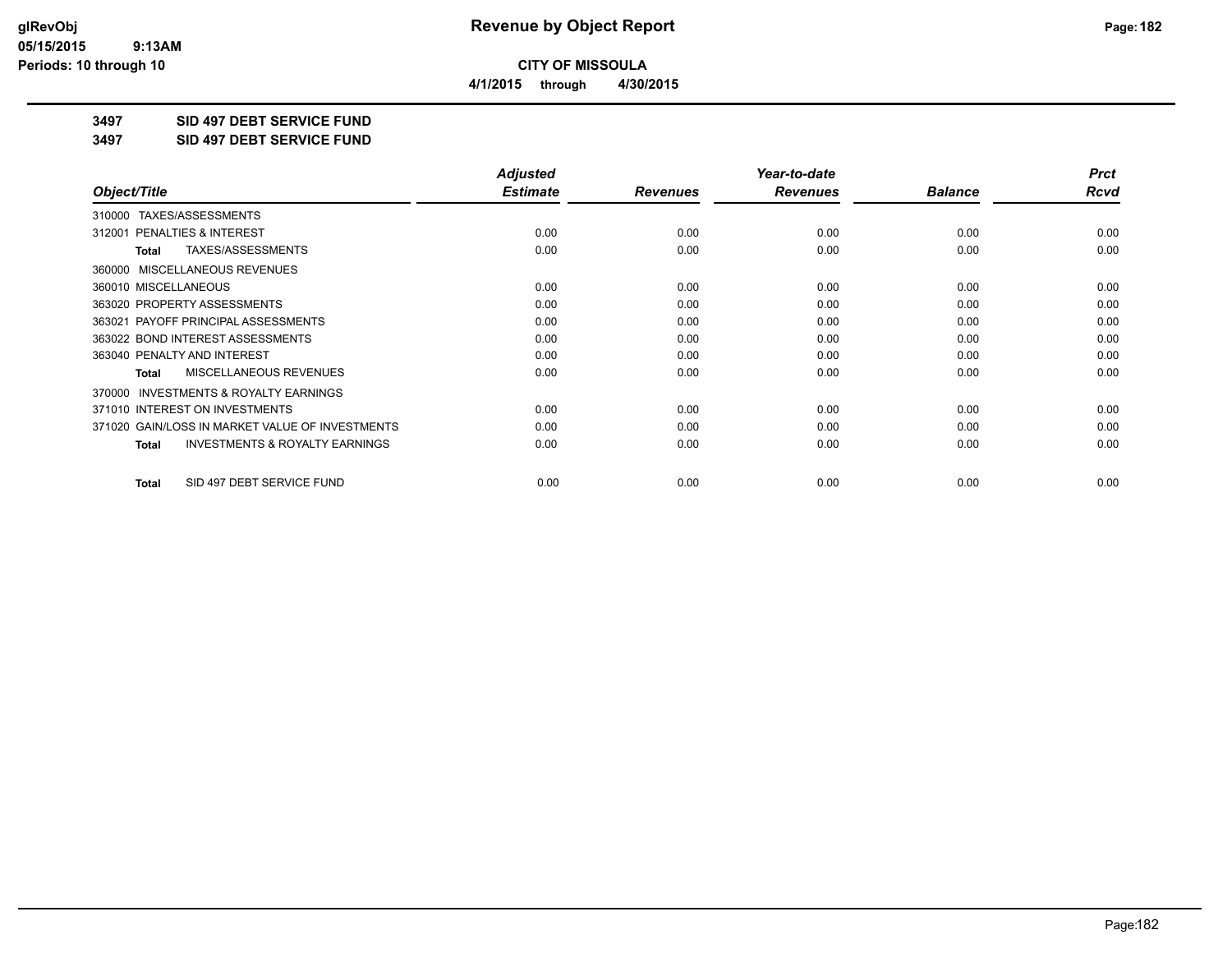**4/1/2015 through 4/30/2015**

## **3497 SID 497 DEBT SERVICE FUND**

|                                                           | <b>Adjusted</b> |                 | Year-to-date    |                | <b>Prct</b> |
|-----------------------------------------------------------|-----------------|-----------------|-----------------|----------------|-------------|
| Object/Title                                              | <b>Estimate</b> | <b>Revenues</b> | <b>Revenues</b> | <b>Balance</b> | <b>Rcvd</b> |
| 310000 TAXES/ASSESSMENTS                                  |                 |                 |                 |                |             |
| 312001 PENALTIES & INTEREST                               | 0.00            | 0.00            | 0.00            | 0.00           | 0.00        |
| TAXES/ASSESSMENTS<br><b>Total</b>                         | 0.00            | 0.00            | 0.00            | 0.00           | 0.00        |
| 360000 MISCELLANEOUS REVENUES                             |                 |                 |                 |                |             |
| 360010 MISCELLANEOUS                                      | 0.00            | 0.00            | 0.00            | 0.00           | 0.00        |
| 363020 PROPERTY ASSESSMENTS                               | 0.00            | 0.00            | 0.00            | 0.00           | 0.00        |
| 363021 PAYOFF PRINCIPAL ASSESSMENTS                       | 0.00            | 0.00            | 0.00            | 0.00           | 0.00        |
| 363022 BOND INTEREST ASSESSMENTS                          | 0.00            | 0.00            | 0.00            | 0.00           | 0.00        |
| 363040 PENALTY AND INTEREST                               | 0.00            | 0.00            | 0.00            | 0.00           | 0.00        |
| MISCELLANEOUS REVENUES<br><b>Total</b>                    | 0.00            | 0.00            | 0.00            | 0.00           | 0.00        |
| INVESTMENTS & ROYALTY EARNINGS<br>370000                  |                 |                 |                 |                |             |
| 371010 INTEREST ON INVESTMENTS                            | 0.00            | 0.00            | 0.00            | 0.00           | 0.00        |
| 371020 GAIN/LOSS IN MARKET VALUE OF INVESTMENT            | 0.00            | 0.00            | 0.00            | 0.00           | 0.00        |
| <b>INVESTMENTS &amp; ROYALTY EARNINGS</b><br><b>Total</b> | 0.00            | 0.00            | 0.00            | 0.00           | 0.00        |
| SID 497 DEBT SERVICE FUND<br><b>Total</b>                 | 0.00            | 0.00            | 0.00            | 0.00           | 0.00        |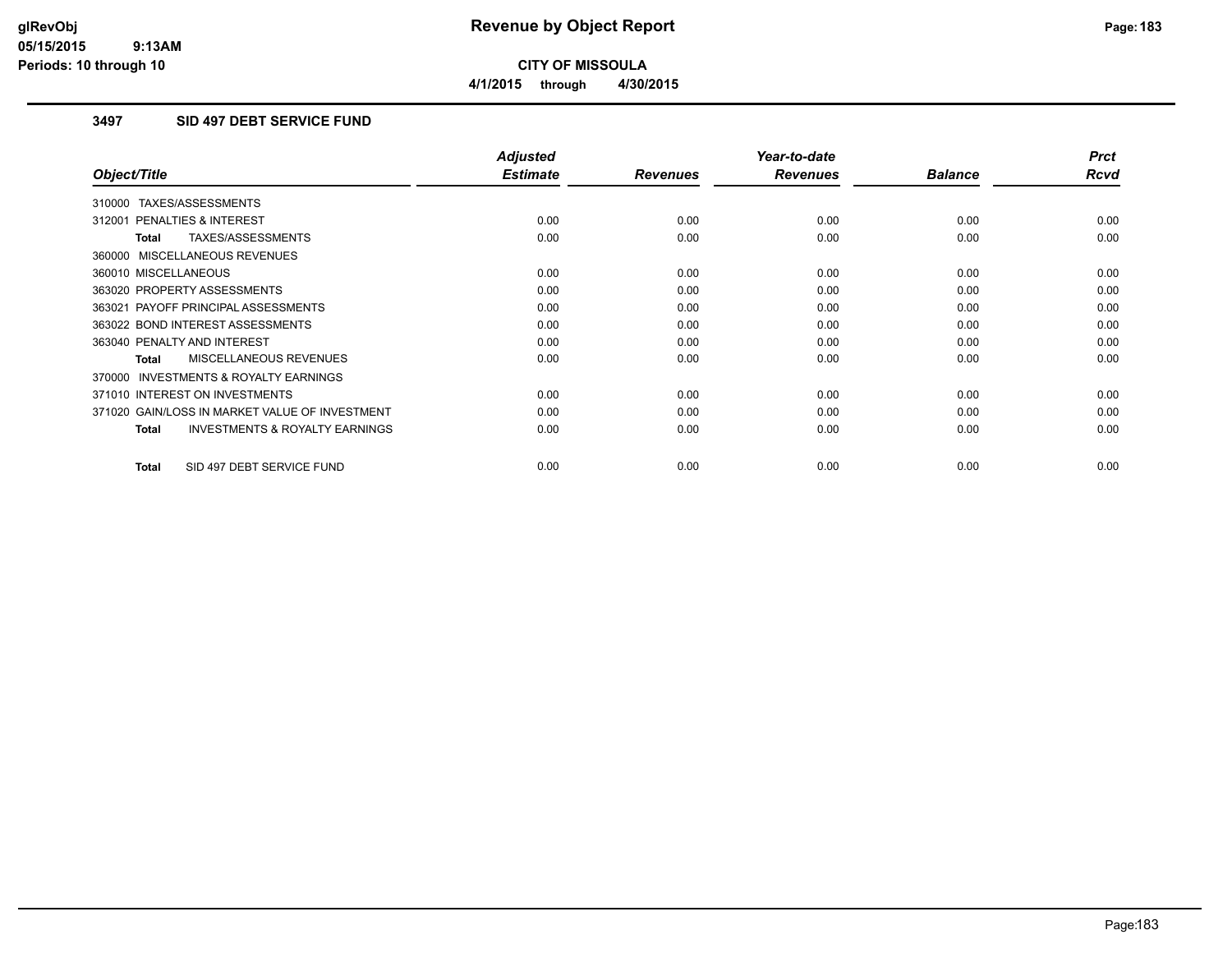**4/1/2015 through 4/30/2015**

**3498 SID 498 DEBT SERVICE FUND**

**3498 SID 498 DEBT SERVICE FUND**

|                                                           | <b>Adjusted</b> |                 | Year-to-date    |                | <b>Prct</b> |
|-----------------------------------------------------------|-----------------|-----------------|-----------------|----------------|-------------|
| Object/Title                                              | <b>Estimate</b> | <b>Revenues</b> | <b>Revenues</b> | <b>Balance</b> | <b>Rcvd</b> |
| TAXES/ASSESSMENTS<br>310000                               |                 |                 |                 |                |             |
| PENALTIES & INTEREST<br>312001                            | 0.00            | 0.00            | 0.00            | 0.00           | 0.00        |
| TAXES/ASSESSMENTS<br><b>Total</b>                         | 0.00            | 0.00            | 0.00            | 0.00           | 0.00        |
| 360000 MISCELLANEOUS REVENUES                             |                 |                 |                 |                |             |
| 360010 MISCELLANEOUS                                      | 0.00            | 0.00            | 0.00            | 0.00           | 0.00        |
| 363020 PROPERTY ASSESSMENTS                               | 0.00            | 0.00            | 0.00            | 0.00           | 0.00        |
| PAYOFF PRINCIPAL ASSESSMENTS<br>363021                    | 0.00            | 0.00            | 0.00            | 0.00           | 0.00        |
| 363022 BOND INTEREST ASSESSMENTS                          | 0.00            | 0.00            | 0.00            | 0.00           | 0.00        |
| 363040 PENALTY AND INTEREST                               | 0.00            | 0.00            | 0.00            | 0.00           | 0.00        |
| MISCELLANEOUS REVENUES<br><b>Total</b>                    | 0.00            | 0.00            | 0.00            | 0.00           | 0.00        |
| 370000 INVESTMENTS & ROYALTY EARNINGS                     |                 |                 |                 |                |             |
| 371010 INTEREST ON INVESTMENTS                            | 0.00            | 0.00            | 0.00            | 0.00           | 0.00        |
| 371020 GAIN/LOSS IN MARKET VALUE OF INVESTMENTS           | 0.00            | 0.00            | 0.00            | 0.00           | 0.00        |
| 371500 INTEREST ON INTERFUND LOAN                         | 0.00            | 0.00            | 0.00            | 0.00           | 0.00        |
| <b>INVESTMENTS &amp; ROYALTY EARNINGS</b><br><b>Total</b> | 0.00            | 0.00            | 0.00            | 0.00           | 0.00        |
| OTHER FINANCING SOURCES<br>380000                         |                 |                 |                 |                |             |
| 381009 TRANSFERS IN                                       | 0.00            | 0.00            | 0.00            | 0.00           | 0.00        |
| OTHER FINANCING SOURCES<br><b>Total</b>                   | 0.00            | 0.00            | 0.00            | 0.00           | 0.00        |
| SID 498 DEBT SERVICE FUND<br>Total                        | 0.00            | 0.00            | 0.00            | 0.00           | 0.00        |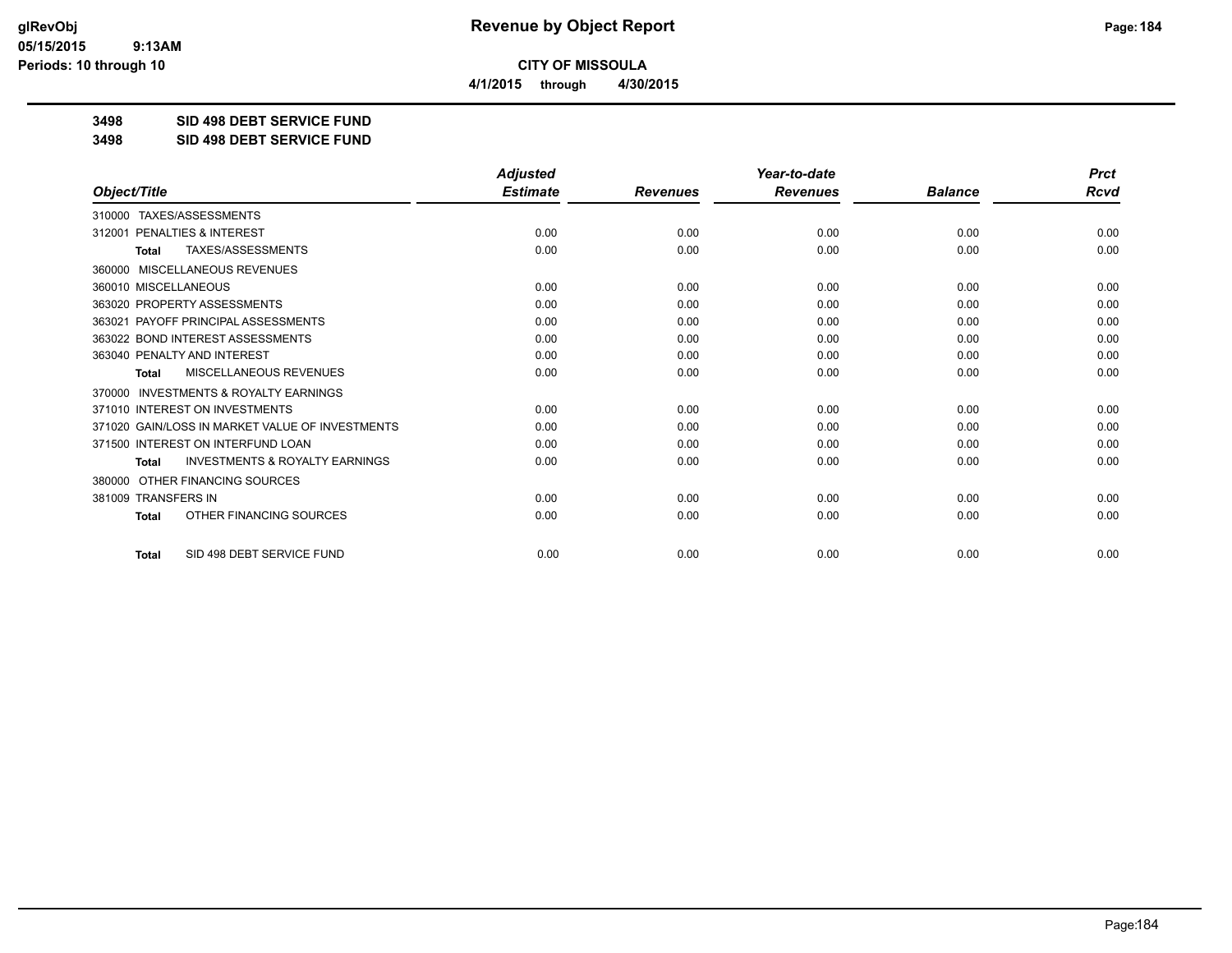**4/1/2015 through 4/30/2015**

## **3498 SID 498 DEBT SERVICE FUND**

|                                                           | <b>Adjusted</b> |                 | Year-to-date    |                | <b>Prct</b> |
|-----------------------------------------------------------|-----------------|-----------------|-----------------|----------------|-------------|
| Object/Title                                              | <b>Estimate</b> | <b>Revenues</b> | <b>Revenues</b> | <b>Balance</b> | <b>Rcvd</b> |
| 310000 TAXES/ASSESSMENTS                                  |                 |                 |                 |                |             |
| 312001 PENALTIES & INTEREST                               | 0.00            | 0.00            | 0.00            | 0.00           | 0.00        |
| TAXES/ASSESSMENTS<br><b>Total</b>                         | 0.00            | 0.00            | 0.00            | 0.00           | 0.00        |
| 360000 MISCELLANEOUS REVENUES                             |                 |                 |                 |                |             |
| 360010 MISCELLANEOUS                                      | 0.00            | 0.00            | 0.00            | 0.00           | 0.00        |
| 363020 PROPERTY ASSESSMENTS                               | 0.00            | 0.00            | 0.00            | 0.00           | 0.00        |
| 363021 PAYOFF PRINCIPAL ASSESSMENTS                       | 0.00            | 0.00            | 0.00            | 0.00           | 0.00        |
| 363022 BOND INTEREST ASSESSMENTS                          | 0.00            | 0.00            | 0.00            | 0.00           | 0.00        |
| 363040 PENALTY AND INTEREST                               | 0.00            | 0.00            | 0.00            | 0.00           | 0.00        |
| MISCELLANEOUS REVENUES<br><b>Total</b>                    | 0.00            | 0.00            | 0.00            | 0.00           | 0.00        |
| <b>INVESTMENTS &amp; ROYALTY EARNINGS</b><br>370000       |                 |                 |                 |                |             |
| 371010 INTEREST ON INVESTMENTS                            | 0.00            | 0.00            | 0.00            | 0.00           | 0.00        |
| 371020 GAIN/LOSS IN MARKET VALUE OF INVESTMENT            | 0.00            | 0.00            | 0.00            | 0.00           | 0.00        |
| 371500 INTEREST ON INTERFUND LOAN                         | 0.00            | 0.00            | 0.00            | 0.00           | 0.00        |
| <b>INVESTMENTS &amp; ROYALTY EARNINGS</b><br><b>Total</b> | 0.00            | 0.00            | 0.00            | 0.00           | 0.00        |
| OTHER FINANCING SOURCES<br>380000                         |                 |                 |                 |                |             |
| 381009 TRANSFERS IN                                       | 0.00            | 0.00            | 0.00            | 0.00           | 0.00        |
| OTHER FINANCING SOURCES<br><b>Total</b>                   | 0.00            | 0.00            | 0.00            | 0.00           | 0.00        |
| SID 498 DEBT SERVICE FUND<br><b>Total</b>                 | 0.00            | 0.00            | 0.00            | 0.00           | 0.00        |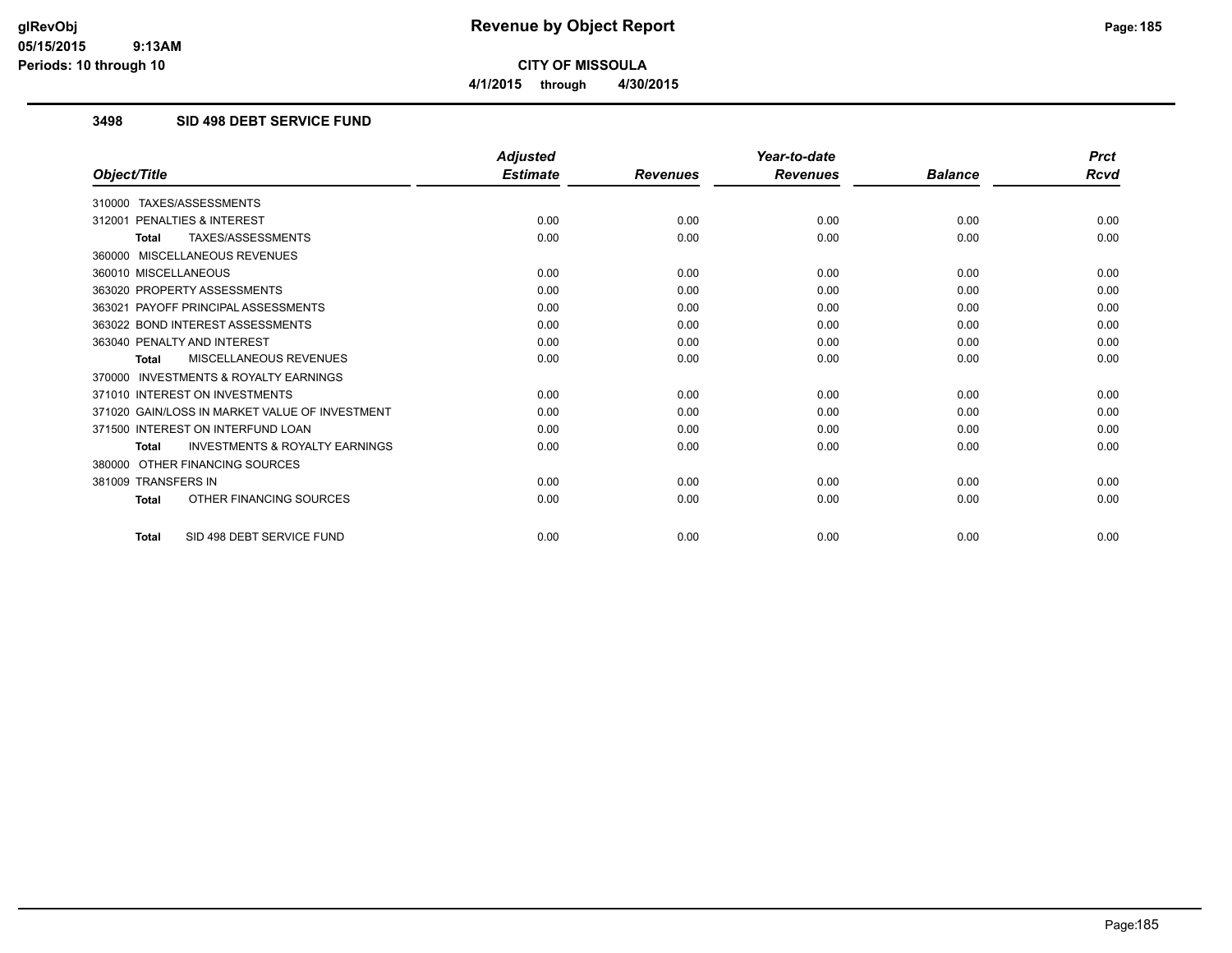**4/1/2015 through 4/30/2015**

**3500 SID 500 DEBT SERVICE FUND**

**3500 SID 500 DEBT SERVICE FUND**

|                                                    | <b>Adjusted</b> |                 | Year-to-date    |                | <b>Prct</b> |
|----------------------------------------------------|-----------------|-----------------|-----------------|----------------|-------------|
| Object/Title                                       | <b>Estimate</b> | <b>Revenues</b> | <b>Revenues</b> | <b>Balance</b> | Rcvd        |
| TAXES/ASSESSMENTS<br>310000                        |                 |                 |                 |                |             |
| <b>PENALTIES &amp; INTEREST</b><br>312001          | 0.00            | 0.00            | 0.00            | 0.00           | 0.00        |
| TAXES/ASSESSMENTS<br>Total                         | 0.00            | 0.00            | 0.00            | 0.00           | 0.00        |
| 360000 MISCELLANEOUS REVENUES                      |                 |                 |                 |                |             |
| 360010 MISCELLANEOUS                               | 0.00            | 0.00            | 0.00            | 0.00           | 0.00        |
| 363020 PROPERTY ASSESSMENTS                        | 0.00            | 0.00            | 0.00            | 0.00           | 0.00        |
| 363021 PAYOFF PRINCIPAL ASSESSMENTS                | 0.00            | 0.00            | 0.00            | 0.00           | 0.00        |
| 363022 BOND INTEREST ASSESSMENTS                   | 0.00            | 0.00            | 0.00            | 0.00           | 0.00        |
| 363040 PENALTY AND INTEREST                        | 0.00            | 0.00            | 0.00            | 0.00           | 0.00        |
| MISCELLANEOUS REVENUES<br>Total                    | 0.00            | 0.00            | 0.00            | 0.00           | 0.00        |
| 370000 INVESTMENTS & ROYALTY EARNINGS              |                 |                 |                 |                |             |
| 371010 INTEREST ON INVESTMENTS                     | 0.00            | 0.00            | 0.00            | 0.00           | 0.00        |
| 371020 GAIN/LOSS IN MARKET VALUE OF INVESTMENTS    | 0.00            | 0.00            | 0.00            | 0.00           | 0.00        |
| <b>INVESTMENTS &amp; ROYALTY EARNINGS</b><br>Total | 0.00            | 0.00            | 0.00            | 0.00           | 0.00        |
| SID 500 DEBT SERVICE FUND<br><b>Total</b>          | 0.00            | 0.00            | 0.00            | 0.00           | 0.00        |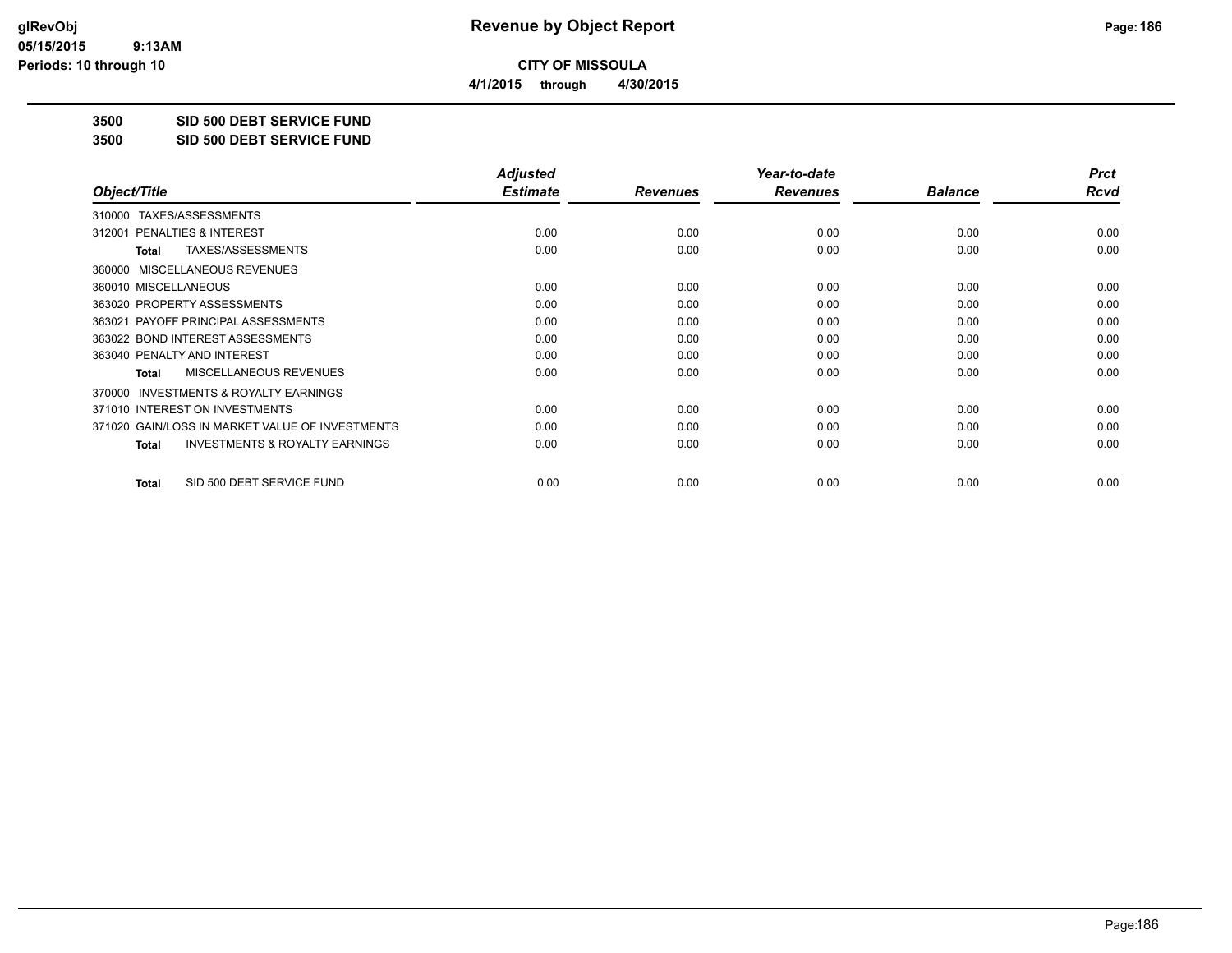**4/1/2015 through 4/30/2015**

## **3500 SID 500 DEBT SERVICE FUND**

|                                                           | <b>Adjusted</b> |                 | Year-to-date    |                | <b>Prct</b> |
|-----------------------------------------------------------|-----------------|-----------------|-----------------|----------------|-------------|
| Object/Title                                              | <b>Estimate</b> | <b>Revenues</b> | <b>Revenues</b> | <b>Balance</b> | Rcvd        |
| 310000 TAXES/ASSESSMENTS                                  |                 |                 |                 |                |             |
| 312001 PENALTIES & INTEREST                               | 0.00            | 0.00            | 0.00            | 0.00           | 0.00        |
| TAXES/ASSESSMENTS<br>Total                                | 0.00            | 0.00            | 0.00            | 0.00           | 0.00        |
| 360000 MISCELLANEOUS REVENUES                             |                 |                 |                 |                |             |
| 360010 MISCELLANEOUS                                      | 0.00            | 0.00            | 0.00            | 0.00           | 0.00        |
| 363020 PROPERTY ASSESSMENTS                               | 0.00            | 0.00            | 0.00            | 0.00           | 0.00        |
| 363021 PAYOFF PRINCIPAL ASSESSMENTS                       | 0.00            | 0.00            | 0.00            | 0.00           | 0.00        |
| 363022 BOND INTEREST ASSESSMENTS                          | 0.00            | 0.00            | 0.00            | 0.00           | 0.00        |
| 363040 PENALTY AND INTEREST                               | 0.00            | 0.00            | 0.00            | 0.00           | 0.00        |
| MISCELLANEOUS REVENUES<br>Total                           | 0.00            | 0.00            | 0.00            | 0.00           | 0.00        |
| <b>INVESTMENTS &amp; ROYALTY EARNINGS</b><br>370000       |                 |                 |                 |                |             |
| 371010 INTEREST ON INVESTMENTS                            | 0.00            | 0.00            | 0.00            | 0.00           | 0.00        |
| 371020 GAIN/LOSS IN MARKET VALUE OF INVESTMENT            | 0.00            | 0.00            | 0.00            | 0.00           | 0.00        |
| <b>INVESTMENTS &amp; ROYALTY EARNINGS</b><br><b>Total</b> | 0.00            | 0.00            | 0.00            | 0.00           | 0.00        |
| SID 500 DEBT SERVICE FUND<br><b>Total</b>                 | 0.00            | 0.00            | 0.00            | 0.00           | 0.00        |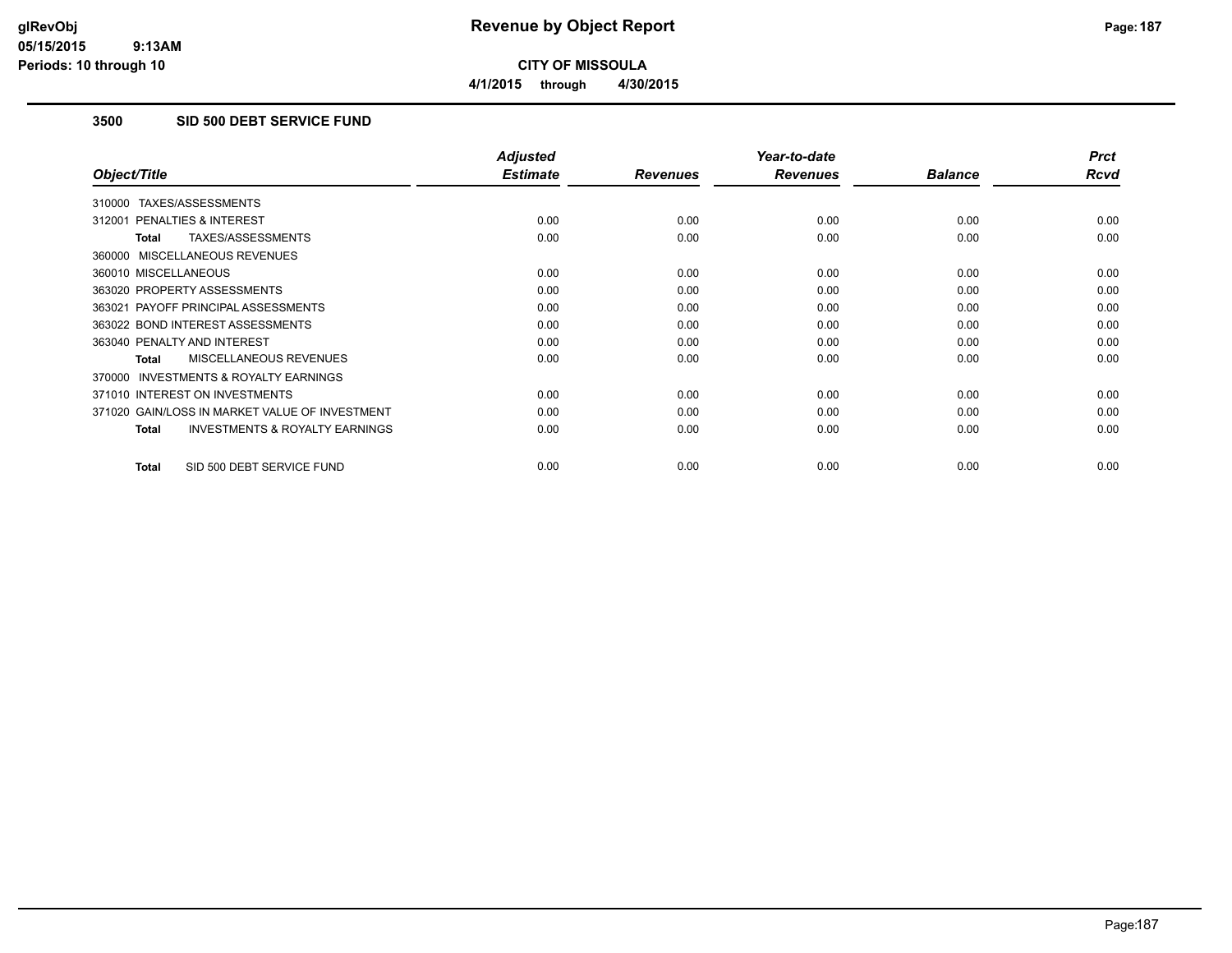**4/1/2015 through 4/30/2015**

**3501 SID 501 DEBT SERVICE FUND**

**3501 SID 501 DEBT SERVICE FUND**

|                                                    | <b>Adjusted</b> |                 | Year-to-date    |                | <b>Prct</b> |
|----------------------------------------------------|-----------------|-----------------|-----------------|----------------|-------------|
| Object/Title                                       | <b>Estimate</b> | <b>Revenues</b> | <b>Revenues</b> | <b>Balance</b> | Rcvd        |
| 310000 TAXES/ASSESSMENTS                           |                 |                 |                 |                |             |
| <b>PENALTIES &amp; INTEREST</b><br>312001          | 0.00            | 0.00            | 0.00            | 0.00           | 0.00        |
| TAXES/ASSESSMENTS<br>Total                         | 0.00            | 0.00            | 0.00            | 0.00           | 0.00        |
| 360000 MISCELLANEOUS REVENUES                      |                 |                 |                 |                |             |
| 360010 MISCELLANEOUS                               | 0.00            | 0.00            | 0.00            | 0.00           | 0.00        |
| 363020 PROPERTY ASSESSMENTS                        | 0.00            | 0.00            | 0.00            | 0.00           | 0.00        |
| 363021 PAYOFF PRINCIPAL ASSESSMENTS                | 0.00            | 0.00            | 0.00            | 0.00           | 0.00        |
| 363022 BOND INTEREST ASSESSMENTS                   | 0.00            | 0.00            | 0.00            | 0.00           | 0.00        |
| 363040 PENALTY AND INTEREST                        | 0.00            | 0.00            | 0.00            | 0.00           | 0.00        |
| MISCELLANEOUS REVENUES<br>Total                    | 0.00            | 0.00            | 0.00            | 0.00           | 0.00        |
| 370000 INVESTMENTS & ROYALTY EARNINGS              |                 |                 |                 |                |             |
| 371010 INTEREST ON INVESTMENTS                     | 0.00            | 0.00            | 0.00            | 0.00           | 0.00        |
| 371020 GAIN/LOSS IN MARKET VALUE OF INVESTMENTS    | 0.00            | 0.00            | 0.00            | 0.00           | 0.00        |
| <b>INVESTMENTS &amp; ROYALTY EARNINGS</b><br>Total | 0.00            | 0.00            | 0.00            | 0.00           | 0.00        |
| SID 501 DEBT SERVICE FUND<br>Total                 | 0.00            | 0.00            | 0.00            | 0.00           | 0.00        |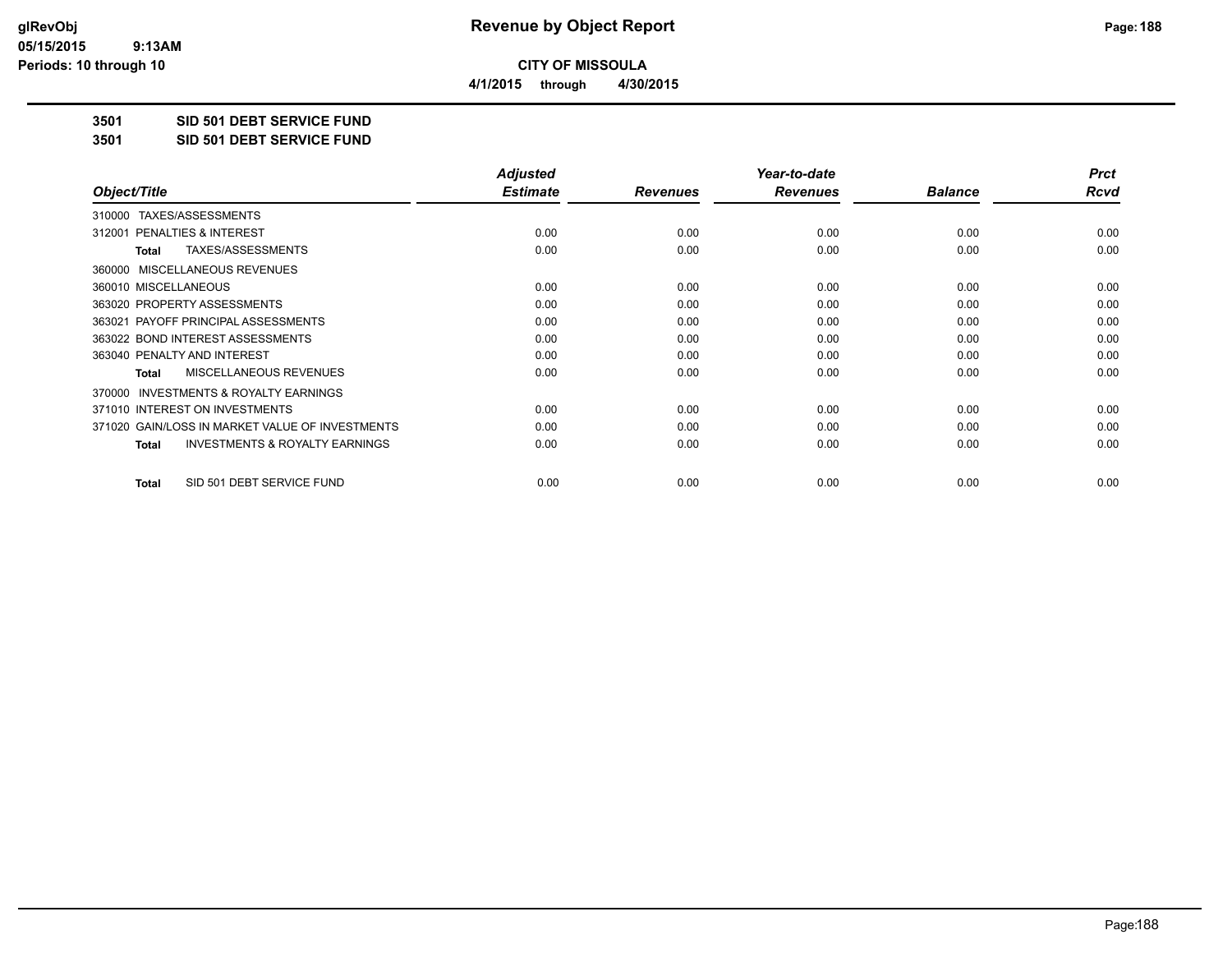**4/1/2015 through 4/30/2015**

## **3501 SID 501 DEBT SERVICE FUND**

|                                                           | <b>Adjusted</b> |                 | Year-to-date    |                | <b>Prct</b> |
|-----------------------------------------------------------|-----------------|-----------------|-----------------|----------------|-------------|
| Object/Title                                              | <b>Estimate</b> | <b>Revenues</b> | <b>Revenues</b> | <b>Balance</b> | <b>Rcvd</b> |
| 310000 TAXES/ASSESSMENTS                                  |                 |                 |                 |                |             |
| 312001 PENALTIES & INTEREST                               | 0.00            | 0.00            | 0.00            | 0.00           | 0.00        |
| TAXES/ASSESSMENTS<br><b>Total</b>                         | 0.00            | 0.00            | 0.00            | 0.00           | 0.00        |
| 360000 MISCELLANEOUS REVENUES                             |                 |                 |                 |                |             |
| 360010 MISCELLANEOUS                                      | 0.00            | 0.00            | 0.00            | 0.00           | 0.00        |
| 363020 PROPERTY ASSESSMENTS                               | 0.00            | 0.00            | 0.00            | 0.00           | 0.00        |
| 363021 PAYOFF PRINCIPAL ASSESSMENTS                       | 0.00            | 0.00            | 0.00            | 0.00           | 0.00        |
| 363022 BOND INTEREST ASSESSMENTS                          | 0.00            | 0.00            | 0.00            | 0.00           | 0.00        |
| 363040 PENALTY AND INTEREST                               | 0.00            | 0.00            | 0.00            | 0.00           | 0.00        |
| <b>MISCELLANEOUS REVENUES</b><br><b>Total</b>             | 0.00            | 0.00            | 0.00            | 0.00           | 0.00        |
| <b>INVESTMENTS &amp; ROYALTY EARNINGS</b><br>370000       |                 |                 |                 |                |             |
| 371010 INTEREST ON INVESTMENTS                            | 0.00            | 0.00            | 0.00            | 0.00           | 0.00        |
| 371020 GAIN/LOSS IN MARKET VALUE OF INVESTMENT            | 0.00            | 0.00            | 0.00            | 0.00           | 0.00        |
| <b>INVESTMENTS &amp; ROYALTY EARNINGS</b><br><b>Total</b> | 0.00            | 0.00            | 0.00            | 0.00           | 0.00        |
| SID 501 DEBT SERVICE FUND<br><b>Total</b>                 | 0.00            | 0.00            | 0.00            | 0.00           | 0.00        |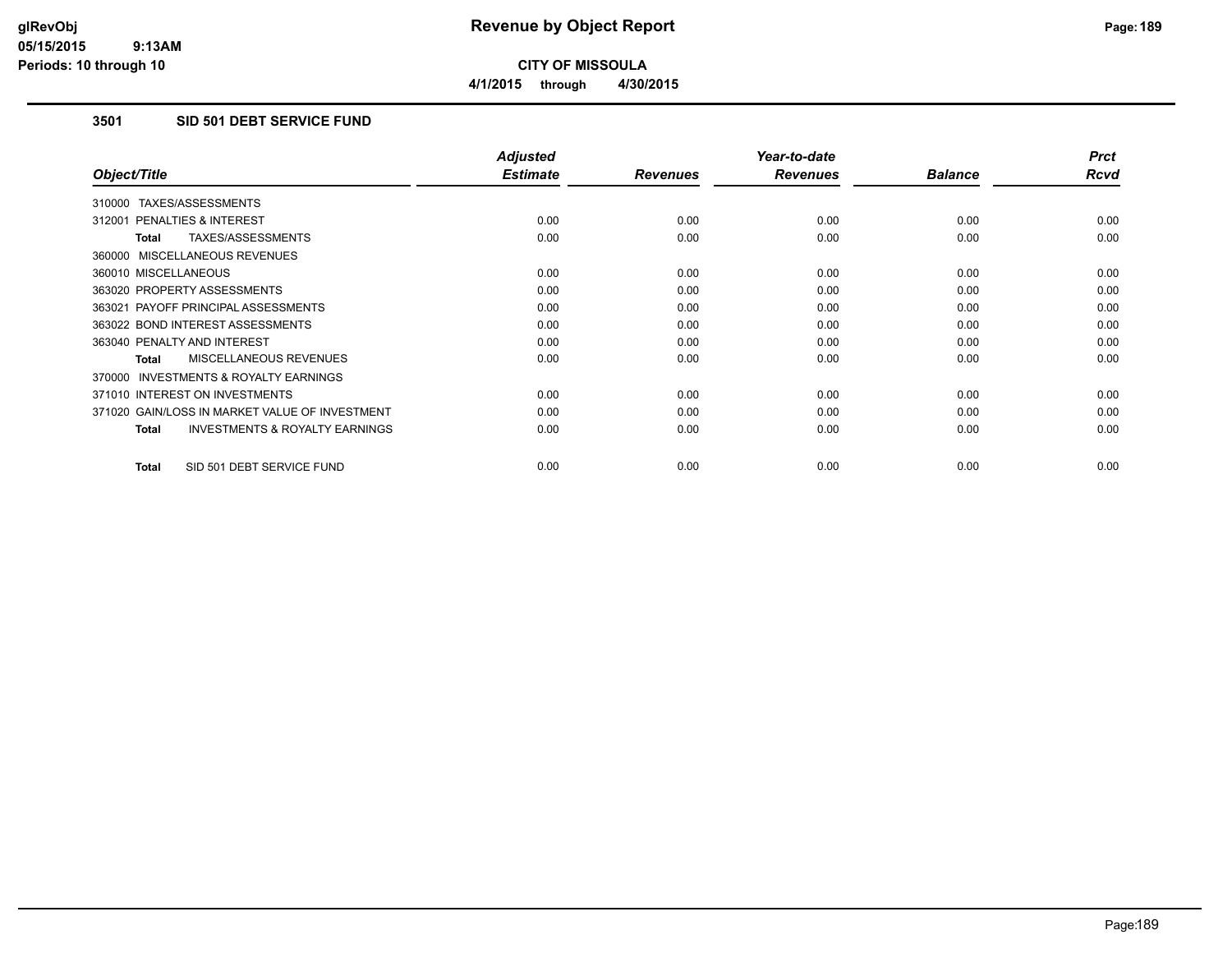**4/1/2015 through 4/30/2015**

**3502 SID 502 DEBT SERVICE FUND**

**3502 SID 502 DEBT SERVICE FUND**

|                                                           | <b>Adjusted</b> |                 | Year-to-date    |                | <b>Prct</b> |
|-----------------------------------------------------------|-----------------|-----------------|-----------------|----------------|-------------|
| Object/Title                                              | <b>Estimate</b> | <b>Revenues</b> | <b>Revenues</b> | <b>Balance</b> | Rcvd        |
| TAXES/ASSESSMENTS<br>310000                               |                 |                 |                 |                |             |
| 312001 PENALTIES & INTEREST                               | 0.00            | 0.00            | 0.00            | 0.00           | 0.00        |
| TAXES/ASSESSMENTS<br>Total                                | 0.00            | 0.00            | 0.00            | 0.00           | 0.00        |
| MISCELLANEOUS REVENUES<br>360000                          |                 |                 |                 |                |             |
| 360010 MISCELLANEOUS                                      | 0.00            | 0.00            | 0.00            | 0.00           | 0.00        |
| 363020 PROPERTY ASSESSMENTS                               | 0.00            | 0.00            | 0.00            | 0.00           | 0.00        |
| 363021 PAYOFF PRINCIPAL ASSESSMENTS                       | 0.00            | 0.00            | 0.00            | 0.00           | 0.00        |
| 363022 BOND INTEREST ASSESSMENTS                          | 0.00            | 0.00            | 0.00            | 0.00           | 0.00        |
| 363040 PENALTY AND INTEREST                               | 0.00            | 0.00            | 0.00            | 0.00           | 0.00        |
| MISCELLANEOUS REVENUES<br><b>Total</b>                    | 0.00            | 0.00            | 0.00            | 0.00           | 0.00        |
| <b>INVESTMENTS &amp; ROYALTY EARNINGS</b><br>370000       |                 |                 |                 |                |             |
| 371010 INTEREST ON INVESTMENTS                            | 0.00            | 0.00            | 0.00            | 0.00           | 0.00        |
| 371020 GAIN/LOSS IN MARKET VALUE OF INVESTMENTS           | 0.00            | 0.00            | 0.00            | 0.00           | 0.00        |
| <b>INVESTMENTS &amp; ROYALTY EARNINGS</b><br><b>Total</b> | 0.00            | 0.00            | 0.00            | 0.00           | 0.00        |
| SID 502 DEBT SERVICE FUND<br><b>Total</b>                 | 0.00            | 0.00            | 0.00            | 0.00           | 0.00        |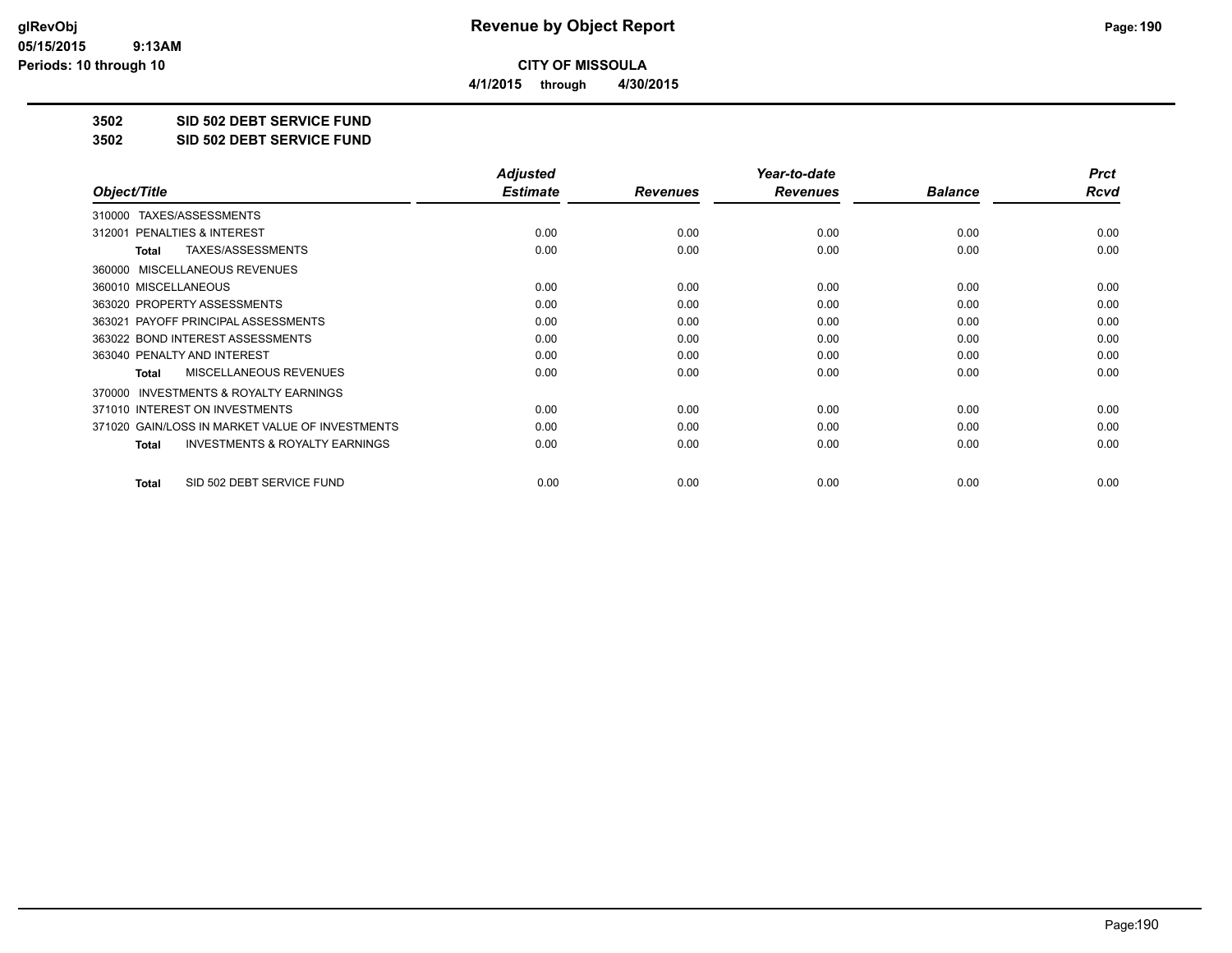**4/1/2015 through 4/30/2015**

## **3502 SID 502 DEBT SERVICE FUND**

|                                                           | <b>Adjusted</b> |                 | Year-to-date    |                | <b>Prct</b> |
|-----------------------------------------------------------|-----------------|-----------------|-----------------|----------------|-------------|
| Object/Title                                              | <b>Estimate</b> | <b>Revenues</b> | <b>Revenues</b> | <b>Balance</b> | <b>Rcvd</b> |
| 310000 TAXES/ASSESSMENTS                                  |                 |                 |                 |                |             |
| 312001 PENALTIES & INTEREST                               | 0.00            | 0.00            | 0.00            | 0.00           | 0.00        |
| TAXES/ASSESSMENTS<br><b>Total</b>                         | 0.00            | 0.00            | 0.00            | 0.00           | 0.00        |
| 360000 MISCELLANEOUS REVENUES                             |                 |                 |                 |                |             |
| 360010 MISCELLANEOUS                                      | 0.00            | 0.00            | 0.00            | 0.00           | 0.00        |
| 363020 PROPERTY ASSESSMENTS                               | 0.00            | 0.00            | 0.00            | 0.00           | 0.00        |
| 363021 PAYOFF PRINCIPAL ASSESSMENTS                       | 0.00            | 0.00            | 0.00            | 0.00           | 0.00        |
| 363022 BOND INTEREST ASSESSMENTS                          | 0.00            | 0.00            | 0.00            | 0.00           | 0.00        |
| 363040 PENALTY AND INTEREST                               | 0.00            | 0.00            | 0.00            | 0.00           | 0.00        |
| MISCELLANEOUS REVENUES<br>Total                           | 0.00            | 0.00            | 0.00            | 0.00           | 0.00        |
| INVESTMENTS & ROYALTY EARNINGS<br>370000                  |                 |                 |                 |                |             |
| 371010 INTEREST ON INVESTMENTS                            | 0.00            | 0.00            | 0.00            | 0.00           | 0.00        |
| 371020 GAIN/LOSS IN MARKET VALUE OF INVESTMENT            | 0.00            | 0.00            | 0.00            | 0.00           | 0.00        |
| <b>INVESTMENTS &amp; ROYALTY EARNINGS</b><br><b>Total</b> | 0.00            | 0.00            | 0.00            | 0.00           | 0.00        |
| SID 502 DEBT SERVICE FUND<br><b>Total</b>                 | 0.00            | 0.00            | 0.00            | 0.00           | 0.00        |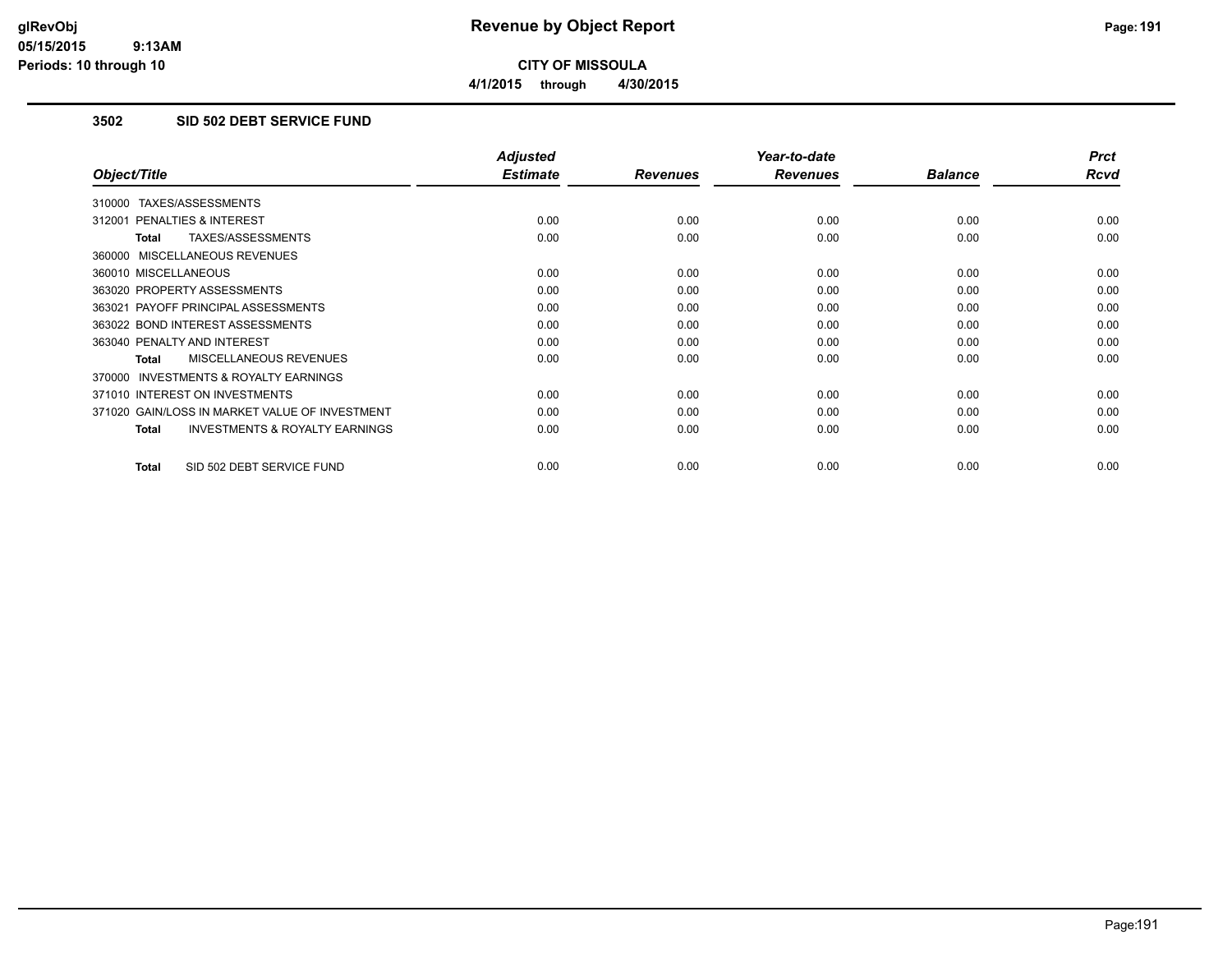**4/1/2015 through 4/30/2015**

**3503 SID 503 DEBT SERVICE FUND**

**3503 SID 503 DEBT SERVICE FUND**

|                                                           | <b>Adjusted</b> |                 | Year-to-date    |                | <b>Prct</b> |
|-----------------------------------------------------------|-----------------|-----------------|-----------------|----------------|-------------|
| Object/Title                                              | <b>Estimate</b> | <b>Revenues</b> | <b>Revenues</b> | <b>Balance</b> | Rcvd        |
| TAXES/ASSESSMENTS<br>310000                               |                 |                 |                 |                |             |
| 312001 PENALTIES & INTEREST                               | 0.00            | 0.00            | 0.00            | 0.00           | 0.00        |
| TAXES/ASSESSMENTS<br>Total                                | 0.00            | 0.00            | 0.00            | 0.00           | 0.00        |
| MISCELLANEOUS REVENUES<br>360000                          |                 |                 |                 |                |             |
| 360010 MISCELLANEOUS                                      | 0.00            | 0.00            | 0.00            | 0.00           | 0.00        |
| 363020 PROPERTY ASSESSMENTS                               | 0.00            | 0.00            | 0.00            | 0.00           | 0.00        |
| 363021 PAYOFF PRINCIPAL ASSESSMENTS                       | 0.00            | 0.00            | 0.00            | 0.00           | 0.00        |
| 363022 BOND INTEREST ASSESSMENTS                          | 0.00            | 0.00            | 0.00            | 0.00           | 0.00        |
| 363040 PENALTY AND INTEREST                               | 0.00            | 0.00            | 0.00            | 0.00           | 0.00        |
| MISCELLANEOUS REVENUES<br><b>Total</b>                    | 0.00            | 0.00            | 0.00            | 0.00           | 0.00        |
| <b>INVESTMENTS &amp; ROYALTY EARNINGS</b><br>370000       |                 |                 |                 |                |             |
| 371010 INTEREST ON INVESTMENTS                            | 0.00            | 0.00            | 0.00            | 0.00           | 0.00        |
| 371020 GAIN/LOSS IN MARKET VALUE OF INVESTMENTS           | 0.00            | 0.00            | 0.00            | 0.00           | 0.00        |
| <b>INVESTMENTS &amp; ROYALTY EARNINGS</b><br><b>Total</b> | 0.00            | 0.00            | 0.00            | 0.00           | 0.00        |
| SID 503 DEBT SERVICE FUND<br>Total                        | 0.00            | 0.00            | 0.00            | 0.00           | 0.00        |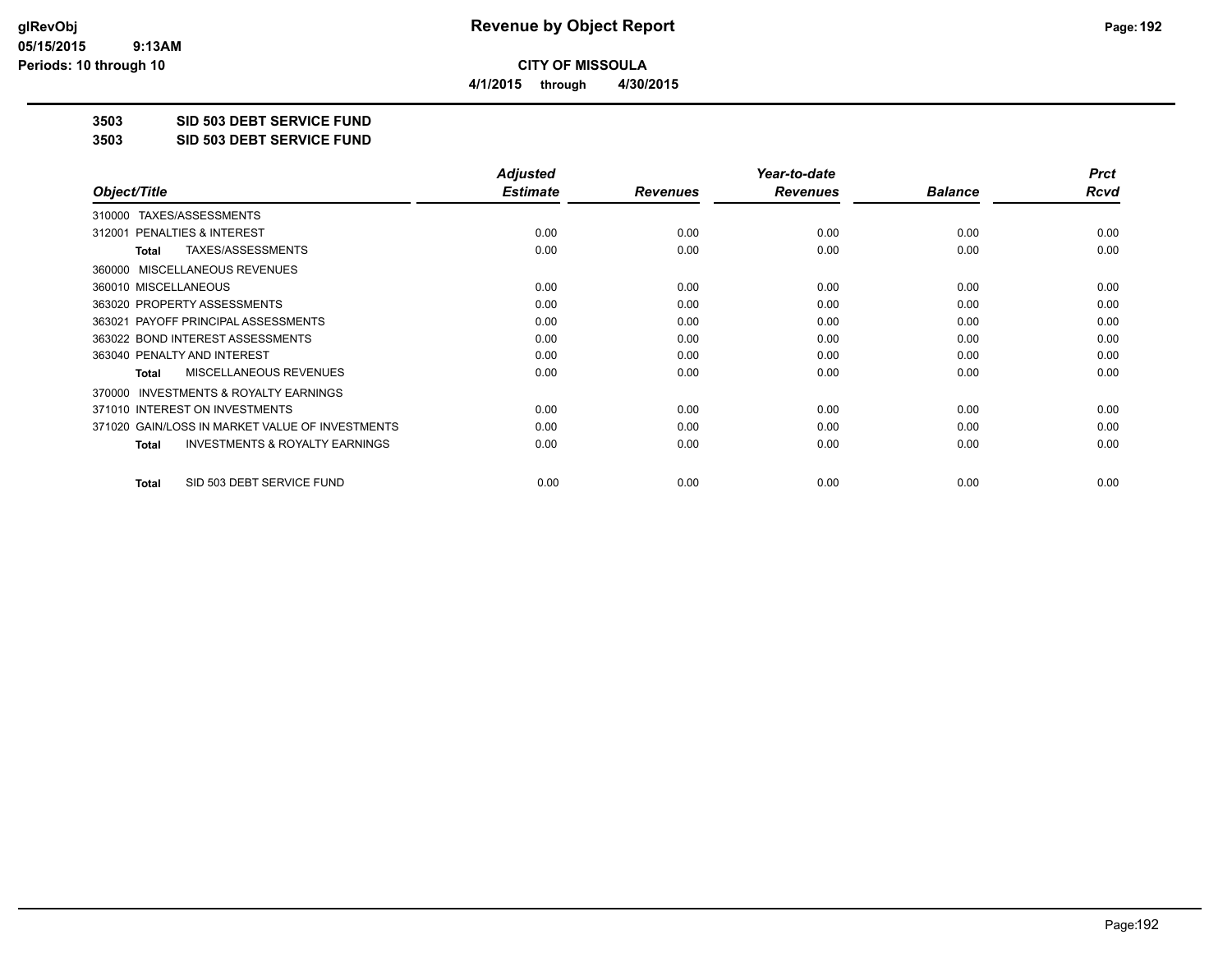**4/1/2015 through 4/30/2015**

## **3503 SID 503 DEBT SERVICE FUND**

|                                                           | <b>Adjusted</b> |                 | Year-to-date    |                | <b>Prct</b> |
|-----------------------------------------------------------|-----------------|-----------------|-----------------|----------------|-------------|
| Object/Title                                              | <b>Estimate</b> | <b>Revenues</b> | <b>Revenues</b> | <b>Balance</b> | <b>Rcvd</b> |
| 310000 TAXES/ASSESSMENTS                                  |                 |                 |                 |                |             |
| 312001 PENALTIES & INTEREST                               | 0.00            | 0.00            | 0.00            | 0.00           | 0.00        |
| TAXES/ASSESSMENTS<br><b>Total</b>                         | 0.00            | 0.00            | 0.00            | 0.00           | 0.00        |
| 360000 MISCELLANEOUS REVENUES                             |                 |                 |                 |                |             |
| 360010 MISCELLANEOUS                                      | 0.00            | 0.00            | 0.00            | 0.00           | 0.00        |
| 363020 PROPERTY ASSESSMENTS                               | 0.00            | 0.00            | 0.00            | 0.00           | 0.00        |
| 363021 PAYOFF PRINCIPAL ASSESSMENTS                       | 0.00            | 0.00            | 0.00            | 0.00           | 0.00        |
| 363022 BOND INTEREST ASSESSMENTS                          | 0.00            | 0.00            | 0.00            | 0.00           | 0.00        |
| 363040 PENALTY AND INTEREST                               | 0.00            | 0.00            | 0.00            | 0.00           | 0.00        |
| MISCELLANEOUS REVENUES<br><b>Total</b>                    | 0.00            | 0.00            | 0.00            | 0.00           | 0.00        |
| <b>INVESTMENTS &amp; ROYALTY EARNINGS</b><br>370000       |                 |                 |                 |                |             |
| 371010 INTEREST ON INVESTMENTS                            | 0.00            | 0.00            | 0.00            | 0.00           | 0.00        |
| 371020 GAIN/LOSS IN MARKET VALUE OF INVESTMENT            | 0.00            | 0.00            | 0.00            | 0.00           | 0.00        |
| <b>INVESTMENTS &amp; ROYALTY EARNINGS</b><br><b>Total</b> | 0.00            | 0.00            | 0.00            | 0.00           | 0.00        |
| SID 503 DEBT SERVICE FUND<br><b>Total</b>                 | 0.00            | 0.00            | 0.00            | 0.00           | 0.00        |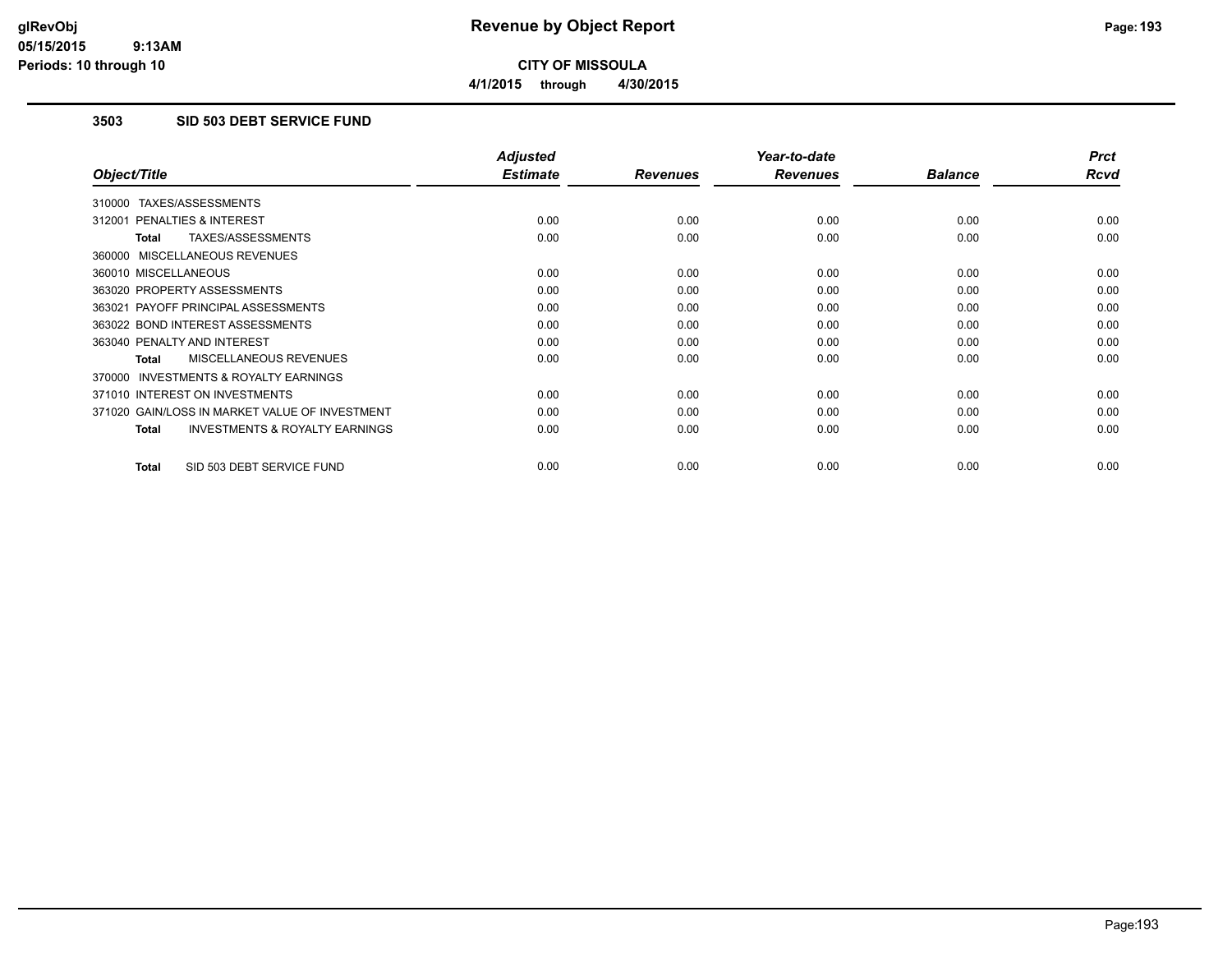**4/1/2015 through 4/30/2015**

**3504 SID 504 DEBT SERVICE FUND**

**3504 SID 504 DEBT SERVICE FUND**

|                                                           | <b>Adjusted</b> |                 | Year-to-date    |                | <b>Prct</b> |
|-----------------------------------------------------------|-----------------|-----------------|-----------------|----------------|-------------|
| Object/Title                                              | <b>Estimate</b> | <b>Revenues</b> | <b>Revenues</b> | <b>Balance</b> | Rcvd        |
| TAXES/ASSESSMENTS<br>310000                               |                 |                 |                 |                |             |
| PENALTIES & INTEREST<br>312001                            | 0.00            | 0.00            | 0.00            | 0.00           | 0.00        |
| TAXES/ASSESSMENTS<br><b>Total</b>                         | 0.00            | 0.00            | 0.00            | 0.00           | 0.00        |
| MISCELLANEOUS REVENUES<br>360000                          |                 |                 |                 |                |             |
| 360010 MISCELLANEOUS                                      | 0.00            | 0.00            | 0.00            | 0.00           | 0.00        |
| 363020 PROPERTY ASSESSMENTS                               | 0.00            | 0.00            | 0.00            | 0.00           | 0.00        |
| 363021 PAYOFF PRINCIPAL ASSESSMENTS                       | 0.00            | 0.00            | 0.00            | 0.00           | 0.00        |
| 363022 BOND INTEREST ASSESSMENTS                          | 0.00            | 0.00            | 0.00            | 0.00           | 0.00        |
| 363040 PENALTY AND INTEREST                               | 0.00            | 0.00            | 0.00            | 0.00           | 0.00        |
| MISCELLANEOUS REVENUES<br>Total                           | 0.00            | 0.00            | 0.00            | 0.00           | 0.00        |
| <b>INVESTMENTS &amp; ROYALTY EARNINGS</b><br>370000       |                 |                 |                 |                |             |
| 371010 INTEREST ON INVESTMENTS                            | 0.00            | 0.00            | 0.00            | 0.00           | 0.00        |
| 371020 GAIN/LOSS IN MARKET VALUE OF INVESTMENTS           | 0.00            | 0.00            | 0.00            | 0.00           | 0.00        |
| <b>INVESTMENTS &amp; ROYALTY EARNINGS</b><br><b>Total</b> | 0.00            | 0.00            | 0.00            | 0.00           | 0.00        |
| OTHER FINANCING SOURCES<br>380000                         |                 |                 |                 |                |             |
| 381009 TRANSFERS IN                                       | 0.00            | 0.00            | 0.00            | 0.00           | 0.00        |
| OTHER FINANCING SOURCES<br><b>Total</b>                   | 0.00            | 0.00            | 0.00            | 0.00           | 0.00        |
| SID 504 DEBT SERVICE FUND<br><b>Total</b>                 | 0.00            | 0.00            | 0.00            | 0.00           | 0.00        |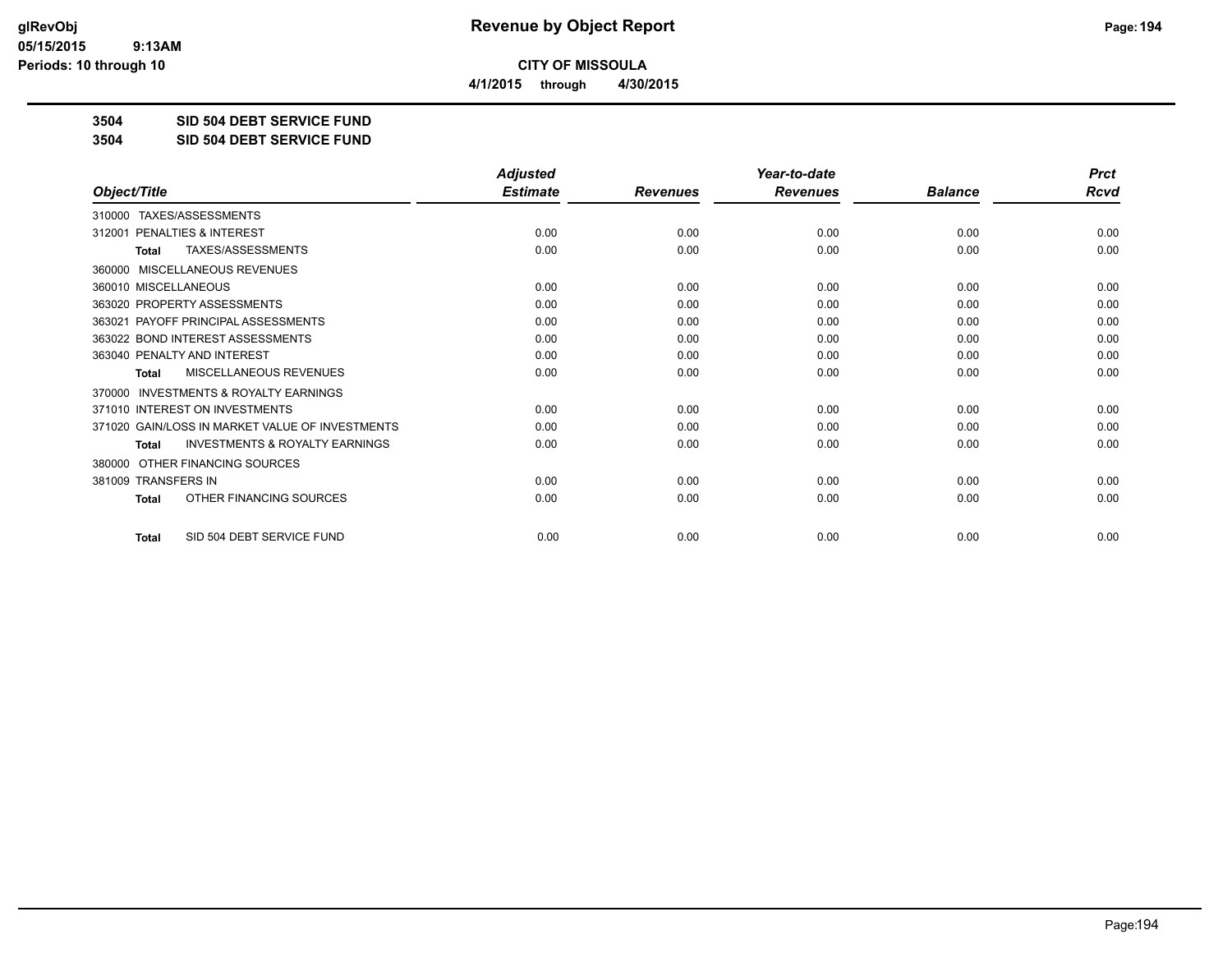**4/1/2015 through 4/30/2015**

## **3504 SID 504 DEBT SERVICE FUND**

|                                                           | <b>Adjusted</b> |                 | Year-to-date    |                | <b>Prct</b> |
|-----------------------------------------------------------|-----------------|-----------------|-----------------|----------------|-------------|
| Object/Title                                              | <b>Estimate</b> | <b>Revenues</b> | <b>Revenues</b> | <b>Balance</b> | Rcvd        |
| 310000 TAXES/ASSESSMENTS                                  |                 |                 |                 |                |             |
| 312001 PENALTIES & INTEREST                               | 0.00            | 0.00            | 0.00            | 0.00           | 0.00        |
| <b>TAXES/ASSESSMENTS</b><br><b>Total</b>                  | 0.00            | 0.00            | 0.00            | 0.00           | 0.00        |
| 360000 MISCELLANEOUS REVENUES                             |                 |                 |                 |                |             |
| 360010 MISCELLANEOUS                                      | 0.00            | 0.00            | 0.00            | 0.00           | 0.00        |
| 363020 PROPERTY ASSESSMENTS                               | 0.00            | 0.00            | 0.00            | 0.00           | 0.00        |
| 363021 PAYOFF PRINCIPAL ASSESSMENTS                       | 0.00            | 0.00            | 0.00            | 0.00           | 0.00        |
| 363022 BOND INTEREST ASSESSMENTS                          | 0.00            | 0.00            | 0.00            | 0.00           | 0.00        |
| 363040 PENALTY AND INTEREST                               | 0.00            | 0.00            | 0.00            | 0.00           | 0.00        |
| <b>MISCELLANEOUS REVENUES</b><br><b>Total</b>             | 0.00            | 0.00            | 0.00            | 0.00           | 0.00        |
| <b>INVESTMENTS &amp; ROYALTY EARNINGS</b><br>370000       |                 |                 |                 |                |             |
| 371010 INTEREST ON INVESTMENTS                            | 0.00            | 0.00            | 0.00            | 0.00           | 0.00        |
| 371020 GAIN/LOSS IN MARKET VALUE OF INVESTMENT            | 0.00            | 0.00            | 0.00            | 0.00           | 0.00        |
| <b>INVESTMENTS &amp; ROYALTY EARNINGS</b><br><b>Total</b> | 0.00            | 0.00            | 0.00            | 0.00           | 0.00        |
| 380000 OTHER FINANCING SOURCES                            |                 |                 |                 |                |             |
| 381009 TRANSFERS IN                                       | 0.00            | 0.00            | 0.00            | 0.00           | 0.00        |
| OTHER FINANCING SOURCES<br><b>Total</b>                   | 0.00            | 0.00            | 0.00            | 0.00           | 0.00        |
| SID 504 DEBT SERVICE FUND<br>Total                        | 0.00            | 0.00            | 0.00            | 0.00           | 0.00        |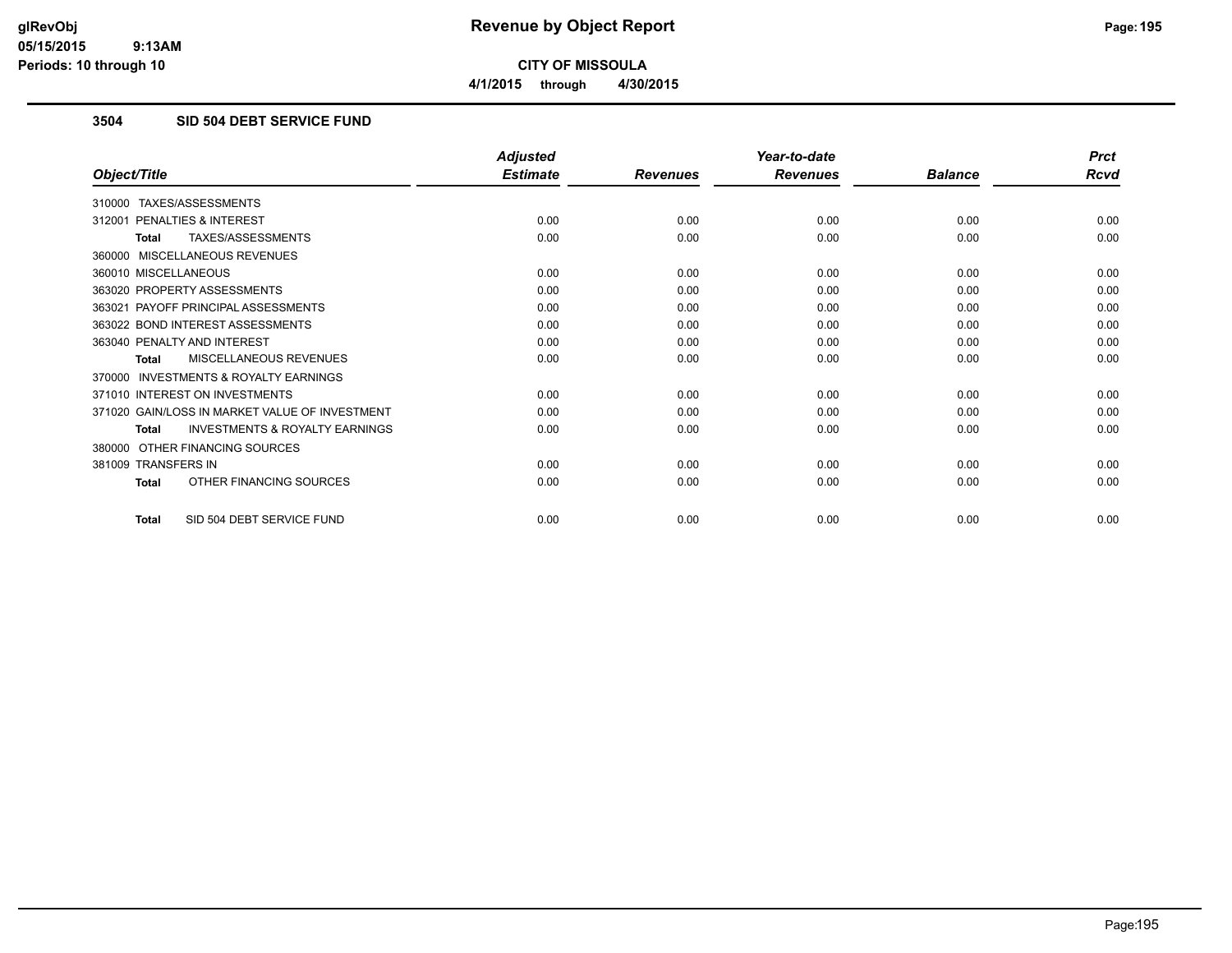**4/1/2015 through 4/30/2015**

**3505 SID 505 DEBT SERVICE FUND**

**3505 SID 505 DEBT SERVICE FUND**

|                                                    | <b>Adjusted</b> |                 | Year-to-date    |                | <b>Prct</b> |
|----------------------------------------------------|-----------------|-----------------|-----------------|----------------|-------------|
| Object/Title                                       | <b>Estimate</b> | <b>Revenues</b> | <b>Revenues</b> | <b>Balance</b> | Rcvd        |
| TAXES/ASSESSMENTS<br>310000                        |                 |                 |                 |                |             |
| <b>PENALTIES &amp; INTEREST</b><br>312001          | 0.00            | 0.00            | 0.00            | 0.00           | 0.00        |
| TAXES/ASSESSMENTS<br>Total                         | 0.00            | 0.00            | 0.00            | 0.00           | 0.00        |
| 360000 MISCELLANEOUS REVENUES                      |                 |                 |                 |                |             |
| 360010 MISCELLANEOUS                               | 0.00            | 0.00            | 0.00            | 0.00           | 0.00        |
| 363020 PROPERTY ASSESSMENTS                        | 0.00            | 0.00            | 0.00            | 0.00           | 0.00        |
| 363021 PAYOFF PRINCIPAL ASSESSMENTS                | 0.00            | 0.00            | 0.00            | 0.00           | 0.00        |
| 363022 BOND INTEREST ASSESSMENTS                   | 0.00            | 0.00            | 0.00            | 0.00           | 0.00        |
| 363040 PENALTY AND INTEREST                        | 0.00            | 0.00            | 0.00            | 0.00           | 0.00        |
| MISCELLANEOUS REVENUES<br>Total                    | 0.00            | 0.00            | 0.00            | 0.00           | 0.00        |
| 370000 INVESTMENTS & ROYALTY EARNINGS              |                 |                 |                 |                |             |
| 371010 INTEREST ON INVESTMENTS                     | 0.00            | 0.00            | 0.00            | 0.00           | 0.00        |
| 371020 GAIN/LOSS IN MARKET VALUE OF INVESTMENTS    | 0.00            | 0.00            | 0.00            | 0.00           | 0.00        |
| <b>INVESTMENTS &amp; ROYALTY EARNINGS</b><br>Total | 0.00            | 0.00            | 0.00            | 0.00           | 0.00        |
|                                                    |                 |                 |                 |                |             |
| SID 505 DEBT SERVICE FUND<br><b>Total</b>          | 0.00            | 0.00            | 0.00            | 0.00           | 0.00        |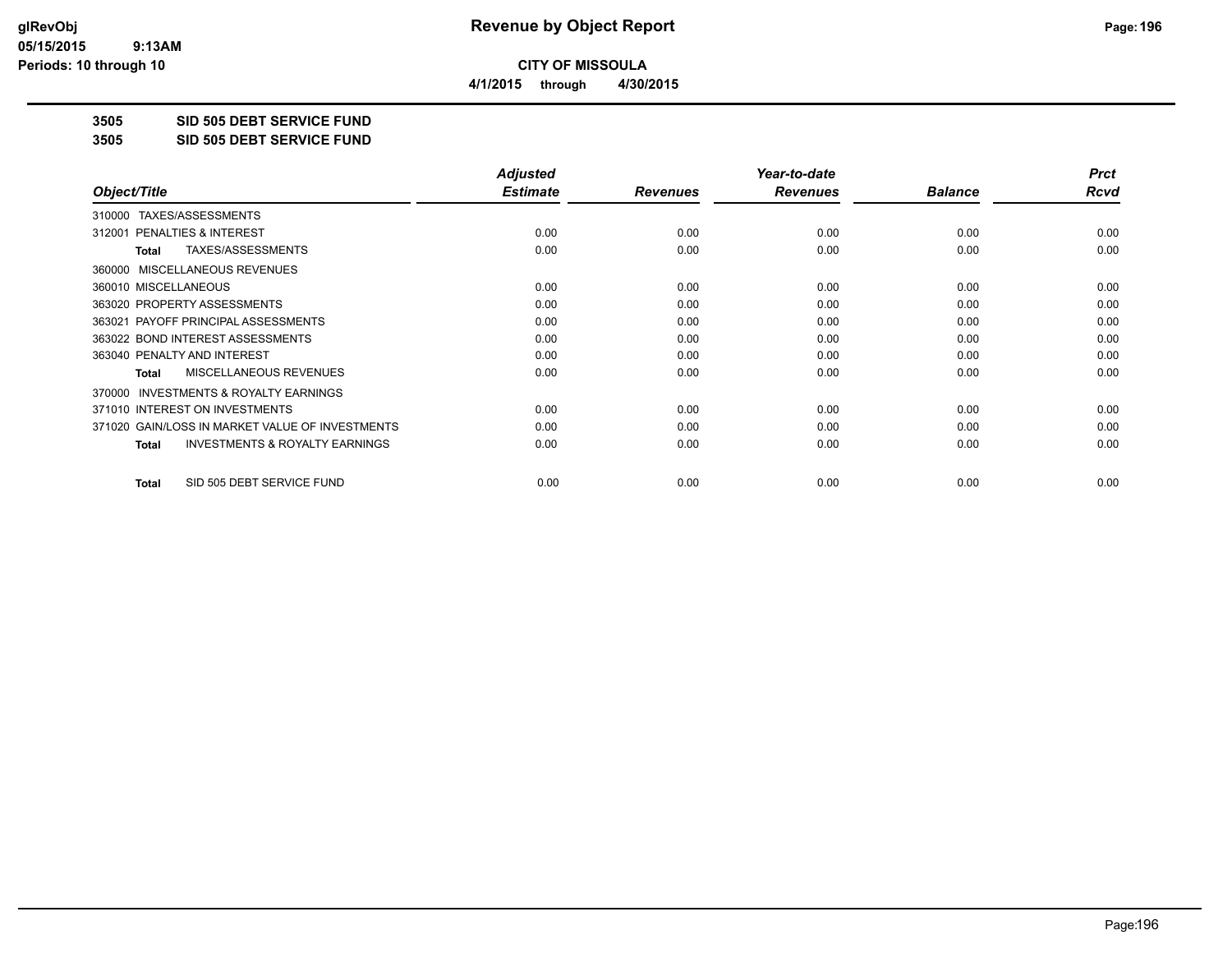**4/1/2015 through 4/30/2015**

## **3505 SID 505 DEBT SERVICE FUND**

|                                                           | <b>Adjusted</b> |                 | Year-to-date    |                | <b>Prct</b> |
|-----------------------------------------------------------|-----------------|-----------------|-----------------|----------------|-------------|
| Object/Title                                              | <b>Estimate</b> | <b>Revenues</b> | <b>Revenues</b> | <b>Balance</b> | Rcvd        |
| 310000 TAXES/ASSESSMENTS                                  |                 |                 |                 |                |             |
| 312001 PENALTIES & INTEREST                               | 0.00            | 0.00            | 0.00            | 0.00           | 0.00        |
| TAXES/ASSESSMENTS<br>Total                                | 0.00            | 0.00            | 0.00            | 0.00           | 0.00        |
| 360000 MISCELLANEOUS REVENUES                             |                 |                 |                 |                |             |
| 360010 MISCELLANEOUS                                      | 0.00            | 0.00            | 0.00            | 0.00           | 0.00        |
| 363020 PROPERTY ASSESSMENTS                               | 0.00            | 0.00            | 0.00            | 0.00           | 0.00        |
| 363021 PAYOFF PRINCIPAL ASSESSMENTS                       | 0.00            | 0.00            | 0.00            | 0.00           | 0.00        |
| 363022 BOND INTEREST ASSESSMENTS                          | 0.00            | 0.00            | 0.00            | 0.00           | 0.00        |
| 363040 PENALTY AND INTEREST                               | 0.00            | 0.00            | 0.00            | 0.00           | 0.00        |
| MISCELLANEOUS REVENUES<br><b>Total</b>                    | 0.00            | 0.00            | 0.00            | 0.00           | 0.00        |
| <b>INVESTMENTS &amp; ROYALTY EARNINGS</b><br>370000       |                 |                 |                 |                |             |
| 371010 INTEREST ON INVESTMENTS                            | 0.00            | 0.00            | 0.00            | 0.00           | 0.00        |
| 371020 GAIN/LOSS IN MARKET VALUE OF INVESTMENT            | 0.00            | 0.00            | 0.00            | 0.00           | 0.00        |
| <b>INVESTMENTS &amp; ROYALTY EARNINGS</b><br><b>Total</b> | 0.00            | 0.00            | 0.00            | 0.00           | 0.00        |
| SID 505 DEBT SERVICE FUND<br><b>Total</b>                 | 0.00            | 0.00            | 0.00            | 0.00           | 0.00        |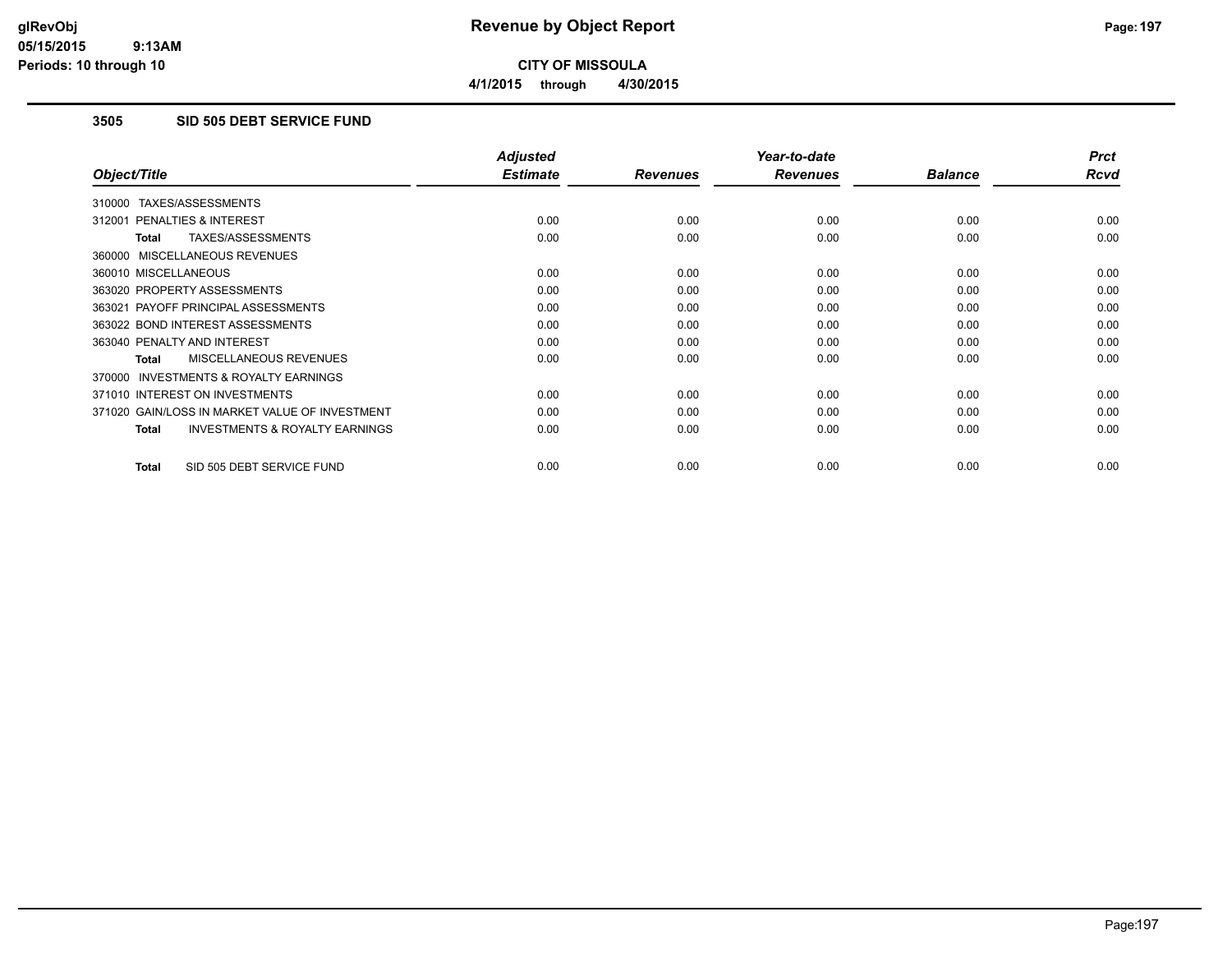**4/1/2015 through 4/30/2015**

**3506 SID 506 DEBT SERVICE FUND**

**3506 SID 506 DEBT SERVICE FUND**

|                                                           | <b>Adjusted</b> |                 | Year-to-date    |                | <b>Prct</b> |
|-----------------------------------------------------------|-----------------|-----------------|-----------------|----------------|-------------|
| Object/Title                                              | <b>Estimate</b> | <b>Revenues</b> | <b>Revenues</b> | <b>Balance</b> | <b>Rcvd</b> |
| TAXES/ASSESSMENTS<br>310000                               |                 |                 |                 |                |             |
| 312001 PENALTIES & INTEREST                               | 0.00            | 0.00            | 0.00            | 0.00           | 0.00        |
| TAXES/ASSESSMENTS<br><b>Total</b>                         | 0.00            | 0.00            | 0.00            | 0.00           | 0.00        |
| MISCELLANEOUS REVENUES<br>360000                          |                 |                 |                 |                |             |
| 360010 MISCELLANEOUS                                      | 0.00            | 0.00            | 0.00            | 0.00           | 0.00        |
| 363020 PROPERTY ASSESSMENTS                               | 0.00            | 0.00            | 0.00            | 0.00           | 0.00        |
| 363021 PAYOFF PRINCIPAL ASSESSMENTS                       | 0.00            | 0.00            | 0.00            | 0.00           | 0.00        |
| 363022 BOND INTEREST ASSESSMENTS                          | 0.00            | 0.00            | 0.00            | 0.00           | 0.00        |
| 363040 PENALTY AND INTEREST                               | 0.00            | 0.00            | 0.00            | 0.00           | 0.00        |
| <b>MISCELLANEOUS REVENUES</b><br><b>Total</b>             | 0.00            | 0.00            | 0.00            | 0.00           | 0.00        |
| <b>INVESTMENTS &amp; ROYALTY EARNINGS</b><br>370000       |                 |                 |                 |                |             |
| 371010 INTEREST ON INVESTMENTS                            | 0.00            | 0.00            | 0.00            | 0.00           | 0.00        |
| 371020 GAIN/LOSS IN MARKET VALUE OF INVESTMENTS           | 0.00            | 0.00            | 0.00            | 0.00           | 0.00        |
| <b>INVESTMENTS &amp; ROYALTY EARNINGS</b><br><b>Total</b> | 0.00            | 0.00            | 0.00            | 0.00           | 0.00        |
| OTHER FINANCING SOURCES<br>380000                         |                 |                 |                 |                |             |
| 381009 TRANSFERS IN                                       | 0.00            | 0.00            | 0.00            | 0.00           | 0.00        |
| OTHER FINANCING SOURCES<br>Total                          | 0.00            | 0.00            | 0.00            | 0.00           | 0.00        |
| SID 506 DEBT SERVICE FUND<br><b>Total</b>                 | 0.00            | 0.00            | 0.00            | 0.00           | 0.00        |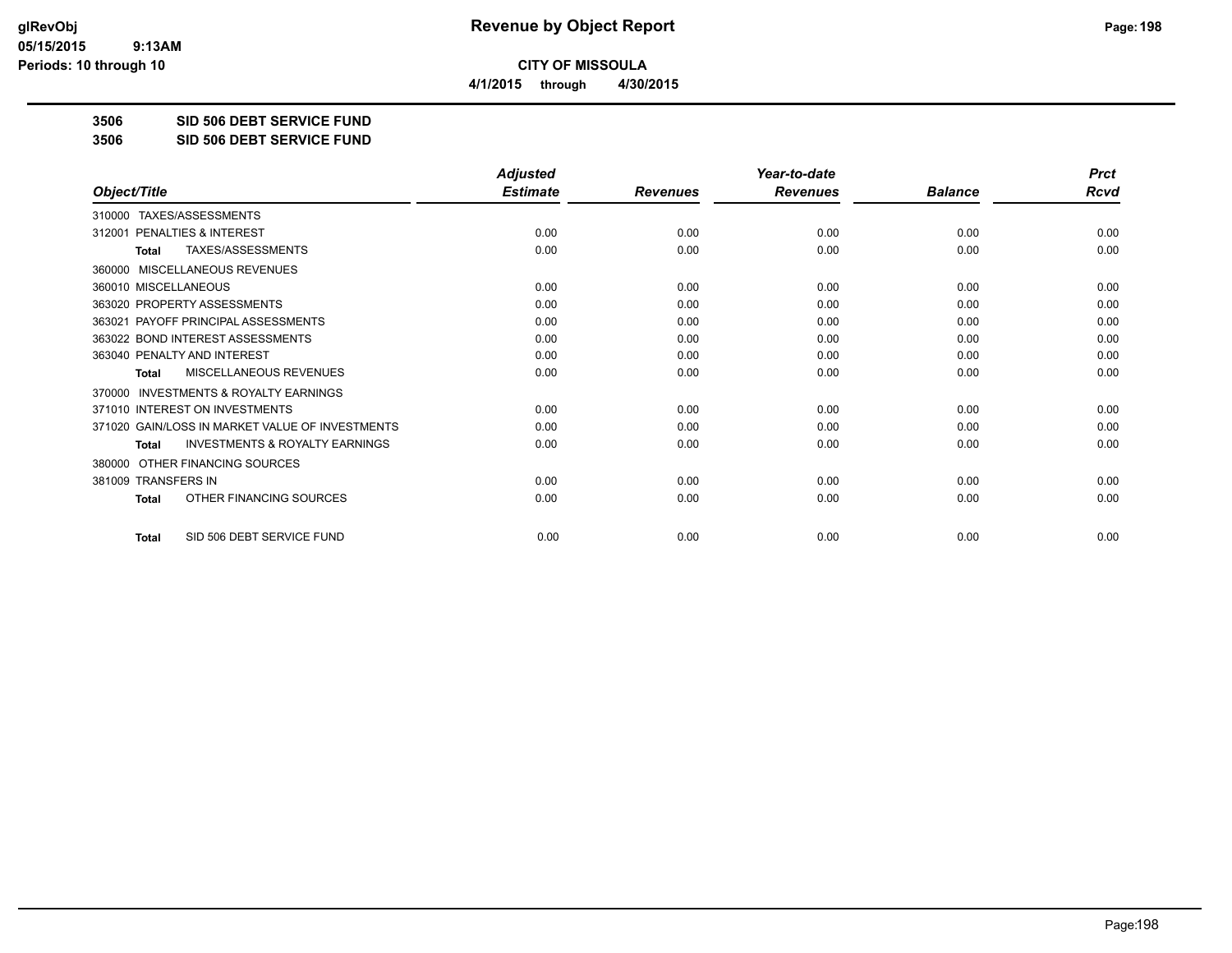**4/1/2015 through 4/30/2015**

## **3506 SID 506 DEBT SERVICE FUND**

|                                                           | <b>Adjusted</b> |                 | Year-to-date    |                | <b>Prct</b> |
|-----------------------------------------------------------|-----------------|-----------------|-----------------|----------------|-------------|
| Object/Title                                              | <b>Estimate</b> | <b>Revenues</b> | <b>Revenues</b> | <b>Balance</b> | <b>Rcvd</b> |
| 310000 TAXES/ASSESSMENTS                                  |                 |                 |                 |                |             |
| 312001 PENALTIES & INTEREST                               | 0.00            | 0.00            | 0.00            | 0.00           | 0.00        |
| TAXES/ASSESSMENTS<br><b>Total</b>                         | 0.00            | 0.00            | 0.00            | 0.00           | 0.00        |
| 360000 MISCELLANEOUS REVENUES                             |                 |                 |                 |                |             |
| 360010 MISCELLANEOUS                                      | 0.00            | 0.00            | 0.00            | 0.00           | 0.00        |
| 363020 PROPERTY ASSESSMENTS                               | 0.00            | 0.00            | 0.00            | 0.00           | 0.00        |
| 363021 PAYOFF PRINCIPAL ASSESSMENTS                       | 0.00            | 0.00            | 0.00            | 0.00           | 0.00        |
| 363022 BOND INTEREST ASSESSMENTS                          | 0.00            | 0.00            | 0.00            | 0.00           | 0.00        |
| 363040 PENALTY AND INTEREST                               | 0.00            | 0.00            | 0.00            | 0.00           | 0.00        |
| MISCELLANEOUS REVENUES<br><b>Total</b>                    | 0.00            | 0.00            | 0.00            | 0.00           | 0.00        |
| <b>INVESTMENTS &amp; ROYALTY EARNINGS</b><br>370000       |                 |                 |                 |                |             |
| 371010 INTEREST ON INVESTMENTS                            | 0.00            | 0.00            | 0.00            | 0.00           | 0.00        |
| 371020 GAIN/LOSS IN MARKET VALUE OF INVESTMENT            | 0.00            | 0.00            | 0.00            | 0.00           | 0.00        |
| <b>INVESTMENTS &amp; ROYALTY EARNINGS</b><br><b>Total</b> | 0.00            | 0.00            | 0.00            | 0.00           | 0.00        |
| 380000 OTHER FINANCING SOURCES                            |                 |                 |                 |                |             |
| 381009 TRANSFERS IN                                       | 0.00            | 0.00            | 0.00            | 0.00           | 0.00        |
| OTHER FINANCING SOURCES<br><b>Total</b>                   | 0.00            | 0.00            | 0.00            | 0.00           | 0.00        |
| SID 506 DEBT SERVICE FUND<br><b>Total</b>                 | 0.00            | 0.00            | 0.00            | 0.00           | 0.00        |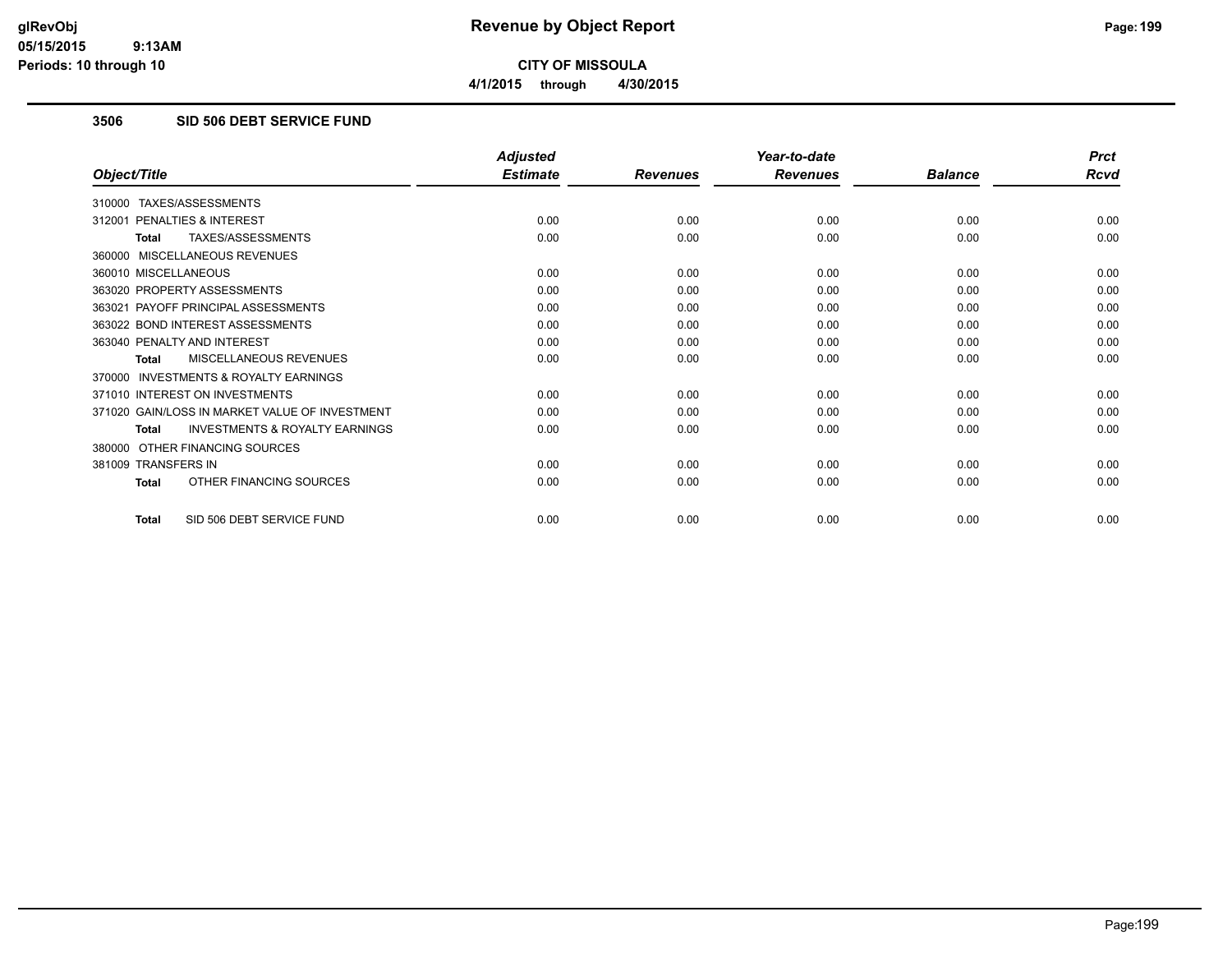**4/1/2015 through 4/30/2015**

**3507 SID 507 DEBT SERVICE FUND**

**3507 SID 507 DEBT SERVICE FUND**

|                                                           | <b>Adjusted</b> |                 | Year-to-date    |                | <b>Prct</b> |
|-----------------------------------------------------------|-----------------|-----------------|-----------------|----------------|-------------|
| Object/Title                                              | <b>Estimate</b> | <b>Revenues</b> | <b>Revenues</b> | <b>Balance</b> | Rcvd        |
| TAXES/ASSESSMENTS<br>310000                               |                 |                 |                 |                |             |
| PENALTIES & INTEREST<br>312001                            | 0.00            | 0.00            | 0.00            | 0.00           | 0.00        |
| TAXES/ASSESSMENTS<br>Total                                | 0.00            | 0.00            | 0.00            | 0.00           | 0.00        |
| MISCELLANEOUS REVENUES<br>360000                          |                 |                 |                 |                |             |
| 360010 MISCELLANEOUS                                      | 0.00            | 0.00            | 0.00            | 0.00           | 0.00        |
| 363020 PROPERTY ASSESSMENTS                               | 0.00            | 0.00            | 0.00            | 0.00           | 0.00        |
| 363021 PAYOFF PRINCIPAL ASSESSMENTS                       | 0.00            | 0.00            | 0.00            | 0.00           | 0.00        |
| 363022 BOND INTEREST ASSESSMENTS                          | 0.00            | 0.00            | 0.00            | 0.00           | 0.00        |
| 363040 PENALTY AND INTEREST                               | 0.00            | 0.00            | 0.00            | 0.00           | 0.00        |
| <b>MISCELLANEOUS REVENUES</b><br><b>Total</b>             | 0.00            | 0.00            | 0.00            | 0.00           | 0.00        |
| <b>INVESTMENTS &amp; ROYALTY EARNINGS</b><br>370000       |                 |                 |                 |                |             |
| 371010 INTEREST ON INVESTMENTS                            | 0.00            | 0.00            | 0.00            | 0.00           | 0.00        |
| 371020 GAIN/LOSS IN MARKET VALUE OF INVESTMENTS           | 0.00            | 0.00            | 0.00            | 0.00           | 0.00        |
| <b>INVESTMENTS &amp; ROYALTY EARNINGS</b><br><b>Total</b> | 0.00            | 0.00            | 0.00            | 0.00           | 0.00        |
| OTHER FINANCING SOURCES<br>380000                         |                 |                 |                 |                |             |
| 381009 TRANSFERS IN                                       | 0.00            | 0.00            | 0.00            | 0.00           | 0.00        |
| OTHER FINANCING SOURCES<br><b>Total</b>                   | 0.00            | 0.00            | 0.00            | 0.00           | 0.00        |
| SID 507 DEBT SERVICE FUND<br><b>Total</b>                 | 0.00            | 0.00            | 0.00            | 0.00           | 0.00        |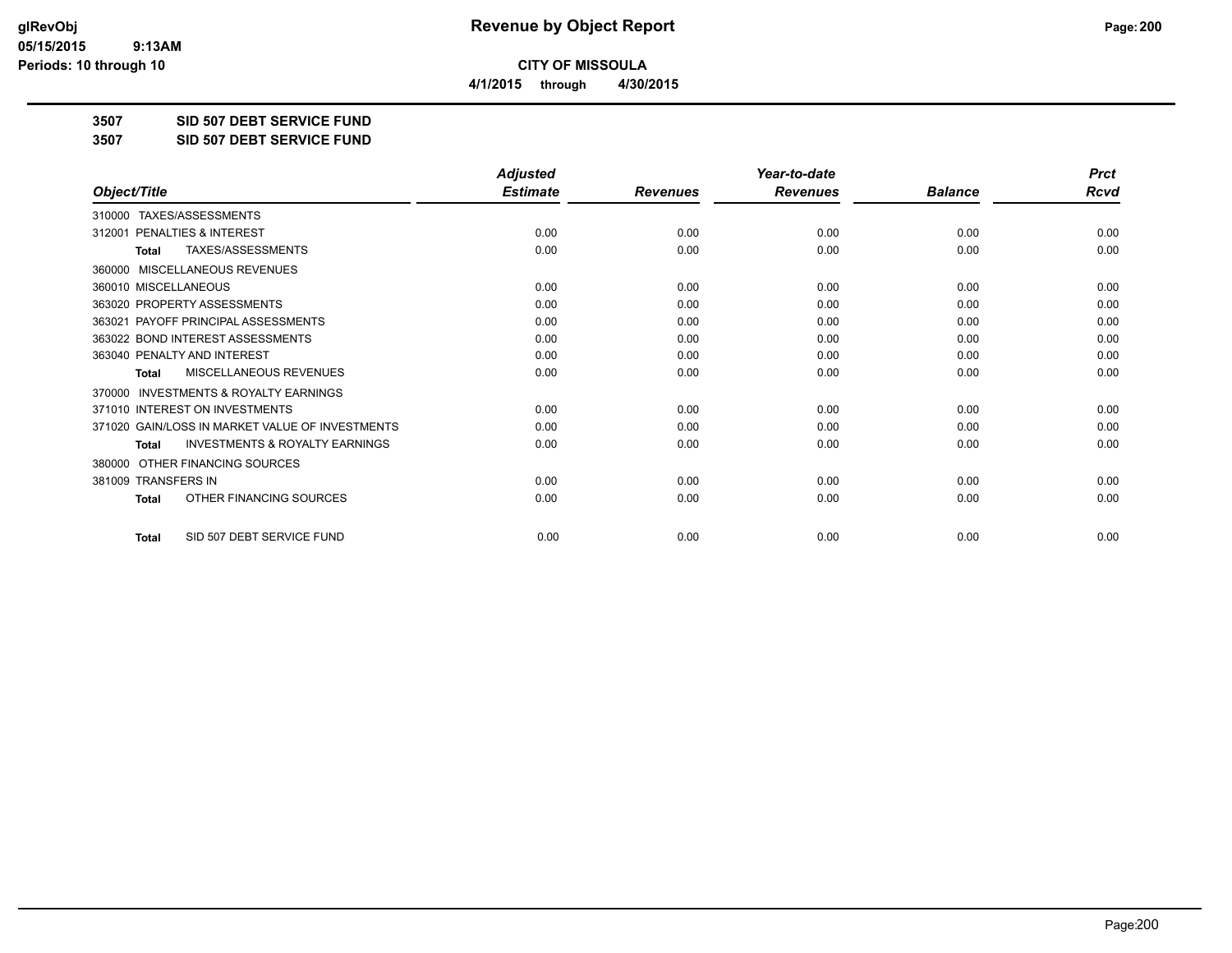**4/1/2015 through 4/30/2015**

# **3507 SID 507 DEBT SERVICE FUND**

|                                                           | <b>Adjusted</b> |                 | Year-to-date    |                | <b>Prct</b> |
|-----------------------------------------------------------|-----------------|-----------------|-----------------|----------------|-------------|
| Object/Title                                              | <b>Estimate</b> | <b>Revenues</b> | <b>Revenues</b> | <b>Balance</b> | <b>Rcvd</b> |
| 310000 TAXES/ASSESSMENTS                                  |                 |                 |                 |                |             |
| 312001 PENALTIES & INTEREST                               | 0.00            | 0.00            | 0.00            | 0.00           | 0.00        |
| TAXES/ASSESSMENTS<br><b>Total</b>                         | 0.00            | 0.00            | 0.00            | 0.00           | 0.00        |
| 360000 MISCELLANEOUS REVENUES                             |                 |                 |                 |                |             |
| 360010 MISCELLANEOUS                                      | 0.00            | 0.00            | 0.00            | 0.00           | 0.00        |
| 363020 PROPERTY ASSESSMENTS                               | 0.00            | 0.00            | 0.00            | 0.00           | 0.00        |
| 363021 PAYOFF PRINCIPAL ASSESSMENTS                       | 0.00            | 0.00            | 0.00            | 0.00           | 0.00        |
| 363022 BOND INTEREST ASSESSMENTS                          | 0.00            | 0.00            | 0.00            | 0.00           | 0.00        |
| 363040 PENALTY AND INTEREST                               | 0.00            | 0.00            | 0.00            | 0.00           | 0.00        |
| MISCELLANEOUS REVENUES<br><b>Total</b>                    | 0.00            | 0.00            | 0.00            | 0.00           | 0.00        |
| <b>INVESTMENTS &amp; ROYALTY EARNINGS</b><br>370000       |                 |                 |                 |                |             |
| 371010 INTEREST ON INVESTMENTS                            | 0.00            | 0.00            | 0.00            | 0.00           | 0.00        |
| 371020 GAIN/LOSS IN MARKET VALUE OF INVESTMENT            | 0.00            | 0.00            | 0.00            | 0.00           | 0.00        |
| <b>INVESTMENTS &amp; ROYALTY EARNINGS</b><br><b>Total</b> | 0.00            | 0.00            | 0.00            | 0.00           | 0.00        |
| 380000 OTHER FINANCING SOURCES                            |                 |                 |                 |                |             |
| 381009 TRANSFERS IN                                       | 0.00            | 0.00            | 0.00            | 0.00           | 0.00        |
| OTHER FINANCING SOURCES<br><b>Total</b>                   | 0.00            | 0.00            | 0.00            | 0.00           | 0.00        |
| SID 507 DEBT SERVICE FUND<br>Total                        | 0.00            | 0.00            | 0.00            | 0.00           | 0.00        |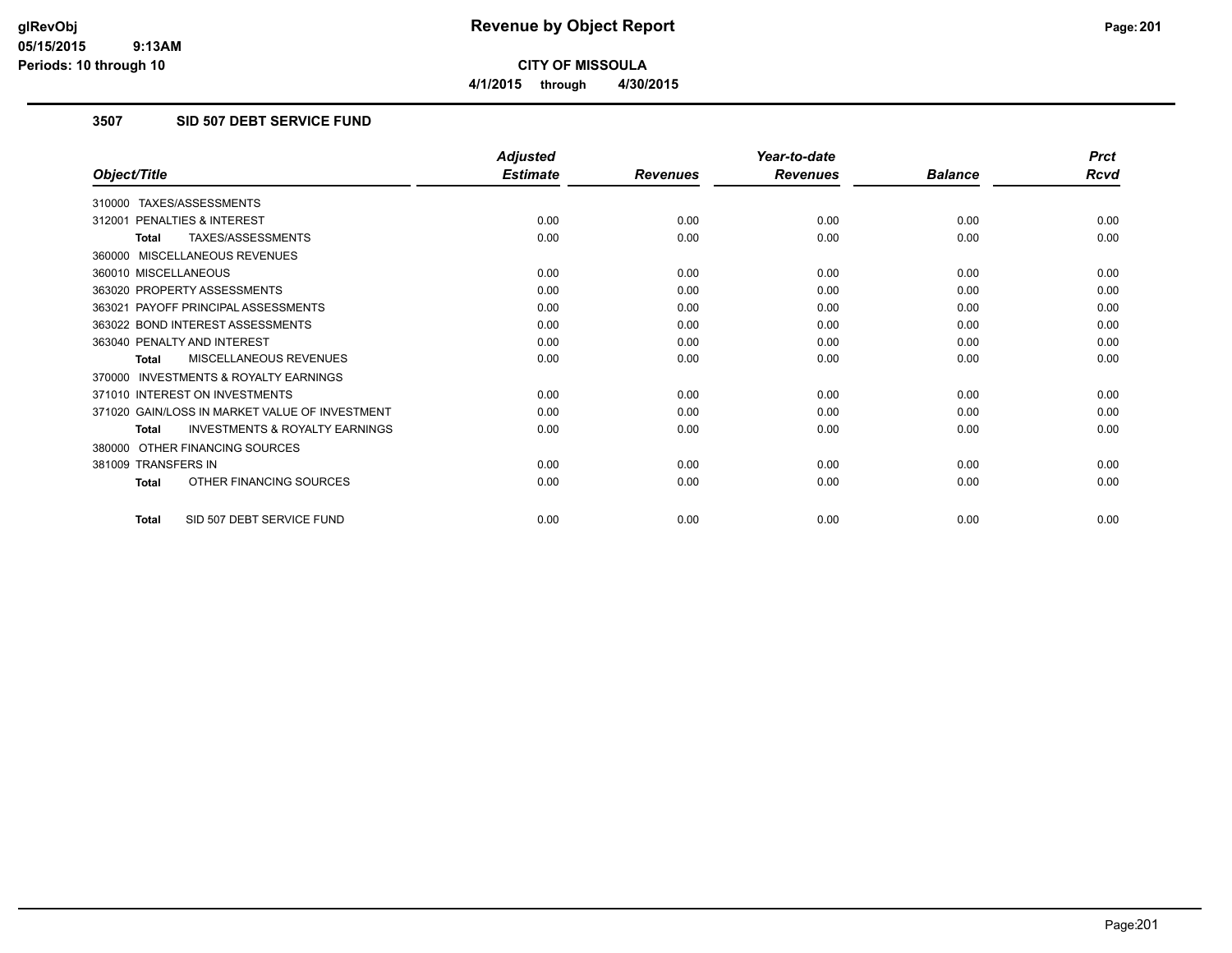**4/1/2015 through 4/30/2015**

**3508 SID 508 DEBT SERVICE FUND**

**3508 SID 508 DEBT SERVICE FUND**

|                                                           | <b>Adjusted</b> |                 | Year-to-date    |                | <b>Prct</b> |
|-----------------------------------------------------------|-----------------|-----------------|-----------------|----------------|-------------|
| Object/Title                                              | <b>Estimate</b> | <b>Revenues</b> | <b>Revenues</b> | <b>Balance</b> | <b>Rcvd</b> |
| TAXES/ASSESSMENTS<br>310000                               |                 |                 |                 |                |             |
| PENALTIES & INTEREST<br>312001                            | 0.00            | 0.00            | 0.00            | 0.00           | 0.00        |
| <b>TAXES/ASSESSMENTS</b><br><b>Total</b>                  | 0.00            | 0.00            | 0.00            | 0.00           | 0.00        |
| MISCELLANEOUS REVENUES<br>360000                          |                 |                 |                 |                |             |
| 360010 MISCELLANEOUS                                      | 0.00            | 0.00            | 0.00            | 0.00           | 0.00        |
| 363020 PROPERTY ASSESSMENTS                               | 0.00            | 0.00            | 0.00            | 0.00           | 0.00        |
| PAYOFF PRINCIPAL ASSESSMENTS<br>363021                    | 0.00            | 0.00            | 0.00            | 0.00           | 0.00        |
| 363022 BOND INTEREST ASSESSMENTS                          | 0.00            | 0.00            | 0.00            | 0.00           | 0.00        |
| 363040 PENALTY AND INTEREST                               | 0.00            | 0.00            | 0.00            | 0.00           | 0.00        |
| <b>MISCELLANEOUS REVENUES</b><br><b>Total</b>             | 0.00            | 0.00            | 0.00            | 0.00           | 0.00        |
| <b>INVESTMENTS &amp; ROYALTY EARNINGS</b><br>370000       |                 |                 |                 |                |             |
| 371010 INTEREST ON INVESTMENTS                            | 0.00            | 0.00            | 0.00            | 0.00           | 0.00        |
| 371020 GAIN/LOSS IN MARKET VALUE OF INVESTMENTS           | 0.00            | 0.00            | 0.00            | 0.00           | 0.00        |
| <b>INVESTMENTS &amp; ROYALTY EARNINGS</b><br><b>Total</b> | 0.00            | 0.00            | 0.00            | 0.00           | 0.00        |
| OTHER FINANCING SOURCES<br>380000                         |                 |                 |                 |                |             |
| 381009 TRANSFERS IN                                       | 0.00            | 0.00            | 0.00            | 0.00           | 0.00        |
| OTHER FINANCING SOURCES<br><b>Total</b>                   | 0.00            | 0.00            | 0.00            | 0.00           | 0.00        |
| SID 508 DEBT SERVICE FUND<br><b>Total</b>                 | 0.00            | 0.00            | 0.00            | 0.00           | 0.00        |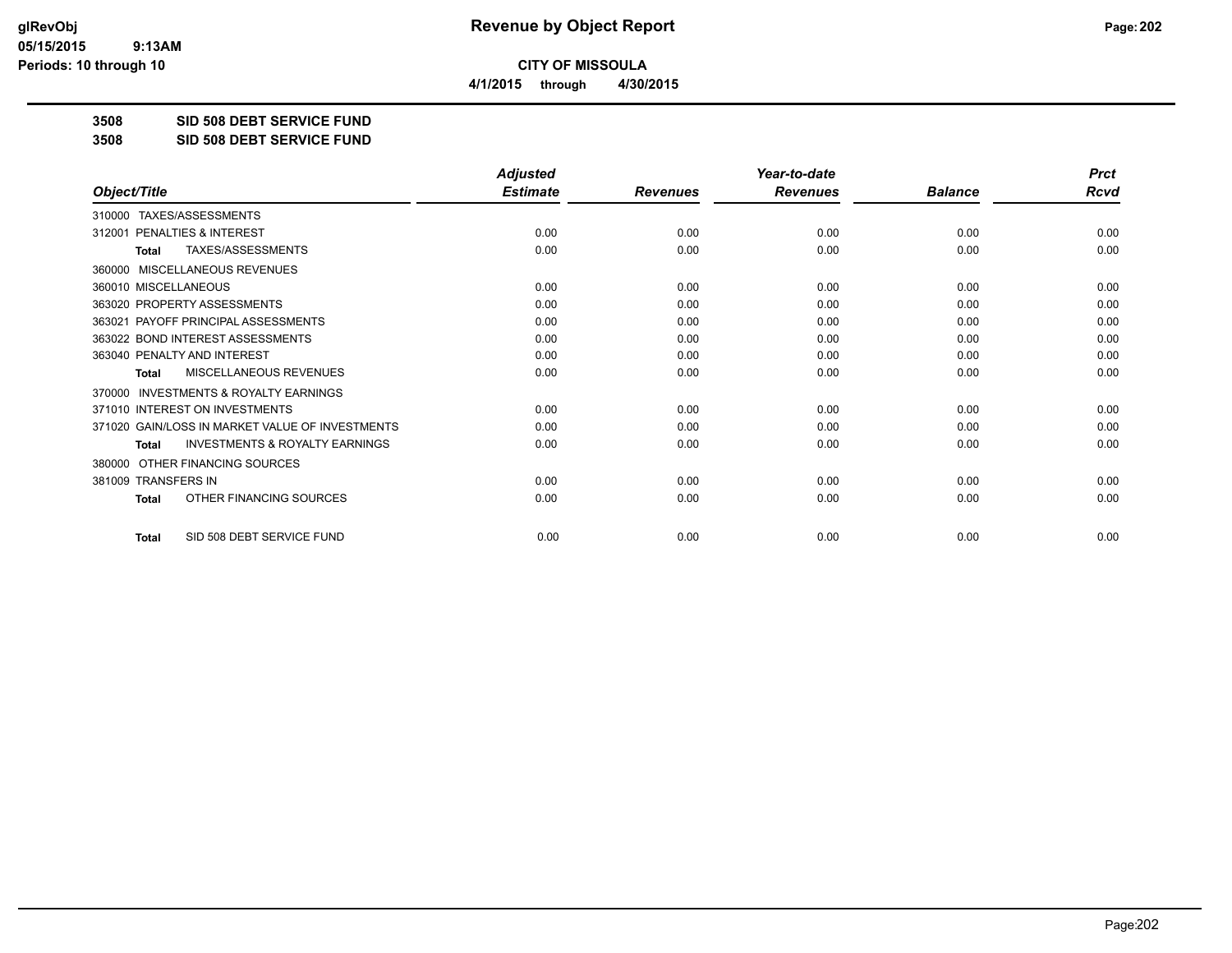**4/1/2015 through 4/30/2015**

# **3508 SID 508 DEBT SERVICE FUND**

|                                                           | <b>Adjusted</b> |                 | Year-to-date    |                | <b>Prct</b> |
|-----------------------------------------------------------|-----------------|-----------------|-----------------|----------------|-------------|
| Object/Title                                              | <b>Estimate</b> | <b>Revenues</b> | <b>Revenues</b> | <b>Balance</b> | Rcvd        |
| 310000 TAXES/ASSESSMENTS                                  |                 |                 |                 |                |             |
| 312001 PENALTIES & INTEREST                               | 0.00            | 0.00            | 0.00            | 0.00           | 0.00        |
| <b>TAXES/ASSESSMENTS</b><br><b>Total</b>                  | 0.00            | 0.00            | 0.00            | 0.00           | 0.00        |
| 360000 MISCELLANEOUS REVENUES                             |                 |                 |                 |                |             |
| 360010 MISCELLANEOUS                                      | 0.00            | 0.00            | 0.00            | 0.00           | 0.00        |
| 363020 PROPERTY ASSESSMENTS                               | 0.00            | 0.00            | 0.00            | 0.00           | 0.00        |
| 363021 PAYOFF PRINCIPAL ASSESSMENTS                       | 0.00            | 0.00            | 0.00            | 0.00           | 0.00        |
| 363022 BOND INTEREST ASSESSMENTS                          | 0.00            | 0.00            | 0.00            | 0.00           | 0.00        |
| 363040 PENALTY AND INTEREST                               | 0.00            | 0.00            | 0.00            | 0.00           | 0.00        |
| <b>MISCELLANEOUS REVENUES</b><br><b>Total</b>             | 0.00            | 0.00            | 0.00            | 0.00           | 0.00        |
| <b>INVESTMENTS &amp; ROYALTY EARNINGS</b><br>370000       |                 |                 |                 |                |             |
| 371010 INTEREST ON INVESTMENTS                            | 0.00            | 0.00            | 0.00            | 0.00           | 0.00        |
| 371020 GAIN/LOSS IN MARKET VALUE OF INVESTMENT            | 0.00            | 0.00            | 0.00            | 0.00           | 0.00        |
| <b>INVESTMENTS &amp; ROYALTY EARNINGS</b><br><b>Total</b> | 0.00            | 0.00            | 0.00            | 0.00           | 0.00        |
| 380000 OTHER FINANCING SOURCES                            |                 |                 |                 |                |             |
| 381009 TRANSFERS IN                                       | 0.00            | 0.00            | 0.00            | 0.00           | 0.00        |
| OTHER FINANCING SOURCES<br><b>Total</b>                   | 0.00            | 0.00            | 0.00            | 0.00           | 0.00        |
| SID 508 DEBT SERVICE FUND<br>Total                        | 0.00            | 0.00            | 0.00            | 0.00           | 0.00        |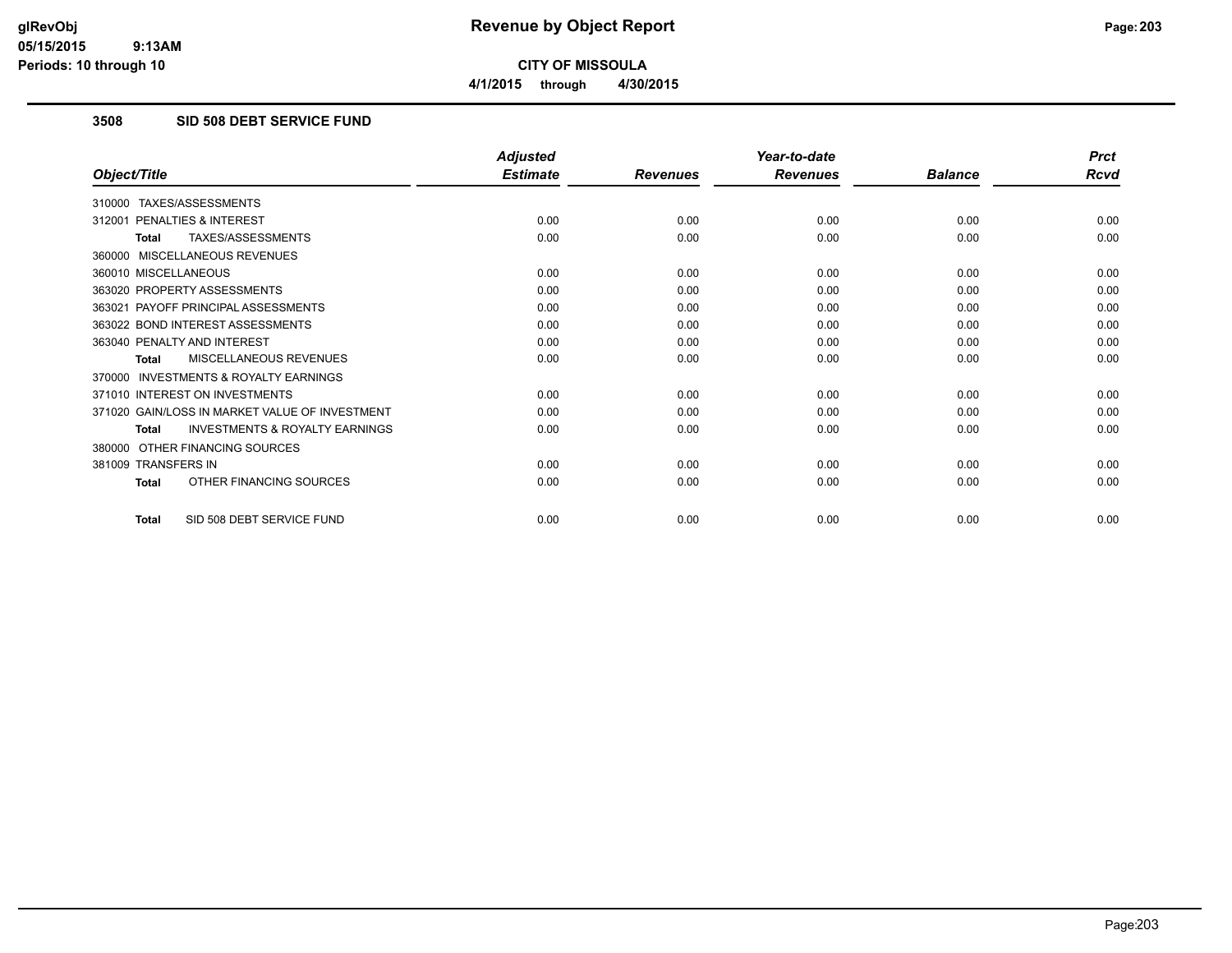**4/1/2015 through 4/30/2015**

**3510 SID 510 DEBT SERVICE FUND**

**3510 SID 510 DEBT SERVICE FUND**

|                                                           | <b>Adjusted</b> |                 | Year-to-date    |                | <b>Prct</b> |
|-----------------------------------------------------------|-----------------|-----------------|-----------------|----------------|-------------|
| Object/Title                                              | <b>Estimate</b> | <b>Revenues</b> | <b>Revenues</b> | <b>Balance</b> | <b>Rcvd</b> |
| TAXES/ASSESSMENTS<br>310000                               |                 |                 |                 |                |             |
| 312001 PENALTIES & INTEREST                               | 0.00            | 0.00            | 0.00            | 0.00           | 0.00        |
| TAXES/ASSESSMENTS<br>Total                                | 0.00            | 0.00            | 0.00            | 0.00           | 0.00        |
| <b>MISCELLANEOUS REVENUES</b><br>360000                   |                 |                 |                 |                |             |
| 360010 MISCELLANEOUS                                      | 0.00            | 0.00            | 0.00            | 0.00           | 0.00        |
| 363020 PROPERTY ASSESSMENTS                               | 0.00            | 0.00            | 0.00            | 0.00           | 0.00        |
| 363021 PAYOFF PRINCIPAL ASSESSMENTS                       | 0.00            | 0.00            | 0.00            | 0.00           | 0.00        |
| 363022 BOND INTEREST ASSESSMENTS                          | 0.00            | 0.00            | 0.00            | 0.00           | 0.00        |
| 363040 PENALTY AND INTEREST                               | 0.00            | 0.00            | 0.00            | 0.00           | 0.00        |
| <b>MISCELLANEOUS REVENUES</b><br><b>Total</b>             | 0.00            | 0.00            | 0.00            | 0.00           | 0.00        |
| <b>INVESTMENTS &amp; ROYALTY EARNINGS</b><br>370000       |                 |                 |                 |                |             |
| 371010 INTEREST ON INVESTMENTS                            | 0.00            | 0.00            | 0.00            | 0.00           | 0.00        |
| 371020 GAIN/LOSS IN MARKET VALUE OF INVESTMENTS           | 0.00            | 0.00            | 0.00            | 0.00           | 0.00        |
| 371500 INTEREST ON INTERFUND LOAN                         | 0.00            | 0.00            | 0.00            | 0.00           | 0.00        |
| <b>INVESTMENTS &amp; ROYALTY EARNINGS</b><br><b>Total</b> | 0.00            | 0.00            | 0.00            | 0.00           | 0.00        |
| SID 510 DEBT SERVICE FUND<br>Total                        | 0.00            | 0.00            | 0.00            | 0.00           | 0.00        |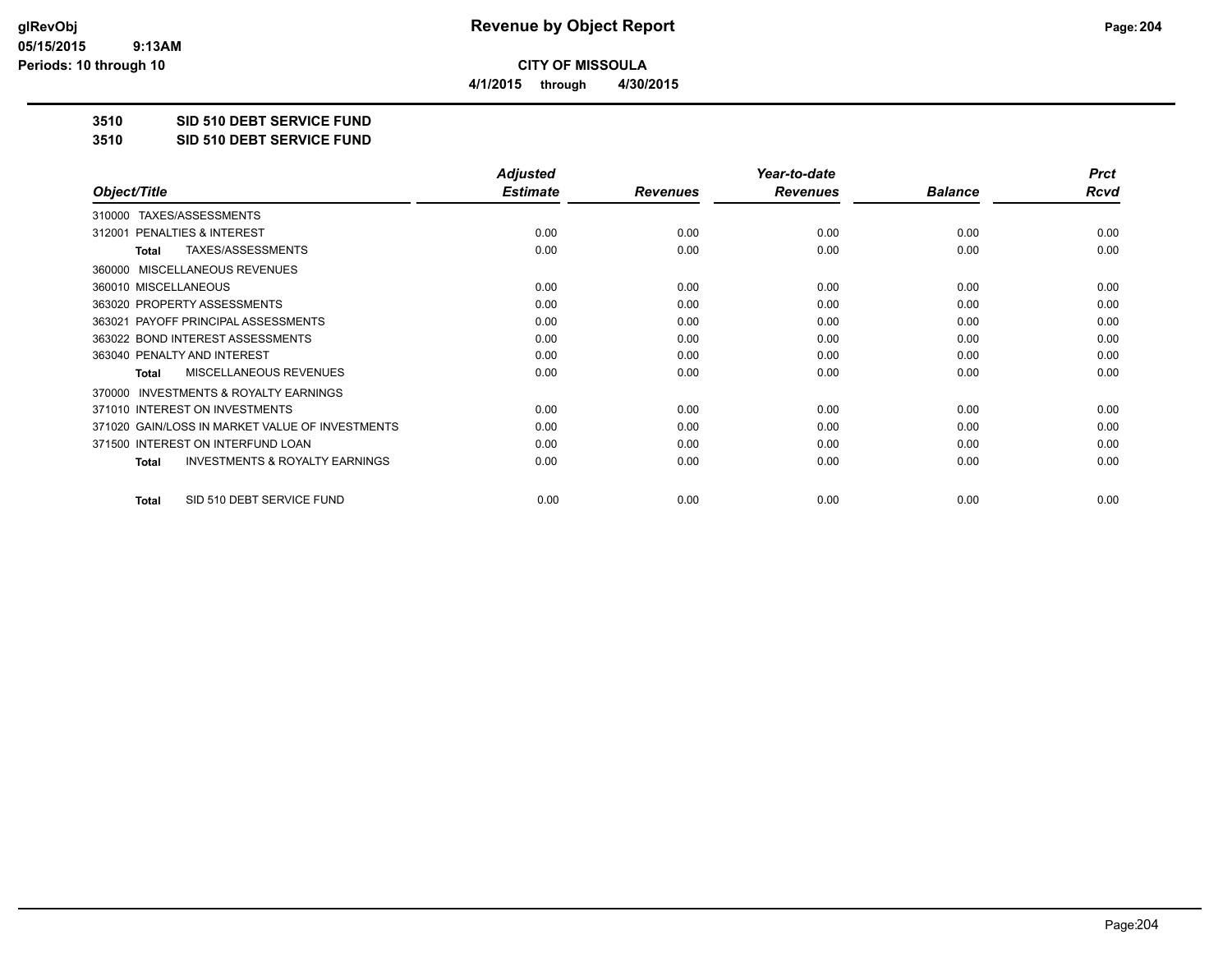**4/1/2015 through 4/30/2015**

# **3510 SID 510 DEBT SERVICE FUND**

|                                                           | <b>Adjusted</b> |                 | Year-to-date    |                | <b>Prct</b> |
|-----------------------------------------------------------|-----------------|-----------------|-----------------|----------------|-------------|
| Object/Title                                              | <b>Estimate</b> | <b>Revenues</b> | <b>Revenues</b> | <b>Balance</b> | Rcvd        |
| TAXES/ASSESSMENTS<br>310000                               |                 |                 |                 |                |             |
| 312001 PENALTIES & INTEREST                               | 0.00            | 0.00            | 0.00            | 0.00           | 0.00        |
| TAXES/ASSESSMENTS<br><b>Total</b>                         | 0.00            | 0.00            | 0.00            | 0.00           | 0.00        |
| 360000 MISCELLANEOUS REVENUES                             |                 |                 |                 |                |             |
| 360010 MISCELLANEOUS                                      | 0.00            | 0.00            | 0.00            | 0.00           | 0.00        |
| 363020 PROPERTY ASSESSMENTS                               | 0.00            | 0.00            | 0.00            | 0.00           | 0.00        |
| 363021 PAYOFF PRINCIPAL ASSESSMENTS                       | 0.00            | 0.00            | 0.00            | 0.00           | 0.00        |
| 363022 BOND INTEREST ASSESSMENTS                          | 0.00            | 0.00            | 0.00            | 0.00           | 0.00        |
| 363040 PENALTY AND INTEREST                               | 0.00            | 0.00            | 0.00            | 0.00           | 0.00        |
| <b>MISCELLANEOUS REVENUES</b><br><b>Total</b>             | 0.00            | 0.00            | 0.00            | 0.00           | 0.00        |
| 370000 INVESTMENTS & ROYALTY EARNINGS                     |                 |                 |                 |                |             |
| 371010 INTEREST ON INVESTMENTS                            | 0.00            | 0.00            | 0.00            | 0.00           | 0.00        |
| 371020 GAIN/LOSS IN MARKET VALUE OF INVESTMENT            | 0.00            | 0.00            | 0.00            | 0.00           | 0.00        |
| 371500 INTEREST ON INTERFUND LOAN                         | 0.00            | 0.00            | 0.00            | 0.00           | 0.00        |
| <b>INVESTMENTS &amp; ROYALTY EARNINGS</b><br><b>Total</b> | 0.00            | 0.00            | 0.00            | 0.00           | 0.00        |
|                                                           |                 |                 |                 |                |             |
| SID 510 DEBT SERVICE FUND<br><b>Total</b>                 | 0.00            | 0.00            | 0.00            | 0.00           | 0.00        |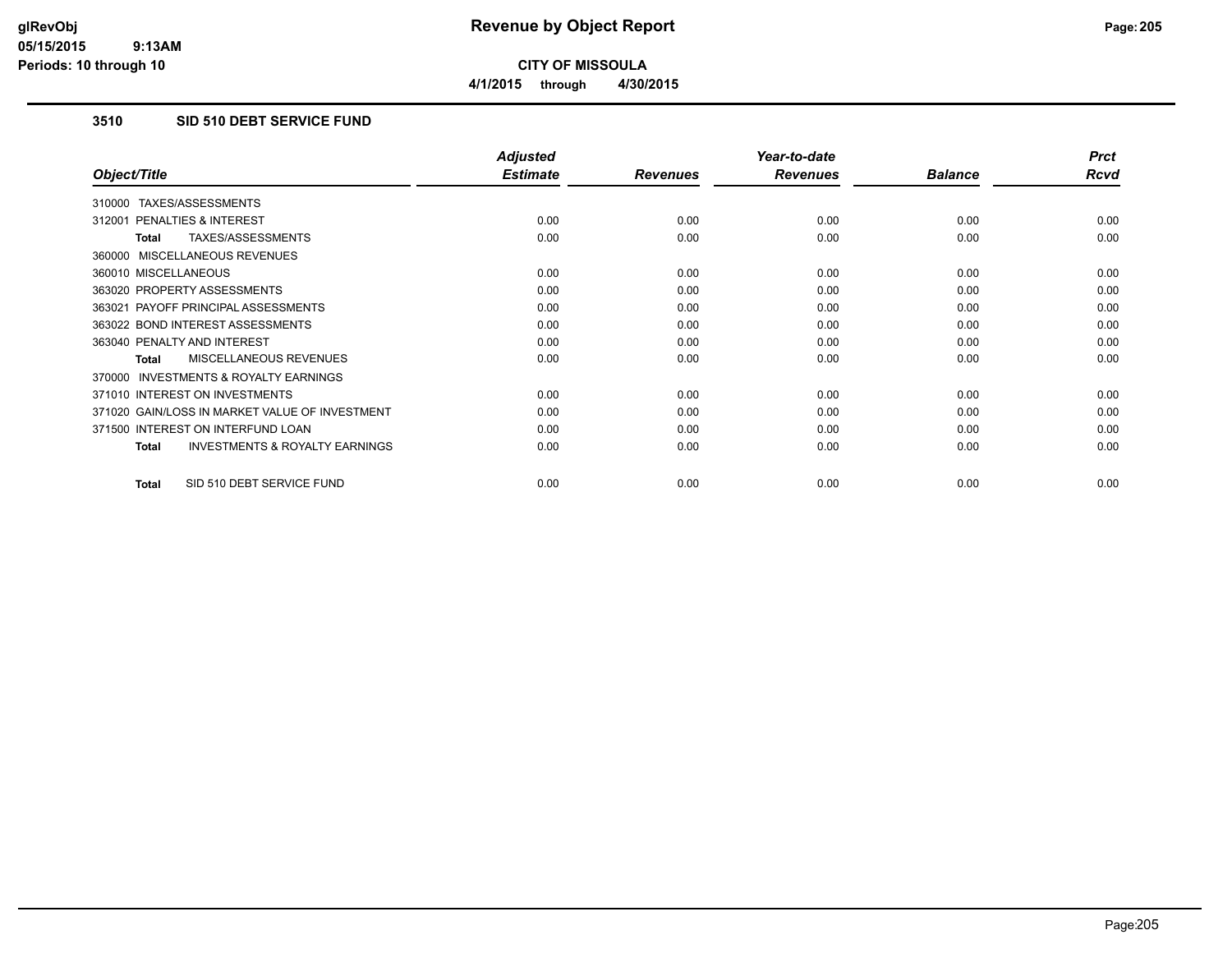**4/1/2015 through 4/30/2015**

**3511 SID 511 DEBT SERVICE FUND**

**3511 SID 511 DEBT SERVICE FUND**

|                                                           | <b>Adjusted</b> |                 | Year-to-date    |                | <b>Prct</b> |
|-----------------------------------------------------------|-----------------|-----------------|-----------------|----------------|-------------|
| Object/Title                                              | <b>Estimate</b> | <b>Revenues</b> | <b>Revenues</b> | <b>Balance</b> | Rcvd        |
| TAXES/ASSESSMENTS<br>310000                               |                 |                 |                 |                |             |
| <b>PENALTIES &amp; INTEREST</b><br>312001                 | 0.00            | 0.00            | 0.00            | 0.00           | 0.00        |
| TAXES/ASSESSMENTS<br>Total                                | 0.00            | 0.00            | 0.00            | 0.00           | 0.00        |
| 360000 MISCELLANEOUS REVENUES                             |                 |                 |                 |                |             |
| 360010 MISCELLANEOUS                                      | 0.00            | 0.00            | 0.00            | 0.00           | 0.00        |
| 363020 PROPERTY ASSESSMENTS                               | 0.00            | 0.00            | 0.00            | 0.00           | 0.00        |
| 363021 PAYOFF PRINCIPAL ASSESSMENTS                       | 0.00            | 0.00            | 0.00            | 0.00           | 0.00        |
| 363022 BOND INTEREST ASSESSMENTS                          | 0.00            | 0.00            | 0.00            | 0.00           | 0.00        |
| 363040 PENALTY AND INTEREST                               | 0.00            | 0.00            | 0.00            | 0.00           | 0.00        |
| MISCELLANEOUS REVENUES<br><b>Total</b>                    | 0.00            | 0.00            | 0.00            | 0.00           | 0.00        |
| 370000 INVESTMENTS & ROYALTY EARNINGS                     |                 |                 |                 |                |             |
| 371010 INTEREST ON INVESTMENTS                            | 0.00            | 0.00            | 0.00            | 0.00           | 0.00        |
| 371020 GAIN/LOSS IN MARKET VALUE OF INVESTMENTS           | 0.00            | 0.00            | 0.00            | 0.00           | 0.00        |
| <b>INVESTMENTS &amp; ROYALTY EARNINGS</b><br><b>Total</b> | 0.00            | 0.00            | 0.00            | 0.00           | 0.00        |
| SID 511 DEBT SERVICE FUND<br>Total                        | 0.00            | 0.00            | 0.00            | 0.00           | 0.00        |
|                                                           |                 |                 |                 |                |             |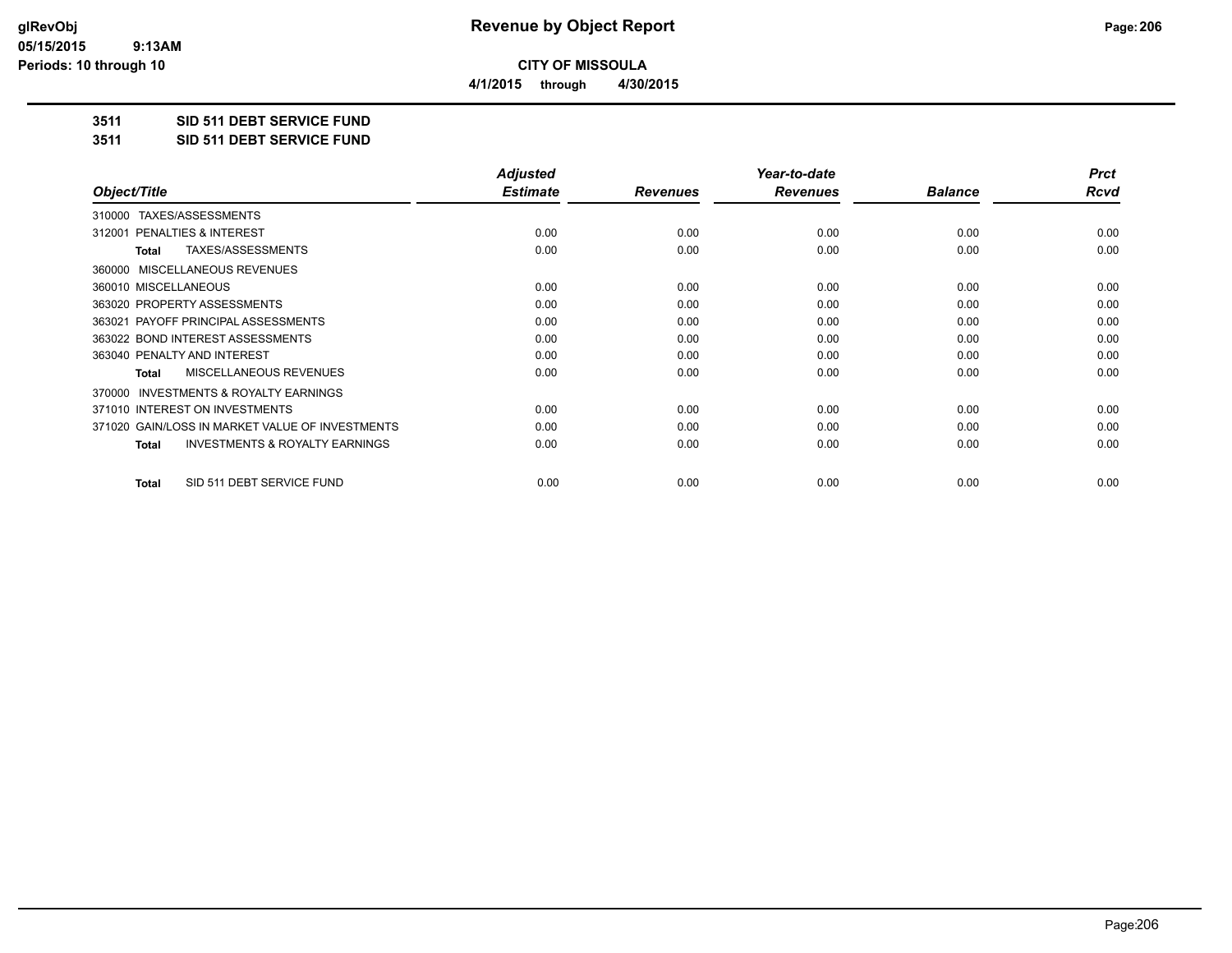**4/1/2015 through 4/30/2015**

# **3511 SID 511 DEBT SERVICE FUND**

|                                                           | <b>Adjusted</b> |                 | Year-to-date    |                | <b>Prct</b> |
|-----------------------------------------------------------|-----------------|-----------------|-----------------|----------------|-------------|
| Object/Title                                              | <b>Estimate</b> | <b>Revenues</b> | <b>Revenues</b> | <b>Balance</b> | <b>Rcvd</b> |
| 310000 TAXES/ASSESSMENTS                                  |                 |                 |                 |                |             |
| 312001 PENALTIES & INTEREST                               | 0.00            | 0.00            | 0.00            | 0.00           | 0.00        |
| TAXES/ASSESSMENTS<br><b>Total</b>                         | 0.00            | 0.00            | 0.00            | 0.00           | 0.00        |
| 360000 MISCELLANEOUS REVENUES                             |                 |                 |                 |                |             |
| 360010 MISCELLANEOUS                                      | 0.00            | 0.00            | 0.00            | 0.00           | 0.00        |
| 363020 PROPERTY ASSESSMENTS                               | 0.00            | 0.00            | 0.00            | 0.00           | 0.00        |
| 363021 PAYOFF PRINCIPAL ASSESSMENTS                       | 0.00            | 0.00            | 0.00            | 0.00           | 0.00        |
| 363022 BOND INTEREST ASSESSMENTS                          | 0.00            | 0.00            | 0.00            | 0.00           | 0.00        |
| 363040 PENALTY AND INTEREST                               | 0.00            | 0.00            | 0.00            | 0.00           | 0.00        |
| MISCELLANEOUS REVENUES<br>Total                           | 0.00            | 0.00            | 0.00            | 0.00           | 0.00        |
| <b>INVESTMENTS &amp; ROYALTY EARNINGS</b><br>370000       |                 |                 |                 |                |             |
| 371010 INTEREST ON INVESTMENTS                            | 0.00            | 0.00            | 0.00            | 0.00           | 0.00        |
| 371020 GAIN/LOSS IN MARKET VALUE OF INVESTMENT            | 0.00            | 0.00            | 0.00            | 0.00           | 0.00        |
| <b>INVESTMENTS &amp; ROYALTY EARNINGS</b><br><b>Total</b> | 0.00            | 0.00            | 0.00            | 0.00           | 0.00        |
| SID 511 DEBT SERVICE FUND<br><b>Total</b>                 | 0.00            | 0.00            | 0.00            | 0.00           | 0.00        |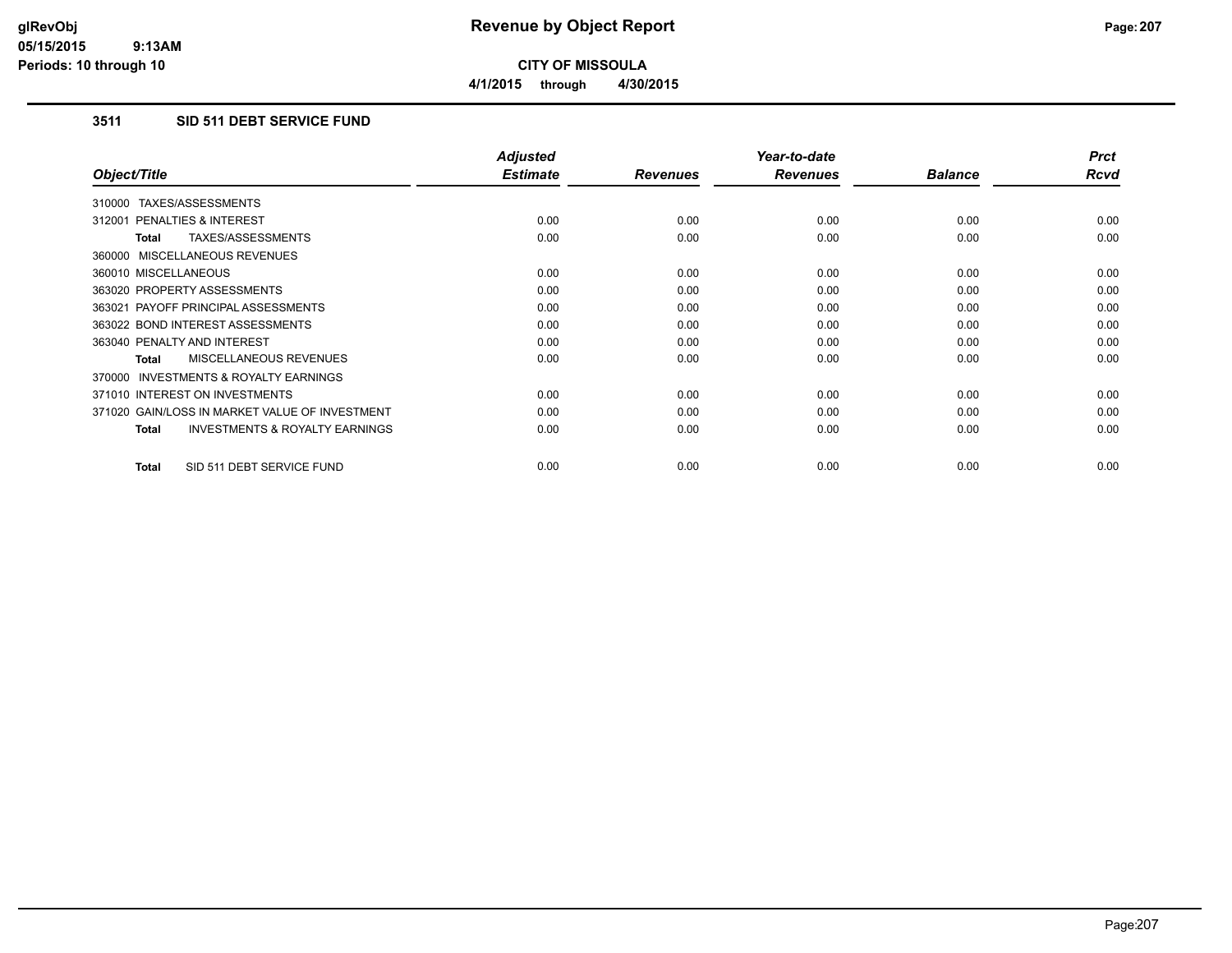**4/1/2015 through 4/30/2015**

**3512 SID 512 DEBT SERVICE FUND**

**3512 SID 512 DEBT SERVICE FUND**

|                                                           | <b>Adjusted</b> |                 | Year-to-date    |                | <b>Prct</b> |
|-----------------------------------------------------------|-----------------|-----------------|-----------------|----------------|-------------|
| Object/Title                                              | <b>Estimate</b> | <b>Revenues</b> | <b>Revenues</b> | <b>Balance</b> | <b>Rcvd</b> |
| TAXES/ASSESSMENTS<br>310000                               |                 |                 |                 |                |             |
| <b>PENALTIES &amp; INTEREST</b><br>312001                 | 0.00            | 0.00            | 0.00            | 0.00           | 0.00        |
| TAXES/ASSESSMENTS<br><b>Total</b>                         | 0.00            | 0.00            | 0.00            | 0.00           | 0.00        |
| MISCELLANEOUS REVENUES<br>360000                          |                 |                 |                 |                |             |
| 360010 MISCELLANEOUS                                      | 0.00            | 0.00            | 0.00            | 0.00           | 0.00        |
| 363020 PROPERTY ASSESSMENTS                               | 81,293.00       | 1,010.87        | 48,440.08       | 32,852.92      | 59.59       |
| 363021 PAYOFF PRINCIPAL ASSESSMENTS                       | 0.00            | 659.76          | 659.76          | $-659.76$      | 0.00        |
| 363022 BOND INTEREST ASSESSMENTS                          | 0.00            | 0.00            | 0.00            | 0.00           | 0.00        |
| 363040 PENALTY AND INTEREST                               | 0.00            | 0.00            | 45.68           | $-45.68$       | 0.00        |
| <b>MISCELLANEOUS REVENUES</b><br><b>Total</b>             | 81,293.00       | 1,670.63        | 49,145.52       | 32,147.48      | 60.45       |
| <b>INVESTMENTS &amp; ROYALTY EARNINGS</b><br>370000       |                 |                 |                 |                |             |
| 371010 INTEREST ON INVESTMENTS                            | 0.00            | 0.00            | 0.00            | 0.00           | 0.00        |
| 371020 GAIN/LOSS IN MARKET VALUE OF INVESTMENTS           | 0.00            | 0.00            | 0.00            | 0.00           | 0.00        |
| 371500 INTEREST ON INTERFUND LOAN                         | 0.00            | 0.00            | 0.00            | 0.00           | 0.00        |
| <b>INVESTMENTS &amp; ROYALTY EARNINGS</b><br><b>Total</b> | 0.00            | 0.00            | 0.00            | 0.00           | 0.00        |
| SID 512 DEBT SERVICE FUND<br><b>Total</b>                 | 81,293.00       | 1,670.63        | 49,145.52       | 32,147.48      | 60.45       |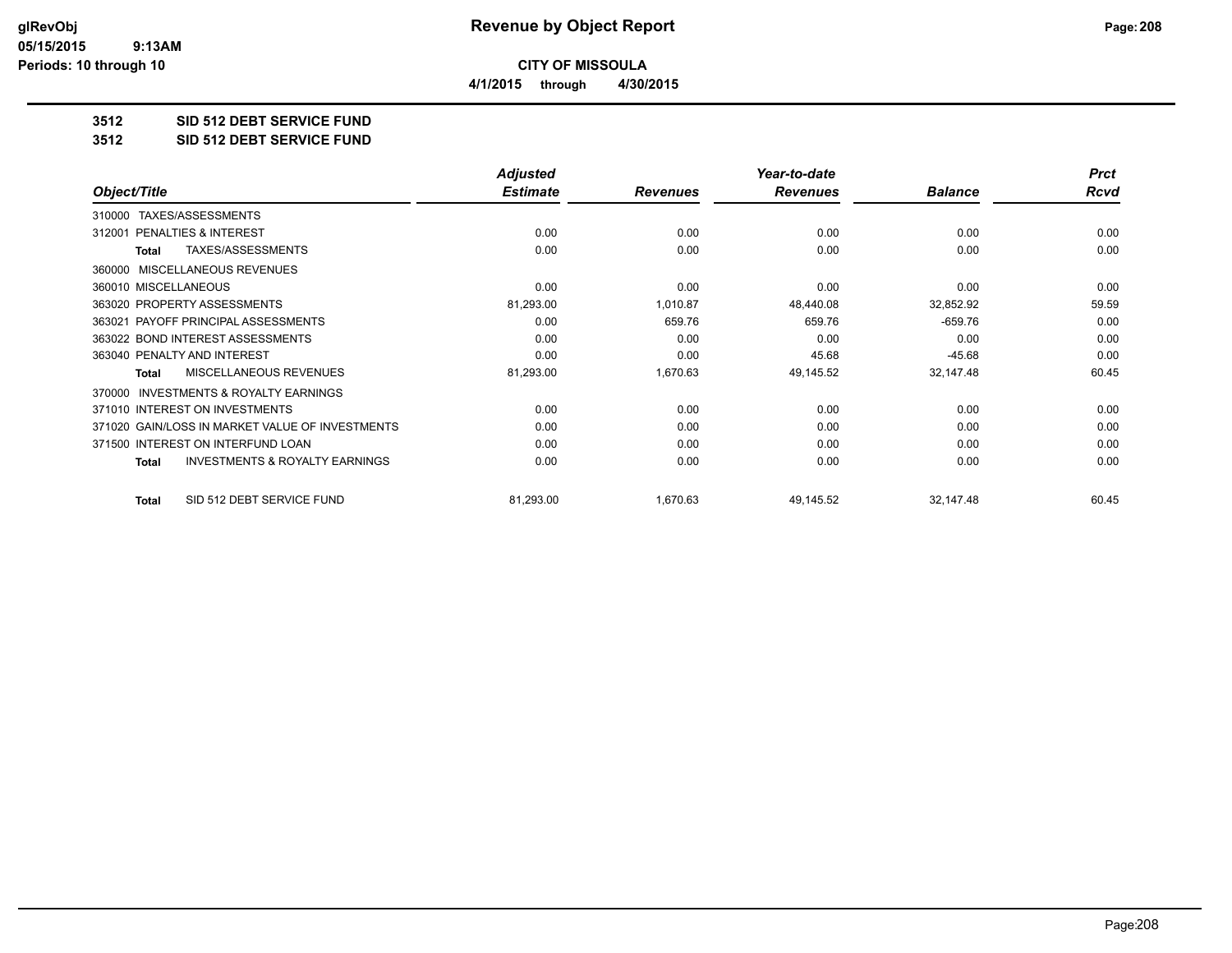**4/1/2015 through 4/30/2015**

# **3512 SID 512 DEBT SERVICE FUND**

| Object/Title                                              | <b>Adjusted</b><br><b>Estimate</b> | <b>Revenues</b> | Year-to-date<br><b>Revenues</b> | <b>Balance</b> | <b>Prct</b><br>Rcvd |
|-----------------------------------------------------------|------------------------------------|-----------------|---------------------------------|----------------|---------------------|
|                                                           |                                    |                 |                                 |                |                     |
| TAXES/ASSESSMENTS<br>310000                               |                                    |                 |                                 |                |                     |
| <b>PENALTIES &amp; INTEREST</b><br>312001                 | 0.00                               | 0.00            | 0.00                            | 0.00           | 0.00                |
| TAXES/ASSESSMENTS<br><b>Total</b>                         | 0.00                               | 0.00            | 0.00                            | 0.00           | 0.00                |
| 360000 MISCELLANEOUS REVENUES                             |                                    |                 |                                 |                |                     |
| 360010 MISCELLANEOUS                                      | 0.00                               | 0.00            | 0.00                            | 0.00           | 0.00                |
| 363020 PROPERTY ASSESSMENTS                               | 81,293.00                          | 1,010.87        | 48,440.08                       | 32,852.92      | 59.59               |
| 363021 PAYOFF PRINCIPAL ASSESSMENTS                       | 0.00                               | 659.76          | 659.76                          | $-659.76$      | 0.00                |
| 363022 BOND INTEREST ASSESSMENTS                          | 0.00                               | 0.00            | 0.00                            | 0.00           | 0.00                |
| 363040 PENALTY AND INTEREST                               | 0.00                               | 0.00            | 45.68                           | $-45.68$       | 0.00                |
| <b>MISCELLANEOUS REVENUES</b><br><b>Total</b>             | 81,293.00                          | 1,670.63        | 49,145.52                       | 32,147.48      | 60.45               |
| <b>INVESTMENTS &amp; ROYALTY EARNINGS</b><br>370000       |                                    |                 |                                 |                |                     |
| 371010 INTEREST ON INVESTMENTS                            | 0.00                               | 0.00            | 0.00                            | 0.00           | 0.00                |
| 371020 GAIN/LOSS IN MARKET VALUE OF INVESTMENT            | 0.00                               | 0.00            | 0.00                            | 0.00           | 0.00                |
| 371500 INTEREST ON INTERFUND LOAN                         | 0.00                               | 0.00            | 0.00                            | 0.00           | 0.00                |
| <b>INVESTMENTS &amp; ROYALTY EARNINGS</b><br><b>Total</b> | 0.00                               | 0.00            | 0.00                            | 0.00           | 0.00                |
|                                                           |                                    |                 |                                 |                |                     |
| SID 512 DEBT SERVICE FUND<br><b>Total</b>                 | 81,293.00                          | 1,670.63        | 49,145.52                       | 32,147.48      | 60.45               |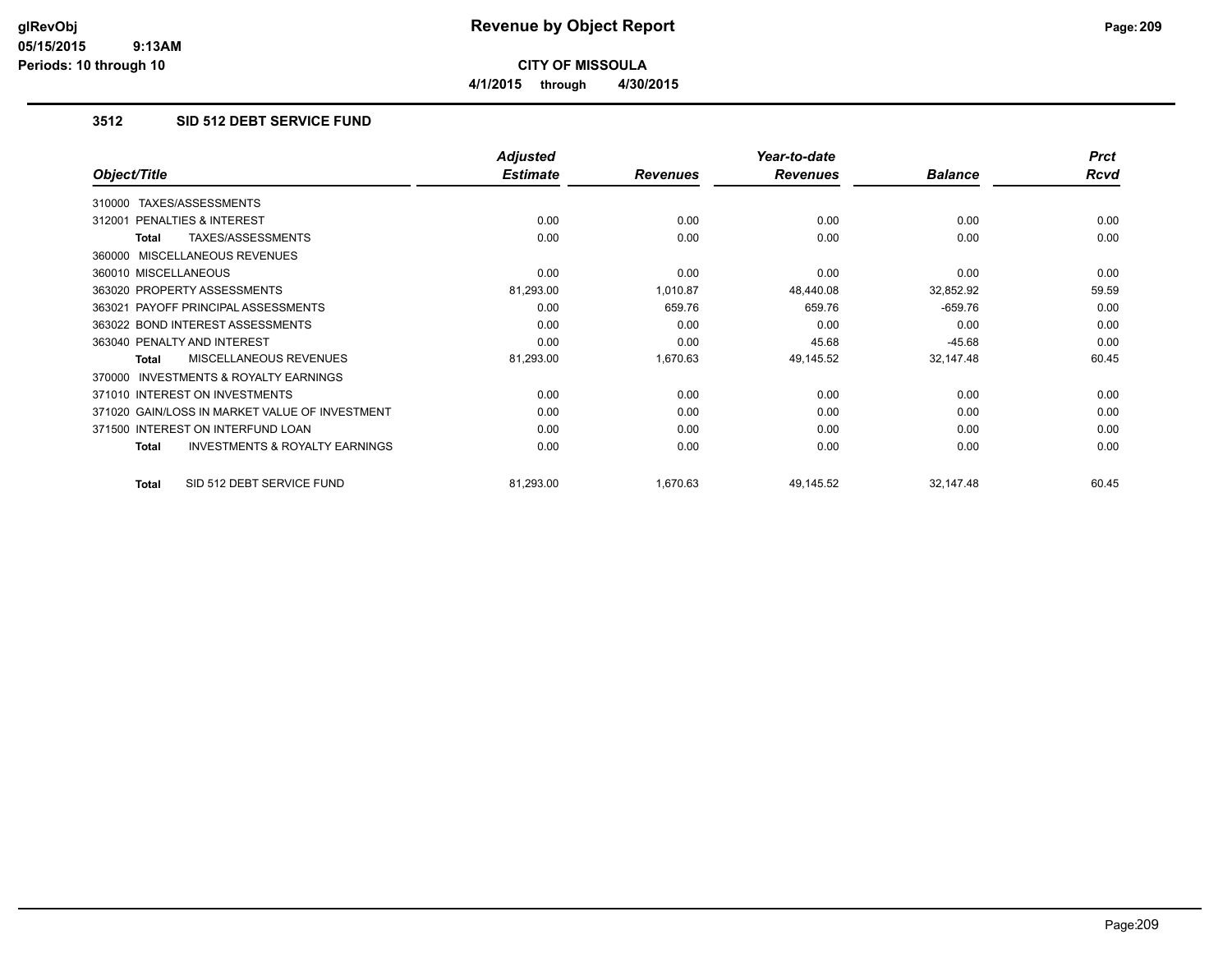**4/1/2015 through 4/30/2015**

**3513 SID 513 DEBT SERVICE FUND**

**3513 SID 513 DEBT SERVICE FUND**

|                                                           | <b>Adjusted</b> |                 | Year-to-date    |                | <b>Prct</b> |
|-----------------------------------------------------------|-----------------|-----------------|-----------------|----------------|-------------|
| Object/Title                                              | <b>Estimate</b> | <b>Revenues</b> | <b>Revenues</b> | <b>Balance</b> | Rcvd        |
| TAXES/ASSESSMENTS<br>310000                               |                 |                 |                 |                |             |
| PENALTIES & INTEREST<br>312001                            | 0.00            | 0.00            | 0.00            | 0.00           | 0.00        |
| TAXES/ASSESSMENTS<br>Total                                | 0.00            | 0.00            | 0.00            | 0.00           | 0.00        |
| MISCELLANEOUS REVENUES<br>360000                          |                 |                 |                 |                |             |
| 360010 MISCELLANEOUS                                      | 0.00            | 0.00            | 0.00            | 0.00           | 0.00        |
| 363020 PROPERTY ASSESSMENTS                               | 0.00            | 0.00            | 0.00            | 0.00           | 0.00        |
| 363021 PAYOFF PRINCIPAL ASSESSMENTS                       | 0.00            | 0.00            | 0.00            | 0.00           | 0.00        |
| 363022 BOND INTEREST ASSESSMENTS                          | 0.00            | 0.00            | 0.00            | 0.00           | 0.00        |
| 363040 PENALTY AND INTEREST                               | 0.00            | 0.00            | 0.00            | 0.00           | 0.00        |
| <b>MISCELLANEOUS REVENUES</b><br><b>Total</b>             | 0.00            | 0.00            | 0.00            | 0.00           | 0.00        |
| <b>INVESTMENTS &amp; ROYALTY EARNINGS</b><br>370000       |                 |                 |                 |                |             |
| 371010 INTEREST ON INVESTMENTS                            | 0.00            | 0.00            | 0.00            | 0.00           | 0.00        |
| 371020 GAIN/LOSS IN MARKET VALUE OF INVESTMENTS           | 0.00            | 0.00            | 0.00            | 0.00           | 0.00        |
| <b>INVESTMENTS &amp; ROYALTY EARNINGS</b><br><b>Total</b> | 0.00            | 0.00            | 0.00            | 0.00           | 0.00        |
| OTHER FINANCING SOURCES<br>380000                         |                 |                 |                 |                |             |
| 381009 TRANSFERS IN                                       | 0.00            | 0.00            | 0.00            | 0.00           | 0.00        |
| OTHER FINANCING SOURCES<br><b>Total</b>                   | 0.00            | 0.00            | 0.00            | 0.00           | 0.00        |
| SID 513 DEBT SERVICE FUND<br><b>Total</b>                 | 0.00            | 0.00            | 0.00            | 0.00           | 0.00        |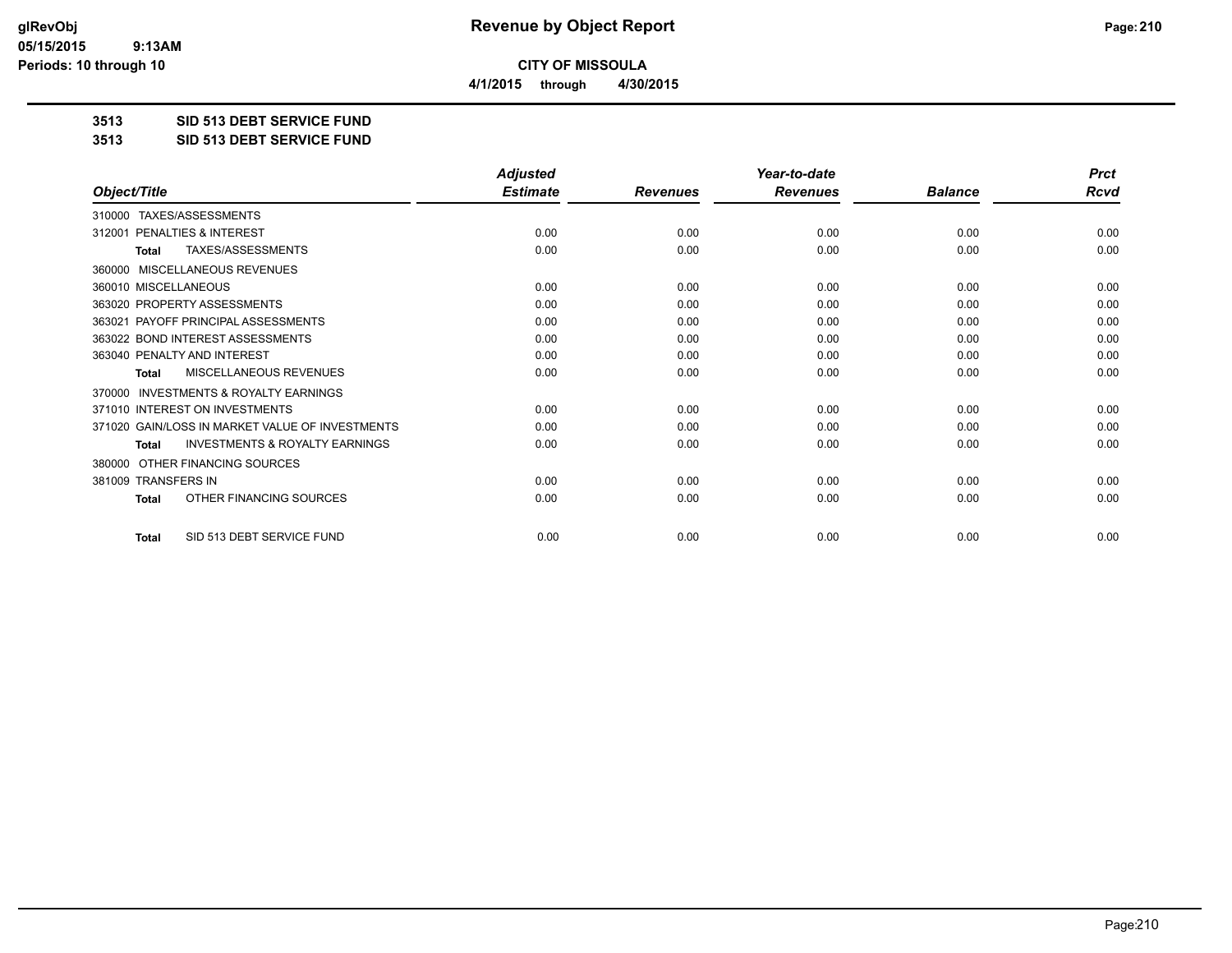**4/1/2015 through 4/30/2015**

# **3513 SID 513 DEBT SERVICE FUND**

|                                                           | <b>Adjusted</b> |                 | Year-to-date    |                | <b>Prct</b> |
|-----------------------------------------------------------|-----------------|-----------------|-----------------|----------------|-------------|
| Object/Title                                              | <b>Estimate</b> | <b>Revenues</b> | <b>Revenues</b> | <b>Balance</b> | <b>Rcvd</b> |
| 310000 TAXES/ASSESSMENTS                                  |                 |                 |                 |                |             |
| 312001 PENALTIES & INTEREST                               | 0.00            | 0.00            | 0.00            | 0.00           | 0.00        |
| TAXES/ASSESSMENTS<br><b>Total</b>                         | 0.00            | 0.00            | 0.00            | 0.00           | 0.00        |
| 360000 MISCELLANEOUS REVENUES                             |                 |                 |                 |                |             |
| 360010 MISCELLANEOUS                                      | 0.00            | 0.00            | 0.00            | 0.00           | 0.00        |
| 363020 PROPERTY ASSESSMENTS                               | 0.00            | 0.00            | 0.00            | 0.00           | 0.00        |
| 363021 PAYOFF PRINCIPAL ASSESSMENTS                       | 0.00            | 0.00            | 0.00            | 0.00           | 0.00        |
| 363022 BOND INTEREST ASSESSMENTS                          | 0.00            | 0.00            | 0.00            | 0.00           | 0.00        |
| 363040 PENALTY AND INTEREST                               | 0.00            | 0.00            | 0.00            | 0.00           | 0.00        |
| MISCELLANEOUS REVENUES<br><b>Total</b>                    | 0.00            | 0.00            | 0.00            | 0.00           | 0.00        |
| <b>INVESTMENTS &amp; ROYALTY EARNINGS</b><br>370000       |                 |                 |                 |                |             |
| 371010 INTEREST ON INVESTMENTS                            | 0.00            | 0.00            | 0.00            | 0.00           | 0.00        |
| 371020 GAIN/LOSS IN MARKET VALUE OF INVESTMENT            | 0.00            | 0.00            | 0.00            | 0.00           | 0.00        |
| <b>INVESTMENTS &amp; ROYALTY EARNINGS</b><br><b>Total</b> | 0.00            | 0.00            | 0.00            | 0.00           | 0.00        |
| 380000 OTHER FINANCING SOURCES                            |                 |                 |                 |                |             |
| 381009 TRANSFERS IN                                       | 0.00            | 0.00            | 0.00            | 0.00           | 0.00        |
| OTHER FINANCING SOURCES<br><b>Total</b>                   | 0.00            | 0.00            | 0.00            | 0.00           | 0.00        |
| SID 513 DEBT SERVICE FUND<br>Total                        | 0.00            | 0.00            | 0.00            | 0.00           | 0.00        |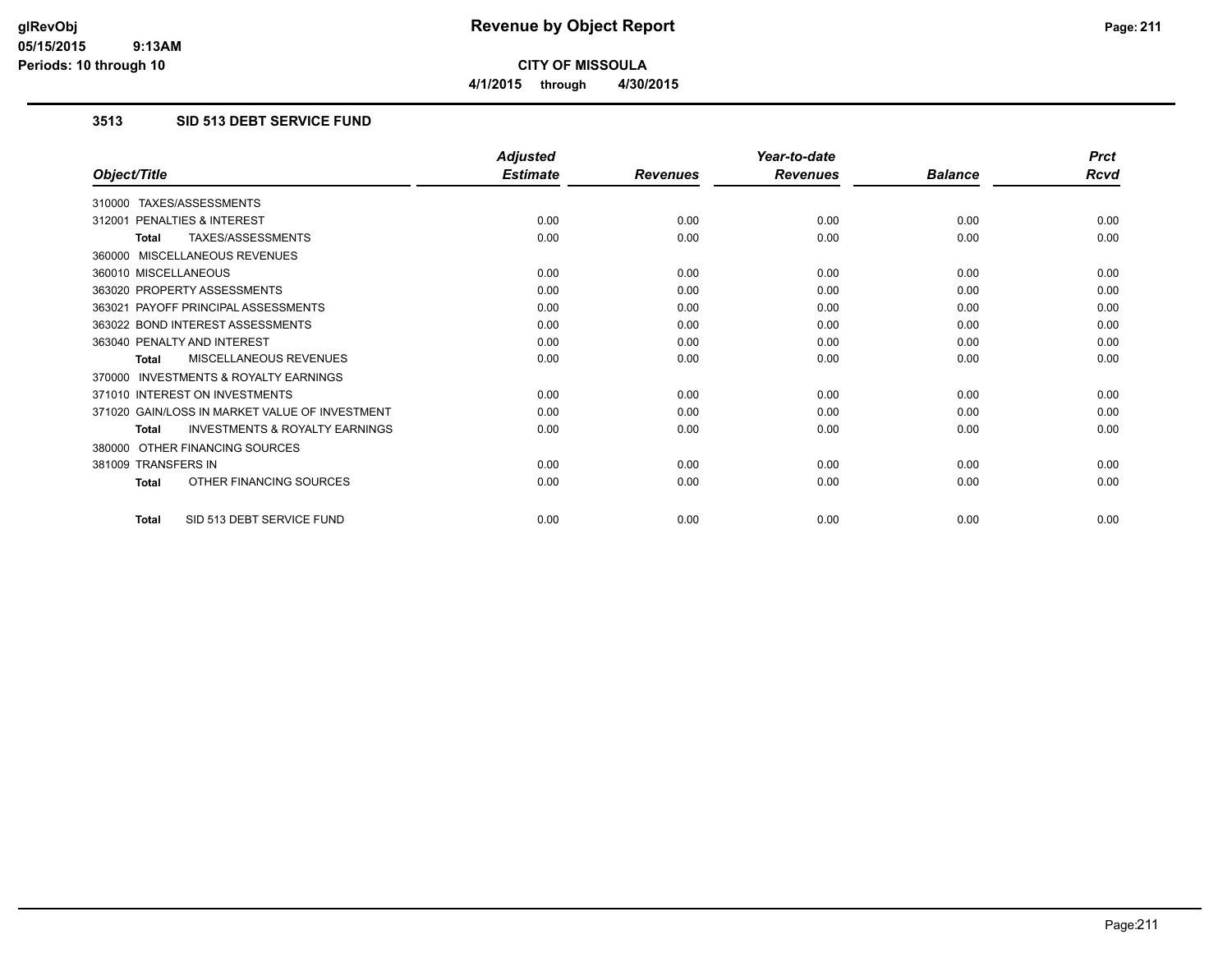**4/1/2015 through 4/30/2015**

**3514 SID 514 DEBT SERVICE FUND**

**3514 SID 514 DEBT SERVICE FUND**

|                                                     | <b>Adjusted</b> |                 | Year-to-date    |                | <b>Prct</b> |
|-----------------------------------------------------|-----------------|-----------------|-----------------|----------------|-------------|
| Object/Title                                        | <b>Estimate</b> | <b>Revenues</b> | <b>Revenues</b> | <b>Balance</b> | <b>Rcvd</b> |
| 310000 TAXES/ASSESSMENTS                            |                 |                 |                 |                |             |
| <b>PENALTIES &amp; INTEREST</b><br>312001           | 0.00            | 0.00            | 0.00            | 0.00           | 0.00        |
| TAXES/ASSESSMENTS<br><b>Total</b>                   | 0.00            | 0.00            | 0.00            | 0.00           | 0.00        |
| MISCELLANEOUS REVENUES<br>360000                    |                 |                 |                 |                |             |
| 360010 MISCELLANEOUS                                | 0.00            | 0.00            | 0.00            | 0.00           | 0.00        |
| 363020 PROPERTY ASSESSMENTS                         | 0.00            | 0.00            | 0.00            | 0.00           | 0.00        |
| 363021 PAYOFF PRINCIPAL ASSESSMENTS                 | 0.00            | 0.00            | 0.00            | 0.00           | 0.00        |
| 363022 BOND INTEREST ASSESSMENTS                    | 0.00            | 0.00            | 0.00            | 0.00           | 0.00        |
| 363040 PENALTY AND INTEREST                         | 0.00            | 0.00            | 0.00            | 0.00           | 0.00        |
| MISCELLANEOUS REVENUES<br><b>Total</b>              | 0.00            | 0.00            | 0.00            | 0.00           | 0.00        |
| <b>INVESTMENTS &amp; ROYALTY EARNINGS</b><br>370000 |                 |                 |                 |                |             |
| 371010 INTEREST ON INVESTMENTS                      | 0.00            | 0.00            | 0.00            | 0.00           | 0.00        |
| 371020 GAIN/LOSS IN MARKET VALUE OF INVESTMENTS     | 0.00            | 0.00            | 0.00            | 0.00           | 0.00        |
| <b>INVESTMENTS &amp; ROYALTY EARNINGS</b><br>Total  | 0.00            | 0.00            | 0.00            | 0.00           | 0.00        |
| OTHER FINANCING SOURCES<br>380000                   |                 |                 |                 |                |             |
| 383042 TRANSFERS FROM OTHER FUNDS                   | 0.00            | 0.00            | 0.00            | 0.00           | 0.00        |
| OTHER FINANCING SOURCES<br>Total                    | 0.00            | 0.00            | 0.00            | 0.00           | 0.00        |
| SID 514 DEBT SERVICE FUND<br><b>Total</b>           | 0.00            | 0.00            | 0.00            | 0.00           | 0.00        |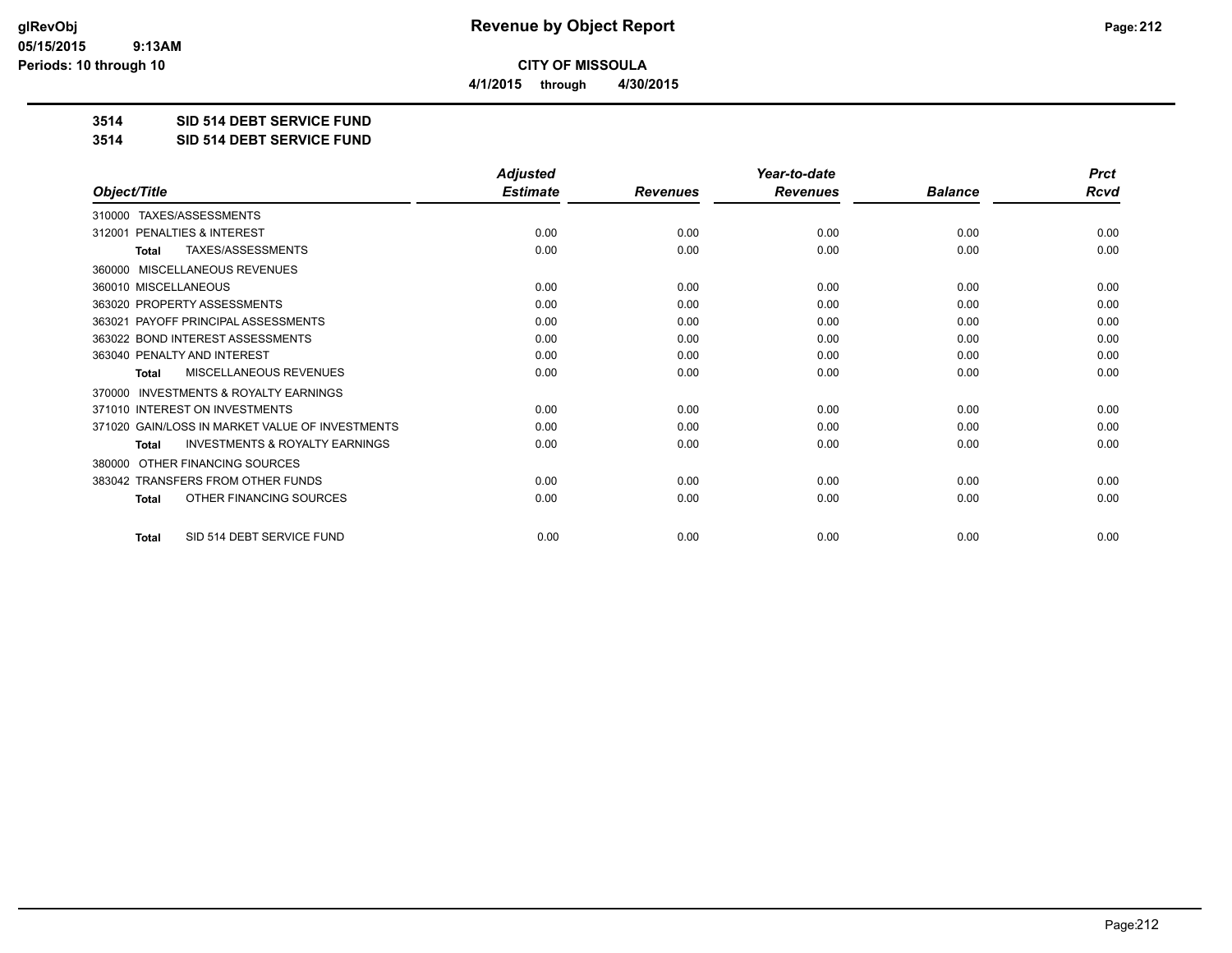**4/1/2015 through 4/30/2015**

# **3514 SID 514 DEBT SERVICE FUND**

|                                                           | <b>Adjusted</b> |                 | Year-to-date    |                | <b>Prct</b> |
|-----------------------------------------------------------|-----------------|-----------------|-----------------|----------------|-------------|
| Object/Title                                              | <b>Estimate</b> | <b>Revenues</b> | <b>Revenues</b> | <b>Balance</b> | <b>Rcvd</b> |
| 310000 TAXES/ASSESSMENTS                                  |                 |                 |                 |                |             |
| PENALTIES & INTEREST<br>312001                            | 0.00            | 0.00            | 0.00            | 0.00           | 0.00        |
| TAXES/ASSESSMENTS<br><b>Total</b>                         | 0.00            | 0.00            | 0.00            | 0.00           | 0.00        |
| 360000 MISCELLANEOUS REVENUES                             |                 |                 |                 |                |             |
| 360010 MISCELLANEOUS                                      | 0.00            | 0.00            | 0.00            | 0.00           | 0.00        |
| 363020 PROPERTY ASSESSMENTS                               | 0.00            | 0.00            | 0.00            | 0.00           | 0.00        |
| 363021 PAYOFF PRINCIPAL ASSESSMENTS                       | 0.00            | 0.00            | 0.00            | 0.00           | 0.00        |
| 363022 BOND INTEREST ASSESSMENTS                          | 0.00            | 0.00            | 0.00            | 0.00           | 0.00        |
| 363040 PENALTY AND INTEREST                               | 0.00            | 0.00            | 0.00            | 0.00           | 0.00        |
| <b>MISCELLANEOUS REVENUES</b><br><b>Total</b>             | 0.00            | 0.00            | 0.00            | 0.00           | 0.00        |
| 370000 INVESTMENTS & ROYALTY EARNINGS                     |                 |                 |                 |                |             |
| 371010 INTEREST ON INVESTMENTS                            | 0.00            | 0.00            | 0.00            | 0.00           | 0.00        |
| 371020 GAIN/LOSS IN MARKET VALUE OF INVESTMENT            | 0.00            | 0.00            | 0.00            | 0.00           | 0.00        |
| <b>INVESTMENTS &amp; ROYALTY EARNINGS</b><br><b>Total</b> | 0.00            | 0.00            | 0.00            | 0.00           | 0.00        |
| 380000 OTHER FINANCING SOURCES                            |                 |                 |                 |                |             |
| 383042 TRANSFERS FROM OTHER FUNDS                         | 0.00            | 0.00            | 0.00            | 0.00           | 0.00        |
| OTHER FINANCING SOURCES<br><b>Total</b>                   | 0.00            | 0.00            | 0.00            | 0.00           | 0.00        |
| SID 514 DEBT SERVICE FUND<br><b>Total</b>                 | 0.00            | 0.00            | 0.00            | 0.00           | 0.00        |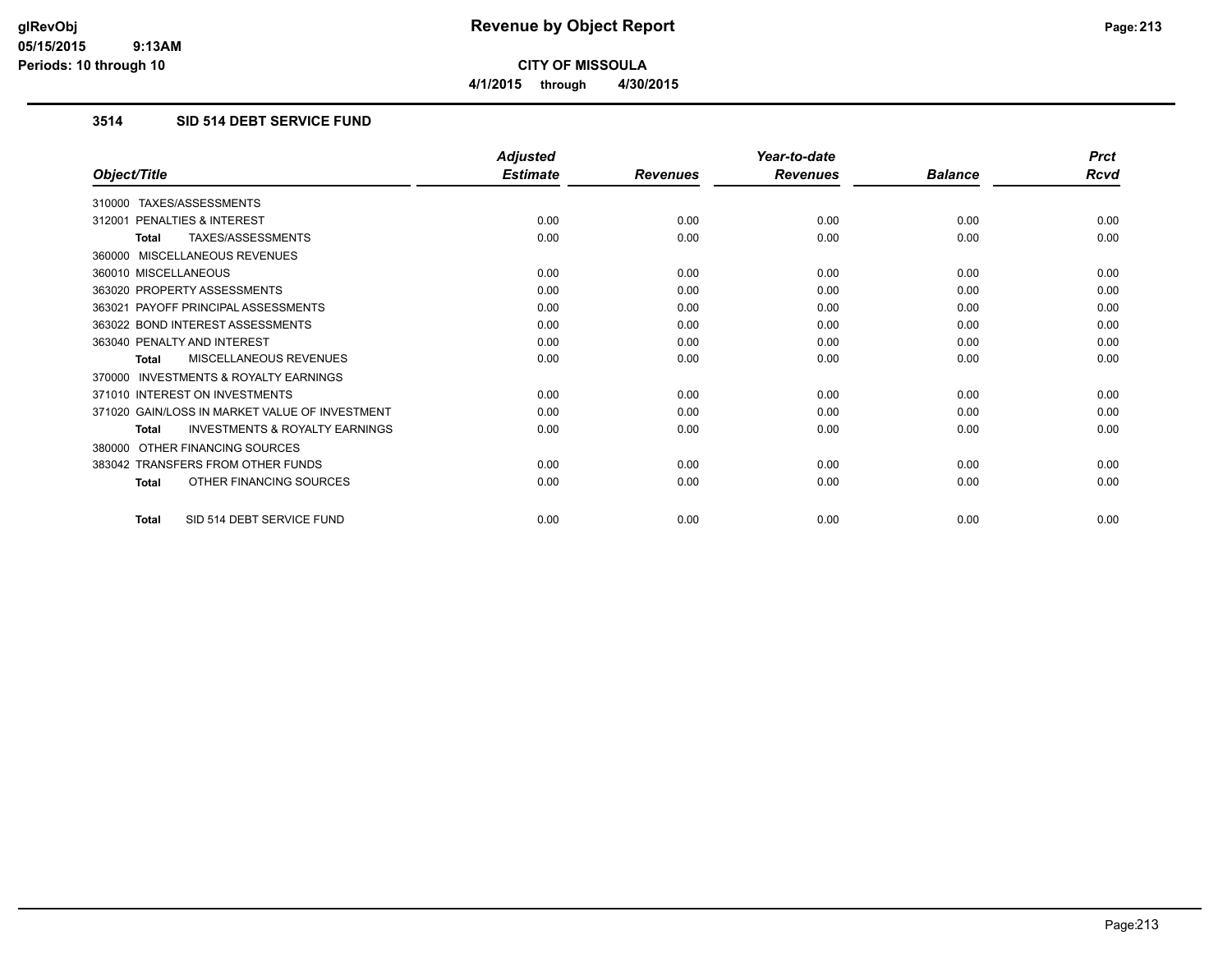**4/1/2015 through 4/30/2015**

**3515 SID 515 DEBT SERVICE FUND**

**3515 SID 515 DEBT SERVICE FUND**

|                                                           | <b>Adjusted</b> |                 | Year-to-date    |                | <b>Prct</b> |
|-----------------------------------------------------------|-----------------|-----------------|-----------------|----------------|-------------|
| Object/Title                                              | <b>Estimate</b> | <b>Revenues</b> | <b>Revenues</b> | <b>Balance</b> | <b>Rcvd</b> |
| TAXES/ASSESSMENTS<br>310000                               |                 |                 |                 |                |             |
| PENALTIES & INTEREST<br>312001                            | 0.00            | 0.00            | 0.00            | 0.00           | 0.00        |
| TAXES/ASSESSMENTS<br>Total                                | 0.00            | 0.00            | 0.00            | 0.00           | 0.00        |
| MISCELLANEOUS REVENUES<br>360000                          |                 |                 |                 |                |             |
| 363020 PROPERTY ASSESSMENTS                               | 0.00            | 0.00            | 0.00            | 0.00           | 0.00        |
| 363021 PAYOFF PRINCIPAL ASSESSMENTS                       | 0.00            | 0.00            | 0.00            | 0.00           | 0.00        |
| 363022 BOND INTEREST ASSESSMENTS                          | 0.00            | 0.00            | 0.00            | 0.00           | 0.00        |
| 363040 PENALTY AND INTEREST                               | 0.00            | 0.00            | 0.00            | 0.00           | 0.00        |
| MISCELLANEOUS REVENUES<br><b>Total</b>                    | 0.00            | 0.00            | 0.00            | 0.00           | 0.00        |
| <b>INVESTMENTS &amp; ROYALTY EARNINGS</b><br>370000       |                 |                 |                 |                |             |
| 371010 INTEREST ON INVESTMENTS                            | 0.00            | 0.00            | 0.00            | 0.00           | 0.00        |
| 371020 GAIN/LOSS IN MARKET VALUE OF INVESTMENTS           | 0.00            | 0.00            | 0.00            | 0.00           | 0.00        |
| <b>INVESTMENTS &amp; ROYALTY EARNINGS</b><br><b>Total</b> | 0.00            | 0.00            | 0.00            | 0.00           | 0.00        |
| OTHER FINANCING SOURCES<br>380000                         |                 |                 |                 |                |             |
| 383042 TRANSFERS FROM OTHER FUNDS                         | 0.00            | 0.00            | 0.00            | 0.00           | 0.00        |
| OTHER FINANCING SOURCES<br><b>Total</b>                   | 0.00            | 0.00            | 0.00            | 0.00           | 0.00        |
|                                                           |                 |                 |                 |                |             |
| SID 515 DEBT SERVICE FUND<br><b>Total</b>                 | 0.00            | 0.00            | 0.00            | 0.00           | 0.00        |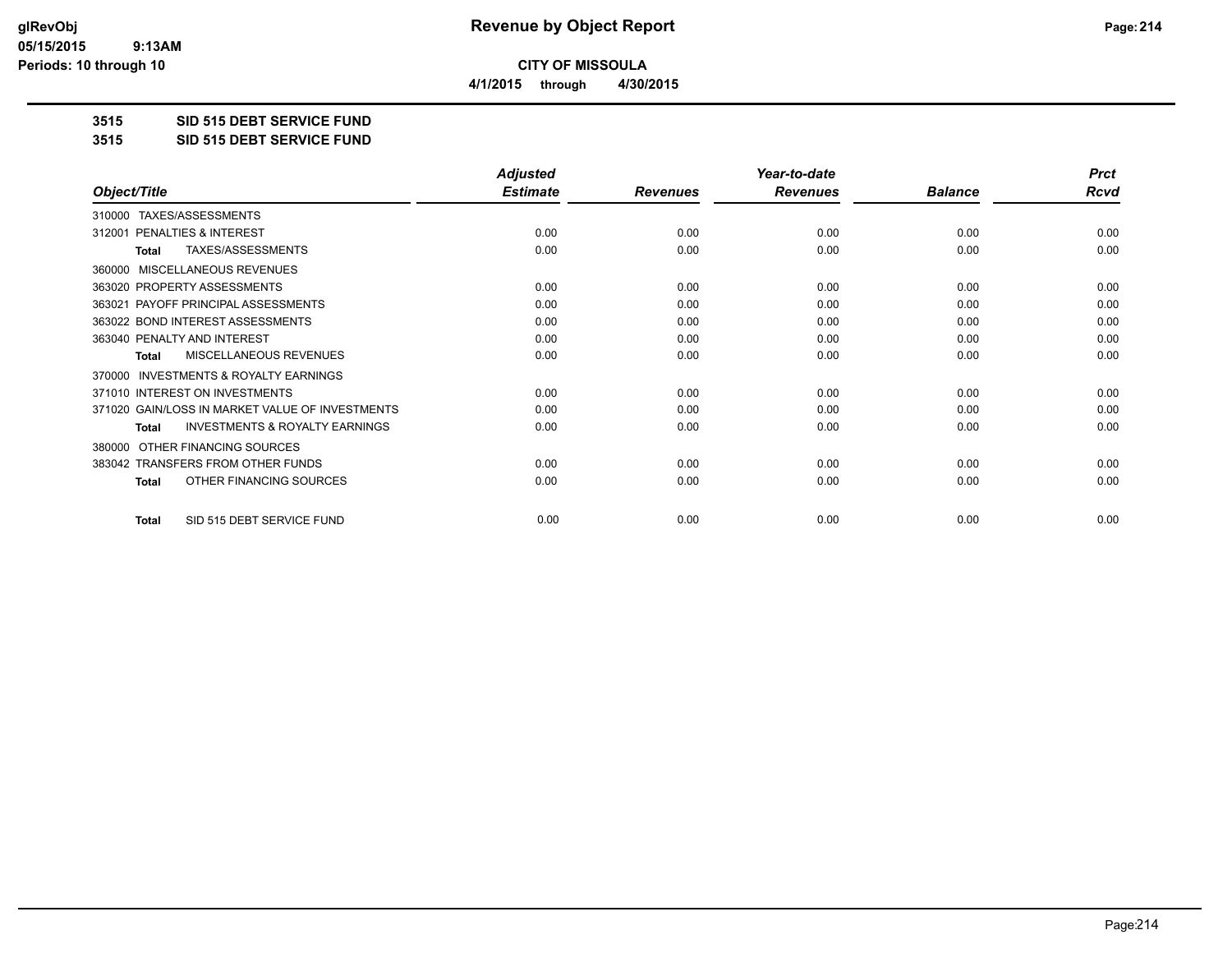**4/1/2015 through 4/30/2015**

# **3515 SID 515 DEBT SERVICE FUND**

|                                                           | <b>Adjusted</b> |                 | Year-to-date    |                | <b>Prct</b> |
|-----------------------------------------------------------|-----------------|-----------------|-----------------|----------------|-------------|
| Object/Title                                              | <b>Estimate</b> | <b>Revenues</b> | <b>Revenues</b> | <b>Balance</b> | <b>Rcvd</b> |
| TAXES/ASSESSMENTS<br>310000                               |                 |                 |                 |                |             |
| 312001 PENALTIES & INTEREST                               | 0.00            | 0.00            | 0.00            | 0.00           | 0.00        |
| TAXES/ASSESSMENTS<br><b>Total</b>                         | 0.00            | 0.00            | 0.00            | 0.00           | 0.00        |
| 360000 MISCELLANEOUS REVENUES                             |                 |                 |                 |                |             |
| 363020 PROPERTY ASSESSMENTS                               | 0.00            | 0.00            | 0.00            | 0.00           | 0.00        |
| 363021 PAYOFF PRINCIPAL ASSESSMENTS                       | 0.00            | 0.00            | 0.00            | 0.00           | 0.00        |
| 363022 BOND INTEREST ASSESSMENTS                          | 0.00            | 0.00            | 0.00            | 0.00           | 0.00        |
| 363040 PENALTY AND INTEREST                               | 0.00            | 0.00            | 0.00            | 0.00           | 0.00        |
| MISCELLANEOUS REVENUES<br><b>Total</b>                    | 0.00            | 0.00            | 0.00            | 0.00           | 0.00        |
| <b>INVESTMENTS &amp; ROYALTY EARNINGS</b><br>370000       |                 |                 |                 |                |             |
| 371010 INTEREST ON INVESTMENTS                            | 0.00            | 0.00            | 0.00            | 0.00           | 0.00        |
| 371020 GAIN/LOSS IN MARKET VALUE OF INVESTMENT            | 0.00            | 0.00            | 0.00            | 0.00           | 0.00        |
| <b>INVESTMENTS &amp; ROYALTY EARNINGS</b><br><b>Total</b> | 0.00            | 0.00            | 0.00            | 0.00           | 0.00        |
| OTHER FINANCING SOURCES<br>380000                         |                 |                 |                 |                |             |
| 383042 TRANSFERS FROM OTHER FUNDS                         | 0.00            | 0.00            | 0.00            | 0.00           | 0.00        |
| OTHER FINANCING SOURCES<br><b>Total</b>                   | 0.00            | 0.00            | 0.00            | 0.00           | 0.00        |
| SID 515 DEBT SERVICE FUND<br><b>Total</b>                 | 0.00            | 0.00            | 0.00            | 0.00           | 0.00        |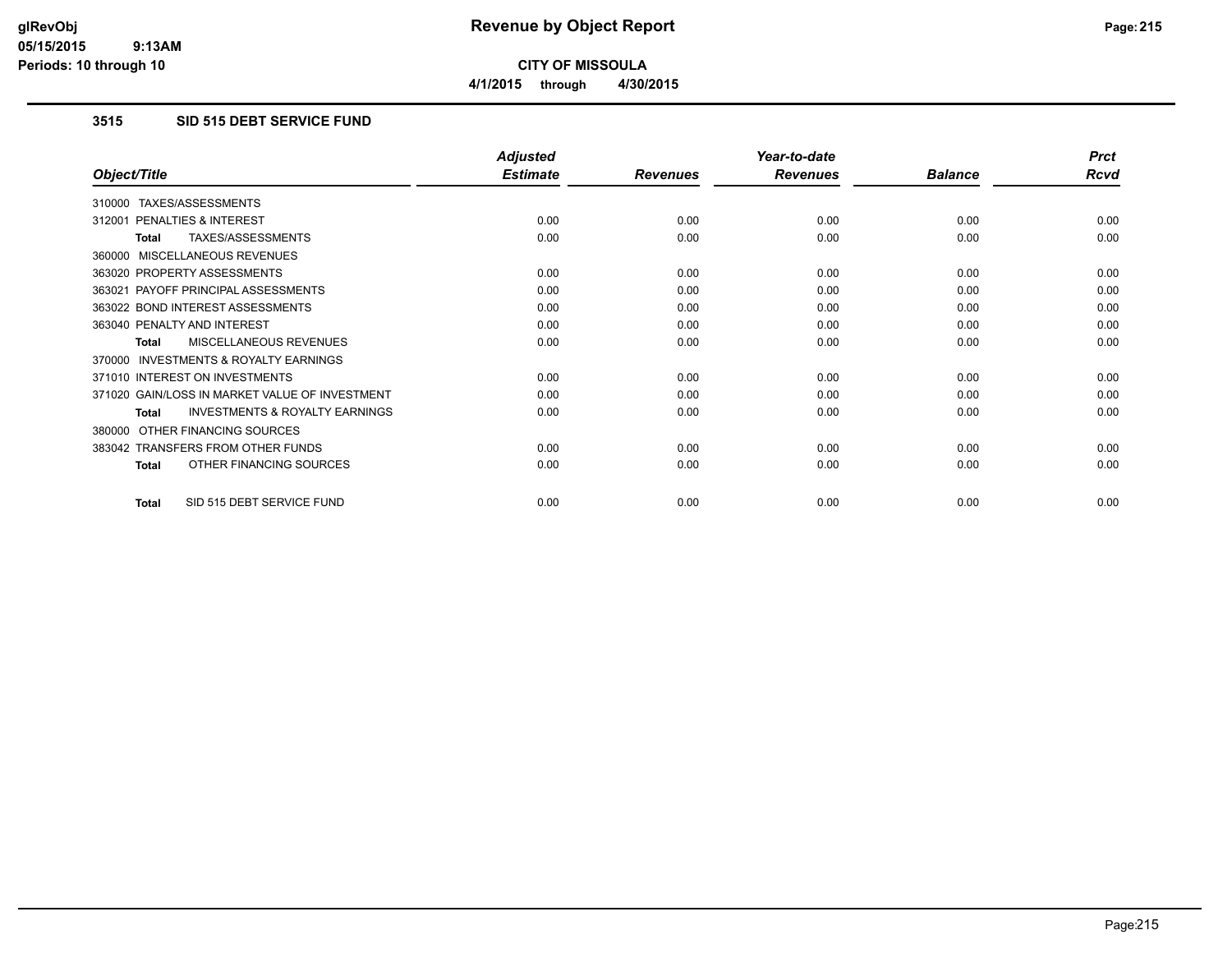**4/1/2015 through 4/30/2015**

**3517 SID 517 DEBT SERVICE FUND**

**3517 SID 517 DEBT SERVICE FUND**

|                                                     | <b>Adjusted</b> |                 | Year-to-date    |                | <b>Prct</b> |
|-----------------------------------------------------|-----------------|-----------------|-----------------|----------------|-------------|
| Object/Title                                        | <b>Estimate</b> | <b>Revenues</b> | <b>Revenues</b> | <b>Balance</b> | <b>Rcvd</b> |
| TAXES/ASSESSMENTS<br>310000                         |                 |                 |                 |                |             |
| <b>PENALTIES &amp; INTEREST</b><br>312001           | 0.00            | 0.00            | 0.00            | 0.00           | 0.00        |
| TAXES/ASSESSMENTS<br><b>Total</b>                   | 0.00            | 0.00            | 0.00            | 0.00           | 0.00        |
| MISCELLANEOUS REVENUES<br>360000                    |                 |                 |                 |                |             |
| 360010 MISCELLANEOUS                                | 0.00            | 0.00            | 0.00            | 0.00           | 0.00        |
| 363020 PROPERTY ASSESSMENTS                         | 0.00            | 0.00            | 0.00            | 0.00           | 0.00        |
| PAYOFF PRINCIPAL ASSESSMENTS<br>363021              | 0.00            | 0.00            | 0.00            | 0.00           | 0.00        |
| 363022 BOND INTEREST ASSESSMENTS                    | 0.00            | 0.00            | 0.00            | 0.00           | 0.00        |
| 363040 PENALTY AND INTEREST                         | 0.00            | 0.00            | 0.00            | 0.00           | 0.00        |
| <b>MISCELLANEOUS REVENUES</b><br><b>Total</b>       | 0.00            | 0.00            | 0.00            | 0.00           | 0.00        |
| <b>INVESTMENTS &amp; ROYALTY EARNINGS</b><br>370000 |                 |                 |                 |                |             |
| 371010 INTEREST ON INVESTMENTS                      | 0.00            | 0.00            | 0.00            | 0.00           | 0.00        |
| 371020 GAIN/LOSS IN MARKET VALUE OF INVESTMENTS     | 0.00            | 0.00            | 0.00            | 0.00           | 0.00        |
| <b>INVESTMENTS &amp; ROYALTY EARNINGS</b><br>Total  | 0.00            | 0.00            | 0.00            | 0.00           | 0.00        |
| OTHER FINANCING SOURCES<br>380000                   |                 |                 |                 |                |             |
| 381009 TRANSFERS IN                                 | 0.00            | 0.00            | 0.00            | 0.00           | 0.00        |
| OTHER FINANCING SOURCES<br><b>Total</b>             | 0.00            | 0.00            | 0.00            | 0.00           | 0.00        |
| SID 517 DEBT SERVICE FUND<br><b>Total</b>           | 0.00            | 0.00            | 0.00            | 0.00           | 0.00        |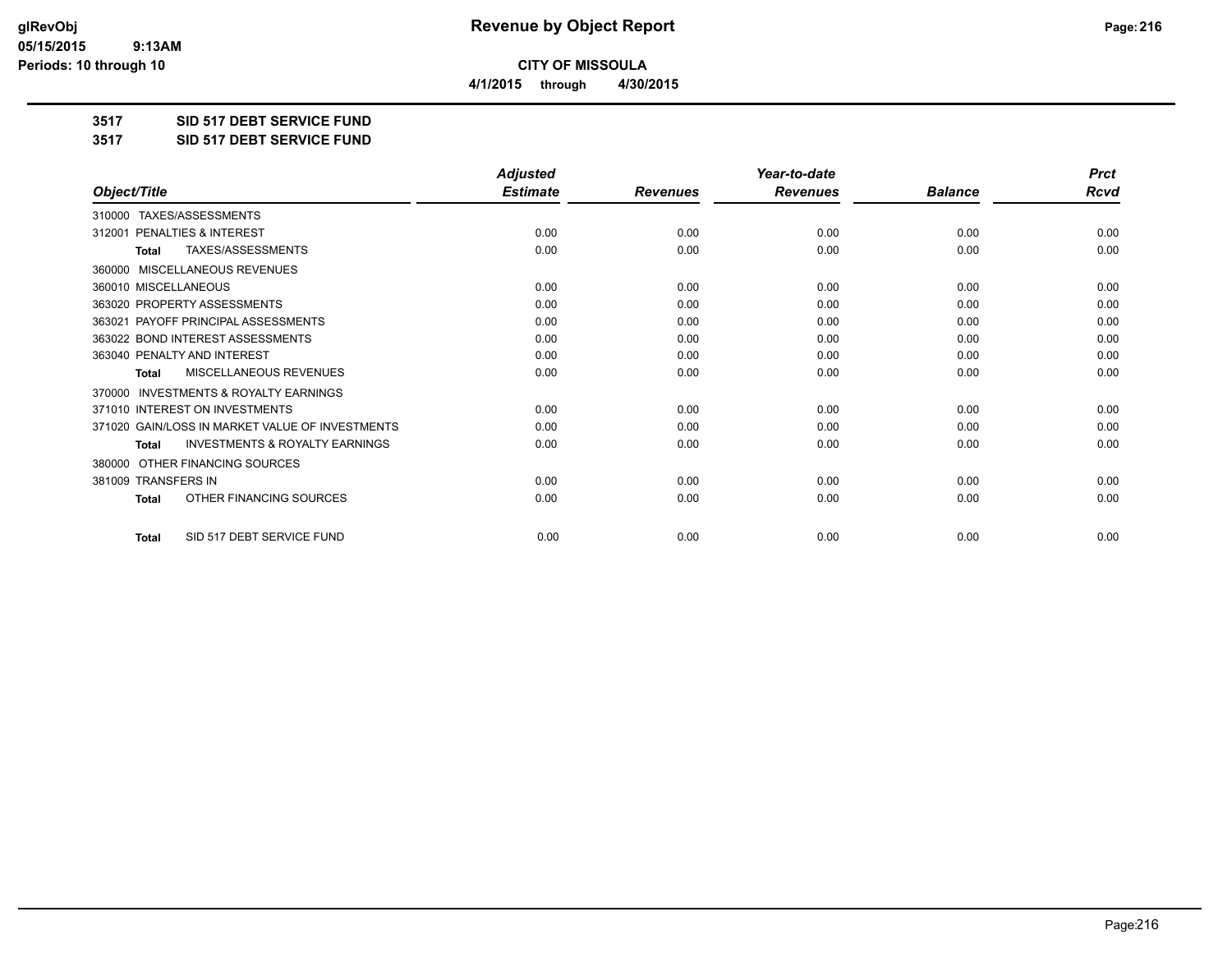**4/1/2015 through 4/30/2015**

## **3517 SID 517 DEBT SERVICE FUND**

|                                                           | <b>Adjusted</b> |                 | Year-to-date    |                | <b>Prct</b> |
|-----------------------------------------------------------|-----------------|-----------------|-----------------|----------------|-------------|
| Object/Title                                              | <b>Estimate</b> | <b>Revenues</b> | <b>Revenues</b> | <b>Balance</b> | <b>Rcvd</b> |
| 310000 TAXES/ASSESSMENTS                                  |                 |                 |                 |                |             |
| PENALTIES & INTEREST<br>312001                            | 0.00            | 0.00            | 0.00            | 0.00           | 0.00        |
| TAXES/ASSESSMENTS<br><b>Total</b>                         | 0.00            | 0.00            | 0.00            | 0.00           | 0.00        |
| 360000 MISCELLANEOUS REVENUES                             |                 |                 |                 |                |             |
| 360010 MISCELLANEOUS                                      | 0.00            | 0.00            | 0.00            | 0.00           | 0.00        |
| 363020 PROPERTY ASSESSMENTS                               | 0.00            | 0.00            | 0.00            | 0.00           | 0.00        |
| 363021 PAYOFF PRINCIPAL ASSESSMENTS                       | 0.00            | 0.00            | 0.00            | 0.00           | 0.00        |
| 363022 BOND INTEREST ASSESSMENTS                          | 0.00            | 0.00            | 0.00            | 0.00           | 0.00        |
| 363040 PENALTY AND INTEREST                               | 0.00            | 0.00            | 0.00            | 0.00           | 0.00        |
| <b>MISCELLANEOUS REVENUES</b><br><b>Total</b>             | 0.00            | 0.00            | 0.00            | 0.00           | 0.00        |
| 370000 INVESTMENTS & ROYALTY EARNINGS                     |                 |                 |                 |                |             |
| 371010 INTEREST ON INVESTMENTS                            | 0.00            | 0.00            | 0.00            | 0.00           | 0.00        |
| 371020 GAIN/LOSS IN MARKET VALUE OF INVESTMENT            | 0.00            | 0.00            | 0.00            | 0.00           | 0.00        |
| <b>INVESTMENTS &amp; ROYALTY EARNINGS</b><br><b>Total</b> | 0.00            | 0.00            | 0.00            | 0.00           | 0.00        |
| 380000 OTHER FINANCING SOURCES                            |                 |                 |                 |                |             |
| 381009 TRANSFERS IN                                       | 0.00            | 0.00            | 0.00            | 0.00           | 0.00        |
| OTHER FINANCING SOURCES<br><b>Total</b>                   | 0.00            | 0.00            | 0.00            | 0.00           | 0.00        |
| SID 517 DEBT SERVICE FUND<br><b>Total</b>                 | 0.00            | 0.00            | 0.00            | 0.00           | 0.00        |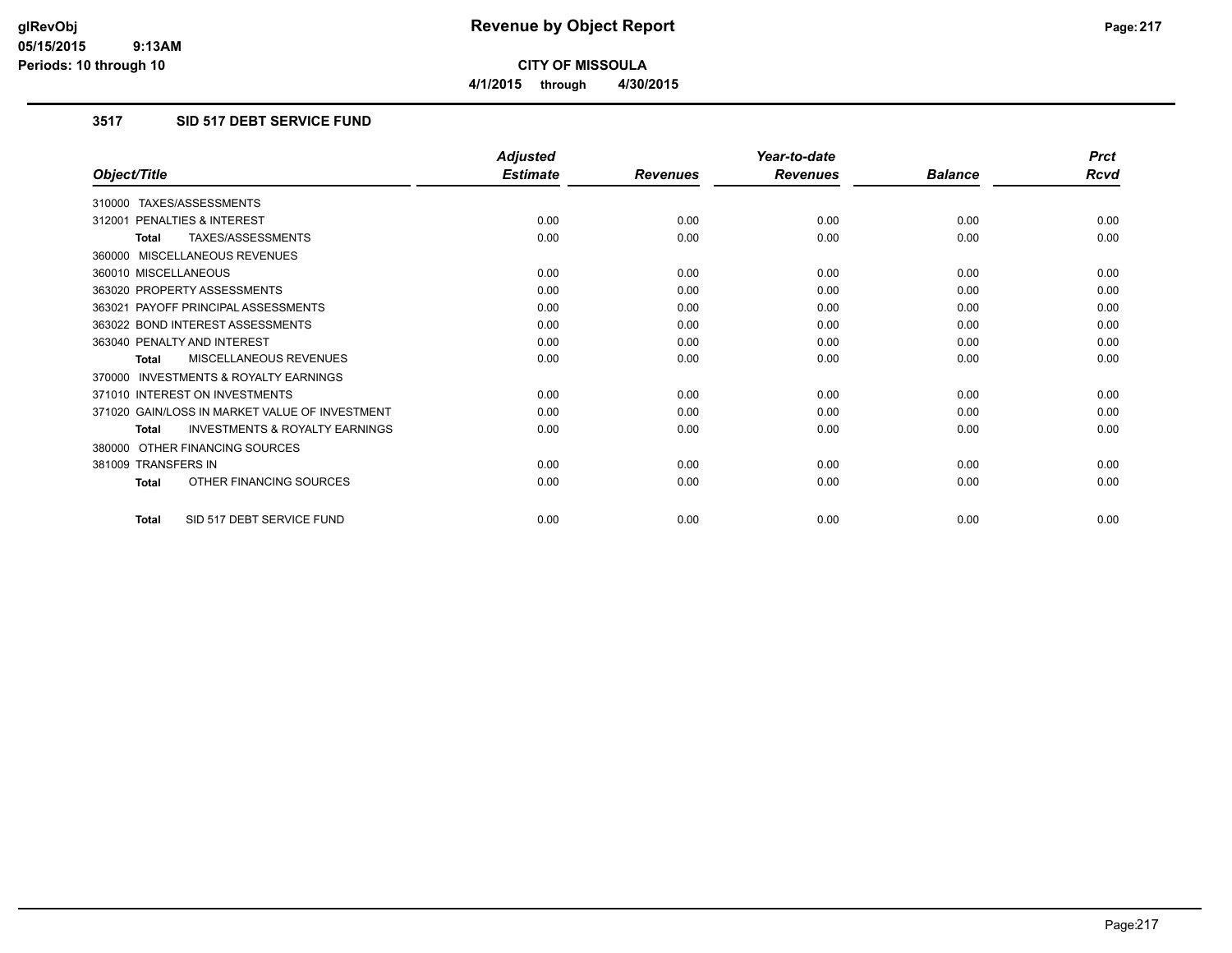**4/1/2015 through 4/30/2015**

**3518 SID 518 DEBT SERVICE FUND**

**3518 SID 518 DEBT SERVICE FUND**

|                                                     | <b>Adjusted</b> |                 | Year-to-date    |                | <b>Prct</b> |
|-----------------------------------------------------|-----------------|-----------------|-----------------|----------------|-------------|
| Object/Title                                        | <b>Estimate</b> | <b>Revenues</b> | <b>Revenues</b> | <b>Balance</b> | <b>Rcvd</b> |
| TAXES/ASSESSMENTS<br>310000                         |                 |                 |                 |                |             |
| PENALTIES & INTEREST<br>312001                      | 0.00            | 0.00            | 0.00            | 0.00           | 0.00        |
| TAXES/ASSESSMENTS<br><b>Total</b>                   | 0.00            | 0.00            | 0.00            | 0.00           | 0.00        |
| MISCELLANEOUS REVENUES<br>360000                    |                 |                 |                 |                |             |
| 363020 PROPERTY ASSESSMENTS                         | 0.00            | 0.00            | 0.00            | 0.00           | 0.00        |
| 363021 PAYOFF PRINCIPAL ASSESSMENTS                 | 0.00            | 0.00            | 0.00            | 0.00           | 0.00        |
| 363022 BOND INTEREST ASSESSMENTS                    | 0.00            | 0.00            | 0.00            | 0.00           | 0.00        |
| 363040 PENALTY AND INTEREST                         | 0.00            | 0.00            | 0.00            | 0.00           | 0.00        |
| <b>MISCELLANEOUS REVENUES</b><br><b>Total</b>       | 0.00            | 0.00            | 0.00            | 0.00           | 0.00        |
| <b>INVESTMENTS &amp; ROYALTY EARNINGS</b><br>370000 |                 |                 |                 |                |             |
| 371010 INTEREST ON INVESTMENTS                      | 0.00            | 0.00            | 0.00            | 0.00           | 0.00        |
| 371020 GAIN/LOSS IN MARKET VALUE OF INVESTMENTS     | 0.00            | 0.00            | 0.00            | 0.00           | 0.00        |
| <b>INVESTMENTS &amp; ROYALTY EARNINGS</b><br>Total  | 0.00            | 0.00            | 0.00            | 0.00           | 0.00        |
| OTHER FINANCING SOURCES<br>380000                   |                 |                 |                 |                |             |
| 381009 TRANSFERS IN                                 | 0.00            | 0.00            | 0.00            | 0.00           | 0.00        |
| 383000 OPERATING TRANSFERS                          | 0.00            | 0.00            | 0.00            | 0.00           | 0.00        |
| OTHER FINANCING SOURCES<br><b>Total</b>             | 0.00            | 0.00            | 0.00            | 0.00           | 0.00        |
| SID 518 DEBT SERVICE FUND<br><b>Total</b>           | 0.00            | 0.00            | 0.00            | 0.00           | 0.00        |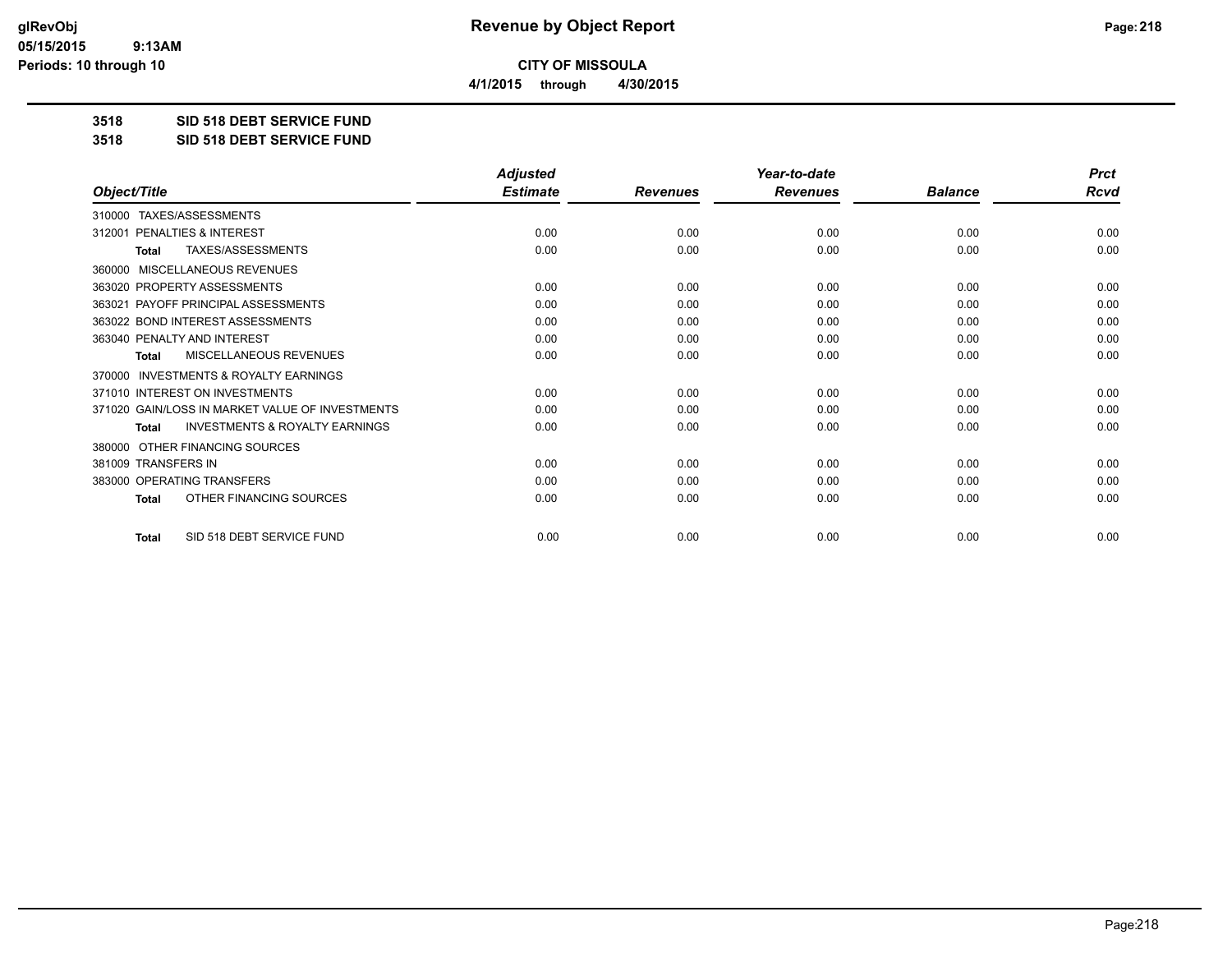**4/1/2015 through 4/30/2015**

## **3518 SID 518 DEBT SERVICE FUND**

|                                                           | <b>Adjusted</b> |                 | Year-to-date    |                | <b>Prct</b> |
|-----------------------------------------------------------|-----------------|-----------------|-----------------|----------------|-------------|
| Object/Title                                              | <b>Estimate</b> | <b>Revenues</b> | <b>Revenues</b> | <b>Balance</b> | <b>Rcvd</b> |
| 310000 TAXES/ASSESSMENTS                                  |                 |                 |                 |                |             |
| PENALTIES & INTEREST<br>312001                            | 0.00            | 0.00            | 0.00            | 0.00           | 0.00        |
| TAXES/ASSESSMENTS<br><b>Total</b>                         | 0.00            | 0.00            | 0.00            | 0.00           | 0.00        |
| 360000 MISCELLANEOUS REVENUES                             |                 |                 |                 |                |             |
| 363020 PROPERTY ASSESSMENTS                               | 0.00            | 0.00            | 0.00            | 0.00           | 0.00        |
| 363021 PAYOFF PRINCIPAL ASSESSMENTS                       | 0.00            | 0.00            | 0.00            | 0.00           | 0.00        |
| 363022 BOND INTEREST ASSESSMENTS                          | 0.00            | 0.00            | 0.00            | 0.00           | 0.00        |
| 363040 PENALTY AND INTEREST                               | 0.00            | 0.00            | 0.00            | 0.00           | 0.00        |
| <b>MISCELLANEOUS REVENUES</b><br>Total                    | 0.00            | 0.00            | 0.00            | 0.00           | 0.00        |
| 370000 INVESTMENTS & ROYALTY EARNINGS                     |                 |                 |                 |                |             |
| 371010 INTEREST ON INVESTMENTS                            | 0.00            | 0.00            | 0.00            | 0.00           | 0.00        |
| 371020 GAIN/LOSS IN MARKET VALUE OF INVESTMENT            | 0.00            | 0.00            | 0.00            | 0.00           | 0.00        |
| <b>INVESTMENTS &amp; ROYALTY EARNINGS</b><br><b>Total</b> | 0.00            | 0.00            | 0.00            | 0.00           | 0.00        |
| 380000 OTHER FINANCING SOURCES                            |                 |                 |                 |                |             |
| 381009 TRANSFERS IN                                       | 0.00            | 0.00            | 0.00            | 0.00           | 0.00        |
| 383000 OPERATING TRANSFERS                                | 0.00            | 0.00            | 0.00            | 0.00           | 0.00        |
| OTHER FINANCING SOURCES<br><b>Total</b>                   | 0.00            | 0.00            | 0.00            | 0.00           | 0.00        |
| SID 518 DEBT SERVICE FUND<br><b>Total</b>                 | 0.00            | 0.00            | 0.00            | 0.00           | 0.00        |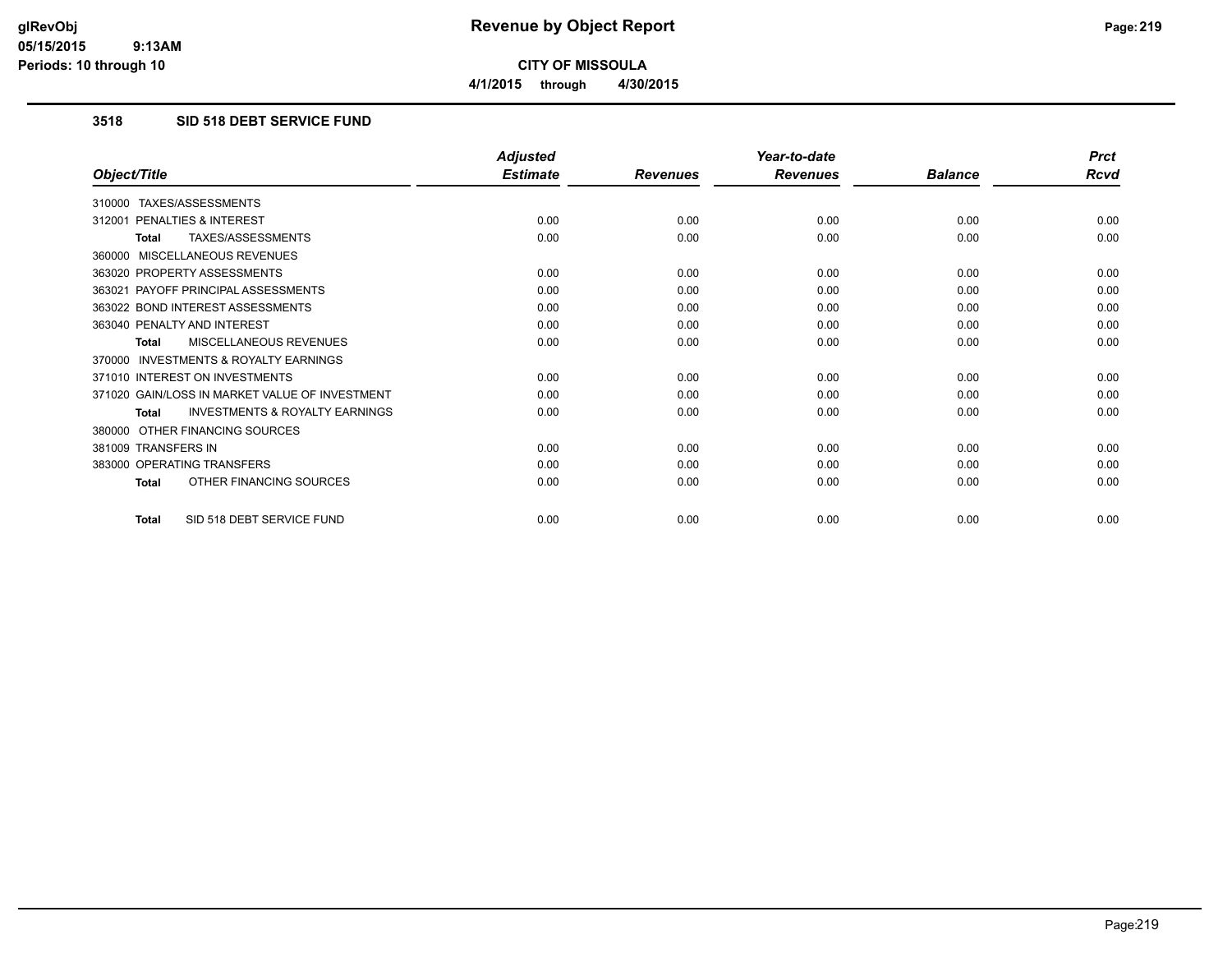**4/1/2015 through 4/30/2015**

**3519 SID 519 DEBT SERVICE FUND**

**3519 SID 519 DEBT SERVICE FUND**

|                                                           | <b>Adjusted</b> |                 | Year-to-date    |                | <b>Prct</b> |
|-----------------------------------------------------------|-----------------|-----------------|-----------------|----------------|-------------|
| Object/Title                                              | <b>Estimate</b> | <b>Revenues</b> | <b>Revenues</b> | <b>Balance</b> | <b>Rcvd</b> |
| TAXES/ASSESSMENTS<br>310000                               |                 |                 |                 |                |             |
| PENALTIES & INTEREST<br>312001                            | 0.00            | 0.00            | 0.00            | 0.00           | 0.00        |
| TAXES/ASSESSMENTS<br><b>Total</b>                         | 0.00            | 0.00            | 0.00            | 0.00           | 0.00        |
| <b>MISCELLANEOUS REVENUES</b><br>360000                   |                 |                 |                 |                |             |
| 360010 MISCELLANEOUS                                      | 0.00            | 0.00            | 0.00            | 0.00           | 0.00        |
| 363020 PROPERTY ASSESSMENTS                               | 0.00            | 0.00            | 0.00            | 0.00           | 0.00        |
| 363021 PAYOFF PRINCIPAL ASSESSMENTS                       | 0.00            | 0.00            | 0.00            | 0.00           | 0.00        |
| 363022 BOND INTEREST ASSESSMENTS                          | 0.00            | 0.00            | 0.00            | 0.00           | 0.00        |
| 363040 PENALTY AND INTEREST                               | 0.00            | 0.00            | 0.00            | 0.00           | 0.00        |
| MISCELLANEOUS REVENUES<br><b>Total</b>                    | 0.00            | 0.00            | 0.00            | 0.00           | 0.00        |
| <b>INVESTMENTS &amp; ROYALTY EARNINGS</b><br>370000       |                 |                 |                 |                |             |
| 371010 INTEREST ON INVESTMENTS                            | 0.00            | 0.00            | 0.00            | 0.00           | 0.00        |
| 371020 GAIN/LOSS IN MARKET VALUE OF INVESTMENTS           | 0.00            | 0.00            | 0.00            | 0.00           | 0.00        |
| <b>INVESTMENTS &amp; ROYALTY EARNINGS</b><br><b>Total</b> | 0.00            | 0.00            | 0.00            | 0.00           | 0.00        |
| OTHER FINANCING SOURCES<br>380000                         |                 |                 |                 |                |             |
| 381009 TRANSFERS IN                                       | 0.00            | 0.00            | 0.00            | 0.00           | 0.00        |
| OTHER FINANCING SOURCES<br><b>Total</b>                   | 0.00            | 0.00            | 0.00            | 0.00           | 0.00        |
| SID 519 DEBT SERVICE FUND<br><b>Total</b>                 | 0.00            | 0.00            | 0.00            | 0.00           | 0.00        |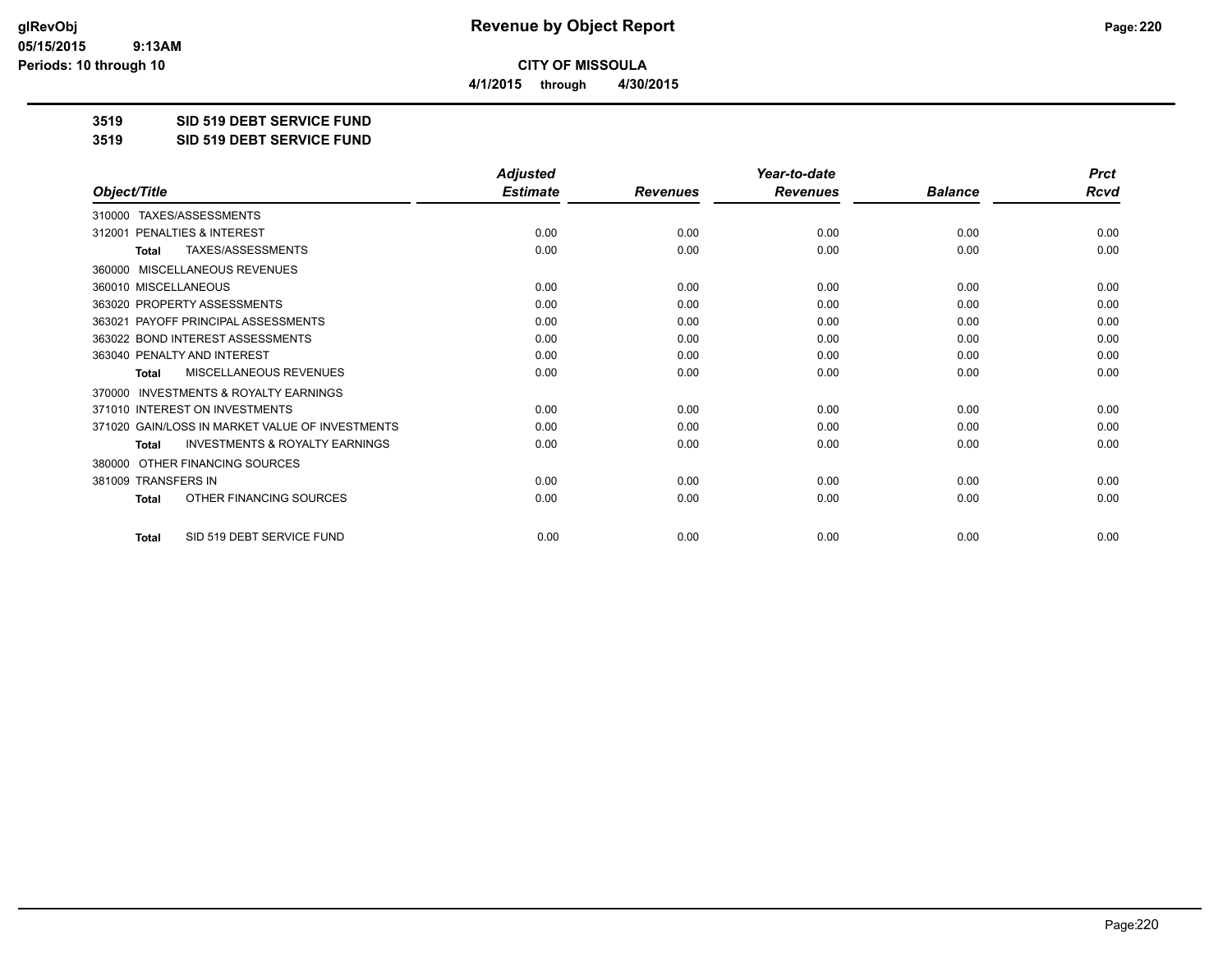**4/1/2015 through 4/30/2015**

## **3519 SID 519 DEBT SERVICE FUND**

|                                                           | <b>Adjusted</b> |                 | Year-to-date    |                | <b>Prct</b> |
|-----------------------------------------------------------|-----------------|-----------------|-----------------|----------------|-------------|
| Object/Title                                              | <b>Estimate</b> | <b>Revenues</b> | <b>Revenues</b> | <b>Balance</b> | <b>Rcvd</b> |
| 310000 TAXES/ASSESSMENTS                                  |                 |                 |                 |                |             |
| 312001 PENALTIES & INTEREST                               | 0.00            | 0.00            | 0.00            | 0.00           | 0.00        |
| <b>TAXES/ASSESSMENTS</b><br><b>Total</b>                  | 0.00            | 0.00            | 0.00            | 0.00           | 0.00        |
| 360000 MISCELLANEOUS REVENUES                             |                 |                 |                 |                |             |
| 360010 MISCELLANEOUS                                      | 0.00            | 0.00            | 0.00            | 0.00           | 0.00        |
| 363020 PROPERTY ASSESSMENTS                               | 0.00            | 0.00            | 0.00            | 0.00           | 0.00        |
| 363021 PAYOFF PRINCIPAL ASSESSMENTS                       | 0.00            | 0.00            | 0.00            | 0.00           | 0.00        |
| 363022 BOND INTEREST ASSESSMENTS                          | 0.00            | 0.00            | 0.00            | 0.00           | 0.00        |
| 363040 PENALTY AND INTEREST                               | 0.00            | 0.00            | 0.00            | 0.00           | 0.00        |
| <b>MISCELLANEOUS REVENUES</b><br><b>Total</b>             | 0.00            | 0.00            | 0.00            | 0.00           | 0.00        |
| <b>INVESTMENTS &amp; ROYALTY EARNINGS</b><br>370000       |                 |                 |                 |                |             |
| 371010 INTEREST ON INVESTMENTS                            | 0.00            | 0.00            | 0.00            | 0.00           | 0.00        |
| 371020 GAIN/LOSS IN MARKET VALUE OF INVESTMENT            | 0.00            | 0.00            | 0.00            | 0.00           | 0.00        |
| <b>INVESTMENTS &amp; ROYALTY EARNINGS</b><br><b>Total</b> | 0.00            | 0.00            | 0.00            | 0.00           | 0.00        |
| 380000 OTHER FINANCING SOURCES                            |                 |                 |                 |                |             |
| 381009 TRANSFERS IN                                       | 0.00            | 0.00            | 0.00            | 0.00           | 0.00        |
| OTHER FINANCING SOURCES<br><b>Total</b>                   | 0.00            | 0.00            | 0.00            | 0.00           | 0.00        |
| SID 519 DEBT SERVICE FUND<br>Total                        | 0.00            | 0.00            | 0.00            | 0.00           | 0.00        |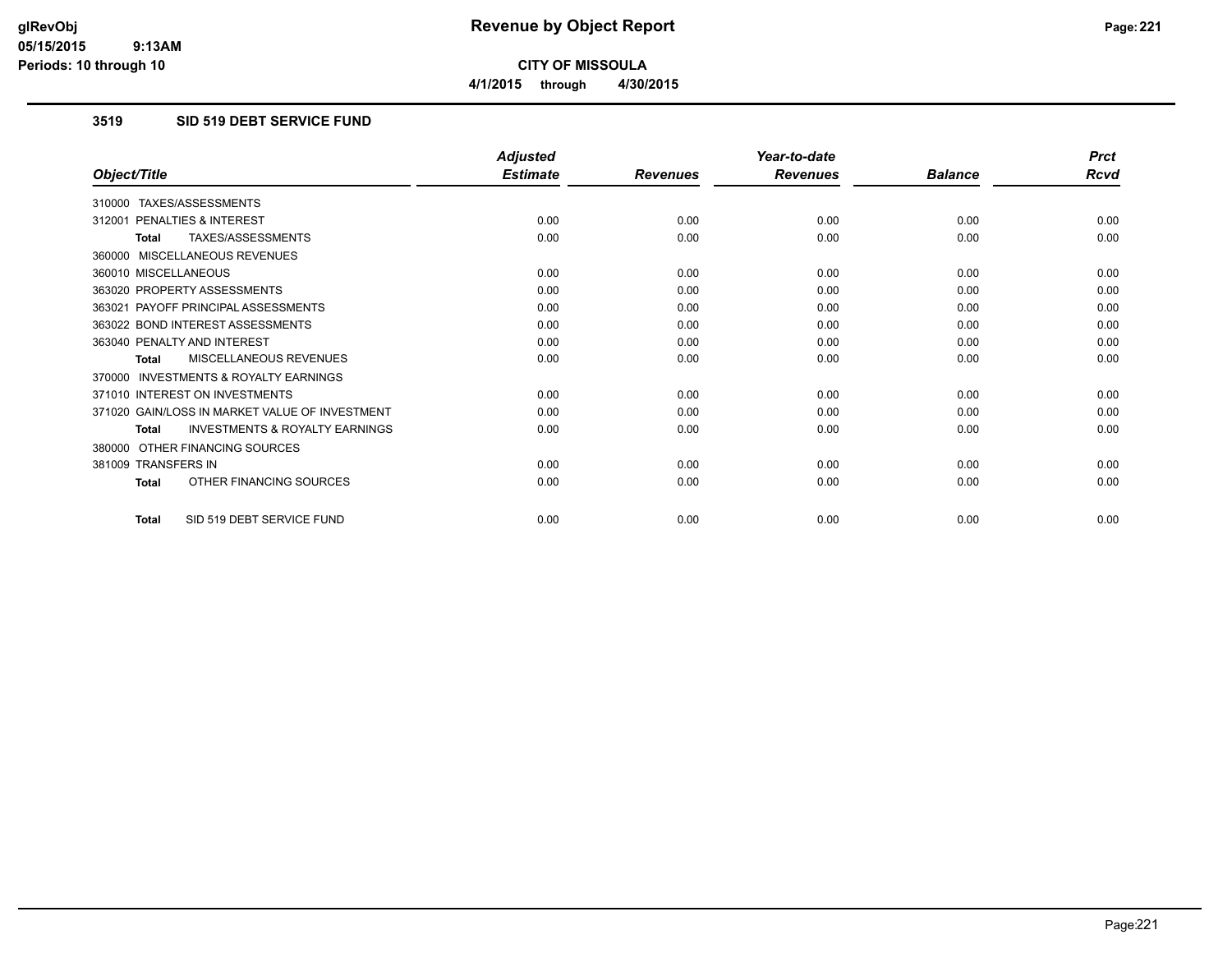**4/1/2015 through 4/30/2015**

**3520 SID 520 DEBT SERVICE FUND**

**3520 SID 520 DEBT SERVICE FUND**

|                                                           | <b>Adjusted</b> |                 | Year-to-date    |                | <b>Prct</b> |
|-----------------------------------------------------------|-----------------|-----------------|-----------------|----------------|-------------|
| Object/Title                                              | <b>Estimate</b> | <b>Revenues</b> | <b>Revenues</b> | <b>Balance</b> | <b>Rcvd</b> |
| TAXES/ASSESSMENTS<br>310000                               |                 |                 |                 |                |             |
| 312001 PENALTIES & INTEREST                               | 0.00            | 0.00            | 0.00            | 0.00           | 0.00        |
| <b>TAXES/ASSESSMENTS</b><br><b>Total</b>                  | 0.00            | 0.00            | 0.00            | 0.00           | 0.00        |
| MISCELLANEOUS REVENUES<br>360000                          |                 |                 |                 |                |             |
| 360010 MISCELLANEOUS                                      | 0.00            | 0.00            | 0.00            | 0.00           | 0.00        |
| 363020 PROPERTY ASSESSMENTS                               | 160,280.00      | 1,317.09        | 76,940.26       | 83,339.74      | 48.00       |
| 363021 PAYOFF PRINCIPAL ASSESSMENTS                       | 0.00            | 0.00            | 6,779.99        | $-6,779.99$    | 0.00        |
| 363022 BOND INTEREST ASSESSMENTS                          | 0.00            | 0.00            | 0.00            | 0.00           | 0.00        |
| 363040 PENALTY AND INTEREST                               | 0.00            | 30.14           | 156.11          | $-156.11$      | 0.00        |
| <b>MISCELLANEOUS REVENUES</b><br><b>Total</b>             | 160,280.00      | 1,347.23        | 83,876.36       | 76,403.64      | 52.33       |
| <b>INVESTMENTS &amp; ROYALTY EARNINGS</b><br>370000       |                 |                 |                 |                |             |
| 371010 INTEREST ON INVESTMENTS                            | 0.00            | 0.00            | 0.00            | 0.00           | 0.00        |
| 371020 GAIN/LOSS IN MARKET VALUE OF INVESTMENTS           | 0.00            | 0.00            | 0.00            | 0.00           | 0.00        |
| <b>INVESTMENTS &amp; ROYALTY EARNINGS</b><br><b>Total</b> | 0.00            | 0.00            | 0.00            | 0.00           | 0.00        |
| OTHER FINANCING SOURCES<br>380000                         |                 |                 |                 |                |             |
| 383000 OPERATING TRANSFERS                                | 0.00            | 0.00            | 0.00            | 0.00           | 0.00        |
| OTHER FINANCING SOURCES<br><b>Total</b>                   | 0.00            | 0.00            | 0.00            | 0.00           | 0.00        |
| SID 520 DEBT SERVICE FUND<br><b>Total</b>                 | 160,280.00      | 1,347.23        | 83,876.36       | 76,403.64      | 52.33       |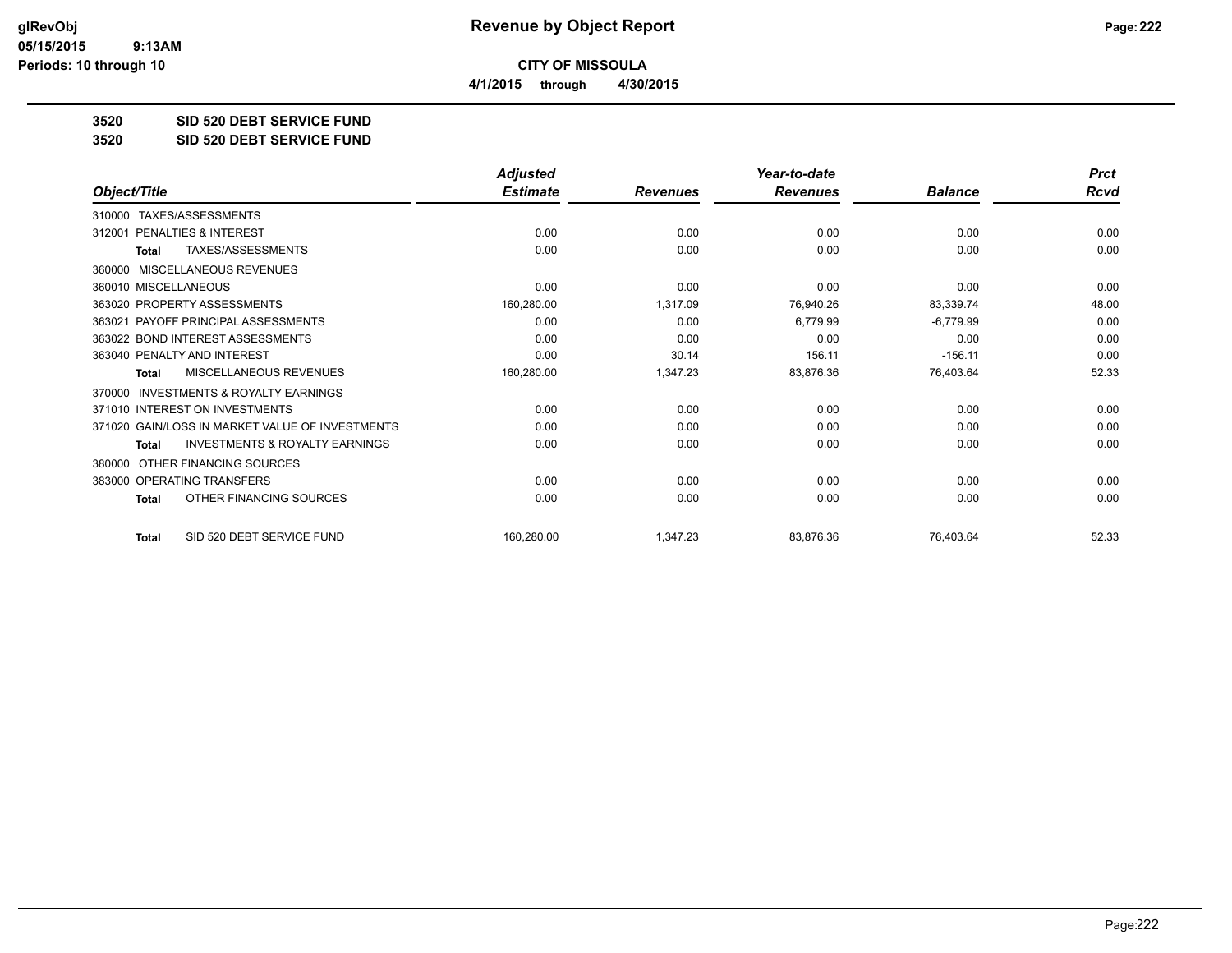**4/1/2015 through 4/30/2015**

## **3520 SID 520 DEBT SERVICE FUND**

|                                                           | <b>Adjusted</b> |                 | Year-to-date    |                | <b>Prct</b> |
|-----------------------------------------------------------|-----------------|-----------------|-----------------|----------------|-------------|
| Object/Title                                              | <b>Estimate</b> | <b>Revenues</b> | <b>Revenues</b> | <b>Balance</b> | <b>Rcvd</b> |
| TAXES/ASSESSMENTS<br>310000                               |                 |                 |                 |                |             |
| PENALTIES & INTEREST<br>312001                            | 0.00            | 0.00            | 0.00            | 0.00           | 0.00        |
| TAXES/ASSESSMENTS<br><b>Total</b>                         | 0.00            | 0.00            | 0.00            | 0.00           | 0.00        |
| MISCELLANEOUS REVENUES<br>360000                          |                 |                 |                 |                |             |
| 360010 MISCELLANEOUS                                      | 0.00            | 0.00            | 0.00            | 0.00           | 0.00        |
| 363020 PROPERTY ASSESSMENTS                               | 160,280.00      | 1,317.09        | 76,940.26       | 83,339.74      | 48.00       |
| PAYOFF PRINCIPAL ASSESSMENTS<br>363021                    | 0.00            | 0.00            | 6,779.99        | $-6,779.99$    | 0.00        |
| 363022 BOND INTEREST ASSESSMENTS                          | 0.00            | 0.00            | 0.00            | 0.00           | 0.00        |
| 363040 PENALTY AND INTEREST                               | 0.00            | 30.14           | 156.11          | $-156.11$      | 0.00        |
| MISCELLANEOUS REVENUES<br><b>Total</b>                    | 160,280.00      | 1,347.23        | 83,876.36       | 76,403.64      | 52.33       |
| <b>INVESTMENTS &amp; ROYALTY EARNINGS</b><br>370000       |                 |                 |                 |                |             |
| 371010 INTEREST ON INVESTMENTS                            | 0.00            | 0.00            | 0.00            | 0.00           | 0.00        |
| 371020 GAIN/LOSS IN MARKET VALUE OF INVESTMENT            | 0.00            | 0.00            | 0.00            | 0.00           | 0.00        |
| <b>INVESTMENTS &amp; ROYALTY EARNINGS</b><br><b>Total</b> | 0.00            | 0.00            | 0.00            | 0.00           | 0.00        |
| OTHER FINANCING SOURCES<br>380000                         |                 |                 |                 |                |             |
| 383000 OPERATING TRANSFERS                                | 0.00            | 0.00            | 0.00            | 0.00           | 0.00        |
| OTHER FINANCING SOURCES<br><b>Total</b>                   | 0.00            | 0.00            | 0.00            | 0.00           | 0.00        |
| SID 520 DEBT SERVICE FUND<br><b>Total</b>                 | 160,280.00      | 1,347.23        | 83,876.36       | 76,403.64      | 52.33       |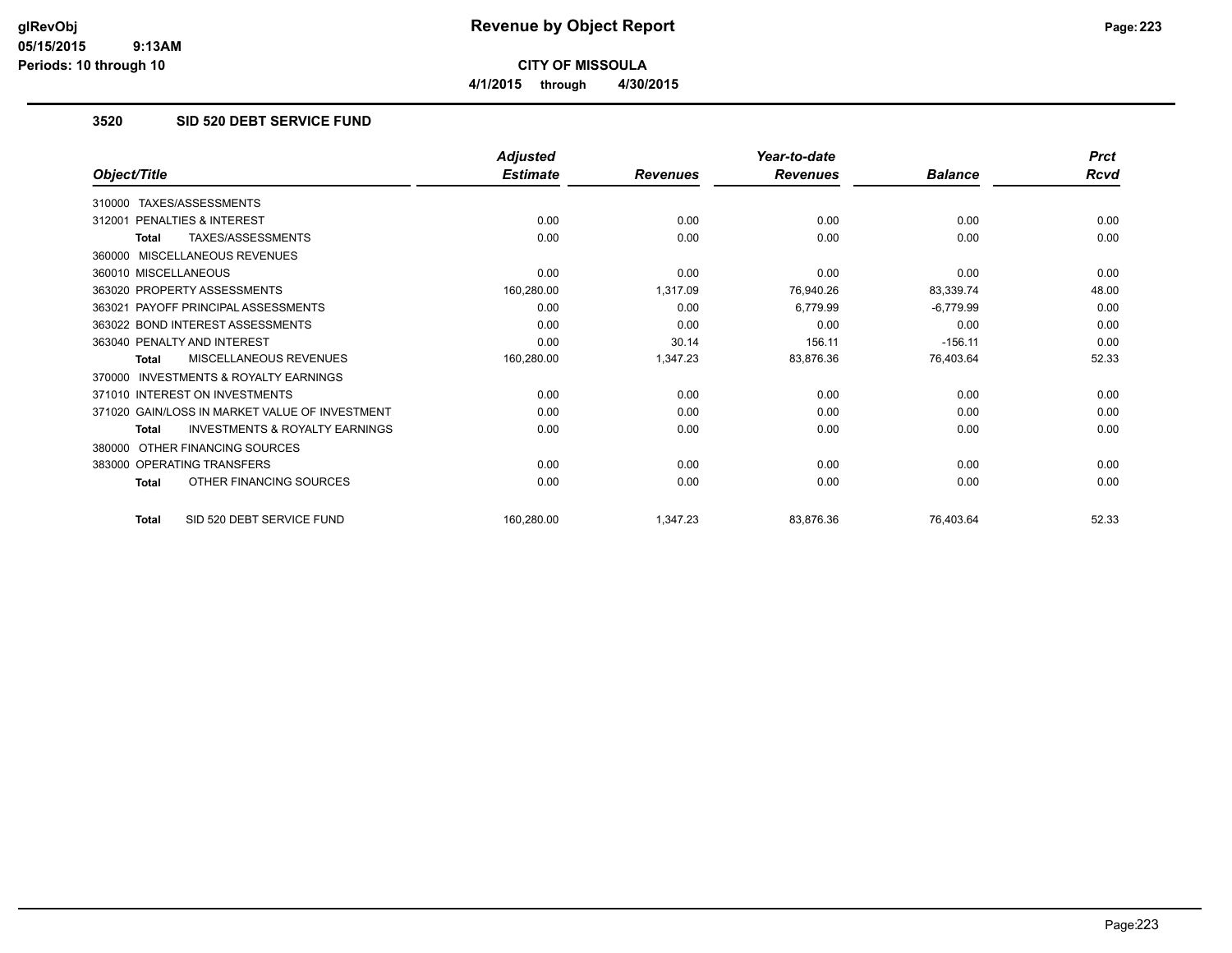**4/1/2015 through 4/30/2015**

**3521 SID 521 DEBT SERVICE FUND**

**3521 SID 521 DEBT SERVICE FUND**

|                                                           | <b>Adjusted</b> |                 | Year-to-date    |                | <b>Prct</b> |
|-----------------------------------------------------------|-----------------|-----------------|-----------------|----------------|-------------|
| Object/Title                                              | <b>Estimate</b> | <b>Revenues</b> | <b>Revenues</b> | <b>Balance</b> | <b>Rcvd</b> |
| TAXES/ASSESSMENTS<br>310000                               |                 |                 |                 |                |             |
| 312001 PENALTIES & INTEREST                               | 0.00            | 0.00            | 0.00            | 0.00           | 0.00        |
| TAXES/ASSESSMENTS<br><b>Total</b>                         | 0.00            | 0.00            | 0.00            | 0.00           | 0.00        |
| MISCELLANEOUS REVENUES<br>360000                          |                 |                 |                 |                |             |
| 360010 MISCELLANEOUS                                      | 0.00            | 0.00            | 0.00            | 0.00           | 0.00        |
| 363020 PROPERTY ASSESSMENTS                               | 720.00          | 0.00            | 0.00            | 720.00         | 0.00        |
| 363021 PAYOFF PRINCIPAL ASSESSMENTS                       | 0.00            | 0.00            | 0.00            | 0.00           | 0.00        |
| 363022 BOND INTEREST ASSESSMENTS                          | 0.00            | 0.00            | 0.00            | 0.00           | 0.00        |
| 363040 PENALTY AND INTEREST                               | 0.00            | 0.00            | 0.00            | 0.00           | 0.00        |
| MISCELLANEOUS REVENUES<br><b>Total</b>                    | 720.00          | 0.00            | 0.00            | 720.00         | 0.00        |
| <b>INVESTMENTS &amp; ROYALTY EARNINGS</b><br>370000       |                 |                 |                 |                |             |
| 371010 INTEREST ON INVESTMENTS                            | 0.00            | 0.00            | 0.00            | 0.00           | 0.00        |
| 371020 GAIN/LOSS IN MARKET VALUE OF INVESTMENTS           | 0.00            | 0.00            | 0.00            | 0.00           | 0.00        |
| <b>INVESTMENTS &amp; ROYALTY EARNINGS</b><br><b>Total</b> | 0.00            | 0.00            | 0.00            | 0.00           | 0.00        |
| OTHER FINANCING SOURCES<br>380000                         |                 |                 |                 |                |             |
| 381009 TRANSFERS IN                                       | 0.00            | 0.00            | 0.00            | 0.00           | 0.00        |
| OTHER FINANCING SOURCES<br>Total                          | 0.00            | 0.00            | 0.00            | 0.00           | 0.00        |
| SID 521 DEBT SERVICE FUND<br><b>Total</b>                 | 720.00          | 0.00            | 0.00            | 720.00         | 0.00        |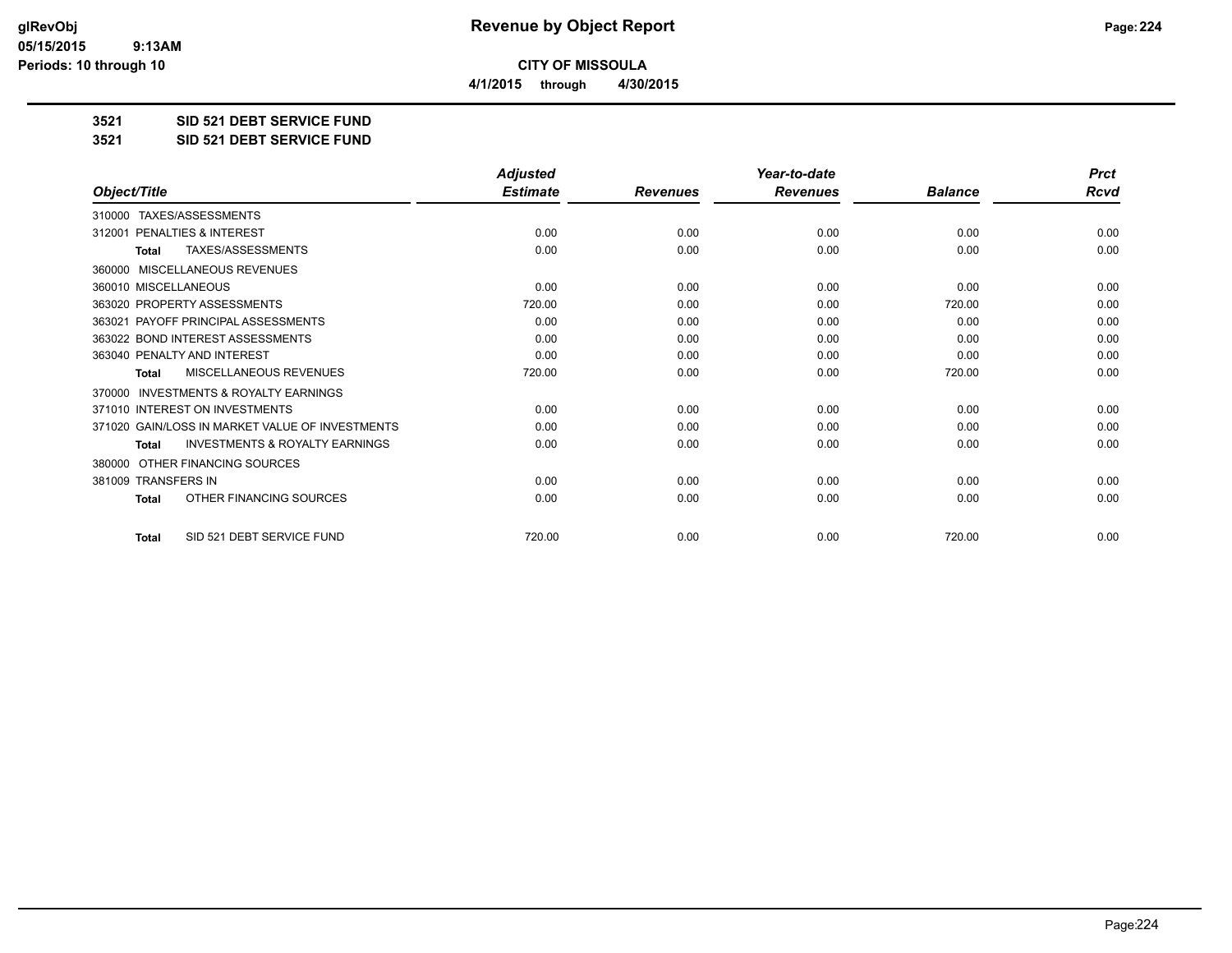**4/1/2015 through 4/30/2015**

## **3521 SID 521 DEBT SERVICE FUND**

|                                                           | <b>Adjusted</b> |                 | Year-to-date    |                | <b>Prct</b> |
|-----------------------------------------------------------|-----------------|-----------------|-----------------|----------------|-------------|
| Object/Title                                              | <b>Estimate</b> | <b>Revenues</b> | <b>Revenues</b> | <b>Balance</b> | <b>Rcvd</b> |
| 310000 TAXES/ASSESSMENTS                                  |                 |                 |                 |                |             |
| 312001 PENALTIES & INTEREST                               | 0.00            | 0.00            | 0.00            | 0.00           | 0.00        |
| <b>TAXES/ASSESSMENTS</b><br><b>Total</b>                  | 0.00            | 0.00            | 0.00            | 0.00           | 0.00        |
| 360000 MISCELLANEOUS REVENUES                             |                 |                 |                 |                |             |
| 360010 MISCELLANEOUS                                      | 0.00            | 0.00            | 0.00            | 0.00           | 0.00        |
| 363020 PROPERTY ASSESSMENTS                               | 720.00          | 0.00            | 0.00            | 720.00         | 0.00        |
| 363021 PAYOFF PRINCIPAL ASSESSMENTS                       | 0.00            | 0.00            | 0.00            | 0.00           | 0.00        |
| 363022 BOND INTEREST ASSESSMENTS                          | 0.00            | 0.00            | 0.00            | 0.00           | 0.00        |
| 363040 PENALTY AND INTEREST                               | 0.00            | 0.00            | 0.00            | 0.00           | 0.00        |
| <b>MISCELLANEOUS REVENUES</b><br><b>Total</b>             | 720.00          | 0.00            | 0.00            | 720.00         | 0.00        |
| <b>INVESTMENTS &amp; ROYALTY EARNINGS</b><br>370000       |                 |                 |                 |                |             |
| 371010 INTEREST ON INVESTMENTS                            | 0.00            | 0.00            | 0.00            | 0.00           | 0.00        |
| 371020 GAIN/LOSS IN MARKET VALUE OF INVESTMENT            | 0.00            | 0.00            | 0.00            | 0.00           | 0.00        |
| <b>INVESTMENTS &amp; ROYALTY EARNINGS</b><br><b>Total</b> | 0.00            | 0.00            | 0.00            | 0.00           | 0.00        |
| 380000 OTHER FINANCING SOURCES                            |                 |                 |                 |                |             |
| 381009 TRANSFERS IN                                       | 0.00            | 0.00            | 0.00            | 0.00           | 0.00        |
| OTHER FINANCING SOURCES<br><b>Total</b>                   | 0.00            | 0.00            | 0.00            | 0.00           | 0.00        |
| SID 521 DEBT SERVICE FUND<br>Total                        | 720.00          | 0.00            | 0.00            | 720.00         | 0.00        |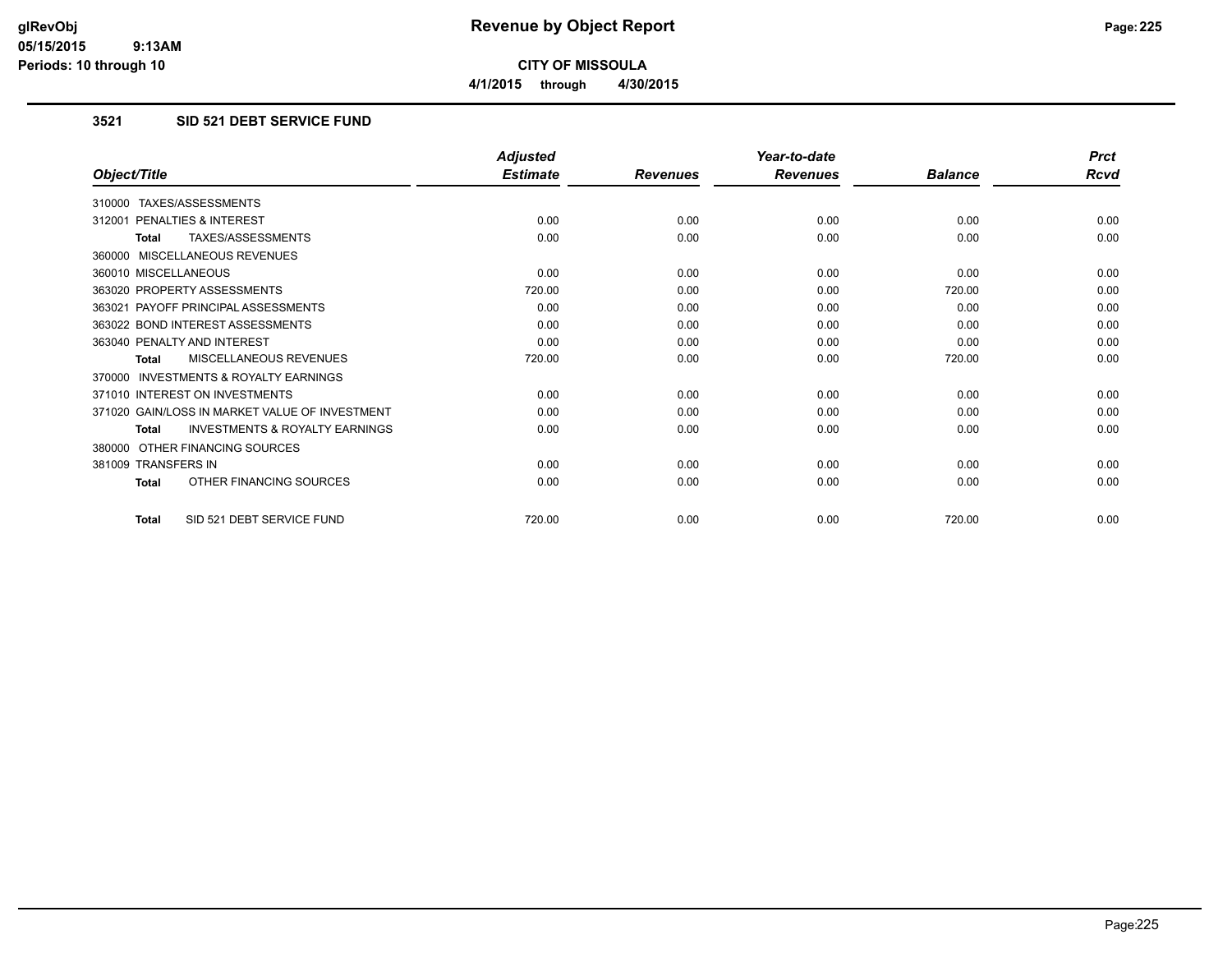**4/1/2015 through 4/30/2015**

**3522 SID 522 DEBT SERVICE FUND**

**3522 SID 522 DEBT SERVICE FUND**

|                                                    | <b>Adjusted</b> |                 | Year-to-date    |                | <b>Prct</b> |
|----------------------------------------------------|-----------------|-----------------|-----------------|----------------|-------------|
| Object/Title                                       | <b>Estimate</b> | <b>Revenues</b> | <b>Revenues</b> | <b>Balance</b> | Rcvd        |
| TAXES/ASSESSMENTS<br>310000                        |                 |                 |                 |                |             |
| PENALTIES & INTEREST<br>312001                     | 0.00            | 0.00            | 0.00            | 0.00           | 0.00        |
| TAXES/ASSESSMENTS<br>Total                         | 0.00            | 0.00            | 0.00            | 0.00           | 0.00        |
| 360000 MISCELLANEOUS REVENUES                      |                 |                 |                 |                |             |
| 360010 MISCELLANEOUS                               | 0.00            | 0.00            | 0.00            | 0.00           | 0.00        |
| 363020 PROPERTY ASSESSMENTS                        | 534.00          | 0.00            | 0.00            | 534.00         | 0.00        |
| 363021 PAYOFF PRINCIPAL ASSESSMENTS                | 0.00            | 0.00            | 0.00            | 0.00           | 0.00        |
| 363022 BOND INTEREST ASSESSMENTS                   | 0.00            | 0.00            | 0.00            | 0.00           | 0.00        |
| 363040 PENALTY AND INTEREST                        | 0.00            | 0.00            | 0.00            | 0.00           | 0.00        |
| <b>MISCELLANEOUS REVENUES</b><br>Total             | 534.00          | 0.00            | 0.00            | 534.00         | 0.00        |
| 370000 INVESTMENTS & ROYALTY EARNINGS              |                 |                 |                 |                |             |
| 371010 INTEREST ON INVESTMENTS                     | 0.00            | 0.00            | 0.00            | 0.00           | 0.00        |
| 371020 GAIN/LOSS IN MARKET VALUE OF INVESTMENTS    | 0.00            | 0.00            | 0.00            | 0.00           | 0.00        |
| <b>INVESTMENTS &amp; ROYALTY EARNINGS</b><br>Total | 0.00            | 0.00            | 0.00            | 0.00           | 0.00        |
| SID 522 DEBT SERVICE FUND<br>Total                 | 534.00          | 0.00            | 0.00            | 534.00         | 0.00        |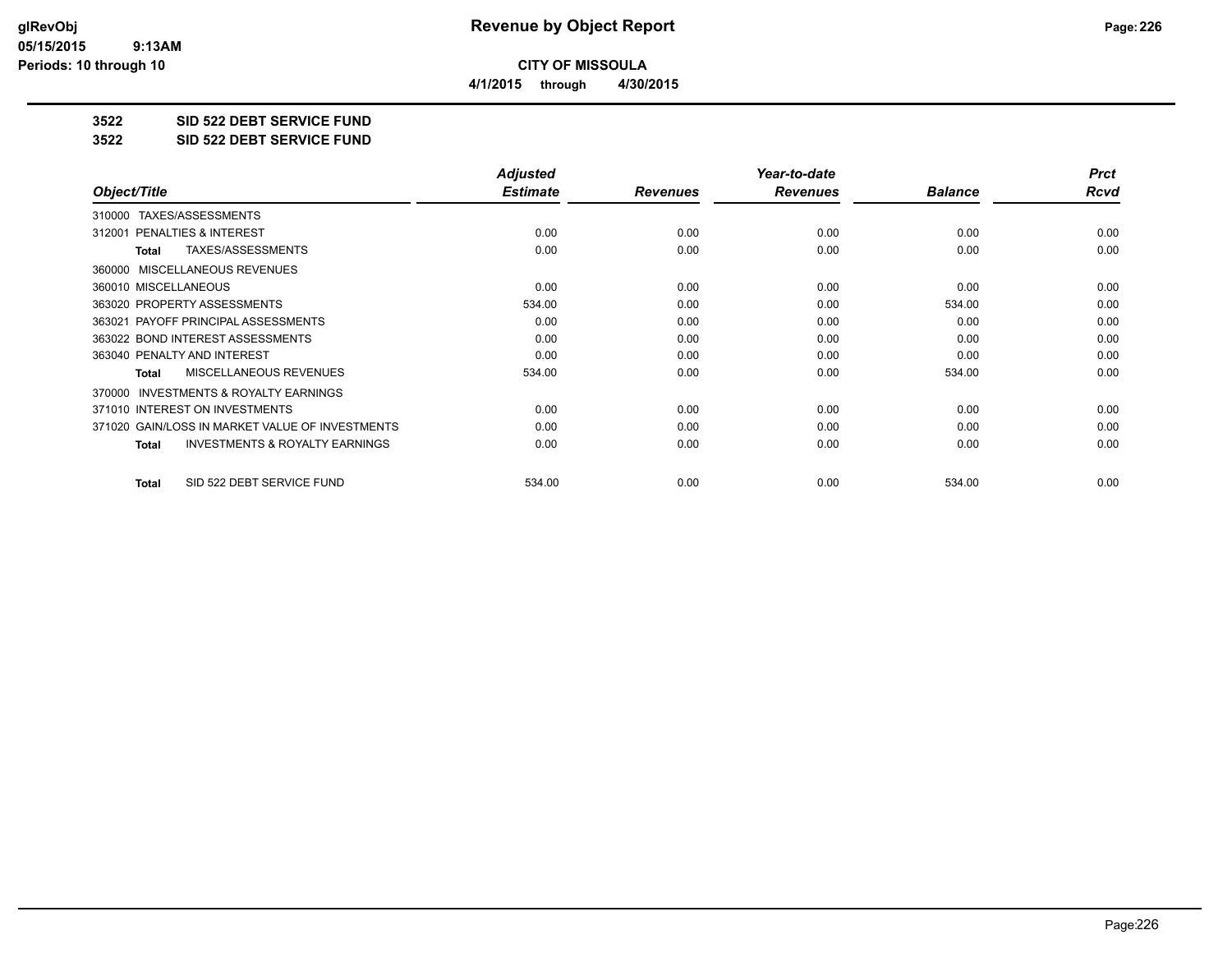**4/1/2015 through 4/30/2015**

## **3522 SID 522 DEBT SERVICE FUND**

|                                                           | <b>Adjusted</b> |                 | Year-to-date    |                | <b>Prct</b> |
|-----------------------------------------------------------|-----------------|-----------------|-----------------|----------------|-------------|
| Object/Title                                              | <b>Estimate</b> | <b>Revenues</b> | <b>Revenues</b> | <b>Balance</b> | <b>Rcvd</b> |
| 310000 TAXES/ASSESSMENTS                                  |                 |                 |                 |                |             |
| 312001 PENALTIES & INTEREST                               | 0.00            | 0.00            | 0.00            | 0.00           | 0.00        |
| TAXES/ASSESSMENTS<br><b>Total</b>                         | 0.00            | 0.00            | 0.00            | 0.00           | 0.00        |
| 360000 MISCELLANEOUS REVENUES                             |                 |                 |                 |                |             |
| 360010 MISCELLANEOUS                                      | 0.00            | 0.00            | 0.00            | 0.00           | 0.00        |
| 363020 PROPERTY ASSESSMENTS                               | 534.00          | 0.00            | 0.00            | 534.00         | 0.00        |
| 363021 PAYOFF PRINCIPAL ASSESSMENTS                       | 0.00            | 0.00            | 0.00            | 0.00           | 0.00        |
| 363022 BOND INTEREST ASSESSMENTS                          | 0.00            | 0.00            | 0.00            | 0.00           | 0.00        |
| 363040 PENALTY AND INTEREST                               | 0.00            | 0.00            | 0.00            | 0.00           | 0.00        |
| <b>MISCELLANEOUS REVENUES</b><br><b>Total</b>             | 534.00          | 0.00            | 0.00            | 534.00         | 0.00        |
| <b>INVESTMENTS &amp; ROYALTY EARNINGS</b><br>370000       |                 |                 |                 |                |             |
| 371010 INTEREST ON INVESTMENTS                            | 0.00            | 0.00            | 0.00            | 0.00           | 0.00        |
| 371020 GAIN/LOSS IN MARKET VALUE OF INVESTMENT            | 0.00            | 0.00            | 0.00            | 0.00           | 0.00        |
| <b>INVESTMENTS &amp; ROYALTY EARNINGS</b><br><b>Total</b> | 0.00            | 0.00            | 0.00            | 0.00           | 0.00        |
| SID 522 DEBT SERVICE FUND<br><b>Total</b>                 | 534.00          | 0.00            | 0.00            | 534.00         | 0.00        |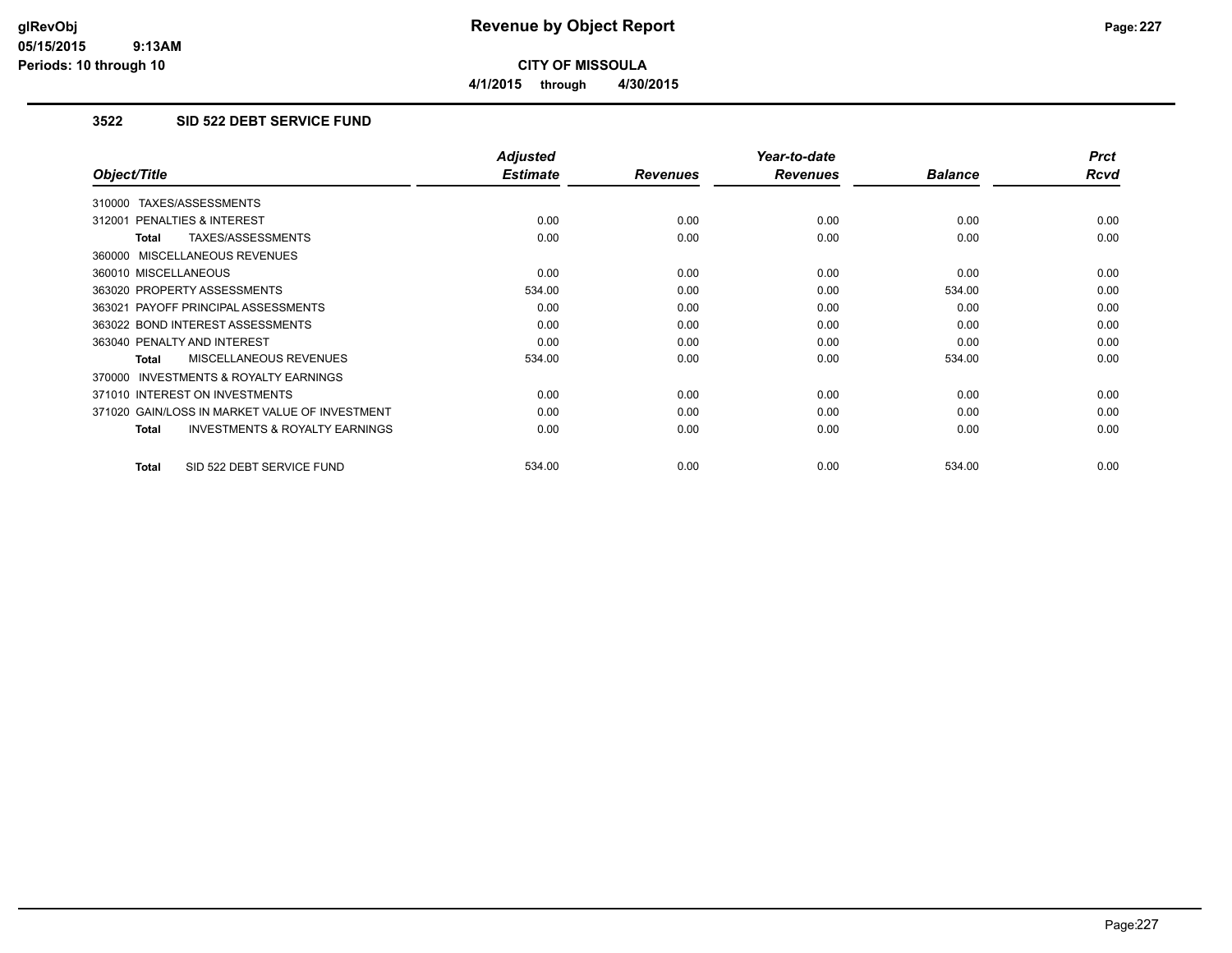**4/1/2015 through 4/30/2015**

**3524 SID 524 DEBT SERVICE FUND**

**3524 SID 524 DEBT SERVICE FUND**

|                                                     | <b>Adjusted</b> |                 | Year-to-date    |                | <b>Prct</b> |
|-----------------------------------------------------|-----------------|-----------------|-----------------|----------------|-------------|
| Object/Title                                        | <b>Estimate</b> | <b>Revenues</b> | <b>Revenues</b> | <b>Balance</b> | <b>Rcvd</b> |
| TAXES/ASSESSMENTS<br>310000                         |                 |                 |                 |                |             |
| PENALTIES & INTEREST<br>312001                      | 0.00            | 0.00            | 0.00            | 0.00           | 0.00        |
| TAXES/ASSESSMENTS<br>Total                          | 0.00            | 0.00            | 0.00            | 0.00           | 0.00        |
| MISCELLANEOUS REVENUES<br>360000                    |                 |                 |                 |                |             |
| 363020 PROPERTY ASSESSMENTS                         | 306,400.00      | 2,853.60        | 145,336.23      | 161,063.77     | 47.43       |
| 363021 PAYOFF PRINCIPAL ASSESSMENTS                 | 0.00            | 1,013.44        | 9,325.01        | $-9,325.01$    | 0.00        |
| 363022 BOND INTEREST ASSESSMENTS                    | 0.00            | 0.00            | 0.00            | 0.00           | 0.00        |
| 363040 PENALTY AND INTEREST                         | 0.00            | 18.77           | 193.70          | $-193.70$      | 0.00        |
| <b>MISCELLANEOUS REVENUES</b><br>Total              | 306,400.00      | 3,885.81        | 154,854.94      | 151,545.06     | 50.54       |
| <b>INVESTMENTS &amp; ROYALTY EARNINGS</b><br>370000 |                 |                 |                 |                |             |
| 371010 INTEREST ON INVESTMENTS                      | 0.00            | 0.00            | 0.00            | 0.00           | 0.00        |
| 371020 GAIN/LOSS IN MARKET VALUE OF INVESTMENTS     | 0.00            | 0.00            | 0.00            | 0.00           | 0.00        |
| 371500 INTEREST ON INTERFUND LOAN                   | 0.00            | 0.00            | 0.00            | 0.00           | 0.00        |
| <b>INVESTMENTS &amp; ROYALTY EARNINGS</b><br>Total  | 0.00            | 0.00            | 0.00            | 0.00           | 0.00        |
| SID 524 DEBT SERVICE FUND<br><b>Total</b>           | 306,400.00      | 3,885.81        | 154,854.94      | 151,545.06     | 50.54       |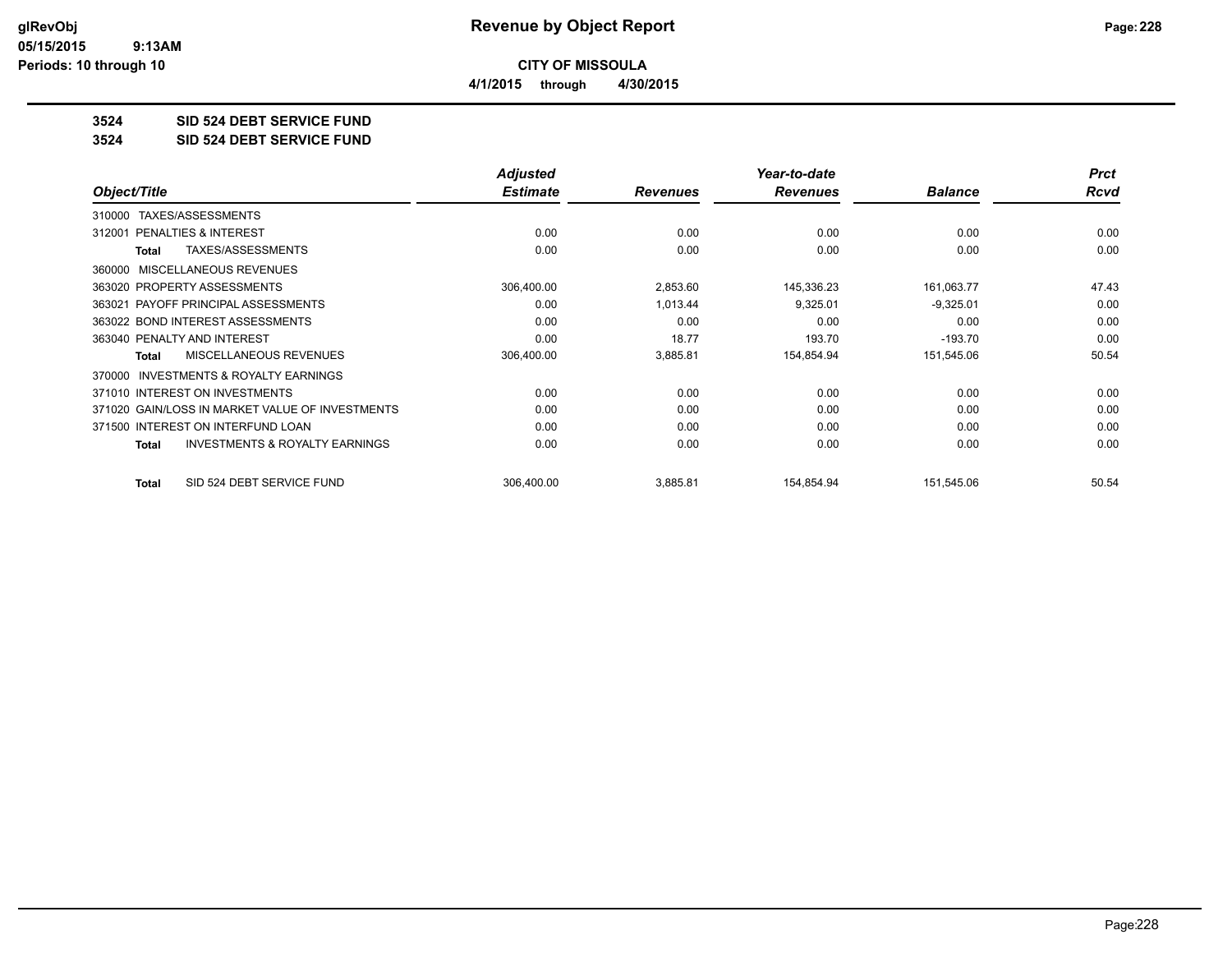**4/1/2015 through 4/30/2015**

## **3524 SID 524 DEBT SERVICE FUND**

|                                                     | <b>Adjusted</b> |                 | Year-to-date    |                | <b>Prct</b> |
|-----------------------------------------------------|-----------------|-----------------|-----------------|----------------|-------------|
| Object/Title                                        | <b>Estimate</b> | <b>Revenues</b> | <b>Revenues</b> | <b>Balance</b> | <b>Rcvd</b> |
| TAXES/ASSESSMENTS<br>310000                         |                 |                 |                 |                |             |
| 312001 PENALTIES & INTEREST                         | 0.00            | 0.00            | 0.00            | 0.00           | 0.00        |
| TAXES/ASSESSMENTS<br>Total                          | 0.00            | 0.00            | 0.00            | 0.00           | 0.00        |
| 360000 MISCELLANEOUS REVENUES                       |                 |                 |                 |                |             |
| 363020 PROPERTY ASSESSMENTS                         | 306,400.00      | 2,853.60        | 145,336.23      | 161,063.77     | 47.43       |
| 363021 PAYOFF PRINCIPAL ASSESSMENTS                 | 0.00            | 1,013.44        | 9,325.01        | $-9,325.01$    | 0.00        |
| 363022 BOND INTEREST ASSESSMENTS                    | 0.00            | 0.00            | 0.00            | 0.00           | 0.00        |
| 363040 PENALTY AND INTEREST                         | 0.00            | 18.77           | 193.70          | $-193.70$      | 0.00        |
| <b>MISCELLANEOUS REVENUES</b><br><b>Total</b>       | 306,400.00      | 3,885.81        | 154,854.94      | 151,545.06     | 50.54       |
| <b>INVESTMENTS &amp; ROYALTY EARNINGS</b><br>370000 |                 |                 |                 |                |             |
| 371010 INTEREST ON INVESTMENTS                      | 0.00            | 0.00            | 0.00            | 0.00           | 0.00        |
| 371020 GAIN/LOSS IN MARKET VALUE OF INVESTMENT      | 0.00            | 0.00            | 0.00            | 0.00           | 0.00        |
| 371500 INTEREST ON INTERFUND LOAN                   | 0.00            | 0.00            | 0.00            | 0.00           | 0.00        |
| <b>INVESTMENTS &amp; ROYALTY EARNINGS</b><br>Total  | 0.00            | 0.00            | 0.00            | 0.00           | 0.00        |
| SID 524 DEBT SERVICE FUND<br>Total                  | 306,400.00      | 3,885.81        | 154,854.94      | 151,545.06     | 50.54       |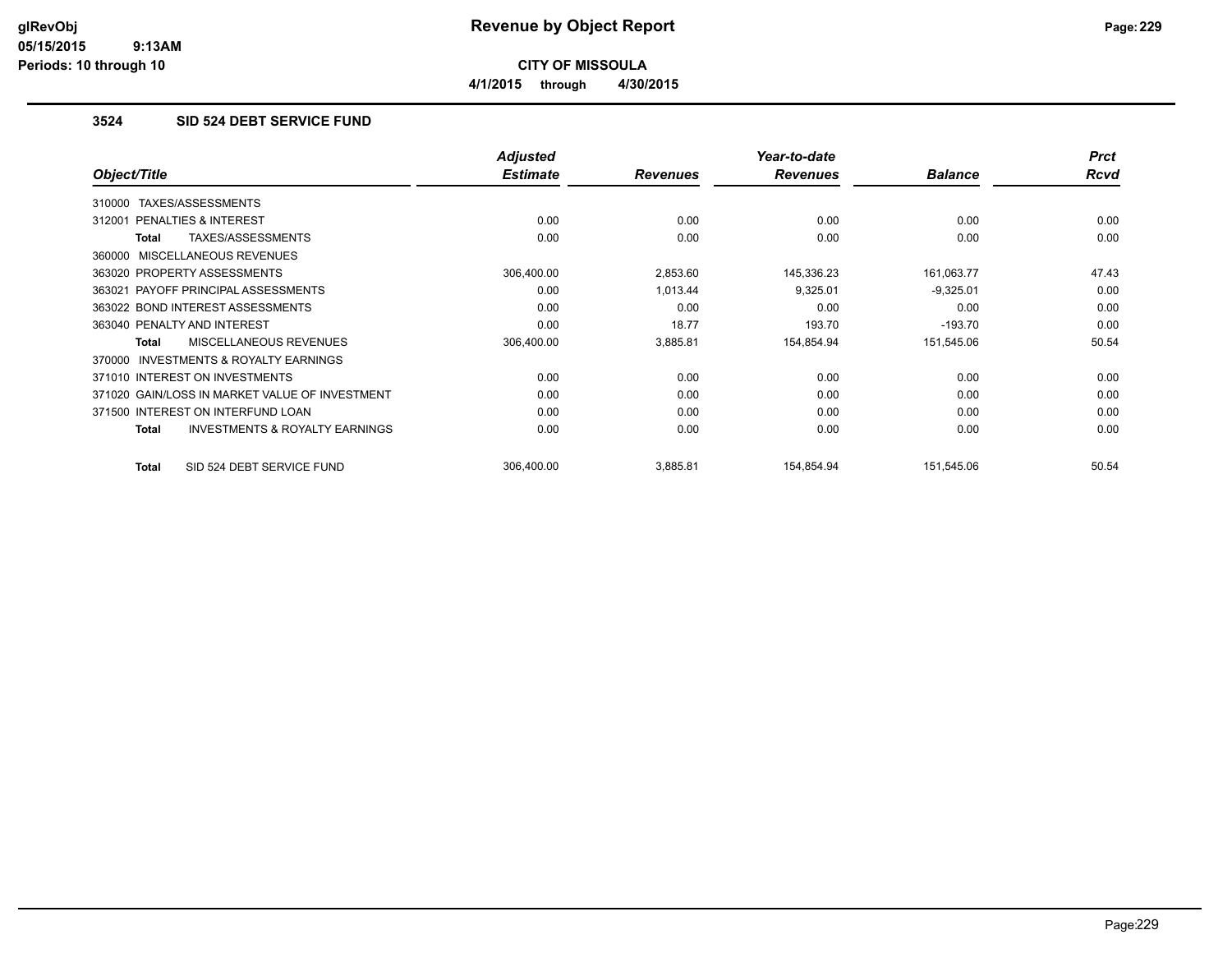**4/1/2015 through 4/30/2015**

**3525 SID 525 DEBT SERVICE FUND**

**3525 SID 525 DEBT SERVICE FUND**

|                                                           | <b>Adjusted</b> |                 | Year-to-date    |                | <b>Prct</b> |
|-----------------------------------------------------------|-----------------|-----------------|-----------------|----------------|-------------|
| Object/Title                                              | <b>Estimate</b> | <b>Revenues</b> | <b>Revenues</b> | <b>Balance</b> | Rcvd        |
| TAXES/ASSESSMENTS<br>310000                               |                 |                 |                 |                |             |
| PENALTIES & INTEREST<br>312001                            | 0.00            | 0.00            | 0.00            | 0.00           | 0.00        |
| TAXES/ASSESSMENTS<br>Total                                | 0.00            | 0.00            | 0.00            | 0.00           | 0.00        |
| <b>MISCELLANEOUS REVENUES</b><br>360000                   |                 |                 |                 |                |             |
| 360010 MISCELLANEOUS                                      | 0.00            | 0.00            | 0.00            | 0.00           | 0.00        |
| 363020 PROPERTY ASSESSMENTS                               | 31,500.00       | 139.50          | 18,518.44       | 12,981.56      | 58.79       |
| 363021 PAYOFF PRINCIPAL ASSESSMENTS                       | 0.00            | 0.00            | 0.00            | 0.00           | 0.00        |
| 363022 BOND INTEREST ASSESSMENTS                          | 0.00            | 0.00            | 0.00            | 0.00           | 0.00        |
| 363040 PENALTY AND INTEREST                               | 0.00            | 0.00            | 22.46           | $-22.46$       | 0.00        |
| <b>MISCELLANEOUS REVENUES</b><br>Total                    | 31,500.00       | 139.50          | 18,540.90       | 12,959.10      | 58.86       |
| INVESTMENTS & ROYALTY EARNINGS<br>370000                  |                 |                 |                 |                |             |
| 371010 INTEREST ON INVESTMENTS                            | 0.00            | 0.00            | 0.00            | 0.00           | 0.00        |
| 371020 GAIN/LOSS IN MARKET VALUE OF INVESTMENTS           | 0.00            | 0.00            | 0.00            | 0.00           | 0.00        |
| 371500 INTEREST ON INTERFUND LOAN                         | 0.00            | 0.00            | 0.00            | 0.00           | 0.00        |
| <b>INVESTMENTS &amp; ROYALTY EARNINGS</b><br><b>Total</b> | 0.00            | 0.00            | 0.00            | 0.00           | 0.00        |
| SID 525 DEBT SERVICE FUND<br>Total                        | 31,500.00       | 139.50          | 18,540.90       | 12,959.10      | 58.86       |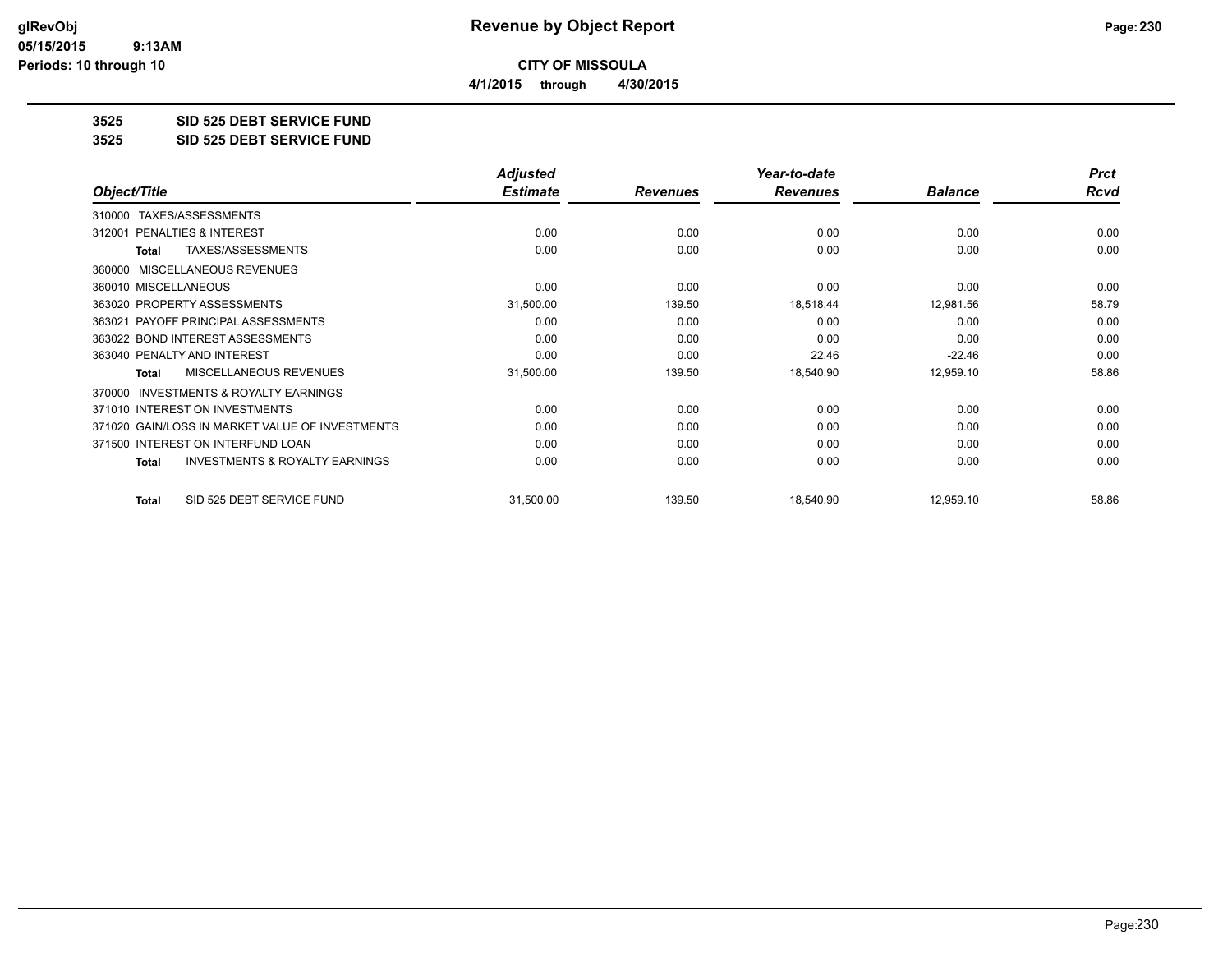**4/1/2015 through 4/30/2015**

## **3525 SID 525 DEBT SERVICE FUND**

| Object/Title                                              | <b>Adjusted</b><br><b>Estimate</b> | <b>Revenues</b> | Year-to-date<br><b>Revenues</b> | <b>Balance</b> | <b>Prct</b><br>Rcvd |
|-----------------------------------------------------------|------------------------------------|-----------------|---------------------------------|----------------|---------------------|
|                                                           |                                    |                 |                                 |                |                     |
| TAXES/ASSESSMENTS<br>310000                               |                                    |                 |                                 |                |                     |
| PENALTIES & INTEREST<br>312001                            | 0.00                               | 0.00            | 0.00                            | 0.00           | 0.00                |
| TAXES/ASSESSMENTS<br>Total                                | 0.00                               | 0.00            | 0.00                            | 0.00           | 0.00                |
| 360000 MISCELLANEOUS REVENUES                             |                                    |                 |                                 |                |                     |
| 360010 MISCELLANEOUS                                      | 0.00                               | 0.00            | 0.00                            | 0.00           | 0.00                |
| 363020 PROPERTY ASSESSMENTS                               | 31,500.00                          | 139.50          | 18,518.44                       | 12,981.56      | 58.79               |
| 363021 PAYOFF PRINCIPAL ASSESSMENTS                       | 0.00                               | 0.00            | 0.00                            | 0.00           | 0.00                |
| 363022 BOND INTEREST ASSESSMENTS                          | 0.00                               | 0.00            | 0.00                            | 0.00           | 0.00                |
| 363040 PENALTY AND INTEREST                               | 0.00                               | 0.00            | 22.46                           | $-22.46$       | 0.00                |
| <b>MISCELLANEOUS REVENUES</b><br><b>Total</b>             | 31,500.00                          | 139.50          | 18,540.90                       | 12,959.10      | 58.86               |
| <b>INVESTMENTS &amp; ROYALTY EARNINGS</b><br>370000       |                                    |                 |                                 |                |                     |
| 371010 INTEREST ON INVESTMENTS                            | 0.00                               | 0.00            | 0.00                            | 0.00           | 0.00                |
| 371020 GAIN/LOSS IN MARKET VALUE OF INVESTMENT            | 0.00                               | 0.00            | 0.00                            | 0.00           | 0.00                |
| 371500 INTEREST ON INTERFUND LOAN                         | 0.00                               | 0.00            | 0.00                            | 0.00           | 0.00                |
| <b>INVESTMENTS &amp; ROYALTY EARNINGS</b><br><b>Total</b> | 0.00                               | 0.00            | 0.00                            | 0.00           | 0.00                |
| SID 525 DEBT SERVICE FUND<br><b>Total</b>                 | 31,500.00                          | 139.50          | 18,540.90                       | 12,959.10      | 58.86               |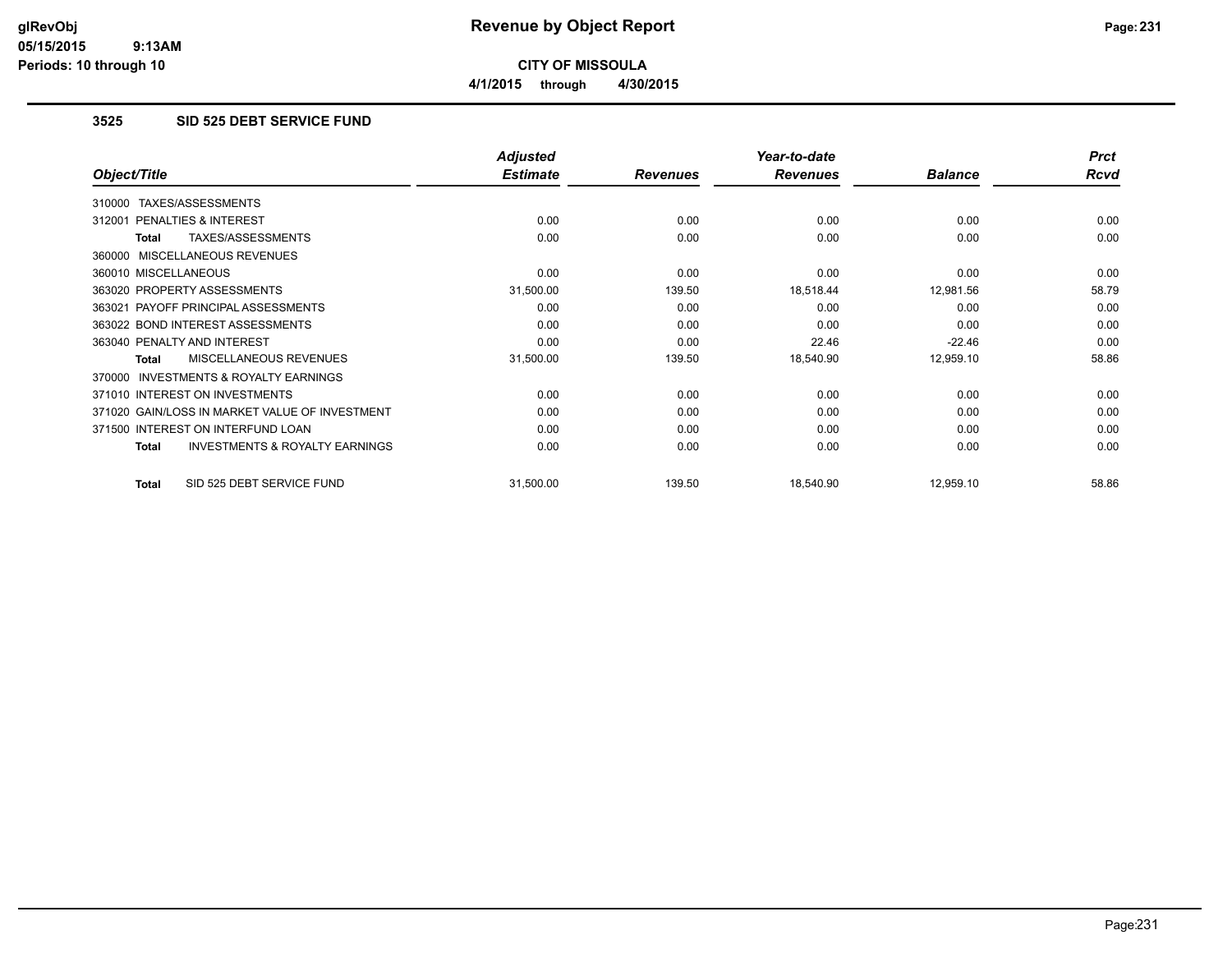**4/1/2015 through 4/30/2015**

**3526 SID 526 DEBT SERVICE FUND**

**3526 SID 526 DEBT SERVICE FUND**

|                                                           | <b>Adjusted</b> |                 | Year-to-date    |                | <b>Prct</b> |
|-----------------------------------------------------------|-----------------|-----------------|-----------------|----------------|-------------|
| Object/Title                                              | <b>Estimate</b> | <b>Revenues</b> | <b>Revenues</b> | <b>Balance</b> | Rcvd        |
| TAXES/ASSESSMENTS<br>310000                               |                 |                 |                 |                |             |
| 312001 PENALTIES & INTEREST                               | 0.00            | 0.00            | 0.00            | 0.00           | 0.00        |
| TAXES/ASSESSMENTS<br>Total                                | 0.00            | 0.00            | 0.00            | 0.00           | 0.00        |
| <b>MISCELLANEOUS REVENUES</b><br>360000                   |                 |                 |                 |                |             |
| 360010 MISCELLANEOUS                                      | 0.00            | 0.00            | 0.00            | 0.00           | 0.00        |
| 363020 PROPERTY ASSESSMENTS                               | 193,300.00      | 382.90          | 72,082.73       | 121,217.27     | 37.29       |
| 363021 PAYOFF PRINCIPAL ASSESSMENTS                       | 0.00            | 0.00            | 9,481.83        | $-9,481.83$    | 0.00        |
| 363022 BOND INTEREST ASSESSMENTS                          | 0.00            | 0.00            | 0.00            | 0.00           | 0.00        |
| 363040 PENALTY AND INTEREST                               | 0.00            | $-3.52$         | 180.56          | $-180.56$      | 0.00        |
| <b>MISCELLANEOUS REVENUES</b><br>Total                    | 193,300.00      | 379.38          | 81,745.12       | 111,554.88     | 42.29       |
| INVESTMENTS & ROYALTY EARNINGS<br>370000                  |                 |                 |                 |                |             |
| 371010 INTEREST ON INVESTMENTS                            | 0.00            | 0.00            | 0.00            | 0.00           | 0.00        |
| 371020 GAIN/LOSS IN MARKET VALUE OF INVESTMENTS           | 0.00            | 0.00            | 0.00            | 0.00           | 0.00        |
| 371500 INTEREST ON INTERFUND LOAN                         | 0.00            | 0.00            | 0.00            | 0.00           | 0.00        |
| <b>INVESTMENTS &amp; ROYALTY EARNINGS</b><br><b>Total</b> | 0.00            | 0.00            | 0.00            | 0.00           | 0.00        |
| SID 526 DEBT SERVICE FUND<br>Total                        | 193,300.00      | 379.38          | 81,745.12       | 111,554.88     | 42.29       |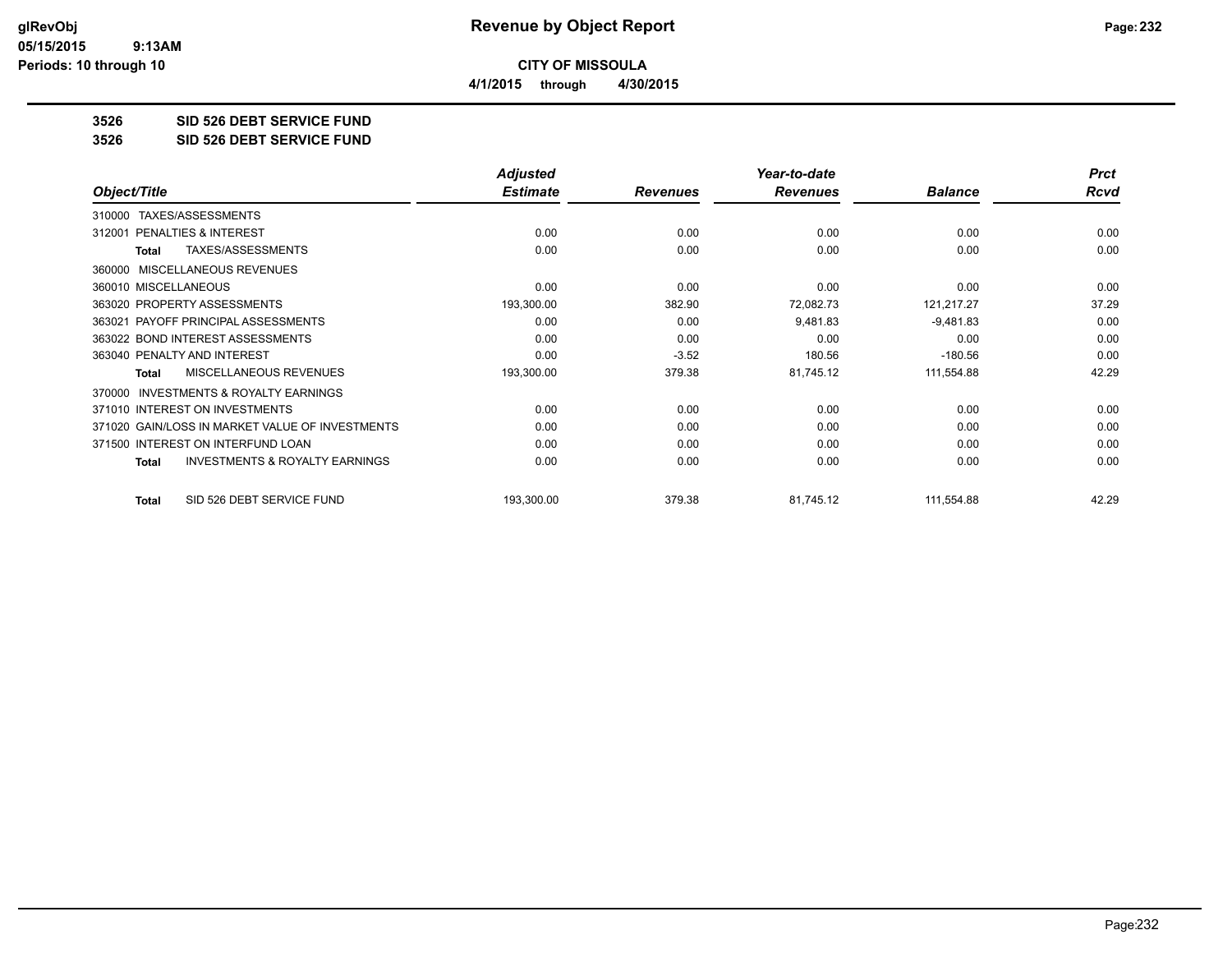**4/1/2015 through 4/30/2015**

## **3526 SID 526 DEBT SERVICE FUND**

| Object/Title                                              | <b>Adjusted</b><br><b>Estimate</b> | <b>Revenues</b> | Year-to-date<br><b>Revenues</b> | <b>Balance</b> | <b>Prct</b><br>Rcvd |
|-----------------------------------------------------------|------------------------------------|-----------------|---------------------------------|----------------|---------------------|
|                                                           |                                    |                 |                                 |                |                     |
| TAXES/ASSESSMENTS<br>310000                               |                                    |                 |                                 |                |                     |
| 312001 PENALTIES & INTEREST                               | 0.00                               | 0.00            | 0.00                            | 0.00           | 0.00                |
| TAXES/ASSESSMENTS<br>Total                                | 0.00                               | 0.00            | 0.00                            | 0.00           | 0.00                |
| 360000 MISCELLANEOUS REVENUES                             |                                    |                 |                                 |                |                     |
| 360010 MISCELLANEOUS                                      | 0.00                               | 0.00            | 0.00                            | 0.00           | 0.00                |
| 363020 PROPERTY ASSESSMENTS                               | 193,300.00                         | 382.90          | 72,082.73                       | 121,217.27     | 37.29               |
| 363021 PAYOFF PRINCIPAL ASSESSMENTS                       | 0.00                               | 0.00            | 9,481.83                        | $-9,481.83$    | 0.00                |
| 363022 BOND INTEREST ASSESSMENTS                          | 0.00                               | 0.00            | 0.00                            | 0.00           | 0.00                |
| 363040 PENALTY AND INTEREST                               | 0.00                               | $-3.52$         | 180.56                          | $-180.56$      | 0.00                |
| <b>MISCELLANEOUS REVENUES</b><br>Total                    | 193,300.00                         | 379.38          | 81,745.12                       | 111,554.88     | 42.29               |
| 370000 INVESTMENTS & ROYALTY EARNINGS                     |                                    |                 |                                 |                |                     |
| 371010 INTEREST ON INVESTMENTS                            | 0.00                               | 0.00            | 0.00                            | 0.00           | 0.00                |
| 371020 GAIN/LOSS IN MARKET VALUE OF INVESTMENT            | 0.00                               | 0.00            | 0.00                            | 0.00           | 0.00                |
| 371500 INTEREST ON INTERFUND LOAN                         | 0.00                               | 0.00            | 0.00                            | 0.00           | 0.00                |
| <b>INVESTMENTS &amp; ROYALTY EARNINGS</b><br><b>Total</b> | 0.00                               | 0.00            | 0.00                            | 0.00           | 0.00                |
| SID 526 DEBT SERVICE FUND<br><b>Total</b>                 | 193,300.00                         | 379.38          | 81,745.12                       | 111,554.88     | 42.29               |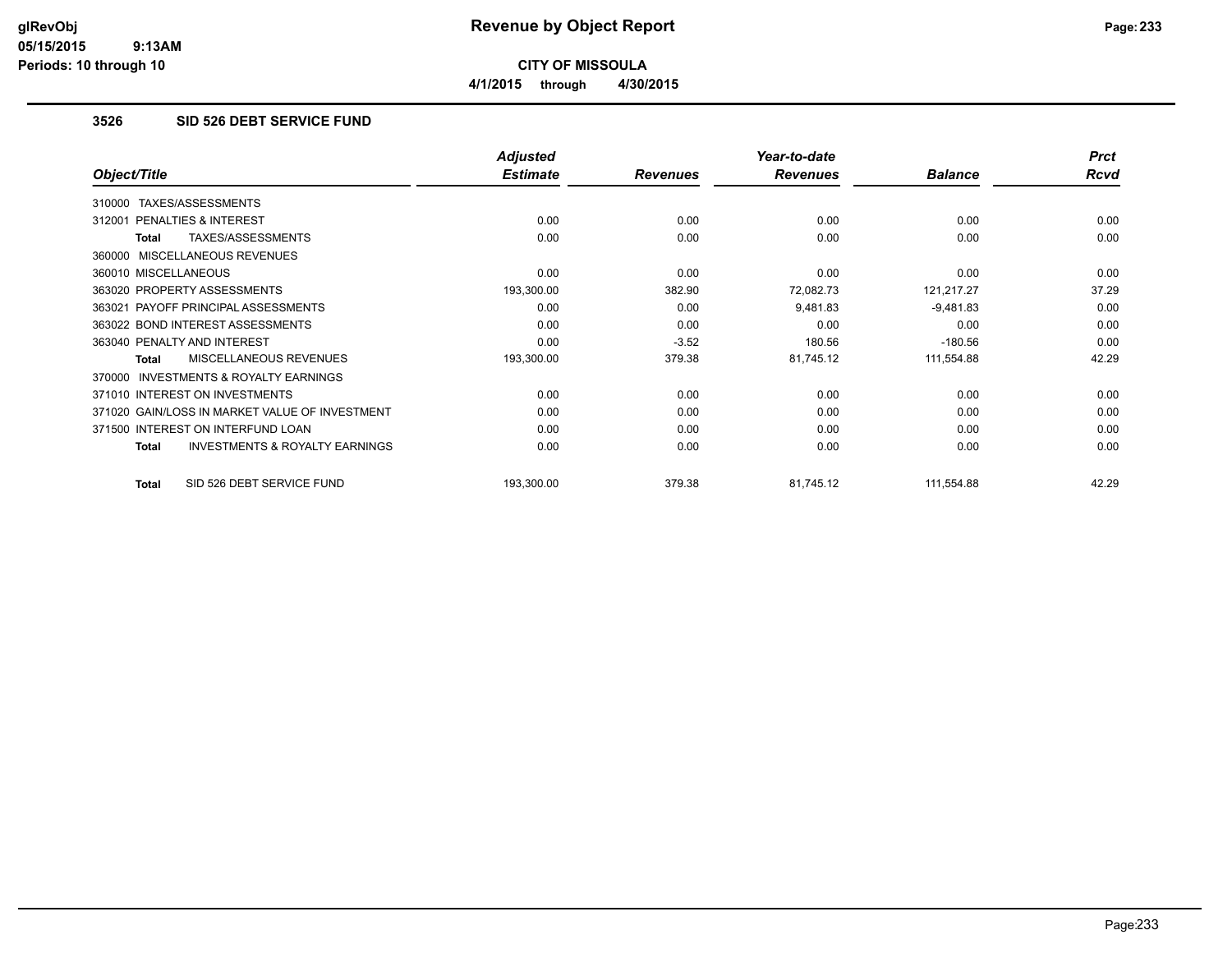**4/1/2015 through 4/30/2015**

**3527 SID 527 DEBT SERVICE FUND**

**3527 SID 527 DEBT SERVICE FUND**

|                                                           | <b>Adjusted</b> |                 | Year-to-date    |                | <b>Prct</b> |
|-----------------------------------------------------------|-----------------|-----------------|-----------------|----------------|-------------|
| Object/Title                                              | <b>Estimate</b> | <b>Revenues</b> | <b>Revenues</b> | <b>Balance</b> | <b>Rcvd</b> |
| TAXES/ASSESSMENTS<br>310000                               |                 |                 |                 |                |             |
| 312001 PENALTIES & INTEREST                               | 0.00            | 0.00            | 0.00            | 0.00           | 0.00        |
| <b>TAXES/ASSESSMENTS</b><br><b>Total</b>                  | 0.00            | 0.00            | 0.00            | 0.00           | 0.00        |
| MISCELLANEOUS REVENUES<br>360000                          |                 |                 |                 |                |             |
| 360010 MISCELLANEOUS                                      | 0.00            | 0.00            | 0.00            | 0.00           | 0.00        |
| 363020 PROPERTY ASSESSMENTS                               | 0.00            | 0.00            | 0.00            | 0.00           | 0.00        |
| 363021 PAYOFF PRINCIPAL ASSESSMENTS                       | 0.00            | 0.00            | 0.00            | 0.00           | 0.00        |
| 363022 BOND INTEREST ASSESSMENTS                          | 0.00            | 0.00            | 0.00            | 0.00           | 0.00        |
| 363040 PENALTY AND INTEREST                               | 0.00            | 0.00            | 0.00            | 0.00           | 0.00        |
| MISCELLANEOUS REVENUES<br><b>Total</b>                    | 0.00            | 0.00            | 0.00            | 0.00           | 0.00        |
| <b>INVESTMENTS &amp; ROYALTY EARNINGS</b><br>370000       |                 |                 |                 |                |             |
| 371010 INTEREST ON INVESTMENTS                            | 0.00            | 0.00            | 0.00            | 0.00           | 0.00        |
| 371020 GAIN/LOSS IN MARKET VALUE OF INVESTMENTS           | 0.00            | 0.00            | 0.00            | 0.00           | 0.00        |
| <b>INVESTMENTS &amp; ROYALTY EARNINGS</b><br><b>Total</b> | 0.00            | 0.00            | 0.00            | 0.00           | 0.00        |
| OTHER FINANCING SOURCES<br>380000                         |                 |                 |                 |                |             |
| 381030 SID BONDS PROCEEDS                                 | 0.00            | 0.00            | 0.00            | 0.00           | 0.00        |
| OTHER FINANCING SOURCES<br><b>Total</b>                   | 0.00            | 0.00            | 0.00            | 0.00           | 0.00        |
| SID 527 DEBT SERVICE FUND<br><b>Total</b>                 | 0.00            | 0.00            | 0.00            | 0.00           | 0.00        |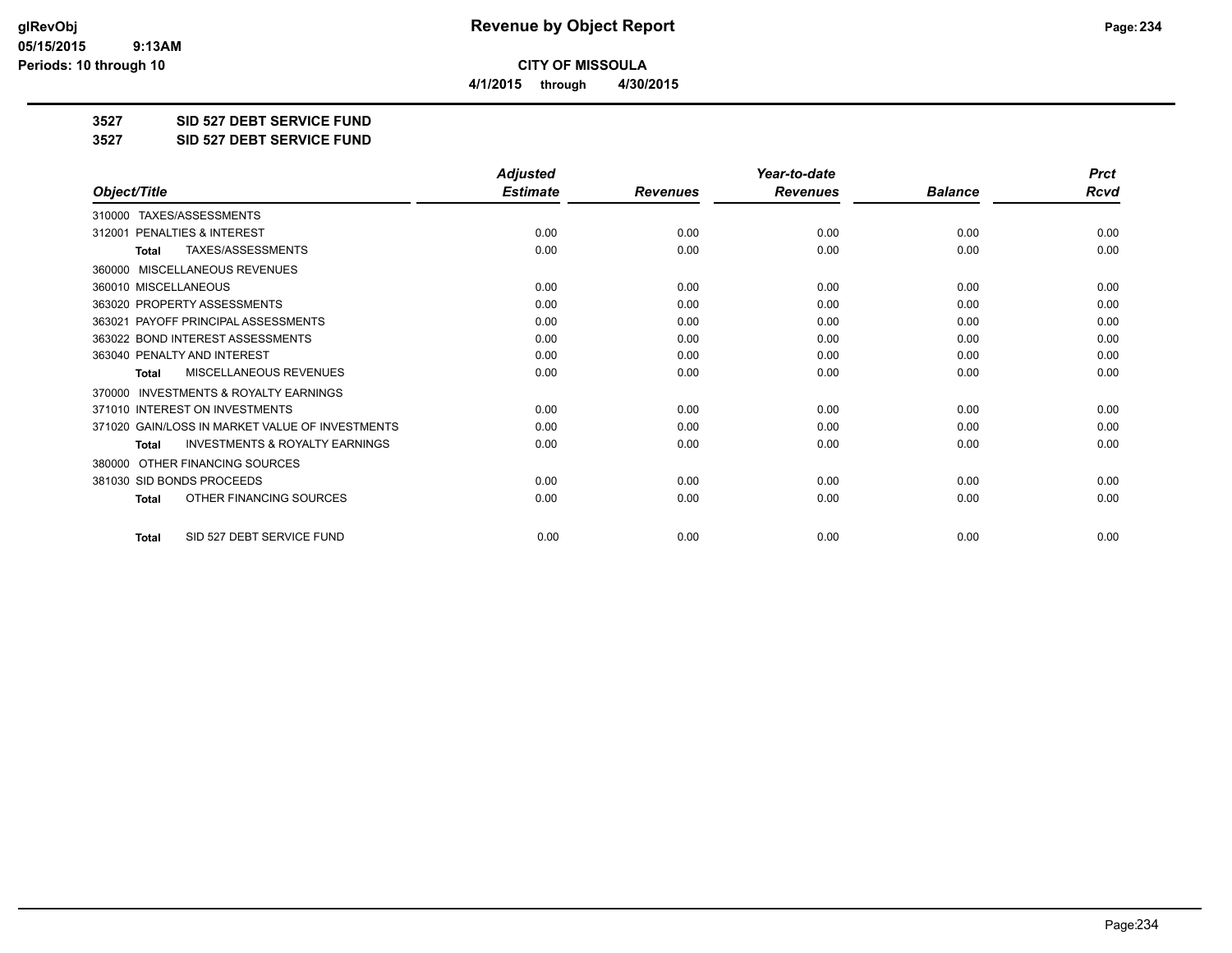**4/1/2015 through 4/30/2015**

## **3527 SID 527 DEBT SERVICE FUND**

|                                                           | <b>Adjusted</b> |                 | Year-to-date    |                | <b>Prct</b> |
|-----------------------------------------------------------|-----------------|-----------------|-----------------|----------------|-------------|
| Object/Title                                              | <b>Estimate</b> | <b>Revenues</b> | <b>Revenues</b> | <b>Balance</b> | <b>Rcvd</b> |
| 310000 TAXES/ASSESSMENTS                                  |                 |                 |                 |                |             |
| 312001 PENALTIES & INTEREST                               | 0.00            | 0.00            | 0.00            | 0.00           | 0.00        |
| <b>TAXES/ASSESSMENTS</b><br><b>Total</b>                  | 0.00            | 0.00            | 0.00            | 0.00           | 0.00        |
| 360000 MISCELLANEOUS REVENUES                             |                 |                 |                 |                |             |
| 360010 MISCELLANEOUS                                      | 0.00            | 0.00            | 0.00            | 0.00           | 0.00        |
| 363020 PROPERTY ASSESSMENTS                               | 0.00            | 0.00            | 0.00            | 0.00           | 0.00        |
| 363021 PAYOFF PRINCIPAL ASSESSMENTS                       | 0.00            | 0.00            | 0.00            | 0.00           | 0.00        |
| 363022 BOND INTEREST ASSESSMENTS                          | 0.00            | 0.00            | 0.00            | 0.00           | 0.00        |
| 363040 PENALTY AND INTEREST                               | 0.00            | 0.00            | 0.00            | 0.00           | 0.00        |
| <b>MISCELLANEOUS REVENUES</b><br><b>Total</b>             | 0.00            | 0.00            | 0.00            | 0.00           | 0.00        |
| <b>INVESTMENTS &amp; ROYALTY EARNINGS</b><br>370000       |                 |                 |                 |                |             |
| 371010 INTEREST ON INVESTMENTS                            | 0.00            | 0.00            | 0.00            | 0.00           | 0.00        |
| 371020 GAIN/LOSS IN MARKET VALUE OF INVESTMENT            | 0.00            | 0.00            | 0.00            | 0.00           | 0.00        |
| <b>INVESTMENTS &amp; ROYALTY EARNINGS</b><br><b>Total</b> | 0.00            | 0.00            | 0.00            | 0.00           | 0.00        |
| 380000 OTHER FINANCING SOURCES                            |                 |                 |                 |                |             |
| 381030 SID BONDS PROCEEDS                                 | 0.00            | 0.00            | 0.00            | 0.00           | 0.00        |
| OTHER FINANCING SOURCES<br><b>Total</b>                   | 0.00            | 0.00            | 0.00            | 0.00           | 0.00        |
| SID 527 DEBT SERVICE FUND<br>Total                        | 0.00            | 0.00            | 0.00            | 0.00           | 0.00        |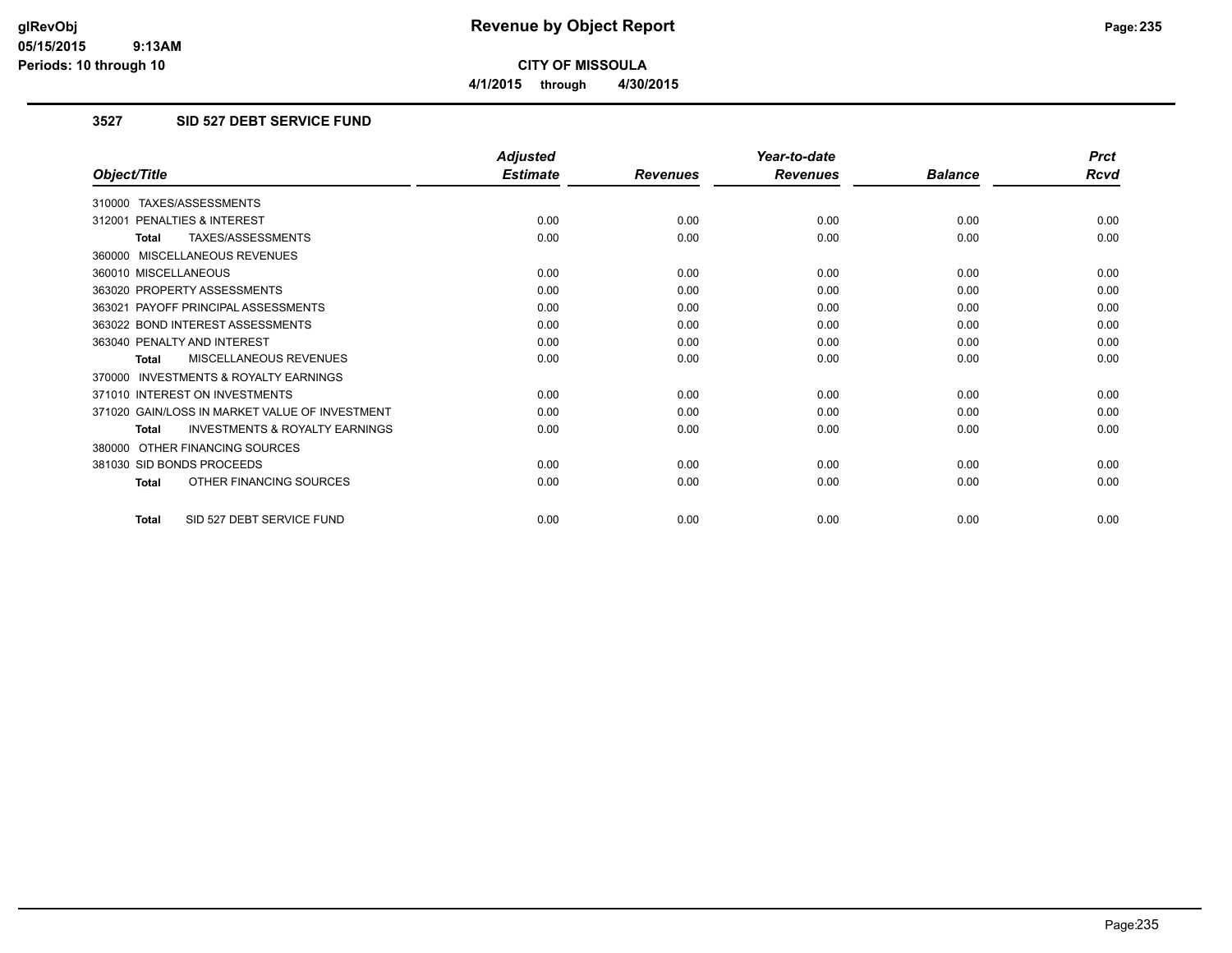**4/1/2015 through 4/30/2015**

**3530 SID 530 DEBT SERVICE FUND**

**3530 SID 530 DEBT SERVICE FUND**

|                                                           | <b>Adjusted</b> |                 | Year-to-date    |                | <b>Prct</b> |
|-----------------------------------------------------------|-----------------|-----------------|-----------------|----------------|-------------|
| Object/Title                                              | <b>Estimate</b> | <b>Revenues</b> | <b>Revenues</b> | <b>Balance</b> | Rcvd        |
| TAXES/ASSESSMENTS<br>310000                               |                 |                 |                 |                |             |
| 312001 PENALTIES & INTEREST                               | 0.00            | 0.00            | 0.00            | 0.00           | 0.00        |
| TAXES/ASSESSMENTS<br>Total                                | 0.00            | 0.00            | 0.00            | 0.00           | 0.00        |
| 360000 MISCELLANEOUS REVENUES                             |                 |                 |                 |                |             |
| 360010 MISCELLANEOUS                                      | 0.00            | 0.00            | 0.00            | 0.00           | 0.00        |
| 363020 PROPERTY ASSESSMENTS                               | 680.00          | 0.00            | 0.00            | 680.00         | 0.00        |
| 363021 PAYOFF PRINCIPAL ASSESSMENTS                       | 0.00            | 0.00            | 0.00            | 0.00           | 0.00        |
| 363022 BOND INTEREST ASSESSMENTS                          | 0.00            | 0.00            | 0.00            | 0.00           | 0.00        |
| 363040 PENALTY AND INTEREST                               | 0.00            | 0.00            | 0.00            | 0.00           | 0.00        |
| MISCELLANEOUS REVENUES<br><b>Total</b>                    | 680.00          | 0.00            | 0.00            | 680.00         | 0.00        |
| 370000 INVESTMENTS & ROYALTY EARNINGS                     |                 |                 |                 |                |             |
| 371010 INTEREST ON INVESTMENTS                            | 0.00            | 0.00            | 0.00            | 0.00           | 0.00        |
| 371020 GAIN/LOSS IN MARKET VALUE OF INVESTMENTS           | 0.00            | 0.00            | 0.00            | 0.00           | 0.00        |
| <b>INVESTMENTS &amp; ROYALTY EARNINGS</b><br><b>Total</b> | 0.00            | 0.00            | 0.00            | 0.00           | 0.00        |
| SID 530 DEBT SERVICE FUND<br><b>Total</b>                 | 680.00          | 0.00            | 0.00            | 680.00         | 0.00        |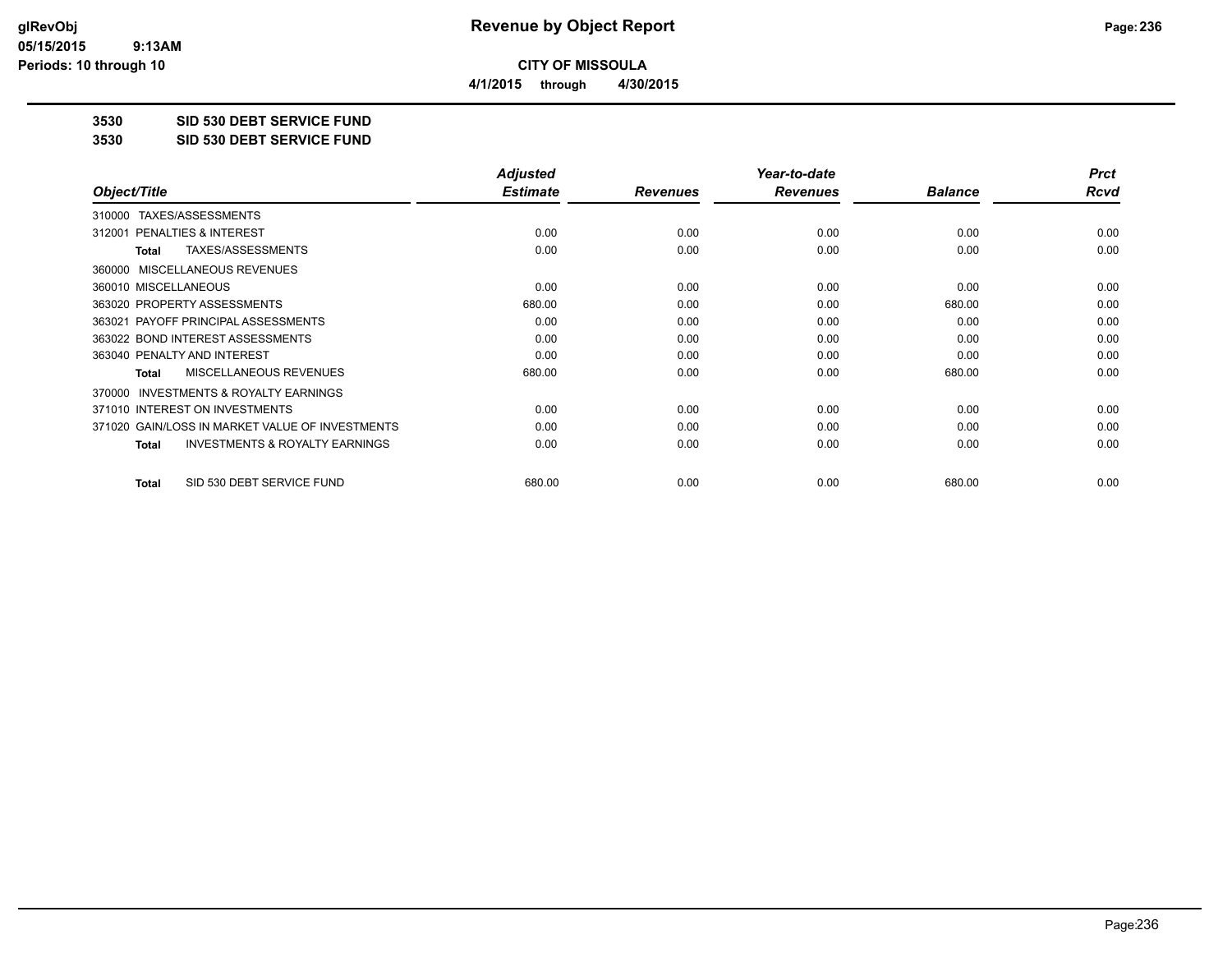**4/1/2015 through 4/30/2015**

## **3530 SID 530 DEBT SERVICE FUND**

|                                                           | <b>Adjusted</b> |                 | Year-to-date    |                | <b>Prct</b> |
|-----------------------------------------------------------|-----------------|-----------------|-----------------|----------------|-------------|
| Object/Title                                              | <b>Estimate</b> | <b>Revenues</b> | <b>Revenues</b> | <b>Balance</b> | <b>Rcvd</b> |
| TAXES/ASSESSMENTS<br>310000                               |                 |                 |                 |                |             |
| 312001 PENALTIES & INTEREST                               | 0.00            | 0.00            | 0.00            | 0.00           | 0.00        |
| <b>TAXES/ASSESSMENTS</b><br><b>Total</b>                  | 0.00            | 0.00            | 0.00            | 0.00           | 0.00        |
| 360000 MISCELLANEOUS REVENUES                             |                 |                 |                 |                |             |
| 360010 MISCELLANEOUS                                      | 0.00            | 0.00            | 0.00            | 0.00           | 0.00        |
| 363020 PROPERTY ASSESSMENTS                               | 680.00          | 0.00            | 0.00            | 680.00         | 0.00        |
| 363021 PAYOFF PRINCIPAL ASSESSMENTS                       | 0.00            | 0.00            | 0.00            | 0.00           | 0.00        |
| 363022 BOND INTEREST ASSESSMENTS                          | 0.00            | 0.00            | 0.00            | 0.00           | 0.00        |
| 363040 PENALTY AND INTEREST                               | 0.00            | 0.00            | 0.00            | 0.00           | 0.00        |
| MISCELLANEOUS REVENUES<br><b>Total</b>                    | 680.00          | 0.00            | 0.00            | 680.00         | 0.00        |
| INVESTMENTS & ROYALTY EARNINGS<br>370000                  |                 |                 |                 |                |             |
| 371010 INTEREST ON INVESTMENTS                            | 0.00            | 0.00            | 0.00            | 0.00           | 0.00        |
| 371020 GAIN/LOSS IN MARKET VALUE OF INVESTMENT            | 0.00            | 0.00            | 0.00            | 0.00           | 0.00        |
| <b>INVESTMENTS &amp; ROYALTY EARNINGS</b><br><b>Total</b> | 0.00            | 0.00            | 0.00            | 0.00           | 0.00        |
| SID 530 DEBT SERVICE FUND<br><b>Total</b>                 | 680.00          | 0.00            | 0.00            | 680.00         | 0.00        |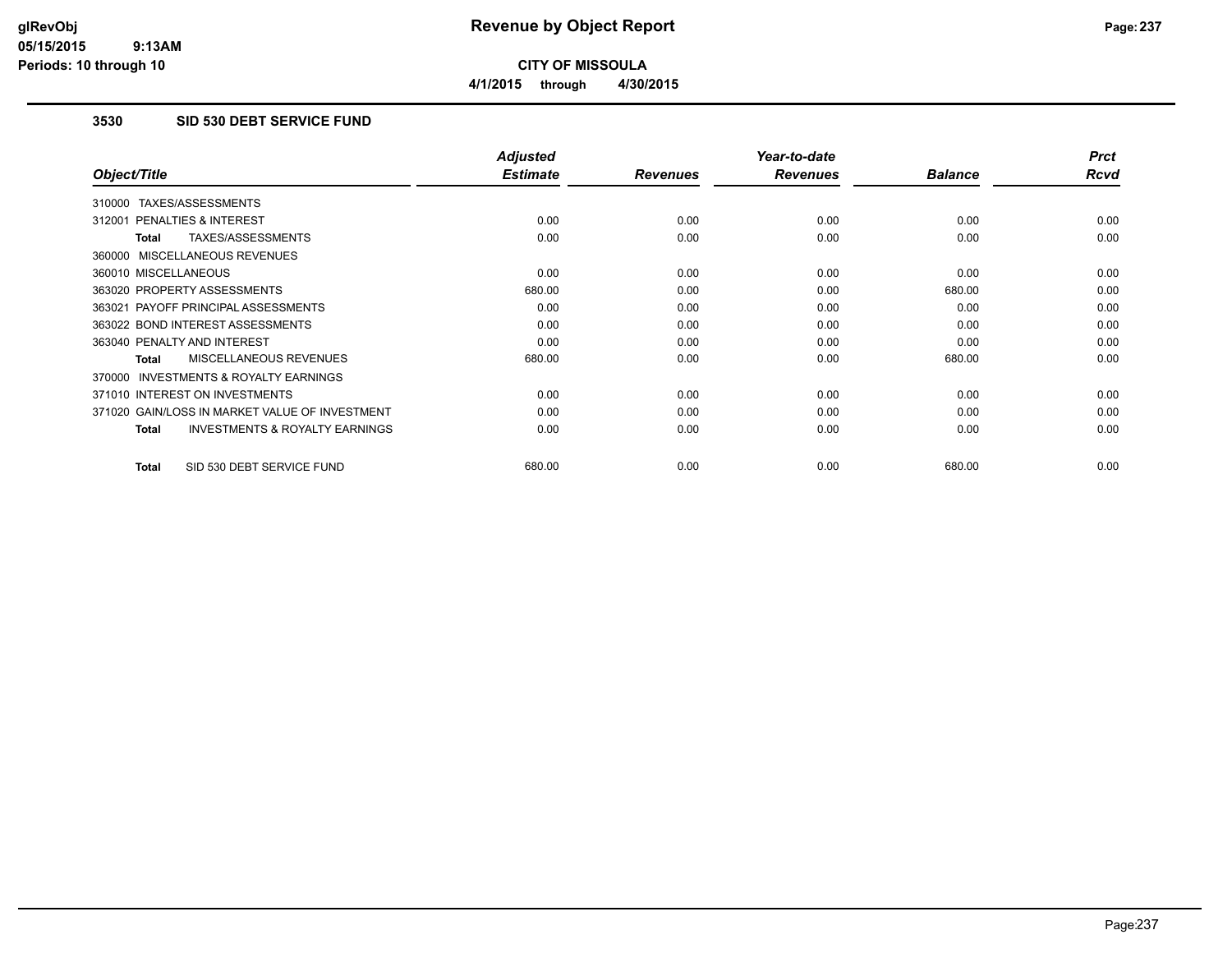**4/1/2015 through 4/30/2015**

**3531 SID 531 HICKORY ST CALMING**

**3531 SID 531 HICKORY ST CALMING**

|                                                     | <b>Adjusted</b> |                 | Year-to-date    |                | <b>Prct</b> |
|-----------------------------------------------------|-----------------|-----------------|-----------------|----------------|-------------|
| Object/Title                                        | <b>Estimate</b> | <b>Revenues</b> | <b>Revenues</b> | <b>Balance</b> | <b>Rcvd</b> |
| TAXES/ASSESSMENTS<br>310000                         |                 |                 |                 |                |             |
| PENALTIES & INTEREST<br>312001                      | 0.00            | 0.00            | 0.00            | 0.00           | 0.00        |
| TAXES/ASSESSMENTS<br>Total                          | 0.00            | 0.00            | 0.00            | 0.00           | 0.00        |
| MISCELLANEOUS REVENUES<br>360000                    |                 |                 |                 |                |             |
| 360010 MISCELLANEOUS                                | 0.00            | 0.00            | 0.00            | 0.00           | 0.00        |
| 363020 PROPERTY ASSESSMENTS                         | 0.00            | 104.28          | 1,538.13        | $-1,538.13$    | 0.00        |
| 363021 PAYOFF PRINCIPAL ASSESSMENTS                 | 0.00            | 0.00            | 0.00            | 0.00           | 0.00        |
| 363022 BOND INTEREST ASSESSMENTS                    | 0.00            | 0.00            | 0.00            | 0.00           | 0.00        |
| 363040 PENALTY AND INTEREST                         | 0.00            | 0.00            | 0.53            | $-0.53$        | 0.00        |
| MISCELLANEOUS REVENUES<br>Total                     | 0.00            | 104.28          | 1,538.66        | $-1,538.66$    | 0.00        |
| <b>INVESTMENTS &amp; ROYALTY EARNINGS</b><br>370000 |                 |                 |                 |                |             |
| 371010 INTEREST ON INVESTMENTS                      | 0.00            | 0.00            | 0.00            | 0.00           | 0.00        |
| 371020 GAIN/LOSS IN MARKET VALUE OF INVESTMENTS     | 0.00            | 0.00            | 0.00            | 0.00           | 0.00        |
| <b>INVESTMENTS &amp; ROYALTY EARNINGS</b><br>Total  | 0.00            | 0.00            | 0.00            | 0.00           | 0.00        |
| OTHER FINANCING SOURCES<br>380000                   |                 |                 |                 |                |             |
| 383000 OPERATING TRANSFERS                          | 0.00            | 0.00            | 0.00            | 0.00           | 0.00        |
| OTHER FINANCING SOURCES<br><b>Total</b>             | 0.00            | 0.00            | 0.00            | 0.00           | 0.00        |
| SID 531 HICKORY ST CALMING<br><b>Total</b>          | 0.00            | 104.28          | 1,538.66        | $-1,538.66$    | 0.00        |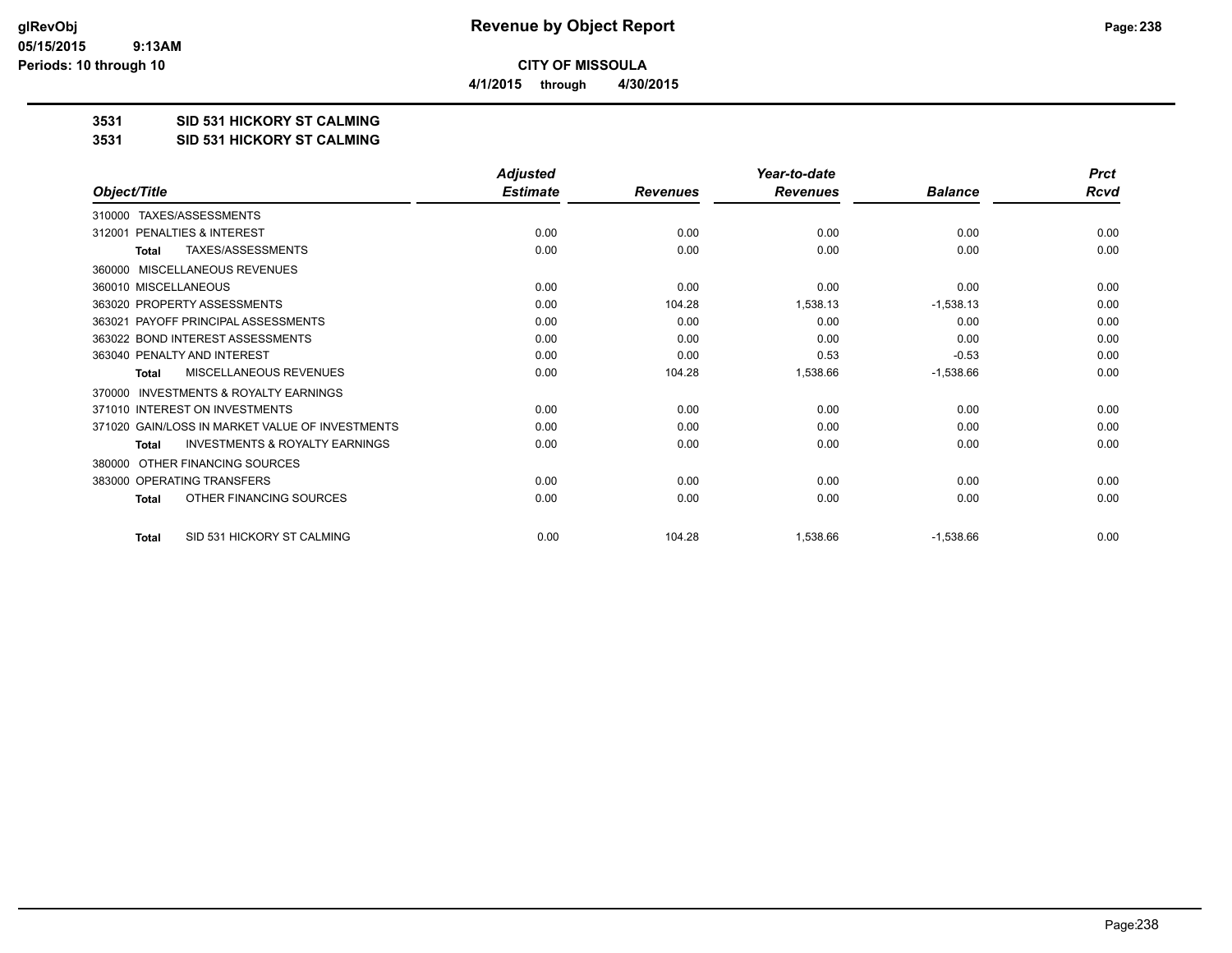**4/1/2015 through 4/30/2015**

## **3531 SID 531 HICKORY ST CALMING**

|                                                           | <b>Adjusted</b> |                 | Year-to-date    |                | <b>Prct</b> |
|-----------------------------------------------------------|-----------------|-----------------|-----------------|----------------|-------------|
| Object/Title                                              | <b>Estimate</b> | <b>Revenues</b> | <b>Revenues</b> | <b>Balance</b> | <b>Rcvd</b> |
| TAXES/ASSESSMENTS<br>310000                               |                 |                 |                 |                |             |
| PENALTIES & INTEREST<br>312001                            | 0.00            | 0.00            | 0.00            | 0.00           | 0.00        |
| TAXES/ASSESSMENTS<br><b>Total</b>                         | 0.00            | 0.00            | 0.00            | 0.00           | 0.00        |
| 360000 MISCELLANEOUS REVENUES                             |                 |                 |                 |                |             |
| 360010 MISCELLANEOUS                                      | 0.00            | 0.00            | 0.00            | 0.00           | 0.00        |
| 363020 PROPERTY ASSESSMENTS                               | 0.00            | 104.28          | 1,538.13        | $-1,538.13$    | 0.00        |
| 363021 PAYOFF PRINCIPAL ASSESSMENTS                       | 0.00            | 0.00            | 0.00            | 0.00           | 0.00        |
| 363022 BOND INTEREST ASSESSMENTS                          | 0.00            | 0.00            | 0.00            | 0.00           | 0.00        |
| 363040 PENALTY AND INTEREST                               | 0.00            | 0.00            | 0.53            | $-0.53$        | 0.00        |
| MISCELLANEOUS REVENUES<br><b>Total</b>                    | 0.00            | 104.28          | 1,538.66        | $-1,538.66$    | 0.00        |
| <b>INVESTMENTS &amp; ROYALTY EARNINGS</b><br>370000       |                 |                 |                 |                |             |
| 371010 INTEREST ON INVESTMENTS                            | 0.00            | 0.00            | 0.00            | 0.00           | 0.00        |
| 371020 GAIN/LOSS IN MARKET VALUE OF INVESTMENT            | 0.00            | 0.00            | 0.00            | 0.00           | 0.00        |
| <b>INVESTMENTS &amp; ROYALTY EARNINGS</b><br><b>Total</b> | 0.00            | 0.00            | 0.00            | 0.00           | 0.00        |
| OTHER FINANCING SOURCES<br>380000                         |                 |                 |                 |                |             |
| 383000 OPERATING TRANSFERS                                | 0.00            | 0.00            | 0.00            | 0.00           | 0.00        |
| OTHER FINANCING SOURCES<br><b>Total</b>                   | 0.00            | 0.00            | 0.00            | 0.00           | 0.00        |
| SID 531 HICKORY ST CALMING<br><b>Total</b>                | 0.00            | 104.28          | 1,538.66        | $-1,538.66$    | 0.00        |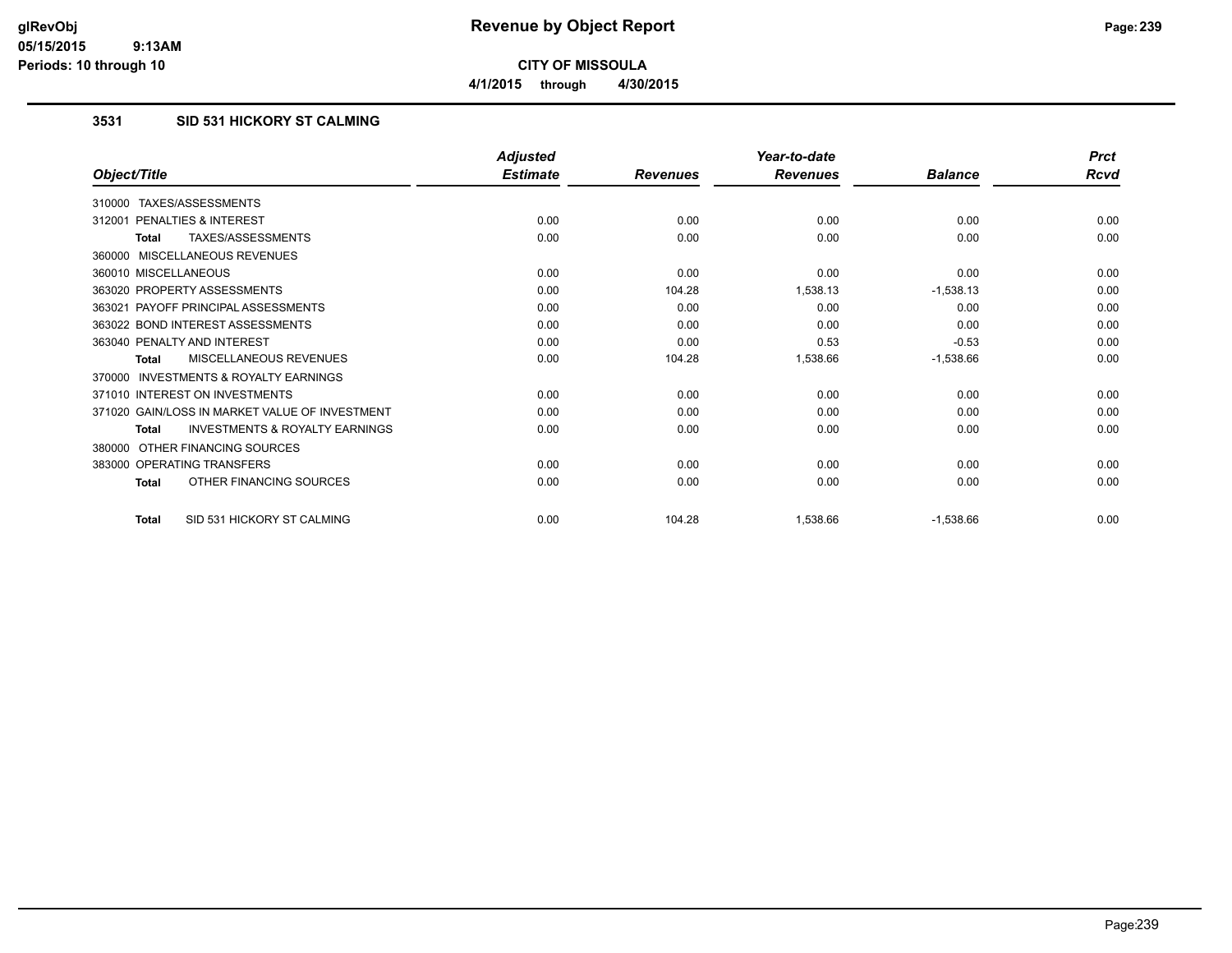**4/1/2015 through 4/30/2015**

**3532 SID 532 DEBT SERVICE FUND**

**3532 SID 532 DEBT SERVICE FUND**

|                                                 | <b>Adjusted</b> |                 | Year-to-date    |                | Prct  |
|-------------------------------------------------|-----------------|-----------------|-----------------|----------------|-------|
| Object/Title                                    | <b>Estimate</b> | <b>Revenues</b> | <b>Revenues</b> | <b>Balance</b> | Rcvd  |
| 360000 MISCELLANEOUS REVENUES                   |                 |                 |                 |                |       |
| 363020 PROPERTY ASSESSMENTS                     | 43,363.00       | 0.00            | 18,047.19       | 25.315.81      | 41.62 |
| 363021 PAYOFF PRINCIPAL ASSESSMENTS             | 0.00            | 0.00            | 0.00            | 0.00           | 0.00  |
| 363022 BOND INTEREST ASSESSMENTS                | 0.00            | 0.00            | 0.00            | 0.00           | 0.00  |
| 363040 PENALTY AND INTEREST                     | 0.00            | 0.00            | 1.90            | $-1.90$        | 0.00  |
| MISCELLANEOUS REVENUES<br>Total                 | 43,363.00       | 0.00            | 18.049.09       | 25.313.91      | 41.62 |
| 370000 INVESTMENTS & ROYALTY EARNINGS           |                 |                 |                 |                |       |
| 371010 INTEREST ON INVESTMENTS                  | 0.00            | 0.00            | 0.00            | 0.00           | 0.00  |
| 371020 GAIN/LOSS IN MARKET VALUE OF INVESTMENTS | 0.00            | 0.00            | 0.00            | 0.00           | 0.00  |
| INVESTMENTS & ROYALTY EARNINGS<br>Total         | 0.00            | 0.00            | 0.00            | 0.00           | 0.00  |
| SID 532 DEBT SERVICE FUND<br>Total              | 43,363.00       | 0.00            | 18.049.09       | 25.313.91      | 41.62 |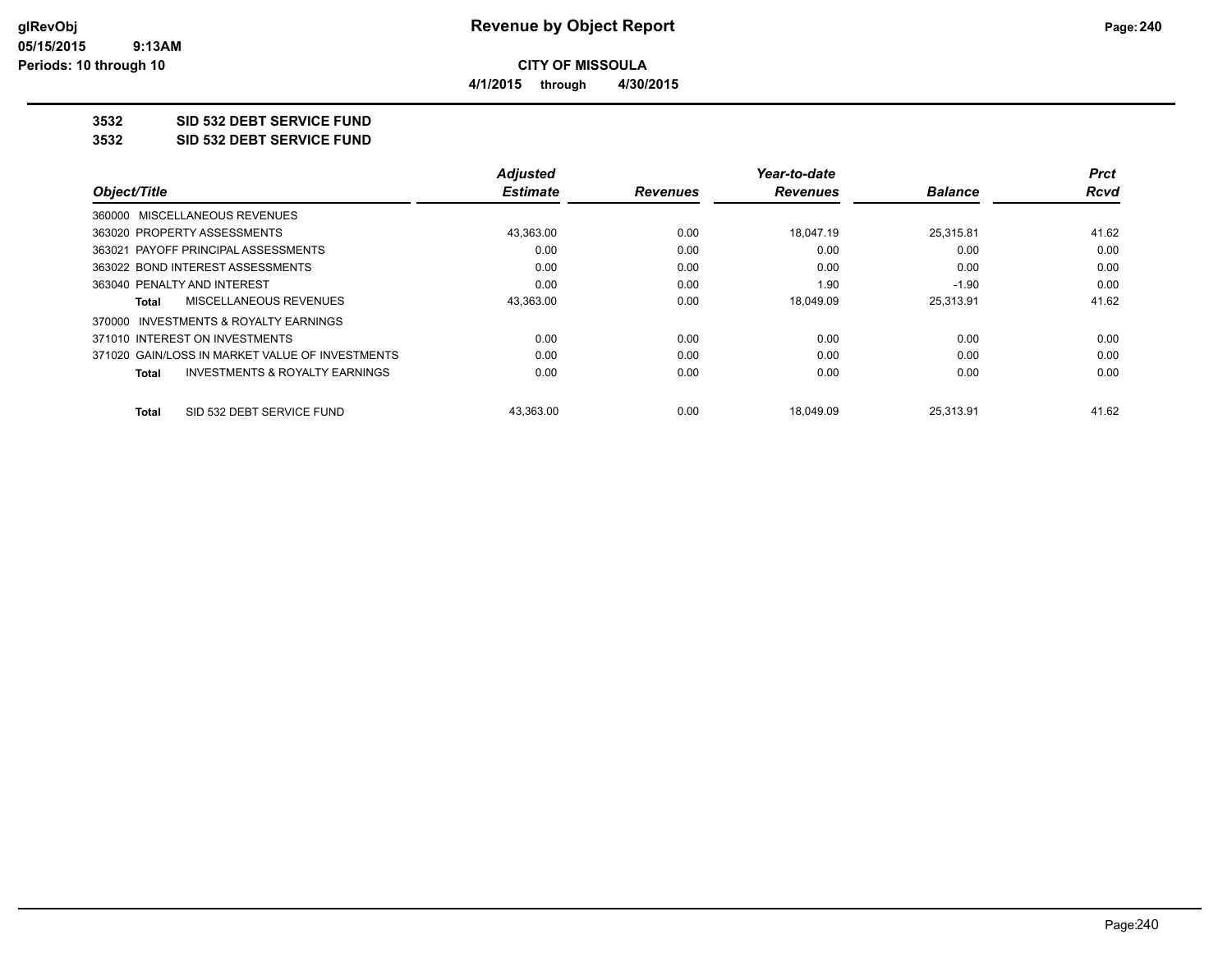**4/1/2015 through 4/30/2015**

## **3532 SID 532 DEBT SERVICE FUND**

|                                                           | <b>Adjusted</b> |                 | Year-to-date    |                | Prct        |
|-----------------------------------------------------------|-----------------|-----------------|-----------------|----------------|-------------|
| Object/Title                                              | <b>Estimate</b> | <b>Revenues</b> | <b>Revenues</b> | <b>Balance</b> | <b>Rcvd</b> |
| 360000 MISCELLANEOUS REVENUES                             |                 |                 |                 |                |             |
| 363020 PROPERTY ASSESSMENTS                               | 43.363.00       | 0.00            | 18.047.19       | 25.315.81      | 41.62       |
| 363021 PAYOFF PRINCIPAL ASSESSMENTS                       | 0.00            | 0.00            | 0.00            | 0.00           | 0.00        |
| 363022 BOND INTEREST ASSESSMENTS                          | 0.00            | 0.00            | 0.00            | 0.00           | 0.00        |
| 363040 PENALTY AND INTEREST                               | 0.00            | 0.00            | 1.90            | $-1.90$        | 0.00        |
| MISCELLANEOUS REVENUES<br><b>Total</b>                    | 43,363.00       | 0.00            | 18,049.09       | 25,313.91      | 41.62       |
| <b>INVESTMENTS &amp; ROYALTY EARNINGS</b><br>370000       |                 |                 |                 |                |             |
| 371010 INTEREST ON INVESTMENTS                            | 0.00            | 0.00            | 0.00            | 0.00           | 0.00        |
| 371020 GAIN/LOSS IN MARKET VALUE OF INVESTMENT            | 0.00            | 0.00            | 0.00            | 0.00           | 0.00        |
| <b>INVESTMENTS &amp; ROYALTY EARNINGS</b><br><b>Total</b> | 0.00            | 0.00            | 0.00            | 0.00           | 0.00        |
| SID 532 DEBT SERVICE FUND<br><b>Total</b>                 | 43.363.00       | 0.00            | 18.049.09       | 25.313.91      | 41.62       |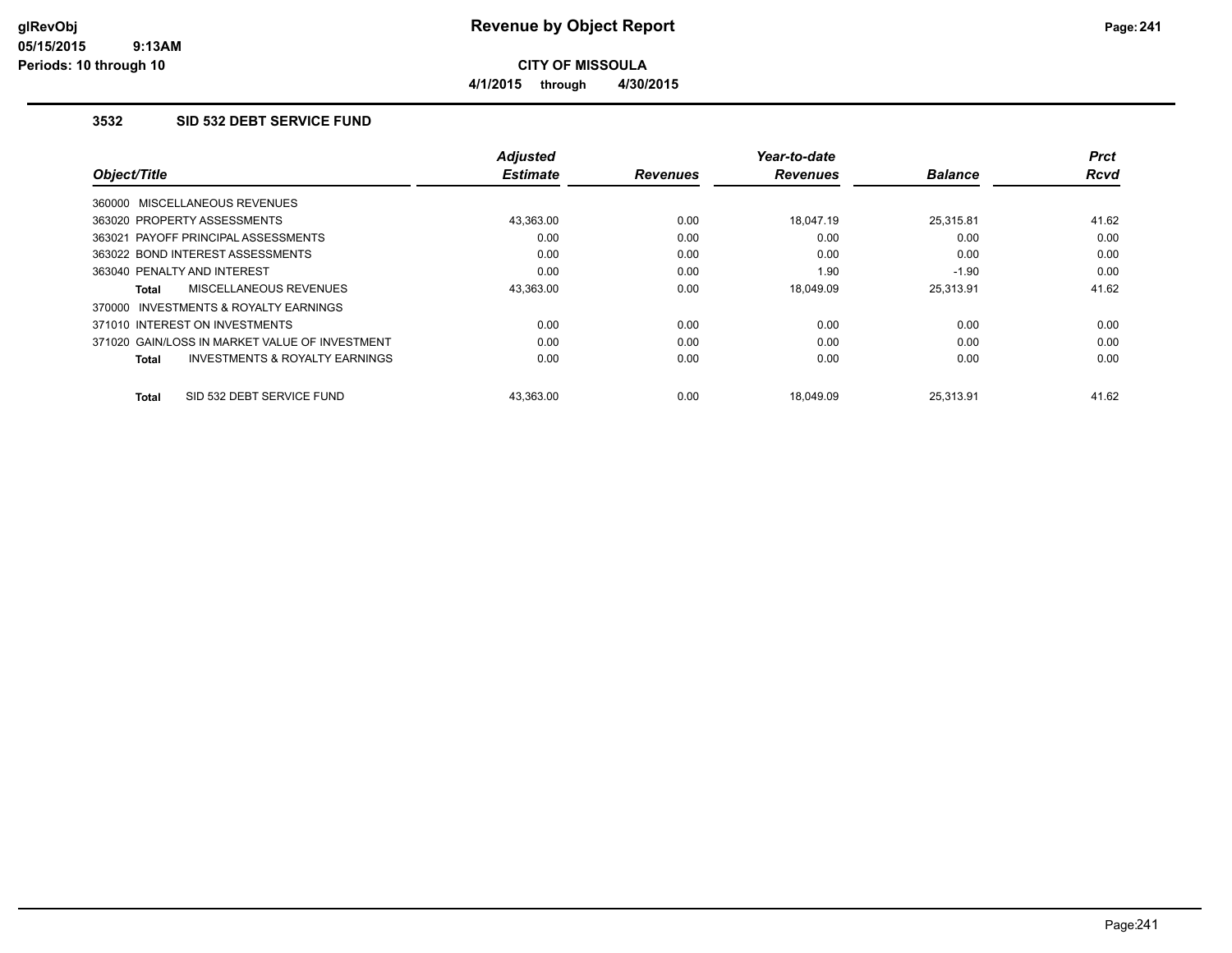**4/1/2015 through 4/30/2015**

## **3533 GILBERT ST SEWER SID DEBT FUND**

### **3533 GILBERT ST SEWER SID DEBT FUND**

|                                                           | <b>Adjusted</b> |                 | Year-to-date    |                | <b>Prct</b> |
|-----------------------------------------------------------|-----------------|-----------------|-----------------|----------------|-------------|
| Object/Title                                              | <b>Estimate</b> | <b>Revenues</b> | <b>Revenues</b> | <b>Balance</b> | <b>Rcvd</b> |
| TAXES/ASSESSMENTS<br>310000                               |                 |                 |                 |                |             |
| PENALTIES & INTEREST<br>312001                            | 0.00            | 0.00            | 0.00            | 0.00           | 0.00        |
| TAXES/ASSESSMENTS<br>Total                                | 0.00            | 0.00            | 0.00            | 0.00           | 0.00        |
| MISCELLANEOUS REVENUES<br>360000                          |                 |                 |                 |                |             |
| 363020 PROPERTY ASSESSMENTS                               | 17,775.00       | 0.00            | 6,824.72        | 10,950.28      | 38.40       |
| 363021 PAYOFF PRINCIPAL ASSESSMENTS                       | 0.00            | 0.00            | 0.00            | 0.00           | 0.00        |
| 363022 BOND INTEREST ASSESSMENTS                          | 0.00            | 0.00            | 0.00            | 0.00           | 0.00        |
| 363040 PENALTY AND INTEREST                               | 0.00            | 0.00            | 9.27            | $-9.27$        | 0.00        |
| MISCELLANEOUS REVENUES<br>Total                           | 17,775.00       | 0.00            | 6,833.99        | 10,941.01      | 38.45       |
| INVESTMENTS & ROYALTY EARNINGS<br>370000                  |                 |                 |                 |                |             |
| 371010 INTEREST ON INVESTMENTS                            | 0.00            | 0.00            | 0.00            | 0.00           | 0.00        |
| 371020 GAIN/LOSS IN MARKET VALUE OF INVESTMENTS           | 0.00            | 0.00            | 0.00            | 0.00           | 0.00        |
| <b>INVESTMENTS &amp; ROYALTY EARNINGS</b><br><b>Total</b> | 0.00            | 0.00            | 0.00            | 0.00           | 0.00        |
| OTHER FINANCING SOURCES<br>380000                         |                 |                 |                 |                |             |
| 381009 TRANSFERS IN                                       | 0.00            | 0.00            | 0.00            | 0.00           | 0.00        |
| OTHER FINANCING SOURCES<br><b>Total</b>                   | 0.00            | 0.00            | 0.00            | 0.00           | 0.00        |
| GILBERT ST SEWER SID DEBT FUND<br><b>Total</b>            | 17,775.00       | 0.00            | 6,833.99        | 10,941.01      | 38.45       |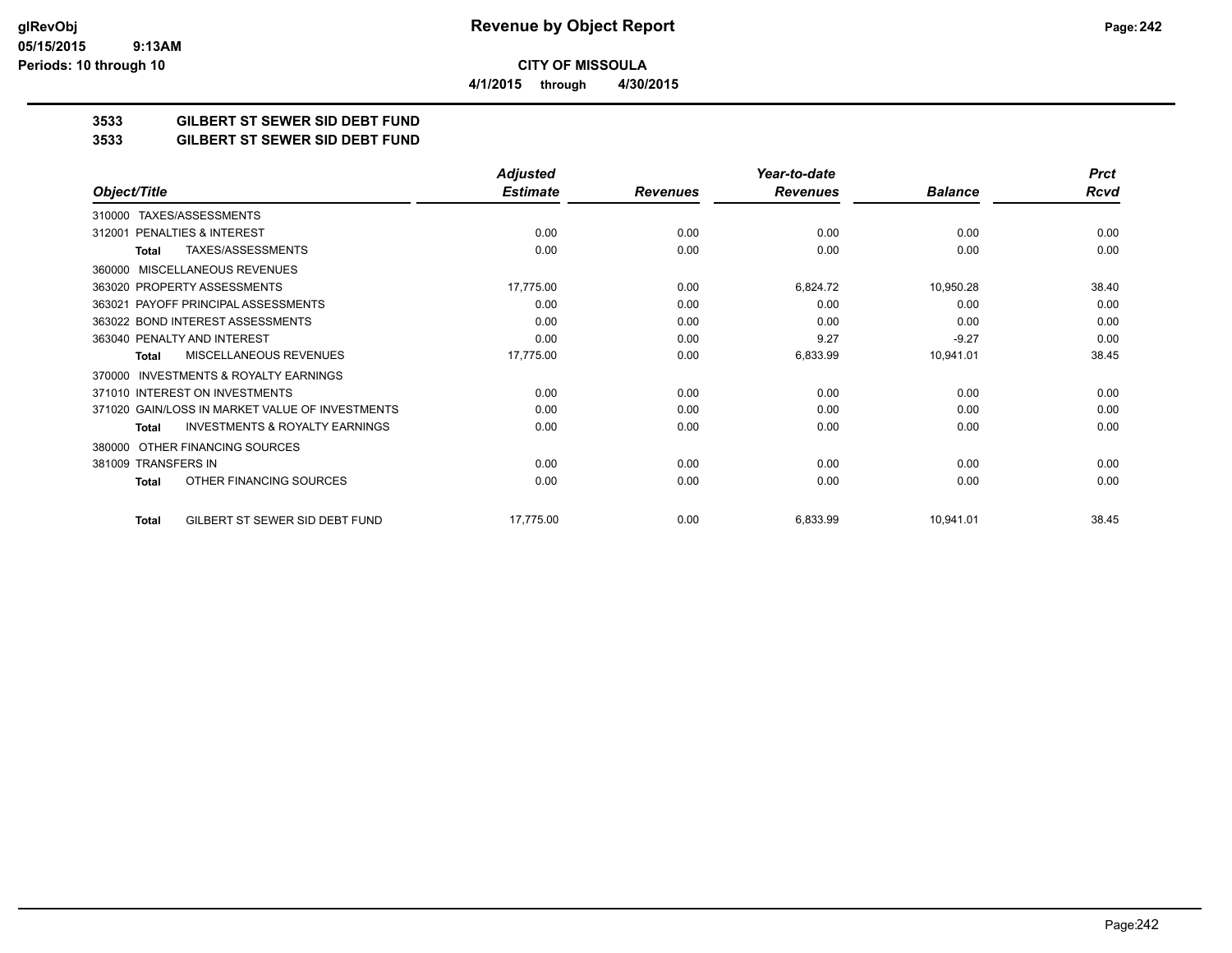**4/1/2015 through 4/30/2015**

## **3533 GILBERT ST SEWER SID DEBT FUND**

|                                                           | <b>Adjusted</b> |                 | Year-to-date    |                | <b>Prct</b> |
|-----------------------------------------------------------|-----------------|-----------------|-----------------|----------------|-------------|
| Object/Title                                              | <b>Estimate</b> | <b>Revenues</b> | <b>Revenues</b> | <b>Balance</b> | <b>Rcvd</b> |
| <b>TAXES/ASSESSMENTS</b><br>310000                        |                 |                 |                 |                |             |
| 312001 PENALTIES & INTEREST                               | 0.00            | 0.00            | 0.00            | 0.00           | 0.00        |
| TAXES/ASSESSMENTS<br>Total                                | 0.00            | 0.00            | 0.00            | 0.00           | 0.00        |
| 360000 MISCELLANEOUS REVENUES                             |                 |                 |                 |                |             |
| 363020 PROPERTY ASSESSMENTS                               | 17,775.00       | 0.00            | 6,824.72        | 10,950.28      | 38.40       |
| 363021 PAYOFF PRINCIPAL ASSESSMENTS                       | 0.00            | 0.00            | 0.00            | 0.00           | 0.00        |
| 363022 BOND INTEREST ASSESSMENTS                          | 0.00            | 0.00            | 0.00            | 0.00           | 0.00        |
| 363040 PENALTY AND INTEREST                               | 0.00            | 0.00            | 9.27            | $-9.27$        | 0.00        |
| <b>MISCELLANEOUS REVENUES</b><br>Total                    | 17,775.00       | 0.00            | 6,833.99        | 10,941.01      | 38.45       |
| <b>INVESTMENTS &amp; ROYALTY EARNINGS</b><br>370000       |                 |                 |                 |                |             |
| 371010 INTEREST ON INVESTMENTS                            | 0.00            | 0.00            | 0.00            | 0.00           | 0.00        |
| 371020 GAIN/LOSS IN MARKET VALUE OF INVESTMENT            | 0.00            | 0.00            | 0.00            | 0.00           | 0.00        |
| <b>INVESTMENTS &amp; ROYALTY EARNINGS</b><br><b>Total</b> | 0.00            | 0.00            | 0.00            | 0.00           | 0.00        |
| OTHER FINANCING SOURCES<br>380000                         |                 |                 |                 |                |             |
| 381009 TRANSFERS IN                                       | 0.00            | 0.00            | 0.00            | 0.00           | 0.00        |
| OTHER FINANCING SOURCES<br>Total                          | 0.00            | 0.00            | 0.00            | 0.00           | 0.00        |
| GILBERT ST SEWER SID DEBT FUND<br><b>Total</b>            | 17,775.00       | 0.00            | 6,833.99        | 10,941.01      | 38.45       |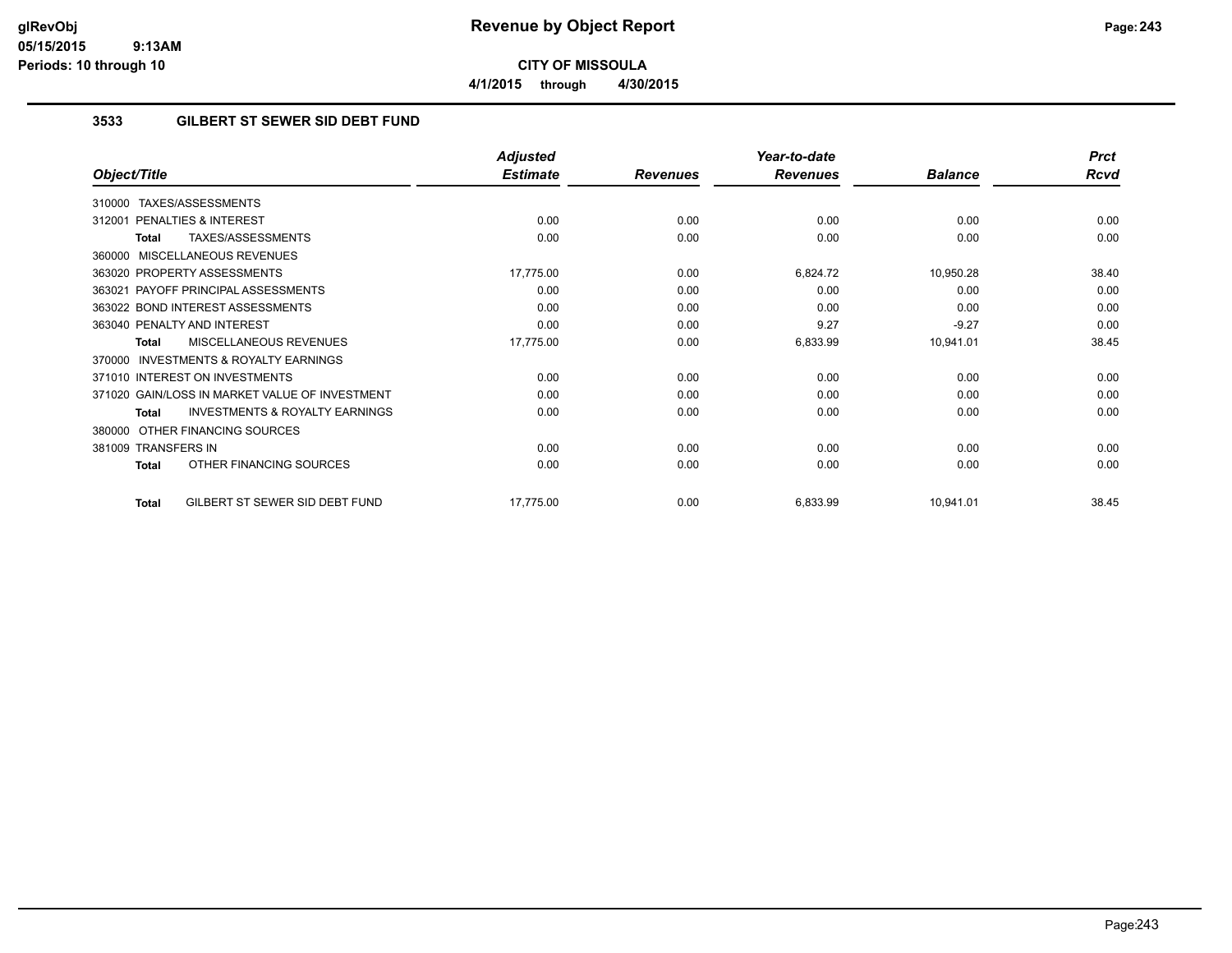**4/1/2015 through 4/30/2015**

# **3534 LINCOLNWOOD SEWER PHASE I**

#### **3534 LINCOLNWOOD SEWER PHASE I**

|                                                    | <b>Adjusted</b> |                 | Year-to-date    |                | <b>Prct</b> |
|----------------------------------------------------|-----------------|-----------------|-----------------|----------------|-------------|
| Object/Title                                       | <b>Estimate</b> | <b>Revenues</b> | <b>Revenues</b> | <b>Balance</b> | <b>Rcvd</b> |
| TAXES/ASSESSMENTS<br>310000                        |                 |                 |                 |                |             |
| <b>PENALTIES &amp; INTEREST</b><br>312001          | 0.00            | 0.00            | 0.00            | 0.00           | 0.00        |
| TAXES/ASSESSMENTS<br><b>Total</b>                  | 0.00            | 0.00            | 0.00            | 0.00           | 0.00        |
| MISCELLANEOUS REVENUES<br>360000                   |                 |                 |                 |                |             |
| 363020 PROPERTY ASSESSMENTS                        | 18,413.00       | 206.28          | 8,326.14        | 10,086.86      | 45.22       |
| 363021 PAYOFF PRINCIPAL ASSESSMENTS                | 0.00            | 0.00            | $-4,276.80$     | 4,276.80       | 0.00        |
| 363022 BOND INTEREST ASSESSMENTS                   | 0.00            | 0.00            | 0.00            | 0.00           | 0.00        |
| 363040 PENALTY AND INTEREST                        | 0.00            | 10.91           | 17.28           | $-17.28$       | 0.00        |
| MISCELLANEOUS REVENUES<br>Total                    | 18,413.00       | 217.19          | 4,066.62        | 14,346.38      | 22.09       |
| INVESTMENTS & ROYALTY EARNINGS<br>370000           |                 |                 |                 |                |             |
| 371010 INTEREST ON INVESTMENTS                     | 0.00            | 0.00            | 0.00            | 0.00           | 0.00        |
| 371020 GAIN/LOSS IN MARKET VALUE OF INVESTMENTS    | 0.00            | 0.00            | 0.00            | 0.00           | 0.00        |
| <b>INVESTMENTS &amp; ROYALTY EARNINGS</b><br>Total | 0.00            | 0.00            | 0.00            | 0.00           | 0.00        |
| LINCOLNWOOD SEWER PHASE I<br><b>Total</b>          | 18,413.00       | 217.19          | 4.066.62        | 14,346.38      | 22.09       |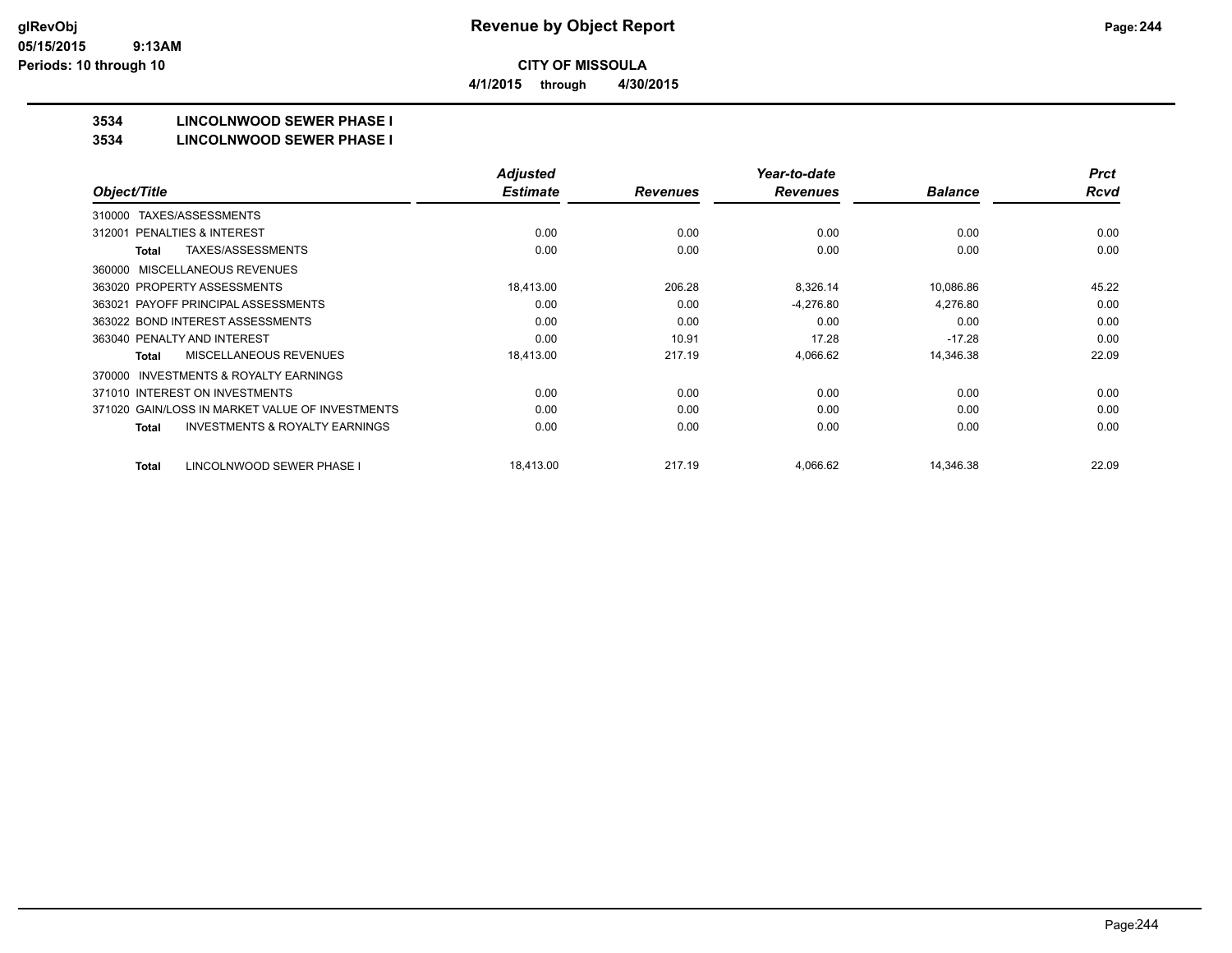**4/1/2015 through 4/30/2015**

## **3534 LINCOLNWOOD SEWER PHASE I**

|                                                           | <b>Adjusted</b> |                 | Year-to-date    |                | <b>Prct</b> |
|-----------------------------------------------------------|-----------------|-----------------|-----------------|----------------|-------------|
| Object/Title                                              | <b>Estimate</b> | <b>Revenues</b> | <b>Revenues</b> | <b>Balance</b> | <b>Rcvd</b> |
| TAXES/ASSESSMENTS<br>310000                               |                 |                 |                 |                |             |
| 312001 PENALTIES & INTEREST                               | 0.00            | 0.00            | 0.00            | 0.00           | 0.00        |
| <b>TAXES/ASSESSMENTS</b><br><b>Total</b>                  | 0.00            | 0.00            | 0.00            | 0.00           | 0.00        |
| 360000 MISCELLANEOUS REVENUES                             |                 |                 |                 |                |             |
| 363020 PROPERTY ASSESSMENTS                               | 18,413.00       | 206.28          | 8,326.14        | 10,086.86      | 45.22       |
| 363021 PAYOFF PRINCIPAL ASSESSMENTS                       | 0.00            | 0.00            | $-4,276.80$     | 4,276.80       | 0.00        |
| 363022 BOND INTEREST ASSESSMENTS                          | 0.00            | 0.00            | 0.00            | 0.00           | 0.00        |
| 363040 PENALTY AND INTEREST                               | 0.00            | 10.91           | 17.28           | $-17.28$       | 0.00        |
| MISCELLANEOUS REVENUES<br><b>Total</b>                    | 18,413.00       | 217.19          | 4,066.62        | 14,346.38      | 22.09       |
| <b>INVESTMENTS &amp; ROYALTY EARNINGS</b><br>370000       |                 |                 |                 |                |             |
| 371010 INTEREST ON INVESTMENTS                            | 0.00            | 0.00            | 0.00            | 0.00           | 0.00        |
| 371020 GAIN/LOSS IN MARKET VALUE OF INVESTMENT            | 0.00            | 0.00            | 0.00            | 0.00           | 0.00        |
| <b>INVESTMENTS &amp; ROYALTY EARNINGS</b><br><b>Total</b> | 0.00            | 0.00            | 0.00            | 0.00           | 0.00        |
| LINCOLNWOOD SEWER PHASE I<br><b>Total</b>                 | 18,413.00       | 217.19          | 4,066.62        | 14,346.38      | 22.09       |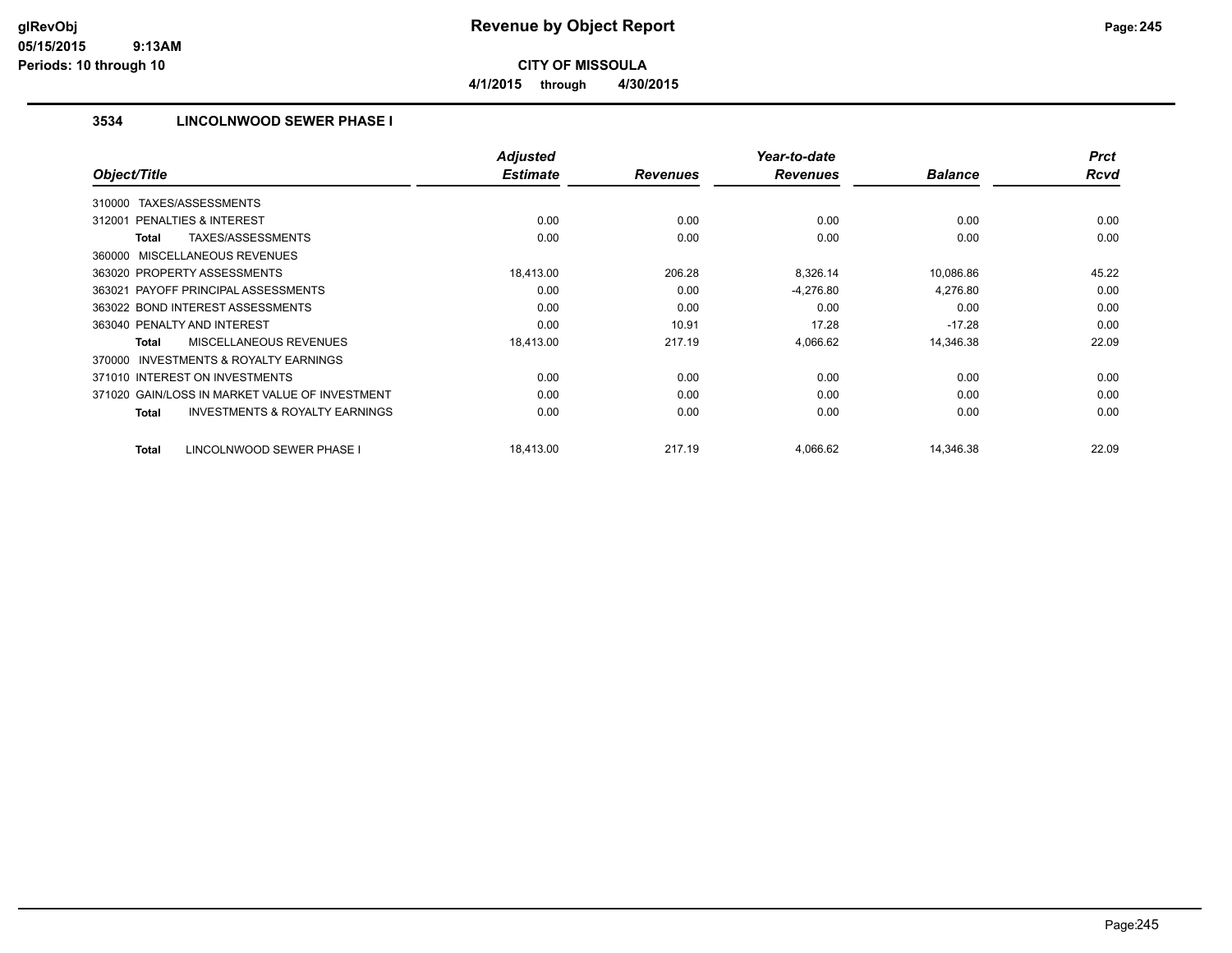**4/1/2015 through 4/30/2015**

## **3535 SLANT STREET TRAFFIC CALMING**

#### **3535 SLANT STREET TRAFFIC CALMING**

|                                                           | <b>Adjusted</b> |                 | Year-to-date    |                | <b>Prct</b> |
|-----------------------------------------------------------|-----------------|-----------------|-----------------|----------------|-------------|
| Object/Title                                              | <b>Estimate</b> | <b>Revenues</b> | <b>Revenues</b> | <b>Balance</b> | <b>Rcvd</b> |
| TAXES/ASSESSMENTS<br>310000                               |                 |                 |                 |                |             |
| 312001 PENALTIES & INTEREST                               | 0.00            | 0.00            | 0.00            | 0.00           | 0.00        |
| TAXES/ASSESSMENTS<br><b>Total</b>                         | 0.00            | 0.00            | 0.00            | 0.00           | 0.00        |
| MISCELLANEOUS REVENUES<br>360000                          |                 |                 |                 |                |             |
| 360010 MISCELLANEOUS                                      | 0.00            | 0.00            | 0.00            | 0.00           | 0.00        |
| 363020 PROPERTY ASSESSMENTS                               | 0.00            | 21.24           | 2,349.55        | $-2,349.55$    | 0.00        |
| 363021 PAYOFF PRINCIPAL ASSESSMENTS                       | 0.00            | 0.00            | 19.24           | $-19.24$       | 0.00        |
| 363022 BOND INTEREST ASSESSMENTS                          | 0.00            | 0.00            | 0.00            | 0.00           | 0.00        |
| 363040 PENALTY AND INTEREST                               | 0.00            | 0.00            | 1.78            | $-1.78$        | 0.00        |
| MISCELLANEOUS REVENUES<br>Total                           | 0.00            | 21.24           | 2,370.57        | $-2,370.57$    | 0.00        |
| <b>INVESTMENTS &amp; ROYALTY EARNINGS</b><br>370000       |                 |                 |                 |                |             |
| 371010 INTEREST ON INVESTMENTS                            | 0.00            | 0.00            | 0.00            | 0.00           | 0.00        |
| 371020 GAIN/LOSS IN MARKET VALUE OF INVESTMENTS           | 0.00            | 0.00            | 0.00            | 0.00           | 0.00        |
| <b>INVESTMENTS &amp; ROYALTY EARNINGS</b><br><b>Total</b> | 0.00            | 0.00            | 0.00            | 0.00           | 0.00        |
| OTHER FINANCING SOURCES<br>380000                         |                 |                 |                 |                |             |
| 383000 OPERATING TRANSFERS                                | 0.00            | 0.00            | 0.00            | 0.00           | 0.00        |
| OTHER FINANCING SOURCES<br><b>Total</b>                   | 0.00            | 0.00            | 0.00            | 0.00           | 0.00        |
| SLANT STREET TRAFFIC CALMING<br><b>Total</b>              | 0.00            | 21.24           | 2,370.57        | $-2,370.57$    | 0.00        |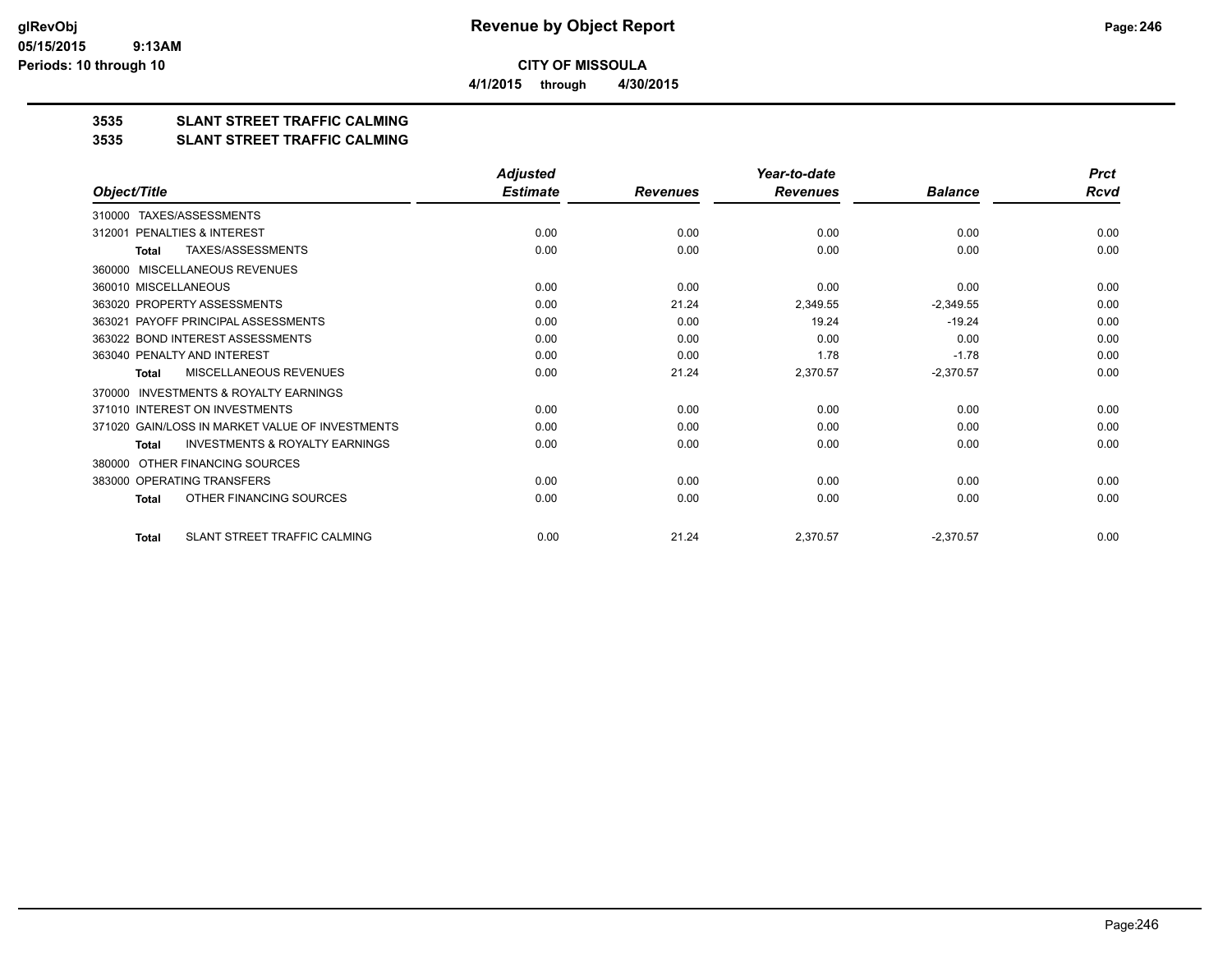**4/1/2015 through 4/30/2015**

## **3535 SLANT STREET TRAFFIC CALMING**

|                                                    | <b>Adjusted</b> |                 | Year-to-date    |                | <b>Prct</b> |
|----------------------------------------------------|-----------------|-----------------|-----------------|----------------|-------------|
| Object/Title                                       | <b>Estimate</b> | <b>Revenues</b> | <b>Revenues</b> | <b>Balance</b> | Rcvd        |
| 310000 TAXES/ASSESSMENTS                           |                 |                 |                 |                |             |
| PENALTIES & INTEREST<br>312001                     | 0.00            | 0.00            | 0.00            | 0.00           | 0.00        |
| <b>TAXES/ASSESSMENTS</b><br><b>Total</b>           | 0.00            | 0.00            | 0.00            | 0.00           | 0.00        |
| 360000 MISCELLANEOUS REVENUES                      |                 |                 |                 |                |             |
| 360010 MISCELLANEOUS                               | 0.00            | 0.00            | 0.00            | 0.00           | 0.00        |
| 363020 PROPERTY ASSESSMENTS                        | 0.00            | 21.24           | 2,349.55        | $-2,349.55$    | 0.00        |
| 363021 PAYOFF PRINCIPAL ASSESSMENTS                | 0.00            | 0.00            | 19.24           | $-19.24$       | 0.00        |
| 363022 BOND INTEREST ASSESSMENTS                   | 0.00            | 0.00            | 0.00            | 0.00           | 0.00        |
| 363040 PENALTY AND INTEREST                        | 0.00            | 0.00            | 1.78            | $-1.78$        | 0.00        |
| MISCELLANEOUS REVENUES<br><b>Total</b>             | 0.00            | 21.24           | 2,370.57        | $-2,370.57$    | 0.00        |
| 370000 INVESTMENTS & ROYALTY EARNINGS              |                 |                 |                 |                |             |
| 371010 INTEREST ON INVESTMENTS                     | 0.00            | 0.00            | 0.00            | 0.00           | 0.00        |
| 371020 GAIN/LOSS IN MARKET VALUE OF INVESTMENT     | 0.00            | 0.00            | 0.00            | 0.00           | 0.00        |
| <b>INVESTMENTS &amp; ROYALTY EARNINGS</b><br>Total | 0.00            | 0.00            | 0.00            | 0.00           | 0.00        |
| 380000 OTHER FINANCING SOURCES                     |                 |                 |                 |                |             |
| 383000 OPERATING TRANSFERS                         | 0.00            | 0.00            | 0.00            | 0.00           | 0.00        |
| OTHER FINANCING SOURCES<br>Total                   | 0.00            | 0.00            | 0.00            | 0.00           | 0.00        |
| SLANT STREET TRAFFIC CALMING<br><b>Total</b>       | 0.00            | 21.24           | 2,370.57        | $-2,370.57$    | 0.00        |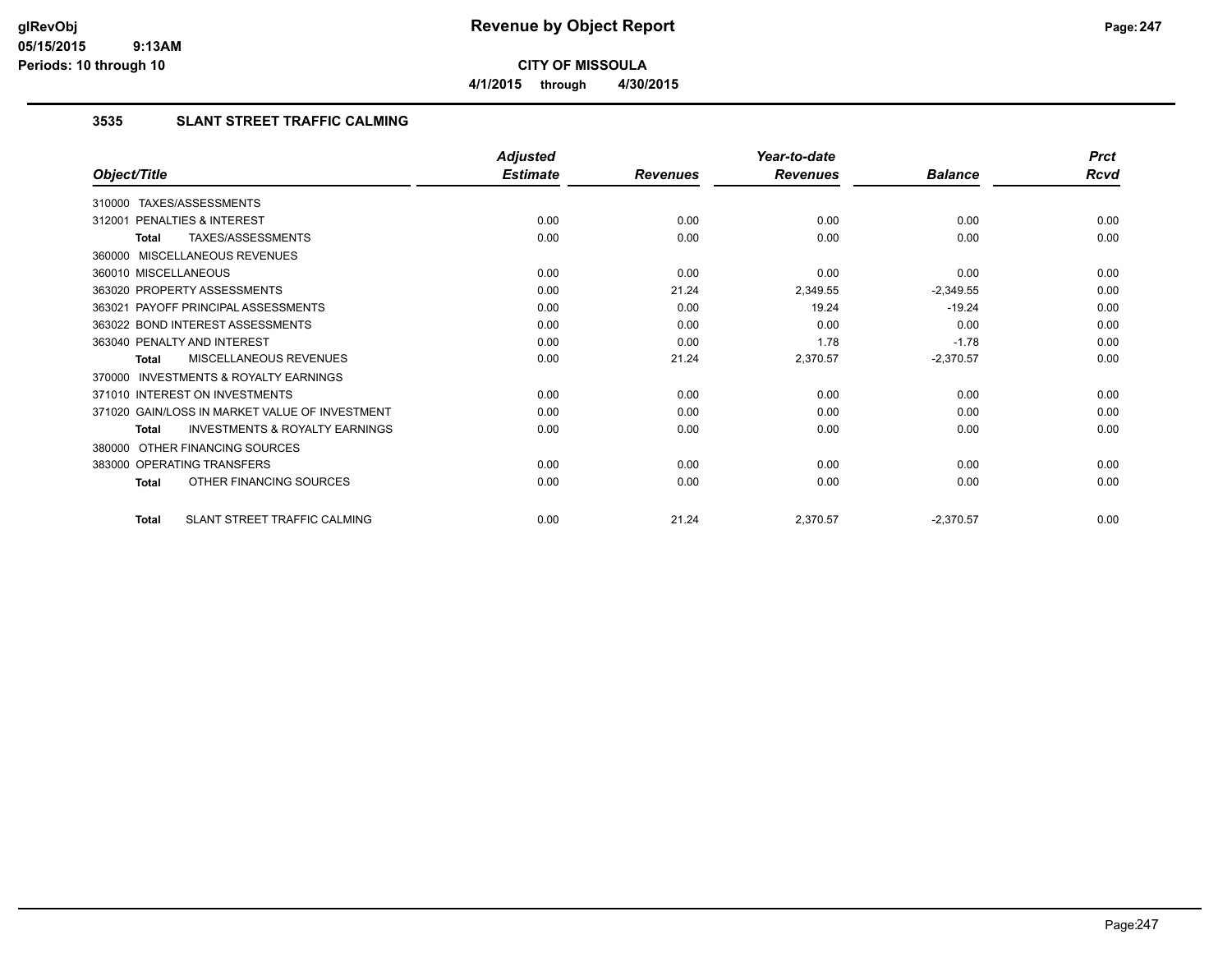**4/1/2015 through 4/30/2015**

## **3536 LINCOLNWOOD SEWER PHASE II**

### **3536 LINCOLNWOOD SEWER PHASE II**

|                                                    | <b>Adjusted</b> |                 | Year-to-date    |                | <b>Prct</b> |
|----------------------------------------------------|-----------------|-----------------|-----------------|----------------|-------------|
| Object/Title                                       | <b>Estimate</b> | <b>Revenues</b> | <b>Revenues</b> | <b>Balance</b> | <b>Rcvd</b> |
| TAXES/ASSESSMENTS<br>310000                        |                 |                 |                 |                |             |
| PENALTIES & INTEREST<br>312001                     | 0.00            | 0.00            | 0.00            | 0.00           | 0.00        |
| TAXES/ASSESSMENTS<br>Total                         | 0.00            | 0.00            | 0.00            | 0.00           | 0.00        |
| MISCELLANEOUS REVENUES<br>360000                   |                 |                 |                 |                |             |
| 363020 PROPERTY ASSESSMENTS                        | 31,100.00       | 0.00            | 15,230.97       | 15,869.03      | 48.97       |
| 363021 PAYOFF PRINCIPAL ASSESSMENTS                | 0.00            | 0.00            | 0.00            | 0.00           | 0.00        |
| 363022 BOND INTEREST ASSESSMENTS                   | 0.00            | 0.00            | 0.00            | 0.00           | 0.00        |
| 363040 PENALTY AND INTEREST                        | 0.00            | 0.00            | 18.84           | $-18.84$       | 0.00        |
| MISCELLANEOUS REVENUES<br>Total                    | 31,100.00       | 0.00            | 15,249.81       | 15,850.19      | 49.03       |
| INVESTMENTS & ROYALTY EARNINGS<br>370000           |                 |                 |                 |                |             |
| 371010 INTEREST ON INVESTMENTS                     | 0.00            | 0.00            | 0.00            | 0.00           | 0.00        |
| 371020 GAIN/LOSS IN MARKET VALUE OF INVESTMENTS    | 0.00            | 0.00            | 0.00            | 0.00           | 0.00        |
| <b>INVESTMENTS &amp; ROYALTY EARNINGS</b><br>Total | 0.00            | 0.00            | 0.00            | 0.00           | 0.00        |
|                                                    |                 |                 |                 |                |             |
| LINCOLNWOOD SEWER PHASE II<br>Total                | 31,100.00       | 0.00            | 15,249.81       | 15,850.19      | 49.03       |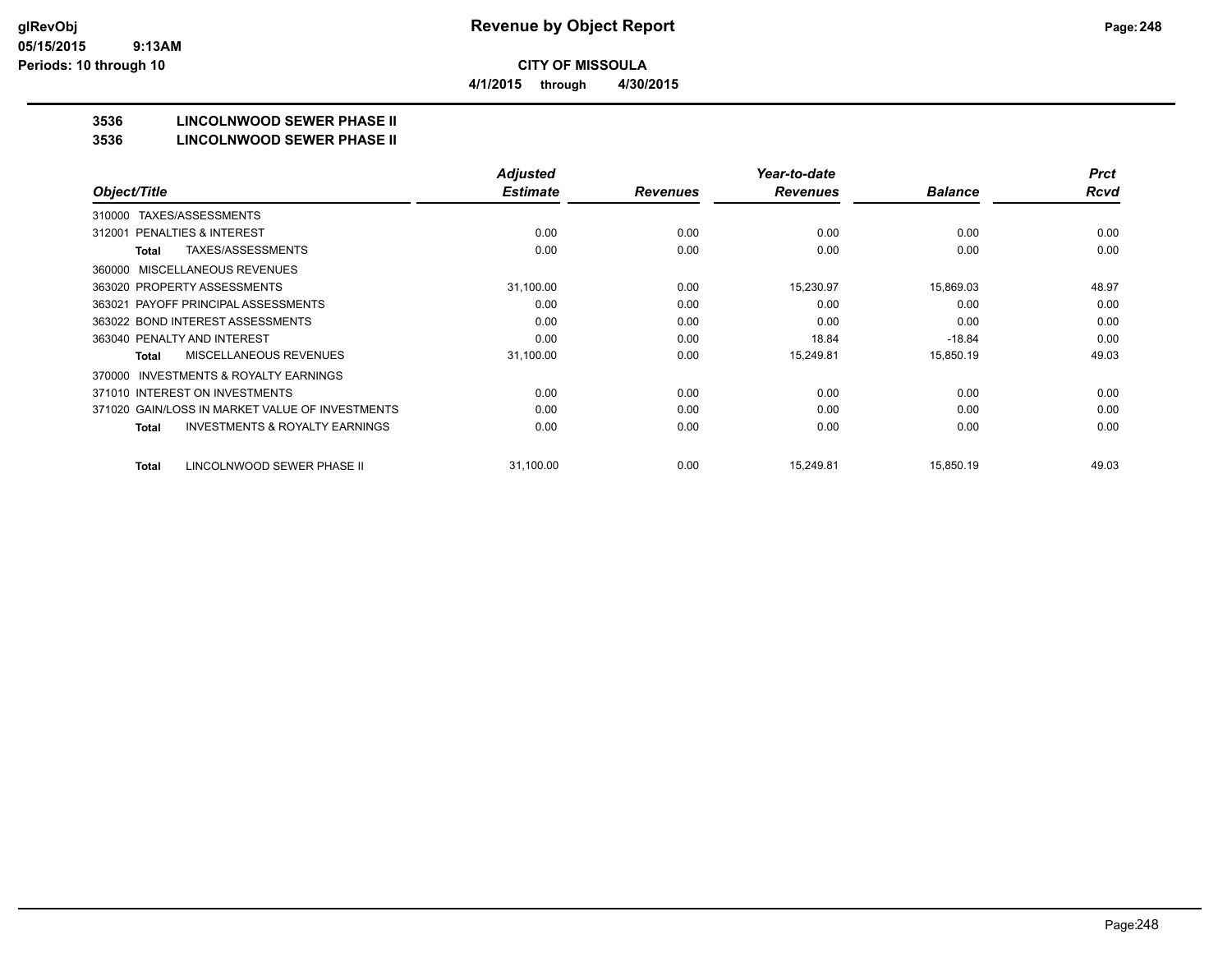**4/1/2015 through 4/30/2015**

## **3536 LINCOLNWOOD SEWER PHASE II**

| Object/Title                                              | <b>Adjusted</b><br><b>Estimate</b> | <b>Revenues</b> | Year-to-date<br><b>Revenues</b> | <b>Balance</b> | <b>Prct</b><br><b>Rcvd</b> |
|-----------------------------------------------------------|------------------------------------|-----------------|---------------------------------|----------------|----------------------------|
|                                                           |                                    |                 |                                 |                |                            |
| TAXES/ASSESSMENTS<br>310000                               |                                    |                 |                                 |                |                            |
| 312001 PENALTIES & INTEREST                               | 0.00                               | 0.00            | 0.00                            | 0.00           | 0.00                       |
| <b>TAXES/ASSESSMENTS</b><br><b>Total</b>                  | 0.00                               | 0.00            | 0.00                            | 0.00           | 0.00                       |
| 360000 MISCELLANEOUS REVENUES                             |                                    |                 |                                 |                |                            |
| 363020 PROPERTY ASSESSMENTS                               | 31,100.00                          | 0.00            | 15,230.97                       | 15,869.03      | 48.97                      |
| 363021 PAYOFF PRINCIPAL ASSESSMENTS                       | 0.00                               | 0.00            | 0.00                            | 0.00           | 0.00                       |
| 363022 BOND INTEREST ASSESSMENTS                          | 0.00                               | 0.00            | 0.00                            | 0.00           | 0.00                       |
| 363040 PENALTY AND INTEREST                               | 0.00                               | 0.00            | 18.84                           | $-18.84$       | 0.00                       |
| MISCELLANEOUS REVENUES<br><b>Total</b>                    | 31,100.00                          | 0.00            | 15,249.81                       | 15,850.19      | 49.03                      |
| <b>INVESTMENTS &amp; ROYALTY EARNINGS</b><br>370000       |                                    |                 |                                 |                |                            |
| 371010 INTEREST ON INVESTMENTS                            | 0.00                               | 0.00            | 0.00                            | 0.00           | 0.00                       |
| 371020 GAIN/LOSS IN MARKET VALUE OF INVESTMENT            | 0.00                               | 0.00            | 0.00                            | 0.00           | 0.00                       |
| <b>INVESTMENTS &amp; ROYALTY EARNINGS</b><br><b>Total</b> | 0.00                               | 0.00            | 0.00                            | 0.00           | 0.00                       |
|                                                           |                                    |                 |                                 |                |                            |
| LINCOLNWOOD SEWER PHASE II<br><b>Total</b>                | 31,100.00                          | 0.00            | 15,249.81                       | 15,850.19      | 49.03                      |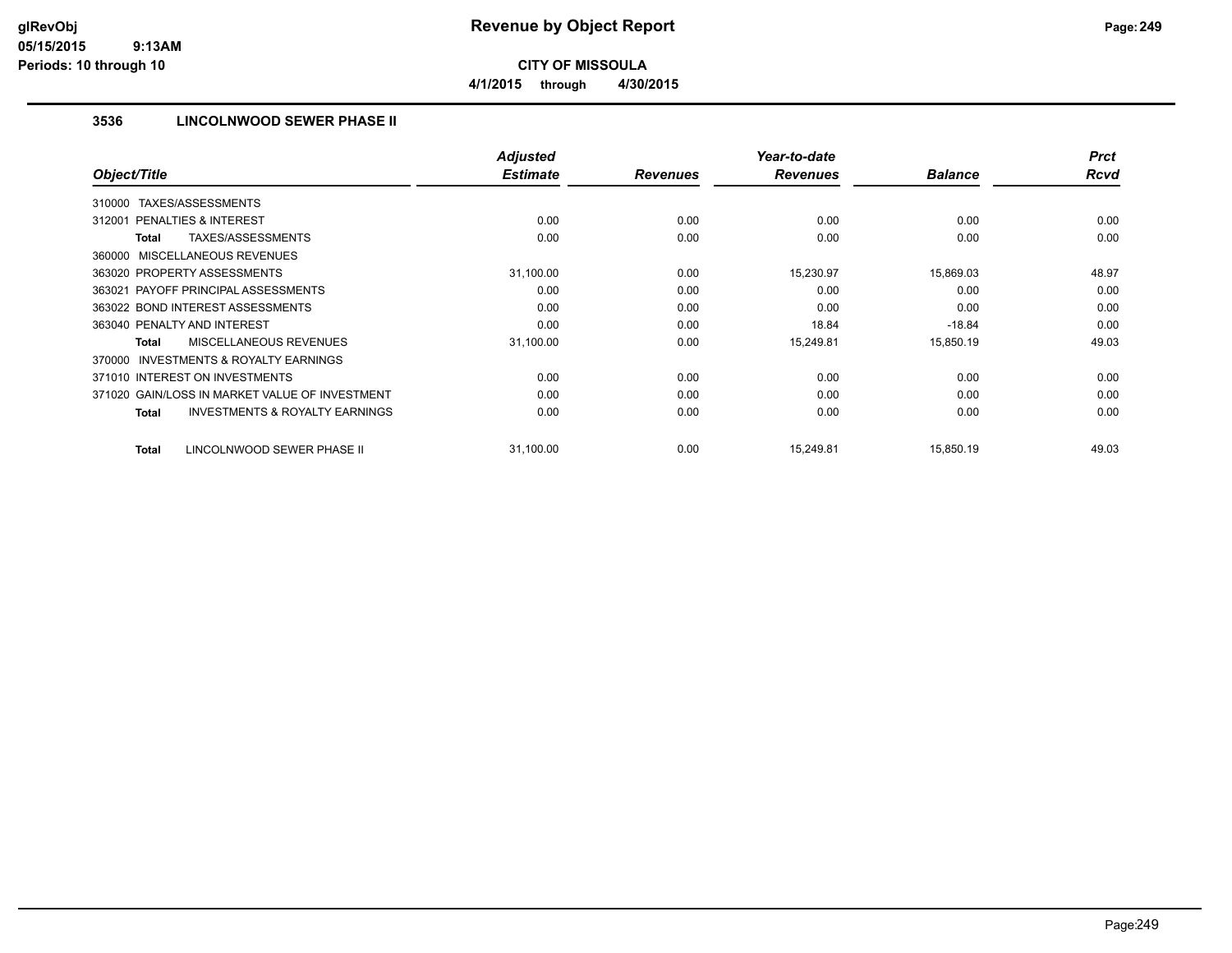**4/1/2015 through 4/30/2015**

## **3539 SOUTH 4TH STREET W TRAFFIC**

#### **3539 SOUTH 4TH STREET W TRAFFIC**

|                                                     | <b>Adjusted</b> |                 | Year-to-date    |                | <b>Prct</b> |
|-----------------------------------------------------|-----------------|-----------------|-----------------|----------------|-------------|
| Object/Title                                        | <b>Estimate</b> | <b>Revenues</b> | <b>Revenues</b> | <b>Balance</b> | <b>Rcvd</b> |
| 310000 TAXES/ASSESSMENTS                            |                 |                 |                 |                |             |
| <b>PENALTIES &amp; INTEREST</b><br>312001           | 0.00            | 0.00            | 0.00            | 0.00           | 0.00        |
| TAXES/ASSESSMENTS<br><b>Total</b>                   | 0.00            | 0.00            | 0.00            | 0.00           | 0.00        |
| MISCELLANEOUS REVENUES<br>360000                    |                 |                 |                 |                |             |
| 360010 MISCELLANEOUS                                | 0.00            | 0.00            | 0.00            | 0.00           | 0.00        |
| 363020 PROPERTY ASSESSMENTS                         | 0.00            | 0.00            | 807.45          | $-807.45$      | 0.00        |
| PAYOFF PRINCIPAL ASSESSMENTS<br>363021              | 0.00            | 0.00            | 0.00            | 0.00           | 0.00        |
| 363022 BOND INTEREST ASSESSMENTS                    | 0.00            | 0.00            | 0.00            | 0.00           | 0.00        |
| 363040 PENALTY AND INTEREST                         | 0.00            | 0.00            | 0.84            | $-0.84$        | 0.00        |
| MISCELLANEOUS REVENUES<br><b>Total</b>              | 0.00            | 0.00            | 808.29          | $-808.29$      | 0.00        |
| <b>INVESTMENTS &amp; ROYALTY EARNINGS</b><br>370000 |                 |                 |                 |                |             |
| 371010 INTEREST ON INVESTMENTS                      | 0.00            | 0.00            | 0.00            | 0.00           | 0.00        |
| 371020 GAIN/LOSS IN MARKET VALUE OF INVESTMENTS     | 0.00            | 0.00            | 0.00            | 0.00           | 0.00        |
| <b>INVESTMENTS &amp; ROYALTY EARNINGS</b><br>Total  | 0.00            | 0.00            | 0.00            | 0.00           | 0.00        |
| OTHER FINANCING SOURCES<br>380000                   |                 |                 |                 |                |             |
| 383000 OPERATING TRANSFERS                          | 0.00            | 0.00            | 0.00            | 0.00           | 0.00        |
| OTHER FINANCING SOURCES<br><b>Total</b>             | 0.00            | 0.00            | 0.00            | 0.00           | 0.00        |
| SOUTH 4TH STREET W TRAFFIC<br><b>Total</b>          | 0.00            | 0.00            | 808.29          | $-808.29$      | 0.00        |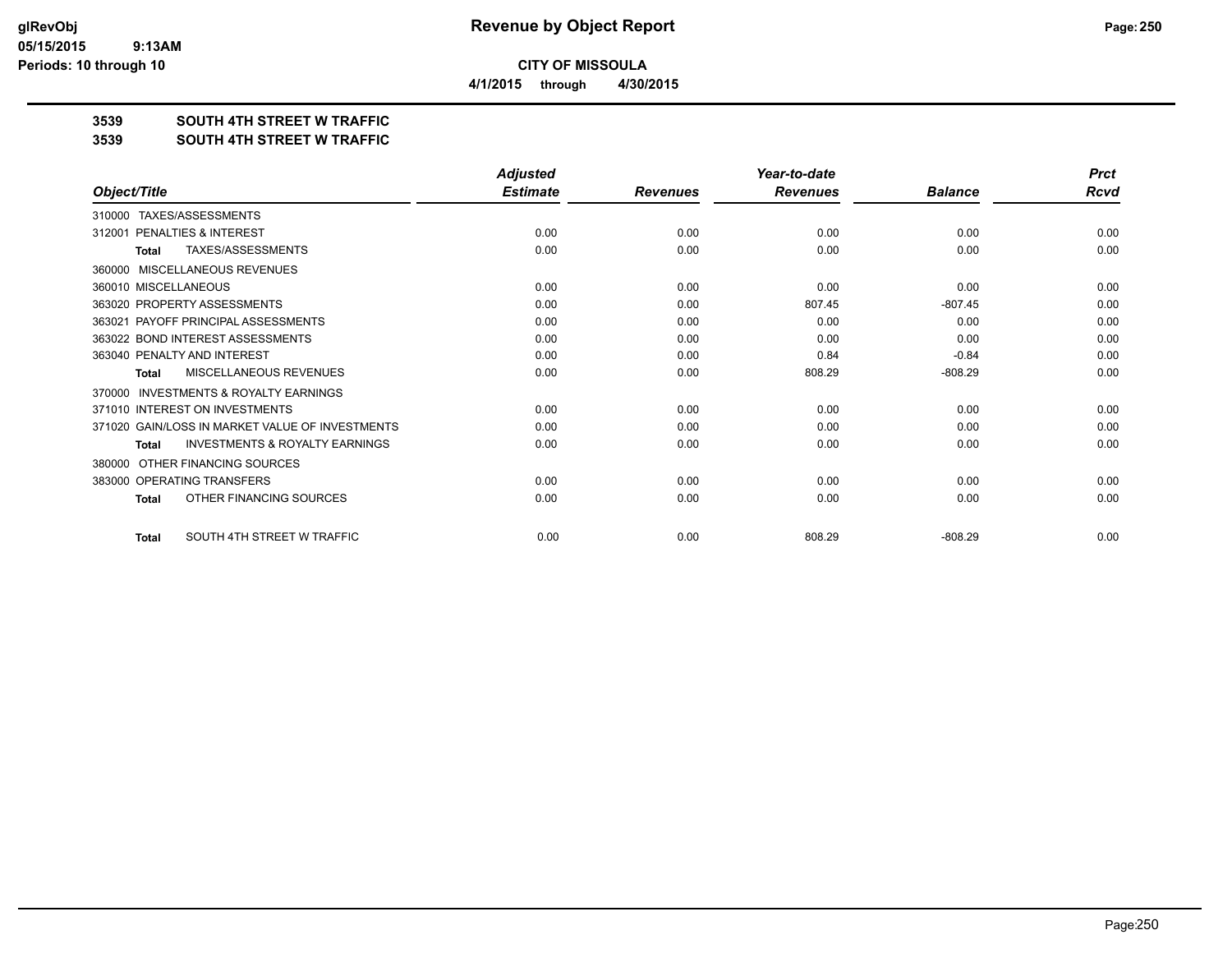**4/1/2015 through 4/30/2015**

## **3539 SOUTH 4TH STREET W TRAFFIC**

|                                                           | <b>Adjusted</b> |                 | Year-to-date    |                | <b>Prct</b> |
|-----------------------------------------------------------|-----------------|-----------------|-----------------|----------------|-------------|
| Object/Title                                              | <b>Estimate</b> | <b>Revenues</b> | <b>Revenues</b> | <b>Balance</b> | Rcvd        |
| 310000 TAXES/ASSESSMENTS                                  |                 |                 |                 |                |             |
| PENALTIES & INTEREST<br>312001                            | 0.00            | 0.00            | 0.00            | 0.00           | 0.00        |
| TAXES/ASSESSMENTS<br><b>Total</b>                         | 0.00            | 0.00            | 0.00            | 0.00           | 0.00        |
| 360000 MISCELLANEOUS REVENUES                             |                 |                 |                 |                |             |
| 360010 MISCELLANEOUS                                      | 0.00            | 0.00            | 0.00            | 0.00           | 0.00        |
| 363020 PROPERTY ASSESSMENTS                               | 0.00            | 0.00            | 807.45          | $-807.45$      | 0.00        |
| 363021 PAYOFF PRINCIPAL ASSESSMENTS                       | 0.00            | 0.00            | 0.00            | 0.00           | 0.00        |
| 363022 BOND INTEREST ASSESSMENTS                          | 0.00            | 0.00            | 0.00            | 0.00           | 0.00        |
| 363040 PENALTY AND INTEREST                               | 0.00            | 0.00            | 0.84            | $-0.84$        | 0.00        |
| MISCELLANEOUS REVENUES<br><b>Total</b>                    | 0.00            | 0.00            | 808.29          | $-808.29$      | 0.00        |
| <b>INVESTMENTS &amp; ROYALTY EARNINGS</b><br>370000       |                 |                 |                 |                |             |
| 371010 INTEREST ON INVESTMENTS                            | 0.00            | 0.00            | 0.00            | 0.00           | 0.00        |
| 371020 GAIN/LOSS IN MARKET VALUE OF INVESTMENT            | 0.00            | 0.00            | 0.00            | 0.00           | 0.00        |
| <b>INVESTMENTS &amp; ROYALTY EARNINGS</b><br><b>Total</b> | 0.00            | 0.00            | 0.00            | 0.00           | 0.00        |
| OTHER FINANCING SOURCES<br>380000                         |                 |                 |                 |                |             |
| 383000 OPERATING TRANSFERS                                | 0.00            | 0.00            | 0.00            | 0.00           | 0.00        |
| OTHER FINANCING SOURCES<br><b>Total</b>                   | 0.00            | 0.00            | 0.00            | 0.00           | 0.00        |
| SOUTH 4TH STREET W TRAFFIC<br><b>Total</b>                | 0.00            | 0.00            | 808.29          | $-808.29$      | 0.00        |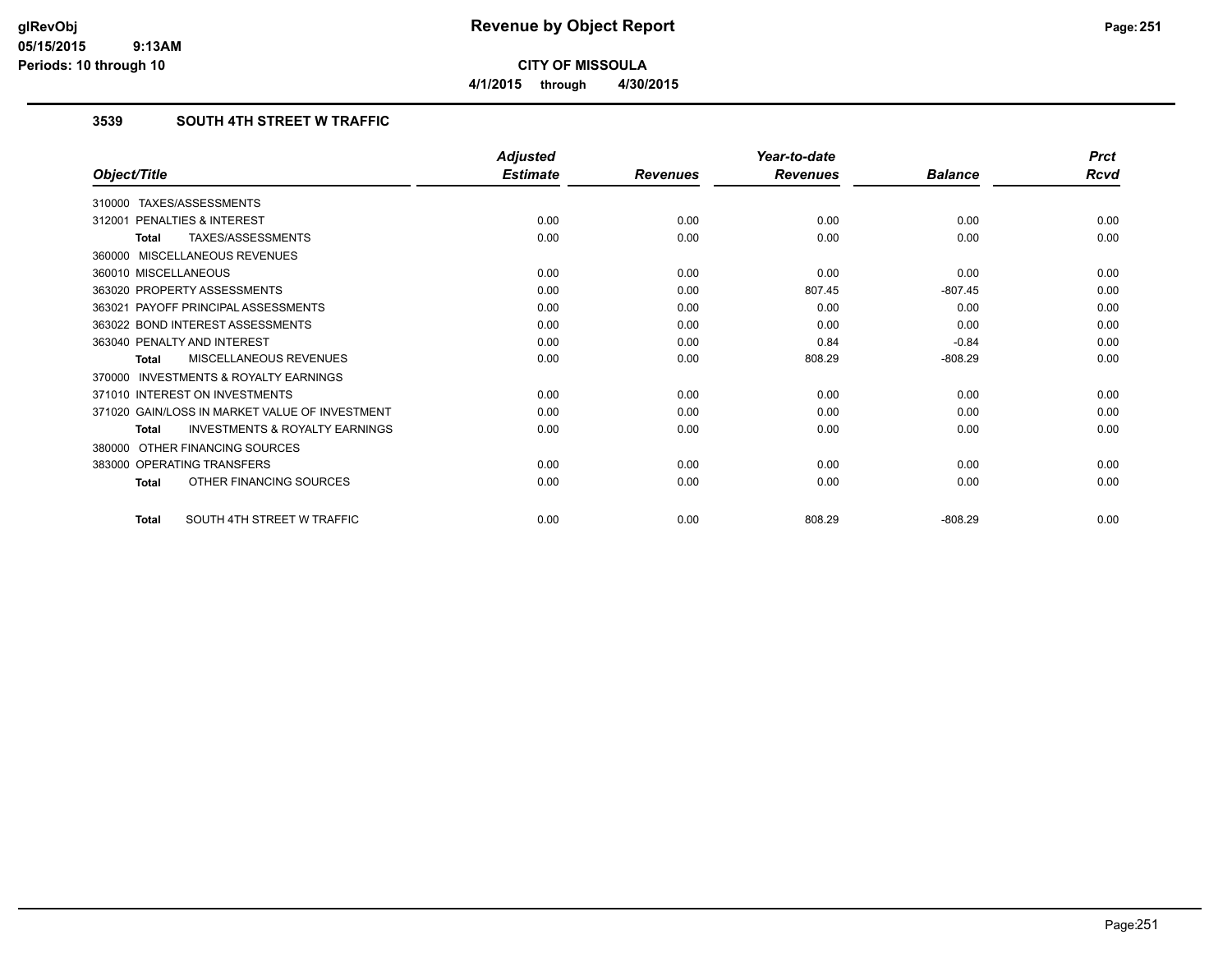**4/1/2015 through 4/30/2015**

**3540 SID 540 DEBT SERVICE FUND**

**3540 SID 540 DEBT SERVICE FUND**

|                                                    | <b>Adjusted</b> |                 | Year-to-date    |                | <b>Prct</b> |
|----------------------------------------------------|-----------------|-----------------|-----------------|----------------|-------------|
| Object/Title                                       | <b>Estimate</b> | <b>Revenues</b> | <b>Revenues</b> | <b>Balance</b> | <b>Rcvd</b> |
| 360000 MISCELLANEOUS REVENUES                      |                 |                 |                 |                |             |
| 363020 PROPERTY ASSESSMENTS                        | 122,098.00      | 388.60          | 72.025.50       | 50.072.50      | 58.99       |
| 363021 PAYOFF PRINCIPAL ASSESSMENTS                | 0.00            | 3.738.10        | 10.270.65       | $-10.270.65$   | 0.00        |
| 363040 PENALTY AND INTEREST                        | 0.00            | 9.77            | 58.64           | $-58.64$       | 0.00        |
| MISCELLANEOUS REVENUES<br>Total                    | 122,098.00      | 4.136.47        | 82.354.79       | 39,743.21      | 67.45       |
| 370000 INVESTMENTS & ROYALTY EARNINGS              |                 |                 |                 |                |             |
| 371010 INTEREST ON INVESTMENTS                     | 0.00            | 0.00            | 0.00            | 0.00           | 0.00        |
| 371500 INTEREST ON INTERFUND LOAN                  | 0.00            | 0.00            | 0.00            | 0.00           | 0.00        |
| <b>INVESTMENTS &amp; ROYALTY EARNINGS</b><br>Total | 0.00            | 0.00            | 0.00            | 0.00           | 0.00        |
| SID 540 DEBT SERVICE FUND<br>Total                 | 122.098.00      | 4.136.47        | 82.354.79       | 39.743.21      | 67.45       |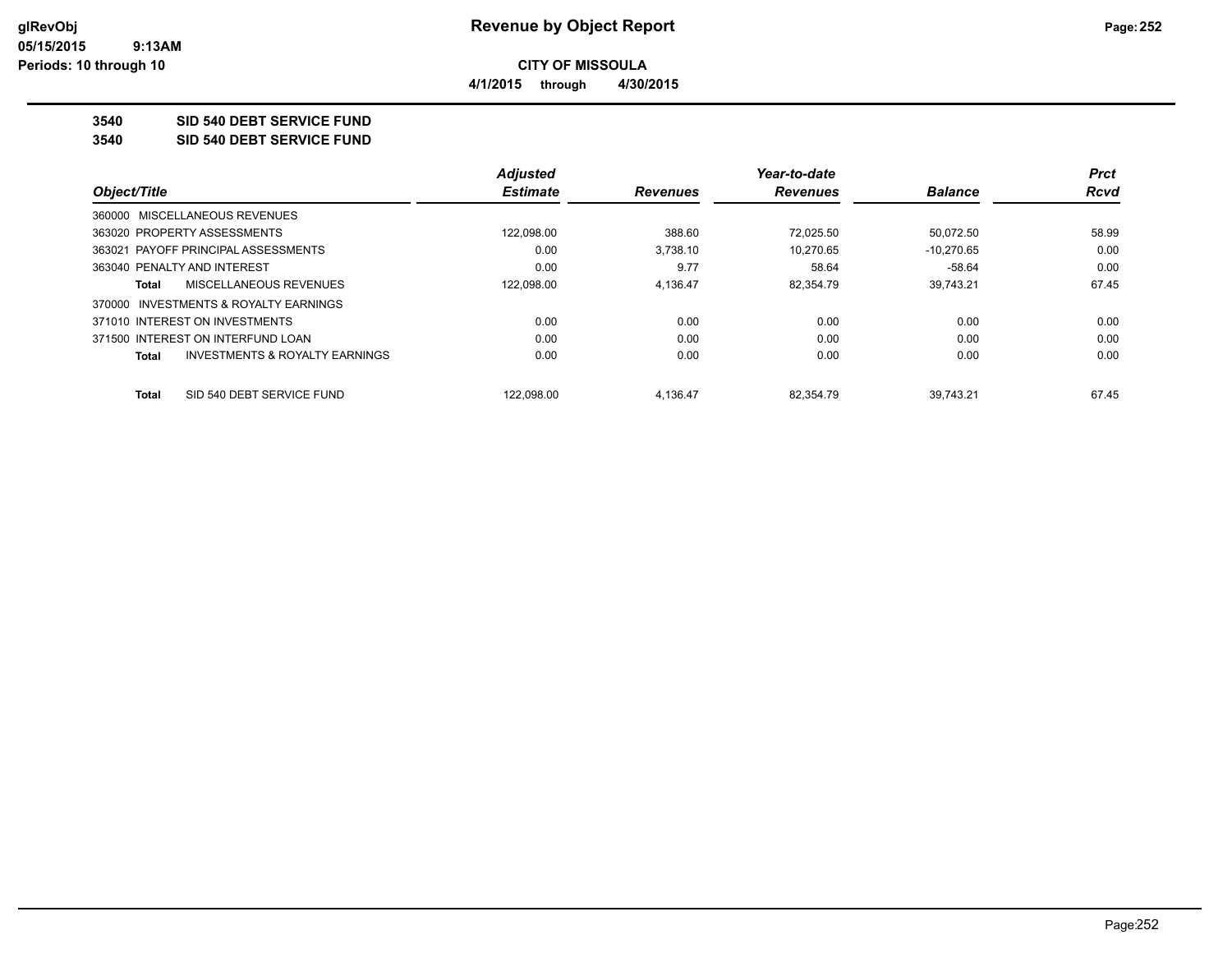**4/1/2015 through 4/30/2015**

## **3540 SID 540 DEBT SERVICE FUND**

| Object/Title |                                       | <b>Adjusted</b><br><b>Estimate</b> | <b>Revenues</b> | Year-to-date<br><b>Revenues</b> | <b>Balance</b> | <b>Prct</b><br><b>Rcvd</b> |
|--------------|---------------------------------------|------------------------------------|-----------------|---------------------------------|----------------|----------------------------|
|              | 360000 MISCELLANEOUS REVENUES         |                                    |                 |                                 |                |                            |
|              | 363020 PROPERTY ASSESSMENTS           | 122.098.00                         | 388.60          | 72.025.50                       | 50.072.50      | 58.99                      |
|              | 363021 PAYOFF PRINCIPAL ASSESSMENTS   | 0.00                               | 3.738.10        | 10.270.65                       | $-10.270.65$   | 0.00                       |
|              | 363040 PENALTY AND INTEREST           | 0.00                               | 9.77            | 58.64                           | $-58.64$       | 0.00                       |
| <b>Total</b> | <b>MISCELLANEOUS REVENUES</b>         | 122,098.00                         | 4,136.47        | 82,354.79                       | 39,743.21      | 67.45                      |
|              | 370000 INVESTMENTS & ROYALTY EARNINGS |                                    |                 |                                 |                |                            |
|              | 371010 INTEREST ON INVESTMENTS        | 0.00                               | 0.00            | 0.00                            | 0.00           | 0.00                       |
|              | 371500 INTEREST ON INTERFUND LOAN     | 0.00                               | 0.00            | 0.00                            | 0.00           | 0.00                       |
| <b>Total</b> | INVESTMENTS & ROYALTY EARNINGS        | 0.00                               | 0.00            | 0.00                            | 0.00           | 0.00                       |
| <b>Total</b> | SID 540 DEBT SERVICE FUND             | 122.098.00                         | 4.136.47        | 82.354.79                       | 39.743.21      | 67.45                      |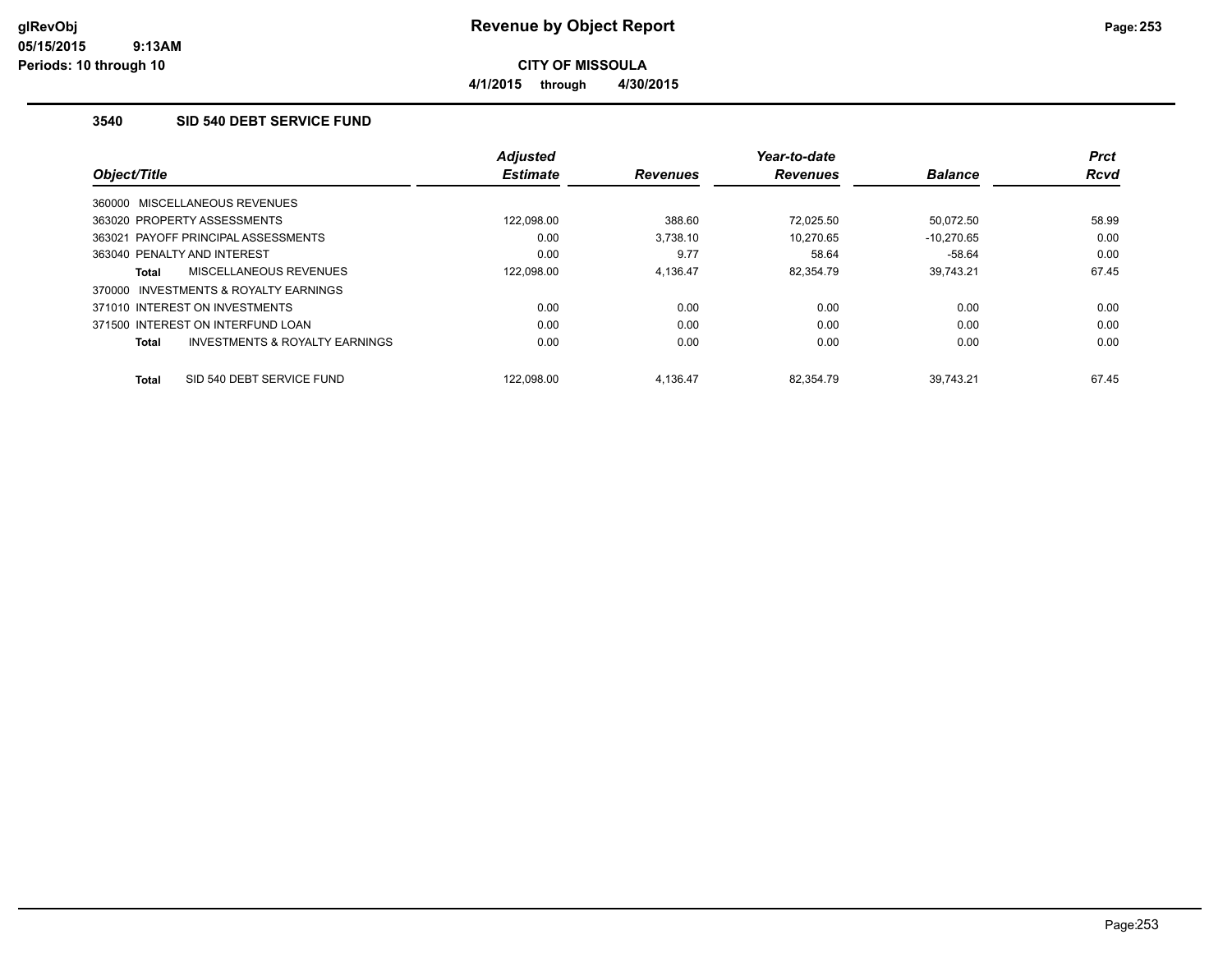**4/1/2015 through 4/30/2015**

## **3541 SID 541 DEBT SERVICE**

**3541 SID 541 DEBT SERVICE**

|                                          | <b>Adjusted</b> |                 | Year-to-date    |                | <b>Prct</b> |
|------------------------------------------|-----------------|-----------------|-----------------|----------------|-------------|
| Object/Title                             | <b>Estimate</b> | <b>Revenues</b> | <b>Revenues</b> | <b>Balance</b> | <b>Rcvd</b> |
| 360000 MISCELLANEOUS REVENUES            |                 |                 |                 |                |             |
| 363020 PROPERTY ASSESSMENTS              | 60,383.00       | 305.83          | 30.211.59       | 30.171.41      | 50.03       |
| 363021 PAYOFF PRINCIPAL ASSESSMENTS      | 0.00            | 686.72          | 3,445.74        | $-3,445.74$    | 0.00        |
| 363040 PENALTY AND INTEREST              | 0.00            | 4.43            | 28.63           | $-28.63$       | 0.00        |
| MISCELLANEOUS REVENUES<br>Total          | 60,383.00       | 996.98          | 33,685.96       | 26,697.04      | 55.79       |
| INVESTMENTS & ROYALTY EARNINGS<br>370000 |                 |                 |                 |                |             |
| 371010 INTEREST ON INVESTMENTS           | 0.00            | 0.00            | 0.00            | 0.00           | 0.00        |
| INVESTMENTS & ROYALTY EARNINGS<br>Total  | 0.00            | 0.00            | 0.00            | 0.00           | 0.00        |
| 380000 OTHER FINANCING SOURCES           |                 |                 |                 |                |             |
| 381030 SID BONDS PROCEEDS                | 0.00            | 0.00            | 0.00            | 0.00           | 0.00        |
| OTHER FINANCING SOURCES<br>Total         | 0.00            | 0.00            | 0.00            | 0.00           | 0.00        |
| SID 541 DEBT SERVICE<br>Total            | 60.383.00       | 996.98          | 33.685.96       | 26.697.04      | 55.79       |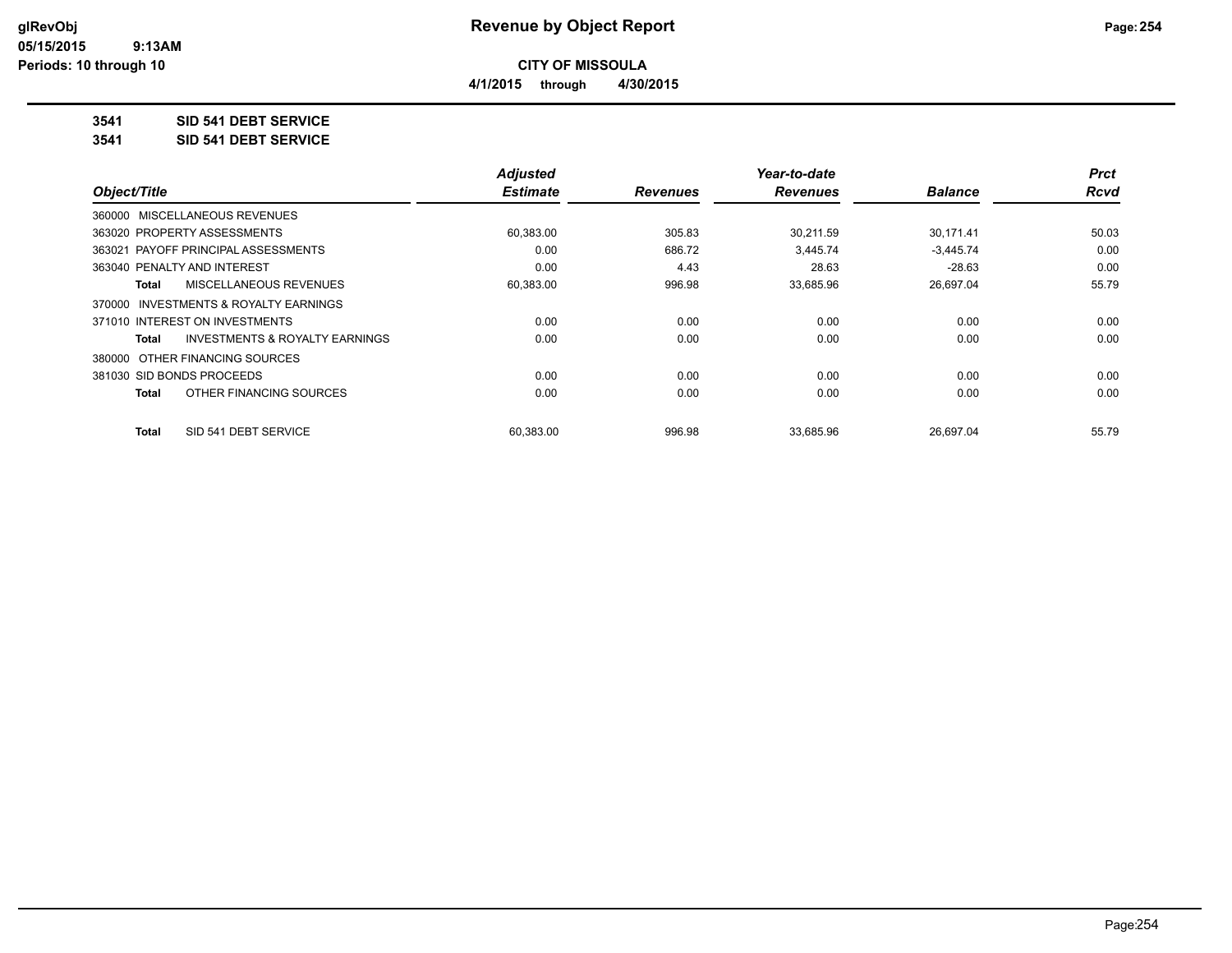**4/1/2015 through 4/30/2015**

### **3541 SID 541 DEBT SERVICE**

| Object/Title                                              | <b>Adjusted</b><br><b>Estimate</b> | <b>Revenues</b> | Year-to-date<br><b>Revenues</b> | <b>Balance</b> | <b>Prct</b><br><b>Rcvd</b> |
|-----------------------------------------------------------|------------------------------------|-----------------|---------------------------------|----------------|----------------------------|
| 360000 MISCELLANEOUS REVENUES                             |                                    |                 |                                 |                |                            |
| 363020 PROPERTY ASSESSMENTS                               | 60,383.00                          | 305.83          | 30,211.59                       | 30,171.41      | 50.03                      |
| 363021 PAYOFF PRINCIPAL ASSESSMENTS                       | 0.00                               | 686.72          | 3,445.74                        | $-3,445.74$    | 0.00                       |
| 363040 PENALTY AND INTEREST                               | 0.00                               | 4.43            | 28.63                           | $-28.63$       | 0.00                       |
| MISCELLANEOUS REVENUES<br>Total                           | 60,383.00                          | 996.98          | 33,685.96                       | 26.697.04      | 55.79                      |
| 370000 INVESTMENTS & ROYALTY EARNINGS                     |                                    |                 |                                 |                |                            |
| 371010 INTEREST ON INVESTMENTS                            | 0.00                               | 0.00            | 0.00                            | 0.00           | 0.00                       |
| <b>INVESTMENTS &amp; ROYALTY EARNINGS</b><br><b>Total</b> | 0.00                               | 0.00            | 0.00                            | 0.00           | 0.00                       |
| 380000 OTHER FINANCING SOURCES                            |                                    |                 |                                 |                |                            |
| 381030 SID BONDS PROCEEDS                                 | 0.00                               | 0.00            | 0.00                            | 0.00           | 0.00                       |
| OTHER FINANCING SOURCES<br><b>Total</b>                   | 0.00                               | 0.00            | 0.00                            | 0.00           | 0.00                       |
| SID 541 DEBT SERVICE<br><b>Total</b>                      | 60,383.00                          | 996.98          | 33,685.96                       | 26,697.04      | 55.79                      |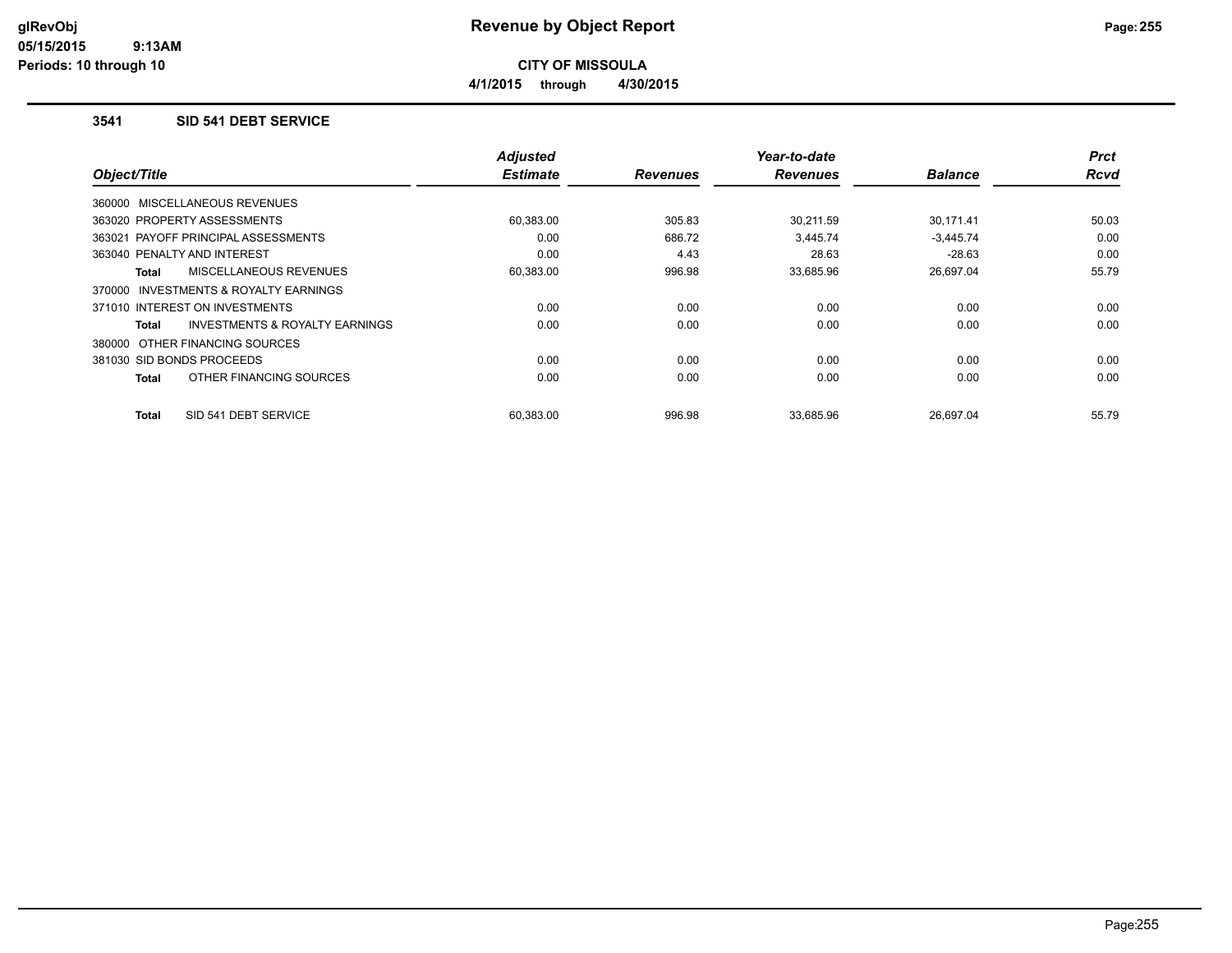**4/1/2015 through 4/30/2015**

**3543 SID 543 DEBT SERVICE**

**3543 SID 543 DEBT SERVICE**

|                                                           | <b>Adjusted</b> |                 | Year-to-date    |                | <b>Prct</b> |
|-----------------------------------------------------------|-----------------|-----------------|-----------------|----------------|-------------|
| Object/Title                                              | <b>Estimate</b> | <b>Revenues</b> | <b>Revenues</b> | <b>Balance</b> | Rcvd        |
| 360000 MISCELLANEOUS REVENUES                             |                 |                 |                 |                |             |
| 363020 PROPERTY ASSESSMENTS                               | 0.00            | 37.30           | 4,979.55        | $-4,979.55$    | 0.00        |
| 363021 PAYOFF PRINCIPAL ASSESSMENTS                       | 0.00            | 0.00            | 428.00          | $-428.00$      | 0.00        |
| 363040 PENALTY AND INTEREST                               | 0.00            | 0.00            | 5.06            | $-5.06$        | 0.00        |
| MISCELLANEOUS REVENUES<br>Total                           | 0.00            | 37.30           | 5.412.61        | $-5.412.61$    | 0.00        |
| 370000 INVESTMENTS & ROYALTY EARNINGS                     |                 |                 |                 |                |             |
| 371010 INTEREST ON INVESTMENTS                            | 0.00            | 0.00            | 0.00            | 0.00           | 0.00        |
| <b>INVESTMENTS &amp; ROYALTY EARNINGS</b><br><b>Total</b> | 0.00            | 0.00            | 0.00            | 0.00           | 0.00        |
| SID 543 DEBT SERVICE<br>Total                             | 0.00            | 37.30           | 5.412.61        | $-5.412.61$    | 0.00        |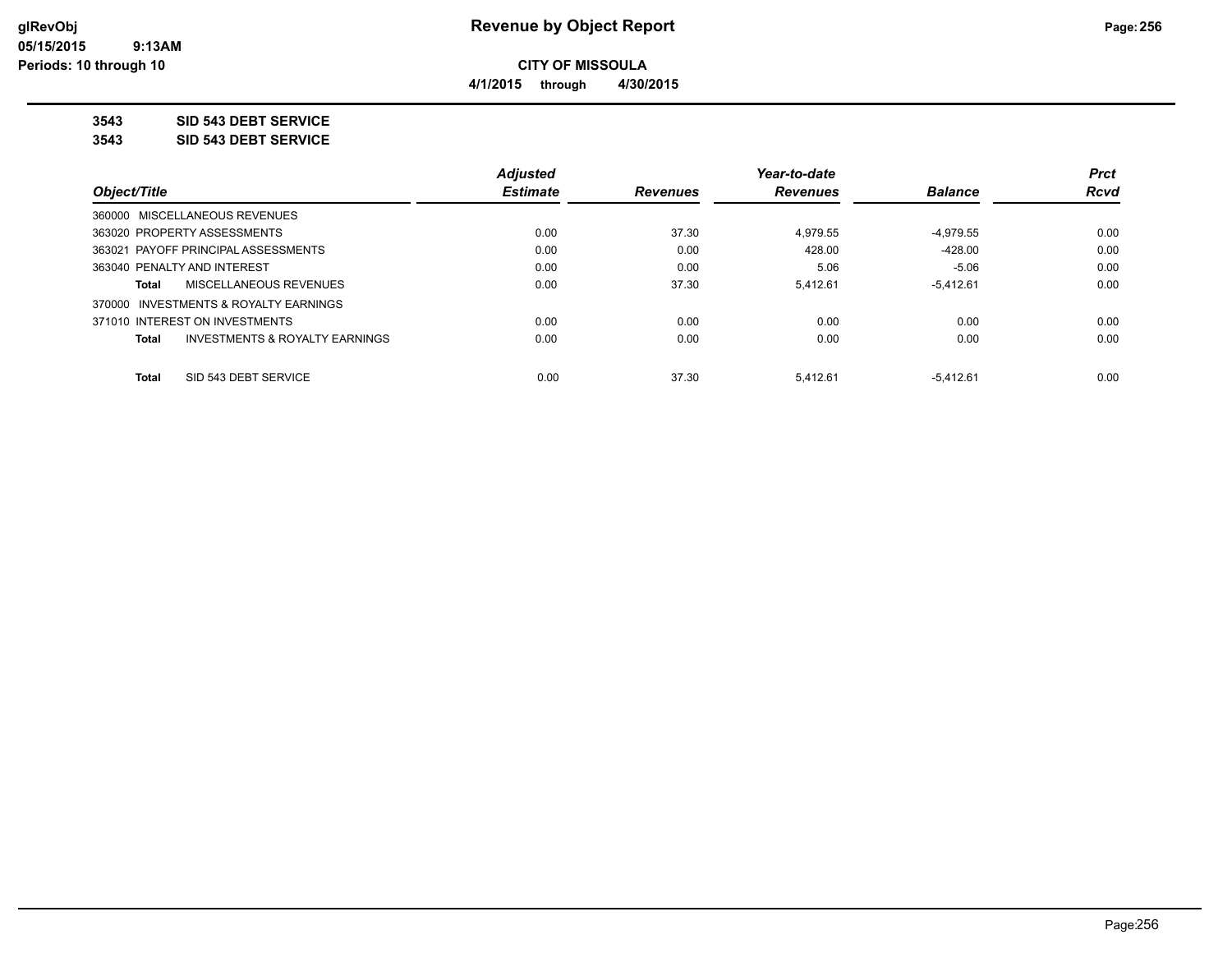**4/1/2015 through 4/30/2015**

### **3543 SID 543 DEBT SERVICE**

|                                                    | <b>Adjusted</b> |                 | Year-to-date    |                | <b>Prct</b> |
|----------------------------------------------------|-----------------|-----------------|-----------------|----------------|-------------|
| <i><b>Object/Title</b></i>                         | <b>Estimate</b> | <b>Revenues</b> | <b>Revenues</b> | <b>Balance</b> | <b>Rcvd</b> |
| 360000 MISCELLANEOUS REVENUES                      |                 |                 |                 |                |             |
| 363020 PROPERTY ASSESSMENTS                        | 0.00            | 37.30           | 4.979.55        | $-4.979.55$    | 0.00        |
| 363021 PAYOFF PRINCIPAL ASSESSMENTS                | 0.00            | 0.00            | 428.00          | $-428.00$      | 0.00        |
| 363040 PENALTY AND INTEREST                        | 0.00            | 0.00            | 5.06            | $-5.06$        | 0.00        |
| MISCELLANEOUS REVENUES<br>Total                    | 0.00            | 37.30           | 5.412.61        | $-5.412.61$    | 0.00        |
| INVESTMENTS & ROYALTY EARNINGS<br>370000           |                 |                 |                 |                |             |
| 371010 INTEREST ON INVESTMENTS                     | 0.00            | 0.00            | 0.00            | 0.00           | 0.00        |
| <b>INVESTMENTS &amp; ROYALTY EARNINGS</b><br>Total | 0.00            | 0.00            | 0.00            | 0.00           | 0.00        |
| SID 543 DEBT SERVICE<br><b>Total</b>               | 0.00            | 37.30           | 5.412.61        | $-5.412.61$    | 0.00        |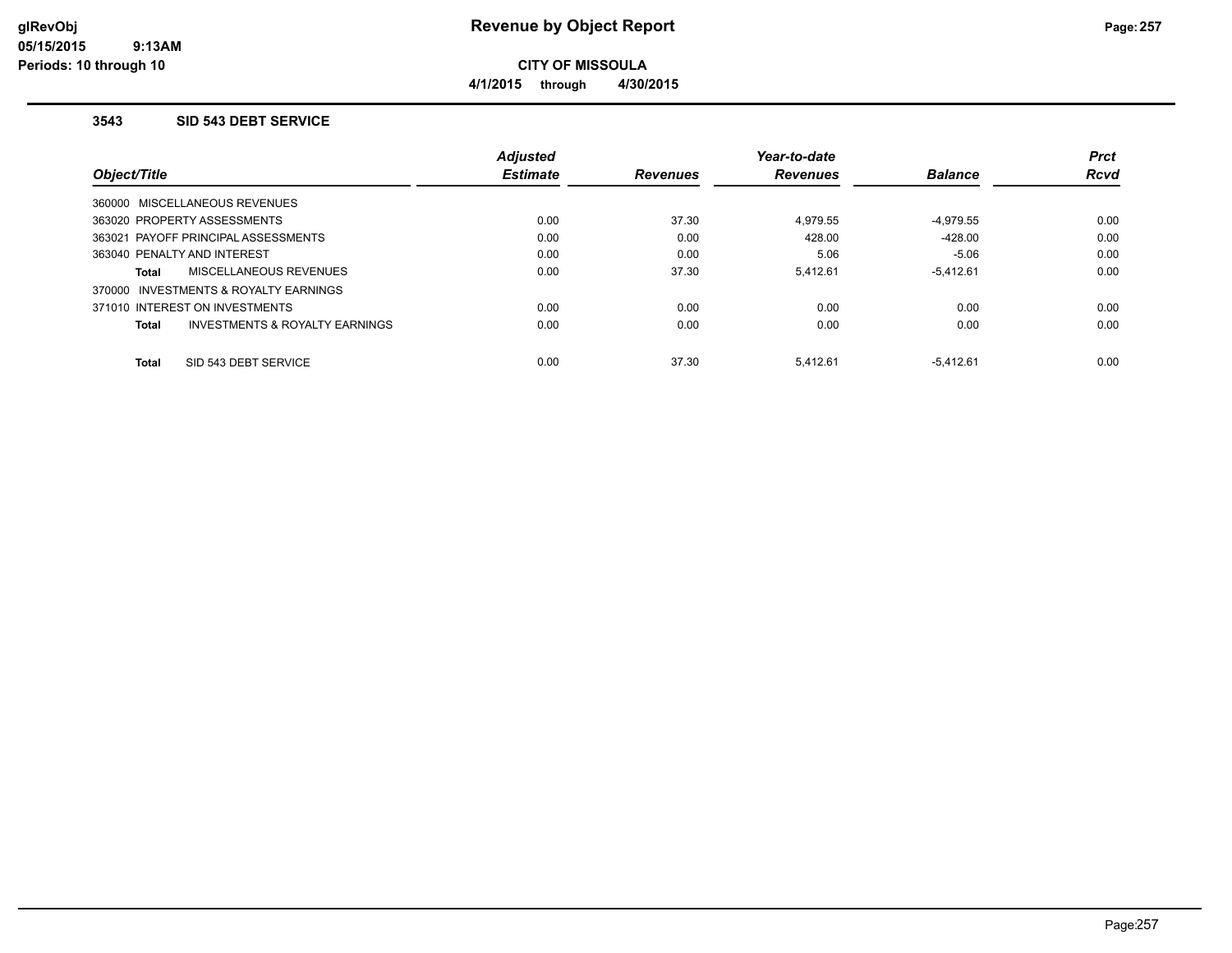**4/1/2015 through 4/30/2015**

# **3544 SID 544 RATTLESNAKE DEBT SERVICE**

## **3544 SID 544 RATTLESNAKE DEBT SERVICE**

|                                |                                           | <b>Adjusted</b> |                 | Year-to-date    |                | <b>Prct</b> |
|--------------------------------|-------------------------------------------|-----------------|-----------------|-----------------|----------------|-------------|
| Object/Title                   |                                           | <b>Estimate</b> | <b>Revenues</b> | <b>Revenues</b> | <b>Balance</b> | <b>Rcvd</b> |
| 360000 MISCELLANEOUS REVENUES  |                                           |                 |                 |                 |                |             |
| 363020 PROPERTY ASSESSMENTS    |                                           | 140.176.00      | 1.906.52        | 85,152.66       | 55,023.34      | 60.75       |
|                                | 363021 PAYOFF PRINCIPAL ASSESSMENTS       | 0.00            | 0.00            | 4.032.77        | $-4.032.77$    | 0.00        |
| 363040 PENALTY AND INTEREST    |                                           | 0.00            | 65.66           | 154.25          | $-154.25$      | 0.00        |
| Total                          | MISCELLANEOUS REVENUES                    | 140.176.00      | 1.972.18        | 89,339.68       | 50,836.32      | 63.73       |
| 370000                         | <b>INVESTMENTS &amp; ROYALTY EARNINGS</b> |                 |                 |                 |                |             |
| 371010 INTEREST ON INVESTMENTS |                                           | 0.00            | 0.00            | 0.00            | 0.00           | 0.00        |
| Total                          | <b>INVESTMENTS &amp; ROYALTY EARNINGS</b> | 0.00            | 0.00            | 0.00            | 0.00           | 0.00        |
|                                |                                           |                 |                 |                 |                |             |
| <b>Total</b>                   | SID 544 RATTLESNAKE DEBT SERVICE          | 140.176.00      | 1.972.18        | 89.339.68       | 50.836.32      | 63.73       |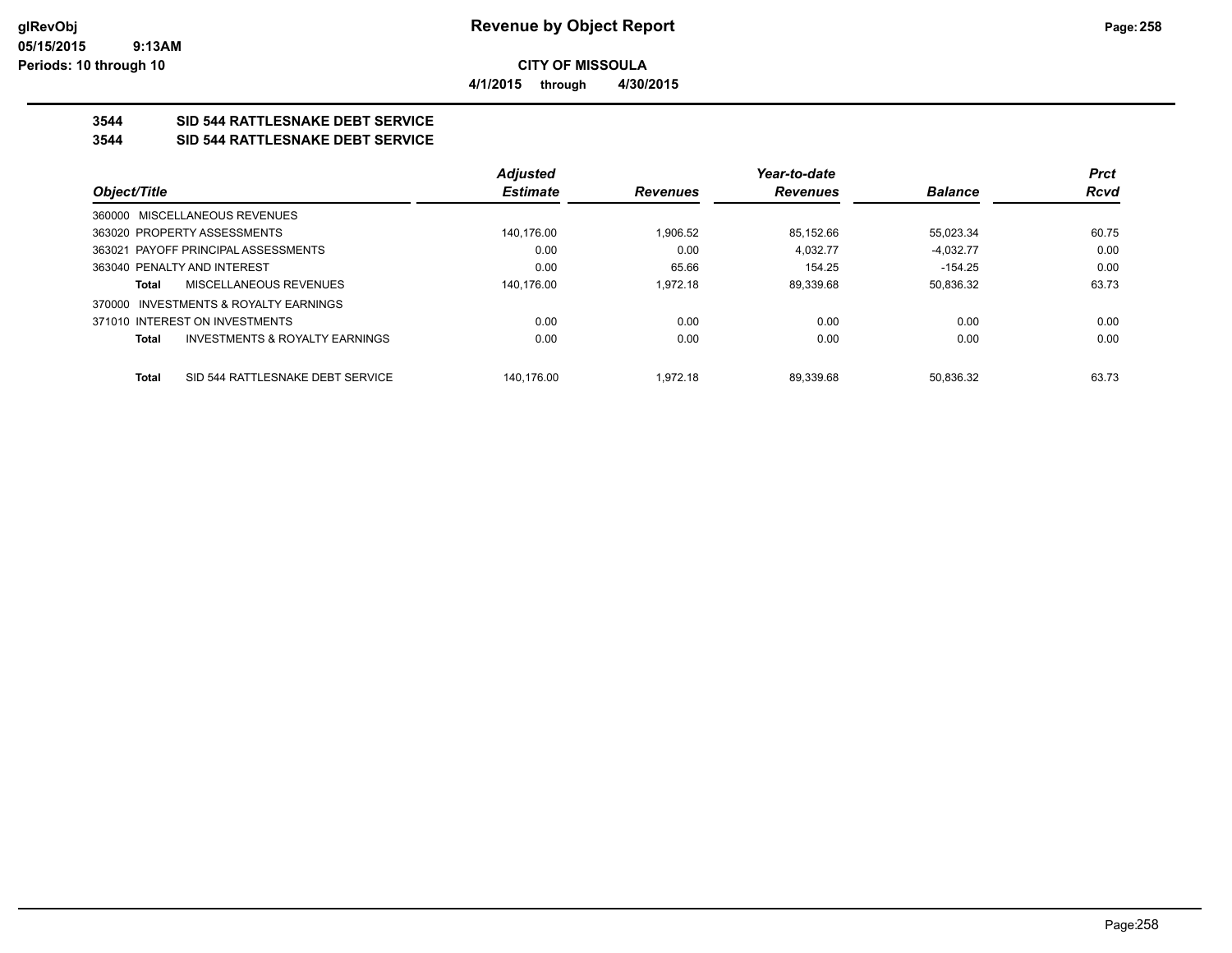**4/1/2015 through 4/30/2015**

## **3544 SID 544 RATTLESNAKE DEBT SERVICE**

|              |                                       | <b>Adjusted</b> |                 | Year-to-date    |                | <b>Prct</b> |
|--------------|---------------------------------------|-----------------|-----------------|-----------------|----------------|-------------|
| Object/Title |                                       | <b>Estimate</b> | <b>Revenues</b> | <b>Revenues</b> | <b>Balance</b> | <b>Rcvd</b> |
|              | 360000 MISCELLANEOUS REVENUES         |                 |                 |                 |                |             |
|              | 363020 PROPERTY ASSESSMENTS           | 140.176.00      | 1.906.52        | 85.152.66       | 55.023.34      | 60.75       |
|              | 363021 PAYOFF PRINCIPAL ASSESSMENTS   | 0.00            | 0.00            | 4.032.77        | $-4.032.77$    | 0.00        |
|              | 363040 PENALTY AND INTEREST           | 0.00            | 65.66           | 154.25          | $-154.25$      | 0.00        |
| <b>Total</b> | MISCELLANEOUS REVENUES                | 140.176.00      | 1.972.18        | 89,339.68       | 50,836.32      | 63.73       |
|              | 370000 INVESTMENTS & ROYALTY EARNINGS |                 |                 |                 |                |             |
|              | 371010 INTEREST ON INVESTMENTS        | 0.00            | 0.00            | 0.00            | 0.00           | 0.00        |
| Total        | INVESTMENTS & ROYALTY EARNINGS        | 0.00            | 0.00            | 0.00            | 0.00           | 0.00        |
| Total        | SID 544 RATTLESNAKE DEBT SERVICE      | 140.176.00      | 1.972.18        | 89.339.68       | 50.836.32      | 63.73       |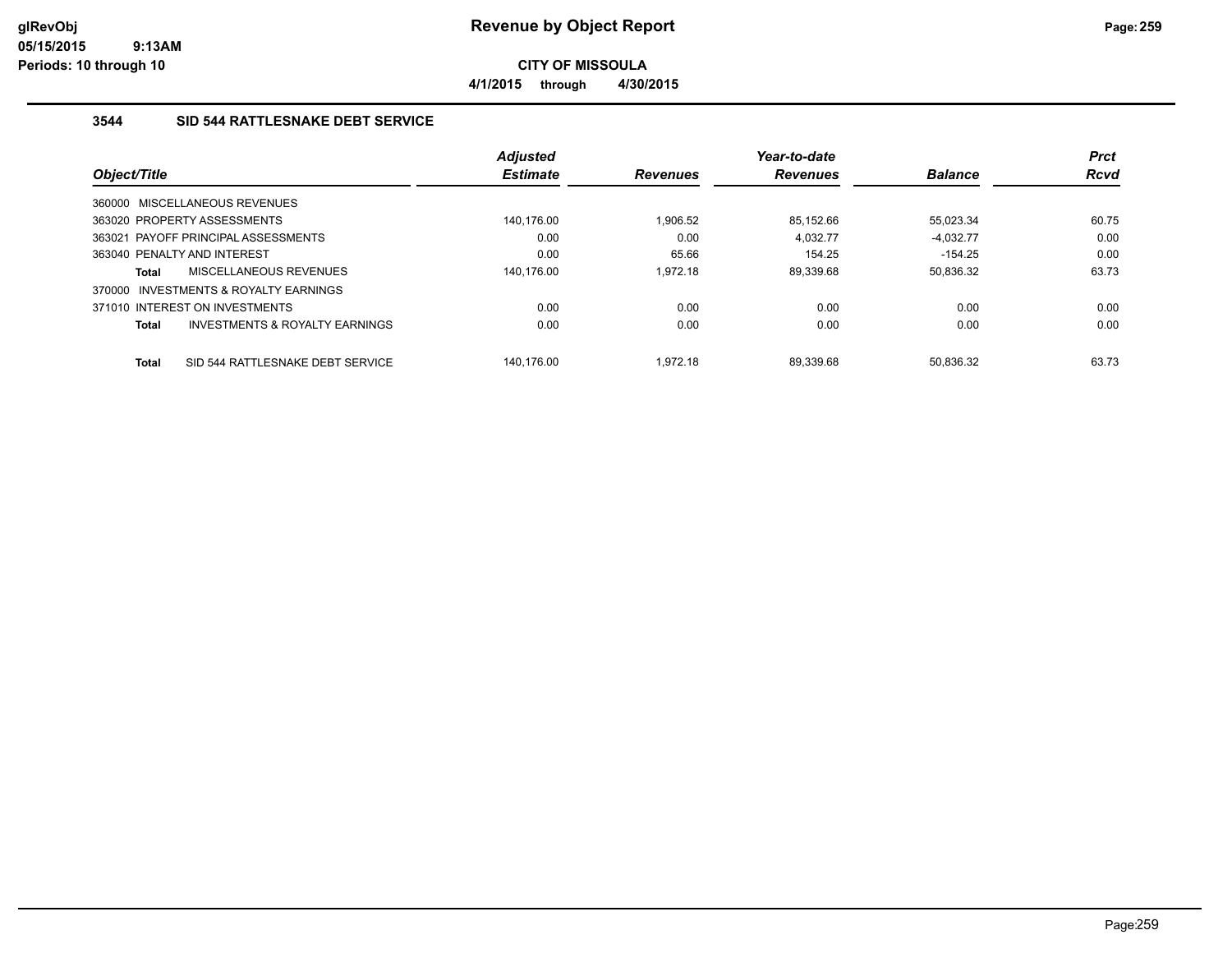**4/1/2015 through 4/30/2015**

**3545 SID 545 DEBT SERVICE**

**3545 SID 545 DEBT SERVICE**

|                                       |                                | <b>Adjusted</b> |                 | Year-to-date    |                | <b>Prct</b> |
|---------------------------------------|--------------------------------|-----------------|-----------------|-----------------|----------------|-------------|
| Object/Title                          |                                | <b>Estimate</b> | <b>Revenues</b> | <b>Revenues</b> | <b>Balance</b> | Rcvd        |
| 360000 MISCELLANEOUS REVENUES         |                                |                 |                 |                 |                |             |
| 363020 PROPERTY ASSESSMENTS           |                                | 0.00            | 0.00            | 1.018.75        | $-1.018.75$    | 0.00        |
| 363021 PAYOFF PRINCIPAL ASSESSMENTS   |                                | 0.00            | 0.00            | 0.00            | 0.00           | 0.00        |
| 363040 PENALTY AND INTEREST           |                                | 0.00            | 0.00            | 1.35            | $-1.35$        | 0.00        |
| MISCELLANEOUS REVENUES<br>Total       |                                | 0.00            | 0.00            | 1.020.10        | $-1.020.10$    | 0.00        |
| 370000 INVESTMENTS & ROYALTY EARNINGS |                                |                 |                 |                 |                |             |
| 371010 INTEREST ON INVESTMENTS        |                                | 0.00            | 0.00            | 0.00            | 0.00           | 0.00        |
| <b>Total</b>                          | INVESTMENTS & ROYALTY EARNINGS | 0.00            | 0.00            | 0.00            | 0.00           | 0.00        |
| SID 545 DEBT SERVICE<br><b>Total</b>  |                                | 0.00            | 0.00            | 1.020.10        | $-1.020.10$    | 0.00        |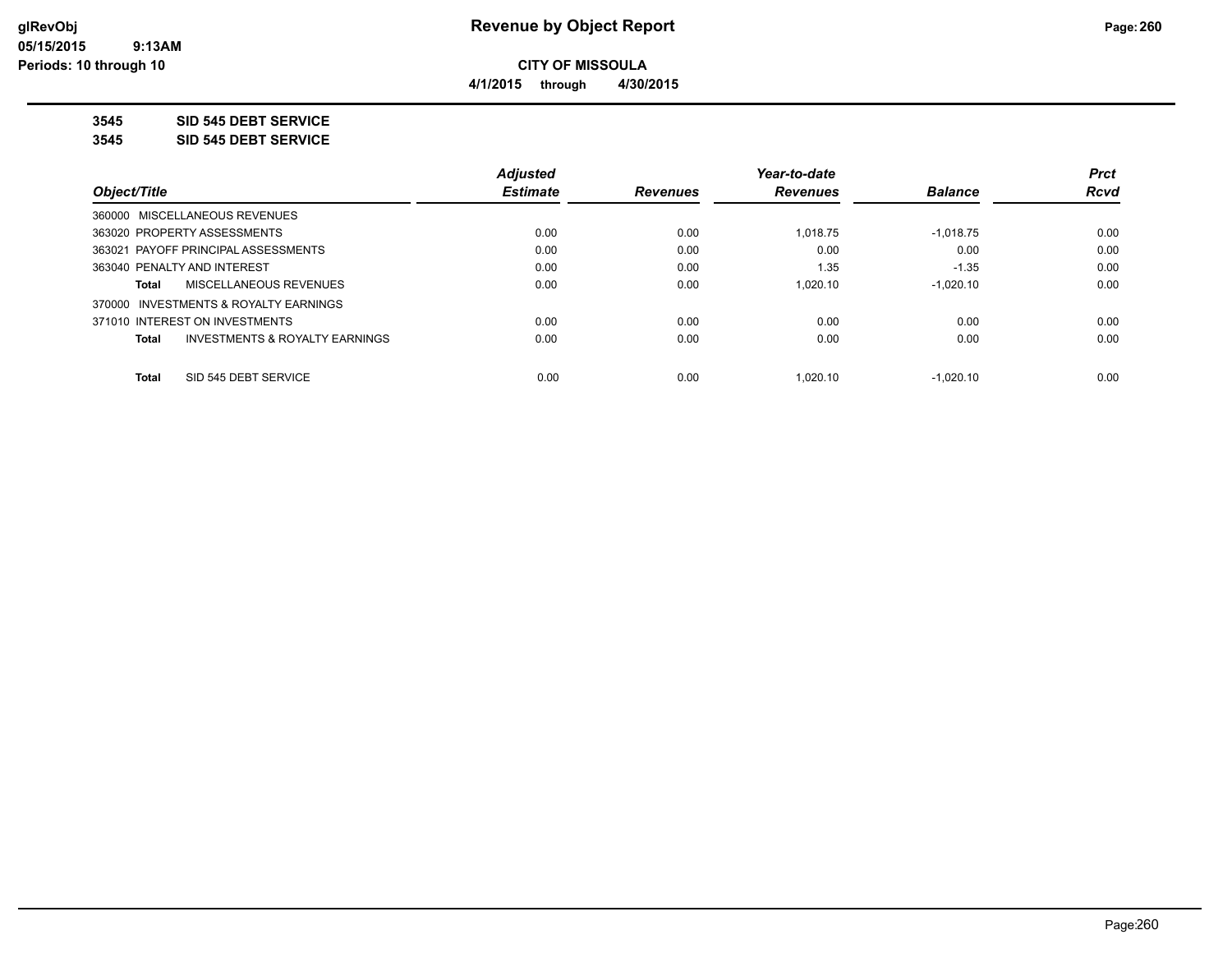**4/1/2015 through 4/30/2015**

### **3545 SID 545 DEBT SERVICE**

|                                                    | <b>Adjusted</b> |                 | Year-to-date    |                | <b>Prct</b> |
|----------------------------------------------------|-----------------|-----------------|-----------------|----------------|-------------|
| <b>Object/Title</b>                                | <b>Estimate</b> | <b>Revenues</b> | <b>Revenues</b> | <b>Balance</b> | <b>Rcvd</b> |
| 360000 MISCELLANEOUS REVENUES                      |                 |                 |                 |                |             |
| 363020 PROPERTY ASSESSMENTS                        | 0.00            | 0.00            | 1.018.75        | $-1.018.75$    | 0.00        |
| 363021 PAYOFF PRINCIPAL ASSESSMENTS                | 0.00            | 0.00            | 0.00            | 0.00           | 0.00        |
| 363040 PENALTY AND INTEREST                        | 0.00            | 0.00            | 1.35            | $-1.35$        | 0.00        |
| MISCELLANEOUS REVENUES<br>Total                    | 0.00            | 0.00            | 1.020.10        | $-1.020.10$    | 0.00        |
| 370000 INVESTMENTS & ROYALTY EARNINGS              |                 |                 |                 |                |             |
| 371010 INTEREST ON INVESTMENTS                     | 0.00            | 0.00            | 0.00            | 0.00           | 0.00        |
| <b>INVESTMENTS &amp; ROYALTY EARNINGS</b><br>Total | 0.00            | 0.00            | 0.00            | 0.00           | 0.00        |
| SID 545 DEBT SERVICE<br>Total                      | 0.00            | 0.00            | 1.020.10        | $-1.020.10$    | 0.00        |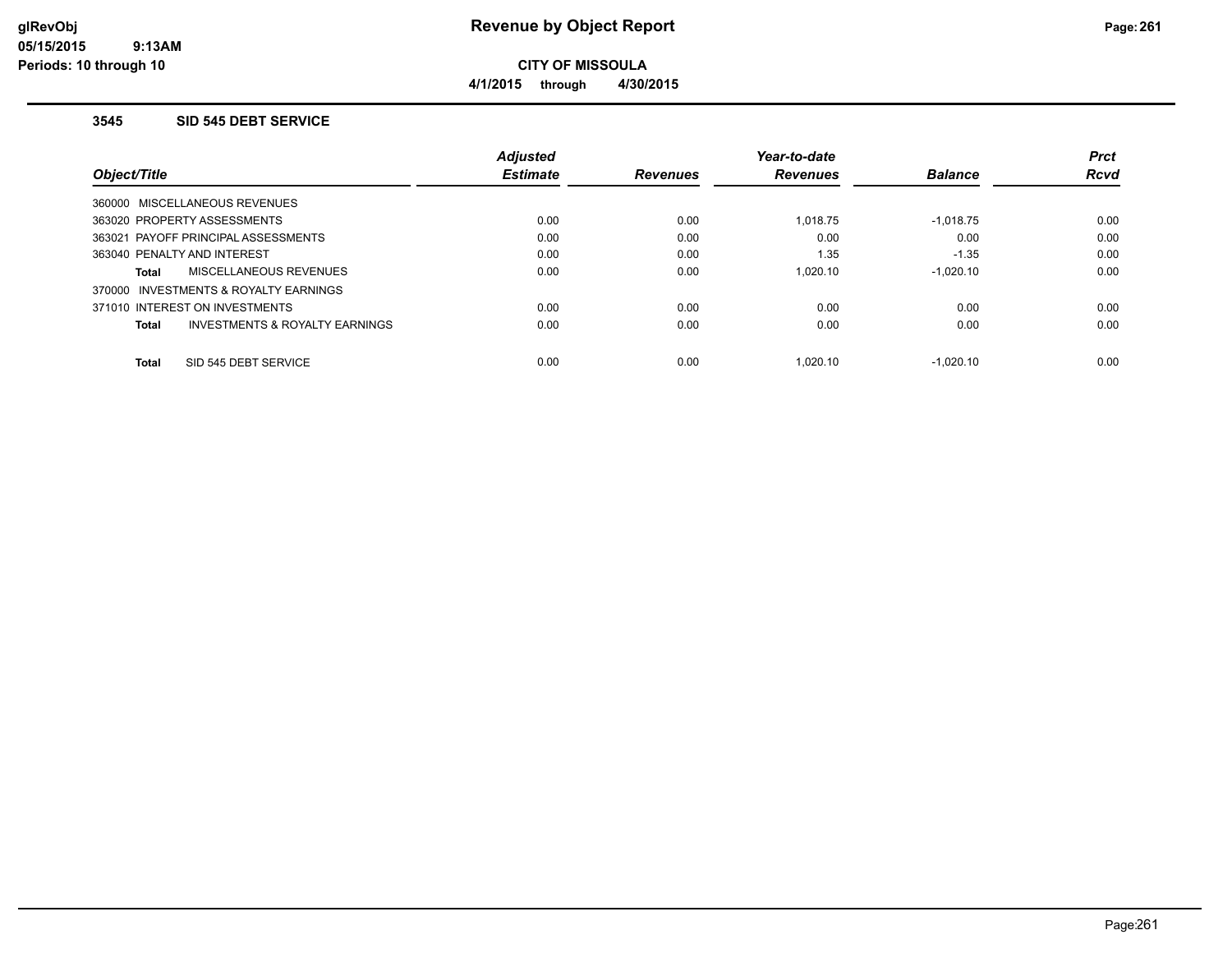**4/1/2015 through 4/30/2015**

**3546 SID 546 DEBT SERVICE**

**3546 SID 546 DEBT SERVICE**

|                                         | <b>Adjusted</b> |                 | Year-to-date    |                | <b>Prct</b> |
|-----------------------------------------|-----------------|-----------------|-----------------|----------------|-------------|
| Object/Title                            | <b>Estimate</b> | <b>Revenues</b> | <b>Revenues</b> | <b>Balance</b> | Rcvd        |
| 360000 MISCELLANEOUS REVENUES           |                 |                 |                 |                |             |
| 363020 PROPERTY ASSESSMENTS             | 0.00            | 0.00            | 906.73          | $-906.73$      | 0.00        |
| 363021 PAYOFF PRINCIPAL ASSESSMENTS     | 0.00            | 0.00            | 0.00            | 0.00           | 0.00        |
| 363040 PENALTY AND INTEREST             | 0.00            | 0.00            | 0.76            | $-0.76$        | 0.00        |
| <b>MISCELLANEOUS REVENUES</b><br>Total  | 0.00            | 0.00            | 907.49          | -907.49        | 0.00        |
| 370000 INVESTMENTS & ROYALTY EARNINGS   |                 |                 |                 |                |             |
| 371010 INTEREST ON INVESTMENTS          | 0.00            | 0.00            | 0.00            | 0.00           | 0.00        |
| INVESTMENTS & ROYALTY EARNINGS<br>Total | 0.00            | 0.00            | 0.00            | 0.00           | 0.00        |
| SID 546 DEBT SERVICE<br><b>Total</b>    | 0.00            | 0.00            | 907.49          | $-907.49$      | 0.00        |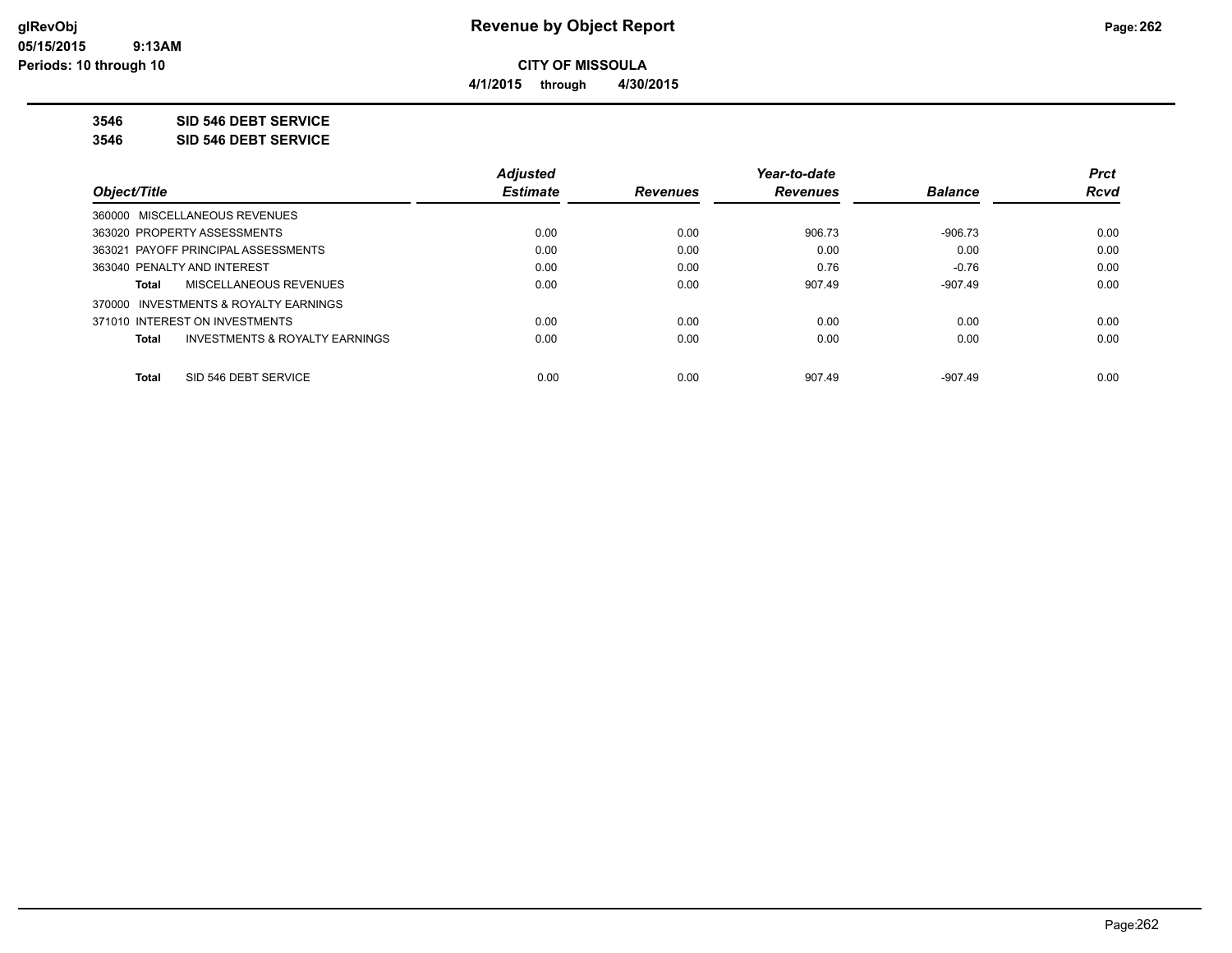**4/1/2015 through 4/30/2015**

### **3546 SID 546 DEBT SERVICE**

|                                          | <b>Adiusted</b> |                 | Year-to-date    |                | <b>Prct</b> |
|------------------------------------------|-----------------|-----------------|-----------------|----------------|-------------|
| Object/Title                             | <b>Estimate</b> | <b>Revenues</b> | <b>Revenues</b> | <b>Balance</b> | <b>Rcvd</b> |
| 360000 MISCELLANEOUS REVENUES            |                 |                 |                 |                |             |
| 363020 PROPERTY ASSESSMENTS              | 0.00            | 0.00            | 906.73          | $-906.73$      | 0.00        |
| 363021 PAYOFF PRINCIPAL ASSESSMENTS      | 0.00            | 0.00            | 0.00            | 0.00           | 0.00        |
| 363040 PENALTY AND INTEREST              | 0.00            | 0.00            | 0.76            | $-0.76$        | 0.00        |
| MISCELLANEOUS REVENUES<br>Total          | 0.00            | 0.00            | 907.49          | $-907.49$      | 0.00        |
| INVESTMENTS & ROYALTY EARNINGS<br>370000 |                 |                 |                 |                |             |
| 371010 INTEREST ON INVESTMENTS           | 0.00            | 0.00            | 0.00            | 0.00           | 0.00        |
| INVESTMENTS & ROYALTY EARNINGS<br>Total  | 0.00            | 0.00            | 0.00            | 0.00           | 0.00        |
| SID 546 DEBT SERVICE<br><b>Total</b>     | 0.00            | 0.00            | 907.49          | $-907.49$      | 0.00        |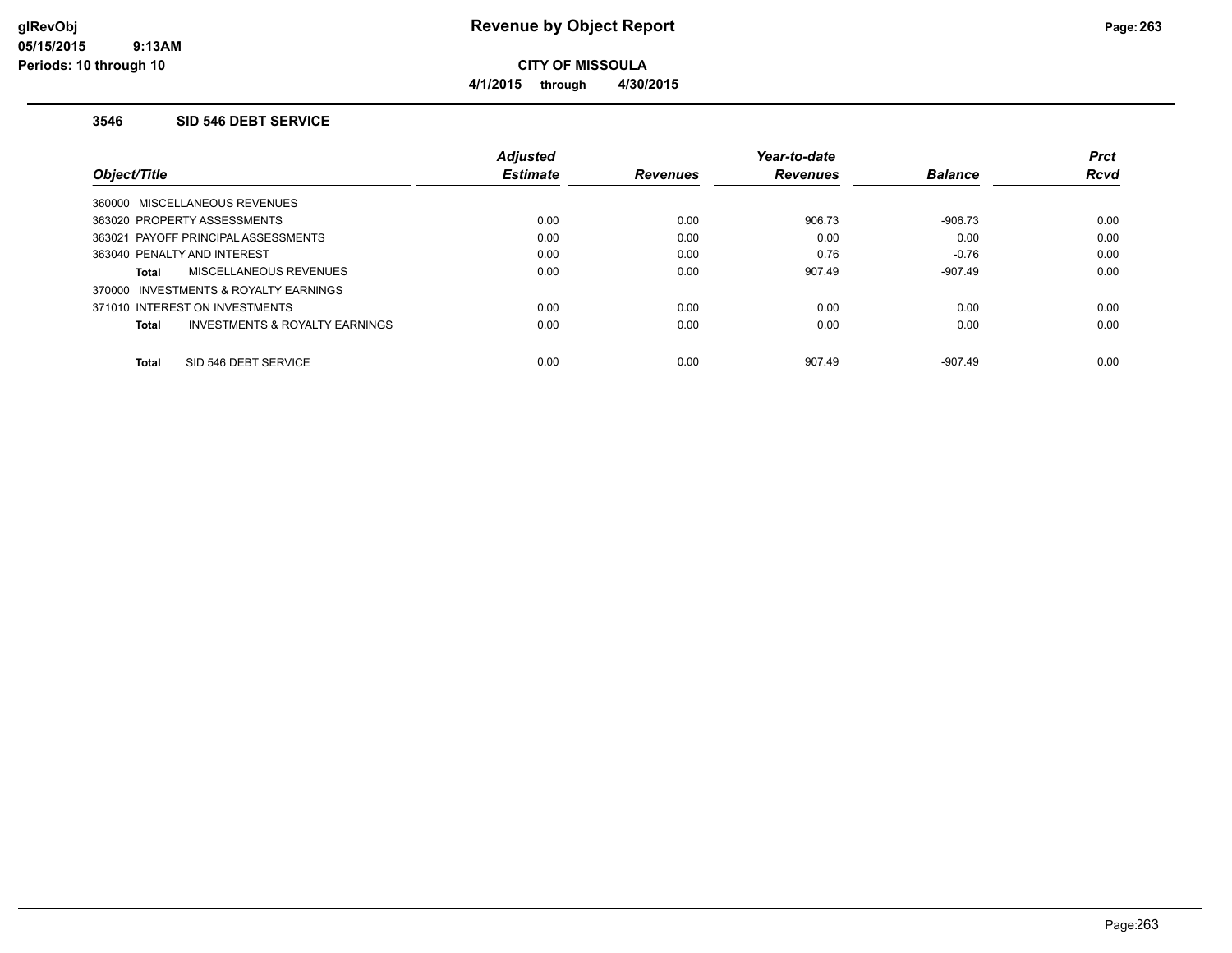**4/1/2015 through 4/30/2015**

## **3548 SID 548-5TH, 6TH & ARTHUR**

**3548 SID 548-5TH, 6TH & ARTHUR**

|                                                    | <b>Adjusted</b> |                 | Year-to-date    |                | <b>Prct</b> |
|----------------------------------------------------|-----------------|-----------------|-----------------|----------------|-------------|
| Object/Title                                       | <b>Estimate</b> | <b>Revenues</b> | <b>Revenues</b> | <b>Balance</b> | Rcvd        |
| 360000 MISCELLANEOUS REVENUES                      |                 |                 |                 |                |             |
| 363020 PROPERTY ASSESSMENTS                        | 113.475.00      | 91.187.50       | 119.875.00      | $-6.400.00$    | 105.64      |
| 363021 PAYOFF PRINCIPAL ASSESSMENTS                | 0.00            | 0.00            | 0.00            | 0.00           | 0.00        |
| 363040 PENALTY AND INTEREST                        | 0.00            | 0.00            | 0.00            | 0.00           | 0.00        |
| MISCELLANEOUS REVENUES<br>Total                    | 113.475.00      | 91.187.50       | 119.875.00      | $-6.400.00$    | 105.64      |
| 370000 INVESTMENTS & ROYALTY EARNINGS              |                 |                 |                 |                |             |
| 371010 INTEREST ON INVESTMENTS                     | 0.00            | 0.00            | 0.00            | 0.00           | 0.00        |
| <b>INVESTMENTS &amp; ROYALTY EARNINGS</b><br>Total | 0.00            | 0.00            | 0.00            | 0.00           | 0.00        |
| SID 548-5TH, 6TH & ARTHUR<br>Total                 | 113.475.00      | 91.187.50       | 119.875.00      | $-6.400.00$    | 105.64      |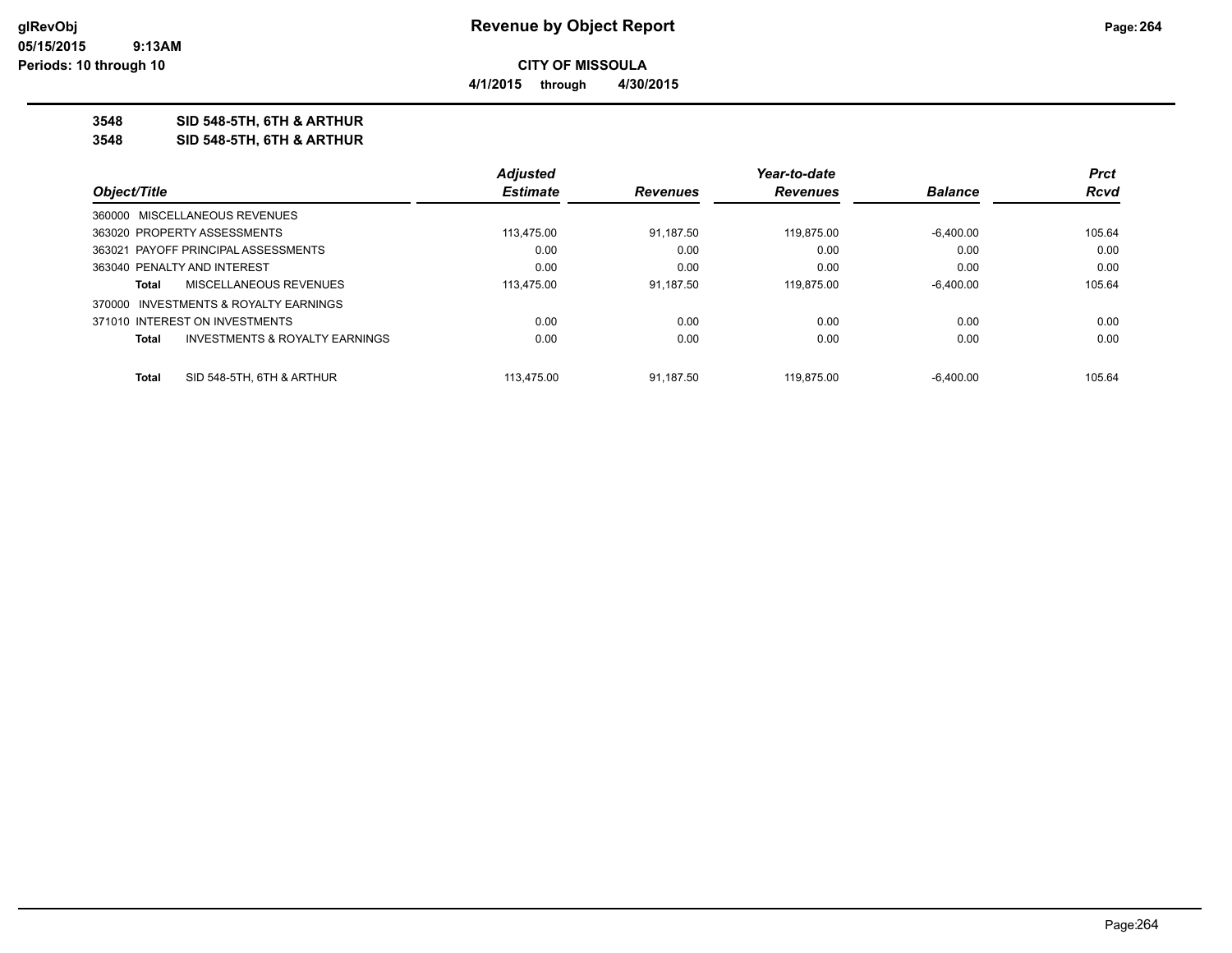**4/1/2015 through 4/30/2015**

## **3548 SID 548-5TH, 6TH & ARTHUR**

|              |                                     | <b>Adjusted</b> |                 | Year-to-date    |                | <b>Prct</b> |
|--------------|-------------------------------------|-----------------|-----------------|-----------------|----------------|-------------|
| Object/Title |                                     | <b>Estimate</b> | <b>Revenues</b> | <b>Revenues</b> | <b>Balance</b> | <b>Rcvd</b> |
|              | 360000 MISCELLANEOUS REVENUES       |                 |                 |                 |                |             |
|              | 363020 PROPERTY ASSESSMENTS         | 113.475.00      | 91.187.50       | 119.875.00      | $-6.400.00$    | 105.64      |
|              | 363021 PAYOFF PRINCIPAL ASSESSMENTS | 0.00            | 0.00            | 0.00            | 0.00           | 0.00        |
|              | 363040 PENALTY AND INTEREST         | 0.00            | 0.00            | 0.00            | 0.00           | 0.00        |
| Total        | MISCELLANEOUS REVENUES              | 113.475.00      | 91.187.50       | 119.875.00      | $-6.400.00$    | 105.64      |
| 370000       | INVESTMENTS & ROYALTY EARNINGS      |                 |                 |                 |                |             |
|              | 371010 INTEREST ON INVESTMENTS      | 0.00            | 0.00            | 0.00            | 0.00           | 0.00        |
| <b>Total</b> | INVESTMENTS & ROYALTY EARNINGS      | 0.00            | 0.00            | 0.00            | 0.00           | 0.00        |
| <b>Total</b> | SID 548-5TH, 6TH & ARTHUR           | 113.475.00      | 91.187.50       | 119.875.00      | $-6.400.00$    | 105.64      |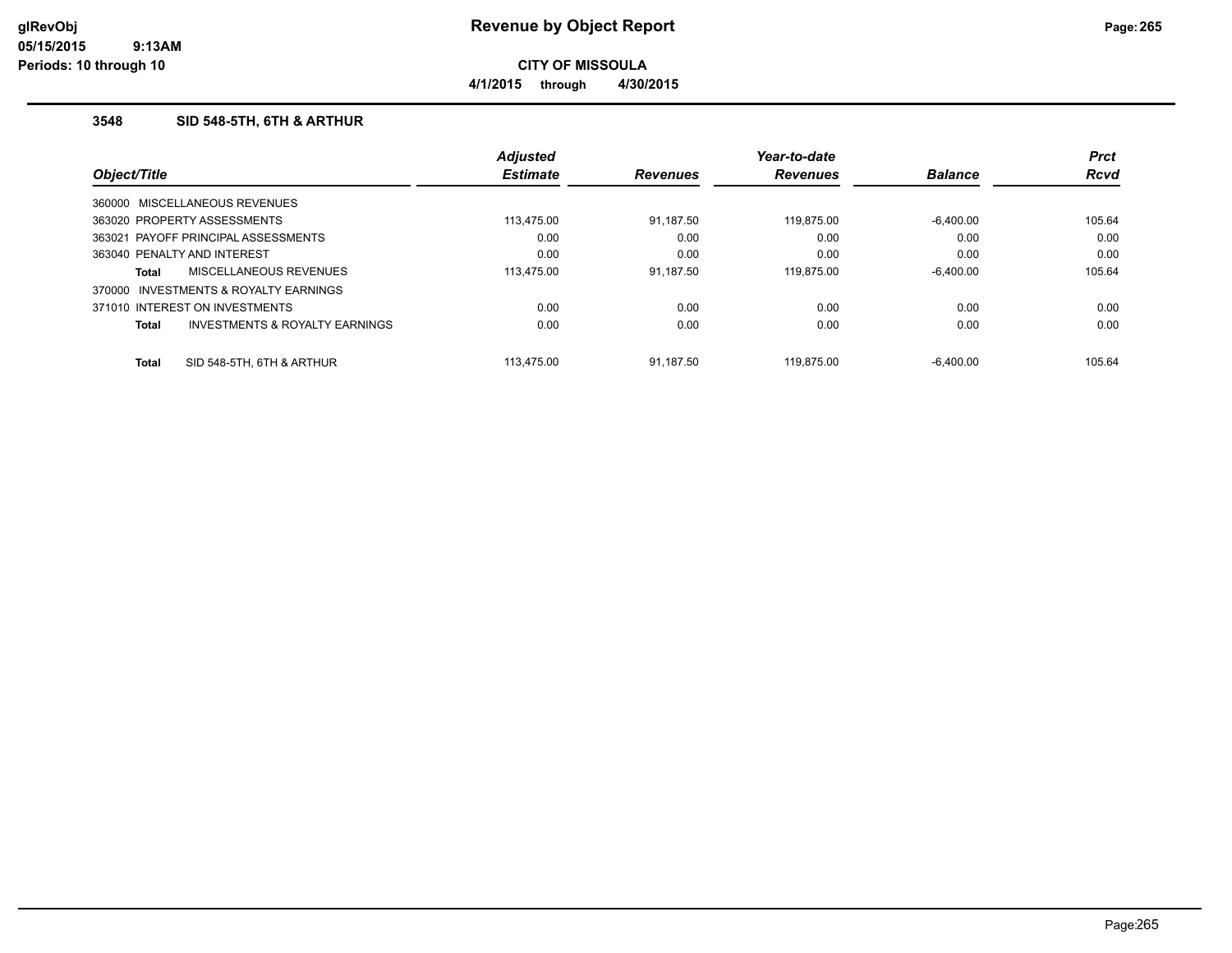**4/1/2015 through 4/30/2015**

## **3549 SID 549 HILLVIEW WAY**

**3549 SID 549 HILLVIEW WAY**

|                                         | <b>Adjusted</b> |                 | Year-to-date    |                | <b>Prct</b> |
|-----------------------------------------|-----------------|-----------------|-----------------|----------------|-------------|
| Object/Title                            | <b>Estimate</b> | <b>Revenues</b> | <b>Revenues</b> | <b>Balance</b> | <b>Rcvd</b> |
| 360000 MISCELLANEOUS REVENUES           |                 |                 |                 |                |             |
| 363020 PROPERTY ASSESSMENTS             | 0.00            | 0.00            | 0.00            | 0.00           | 0.00        |
| 363021 PAYOFF PRINCIPAL ASSESSMENTS     | 0.00            | 0.00            | 0.00            | 0.00           | 0.00        |
| 363040 PENALTY AND INTEREST             | 0.00            | 0.00            | 0.00            | 0.00           | 0.00        |
| MISCELLANEOUS REVENUES<br>Total         | 0.00            | 0.00            | 0.00            | 0.00           | 0.00        |
| 370000 INVESTMENTS & ROYALTY EARNINGS   |                 |                 |                 |                |             |
| 371010 INTEREST ON INVESTMENTS          | 0.00            | 0.00            | 0.00            | 0.00           | 0.00        |
| INVESTMENTS & ROYALTY EARNINGS<br>Total | 0.00            | 0.00            | 0.00            | 0.00           | 0.00        |
| SID 549 HILLVIEW WAY<br>Total           | 0.00            | 0.00            | 0.00            | 0.00           | 0.00        |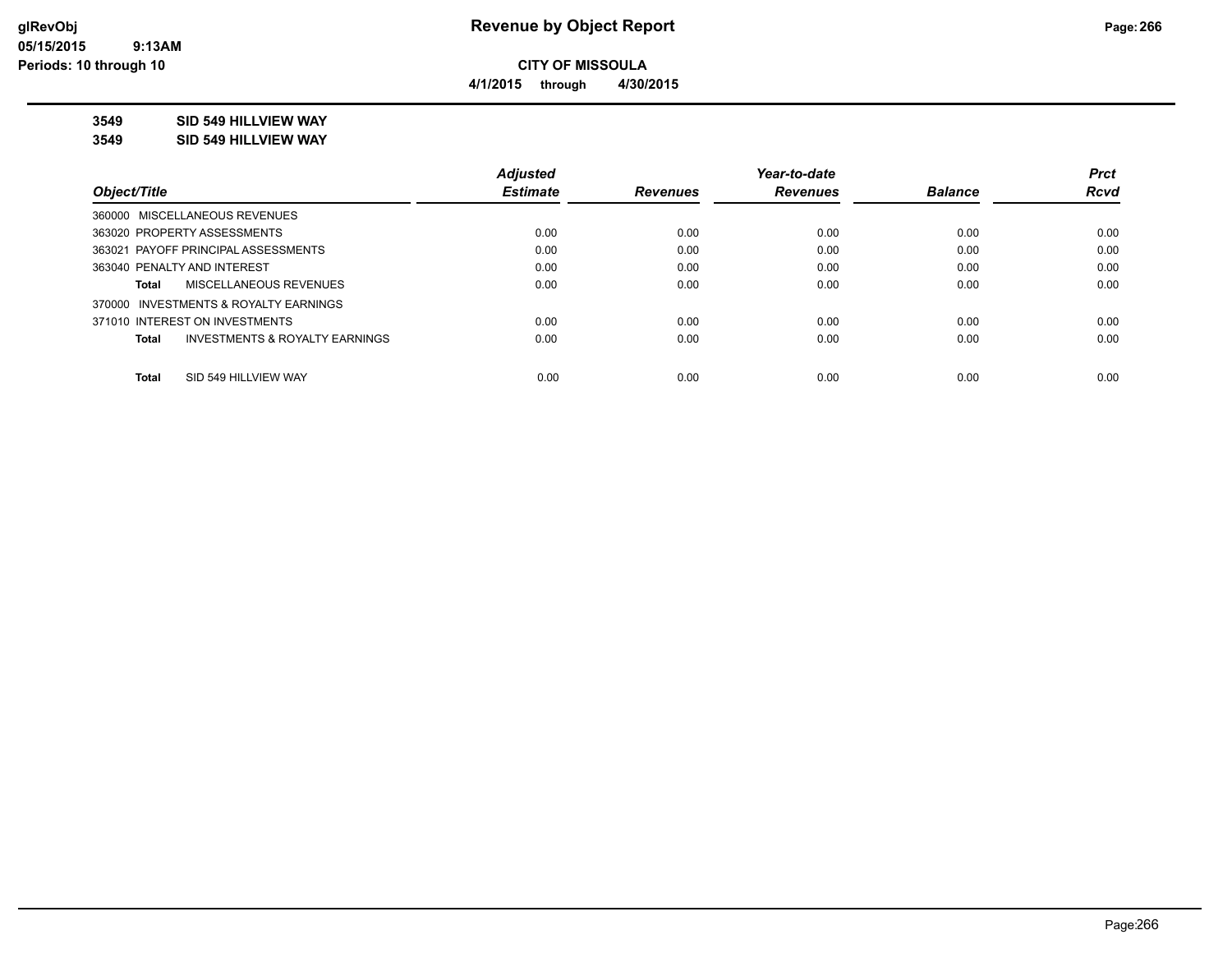**4/1/2015 through 4/30/2015**

### **3549 SID 549 HILLVIEW WAY**

|                                          | Adjusted        |                 | Year-to-date    |                | <b>Prct</b> |
|------------------------------------------|-----------------|-----------------|-----------------|----------------|-------------|
| Object/Title                             | <b>Estimate</b> | <b>Revenues</b> | <b>Revenues</b> | <b>Balance</b> | <b>Rcvd</b> |
| 360000 MISCELLANEOUS REVENUES            |                 |                 |                 |                |             |
| 363020 PROPERTY ASSESSMENTS              | 0.00            | 0.00            | 0.00            | 0.00           | 0.00        |
| 363021 PAYOFF PRINCIPAL ASSESSMENTS      | 0.00            | 0.00            | 0.00            | 0.00           | 0.00        |
| 363040 PENALTY AND INTEREST              | 0.00            | 0.00            | 0.00            | 0.00           | 0.00        |
| MISCELLANEOUS REVENUES<br>Total          | 0.00            | 0.00            | 0.00            | 0.00           | 0.00        |
| INVESTMENTS & ROYALTY EARNINGS<br>370000 |                 |                 |                 |                |             |
| 371010 INTEREST ON INVESTMENTS           | 0.00            | 0.00            | 0.00            | 0.00           | 0.00        |
| INVESTMENTS & ROYALTY EARNINGS<br>Total  | 0.00            | 0.00            | 0.00            | 0.00           | 0.00        |
| SID 549 HILLVIEW WAY<br><b>Total</b>     | 0.00            | 0.00            | 0.00            | 0.00           | 0.00        |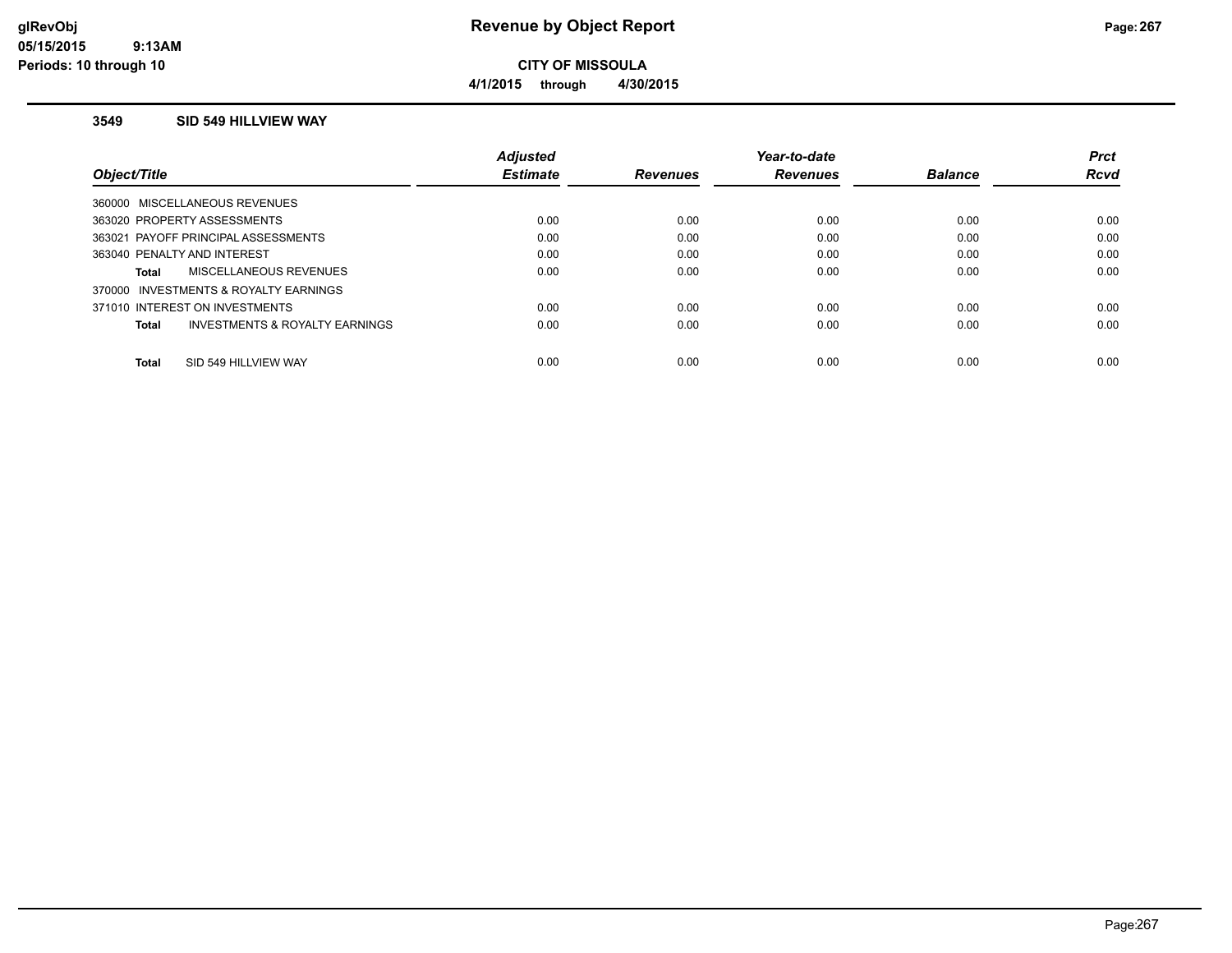**4/1/2015 through 4/30/2015**

## **4060 CAPITAL IMPROVEMENT PROGRAM FUND**

|                                                           | <b>Adjusted</b> |                 | Year-to-date    |                 | <b>Prct</b> |
|-----------------------------------------------------------|-----------------|-----------------|-----------------|-----------------|-------------|
| Object/Title                                              | <b>Estimate</b> | <b>Revenues</b> | <b>Revenues</b> | Balance         | Rcvd        |
| 330000 INTERGOVERNMENTAL REVENUES                         |                 |                 |                 |                 |             |
| 331001 GRANTS                                             | 0.00            | 0.00            | 0.00            | 0.00            | 0.00        |
| 331002 COUNTY ASSISTANCE CIP PROJECTS                     | 0.00            | 0.00            | 0.00            | 0.00            | 0.00        |
| 331003 STATE HOME PROGRAM INCOME                          | 0.00            | 0.00            | 0.00            | 0.00            | 0.00        |
| 331004 CITY ASSESSMENTS                                   | 0.00            | 0.00            | 0.00            | 0.00            | 0.00        |
| 334040 GAS TAX APPORTIONMENT                              | 0.00            | 0.00            | 0.00            | 0.00            | 0.00        |
| 334061 IMPACT FEES-CLEARING ACCOUNT                       | 0.00            | 0.00            | 0.00            | 0.00            | 0.00        |
| 334120 TSEP GRANT                                         | 0.00            | 0.00            | 0.00            | 0.00            | 0.00        |
| 334121 DNRC GRANT                                         | 0.00            | 0.00            | 0.00            | 0.00            | 0.00        |
| 334123 MAQI FEDERAL ASSISTANCE                            | 0.00            | 0.00            | 0.00            | 0.00            | 0.00        |
| 334124 GRANTS-CIP                                         | 0.00            | 0.00            | 0.00            | 0.00            | 0.00        |
| 334125 FIRE FIGHTER GRANT                                 | 0.00            | 0.00            | 0.00            | 0.00            | 0.00        |
| 334126 DEVELOPER ASSESSMENTS                              | 0.00            | 0.00            | 0.00            | 0.00            | 0.00        |
| 334127 TONKIN TRAIL - FISH WILDLIFE PARKS                 | 0.00            | 0.00            | 0.00            | 0.00            | 0.00        |
| 334128 CDBG FIRE HYDRANT GRANT                            | 0.00            | 0.00            | 0.00            | 0.00            | 0.00        |
| 339000 PAYMENT IN LIEU OF TAXES                           | 0.00            | 0.00            | 0.00            | 0.00            | 0.00        |
| <b>INTERGOVERNMENTAL REVENUES</b><br><b>Total</b>         | 0.00            | 0.00            | 0.00            | 0.00            | 0.00        |
| 360000 MISCELLANEOUS REVENUES                             |                 |                 |                 |                 |             |
| 360010 MISCELLANEOUS                                      | 0.00            | 0.00            | 0.00            | 0.00            | 0.00        |
| 360011 YOUTH COUNCIL FUNDS                                | 9,010.00        | 0.00            | 9,339.65        | $-329.65$       | 103.66      |
| 360012 SEWER GRANT REPAYMENTS                             | 0.00            | 0.00            | 0.00            | 0.00            | 0.00        |
| 360016 MRA SHARE OF CIVIC STADIUM PARKING                 | 0.00            | 0.00            | 0.00            | 0.00            | 0.00        |
| 362000 OTHER MISCELLANEOUS REVENUE                        | 0.00            | 0.00            | 0.00            | 0.00            | 0.00        |
| 365000 DONATIONS                                          | 0.00            | 0.00            | 0.00            | 0.00            | 0.00        |
| 365001 *** Title Not Found ***                            | 0.00            | 0.00            | 0.00            | 0.00            | 0.00        |
| 365030 WHITE PINE PARK DONATION-ZIP BEVERAGE              | 0.00            | 0.00            | 0.00            | 0.00            | 0.00        |
| MISCELLANEOUS REVENUES<br><b>Total</b>                    | 9,010.00        | 0.00            | 9,339.65        | $-329.65$       | 103.66      |
| 370000 INVESTMENTS & ROYALTY EARNINGS                     |                 |                 |                 |                 |             |
| 371010 INTEREST ON INVESTMENTS                            | 0.00            | 0.00            | 0.00            | 0.00            | 0.00        |
| 371020 GAIN/LOSS IN MARKET VALUE OF INVESTMENTS           | 0.00            | 0.00            | 0.00            | 0.00            | 0.00        |
| <b>INVESTMENTS &amp; ROYALTY EARNINGS</b><br><b>Total</b> | 0.00            | 0.00            | 0.00            | 0.00            | 0.00        |
| 380000 OTHER FINANCING SOURCES                            |                 |                 |                 |                 |             |
| 381000 LOAN PROCEEDS                                      | 0.00            | 0.00            | 0.00            | 0.00            | 0.00        |
| 381010 BOND PROCEEDS                                      | 0.00            | 0.00            | 0.00            | 0.00            | 0.00        |
| 381011 \$1,860,000 General Fund Obligation Bond           | 0.00            | 0.00            | 0.00            | 0.00            | 0.00        |
| 381012 \$680,000 FIRE GF DEBT                             | 0.00            | 0.00            | 0.00            | 0.00            | 0.00        |
| 381015 \$1,010,000 LIMITED TAX GO BONDS 2010C             | 0.00            | 0.00            | 0.00            | 0.00            | 0.00        |
| 381090 PROCEEDS FROM CAPITAL LEASE                        | 0.00            | 0.00            | 1,534,597.24    | $-1,534,597.24$ | 0.00        |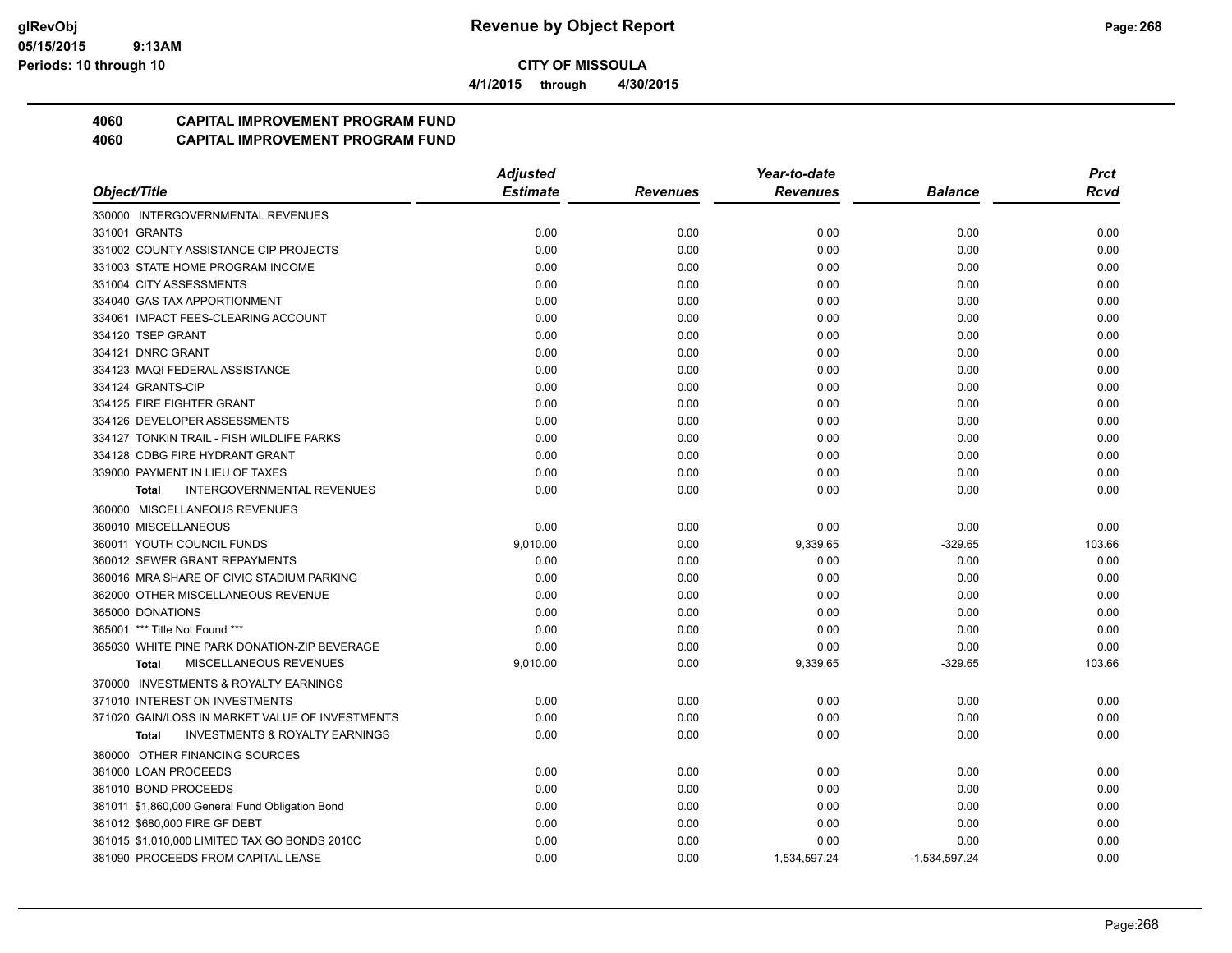**4/1/2015 through 4/30/2015**

# **4060 CAPITAL IMPROVEMENT PROGRAM FUND**

|                                                  | <b>Adjusted</b> |                 | Year-to-date    |                | <b>Prct</b> |
|--------------------------------------------------|-----------------|-----------------|-----------------|----------------|-------------|
| Object/Title                                     | <b>Estimate</b> | <b>Revenues</b> | <b>Revenues</b> | <b>Balance</b> | <b>Rcvd</b> |
| 382010 SALE OF FIXED ASSETS                      | 0.00            | 0.00            | 0.00            | 0.00           | 0.00        |
| 383009 TRANS FR TITLE I                          | 0.00            | 0.00            | 0.00            | 0.00           | 0.00        |
| 383010 TRANS FR CIP                              | 0.00            | 0.00            | 0.00            | 0.00           | 0.00        |
| 383014 TRANS FR MRA                              | 0.00            | 0.00            | 0.00            | 0.00           | 0.00        |
| 383015 TRANS FR MPC                              | 0.00            | 0.00            | 0.00            | 0.00           | 0.00        |
| 383017 TRANS FR BUILDING                         | 0.00            | 0.00            | 0.00            | 0.00           | 0.00        |
| 383020 TRANS FR CEMETERY CARE                    | 0.00            | 0.00            | 0.00            | 0.00           | 0.00        |
| 383025 TRANS FR SEWER R & D                      | 0.00            | 0.00            | 0.00            | 0.00           | 0.00        |
| 383029 TRANS FR GENERAL                          | 913,831.00      | 0.00            | 0.00            | 913,831.00     | 0.00        |
| 383041 TRANS FR CDBG                             | 0.00            | 0.00            | 0.00            | 0.00           | 0.00        |
| 383042 TRANSFERS FROM OTHER FUNDS                | 0.00            | 0.00            | 0.00            | 0.00           | 0.00        |
| 383043 TRANSFERS FROM IMPACT FEES                | 0.00            | 0.00            | 0.00            | 0.00           | 0.00        |
| 383044 TRANSFER FROM PYMT IN LIEU OF PARKS       | 0.00            | 0.00            | 0.00            | 0.00           | 0.00        |
| 383045 TRANSFER FROM PARK ENTERPRISE             | 0.00            | 0.00            | 0.00            | 0.00           | 0.00        |
| OTHER FINANCING SOURCES<br><b>Total</b>          | 913,831.00      | 0.00            | 1,534,597.24    | $-620,766.24$  | 167.93      |
| CAPITAL IMPROVEMENT PROGRAM FUND<br><b>Total</b> | 922,841.00      | 0.00            | 1,543,936.89    | $-621,095.89$  | 167.30      |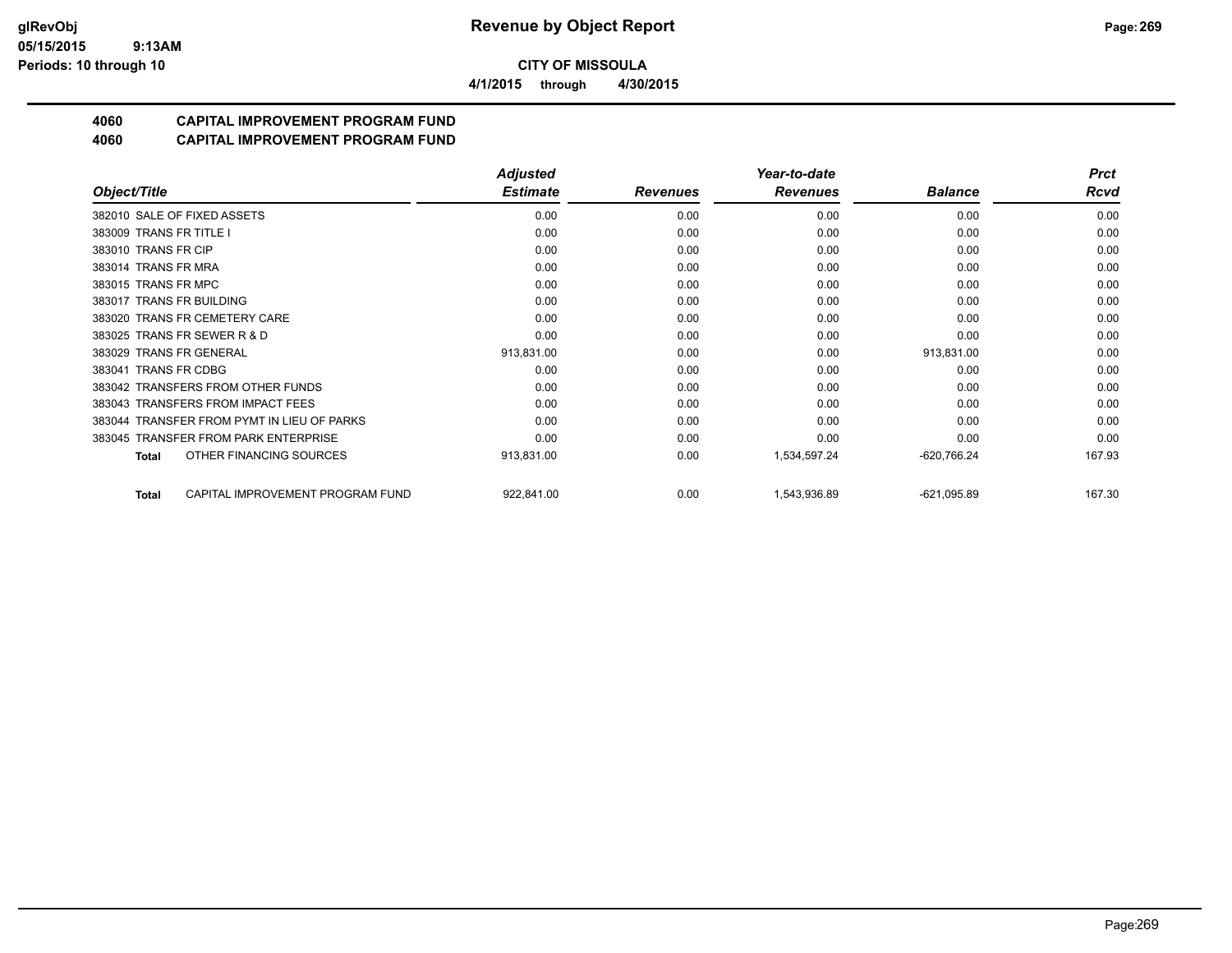**4/1/2015 through 4/30/2015**

|                                                           | <b>Adjusted</b> |                 | Year-to-date    |                 | <b>Prct</b> |
|-----------------------------------------------------------|-----------------|-----------------|-----------------|-----------------|-------------|
| Object/Title                                              | <b>Estimate</b> | <b>Revenues</b> | <b>Revenues</b> | <b>Balance</b>  | <b>Rcvd</b> |
| 330000 INTERGOVERNMENTAL REVENUES                         |                 |                 |                 |                 |             |
| 331001 GRANTS                                             | 0.00            | 0.00            | 0.00            | 0.00            | 0.00        |
| 331002 COUNTY ASSISTANCE CIP PROJECTS                     | 0.00            | 0.00            | 0.00            | 0.00            | 0.00        |
| 331003 STATE HOME PROGRAM INCOME                          | 0.00            | 0.00            | 0.00            | 0.00            | 0.00        |
| 331004 CITY ASSESSMENTS                                   | 0.00            | 0.00            | 0.00            | 0.00            | 0.00        |
| 334040 GAS TAX APPORTIONMENT                              | 0.00            | 0.00            | 0.00            | 0.00            | 0.00        |
| 334061 IMPACT FEES-CLEARING ACCOUNT                       | 0.00            | 0.00            | 0.00            | 0.00            | 0.00        |
| 334120 TSEP GRANT                                         | 0.00            | 0.00            | 0.00            | 0.00            | 0.00        |
| 334121 DNRC GRANT                                         | 0.00            | 0.00            | 0.00            | 0.00            | 0.00        |
| 334123 MAQI FEDERAL ASSISTANCE                            | 0.00            | 0.00            | 0.00            | 0.00            | 0.00        |
| 334124 GRANTS-CIP                                         | 0.00            | 0.00            | 0.00            | 0.00            | 0.00        |
| 334125 FIRE FIGHTER GRANT                                 | 0.00            | 0.00            | 0.00            | 0.00            | 0.00        |
| 334126 DEVELOPER ASSESSMENTS                              | 0.00            | 0.00            | 0.00            | 0.00            | 0.00        |
| 334127 TONKIN TRAIL - FISH WILDLIFE PARKS                 | 0.00            | 0.00            | 0.00            | 0.00            | 0.00        |
| 334128 CDBG FIRE HYDRANT GRANT                            | 0.00            | 0.00            | 0.00            | 0.00            | 0.00        |
| 339000 PAYMENT IN LIEU OF TAXES                           | 0.00            | 0.00            | 0.00            | 0.00            | 0.00        |
| <b>INTERGOVERNMENTAL REVENUES</b><br><b>Total</b>         | 0.00            | 0.00            | 0.00            | 0.00            | 0.00        |
| 360000 MISCELLANEOUS REVENUES                             |                 |                 |                 |                 |             |
| 360010 MISCELLANEOUS                                      | 0.00            | 0.00            | 0.00            | 0.00            | 0.00        |
| 360011 YOUTH COUNCIL FUNDS                                | 9,010.00        | 0.00            | 9,339.65        | $-329.65$       | 103.66      |
| 360012 SEWER GRANT REPAYMENTS                             | 0.00            | 0.00            | 0.00            | 0.00            | 0.00        |
| 360016 MRA SHARE OF CIVIC STADIUM PARKING                 | 0.00            | 0.00            | 0.00            | 0.00            | 0.00        |
| 362000 OTHER MISCELLANEOUS REVENUE                        | 0.00            | 0.00            | 0.00            | 0.00            | 0.00        |
| 365000 DONATIONS                                          | 0.00            | 0.00            | 0.00            | 0.00            | 0.00        |
| 365001 *** Title Not Found ***                            | 0.00            | 0.00            | 0.00            | 0.00            | 0.00        |
| 365030 WHITE PINE PARK DONATION-ZIP BEVERAGE              | 0.00            | 0.00            | 0.00            | 0.00            | 0.00        |
| MISCELLANEOUS REVENUES<br><b>Total</b>                    | 9,010.00        | 0.00            | 9,339.65        | $-329.65$       | 103.66      |
| 370000 INVESTMENTS & ROYALTY EARNINGS                     |                 |                 |                 |                 |             |
| 371010 INTEREST ON INVESTMENTS                            | 0.00            | 0.00            | 0.00            | 0.00            | 0.00        |
| 371020 GAIN/LOSS IN MARKET VALUE OF INVESTMENT            | 0.00            | 0.00            | 0.00            | 0.00            | 0.00        |
| <b>INVESTMENTS &amp; ROYALTY EARNINGS</b><br><b>Total</b> | 0.00            | 0.00            | 0.00            | 0.00            | 0.00        |
| 380000 OTHER FINANCING SOURCES                            |                 |                 |                 |                 |             |
| 381000 LOAN PROCEEDS                                      | 0.00            | 0.00            | 0.00            | 0.00            | 0.00        |
| 381010 BOND PROCEEDS                                      | 0.00            | 0.00            | 0.00            | 0.00            | 0.00        |
| 381011 \$1,860,000 General Fund Obligation Bond           | 0.00            | 0.00            | 0.00            | 0.00            | 0.00        |
| 381012 \$680,000 FIRE GF DEBT                             | 0.00            | 0.00            | 0.00            | 0.00            | 0.00        |
| 381015 \$1,010,000 LIMITED TAX GO BONDS 2010C             | 0.00            | 0.00            | 0.00            | 0.00            | 0.00        |
| 381090 PROCEEDS FROM CAPITAL LEASE                        | 0.00            | 0.00            | 1,534,597.24    | $-1,534,597.24$ | 0.00        |
| 382010 SALE OF FIXED ASSETS                               | 0.00            | 0.00            | 0.00            | 0.00            | 0.00        |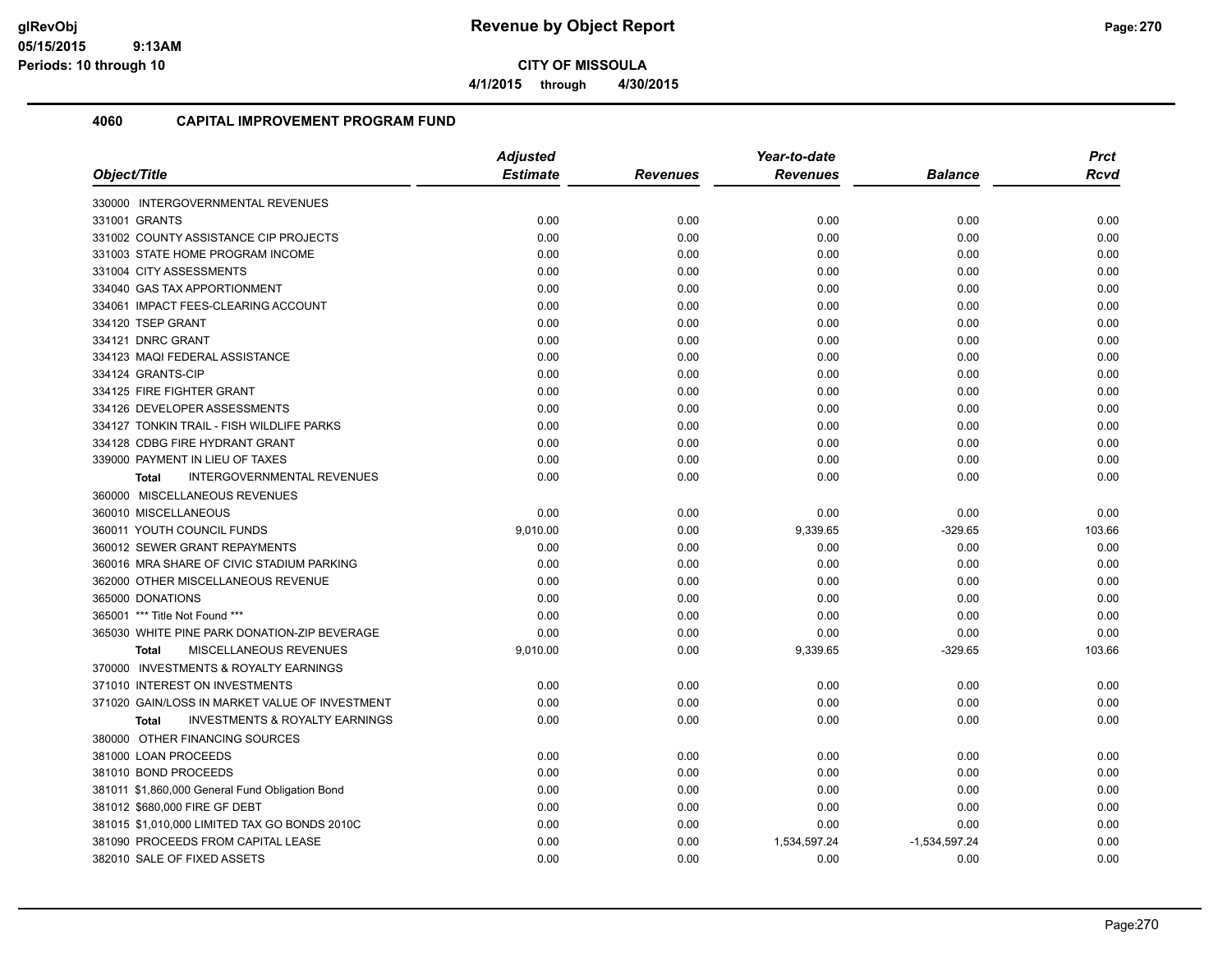**4/1/2015 through 4/30/2015**

|                                                  | <b>Adjusted</b> |                 | Year-to-date    |                | <b>Prct</b> |
|--------------------------------------------------|-----------------|-----------------|-----------------|----------------|-------------|
| Object/Title                                     | <b>Estimate</b> | <b>Revenues</b> | <b>Revenues</b> | <b>Balance</b> | <b>Rcvd</b> |
| 383009 TRANS FR TITLE I                          | 0.00            | 0.00            | 0.00            | 0.00           | 0.00        |
| 383010 TRANS FR CIP                              | 0.00            | 0.00            | 0.00            | 0.00           | 0.00        |
| 383014 TRANS FR MRA                              | 0.00            | 0.00            | 0.00            | 0.00           | 0.00        |
| 383015 TRANS FR MPC                              | 0.00            | 0.00            | 0.00            | 0.00           | 0.00        |
| 383017 TRANS FR BUILDING                         | 0.00            | 0.00            | 0.00            | 0.00           | 0.00        |
| 383020 TRANS FR CEMETERY CARE                    | 0.00            | 0.00            | 0.00            | 0.00           | 0.00        |
| 383025 TRANS FR SEWER R & D                      | 0.00            | 0.00            | 0.00            | 0.00           | 0.00        |
| 383029 TRANS FR GENERAL                          | 913,831.00      | 0.00            | 0.00            | 913,831.00     | 0.00        |
| 383041 TRANS FR CDBG                             | 0.00            | 0.00            | 0.00            | 0.00           | 0.00        |
| 383042 TRANSFERS FROM OTHER FUNDS                | 0.00            | 0.00            | 0.00            | 0.00           | 0.00        |
| 383043 TRANSFERS FROM IMPACT FEES                | 0.00            | 0.00            | 0.00            | 0.00           | 0.00        |
| 383044 TRANSFER FROM PYMT IN LIEU OF PARKS       | 0.00            | 0.00            | 0.00            | 0.00           | 0.00        |
| 383045 TRANSFER FROM PARK ENTERPRISE             | 0.00            | 0.00            | 0.00            | 0.00           | 0.00        |
| OTHER FINANCING SOURCES<br><b>Total</b>          | 913,831.00      | 0.00            | 1,534,597.24    | $-620,766.24$  | 167.93      |
| CAPITAL IMPROVEMENT PROGRAM FUND<br><b>Total</b> | 922,841.00      | 0.00            | 1,543,936.89    | $-621,095.89$  | 167.30      |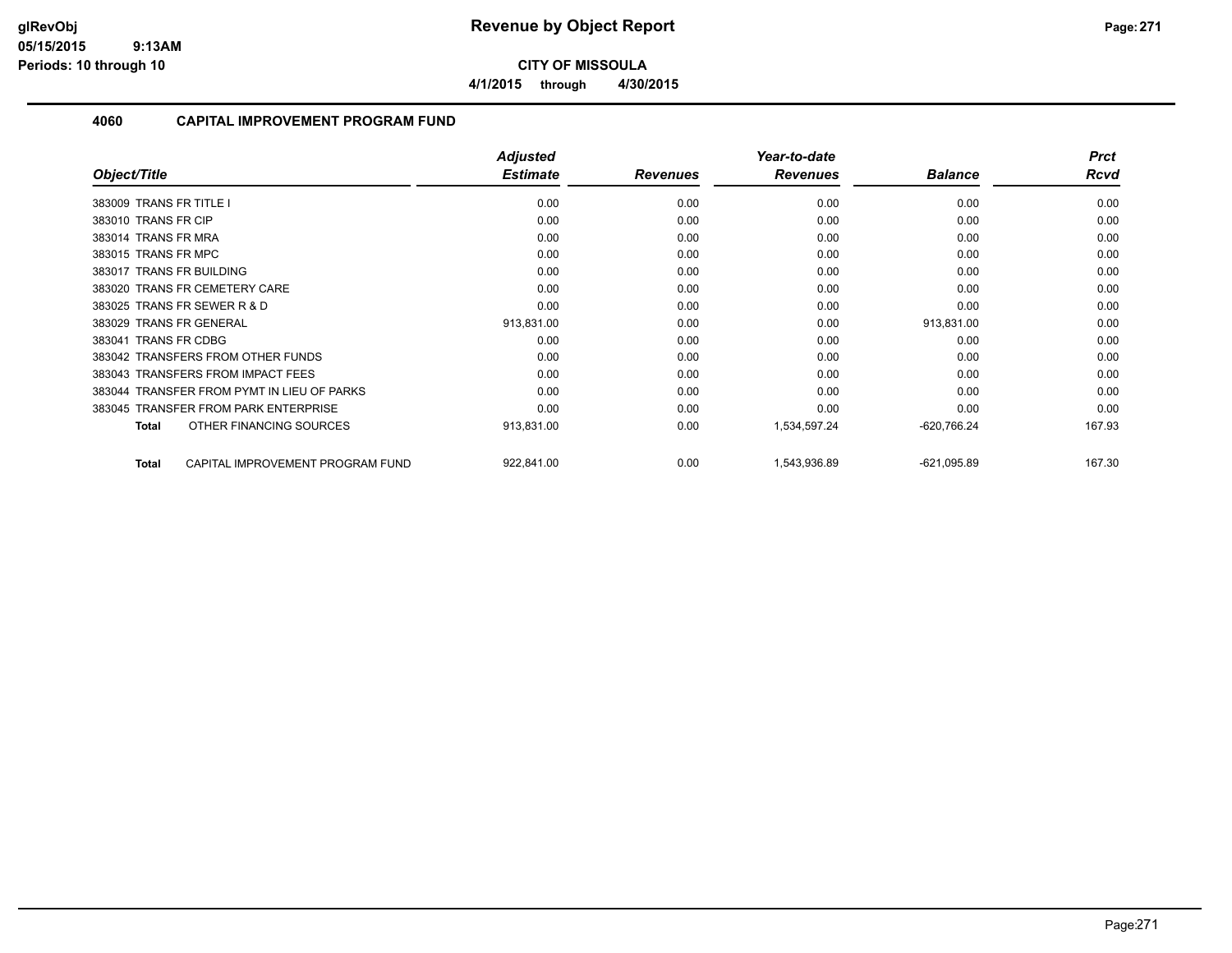**4/1/2015 through 4/30/2015**

# **4130 1997 G O BOND OPEN SPACE PURCHASE FUND**

## **4130 1997 G O BOND OPEN SPACE PURCHASE FUND**

|                                                           | <b>Adjusted</b> |                 | Year-to-date    |                | <b>Prct</b> |
|-----------------------------------------------------------|-----------------|-----------------|-----------------|----------------|-------------|
| Object/Title                                              | <b>Estimate</b> | <b>Revenues</b> | <b>Revenues</b> | <b>Balance</b> | <b>Rcvd</b> |
| 330000 INTERGOVERNMENTAL REVENUES                         |                 |                 |                 |                |             |
| 331156 CTEP GRANT - S HILLS TRAIL SYSTEM                  | 0.00            | 0.00            | 0.00            | 0.00           | 0.00        |
| 334014 MISSOULA COUNTY-GRANT CREEK TRAIL                  | 0.00            | 0.00            | 0.00            | 0.00           | 0.00        |
| <b>INTERGOVERNMENTAL REVENUES</b><br><b>Total</b>         | 0.00            | 0.00            | 0.00            | 0.00           | 0.00        |
| 340000 CHARGES FOR SERVICES                               |                 |                 |                 |                |             |
| 343065 BUILDING RENTALS                                   | 0.00            | 0.00            | 0.00            | 0.00           | 0.00        |
| <b>CHARGES FOR SERVICES</b><br><b>Total</b>               | 0.00            | 0.00            | 0.00            | 0.00           | 0.00        |
| 360000 MISCELLANEOUS REVENUES                             |                 |                 |                 |                |             |
| 360010 MISCELLANEOUS                                      | 0.00            | 0.00            | 0.00            | 0.00           | 0.00        |
| 365000 DONATIONS                                          | 0.00            | 0.00            | 0.00            | 0.00           | 0.00        |
| MISCELLANEOUS REVENUES<br><b>Total</b>                    | 0.00            | 0.00            | 0.00            | 0.00           | 0.00        |
| <b>INVESTMENTS &amp; ROYALTY EARNINGS</b><br>370000       |                 |                 |                 |                |             |
| 371010 INTEREST ON INVESTMENTS                            | 0.00            | 0.00            | 0.00            | 0.00           | 0.00        |
| 371020 GAIN/LOSS IN MARKET VALUE OF INVESTMENTS           | 0.00            | 0.00            | 0.00            | 0.00           | 0.00        |
| <b>INVESTMENTS &amp; ROYALTY EARNINGS</b><br><b>Total</b> | 0.00            | 0.00            | 0.00            | 0.00           | 0.00        |
| 380000 OTHER FINANCING SOURCES                            |                 |                 |                 |                |             |
| 382010 SALE OF FIXED ASSETS                               | 0.00            | 0.00            | 0.00            | 0.00           | 0.00        |
| 383000 OPERATING TRANSFERS                                | 0.00            | 0.00            | 0.00            | 0.00           | 0.00        |
| OTHER FINANCING SOURCES<br><b>Total</b>                   | 0.00            | 0.00            | 0.00            | 0.00           | 0.00        |
| 1997 G O BOND OPEN SPACE PURCHASE FU<br><b>Total</b>      | 0.00            | 0.00            | 0.00            | 0.00           | 0.00        |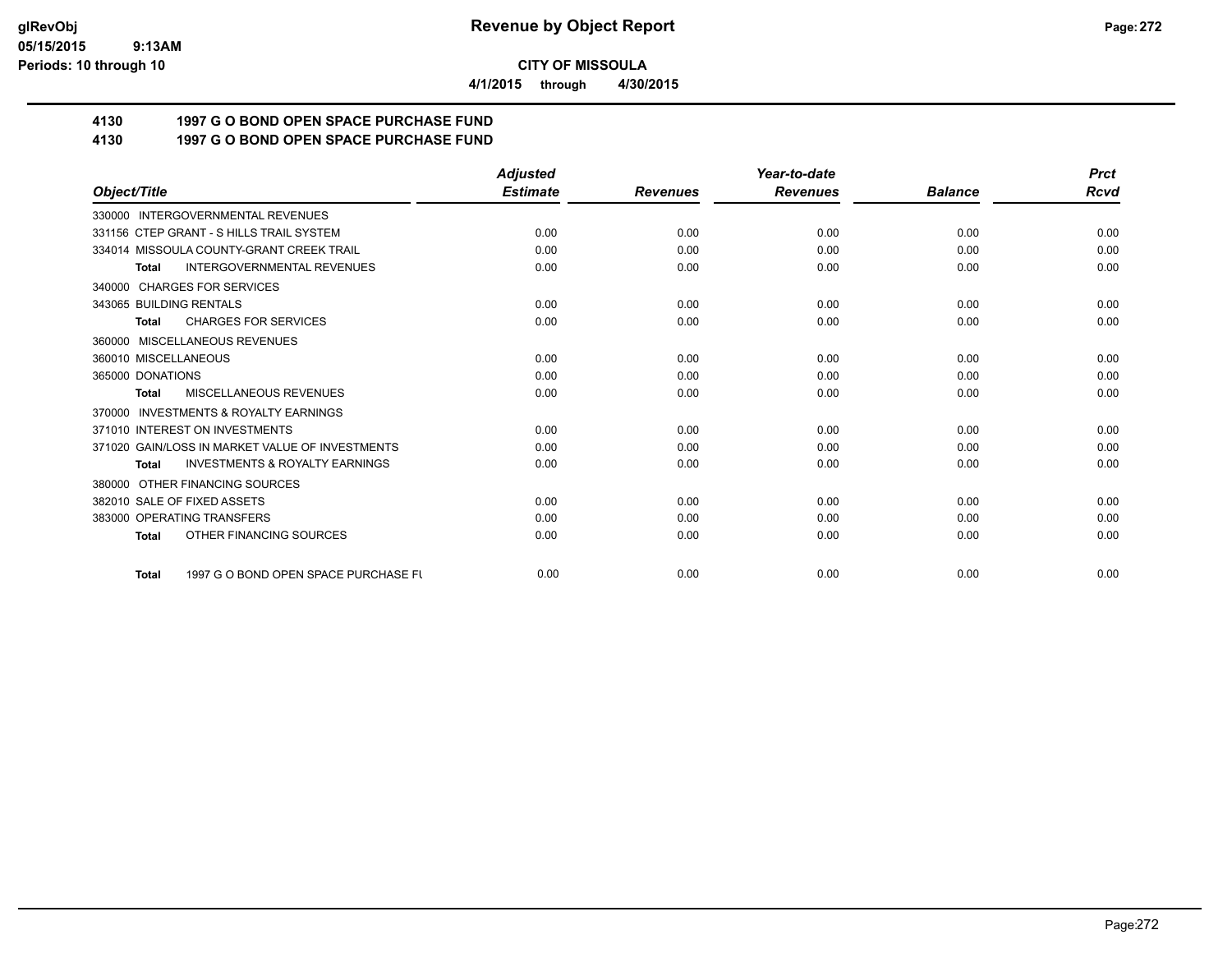**4/1/2015 through 4/30/2015**

## **4130 1997 G O BOND OPEN SPACE PURCHASE FUND**

|                                                           | <b>Adjusted</b> |                 | Year-to-date    |                | <b>Prct</b> |
|-----------------------------------------------------------|-----------------|-----------------|-----------------|----------------|-------------|
| Object/Title                                              | <b>Estimate</b> | <b>Revenues</b> | <b>Revenues</b> | <b>Balance</b> | <b>Rcvd</b> |
| 330000 INTERGOVERNMENTAL REVENUES                         |                 |                 |                 |                |             |
| 331156 CTEP GRANT - S HILLS TRAIL SYSTEM                  | 0.00            | 0.00            | 0.00            | 0.00           | 0.00        |
| 334014 MISSOULA COUNTY-GRANT CREEK TRAIL                  | 0.00            | 0.00            | 0.00            | 0.00           | 0.00        |
| <b>INTERGOVERNMENTAL REVENUES</b><br><b>Total</b>         | 0.00            | 0.00            | 0.00            | 0.00           | 0.00        |
| 340000 CHARGES FOR SERVICES                               |                 |                 |                 |                |             |
| 343065 BUILDING RENTALS                                   | 0.00            | 0.00            | 0.00            | 0.00           | 0.00        |
| <b>CHARGES FOR SERVICES</b><br><b>Total</b>               | 0.00            | 0.00            | 0.00            | 0.00           | 0.00        |
| 360000 MISCELLANEOUS REVENUES                             |                 |                 |                 |                |             |
| 360010 MISCELLANEOUS                                      | 0.00            | 0.00            | 0.00            | 0.00           | 0.00        |
| 365000 DONATIONS                                          | 0.00            | 0.00            | 0.00            | 0.00           | 0.00        |
| <b>MISCELLANEOUS REVENUES</b><br><b>Total</b>             | 0.00            | 0.00            | 0.00            | 0.00           | 0.00        |
| 370000 INVESTMENTS & ROYALTY EARNINGS                     |                 |                 |                 |                |             |
| 371010 INTEREST ON INVESTMENTS                            | 0.00            | 0.00            | 0.00            | 0.00           | 0.00        |
| 371020 GAIN/LOSS IN MARKET VALUE OF INVESTMENT            | 0.00            | 0.00            | 0.00            | 0.00           | 0.00        |
| <b>INVESTMENTS &amp; ROYALTY EARNINGS</b><br><b>Total</b> | 0.00            | 0.00            | 0.00            | 0.00           | 0.00        |
| 380000 OTHER FINANCING SOURCES                            |                 |                 |                 |                |             |
| 382010 SALE OF FIXED ASSETS                               | 0.00            | 0.00            | 0.00            | 0.00           | 0.00        |
| 383000 OPERATING TRANSFERS                                | 0.00            | 0.00            | 0.00            | 0.00           | 0.00        |
| OTHER FINANCING SOURCES<br>Total                          | 0.00            | 0.00            | 0.00            | 0.00           | 0.00        |
| 1997 G O BOND OPEN SPACE PURCHASE F<br><b>Total</b>       | 0.00            | 0.00            | 0.00            | 0.00           | 0.00        |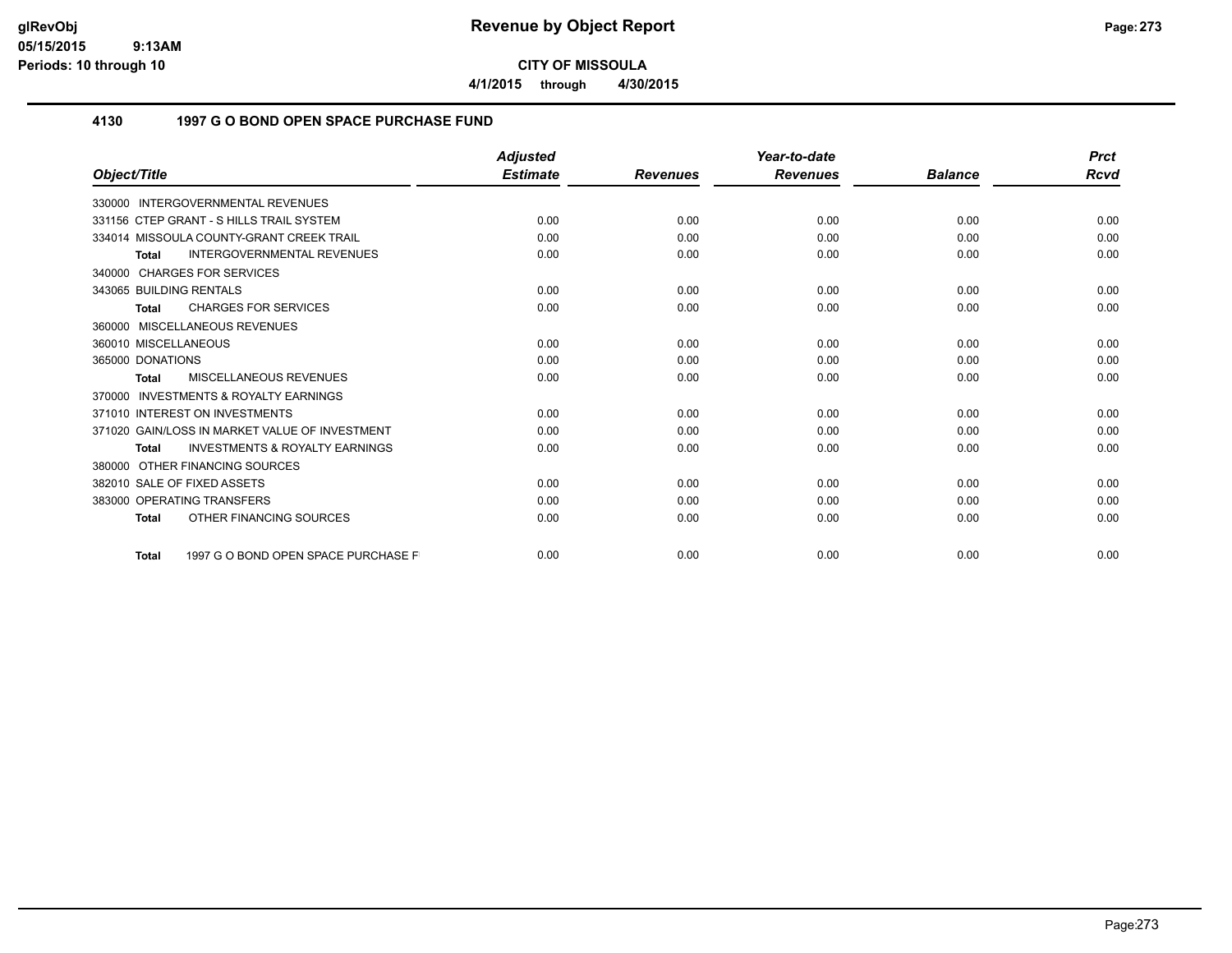**4/1/2015 through 4/30/2015**

#### **4196 NEW FIRE STATION GO BOND**

#### **4196 NEW FIRE STATION GO BOND**

|                                                    | <b>Adjusted</b> |                 | Year-to-date    |                | <b>Prct</b> |
|----------------------------------------------------|-----------------|-----------------|-----------------|----------------|-------------|
| Object/Title                                       | <b>Estimate</b> | <b>Revenues</b> | <b>Revenues</b> | <b>Balance</b> | <b>Rcvd</b> |
| 360000 MISCELLANEOUS REVENUES                      |                 |                 |                 |                |             |
| 365023 NORTHWESTERN ENERGY GRANT                   | 0.00            | 0.00            | 0.00            | 0.00           | 0.00        |
| MISCELLANEOUS REVENUES<br>Total                    | 0.00            | 0.00            | 0.00            | 0.00           | 0.00        |
| 370000 INVESTMENTS & ROYALTY EARNINGS              |                 |                 |                 |                |             |
| 371010 INTEREST ON INVESTMENTS                     | 0.00            | 0.00            | 0.00            | 0.00           | 0.00        |
| 371020 GAIN/LOSS IN MARKET VALUE OF INVESTMENTS    | 0.00            | 0.00            | 0.00            | 0.00           | 0.00        |
| <b>INVESTMENTS &amp; ROYALTY EARNINGS</b><br>Total | 0.00            | 0.00            | 0.00            | 0.00           | 0.00        |
| 380000 OTHER FINANCING SOURCES                     |                 |                 |                 |                |             |
| 381010 BOND PROCEEDS                               | 0.00            | 0.00            | 0.00            | 0.00           | 0.00        |
| 383000 OPERATING TRANSFERS                         | 0.00            | 0.00            | 0.00            | 0.00           | 0.00        |
| OTHER FINANCING SOURCES<br>Total                   | 0.00            | 0.00            | 0.00            | 0.00           | 0.00        |
| NEW FIRE STATION GO BOND<br>Total                  | 0.00            | 0.00            | 0.00            | 0.00           | 0.00        |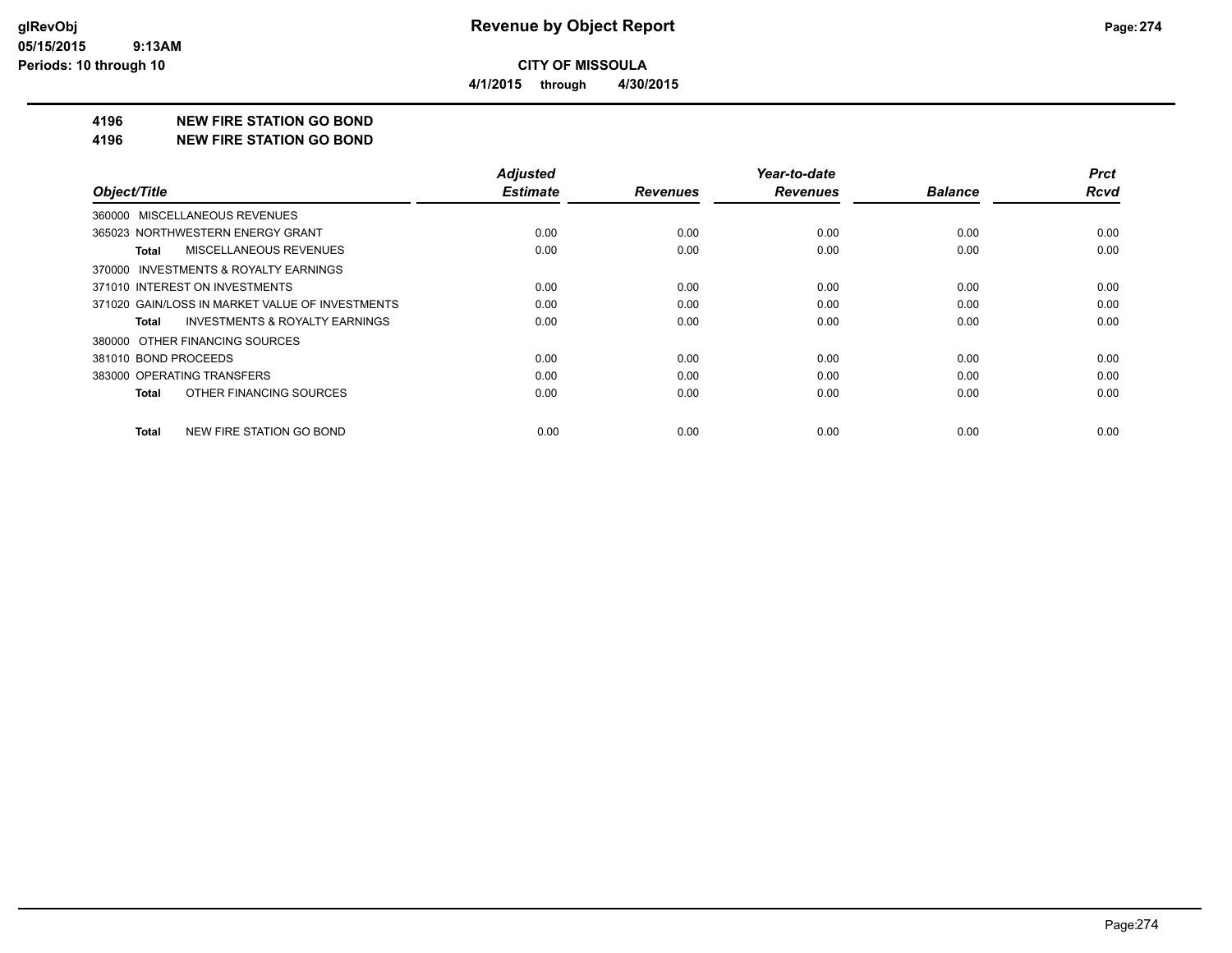**4/1/2015 through 4/30/2015**

## **4196 NEW FIRE STATION GO BOND**

| Object/Title                                       | <b>Adjusted</b><br><b>Estimate</b> | <b>Revenues</b> | Year-to-date<br><b>Revenues</b> | <b>Balance</b> | <b>Prct</b><br>Rcvd |
|----------------------------------------------------|------------------------------------|-----------------|---------------------------------|----------------|---------------------|
| 360000 MISCELLANEOUS REVENUES                      |                                    |                 |                                 |                |                     |
| 365023 NORTHWESTERN ENERGY GRANT                   | 0.00                               | 0.00            | 0.00                            | 0.00           | 0.00                |
| MISCELLANEOUS REVENUES<br>Total                    | 0.00                               | 0.00            | 0.00                            | 0.00           | 0.00                |
| 370000 INVESTMENTS & ROYALTY EARNINGS              |                                    |                 |                                 |                |                     |
| 371010 INTEREST ON INVESTMENTS                     | 0.00                               | 0.00            | 0.00                            | 0.00           | 0.00                |
| 371020 GAIN/LOSS IN MARKET VALUE OF INVESTMENT     | 0.00                               | 0.00            | 0.00                            | 0.00           | 0.00                |
| <b>INVESTMENTS &amp; ROYALTY EARNINGS</b><br>Total | 0.00                               | 0.00            | 0.00                            | 0.00           | 0.00                |
| 380000 OTHER FINANCING SOURCES                     |                                    |                 |                                 |                |                     |
| 381010 BOND PROCEEDS                               | 0.00                               | 0.00            | 0.00                            | 0.00           | 0.00                |
| 383000 OPERATING TRANSFERS                         | 0.00                               | 0.00            | 0.00                            | 0.00           | 0.00                |
| OTHER FINANCING SOURCES<br>Total                   | 0.00                               | 0.00            | 0.00                            | 0.00           | 0.00                |
| NEW FIRE STATION GO BOND<br><b>Total</b>           | 0.00                               | 0.00            | 0.00                            | 0.00           | 0.00                |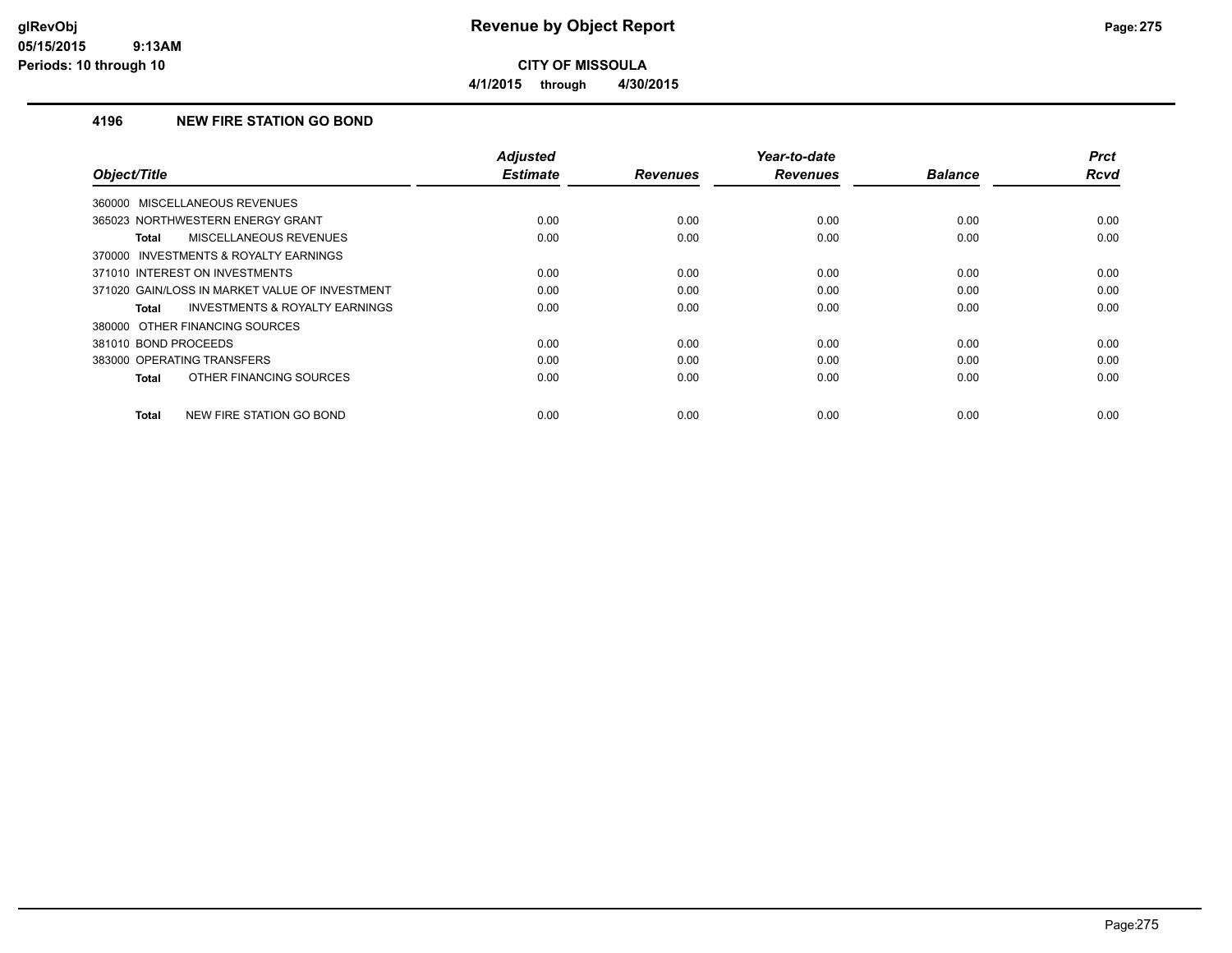**4/1/2015 through 4/30/2015**

# **4450 S/C CONSTRUCTION FUND FOR FY06**

**4450 S/C CONSTRUCTION FUND FOR FY06**

| Object/Title |                                                 | <b>Adjusted</b> |                 | Year-to-date    |                |      |
|--------------|-------------------------------------------------|-----------------|-----------------|-----------------|----------------|------|
|              |                                                 | <b>Estimate</b> | <b>Revenues</b> | <b>Revenues</b> | <b>Balance</b> | Rcvd |
|              | 370000 INVESTMENTS & ROYALTY EARNINGS           |                 |                 |                 |                |      |
|              | 371010 INTEREST ON INVESTMENTS                  | 0.00            | 0.00            | 0.00            | 0.00           | 0.00 |
|              | 371020 GAIN/LOSS IN MARKET VALUE OF INVESTMENTS | 0.00            | 0.00            | 0.00            | 0.00           | 0.00 |
| <b>Total</b> | INVESTMENTS & ROYALTY EARNINGS                  | 0.00            | 0.00            | 0.00            | 0.00           | 0.00 |
| Total        | S/C CONSTRUCTION FUND FOR FY06                  | 0.00            | 0.00            | 0.00            | 0.00           | 0.00 |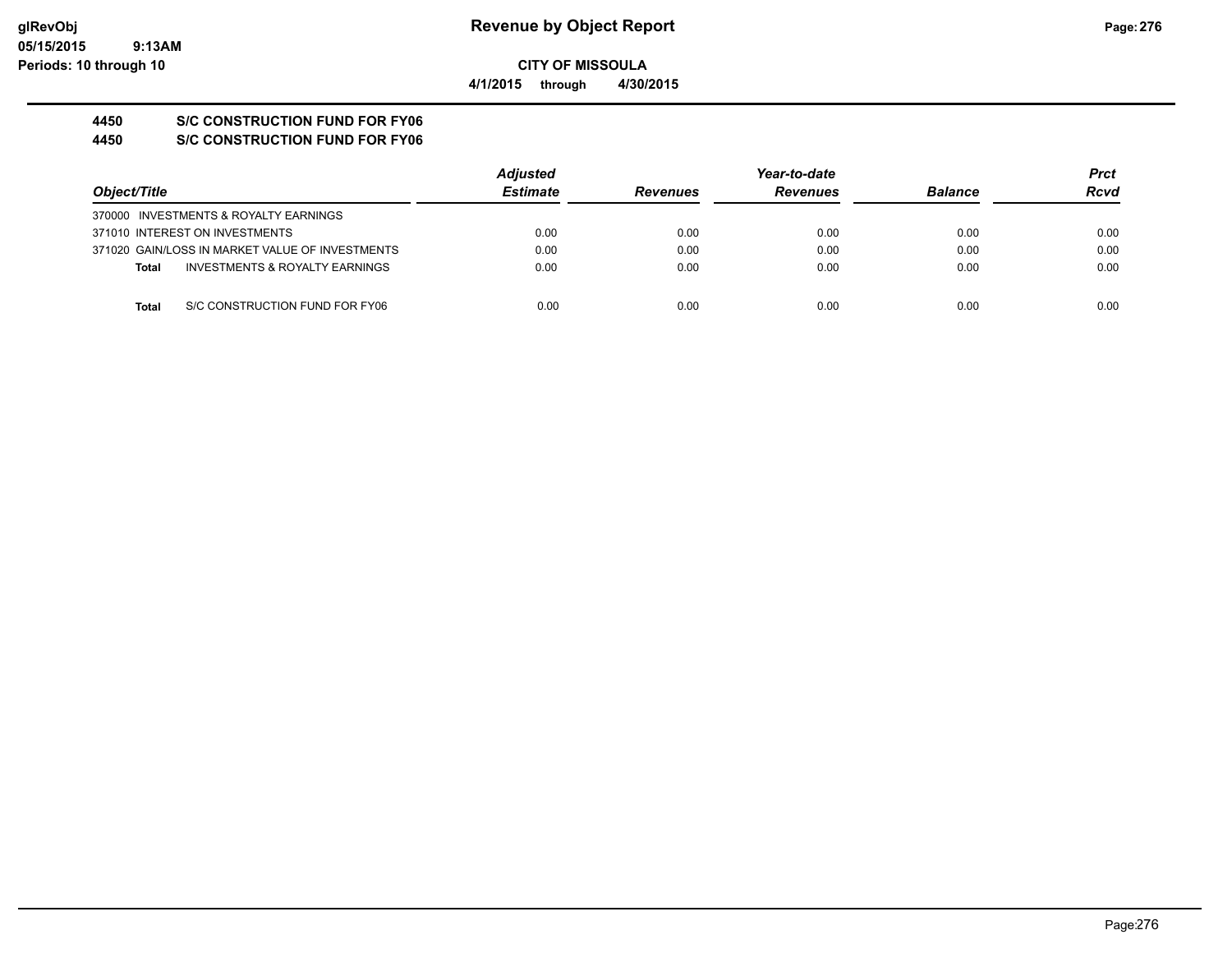**4/1/2015 through 4/30/2015**

## **4450 S/C CONSTRUCTION FUND FOR FY06**

| Object/Title |                                                | <b>Adiusted</b><br><b>Estimate</b> | <b>Revenues</b> | Year-to-date<br><b>Revenues</b> | <b>Balance</b> | <b>Prct</b><br><b>Rcvd</b> |
|--------------|------------------------------------------------|------------------------------------|-----------------|---------------------------------|----------------|----------------------------|
|              | 370000 INVESTMENTS & ROYALTY EARNINGS          |                                    |                 |                                 |                |                            |
|              | 371010 INTEREST ON INVESTMENTS                 | 0.00                               | 0.00            | 0.00                            | 0.00           | 0.00                       |
|              | 371020 GAIN/LOSS IN MARKET VALUE OF INVESTMENT | 0.00                               | 0.00            | 0.00                            | 0.00           | 0.00                       |
| <b>Total</b> | INVESTMENTS & ROYALTY EARNINGS                 | 0.00                               | 0.00            | 0.00                            | 0.00           | 0.00                       |
|              |                                                |                                    |                 |                                 |                |                            |
| Total        | S/C CONSTRUCTION FUND FOR FY06                 | 0.00                               | 0.00            | 0.00                            | 0.00           | 0.00                       |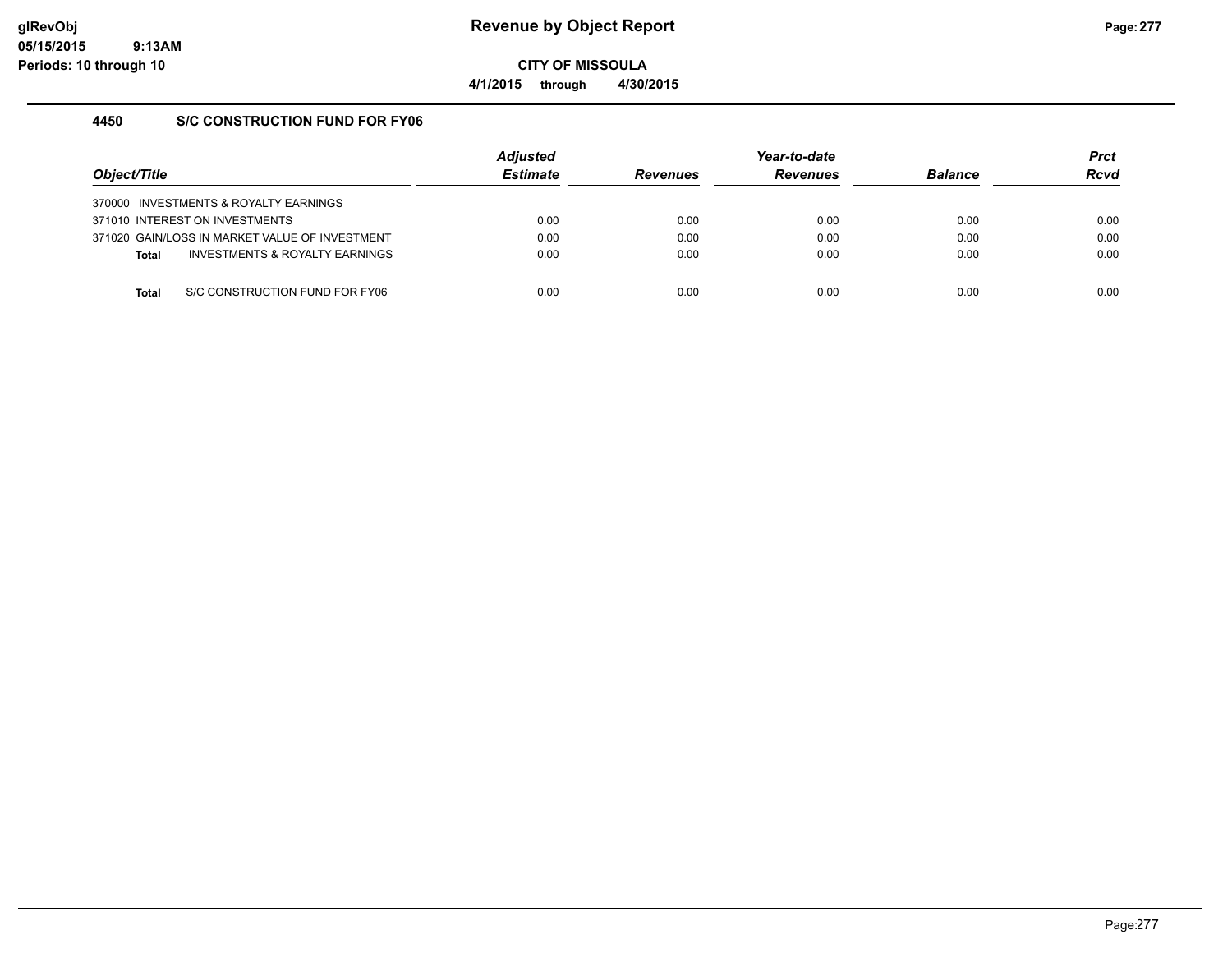**4/1/2015 through 4/30/2015**

**4451 FY07 S/C BOND FUND**

**4451 FY07 S/C BOND FUND**

|                                                    | <b>Adjusted</b> |                 | Year-to-date    |                | <b>Prct</b> |
|----------------------------------------------------|-----------------|-----------------|-----------------|----------------|-------------|
| Object/Title                                       | <b>Estimate</b> | <b>Revenues</b> | <b>Revenues</b> | <b>Balance</b> | <b>Rcvd</b> |
| 360000 MISCELLANEOUS REVENUES                      |                 |                 |                 |                |             |
| 360010 MISCELLANEOUS                               | 0.00            | 0.00            | 0.00            | 0.00           | 0.00        |
| MISCELLANEOUS REVENUES<br><b>Total</b>             | 0.00            | 0.00            | 0.00            | 0.00           | 0.00        |
| 370000 INVESTMENTS & ROYALTY EARNINGS              |                 |                 |                 |                |             |
| 371010 INTEREST ON INVESTMENTS                     | 0.00            | 0.00            | 0.00            | 0.00           | 0.00        |
| 371020 GAIN/LOSS IN MARKET VALUE OF INVESTMENTS    | 0.00            | 0.00            | 0.00            | 0.00           | 0.00        |
| <b>INVESTMENTS &amp; ROYALTY EARNINGS</b><br>Total | 0.00            | 0.00            | 0.00            | 0.00           | 0.00        |
| 380000 OTHER FINANCING SOURCES                     |                 |                 |                 |                |             |
| 381030 SID BONDS PROCEEDS                          | 0.00            | 0.00            | 0.00            | 0.00           | 0.00        |
| OTHER FINANCING SOURCES<br><b>Total</b>            | 0.00            | 0.00            | 0.00            | 0.00           | 0.00        |
| FY07 S/C BOND FUND<br><b>Total</b>                 | 0.00            | 0.00            | 0.00            | 0.00           | 0.00        |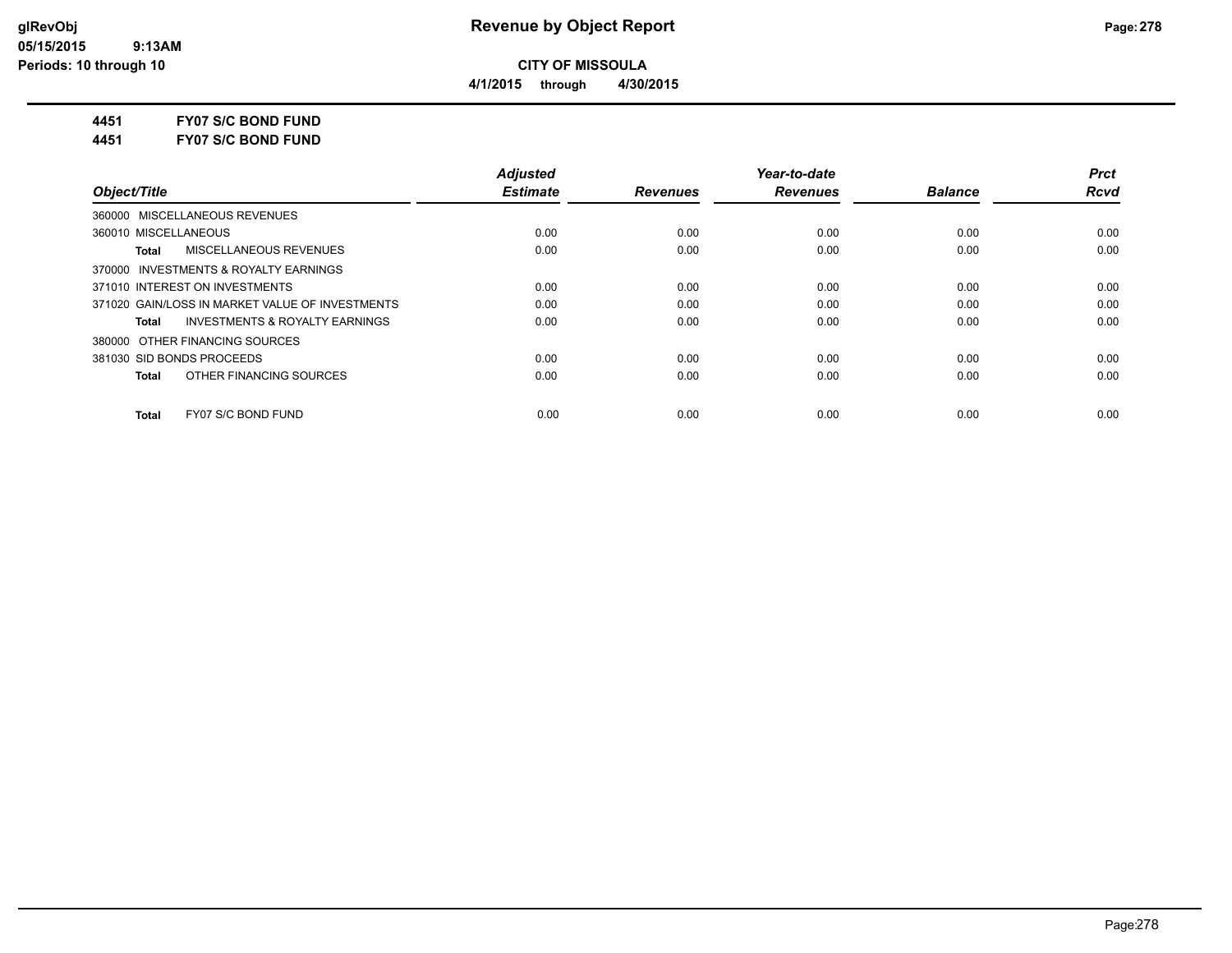**4/1/2015 through 4/30/2015**

#### **4451 FY07 S/C BOND FUND**

| Object/Title                                   | <b>Adjusted</b><br><b>Estimate</b> | <b>Revenues</b> | Year-to-date<br><b>Revenues</b> | <b>Balance</b> | <b>Prct</b><br><b>Rcvd</b> |
|------------------------------------------------|------------------------------------|-----------------|---------------------------------|----------------|----------------------------|
| 360000 MISCELLANEOUS REVENUES                  |                                    |                 |                                 |                |                            |
|                                                |                                    |                 |                                 |                |                            |
| 360010 MISCELLANEOUS                           | 0.00                               | 0.00            | 0.00                            | 0.00           | 0.00                       |
| MISCELLANEOUS REVENUES<br>Total                | 0.00                               | 0.00            | 0.00                            | 0.00           | 0.00                       |
| 370000 INVESTMENTS & ROYALTY EARNINGS          |                                    |                 |                                 |                |                            |
| 371010 INTEREST ON INVESTMENTS                 | 0.00                               | 0.00            | 0.00                            | 0.00           | 0.00                       |
| 371020 GAIN/LOSS IN MARKET VALUE OF INVESTMENT | 0.00                               | 0.00            | 0.00                            | 0.00           | 0.00                       |
| INVESTMENTS & ROYALTY EARNINGS<br>Total        | 0.00                               | 0.00            | 0.00                            | 0.00           | 0.00                       |
| 380000 OTHER FINANCING SOURCES                 |                                    |                 |                                 |                |                            |
| 381030 SID BONDS PROCEEDS                      | 0.00                               | 0.00            | 0.00                            | 0.00           | 0.00                       |
| OTHER FINANCING SOURCES<br>Total               | 0.00                               | 0.00            | 0.00                            | 0.00           | 0.00                       |
| FY07 S/C BOND FUND<br><b>Total</b>             | 0.00                               | 0.00            | 0.00                            | 0.00           | 0.00                       |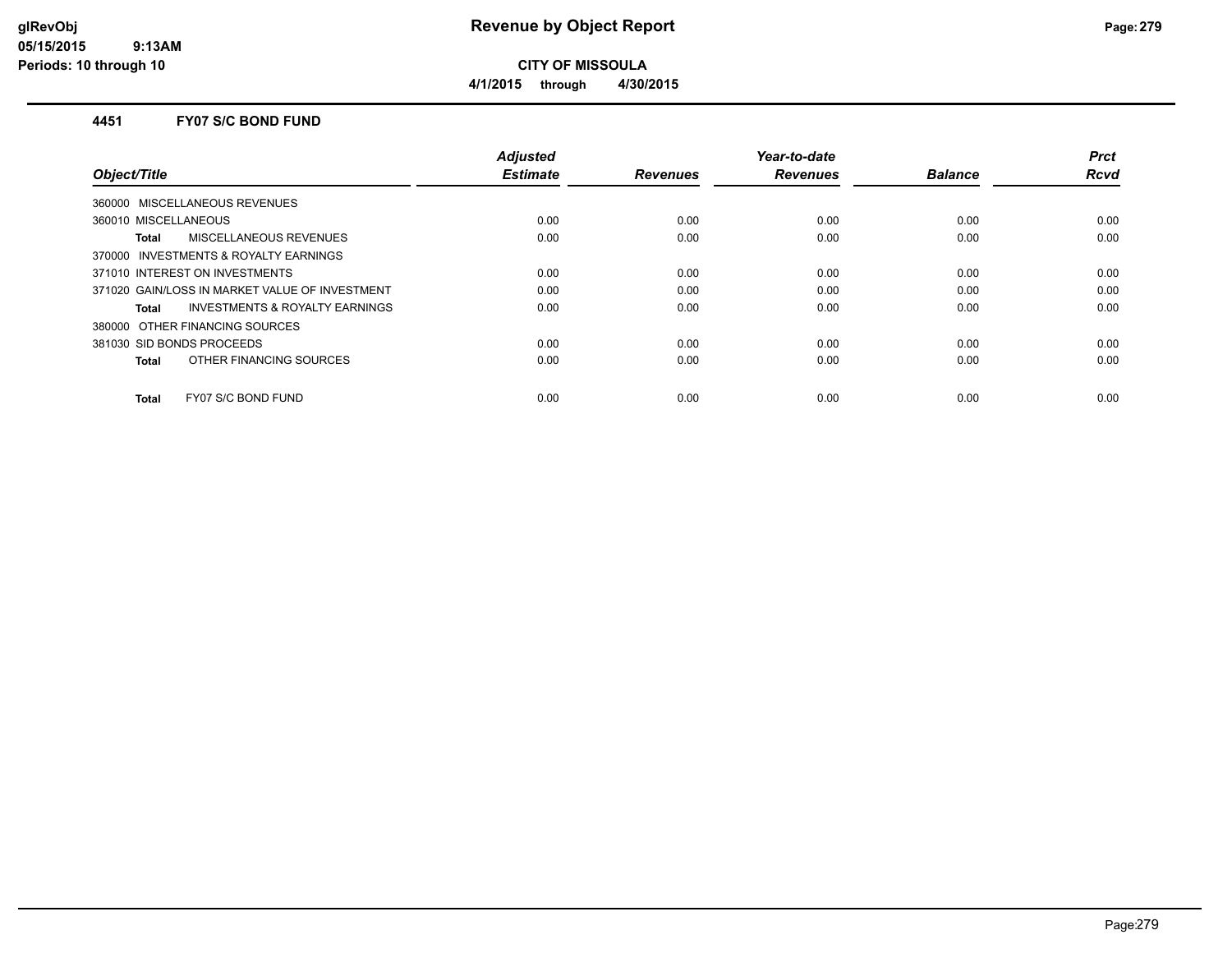**4/1/2015 through 4/30/2015**

# **4452 S/C CONSTRUCTION FUND FOR FY 08 BOND SAL**

**4452 S/C CONSTRUCTION FUND FOR FY 08 BOND SAL**

|                                                    | <b>Adjusted</b> |                 | Year-to-date    |                | <b>Prct</b> |
|----------------------------------------------------|-----------------|-----------------|-----------------|----------------|-------------|
| Object/Title                                       | <b>Estimate</b> | <b>Revenues</b> | <b>Revenues</b> | <b>Balance</b> | <b>Rcvd</b> |
| 360000 MISCELLANEOUS REVENUES                      |                 |                 |                 |                |             |
| 360010 MISCELLANEOUS                               | 0.00            | 0.00            | 0.00            | 0.00           | 0.00        |
| 362000 OTHER MISCELLANEOUS REVENUE                 | 0.00            | 0.00            | 0.00            | 0.00           | 0.00        |
| MISCELLANEOUS REVENUES<br>Total                    | 0.00            | 0.00            | 0.00            | 0.00           | 0.00        |
| 370000 INVESTMENTS & ROYALTY EARNINGS              |                 |                 |                 |                |             |
| 371010 INTEREST ON INVESTMENTS                     | 0.00            | 0.00            | 0.00            | 0.00           | 0.00        |
| 371020 GAIN/LOSS IN MARKET VALUE OF INVESTMENTS    | 0.00            | 0.00            | 0.00            | 0.00           | 0.00        |
| <b>INVESTMENTS &amp; ROYALTY EARNINGS</b><br>Total | 0.00            | 0.00            | 0.00            | 0.00           | 0.00        |
| 380000 OTHER FINANCING SOURCES                     |                 |                 |                 |                |             |
| 381000 LOAN PROCEEDS                               | 0.00            | 0.00            | 0.00            | 0.00           | 0.00        |
| 383042 TRANSFERS FROM OTHER FUNDS                  | 0.00            | 0.00            | 0.00            | 0.00           | 0.00        |
| OTHER FINANCING SOURCES<br>Total                   | 0.00            | 0.00            | 0.00            | 0.00           | 0.00        |
| S/C CONSTRUCTION FUND FOR FY 08 BONE<br>Total      | 0.00            | 0.00            | 0.00            | 0.00           | 0.00        |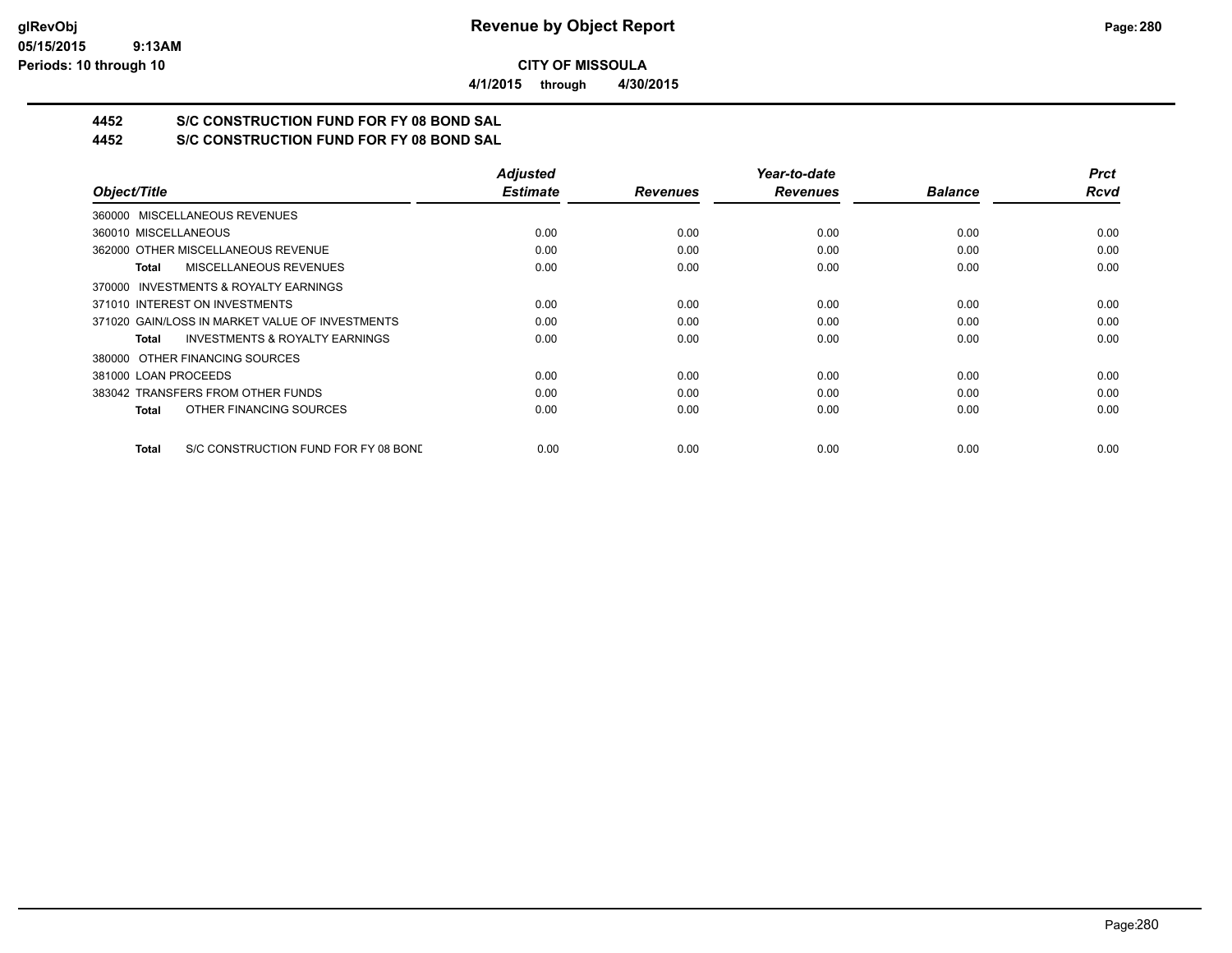**4/1/2015 through 4/30/2015**

## **4452 S/C CONSTRUCTION FUND FOR FY 08 BOND SAL**

| Object/Title                                       | <b>Adjusted</b><br><b>Estimate</b> | <b>Revenues</b> | Year-to-date<br><b>Revenues</b> | <b>Balance</b> | Prct<br><b>Rcvd</b> |
|----------------------------------------------------|------------------------------------|-----------------|---------------------------------|----------------|---------------------|
|                                                    |                                    |                 |                                 |                |                     |
| 360000 MISCELLANEOUS REVENUES                      |                                    |                 |                                 |                |                     |
| 360010 MISCELLANEOUS                               | 0.00                               | 0.00            | 0.00                            | 0.00           | 0.00                |
| 362000 OTHER MISCELLANEOUS REVENUE                 | 0.00                               | 0.00            | 0.00                            | 0.00           | 0.00                |
| MISCELLANEOUS REVENUES<br>Total                    | 0.00                               | 0.00            | 0.00                            | 0.00           | 0.00                |
| INVESTMENTS & ROYALTY EARNINGS<br>370000           |                                    |                 |                                 |                |                     |
| 371010 INTEREST ON INVESTMENTS                     | 0.00                               | 0.00            | 0.00                            | 0.00           | 0.00                |
| 371020 GAIN/LOSS IN MARKET VALUE OF INVESTMENT     | 0.00                               | 0.00            | 0.00                            | 0.00           | 0.00                |
| <b>INVESTMENTS &amp; ROYALTY EARNINGS</b><br>Total | 0.00                               | 0.00            | 0.00                            | 0.00           | 0.00                |
| 380000 OTHER FINANCING SOURCES                     |                                    |                 |                                 |                |                     |
| 381000 LOAN PROCEEDS                               | 0.00                               | 0.00            | 0.00                            | 0.00           | 0.00                |
| 383042 TRANSFERS FROM OTHER FUNDS                  | 0.00                               | 0.00            | 0.00                            | 0.00           | 0.00                |
| OTHER FINANCING SOURCES<br>Total                   | 0.00                               | 0.00            | 0.00                            | 0.00           | 0.00                |
|                                                    |                                    |                 |                                 |                |                     |
| S/C CONSTRUCTION FUND FOR FY 08 BONI<br>Total      | 0.00                               | 0.00            | 0.00                            | 0.00           | 0.00                |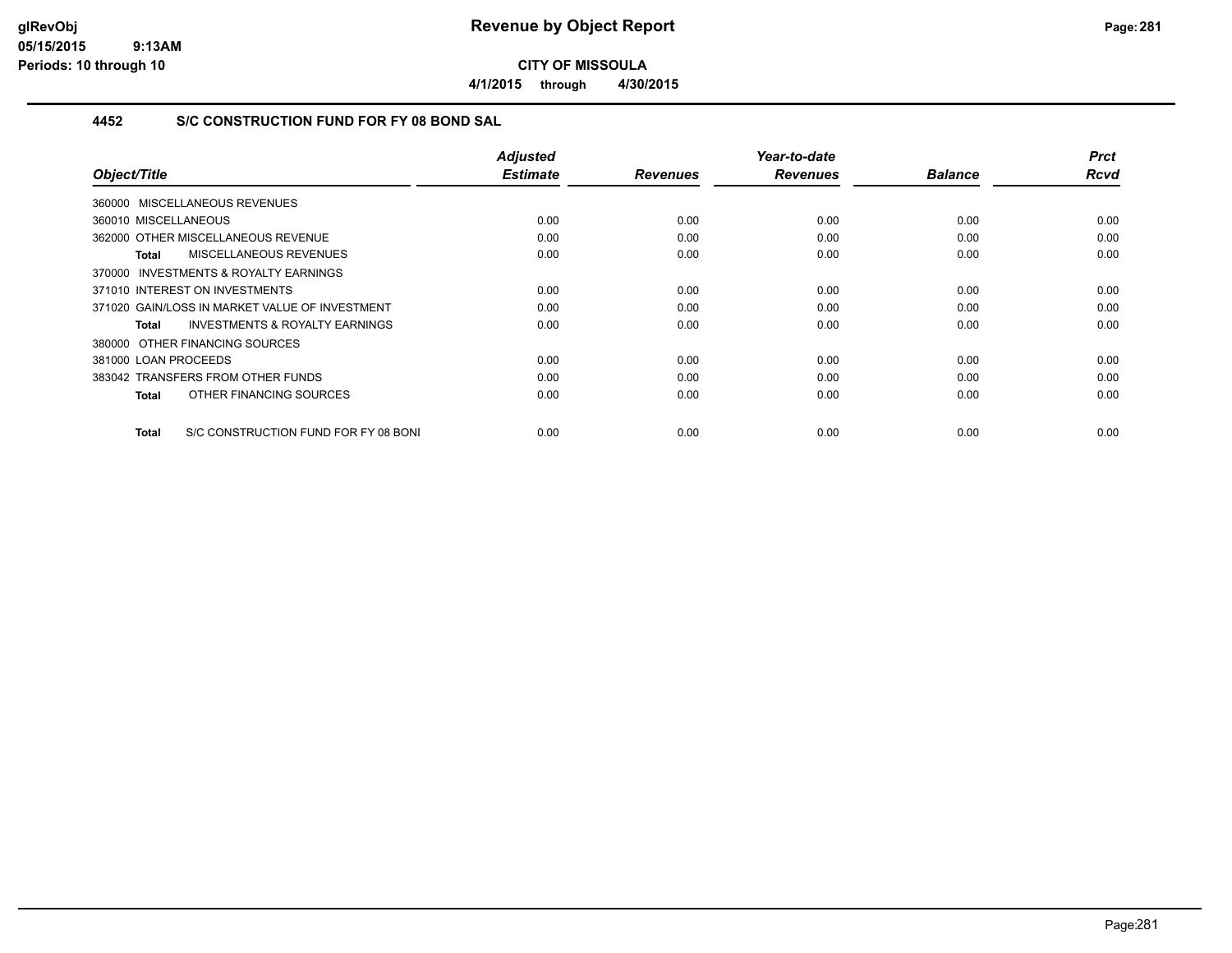**4/1/2015 through 4/30/2015**

# **4453 S/C CONSTRUCTION FUND FY09 BOND**

**4453 S/C CONSTRUCTION FUND FY09 BOND**

|                                                    | <b>Adjusted</b> |                 | Year-to-date    |                | <b>Prct</b> |
|----------------------------------------------------|-----------------|-----------------|-----------------|----------------|-------------|
| Object/Title                                       | <b>Estimate</b> | <b>Revenues</b> | <b>Revenues</b> | <b>Balance</b> | <b>Rcvd</b> |
| 360000 MISCELLANEOUS REVENUES                      |                 |                 |                 |                |             |
| 360010 MISCELLANEOUS                               | 0.00            | 0.00            | 0.00            | 0.00           | 0.00        |
| 362000 OTHER MISCELLANEOUS REVENUE                 | 0.00            | 0.00            | 0.00            | 0.00           | 0.00        |
| MISCELLANEOUS REVENUES<br>Total                    | 0.00            | 0.00            | 0.00            | 0.00           | 0.00        |
| 370000 INVESTMENTS & ROYALTY EARNINGS              |                 |                 |                 |                |             |
| 371010 INTEREST ON INVESTMENTS                     | 0.00            | 0.00            | 0.00            | 0.00           | 0.00        |
| <b>INVESTMENTS &amp; ROYALTY EARNINGS</b><br>Total | 0.00            | 0.00            | 0.00            | 0.00           | 0.00        |
| 380000 OTHER FINANCING SOURCES                     |                 |                 |                 |                |             |
| 381030 SID BONDS PROCEEDS                          | 0.00            | 0.00            | 0.00            | 0.00           | 0.00        |
| 383000 OPERATING TRANSFERS                         | 0.00            | 0.00            | 0.00            | 0.00           | 0.00        |
| OTHER FINANCING SOURCES<br>Total                   | 0.00            | 0.00            | 0.00            | 0.00           | 0.00        |
| S/C CONSTRUCTION FUND FY09 BOND<br>Total           | 0.00            | 0.00            | 0.00            | 0.00           | 0.00        |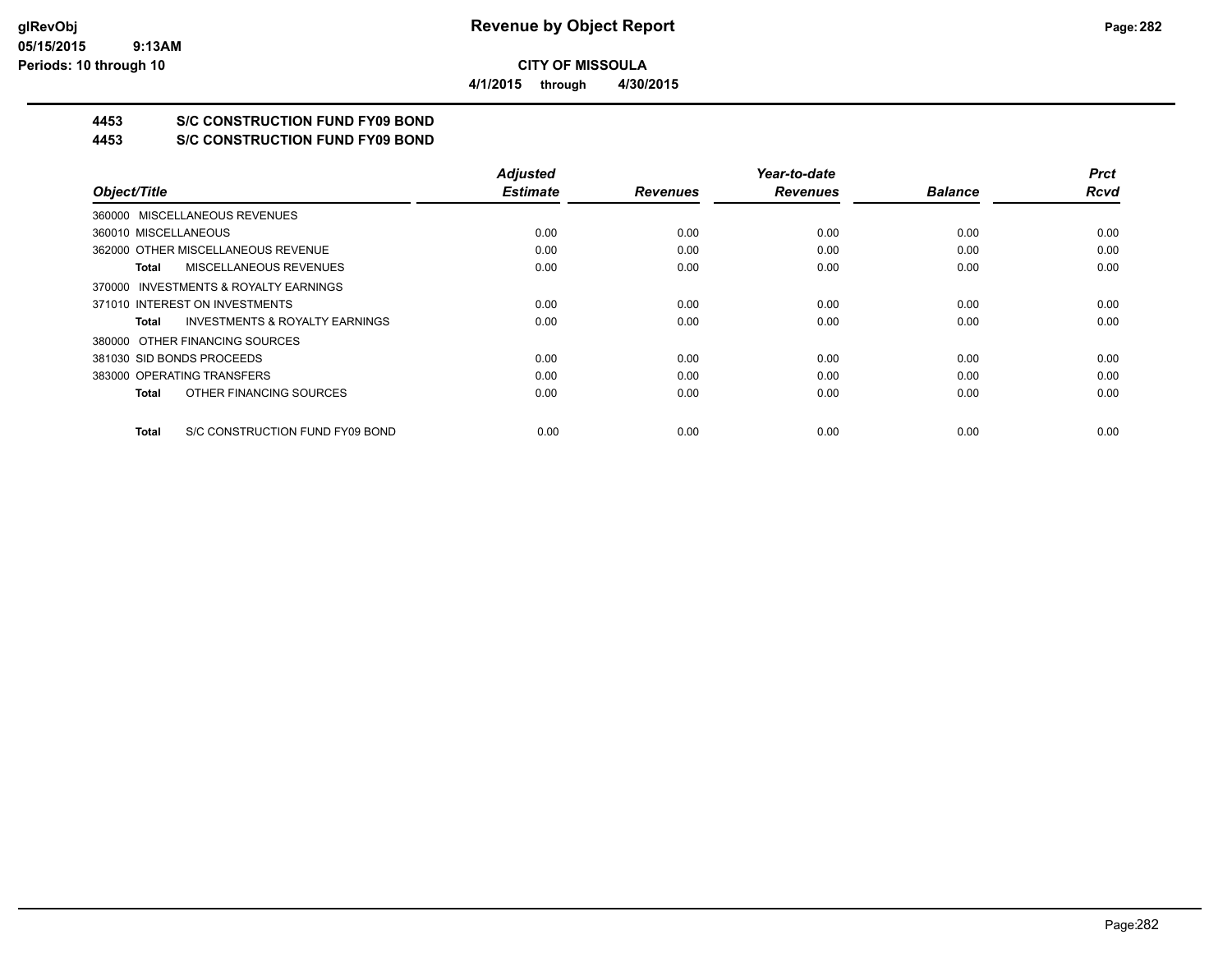**4/1/2015 through 4/30/2015**

## **4453 S/C CONSTRUCTION FUND FY09 BOND**

|                                                           | <b>Adjusted</b><br><b>Estimate</b> | <b>Revenues</b> | Year-to-date<br><b>Revenues</b> | <b>Balance</b> | <b>Prct</b><br><b>Rcvd</b> |
|-----------------------------------------------------------|------------------------------------|-----------------|---------------------------------|----------------|----------------------------|
| Object/Title                                              |                                    |                 |                                 |                |                            |
| 360000 MISCELLANEOUS REVENUES                             |                                    |                 |                                 |                |                            |
| 360010 MISCELLANEOUS                                      | 0.00                               | 0.00            | 0.00                            | 0.00           | 0.00                       |
| 362000 OTHER MISCELLANEOUS REVENUE                        | 0.00                               | 0.00            | 0.00                            | 0.00           | 0.00                       |
| <b>MISCELLANEOUS REVENUES</b><br><b>Total</b>             | 0.00                               | 0.00            | 0.00                            | 0.00           | 0.00                       |
| <b>INVESTMENTS &amp; ROYALTY EARNINGS</b><br>370000       |                                    |                 |                                 |                |                            |
| 371010 INTEREST ON INVESTMENTS                            | 0.00                               | 0.00            | 0.00                            | 0.00           | 0.00                       |
| <b>INVESTMENTS &amp; ROYALTY EARNINGS</b><br><b>Total</b> | 0.00                               | 0.00            | 0.00                            | 0.00           | 0.00                       |
| 380000 OTHER FINANCING SOURCES                            |                                    |                 |                                 |                |                            |
| 381030 SID BONDS PROCEEDS                                 | 0.00                               | 0.00            | 0.00                            | 0.00           | 0.00                       |
| 383000 OPERATING TRANSFERS                                | 0.00                               | 0.00            | 0.00                            | 0.00           | 0.00                       |
| OTHER FINANCING SOURCES<br><b>Total</b>                   | 0.00                               | 0.00            | 0.00                            | 0.00           | 0.00                       |
| <b>Total</b><br>S/C CONSTRUCTION FUND FY09 BOND           | 0.00                               | 0.00            | 0.00                            | 0.00           | 0.00                       |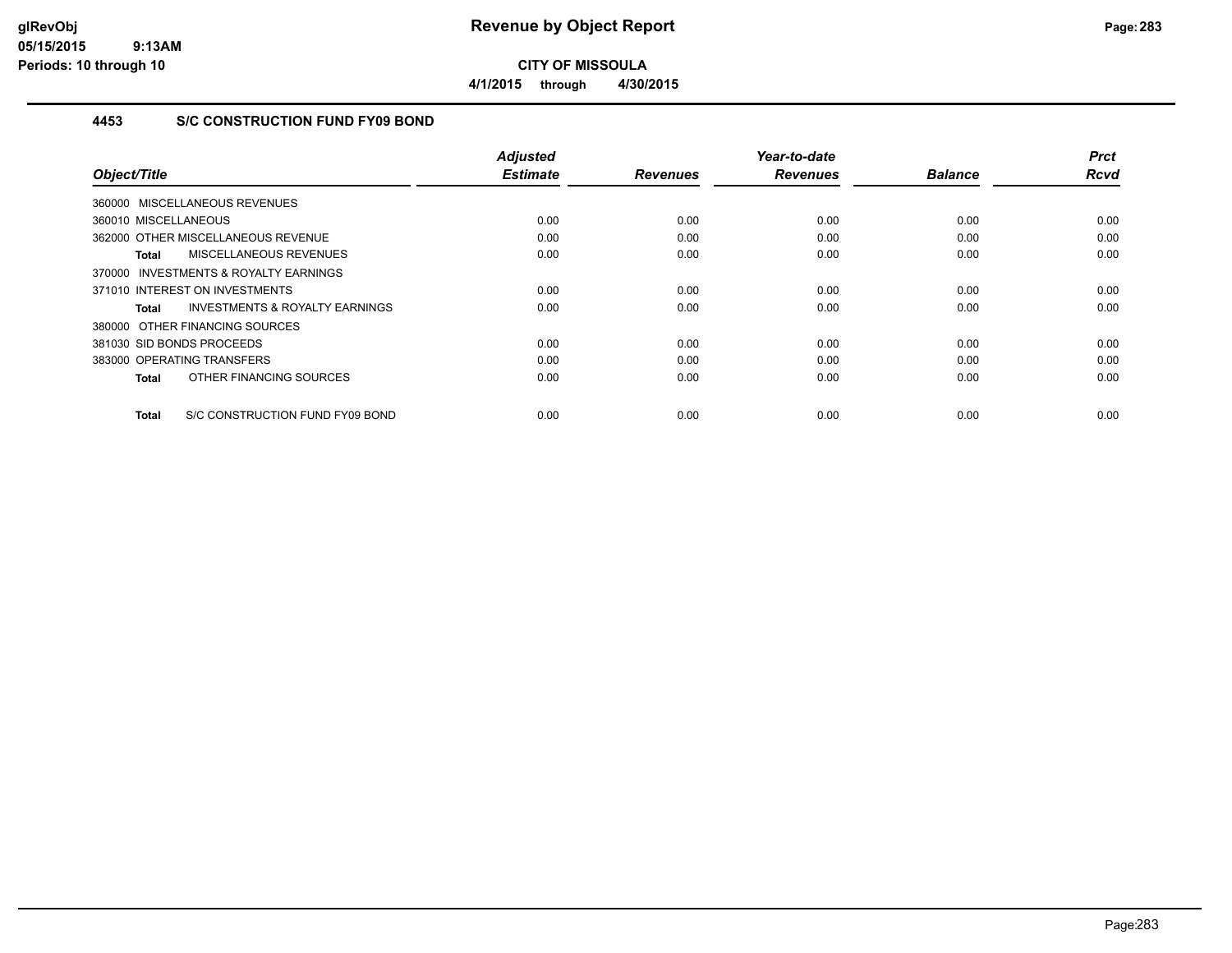**4/1/2015 through 4/30/2015**

# **4454 S/C CONSTRUCTION FUND FOR FY10**

**4454 S/C CONSTRUCTION FUND FOR FY10**

|                                                    | <b>Adjusted</b> |                 | Year-to-date    |                | <b>Prct</b> |
|----------------------------------------------------|-----------------|-----------------|-----------------|----------------|-------------|
| Object/Title                                       | <b>Estimate</b> | <b>Revenues</b> | <b>Revenues</b> | <b>Balance</b> | <b>Rcvd</b> |
| 360000 MISCELLANEOUS REVENUES                      |                 |                 |                 |                |             |
| 360010 MISCELLANEOUS                               | 0.00            | 0.00            | 41,835.61       | $-41,835.61$   | 0.00        |
| 362000 OTHER MISCELLANEOUS REVENUE                 | 0.00            | 0.00            | 0.00            | 0.00           | 0.00        |
| MISCELLANEOUS REVENUES<br>Total                    | 0.00            | 0.00            | 41,835.61       | $-41,835.61$   | 0.00        |
| 370000 INVESTMENTS & ROYALTY EARNINGS              |                 |                 |                 |                |             |
| 371010 INTEREST ON INVESTMENTS                     | 0.00            | 0.00            | 0.00            | 0.00           | 0.00        |
| <b>INVESTMENTS &amp; ROYALTY EARNINGS</b><br>Total | 0.00            | 0.00            | 0.00            | 0.00           | 0.00        |
| 380000 OTHER FINANCING SOURCES                     |                 |                 |                 |                |             |
| 381030 SID BONDS PROCEEDS                          | 0.00            | 0.00            | 0.00            | 0.00           | 0.00        |
| OTHER FINANCING SOURCES<br>Total                   | 0.00            | 0.00            | 0.00            | 0.00           | 0.00        |
| S/C CONSTRUCTION FUND FOR FY10<br>Total            | 0.00            | 0.00            | 41,835.61       | $-41,835.61$   | 0.00        |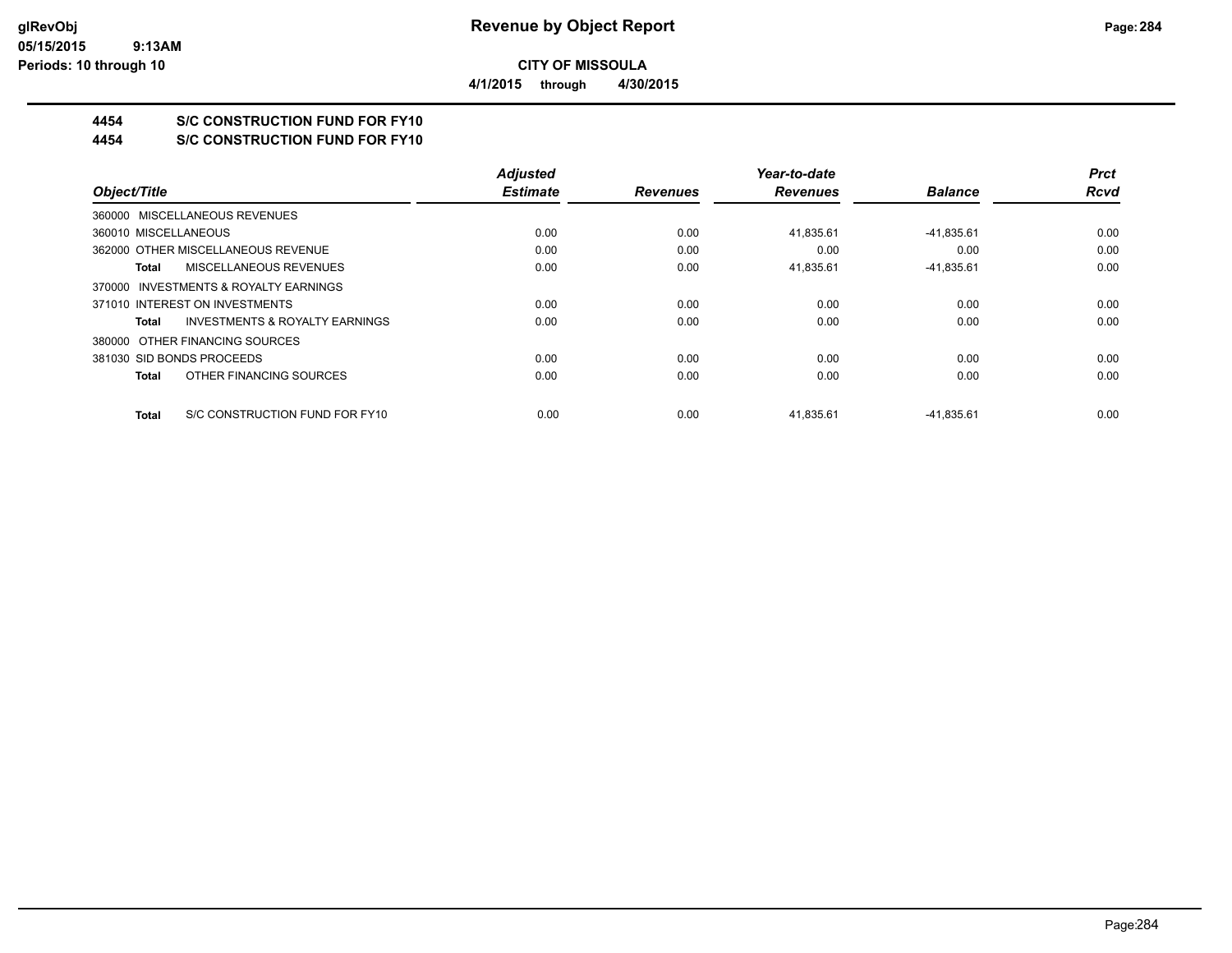**4/1/2015 through 4/30/2015**

## **4454 S/C CONSTRUCTION FUND FOR FY10**

|                                                    | <b>Adjusted</b> |                 | Year-to-date    |                | <b>Prct</b> |
|----------------------------------------------------|-----------------|-----------------|-----------------|----------------|-------------|
| Object/Title                                       | <b>Estimate</b> | <b>Revenues</b> | <b>Revenues</b> | <b>Balance</b> | <b>Rcvd</b> |
| 360000 MISCELLANEOUS REVENUES                      |                 |                 |                 |                |             |
| 360010 MISCELLANEOUS                               | 0.00            | 0.00            | 41.835.61       | $-41,835.61$   | 0.00        |
| 362000 OTHER MISCELLANEOUS REVENUE                 | 0.00            | 0.00            | 0.00            | 0.00           | 0.00        |
| MISCELLANEOUS REVENUES<br>Total                    | 0.00            | 0.00            | 41,835.61       | $-41,835.61$   | 0.00        |
| INVESTMENTS & ROYALTY EARNINGS<br>370000           |                 |                 |                 |                |             |
| 371010 INTEREST ON INVESTMENTS                     | 0.00            | 0.00            | 0.00            | 0.00           | 0.00        |
| <b>INVESTMENTS &amp; ROYALTY EARNINGS</b><br>Total | 0.00            | 0.00            | 0.00            | 0.00           | 0.00        |
| 380000 OTHER FINANCING SOURCES                     |                 |                 |                 |                |             |
| 381030 SID BONDS PROCEEDS                          | 0.00            | 0.00            | 0.00            | 0.00           | 0.00        |
| OTHER FINANCING SOURCES<br>Total                   | 0.00            | 0.00            | 0.00            | 0.00           | 0.00        |
| S/C CONSTRUCTION FUND FOR FY10<br>Total            | 0.00            | 0.00            | 41.835.61       | $-41.835.61$   | 0.00        |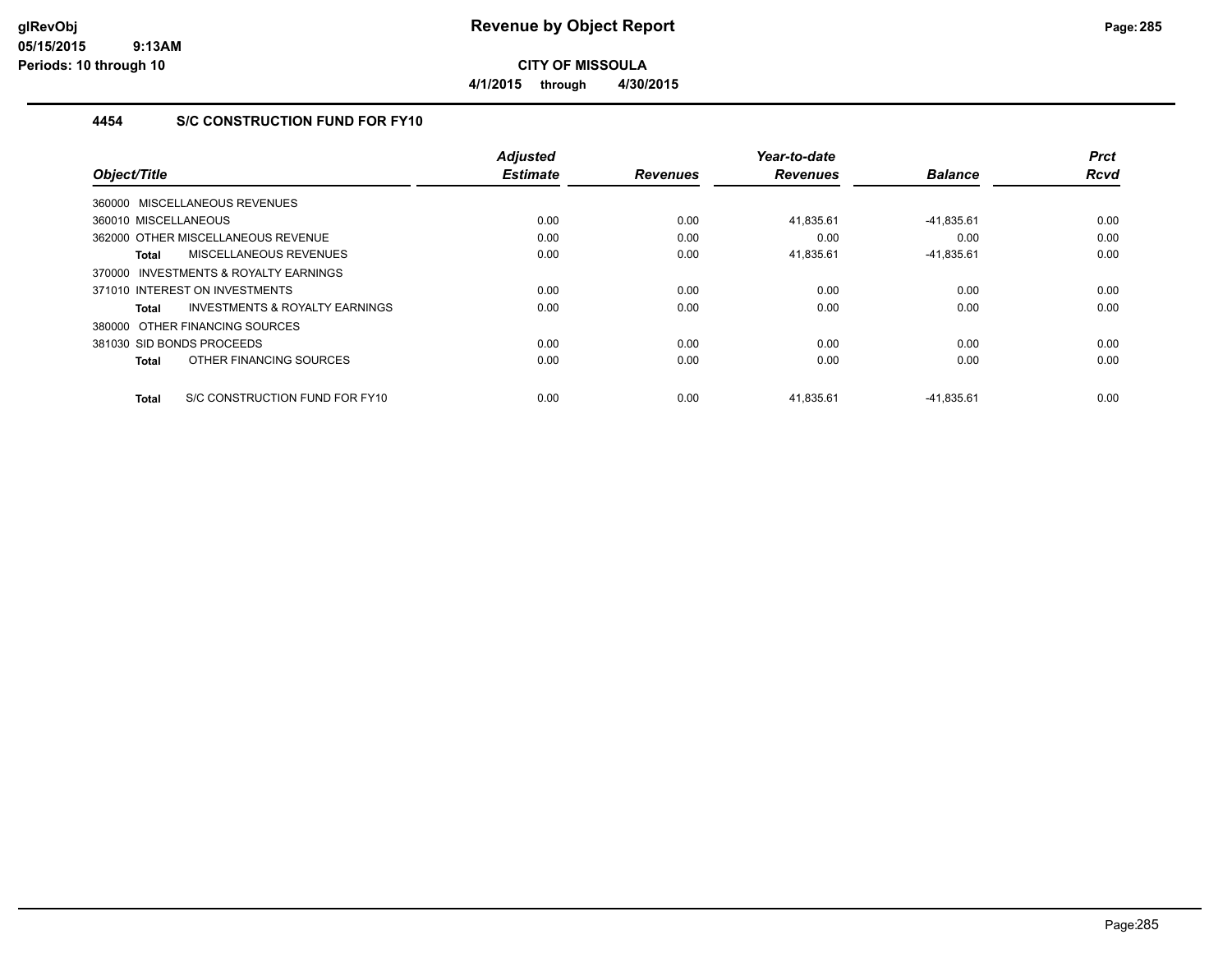**4/1/2015 through 4/30/2015**

## **4455 FY11 S/C CONSTRUCTION FUND**

**4455 FY11 S/C CONSTRUCTION FUND**

|                                                    | <b>Adjusted</b> |                 | Year-to-date    |                | <b>Prct</b> |
|----------------------------------------------------|-----------------|-----------------|-----------------|----------------|-------------|
| Object/Title                                       | <b>Estimate</b> | <b>Revenues</b> | <b>Revenues</b> | <b>Balance</b> | <b>Rcvd</b> |
| 360000 MISCELLANEOUS REVENUES                      |                 |                 |                 |                |             |
| 360010 MISCELLANEOUS                               | 0.00            | 0.00            | 0.00            | 0.00           | 0.00        |
| MISCELLANEOUS REVENUES<br>Total                    | 0.00            | 0.00            | 0.00            | 0.00           | 0.00        |
| 370000 INVESTMENTS & ROYALTY EARNINGS              |                 |                 |                 |                |             |
| 371010 INTEREST ON INVESTMENTS                     | 0.00            | 0.00            | 0.00            | 0.00           | 0.00        |
| <b>INVESTMENTS &amp; ROYALTY EARNINGS</b><br>Total | 0.00            | 0.00            | 0.00            | 0.00           | 0.00        |
| 380000 OTHER FINANCING SOURCES                     |                 |                 |                 |                |             |
| 381030 SID BONDS PROCEEDS                          | 0.00            | 0.00            | 0.00            | 0.00           | 0.00        |
| OTHER FINANCING SOURCES<br>Total                   | 0.00            | 0.00            | 0.00            | 0.00           | 0.00        |
| <b>FY11 S/C CONSTRUCTION FUND</b><br><b>Total</b>  | 0.00            | 0.00            | 0.00            | 0.00           | 0.00        |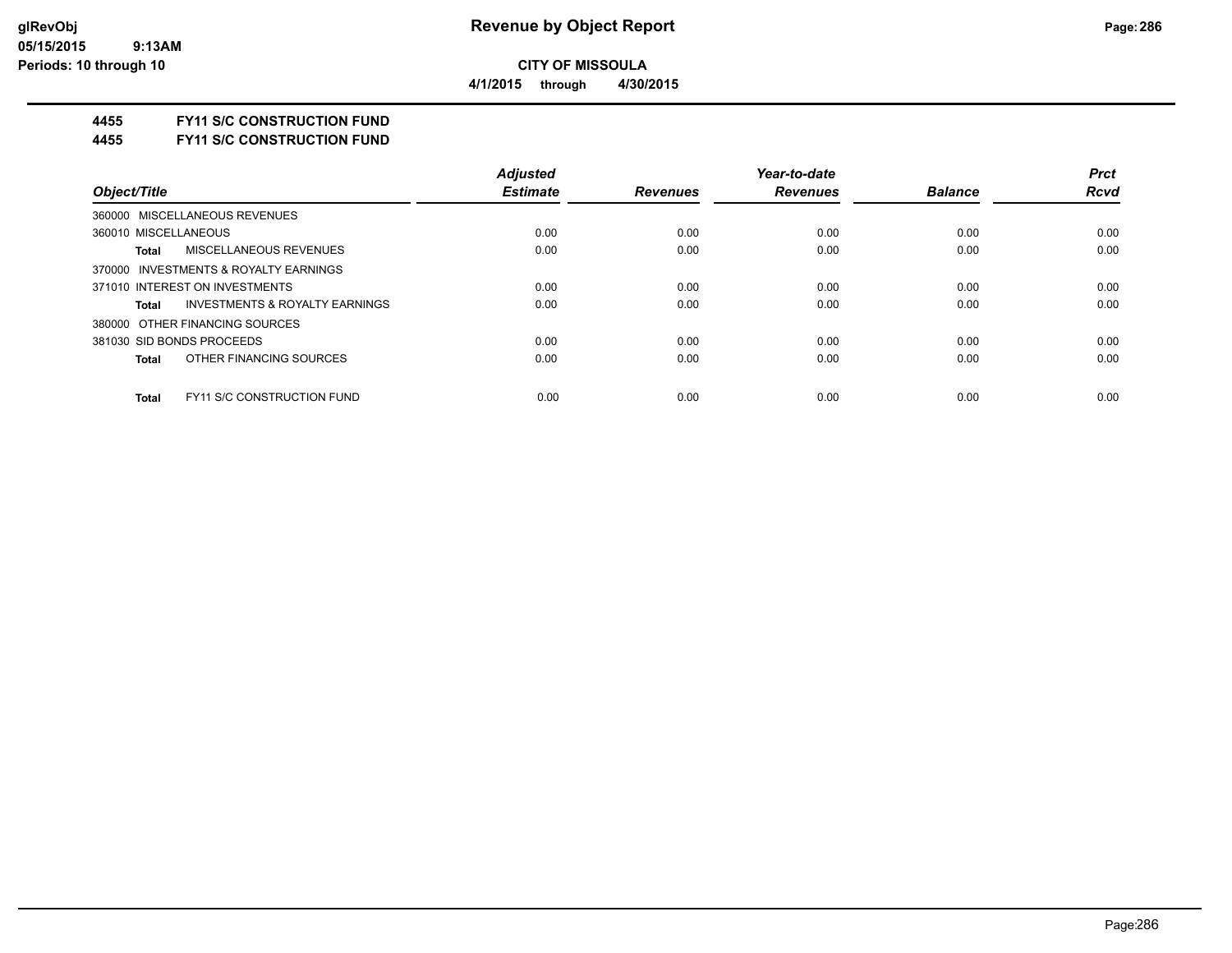**4/1/2015 through 4/30/2015**

## **4455 FY11 S/C CONSTRUCTION FUND**

| Object/Title                                   | <b>Adjusted</b><br><b>Estimate</b> | <b>Revenues</b> | Year-to-date<br><b>Revenues</b> | <b>Balance</b> | <b>Prct</b><br>Rcvd |
|------------------------------------------------|------------------------------------|-----------------|---------------------------------|----------------|---------------------|
| MISCELLANEOUS REVENUES<br>360000               |                                    |                 |                                 |                |                     |
| 360010 MISCELLANEOUS                           | 0.00                               | 0.00            | 0.00                            | 0.00           | 0.00                |
| <b>MISCELLANEOUS REVENUES</b><br><b>Total</b>  | 0.00                               | 0.00            | 0.00                            | 0.00           | 0.00                |
| INVESTMENTS & ROYALTY EARNINGS<br>370000       |                                    |                 |                                 |                |                     |
| 371010 INTEREST ON INVESTMENTS                 | 0.00                               | 0.00            | 0.00                            | 0.00           | 0.00                |
| INVESTMENTS & ROYALTY EARNINGS<br><b>Total</b> | 0.00                               | 0.00            | 0.00                            | 0.00           | 0.00                |
| OTHER FINANCING SOURCES<br>380000              |                                    |                 |                                 |                |                     |
| 381030 SID BONDS PROCEEDS                      | 0.00                               | 0.00            | 0.00                            | 0.00           | 0.00                |
| OTHER FINANCING SOURCES<br><b>Total</b>        | 0.00                               | 0.00            | 0.00                            | 0.00           | 0.00                |
| FY11 S/C CONSTRUCTION FUND<br><b>Total</b>     | 0.00                               | 0.00            | 0.00                            | 0.00           | 0.00                |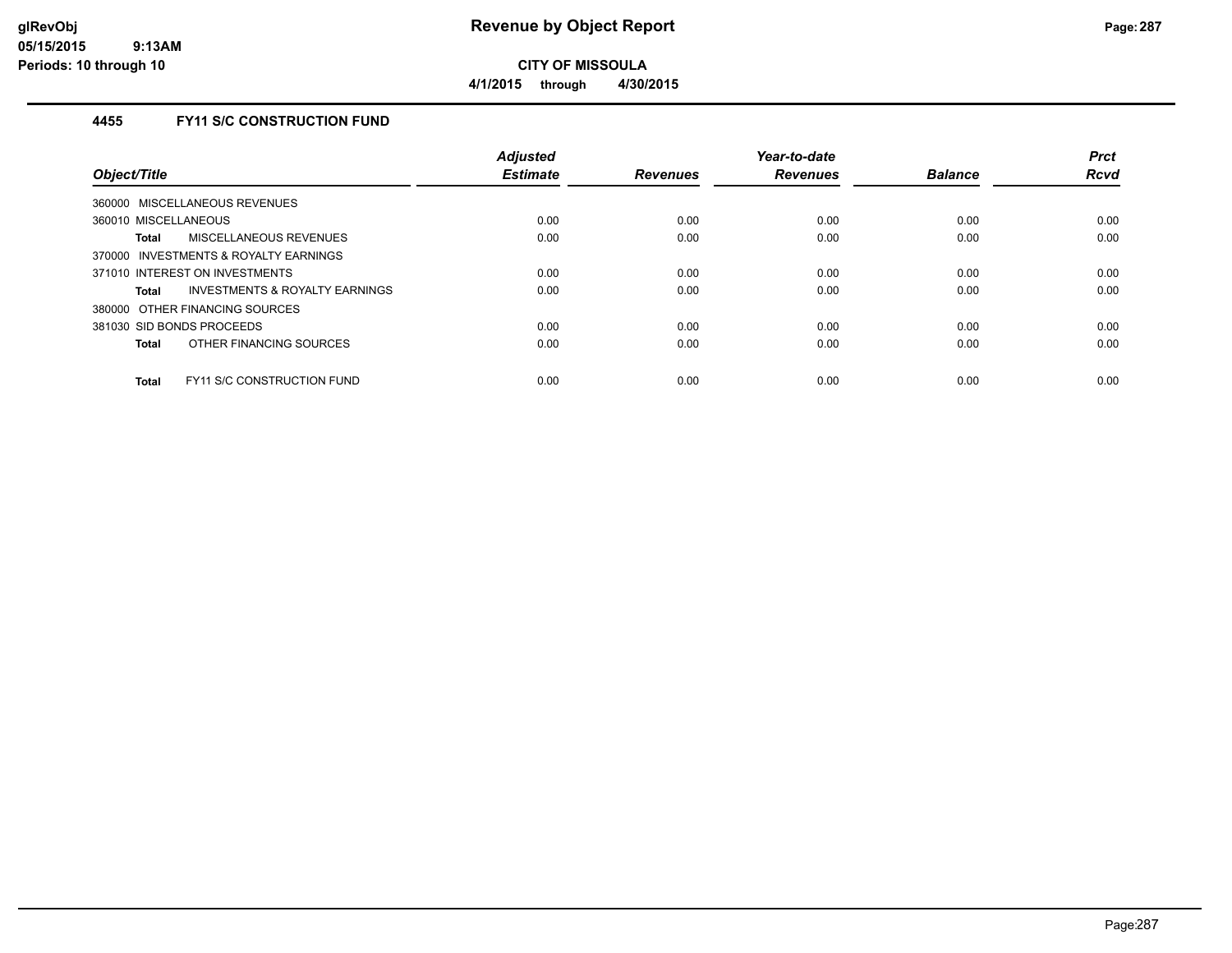**4/1/2015 through 4/30/2015**

### **4456 FY12 S/C CONSTRUCTION FUND**

**4456 FY12 S/C CONSTRUCTION FUND**

|                                                    | <b>Adjusted</b> |                 | Year-to-date    |                | <b>Prct</b> |
|----------------------------------------------------|-----------------|-----------------|-----------------|----------------|-------------|
| Object/Title                                       | <b>Estimate</b> | <b>Revenues</b> | <b>Revenues</b> | <b>Balance</b> | <b>Rcvd</b> |
| 360000 MISCELLANEOUS REVENUES                      |                 |                 |                 |                |             |
| 360010 MISCELLANEOUS                               | 0.00            | 0.00            | 0.00            | 0.00           | 0.00        |
| 362000 OTHER MISCELLANEOUS REVENUE                 | 0.00            | 0.00            | 0.00            | 0.00           | 0.00        |
| MISCELLANEOUS REVENUES<br>Total                    | 0.00            | 0.00            | 0.00            | 0.00           | 0.00        |
| 370000 INVESTMENTS & ROYALTY EARNINGS              |                 |                 |                 |                |             |
| 371010 INTEREST ON INVESTMENTS                     | 0.00            | 0.00            | 0.00            | 0.00           | 0.00        |
| <b>INVESTMENTS &amp; ROYALTY EARNINGS</b><br>Total | 0.00            | 0.00            | 0.00            | 0.00           | 0.00        |
| 380000 OTHER FINANCING SOURCES                     |                 |                 |                 |                |             |
| 381030 SID BONDS PROCEEDS                          | 0.00            | 0.00            | 0.00            | 0.00           | 0.00        |
| OTHER FINANCING SOURCES<br>Total                   | 0.00            | 0.00            | 0.00            | 0.00           | 0.00        |
| <b>FY12 S/C CONSTRUCTION FUND</b><br><b>Total</b>  | 0.00            | 0.00            | 0.00            | 0.00           | 0.00        |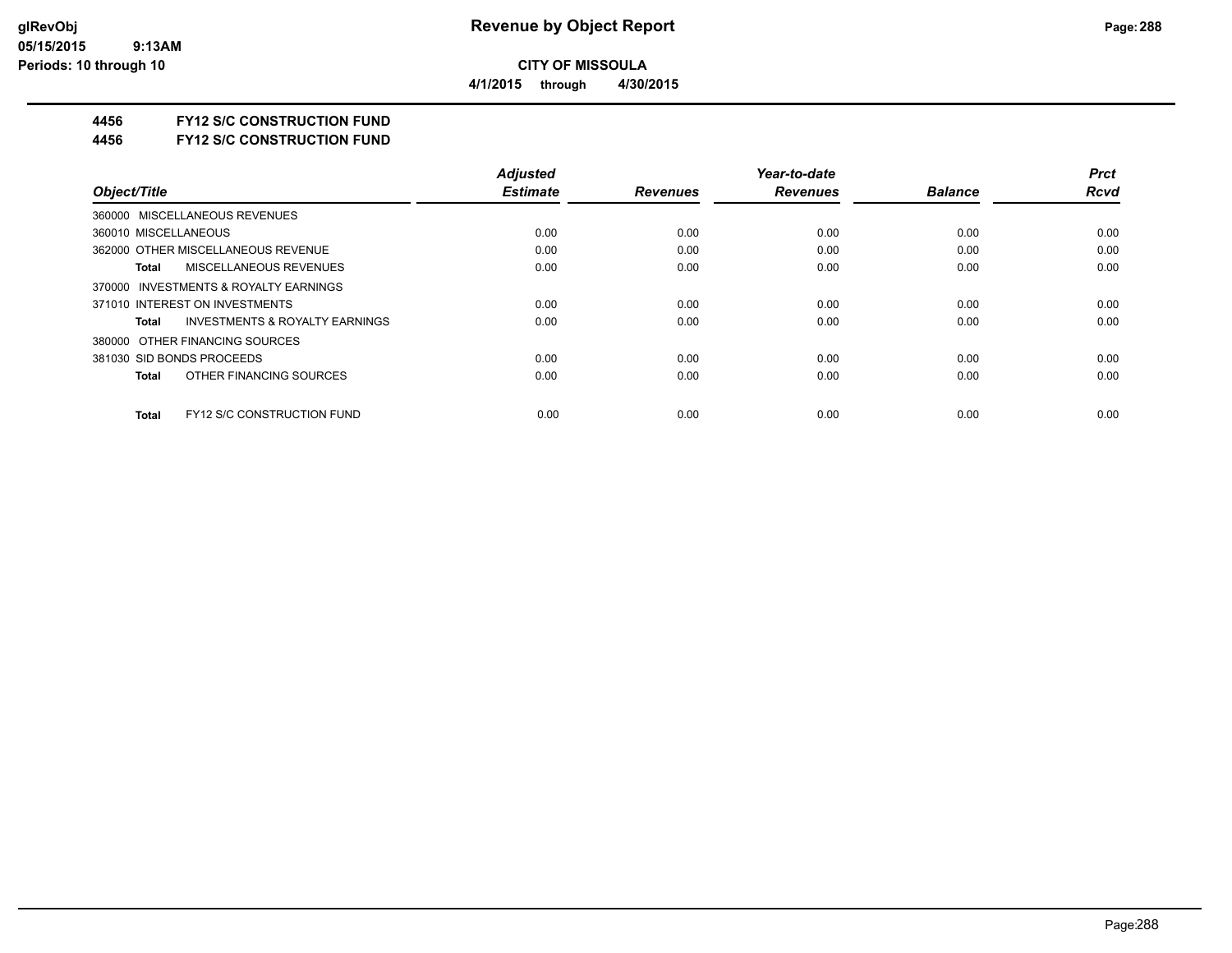**4/1/2015 through 4/30/2015**

# **4456 FY12 S/C CONSTRUCTION FUND**

|                                                    | <b>Adjusted</b><br><b>Estimate</b> |                 | Year-to-date    | <b>Balance</b> | <b>Prct</b><br><b>Rcvd</b> |
|----------------------------------------------------|------------------------------------|-----------------|-----------------|----------------|----------------------------|
| Object/Title                                       |                                    | <b>Revenues</b> | <b>Revenues</b> |                |                            |
| 360000 MISCELLANEOUS REVENUES                      |                                    |                 |                 |                |                            |
| 360010 MISCELLANEOUS                               | 0.00                               | 0.00            | 0.00            | 0.00           | 0.00                       |
| 362000 OTHER MISCELLANEOUS REVENUE                 | 0.00                               | 0.00            | 0.00            | 0.00           | 0.00                       |
| <b>MISCELLANEOUS REVENUES</b><br>Total             | 0.00                               | 0.00            | 0.00            | 0.00           | 0.00                       |
| INVESTMENTS & ROYALTY EARNINGS<br>370000           |                                    |                 |                 |                |                            |
| 371010 INTEREST ON INVESTMENTS                     | 0.00                               | 0.00            | 0.00            | 0.00           | 0.00                       |
| <b>INVESTMENTS &amp; ROYALTY EARNINGS</b><br>Total | 0.00                               | 0.00            | 0.00            | 0.00           | 0.00                       |
| 380000 OTHER FINANCING SOURCES                     |                                    |                 |                 |                |                            |
| 381030 SID BONDS PROCEEDS                          | 0.00                               | 0.00            | 0.00            | 0.00           | 0.00                       |
| OTHER FINANCING SOURCES<br>Total                   | 0.00                               | 0.00            | 0.00            | 0.00           | 0.00                       |
|                                                    |                                    |                 |                 |                |                            |
| <b>FY12 S/C CONSTRUCTION FUND</b><br>Total         | 0.00                               | 0.00            | 0.00            | 0.00           | 0.00                       |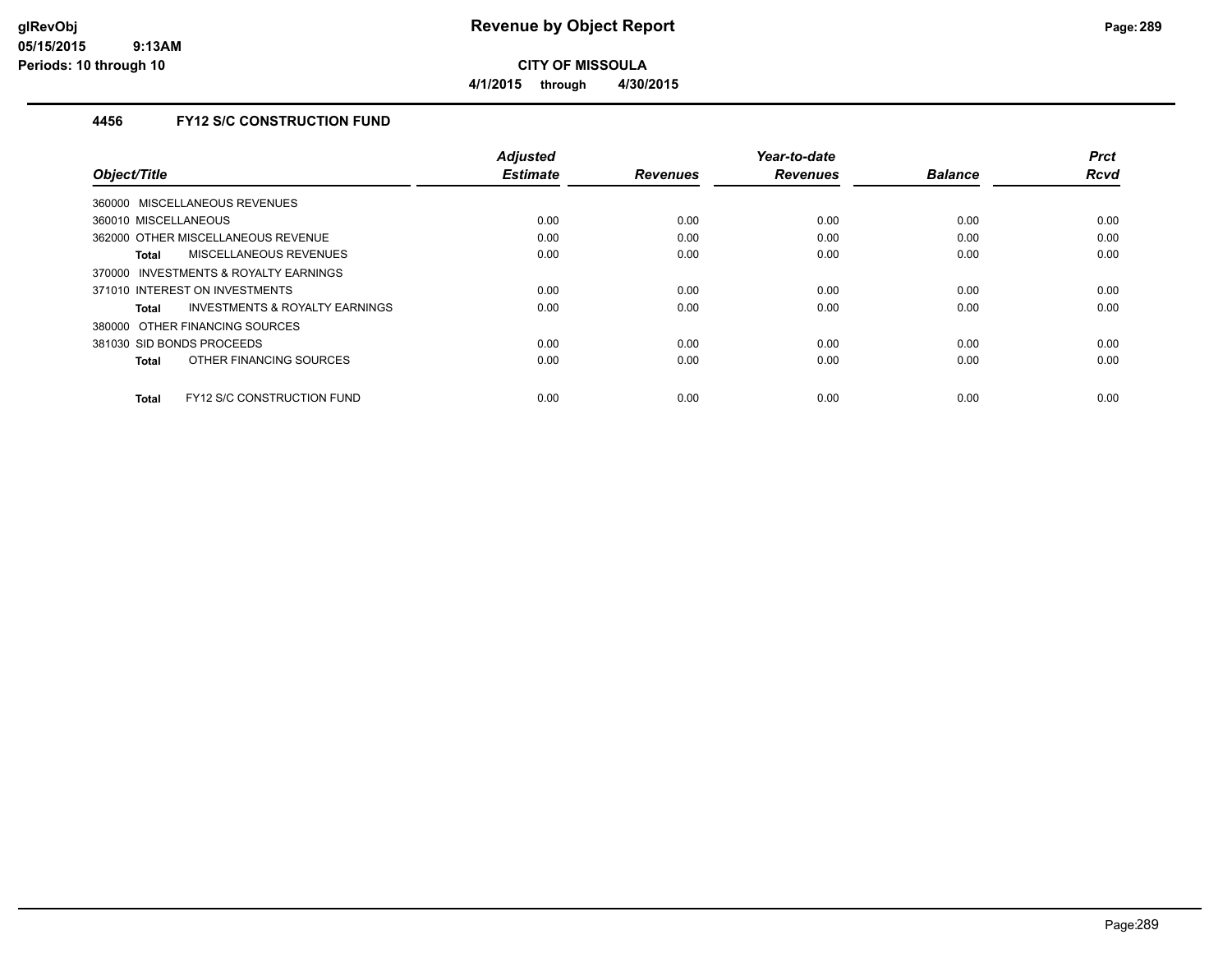**4/1/2015 through 4/30/2015**

# **4457 FY13 SIDEWALK/CURB CONSTRUCTION**

**4457 FY13 SIDEWALK/CURB CONSTRUCTION**

|                                                    | <b>Adiusted</b> |                 | Year-to-date    |                | <b>Prct</b> |
|----------------------------------------------------|-----------------|-----------------|-----------------|----------------|-------------|
| Object/Title                                       | <b>Estimate</b> | <b>Revenues</b> | <b>Revenues</b> | <b>Balance</b> | <b>Rcvd</b> |
| 360000 MISCELLANEOUS REVENUES                      |                 |                 |                 |                |             |
| 360010 MISCELLANEOUS                               | 0.00            | 0.00            | 0.00            | 0.00           | 0.00        |
| <b>MISCELLANEOUS REVENUES</b><br>Total             | 0.00            | 0.00            | 0.00            | 0.00           | 0.00        |
| 370000 INVESTMENTS & ROYALTY EARNINGS              |                 |                 |                 |                |             |
| 371010 INTEREST ON INVESTMENTS                     | 0.00            | 0.00            | 0.00            | 0.00           | 0.00        |
| <b>INVESTMENTS &amp; ROYALTY EARNINGS</b><br>Total | 0.00            | 0.00            | 0.00            | 0.00           | 0.00        |
| 380000 OTHER FINANCING SOURCES                     |                 |                 |                 |                |             |
| 381030 SID BONDS PROCEEDS                          | 0.00            | 0.00            | 0.00            | 0.00           | 0.00        |
| 383000 OPERATING TRANSFERS                         | 0.00            | 0.00            | 0.00            | 0.00           | 0.00        |
| OTHER FINANCING SOURCES<br>Total                   | 0.00            | 0.00            | 0.00            | 0.00           | 0.00        |
| FY13 SIDEWALK/CURB CONSTRUCTION<br>Total           | 0.00            | 0.00            | 0.00            | 0.00           | 0.00        |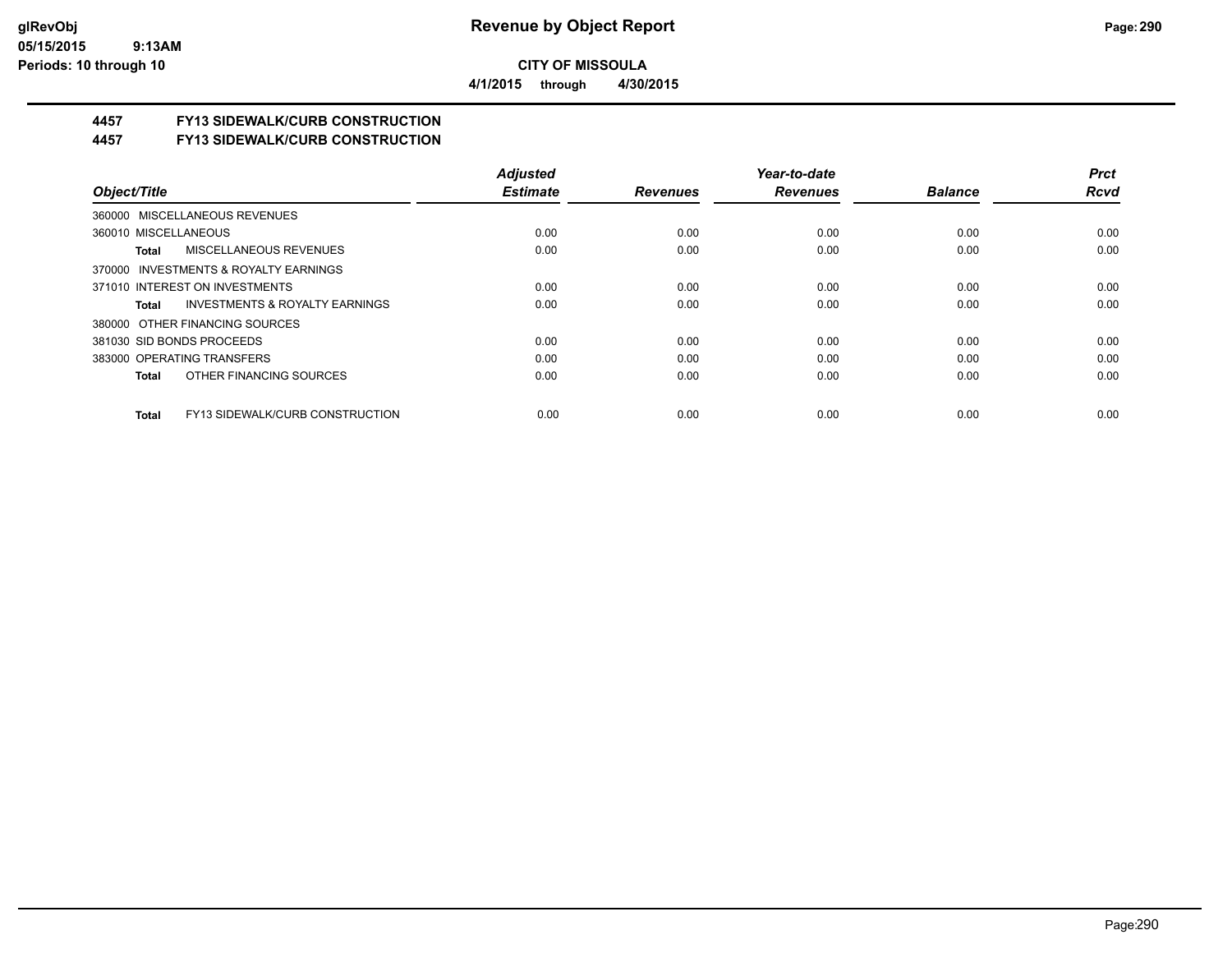**4/1/2015 through 4/30/2015**

# **4457 FY13 SIDEWALK/CURB CONSTRUCTION**

| Object/Title                                    | <b>Adjusted</b><br><b>Estimate</b> | <b>Revenues</b> | Year-to-date<br><b>Revenues</b> | <b>Balance</b> | <b>Prct</b><br><b>Rcvd</b> |
|-------------------------------------------------|------------------------------------|-----------------|---------------------------------|----------------|----------------------------|
| <b>MISCELLANEOUS REVENUES</b><br>360000         |                                    |                 |                                 |                |                            |
| 360010 MISCELLANEOUS                            | 0.00                               | 0.00            | 0.00                            | 0.00           | 0.00                       |
| MISCELLANEOUS REVENUES<br>Total                 | 0.00                               | 0.00            | 0.00                            | 0.00           | 0.00                       |
| 370000 INVESTMENTS & ROYALTY EARNINGS           |                                    |                 |                                 |                |                            |
| 371010 INTEREST ON INVESTMENTS                  | 0.00                               | 0.00            | 0.00                            | 0.00           | 0.00                       |
| INVESTMENTS & ROYALTY EARNINGS<br>Total         | 0.00                               | 0.00            | 0.00                            | 0.00           | 0.00                       |
| 380000 OTHER FINANCING SOURCES                  |                                    |                 |                                 |                |                            |
| 381030 SID BONDS PROCEEDS                       | 0.00                               | 0.00            | 0.00                            | 0.00           | 0.00                       |
| 383000 OPERATING TRANSFERS                      | 0.00                               | 0.00            | 0.00                            | 0.00           | 0.00                       |
| OTHER FINANCING SOURCES<br><b>Total</b>         | 0.00                               | 0.00            | 0.00                            | 0.00           | 0.00                       |
| FY13 SIDEWALK/CURB CONSTRUCTION<br><b>Total</b> | 0.00                               | 0.00            | 0.00                            | 0.00           | 0.00                       |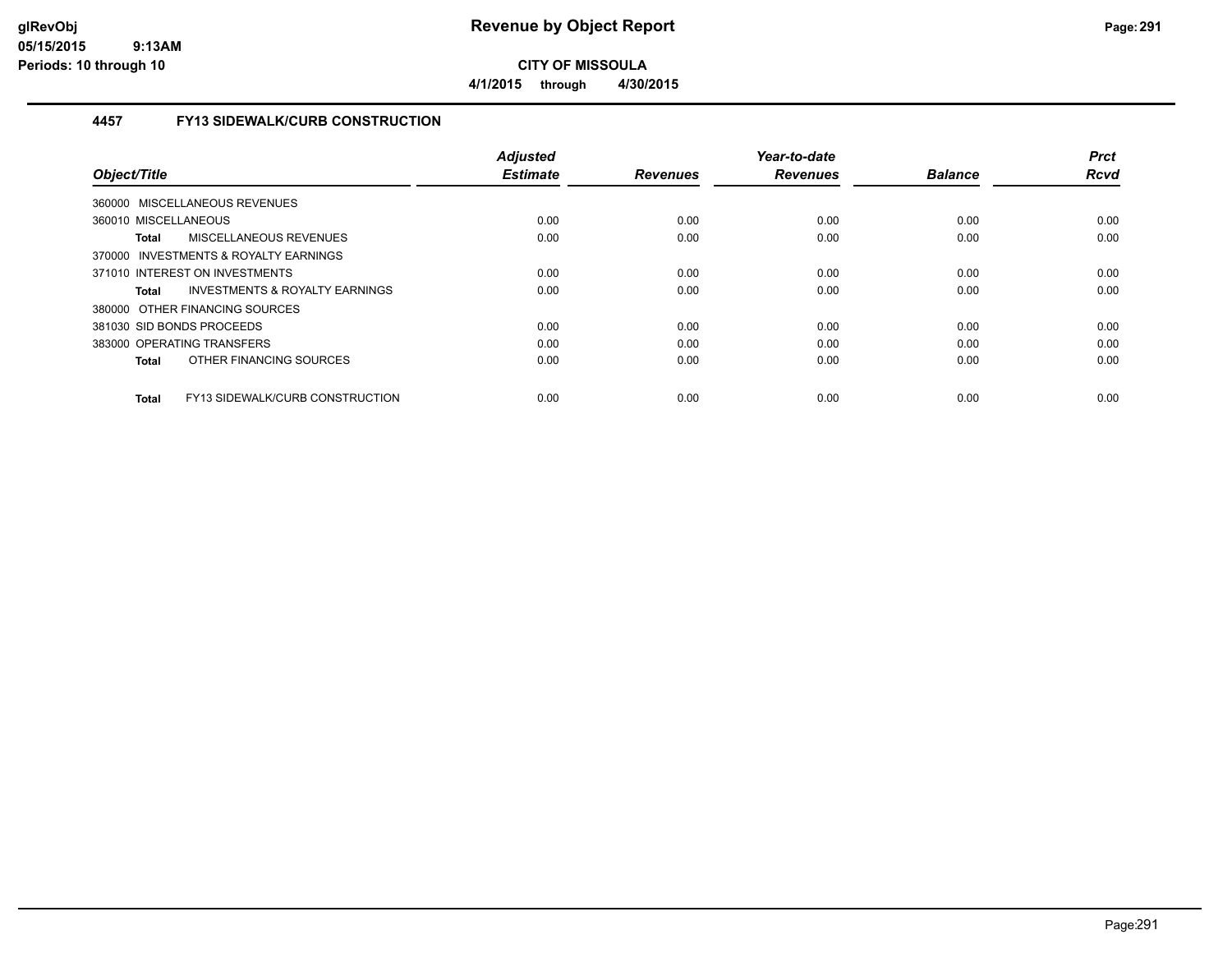**4/1/2015 through 4/30/2015**

# **4458 FY14 SIDEWALK & CURB CONSTRUCTION**

**4458 FY14 SIDEWALK & CURB CONSTRUCTION**

|                                                              | <b>Adjusted</b> |                 | Year-to-date    |                | <b>Prct</b> |
|--------------------------------------------------------------|-----------------|-----------------|-----------------|----------------|-------------|
| Object/Title                                                 | <b>Estimate</b> | <b>Revenues</b> | <b>Revenues</b> | <b>Balance</b> | <b>Rcvd</b> |
| 360000 MISCELLANEOUS REVENUES                                |                 |                 |                 |                |             |
| 360010 MISCELLANEOUS                                         | 0.00            | 0.00            | 0.00            | 0.00           | 0.00        |
| MISCELLANEOUS REVENUES<br>Total                              | 0.00            | 0.00            | 0.00            | 0.00           | 0.00        |
| 370000 INVESTMENTS & ROYALTY EARNINGS                        |                 |                 |                 |                |             |
| 371010 INTEREST ON INVESTMENTS                               | 0.00            | 0.00            | 0.00            | 0.00           | 0.00        |
| INVESTMENTS & ROYALTY EARNINGS<br>Total                      | 0.00            | 0.00            | 0.00            | 0.00           | 0.00        |
| 380000 OTHER FINANCING SOURCES                               |                 |                 |                 |                |             |
| 381030 SID BONDS PROCEEDS                                    | 0.00            | 0.00            | 0.00            | 0.00           | 0.00        |
| OTHER FINANCING SOURCES<br><b>Total</b>                      | 0.00            | 0.00            | 0.00            | 0.00           | 0.00        |
|                                                              |                 |                 |                 |                |             |
| <b>FY14 SIDEWALK &amp; CURB CONSTRUCTION</b><br><b>Total</b> | 0.00            | 0.00            | 0.00            | 0.00           | 0.00        |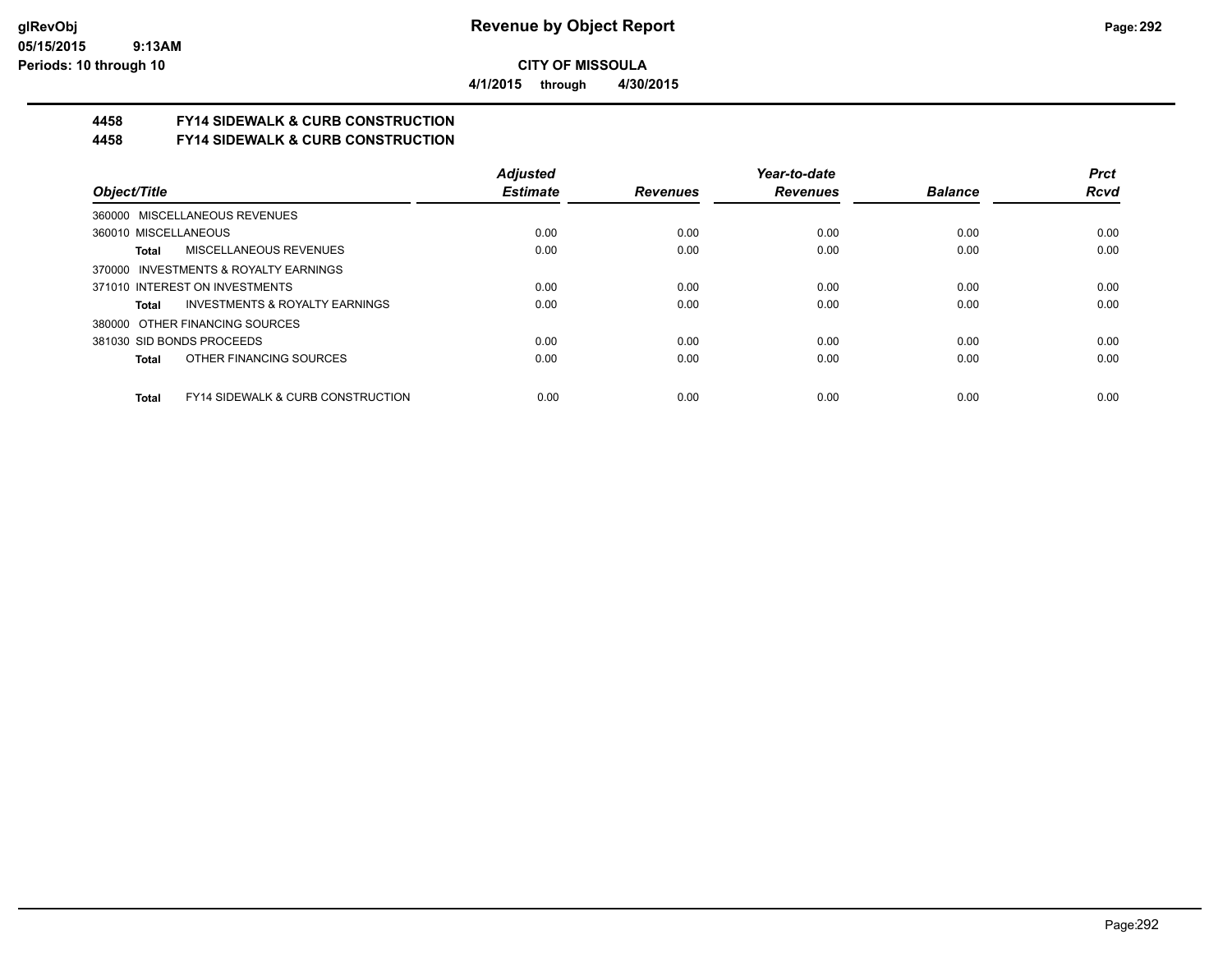**4/1/2015 through 4/30/2015**

# **4458 FY14 SIDEWALK & CURB CONSTRUCTION**

| Object/Title         |                                              | <b>Adjusted</b><br><b>Estimate</b> | <b>Revenues</b> | Year-to-date<br><b>Revenues</b> | <b>Balance</b> | <b>Prct</b><br><b>Rcvd</b> |
|----------------------|----------------------------------------------|------------------------------------|-----------------|---------------------------------|----------------|----------------------------|
|                      | 360000 MISCELLANEOUS REVENUES                |                                    |                 |                                 |                |                            |
| 360010 MISCELLANEOUS |                                              | 0.00                               | 0.00            | 0.00                            | 0.00           | 0.00                       |
| <b>Total</b>         | MISCELLANEOUS REVENUES                       | 0.00                               | 0.00            | 0.00                            | 0.00           | 0.00                       |
|                      | 370000 INVESTMENTS & ROYALTY EARNINGS        |                                    |                 |                                 |                |                            |
|                      | 371010 INTEREST ON INVESTMENTS               | 0.00                               | 0.00            | 0.00                            | 0.00           | 0.00                       |
| <b>Total</b>         | INVESTMENTS & ROYALTY EARNINGS               | 0.00                               | 0.00            | 0.00                            | 0.00           | 0.00                       |
|                      | 380000 OTHER FINANCING SOURCES               |                                    |                 |                                 |                |                            |
|                      | 381030 SID BONDS PROCEEDS                    | 0.00                               | 0.00            | 0.00                            | 0.00           | 0.00                       |
| <b>Total</b>         | OTHER FINANCING SOURCES                      | 0.00                               | 0.00            | 0.00                            | 0.00           | 0.00                       |
| <b>Total</b>         | <b>FY14 SIDEWALK &amp; CURB CONSTRUCTION</b> | 0.00                               | 0.00            | 0.00                            | 0.00           | 0.00                       |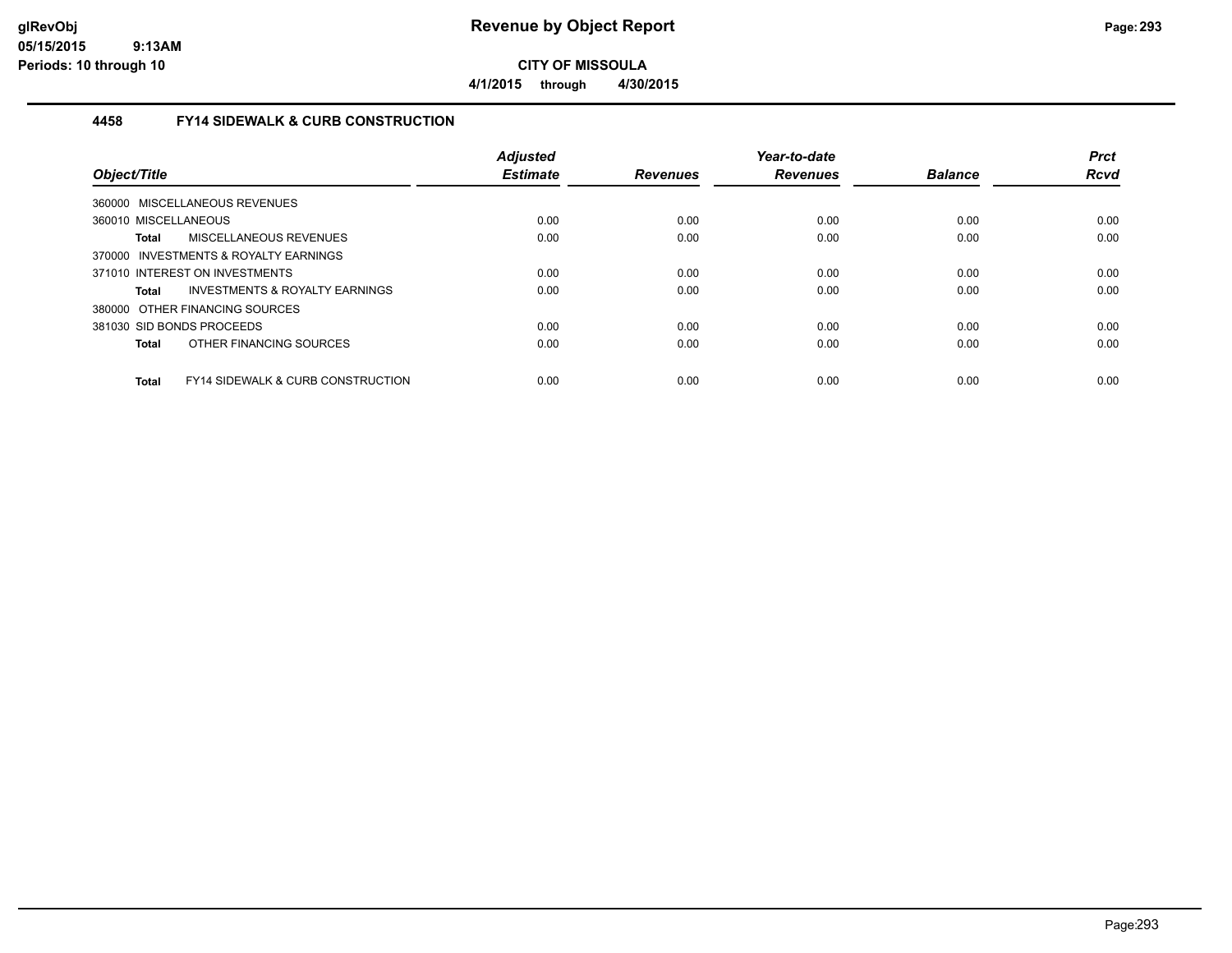**4/1/2015 through 4/30/2015**

# **4459 FY15 SIDEWALK/CURB CONSTRUCTION**

**4459 FY15 SIDEWALK/CURB CONSTRUCTION**

|                                                        | <b>Adjusted</b> |                 | Year-to-date    |                | <b>Prct</b> |
|--------------------------------------------------------|-----------------|-----------------|-----------------|----------------|-------------|
| Object/Title                                           | <b>Estimate</b> | <b>Revenues</b> | <b>Revenues</b> | <b>Balance</b> | <b>Rcvd</b> |
| 330000 INTERGOVERNMENTAL REVENUES                      |                 |                 |                 |                |             |
| 331156 CTEP GRANTS                                     | 0.00            | 0.00            | 0.00            | 0.00           | 0.00        |
| INTERGOVERNMENTAL REVENUES<br>Total                    | 0.00            | 0.00            | 0.00            | 0.00           | 0.00        |
| 360000 MISCELLANEOUS REVENUES                          |                 |                 |                 |                |             |
| 360010 MISCELLANEOUS                                   | 0.00            | 0.00            | 30.350.59       | $-30.350.59$   | 0.00        |
| MISCELLANEOUS REVENUES<br>Total                        | 0.00            | 0.00            | 30.350.59       | $-30.350.59$   | 0.00        |
| 380000 OTHER FINANCING SOURCES                         |                 |                 |                 |                |             |
| 381030 SID BONDS PROCEEDS                              | 0.00            | 0.00            | 0.00            | 0.00           | 0.00        |
| OTHER FINANCING SOURCES<br>Total                       | 0.00            | 0.00            | 0.00            | 0.00           | 0.00        |
| <b>FY15 SIDEWALK/CURB CONSTRUCTION</b><br><b>Total</b> | 0.00            | 0.00            | 30.350.59       | $-30.350.59$   | 0.00        |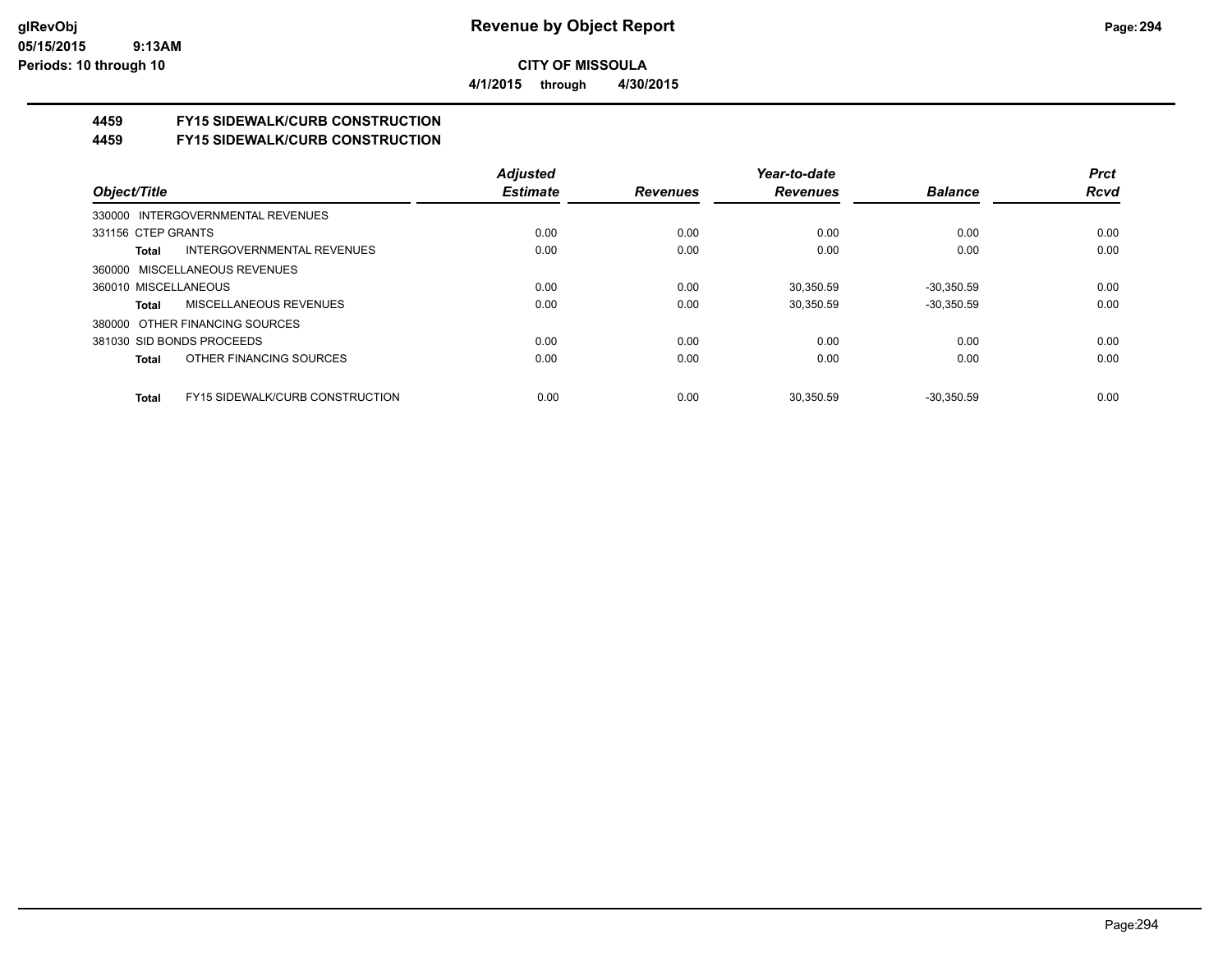**4/1/2015 through 4/30/2015**

# **4459 FY15 SIDEWALK/CURB CONSTRUCTION**

| Object/Title                   |                                   | <b>Adjusted</b><br><b>Estimate</b> | <b>Revenues</b> | Year-to-date<br><b>Revenues</b> | <b>Balance</b> | <b>Prct</b><br><b>Rcvd</b> |
|--------------------------------|-----------------------------------|------------------------------------|-----------------|---------------------------------|----------------|----------------------------|
|                                | 330000 INTERGOVERNMENTAL REVENUES |                                    |                 |                                 |                |                            |
| 331156 CTEP GRANTS             |                                   | 0.00                               | 0.00            | 0.00                            | 0.00           | 0.00                       |
| <b>Total</b>                   | INTERGOVERNMENTAL REVENUES        | 0.00                               | 0.00            | 0.00                            | 0.00           | 0.00                       |
| 360000 MISCELLANEOUS REVENUES  |                                   |                                    |                 |                                 |                |                            |
| 360010 MISCELLANEOUS           |                                   | 0.00                               | 0.00            | 30,350.59                       | $-30,350.59$   | 0.00                       |
| <b>Total</b>                   | <b>MISCELLANEOUS REVENUES</b>     | 0.00                               | 0.00            | 30,350.59                       | $-30,350.59$   | 0.00                       |
| 380000 OTHER FINANCING SOURCES |                                   |                                    |                 |                                 |                |                            |
| 381030 SID BONDS PROCEEDS      |                                   | 0.00                               | 0.00            | 0.00                            | 0.00           | 0.00                       |
| <b>Total</b>                   | OTHER FINANCING SOURCES           | 0.00                               | 0.00            | 0.00                            | 0.00           | 0.00                       |
| <b>Total</b>                   | FY15 SIDEWALK/CURB CONSTRUCTION   | 0.00                               | 0.00            | 30.350.59                       | $-30.350.59$   | 0.00                       |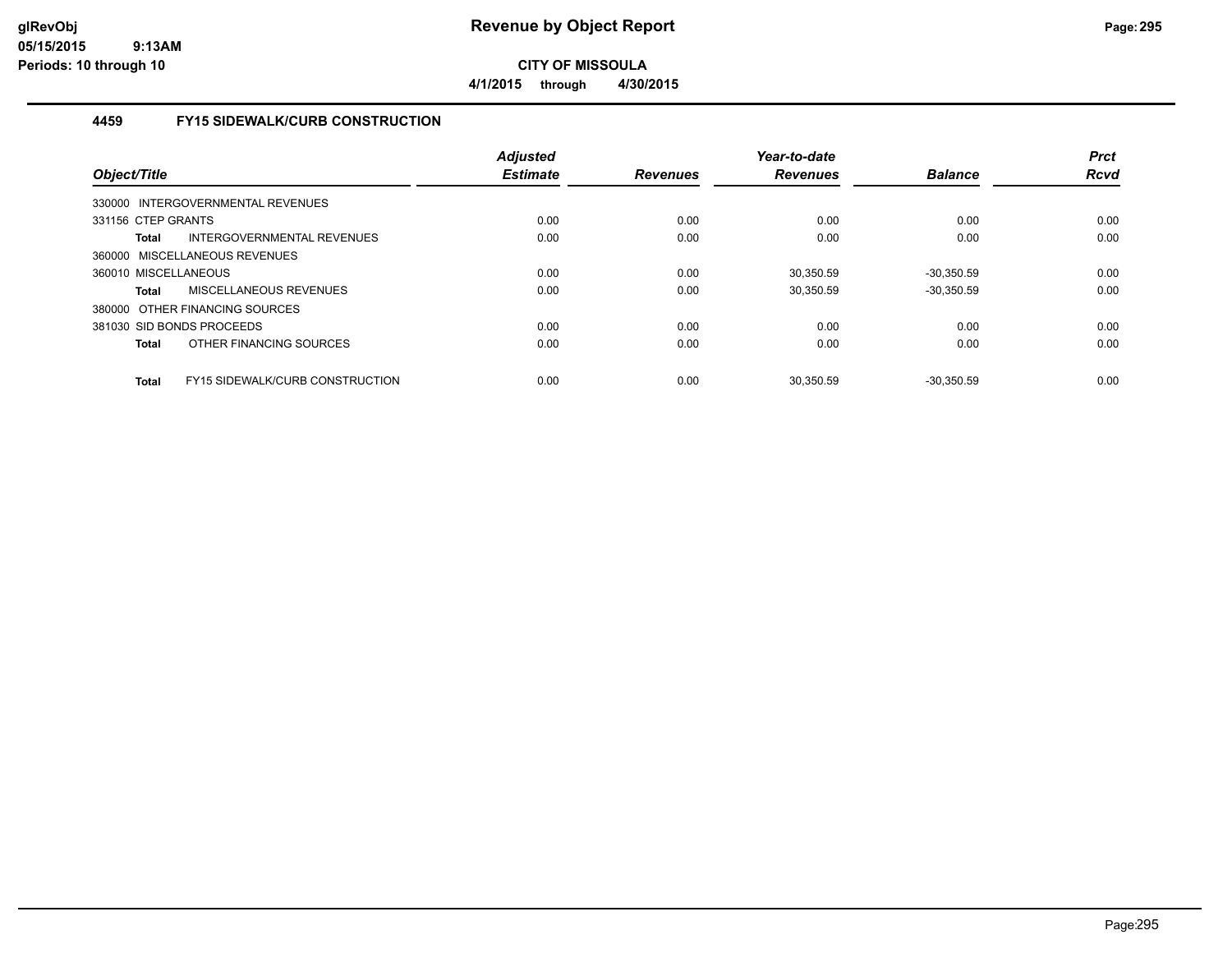**4/1/2015 through 4/30/2015**

# **4460 FY16 SIDEWALK/CURB CONSTRUCTION**

**4460 FY16 SIDEWALK/CURB CONSTRUCTION**

|                                                 | <b>Adjusted</b> |                 | Year-to-date    |                | <b>Prct</b> |
|-------------------------------------------------|-----------------|-----------------|-----------------|----------------|-------------|
| Object/Title                                    | <b>Estimate</b> | <b>Revenues</b> | <b>Revenues</b> | <b>Balance</b> | <b>Rcvd</b> |
| 360000 MISCELLANEOUS REVENUES                   |                 |                 |                 |                |             |
| 360010 MISCELLANEOUS                            | 0.00            | 0.00            | 0.00            | 0.00           | 0.00        |
| MISCELLANEOUS REVENUES<br><b>Total</b>          | 0.00            | 0.00            | 0.00            | 0.00           | 0.00        |
| 380000 OTHER FINANCING SOURCES                  |                 |                 |                 |                |             |
| 381030 SID BONDS PROCEEDS                       | 0.00            | 0.00            | 0.00            | 0.00           | 0.00        |
| OTHER FINANCING SOURCES<br><b>Total</b>         | 0.00            | 0.00            | 0.00            | 0.00           | 0.00        |
|                                                 |                 |                 |                 |                |             |
| FY16 SIDEWALK/CURB CONSTRUCTION<br><b>Total</b> | 0.00            | 0.00            | 0.00            | 0.00           | 0.00        |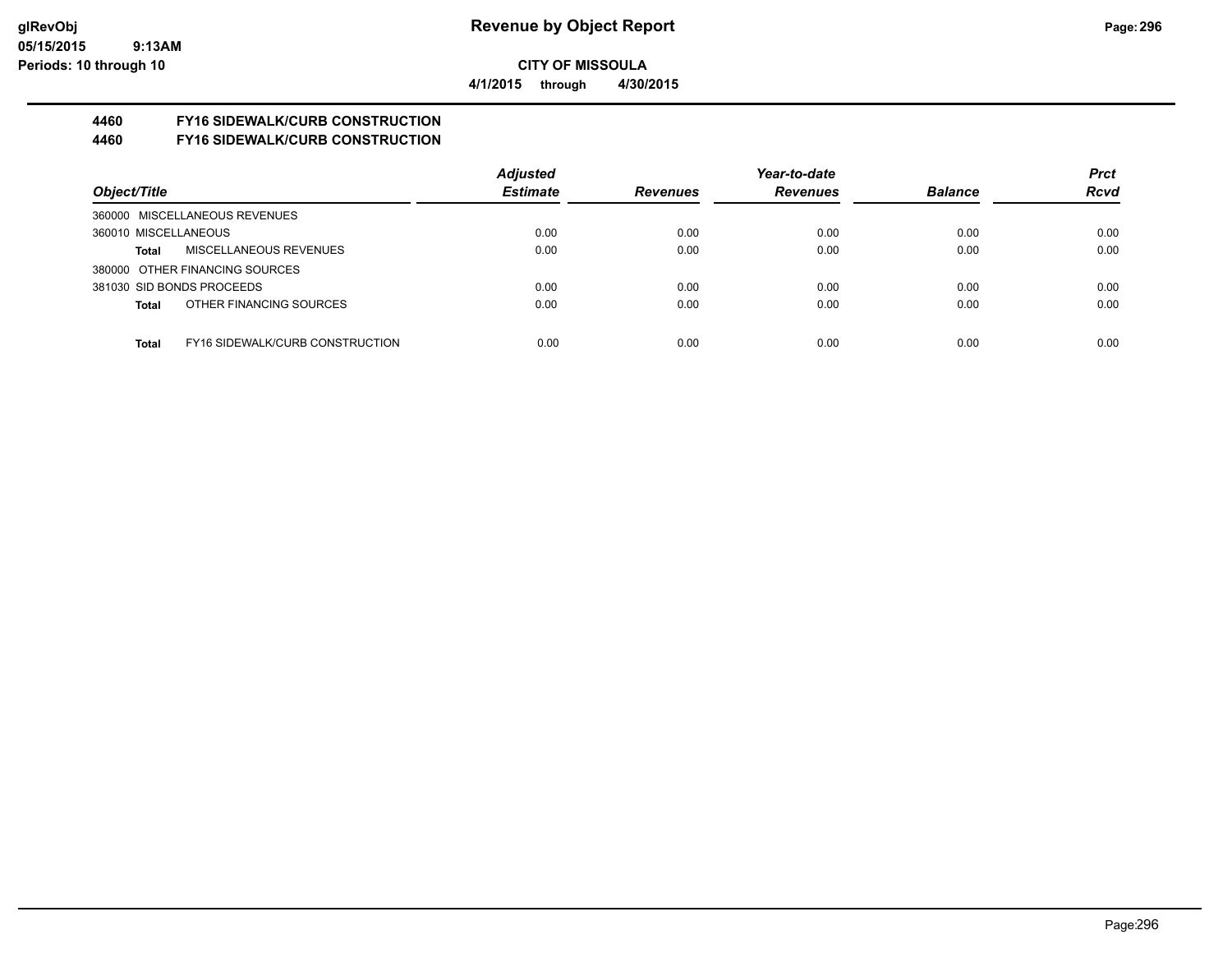**4/1/2015 through 4/30/2015**

# **4460 FY16 SIDEWALK/CURB CONSTRUCTION**

| Object/Title                                           | <b>Adjusted</b><br><b>Estimate</b> | <b>Revenues</b> | Year-to-date<br><b>Revenues</b> | <b>Balance</b> | <b>Prct</b><br><b>Rcvd</b> |
|--------------------------------------------------------|------------------------------------|-----------------|---------------------------------|----------------|----------------------------|
| 360000 MISCELLANEOUS REVENUES                          |                                    |                 |                                 |                |                            |
| 360010 MISCELLANEOUS                                   | 0.00                               | 0.00            | 0.00                            | 0.00           | 0.00                       |
| MISCELLANEOUS REVENUES<br>Total                        | 0.00                               | 0.00            | 0.00                            | 0.00           | 0.00                       |
| 380000 OTHER FINANCING SOURCES                         |                                    |                 |                                 |                |                            |
| 381030 SID BONDS PROCEEDS                              | 0.00                               | 0.00            | 0.00                            | 0.00           | 0.00                       |
| OTHER FINANCING SOURCES<br><b>Total</b>                | 0.00                               | 0.00            | 0.00                            | 0.00           | 0.00                       |
|                                                        |                                    |                 |                                 |                |                            |
| <b>FY16 SIDEWALK/CURB CONSTRUCTION</b><br><b>Total</b> | 0.00                               | 0.00            | 0.00                            | 0.00           | 0.00                       |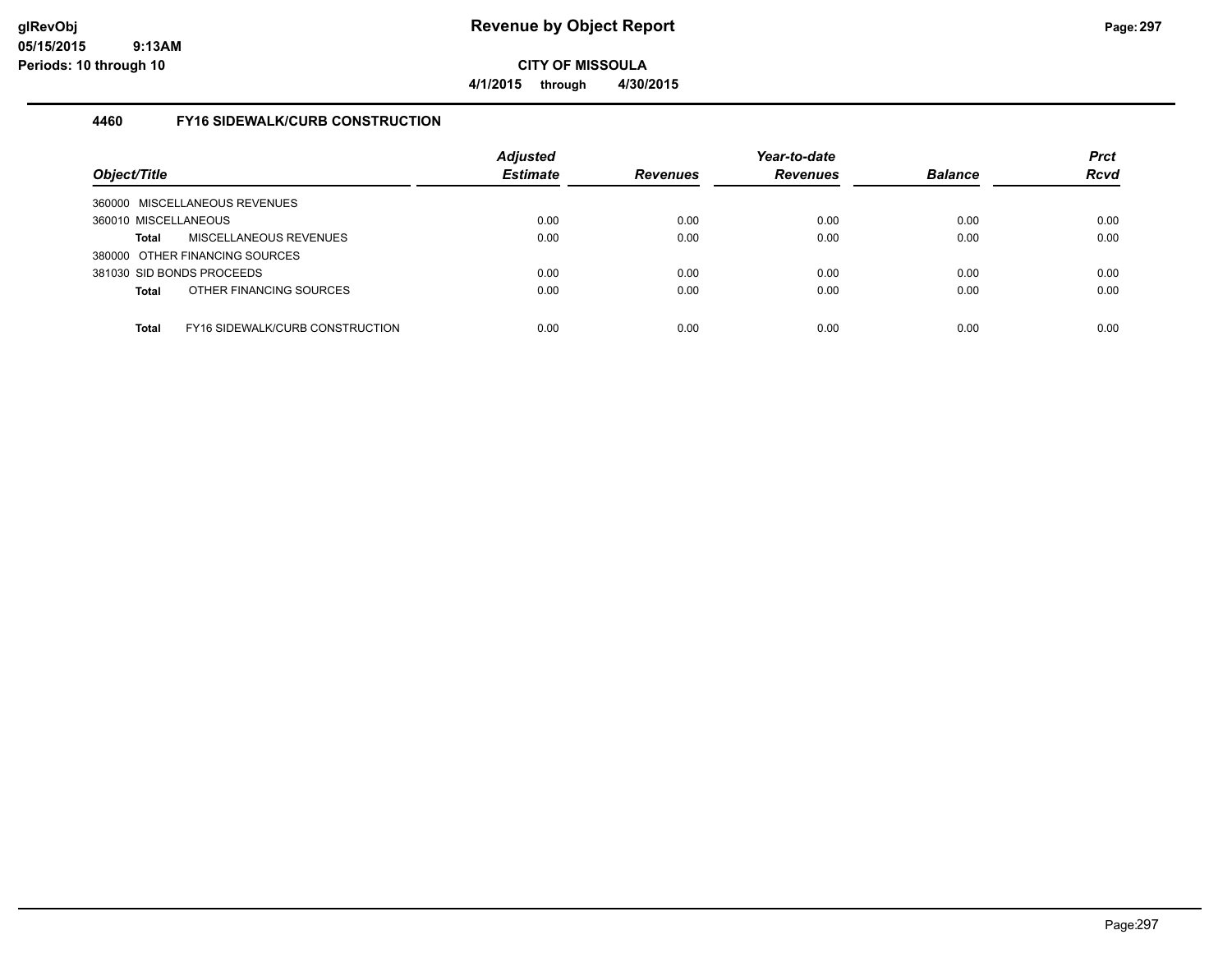**4/1/2015 through 4/30/2015**

#### **4529 SID 529 CHRISTIAN DR TRAFFIC CALMING 4529 SID 529 CHRISTIAN DR TRAFFIC CALMING**

|                      |                                                 | <b>Adiusted</b> |                 | Year-to-date    |                | <b>Prct</b> |
|----------------------|-------------------------------------------------|-----------------|-----------------|-----------------|----------------|-------------|
| Object/Title         |                                                 | <b>Estimate</b> | <b>Revenues</b> | <b>Revenues</b> | <b>Balance</b> | <b>Rcvd</b> |
|                      | 370000 INVESTMENTS & ROYALTY EARNINGS           |                 |                 |                 |                |             |
|                      | 371010 INTEREST ON INVESTMENTS                  | 0.00            | 0.00            | 0.00            | 0.00           | 0.00        |
|                      | 371020 GAIN/LOSS IN MARKET VALUE OF INVESTMENTS | 0.00            | 0.00            | 0.00            | 0.00           | 0.00        |
| Total                | <b>INVESTMENTS &amp; ROYALTY EARNINGS</b>       | 0.00            | 0.00            | 0.00            | 0.00           | 0.00        |
|                      | 380000 OTHER FINANCING SOURCES                  |                 |                 |                 |                |             |
| 381000 LOAN PROCEEDS |                                                 | 0.00            | 0.00            | 0.00            | 0.00           | 0.00        |
| 381002 SRF LOAN      |                                                 | 0.00            | 0.00            | 0.00            | 0.00           | 0.00        |
|                      | 381030 SID BONDS PROCEEDS                       | 0.00            | 0.00            | 0.00            | 0.00           | 0.00        |
| Total                | OTHER FINANCING SOURCES                         | 0.00            | 0.00            | 0.00            | 0.00           | 0.00        |
| <b>Total</b>         | SID 529 CHRISTIAN DR TRAFFIC CALMING            | 0.00            | 0.00            | 0.00            | 0.00           | 0.00        |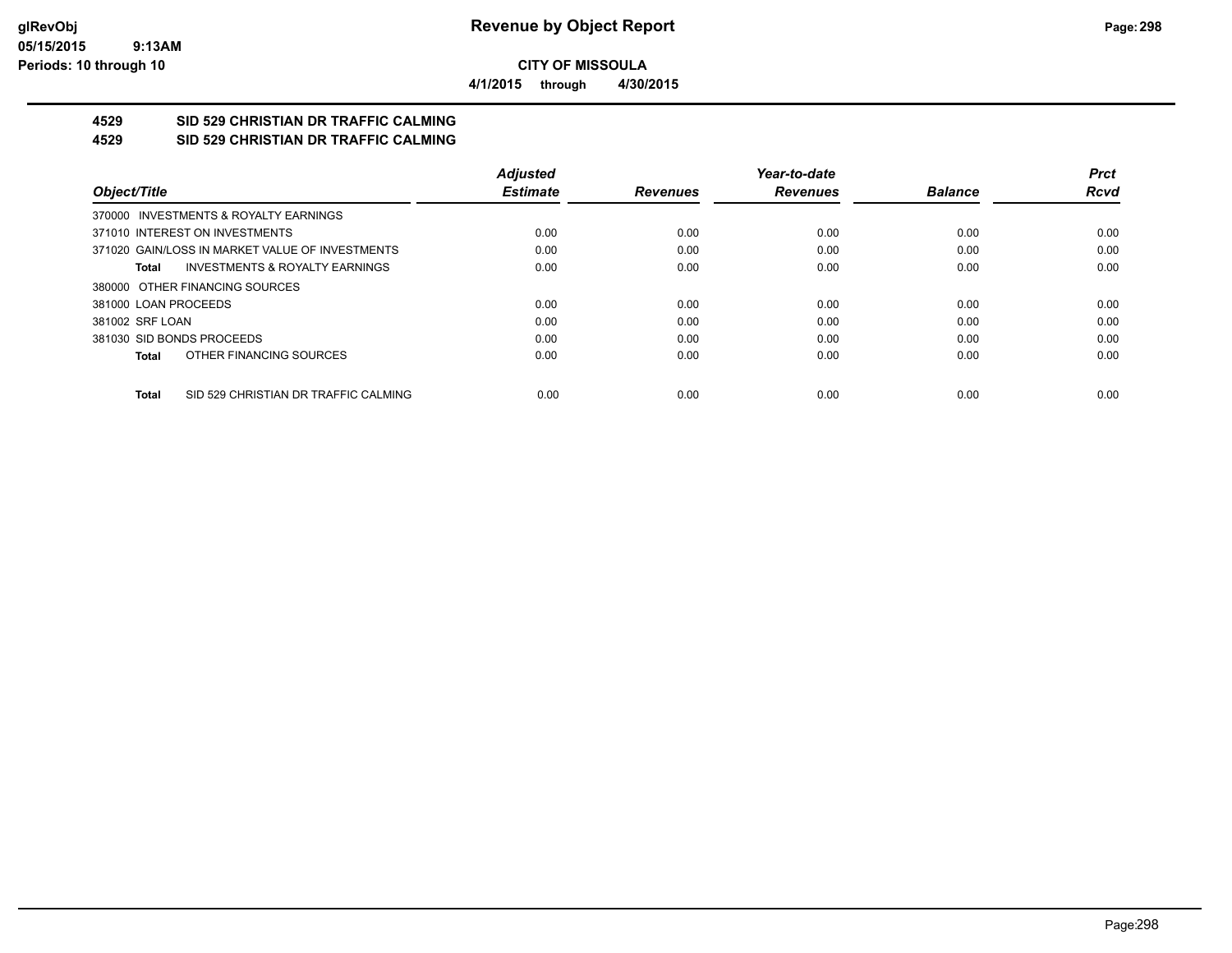**4/1/2015 through 4/30/2015**

# **4529 SID 529 CHRISTIAN DR TRAFFIC CALMING**

| Object/Title                                   | <b>Adjusted</b><br><b>Estimate</b> | <b>Revenues</b> | Year-to-date<br><b>Revenues</b> | <b>Balance</b> | <b>Prct</b><br><b>Rcvd</b> |
|------------------------------------------------|------------------------------------|-----------------|---------------------------------|----------------|----------------------------|
| 370000 INVESTMENTS & ROYALTY EARNINGS          |                                    |                 |                                 |                |                            |
| 371010 INTEREST ON INVESTMENTS                 | 0.00                               | 0.00            | 0.00                            | 0.00           | 0.00                       |
| 371020 GAIN/LOSS IN MARKET VALUE OF INVESTMENT | 0.00                               | 0.00            | 0.00                            | 0.00           | 0.00                       |
| INVESTMENTS & ROYALTY EARNINGS<br>Total        | 0.00                               | 0.00            | 0.00                            | 0.00           | 0.00                       |
| 380000 OTHER FINANCING SOURCES                 |                                    |                 |                                 |                |                            |
| 381000 LOAN PROCEEDS                           | 0.00                               | 0.00            | 0.00                            | 0.00           | 0.00                       |
| 381002 SRF LOAN                                | 0.00                               | 0.00            | 0.00                            | 0.00           | 0.00                       |
| 381030 SID BONDS PROCEEDS                      | 0.00                               | 0.00            | 0.00                            | 0.00           | 0.00                       |
| OTHER FINANCING SOURCES<br>Total               | 0.00                               | 0.00            | 0.00                            | 0.00           | 0.00                       |
| SID 529 CHRISTIAN DR TRAFFIC CALMING<br>Total  | 0.00                               | 0.00            | 0.00                            | 0.00           | 0.00                       |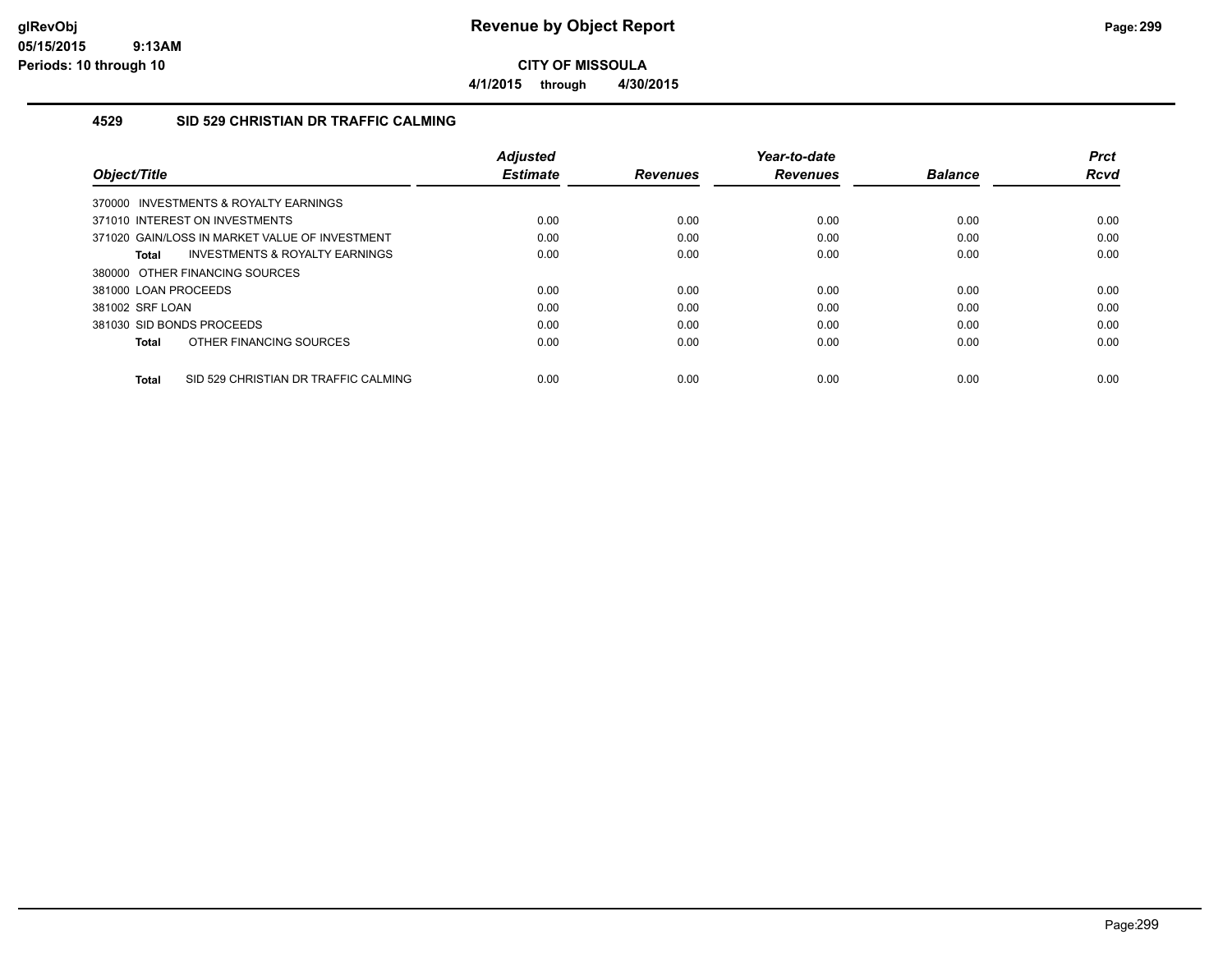**4/1/2015 through 4/30/2015**

# **4530 SID 530 CHRISTIAN DR CALMING**

**4530 SID 530 CHRISTIAN DR CALMING**

|                                                 | <b>Adjusted</b> |                 | Year-to-date    |                | <b>Prct</b> |
|-------------------------------------------------|-----------------|-----------------|-----------------|----------------|-------------|
| Object/Title                                    | <b>Estimate</b> | <b>Revenues</b> | <b>Revenues</b> | <b>Balance</b> | Rcvd        |
| 370000 INVESTMENTS & ROYALTY EARNINGS           |                 |                 |                 |                |             |
| 371010 INTEREST ON INVESTMENTS                  | 0.00            | 0.00            | 0.00            | 0.00           | 0.00        |
| 371020 GAIN/LOSS IN MARKET VALUE OF INVESTMENTS | 0.00            | 0.00            | 0.00            | 0.00           | 0.00        |
| INVESTMENTS & ROYALTY EARNINGS<br>Total         | 0.00            | 0.00            | 0.00            | 0.00           | 0.00        |
| 380000 OTHER FINANCING SOURCES                  |                 |                 |                 |                |             |
| 381000 LOAN PROCEEDS                            | 0.00            | 0.00            | 0.00            | 0.00           | 0.00        |
| 381002 SRF LOAN                                 | 0.00            | 0.00            | 0.00            | 0.00           | 0.00        |
| 381030 SID BONDS PROCEEDS                       | 0.00            | 0.00            | 0.00            | 0.00           | 0.00        |
| OTHER FINANCING SOURCES<br>Total                | 0.00            | 0.00            | 0.00            | 0.00           | 0.00        |
| SID 530 CHRISTIAN DR CALMING<br>Total           | 0.00            | 0.00            | 0.00            | 0.00           | 0.00        |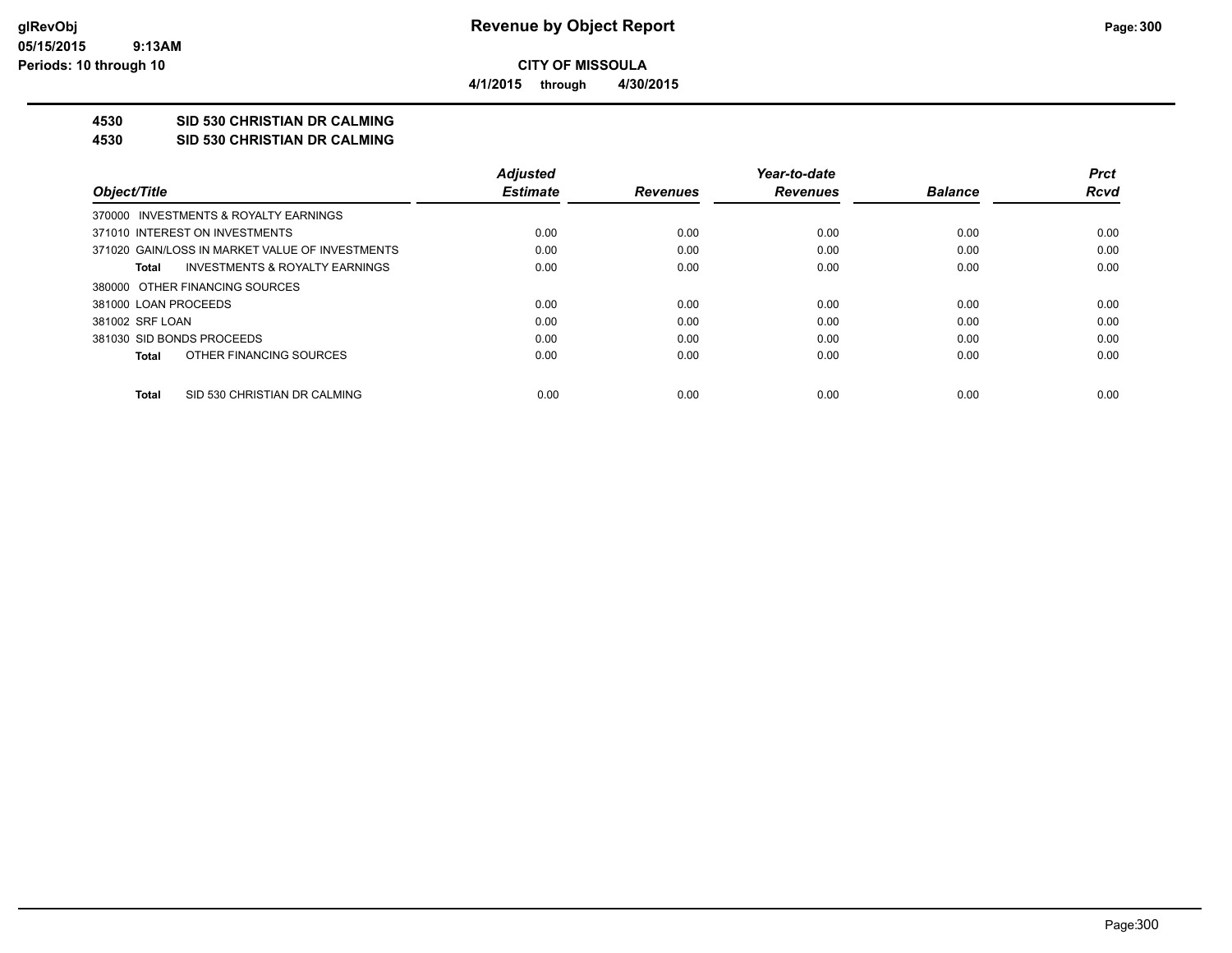**4/1/2015 through 4/30/2015**

# **4530 SID 530 CHRISTIAN DR CALMING**

| Object/Title                                   | <b>Adjusted</b><br><b>Estimate</b> | <b>Revenues</b> | Year-to-date<br><b>Revenues</b> | <b>Balance</b> | <b>Prct</b><br><b>Rcvd</b> |
|------------------------------------------------|------------------------------------|-----------------|---------------------------------|----------------|----------------------------|
| 370000 INVESTMENTS & ROYALTY EARNINGS          |                                    |                 |                                 |                |                            |
| 371010 INTEREST ON INVESTMENTS                 | 0.00                               | 0.00            | 0.00                            | 0.00           | 0.00                       |
| 371020 GAIN/LOSS IN MARKET VALUE OF INVESTMENT | 0.00                               | 0.00            | 0.00                            | 0.00           | 0.00                       |
| INVESTMENTS & ROYALTY EARNINGS<br>Total        | 0.00                               | 0.00            | 0.00                            | 0.00           | 0.00                       |
| 380000 OTHER FINANCING SOURCES                 |                                    |                 |                                 |                |                            |
| 381000 LOAN PROCEEDS                           | 0.00                               | 0.00            | 0.00                            | 0.00           | 0.00                       |
| 381002 SRF LOAN                                | 0.00                               | 0.00            | 0.00                            | 0.00           | 0.00                       |
| 381030 SID BONDS PROCEEDS                      | 0.00                               | 0.00            | 0.00                            | 0.00           | 0.00                       |
| OTHER FINANCING SOURCES<br><b>Total</b>        | 0.00                               | 0.00            | 0.00                            | 0.00           | 0.00                       |
| SID 530 CHRISTIAN DR CALMING<br><b>Total</b>   | 0.00                               | 0.00            | 0.00                            | 0.00           | 0.00                       |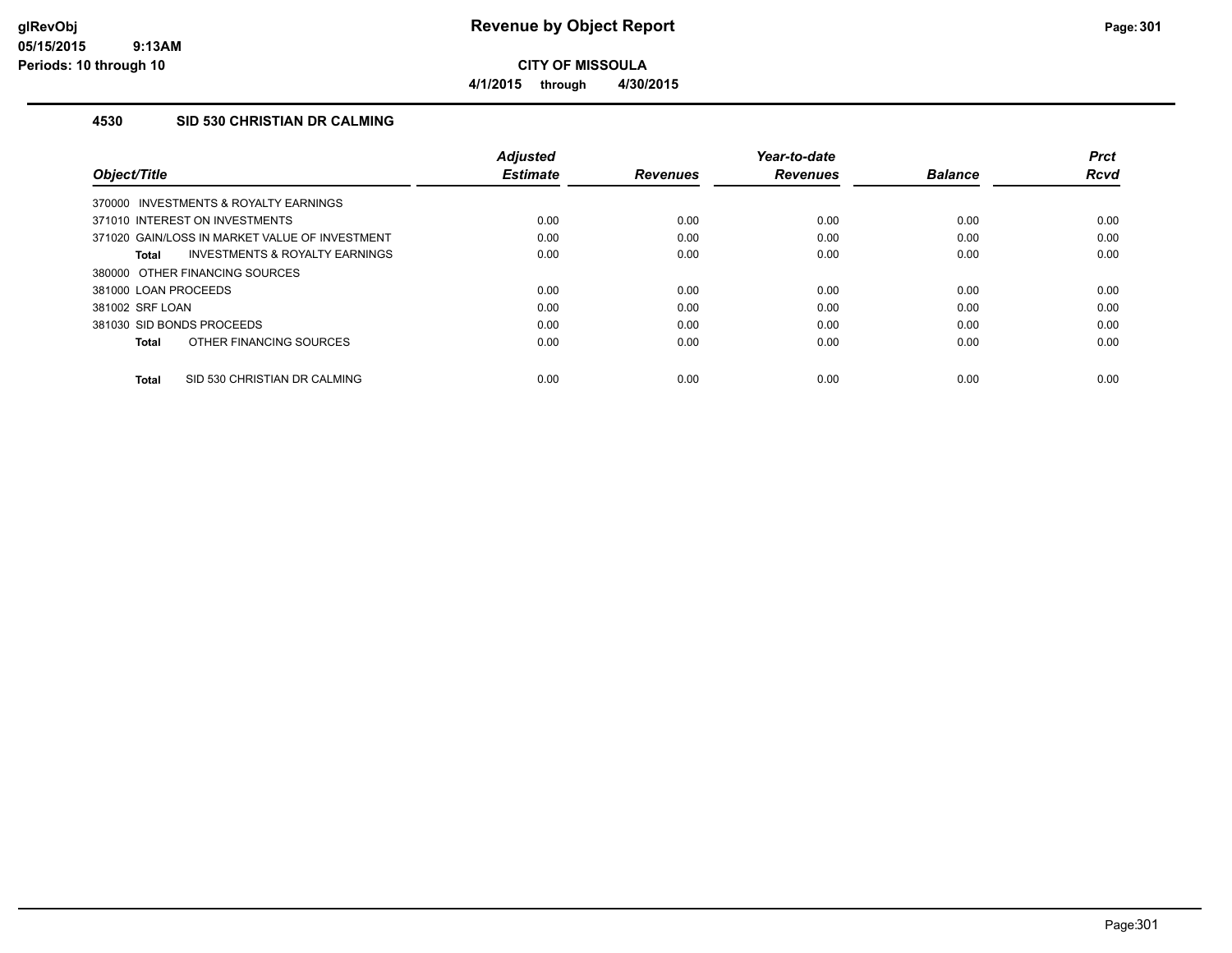**4/1/2015 through 4/30/2015**

## **4531 SID 531 TRAFFIC CALMING**

**4531 SID 531 TRAFFIC CALMING**

|                                                 | <b>Adjusted</b> |                 | Year-to-date    |                | <b>Prct</b> |
|-------------------------------------------------|-----------------|-----------------|-----------------|----------------|-------------|
| Object/Title                                    | <b>Estimate</b> | <b>Revenues</b> | <b>Revenues</b> | <b>Balance</b> | <b>Rcvd</b> |
| 370000 INVESTMENTS & ROYALTY EARNINGS           |                 |                 |                 |                |             |
| 371010 INTEREST ON INVESTMENTS                  | 0.00            | 0.00            | 0.00            | 0.00           | 0.00        |
| 371020 GAIN/LOSS IN MARKET VALUE OF INVESTMENTS | 0.00            | 0.00            | 0.00            | 0.00           | 0.00        |
| INVESTMENTS & ROYALTY EARNINGS<br>Total         | 0.00            | 0.00            | 0.00            | 0.00           | 0.00        |
| 380000 OTHER FINANCING SOURCES                  |                 |                 |                 |                |             |
| 383000 OPERATING TRANSFERS                      | 0.00            | 0.00            | 0.00            | 0.00           | 0.00        |
| OTHER FINANCING SOURCES<br><b>Total</b>         | 0.00            | 0.00            | 0.00            | 0.00           | 0.00        |
| <b>Total</b><br>SID 531 TRAFFIC CALMING         | 0.00            | 0.00            | 0.00            | 0.00           | 0.00        |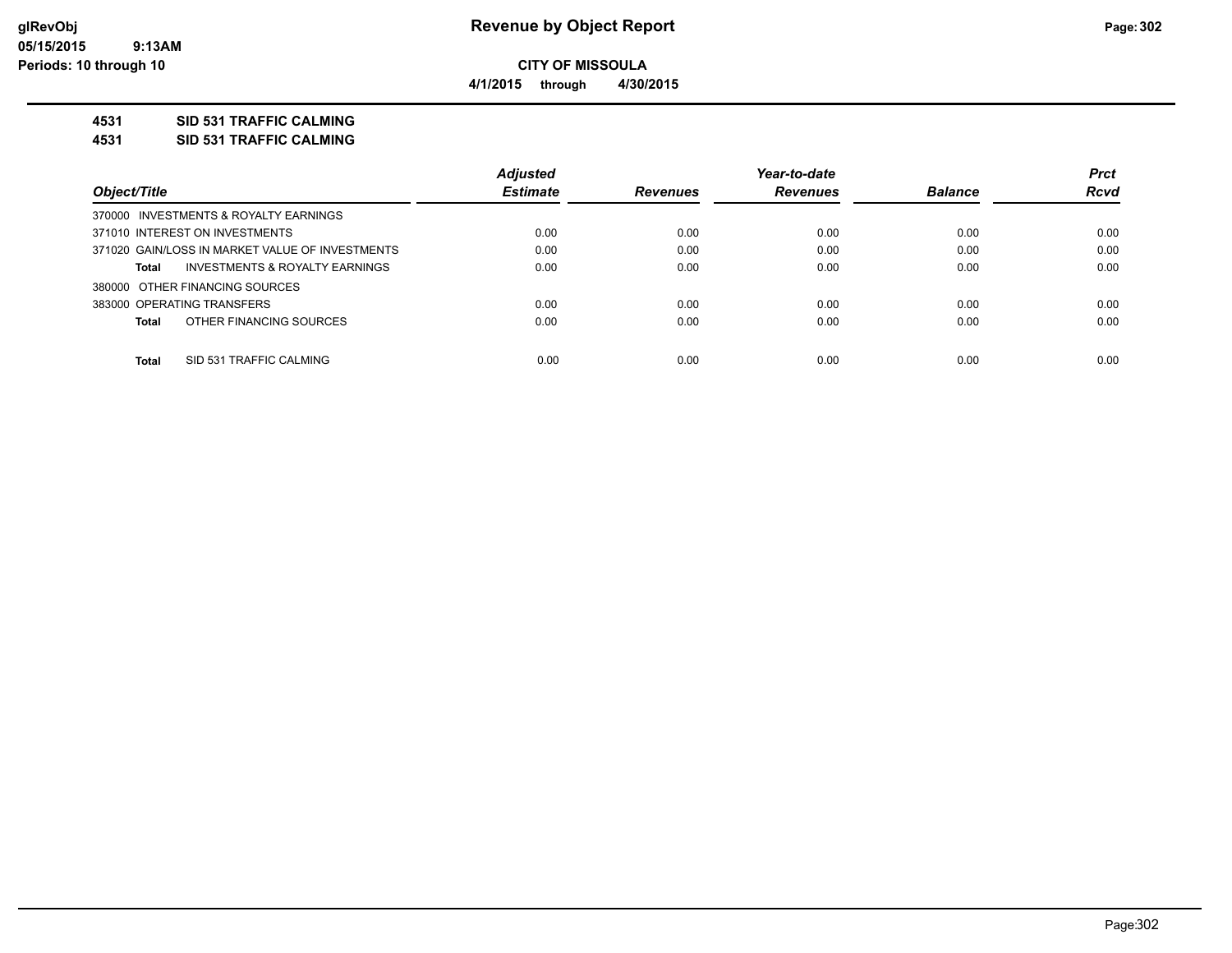**4/1/2015 through 4/30/2015**

# **4531 SID 531 TRAFFIC CALMING**

|                                |                                                | <b>Adjusted</b> |                 | Year-to-date    |                | <b>Prct</b> |
|--------------------------------|------------------------------------------------|-----------------|-----------------|-----------------|----------------|-------------|
| Object/Title                   |                                                | <b>Estimate</b> | <b>Revenues</b> | <b>Revenues</b> | <b>Balance</b> | <b>Rcvd</b> |
|                                | 370000 INVESTMENTS & ROYALTY EARNINGS          |                 |                 |                 |                |             |
| 371010 INTEREST ON INVESTMENTS |                                                | 0.00            | 0.00            | 0.00            | 0.00           | 0.00        |
|                                | 371020 GAIN/LOSS IN MARKET VALUE OF INVESTMENT | 0.00            | 0.00            | 0.00            | 0.00           | 0.00        |
| Total                          | INVESTMENTS & ROYALTY EARNINGS                 | 0.00            | 0.00            | 0.00            | 0.00           | 0.00        |
| 380000 OTHER FINANCING SOURCES |                                                |                 |                 |                 |                |             |
| 383000 OPERATING TRANSFERS     |                                                | 0.00            | 0.00            | 0.00            | 0.00           | 0.00        |
| Total                          | OTHER FINANCING SOURCES                        | 0.00            | 0.00            | 0.00            | 0.00           | 0.00        |
| <b>Total</b>                   | SID 531 TRAFFIC CALMING                        | 0.00            | 0.00            | 0.00            | 0.00           | 0.00        |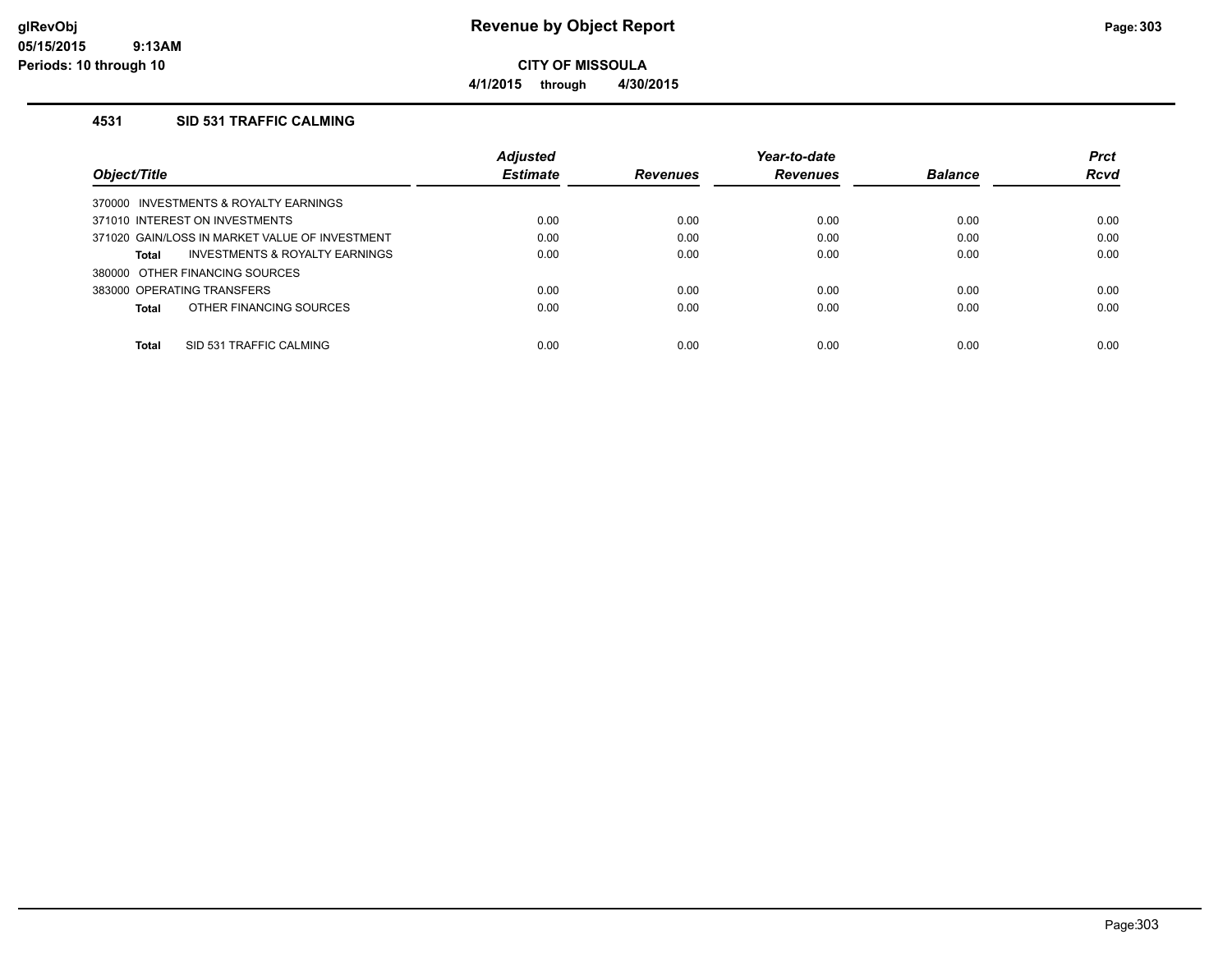**4/1/2015 through 4/30/2015**

## **4532 MALONEY RANCH SID**

**4532 MALONEY RANCH SID**

|                                                 | <b>Adjusted</b> |                 | Year-to-date    |                | <b>Prct</b> |
|-------------------------------------------------|-----------------|-----------------|-----------------|----------------|-------------|
| Object/Title                                    | <b>Estimate</b> | <b>Revenues</b> | <b>Revenues</b> | <b>Balance</b> | <b>Rcvd</b> |
| 370000 INVESTMENTS & ROYALTY EARNINGS           |                 |                 |                 |                |             |
| 371010 INTEREST ON INVESTMENTS                  | 0.00            | 0.00            | 0.00            | 0.00           | 0.00        |
| 371020 GAIN/LOSS IN MARKET VALUE OF INVESTMENTS | 0.00            | 0.00            | 0.00            | 0.00           | 0.00        |
| INVESTMENTS & ROYALTY EARNINGS<br>Total         | 0.00            | 0.00            | 0.00            | 0.00           | 0.00        |
| 380000 OTHER FINANCING SOURCES                  |                 |                 |                 |                |             |
| 381030 SID BONDS PROCEEDS                       | 0.00            | 0.00            | 0.00            | 0.00           | 0.00        |
| OTHER FINANCING SOURCES<br>Total                | 0.00            | 0.00            | 0.00            | 0.00           | 0.00        |
|                                                 |                 |                 |                 |                |             |
| <b>Total</b><br>MALONEY RANCH SID               | 0.00            | 0.00            | 0.00            | 0.00           | 0.00        |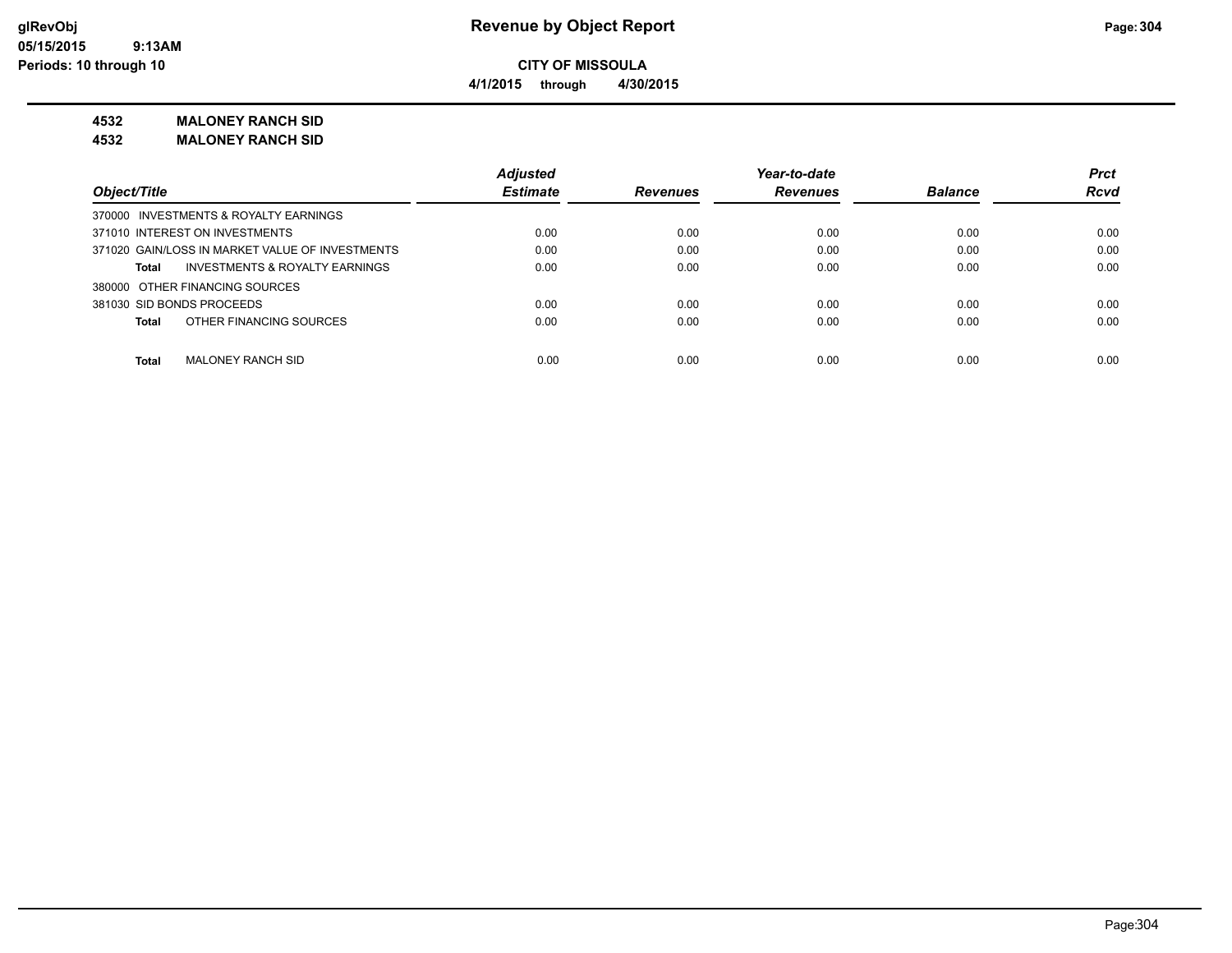**4/1/2015 through 4/30/2015**

#### **4532 MALONEY RANCH SID**

|                                                | <b>Adjusted</b> |                 | Year-to-date    |                | <b>Prct</b> |
|------------------------------------------------|-----------------|-----------------|-----------------|----------------|-------------|
| Object/Title                                   | <b>Estimate</b> | <b>Revenues</b> | <b>Revenues</b> | <b>Balance</b> | <b>Rcvd</b> |
| 370000 INVESTMENTS & ROYALTY EARNINGS          |                 |                 |                 |                |             |
| 371010 INTEREST ON INVESTMENTS                 | 0.00            | 0.00            | 0.00            | 0.00           | 0.00        |
| 371020 GAIN/LOSS IN MARKET VALUE OF INVESTMENT | 0.00            | 0.00            | 0.00            | 0.00           | 0.00        |
| INVESTMENTS & ROYALTY EARNINGS<br>Total        | 0.00            | 0.00            | 0.00            | 0.00           | 0.00        |
| 380000 OTHER FINANCING SOURCES                 |                 |                 |                 |                |             |
| 381030 SID BONDS PROCEEDS                      | 0.00            | 0.00            | 0.00            | 0.00           | 0.00        |
| OTHER FINANCING SOURCES<br>Total               | 0.00            | 0.00            | 0.00            | 0.00           | 0.00        |
|                                                |                 |                 |                 |                |             |
| Total<br>MALONEY RANCH SID                     | 0.00            | 0.00            | 0.00            | 0.00           | 0.00        |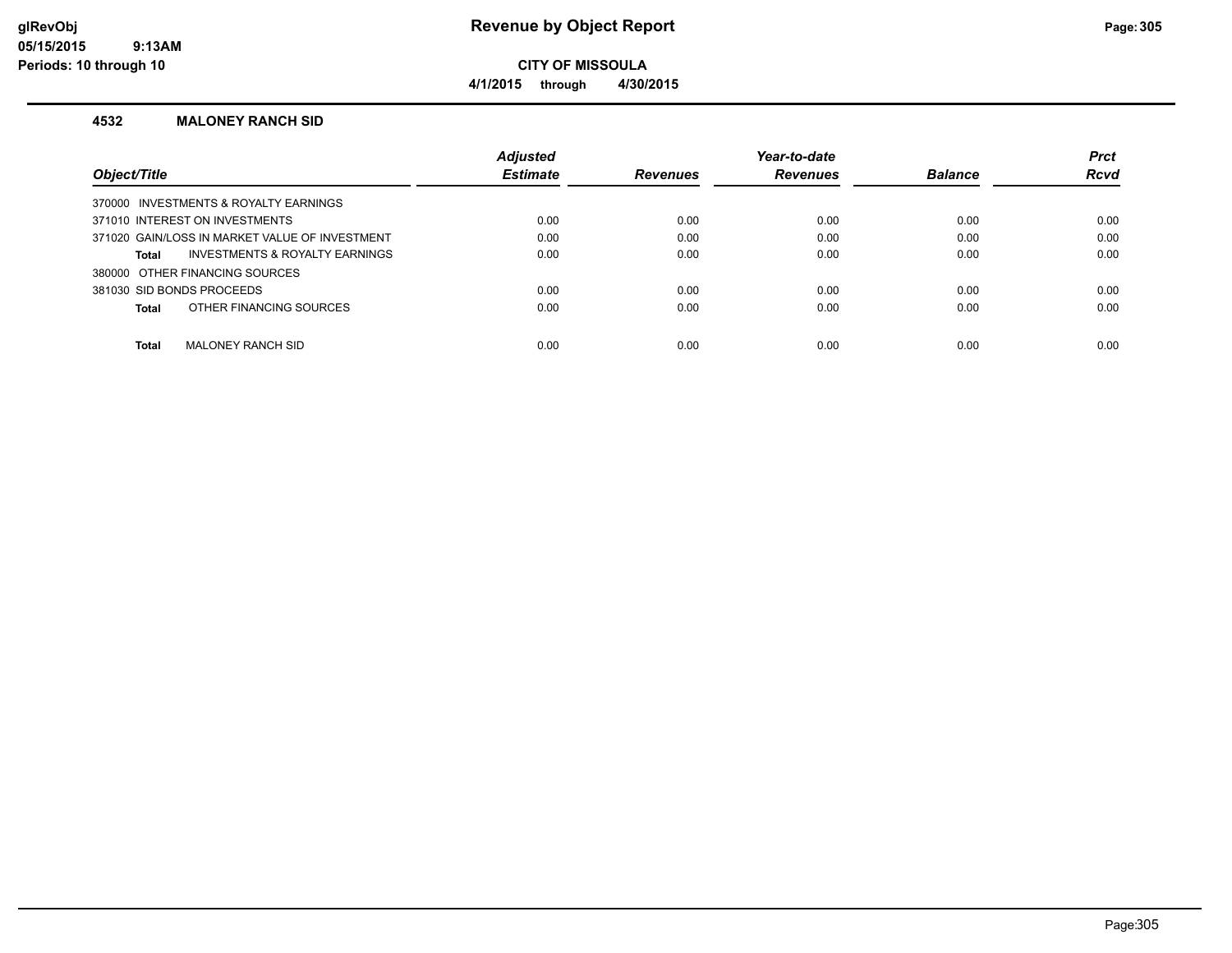**4/1/2015 through 4/30/2015**

# **4533 RATTLESNAKE SEWER SID**

#### **4533 RATTLESNAKE SEWER SID**

| Object/Title                                       | <b>Adiusted</b><br><b>Estimate</b> | <b>Revenues</b> | Year-to-date<br><b>Revenues</b> | <b>Balance</b> | <b>Prct</b><br>Rcvd |
|----------------------------------------------------|------------------------------------|-----------------|---------------------------------|----------------|---------------------|
| 330000 INTERGOVERNMENTAL REVENUES                  |                                    |                 |                                 |                |                     |
|                                                    |                                    |                 |                                 |                |                     |
| 334121 DNRC GRANT                                  | 0.00                               | 0.00            | 0.00                            | 0.00           | 0.00                |
| <b>INTERGOVERNMENTAL REVENUES</b><br>Total         | 0.00                               | 0.00            | 0.00                            | 0.00           | 0.00                |
| 370000 INVESTMENTS & ROYALTY EARNINGS              |                                    |                 |                                 |                |                     |
| 371010 INTEREST ON INVESTMENTS                     | 0.00                               | 0.00            | 0.00                            | 0.00           | 0.00                |
| 371020 GAIN/LOSS IN MARKET VALUE OF INVESTMENTS    | 0.00                               | 0.00            | 0.00                            | 0.00           | 0.00                |
| <b>INVESTMENTS &amp; ROYALTY EARNINGS</b><br>Total | 0.00                               | 0.00            | 0.00                            | 0.00           | 0.00                |
| 380000 OTHER FINANCING SOURCES                     |                                    |                 |                                 |                |                     |
| 381002 SRF LOAN                                    | 0.00                               | 0.00            | 0.00                            | 0.00           | 0.00                |
| OTHER FINANCING SOURCES<br><b>Total</b>            | 0.00                               | 0.00            | 0.00                            | 0.00           | 0.00                |
| RATTLESNAKE SEWER SID<br><b>Total</b>              | 0.00                               | 0.00            | 0.00                            | 0.00           | 0.00                |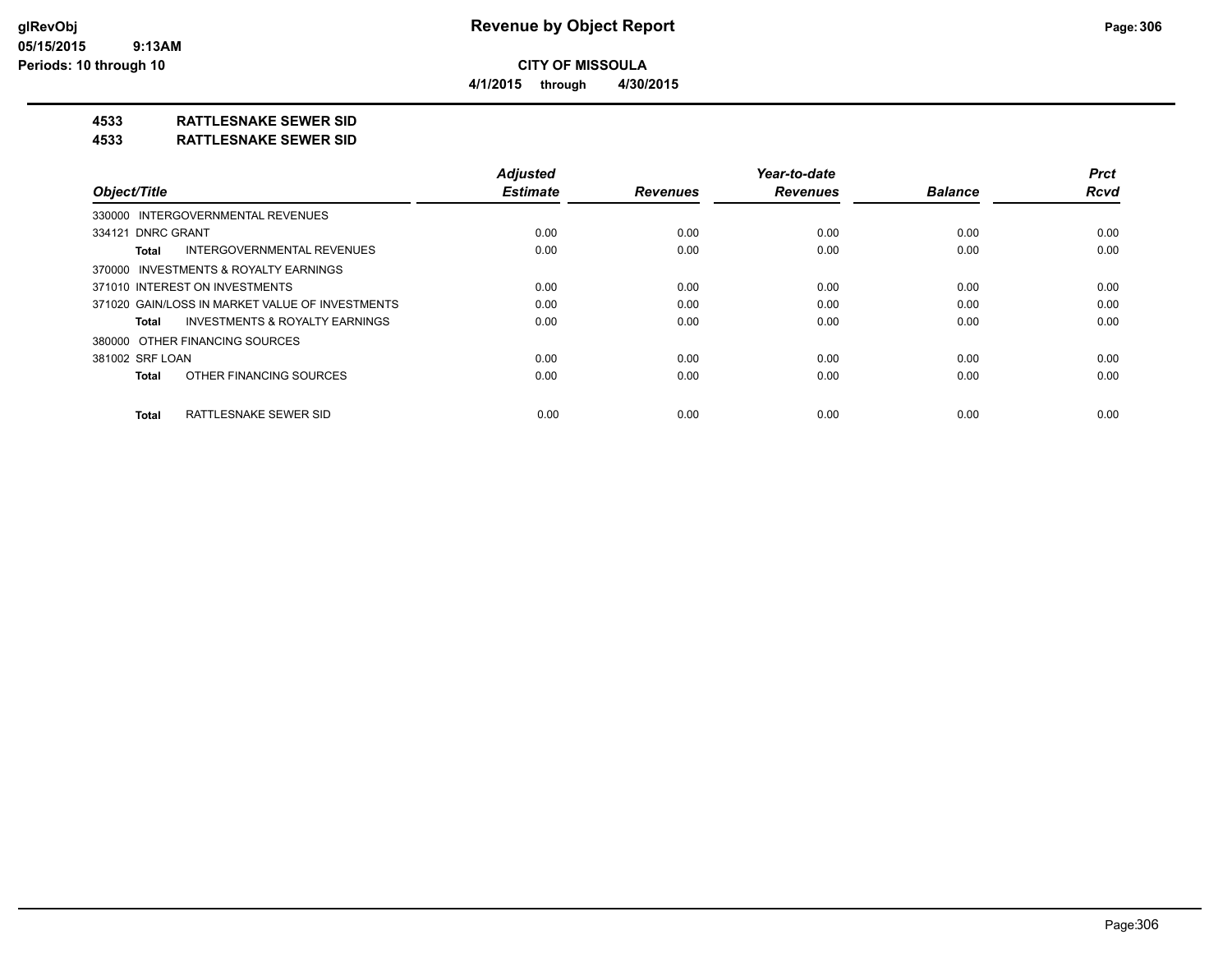**4/1/2015 through 4/30/2015**

# **4533 RATTLESNAKE SEWER SID**

| Object/Title                                   | <b>Adjusted</b><br><b>Estimate</b> | <b>Revenues</b> | Year-to-date<br><b>Revenues</b> | <b>Balance</b> | <b>Prct</b><br><b>Rcvd</b> |
|------------------------------------------------|------------------------------------|-----------------|---------------------------------|----------------|----------------------------|
| INTERGOVERNMENTAL REVENUES<br>330000           |                                    |                 |                                 |                |                            |
| 334121 DNRC GRANT                              | 0.00                               | 0.00            | 0.00                            | 0.00           | 0.00                       |
| INTERGOVERNMENTAL REVENUES<br>Total            | 0.00                               | 0.00            | 0.00                            | 0.00           | 0.00                       |
| 370000 INVESTMENTS & ROYALTY EARNINGS          |                                    |                 |                                 |                |                            |
| 371010 INTEREST ON INVESTMENTS                 | 0.00                               | 0.00            | 0.00                            | 0.00           | 0.00                       |
| 371020 GAIN/LOSS IN MARKET VALUE OF INVESTMENT | 0.00                               | 0.00            | 0.00                            | 0.00           | 0.00                       |
| INVESTMENTS & ROYALTY EARNINGS<br>Total        | 0.00                               | 0.00            | 0.00                            | 0.00           | 0.00                       |
| 380000 OTHER FINANCING SOURCES                 |                                    |                 |                                 |                |                            |
| 381002 SRF LOAN                                | 0.00                               | 0.00            | 0.00                            | 0.00           | 0.00                       |
| OTHER FINANCING SOURCES<br><b>Total</b>        | 0.00                               | 0.00            | 0.00                            | 0.00           | 0.00                       |
| RATTLESNAKE SEWER SID<br><b>Total</b>          | 0.00                               | 0.00            | 0.00                            | 0.00           | 0.00                       |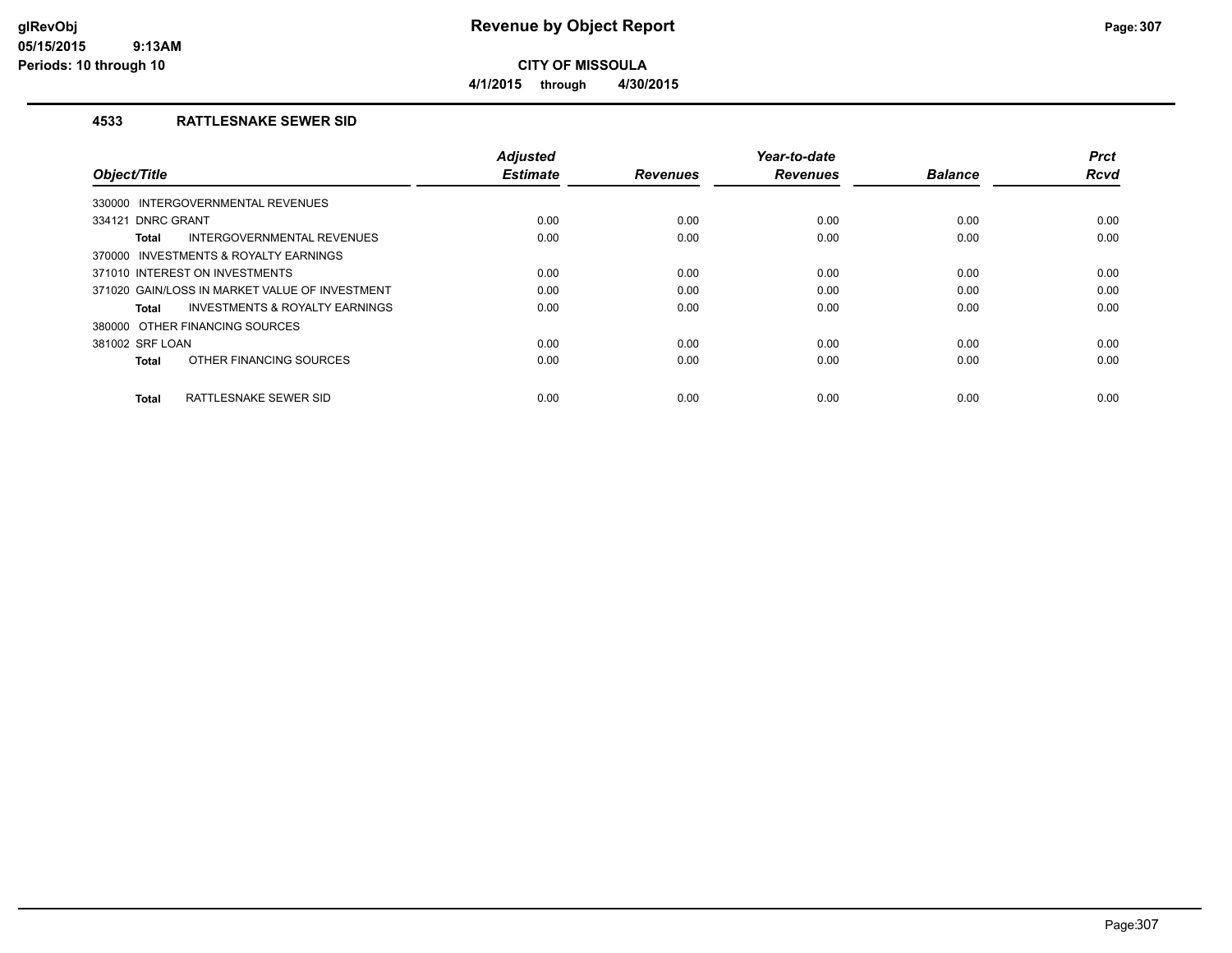**4/1/2015 through 4/30/2015**

# **4534 SID 534 LINCOLNWOOD**

**4534 SID 534 LINCOLNWOOD**

|                                                    | <b>Adjusted</b> |                 | Year-to-date    |                | <b>Prct</b> |
|----------------------------------------------------|-----------------|-----------------|-----------------|----------------|-------------|
| Object/Title                                       | <b>Estimate</b> | <b>Revenues</b> | <b>Revenues</b> | <b>Balance</b> | <b>Rcvd</b> |
| 330000 INTERGOVERNMENTAL REVENUES                  |                 |                 |                 |                |             |
| 334121 DNRC GRANT                                  | 0.00            | 0.00            | 0.00            | 0.00           | 0.00        |
| INTERGOVERNMENTAL REVENUES<br>Total                | 0.00            | 0.00            | 0.00            | 0.00           | 0.00        |
| 370000 INVESTMENTS & ROYALTY EARNINGS              |                 |                 |                 |                |             |
| 371010 INTEREST ON INVESTMENTS                     | 0.00            | 0.00            | 0.00            | 0.00           | 0.00        |
| 371020 GAIN/LOSS IN MARKET VALUE OF INVESTMENTS    | 0.00            | 0.00            | 0.00            | 0.00           | 0.00        |
| <b>INVESTMENTS &amp; ROYALTY EARNINGS</b><br>Total | 0.00            | 0.00            | 0.00            | 0.00           | 0.00        |
| 380000 OTHER FINANCING SOURCES                     |                 |                 |                 |                |             |
| 381002 SRF LOAN                                    | 0.00            | 0.00            | 0.00            | 0.00           | 0.00        |
| OTHER FINANCING SOURCES<br>Total                   | 0.00            | 0.00            | 0.00            | 0.00           | 0.00        |
| SID 534 LINCOLNWOOD<br><b>Total</b>                | 0.00            | 0.00            | 0.00            | 0.00           | 0.00        |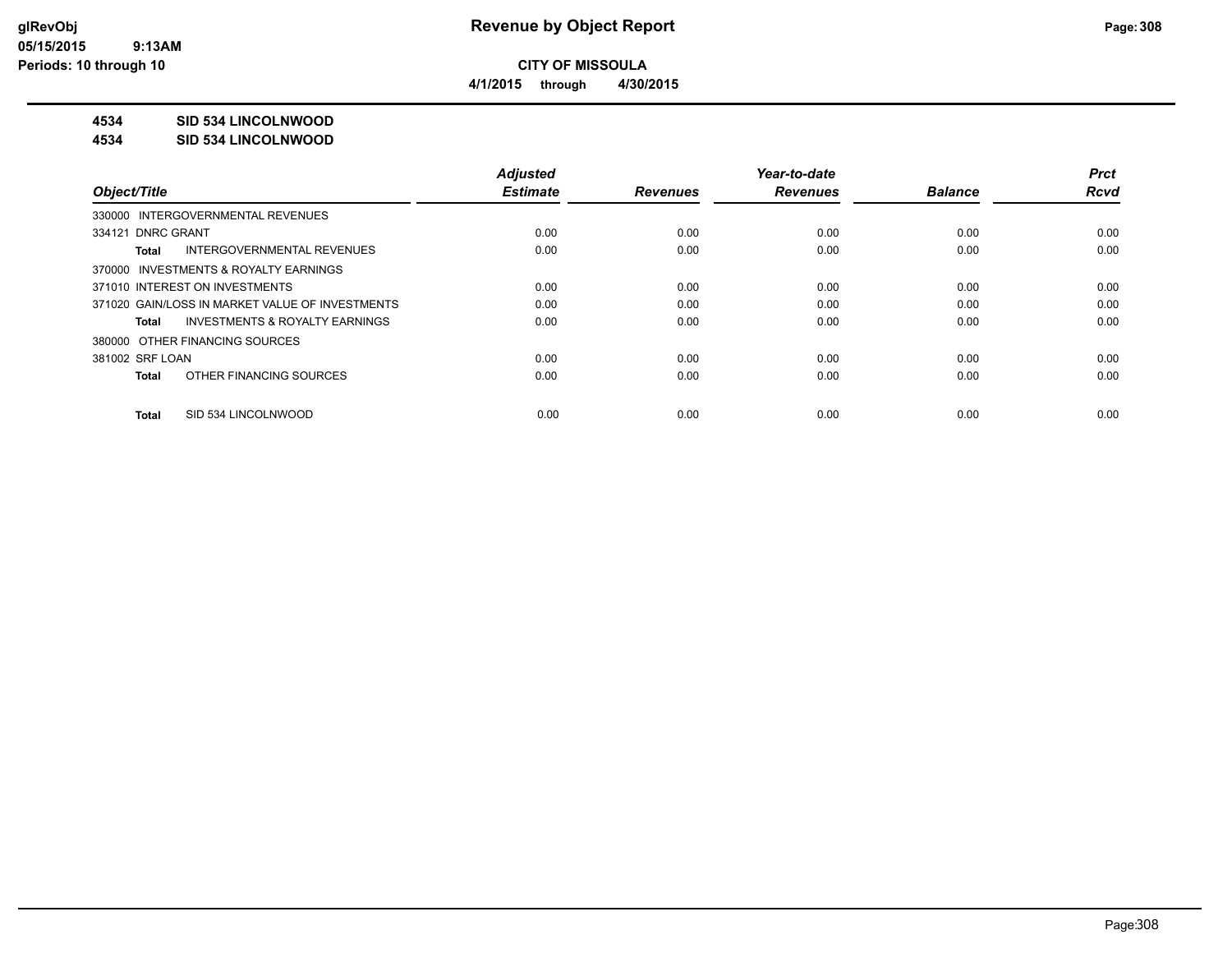**4/1/2015 through 4/30/2015**

## **4534 SID 534 LINCOLNWOOD**

|                                                | <b>Adjusted</b> |                 | Year-to-date    |                | <b>Prct</b> |
|------------------------------------------------|-----------------|-----------------|-----------------|----------------|-------------|
| Object/Title                                   | <b>Estimate</b> | <b>Revenues</b> | <b>Revenues</b> | <b>Balance</b> | <b>Rcvd</b> |
| 330000 INTERGOVERNMENTAL REVENUES              |                 |                 |                 |                |             |
| 334121 DNRC GRANT                              | 0.00            | 0.00            | 0.00            | 0.00           | 0.00        |
| INTERGOVERNMENTAL REVENUES<br><b>Total</b>     | 0.00            | 0.00            | 0.00            | 0.00           | 0.00        |
| 370000 INVESTMENTS & ROYALTY EARNINGS          |                 |                 |                 |                |             |
| 371010 INTEREST ON INVESTMENTS                 | 0.00            | 0.00            | 0.00            | 0.00           | 0.00        |
| 371020 GAIN/LOSS IN MARKET VALUE OF INVESTMENT | 0.00            | 0.00            | 0.00            | 0.00           | 0.00        |
| INVESTMENTS & ROYALTY EARNINGS<br><b>Total</b> | 0.00            | 0.00            | 0.00            | 0.00           | 0.00        |
| 380000 OTHER FINANCING SOURCES                 |                 |                 |                 |                |             |
| 381002 SRF LOAN                                | 0.00            | 0.00            | 0.00            | 0.00           | 0.00        |
| OTHER FINANCING SOURCES<br><b>Total</b>        | 0.00            | 0.00            | 0.00            | 0.00           | 0.00        |
|                                                |                 |                 |                 |                |             |
| SID 534 LINCOLNWOOD<br><b>Total</b>            | 0.00            | 0.00            | 0.00            | 0.00           | 0.00        |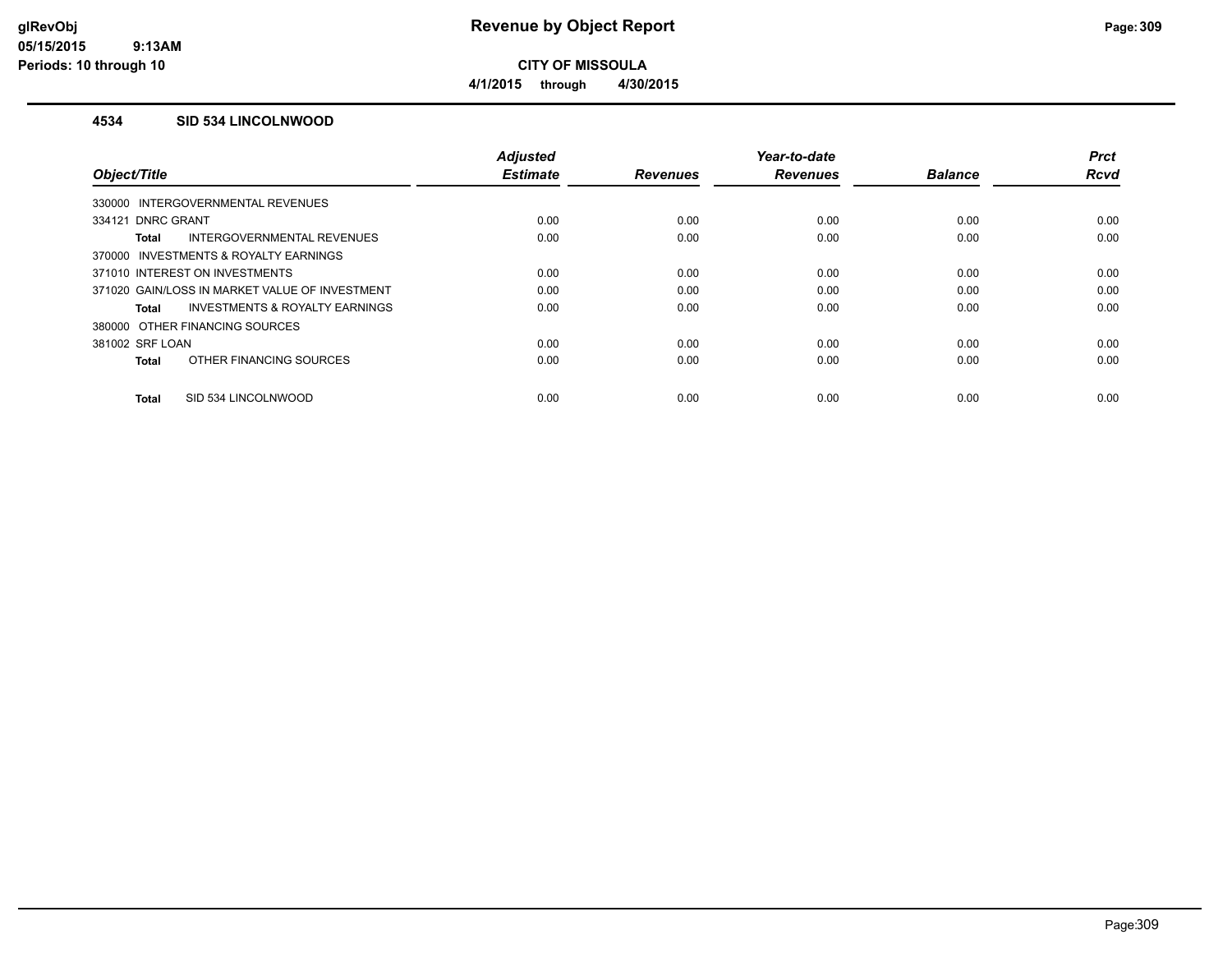**4/1/2015 through 4/30/2015**

# **4535 SLANT STREET TRAFFIC CALMING**

#### **4535 SLANT STREET TRAFFIC CALMING**

|                                                 | <b>Adjusted</b> |                 | Year-to-date    |                | <b>Prct</b> |
|-------------------------------------------------|-----------------|-----------------|-----------------|----------------|-------------|
| Object/Title                                    | <b>Estimate</b> | <b>Revenues</b> | <b>Revenues</b> | <b>Balance</b> | <b>Rcvd</b> |
| 370000 INVESTMENTS & ROYALTY EARNINGS           |                 |                 |                 |                |             |
| 371010 INTEREST ON INVESTMENTS                  | 0.00            | 0.00            | 0.00            | 0.00           | 0.00        |
| 371020 GAIN/LOSS IN MARKET VALUE OF INVESTMENTS | 0.00            | 0.00            | 0.00            | 0.00           | 0.00        |
| INVESTMENTS & ROYALTY EARNINGS<br><b>Total</b>  | 0.00            | 0.00            | 0.00            | 0.00           | 0.00        |
| 380000 OTHER FINANCING SOURCES                  |                 |                 |                 |                |             |
| 383000 OPERATING TRANSFERS                      | 0.00            | 0.00            | 0.00            | 0.00           | 0.00        |
| OTHER FINANCING SOURCES<br><b>Total</b>         | 0.00            | 0.00            | 0.00            | 0.00           | 0.00        |
|                                                 |                 |                 |                 |                |             |
| <b>Total</b><br>SLANT STREET TRAFFIC CALMING    | 0.00            | 0.00            | 0.00            | 0.00           | 0.00        |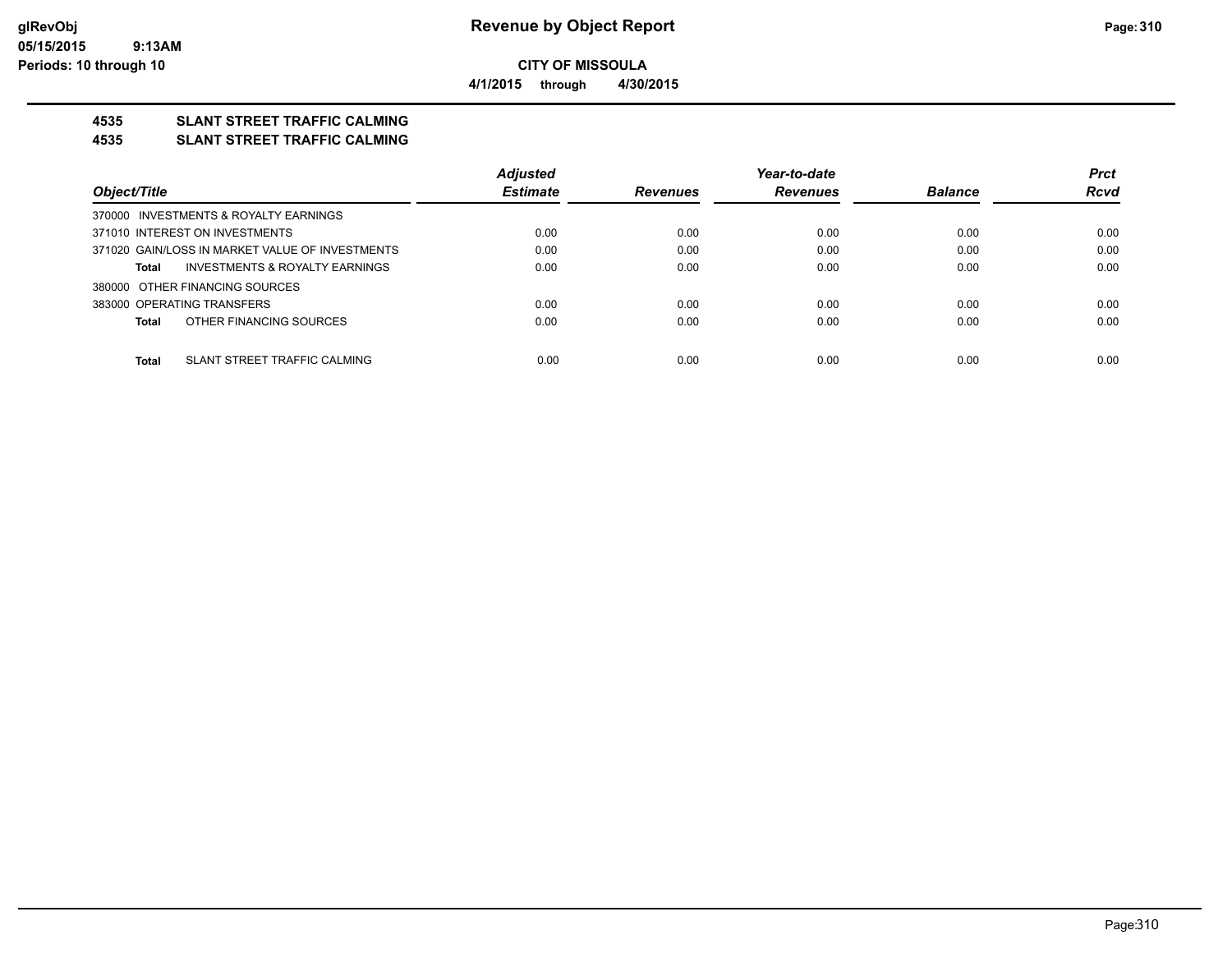**4/1/2015 through 4/30/2015**

# **4535 SLANT STREET TRAFFIC CALMING**

|                                                | Adjusted        |                 | Year-to-date    |                | <b>Prct</b> |
|------------------------------------------------|-----------------|-----------------|-----------------|----------------|-------------|
| Object/Title                                   | <b>Estimate</b> | <b>Revenues</b> | <b>Revenues</b> | <b>Balance</b> | <b>Rcvd</b> |
| INVESTMENTS & ROYALTY EARNINGS<br>370000       |                 |                 |                 |                |             |
| 371010 INTEREST ON INVESTMENTS                 | 0.00            | 0.00            | 0.00            | 0.00           | 0.00        |
| 371020 GAIN/LOSS IN MARKET VALUE OF INVESTMENT | 0.00            | 0.00            | 0.00            | 0.00           | 0.00        |
| INVESTMENTS & ROYALTY EARNINGS<br>Total        | 0.00            | 0.00            | 0.00            | 0.00           | 0.00        |
| 380000 OTHER FINANCING SOURCES                 |                 |                 |                 |                |             |
| 383000 OPERATING TRANSFERS                     | 0.00            | 0.00            | 0.00            | 0.00           | 0.00        |
| OTHER FINANCING SOURCES<br>Total               | 0.00            | 0.00            | 0.00            | 0.00           | 0.00        |
|                                                |                 |                 |                 |                |             |
| Total<br>SLANT STREET TRAFFIC CALMING          | 0.00            | 0.00            | 0.00            | 0.00           | 0.00        |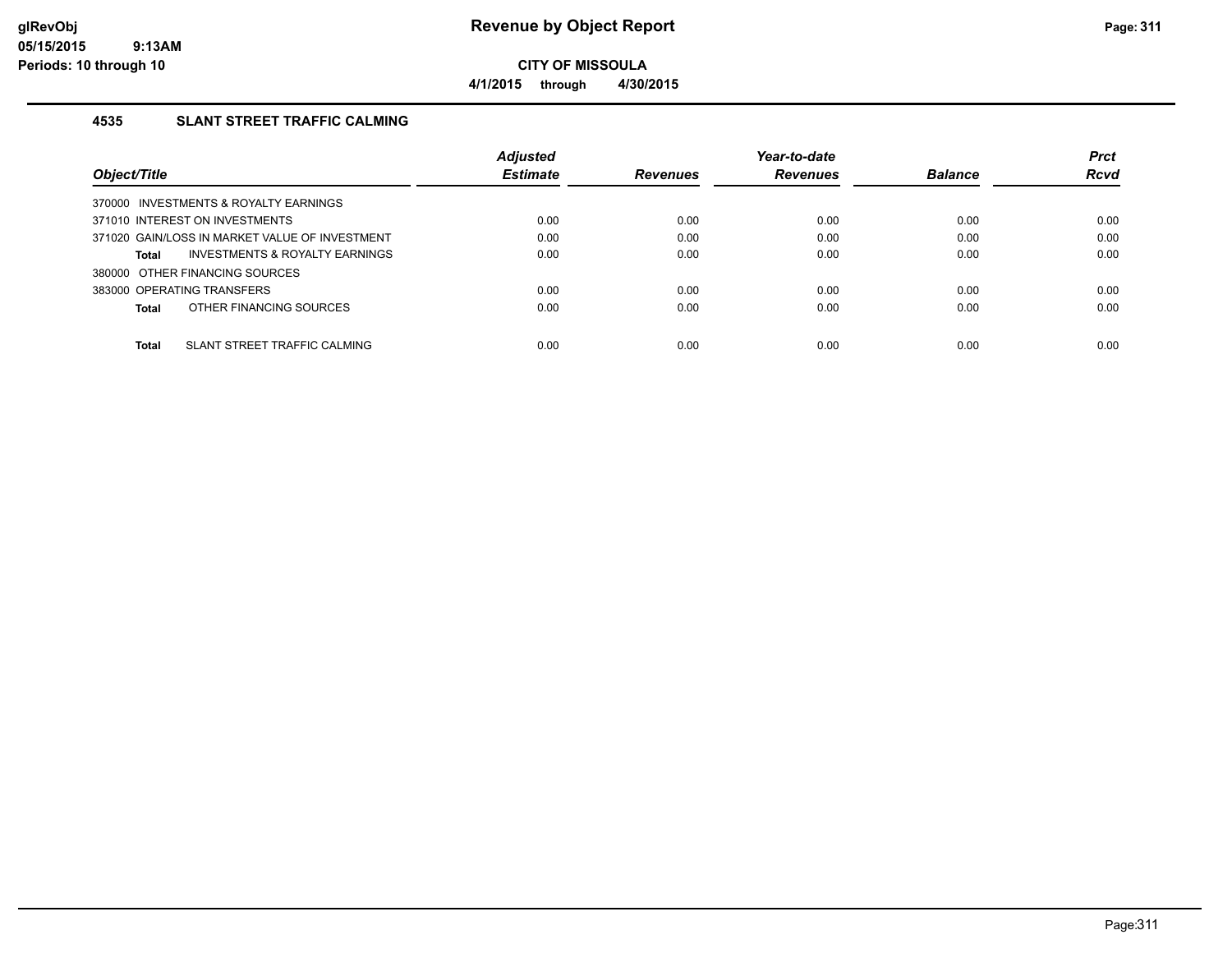**4/1/2015 through 4/30/2015**

# **4536 SID536 LINCOLNWOOD SWR PH2**

#### **4536 SID536 LINCOLNWOOD SWR PH2**

|                                                     | <b>Adjusted</b> |                 | Year-to-date    |                | <b>Prct</b> |
|-----------------------------------------------------|-----------------|-----------------|-----------------|----------------|-------------|
| Object/Title                                        | <b>Estimate</b> | <b>Revenues</b> | <b>Revenues</b> | <b>Balance</b> | <b>Rcvd</b> |
| 330000 INTERGOVERNMENTAL REVENUES                   |                 |                 |                 |                |             |
| 334121 DNRC GRANT                                   | 0.00            | 0.00            | 0.00            | 0.00           | 0.00        |
| INTERGOVERNMENTAL REVENUES<br>Total                 | 0.00            | 0.00            | 0.00            | 0.00           | 0.00        |
| 360000 MISCELLANEOUS REVENUES                       |                 |                 |                 |                |             |
| 365001 *** Title Not Found ***                      | 0.00            | 0.00            | 0.00            | 0.00           | 0.00        |
| <b>MISCELLANEOUS REVENUES</b><br>Total              | 0.00            | 0.00            | 0.00            | 0.00           | 0.00        |
| <b>INVESTMENTS &amp; ROYALTY EARNINGS</b><br>370000 |                 |                 |                 |                |             |
| 371010 INTEREST ON INVESTMENTS                      | 0.00            | 0.00            | 0.00            | 0.00           | 0.00        |
| 371020 GAIN/LOSS IN MARKET VALUE OF INVESTMENTS     | 0.00            | 0.00            | 0.00            | 0.00           | 0.00        |
| <b>INVESTMENTS &amp; ROYALTY EARNINGS</b><br>Total  | 0.00            | 0.00            | 0.00            | 0.00           | 0.00        |
| 380000 OTHER FINANCING SOURCES                      |                 |                 |                 |                |             |
| 381030 SID BONDS PROCEEDS                           | 0.00            | 0.00            | 0.00            | 0.00           | 0.00        |
| OTHER FINANCING SOURCES<br><b>Total</b>             | 0.00            | 0.00            | 0.00            | 0.00           | 0.00        |
|                                                     |                 |                 |                 |                |             |
| SID536 LINCOLNWOOD SWR PH2<br><b>Total</b>          | 0.00            | 0.00            | 0.00            | 0.00           | 0.00        |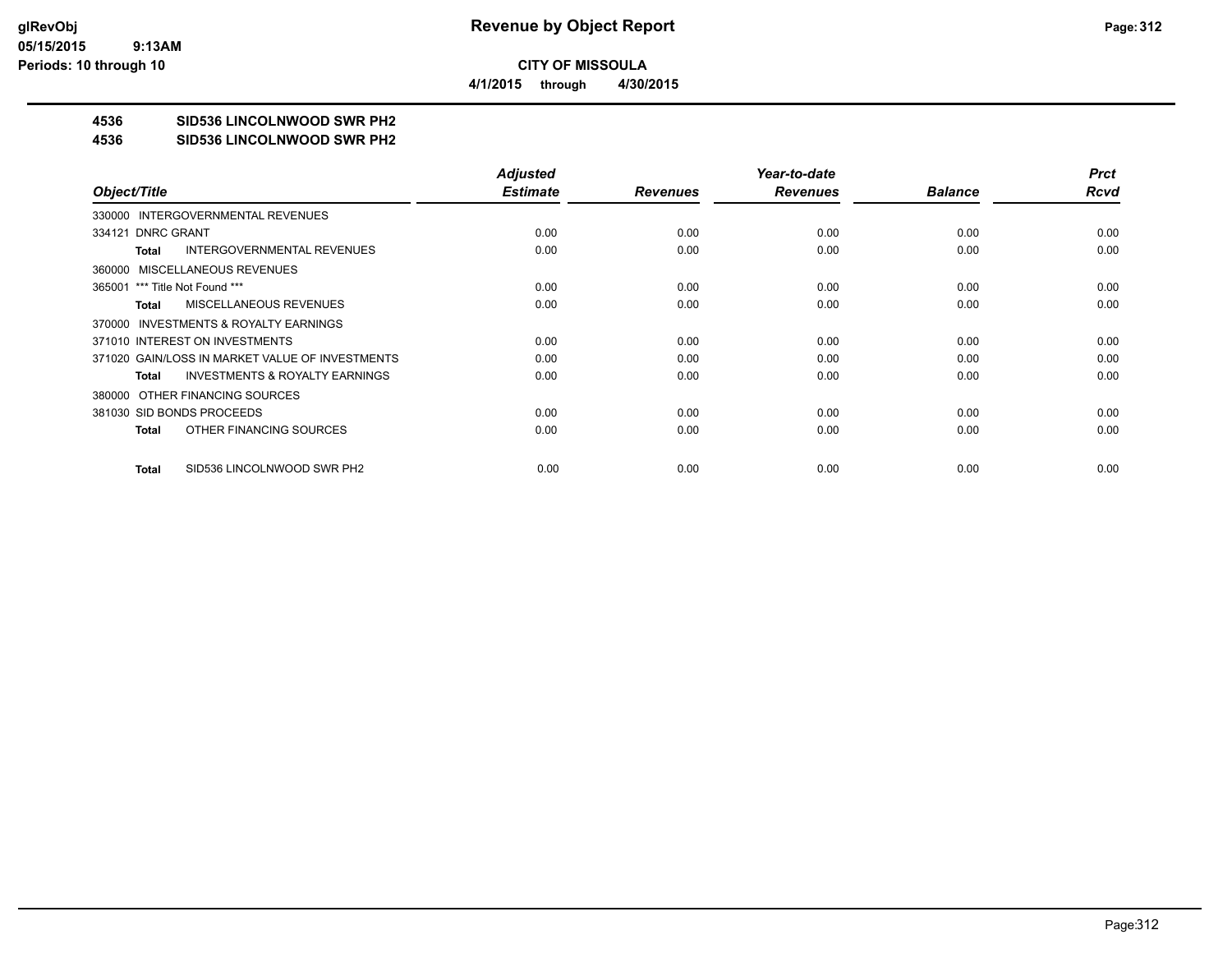**4/1/2015 through 4/30/2015**

# **4536 SID536 LINCOLNWOOD SWR PH2**

| Object/Title                                              | <b>Adjusted</b><br><b>Estimate</b> | <b>Revenues</b> | Year-to-date<br><b>Revenues</b> | <b>Balance</b> | <b>Prct</b><br><b>Rcvd</b> |
|-----------------------------------------------------------|------------------------------------|-----------------|---------------------------------|----------------|----------------------------|
| INTERGOVERNMENTAL REVENUES<br>330000                      |                                    |                 |                                 |                |                            |
| 334121 DNRC GRANT                                         | 0.00                               | 0.00            | 0.00                            | 0.00           | 0.00                       |
|                                                           |                                    |                 |                                 |                |                            |
| INTERGOVERNMENTAL REVENUES<br><b>Total</b>                | 0.00                               | 0.00            | 0.00                            | 0.00           | 0.00                       |
| MISCELLANEOUS REVENUES<br>360000                          |                                    |                 |                                 |                |                            |
| 365001 *** Title Not Found ***                            | 0.00                               | 0.00            | 0.00                            | 0.00           | 0.00                       |
| MISCELLANEOUS REVENUES<br><b>Total</b>                    | 0.00                               | 0.00            | 0.00                            | 0.00           | 0.00                       |
| <b>INVESTMENTS &amp; ROYALTY EARNINGS</b><br>370000       |                                    |                 |                                 |                |                            |
| 371010 INTEREST ON INVESTMENTS                            | 0.00                               | 0.00            | 0.00                            | 0.00           | 0.00                       |
| 371020 GAIN/LOSS IN MARKET VALUE OF INVESTMENT            | 0.00                               | 0.00            | 0.00                            | 0.00           | 0.00                       |
| <b>INVESTMENTS &amp; ROYALTY EARNINGS</b><br><b>Total</b> | 0.00                               | 0.00            | 0.00                            | 0.00           | 0.00                       |
| 380000 OTHER FINANCING SOURCES                            |                                    |                 |                                 |                |                            |
| 381030 SID BONDS PROCEEDS                                 | 0.00                               | 0.00            | 0.00                            | 0.00           | 0.00                       |
| OTHER FINANCING SOURCES<br><b>Total</b>                   | 0.00                               | 0.00            | 0.00                            | 0.00           | 0.00                       |
| SID536 LINCOLNWOOD SWR PH2<br><b>Total</b>                | 0.00                               | 0.00            | 0.00                            | 0.00           | 0.00                       |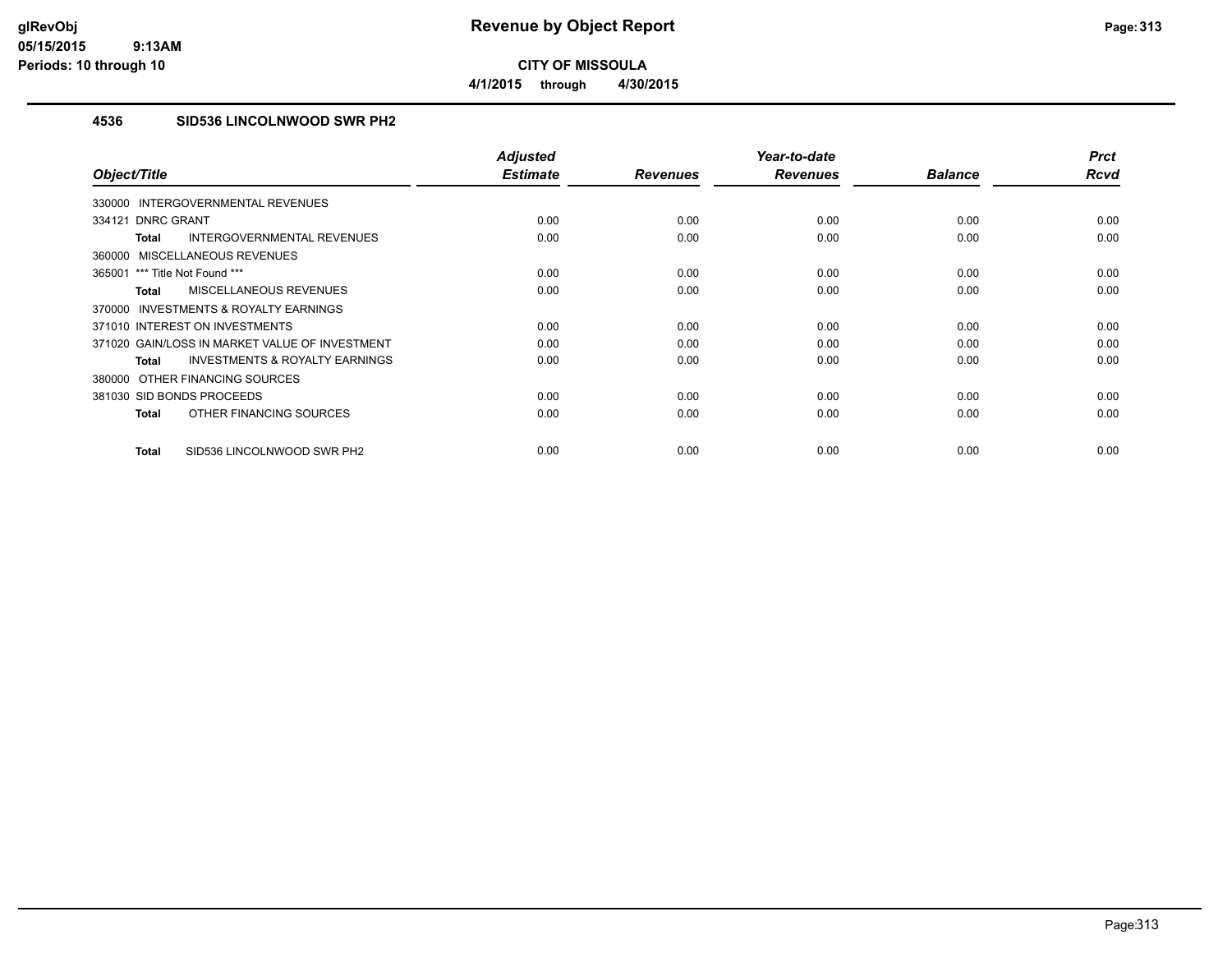**4/1/2015 through 4/30/2015**

# **4538 SID 538 HILLVIEW WAY**

**4538 SID 538 HILLVIEW WAY**

|                                                 | <b>Adjusted</b> |                 | Year-to-date    |                | <b>Prct</b> |
|-------------------------------------------------|-----------------|-----------------|-----------------|----------------|-------------|
| Object/Title                                    | <b>Estimate</b> | <b>Revenues</b> | <b>Revenues</b> | <b>Balance</b> | <b>Rcvd</b> |
| 370000 INVESTMENTS & ROYALTY EARNINGS           |                 |                 |                 |                |             |
| 371010 INTEREST ON INVESTMENTS                  | 0.00            | 0.00            | 0.00            | 0.00           | 0.00        |
| 371020 GAIN/LOSS IN MARKET VALUE OF INVESTMENTS | 0.00            | 0.00            | 0.00            | 0.00           | 0.00        |
| INVESTMENTS & ROYALTY EARNINGS<br>Total         | 0.00            | 0.00            | 0.00            | 0.00           | 0.00        |
| 380000 OTHER FINANCING SOURCES                  |                 |                 |                 |                |             |
| 383000 OPERATING TRANSFERS                      | 0.00            | 0.00            | 0.00            | 0.00           | 0.00        |
| OTHER FINANCING SOURCES<br>Total                | 0.00            | 0.00            | 0.00            | 0.00           | 0.00        |
|                                                 |                 |                 |                 |                |             |
| <b>Total</b><br>SID 538 HILLVIEW WAY            | 0.00            | 0.00            | 0.00            | 0.00           | 0.00        |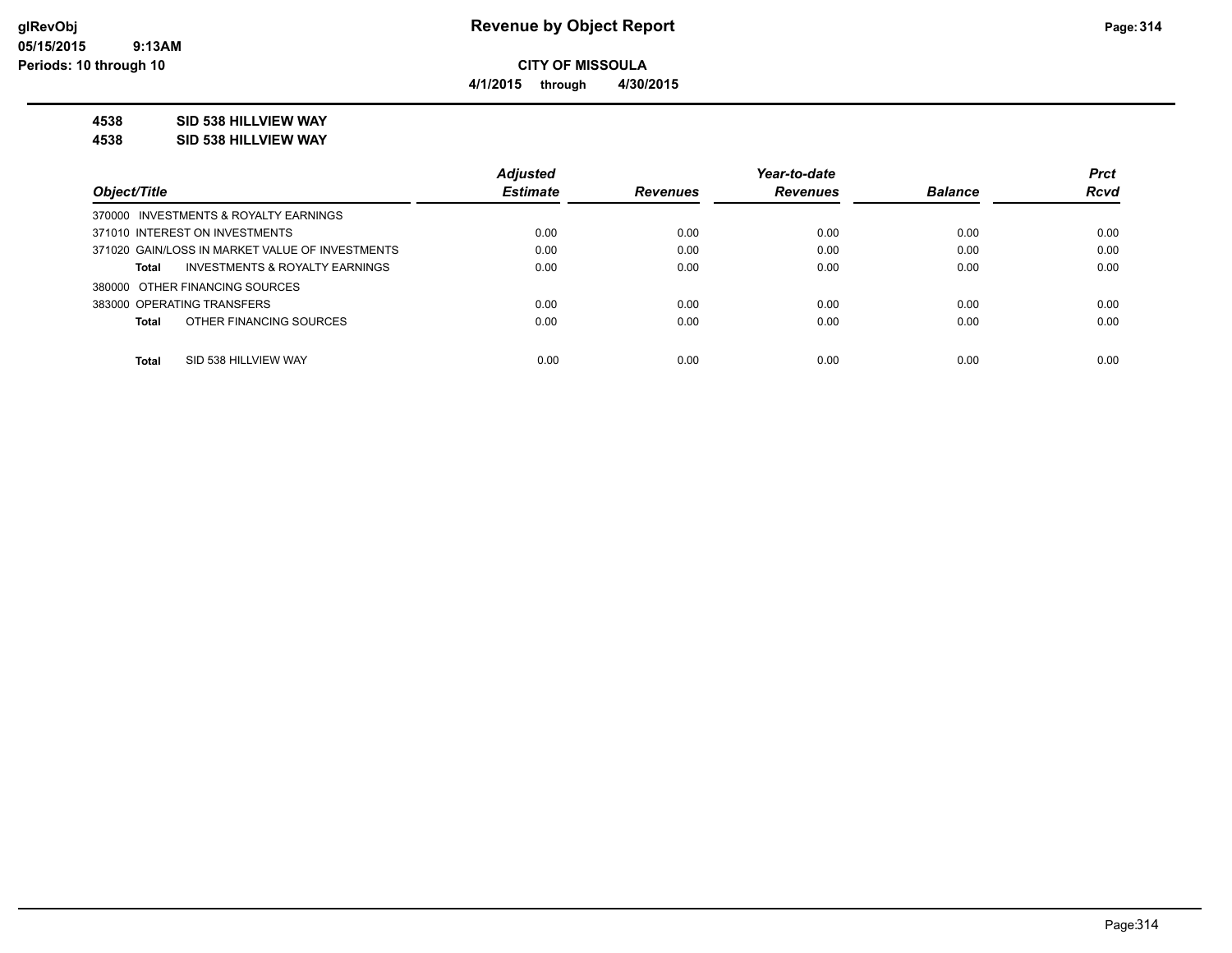**4/1/2015 through 4/30/2015**

### **4538 SID 538 HILLVIEW WAY**

|                                                | <b>Adjusted</b> |                 | Year-to-date    |                | <b>Prct</b> |
|------------------------------------------------|-----------------|-----------------|-----------------|----------------|-------------|
| Object/Title                                   | <b>Estimate</b> | <b>Revenues</b> | <b>Revenues</b> | <b>Balance</b> | <b>Rcvd</b> |
| 370000 INVESTMENTS & ROYALTY EARNINGS          |                 |                 |                 |                |             |
| 371010 INTEREST ON INVESTMENTS                 | 0.00            | 0.00            | 0.00            | 0.00           | 0.00        |
| 371020 GAIN/LOSS IN MARKET VALUE OF INVESTMENT | 0.00            | 0.00            | 0.00            | 0.00           | 0.00        |
| INVESTMENTS & ROYALTY EARNINGS<br>Total        | 0.00            | 0.00            | 0.00            | 0.00           | 0.00        |
| 380000 OTHER FINANCING SOURCES                 |                 |                 |                 |                |             |
| 383000 OPERATING TRANSFERS                     | 0.00            | 0.00            | 0.00            | 0.00           | 0.00        |
| OTHER FINANCING SOURCES<br><b>Total</b>        | 0.00            | 0.00            | 0.00            | 0.00           | 0.00        |
|                                                |                 |                 |                 |                |             |
| <b>Total</b><br>SID 538 HILLVIEW WAY           | 0.00            | 0.00            | 0.00            | 0.00           | 0.00        |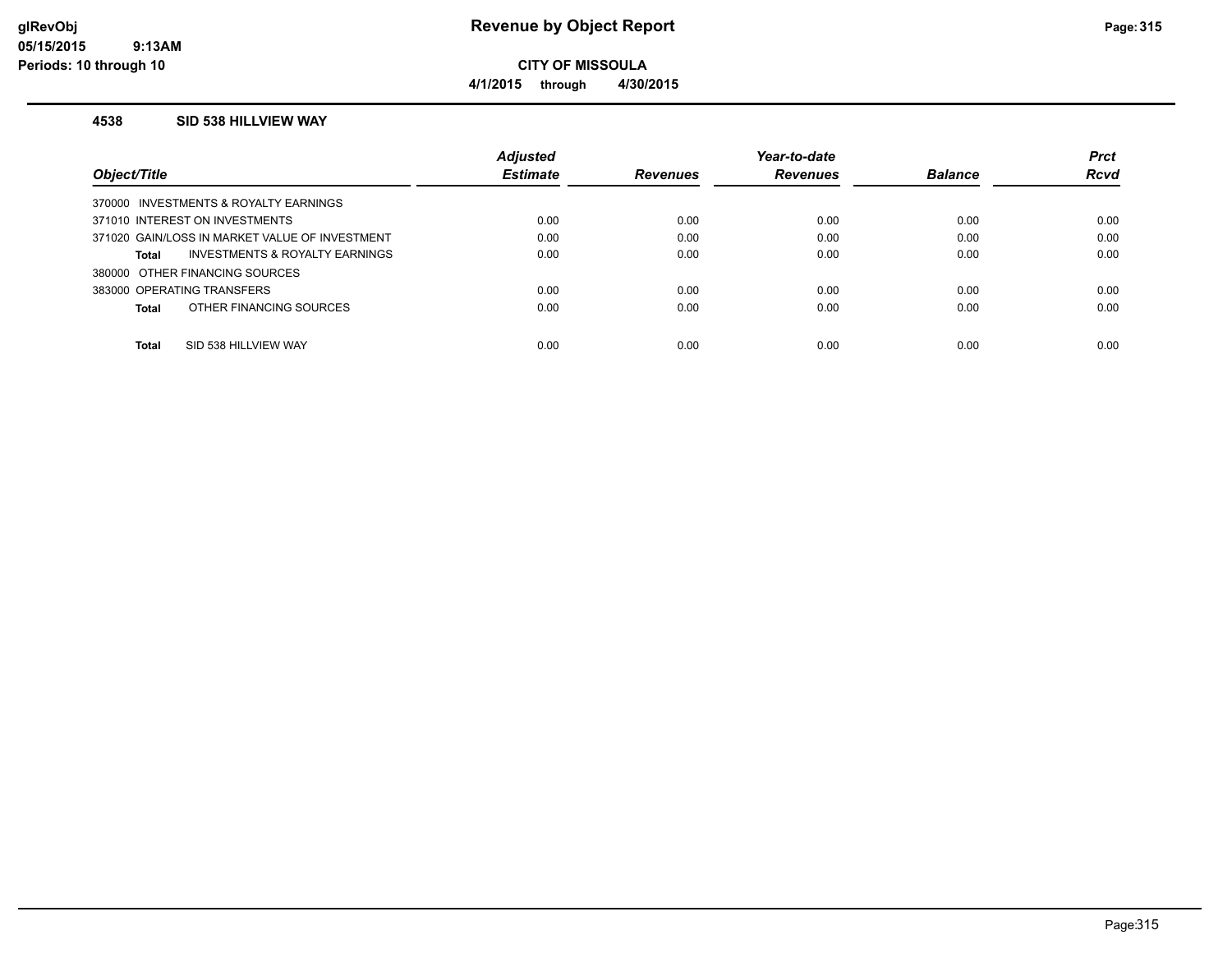**4/1/2015 through 4/30/2015**

**4539 SID 539 4th STREET**

**4539 SID 539 4th STREET**

|                                                    | <b>Adiusted</b> |                 | Year-to-date    |                | <b>Prct</b> |
|----------------------------------------------------|-----------------|-----------------|-----------------|----------------|-------------|
| Object/Title                                       | <b>Estimate</b> | <b>Revenues</b> | <b>Revenues</b> | <b>Balance</b> | <b>Rcvd</b> |
| 370000 INVESTMENTS & ROYALTY EARNINGS              |                 |                 |                 |                |             |
| 371010 INTEREST ON INVESTMENTS                     | 0.00            | 0.00            | 0.00            | 0.00           | 0.00        |
| <b>INVESTMENTS &amp; ROYALTY EARNINGS</b><br>Total | 0.00            | 0.00            | 0.00            | 0.00           | 0.00        |
| 380000 OTHER FINANCING SOURCES                     |                 |                 |                 |                |             |
| 383000 OPERATING TRANSFERS                         | 0.00            | 0.00            | 0.00            | 0.00           | 0.00        |
| OTHER FINANCING SOURCES<br><b>Total</b>            | 0.00            | 0.00            | 0.00            | 0.00           | 0.00        |
|                                                    |                 |                 |                 |                |             |
| SID 539 4th STREET<br>Total                        | 0.00            | 0.00            | 0.00            | 0.00           | 0.00        |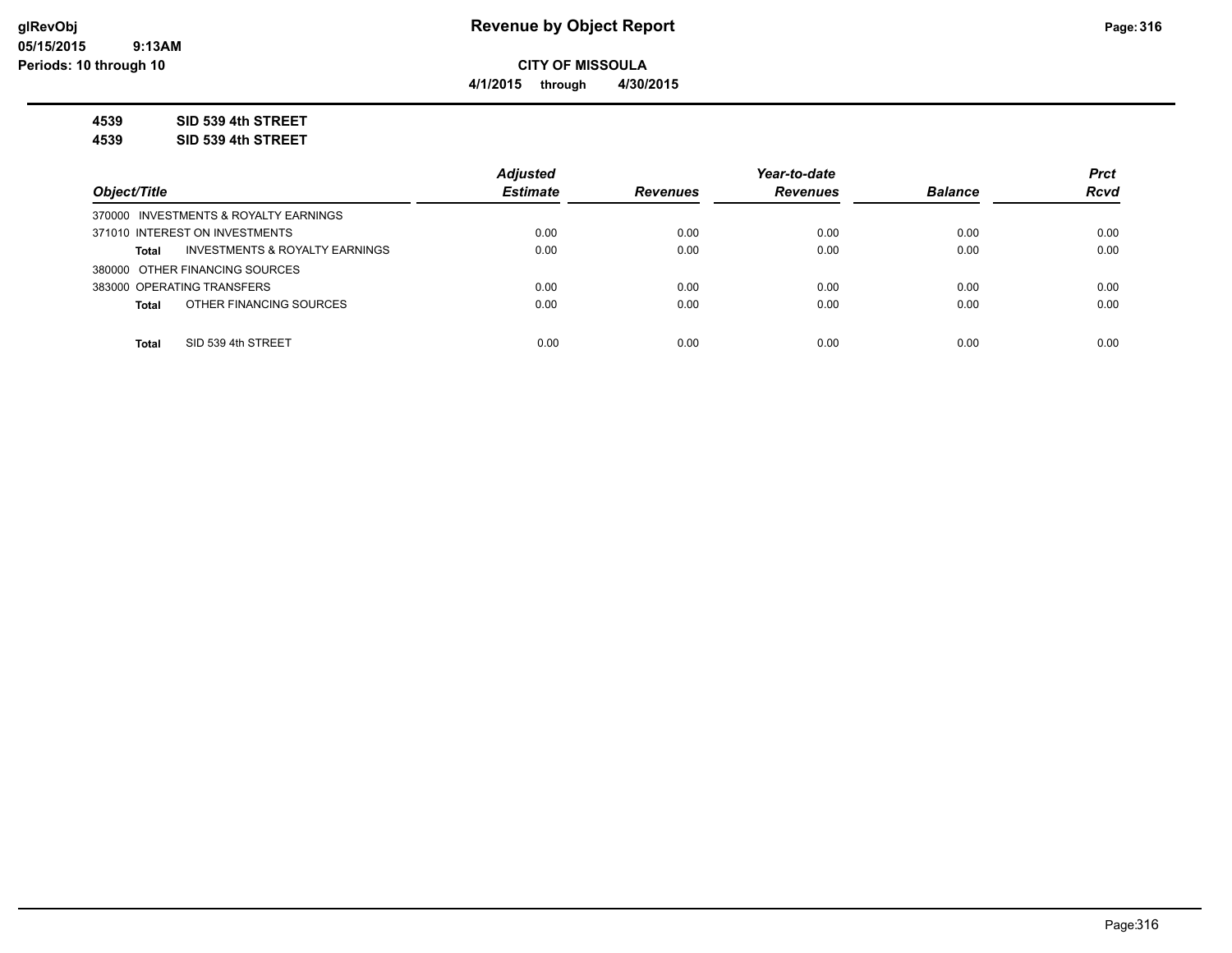**4/1/2015 through 4/30/2015**

#### **4539 SID 539 4th STREET**

| Object/Title                                       | <b>Adjusted</b><br><b>Estimate</b> | <b>Revenues</b> | Year-to-date<br><b>Revenues</b> | <b>Balance</b> | <b>Prct</b><br><b>Rcvd</b> |
|----------------------------------------------------|------------------------------------|-----------------|---------------------------------|----------------|----------------------------|
| 370000 INVESTMENTS & ROYALTY EARNINGS              |                                    |                 |                                 |                |                            |
| 371010 INTEREST ON INVESTMENTS                     | 0.00                               | 0.00            | 0.00                            | 0.00           | 0.00                       |
| <b>INVESTMENTS &amp; ROYALTY EARNINGS</b><br>Total | 0.00                               | 0.00            | 0.00                            | 0.00           | 0.00                       |
| 380000 OTHER FINANCING SOURCES                     |                                    |                 |                                 |                |                            |
| 383000 OPERATING TRANSFERS                         | 0.00                               | 0.00            | 0.00                            | 0.00           | 0.00                       |
| OTHER FINANCING SOURCES<br>Total                   | 0.00                               | 0.00            | 0.00                            | 0.00           | 0.00                       |
|                                                    |                                    |                 |                                 |                |                            |
| SID 539 4th STREET<br><b>Total</b>                 | 0.00                               | 0.00            | 0.00                            | 0.00           | 0.00                       |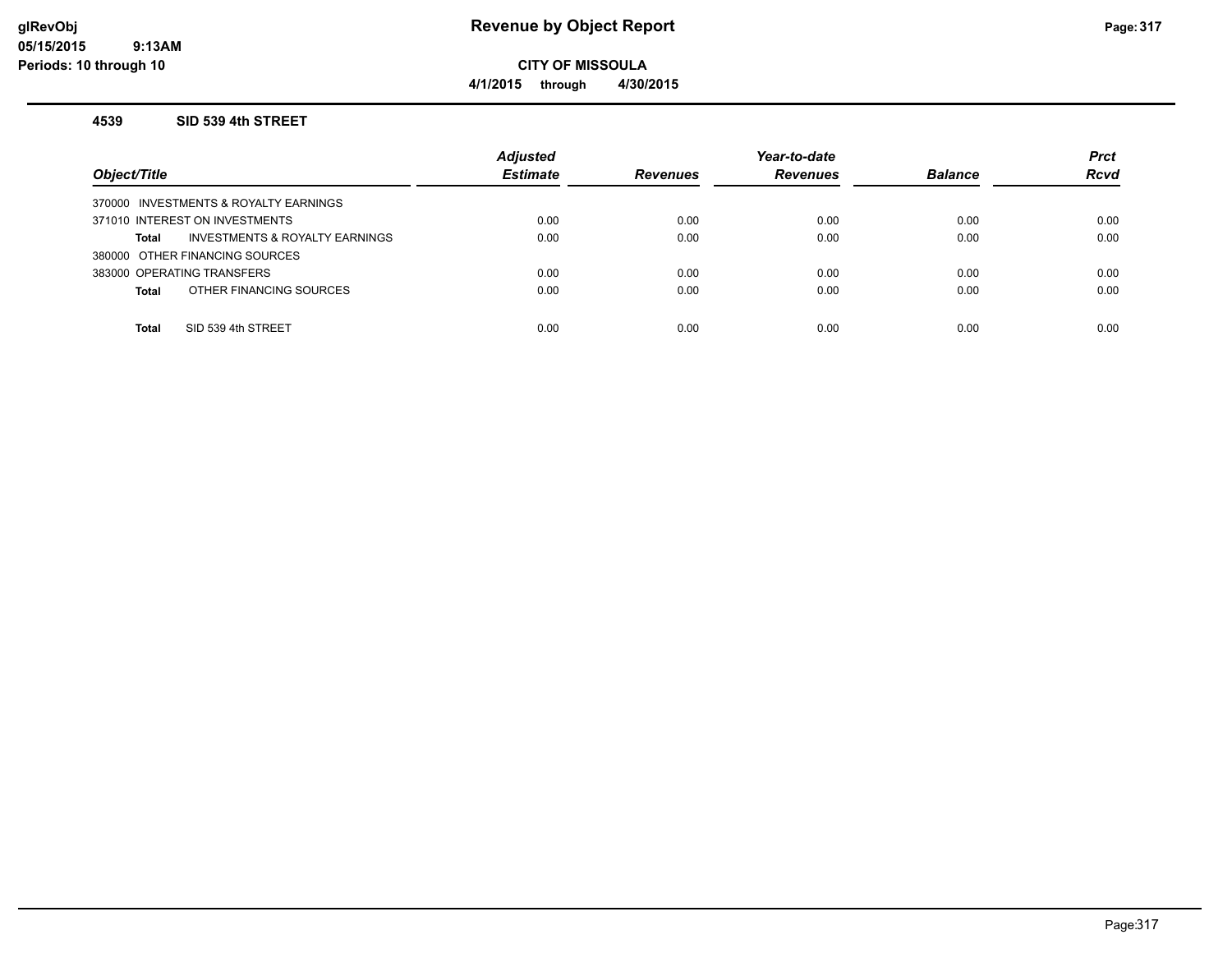**4/1/2015 through 4/30/2015**

**4540 SID 540 ENGLAND BLVD**

**4540 SID 540 ENGLAND BLVD**

|                                                           | <b>Adjusted</b> |                 | Year-to-date    |                | <b>Prct</b> |
|-----------------------------------------------------------|-----------------|-----------------|-----------------|----------------|-------------|
| Object/Title                                              | <b>Estimate</b> | <b>Revenues</b> | <b>Revenues</b> | <b>Balance</b> | <b>Rcvd</b> |
| TAXES/ASSESSMENTS<br>310000                               |                 |                 |                 |                |             |
| <b>PENALTIES &amp; INTEREST</b><br>312001                 | 0.00            | 0.00            | 0.00            | 0.00           | 0.00        |
| TAXES/ASSESSMENTS<br><b>Total</b>                         | 0.00            | 0.00            | 0.00            | 0.00           | 0.00        |
| MISCELLANEOUS REVENUES<br>360000                          |                 |                 |                 |                |             |
| 363020 PROPERTY ASSESSMENTS                               | 0.00            | 0.00            | 0.00            | 0.00           | 0.00        |
| PAYOFF PRINCIPAL ASSESSMENTS<br>363021                    | 0.00            | 0.00            | 0.00            | 0.00           | 0.00        |
| 363022 BOND INTEREST ASSESSMENTS                          | 0.00            | 0.00            | 0.00            | 0.00           | 0.00        |
| 363040 PENALTY AND INTEREST                               | 0.00            | 0.00            | 0.00            | 0.00           | 0.00        |
| MISCELLANEOUS REVENUES<br><b>Total</b>                    | 0.00            | 0.00            | 0.00            | 0.00           | 0.00        |
| INVESTMENTS & ROYALTY EARNINGS<br>370000                  |                 |                 |                 |                |             |
| 371010 INTEREST ON INVESTMENTS                            | 0.00            | 0.00            | 0.00            | 0.00           | 0.00        |
| 371020 GAIN/LOSS IN MARKET VALUE OF INVESTMENTS           | 0.00            | 0.00            | 0.00            | 0.00           | 0.00        |
| <b>INVESTMENTS &amp; ROYALTY EARNINGS</b><br><b>Total</b> | 0.00            | 0.00            | 0.00            | 0.00           | 0.00        |
| OTHER FINANCING SOURCES<br>380000                         |                 |                 |                 |                |             |
| 381030 SID BONDS PROCEEDS                                 | 0.00            | 0.00            | 0.00            | 0.00           | 0.00        |
| OTHER FINANCING SOURCES<br><b>Total</b>                   | 0.00            | 0.00            | 0.00            | 0.00           | 0.00        |
| SID 540 ENGLAND BLVD<br><b>Total</b>                      | 0.00            | 0.00            | 0.00            | 0.00           | 0.00        |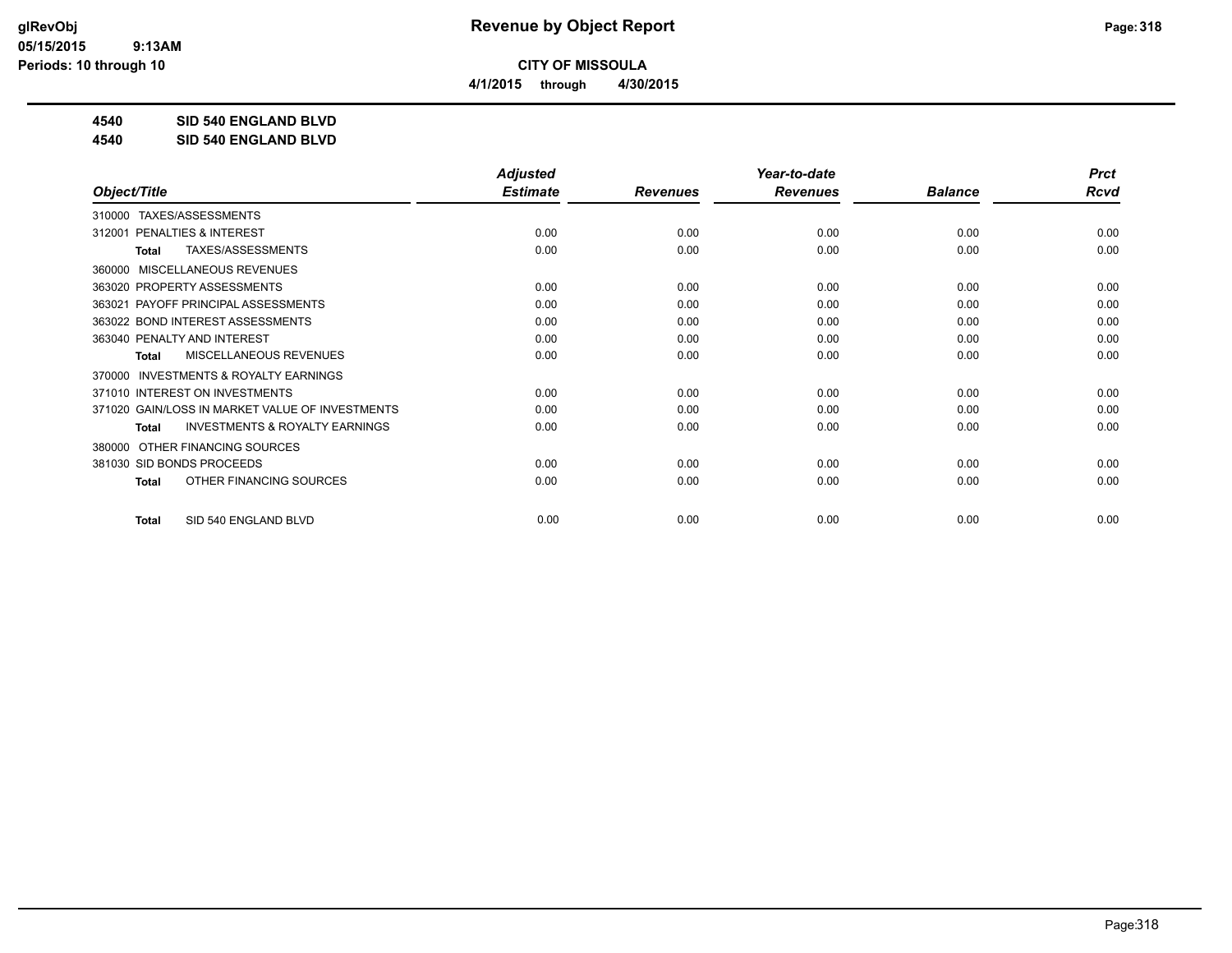**4/1/2015 through 4/30/2015**

# **4540 SID 540 ENGLAND BLVD**

|                                                           | <b>Adjusted</b> |                 | Year-to-date    |                | <b>Prct</b> |
|-----------------------------------------------------------|-----------------|-----------------|-----------------|----------------|-------------|
| Object/Title                                              | <b>Estimate</b> | <b>Revenues</b> | <b>Revenues</b> | <b>Balance</b> | <b>Rcvd</b> |
| TAXES/ASSESSMENTS<br>310000                               |                 |                 |                 |                |             |
| 312001 PENALTIES & INTEREST                               | 0.00            | 0.00            | 0.00            | 0.00           | 0.00        |
| TAXES/ASSESSMENTS<br><b>Total</b>                         | 0.00            | 0.00            | 0.00            | 0.00           | 0.00        |
| 360000 MISCELLANEOUS REVENUES                             |                 |                 |                 |                |             |
| 363020 PROPERTY ASSESSMENTS                               | 0.00            | 0.00            | 0.00            | 0.00           | 0.00        |
| 363021 PAYOFF PRINCIPAL ASSESSMENTS                       | 0.00            | 0.00            | 0.00            | 0.00           | 0.00        |
| 363022 BOND INTEREST ASSESSMENTS                          | 0.00            | 0.00            | 0.00            | 0.00           | 0.00        |
| 363040 PENALTY AND INTEREST                               | 0.00            | 0.00            | 0.00            | 0.00           | 0.00        |
| MISCELLANEOUS REVENUES<br>Total                           | 0.00            | 0.00            | 0.00            | 0.00           | 0.00        |
| 370000 INVESTMENTS & ROYALTY EARNINGS                     |                 |                 |                 |                |             |
| 371010 INTEREST ON INVESTMENTS                            | 0.00            | 0.00            | 0.00            | 0.00           | 0.00        |
| 371020 GAIN/LOSS IN MARKET VALUE OF INVESTMENT            | 0.00            | 0.00            | 0.00            | 0.00           | 0.00        |
| <b>INVESTMENTS &amp; ROYALTY EARNINGS</b><br><b>Total</b> | 0.00            | 0.00            | 0.00            | 0.00           | 0.00        |
| 380000 OTHER FINANCING SOURCES                            |                 |                 |                 |                |             |
| 381030 SID BONDS PROCEEDS                                 | 0.00            | 0.00            | 0.00            | 0.00           | 0.00        |
| OTHER FINANCING SOURCES<br>Total                          | 0.00            | 0.00            | 0.00            | 0.00           | 0.00        |
| SID 540 ENGLAND BLVD<br>Total                             | 0.00            | 0.00            | 0.00            | 0.00           | 0.00        |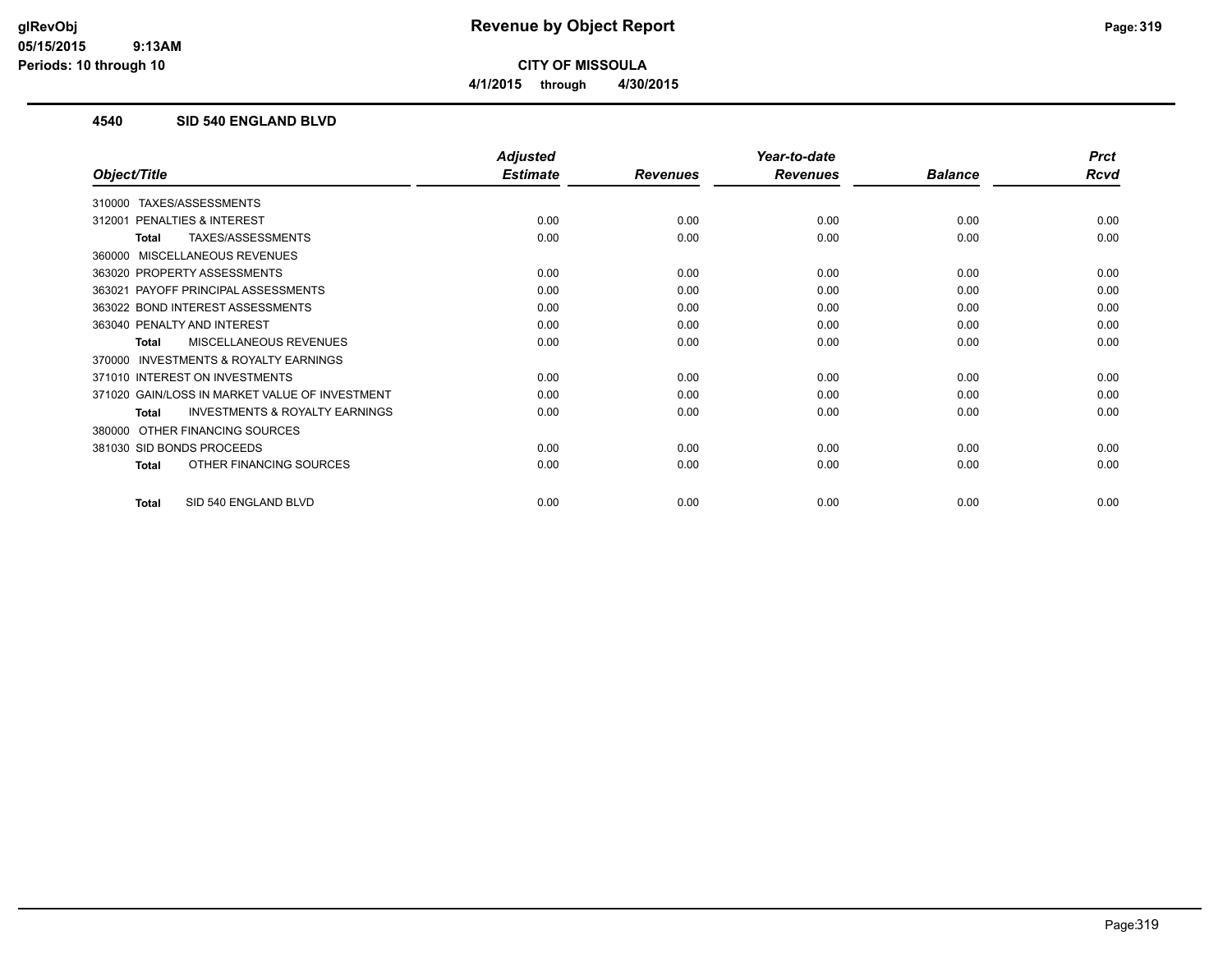**4/1/2015 through 4/30/2015**

**4541 SID 541 PINEVIEW PARK**

**4541 SID 541 PINEVIEW PARK**

|                                                           | <b>Adjusted</b> |                 | Year-to-date    |                | <b>Prct</b> |
|-----------------------------------------------------------|-----------------|-----------------|-----------------|----------------|-------------|
| Object/Title                                              | <b>Estimate</b> | <b>Revenues</b> | <b>Revenues</b> | <b>Balance</b> | <b>Rcvd</b> |
| TAXES/ASSESSMENTS<br>310000                               |                 |                 |                 |                |             |
| PENALTIES & INTEREST<br>312001                            | 0.00            | 0.00            | 0.00            | 0.00           | 0.00        |
| TAXES/ASSESSMENTS<br>Total                                | 0.00            | 0.00            | 0.00            | 0.00           | 0.00        |
| MISCELLANEOUS REVENUES<br>360000                          |                 |                 |                 |                |             |
| 363020 PROPERTY ASSESSMENTS                               | 0.00            | 0.00            | 0.00            | 0.00           | 0.00        |
| PAYOFF PRINCIPAL ASSESSMENTS<br>363021                    | 0.00            | 0.00            | 0.00            | 0.00           | 0.00        |
| 363022 BOND INTEREST ASSESSMENTS                          | 0.00            | 0.00            | 0.00            | 0.00           | 0.00        |
| 363040 PENALTY AND INTEREST                               | 0.00            | 0.00            | 0.00            | 0.00           | 0.00        |
| MISCELLANEOUS REVENUES<br>Total                           | 0.00            | 0.00            | 0.00            | 0.00           | 0.00        |
| <b>INVESTMENTS &amp; ROYALTY EARNINGS</b><br>370000       |                 |                 |                 |                |             |
| 371010 INTEREST ON INVESTMENTS                            | 0.00            | 0.00            | 0.00            | 0.00           | 0.00        |
| 371020 GAIN/LOSS IN MARKET VALUE OF INVESTMENTS           | 0.00            | 0.00            | 0.00            | 0.00           | 0.00        |
| <b>INVESTMENTS &amp; ROYALTY EARNINGS</b><br><b>Total</b> | 0.00            | 0.00            | 0.00            | 0.00           | 0.00        |
| OTHER FINANCING SOURCES<br>380000                         |                 |                 |                 |                |             |
| 381030 SID BONDS PROCEEDS                                 | 0.00            | 0.00            | 0.00            | 0.00           | 0.00        |
| OTHER FINANCING SOURCES<br><b>Total</b>                   | 0.00            | 0.00            | 0.00            | 0.00           | 0.00        |
| SID 541 PINEVIEW PARK<br><b>Total</b>                     | 0.00            | 0.00            | 0.00            | 0.00           | 0.00        |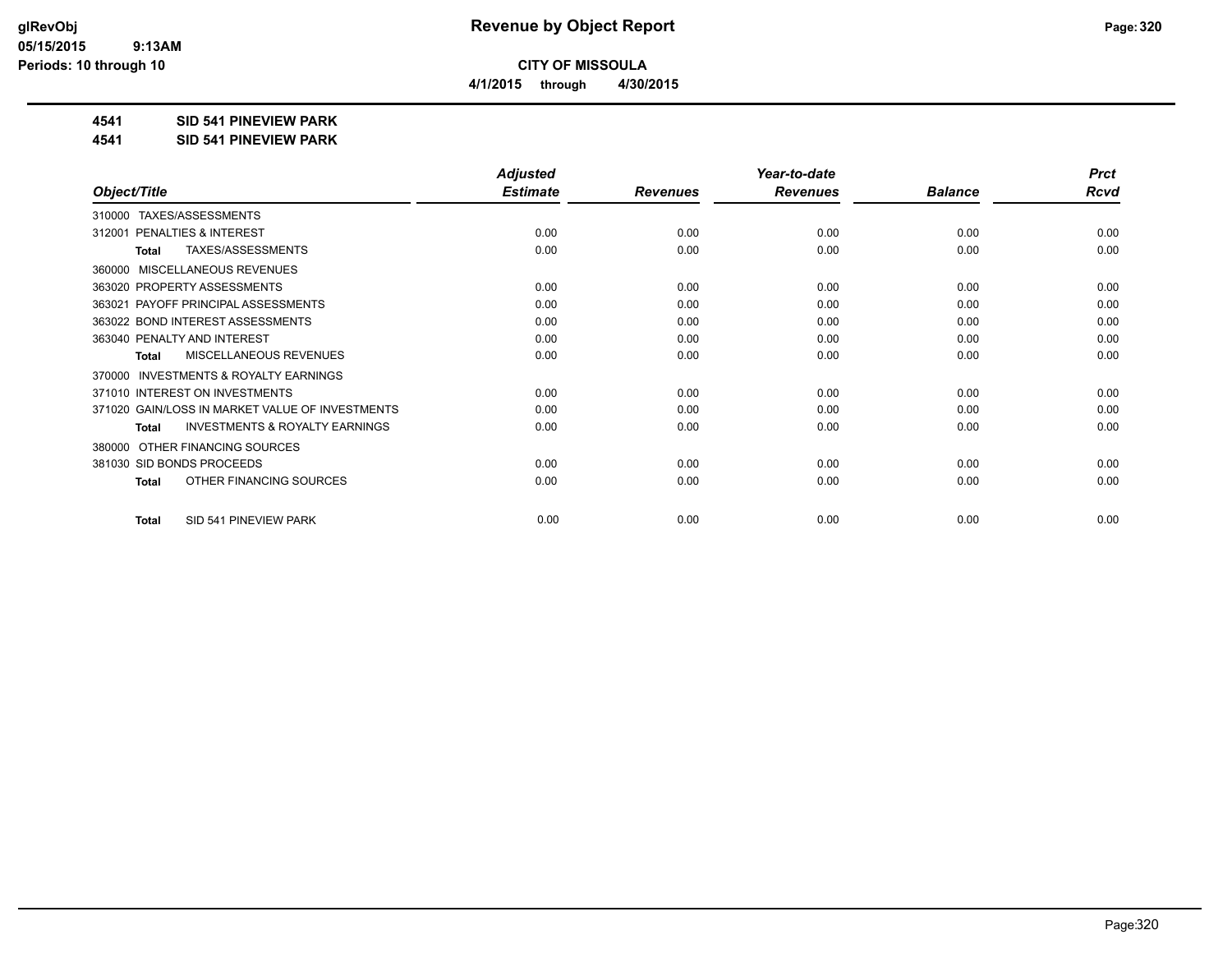**4/1/2015 through 4/30/2015**

## **4541 SID 541 PINEVIEW PARK**

|                                                           | <b>Adjusted</b> |                 | Year-to-date    |                | <b>Prct</b> |
|-----------------------------------------------------------|-----------------|-----------------|-----------------|----------------|-------------|
| Object/Title                                              | <b>Estimate</b> | <b>Revenues</b> | <b>Revenues</b> | <b>Balance</b> | <b>Rcvd</b> |
| TAXES/ASSESSMENTS<br>310000                               |                 |                 |                 |                |             |
| 312001 PENALTIES & INTEREST                               | 0.00            | 0.00            | 0.00            | 0.00           | 0.00        |
| TAXES/ASSESSMENTS<br><b>Total</b>                         | 0.00            | 0.00            | 0.00            | 0.00           | 0.00        |
| 360000 MISCELLANEOUS REVENUES                             |                 |                 |                 |                |             |
| 363020 PROPERTY ASSESSMENTS                               | 0.00            | 0.00            | 0.00            | 0.00           | 0.00        |
| 363021 PAYOFF PRINCIPAL ASSESSMENTS                       | 0.00            | 0.00            | 0.00            | 0.00           | 0.00        |
| 363022 BOND INTEREST ASSESSMENTS                          | 0.00            | 0.00            | 0.00            | 0.00           | 0.00        |
| 363040 PENALTY AND INTEREST                               | 0.00            | 0.00            | 0.00            | 0.00           | 0.00        |
| <b>MISCELLANEOUS REVENUES</b><br><b>Total</b>             | 0.00            | 0.00            | 0.00            | 0.00           | 0.00        |
| <b>INVESTMENTS &amp; ROYALTY EARNINGS</b><br>370000       |                 |                 |                 |                |             |
| 371010 INTEREST ON INVESTMENTS                            | 0.00            | 0.00            | 0.00            | 0.00           | 0.00        |
| 371020 GAIN/LOSS IN MARKET VALUE OF INVESTMENT            | 0.00            | 0.00            | 0.00            | 0.00           | 0.00        |
| <b>INVESTMENTS &amp; ROYALTY EARNINGS</b><br><b>Total</b> | 0.00            | 0.00            | 0.00            | 0.00           | 0.00        |
| OTHER FINANCING SOURCES<br>380000                         |                 |                 |                 |                |             |
| 381030 SID BONDS PROCEEDS                                 | 0.00            | 0.00            | 0.00            | 0.00           | 0.00        |
| OTHER FINANCING SOURCES<br><b>Total</b>                   | 0.00            | 0.00            | 0.00            | 0.00           | 0.00        |
| SID 541 PINEVIEW PARK<br><b>Total</b>                     | 0.00            | 0.00            | 0.00            | 0.00           | 0.00        |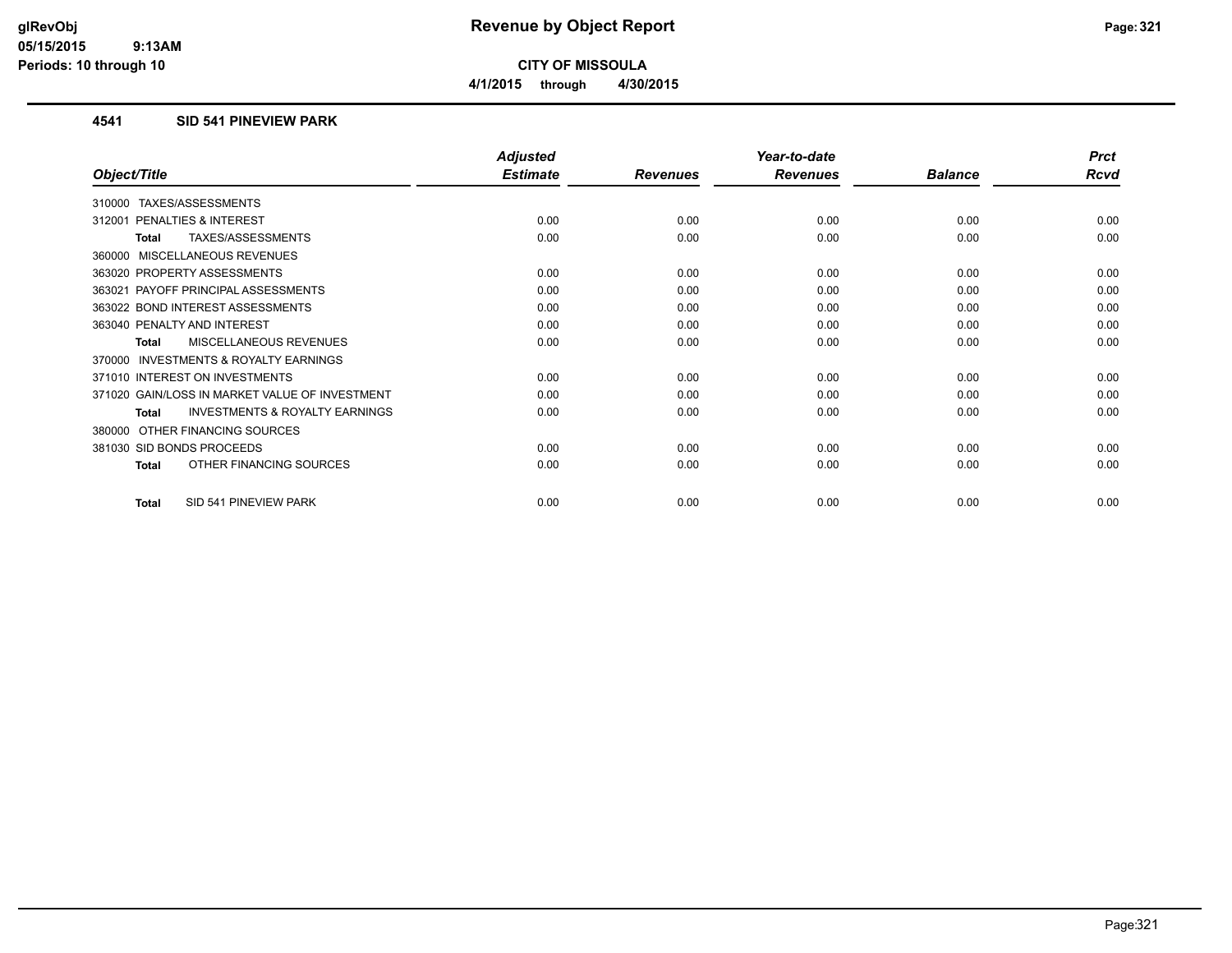**4/1/2015 through 4/30/2015**

## **4542 SID 542 HILLVIEW WAY**

**4542 SID 542 HILLVIEW WAY**

|                                                    | <b>Adiusted</b> |                 | Year-to-date    |                | <b>Prct</b> |
|----------------------------------------------------|-----------------|-----------------|-----------------|----------------|-------------|
| Object/Title                                       | <b>Estimate</b> | <b>Revenues</b> | <b>Revenues</b> | <b>Balance</b> | <b>Rcvd</b> |
| 370000 INVESTMENTS & ROYALTY EARNINGS              |                 |                 |                 |                |             |
| 371010 INTEREST ON INVESTMENTS                     | 0.00            | 0.00            | 0.00            | 0.00           | 0.00        |
| 371020 GAIN/LOSS IN MARKET VALUE OF INVESTMENTS    | 0.00            | 0.00            | 0.00            | 0.00           | 0.00        |
| <b>INVESTMENTS &amp; ROYALTY EARNINGS</b><br>Total | 0.00            | 0.00            | 0.00            | 0.00           | 0.00        |
| 380000 OTHER FINANCING SOURCES                     |                 |                 |                 |                |             |
| 381030 SID BONDS PROCEEDS                          | 0.00            | 0.00            | 0.00            | 0.00           | 0.00        |
| 383000 OPERATING TRANSFERS                         | 0.00            | 0.00            | 0.00            | 0.00           | 0.00        |
| OTHER FINANCING SOURCES<br>Total                   | 0.00            | 0.00            | 0.00            | 0.00           | 0.00        |
|                                                    |                 |                 |                 |                |             |
| SID 542 HILLVIEW WAY<br>Total                      | 0.00            | 0.00            | 0.00            | 0.00           | 0.00        |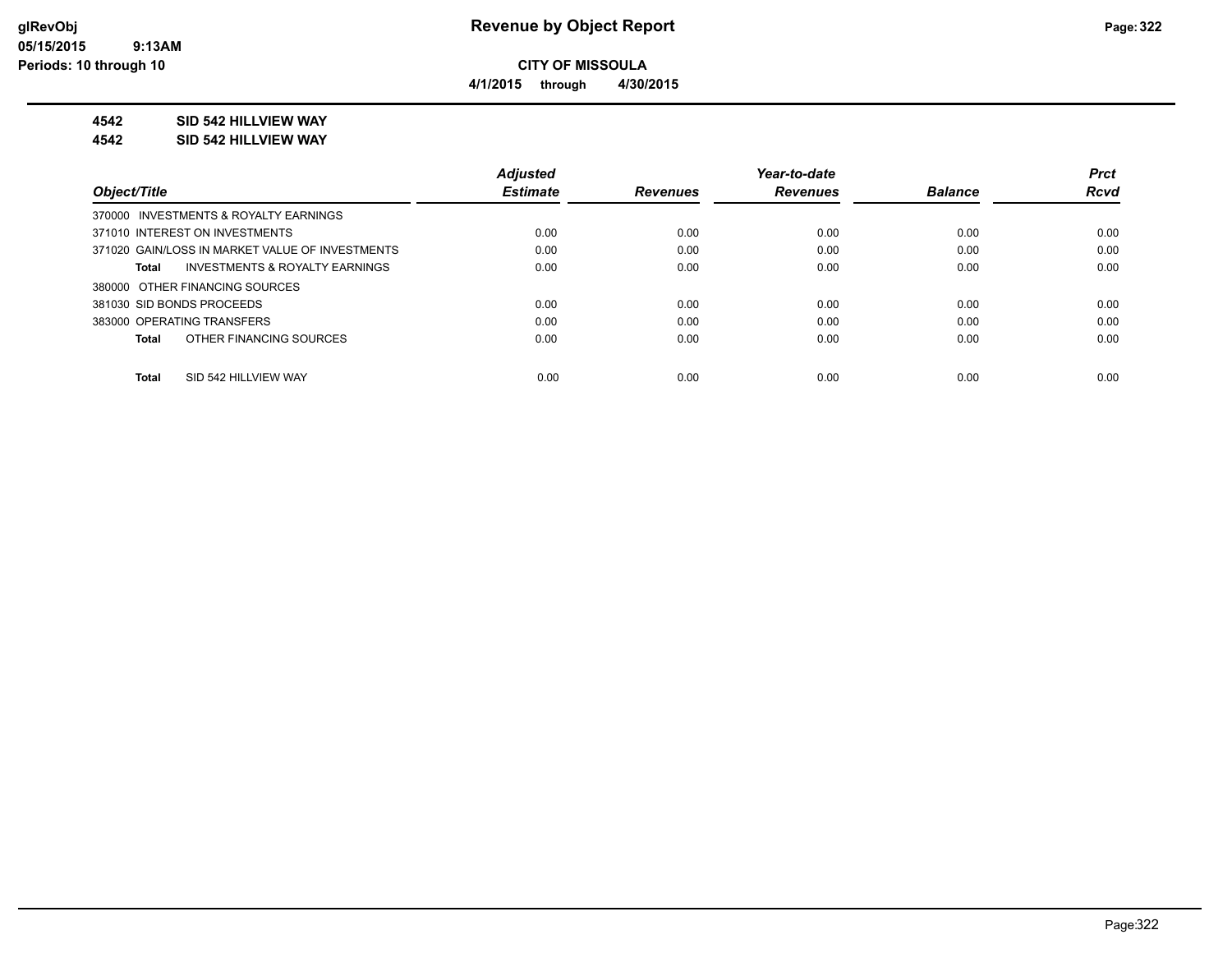**4/1/2015 through 4/30/2015**

## **4542 SID 542 HILLVIEW WAY**

|                                                    | <b>Adjusted</b> |                 | Year-to-date    |                | <b>Prct</b> |
|----------------------------------------------------|-----------------|-----------------|-----------------|----------------|-------------|
| Object/Title                                       | <b>Estimate</b> | <b>Revenues</b> | <b>Revenues</b> | <b>Balance</b> | <b>Rcvd</b> |
| 370000 INVESTMENTS & ROYALTY EARNINGS              |                 |                 |                 |                |             |
| 371010 INTEREST ON INVESTMENTS                     | 0.00            | 0.00            | 0.00            | 0.00           | 0.00        |
| 371020 GAIN/LOSS IN MARKET VALUE OF INVESTMENT     | 0.00            | 0.00            | 0.00            | 0.00           | 0.00        |
| <b>INVESTMENTS &amp; ROYALTY EARNINGS</b><br>Total | 0.00            | 0.00            | 0.00            | 0.00           | 0.00        |
| 380000 OTHER FINANCING SOURCES                     |                 |                 |                 |                |             |
| 381030 SID BONDS PROCEEDS                          | 0.00            | 0.00            | 0.00            | 0.00           | 0.00        |
| 383000 OPERATING TRANSFERS                         | 0.00            | 0.00            | 0.00            | 0.00           | 0.00        |
| OTHER FINANCING SOURCES<br>Total                   | 0.00            | 0.00            | 0.00            | 0.00           | 0.00        |
| SID 542 HILLVIEW WAY<br>Total                      | 0.00            | 0.00            | 0.00            | 0.00           | 0.00        |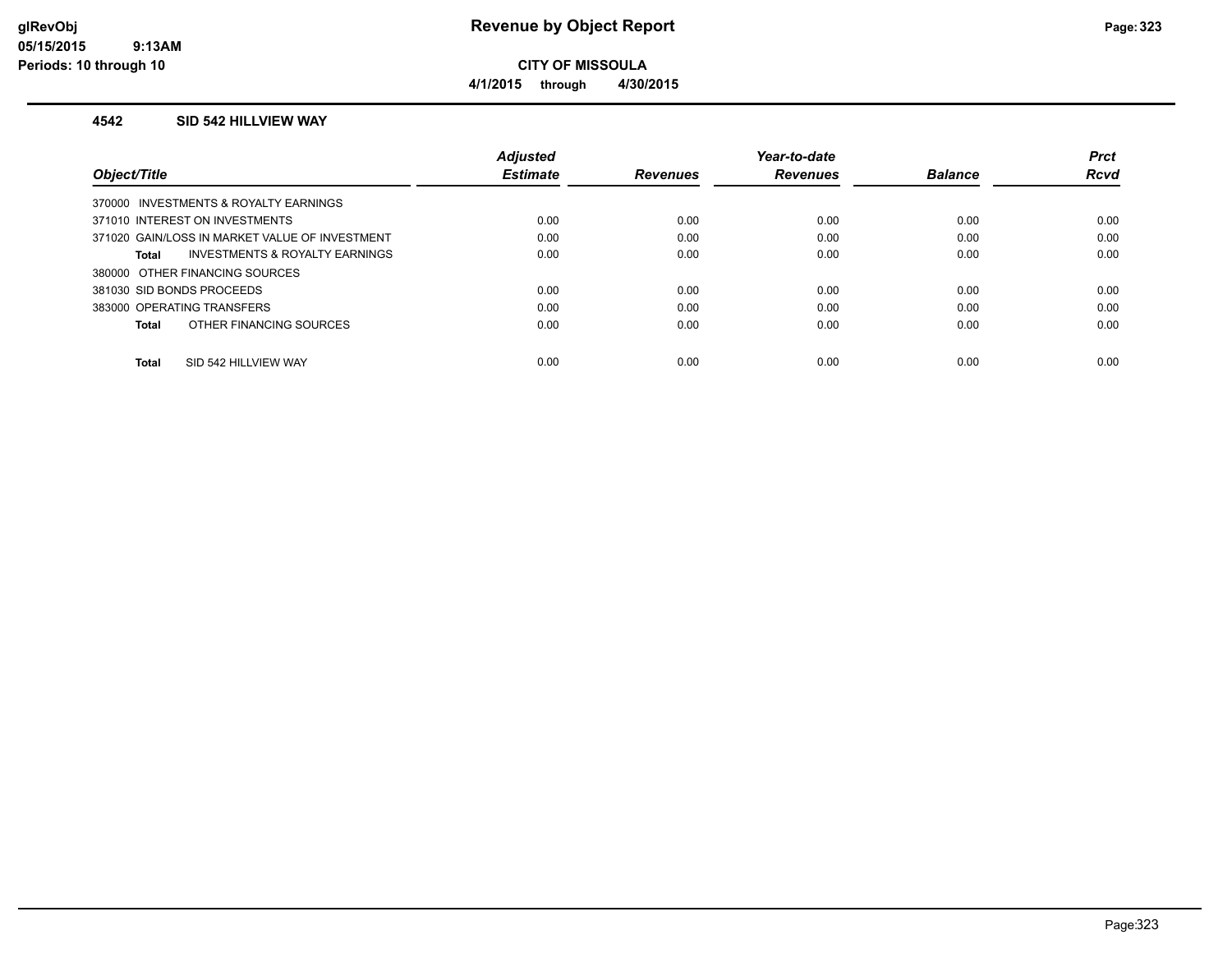**4/1/2015 through 4/30/2015**

# **4543 SID 543 TRAFFIC CALMING**

**4543 SID 543 TRAFFIC CALMING**

|                                                    | <b>Adjusted</b> |                 | Year-to-date    |                | <b>Prct</b> |
|----------------------------------------------------|-----------------|-----------------|-----------------|----------------|-------------|
| Object/Title                                       | <b>Estimate</b> | <b>Revenues</b> | <b>Revenues</b> | <b>Balance</b> | <b>Rcvd</b> |
| 370000 INVESTMENTS & ROYALTY EARNINGS              |                 |                 |                 |                |             |
| 371010 INTEREST ON INVESTMENTS                     | 0.00            | 0.00            | 0.00            | 0.00           | 0.00        |
| <b>INVESTMENTS &amp; ROYALTY EARNINGS</b><br>Total | 0.00            | 0.00            | 0.00            | 0.00           | 0.00        |
| 380000 OTHER FINANCING SOURCES                     |                 |                 |                 |                |             |
| 383000 OPERATING TRANSFERS                         | 0.00            | 0.00            | 0.00            | 0.00           | 0.00        |
| OTHER FINANCING SOURCES<br><b>Total</b>            | 0.00            | 0.00            | 0.00            | 0.00           | 0.00        |
|                                                    |                 |                 |                 |                |             |
| SID 543 TRAFFIC CALMING<br>Total                   | 0.00            | 0.00            | 0.00            | 0.00           | 0.00        |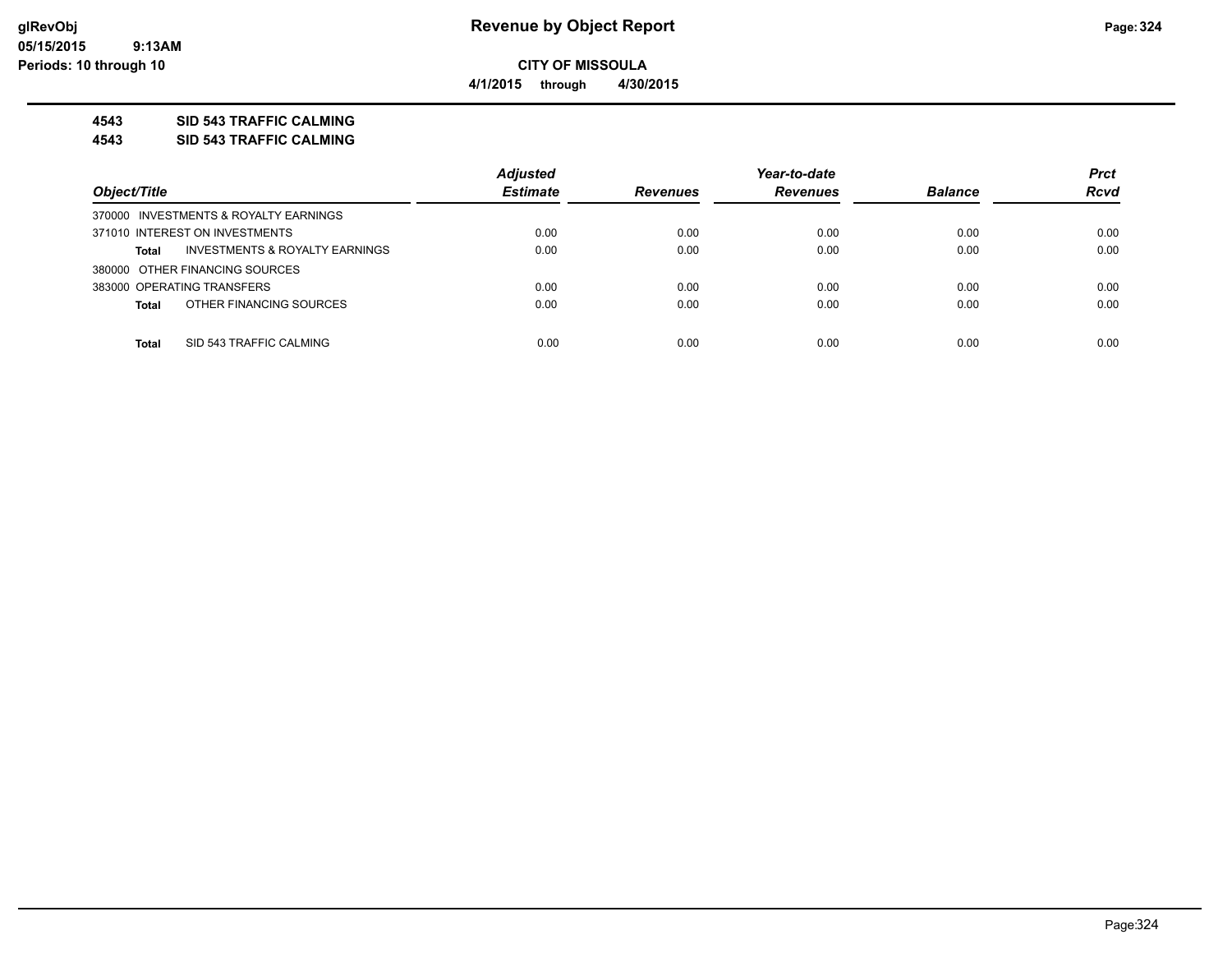**4/1/2015 through 4/30/2015**

# **4543 SID 543 TRAFFIC CALMING**

| Object/Title                                       | <b>Adjusted</b><br><b>Estimate</b> | <b>Revenues</b> | Year-to-date<br><b>Revenues</b> | <b>Balance</b> | <b>Prct</b><br><b>Rcvd</b> |
|----------------------------------------------------|------------------------------------|-----------------|---------------------------------|----------------|----------------------------|
| 370000 INVESTMENTS & ROYALTY EARNINGS              |                                    |                 |                                 |                |                            |
| 371010 INTEREST ON INVESTMENTS                     | 0.00                               | 0.00            | 0.00                            | 0.00           | 0.00                       |
| <b>INVESTMENTS &amp; ROYALTY EARNINGS</b><br>Total | 0.00                               | 0.00            | 0.00                            | 0.00           | 0.00                       |
| 380000 OTHER FINANCING SOURCES                     |                                    |                 |                                 |                |                            |
| 383000 OPERATING TRANSFERS                         | 0.00                               | 0.00            | 0.00                            | 0.00           | 0.00                       |
| OTHER FINANCING SOURCES<br>Total                   | 0.00                               | 0.00            | 0.00                            | 0.00           | 0.00                       |
|                                                    |                                    |                 |                                 |                |                            |
| SID 543 TRAFFIC CALMING<br><b>Total</b>            | 0.00                               | 0.00            | 0.00                            | 0.00           | 0.00                       |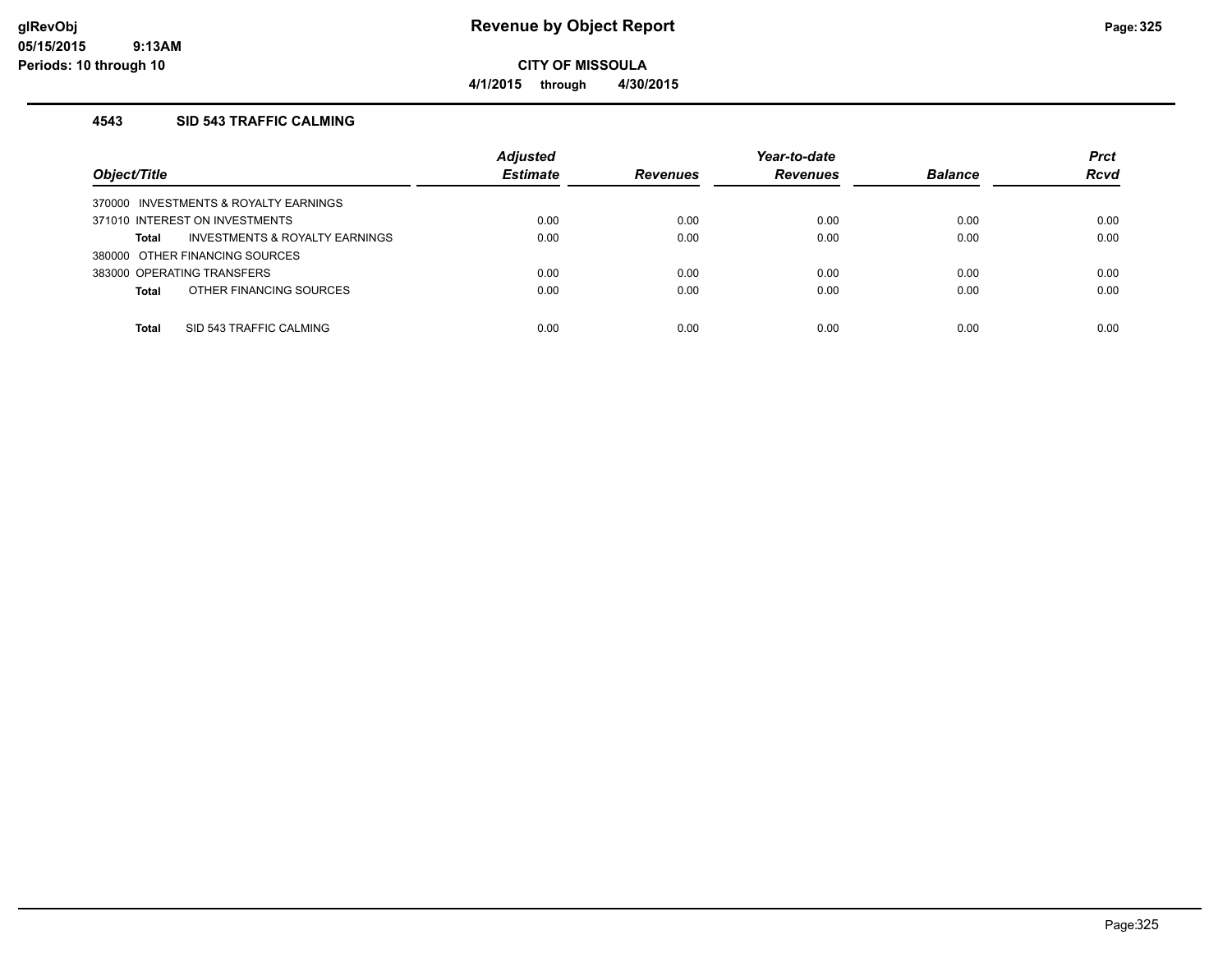**4/1/2015 through 4/30/2015**

# **4544 MILLER CREEK MITIGATION FUND**

#### **4544 MILLER CREEK MITIGATION FUND**

|                                                    | <b>Adjusted</b> |                 | Year-to-date    |                | <b>Prct</b> |
|----------------------------------------------------|-----------------|-----------------|-----------------|----------------|-------------|
| Object/Title                                       | <b>Estimate</b> | <b>Revenues</b> | <b>Revenues</b> | <b>Balance</b> | <b>Rcvd</b> |
| 310000 TAXES/ASSESSMENTS                           |                 |                 |                 |                |             |
| PENALTIES & INTEREST<br>312001                     | 0.00            | 0.00            | 0.00            | 0.00           | 0.00        |
| TAXES/ASSESSMENTS<br>Total                         | 0.00            | 0.00            | 0.00            | 0.00           | 0.00        |
| 370000 INVESTMENTS & ROYALTY EARNINGS              |                 |                 |                 |                |             |
| 371010 INTEREST ON INVESTMENTS                     | 0.00            | 0.00            | 0.00            | 0.00           | 0.00        |
| 371020 GAIN/LOSS IN MARKET VALUE OF INVESTMENTS    | 0.00            | 0.00            | 0.00            | 0.00           | 0.00        |
| <b>INVESTMENTS &amp; ROYALTY EARNINGS</b><br>Total | 0.00            | 0.00            | 0.00            | 0.00           | 0.00        |
| 380000 OTHER FINANCING SOURCES                     |                 |                 |                 |                |             |
| 381030 SID BONDS PROCEEDS                          | 0.00            | 0.00            | 0.00            | 0.00           | 0.00        |
| OTHER FINANCING SOURCES<br>Total                   | 0.00            | 0.00            | 0.00            | 0.00           | 0.00        |
| MILLER CREEK MITIGATION FUND<br><b>Total</b>       | 0.00            | 0.00            | 0.00            | 0.00           | 0.00        |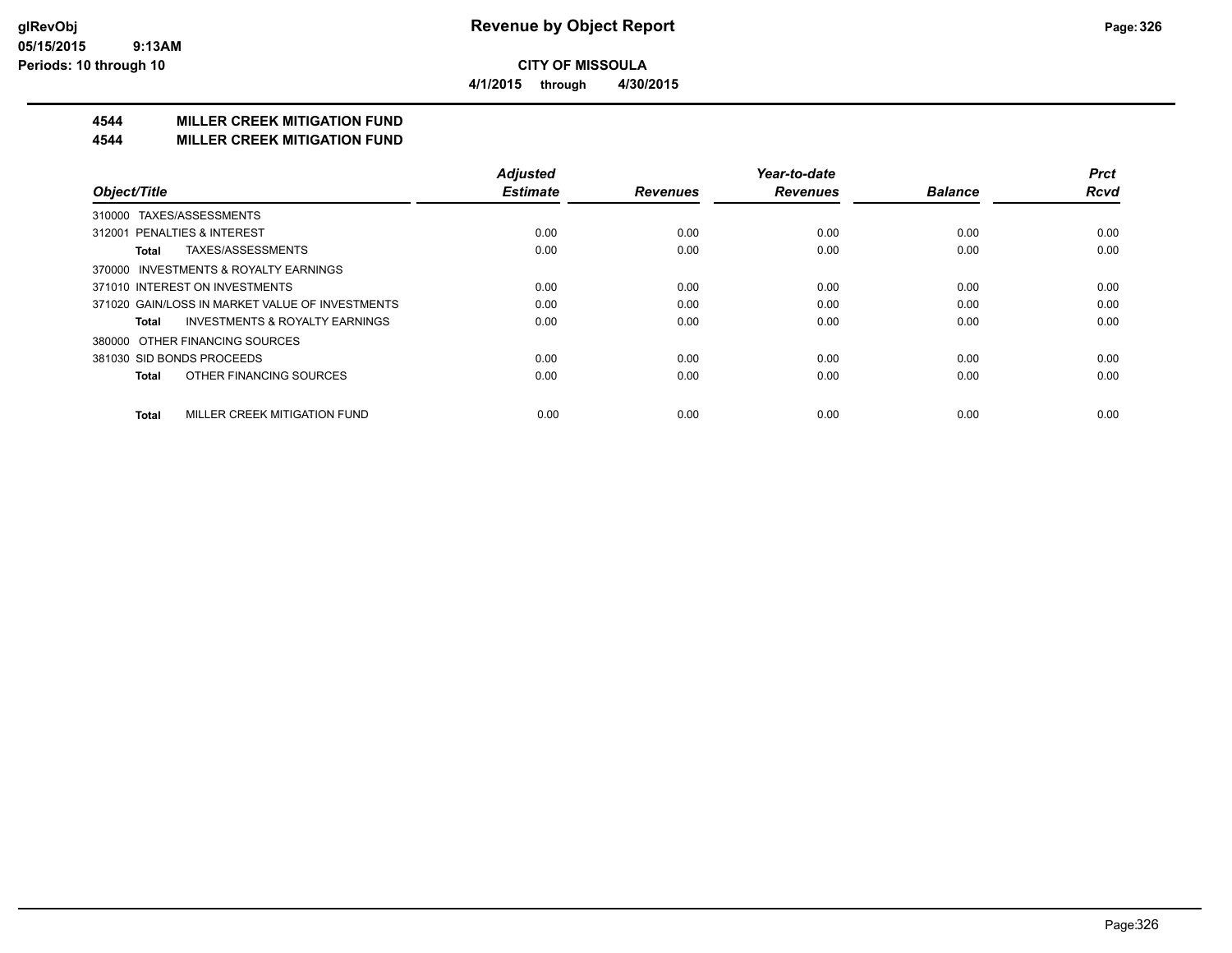**4/1/2015 through 4/30/2015**

# **4544 MILLER CREEK MITIGATION FUND**

| Object/Title                                              | <b>Adjusted</b><br><b>Estimate</b> | <b>Revenues</b> | Year-to-date<br><b>Revenues</b> | <b>Balance</b> | <b>Prct</b><br>Rcvd |
|-----------------------------------------------------------|------------------------------------|-----------------|---------------------------------|----------------|---------------------|
| TAXES/ASSESSMENTS<br>310000                               |                                    |                 |                                 |                |                     |
| 312001 PENALTIES & INTEREST                               | 0.00                               | 0.00            | 0.00                            | 0.00           | 0.00                |
| TAXES/ASSESSMENTS<br><b>Total</b>                         | 0.00                               | 0.00            | 0.00                            | 0.00           | 0.00                |
| 370000 INVESTMENTS & ROYALTY EARNINGS                     |                                    |                 |                                 |                |                     |
| 371010 INTEREST ON INVESTMENTS                            | 0.00                               | 0.00            | 0.00                            | 0.00           | 0.00                |
| 371020 GAIN/LOSS IN MARKET VALUE OF INVESTMENT            | 0.00                               | 0.00            | 0.00                            | 0.00           | 0.00                |
| <b>INVESTMENTS &amp; ROYALTY EARNINGS</b><br><b>Total</b> | 0.00                               | 0.00            | 0.00                            | 0.00           | 0.00                |
| 380000 OTHER FINANCING SOURCES                            |                                    |                 |                                 |                |                     |
| 381030 SID BONDS PROCEEDS                                 | 0.00                               | 0.00            | 0.00                            | 0.00           | 0.00                |
| OTHER FINANCING SOURCES<br><b>Total</b>                   | 0.00                               | 0.00            | 0.00                            | 0.00           | 0.00                |
| MILLER CREEK MITIGATION FUND<br><b>Total</b>              | 0.00                               | 0.00            | 0.00                            | 0.00           | 0.00                |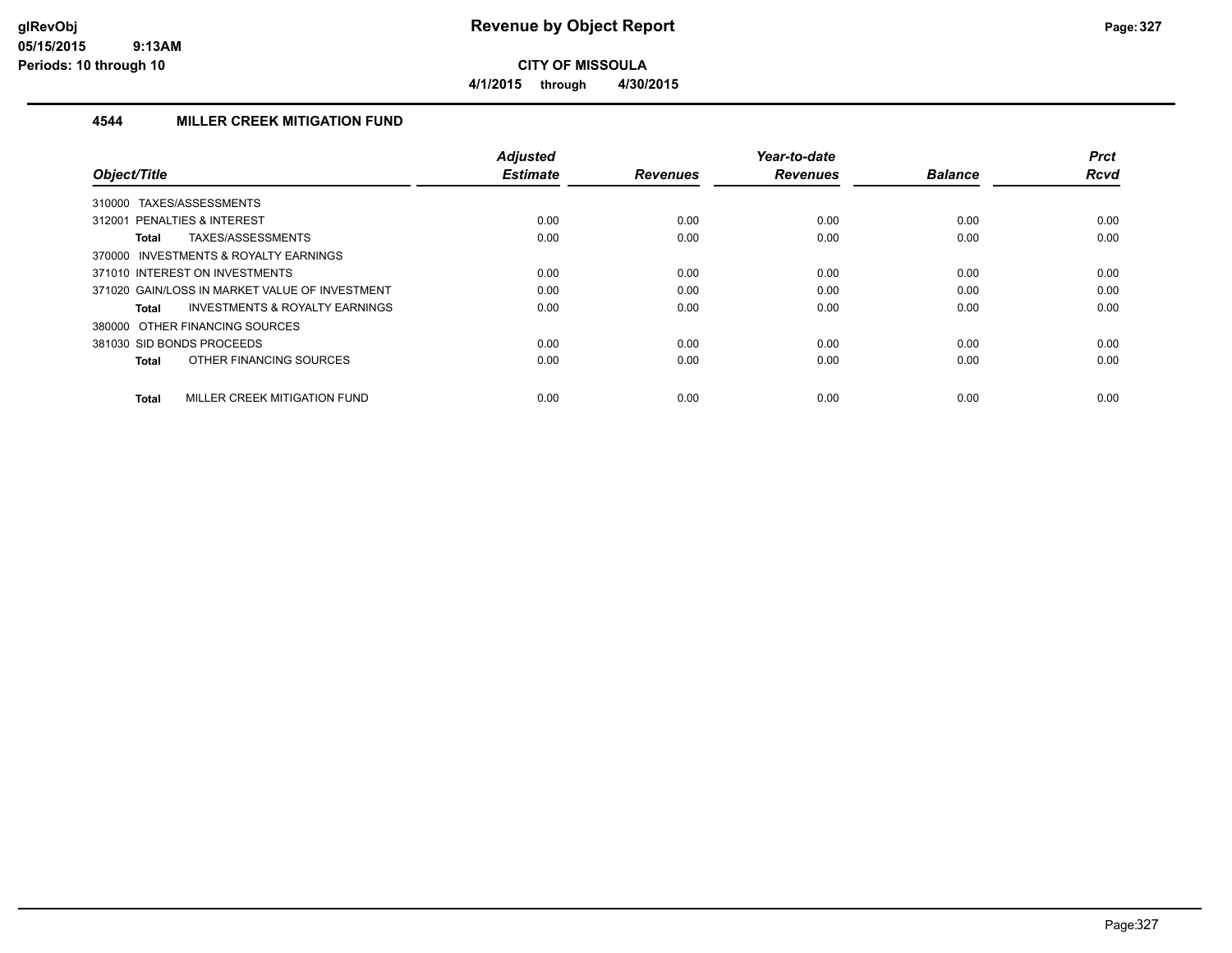**4/1/2015 through 4/30/2015**

# **4545 MILLER CREEK TWITE CONSTRUCTION**

#### **4545 MILLER CREEK TWITE CONSTRUCTION**

|                                                    | <b>Adjusted</b> |                 | Year-to-date    |                | <b>Prct</b> |
|----------------------------------------------------|-----------------|-----------------|-----------------|----------------|-------------|
| Object/Title                                       | <b>Estimate</b> | <b>Revenues</b> | <b>Revenues</b> | <b>Balance</b> | Rcvd        |
| TAXES/ASSESSMENTS<br>310000                        |                 |                 |                 |                |             |
| PENALTIES & INTEREST<br>312001                     | 0.00            | 0.00            | 0.00            | 0.00           | 0.00        |
| TAXES/ASSESSMENTS<br>Total                         | 0.00            | 0.00            | 0.00            | 0.00           | 0.00        |
| INVESTMENTS & ROYALTY EARNINGS<br>370000           |                 |                 |                 |                |             |
| 371010 INTEREST ON INVESTMENTS                     | 0.00            | 0.00            | 0.00            | 0.00           | 0.00        |
| 371020 GAIN/LOSS IN MARKET VALUE OF INVESTMENTS    | 0.00            | 0.00            | 0.00            | 0.00           | 0.00        |
| <b>INVESTMENTS &amp; ROYALTY EARNINGS</b><br>Total | 0.00            | 0.00            | 0.00            | 0.00           | 0.00        |
| 380000 OTHER FINANCING SOURCES                     |                 |                 |                 |                |             |
| 381030 SID BONDS PROCEEDS                          | 0.00            | 0.00            | 0.00            | 0.00           | 0.00        |
| OTHER FINANCING SOURCES<br>Total                   | 0.00            | 0.00            | 0.00            | 0.00           | 0.00        |
| <b>MILLER CREEK</b><br>430000                      |                 |                 |                 |                |             |
| 430230 MILLER CR TWITE CONSTRUCTION                | 0.00            | 0.00            | 0.00            | 0.00           | 0.00        |
| <b>MILLER CREEK</b><br>Total                       | 0.00            | 0.00            | 0.00            | 0.00           | 0.00        |
|                                                    |                 |                 |                 |                |             |
| MILLER CREEK TWITE CONSTRUCTION<br><b>Total</b>    | 0.00            | 0.00            | 0.00            | 0.00           | 0.00        |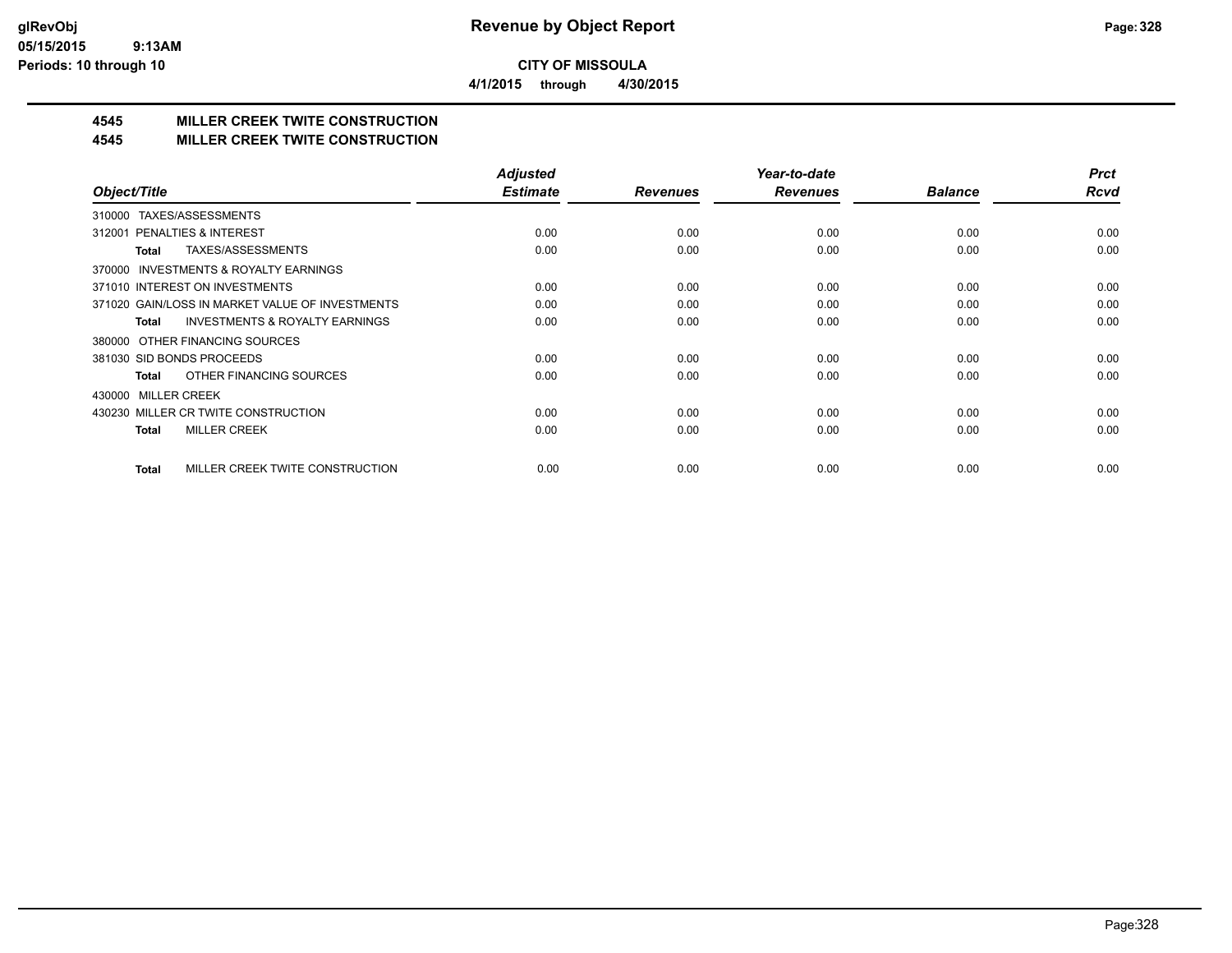**4/1/2015 through 4/30/2015**

# **4545 MILLER CREEK TWITE CONSTRUCTION**

| Object/Title                                              | <b>Adjusted</b><br><b>Estimate</b> | <b>Revenues</b> | Year-to-date<br><b>Revenues</b> | <b>Balance</b> | <b>Prct</b><br>Rcvd |
|-----------------------------------------------------------|------------------------------------|-----------------|---------------------------------|----------------|---------------------|
| TAXES/ASSESSMENTS<br>310000                               |                                    |                 |                                 |                |                     |
| PENALTIES & INTEREST<br>312001                            | 0.00                               | 0.00            | 0.00                            | 0.00           | 0.00                |
| TAXES/ASSESSMENTS<br><b>Total</b>                         | 0.00                               | 0.00            | 0.00                            | 0.00           | 0.00                |
| 370000 INVESTMENTS & ROYALTY EARNINGS                     |                                    |                 |                                 |                |                     |
| 371010 INTEREST ON INVESTMENTS                            | 0.00                               | 0.00            | 0.00                            | 0.00           | 0.00                |
| 371020 GAIN/LOSS IN MARKET VALUE OF INVESTMENT            | 0.00                               | 0.00            | 0.00                            | 0.00           | 0.00                |
| <b>INVESTMENTS &amp; ROYALTY EARNINGS</b><br><b>Total</b> | 0.00                               | 0.00            | 0.00                            | 0.00           | 0.00                |
| 380000 OTHER FINANCING SOURCES                            |                                    |                 |                                 |                |                     |
| 381030 SID BONDS PROCEEDS                                 | 0.00                               | 0.00            | 0.00                            | 0.00           | 0.00                |
| OTHER FINANCING SOURCES<br><b>Total</b>                   | 0.00                               | 0.00            | 0.00                            | 0.00           | 0.00                |
| 430000 MILLER CREEK                                       |                                    |                 |                                 |                |                     |
| 430230 MILLER CR TWITE CONSTRUCTION                       | 0.00                               | 0.00            | 0.00                            | 0.00           | 0.00                |
| <b>MILLER CREEK</b><br><b>Total</b>                       | 0.00                               | 0.00            | 0.00                            | 0.00           | 0.00                |
| MILLER CREEK TWITE CONSTRUCTION<br><b>Total</b>           | 0.00                               | 0.00            | 0.00                            | 0.00           | 0.00                |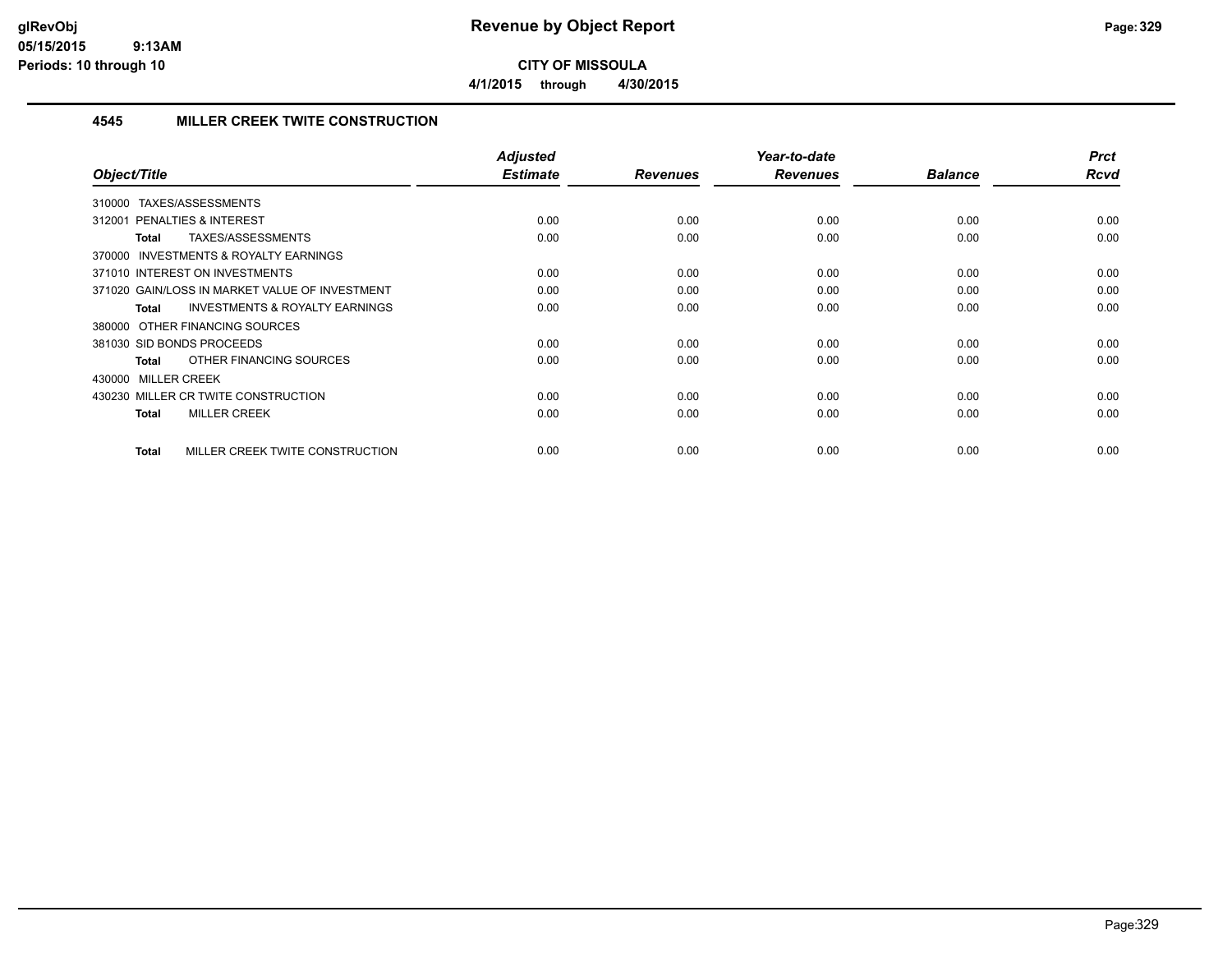**4/1/2015 through 4/30/2015**

# **4546 MILLER CREEK MALOHNEY CONSTRUCTION**

# **4546 MILLER CREEK MALOHNEY CONSTRUCTION**

|                                                     | <b>Adjusted</b> |                 | Year-to-date    |                | <b>Prct</b> |
|-----------------------------------------------------|-----------------|-----------------|-----------------|----------------|-------------|
| Object/Title                                        | <b>Estimate</b> | <b>Revenues</b> | <b>Revenues</b> | <b>Balance</b> | <b>Rcvd</b> |
| TAXES/ASSESSMENTS<br>310000                         |                 |                 |                 |                |             |
| PENALTIES & INTEREST<br>312001                      | 0.00            | 0.00            | 0.00            | 0.00           | 0.00        |
| TAXES/ASSESSMENTS<br><b>Total</b>                   | 0.00            | 0.00            | 0.00            | 0.00           | 0.00        |
| MISCELLANEOUS REVENUES<br>360000                    |                 |                 |                 |                |             |
| 365000 DONATIONS                                    | 0.00            | 0.00            | 0.00            | 0.00           | 0.00        |
| <b>MISCELLANEOUS REVENUES</b><br>Total              | 0.00            | 0.00            | 0.00            | 0.00           | 0.00        |
| <b>INVESTMENTS &amp; ROYALTY EARNINGS</b><br>370000 |                 |                 |                 |                |             |
| 371010 INTEREST ON INVESTMENTS                      | 0.00            | 0.00            | 0.00            | 0.00           | 0.00        |
| 371020 GAIN/LOSS IN MARKET VALUE OF INVESTMENTS     | 0.00            | 0.00            | 0.00            | 0.00           | 0.00        |
| <b>INVESTMENTS &amp; ROYALTY EARNINGS</b><br>Total  | 0.00            | 0.00            | 0.00            | 0.00           | 0.00        |
| OTHER FINANCING SOURCES<br>380000                   |                 |                 |                 |                |             |
| 381030 SID BONDS PROCEEDS                           | 0.00            | 0.00            | 0.00            | 0.00           | 0.00        |
| OTHER FINANCING SOURCES<br><b>Total</b>             | 0.00            | 0.00            | 0.00            | 0.00           | 0.00        |
| <b>MILLER CREEK</b><br>430000                       |                 |                 |                 |                |             |
| 430230 MILLER CR TWITE CONSTRUCTION                 | 0.00            | 0.00            | 0.00            | 0.00           | 0.00        |
| <b>MILLER CREEK</b><br><b>Total</b>                 | 0.00            | 0.00            | 0.00            | 0.00           | 0.00        |
|                                                     |                 |                 |                 |                |             |
| MILLER CREEK MALOHNEY CONSTRUCTION<br><b>Total</b>  | 0.00            | 0.00            | 0.00            | 0.00           | 0.00        |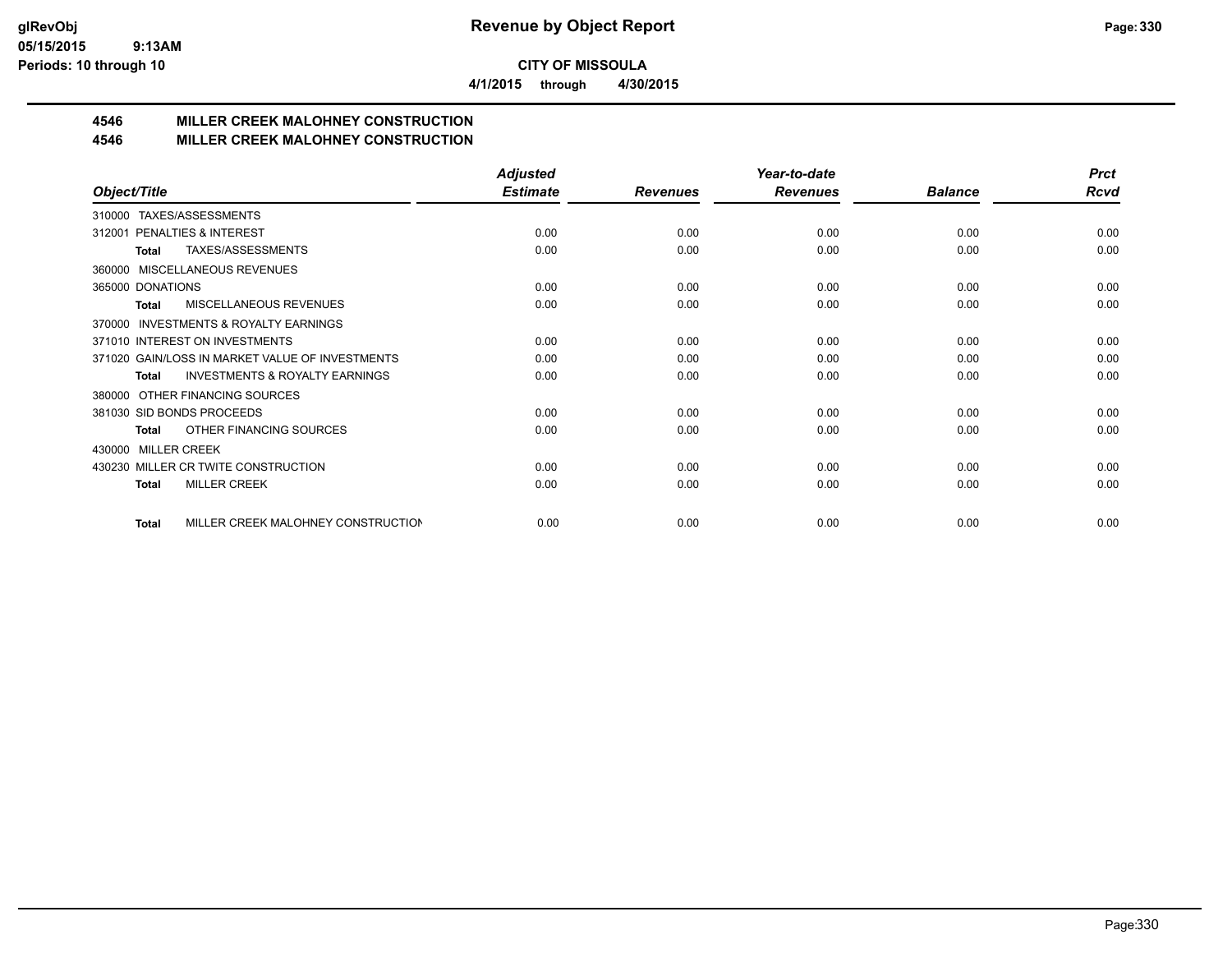**4/1/2015 through 4/30/2015**

# **4546 MILLER CREEK MALOHNEY CONSTRUCTION**

|                                                           | <b>Adjusted</b> |                 | Year-to-date    |                | <b>Prct</b> |
|-----------------------------------------------------------|-----------------|-----------------|-----------------|----------------|-------------|
| Object/Title                                              | <b>Estimate</b> | <b>Revenues</b> | <b>Revenues</b> | <b>Balance</b> | <b>Rcvd</b> |
| TAXES/ASSESSMENTS<br>310000                               |                 |                 |                 |                |             |
| 312001 PENALTIES & INTEREST                               | 0.00            | 0.00            | 0.00            | 0.00           | 0.00        |
| TAXES/ASSESSMENTS<br>Total                                | 0.00            | 0.00            | 0.00            | 0.00           | 0.00        |
| 360000 MISCELLANEOUS REVENUES                             |                 |                 |                 |                |             |
| 365000 DONATIONS                                          | 0.00            | 0.00            | 0.00            | 0.00           | 0.00        |
| MISCELLANEOUS REVENUES<br><b>Total</b>                    | 0.00            | 0.00            | 0.00            | 0.00           | 0.00        |
| <b>INVESTMENTS &amp; ROYALTY EARNINGS</b><br>370000       |                 |                 |                 |                |             |
| 371010 INTEREST ON INVESTMENTS                            | 0.00            | 0.00            | 0.00            | 0.00           | 0.00        |
| 371020 GAIN/LOSS IN MARKET VALUE OF INVESTMENT            | 0.00            | 0.00            | 0.00            | 0.00           | 0.00        |
| <b>INVESTMENTS &amp; ROYALTY EARNINGS</b><br><b>Total</b> | 0.00            | 0.00            | 0.00            | 0.00           | 0.00        |
| 380000 OTHER FINANCING SOURCES                            |                 |                 |                 |                |             |
| 381030 SID BONDS PROCEEDS                                 | 0.00            | 0.00            | 0.00            | 0.00           | 0.00        |
| OTHER FINANCING SOURCES<br><b>Total</b>                   | 0.00            | 0.00            | 0.00            | 0.00           | 0.00        |
| 430000 MILLER CREEK                                       |                 |                 |                 |                |             |
| 430230 MILLER CR TWITE CONSTRUCTION                       | 0.00            | 0.00            | 0.00            | 0.00           | 0.00        |
| <b>MILLER CREEK</b><br><b>Total</b>                       | 0.00            | 0.00            | 0.00            | 0.00           | 0.00        |
| MILLER CREEK MALOHNEY CONSTRUCTIOI<br>Total               | 0.00            | 0.00            | 0.00            | 0.00           | 0.00        |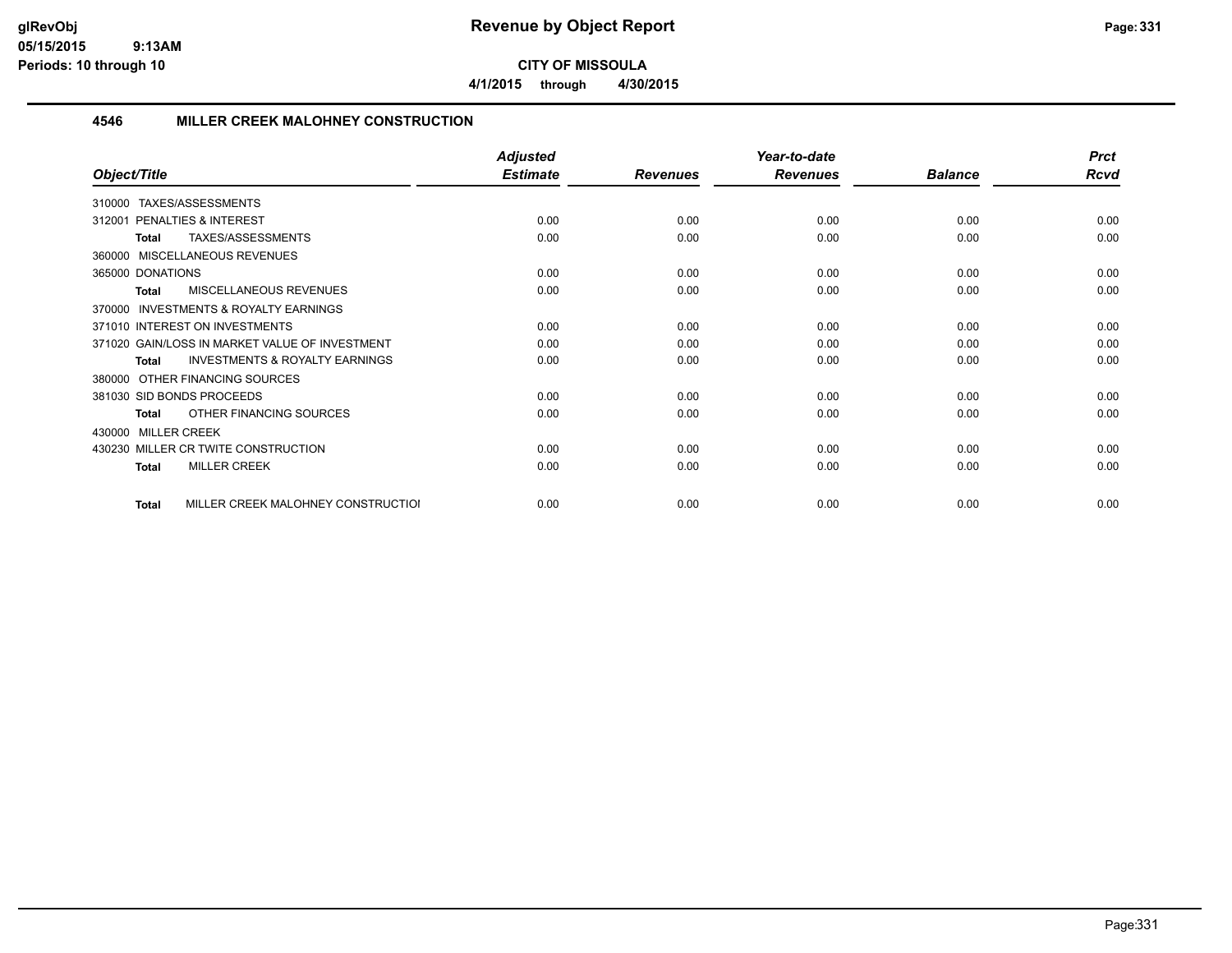**4/1/2015 through 4/30/2015**

# **4547 MILLER CREEK MCCARTHY CONSTRUCTION**

# **4547 MILLER CREEK MCCARTHY CONSTRUCTION**

|                                                     | <b>Adjusted</b> |                 | Year-to-date    |                | <b>Prct</b> |
|-----------------------------------------------------|-----------------|-----------------|-----------------|----------------|-------------|
| Object/Title                                        | <b>Estimate</b> | <b>Revenues</b> | <b>Revenues</b> | <b>Balance</b> | Rcvd        |
| TAXES/ASSESSMENTS<br>310000                         |                 |                 |                 |                |             |
| 312001 PENALTIES & INTEREST                         | 0.00            | 0.00            | 0.00            | 0.00           | 0.00        |
| TAXES/ASSESSMENTS<br>Total                          | 0.00            | 0.00            | 0.00            | 0.00           | 0.00        |
| <b>INVESTMENTS &amp; ROYALTY EARNINGS</b><br>370000 |                 |                 |                 |                |             |
| 371010 INTEREST ON INVESTMENTS                      | 0.00            | 0.00            | 0.00            | 0.00           | 0.00        |
| 371020 GAIN/LOSS IN MARKET VALUE OF INVESTMENTS     | 0.00            | 0.00            | 0.00            | 0.00           | 0.00        |
| <b>INVESTMENTS &amp; ROYALTY EARNINGS</b><br>Total  | 0.00            | 0.00            | 0.00            | 0.00           | 0.00        |
| 380000 OTHER FINANCING SOURCES                      |                 |                 |                 |                |             |
| 381030 SID BONDS PROCEEDS                           | 0.00            | 0.00            | 0.00            | 0.00           | 0.00        |
| OTHER FINANCING SOURCES<br>Total                    | 0.00            | 0.00            | 0.00            | 0.00           | 0.00        |
| <b>MILLER CREEK</b><br>430000                       |                 |                 |                 |                |             |
| 430230 MILLER CR TWITE CONSTRUCTION                 | 0.00            | 0.00            | 0.00            | 0.00           | 0.00        |
| <b>MILLER CREEK</b><br>Total                        | 0.00            | 0.00            | 0.00            | 0.00           | 0.00        |
|                                                     |                 |                 |                 |                |             |
| MILLER CREEK MCCARTHY CONSTRUCTION<br><b>Total</b>  | 0.00            | 0.00            | 0.00            | 0.00           | 0.00        |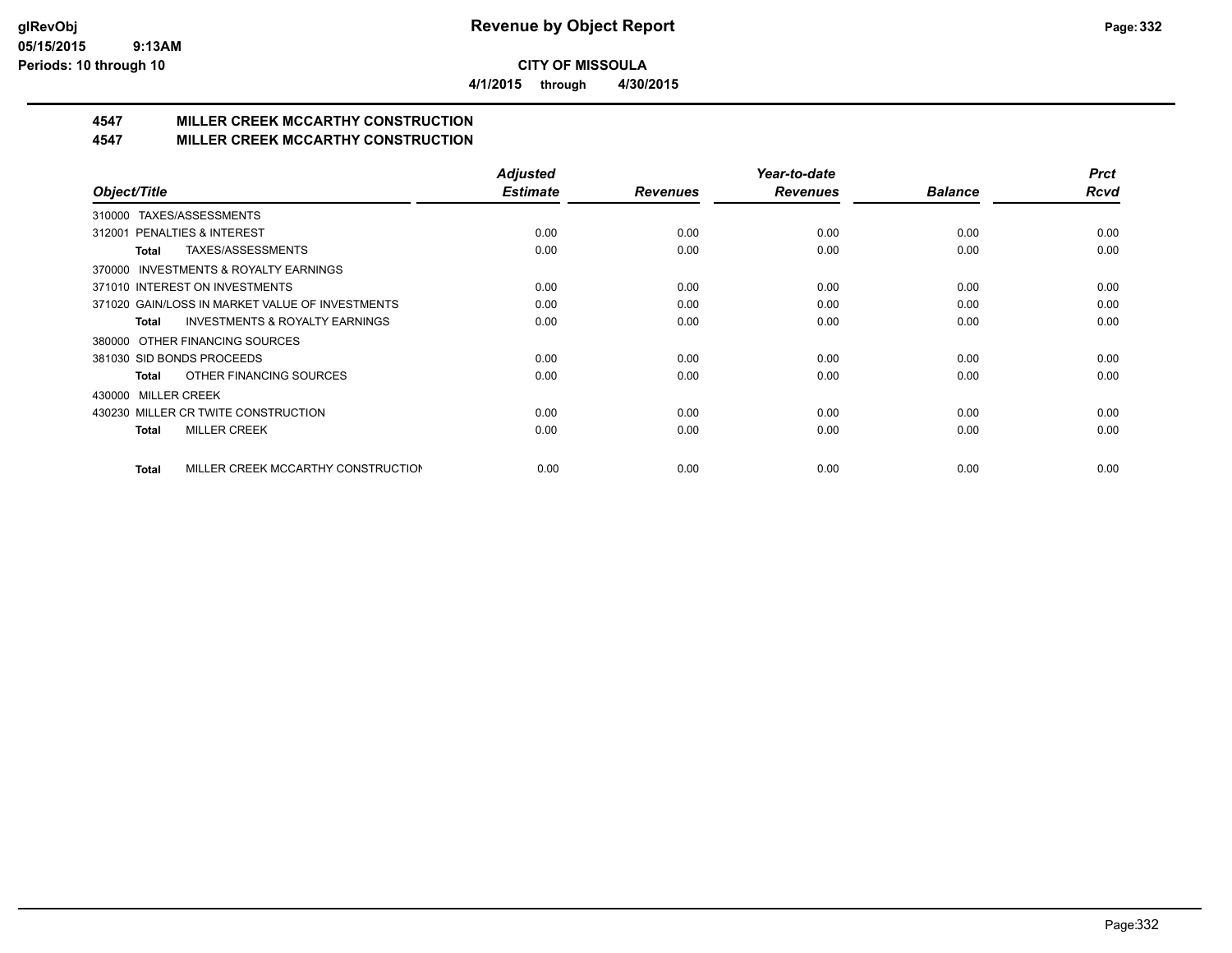**4/1/2015 through 4/30/2015**

# **4547 MILLER CREEK MCCARTHY CONSTRUCTION**

| Object/Title                                              | <b>Adjusted</b><br><b>Estimate</b> | <b>Revenues</b> | Year-to-date<br><b>Revenues</b> | <b>Balance</b> | <b>Prct</b><br>Rcvd |
|-----------------------------------------------------------|------------------------------------|-----------------|---------------------------------|----------------|---------------------|
| TAXES/ASSESSMENTS<br>310000                               |                                    |                 |                                 |                |                     |
| 312001 PENALTIES & INTEREST                               | 0.00                               | 0.00            | 0.00                            | 0.00           | 0.00                |
| TAXES/ASSESSMENTS<br>Total                                | 0.00                               | 0.00            | 0.00                            | 0.00           | 0.00                |
| INVESTMENTS & ROYALTY EARNINGS<br>370000                  |                                    |                 |                                 |                |                     |
| 371010 INTEREST ON INVESTMENTS                            | 0.00                               | 0.00            | 0.00                            | 0.00           | 0.00                |
| 371020 GAIN/LOSS IN MARKET VALUE OF INVESTMENT            | 0.00                               | 0.00            | 0.00                            | 0.00           | 0.00                |
| <b>INVESTMENTS &amp; ROYALTY EARNINGS</b><br><b>Total</b> | 0.00                               | 0.00            | 0.00                            | 0.00           | 0.00                |
| 380000 OTHER FINANCING SOURCES                            |                                    |                 |                                 |                |                     |
| 381030 SID BONDS PROCEEDS                                 | 0.00                               | 0.00            | 0.00                            | 0.00           | 0.00                |
| OTHER FINANCING SOURCES<br><b>Total</b>                   | 0.00                               | 0.00            | 0.00                            | 0.00           | 0.00                |
| 430000 MILLER CREEK                                       |                                    |                 |                                 |                |                     |
| 430230 MILLER CR TWITE CONSTRUCTION                       | 0.00                               | 0.00            | 0.00                            | 0.00           | 0.00                |
| <b>MILLER CREEK</b><br><b>Total</b>                       | 0.00                               | 0.00            | 0.00                            | 0.00           | 0.00                |
|                                                           |                                    |                 |                                 |                |                     |
| MILLER CREEK MCCARTHY CONSTRUCTIOL<br><b>Total</b>        | 0.00                               | 0.00            | 0.00                            | 0.00           | 0.00                |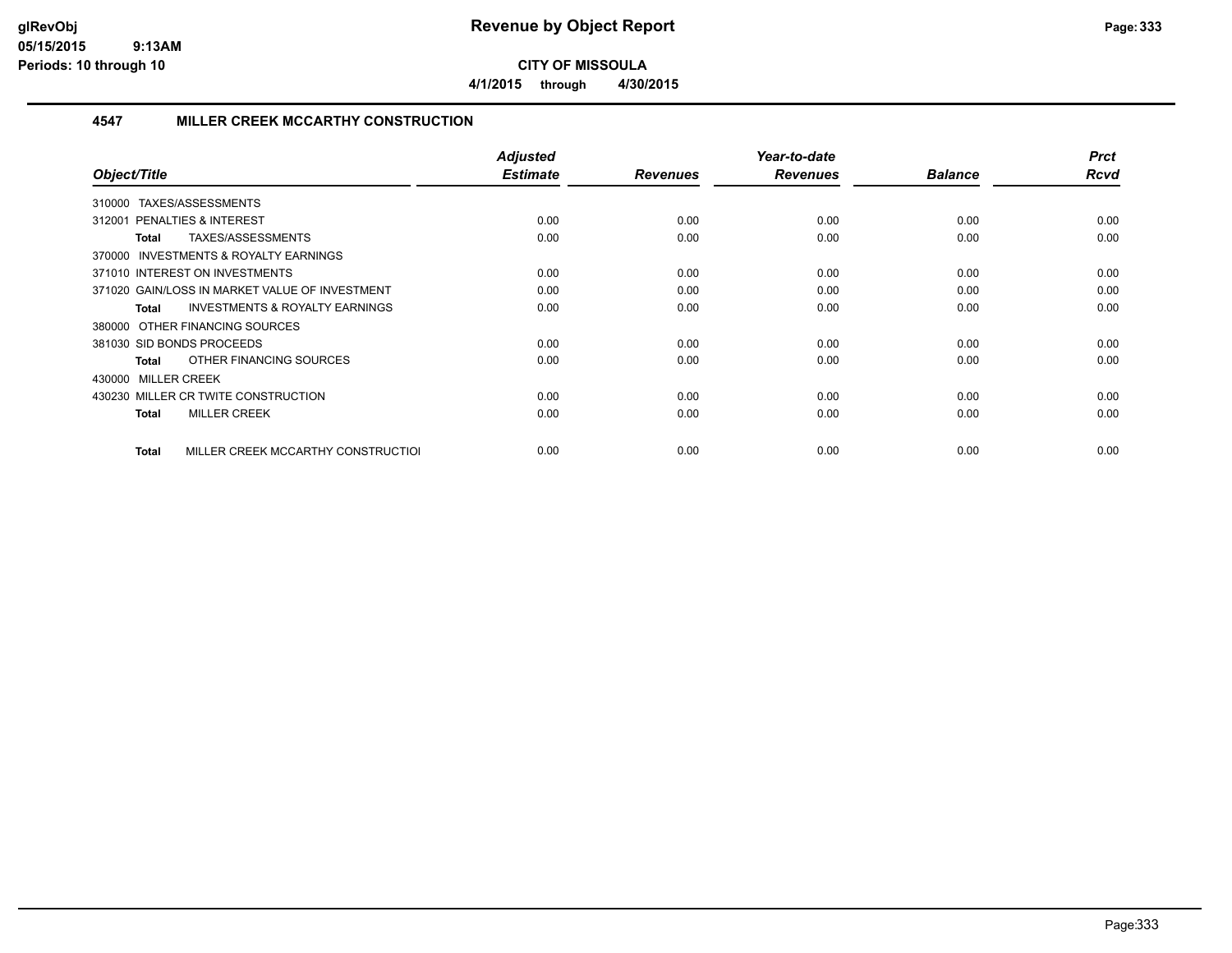**4/1/2015 through 4/30/2015**

# **4548 5TH,6TH & ARTHUR ROAD IMPROVEMENTS**

# **4548 5TH,6TH & ARTHUR ROAD IMPROVEMENTS**

|                                                     | <b>Adjusted</b> |                 | Year-to-date    |                | <b>Prct</b> |
|-----------------------------------------------------|-----------------|-----------------|-----------------|----------------|-------------|
| Object/Title                                        | <b>Estimate</b> | <b>Revenues</b> | <b>Revenues</b> | <b>Balance</b> | <b>Rcvd</b> |
| 330000 INTERGOVERNMENTAL REVENUES                   |                 |                 |                 |                |             |
| 336001 MDT REIMBURSEMENTS                           | 0.00            | 0.00            | 0.00            | 0.00           | 0.00        |
| <b>INTERGOVERNMENTAL REVENUES</b><br>Total          | 0.00            | 0.00            | 0.00            | 0.00           | 0.00        |
| 360000 MISCELLANEOUS REVENUES                       |                 |                 |                 |                |             |
| 363020 PROPERTY ASSESSMENTS                         | 0.00            | 0.00            | 0.00            | 0.00           | 0.00        |
| MISCELLANEOUS REVENUES<br>Total                     | 0.00            | 0.00            | 0.00            | 0.00           | 0.00        |
| 370000 INVESTMENTS & ROYALTY EARNINGS               |                 |                 |                 |                |             |
| 371010 INTEREST ON INVESTMENTS                      | 0.00            | 0.00            | 0.00            | 0.00           | 0.00        |
| <b>INVESTMENTS &amp; ROYALTY EARNINGS</b><br>Total  | 0.00            | 0.00            | 0.00            | 0.00           | 0.00        |
| 380000 OTHER FINANCING SOURCES                      |                 |                 |                 |                |             |
| 381010 BOND PROCEEDS                                | 0.00            | 0.00            | 0.00            | 0.00           | 0.00        |
| 381030 SID BONDS PROCEEDS                           | 0.00            | 0.00            | 0.00            | 0.00           | 0.00        |
| OTHER FINANCING SOURCES<br>Total                    | 0.00            | 0.00            | 0.00            | 0.00           | 0.00        |
|                                                     |                 |                 |                 |                |             |
| 5TH, 6TH & ARTHUR ROAD IMPROVEMENTS<br><b>Total</b> | 0.00            | 0.00            | 0.00            | 0.00           | 0.00        |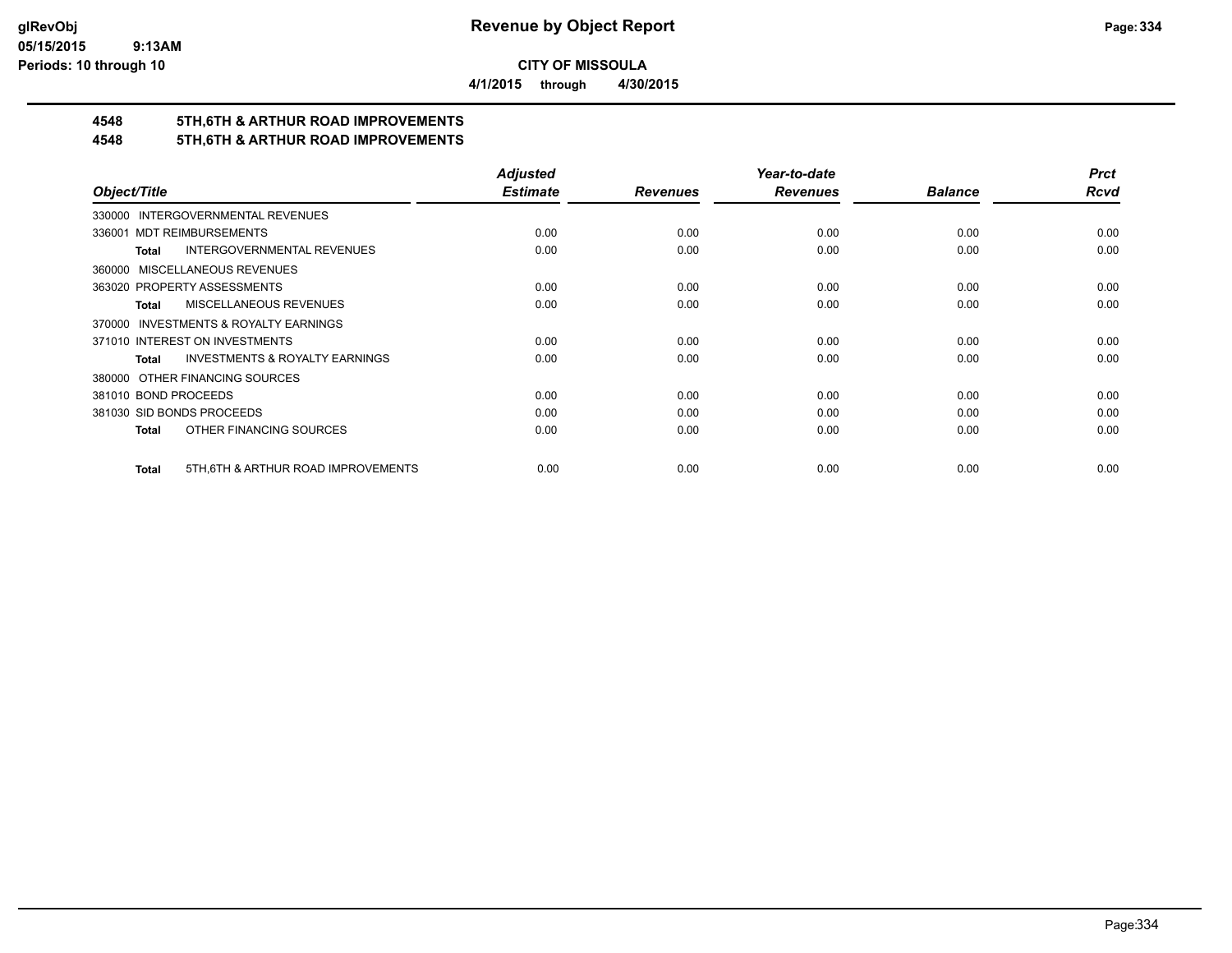**4/1/2015 through 4/30/2015**

### **4548 5TH,6TH & ARTHUR ROAD IMPROVEMENTS**

| Object/Title                                        | <b>Adjusted</b><br><b>Estimate</b> |                 | Year-to-date<br><b>Revenues</b> | <b>Balance</b> | <b>Prct</b><br>Rcvd |
|-----------------------------------------------------|------------------------------------|-----------------|---------------------------------|----------------|---------------------|
|                                                     |                                    | <b>Revenues</b> |                                 |                |                     |
| 330000 INTERGOVERNMENTAL REVENUES                   |                                    |                 |                                 |                |                     |
| 336001 MDT REIMBURSEMENTS                           | 0.00                               | 0.00            | 0.00                            | 0.00           | 0.00                |
| <b>INTERGOVERNMENTAL REVENUES</b><br><b>Total</b>   | 0.00                               | 0.00            | 0.00                            | 0.00           | 0.00                |
| 360000 MISCELLANEOUS REVENUES                       |                                    |                 |                                 |                |                     |
| 363020 PROPERTY ASSESSMENTS                         | 0.00                               | 0.00            | 0.00                            | 0.00           | 0.00                |
| MISCELLANEOUS REVENUES<br><b>Total</b>              | 0.00                               | 0.00            | 0.00                            | 0.00           | 0.00                |
| 370000 INVESTMENTS & ROYALTY EARNINGS               |                                    |                 |                                 |                |                     |
| 371010 INTEREST ON INVESTMENTS                      | 0.00                               | 0.00            | 0.00                            | 0.00           | 0.00                |
| <b>INVESTMENTS &amp; ROYALTY EARNINGS</b><br>Total  | 0.00                               | 0.00            | 0.00                            | 0.00           | 0.00                |
| 380000 OTHER FINANCING SOURCES                      |                                    |                 |                                 |                |                     |
| 381010 BOND PROCEEDS                                | 0.00                               | 0.00            | 0.00                            | 0.00           | 0.00                |
| 381030 SID BONDS PROCEEDS                           | 0.00                               | 0.00            | 0.00                            | 0.00           | 0.00                |
| OTHER FINANCING SOURCES<br><b>Total</b>             | 0.00                               | 0.00            | 0.00                            | 0.00           | 0.00                |
|                                                     |                                    |                 |                                 |                |                     |
| 5TH, 6TH & ARTHUR ROAD IMPROVEMENTS<br><b>Total</b> | 0.00                               | 0.00            | 0.00                            | 0.00           | 0.00                |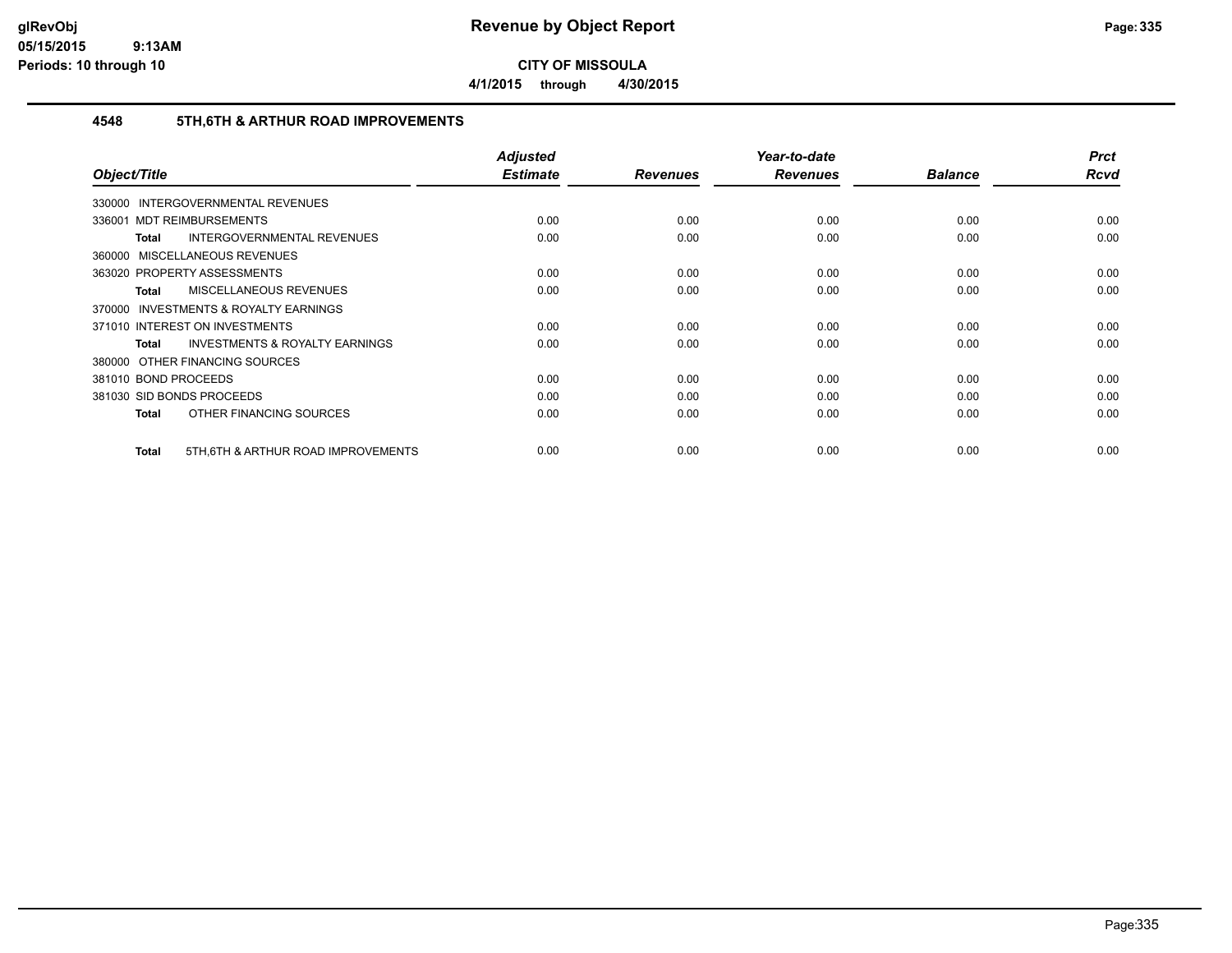**4/1/2015 through 4/30/2015**

# **4745 MALONEY/TWITE MILLER CR \$1.2M CONTRIB**

**4745 MALONEY/TWITE MILLER CR \$1.2M CONTRIB**

|                                                           | <b>Adjusted</b> |                 | Year-to-date    |                | <b>Prct</b> |
|-----------------------------------------------------------|-----------------|-----------------|-----------------|----------------|-------------|
| Object/Title                                              | <b>Estimate</b> | <b>Revenues</b> | <b>Revenues</b> | <b>Balance</b> | <b>Rcvd</b> |
| 310000 TAXES/ASSESSMENTS                                  |                 |                 |                 |                |             |
| 312001 PENALTIES & INTEREST                               | 0.00            | 0.00            | 0.00            | 0.00           | 0.00        |
| TAXES/ASSESSMENTS<br>Total                                | 0.00            | 0.00            | 0.00            | 0.00           | 0.00        |
| 360000 MISCELLANEOUS REVENUES                             |                 |                 |                 |                |             |
| 365000 DONATIONS                                          | 0.00            | 0.00            | 0.00            | 0.00           | 0.00        |
| MISCELLANEOUS REVENUES<br>Total                           | 0.00            | 0.00            | 0.00            | 0.00           | 0.00        |
| 370000 INVESTMENTS & ROYALTY EARNINGS                     |                 |                 |                 |                |             |
| 371010 INTEREST ON INVESTMENTS                            | 0.00            | 0.00            | 0.00            | 0.00           | 0.00        |
| 371020 GAIN/LOSS IN MARKET VALUE OF INVESTMENTS           | 0.00            | 0.00            | 0.00            | 0.00           | 0.00        |
| <b>INVESTMENTS &amp; ROYALTY EARNINGS</b><br><b>Total</b> | 0.00            | 0.00            | 0.00            | 0.00           | 0.00        |
| MALONEY/TWITE MILLER CR \$1.2M CONTRI<br><b>Total</b>     | 0.00            | 0.00            | 0.00            | 0.00           | 0.00        |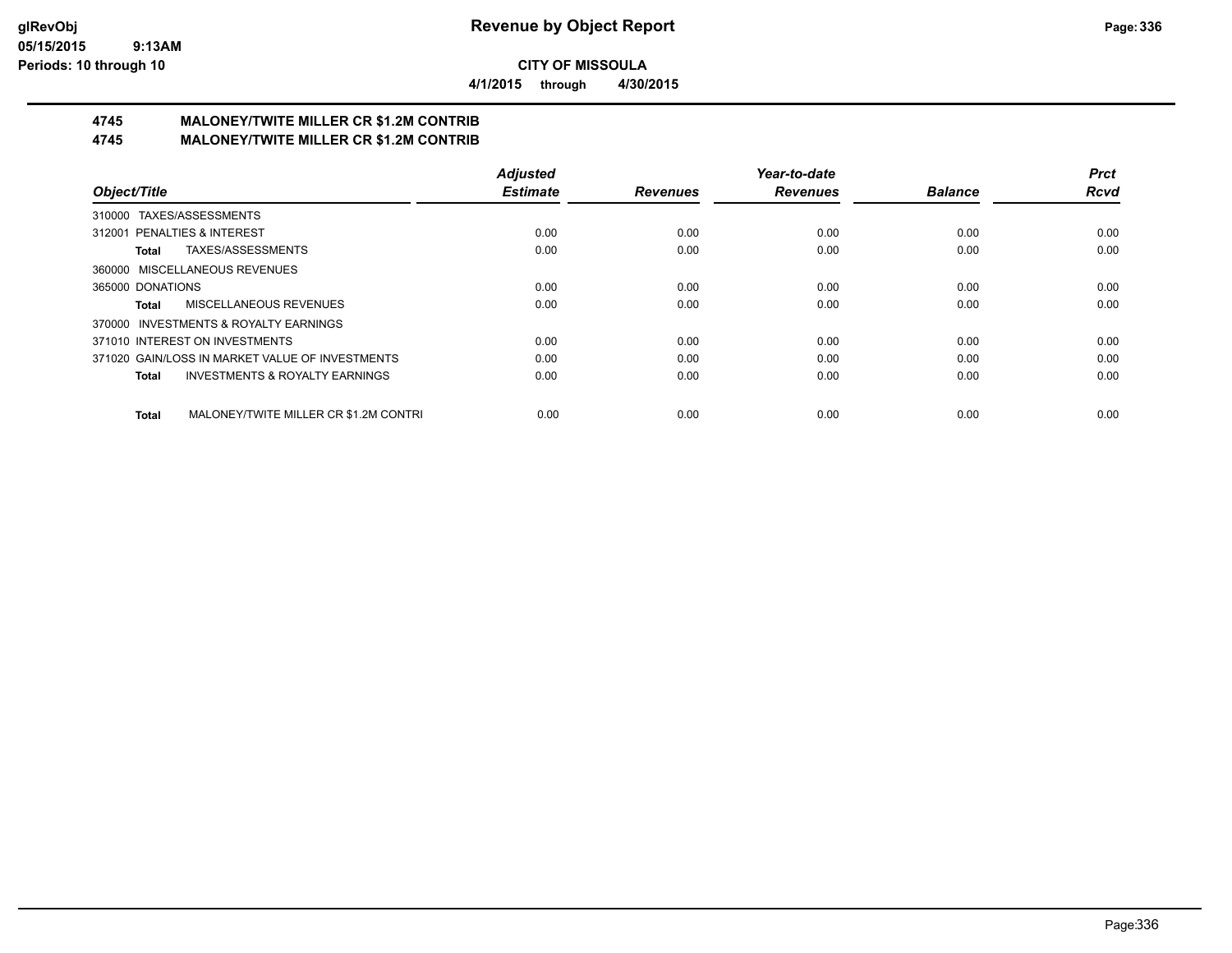**4/1/2015 through 4/30/2015**

# **4745 MALONEY/TWITE MILLER CR \$1.2M CONTRIB**

| Object/Title                                       | <b>Adjusted</b><br><b>Estimate</b> | <b>Revenues</b> | Year-to-date<br><b>Revenues</b> | <b>Balance</b> | <b>Prct</b><br><b>Rcvd</b> |
|----------------------------------------------------|------------------------------------|-----------------|---------------------------------|----------------|----------------------------|
| 310000 TAXES/ASSESSMENTS                           |                                    |                 |                                 |                |                            |
|                                                    |                                    |                 |                                 |                |                            |
| 312001 PENALTIES & INTEREST                        | 0.00                               | 0.00            | 0.00                            | 0.00           | 0.00                       |
| TAXES/ASSESSMENTS<br>Total                         | 0.00                               | 0.00            | 0.00                            | 0.00           | 0.00                       |
| 360000 MISCELLANEOUS REVENUES                      |                                    |                 |                                 |                |                            |
| 365000 DONATIONS                                   | 0.00                               | 0.00            | 0.00                            | 0.00           | 0.00                       |
| MISCELLANEOUS REVENUES<br>Total                    | 0.00                               | 0.00            | 0.00                            | 0.00           | 0.00                       |
| 370000 INVESTMENTS & ROYALTY EARNINGS              |                                    |                 |                                 |                |                            |
| 371010 INTEREST ON INVESTMENTS                     | 0.00                               | 0.00            | 0.00                            | 0.00           | 0.00                       |
| 371020 GAIN/LOSS IN MARKET VALUE OF INVESTMENT     | 0.00                               | 0.00            | 0.00                            | 0.00           | 0.00                       |
| <b>INVESTMENTS &amp; ROYALTY EARNINGS</b><br>Total | 0.00                               | 0.00            | 0.00                            | 0.00           | 0.00                       |
| MALONEY/TWITE MILLER CR \$1.2M CONTR<br>Total      | 0.00                               | 0.00            | 0.00                            | 0.00           | 0.00                       |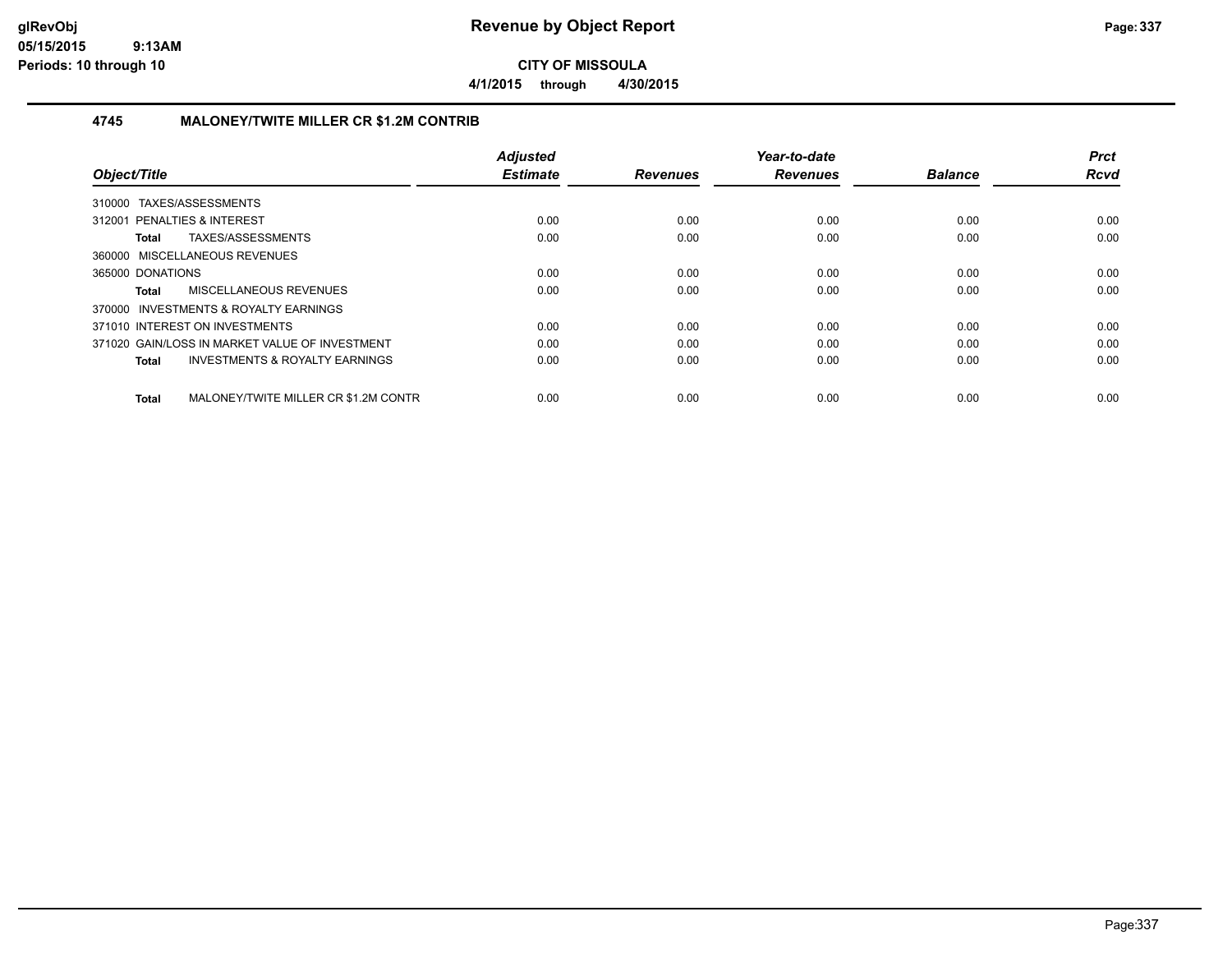**4/1/2015 through 4/30/2015**

# **4941 HILLVIEW WAY CONSTRUCTION**

#### **4941 HILLVIEW WAY CONSTRUCTION**

|              |                                       | <b>Adjusted</b> |                 | Year-to-date    |                | <b>Prct</b> |
|--------------|---------------------------------------|-----------------|-----------------|-----------------|----------------|-------------|
| Object/Title |                                       | <b>Estimate</b> | <b>Revenues</b> | <b>Revenues</b> | <b>Balance</b> | <b>Rcvd</b> |
|              | 370000 INVESTMENTS & ROYALTY EARNINGS |                 |                 |                 |                |             |
|              | 371010 INTEREST ON INVESTMENTS        | 0.00            | 0.00            | 0.00            | 0.00           | 0.00        |
| <b>Total</b> | INVESTMENTS & ROYALTY EARNINGS        | 0.00            | 0.00            | 0.00            | 0.00           | 0.00        |
| <b>Total</b> | HILLVIEW WAY CONSTRUCTION             | 0.00            | 0.00            | 0.00            | 0.00           | 0.00        |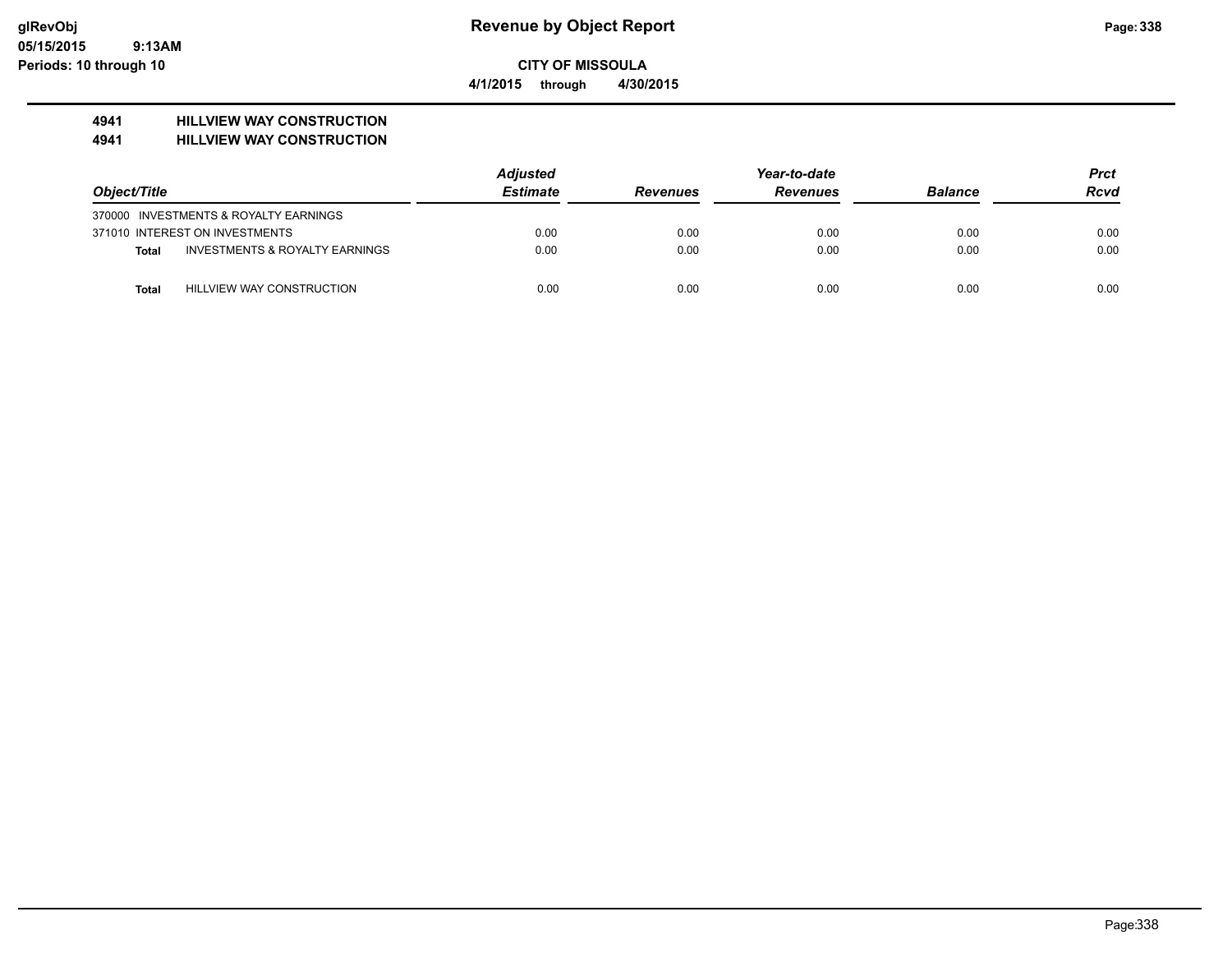**4/1/2015 through 4/30/2015**

# **4941 HILLVIEW WAY CONSTRUCTION**

| Object/Title |                                           | <b>Adjusted</b><br><b>Estimate</b> | <b>Revenues</b> | Year-to-date<br><b>Revenues</b> | <b>Balance</b> | <b>Prct</b><br><b>Rcvd</b> |
|--------------|-------------------------------------------|------------------------------------|-----------------|---------------------------------|----------------|----------------------------|
|              | 370000 INVESTMENTS & ROYALTY EARNINGS     |                                    |                 |                                 |                |                            |
|              | 371010 INTEREST ON INVESTMENTS            | 0.00                               | 0.00            | 0.00                            | 0.00           | 0.00                       |
| <b>Total</b> | <b>INVESTMENTS &amp; ROYALTY EARNINGS</b> | 0.00                               | 0.00            | 0.00                            | 0.00           | 0.00                       |
| <b>Total</b> | HILLVIEW WAY CONSTRUCTION                 | 0.00                               | 0.00            | 0.00                            | 0.00           | 0.00                       |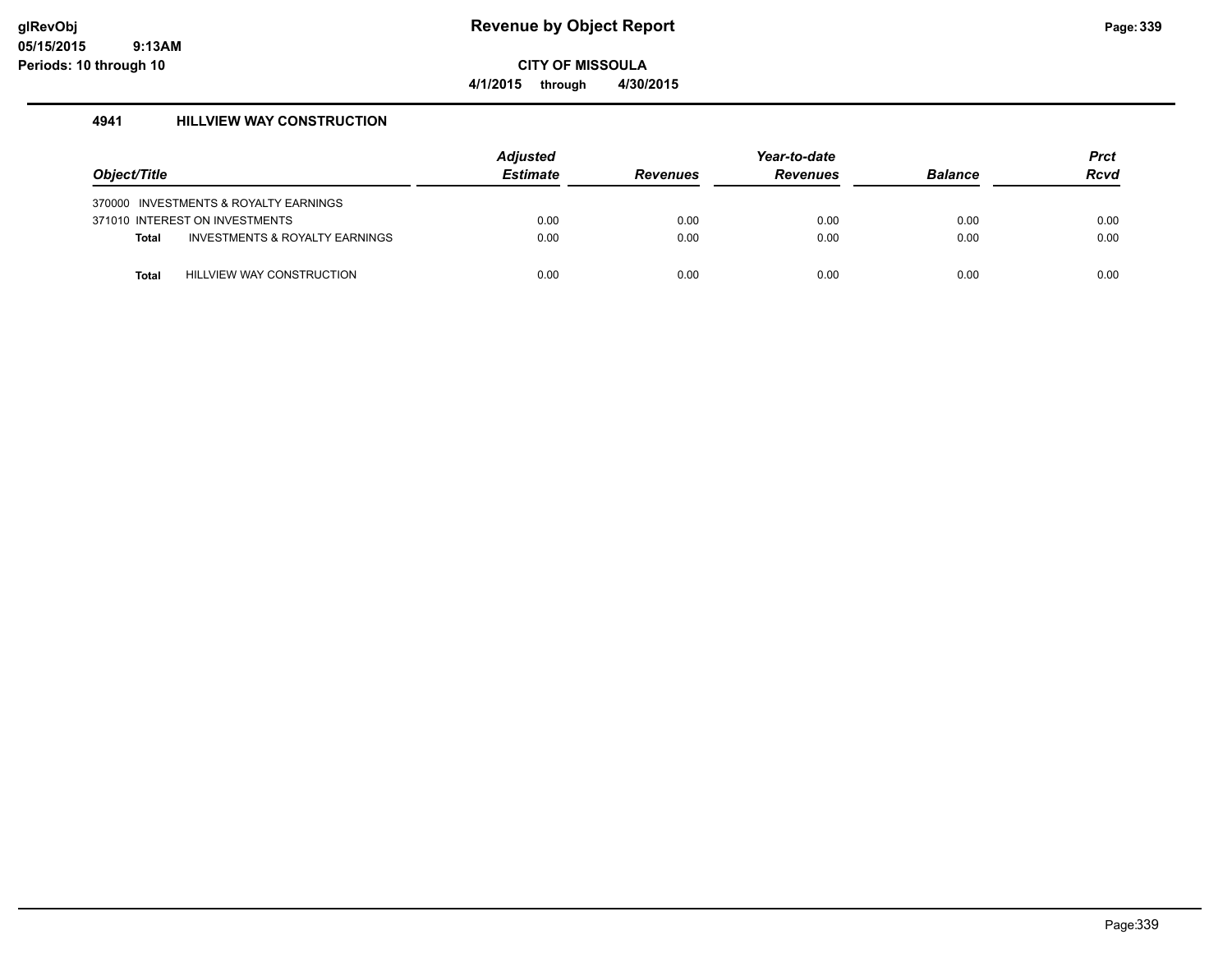**4/1/2015 through 4/30/2015**

# **4944 RATTLESNAKE SEWER COLLECTION (544)**

# **4944 RATTLESNAKE SEWER COLLECTION (544)**

|                                                     | <b>Adjusted</b> |                 | Year-to-date    |                | <b>Prct</b> |
|-----------------------------------------------------|-----------------|-----------------|-----------------|----------------|-------------|
| Object/Title                                        | <b>Estimate</b> | <b>Revenues</b> | <b>Revenues</b> | <b>Balance</b> | <b>Rcvd</b> |
| 330000 INTERGOVERNMENTAL REVENUES                   |                 |                 |                 |                |             |
| 331090 EPA GRANT                                    | 0.00            | 0.00            | 0.00            | 0.00           | 0.00        |
| 334120 TSEP GRANT                                   | 0.00            | 0.00            | 0.00            | 0.00           | 0.00        |
| 334121 DNRC GRANT                                   | 0.00            | 0.00            | 0.00            | 0.00           | 0.00        |
| 334990 ARRA FUNDING                                 | 0.00            | 0.00            | 0.00            | 0.00           | 0.00        |
| 334992 ARRA LOAN                                    | 0.00            | 0.00            | 0.00            | 0.00           | 0.00        |
| INTERGOVERNMENTAL REVENUES<br>Total                 | 0.00            | 0.00            | 0.00            | 0.00           | 0.00        |
| <b>INVESTMENTS &amp; ROYALTY EARNINGS</b><br>370000 |                 |                 |                 |                |             |
| 371010 INTEREST ON INVESTMENTS                      | 0.00            | 0.00            | 0.00            | 0.00           | 0.00        |
| <b>INVESTMENTS &amp; ROYALTY EARNINGS</b><br>Total  | 0.00            | 0.00            | 0.00            | 0.00           | 0.00        |
| 380000 OTHER FINANCING SOURCES                      |                 |                 |                 |                |             |
| 381010 BOND PROCEEDS                                | 0.00            | 0.00            | 0.00            | 0.00           | 0.00        |
| 381020 REVENUE BONDS                                | 0.00            | 0.00            | 0.00            | 0.00           | 0.00        |
| 381030 SID BONDS PROCEEDS                           | 0.00            | 0.00            | 0.00            | 0.00           | 0.00        |
| OTHER FINANCING SOURCES<br>Total                    | 0.00            | 0.00            | 0.00            | 0.00           | 0.00        |
| RATTLESNAKE SEWER COLLECTION (544)<br>Total         | 0.00            | 0.00            | 0.00            | 0.00           | 0.00        |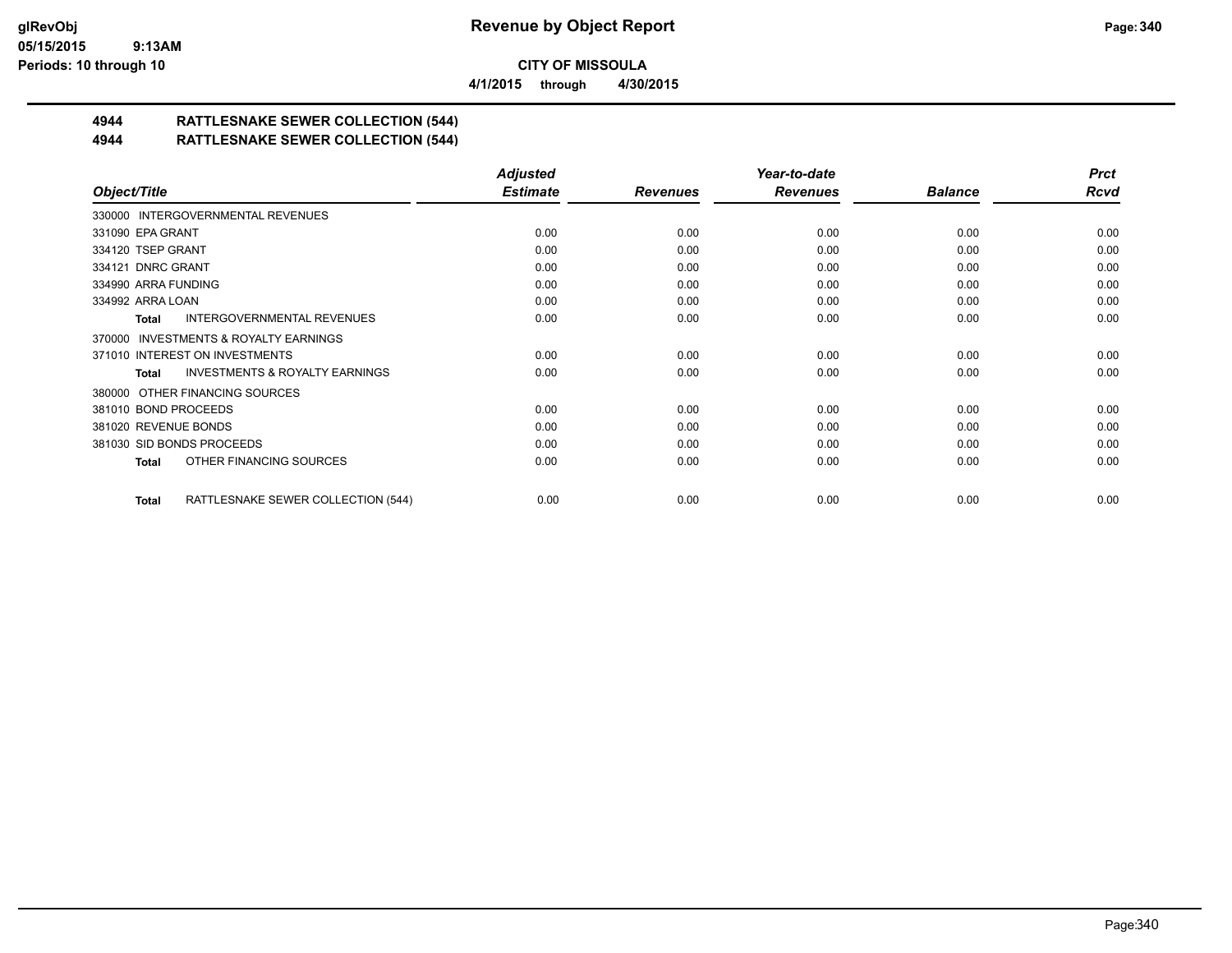**4/1/2015 through 4/30/2015**

# **4944 RATTLESNAKE SEWER COLLECTION (544)**

|                                                           | <b>Adjusted</b> |                 | Year-to-date    |                | <b>Prct</b> |
|-----------------------------------------------------------|-----------------|-----------------|-----------------|----------------|-------------|
| Object/Title                                              | <b>Estimate</b> | <b>Revenues</b> | <b>Revenues</b> | <b>Balance</b> | <b>Rcvd</b> |
| 330000 INTERGOVERNMENTAL REVENUES                         |                 |                 |                 |                |             |
| 331090 EPA GRANT                                          | 0.00            | 0.00            | 0.00            | 0.00           | 0.00        |
| 334120 TSEP GRANT                                         | 0.00            | 0.00            | 0.00            | 0.00           | 0.00        |
| 334121 DNRC GRANT                                         | 0.00            | 0.00            | 0.00            | 0.00           | 0.00        |
| 334990 ARRA FUNDING                                       | 0.00            | 0.00            | 0.00            | 0.00           | 0.00        |
| 334992 ARRA LOAN                                          | 0.00            | 0.00            | 0.00            | 0.00           | 0.00        |
| INTERGOVERNMENTAL REVENUES<br><b>Total</b>                | 0.00            | 0.00            | 0.00            | 0.00           | 0.00        |
| INVESTMENTS & ROYALTY EARNINGS<br>370000                  |                 |                 |                 |                |             |
| 371010 INTEREST ON INVESTMENTS                            | 0.00            | 0.00            | 0.00            | 0.00           | 0.00        |
| <b>INVESTMENTS &amp; ROYALTY EARNINGS</b><br><b>Total</b> | 0.00            | 0.00            | 0.00            | 0.00           | 0.00        |
| OTHER FINANCING SOURCES<br>380000                         |                 |                 |                 |                |             |
| 381010 BOND PROCEEDS                                      | 0.00            | 0.00            | 0.00            | 0.00           | 0.00        |
| 381020 REVENUE BONDS                                      | 0.00            | 0.00            | 0.00            | 0.00           | 0.00        |
| 381030 SID BONDS PROCEEDS                                 | 0.00            | 0.00            | 0.00            | 0.00           | 0.00        |
| OTHER FINANCING SOURCES<br><b>Total</b>                   | 0.00            | 0.00            | 0.00            | 0.00           | 0.00        |
|                                                           |                 |                 |                 |                |             |
| RATTLESNAKE SEWER COLLECTION (544)<br><b>Total</b>        | 0.00            | 0.00            | 0.00            | 0.00           | 0.00        |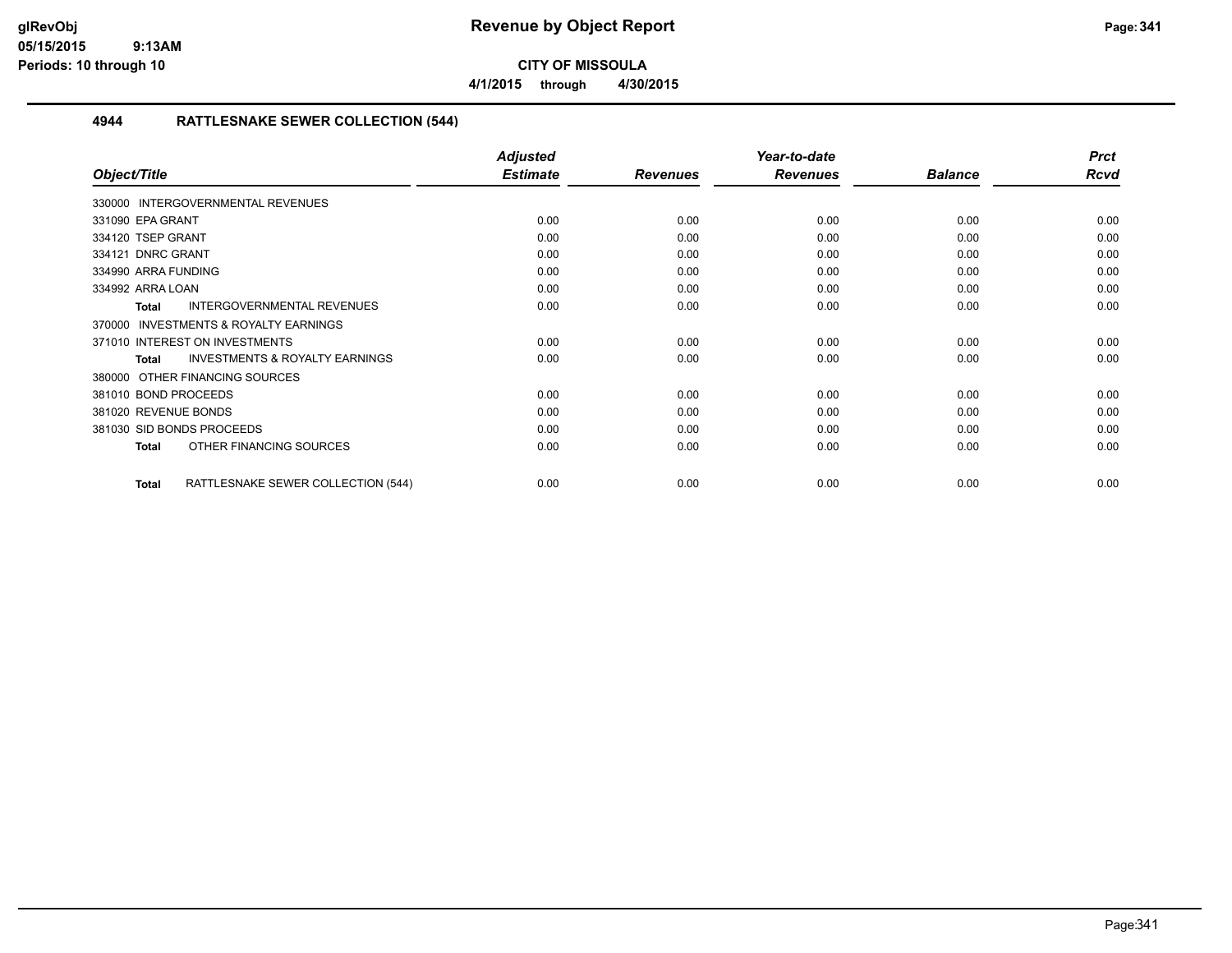**4/1/2015 through 4/30/2015**

# **4945 PHILLIPS ST TRAFFIC CALMING**

**4945 PHILLIPS ST TRAFFIC CALMING**

|                                                    | <b>Adjusted</b> |                 | Year-to-date    |                | <b>Prct</b> |
|----------------------------------------------------|-----------------|-----------------|-----------------|----------------|-------------|
| Object/Title                                       | <b>Estimate</b> | <b>Revenues</b> | <b>Revenues</b> | <b>Balance</b> | <b>Rcvd</b> |
| 370000 INVESTMENTS & ROYALTY EARNINGS              |                 |                 |                 |                |             |
| 371010 INTEREST ON INVESTMENTS                     | 0.00            | 0.00            | 0.00            | 0.00           | 0.00        |
| <b>INVESTMENTS &amp; ROYALTY EARNINGS</b><br>Total | 0.00            | 0.00            | 0.00            | 0.00           | 0.00        |
| 380000 OTHER FINANCING SOURCES                     |                 |                 |                 |                |             |
| 381030 SID BONDS PROCEEDS                          | 0.00            | 0.00            | 0.00            | 0.00           | 0.00        |
| 383000 OPERATING TRANSFERS                         | 0.00            | 0.00            | 0.00            | 0.00           | 0.00        |
| OTHER FINANCING SOURCES<br><b>Total</b>            | 0.00            | 0.00            | 0.00            | 0.00           | 0.00        |
|                                                    |                 |                 |                 |                |             |
| <b>Total</b><br>PHILLIPS ST TRAFFIC CALMING        | 0.00            | 0.00            | 0.00            | 0.00           | 0.00        |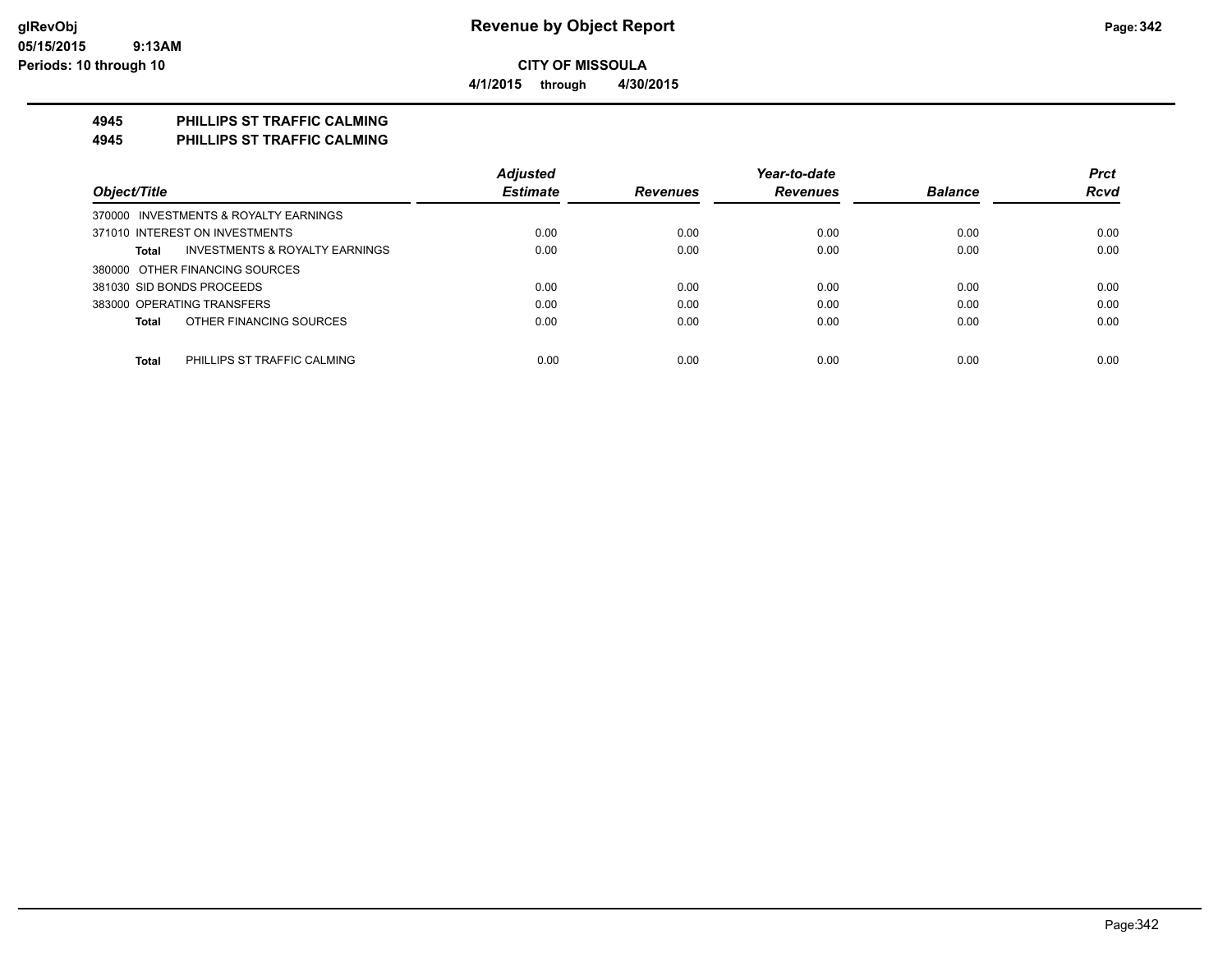**4/1/2015 through 4/30/2015**

# **4945 PHILLIPS ST TRAFFIC CALMING**

|                                                    | <b>Adjusted</b> |                 | Year-to-date    |                | <b>Prct</b> |
|----------------------------------------------------|-----------------|-----------------|-----------------|----------------|-------------|
| <b>Object/Title</b>                                | <b>Estimate</b> | <b>Revenues</b> | <b>Revenues</b> | <b>Balance</b> | <b>Rcvd</b> |
| 370000 INVESTMENTS & ROYALTY EARNINGS              |                 |                 |                 |                |             |
| 371010 INTEREST ON INVESTMENTS                     | 0.00            | 0.00            | 0.00            | 0.00           | 0.00        |
| <b>INVESTMENTS &amp; ROYALTY EARNINGS</b><br>Total | 0.00            | 0.00            | 0.00            | 0.00           | 0.00        |
| 380000 OTHER FINANCING SOURCES                     |                 |                 |                 |                |             |
| 381030 SID BONDS PROCEEDS                          | 0.00            | 0.00            | 0.00            | 0.00           | 0.00        |
| 383000 OPERATING TRANSFERS                         | 0.00            | 0.00            | 0.00            | 0.00           | 0.00        |
| OTHER FINANCING SOURCES<br>Total                   | 0.00            | 0.00            | 0.00            | 0.00           | 0.00        |
|                                                    |                 |                 |                 |                |             |
| <b>Total</b><br>PHILLIPS ST TRAFFIC CALMING        | 0.00            | 0.00            | 0.00            | 0.00           | 0.00        |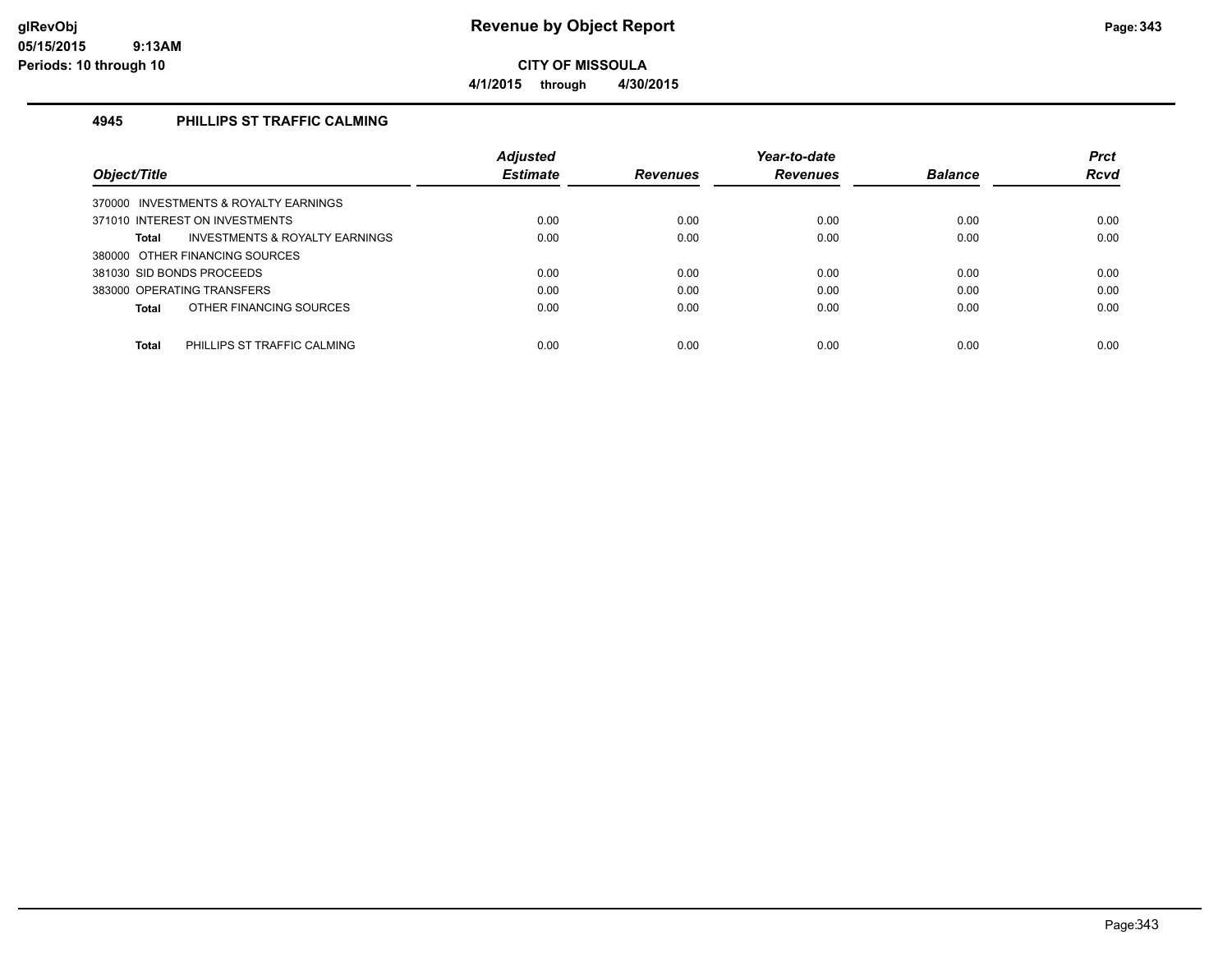**4/1/2015 through 4/30/2015**

# **4946 PATTEE CREEK DR. TRAFFIC CALMING**

**4946 PATTEE CREEK DR. TRAFFIC CALMING**

|                                           | <b>Adjusted</b> |                 | Year-to-date    |                | <b>Prct</b> |
|-------------------------------------------|-----------------|-----------------|-----------------|----------------|-------------|
| Object/Title                              | <b>Estimate</b> | <b>Revenues</b> | <b>Revenues</b> | <b>Balance</b> | <b>Rcvd</b> |
| 370000 INVESTMENTS & ROYALTY EARNINGS     |                 |                 |                 |                |             |
| 371010 INTEREST ON INVESTMENTS            | 0.00            | 0.00            | 0.00            | 0.00           | 0.00        |
| INVESTMENTS & ROYALTY EARNINGS<br>Total   | 0.00            | 0.00            | 0.00            | 0.00           | 0.00        |
| 380000 OTHER FINANCING SOURCES            |                 |                 |                 |                |             |
| 381030 SID BONDS PROCEEDS                 | 0.00            | 0.00            | 0.00            | 0.00           | 0.00        |
| 383000 OPERATING TRANSFERS                | 0.00            | 0.00            | 0.00            | 0.00           | 0.00        |
| OTHER FINANCING SOURCES<br>Total          | 0.00            | 0.00            | 0.00            | 0.00           | 0.00        |
|                                           |                 |                 |                 |                |             |
| PATTEE CREEK DR. TRAFFIC CALMING<br>Total | 0.00            | 0.00            | 0.00            | 0.00           | 0.00        |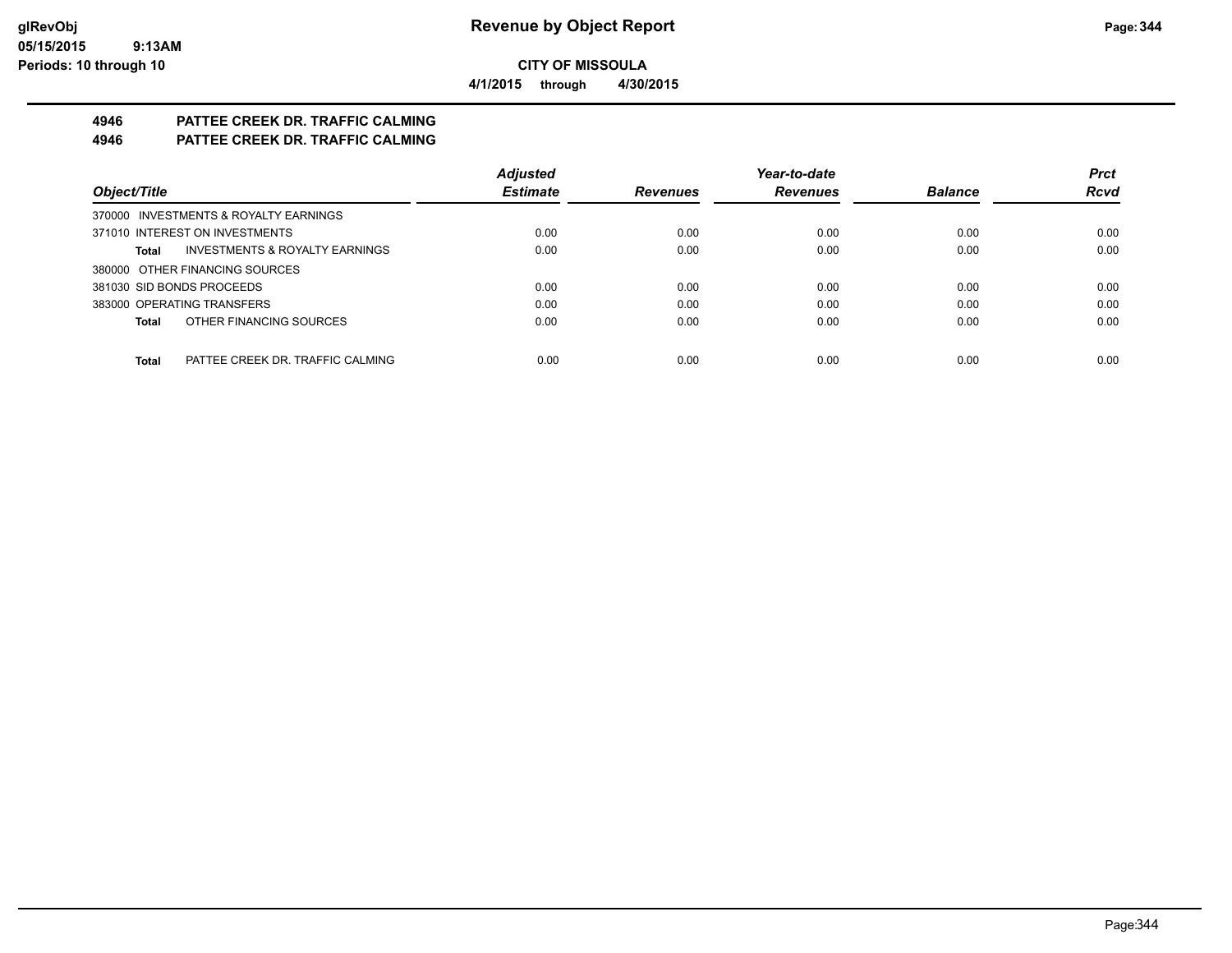**4/1/2015 through 4/30/2015**

# **4946 PATTEE CREEK DR. TRAFFIC CALMING**

| Object/Title                                     | <b>Adjusted</b><br><b>Estimate</b> | <b>Revenues</b> | Year-to-date<br><b>Revenues</b> | <b>Balance</b> | <b>Prct</b><br><b>Rcvd</b> |
|--------------------------------------------------|------------------------------------|-----------------|---------------------------------|----------------|----------------------------|
|                                                  |                                    |                 |                                 |                |                            |
| 370000 INVESTMENTS & ROYALTY EARNINGS            |                                    |                 |                                 |                |                            |
| 371010 INTEREST ON INVESTMENTS                   | 0.00                               | 0.00            | 0.00                            | 0.00           | 0.00                       |
| INVESTMENTS & ROYALTY EARNINGS<br>Total          | 0.00                               | 0.00            | 0.00                            | 0.00           | 0.00                       |
| 380000 OTHER FINANCING SOURCES                   |                                    |                 |                                 |                |                            |
| 381030 SID BONDS PROCEEDS                        | 0.00                               | 0.00            | 0.00                            | 0.00           | 0.00                       |
| 383000 OPERATING TRANSFERS                       | 0.00                               | 0.00            | 0.00                            | 0.00           | 0.00                       |
| OTHER FINANCING SOURCES<br>Total                 | 0.00                               | 0.00            | 0.00                            | 0.00           | 0.00                       |
|                                                  |                                    |                 |                                 |                |                            |
| <b>Total</b><br>PATTEE CREEK DR. TRAFFIC CALMING | 0.00                               | 0.00            | 0.00                            | 0.00           | 0.00                       |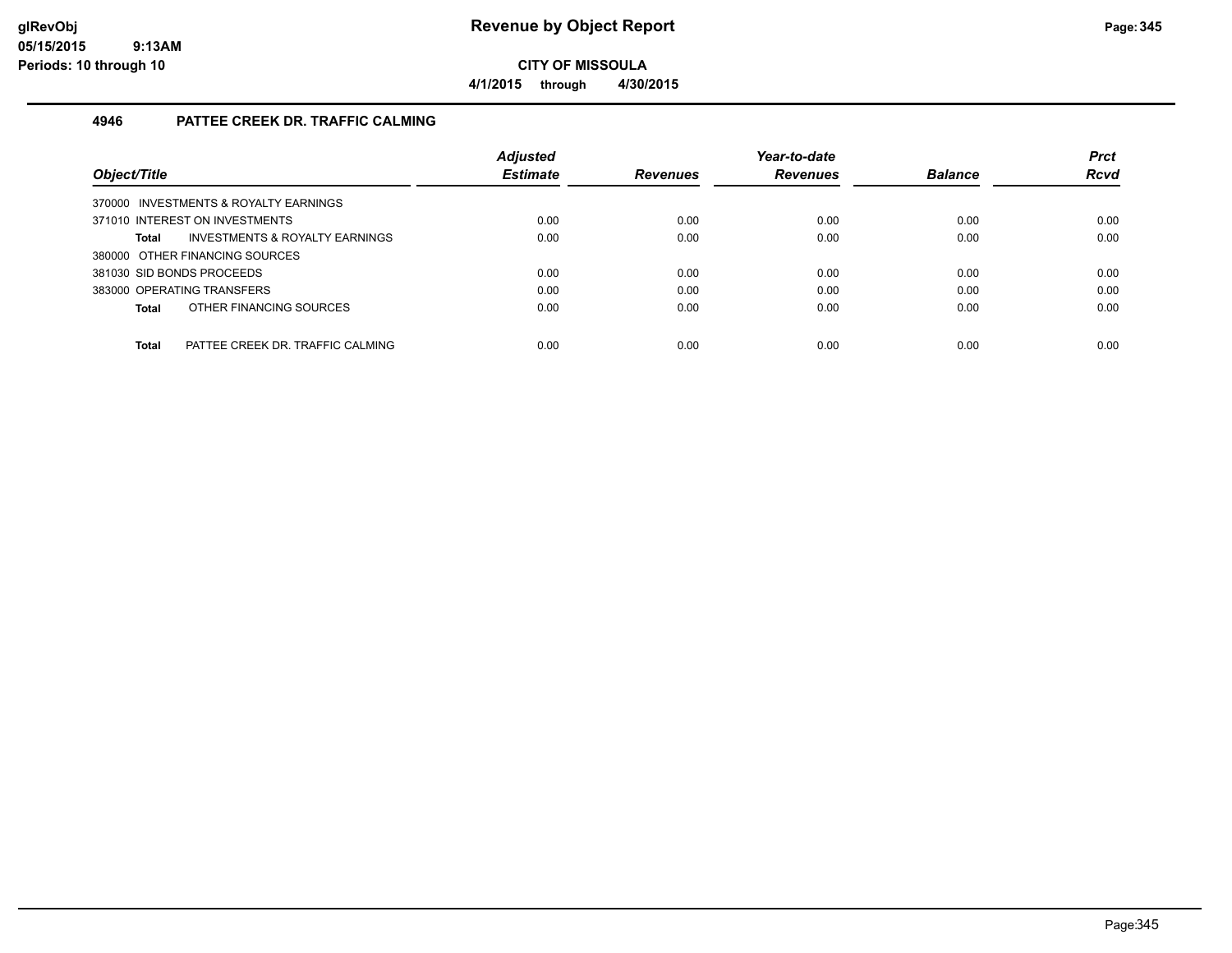**4/1/2015 through 4/30/2015**

# **4948 STORMWATER OUTFALL RETROFITS**

#### **4948 STORMWATER OUTFALL RETROFITS**

|                   |                                     | Adjusted        |                 | Year-to-date    |                | <b>Prct</b> |
|-------------------|-------------------------------------|-----------------|-----------------|-----------------|----------------|-------------|
| Object/Title      |                                     | <b>Estimate</b> | <b>Revenues</b> | <b>Revenues</b> | <b>Balance</b> | <b>Rcvd</b> |
|                   | 330000 INTERGOVERNMENTAL REVENUES   |                 |                 |                 |                |             |
| 334121 DNRC GRANT |                                     | 0.00            | 0.00            | 0.00            | 0.00           | 0.00        |
|                   | 337003 HEALTH DEPT-STORM WATER MGMT | 0.00            | 0.00            | 0.00            | 0.00           | 0.00        |
| Total             | INTERGOVERNMENTAL REVENUES          | 0.00            | 0.00            | 0.00            | 0.00           | 0.00        |
|                   |                                     |                 |                 |                 |                |             |
| Total             | STORMWATER OUTFALL RETROFITS        | 0.00            | 0.00            | 0.00            | 0.00           | 0.00        |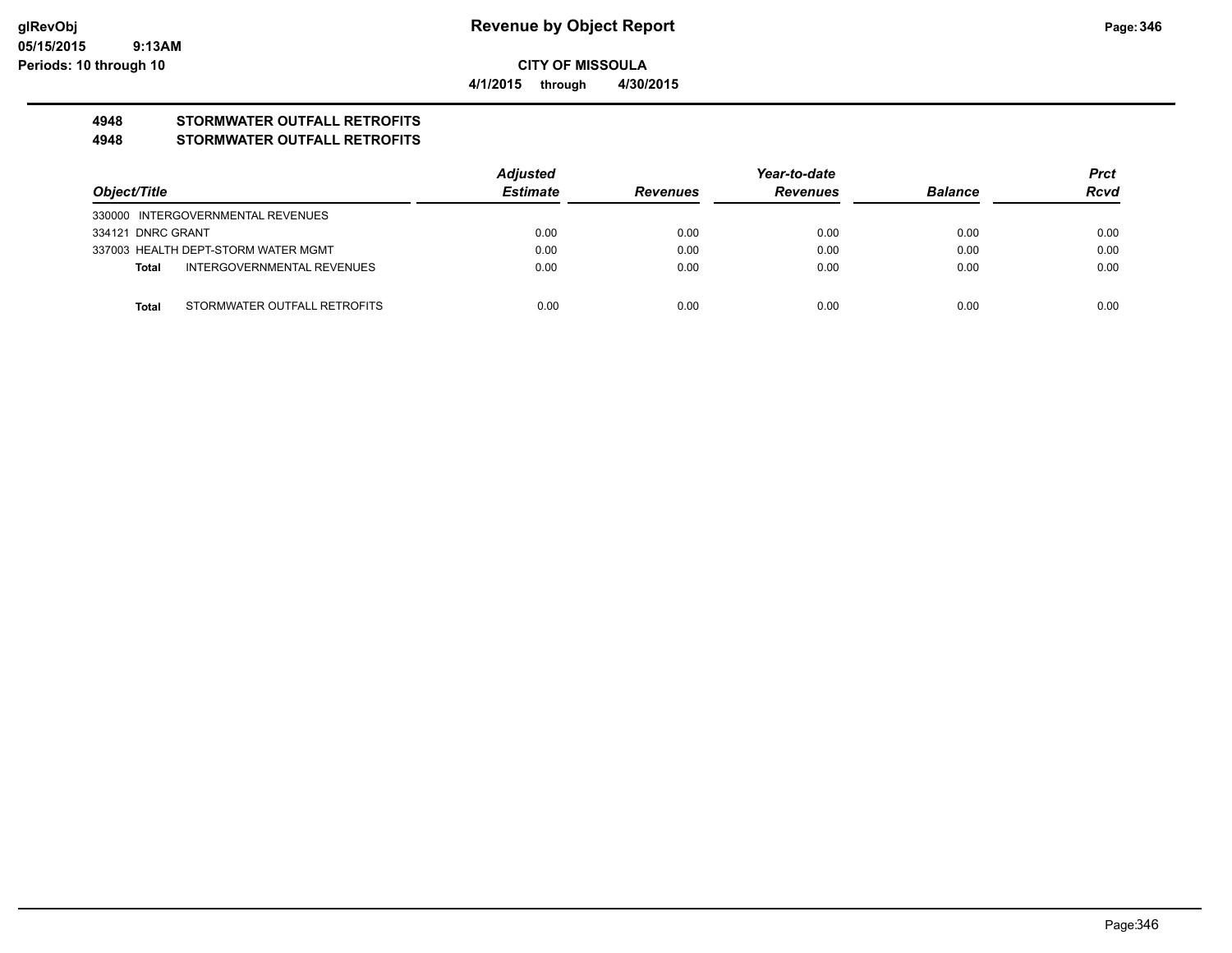**4/1/2015 through 4/30/2015**

# **4948 STORMWATER OUTFALL RETROFITS**

| Object/Title                               | <b>Adjusted</b><br><b>Estimate</b> | <b>Revenues</b> | Year-to-date<br><b>Revenues</b> | <b>Balance</b> | <b>Prct</b><br><b>Rcvd</b> |
|--------------------------------------------|------------------------------------|-----------------|---------------------------------|----------------|----------------------------|
| 330000 INTERGOVERNMENTAL REVENUES          |                                    |                 |                                 |                |                            |
| 334121 DNRC GRANT                          | 0.00                               | 0.00            | 0.00                            | 0.00           | 0.00                       |
| 337003 HEALTH DEPT-STORM WATER MGMT        | 0.00                               | 0.00            | 0.00                            | 0.00           | 0.00                       |
| INTERGOVERNMENTAL REVENUES<br><b>Total</b> | 0.00                               | 0.00            | 0.00                            | 0.00           | 0.00                       |
|                                            |                                    |                 |                                 |                |                            |
| STORMWATER OUTFALL RETROFITS<br>Total      | 0.00                               | 0.00            | 0.00                            | 0.00           | 0.00                       |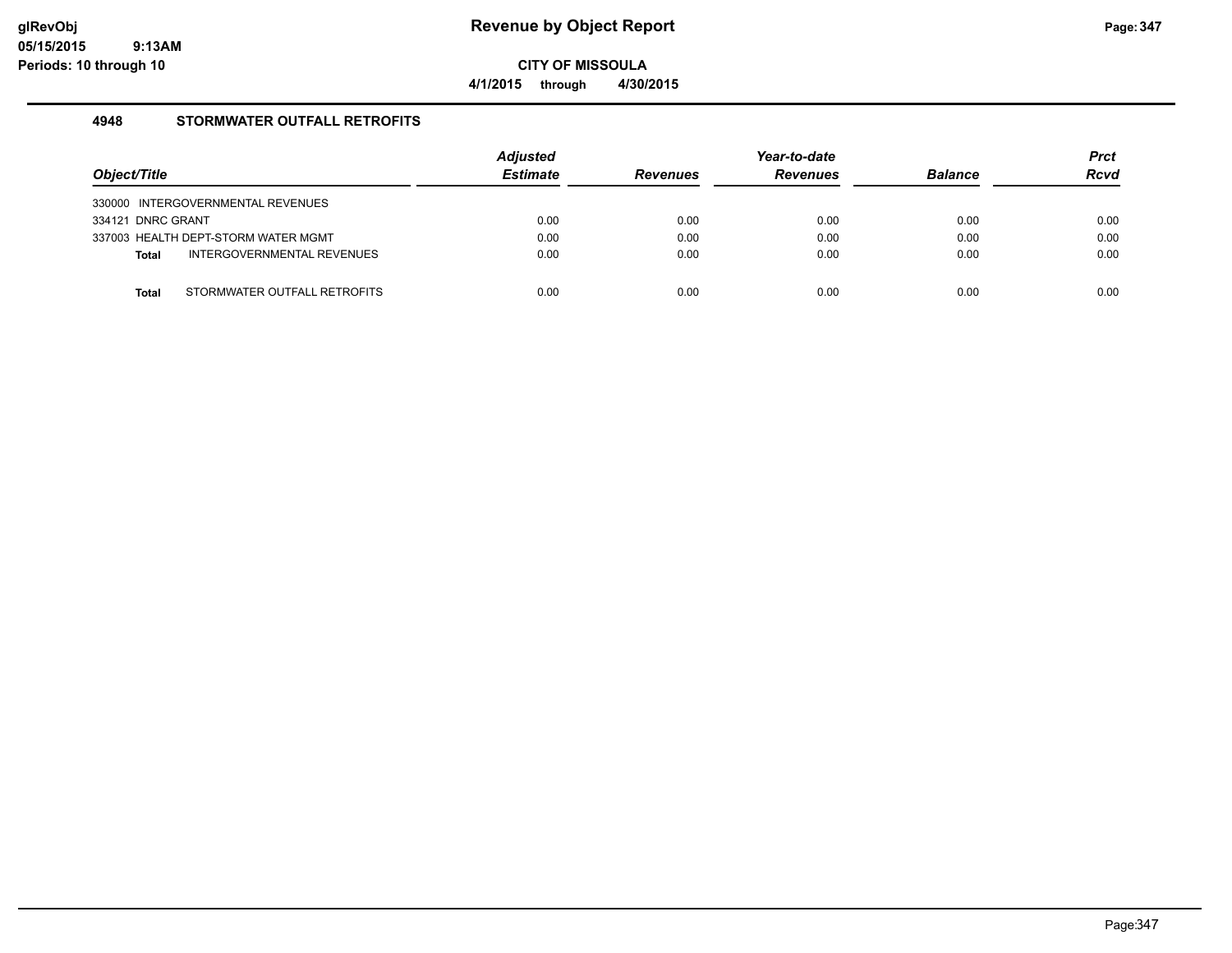**4/1/2015 through 4/30/2015**

# **4990 ARRA ENHANCEMENTS**

**4990 ARRA ENHANCEMENTS**

|                                                           | <b>Adjusted</b> |                 | Year-to-date    |                | <b>Prct</b> |
|-----------------------------------------------------------|-----------------|-----------------|-----------------|----------------|-------------|
| Object/Title                                              | <b>Estimate</b> | <b>Revenues</b> | <b>Revenues</b> | <b>Balance</b> | <b>Rcvd</b> |
| 330000 INTERGOVERNMENTAL REVENUES                         |                 |                 |                 |                |             |
| 334990 ARRA FUNDING                                       | 0.00            | 0.00            | 0.00            | 0.00           | 0.00        |
| INTERGOVERNMENTAL REVENUES<br><b>Total</b>                | 0.00            | 0.00            | 0.00            | 0.00           | 0.00        |
| 370000 INVESTMENTS & ROYALTY EARNINGS                     |                 |                 |                 |                |             |
| 371010 INTEREST ON INVESTMENTS                            | 0.00            | 0.00            | 0.00            | 0.00           | 0.00        |
| <b>INVESTMENTS &amp; ROYALTY EARNINGS</b><br><b>Total</b> | 0.00            | 0.00            | 0.00            | 0.00           | 0.00        |
|                                                           |                 |                 |                 |                |             |
| ARRA ENHANCEMENTS<br><b>Total</b>                         | 0.00            | 0.00            | 0.00            | 0.00           | 0.00        |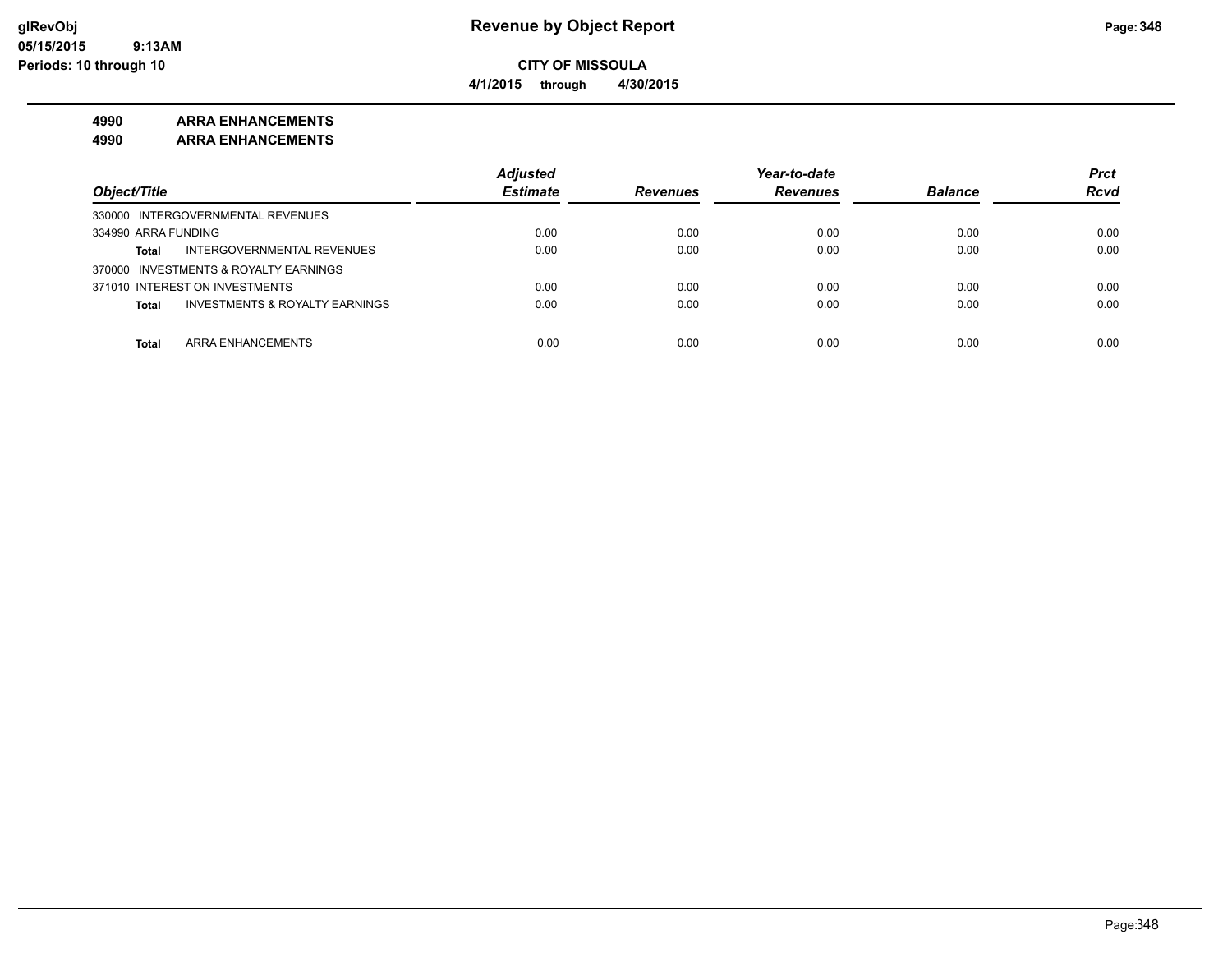**4/1/2015 through 4/30/2015**

#### **4990 ARRA ENHANCEMENTS**

| Object/Title                                              | <b>Adjusted</b><br><b>Estimate</b> | <b>Revenues</b> | Year-to-date<br><b>Revenues</b> | <b>Balance</b> | <b>Prct</b><br><b>Rcvd</b> |
|-----------------------------------------------------------|------------------------------------|-----------------|---------------------------------|----------------|----------------------------|
| 330000 INTERGOVERNMENTAL REVENUES                         |                                    |                 |                                 |                |                            |
| 334990 ARRA FUNDING                                       | 0.00                               | 0.00            | 0.00                            | 0.00           | 0.00                       |
| INTERGOVERNMENTAL REVENUES<br>Total                       | 0.00                               | 0.00            | 0.00                            | 0.00           | 0.00                       |
| 370000 INVESTMENTS & ROYALTY EARNINGS                     |                                    |                 |                                 |                |                            |
| 371010 INTEREST ON INVESTMENTS                            | 0.00                               | 0.00            | 0.00                            | 0.00           | 0.00                       |
| <b>INVESTMENTS &amp; ROYALTY EARNINGS</b><br><b>Total</b> | 0.00                               | 0.00            | 0.00                            | 0.00           | 0.00                       |
|                                                           |                                    |                 |                                 |                |                            |
| <b>ARRA ENHANCEMENTS</b><br>Total                         | 0.00                               | 0.00            | 0.00                            | 0.00           | 0.00                       |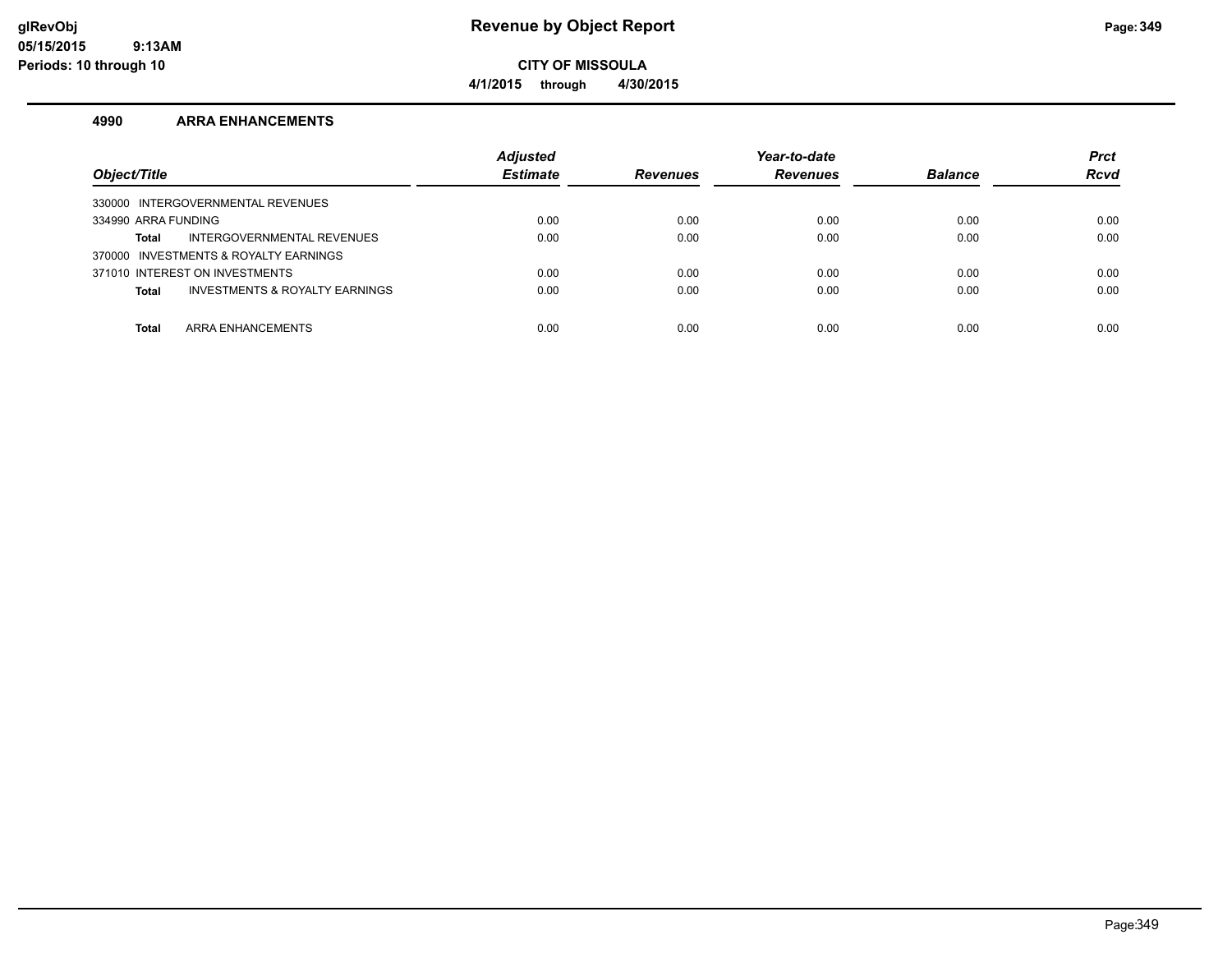**4/1/2015 through 4/30/2015**

#### **4991 ARRA HB645**

**4991 ARRA HB645**

|                                                           | <b>Adjusted</b> |                 | Year-to-date    |                | <b>Prct</b> |
|-----------------------------------------------------------|-----------------|-----------------|-----------------|----------------|-------------|
| Object/Title                                              | <b>Estimate</b> | <b>Revenues</b> | <b>Revenues</b> | <b>Balance</b> | Rcvd        |
| INTERGOVERNMENTAL REVENUES<br>330000                      |                 |                 |                 |                |             |
| 334991 ARRA HB645 FUNDING                                 | 0.00            | 0.00            | 0.00            | 0.00           | 0.00        |
| 336023 STATE CONTRIB. - PERS                              | 0.00            | 0.00            | 0.00            | 0.00           | 0.00        |
| INTERGOVERNMENTAL REVENUES<br><b>Total</b>                | 0.00            | 0.00            | 0.00            | 0.00           | 0.00        |
| <b>CHARGES FOR SERVICES</b><br>340000                     |                 |                 |                 |                |             |
| 343005 NON-ARRA MOUNTAIN WATER CONTRACT                   | 0.00            | 0.00            | 0.00            | 0.00           | 0.00        |
| <b>CHARGES FOR SERVICES</b><br><b>Total</b>               | 0.00            | 0.00            | 0.00            | 0.00           | 0.00        |
| MISCELLANEOUS REVENUES<br>360000                          |                 |                 |                 |                |             |
| 360000 MISCELLANEOUS REVENUES                             | 0.00            | 0.00            | 0.00            | 0.00           | 0.00        |
| MISCELLANEOUS REVENUES<br><b>Total</b>                    | 0.00            | 0.00            | 0.00            | 0.00           | 0.00        |
| <b>INVESTMENTS &amp; ROYALTY EARNINGS</b><br>370000       |                 |                 |                 |                |             |
| 371010 INTEREST ON INVESTMENTS                            | 0.00            | 0.00            | 0.00            | 0.00           | 0.00        |
| <b>INVESTMENTS &amp; ROYALTY EARNINGS</b><br><b>Total</b> | 0.00            | 0.00            | 0.00            | 0.00           | 0.00        |
|                                                           |                 |                 |                 |                |             |
| ARRA HB645<br><b>Total</b>                                | 0.00            | 0.00            | 0.00            | 0.00           | 0.00        |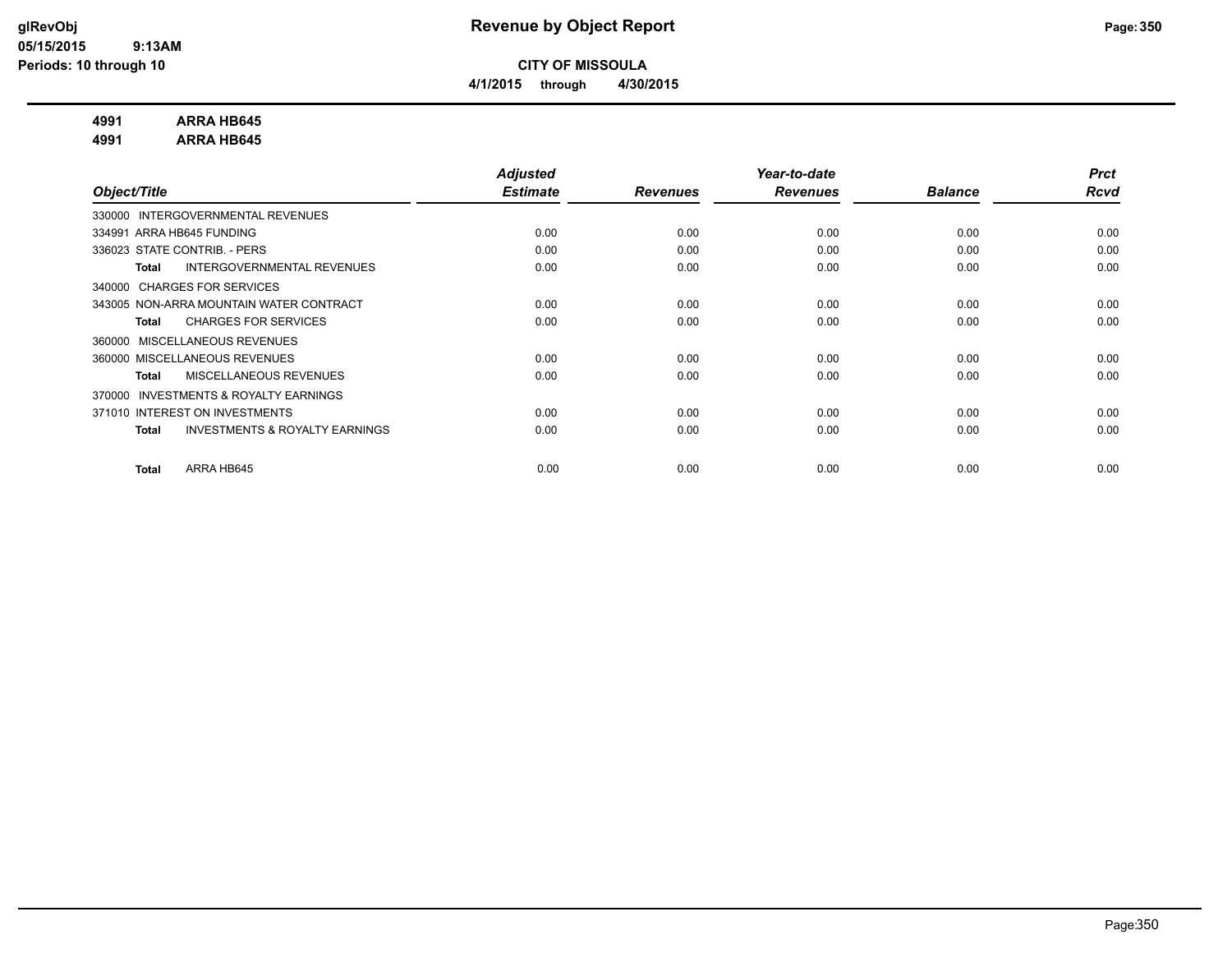**4/1/2015 through 4/30/2015**

#### **4991 ARRA HB645**

| Object/Title                                              | <b>Adjusted</b><br><b>Estimate</b> | <b>Revenues</b> | Year-to-date<br><b>Revenues</b> | <b>Balance</b> | <b>Prct</b><br><b>Rcvd</b> |
|-----------------------------------------------------------|------------------------------------|-----------------|---------------------------------|----------------|----------------------------|
| 330000 INTERGOVERNMENTAL REVENUES                         |                                    |                 |                                 |                |                            |
| 334991 ARRA HB645 FUNDING                                 | 0.00                               | 0.00            | 0.00                            | 0.00           | 0.00                       |
| 336023 STATE CONTRIB. - PERS                              | 0.00                               | 0.00            | 0.00                            | 0.00           | 0.00                       |
| <b>INTERGOVERNMENTAL REVENUES</b><br>Total                | 0.00                               | 0.00            | 0.00                            | 0.00           | 0.00                       |
| 340000 CHARGES FOR SERVICES                               |                                    |                 |                                 |                |                            |
| 343005 NON-ARRA MOUNTAIN WATER CONTRACT                   | 0.00                               | 0.00            | 0.00                            | 0.00           | 0.00                       |
| <b>CHARGES FOR SERVICES</b><br><b>Total</b>               | 0.00                               | 0.00            | 0.00                            | 0.00           | 0.00                       |
| 360000 MISCELLANEOUS REVENUES                             |                                    |                 |                                 |                |                            |
| 360000 MISCELLANEOUS REVENUES                             | 0.00                               | 0.00            | 0.00                            | 0.00           | 0.00                       |
| MISCELLANEOUS REVENUES<br>Total                           | 0.00                               | 0.00            | 0.00                            | 0.00           | 0.00                       |
| <b>INVESTMENTS &amp; ROYALTY EARNINGS</b><br>370000       |                                    |                 |                                 |                |                            |
| 371010 INTEREST ON INVESTMENTS                            | 0.00                               | 0.00            | 0.00                            | 0.00           | 0.00                       |
| <b>INVESTMENTS &amp; ROYALTY EARNINGS</b><br><b>Total</b> | 0.00                               | 0.00            | 0.00                            | 0.00           | 0.00                       |
| ARRA HB645<br><b>Total</b>                                | 0.00                               | 0.00            | 0.00                            | 0.00           | 0.00                       |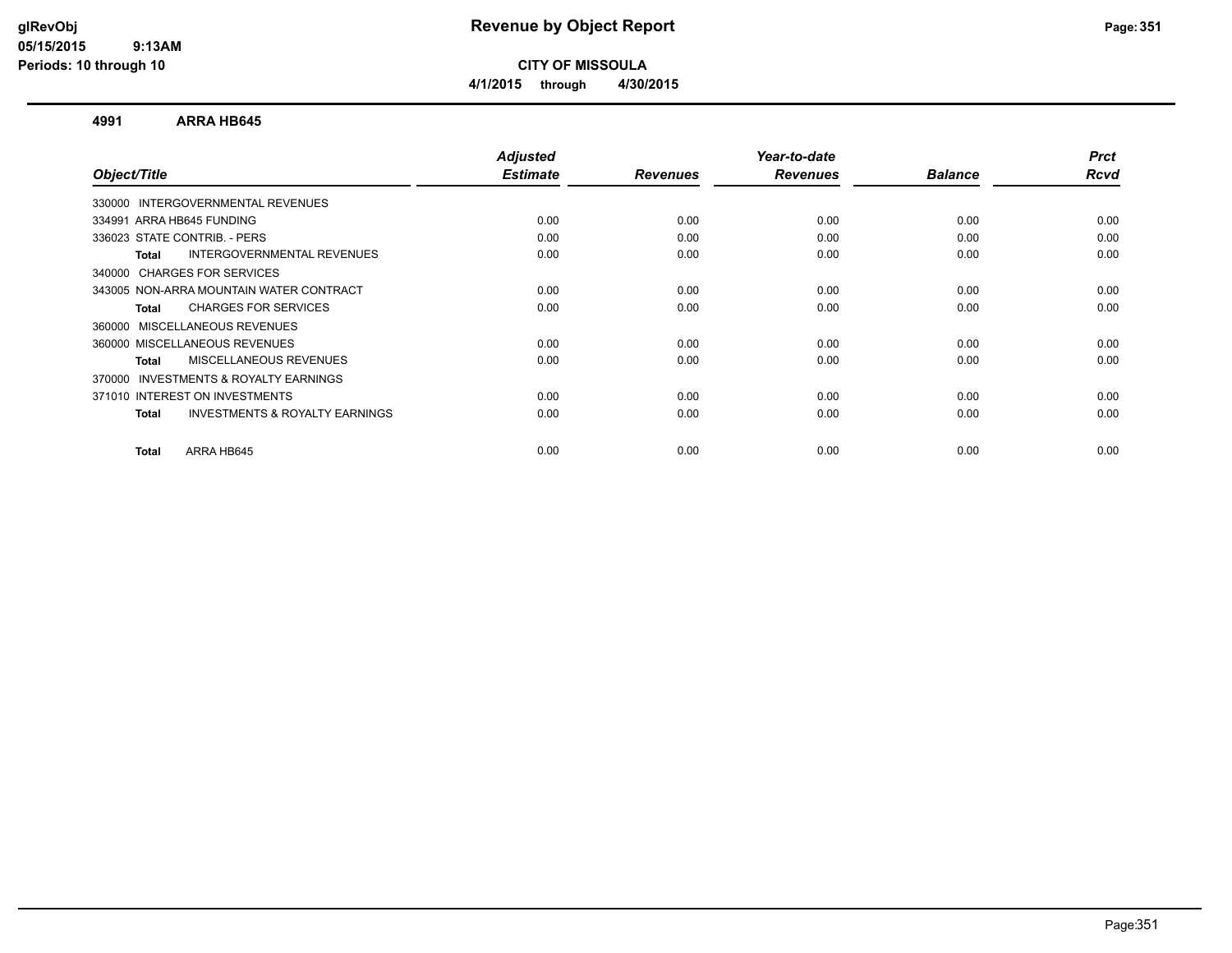**4/1/2015 through 4/30/2015**

# **4992 WFL MILLER CREEK ROAD**

**4992 WFL MILLER CREEK ROAD**

|                                                           | <b>Adjusted</b> |                 | Year-to-date    |                | <b>Prct</b> |
|-----------------------------------------------------------|-----------------|-----------------|-----------------|----------------|-------------|
| Object/Title                                              | <b>Estimate</b> | <b>Revenues</b> | <b>Revenues</b> | <b>Balance</b> | <b>Rcvd</b> |
| 330000 INTERGOVERNMENTAL REVENUES                         |                 |                 |                 |                |             |
| 334990 ARRA FUNDING                                       | 0.00            | 0.00            | 0.00            | 0.00           | 0.00        |
| INTERGOVERNMENTAL REVENUES<br><b>Total</b>                | 0.00            | 0.00            | 0.00            | 0.00           | 0.00        |
| 370000 INVESTMENTS & ROYALTY EARNINGS                     |                 |                 |                 |                |             |
| 371010 INTEREST ON INVESTMENTS                            | 0.00            | 0.00            | 0.00            | 0.00           | 0.00        |
| <b>INVESTMENTS &amp; ROYALTY EARNINGS</b><br><b>Total</b> | 0.00            | 0.00            | 0.00            | 0.00           | 0.00        |
|                                                           |                 |                 |                 |                |             |
| WFL MILLER CREEK ROAD<br>Total                            | 0.00            | 0.00            | 0.00            | 0.00           | 0.00        |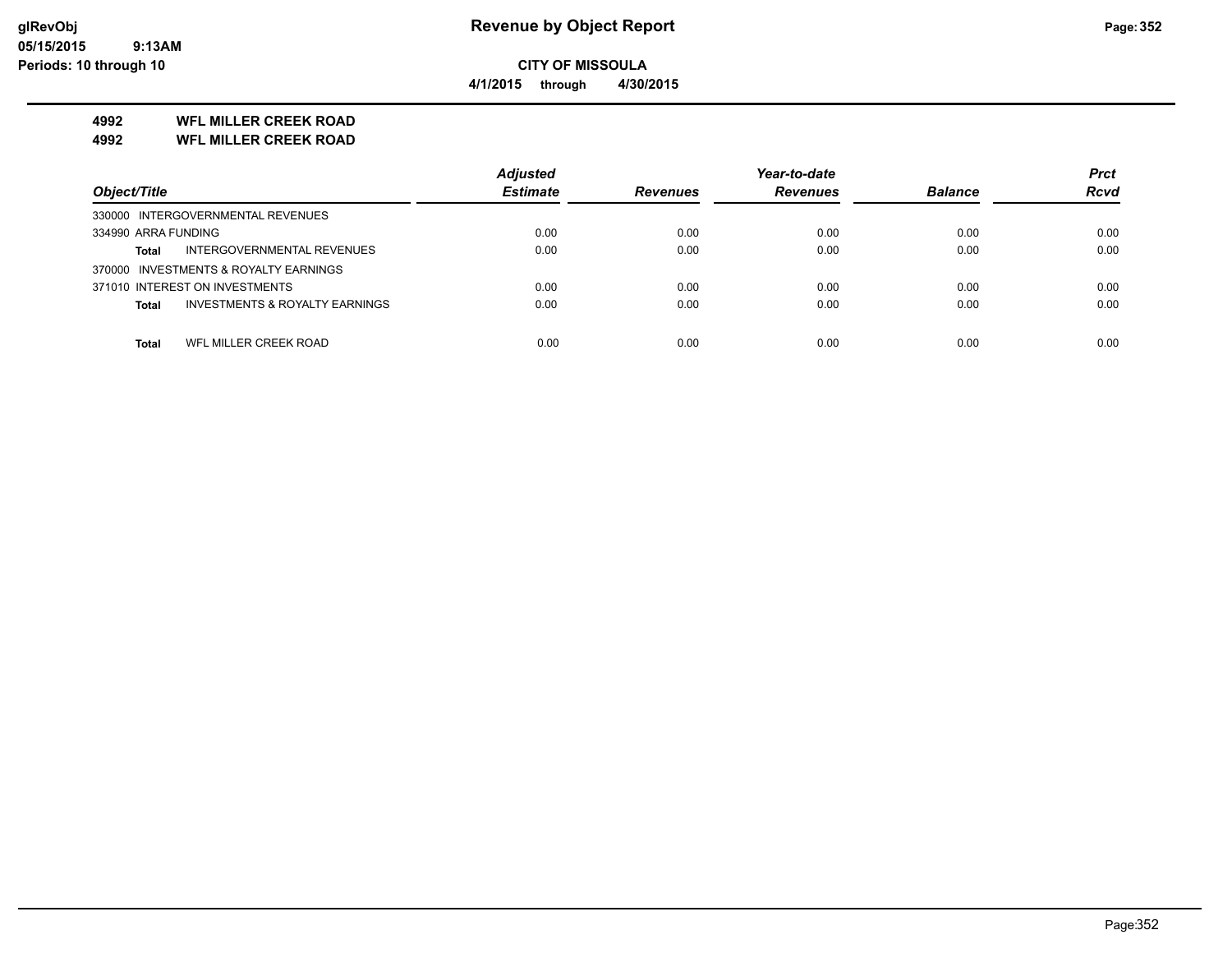**4/1/2015 through 4/30/2015**

### **4992 WFL MILLER CREEK ROAD**

| Object/Title                                              | <b>Adjusted</b><br><b>Estimate</b> | <b>Revenues</b> | Year-to-date<br><b>Revenues</b> | <b>Balance</b> | <b>Prct</b><br><b>Rcvd</b> |
|-----------------------------------------------------------|------------------------------------|-----------------|---------------------------------|----------------|----------------------------|
| 330000 INTERGOVERNMENTAL REVENUES                         |                                    |                 |                                 |                |                            |
| 334990 ARRA FUNDING                                       | 0.00                               | 0.00            | 0.00                            | 0.00           | 0.00                       |
| INTERGOVERNMENTAL REVENUES<br>Total                       | 0.00                               | 0.00            | 0.00                            | 0.00           | 0.00                       |
| 370000 INVESTMENTS & ROYALTY EARNINGS                     |                                    |                 |                                 |                |                            |
| 371010 INTEREST ON INVESTMENTS                            | 0.00                               | 0.00            | 0.00                            | 0.00           | 0.00                       |
| <b>INVESTMENTS &amp; ROYALTY EARNINGS</b><br><b>Total</b> | 0.00                               | 0.00            | 0.00                            | 0.00           | 0.00                       |
|                                                           |                                    |                 |                                 |                |                            |
| WFL MILLER CREEK ROAD<br>Total                            | 0.00                               | 0.00            | 0.00                            | 0.00           | 0.00                       |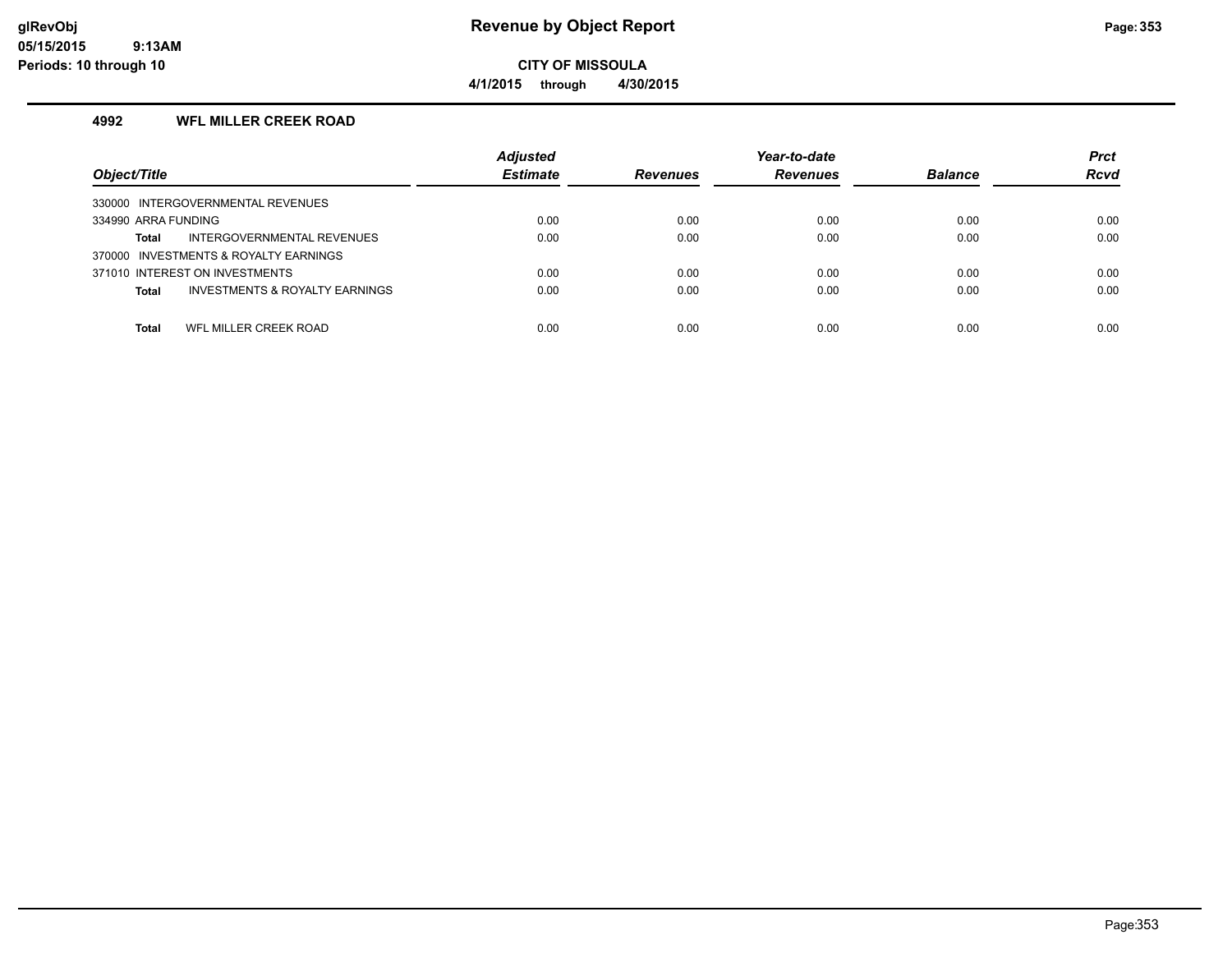**4/1/2015 through 4/30/2015**

**4993 WESTERN FEDERAL LANDS**

**4993 WESTERN FEDERAL LANDS**

|                                                           | <b>Adjusted</b> |                 | Year-to-date    |                | <b>Prct</b> |
|-----------------------------------------------------------|-----------------|-----------------|-----------------|----------------|-------------|
| Object/Title                                              | <b>Estimate</b> | <b>Revenues</b> | <b>Revenues</b> | <b>Balance</b> | Rcvd        |
| 330000 INTERGOVERNMENTAL REVENUES                         |                 |                 |                 |                |             |
| 331005 WESTERN FEDERAL LANDS GRANT                        | 0.00            | 0.00            | 0.00            | 0.00           | 0.00        |
| 334125 FWP GRANT                                          | 0.00            | 0.00            | 73,578.10       | $-73,578.10$   | 0.00        |
| INTERGOVERNMENTAL REVENUES<br>Total                       | 0.00            | 0.00            | 73.578.10       | $-73.578.10$   | 0.00        |
| 360000 MISCELLANEOUS REVENUES                             |                 |                 |                 |                |             |
| 365010 FRIENDS OF MISSOULA PARKS DONATION                 | 0.00            | 0.00            | 0.00            | 0.00           | 0.00        |
| <b>MISCELLANEOUS REVENUES</b><br>Total                    | 0.00            | 0.00            | 0.00            | 0.00           | 0.00        |
| INVESTMENTS & ROYALTY EARNINGS<br>370000                  |                 |                 |                 |                |             |
| 371010 INTEREST ON INVESTMENTS                            | 0.00            | 0.00            | 0.00            | 0.00           | 0.00        |
| <b>INVESTMENTS &amp; ROYALTY EARNINGS</b><br><b>Total</b> | 0.00            | 0.00            | 0.00            | 0.00           | 0.00        |
| <b>WESTERN FEDERAL LANDS</b><br><b>Total</b>              | 0.00            | 0.00            | 73.578.10       | $-73.578.10$   | 0.00        |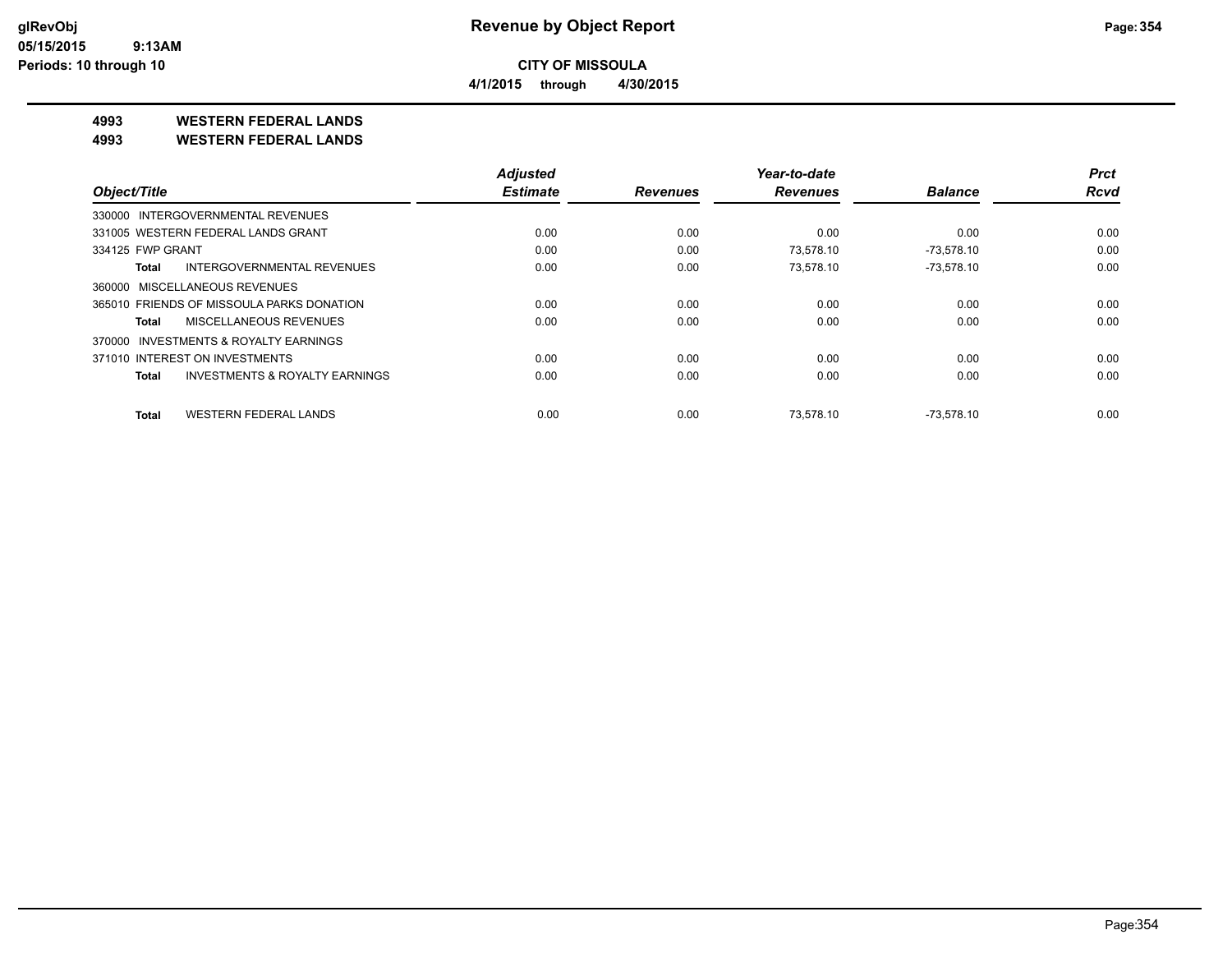**4/1/2015 through 4/30/2015**

# **4993 WESTERN FEDERAL LANDS**

|                                                           | <b>Adjusted</b> |                 | Year-to-date    |                | <b>Prct</b> |
|-----------------------------------------------------------|-----------------|-----------------|-----------------|----------------|-------------|
| Object/Title                                              | <b>Estimate</b> | <b>Revenues</b> | <b>Revenues</b> | <b>Balance</b> | <b>Rcvd</b> |
| 330000 INTERGOVERNMENTAL REVENUES                         |                 |                 |                 |                |             |
| 331005 WESTERN FEDERAL LANDS GRANT                        | 0.00            | 0.00            | 0.00            | 0.00           | 0.00        |
| 334125 FWP GRANT                                          | 0.00            | 0.00            | 73.578.10       | $-73,578.10$   | 0.00        |
| INTERGOVERNMENTAL REVENUES<br><b>Total</b>                | 0.00            | 0.00            | 73.578.10       | $-73,578.10$   | 0.00        |
| 360000 MISCELLANEOUS REVENUES                             |                 |                 |                 |                |             |
| 365010 FRIENDS OF MISSOULA PARKS DONATION                 | 0.00            | 0.00            | 0.00            | 0.00           | 0.00        |
| MISCELLANEOUS REVENUES<br><b>Total</b>                    | 0.00            | 0.00            | 0.00            | 0.00           | 0.00        |
| 370000 INVESTMENTS & ROYALTY EARNINGS                     |                 |                 |                 |                |             |
| 371010 INTEREST ON INVESTMENTS                            | 0.00            | 0.00            | 0.00            | 0.00           | 0.00        |
| <b>INVESTMENTS &amp; ROYALTY EARNINGS</b><br><b>Total</b> | 0.00            | 0.00            | 0.00            | 0.00           | 0.00        |
|                                                           |                 |                 |                 |                |             |
| <b>WESTERN FEDERAL LANDS</b><br><b>Total</b>              | 0.00            | 0.00            | 73.578.10       | $-73.578.10$   | 0.00        |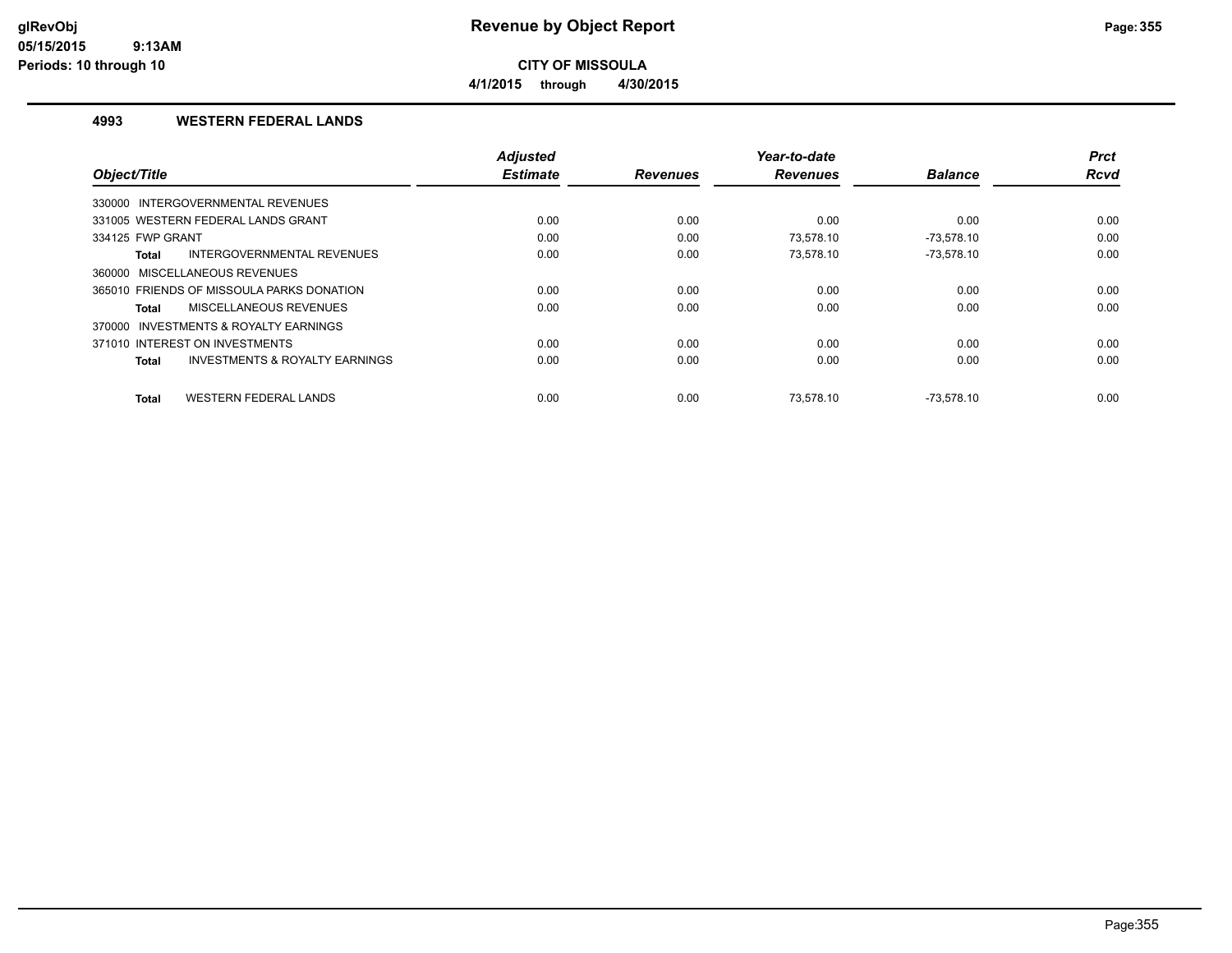**4/1/2015 through 4/30/2015**

**5020 CIVIC STADIUM**

**5020 CIVIC STADIUM**

|                                                    | <b>Adjusted</b> |                 | Year-to-date    |                | <b>Prct</b> |
|----------------------------------------------------|-----------------|-----------------|-----------------|----------------|-------------|
| Object/Title                                       | <b>Estimate</b> | <b>Revenues</b> | <b>Revenues</b> | <b>Balance</b> | <b>Rcvd</b> |
| INTERGOVERNMENTAL REVENUES<br>330000               |                 |                 |                 |                |             |
| 336023 STATE CONTRIB. - PERS                       | 0.00            | 0.00            | 0.00            | 0.00           | 0.00        |
| <b>INTERGOVERNMENTAL REVENUES</b><br>Total         | 0.00            | 0.00            | 0.00            | 0.00           | 0.00        |
| 360000 MISCELLANEOUS REVENUES                      |                 |                 |                 |                |             |
| 360010 MISCELLANEOUS                               | 0.00            | 0.00            | 0.00            | 0.00           | 0.00        |
| 361010 RENTAL REVENUE                              | 120,000.00      | 0.00            | 30,000.00       | 90,000.00      | 25.00       |
| 362003 US BANK FEE REIMBURSEMENT                   | 0.00            | 0.00            | 0.00            | 0.00           | 0.00        |
| 365030 DONATIONS STADIUM R&D                       | 0.00            | 0.00            | 4,000.00        | $-4,000.00$    | 0.00        |
| MISCELLANEOUS REVENUES<br><b>Total</b>             | 120,000.00      | 0.00            | 34,000.00       | 86,000.00      | 28.33       |
| 370000 INVESTMENTS & ROYALTY EARNINGS              |                 |                 |                 |                |             |
| 371010 INTEREST ON INVESTMENTS                     | 0.00            | 0.00            | 0.00            | 0.00           | 0.00        |
| <b>INVESTMENTS &amp; ROYALTY EARNINGS</b><br>Total | 0.00            | 0.00            | 0.00            | 0.00           | 0.00        |
| 380000 OTHER FINANCING SOURCES                     |                 |                 |                 |                |             |
| 383000 OPERATING TRANSFERS                         | 0.00            | 0.00            | 0.00            | 0.00           | 0.00        |
| 383400 CAPITAL CONTRIBUTION                        | 0.00            | 0.00            | 0.00            | 0.00           | 0.00        |
| OTHER FINANCING SOURCES<br><b>Total</b>            | 0.00            | 0.00            | 0.00            | 0.00           | 0.00        |
|                                                    |                 |                 |                 |                |             |
| <b>CIVIC STADIUM</b><br><b>Total</b>               | 120,000.00      | 0.00            | 34,000.00       | 86,000.00      | 28.33       |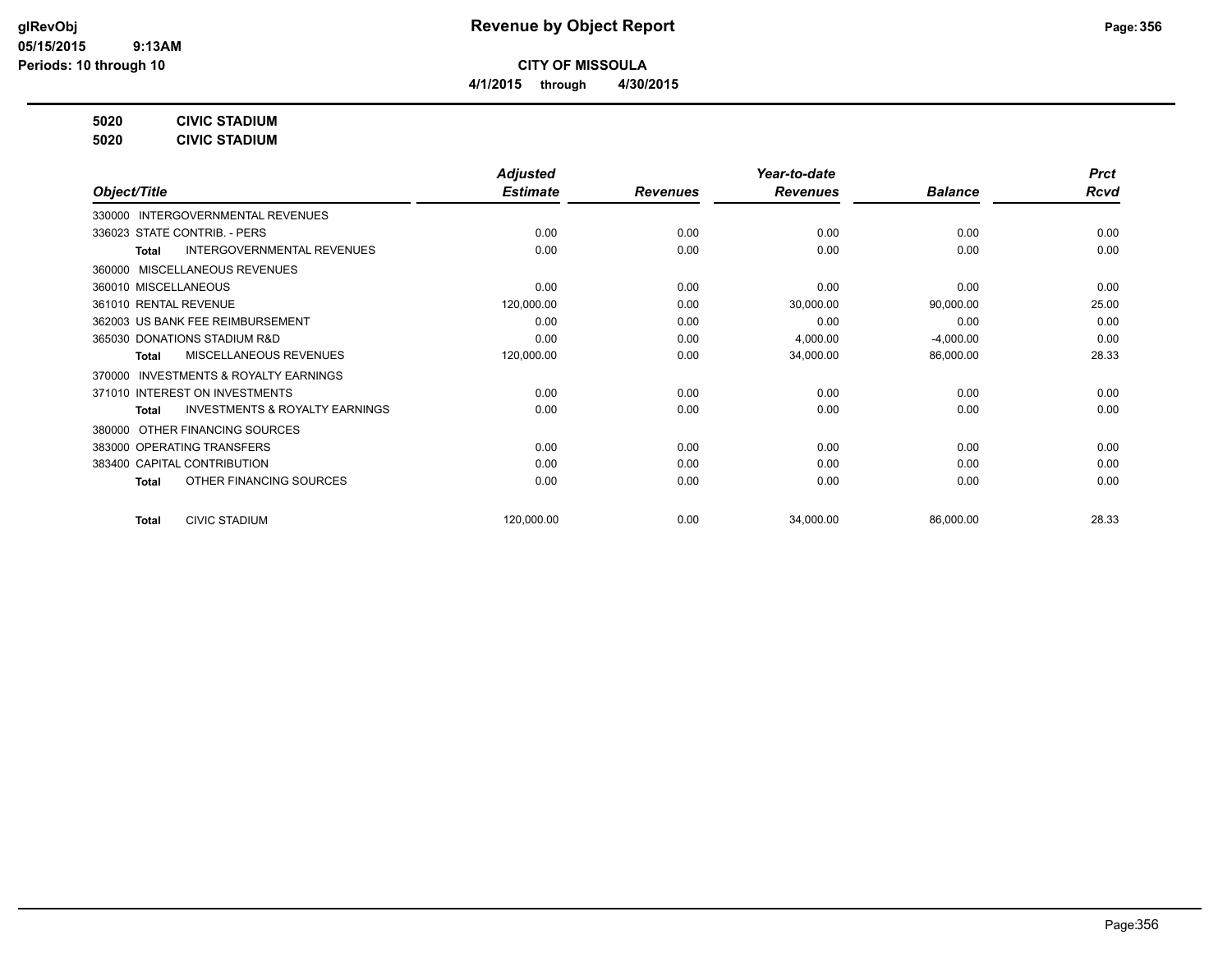**4/1/2015 through 4/30/2015**

#### **5020 CIVIC STADIUM**

|                                                           | <b>Adjusted</b> |                 | Year-to-date    |                | <b>Prct</b> |
|-----------------------------------------------------------|-----------------|-----------------|-----------------|----------------|-------------|
| Object/Title                                              | <b>Estimate</b> | <b>Revenues</b> | <b>Revenues</b> | <b>Balance</b> | <b>Rcvd</b> |
| INTERGOVERNMENTAL REVENUES<br>330000                      |                 |                 |                 |                |             |
| 336023 STATE CONTRIB. - PERS                              | 0.00            | 0.00            | 0.00            | 0.00           | 0.00        |
| <b>INTERGOVERNMENTAL REVENUES</b><br><b>Total</b>         | 0.00            | 0.00            | 0.00            | 0.00           | 0.00        |
| 360000 MISCELLANEOUS REVENUES                             |                 |                 |                 |                |             |
| 360010 MISCELLANEOUS                                      | 0.00            | 0.00            | 0.00            | 0.00           | 0.00        |
| 361010 RENTAL REVENUE                                     | 120,000.00      | 0.00            | 30,000.00       | 90,000.00      | 25.00       |
| 362003 US BANK FEE REIMBURSEMENT                          | 0.00            | 0.00            | 0.00            | 0.00           | 0.00        |
| 365030 DONATIONS STADIUM R&D                              | 0.00            | 0.00            | 4,000.00        | $-4,000.00$    | 0.00        |
| MISCELLANEOUS REVENUES<br><b>Total</b>                    | 120,000.00      | 0.00            | 34,000.00       | 86,000.00      | 28.33       |
| <b>INVESTMENTS &amp; ROYALTY EARNINGS</b><br>370000       |                 |                 |                 |                |             |
| 371010 INTEREST ON INVESTMENTS                            | 0.00            | 0.00            | 0.00            | 0.00           | 0.00        |
| <b>INVESTMENTS &amp; ROYALTY EARNINGS</b><br><b>Total</b> | 0.00            | 0.00            | 0.00            | 0.00           | 0.00        |
| OTHER FINANCING SOURCES<br>380000                         |                 |                 |                 |                |             |
| 383000 OPERATING TRANSFERS                                | 0.00            | 0.00            | 0.00            | 0.00           | 0.00        |
| 383400 CAPITAL CONTRIBUTION                               | 0.00            | 0.00            | 0.00            | 0.00           | 0.00        |
| OTHER FINANCING SOURCES<br><b>Total</b>                   | 0.00            | 0.00            | 0.00            | 0.00           | 0.00        |
| <b>CIVIC STADIUM</b><br><b>Total</b>                      | 120,000.00      | 0.00            | 34,000.00       | 86,000.00      | 28.33       |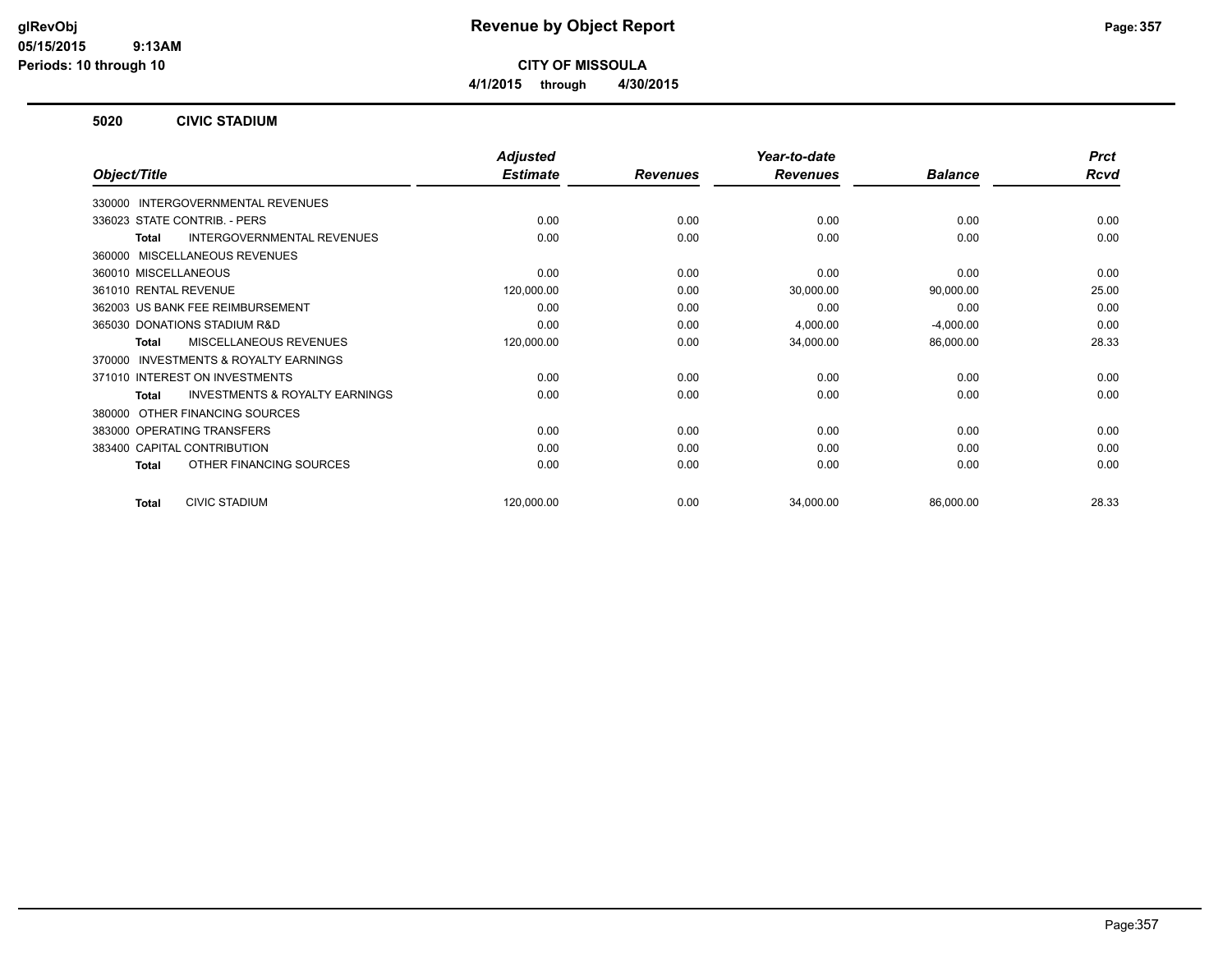**4/1/2015 through 4/30/2015**

# **5310 SEWER OPERATING BUDGET FUND**

#### **5310 SEWER OPERATING BUDGET FUND**

|                                                    | <b>Adjusted</b> |                 | Year-to-date    |                | <b>Prct</b> |
|----------------------------------------------------|-----------------|-----------------|-----------------|----------------|-------------|
| Object/Title                                       | <b>Estimate</b> | <b>Revenues</b> | <b>Revenues</b> | <b>Balance</b> | <b>Rcvd</b> |
| 320000 LICENSES & PERMITS                          |                 |                 |                 |                |             |
| 323027 HAULER PERMITS                              | 0.00            | 0.00            | 150.00          | $-150.00$      | 0.00        |
| <b>LICENSES &amp; PERMITS</b><br><b>Total</b>      | 0.00            | 0.00            | 150.00          | $-150.00$      | 0.00        |
| 330000 INTERGOVERNMENTAL REVENUES                  |                 |                 |                 |                |             |
| 334071 DEQ/RIVER WATER SAMPLING                    | 0.00            | 0.00            | 0.00            | 0.00           | 0.00        |
| 336023 STATE CONTRIB. - PERS                       | 0.00            | 87.64           | 1,082.19        | $-1,082.19$    | 0.00        |
| <b>INTERGOVERNMENTAL REVENUES</b><br><b>Total</b>  | 0.00            | 87.64           | 1,082.19        | $-1,082.19$    | 0.00        |
| 340000 CHARGES FOR SERVICES                        |                 |                 |                 |                |             |
| 343031 SEWER SERVICE CHARGES                       | 0.00            | 0.00            | 0.00            | 0.00           | 0.00        |
| 343032 SEWER INSTALLATION CHARGES                  | 76,000.00       | 0.00            | 0.00            | 76,000.00      | 0.00        |
| 343035 SALE OF SEWER MATERIALS AND SUPPLIES        | 0.00            | 0.00            | 0.00            | 0.00           | 0.00        |
| 343039 DISPOSAL FEES                               | 0.00            | 3,185.00        | 23,626.88       | $-23,626.88$   | 0.00        |
| <b>CHARGES FOR SERVICES</b><br><b>Total</b>        | 76,000.00       | 3,185.00        | 23,626.88       | 52,373.12      | 31.09       |
| 360000 MISCELLANEOUS REVENUES                      |                 |                 |                 |                |             |
| 360010 MISCELLANEOUS                               | 0.00            | 0.00            | 0.00            | 0.00           | 0.00        |
| 360030 CONTRIBUTIONS FROM PROPERTY OWNERS          | 0.00            | 0.00            | 0.00            | 0.00           | 0.00        |
| 363040 PENALTY AND INTEREST                        | 0.00            | 122.64          | 827.34          | $-827.34$      | 0.00        |
| 364012 SALE OF SURPLUS PROPERTY                    | 0.00            | 0.00            | 0.00            | 0.00           | 0.00        |
| MISCELLANEOUS REVENUES<br>Total                    | 0.00            | 122.64          | 827.34          | $-827.34$      | 0.00        |
| 370000 INVESTMENTS & ROYALTY EARNINGS              |                 |                 |                 |                |             |
| 371010 INTEREST ON INVESTMENTS                     | 0.00            | 0.00            | 0.00            | 0.00           | 0.00        |
| 371020 GAIN/LOSS IN MARKET VALUE OF INVESTMENTS    | 0.00            | 0.00            | 0.00            | 0.00           | 0.00        |
| <b>INVESTMENTS &amp; ROYALTY EARNINGS</b><br>Total | 0.00            | 0.00            | 0.00            | 0.00           | 0.00        |
| 380000 OTHER FINANCING SOURCES                     |                 |                 |                 |                |             |
| 381090 PROCEEDS FROM CAPITAL LEASE                 | 0.00            | 0.00            | 0.00            | 0.00           | 0.00        |
| 382010 SALE OF FIXED ASSETS                        | 0.00            | 0.00            | 0.00            | 0.00           | 0.00        |
| 383024 TRANS FR SEWER CLEARING                     | 4,458,965.00    | 0.00            | 0.00            | 4,458,965.00   | 0.00        |
| OTHER FINANCING SOURCES<br><b>Total</b>            | 4,458,965.00    | 0.00            | 0.00            | 4,458,965.00   | 0.00        |
| SEWER OPERATING BUDGET FUND<br>Total               | 4.534.965.00    | 3.395.28        | 25.686.41       | 4.509.278.59   | 0.57        |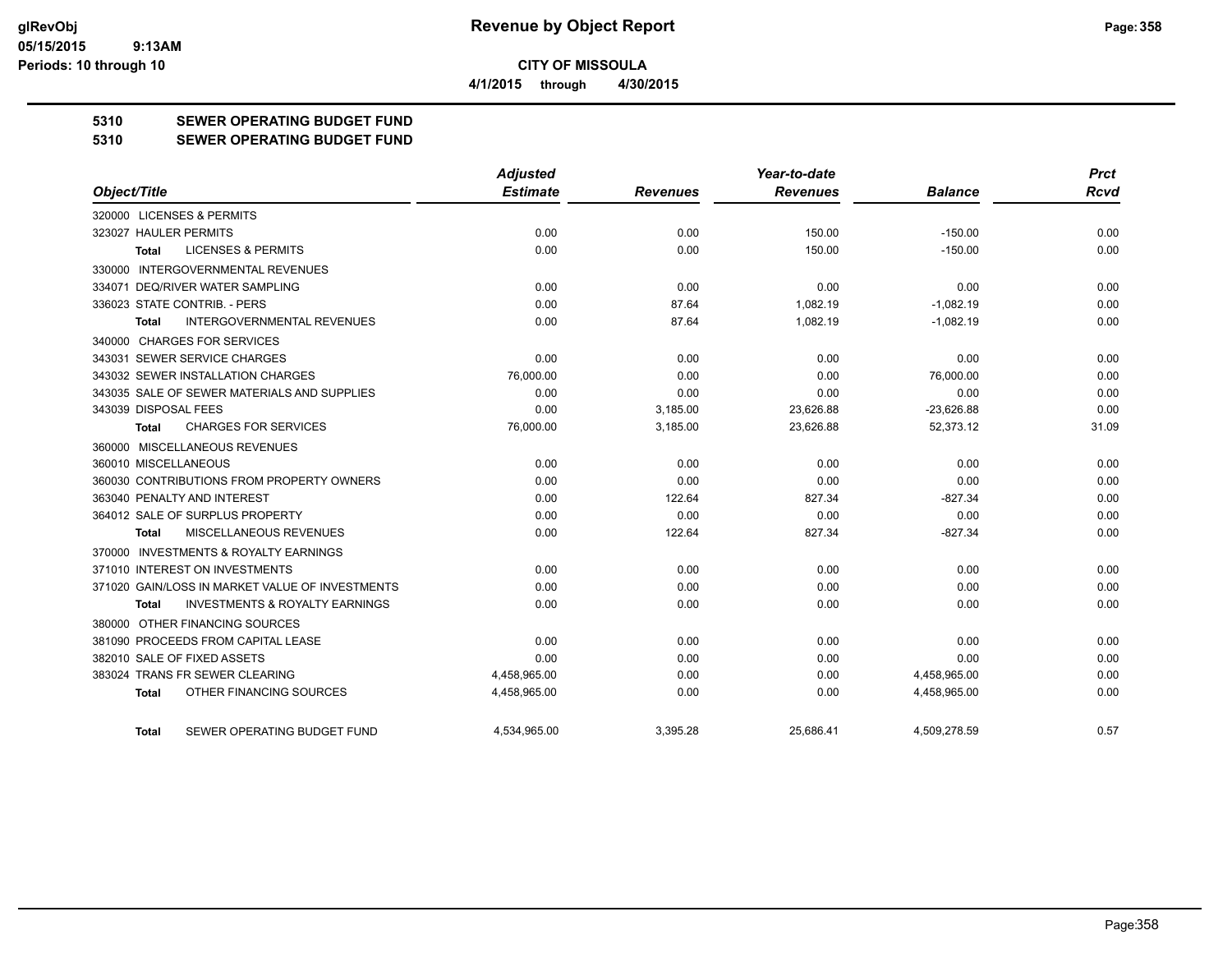**4/1/2015 through 4/30/2015**

# **5310 SEWER OPERATING BUDGET FUND**

|                                                           | <b>Adjusted</b> |                 | Year-to-date    |                | <b>Prct</b> |
|-----------------------------------------------------------|-----------------|-----------------|-----------------|----------------|-------------|
| Object/Title                                              | <b>Estimate</b> | <b>Revenues</b> | <b>Revenues</b> | <b>Balance</b> | Rcvd        |
| 320000 LICENSES & PERMITS                                 |                 |                 |                 |                |             |
| 323027 HAULER PERMITS                                     | 0.00            | 0.00            | 150.00          | $-150.00$      | 0.00        |
| <b>LICENSES &amp; PERMITS</b><br><b>Total</b>             | 0.00            | 0.00            | 150.00          | $-150.00$      | 0.00        |
| 330000 INTERGOVERNMENTAL REVENUES                         |                 |                 |                 |                |             |
| 334071 DEQ/RIVER WATER SAMPLING                           | 0.00            | 0.00            | 0.00            | 0.00           | 0.00        |
| 336023 STATE CONTRIB. - PERS                              | 0.00            | 87.64           | 1,082.19        | $-1,082.19$    | 0.00        |
| <b>INTERGOVERNMENTAL REVENUES</b><br><b>Total</b>         | 0.00            | 87.64           | 1,082.19        | $-1,082.19$    | 0.00        |
| 340000 CHARGES FOR SERVICES                               |                 |                 |                 |                |             |
| 343031 SEWER SERVICE CHARGES                              | 0.00            | 0.00            | 0.00            | 0.00           | 0.00        |
| 343032 SEWER INSTALLATION CHARGES                         | 76,000.00       | 0.00            | 0.00            | 76,000.00      | 0.00        |
| 343035 SALE OF SEWER MATERIALS AND SUPPLIES               | 0.00            | 0.00            | 0.00            | 0.00           | 0.00        |
| 343039 DISPOSAL FEES                                      | 0.00            | 3,185.00        | 23,626.88       | $-23,626.88$   | 0.00        |
| <b>CHARGES FOR SERVICES</b><br><b>Total</b>               | 76,000.00       | 3,185.00        | 23,626.88       | 52,373.12      | 31.09       |
| 360000 MISCELLANEOUS REVENUES                             |                 |                 |                 |                |             |
| 360010 MISCELLANEOUS                                      | 0.00            | 0.00            | 0.00            | 0.00           | 0.00        |
| 360030 CONTRIBUTIONS FROM PROPERTY OWNERS                 | 0.00            | 0.00            | 0.00            | 0.00           | 0.00        |
| 363040 PENALTY AND INTEREST                               | 0.00            | 122.64          | 827.34          | $-827.34$      | 0.00        |
| 364012 SALE OF SURPLUS PROPERTY                           | 0.00            | 0.00            | 0.00            | 0.00           | 0.00        |
| MISCELLANEOUS REVENUES<br><b>Total</b>                    | 0.00            | 122.64          | 827.34          | $-827.34$      | 0.00        |
| 370000 INVESTMENTS & ROYALTY EARNINGS                     |                 |                 |                 |                |             |
| 371010 INTEREST ON INVESTMENTS                            | 0.00            | 0.00            | 0.00            | 0.00           | 0.00        |
| 371020 GAIN/LOSS IN MARKET VALUE OF INVESTMENT            | 0.00            | 0.00            | 0.00            | 0.00           | 0.00        |
| <b>INVESTMENTS &amp; ROYALTY EARNINGS</b><br><b>Total</b> | 0.00            | 0.00            | 0.00            | 0.00           | 0.00        |
| 380000 OTHER FINANCING SOURCES                            |                 |                 |                 |                |             |
| 381090 PROCEEDS FROM CAPITAL LEASE                        | 0.00            | 0.00            | 0.00            | 0.00           | 0.00        |
| 382010 SALE OF FIXED ASSETS                               | 0.00            | 0.00            | 0.00            | 0.00           | 0.00        |
| 383024 TRANS FR SEWER CLEARING                            | 4,458,965.00    | 0.00            | 0.00            | 4,458,965.00   | 0.00        |
| OTHER FINANCING SOURCES<br><b>Total</b>                   | 4,458,965.00    | 0.00            | 0.00            | 4,458,965.00   | 0.00        |
| SEWER OPERATING BUDGET FUND<br><b>Total</b>               | 4,534,965.00    | 3,395.28        | 25,686.41       | 4,509,278.59   | 0.57        |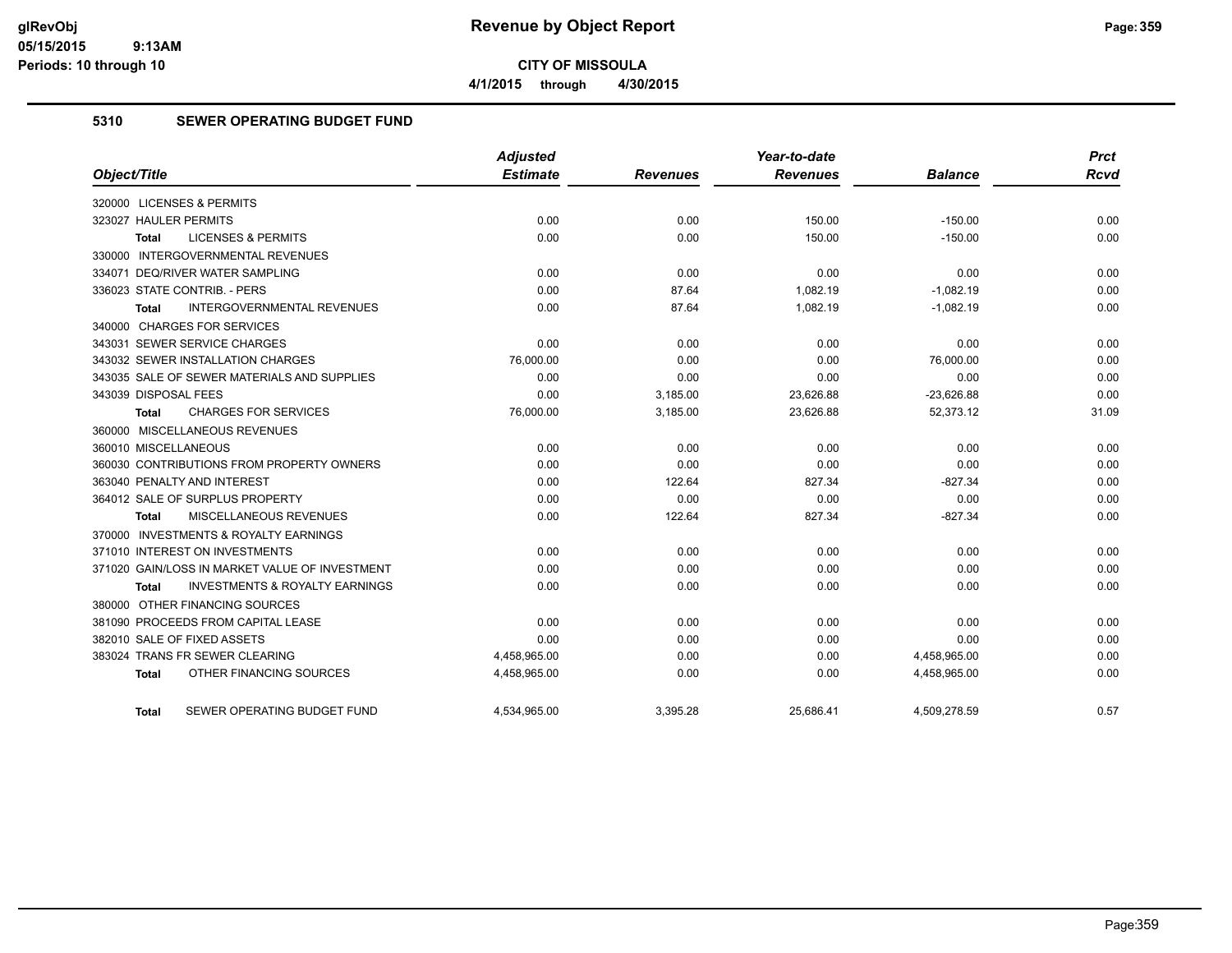**4/1/2015 through 4/30/2015**

# **5311 SEWER REVENUE COLLECTION & CLEARING FUND**

**5311 SEWER REVENUE COLLECTION & CLEARING FUND**

|                                                           | <b>Adjusted</b> |                 | Year-to-date    |                | <b>Prct</b> |
|-----------------------------------------------------------|-----------------|-----------------|-----------------|----------------|-------------|
| Object/Title                                              | <b>Estimate</b> | <b>Revenues</b> | <b>Revenues</b> | <b>Balance</b> | <b>Rcvd</b> |
| 330000 INTERGOVERNMENTAL REVENUES                         |                 |                 |                 |                |             |
| 331992 FEDERAL ARRA GRANTS                                | 0.00            | 0.00            | 0.00            | 0.00           | 0.00        |
| <b>INTERGOVERNMENTAL REVENUES</b><br><b>Total</b>         | 0.00            | 0.00            | 0.00            | 0.00           | 0.00        |
| <b>CHARGES FOR SERVICES</b><br>340000                     |                 |                 |                 |                |             |
| 343032 SEWER INSTALLATION CHARGES                         | 0.00            | 0.00            | 0.00            | 0.00           | 0.00        |
| 343034 TREATMENT FACILITIES FEES                          | 7,200,001.00    | 199,152.94      | 7,273,799.34    | $-73,798.34$   | 101.02      |
| 343037 DELINQUENT SEWER FEES                              | 0.00            | 0.00            | 0.00            | 0.00           | 0.00        |
| 343038 P & I TAX LIENS                                    | 0.00            | 227.35          | 5,386.65        | $-5,386.65$    | 0.00        |
| <b>CHARGES FOR SERVICES</b><br><b>Total</b>               | 7,200,001.00    | 199,380.29      | 7,279,185.99    | $-79,184.99$   | 101.10      |
| MISCELLANEOUS REVENUES<br>360000                          |                 |                 |                 |                |             |
| 360010 MISCELLANEOUS                                      | 0.00            | 0.00            | 0.00            | 0.00           | 0.00        |
| 361200 RADIO TOWER LEASE PAYMENTS                         | 0.00            | 0.00            | 2,850.00        | $-2,850.00$    | 0.00        |
| 361201 EKO LAND LEASE                                     | 0.00            | 0.00            | 36,879.54       | $-36,879.54$   | 0.00        |
| 365023 NORTHWESTERN ENERGY GRANT                          | 0.00            | 0.00            | 0.00            | 0.00           | 0.00        |
| MISCELLANEOUS REVENUES<br><b>Total</b>                    | 0.00            | 0.00            | 39,729.54       | $-39,729.54$   | 0.00        |
| <b>INVESTMENTS &amp; ROYALTY EARNINGS</b><br>370000       |                 |                 |                 |                |             |
| 371010 INTEREST ON INVESTMENTS                            | 0.00            | 0.00            | 0.00            | 0.00           | 0.00        |
| 371020 GAIN/LOSS IN MARKET VALUE OF INVESTMENTS           | 0.00            | 0.00            | 0.00            | 0.00           | 0.00        |
| <b>INVESTMENTS &amp; ROYALTY EARNINGS</b><br><b>Total</b> | 0.00            | 0.00            | 0.00            | 0.00           | 0.00        |
| OTHER FINANCING SOURCES<br>380000                         |                 |                 |                 |                |             |
| 383034 TRANS FR 01 SERIES DEBT SERVICE                    | 0.00            | 0.00            | 0.00            | 0.00           | 0.00        |
| 383042 TRANSFERS FROM OTHER FUNDS                         | 0.00            | 0.00            | 0.00            | 0.00           | 0.00        |
| OTHER FINANCING SOURCES<br><b>Total</b>                   | 0.00            | 0.00            | 0.00            | 0.00           | 0.00        |
| SEWER REVENUE COLLECTION & CLEARING<br><b>Total</b>       | 7,200,001.00    | 199,380.29      | 7,318,915.53    | $-118,914.53$  | 101.65      |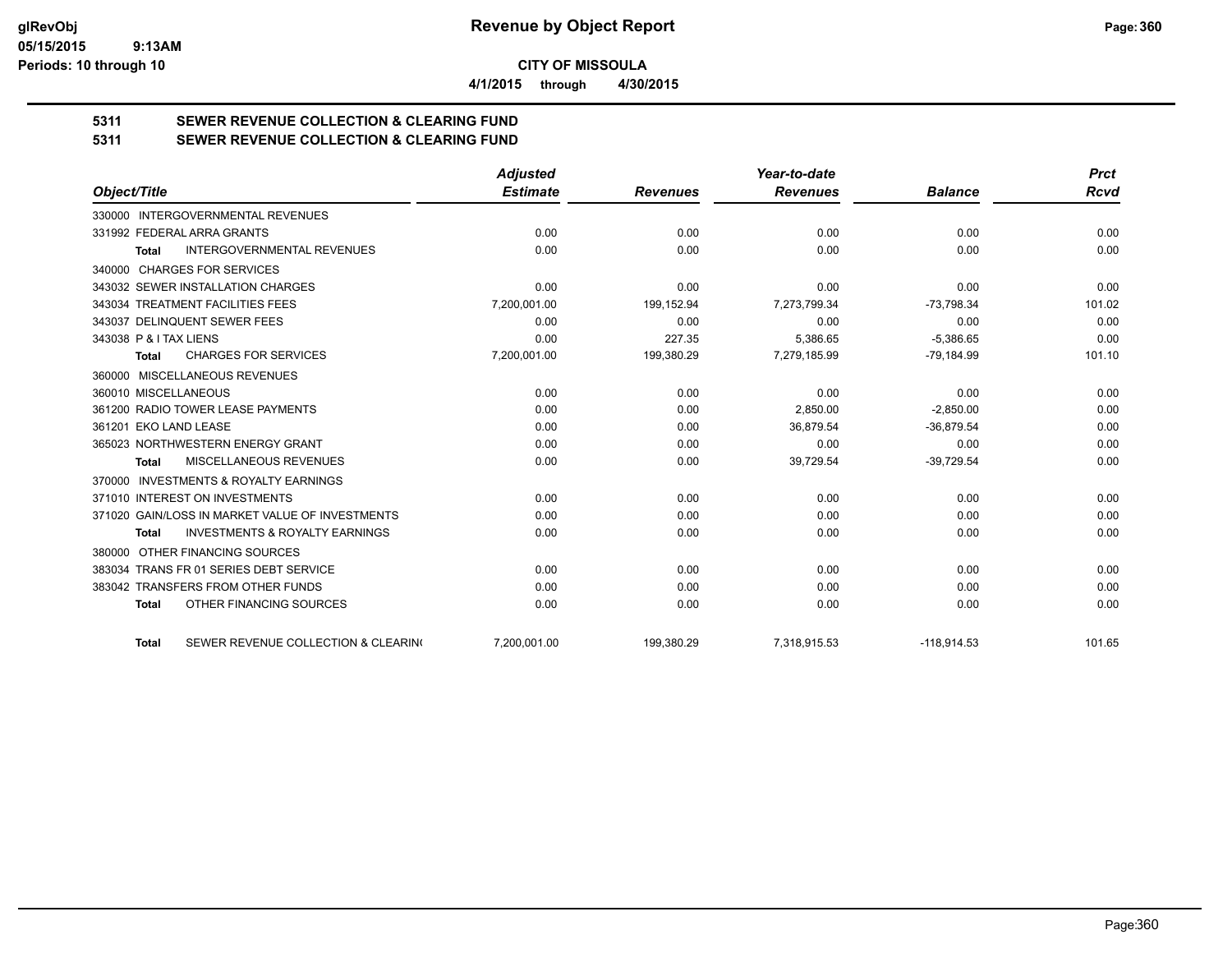**4/1/2015 through 4/30/2015**

## **5311 SEWER REVENUE COLLECTION & CLEARING FUND**

|                                                           | <b>Adjusted</b> |                 | Year-to-date    |                | <b>Prct</b> |
|-----------------------------------------------------------|-----------------|-----------------|-----------------|----------------|-------------|
| Object/Title                                              | <b>Estimate</b> | <b>Revenues</b> | <b>Revenues</b> | <b>Balance</b> | <b>Rcvd</b> |
| <b>INTERGOVERNMENTAL REVENUES</b><br>330000               |                 |                 |                 |                |             |
| 331992 FEDERAL ARRA GRANTS                                | 0.00            | 0.00            | 0.00            | 0.00           | 0.00        |
| <b>INTERGOVERNMENTAL REVENUES</b><br><b>Total</b>         | 0.00            | 0.00            | 0.00            | 0.00           | 0.00        |
| 340000 CHARGES FOR SERVICES                               |                 |                 |                 |                |             |
| 343032 SEWER INSTALLATION CHARGES                         | 0.00            | 0.00            | 0.00            | 0.00           | 0.00        |
| 343034 TREATMENT FACILITIES FEES                          | 7,200,001.00    | 199,152.94      | 7,273,799.34    | $-73,798.34$   | 101.02      |
| 343037 DELINQUENT SEWER FEES                              | 0.00            | 0.00            | 0.00            | 0.00           | 0.00        |
| 343038 P & I TAX LIENS                                    | 0.00            | 227.35          | 5,386.65        | $-5,386.65$    | 0.00        |
| <b>CHARGES FOR SERVICES</b><br><b>Total</b>               | 7,200,001.00    | 199,380.29      | 7,279,185.99    | $-79,184.99$   | 101.10      |
| 360000 MISCELLANEOUS REVENUES                             |                 |                 |                 |                |             |
| 360010 MISCELLANEOUS                                      | 0.00            | 0.00            | 0.00            | 0.00           | 0.00        |
| 361200 RADIO TOWER LEASE PAYMENTS                         | 0.00            | 0.00            | 2,850.00        | $-2,850.00$    | 0.00        |
| 361201 EKO LAND LEASE                                     | 0.00            | 0.00            | 36.879.54       | $-36.879.54$   | 0.00        |
| 365023 NORTHWESTERN ENERGY GRANT                          | 0.00            | 0.00            | 0.00            | 0.00           | 0.00        |
| MISCELLANEOUS REVENUES<br><b>Total</b>                    | 0.00            | 0.00            | 39,729.54       | $-39,729.54$   | 0.00        |
| 370000 INVESTMENTS & ROYALTY EARNINGS                     |                 |                 |                 |                |             |
| 371010 INTEREST ON INVESTMENTS                            | 0.00            | 0.00            | 0.00            | 0.00           | 0.00        |
| 371020 GAIN/LOSS IN MARKET VALUE OF INVESTMENT            | 0.00            | 0.00            | 0.00            | 0.00           | 0.00        |
| <b>INVESTMENTS &amp; ROYALTY EARNINGS</b><br><b>Total</b> | 0.00            | 0.00            | 0.00            | 0.00           | 0.00        |
| OTHER FINANCING SOURCES<br>380000                         |                 |                 |                 |                |             |
| 383034 TRANS FR 01 SERIES DEBT SERVICE                    | 0.00            | 0.00            | 0.00            | 0.00           | 0.00        |
| 383042 TRANSFERS FROM OTHER FUNDS                         | 0.00            | 0.00            | 0.00            | 0.00           | 0.00        |
| OTHER FINANCING SOURCES<br><b>Total</b>                   | 0.00            | 0.00            | 0.00            | 0.00           | 0.00        |
| SEWER REVENUE COLLECTION & CLEARIN<br><b>Total</b>        | 7,200,001.00    | 199,380.29      | 7,318,915.53    | $-118.914.53$  | 101.65      |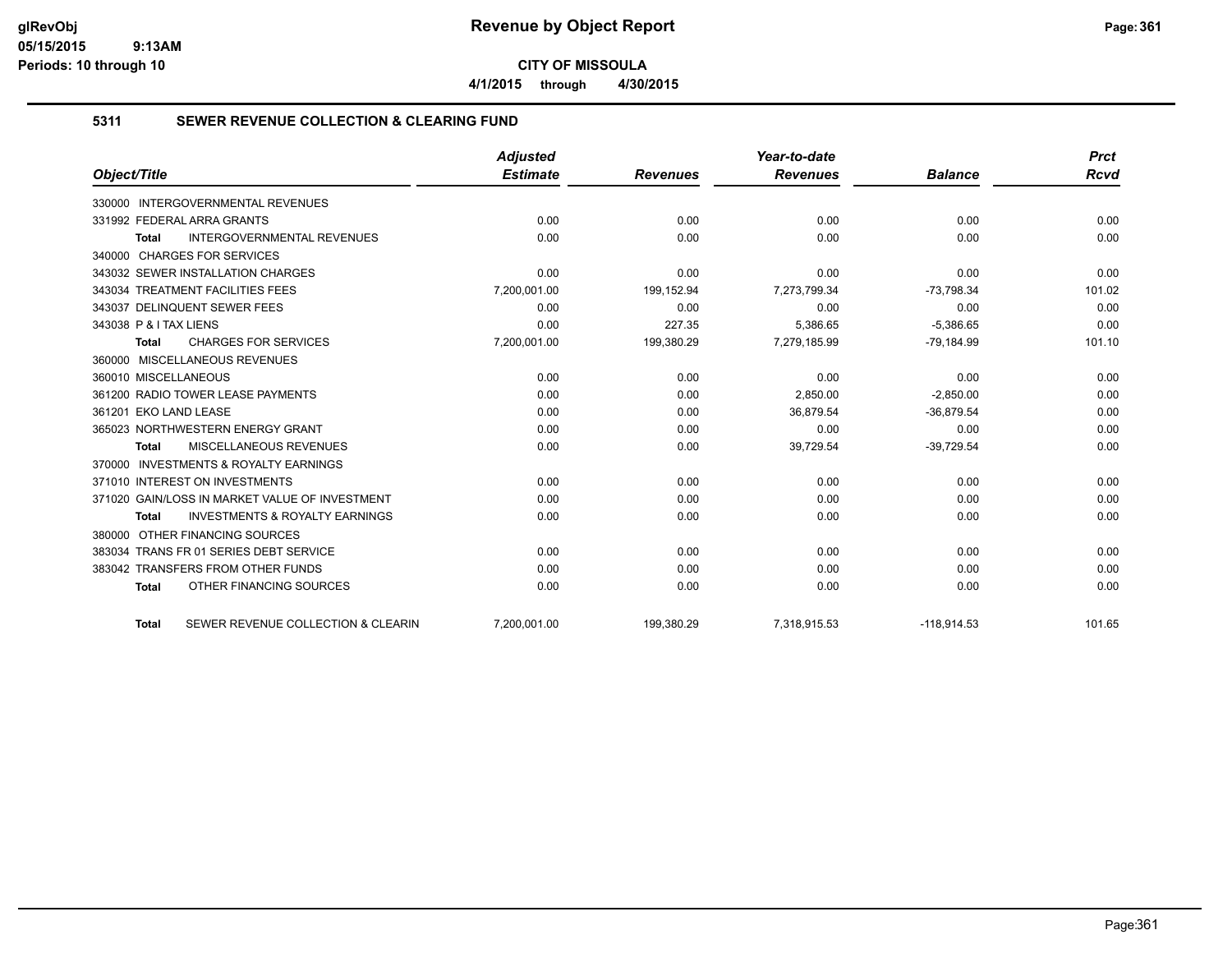**4/1/2015 through 4/30/2015**

**5315 SEWER LOAN FUND**

**5315 SEWER LOAN FUND**

|                                                           | <b>Adjusted</b> |                 | Year-to-date    |                | <b>Prct</b> |
|-----------------------------------------------------------|-----------------|-----------------|-----------------|----------------|-------------|
| Object/Title                                              | <b>Estimate</b> | <b>Revenues</b> | <b>Revenues</b> | <b>Balance</b> | <b>Rcvd</b> |
| 340000 CHARGES FOR SERVICES                               |                 |                 |                 |                |             |
| 343032 SEWER INSTALLATION CHARGES                         | 0.00            | 0.00            | 14,642.26       | $-14,642.26$   | 0.00        |
| 343035 SALE OF SEWER MATERIALS AND SUPPLIES               | 0.00            | 0.00            | $-18,239.20$    | 18,239.20      | 0.00        |
| 343037 GREASE INTERCEPTOR LOANS                           | 0.00            | 0.00            | 0.00            | 0.00           | 0.00        |
| <b>CHARGES FOR SERVICES</b><br><b>Total</b>               | 0.00            | 0.00            | $-3,596.94$     | 3,596.94       | 0.00        |
| MISCELLANEOUS REVENUES<br>360000                          |                 |                 |                 |                |             |
| 360010 MISCELLANEOUS                                      | 0.00            | 0.00            | 25.00           | $-25.00$       | 0.00        |
| MISCELLANEOUS REVENUES<br><b>Total</b>                    | 0.00            | 0.00            | 25.00           | $-25.00$       | 0.00        |
| <b>INVESTMENTS &amp; ROYALTY EARNINGS</b><br>370000       |                 |                 |                 |                |             |
| 371010 INTEREST ON INVESTMENTS                            | 0.00            | 0.00            | 0.00            | 0.00           | 0.00        |
| 371020 GAIN/LOSS IN MARKET VALUE OF INVESTMENTS           | 0.00            | 0.00            | 0.00            | 0.00           | 0.00        |
| <b>INVESTMENTS &amp; ROYALTY EARNINGS</b><br><b>Total</b> | 0.00            | 0.00            | 0.00            | 0.00           | 0.00        |
| OTHER FINANCING SOURCES<br>380000                         |                 |                 |                 |                |             |
| 383024 TRANS FR SEWER CLEARING                            | 0.00            | 0.00            | 0.00            | 0.00           | 0.00        |
| 383025 TRANS FR SEWER R & D                               | 0.00            | 0.00            | 0.00            | 0.00           | 0.00        |
| OTHER FINANCING SOURCES<br><b>Total</b>                   | 0.00            | 0.00            | 0.00            | 0.00           | 0.00        |
|                                                           |                 |                 |                 |                |             |
| <b>SEWER LOAN FUND</b><br><b>Total</b>                    | 0.00            | 0.00            | $-3,571.94$     | 3,571.94       | 0.00        |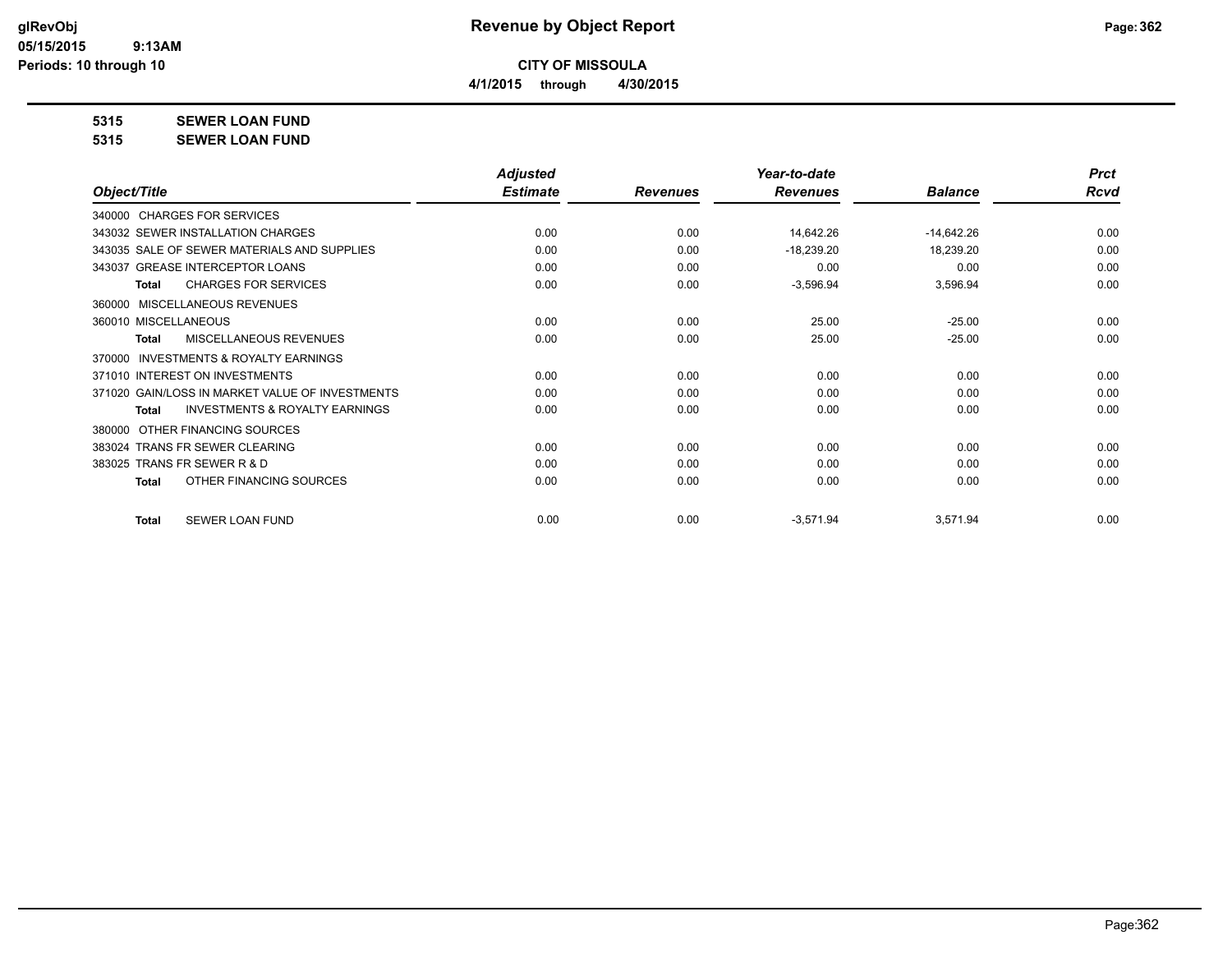**4/1/2015 through 4/30/2015**

#### **5315 SEWER LOAN FUND**

|                                                           | <b>Adjusted</b> |                 | Year-to-date    |                | <b>Prct</b> |
|-----------------------------------------------------------|-----------------|-----------------|-----------------|----------------|-------------|
| Object/Title                                              | <b>Estimate</b> | <b>Revenues</b> | <b>Revenues</b> | <b>Balance</b> | <b>Rcvd</b> |
| 340000 CHARGES FOR SERVICES                               |                 |                 |                 |                |             |
| 343032 SEWER INSTALLATION CHARGES                         | 0.00            | 0.00            | 14,642.26       | $-14,642.26$   | 0.00        |
| 343035 SALE OF SEWER MATERIALS AND SUPPLIES               | 0.00            | 0.00            | $-18,239.20$    | 18,239.20      | 0.00        |
| 343037 GREASE INTERCEPTOR LOANS                           | 0.00            | 0.00            | 0.00            | 0.00           | 0.00        |
| <b>CHARGES FOR SERVICES</b><br><b>Total</b>               | 0.00            | 0.00            | $-3,596.94$     | 3,596.94       | 0.00        |
| 360000 MISCELLANEOUS REVENUES                             |                 |                 |                 |                |             |
| 360010 MISCELLANEOUS                                      | 0.00            | 0.00            | 25.00           | $-25.00$       | 0.00        |
| <b>MISCELLANEOUS REVENUES</b><br><b>Total</b>             | 0.00            | 0.00            | 25.00           | $-25.00$       | 0.00        |
| INVESTMENTS & ROYALTY EARNINGS<br>370000                  |                 |                 |                 |                |             |
| 371010 INTEREST ON INVESTMENTS                            | 0.00            | 0.00            | 0.00            | 0.00           | 0.00        |
| 371020 GAIN/LOSS IN MARKET VALUE OF INVESTMENT            | 0.00            | 0.00            | 0.00            | 0.00           | 0.00        |
| <b>INVESTMENTS &amp; ROYALTY EARNINGS</b><br><b>Total</b> | 0.00            | 0.00            | 0.00            | 0.00           | 0.00        |
| OTHER FINANCING SOURCES<br>380000                         |                 |                 |                 |                |             |
| 383024 TRANS FR SEWER CLEARING                            | 0.00            | 0.00            | 0.00            | 0.00           | 0.00        |
| 383025 TRANS FR SEWER R & D                               | 0.00            | 0.00            | 0.00            | 0.00           | 0.00        |
| OTHER FINANCING SOURCES<br><b>Total</b>                   | 0.00            | 0.00            | 0.00            | 0.00           | 0.00        |
| SEWER LOAN FUND<br><b>Total</b>                           | 0.00            | 0.00            | $-3,571.94$     | 3,571.94       | 0.00        |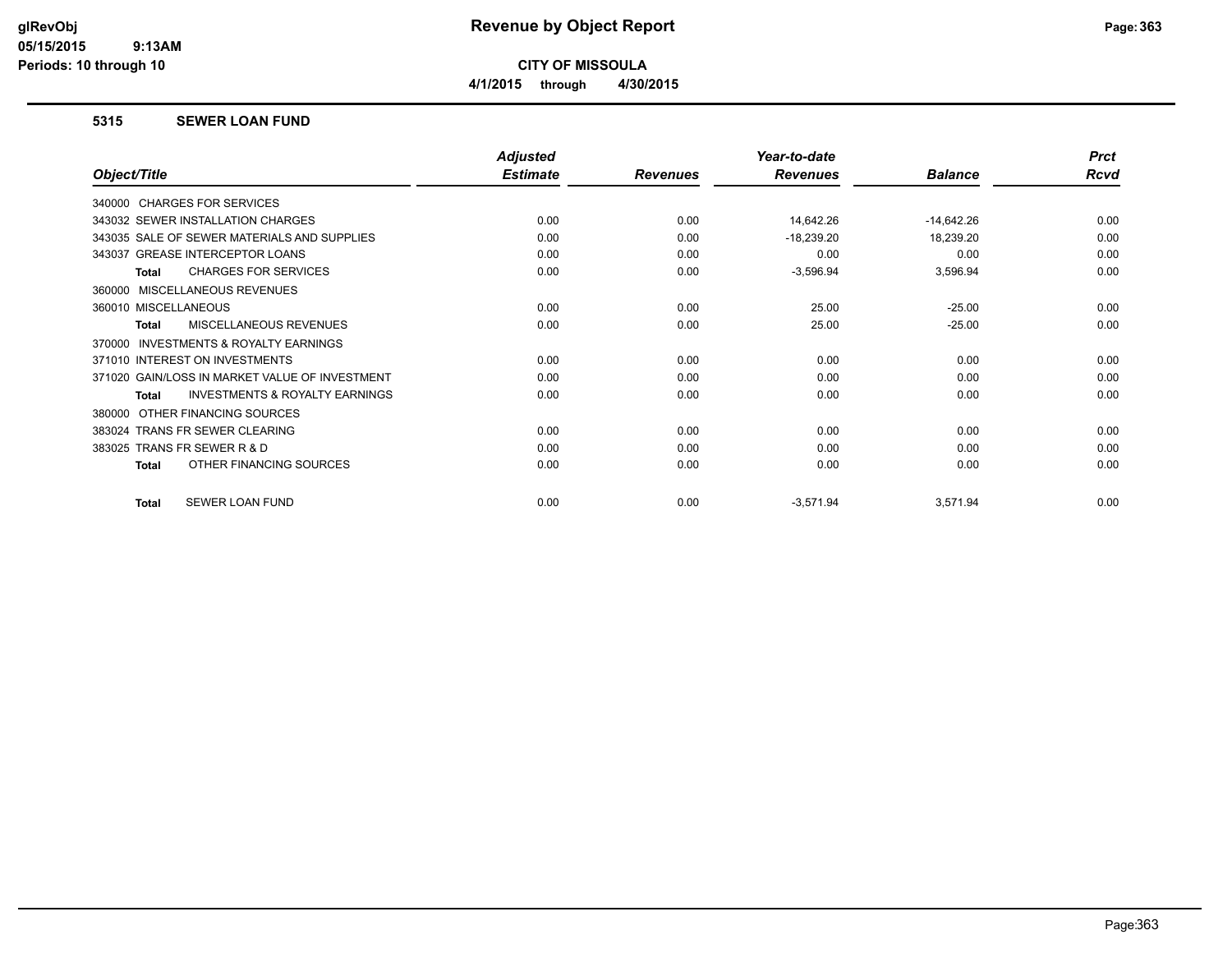**4/1/2015 through 4/30/2015**

# **5320 SEWER REPLACEMENT & DEPRECIATION FUND**

## **5320 SEWER REPLACEMENT & DEPRECIATION FUND**

|                                                           | <b>Adjusted</b> |                 | Year-to-date    |                | <b>Prct</b> |
|-----------------------------------------------------------|-----------------|-----------------|-----------------|----------------|-------------|
| Object/Title                                              | <b>Estimate</b> | <b>Revenues</b> | <b>Revenues</b> | <b>Balance</b> | Rcvd        |
| 330000 INTERGOVERNMENTAL REVENUES                         |                 |                 |                 |                |             |
| 337010 COUNTY REIMBURSEMENT-DEANOS                        | 0.00            | 0.00            | 0.00            | 0.00           | 0.00        |
| <b>INTERGOVERNMENTAL REVENUES</b><br><b>Total</b>         | 0.00            | 0.00            | 0.00            | 0.00           | 0.00        |
| 340000 CHARGES FOR SERVICES                               |                 |                 |                 |                |             |
| 343032 SEWER INSTALLATION CHARGES                         | 0.00            | 0.00            | 17,652.50       | $-17,652.50$   | 0.00        |
| <b>CHARGES FOR SERVICES</b><br><b>Total</b>               | 0.00            | 0.00            | 17,652.50       | $-17,652.50$   | 0.00        |
| 360000 MISCELLANEOUS REVENUES                             |                 |                 |                 |                |             |
| 360000 MISCELLANEOUS REVENUES                             | 0.00            | 0.00            | 0.00            | 0.00           | 0.00        |
| 360010 MISCELLANEOUS                                      | 0.00            | 0.00            | 0.00            | 0.00           | 0.00        |
| 362006 GAIC INSURANCE SETTLEMENT                          | 0.00            | 0.00            | 0.00            | 0.00           | 0.00        |
| MISCELLANEOUS REVENUES<br><b>Total</b>                    | 0.00            | 0.00            | 0.00            | 0.00           | 0.00        |
| 370000 INVESTMENTS & ROYALTY EARNINGS                     |                 |                 |                 |                |             |
| 371010 INTEREST ON INVESTMENTS                            | 0.00            | 0.00            | 0.00            | 0.00           | 0.00        |
| 371020 GAIN/LOSS IN MARKET VALUE OF INVESTMENTS           | 0.00            | 0.00            | 0.00            | 0.00           | 0.00        |
| <b>INVESTMENTS &amp; ROYALTY EARNINGS</b><br><b>Total</b> | 0.00            | 0.00            | 0.00            | 0.00           | 0.00        |
| 380000 OTHER FINANCING SOURCES                            |                 |                 |                 |                |             |
| 381002 SRF LOAN                                           | 0.00            | 0.00            | 0.00            | 0.00           | 0.00        |
| 381020 REVENUE BONDS                                      | 0.00            | 0.00            | 0.00            | 0.00           | 0.00        |
| 383000 OPERATING TRANSFERS                                | 0.00            | 0.00            | 0.00            | 0.00           | 0.00        |
| 383024 TRANS FR SEWER CLEARING                            | 829,473.00      | 0.00            | 0.00            | 829,473.00     | 0.00        |
| 383042 TRANSFERS FROM OTHER FUNDS                         | 0.00            | 0.00            | 0.00            | 0.00           | 0.00        |
| OTHER FINANCING SOURCES<br><b>Total</b>                   | 829,473.00      | 0.00            | 0.00            | 829,473.00     | 0.00        |
| SEWER REPLACEMENT & DEPRECIATION FI<br><b>Total</b>       | 829,473.00      | 0.00            | 17,652.50       | 811,820.50     | 2.13        |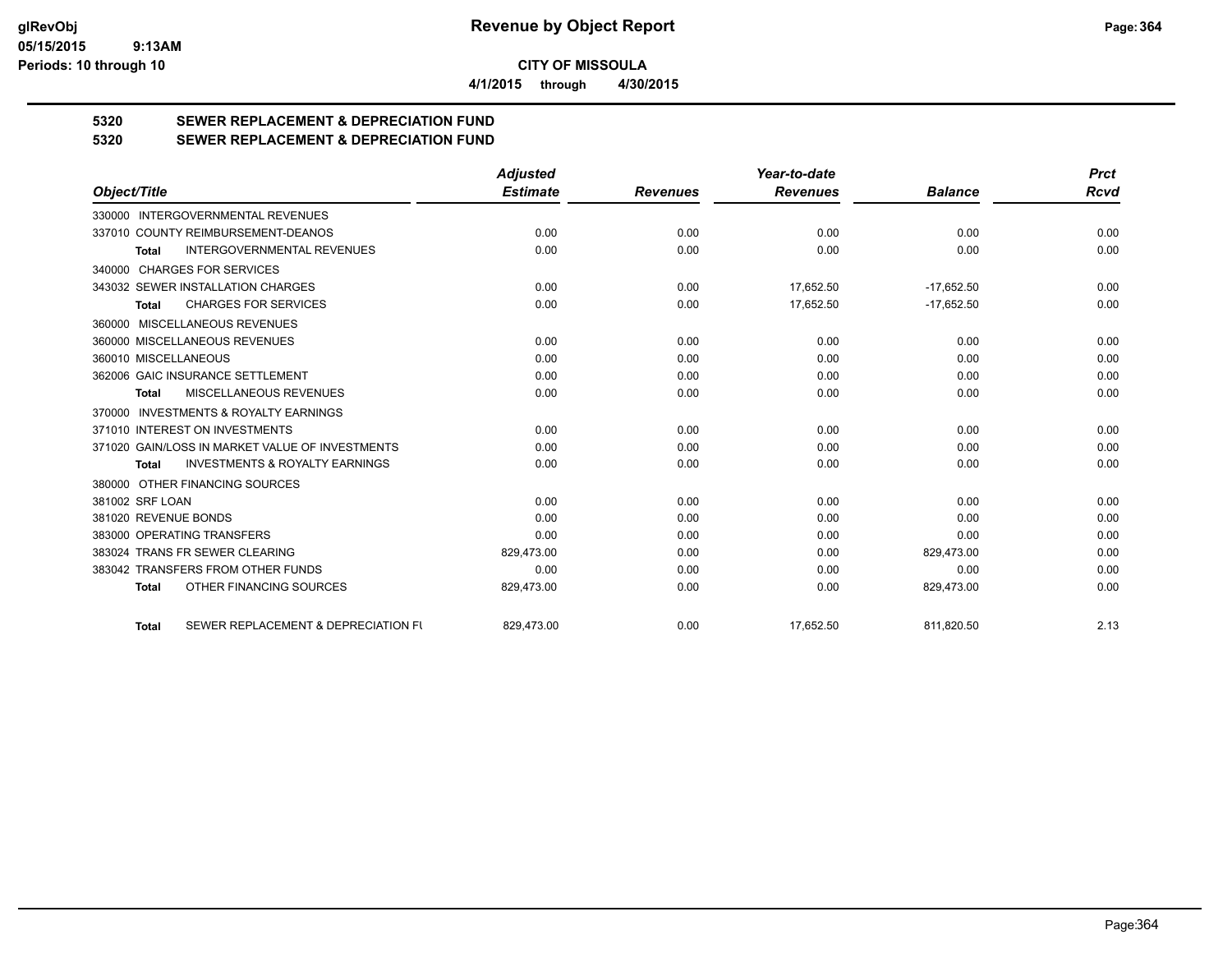**4/1/2015 through 4/30/2015**

## **5320 SEWER REPLACEMENT & DEPRECIATION FUND**

|                                                           | <b>Adjusted</b> |                 | Year-to-date    |                | <b>Prct</b> |
|-----------------------------------------------------------|-----------------|-----------------|-----------------|----------------|-------------|
| Object/Title                                              | <b>Estimate</b> | <b>Revenues</b> | <b>Revenues</b> | <b>Balance</b> | Rcvd        |
| 330000 INTERGOVERNMENTAL REVENUES                         |                 |                 |                 |                |             |
| 337010 COUNTY REIMBURSEMENT-DEANOS                        | 0.00            | 0.00            | 0.00            | 0.00           | 0.00        |
| <b>INTERGOVERNMENTAL REVENUES</b><br><b>Total</b>         | 0.00            | 0.00            | 0.00            | 0.00           | 0.00        |
| 340000 CHARGES FOR SERVICES                               |                 |                 |                 |                |             |
| 343032 SEWER INSTALLATION CHARGES                         | 0.00            | 0.00            | 17,652.50       | $-17,652.50$   | 0.00        |
| <b>CHARGES FOR SERVICES</b><br><b>Total</b>               | 0.00            | 0.00            | 17,652.50       | $-17,652.50$   | 0.00        |
| 360000 MISCELLANEOUS REVENUES                             |                 |                 |                 |                |             |
| 360000 MISCELLANEOUS REVENUES                             | 0.00            | 0.00            | 0.00            | 0.00           | 0.00        |
| 360010 MISCELLANEOUS                                      | 0.00            | 0.00            | 0.00            | 0.00           | 0.00        |
| 362006 GAIC INSURANCE SETTLEMENT                          | 0.00            | 0.00            | 0.00            | 0.00           | 0.00        |
| <b>MISCELLANEOUS REVENUES</b><br><b>Total</b>             | 0.00            | 0.00            | 0.00            | 0.00           | 0.00        |
| 370000 INVESTMENTS & ROYALTY EARNINGS                     |                 |                 |                 |                |             |
| 371010 INTEREST ON INVESTMENTS                            | 0.00            | 0.00            | 0.00            | 0.00           | 0.00        |
| 371020 GAIN/LOSS IN MARKET VALUE OF INVESTMENT            | 0.00            | 0.00            | 0.00            | 0.00           | 0.00        |
| <b>INVESTMENTS &amp; ROYALTY EARNINGS</b><br><b>Total</b> | 0.00            | 0.00            | 0.00            | 0.00           | 0.00        |
| 380000 OTHER FINANCING SOURCES                            |                 |                 |                 |                |             |
| 381002 SRF LOAN                                           | 0.00            | 0.00            | 0.00            | 0.00           | 0.00        |
| 381020 REVENUE BONDS                                      | 0.00            | 0.00            | 0.00            | 0.00           | 0.00        |
| 383000 OPERATING TRANSFERS                                | 0.00            | 0.00            | 0.00            | 0.00           | 0.00        |
| 383024 TRANS FR SEWER CLEARING                            | 829,473.00      | 0.00            | 0.00            | 829,473.00     | 0.00        |
| 383042 TRANSFERS FROM OTHER FUNDS                         | 0.00            | 0.00            | 0.00            | 0.00           | 0.00        |
| OTHER FINANCING SOURCES<br><b>Total</b>                   | 829,473.00      | 0.00            | 0.00            | 829,473.00     | 0.00        |
| SEWER REPLACEMENT & DEPRECIATION F<br><b>Total</b>        | 829.473.00      | 0.00            | 17.652.50       | 811.820.50     | 2.13        |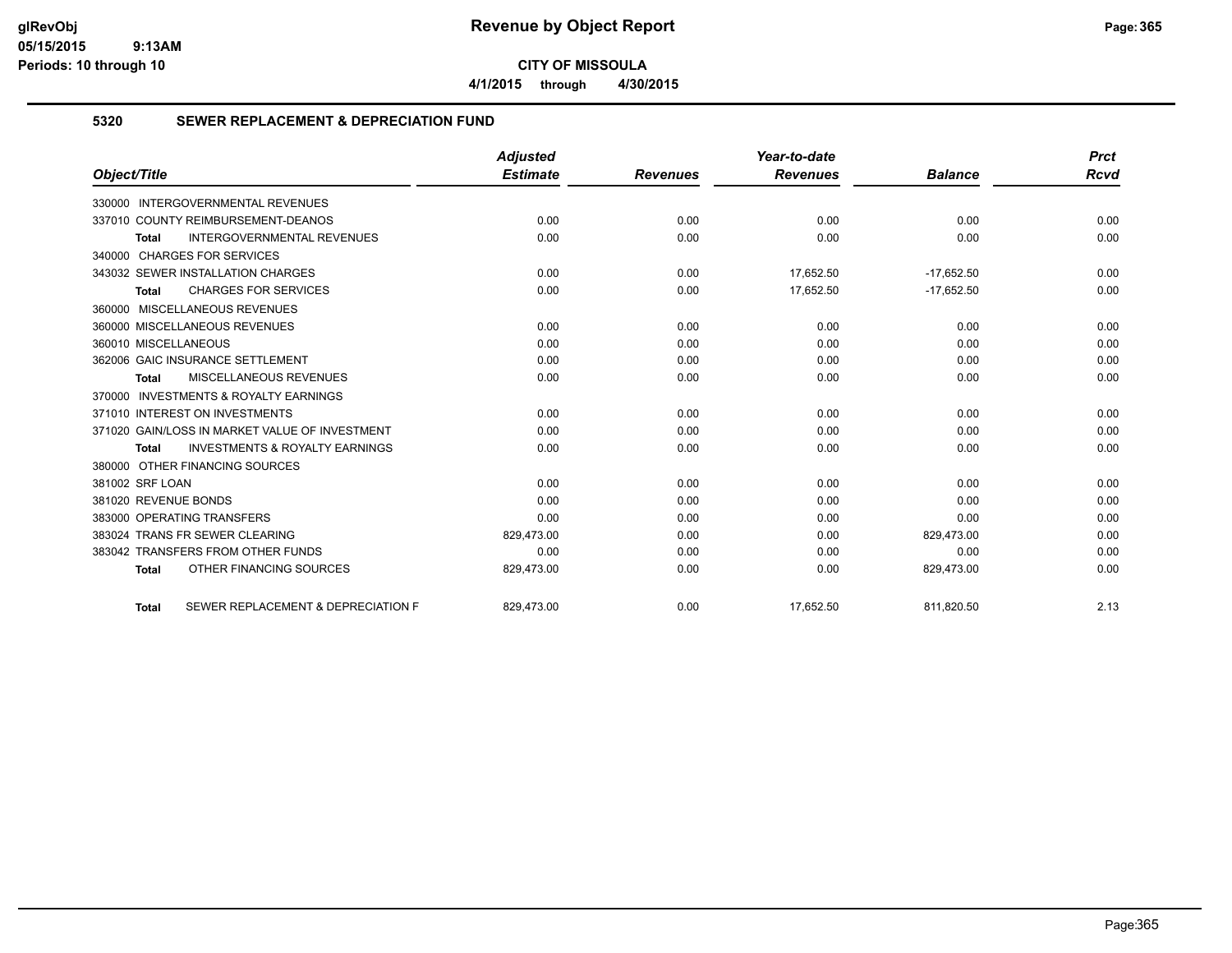**4/1/2015 through 4/30/2015**

## **5325 SEWER DEVELOPMENT FEE FUND**

**5325 SEWER DEVELOPMENT FEE FUND**

|                                                           | <b>Adjusted</b> |                 | Year-to-date    |                | <b>Prct</b> |
|-----------------------------------------------------------|-----------------|-----------------|-----------------|----------------|-------------|
| Object/Title                                              | <b>Estimate</b> | <b>Revenues</b> | <b>Revenues</b> | <b>Balance</b> | <b>Rcvd</b> |
| 330000 INTERGOVERNMENTAL REVENUES                         |                 |                 |                 |                |             |
| 334120 TSEP GRANT                                         | 0.00            | 0.00            | 0.00            | 0.00           | 0.00        |
| <b>INTERGOVERNMENTAL REVENUES</b><br>Total                | 0.00            | 0.00            | 0.00            | 0.00           | 0.00        |
| 340000 CHARGES FOR SERVICES                               |                 |                 |                 |                |             |
| 343032 SEWER INSTALLATION CHARGES                         | 0.00            | 0.00            | 0.00            | 0.00           | 0.00        |
| 343034 TREATMENT FACILITIES FEES                          | 624,906.00      | 94,500.00       | 556,212.92      | 68,693.08      | 89.01       |
| 343036 *** Title Not Found ***                            | 0.00            | 0.00            | 0.00            | 0.00           | 0.00        |
| <b>CHARGES FOR SERVICES</b><br>Total                      | 624,906.00      | 94,500.00       | 556,212.92      | 68,693.08      | 89.01       |
| 360000 MISCELLANEOUS REVENUES                             |                 |                 |                 |                |             |
| 360010 MISCELLANEOUS                                      | 0.00            | 0.00            | 0.00            | 0.00           | 0.00        |
| 360030 CONTRIBUTIONS FROM PROPERTY OWNERS                 | 0.00            | 0.00            | 0.00            | 0.00           | 0.00        |
| 362000 OTHER MISCELLANEOUS REVENUE                        | 0.00            | 0.00            | 32,310.55       | $-32,310.55$   | 0.00        |
| <b>MISCELLANEOUS REVENUES</b><br><b>Total</b>             | 0.00            | 0.00            | 32,310.55       | $-32,310.55$   | 0.00        |
| INVESTMENTS & ROYALTY EARNINGS<br>370000                  |                 |                 |                 |                |             |
| 371010 INTEREST ON INVESTMENTS                            | 0.00            | 0.00            | 0.00            | 0.00           | 0.00        |
| 371020 GAIN/LOSS IN MARKET VALUE OF INVESTMENTS           | 0.00            | 0.00            | 0.00            | 0.00           | 0.00        |
| <b>INVESTMENTS &amp; ROYALTY EARNINGS</b><br><b>Total</b> | 0.00            | 0.00            | 0.00            | 0.00           | 0.00        |
| 380000 OTHER FINANCING SOURCES                            |                 |                 |                 |                |             |
| 383042 TRANSFERS FROM OTHER FUNDS                         | 0.00            | 0.00            | 0.00            | 0.00           | 0.00        |
| OTHER FINANCING SOURCES<br>Total                          | 0.00            | 0.00            | 0.00            | 0.00           | 0.00        |
| SEWER DEVELOPMENT FEE FUND<br><b>Total</b>                | 624.906.00      | 94,500.00       | 588.523.47      | 36,382.53      | 94.18       |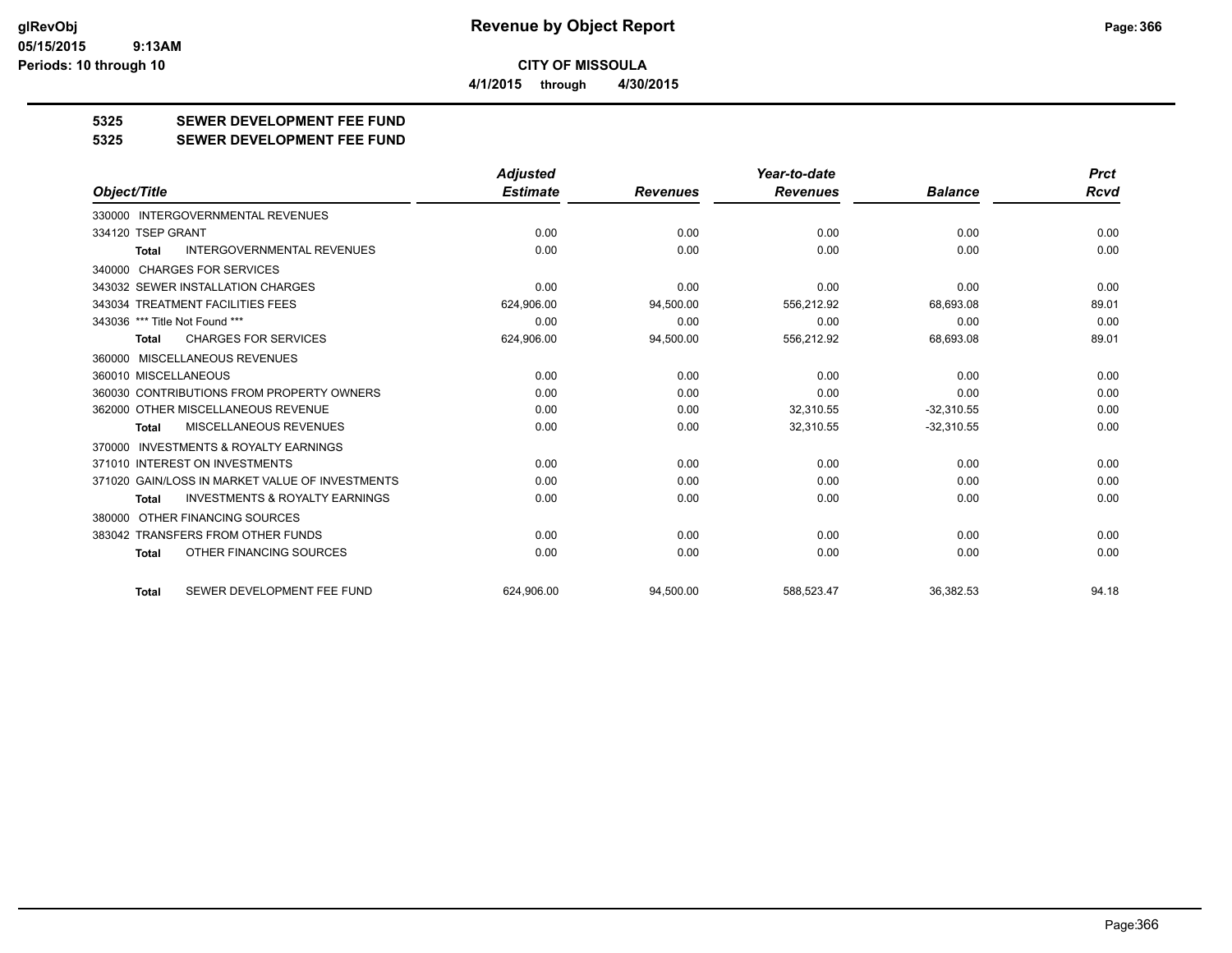**4/1/2015 through 4/30/2015**

## **5325 SEWER DEVELOPMENT FEE FUND**

|                                                           | <b>Adjusted</b> |                 | Year-to-date    |                | <b>Prct</b> |
|-----------------------------------------------------------|-----------------|-----------------|-----------------|----------------|-------------|
| Object/Title                                              | <b>Estimate</b> | <b>Revenues</b> | <b>Revenues</b> | <b>Balance</b> | <b>Rcvd</b> |
| 330000 INTERGOVERNMENTAL REVENUES                         |                 |                 |                 |                |             |
| 334120 TSEP GRANT                                         | 0.00            | 0.00            | 0.00            | 0.00           | 0.00        |
| <b>INTERGOVERNMENTAL REVENUES</b><br><b>Total</b>         | 0.00            | 0.00            | 0.00            | 0.00           | 0.00        |
| 340000 CHARGES FOR SERVICES                               |                 |                 |                 |                |             |
| 343032 SEWER INSTALLATION CHARGES                         | 0.00            | 0.00            | 0.00            | 0.00           | 0.00        |
| 343034 TREATMENT FACILITIES FEES                          | 624.906.00      | 94,500.00       | 556,212.92      | 68,693.08      | 89.01       |
| 343036 *** Title Not Found ***                            | 0.00            | 0.00            | 0.00            | 0.00           | 0.00        |
| <b>CHARGES FOR SERVICES</b><br><b>Total</b>               | 624,906.00      | 94,500.00       | 556,212.92      | 68,693.08      | 89.01       |
| 360000 MISCELLANEOUS REVENUES                             |                 |                 |                 |                |             |
| 360010 MISCELLANEOUS                                      | 0.00            | 0.00            | 0.00            | 0.00           | 0.00        |
| 360030 CONTRIBUTIONS FROM PROPERTY OWNERS                 | 0.00            | 0.00            | 0.00            | 0.00           | 0.00        |
| 362000 OTHER MISCELLANEOUS REVENUE                        | 0.00            | 0.00            | 32.310.55       | $-32.310.55$   | 0.00        |
| <b>MISCELLANEOUS REVENUES</b><br><b>Total</b>             | 0.00            | 0.00            | 32,310.55       | $-32,310.55$   | 0.00        |
| 370000 INVESTMENTS & ROYALTY EARNINGS                     |                 |                 |                 |                |             |
| 371010 INTEREST ON INVESTMENTS                            | 0.00            | 0.00            | 0.00            | 0.00           | 0.00        |
| 371020 GAIN/LOSS IN MARKET VALUE OF INVESTMENT            | 0.00            | 0.00            | 0.00            | 0.00           | 0.00        |
| <b>INVESTMENTS &amp; ROYALTY EARNINGS</b><br><b>Total</b> | 0.00            | 0.00            | 0.00            | 0.00           | 0.00        |
| 380000 OTHER FINANCING SOURCES                            |                 |                 |                 |                |             |
| 383042 TRANSFERS FROM OTHER FUNDS                         | 0.00            | 0.00            | 0.00            | 0.00           | 0.00        |
| OTHER FINANCING SOURCES<br><b>Total</b>                   | 0.00            | 0.00            | 0.00            | 0.00           | 0.00        |
| SEWER DEVELOPMENT FEE FUND<br><b>Total</b>                | 624.906.00      | 94,500.00       | 588,523.47      | 36,382.53      | 94.18       |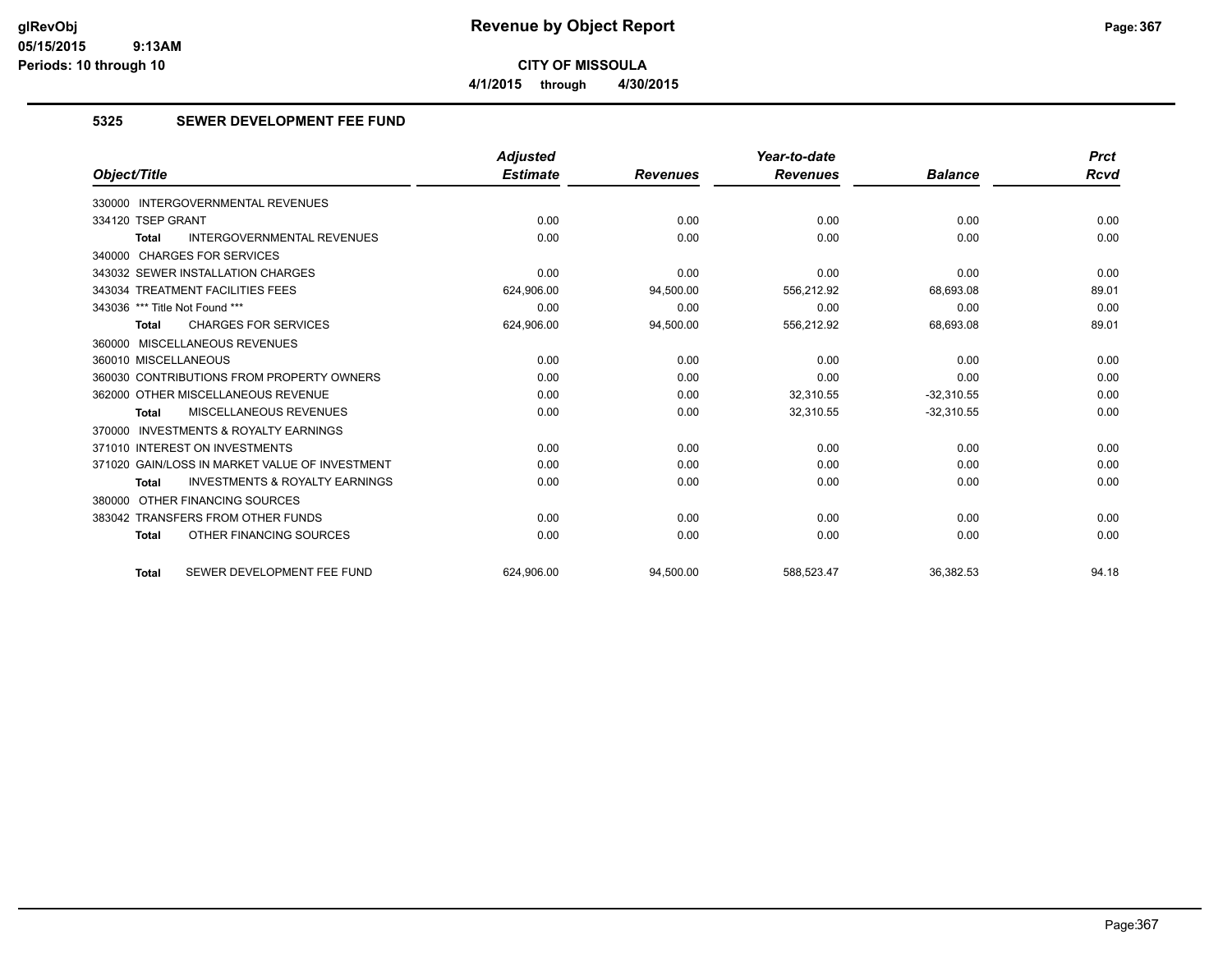**4/1/2015 through 4/30/2015**

#### **5340 SEWER CONSTRUCTION FUND**

**5340 SEWER CONSTRUCTION FUND**

|                                                    | <b>Adjusted</b> |                 | Year-to-date    |                | <b>Prct</b> |
|----------------------------------------------------|-----------------|-----------------|-----------------|----------------|-------------|
| Object/Title                                       | <b>Estimate</b> | <b>Revenues</b> | <b>Revenues</b> | <b>Balance</b> | <b>Rcvd</b> |
| 330000 INTERGOVERNMENTAL REVENUES                  |                 |                 |                 |                |             |
| 331090 EPA GRANT                                   | 0.00            | 0.00            | 0.00            | 0.00           | 0.00        |
| 334120 TSEP GRANT                                  | 0.00            | 0.00            | 0.00            | 0.00           | 0.00        |
| 334140 DNRC GRANT                                  | 0.00            | 0.00            | 0.00            | 0.00           | 0.00        |
| 337000 LOCAL GRANTS                                | 0.00            | 0.00            | 0.00            | 0.00           | 0.00        |
| <b>INTERGOVERNMENTAL REVENUES</b><br>Total         | 0.00            | 0.00            | 0.00            | 0.00           | 0.00        |
| 340000 CHARGES FOR SERVICES                        |                 |                 |                 |                |             |
| 343032 SEWER INSTALLATION CHARGES                  | 0.00            | 0.00            | 2,526.00        | $-2,526.00$    | 0.00        |
| <b>CHARGES FOR SERVICES</b><br>Total               | 0.00            | 0.00            | 2,526.00        | $-2,526.00$    | 0.00        |
| 360000 MISCELLANEOUS REVENUES                      |                 |                 |                 |                |             |
| 360030 CONTRIBUTIONS FROM PROPERTY OWNERS          | 0.00            | 0.00            | 0.00            | 0.00           | 0.00        |
| 363020 PROPERTY ASSESSMENTS                        | 0.00            | 0.00            | 0.00            | 0.00           | 0.00        |
| 365000 DONATIONS                                   | 0.00            | 0.00            | 0.00            | 0.00           | 0.00        |
| MISCELLANEOUS REVENUES<br>Total                    | 0.00            | 0.00            | 0.00            | 0.00           | 0.00        |
| 370000 INVESTMENTS & ROYALTY EARNINGS              |                 |                 |                 |                |             |
| 371010 INTEREST ON INVESTMENTS                     | 0.00            | 0.00            | 0.00            | 0.00           | 0.00        |
| 371020 GAIN/LOSS IN MARKET VALUE OF INVESTMENTS    | 0.00            | 0.00            | 0.00            | 0.00           | 0.00        |
| <b>INVESTMENTS &amp; ROYALTY EARNINGS</b><br>Total | 0.00            | 0.00            | 0.00            | 0.00           | 0.00        |
| 380000 OTHER FINANCING SOURCES                     |                 |                 |                 |                |             |
| 381002 SRF LOAN                                    | 0.00            | 0.00            | 0.00            | 0.00           | 0.00        |
| 381020 REVENUE BONDS                               | 920,000.00      | 0.00            | 0.00            | 920,000.00     | 0.00        |
| 383011 TRANS FR SID REVOLVING                      | 0.00            | 0.00            | 0.00            | 0.00           | 0.00        |
| 383024 TRANS FR SEWER CLEARING                     | 0.00            | 0.00            | 0.00            | 0.00           | 0.00        |
| 383025 TRANS FR SEWER R & D                        | 0.00            | 0.00            | 0.00            | 0.00           | 0.00        |
| 383026 TRANS FR CDBG                               | 0.00            | 0.00            | 0.00            | 0.00           | 0.00        |
| 383040 TRANSFER FROM CITY GRANTS                   | 0.00            | 0.00            | 0.00            | 0.00           | 0.00        |
| OTHER FINANCING SOURCES<br><b>Total</b>            | 920,000.00      | 0.00            | 0.00            | 920,000.00     | 0.00        |
| SEWER CONSTRUCTION FUND<br>Total                   | 920.000.00      | 0.00            | 2,526.00        | 917.474.00     | 0.27        |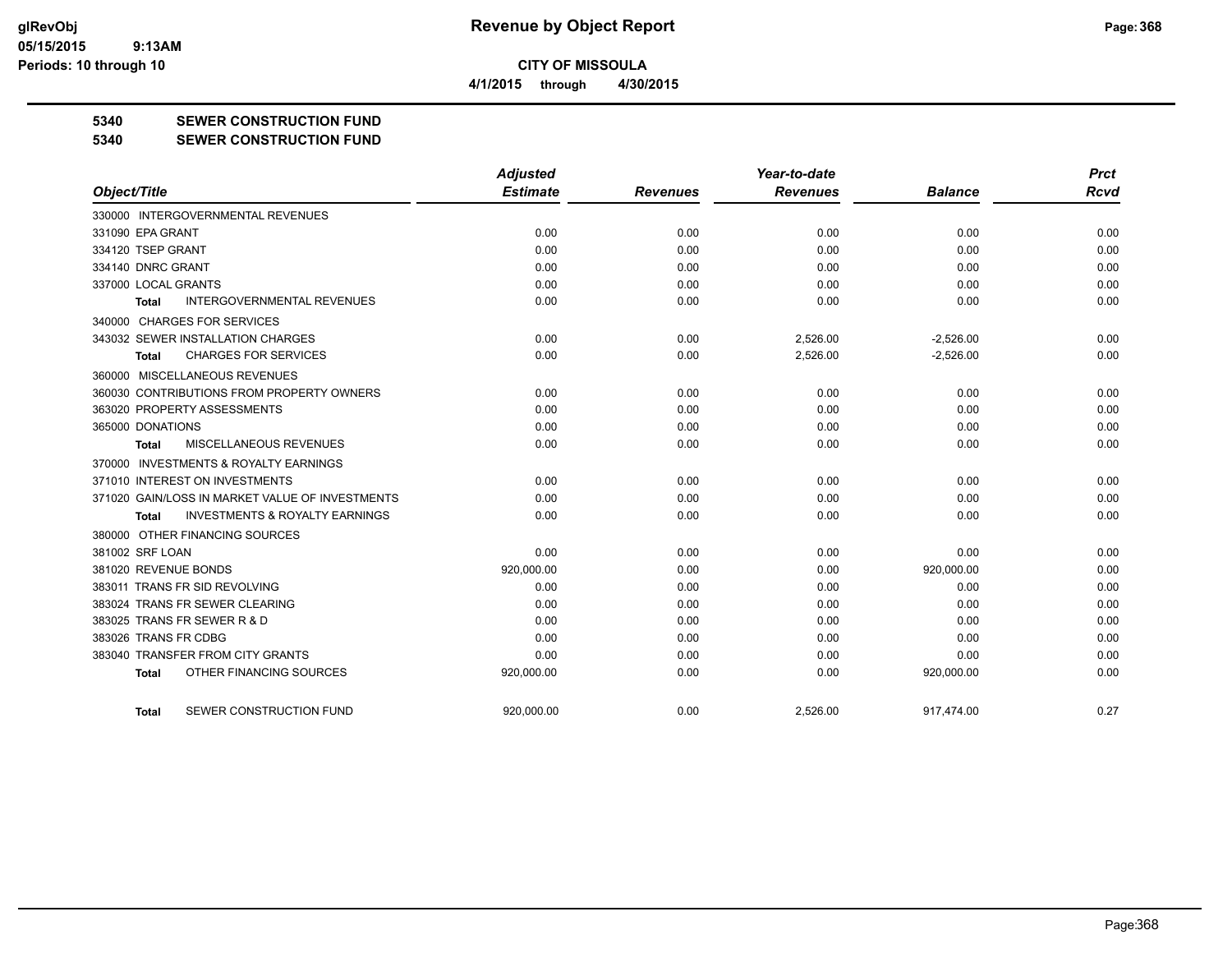**4/1/2015 through 4/30/2015**

## **5340 SEWER CONSTRUCTION FUND**

| Object/Title                                       | <b>Adjusted</b><br><b>Estimate</b> | <b>Revenues</b> | Year-to-date<br><b>Revenues</b> | <b>Balance</b> | <b>Prct</b><br><b>Rcvd</b> |
|----------------------------------------------------|------------------------------------|-----------------|---------------------------------|----------------|----------------------------|
|                                                    |                                    |                 |                                 |                |                            |
| 330000 INTERGOVERNMENTAL REVENUES                  |                                    |                 |                                 |                |                            |
| 331090 EPA GRANT                                   | 0.00                               | 0.00            | 0.00                            | 0.00           | 0.00                       |
| 334120 TSEP GRANT                                  | 0.00                               | 0.00            | 0.00                            | 0.00           | 0.00                       |
| 334140 DNRC GRANT                                  | 0.00                               | 0.00            | 0.00                            | 0.00           | 0.00                       |
| 337000 LOCAL GRANTS                                | 0.00                               | 0.00            | 0.00                            | 0.00           | 0.00                       |
| INTERGOVERNMENTAL REVENUES<br>Total                | 0.00                               | 0.00            | 0.00                            | 0.00           | 0.00                       |
| 340000 CHARGES FOR SERVICES                        |                                    |                 |                                 |                |                            |
| 343032 SEWER INSTALLATION CHARGES                  | 0.00                               | 0.00            | 2,526.00                        | $-2,526.00$    | 0.00                       |
| <b>CHARGES FOR SERVICES</b><br><b>Total</b>        | 0.00                               | 0.00            | 2,526.00                        | $-2,526.00$    | 0.00                       |
| 360000 MISCELLANEOUS REVENUES                      |                                    |                 |                                 |                |                            |
| 360030 CONTRIBUTIONS FROM PROPERTY OWNERS          | 0.00                               | 0.00            | 0.00                            | 0.00           | 0.00                       |
| 363020 PROPERTY ASSESSMENTS                        | 0.00                               | 0.00            | 0.00                            | 0.00           | 0.00                       |
| 365000 DONATIONS                                   | 0.00                               | 0.00            | 0.00                            | 0.00           | 0.00                       |
| MISCELLANEOUS REVENUES<br><b>Total</b>             | 0.00                               | 0.00            | 0.00                            | 0.00           | 0.00                       |
| 370000 INVESTMENTS & ROYALTY EARNINGS              |                                    |                 |                                 |                |                            |
| 371010 INTEREST ON INVESTMENTS                     | 0.00                               | 0.00            | 0.00                            | 0.00           | 0.00                       |
| 371020 GAIN/LOSS IN MARKET VALUE OF INVESTMENT     | 0.00                               | 0.00            | 0.00                            | 0.00           | 0.00                       |
| <b>INVESTMENTS &amp; ROYALTY EARNINGS</b><br>Total | 0.00                               | 0.00            | 0.00                            | 0.00           | 0.00                       |
| 380000 OTHER FINANCING SOURCES                     |                                    |                 |                                 |                |                            |
| 381002 SRF LOAN                                    | 0.00                               | 0.00            | 0.00                            | 0.00           | 0.00                       |
| 381020 REVENUE BONDS                               | 920,000.00                         | 0.00            | 0.00                            | 920,000.00     | 0.00                       |
| 383011 TRANS FR SID REVOLVING                      | 0.00                               | 0.00            | 0.00                            | 0.00           | 0.00                       |
| 383024 TRANS FR SEWER CLEARING                     | 0.00                               | 0.00            | 0.00                            | 0.00           | 0.00                       |
| 383025 TRANS FR SEWER R & D                        | 0.00                               | 0.00            | 0.00                            | 0.00           | 0.00                       |
| 383026 TRANS FR CDBG                               | 0.00                               | 0.00            | 0.00                            | 0.00           | 0.00                       |
| 383040 TRANSFER FROM CITY GRANTS                   | 0.00                               | 0.00            | 0.00                            | 0.00           | 0.00                       |
| OTHER FINANCING SOURCES<br><b>Total</b>            | 920,000.00                         | 0.00            | 0.00                            | 920,000.00     | 0.00                       |
| SEWER CONSTRUCTION FUND<br><b>Total</b>            | 920,000.00                         | 0.00            | 2,526.00                        | 917,474.00     | 0.27                       |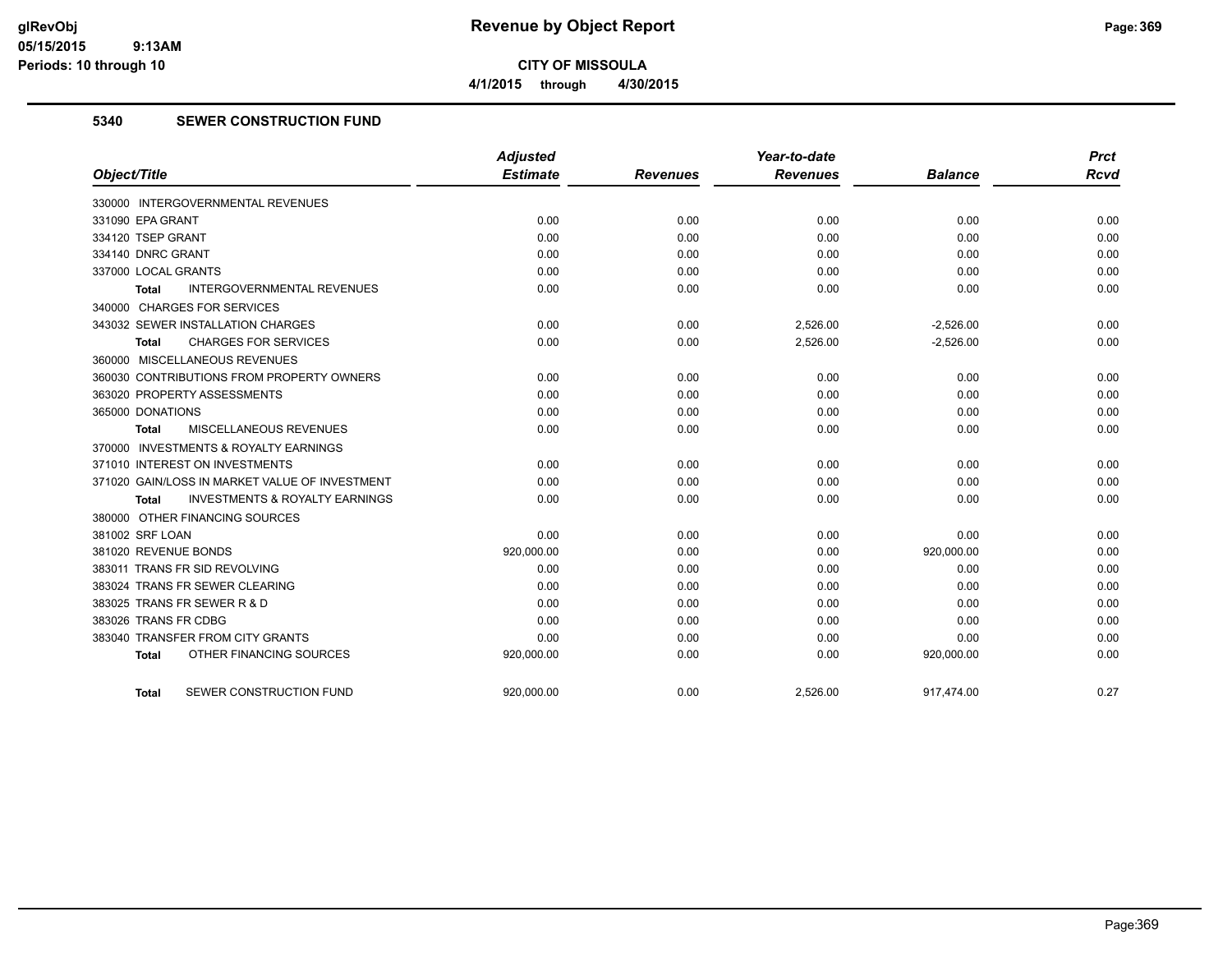**4/1/2015 through 4/30/2015**

## **5361 2001 SEWER REVENUE BONDS-DEBT SERVICE**

**5361 2001 SEWER REVENUE BONDS-DEBT SERVICE**

|                                                     | <b>Adjusted</b> |                 | Year-to-date    |                | <b>Prct</b> |
|-----------------------------------------------------|-----------------|-----------------|-----------------|----------------|-------------|
| Object/Title                                        | <b>Estimate</b> | <b>Revenues</b> | <b>Revenues</b> | <b>Balance</b> | <b>Rcvd</b> |
| 340000 CHARGES FOR SERVICES                         |                 |                 |                 |                |             |
| 343031 SEWER SERVICE CHARGES                        | 0.00            | 0.00            | 0.00            | 0.00           | 0.00        |
| 343032 SEWER INSTALLATION CHARGES                   | 0.00            | 0.00            | 0.00            | 0.00           | 0.00        |
| 343035 SALE OF SEWER MATERIALS AND SUPPLIES         | 0.00            | 0.00            | 0.00            | 0.00           | 0.00        |
| <b>CHARGES FOR SERVICES</b><br><b>Total</b>         | 0.00            | 0.00            | 0.00            | 0.00           | 0.00        |
| MISCELLANEOUS REVENUES<br>360000                    |                 |                 |                 |                |             |
| 360010 MISCELLANEOUS                                | 0.00            | 0.00            | 0.00            | 0.00           | 0.00        |
| MISCELLANEOUS REVENUES<br>Total                     | 0.00            | 0.00            | 0.00            | 0.00           | 0.00        |
| <b>INVESTMENTS &amp; ROYALTY EARNINGS</b><br>370000 |                 |                 |                 |                |             |
| 371010 INTEREST ON INVESTMENTS                      | 0.00            | 0.00            | 0.00            | 0.00           | 0.00        |
| 371020 GAIN/LOSS IN MARKET VALUE OF INVESTMENTS     | 0.00            | 0.00            | 0.00            | 0.00           | 0.00        |
| <b>INVESTMENTS &amp; ROYALTY EARNINGS</b><br>Total  | 0.00            | 0.00            | 0.00            | 0.00           | 0.00        |
| OTHER FINANCING SOURCES<br>380000                   |                 |                 |                 |                |             |
| 382010 SALE OF FIXED ASSETS                         | 0.00            | 0.00            | 0.00            | 0.00           | 0.00        |
| 383024 TRANS FR SEWER CLEARING                      | 30,590.00       | 0.00            | 0.00            | 30,590.00      | 0.00        |
| OTHER FINANCING SOURCES<br><b>Total</b>             | 30,590.00       | 0.00            | 0.00            | 30,590.00      | 0.00        |
| 2001 SEWER REVENUE BONDS-DEBT SERVI<br><b>Total</b> | 30,590.00       | 0.00            | 0.00            | 30,590.00      | 0.00        |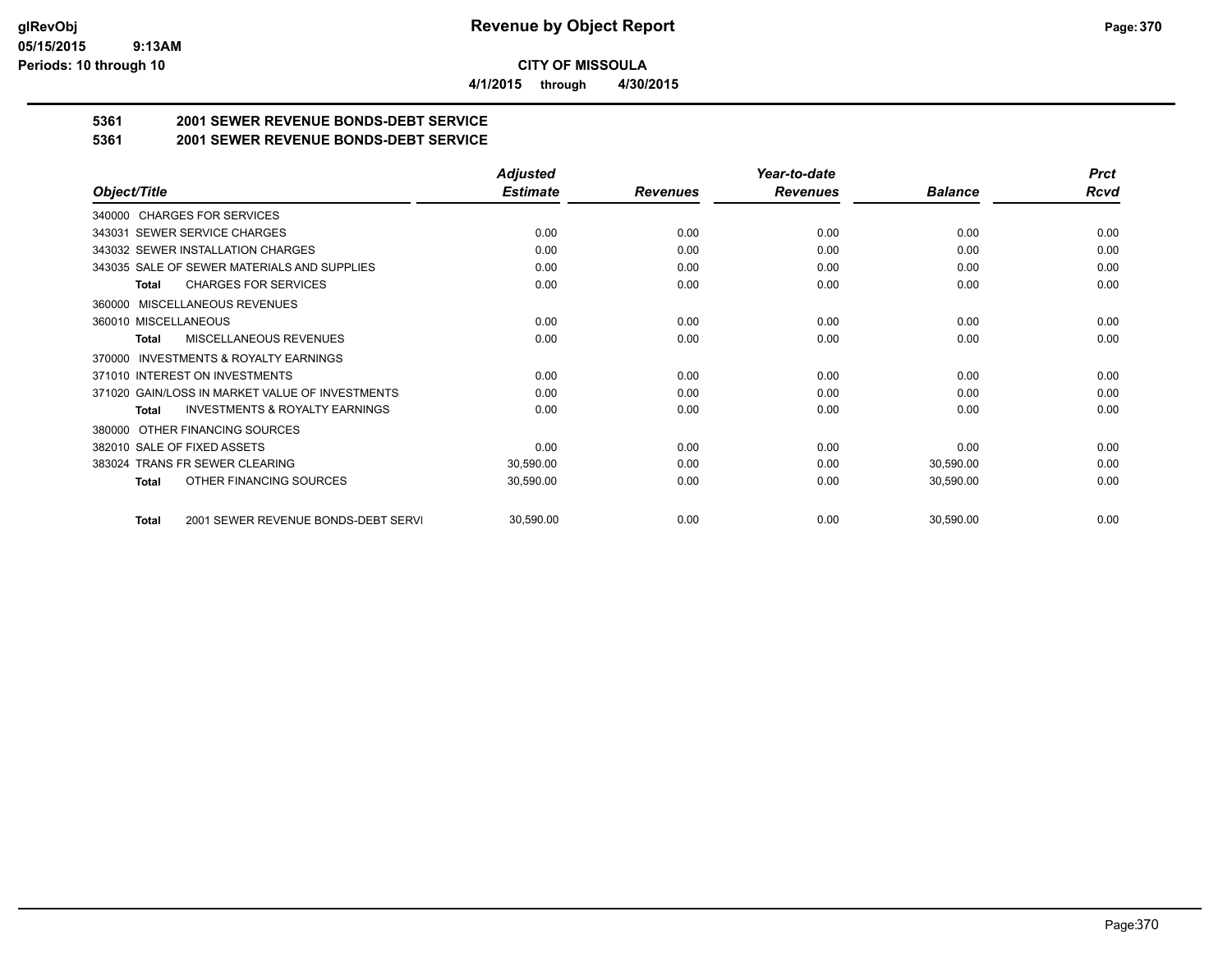**4/1/2015 through 4/30/2015**

### **5361 2001 SEWER REVENUE BONDS-DEBT SERVICE**

|                                                     | <b>Adjusted</b> |                 | Year-to-date    |                | <b>Prct</b> |
|-----------------------------------------------------|-----------------|-----------------|-----------------|----------------|-------------|
| Object/Title                                        | <b>Estimate</b> | <b>Revenues</b> | <b>Revenues</b> | <b>Balance</b> | <b>Rcvd</b> |
| 340000 CHARGES FOR SERVICES                         |                 |                 |                 |                |             |
| <b>SEWER SERVICE CHARGES</b><br>343031              | 0.00            | 0.00            | 0.00            | 0.00           | 0.00        |
| 343032 SEWER INSTALLATION CHARGES                   | 0.00            | 0.00            | 0.00            | 0.00           | 0.00        |
| 343035 SALE OF SEWER MATERIALS AND SUPPLIES         | 0.00            | 0.00            | 0.00            | 0.00           | 0.00        |
| <b>CHARGES FOR SERVICES</b><br><b>Total</b>         | 0.00            | 0.00            | 0.00            | 0.00           | 0.00        |
| 360000 MISCELLANEOUS REVENUES                       |                 |                 |                 |                |             |
| 360010 MISCELLANEOUS                                | 0.00            | 0.00            | 0.00            | 0.00           | 0.00        |
| MISCELLANEOUS REVENUES<br>Total                     | 0.00            | 0.00            | 0.00            | 0.00           | 0.00        |
| <b>INVESTMENTS &amp; ROYALTY EARNINGS</b><br>370000 |                 |                 |                 |                |             |
| 371010 INTEREST ON INVESTMENTS                      | 0.00            | 0.00            | 0.00            | 0.00           | 0.00        |
| 371020 GAIN/LOSS IN MARKET VALUE OF INVESTMENT      | 0.00            | 0.00            | 0.00            | 0.00           | 0.00        |
| <b>INVESTMENTS &amp; ROYALTY EARNINGS</b><br>Total  | 0.00            | 0.00            | 0.00            | 0.00           | 0.00        |
| OTHER FINANCING SOURCES<br>380000                   |                 |                 |                 |                |             |
| 382010 SALE OF FIXED ASSETS                         | 0.00            | 0.00            | 0.00            | 0.00           | 0.00        |
| <b>TRANS FR SEWER CLEARING</b><br>383024            | 30,590.00       | 0.00            | 0.00            | 30,590.00      | 0.00        |
| OTHER FINANCING SOURCES<br><b>Total</b>             | 30,590.00       | 0.00            | 0.00            | 30,590.00      | 0.00        |
| 2001 SEWER REVENUE BONDS-DEBT SERV<br><b>Total</b>  | 30,590.00       | 0.00            | 0.00            | 30,590.00      | 0.00        |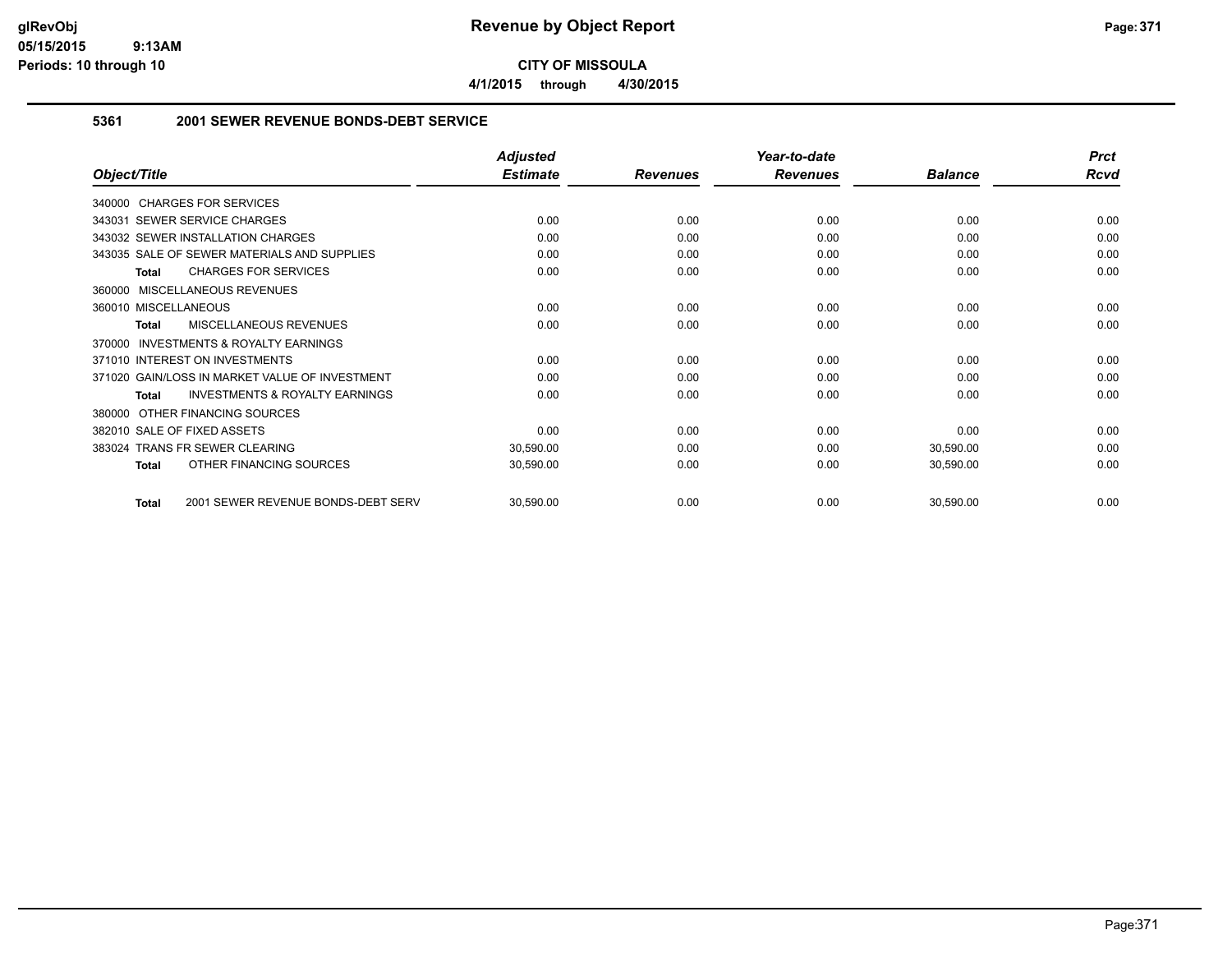**4/1/2015 through 4/30/2015**

## **5362 00 SEWER REVENUE BOND - SERIES B DEBT SE**

**5362 00 SEWER REVENUE BOND - SERIES B DEBT SE**

|                                                      | <b>Adjusted</b> |                 | Year-to-date    |                | <b>Prct</b> |
|------------------------------------------------------|-----------------|-----------------|-----------------|----------------|-------------|
| Object/Title                                         | <b>Estimate</b> | <b>Revenues</b> | <b>Revenues</b> | <b>Balance</b> | Rcvd        |
| 340000 CHARGES FOR SERVICES                          |                 |                 |                 |                |             |
| 343032 SEWER INSTALLATION CHARGES                    | 0.00            | 0.00            | 0.00            | 0.00           | 0.00        |
| <b>CHARGES FOR SERVICES</b><br><b>Total</b>          | 0.00            | 0.00            | 0.00            | 0.00           | 0.00        |
| 360000 MISCELLANEOUS REVENUES                        |                 |                 |                 |                |             |
| 360010 MISCELLANEOUS                                 | 0.00            | 0.00            | 0.00            | 0.00           | 0.00        |
| MISCELLANEOUS REVENUES<br>Total                      | 0.00            | 0.00            | 0.00            | 0.00           | 0.00        |
| 370000 INVESTMENTS & ROYALTY EARNINGS                |                 |                 |                 |                |             |
| 371010 INTEREST ON INVESTMENTS                       | 0.00            | 0.00            | 0.00            | 0.00           | 0.00        |
| 371020 GAIN/LOSS IN MARKET VALUE OF INVESTMENTS      | 0.00            | 0.00            | 0.00            | 0.00           | 0.00        |
| <b>INVESTMENTS &amp; ROYALTY EARNINGS</b><br>Total   | 0.00            | 0.00            | 0.00            | 0.00           | 0.00        |
| 380000 OTHER FINANCING SOURCES                       |                 |                 |                 |                |             |
| 383024 TRANS FR SEWER CLEARING                       | 49,240.00       | 0.00            | 0.00            | 49,240.00      | 0.00        |
| OTHER FINANCING SOURCES<br>Total                     | 49,240.00       | 0.00            | 0.00            | 49,240.00      | 0.00        |
| 00 SEWER REVENUE BOND - SERIES B DEB<br><b>Total</b> | 49.240.00       | 0.00            | 0.00            | 49,240.00      | 0.00        |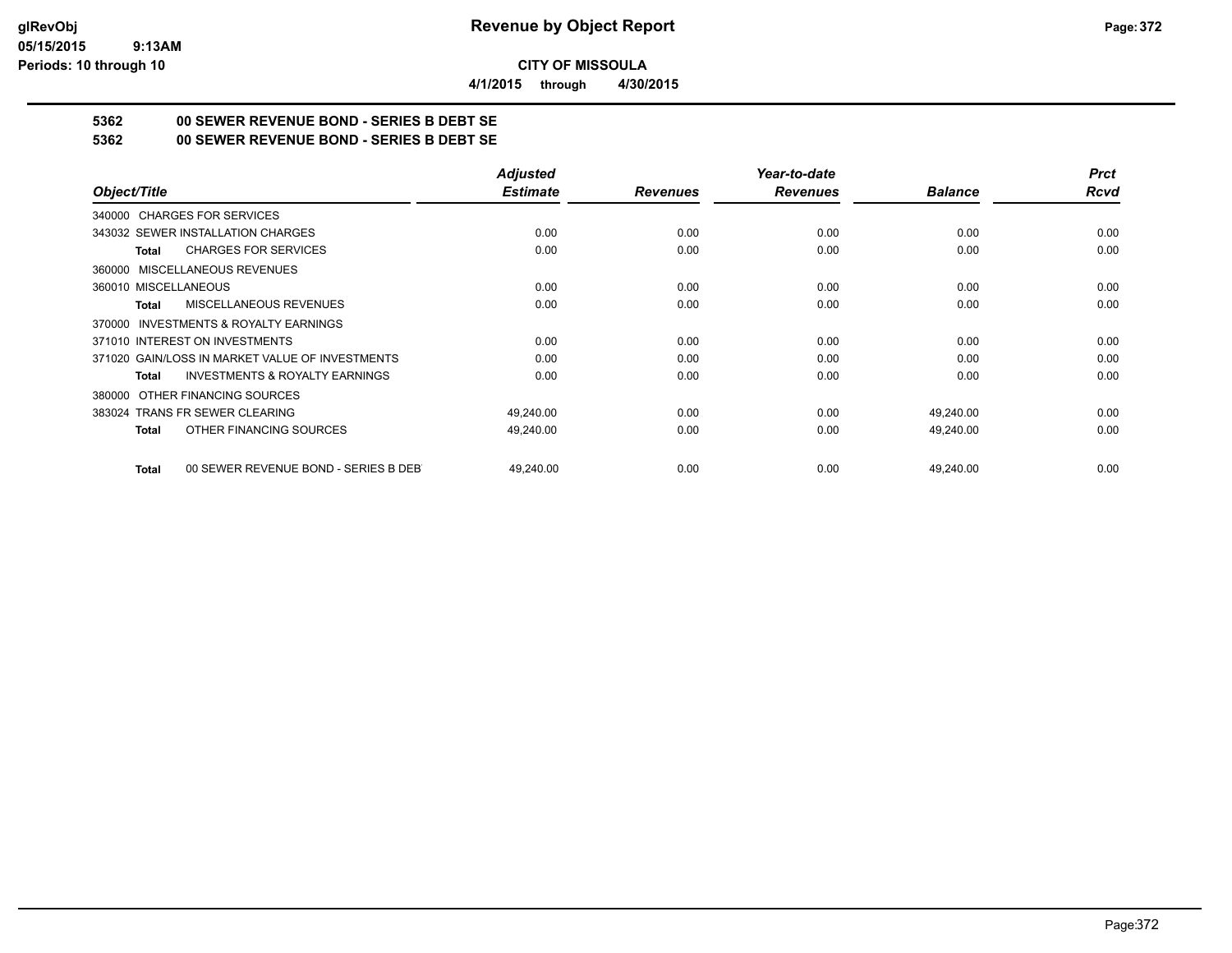**4/1/2015 through 4/30/2015**

## **5362 00 SEWER REVENUE BOND - SERIES B DEBT SE**

| Object/Title                                              | <b>Adjusted</b><br><b>Estimate</b> | <b>Revenues</b> | Year-to-date<br><b>Revenues</b> | <b>Balance</b> | <b>Prct</b><br><b>Rcvd</b> |
|-----------------------------------------------------------|------------------------------------|-----------------|---------------------------------|----------------|----------------------------|
| 340000 CHARGES FOR SERVICES                               |                                    |                 |                                 |                |                            |
| 343032 SEWER INSTALLATION CHARGES                         | 0.00                               | 0.00            | 0.00                            | 0.00           | 0.00                       |
| <b>CHARGES FOR SERVICES</b><br><b>Total</b>               | 0.00                               | 0.00            | 0.00                            | 0.00           | 0.00                       |
| 360000 MISCELLANEOUS REVENUES                             |                                    |                 |                                 |                |                            |
| 360010 MISCELLANEOUS                                      | 0.00                               | 0.00            | 0.00                            | 0.00           | 0.00                       |
| MISCELLANEOUS REVENUES<br><b>Total</b>                    | 0.00                               | 0.00            | 0.00                            | 0.00           | 0.00                       |
| <b>INVESTMENTS &amp; ROYALTY EARNINGS</b><br>370000       |                                    |                 |                                 |                |                            |
| 371010 INTEREST ON INVESTMENTS                            | 0.00                               | 0.00            | 0.00                            | 0.00           | 0.00                       |
| 371020 GAIN/LOSS IN MARKET VALUE OF INVESTMENT            | 0.00                               | 0.00            | 0.00                            | 0.00           | 0.00                       |
| <b>INVESTMENTS &amp; ROYALTY EARNINGS</b><br><b>Total</b> | 0.00                               | 0.00            | 0.00                            | 0.00           | 0.00                       |
| OTHER FINANCING SOURCES<br>380000                         |                                    |                 |                                 |                |                            |
| 383024 TRANS FR SEWER CLEARING                            | 49,240.00                          | 0.00            | 0.00                            | 49,240.00      | 0.00                       |
| OTHER FINANCING SOURCES<br><b>Total</b>                   | 49,240.00                          | 0.00            | 0.00                            | 49,240.00      | 0.00                       |
| 00 SEWER REVENUE BOND - SERIES B DEE<br><b>Total</b>      | 49,240.00                          | 0.00            | 0.00                            | 49,240.00      | 0.00                       |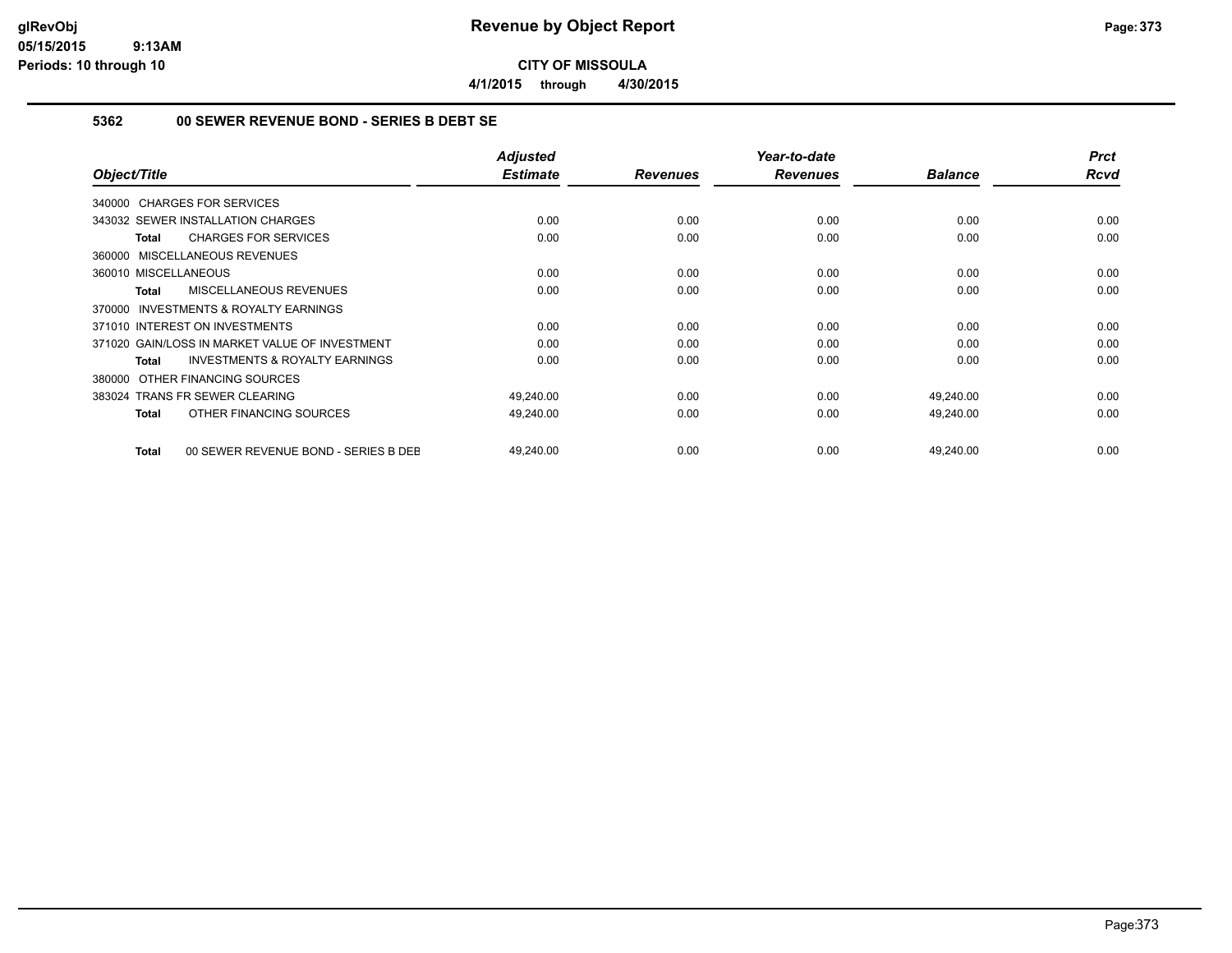**4/1/2015 through 4/30/2015**

## **5363 92 SEWER REVENUE BOND SERIES A DEBT SERV**

**5363 92 SEWER REVENUE BOND SERIES A DEBT SERV**

|                                                           | <b>Adjusted</b> |                 | Year-to-date    |                | <b>Prct</b> |
|-----------------------------------------------------------|-----------------|-----------------|-----------------|----------------|-------------|
| Object/Title                                              | <b>Estimate</b> | <b>Revenues</b> | <b>Revenues</b> | <b>Balance</b> | <b>Rcvd</b> |
| 340000 CHARGES FOR SERVICES                               |                 |                 |                 |                |             |
| 343032 SEWER INSTALLATION CHARGES                         | 0.00            | 0.00            | 0.00            | 0.00           | 0.00        |
| <b>CHARGES FOR SERVICES</b><br>Total                      | 0.00            | 0.00            | 0.00            | 0.00           | 0.00        |
| 370000 INVESTMENTS & ROYALTY EARNINGS                     |                 |                 |                 |                |             |
| 371010 INTEREST ON INVESTMENTS                            | 0.00            | 0.00            | 0.00            | 0.00           | 0.00        |
| 371020 GAIN/LOSS IN MARKET VALUE OF INVESTMENTS           | 0.00            | 0.00            | 0.00            | 0.00           | 0.00        |
| <b>INVESTMENTS &amp; ROYALTY EARNINGS</b><br><b>Total</b> | 0.00            | 0.00            | 0.00            | 0.00           | 0.00        |
| 380000 OTHER FINANCING SOURCES                            |                 |                 |                 |                |             |
| 383024 TRANS FR SEWER CLEARING                            | 0.00            | 0.00            | 0.00            | 0.00           | 0.00        |
| 383042 TRANSFERS FROM OTHER FUNDS                         | 0.00            | 0.00            | 0.00            | 0.00           | 0.00        |
| OTHER FINANCING SOURCES<br><b>Total</b>                   | 0.00            | 0.00            | 0.00            | 0.00           | 0.00        |
| 92 SEWER REVENUE BOND SERIES A DEBT<br><b>Total</b>       | 0.00            | 0.00            | 0.00            | 0.00           | 0.00        |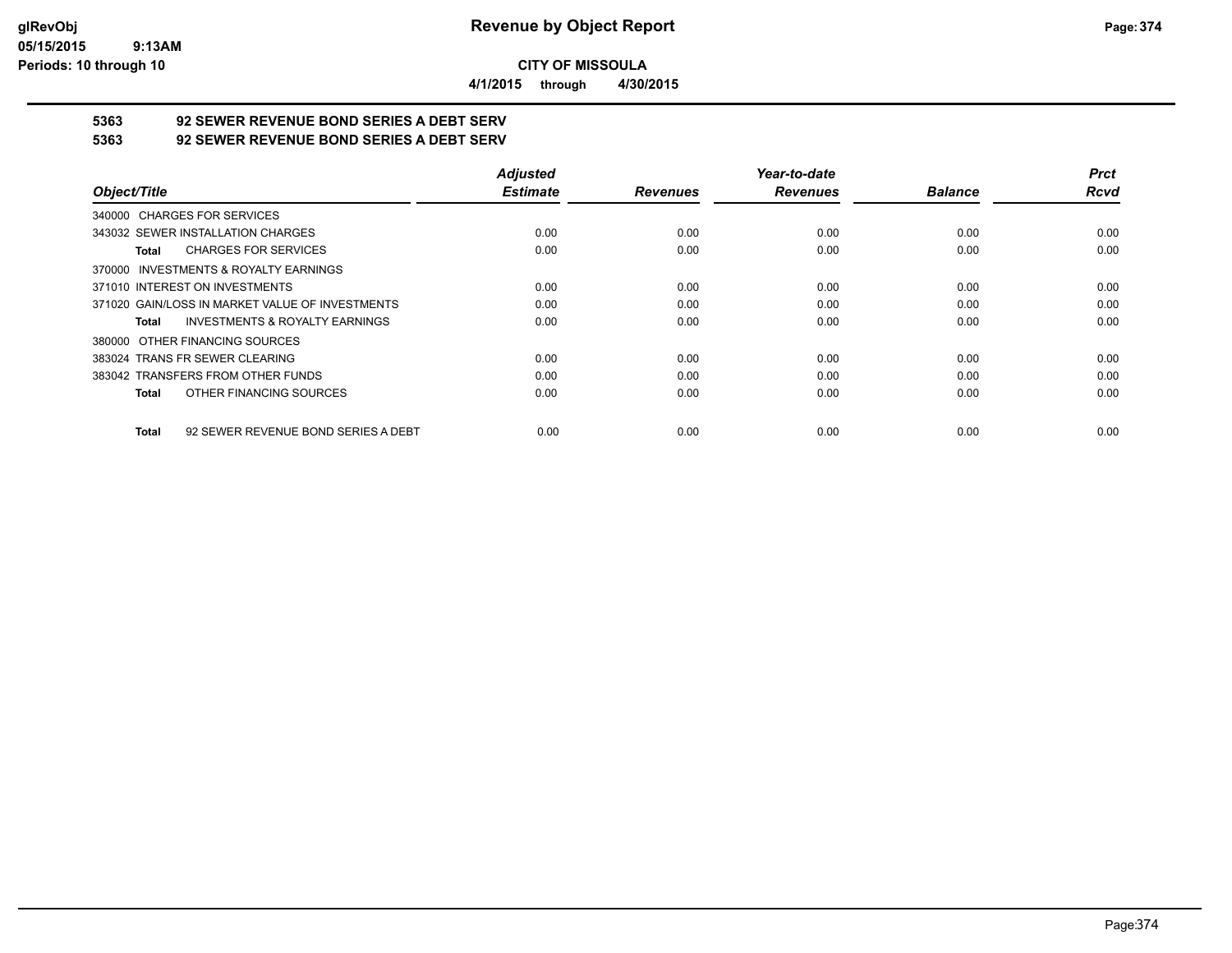**4/1/2015 through 4/30/2015**

## **5363 92 SEWER REVENUE BOND SERIES A DEBT SERV**

| Object/Title                                        | <b>Adjusted</b><br><b>Estimate</b> | <b>Revenues</b> | Year-to-date<br><b>Revenues</b> | <b>Balance</b> | <b>Prct</b><br>Rcvd |
|-----------------------------------------------------|------------------------------------|-----------------|---------------------------------|----------------|---------------------|
| 340000 CHARGES FOR SERVICES                         |                                    |                 |                                 |                |                     |
| 343032 SEWER INSTALLATION CHARGES                   | 0.00                               | 0.00            | 0.00                            | 0.00           | 0.00                |
| <b>CHARGES FOR SERVICES</b><br>Total                | 0.00                               | 0.00            | 0.00                            | 0.00           | 0.00                |
| INVESTMENTS & ROYALTY EARNINGS<br>370000            |                                    |                 |                                 |                |                     |
| 371010 INTEREST ON INVESTMENTS                      | 0.00                               | 0.00            | 0.00                            | 0.00           | 0.00                |
| 371020 GAIN/LOSS IN MARKET VALUE OF INVESTMENT      | 0.00                               | 0.00            | 0.00                            | 0.00           | 0.00                |
| INVESTMENTS & ROYALTY EARNINGS<br>Total             | 0.00                               | 0.00            | 0.00                            | 0.00           | 0.00                |
| 380000 OTHER FINANCING SOURCES                      |                                    |                 |                                 |                |                     |
| 383024 TRANS FR SEWER CLEARING                      | 0.00                               | 0.00            | 0.00                            | 0.00           | 0.00                |
| 383042 TRANSFERS FROM OTHER FUNDS                   | 0.00                               | 0.00            | 0.00                            | 0.00           | 0.00                |
| OTHER FINANCING SOURCES<br>Total                    | 0.00                               | 0.00            | 0.00                            | 0.00           | 0.00                |
| 92 SEWER REVENUE BOND SERIES A DEBT<br><b>Total</b> | 0.00                               | 0.00            | 0.00                            | 0.00           | 0.00                |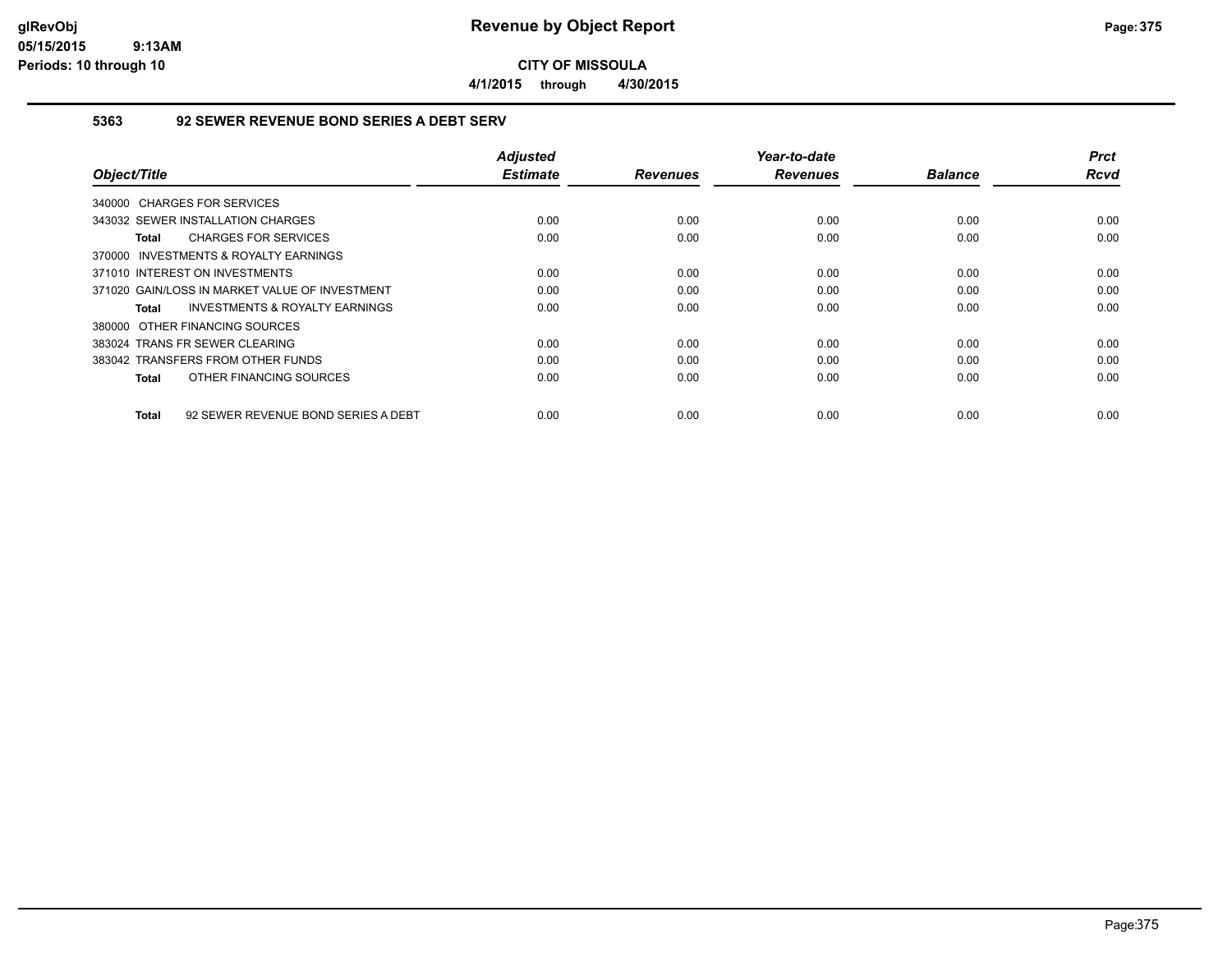**4/1/2015 through 4/30/2015**

## **5364 92 SEWER REVENUE BOND - SERIES B DEBT S**

**5364 92 SEWER REVENUE BOND - SERIES B DEBT S**

|                                                           | <b>Adjusted</b> |                 | Year-to-date    |                | <b>Prct</b> |
|-----------------------------------------------------------|-----------------|-----------------|-----------------|----------------|-------------|
| Object/Title                                              | <b>Estimate</b> | <b>Revenues</b> | <b>Revenues</b> | <b>Balance</b> | <b>Rcvd</b> |
| 340000 CHARGES FOR SERVICES                               |                 |                 |                 |                |             |
| 343032 SEWER INSTALLATION CHARGES                         | 0.00            | 0.00            | 0.00            | 0.00           | 0.00        |
| <b>CHARGES FOR SERVICES</b><br><b>Total</b>               | 0.00            | 0.00            | 0.00            | 0.00           | 0.00        |
| 370000 INVESTMENTS & ROYALTY EARNINGS                     |                 |                 |                 |                |             |
| 371010 INTEREST ON INVESTMENTS                            | 0.00            | 0.00            | 0.00            | 0.00           | 0.00        |
| 371020 GAIN/LOSS IN MARKET VALUE OF INVESTMENTS           | 0.00            | 0.00            | 0.00            | 0.00           | 0.00        |
| <b>INVESTMENTS &amp; ROYALTY EARNINGS</b><br><b>Total</b> | 0.00            | 0.00            | 0.00            | 0.00           | 0.00        |
| 380000 OTHER FINANCING SOURCES                            |                 |                 |                 |                |             |
| 383024 TRANS FR SEWER CLEARING                            | 0.00            | 0.00            | 0.00            | 0.00           | 0.00        |
| 383042 TRANSFERS FROM OTHER FUNDS                         | 0.00            | 0.00            | 0.00            | 0.00           | 0.00        |
| OTHER FINANCING SOURCES<br><b>Total</b>                   | 0.00            | 0.00            | 0.00            | 0.00           | 0.00        |
| 92 SEWER REVENUE BOND - SERIES B DEE<br><b>Total</b>      | 0.00            | 0.00            | 0.00            | 0.00           | 0.00        |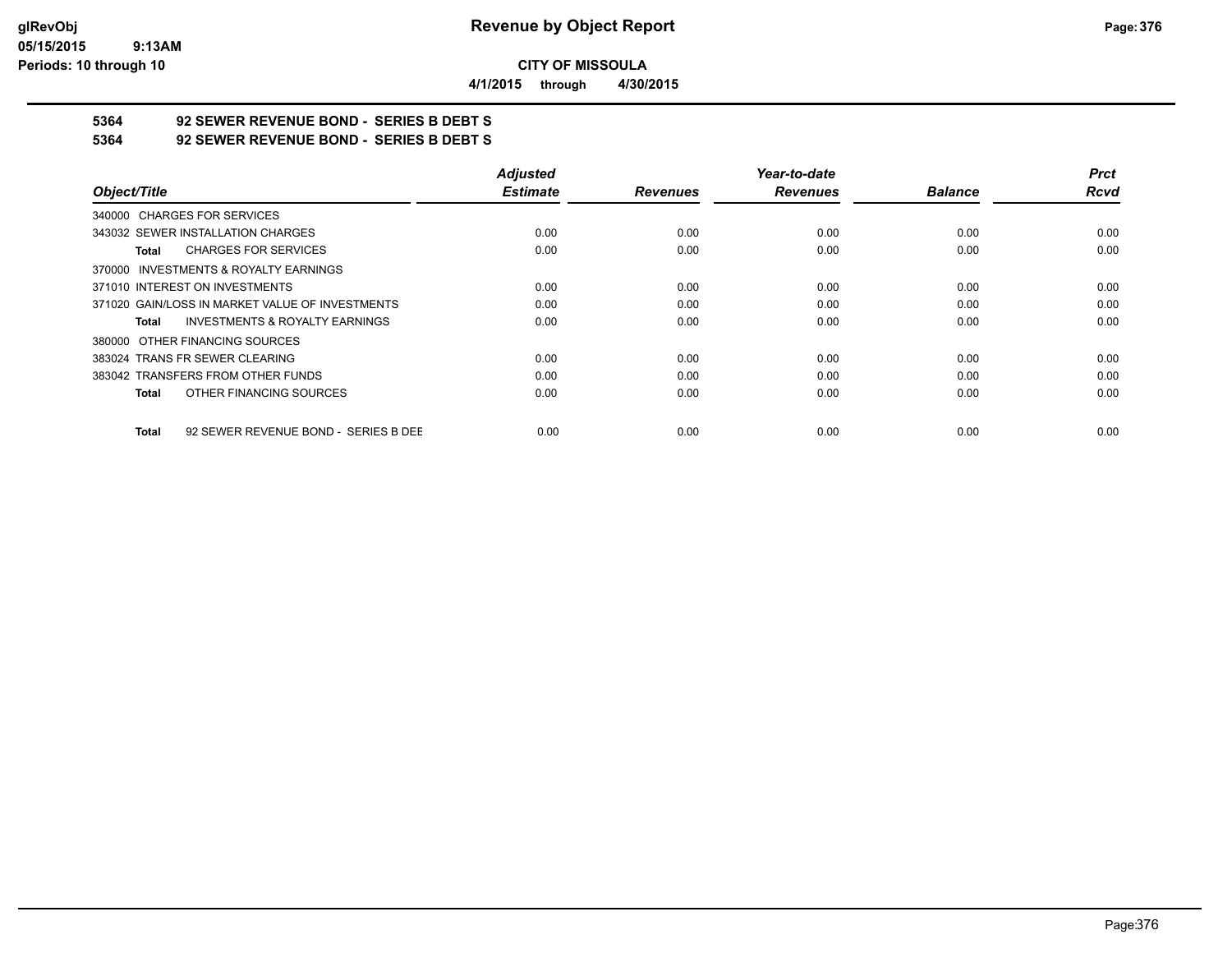**4/1/2015 through 4/30/2015**

## **5364 92 SEWER REVENUE BOND - SERIES B DEBT S**

| Object/Title                                         | <b>Adjusted</b><br><b>Estimate</b> | <b>Revenues</b> | Year-to-date<br><b>Revenues</b> | <b>Balance</b> | <b>Prct</b><br><b>Rcvd</b> |
|------------------------------------------------------|------------------------------------|-----------------|---------------------------------|----------------|----------------------------|
| 340000 CHARGES FOR SERVICES                          |                                    |                 |                                 |                |                            |
| 343032 SEWER INSTALLATION CHARGES                    | 0.00                               | 0.00            | 0.00                            | 0.00           | 0.00                       |
| <b>CHARGES FOR SERVICES</b>                          | 0.00                               | 0.00            | 0.00                            | 0.00           | 0.00                       |
| Total                                                |                                    |                 |                                 |                |                            |
| 370000 INVESTMENTS & ROYALTY EARNINGS                |                                    |                 |                                 |                |                            |
| 371010 INTEREST ON INVESTMENTS                       | 0.00                               | 0.00            | 0.00                            | 0.00           | 0.00                       |
| 371020 GAIN/LOSS IN MARKET VALUE OF INVESTMENT       | 0.00                               | 0.00            | 0.00                            | 0.00           | 0.00                       |
| <b>INVESTMENTS &amp; ROYALTY EARNINGS</b><br>Total   | 0.00                               | 0.00            | 0.00                            | 0.00           | 0.00                       |
| 380000 OTHER FINANCING SOURCES                       |                                    |                 |                                 |                |                            |
| 383024 TRANS FR SEWER CLEARING                       | 0.00                               | 0.00            | 0.00                            | 0.00           | 0.00                       |
| 383042 TRANSFERS FROM OTHER FUNDS                    | 0.00                               | 0.00            | 0.00                            | 0.00           | 0.00                       |
| OTHER FINANCING SOURCES<br>Total                     | 0.00                               | 0.00            | 0.00                            | 0.00           | 0.00                       |
| 92 SEWER REVENUE BOND - SERIES B DEI<br><b>Total</b> | 0.00                               | 0.00            | 0.00                            | 0.00           | 0.00                       |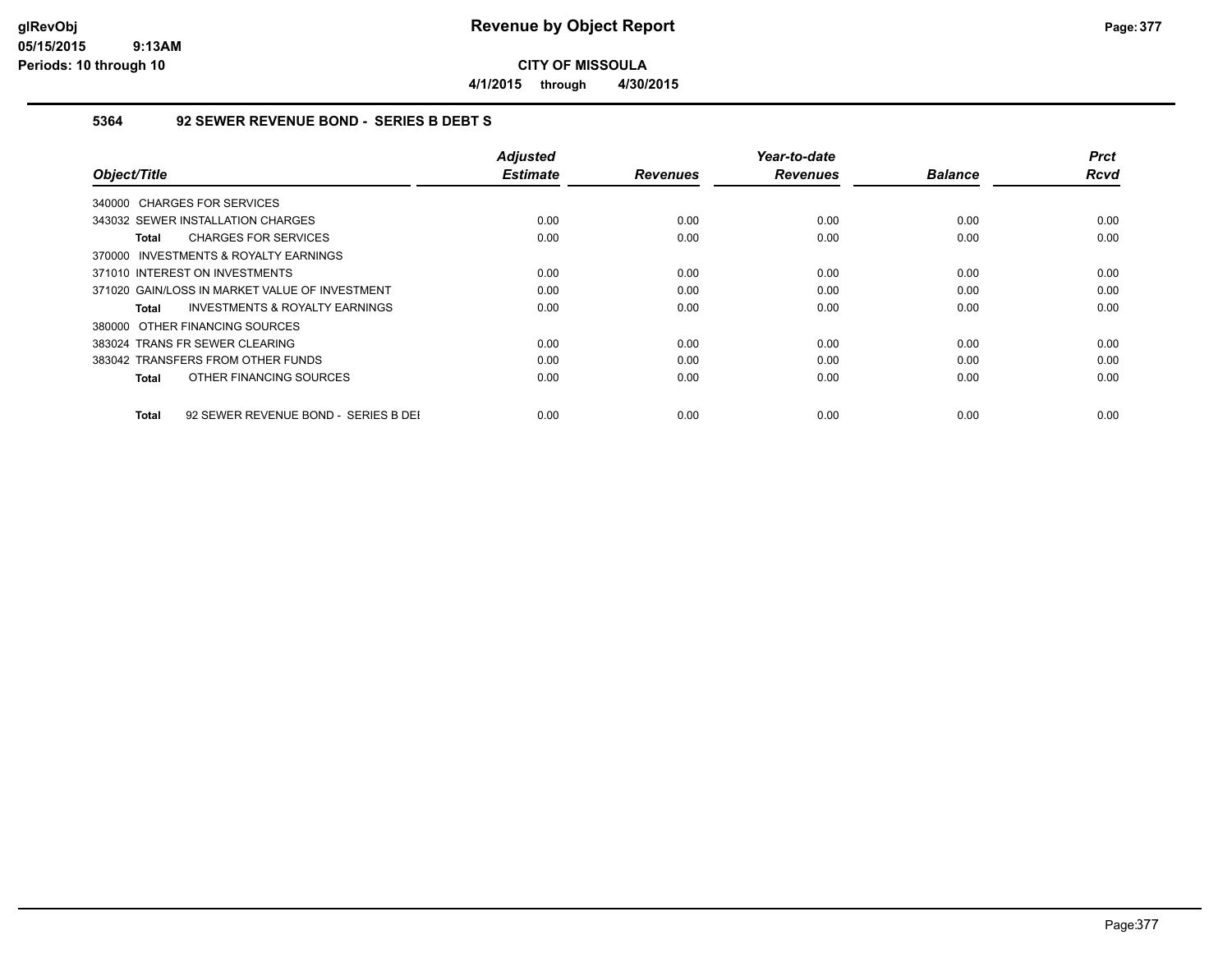**4/1/2015 through 4/30/2015**

# **5365 99 SEWER REVENUE BONDS DEBT SERVICE FUND**

**5365 99 SEWER REVENUE BONDS DEBT SERVICE FUND**

|                                                     | <b>Adjusted</b> |                 | Year-to-date    |                | <b>Prct</b> |
|-----------------------------------------------------|-----------------|-----------------|-----------------|----------------|-------------|
| Object/Title                                        | <b>Estimate</b> | <b>Revenues</b> | <b>Revenues</b> | <b>Balance</b> | <b>Rcvd</b> |
| 340000 CHARGES FOR SERVICES                         |                 |                 |                 |                |             |
| 343032 SEWER INSTALLATION CHARGES                   | 0.00            | 0.00            | 0.00            | 0.00           | 0.00        |
| <b>CHARGES FOR SERVICES</b><br>Total                | 0.00            | 0.00            | 0.00            | 0.00           | 0.00        |
| 370000 INVESTMENTS & ROYALTY EARNINGS               |                 |                 |                 |                |             |
| 371010 INTEREST ON INVESTMENTS                      | 0.00            | 0.00            | 0.00            | 0.00           | 0.00        |
| 371020 GAIN/LOSS IN MARKET VALUE OF INVESTMENTS     | 0.00            | 0.00            | 0.00            | 0.00           | 0.00        |
| <b>INVESTMENTS &amp; ROYALTY EARNINGS</b><br>Total  | 0.00            | 0.00            | 0.00            | 0.00           | 0.00        |
| 380000 OTHER FINANCING SOURCES                      |                 |                 |                 |                |             |
| 383024 TRANS FR SEWER CLEARING                      | 124.180.00      | 0.00            | 0.00            | 124.180.00     | 0.00        |
| OTHER FINANCING SOURCES<br>Total                    | 124.180.00      | 0.00            | 0.00            | 124.180.00     | 0.00        |
| 99 SEWER REVENUE BONDS DEBT SERVICE<br><b>Total</b> | 124.180.00      | 0.00            | 0.00            | 124.180.00     | 0.00        |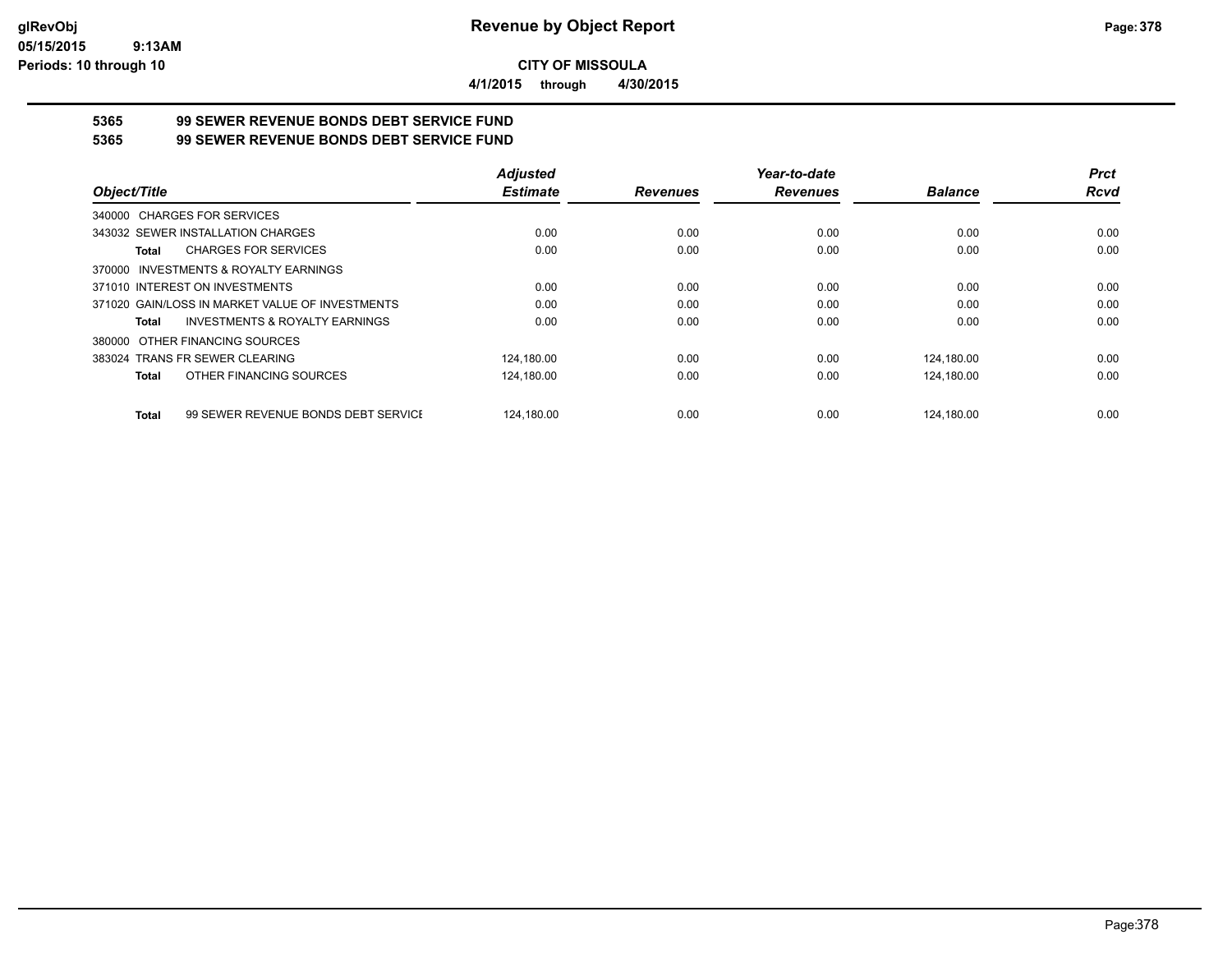**4/1/2015 through 4/30/2015**

#### **5365 99 SEWER REVENUE BONDS DEBT SERVICE FUND**

|                                                           | <b>Adjusted</b> |                 | Year-to-date    |                | <b>Prct</b> |
|-----------------------------------------------------------|-----------------|-----------------|-----------------|----------------|-------------|
| Object/Title                                              | <b>Estimate</b> | <b>Revenues</b> | <b>Revenues</b> | <b>Balance</b> | <b>Rcvd</b> |
| 340000 CHARGES FOR SERVICES                               |                 |                 |                 |                |             |
| 343032 SEWER INSTALLATION CHARGES                         | 0.00            | 0.00            | 0.00            | 0.00           | 0.00        |
| <b>CHARGES FOR SERVICES</b><br><b>Total</b>               | 0.00            | 0.00            | 0.00            | 0.00           | 0.00        |
| 370000 INVESTMENTS & ROYALTY EARNINGS                     |                 |                 |                 |                |             |
| 371010 INTEREST ON INVESTMENTS                            | 0.00            | 0.00            | 0.00            | 0.00           | 0.00        |
| 371020 GAIN/LOSS IN MARKET VALUE OF INVESTMENT            | 0.00            | 0.00            | 0.00            | 0.00           | 0.00        |
| <b>INVESTMENTS &amp; ROYALTY EARNINGS</b><br><b>Total</b> | 0.00            | 0.00            | 0.00            | 0.00           | 0.00        |
| 380000 OTHER FINANCING SOURCES                            |                 |                 |                 |                |             |
| 383024 TRANS FR SEWER CLEARING                            | 124,180.00      | 0.00            | 0.00            | 124,180.00     | 0.00        |
| OTHER FINANCING SOURCES<br><b>Total</b>                   | 124,180.00      | 0.00            | 0.00            | 124,180.00     | 0.00        |
| 99 SEWER REVENUE BONDS DEBT SERVIC<br><b>Total</b>        | 124.180.00      | 0.00            | 0.00            | 124.180.00     | 0.00        |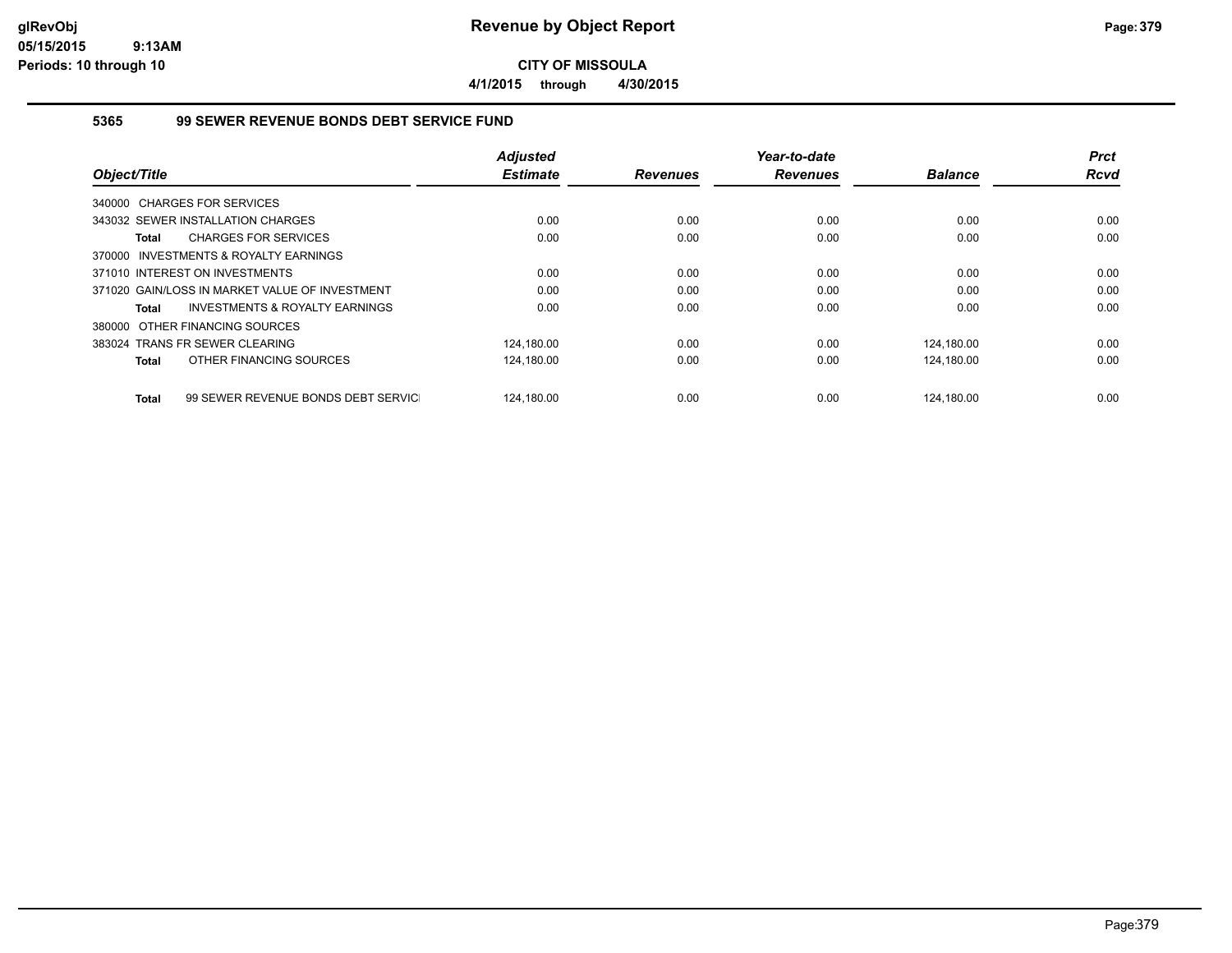**4/1/2015 through 4/30/2015**

# **5366 92 SEWER REVENUE BOND - SERIES A BOND RE**

**5366 92 SEWER REVENUE BOND - SERIES A BOND RE**

|                                                 | <b>Adjusted</b> |                 | Year-to-date    |                | <b>Prct</b> |
|-------------------------------------------------|-----------------|-----------------|-----------------|----------------|-------------|
| Object/Title                                    | <b>Estimate</b> | <b>Revenues</b> | <b>Revenues</b> | <b>Balance</b> | <b>Rcvd</b> |
| 370000 INVESTMENTS & ROYALTY EARNINGS           |                 |                 |                 |                |             |
| 371010 INTEREST ON INVESTMENTS                  | 0.00            | 0.00            | 0.00            | 0.00           | 0.00        |
| 371020 GAIN/LOSS IN MARKET VALUE OF INVESTMENTS | 0.00            | 0.00            | 0.00            | 0.00           | 0.00        |
| INVESTMENTS & ROYALTY EARNINGS<br>Total         | 0.00            | 0.00            | 0.00            | 0.00           | 0.00        |
| 380000 OTHER FINANCING SOURCES                  |                 |                 |                 |                |             |
| 383024 TRANS FR SEWER CLEARING                  | 0.00            | 0.00            | 0.00            | 0.00           | 0.00        |
| 383042 TRANSFERS FROM OTHER FUNDS               | 0.00            | 0.00            | 0.00            | 0.00           | 0.00        |
| OTHER FINANCING SOURCES<br>Total                | 0.00            | 0.00            | 0.00            | 0.00           | 0.00        |
| 92 SEWER REVENUE BOND - SERIES A BON<br>Total   | 0.00            | 0.00            | 0.00            | 0.00           | 0.00        |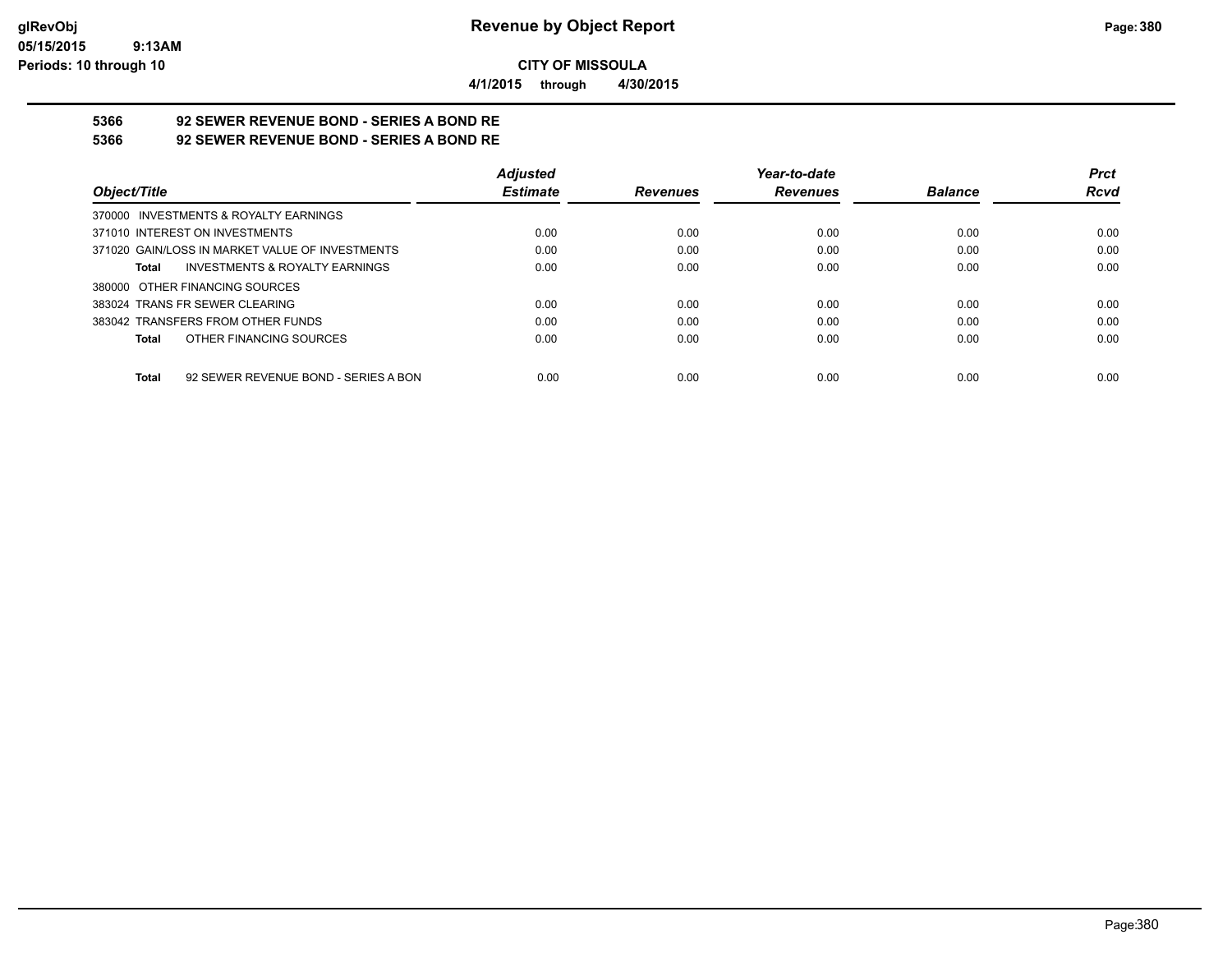**4/1/2015 through 4/30/2015**

## **5366 92 SEWER REVENUE BOND - SERIES A BOND RE**

|                                                      | <b>Adiusted</b> |                 | Year-to-date    |                | <b>Prct</b> |
|------------------------------------------------------|-----------------|-----------------|-----------------|----------------|-------------|
| Object/Title                                         | <b>Estimate</b> | <b>Revenues</b> | <b>Revenues</b> | <b>Balance</b> | Rcvd        |
| 370000 INVESTMENTS & ROYALTY EARNINGS                |                 |                 |                 |                |             |
| 371010 INTEREST ON INVESTMENTS                       | 0.00            | 0.00            | 0.00            | 0.00           | 0.00        |
| 371020 GAIN/LOSS IN MARKET VALUE OF INVESTMENT       | 0.00            | 0.00            | 0.00            | 0.00           | 0.00        |
| INVESTMENTS & ROYALTY EARNINGS<br>Total              | 0.00            | 0.00            | 0.00            | 0.00           | 0.00        |
| 380000 OTHER FINANCING SOURCES                       |                 |                 |                 |                |             |
| 383024 TRANS FR SEWER CLEARING                       | 0.00            | 0.00            | 0.00            | 0.00           | 0.00        |
| 383042 TRANSFERS FROM OTHER FUNDS                    | 0.00            | 0.00            | 0.00            | 0.00           | 0.00        |
| OTHER FINANCING SOURCES<br><b>Total</b>              | 0.00            | 0.00            | 0.00            | 0.00           | 0.00        |
|                                                      |                 |                 |                 |                |             |
| 92 SEWER REVENUE BOND - SERIES A BON<br><b>Total</b> | 0.00            | 0.00            | 0.00            | 0.00           | 0.00        |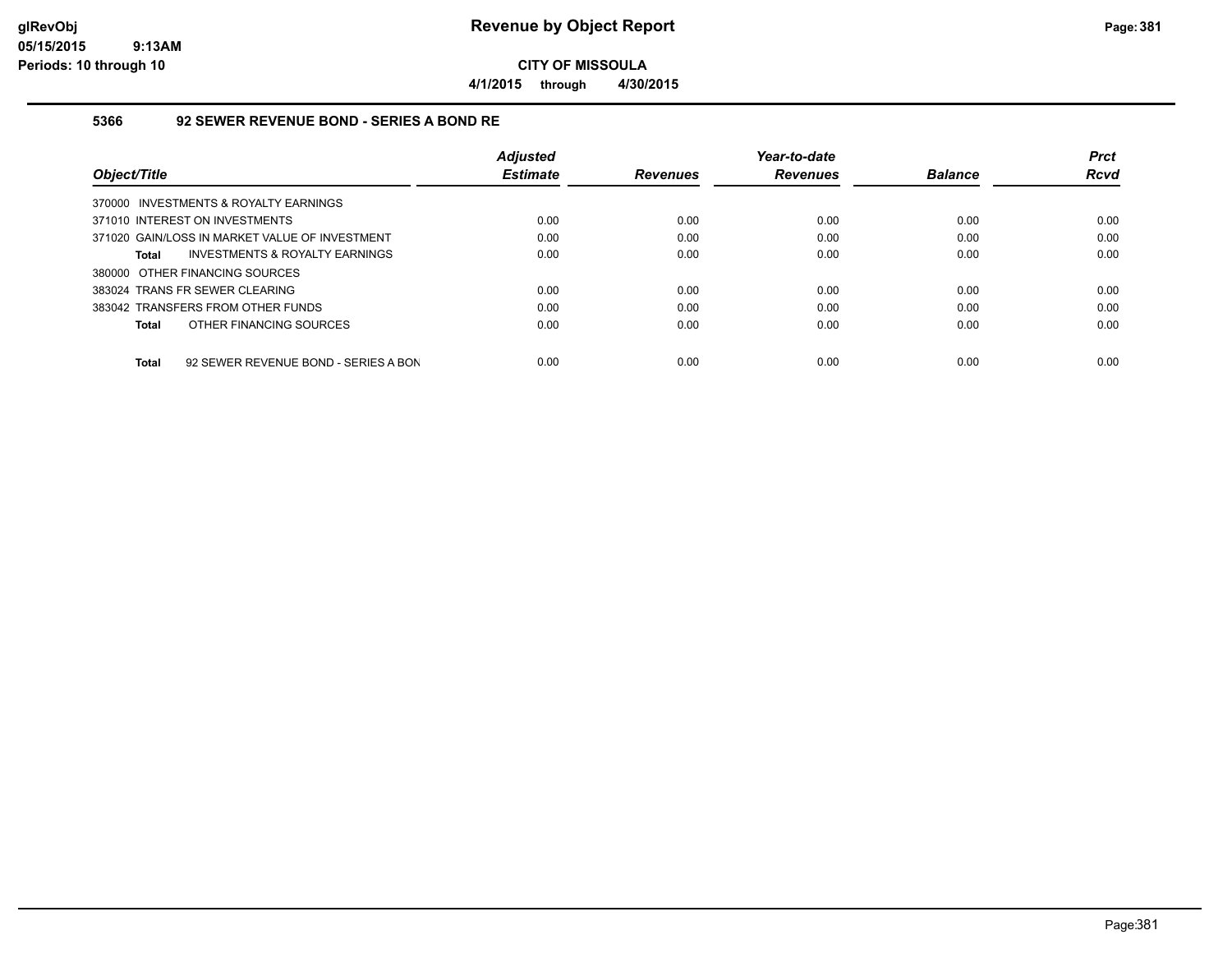**4/1/2015 through 4/30/2015**

# **5367 92 SEWER REVENUE BOND - SERIES B BOND RE**

**5367 92 SEWER REVENUE BOND - SERIES B BOND RE**

|                                                    | <b>Adjusted</b> |                 | Year-to-date    |                | <b>Prct</b> |
|----------------------------------------------------|-----------------|-----------------|-----------------|----------------|-------------|
| Object/Title                                       | <b>Estimate</b> | <b>Revenues</b> | <b>Revenues</b> | <b>Balance</b> | <b>Rcvd</b> |
| 370000 INVESTMENTS & ROYALTY EARNINGS              |                 |                 |                 |                |             |
| 371010 INTEREST ON INVESTMENTS                     | 0.00            | 0.00            | 0.00            | 0.00           | 0.00        |
| 371020 GAIN/LOSS IN MARKET VALUE OF INVESTMENTS    | 0.00            | 0.00            | 0.00            | 0.00           | 0.00        |
| <b>INVESTMENTS &amp; ROYALTY EARNINGS</b><br>Total | 0.00            | 0.00            | 0.00            | 0.00           | 0.00        |
| 380000 OTHER FINANCING SOURCES                     |                 |                 |                 |                |             |
| 383042 TRANSFERS FROM OTHER FUNDS                  | 0.00            | 0.00            | 0.00            | 0.00           | 0.00        |
| OTHER FINANCING SOURCES<br>Total                   | 0.00            | 0.00            | 0.00            | 0.00           | 0.00        |
|                                                    |                 |                 |                 |                |             |
| 92 SEWER REVENUE BOND - SERIES B BON<br>Total      | 0.00            | 0.00            | 0.00            | 0.00           | 0.00        |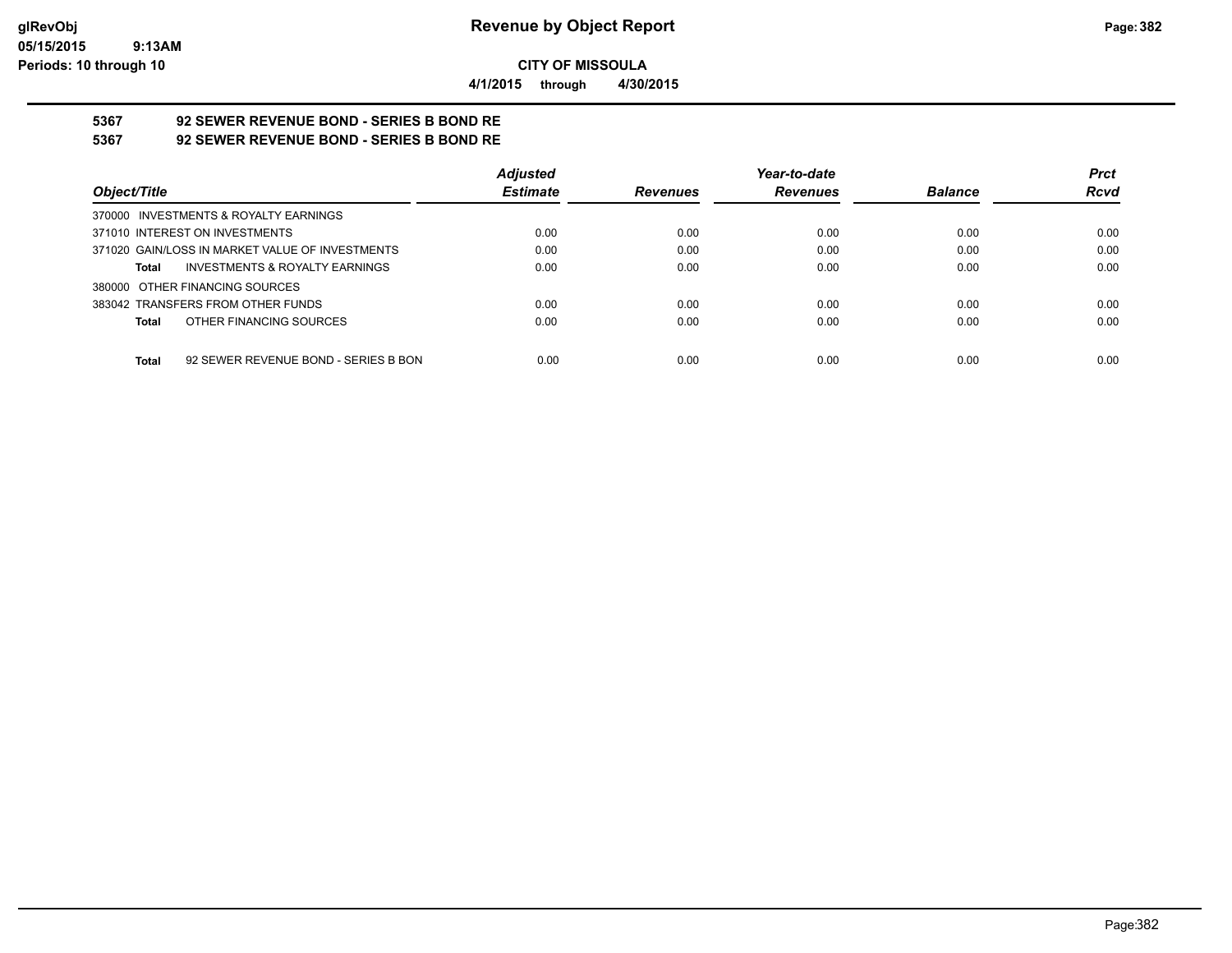**4/1/2015 through 4/30/2015**

#### **5367 92 SEWER REVENUE BOND - SERIES B BOND RE**

| Object/Title                                         | <b>Adjusted</b><br><b>Estimate</b> | <b>Revenues</b> | Year-to-date<br><b>Revenues</b> | <b>Balance</b> | <b>Prct</b><br><b>Rcvd</b> |
|------------------------------------------------------|------------------------------------|-----------------|---------------------------------|----------------|----------------------------|
| 370000 INVESTMENTS & ROYALTY EARNINGS                |                                    |                 |                                 |                |                            |
| 371010 INTEREST ON INVESTMENTS                       | 0.00                               | 0.00            | 0.00                            | 0.00           | 0.00                       |
| 371020 GAIN/LOSS IN MARKET VALUE OF INVESTMENT       | 0.00                               | 0.00            | 0.00                            | 0.00           | 0.00                       |
| <b>INVESTMENTS &amp; ROYALTY EARNINGS</b><br>Total   | 0.00                               | 0.00            | 0.00                            | 0.00           | 0.00                       |
| 380000 OTHER FINANCING SOURCES                       |                                    |                 |                                 |                |                            |
| 383042 TRANSFERS FROM OTHER FUNDS                    | 0.00                               | 0.00            | 0.00                            | 0.00           | 0.00                       |
| OTHER FINANCING SOURCES<br>Total                     | 0.00                               | 0.00            | 0.00                            | 0.00           | 0.00                       |
| 92 SEWER REVENUE BOND - SERIES B BON<br><b>Total</b> | 0.00                               | 0.00            | 0.00                            | 0.00           | 0.00                       |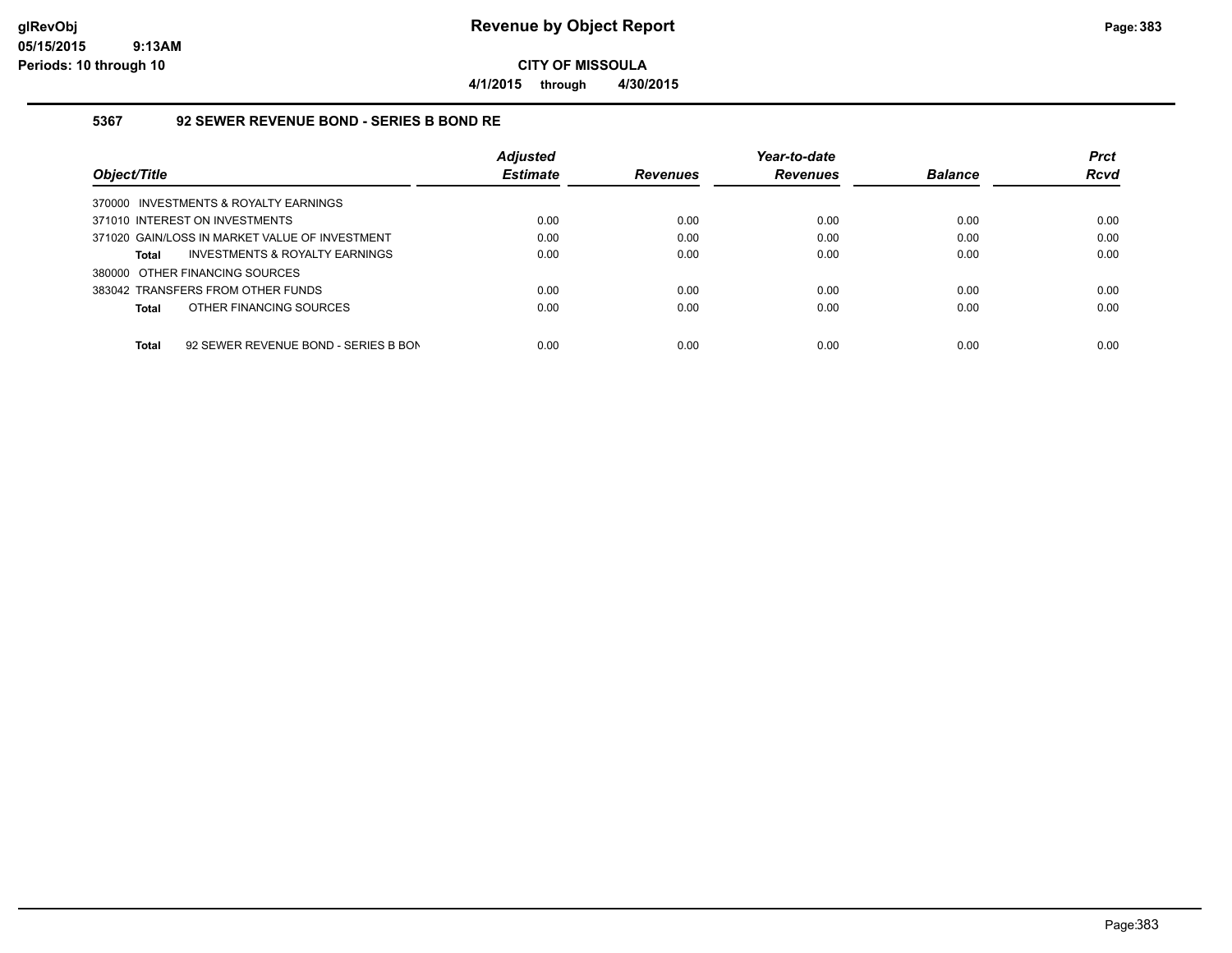**4/1/2015 through 4/30/2015**

## **5368 00 SEWER REVENUE BOND RESERVE FUND**

**5368 00 SEWER REVENUE BOND RESERVE FUND**

|                                                    | <b>Adjusted</b> |                 | Year-to-date    |                | <b>Prct</b> |
|----------------------------------------------------|-----------------|-----------------|-----------------|----------------|-------------|
| Object/Title                                       | <b>Estimate</b> | <b>Revenues</b> | <b>Revenues</b> | <b>Balance</b> | <b>Rcvd</b> |
| 370000 INVESTMENTS & ROYALTY EARNINGS              |                 |                 |                 |                |             |
| 371010 INTEREST ON INVESTMENTS                     | 0.00            | 0.00            | 0.00            | 0.00           | 0.00        |
| 371020 GAIN/LOSS IN MARKET VALUE OF INVESTMENTS    | 0.00            | 0.00            | 0.00            | 0.00           | 0.00        |
| <b>INVESTMENTS &amp; ROYALTY EARNINGS</b><br>Total | 0.00            | 0.00            | 0.00            | 0.00           | 0.00        |
| 380000 OTHER FINANCING SOURCES                     |                 |                 |                 |                |             |
| 383042 TRANSFERS FROM OTHER FUNDS                  | 0.00            | 0.00            | 0.00            | 0.00           | 0.00        |
| OTHER FINANCING SOURCES<br>Total                   | 0.00            | 0.00            | 0.00            | 0.00           | 0.00        |
|                                                    |                 |                 |                 |                |             |
| Total<br>00 SEWER REVENUE BOND RESERVE FUND        | 0.00            | 0.00            | 0.00            | 0.00           | 0.00        |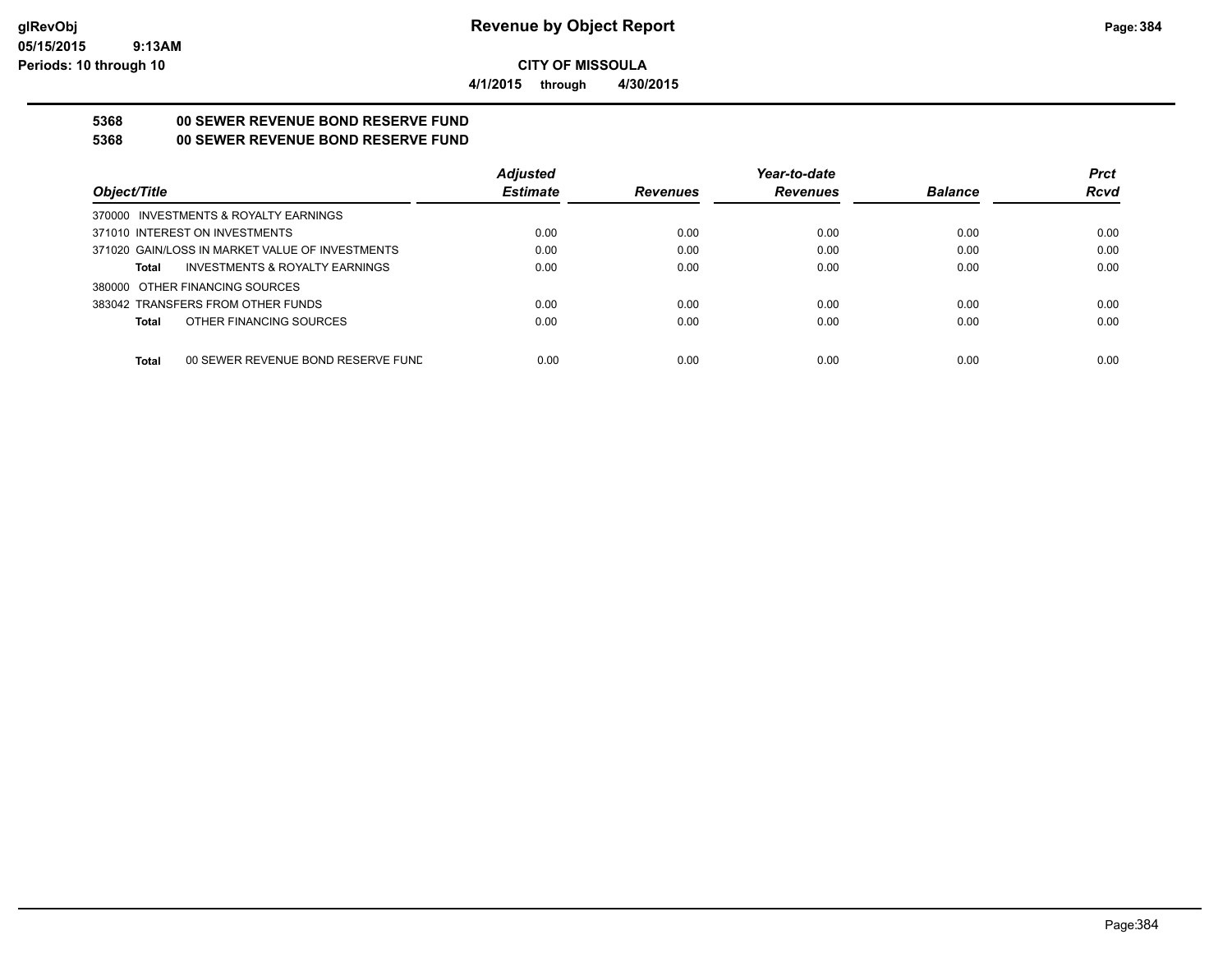**4/1/2015 through 4/30/2015**

## **5368 00 SEWER REVENUE BOND RESERVE FUND**

|                                                | <b>Adjusted</b> |                 | Year-to-date    |                | <b>Prct</b> |
|------------------------------------------------|-----------------|-----------------|-----------------|----------------|-------------|
| Object/Title                                   | <b>Estimate</b> | <b>Revenues</b> | <b>Revenues</b> | <b>Balance</b> | <b>Rcvd</b> |
| 370000 INVESTMENTS & ROYALTY EARNINGS          |                 |                 |                 |                |             |
| 371010 INTEREST ON INVESTMENTS                 | 0.00            | 0.00            | 0.00            | 0.00           | 0.00        |
| 371020 GAIN/LOSS IN MARKET VALUE OF INVESTMENT | 0.00            | 0.00            | 0.00            | 0.00           | 0.00        |
| INVESTMENTS & ROYALTY EARNINGS<br>Total        | 0.00            | 0.00            | 0.00            | 0.00           | 0.00        |
| 380000 OTHER FINANCING SOURCES                 |                 |                 |                 |                |             |
| 383042 TRANSFERS FROM OTHER FUNDS              | 0.00            | 0.00            | 0.00            | 0.00           | 0.00        |
| OTHER FINANCING SOURCES<br>Total               | 0.00            | 0.00            | 0.00            | 0.00           | 0.00        |
| Total<br>00 SEWER REVENUE BOND RESERVE FUNI    | 0.00            | 0.00            | 0.00            | 0.00           | 0.00        |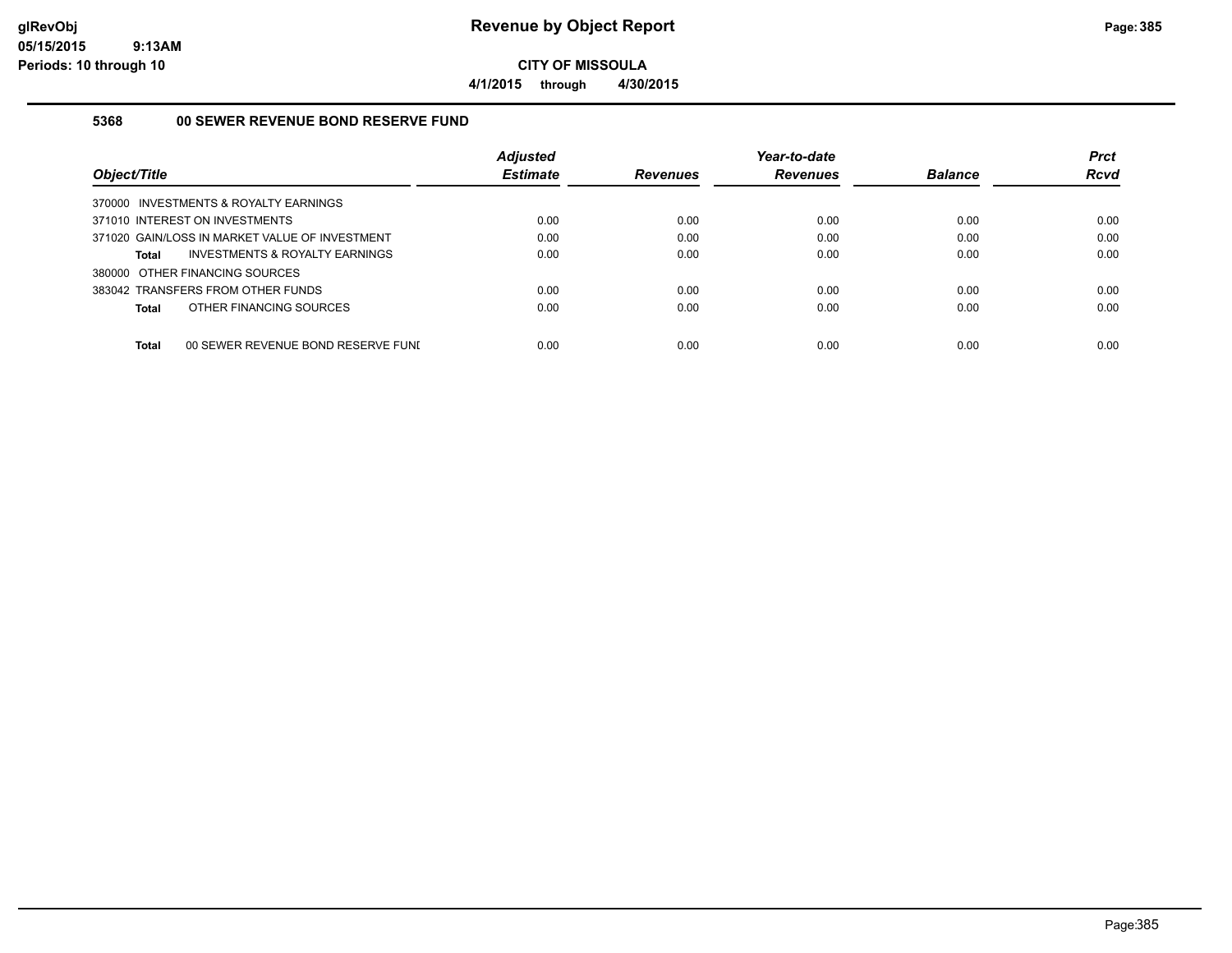**4/1/2015 through 4/30/2015**

#### **5369 2001 SEWER REVENUE BOND**

**5369 2001 SEWER REVENUE BOND**

|                                                    | <b>Adjusted</b> |                 | Year-to-date    |                | <b>Prct</b> |
|----------------------------------------------------|-----------------|-----------------|-----------------|----------------|-------------|
| Object/Title                                       | <b>Estimate</b> | <b>Revenues</b> | <b>Revenues</b> | <b>Balance</b> | <b>Rcvd</b> |
| 370000 INVESTMENTS & ROYALTY EARNINGS              |                 |                 |                 |                |             |
| 371010 INTEREST ON INVESTMENTS                     | 0.00            | 0.00            | 0.00            | 0.00           | 0.00        |
| 371020 GAIN/LOSS IN MARKET VALUE OF INVESTMENTS    | 0.00            | 0.00            | 0.00            | 0.00           | 0.00        |
| <b>INVESTMENTS &amp; ROYALTY EARNINGS</b><br>Total | 0.00            | 0.00            | 0.00            | 0.00           | 0.00        |
| 380000 OTHER FINANCING SOURCES                     |                 |                 |                 |                |             |
| 383042 TRANSFERS FROM OTHER FUNDS                  | 0.00            | 0.00            | 0.00            | 0.00           | 0.00        |
| OTHER FINANCING SOURCES<br>Total                   | 0.00            | 0.00            | 0.00            | 0.00           | 0.00        |
|                                                    |                 |                 |                 |                |             |
| <b>Total</b><br>2001 SEWER REVENUE BOND            | 0.00            | 0.00            | 0.00            | 0.00           | 0.00        |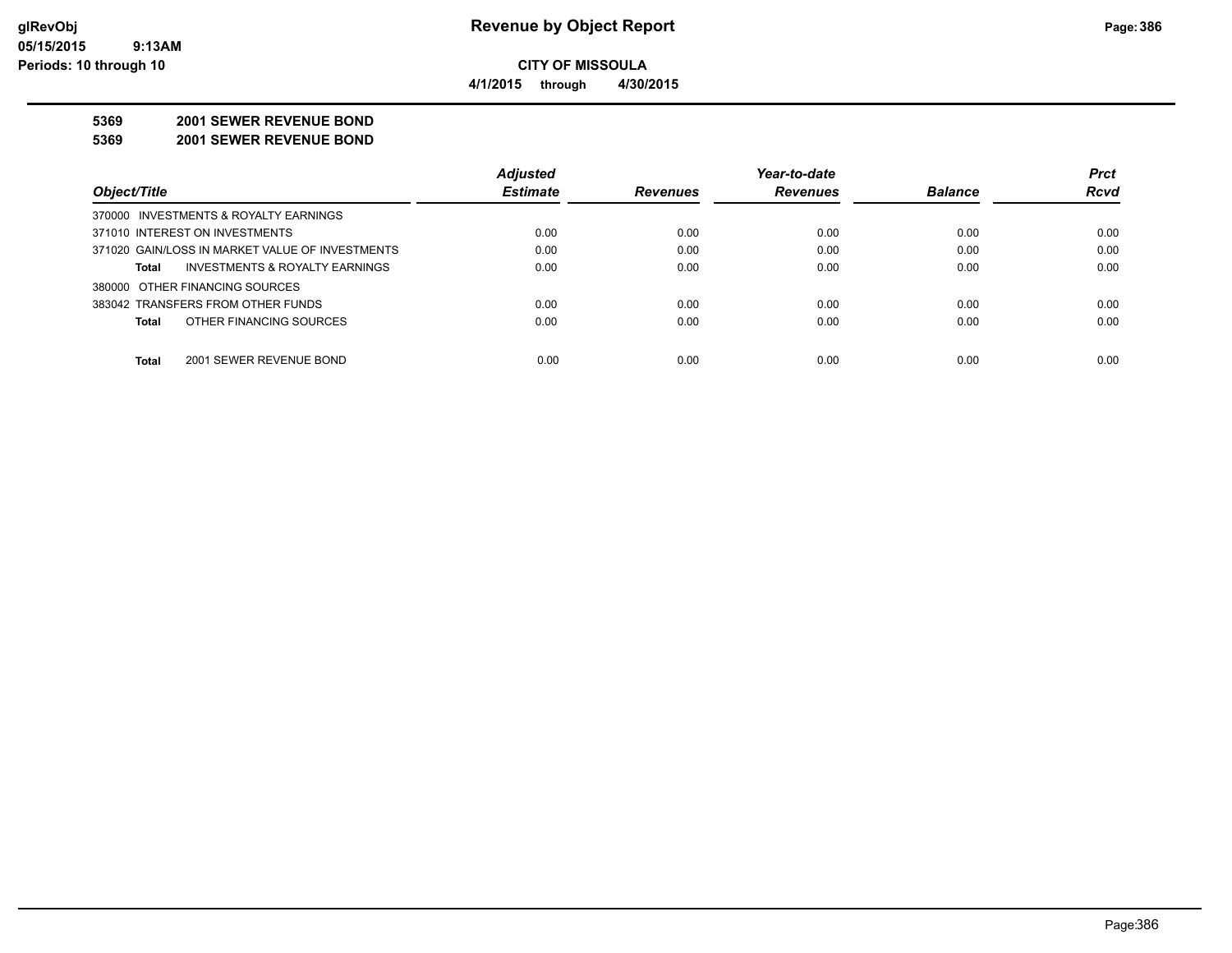**4/1/2015 through 4/30/2015**

## **5369 2001 SEWER REVENUE BOND**

|                                                | <b>Adjusted</b> |                 | Year-to-date    |                | <b>Prct</b> |
|------------------------------------------------|-----------------|-----------------|-----------------|----------------|-------------|
| Object/Title                                   | <b>Estimate</b> | <b>Revenues</b> | <b>Revenues</b> | <b>Balance</b> | <b>Rcvd</b> |
| 370000 INVESTMENTS & ROYALTY EARNINGS          |                 |                 |                 |                |             |
| 371010 INTEREST ON INVESTMENTS                 | 0.00            | 0.00            | 0.00            | 0.00           | 0.00        |
| 371020 GAIN/LOSS IN MARKET VALUE OF INVESTMENT | 0.00            | 0.00            | 0.00            | 0.00           | 0.00        |
| INVESTMENTS & ROYALTY EARNINGS<br>Total        | 0.00            | 0.00            | 0.00            | 0.00           | 0.00        |
| 380000 OTHER FINANCING SOURCES                 |                 |                 |                 |                |             |
| 383042 TRANSFERS FROM OTHER FUNDS              | 0.00            | 0.00            | 0.00            | 0.00           | 0.00        |
| OTHER FINANCING SOURCES<br>Total               | 0.00            | 0.00            | 0.00            | 0.00           | 0.00        |
| <b>Total</b><br>2001 SEWER REVENUE BOND        | 0.00            | 0.00            | 0.00            | 0.00           | 0.00        |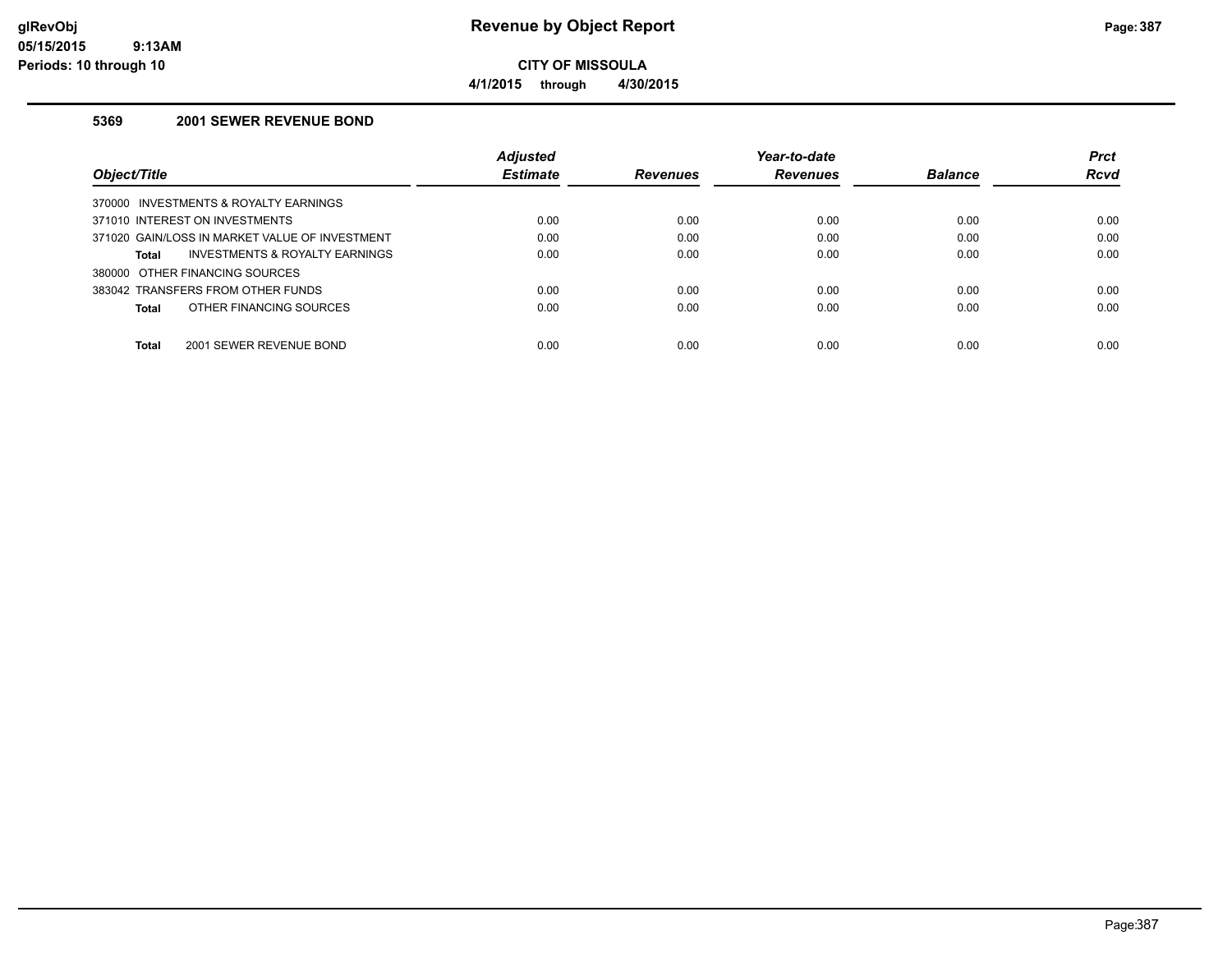**4/1/2015 through 4/30/2015**

## **5370 99 SEWER REVENUE BOND RESERVE FUND**

### **5370 99 SEWER REVENUE BOND RESERVE FUND**

|                                                    | <b>Adjusted</b> |                 | Year-to-date    |                | <b>Prct</b> |
|----------------------------------------------------|-----------------|-----------------|-----------------|----------------|-------------|
| Object/Title                                       | <b>Estimate</b> | <b>Revenues</b> | <b>Revenues</b> | <b>Balance</b> | Rcvd        |
| 360000 MISCELLANEOUS REVENUES                      |                 |                 |                 |                |             |
| 360010 MISCELLANEOUS                               | 0.00            | 0.00            | 0.00            | 0.00           | 0.00        |
| MISCELLANEOUS REVENUES<br>Total                    | 0.00            | 0.00            | 0.00            | 0.00           | 0.00        |
| 370000 INVESTMENTS & ROYALTY EARNINGS              |                 |                 |                 |                |             |
| 371010 INTEREST ON INVESTMENTS                     | 0.00            | 0.00            | 0.00            | 0.00           | 0.00        |
| 371020 GAIN/LOSS IN MARKET VALUE OF INVESTMENTS    | 0.00            | 0.00            | 0.00            | 0.00           | 0.00        |
| <b>INVESTMENTS &amp; ROYALTY EARNINGS</b><br>Total | 0.00            | 0.00            | 0.00            | 0.00           | 0.00        |
| 380000 OTHER FINANCING SOURCES                     |                 |                 |                 |                |             |
| 383042 TRANSFERS FROM OTHER FUNDS                  | 0.00            | 0.00            | 0.00            | 0.00           | 0.00        |
| OTHER FINANCING SOURCES<br>Total                   | 0.00            | 0.00            | 0.00            | 0.00           | 0.00        |
| 99 SEWER REVENUE BOND RESERVE FUND<br>Total        | 0.00            | 0.00            | 0.00            | 0.00           | 0.00        |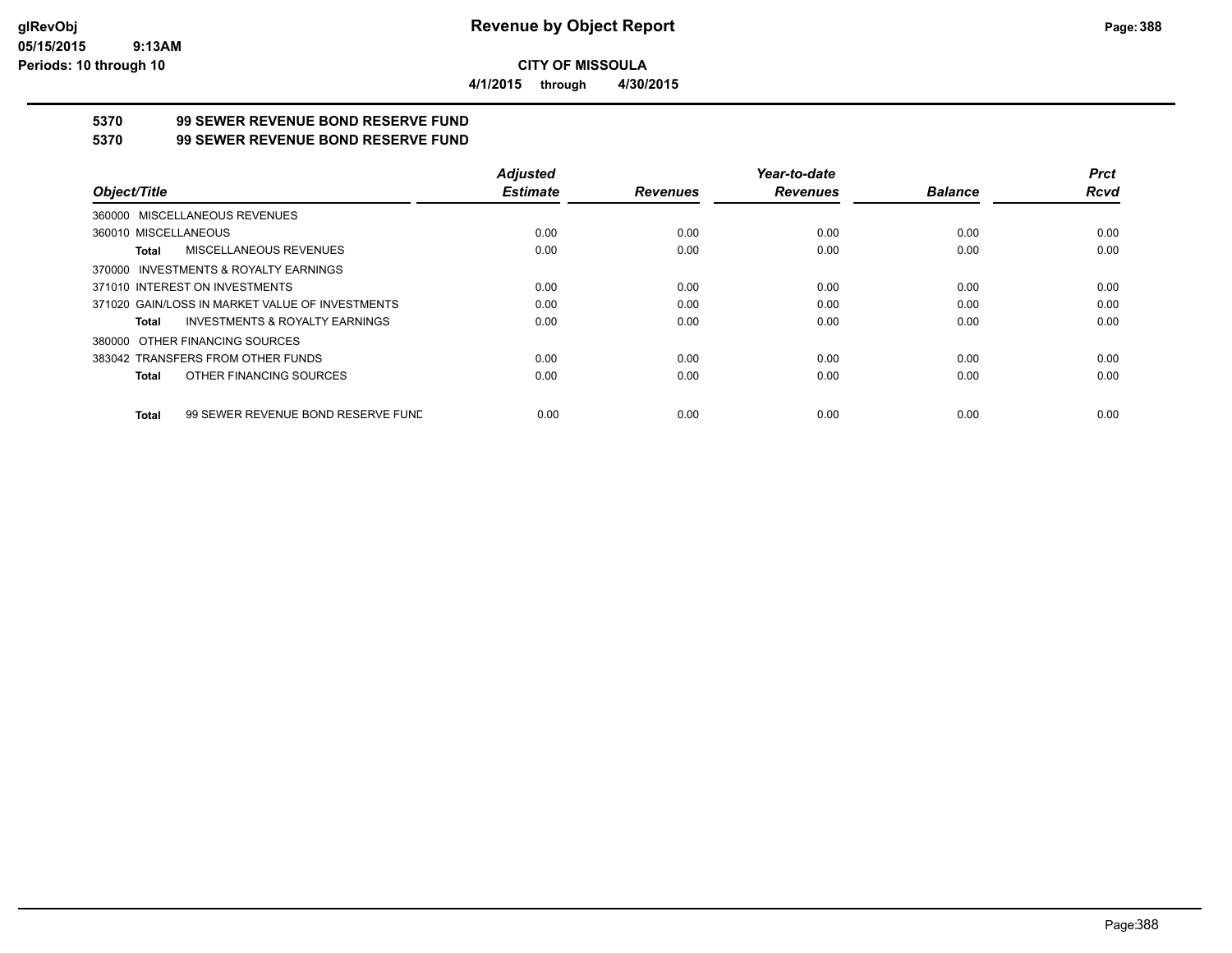**4/1/2015 through 4/30/2015**

## **5370 99 SEWER REVENUE BOND RESERVE FUND**

|                                                    | <b>Adjusted</b> |                 | Year-to-date    |                | <b>Prct</b> |
|----------------------------------------------------|-----------------|-----------------|-----------------|----------------|-------------|
| Object/Title                                       | <b>Estimate</b> | <b>Revenues</b> | <b>Revenues</b> | <b>Balance</b> | <b>Rcvd</b> |
| 360000 MISCELLANEOUS REVENUES                      |                 |                 |                 |                |             |
| 360010 MISCELLANEOUS                               | 0.00            | 0.00            | 0.00            | 0.00           | 0.00        |
| MISCELLANEOUS REVENUES<br><b>Total</b>             | 0.00            | 0.00            | 0.00            | 0.00           | 0.00        |
| 370000 INVESTMENTS & ROYALTY EARNINGS              |                 |                 |                 |                |             |
| 371010 INTEREST ON INVESTMENTS                     | 0.00            | 0.00            | 0.00            | 0.00           | 0.00        |
| 371020 GAIN/LOSS IN MARKET VALUE OF INVESTMENT     | 0.00            | 0.00            | 0.00            | 0.00           | 0.00        |
| <b>INVESTMENTS &amp; ROYALTY EARNINGS</b><br>Total | 0.00            | 0.00            | 0.00            | 0.00           | 0.00        |
| 380000 OTHER FINANCING SOURCES                     |                 |                 |                 |                |             |
| 383042 TRANSFERS FROM OTHER FUNDS                  | 0.00            | 0.00            | 0.00            | 0.00           | 0.00        |
| OTHER FINANCING SOURCES<br>Total                   | 0.00            | 0.00            | 0.00            | 0.00           | 0.00        |
|                                                    |                 |                 |                 |                |             |
| 99 SEWER REVENUE BOND RESERVE FUNI<br><b>Total</b> | 0.00            | 0.00            | 0.00            | 0.00           | 0.00        |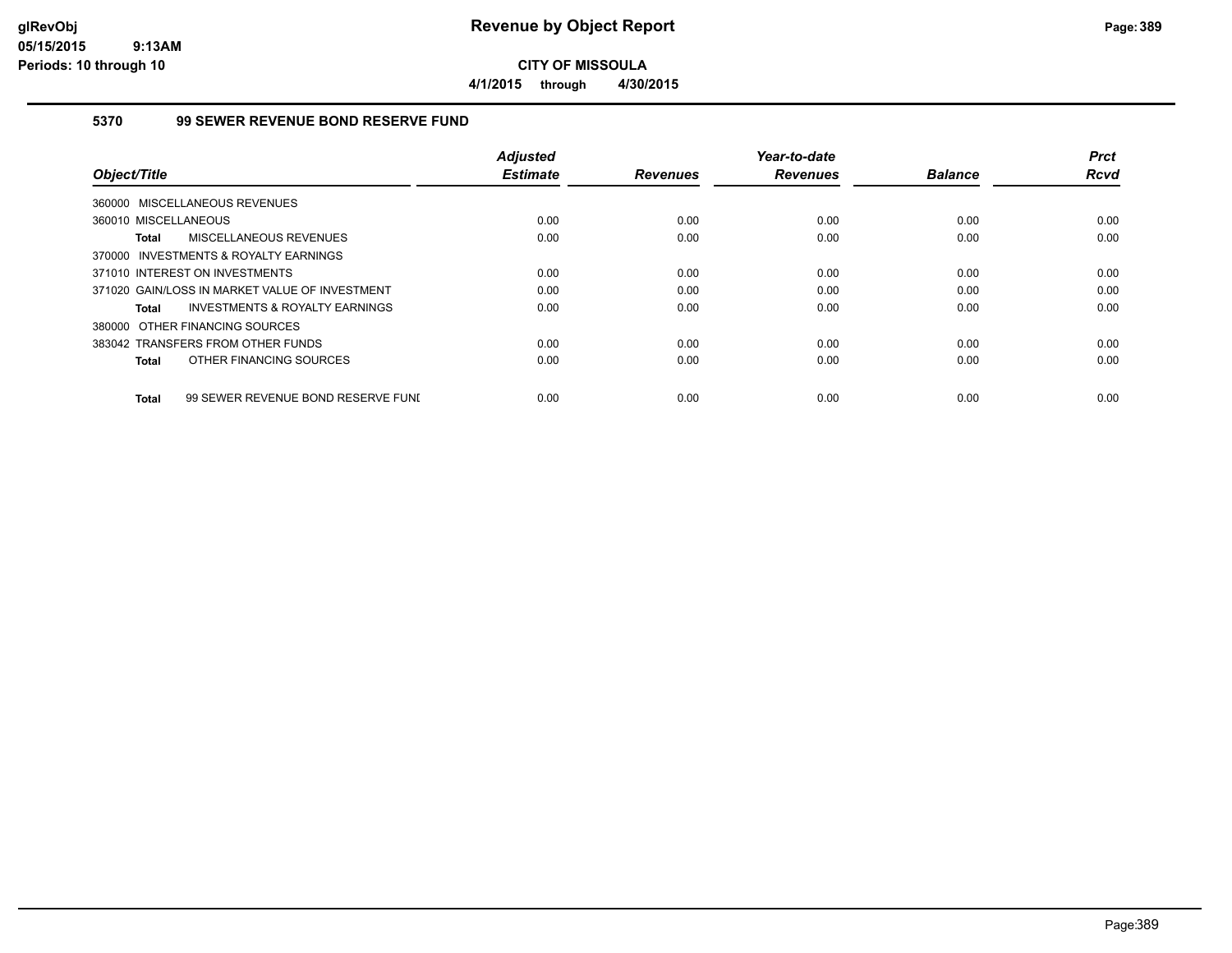**4/1/2015 through 4/30/2015**

**5371 2002 SEWER BONDS**

**5371 2002 SEWER BONDS**

|                                                    | <b>Adjusted</b> |                 | Year-to-date    |                | <b>Prct</b> |
|----------------------------------------------------|-----------------|-----------------|-----------------|----------------|-------------|
| Object/Title                                       | <b>Estimate</b> | <b>Revenues</b> | <b>Revenues</b> | <b>Balance</b> | <b>Rcvd</b> |
| 370000 INVESTMENTS & ROYALTY EARNINGS              |                 |                 |                 |                |             |
| 371010 INTEREST ON INVESTMENTS                     | 0.00            | 0.00            | 0.00            | 0.00           | 0.00        |
| 371020 GAIN/LOSS IN MARKET VALUE OF INVESTMENTS    | 0.00            | 0.00            | 0.00            | 0.00           | 0.00        |
| <b>INVESTMENTS &amp; ROYALTY EARNINGS</b><br>Total | 0.00            | 0.00            | 0.00            | 0.00           | 0.00        |
| 380000 OTHER FINANCING SOURCES                     |                 |                 |                 |                |             |
| 383024 TRANS FR SEWER CLEARING                     | 85.410.00       | 0.00            | 0.00            | 85.410.00      | 0.00        |
| OTHER FINANCING SOURCES<br><b>Total</b>            | 85.410.00       | 0.00            | 0.00            | 85.410.00      | 0.00        |
| <b>Total</b><br>2002 SEWER BONDS                   | 85.410.00       | 0.00            | 0.00            | 85.410.00      | 0.00        |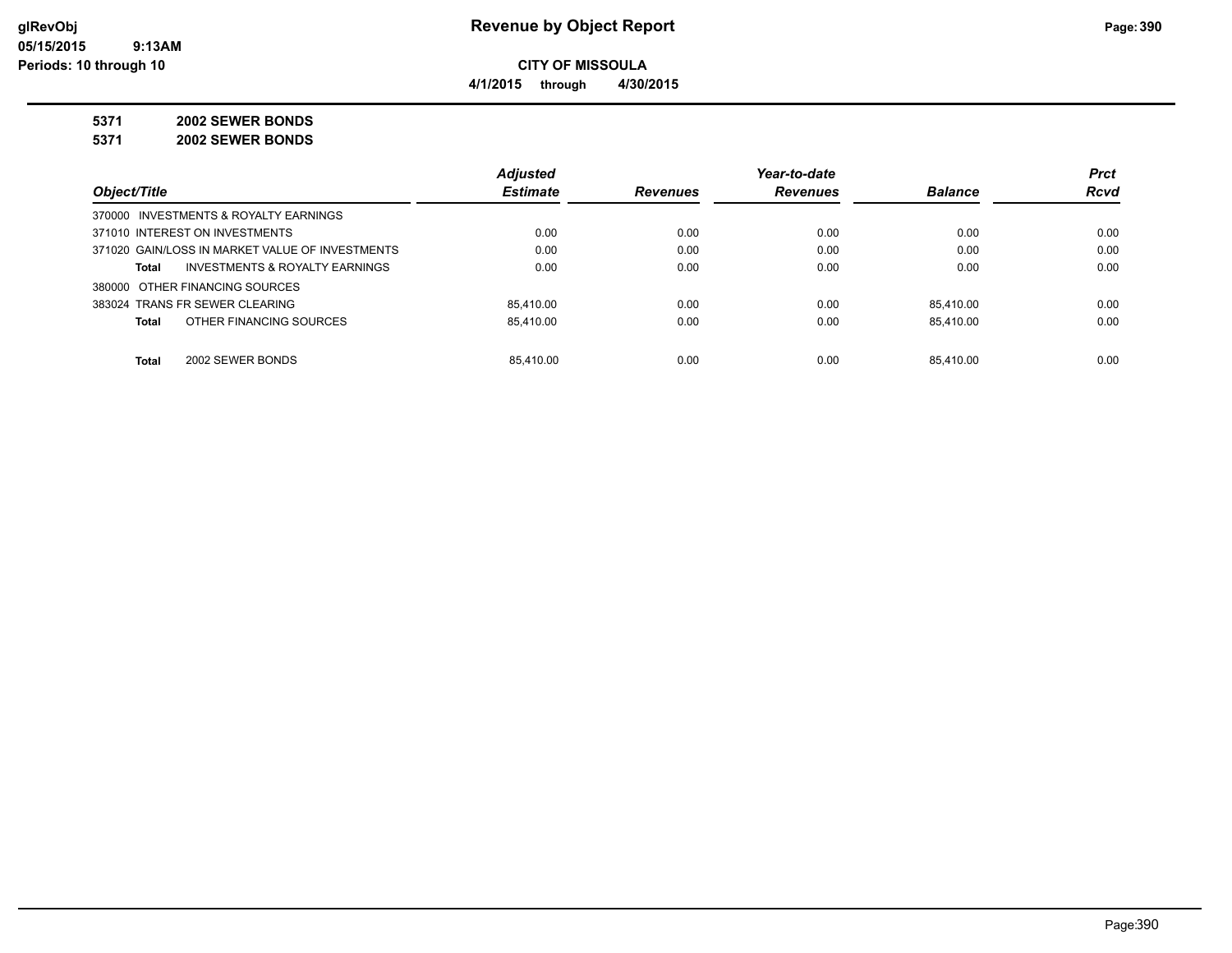**4/1/2015 through 4/30/2015**

#### **5371 2002 SEWER BONDS**

|                                                | <b>Adjusted</b> |                 | Year-to-date    |                | <b>Prct</b> |
|------------------------------------------------|-----------------|-----------------|-----------------|----------------|-------------|
| Object/Title                                   | <b>Estimate</b> | <b>Revenues</b> | <b>Revenues</b> | <b>Balance</b> | <b>Rcvd</b> |
| 370000 INVESTMENTS & ROYALTY EARNINGS          |                 |                 |                 |                |             |
| 371010 INTEREST ON INVESTMENTS                 | 0.00            | 0.00            | 0.00            | 0.00           | 0.00        |
| 371020 GAIN/LOSS IN MARKET VALUE OF INVESTMENT | 0.00            | 0.00            | 0.00            | 0.00           | 0.00        |
| INVESTMENTS & ROYALTY EARNINGS<br>Total        | 0.00            | 0.00            | 0.00            | 0.00           | 0.00        |
| 380000 OTHER FINANCING SOURCES                 |                 |                 |                 |                |             |
| 383024 TRANS FR SEWER CLEARING                 | 85.410.00       | 0.00            | 0.00            | 85.410.00      | 0.00        |
| OTHER FINANCING SOURCES<br>Total               | 85.410.00       | 0.00            | 0.00            | 85.410.00      | 0.00        |
|                                                |                 |                 |                 |                |             |
| <b>Total</b><br>2002 SEWER BONDS               | 85.410.00       | 0.00            | 0.00            | 85.410.00      | 0.00        |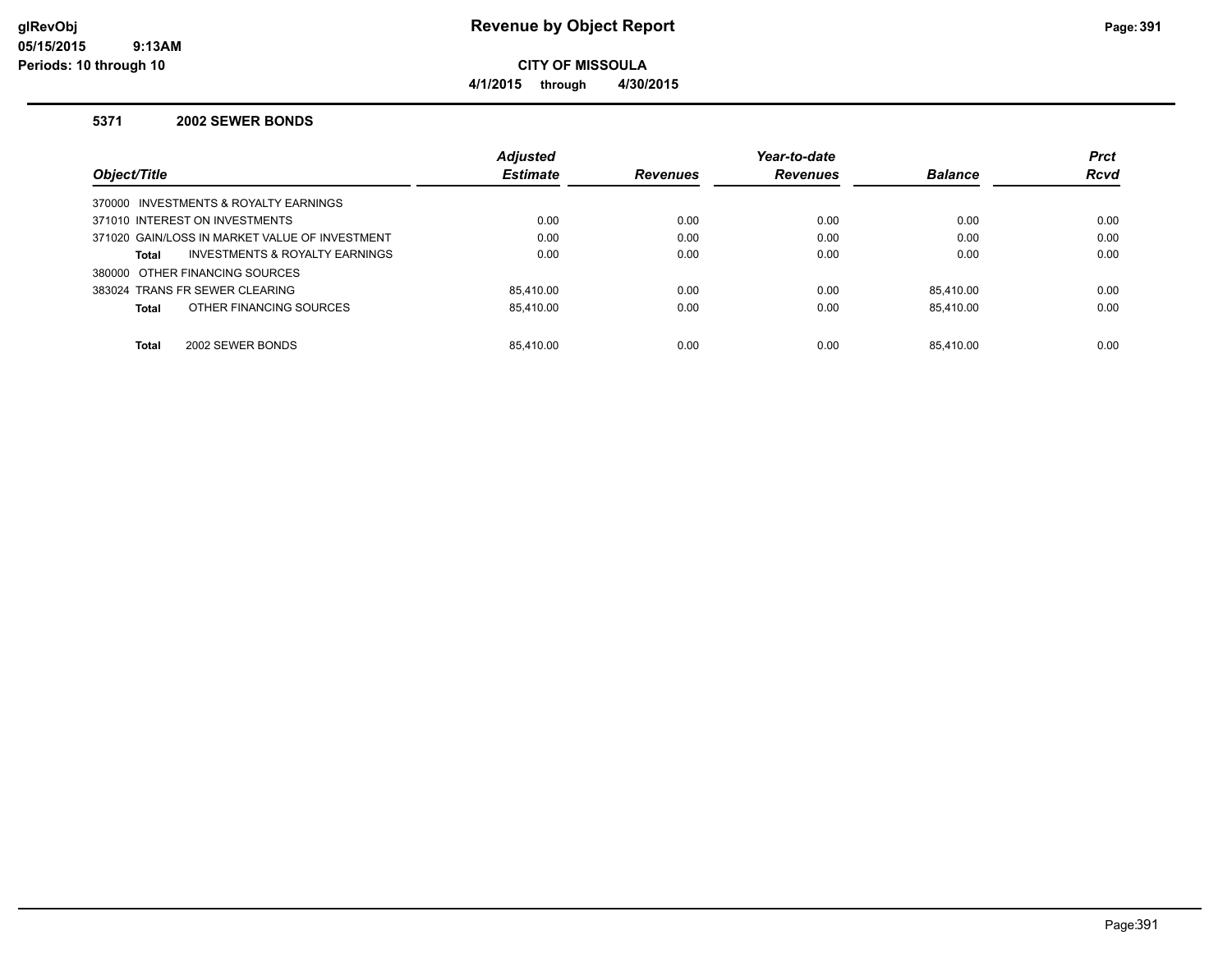**4/1/2015 through 4/30/2015**

#### **5372 2002 SEWER REVENUE BOND**

#### **5372 2002 SEWER REVENUE BOND**

| Object/Title                                       | <b>Adjusted</b><br><b>Estimate</b> | <b>Revenues</b> | Year-to-date<br><b>Revenues</b> | <b>Balance</b> | <b>Prct</b><br><b>Rcvd</b> |
|----------------------------------------------------|------------------------------------|-----------------|---------------------------------|----------------|----------------------------|
| 360000 MISCELLANEOUS REVENUES                      |                                    |                 |                                 |                |                            |
| 360000 MISCELLANEOUS REVENUES                      | 0.00                               | 0.00            | 0.00                            | 0.00           | 0.00                       |
| MISCELLANEOUS REVENUES<br>Total                    | 0.00                               | 0.00            | 0.00                            | 0.00           | 0.00                       |
| INVESTMENTS & ROYALTY EARNINGS<br>370000           |                                    |                 |                                 |                |                            |
| 371010 INTEREST ON INVESTMENTS                     | 0.00                               | 0.00            | 0.00                            | 0.00           | 0.00                       |
| 371020 GAIN/LOSS IN MARKET VALUE OF INVESTMENTS    | 0.00                               | 0.00            | 0.00                            | 0.00           | 0.00                       |
| <b>INVESTMENTS &amp; ROYALTY EARNINGS</b><br>Total | 0.00                               | 0.00            | 0.00                            | 0.00           | 0.00                       |
| 380000 OTHER FINANCING SOURCES                     |                                    |                 |                                 |                |                            |
| 383024 TRANS FR SEWER CLEARING                     | 0.00                               | 0.00            | 0.00                            | 0.00           | 0.00                       |
| 383042 TRANSFERS FROM OTHER FUNDS                  | 0.00                               | 0.00            | 0.00                            | 0.00           | 0.00                       |
| OTHER FINANCING SOURCES<br><b>Total</b>            | 0.00                               | 0.00            | 0.00                            | 0.00           | 0.00                       |
|                                                    |                                    |                 |                                 |                |                            |
| 2002 SEWER REVENUE BOND<br><b>Total</b>            | 0.00                               | 0.00            | 0.00                            | 0.00           | 0.00                       |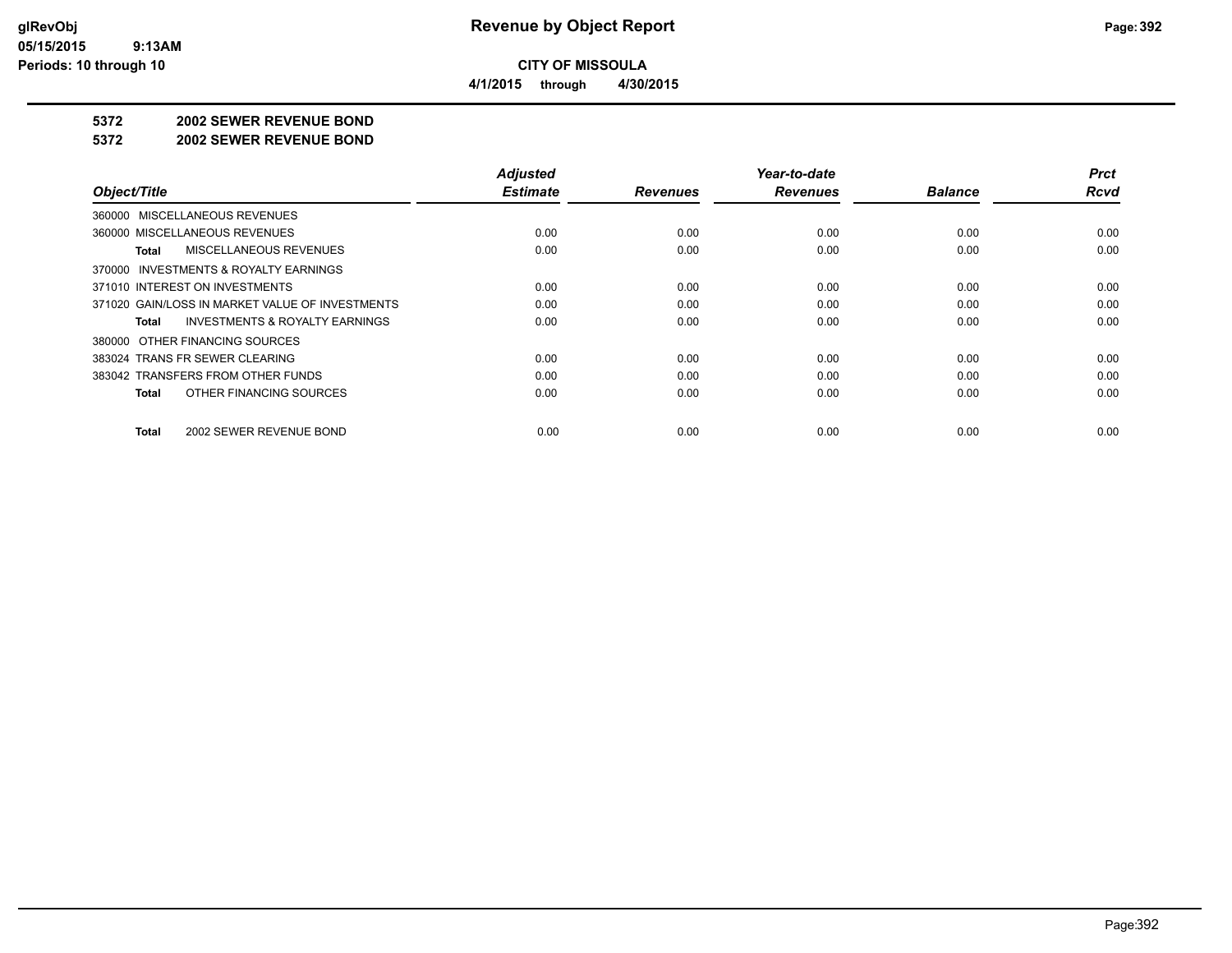**4/1/2015 through 4/30/2015**

## **5372 2002 SEWER REVENUE BOND**

| Object/Title                                       | <b>Adjusted</b><br><b>Estimate</b> | <b>Revenues</b> | Year-to-date<br><b>Revenues</b> | <b>Balance</b> | <b>Prct</b><br>Rcvd |
|----------------------------------------------------|------------------------------------|-----------------|---------------------------------|----------------|---------------------|
| 360000 MISCELLANEOUS REVENUES                      |                                    |                 |                                 |                |                     |
| 360000 MISCELLANEOUS REVENUES                      | 0.00                               | 0.00            | 0.00                            | 0.00           | 0.00                |
| <b>MISCELLANEOUS REVENUES</b><br>Total             | 0.00                               | 0.00            | 0.00                            | 0.00           | 0.00                |
| 370000 INVESTMENTS & ROYALTY EARNINGS              |                                    |                 |                                 |                |                     |
| 371010 INTEREST ON INVESTMENTS                     | 0.00                               | 0.00            | 0.00                            | 0.00           | 0.00                |
| 371020 GAIN/LOSS IN MARKET VALUE OF INVESTMENT     | 0.00                               | 0.00            | 0.00                            | 0.00           | 0.00                |
| <b>INVESTMENTS &amp; ROYALTY EARNINGS</b><br>Total | 0.00                               | 0.00            | 0.00                            | 0.00           | 0.00                |
| 380000 OTHER FINANCING SOURCES                     |                                    |                 |                                 |                |                     |
| 383024 TRANS FR SEWER CLEARING                     | 0.00                               | 0.00            | 0.00                            | 0.00           | 0.00                |
| 383042 TRANSFERS FROM OTHER FUNDS                  | 0.00                               | 0.00            | 0.00                            | 0.00           | 0.00                |
| OTHER FINANCING SOURCES<br>Total                   | 0.00                               | 0.00            | 0.00                            | 0.00           | 0.00                |
| <b>Total</b><br>2002 SEWER REVENUE BOND            | 0.00                               | 0.00            | 0.00                            | 0.00           | 0.00                |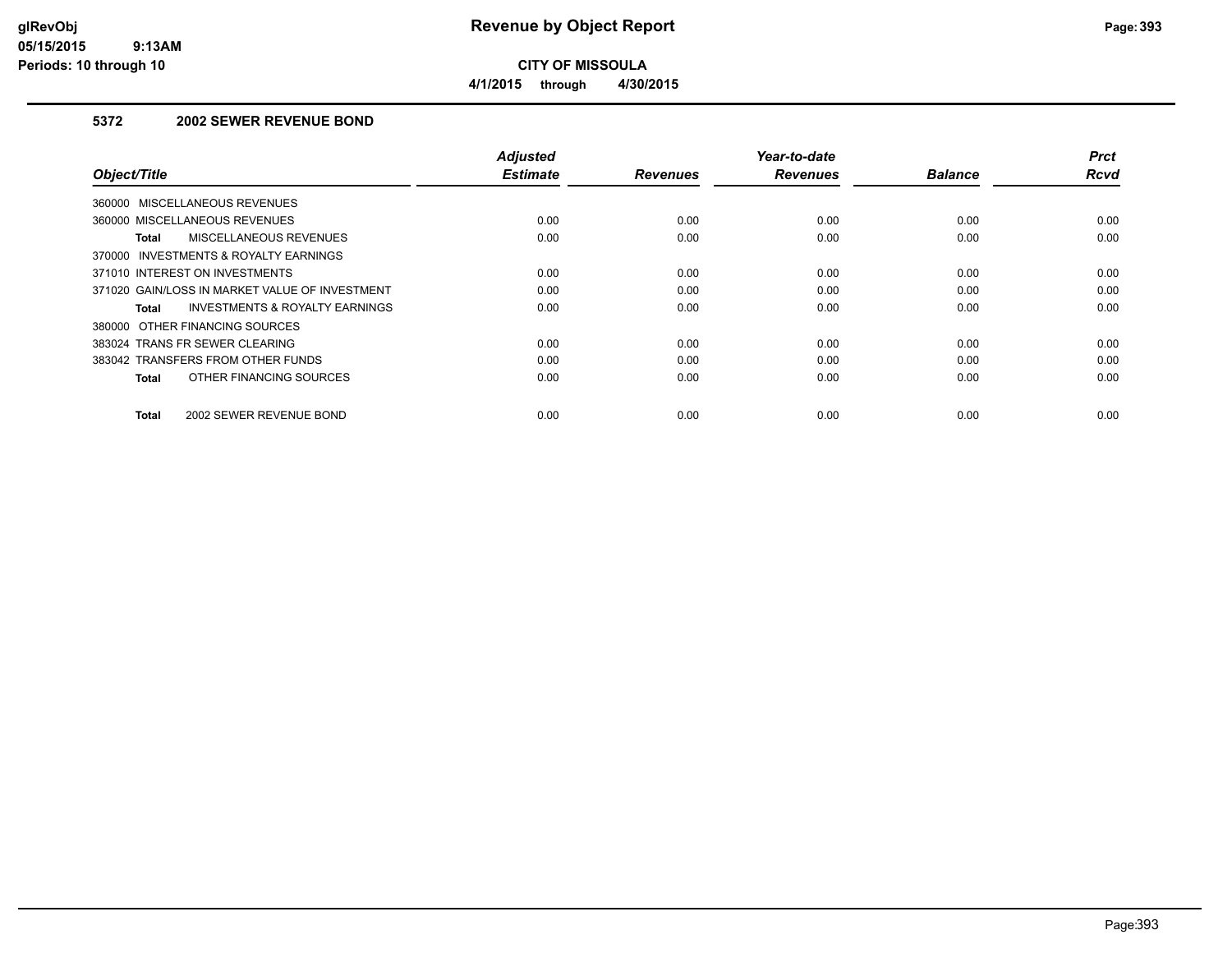**4/1/2015 through 4/30/2015**

## **5373 2002 WWTP UPGRADE REVENUE BOND**

## **5373 2002 WWTP UPGRADE REVENUE BOND**

|                                                 | <b>Adjusted</b> |                 | Year-to-date    |                | <b>Prct</b> |
|-------------------------------------------------|-----------------|-----------------|-----------------|----------------|-------------|
| Object/Title                                    | <b>Estimate</b> | <b>Revenues</b> | <b>Revenues</b> | <b>Balance</b> | <b>Rcvd</b> |
| 370000 INVESTMENTS & ROYALTY EARNINGS           |                 |                 |                 |                |             |
| 371010 INTEREST ON INVESTMENTS                  | 0.00            | 0.00            | 0.00            | 0.00           | 0.00        |
| 371020 GAIN/LOSS IN MARKET VALUE OF INVESTMENTS | 0.00            | 0.00            | 0.00            | 0.00           | 0.00        |
| INVESTMENTS & ROYALTY EARNINGS<br>Total         | 0.00            | 0.00            | 0.00            | 0.00           | 0.00        |
| 380000 OTHER FINANCING SOURCES                  |                 |                 |                 |                |             |
| 383024 TRANS FR SEWER CLEARING                  | 331.350.00      | 0.00            | 0.00            | 331.350.00     | 0.00        |
| OTHER FINANCING SOURCES<br>Total                | 331,350.00      | 0.00            | 0.00            | 331,350.00     | 0.00        |
|                                                 |                 |                 |                 |                |             |
| 2002 WWTP UPGRADE REVENUE BOND<br>Total         | 331.350.00      | 0.00            | 0.00            | 331.350.00     | 0.00        |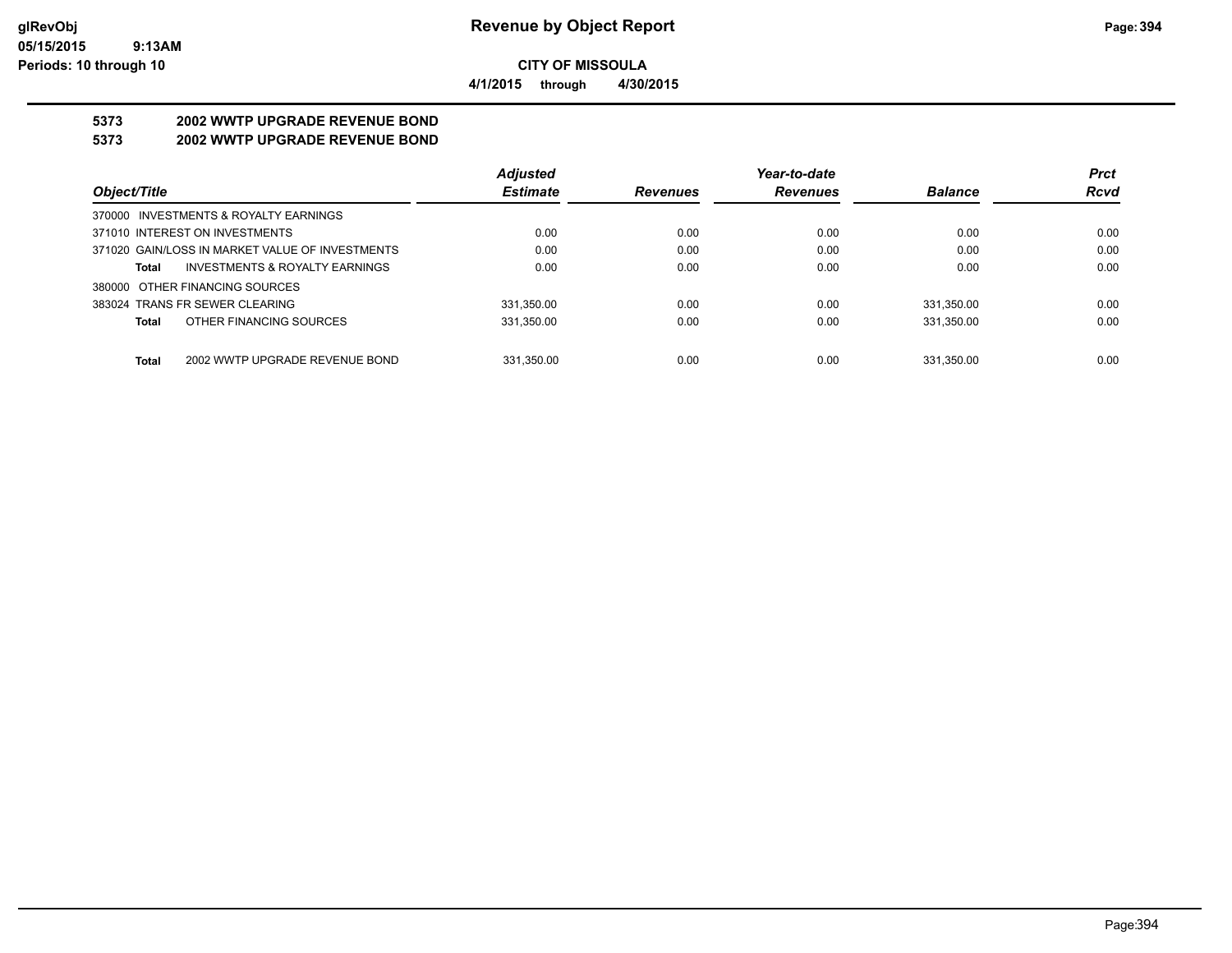**4/1/2015 through 4/30/2015**

## **5373 2002 WWTP UPGRADE REVENUE BOND**

|                                                | <b>Adjusted</b> |                 | Year-to-date    |                | <b>Prct</b> |
|------------------------------------------------|-----------------|-----------------|-----------------|----------------|-------------|
| Object/Title                                   | <b>Estimate</b> | <b>Revenues</b> | <b>Revenues</b> | <b>Balance</b> | <b>Rcvd</b> |
| 370000 INVESTMENTS & ROYALTY EARNINGS          |                 |                 |                 |                |             |
| 371010 INTEREST ON INVESTMENTS                 | 0.00            | 0.00            | 0.00            | 0.00           | 0.00        |
| 371020 GAIN/LOSS IN MARKET VALUE OF INVESTMENT | 0.00            | 0.00            | 0.00            | 0.00           | 0.00        |
| INVESTMENTS & ROYALTY EARNINGS<br>Total        | 0.00            | 0.00            | 0.00            | 0.00           | 0.00        |
| 380000 OTHER FINANCING SOURCES                 |                 |                 |                 |                |             |
| 383024 TRANS FR SEWER CLEARING                 | 331.350.00      | 0.00            | 0.00            | 331.350.00     | 0.00        |
| OTHER FINANCING SOURCES<br>Total               | 331,350.00      | 0.00            | 0.00            | 331.350.00     | 0.00        |
|                                                |                 |                 |                 |                |             |
| <b>Total</b><br>2002 WWTP UPGRADE REVENUE BOND | 331.350.00      | 0.00            | 0.00            | 331.350.00     | 0.00        |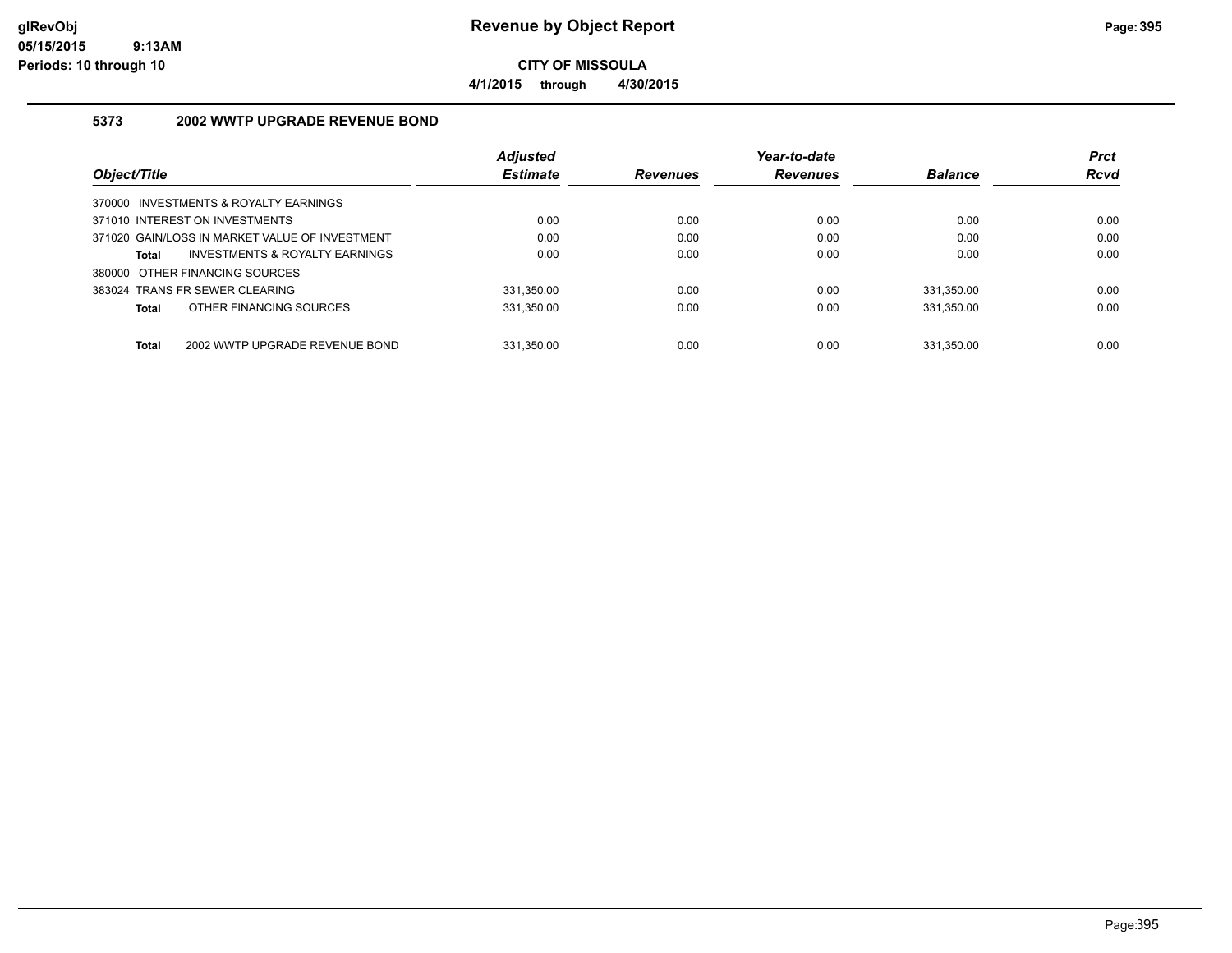**4/1/2015 through 4/30/2015**

#### **5374 2002 WWTP UPGRADE RESERVE**

#### **5374 2002 WWTP UPGRADE RESERVE**

|                                                    | <b>Adjusted</b> |                 | Year-to-date    |                | <b>Prct</b> |
|----------------------------------------------------|-----------------|-----------------|-----------------|----------------|-------------|
| Object/Title                                       | <b>Estimate</b> | <b>Revenues</b> | <b>Revenues</b> | <b>Balance</b> | <b>Rcvd</b> |
| 360000 MISCELLANEOUS REVENUES                      |                 |                 |                 |                |             |
| 360000 MISCELLANEOUS REVENUES                      | 0.00            | 0.00            | 0.00            | 0.00           | 0.00        |
| <b>MISCELLANEOUS REVENUES</b><br>Total             | 0.00            | 0.00            | 0.00            | 0.00           | 0.00        |
| 370000 INVESTMENTS & ROYALTY EARNINGS              |                 |                 |                 |                |             |
| 371010 INTEREST ON INVESTMENTS                     | 0.00            | 0.00            | 0.00            | 0.00           | 0.00        |
| 371020 GAIN/LOSS IN MARKET VALUE OF INVESTMENTS    | 0.00            | 0.00            | 0.00            | 0.00           | 0.00        |
| <b>INVESTMENTS &amp; ROYALTY EARNINGS</b><br>Total | 0.00            | 0.00            | 0.00            | 0.00           | 0.00        |
| 380000 OTHER FINANCING SOURCES                     |                 |                 |                 |                |             |
| 381002 SRF LOAN                                    | 0.00            | 0.00            | 0.00            | 0.00           | 0.00        |
| 383042 TRANSFERS FROM OTHER FUNDS                  | 0.00            | 0.00            | 0.00            | 0.00           | 0.00        |
| OTHER FINANCING SOURCES<br>Total                   | 0.00            | 0.00            | 0.00            | 0.00           | 0.00        |
| 2002 WWTP UPGRADE RESERVE<br>Total                 | 0.00            | 0.00            | 0.00            | 0.00           | 0.00        |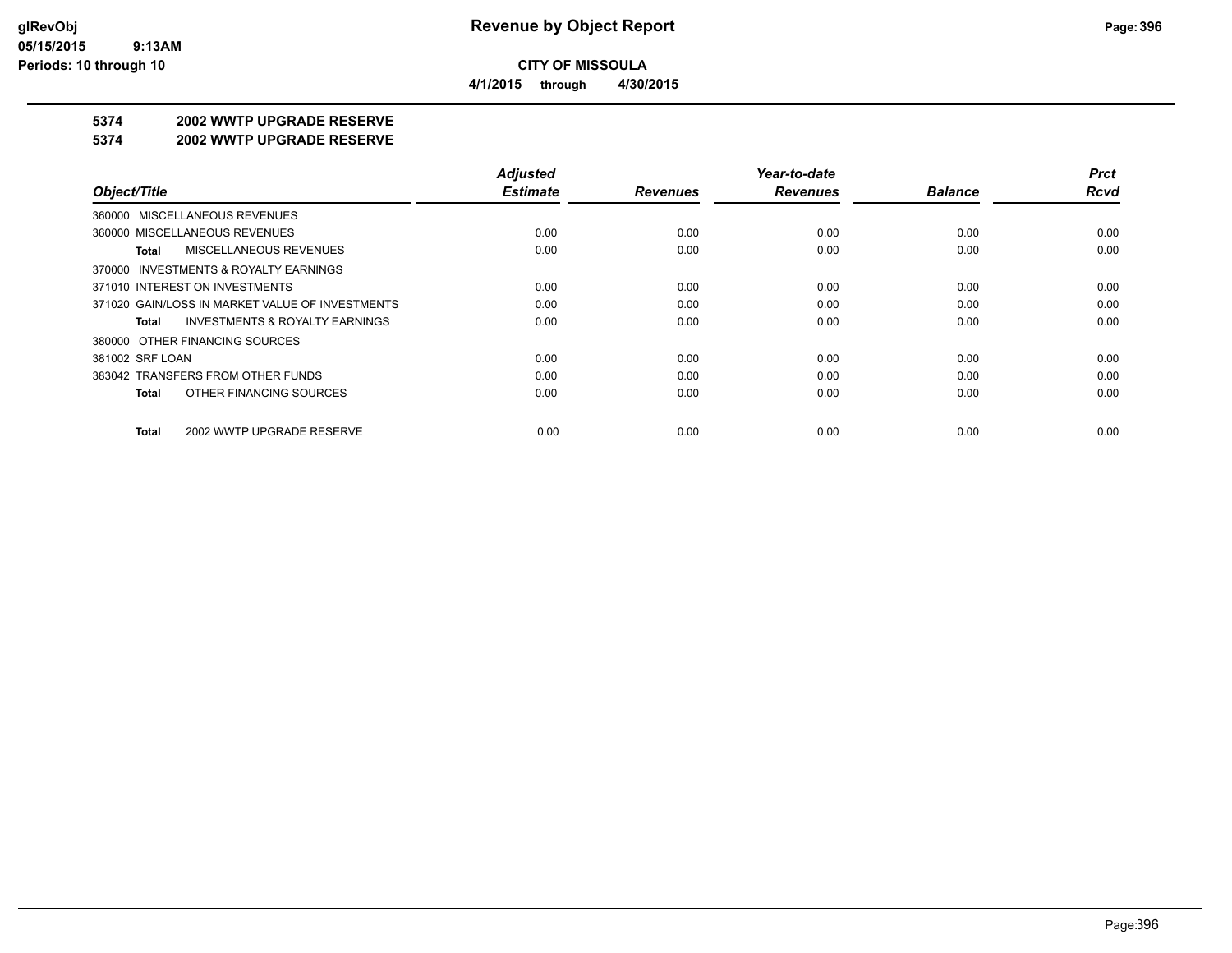**4/1/2015 through 4/30/2015**

## **5374 2002 WWTP UPGRADE RESERVE**

| Object/Title                                       | <b>Adjusted</b><br><b>Estimate</b> | <b>Revenues</b> | Year-to-date<br><b>Revenues</b> | <b>Balance</b> | <b>Prct</b><br><b>Rcvd</b> |
|----------------------------------------------------|------------------------------------|-----------------|---------------------------------|----------------|----------------------------|
| 360000 MISCELLANEOUS REVENUES                      |                                    |                 |                                 |                |                            |
| 360000 MISCELLANEOUS REVENUES                      | 0.00                               | 0.00            | 0.00                            | 0.00           | 0.00                       |
| MISCELLANEOUS REVENUES<br>Total                    | 0.00                               | 0.00            | 0.00                            | 0.00           | 0.00                       |
| 370000 INVESTMENTS & ROYALTY EARNINGS              |                                    |                 |                                 |                |                            |
| 371010 INTEREST ON INVESTMENTS                     | 0.00                               | 0.00            | 0.00                            | 0.00           | 0.00                       |
| 371020 GAIN/LOSS IN MARKET VALUE OF INVESTMENT     | 0.00                               | 0.00            | 0.00                            | 0.00           | 0.00                       |
| <b>INVESTMENTS &amp; ROYALTY EARNINGS</b><br>Total | 0.00                               | 0.00            | 0.00                            | 0.00           | 0.00                       |
| 380000 OTHER FINANCING SOURCES                     |                                    |                 |                                 |                |                            |
| 381002 SRF LOAN                                    | 0.00                               | 0.00            | 0.00                            | 0.00           | 0.00                       |
| 383042 TRANSFERS FROM OTHER FUNDS                  | 0.00                               | 0.00            | 0.00                            | 0.00           | 0.00                       |
| OTHER FINANCING SOURCES<br>Total                   | 0.00                               | 0.00            | 0.00                            | 0.00           | 0.00                       |
| 2002 WWTP UPGRADE RESERVE<br>Total                 | 0.00                               | 0.00            | 0.00                            | 0.00           | 0.00                       |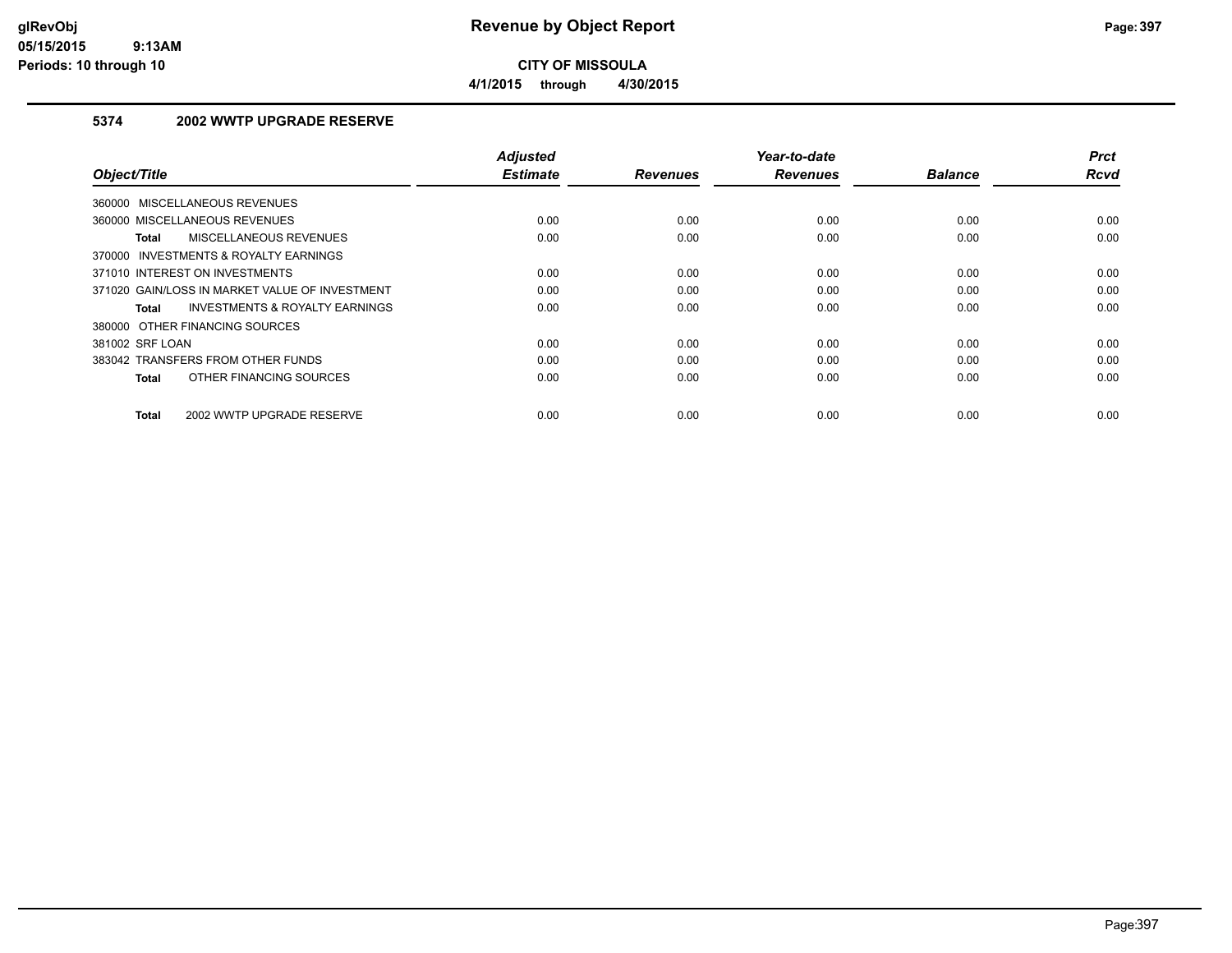**4/1/2015 through 4/30/2015**

**5375 2003 WWTP SRF \$3.8M EPA DEBT**

**5375 2003 WWTP SRF \$3.8M EPA DEBT**

|                                                 | <b>Adjusted</b> |                 | Year-to-date    |                | <b>Prct</b> |
|-------------------------------------------------|-----------------|-----------------|-----------------|----------------|-------------|
| Object/Title                                    | <b>Estimate</b> | <b>Revenues</b> | <b>Revenues</b> | <b>Balance</b> | Rcvd        |
| 340000 CHARGES FOR SERVICES                     |                 |                 |                 |                |             |
| 343032 SEWER INSTALLATION CHARGES               | 0.00            | 0.00            | 0.00            | 0.00           | 0.00        |
| <b>CHARGES FOR SERVICES</b><br>Total            | 0.00            | 0.00            | 0.00            | 0.00           | 0.00        |
| 370000 INVESTMENTS & ROYALTY EARNINGS           |                 |                 |                 |                |             |
| 371010 INTEREST ON INVESTMENTS                  | 0.00            | 0.00            | 0.00            | 0.00           | 0.00        |
| 371020 GAIN/LOSS IN MARKET VALUE OF INVESTMENTS | 0.00            | 0.00            | 0.00            | 0.00           | 0.00        |
| INVESTMENTS & ROYALTY EARNINGS<br>Total         | 0.00            | 0.00            | 0.00            | 0.00           | 0.00        |
| 380000 OTHER FINANCING SOURCES                  |                 |                 |                 |                |             |
| 383024 TRANS FR SEWER CLEARING                  | 250,595.00      | 0.00            | 0.00            | 250,595.00     | 0.00        |
| OTHER FINANCING SOURCES<br>Total                | 250,595.00      | 0.00            | 0.00            | 250,595.00     | 0.00        |
| 2003 WWTP SRF \$3.8M EPA DEBT<br><b>Total</b>   | 250.595.00      | 0.00            | 0.00            | 250.595.00     | 0.00        |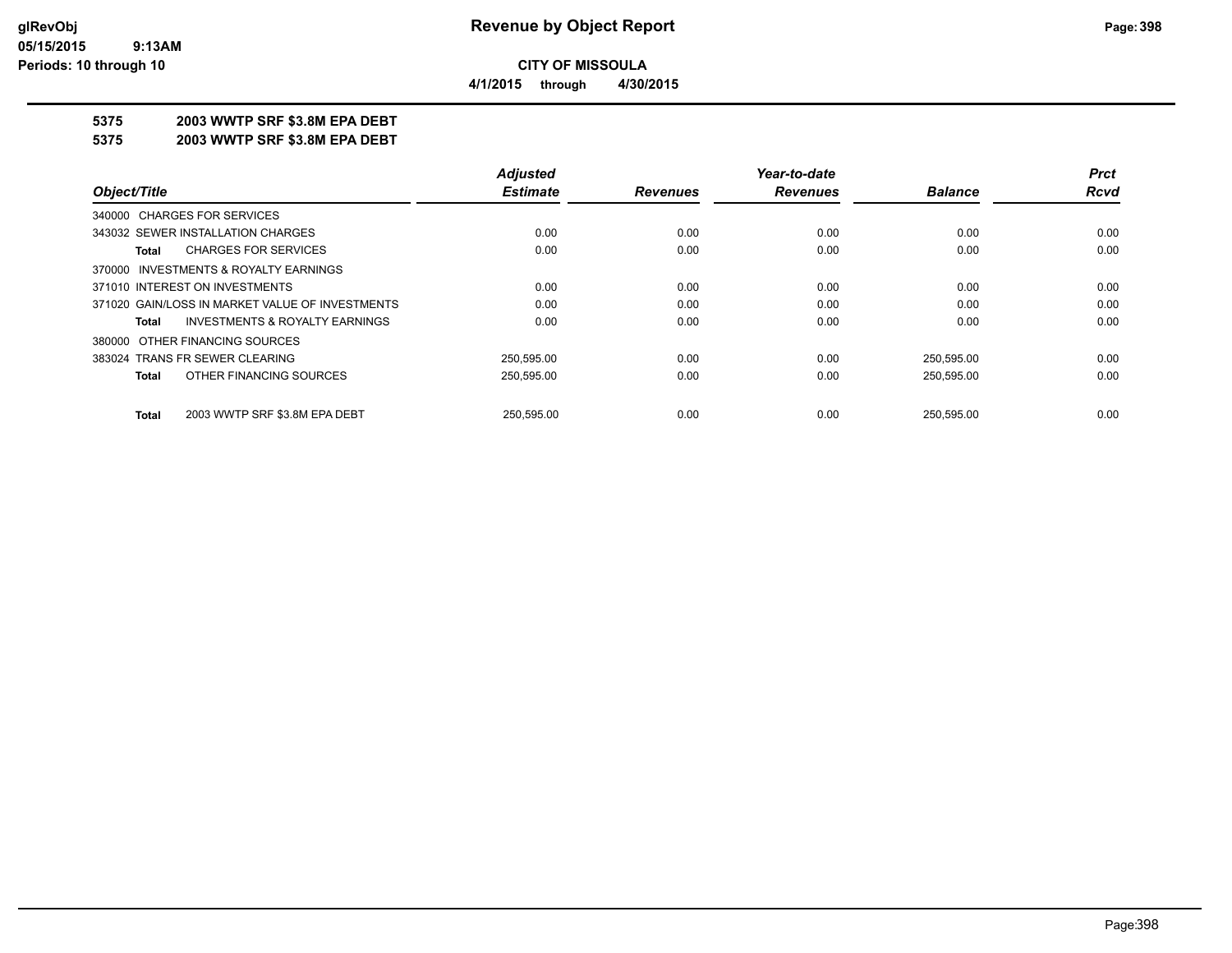**4/1/2015 through 4/30/2015**

## **5375 2003 WWTP SRF \$3.8M EPA DEBT**

| Object/Title                                   | <b>Adjusted</b><br><b>Estimate</b> | <b>Revenues</b> | Year-to-date<br><b>Revenues</b> | <b>Balance</b> | <b>Prct</b><br><b>Rcvd</b> |
|------------------------------------------------|------------------------------------|-----------------|---------------------------------|----------------|----------------------------|
|                                                |                                    |                 |                                 |                |                            |
| <b>CHARGES FOR SERVICES</b><br>340000          |                                    |                 |                                 |                |                            |
| 343032 SEWER INSTALLATION CHARGES              | 0.00                               | 0.00            | 0.00                            | 0.00           | 0.00                       |
| <b>CHARGES FOR SERVICES</b><br>Total           | 0.00                               | 0.00            | 0.00                            | 0.00           | 0.00                       |
| 370000 INVESTMENTS & ROYALTY EARNINGS          |                                    |                 |                                 |                |                            |
| 371010 INTEREST ON INVESTMENTS                 | 0.00                               | 0.00            | 0.00                            | 0.00           | 0.00                       |
| 371020 GAIN/LOSS IN MARKET VALUE OF INVESTMENT | 0.00                               | 0.00            | 0.00                            | 0.00           | 0.00                       |
| INVESTMENTS & ROYALTY EARNINGS<br>Total        | 0.00                               | 0.00            | 0.00                            | 0.00           | 0.00                       |
| 380000 OTHER FINANCING SOURCES                 |                                    |                 |                                 |                |                            |
| 383024 TRANS FR SEWER CLEARING                 | 250,595.00                         | 0.00            | 0.00                            | 250,595.00     | 0.00                       |
| OTHER FINANCING SOURCES<br><b>Total</b>        | 250,595.00                         | 0.00            | 0.00                            | 250,595.00     | 0.00                       |
| 2003 WWTP SRF \$3.8M EPA DEBT<br><b>Total</b>  | 250.595.00                         | 0.00            | 0.00                            | 250.595.00     | 0.00                       |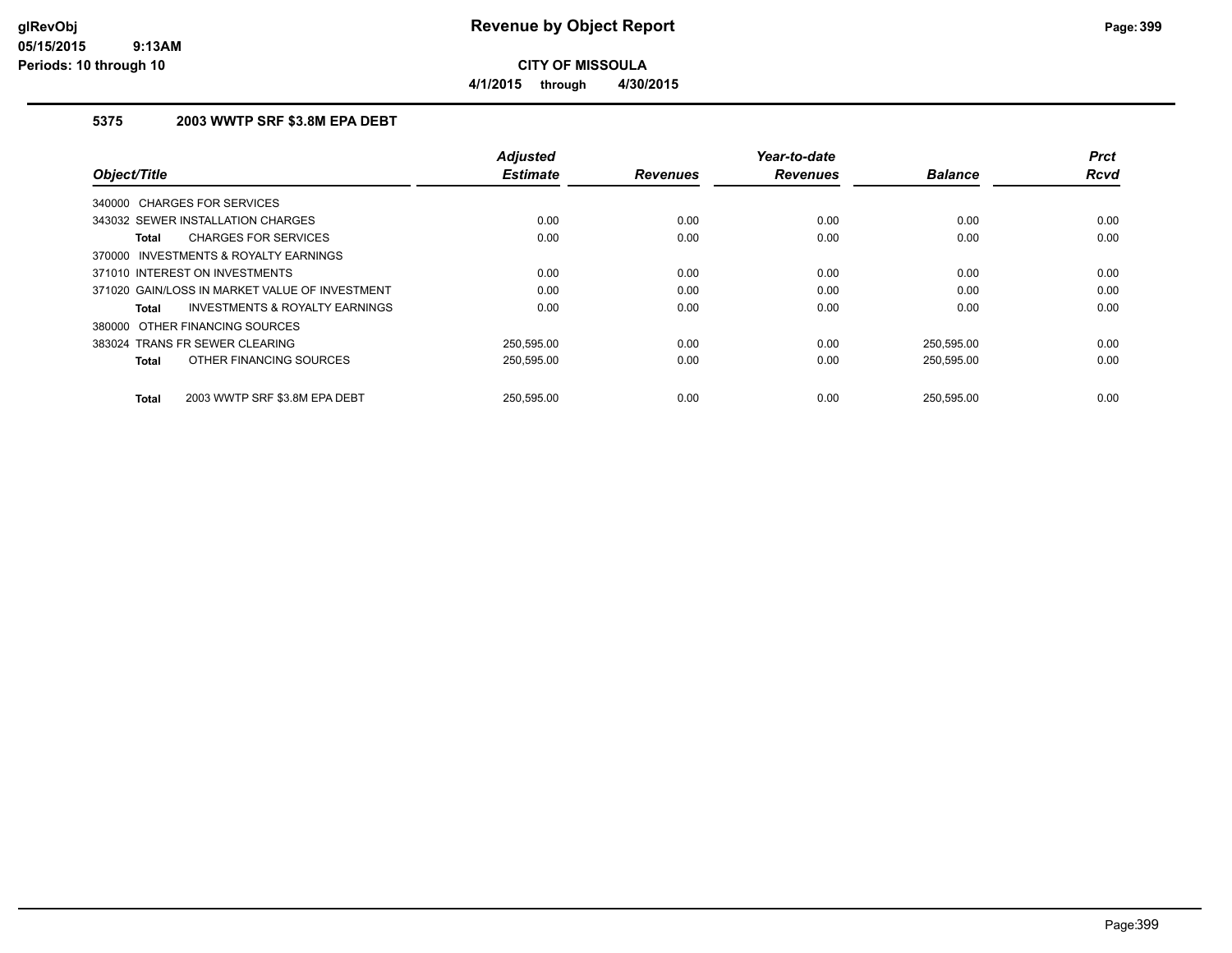**4/1/2015 through 4/30/2015**

## **5376 2003 WWTP SRF \$3.8M EPA RESERVE**

**5376 2003 WWTP SRF \$3.8M EPA RESERVE**

|                                                    | <b>Adjusted</b> |                 | Year-to-date    |                | <b>Prct</b> |
|----------------------------------------------------|-----------------|-----------------|-----------------|----------------|-------------|
| Object/Title                                       | <b>Estimate</b> | <b>Revenues</b> | <b>Revenues</b> | <b>Balance</b> | <b>Rcvd</b> |
| 360000 MISCELLANEOUS REVENUES                      |                 |                 |                 |                |             |
| 360000 MISCELLANEOUS REVENUES                      | 0.00            | 0.00            | 0.00            | 0.00           | 0.00        |
| 360010 MISCELLANEOUS                               | 0.00            | 0.00            | 0.00            | 0.00           | 0.00        |
| MISCELLANEOUS REVENUES<br>Total                    | 0.00            | 0.00            | 0.00            | 0.00           | 0.00        |
| 370000 INVESTMENTS & ROYALTY EARNINGS              |                 |                 |                 |                |             |
| 371010 INTEREST ON INVESTMENTS                     | 0.00            | 0.00            | 0.00            | 0.00           | 0.00        |
| 371020 GAIN/LOSS IN MARKET VALUE OF INVESTMENTS    | 0.00            | 0.00            | 0.00            | 0.00           | 0.00        |
| <b>INVESTMENTS &amp; ROYALTY EARNINGS</b><br>Total | 0.00            | 0.00            | 0.00            | 0.00           | 0.00        |
| 380000 OTHER FINANCING SOURCES                     |                 |                 |                 |                |             |
| 381002 SRF LOAN                                    | 0.00            | 0.00            | 0.00            | 0.00           | 0.00        |
| 383042 TRANSFERS FROM OTHER FUNDS                  | 0.00            | 0.00            | 0.00            | 0.00           | 0.00        |
| OTHER FINANCING SOURCES<br>Total                   | 0.00            | 0.00            | 0.00            | 0.00           | 0.00        |
| 2003 WWTP SRF \$3.8M EPA RESERVE<br>Total          | 0.00            | 0.00            | 0.00            | 0.00           | 0.00        |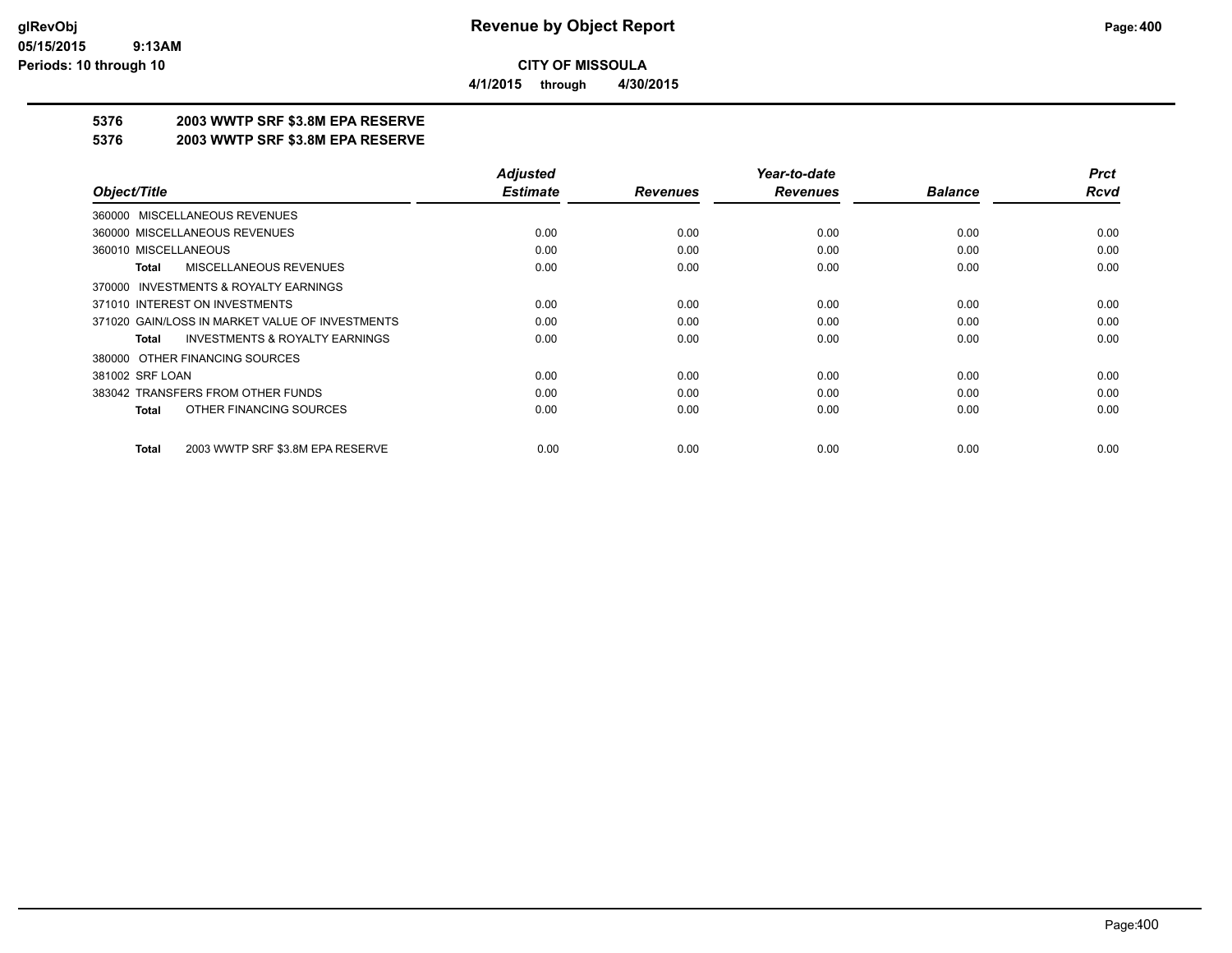**4/1/2015 through 4/30/2015**

## **5376 2003 WWTP SRF \$3.8M EPA RESERVE**

| Object/Title                                              | <b>Adjusted</b><br><b>Estimate</b> | <b>Revenues</b> | Year-to-date<br><b>Revenues</b> | <b>Balance</b> | <b>Prct</b><br><b>Rcvd</b> |
|-----------------------------------------------------------|------------------------------------|-----------------|---------------------------------|----------------|----------------------------|
| 360000 MISCELLANEOUS REVENUES                             |                                    |                 |                                 |                |                            |
|                                                           |                                    |                 |                                 |                |                            |
| 360000 MISCELLANEOUS REVENUES                             | 0.00                               | 0.00            | 0.00                            | 0.00           | 0.00                       |
| 360010 MISCELLANEOUS                                      | 0.00                               | 0.00            | 0.00                            | 0.00           | 0.00                       |
| <b>MISCELLANEOUS REVENUES</b><br><b>Total</b>             | 0.00                               | 0.00            | 0.00                            | 0.00           | 0.00                       |
| INVESTMENTS & ROYALTY EARNINGS<br>370000                  |                                    |                 |                                 |                |                            |
| 371010 INTEREST ON INVESTMENTS                            | 0.00                               | 0.00            | 0.00                            | 0.00           | 0.00                       |
| 371020 GAIN/LOSS IN MARKET VALUE OF INVESTMENT            | 0.00                               | 0.00            | 0.00                            | 0.00           | 0.00                       |
| <b>INVESTMENTS &amp; ROYALTY EARNINGS</b><br><b>Total</b> | 0.00                               | 0.00            | 0.00                            | 0.00           | 0.00                       |
| 380000 OTHER FINANCING SOURCES                            |                                    |                 |                                 |                |                            |
| 381002 SRF LOAN                                           | 0.00                               | 0.00            | 0.00                            | 0.00           | 0.00                       |
| 383042 TRANSFERS FROM OTHER FUNDS                         | 0.00                               | 0.00            | 0.00                            | 0.00           | 0.00                       |
| OTHER FINANCING SOURCES<br><b>Total</b>                   | 0.00                               | 0.00            | 0.00                            | 0.00           | 0.00                       |
|                                                           |                                    |                 |                                 |                |                            |
| 2003 WWTP SRF \$3.8M EPA RESERVE<br><b>Total</b>          | 0.00                               | 0.00            | 0.00                            | 0.00           | 0.00                       |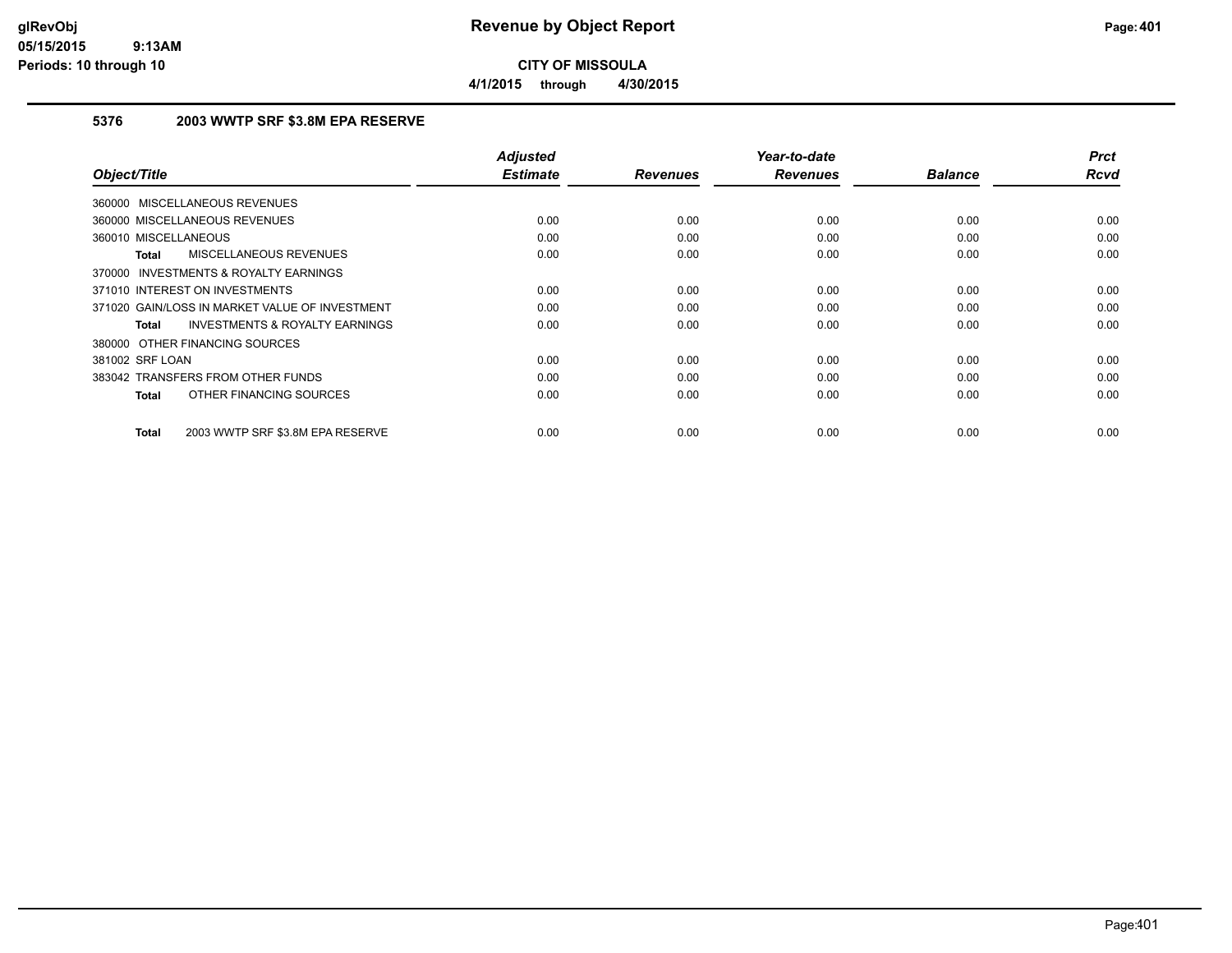**4/1/2015 through 4/30/2015**

# **5377 2004 WWTP \$3.023 LOAN DEBT SERVICE**

## **5377 2004 WWTP \$3.023 LOAN DEBT SERVICE**

|                                                     | <b>Adjusted</b> |                 | Year-to-date    |                | <b>Prct</b> |
|-----------------------------------------------------|-----------------|-----------------|-----------------|----------------|-------------|
| Object/Title                                        | <b>Estimate</b> | <b>Revenues</b> | <b>Revenues</b> | <b>Balance</b> | Rcvd        |
| 340000 CHARGES FOR SERVICES                         |                 |                 |                 |                |             |
| 343032 SEWER INSTALLATION CHARGES                   | 0.00            | 0.00            | 0.00            | 0.00           | 0.00        |
| <b>CHARGES FOR SERVICES</b><br>Total                | 0.00            | 0.00            | 0.00            | 0.00           | 0.00        |
| 370000 INVESTMENTS & ROYALTY EARNINGS               |                 |                 |                 |                |             |
| 371010 INTEREST ON INVESTMENTS                      | 0.00            | 0.00            | 0.00            | 0.00           | 0.00        |
| 371020 GAIN/LOSS IN MARKET VALUE OF INVESTMENTS     | 0.00            | 0.00            | 0.00            | 0.00           | 0.00        |
| <b>INVESTMENTS &amp; ROYALTY EARNINGS</b><br>Total  | 0.00            | 0.00            | 0.00            | 0.00           | 0.00        |
| 380000 OTHER FINANCING SOURCES                      |                 |                 |                 |                |             |
| 383024 TRANS FR SEWER CLEARING                      | 0.00            | 0.00            | 0.00            | 0.00           | 0.00        |
| OTHER FINANCING SOURCES<br>Total                    | 0.00            | 0.00            | 0.00            | 0.00           | 0.00        |
| 2004 WWTP \$3.023 LOAN DEBT SERVICE<br><b>Total</b> | 0.00            | 0.00            | 0.00            | 0.00           | 0.00        |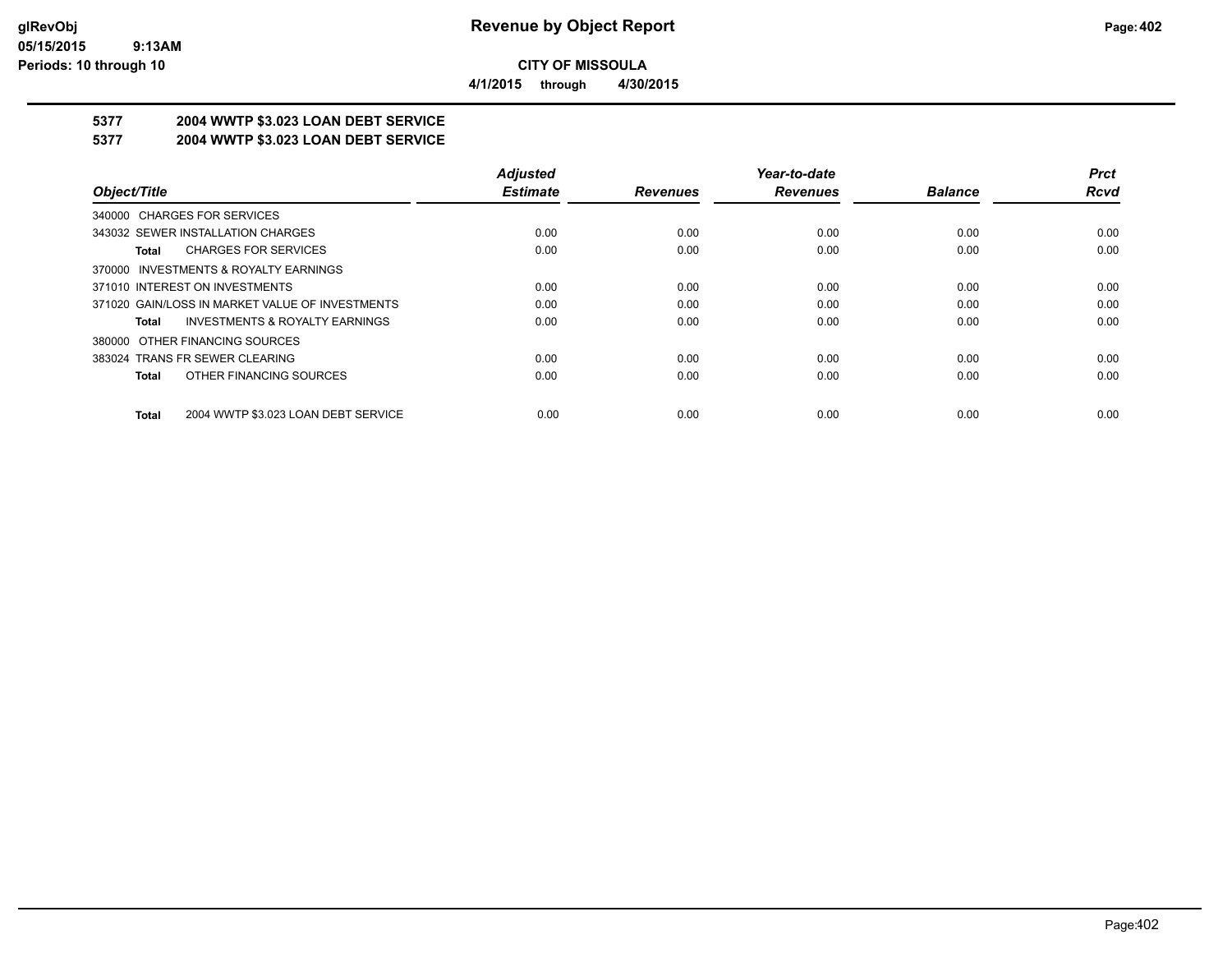**4/1/2015 through 4/30/2015**

## **5377 2004 WWTP \$3.023 LOAN DEBT SERVICE**

| Object/Title                                        | <b>Adjusted</b><br><b>Estimate</b> | <b>Revenues</b> | Year-to-date<br><b>Revenues</b> | <b>Balance</b> | <b>Prct</b><br><b>Rcvd</b> |
|-----------------------------------------------------|------------------------------------|-----------------|---------------------------------|----------------|----------------------------|
| 340000 CHARGES FOR SERVICES                         |                                    |                 |                                 |                |                            |
| 343032 SEWER INSTALLATION CHARGES                   | 0.00                               | 0.00            | 0.00                            | 0.00           | 0.00                       |
| <b>CHARGES FOR SERVICES</b><br>Total                | 0.00                               | 0.00            | 0.00                            | 0.00           | 0.00                       |
| 370000 INVESTMENTS & ROYALTY EARNINGS               |                                    |                 |                                 |                |                            |
| 371010 INTEREST ON INVESTMENTS                      | 0.00                               | 0.00            | 0.00                            | 0.00           | 0.00                       |
| 371020 GAIN/LOSS IN MARKET VALUE OF INVESTMENT      | 0.00                               | 0.00            | 0.00                            | 0.00           | 0.00                       |
| INVESTMENTS & ROYALTY EARNINGS<br>Total             | 0.00                               | 0.00            | 0.00                            | 0.00           | 0.00                       |
| 380000 OTHER FINANCING SOURCES                      |                                    |                 |                                 |                |                            |
| 383024 TRANS FR SEWER CLEARING                      | 0.00                               | 0.00            | 0.00                            | 0.00           | 0.00                       |
| OTHER FINANCING SOURCES<br><b>Total</b>             | 0.00                               | 0.00            | 0.00                            | 0.00           | 0.00                       |
| 2004 WWTP \$3.023 LOAN DEBT SERVICE<br><b>Total</b> | 0.00                               | 0.00            | 0.00                            | 0.00           | 0.00                       |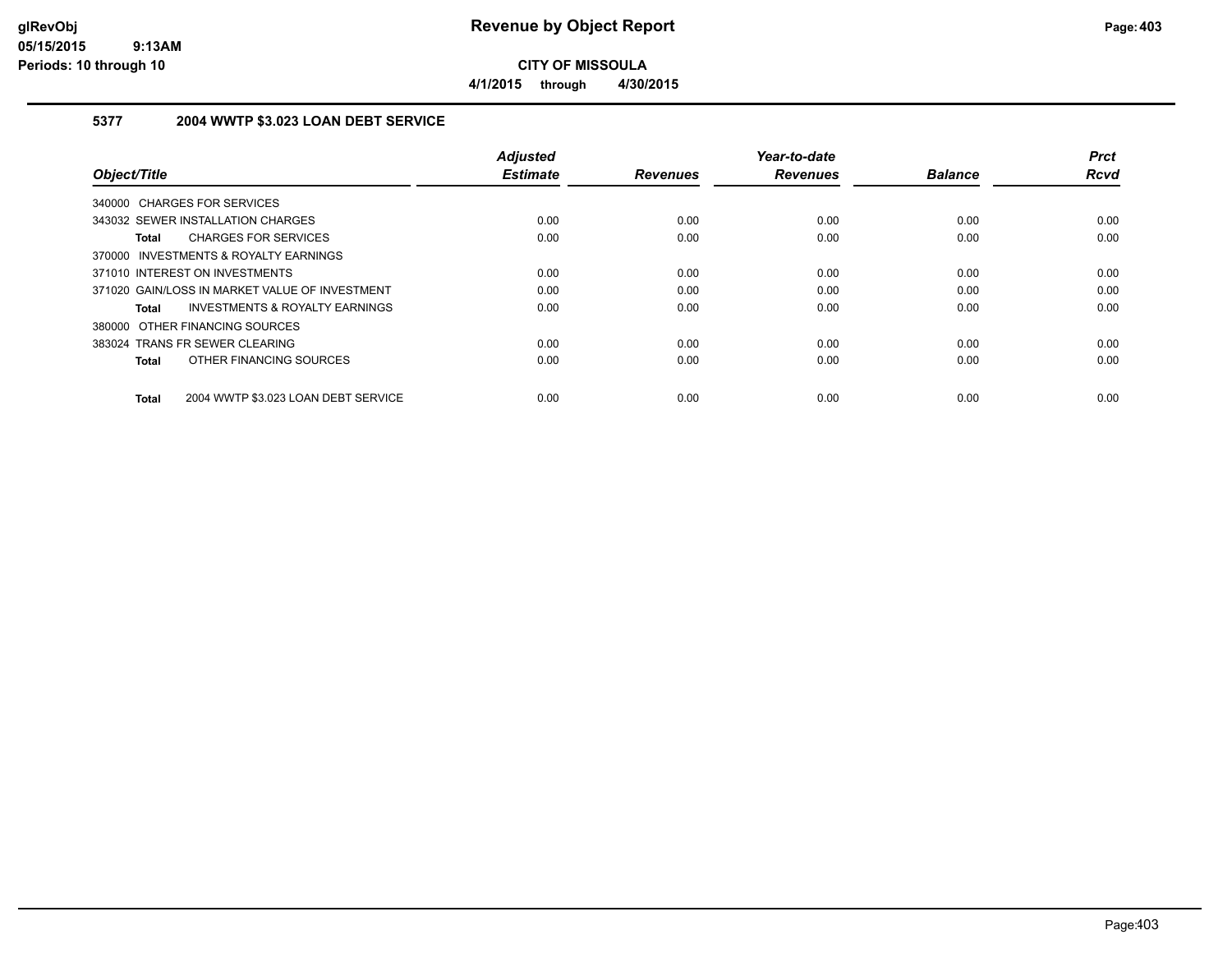**4/1/2015 through 4/30/2015**

## **5378 2004 WWTP \$3.023 LOAN RESERVE**

#### **5378 2004 WWTP \$3.023 LOAN RESERVE**

|                                                    | <b>Adjusted</b> |                 | Year-to-date    |                | <b>Prct</b> |
|----------------------------------------------------|-----------------|-----------------|-----------------|----------------|-------------|
| Object/Title                                       | <b>Estimate</b> | <b>Revenues</b> | <b>Revenues</b> | <b>Balance</b> | <b>Rcvd</b> |
| 360000 MISCELLANEOUS REVENUES                      |                 |                 |                 |                |             |
| 360000 MISCELLANEOUS REVENUES                      | 0.00            | 0.00            | 0.00            | 0.00           | 0.00        |
| MISCELLANEOUS REVENUES<br>Total                    | 0.00            | 0.00            | 0.00            | 0.00           | 0.00        |
| 370000 INVESTMENTS & ROYALTY EARNINGS              |                 |                 |                 |                |             |
| 371010 INTEREST ON INVESTMENTS                     | 0.00            | 0.00            | 0.00            | 0.00           | 0.00        |
| 371020 GAIN/LOSS IN MARKET VALUE OF INVESTMENTS    | 0.00            | 0.00            | 0.00            | 0.00           | 0.00        |
| <b>INVESTMENTS &amp; ROYALTY EARNINGS</b><br>Total | 0.00            | 0.00            | 0.00            | 0.00           | 0.00        |
| 380000 OTHER FINANCING SOURCES                     |                 |                 |                 |                |             |
| 381002 SRF LOAN                                    | 0.00            | 0.00            | 0.00            | 0.00           | 0.00        |
| 383024 TRANS FR SEWER CLEARING                     | 242.473.00      | 0.00            | 0.00            | 242.473.00     | 0.00        |
| 383042 TRANSFERS FROM OTHER FUNDS                  | 0.00            | 0.00            | 0.00            | 0.00           | 0.00        |
| OTHER FINANCING SOURCES<br>Total                   | 242,473.00      | 0.00            | 0.00            | 242,473.00     | 0.00        |
| 2004 WWTP \$3.023 LOAN RESERVE<br>Total            | 242,473.00      | 0.00            | 0.00            | 242.473.00     | 0.00        |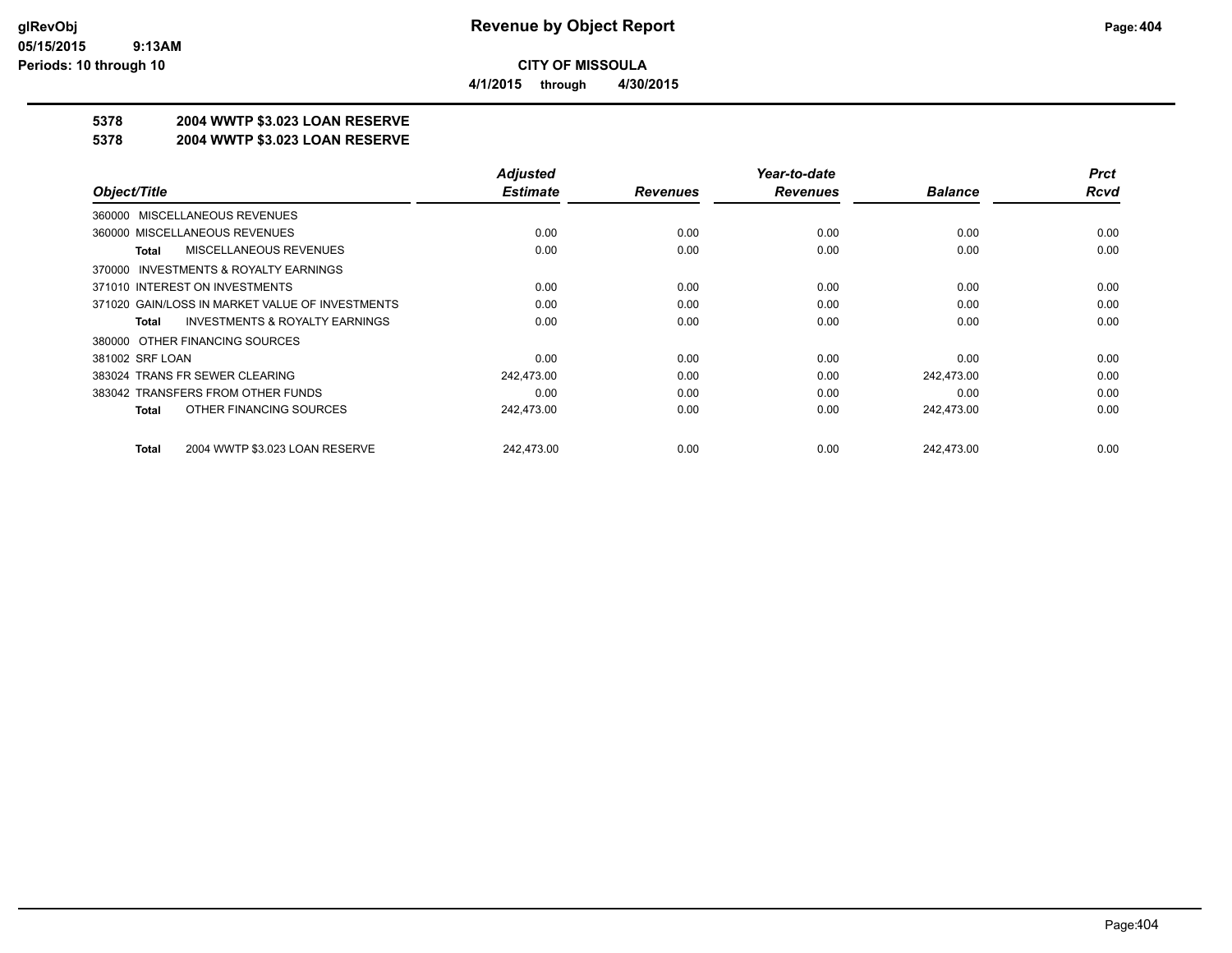**4/1/2015 through 4/30/2015**

## **5378 2004 WWTP \$3.023 LOAN RESERVE**

| Object/Title                                              | <b>Adjusted</b><br><b>Estimate</b> | <b>Revenues</b> | Year-to-date<br><b>Revenues</b> | <b>Balance</b> | <b>Prct</b><br><b>Rcvd</b> |
|-----------------------------------------------------------|------------------------------------|-----------------|---------------------------------|----------------|----------------------------|
|                                                           |                                    |                 |                                 |                |                            |
| 360000 MISCELLANEOUS REVENUES                             |                                    |                 |                                 |                |                            |
| 360000 MISCELLANEOUS REVENUES                             | 0.00                               | 0.00            | 0.00                            | 0.00           | 0.00                       |
| MISCELLANEOUS REVENUES<br><b>Total</b>                    | 0.00                               | 0.00            | 0.00                            | 0.00           | 0.00                       |
| INVESTMENTS & ROYALTY EARNINGS<br>370000                  |                                    |                 |                                 |                |                            |
| 371010 INTEREST ON INVESTMENTS                            | 0.00                               | 0.00            | 0.00                            | 0.00           | 0.00                       |
| 371020 GAIN/LOSS IN MARKET VALUE OF INVESTMENT            | 0.00                               | 0.00            | 0.00                            | 0.00           | 0.00                       |
| <b>INVESTMENTS &amp; ROYALTY EARNINGS</b><br><b>Total</b> | 0.00                               | 0.00            | 0.00                            | 0.00           | 0.00                       |
| 380000 OTHER FINANCING SOURCES                            |                                    |                 |                                 |                |                            |
| 381002 SRF LOAN                                           | 0.00                               | 0.00            | 0.00                            | 0.00           | 0.00                       |
| 383024 TRANS FR SEWER CLEARING                            | 242,473.00                         | 0.00            | 0.00                            | 242,473.00     | 0.00                       |
| 383042 TRANSFERS FROM OTHER FUNDS                         | 0.00                               | 0.00            | 0.00                            | 0.00           | 0.00                       |
| OTHER FINANCING SOURCES<br><b>Total</b>                   | 242,473.00                         | 0.00            | 0.00                            | 242,473.00     | 0.00                       |
|                                                           |                                    |                 |                                 |                |                            |
| 2004 WWTP \$3.023 LOAN RESERVE<br><b>Total</b>            | 242.473.00                         | 0.00            | 0.00                            | 242.473.00     | 0.00                       |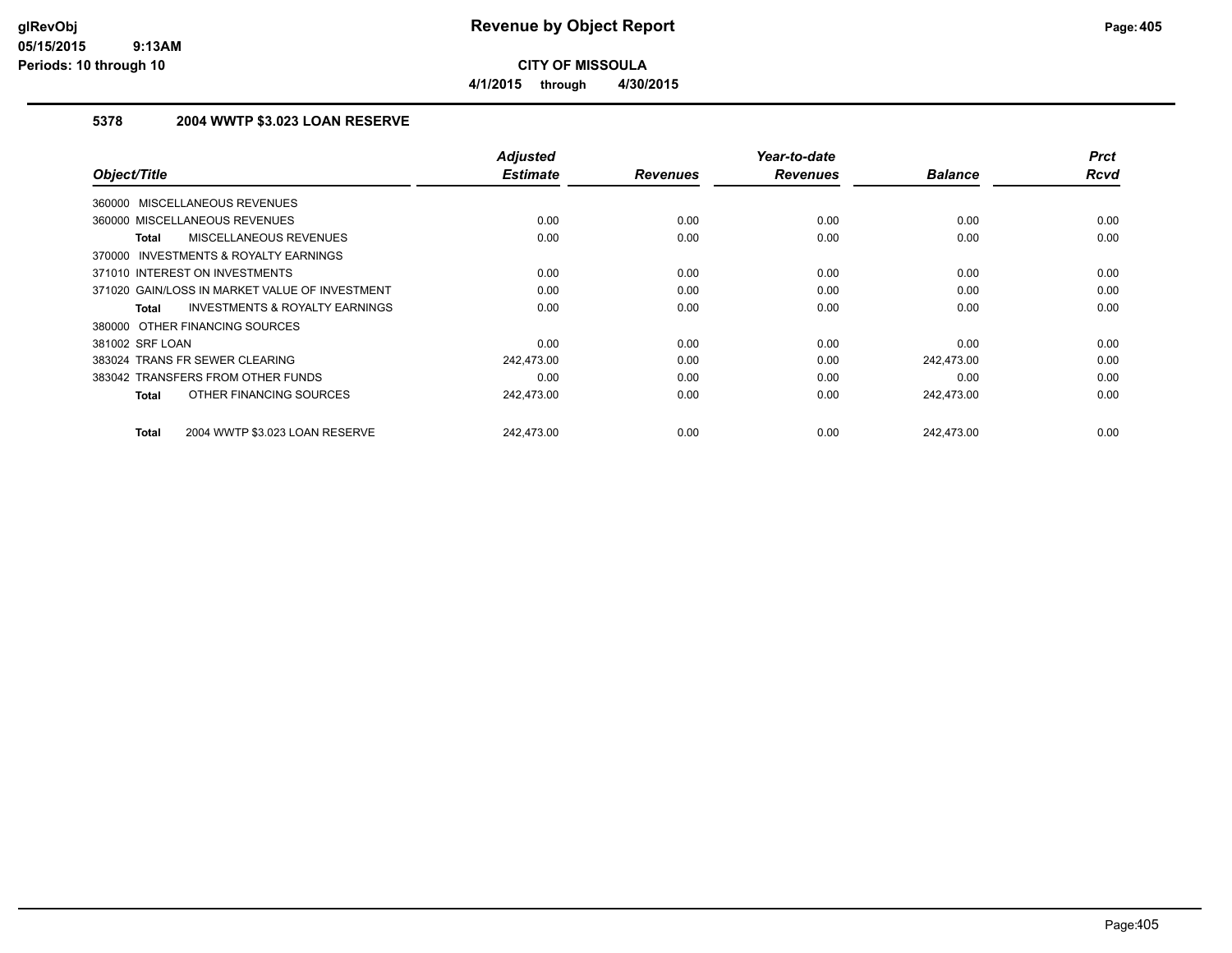**4/1/2015 through 4/30/2015**

## **5379 2005 BRICH/BRDY/LIN/GIL SRF DEBT**

**5379 2005 BRICH/BRDY/LIN/GIL SRF DEBT**

|                                                  | <b>Adjusted</b> |                 | Year-to-date    |                | <b>Prct</b> |
|--------------------------------------------------|-----------------|-----------------|-----------------|----------------|-------------|
| Object/Title                                     | <b>Estimate</b> | <b>Revenues</b> | <b>Revenues</b> | <b>Balance</b> | <b>Rcvd</b> |
| 370000 INVESTMENTS & ROYALTY EARNINGS            |                 |                 |                 |                |             |
| 371010 INTEREST ON INVESTMENTS                   | 0.00            | 0.00            | 0.00            | 0.00           | 0.00        |
| 371020 GAIN/LOSS IN MARKET VALUE OF INVESTMENTS  | 0.00            | 0.00            | 0.00            | 0.00           | 0.00        |
| INVESTMENTS & ROYALTY EARNINGS<br>Total          | 0.00            | 0.00            | 0.00            | 0.00           | 0.00        |
| 380000 OTHER FINANCING SOURCES                   |                 |                 |                 |                |             |
| 383024 TRANS FR SEWER CLEARING                   | 109.389.00      | 0.00            | 0.00            | 109.389.00     | 0.00        |
| OTHER FINANCING SOURCES<br><b>Total</b>          | 109,389.00      | 0.00            | 0.00            | 109.389.00     | 0.00        |
|                                                  |                 |                 |                 |                |             |
| <b>Total</b><br>2005 BRICH/BRDY/LIN/GIL SRF DEBT | 109.389.00      | 0.00            | 0.00            | 109.389.00     | 0.00        |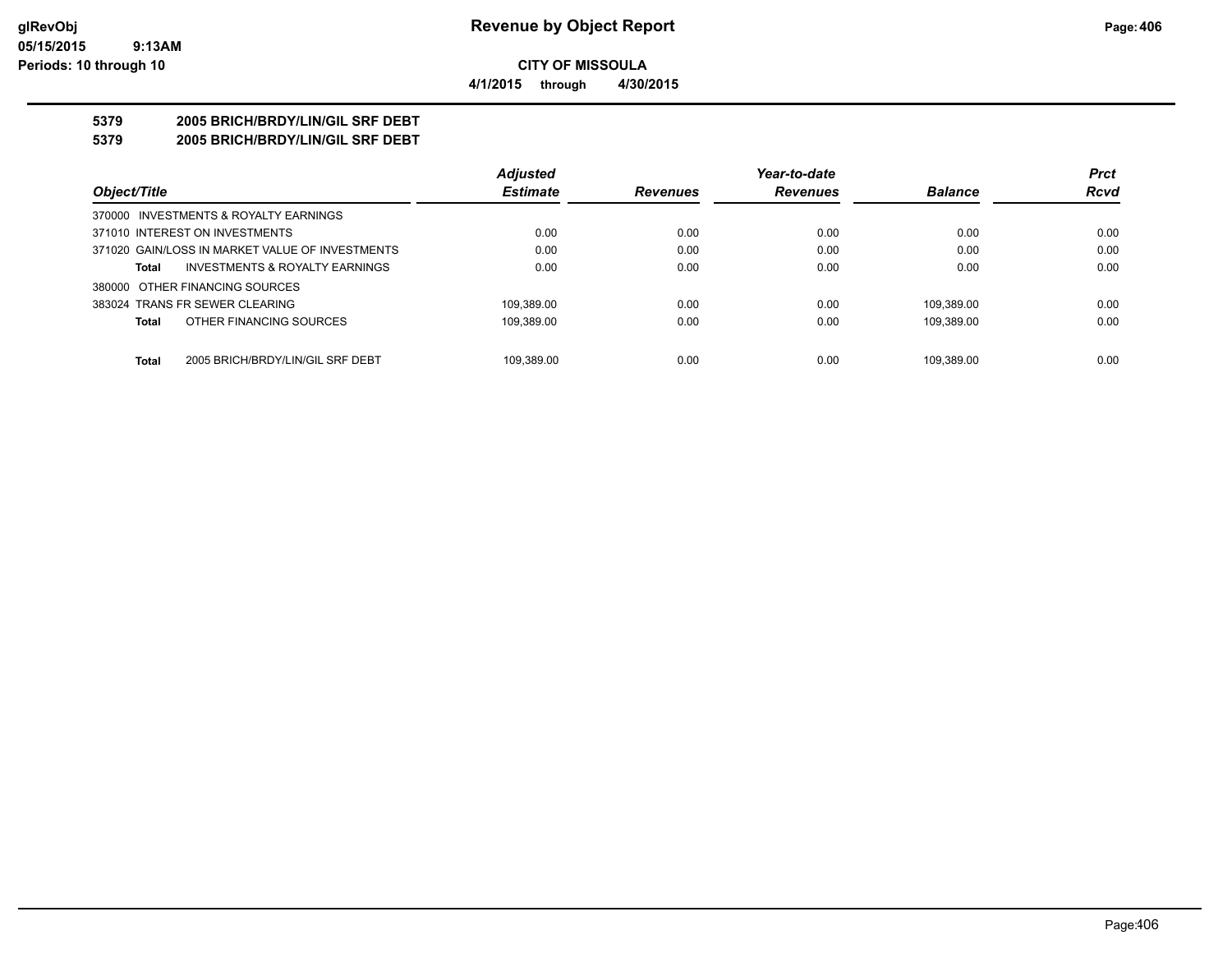**4/1/2015 through 4/30/2015**

## **5379 2005 BRICH/BRDY/LIN/GIL SRF DEBT**

|                                                  | <b>Adjusted</b> |                 | Year-to-date    |                | <b>Prct</b> |
|--------------------------------------------------|-----------------|-----------------|-----------------|----------------|-------------|
| Object/Title                                     | <b>Estimate</b> | <b>Revenues</b> | <b>Revenues</b> | <b>Balance</b> | <b>Rcvd</b> |
| 370000 INVESTMENTS & ROYALTY EARNINGS            |                 |                 |                 |                |             |
| 371010 INTEREST ON INVESTMENTS                   | 0.00            | 0.00            | 0.00            | 0.00           | 0.00        |
| 371020 GAIN/LOSS IN MARKET VALUE OF INVESTMENT   | 0.00            | 0.00            | 0.00            | 0.00           | 0.00        |
| INVESTMENTS & ROYALTY EARNINGS<br>Total          | 0.00            | 0.00            | 0.00            | 0.00           | 0.00        |
| 380000 OTHER FINANCING SOURCES                   |                 |                 |                 |                |             |
| 383024 TRANS FR SEWER CLEARING                   | 109.389.00      | 0.00            | 0.00            | 109.389.00     | 0.00        |
| OTHER FINANCING SOURCES<br>Total                 | 109.389.00      | 0.00            | 0.00            | 109.389.00     | 0.00        |
|                                                  |                 |                 |                 |                |             |
| <b>Total</b><br>2005 BRICH/BRDY/LIN/GIL SRF DEBT | 109.389.00      | 0.00            | 0.00            | 109.389.00     | 0.00        |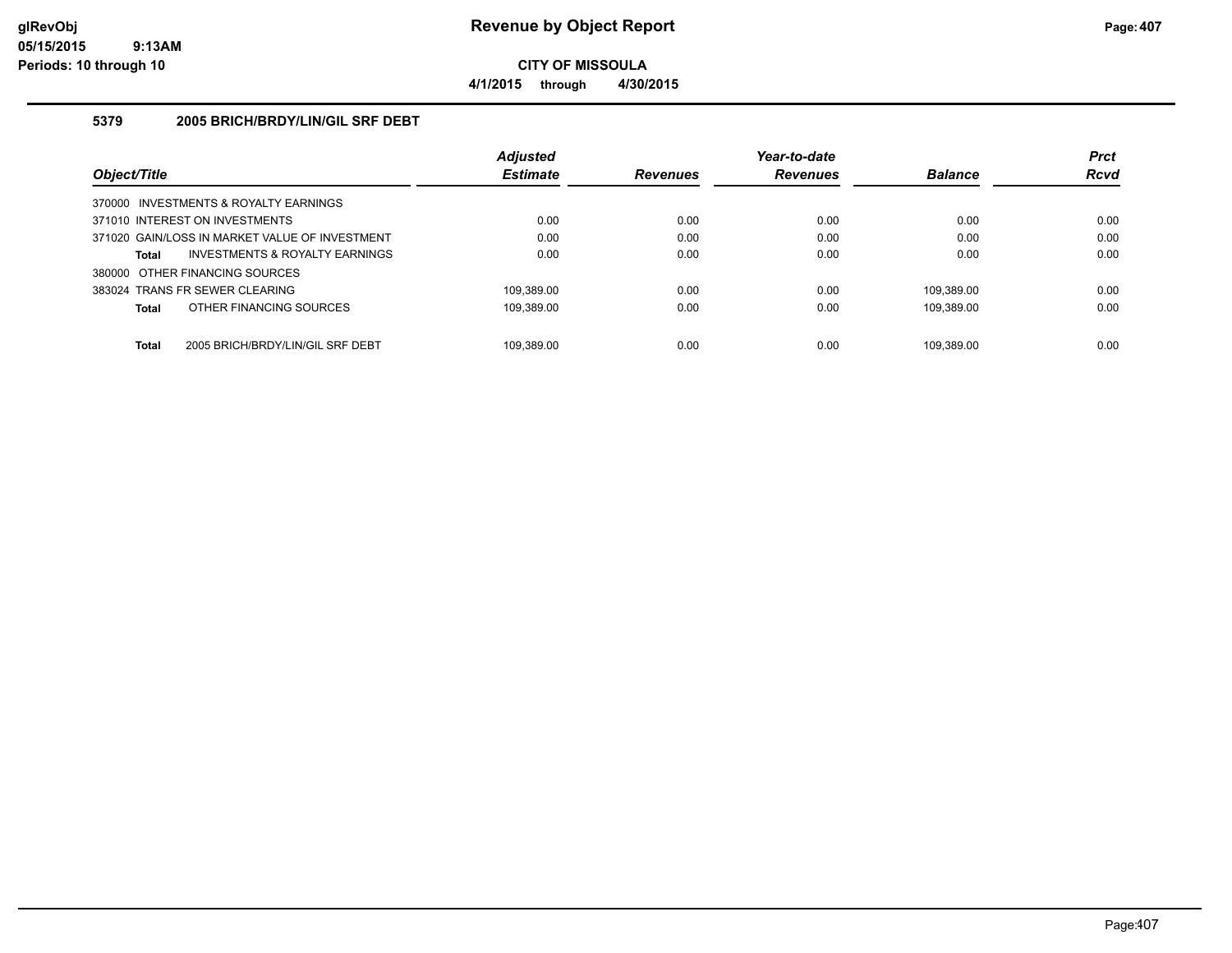**4/1/2015 through 4/30/2015**

#### **5380 BRDWY/BIRCH/GILBERT/LINCOLNWOOD 5380 BRDWY/BIRCH/GILBERT/LINCOLNWOOD**

|                                                    | <b>Adjusted</b> |                 | Year-to-date    |                | Prct        |
|----------------------------------------------------|-----------------|-----------------|-----------------|----------------|-------------|
| Object/Title                                       | <b>Estimate</b> | <b>Revenues</b> | <b>Revenues</b> | <b>Balance</b> | <b>Rcvd</b> |
| 370000 INVESTMENTS & ROYALTY EARNINGS              |                 |                 |                 |                |             |
| 371010 INTEREST ON INVESTMENTS                     | 0.00            | 0.00            | 0.00            | 0.00           | 0.00        |
| 371020 GAIN/LOSS IN MARKET VALUE OF INVESTMENTS    | 0.00            | 0.00            | 0.00            | 0.00           | 0.00        |
| <b>INVESTMENTS &amp; ROYALTY EARNINGS</b><br>Total | 0.00            | 0.00            | 0.00            | 0.00           | 0.00        |
| 380000 OTHER FINANCING SOURCES                     |                 |                 |                 |                |             |
| 381002 SRF LOAN                                    | 0.00            | 0.00            | 0.00            | 0.00           | 0.00        |
| 383042 TRANSFERS FROM OTHER FUNDS                  | 0.00            | 0.00            | 0.00            | 0.00           | 0.00        |
| OTHER FINANCING SOURCES<br>Total                   | 0.00            | 0.00            | 0.00            | 0.00           | 0.00        |
|                                                    |                 |                 |                 |                |             |
| BRDWY/BIRCH/GILBERT/LINCOLNWOOD<br>Total           | 0.00            | 0.00            | 0.00            | 0.00           | 0.00        |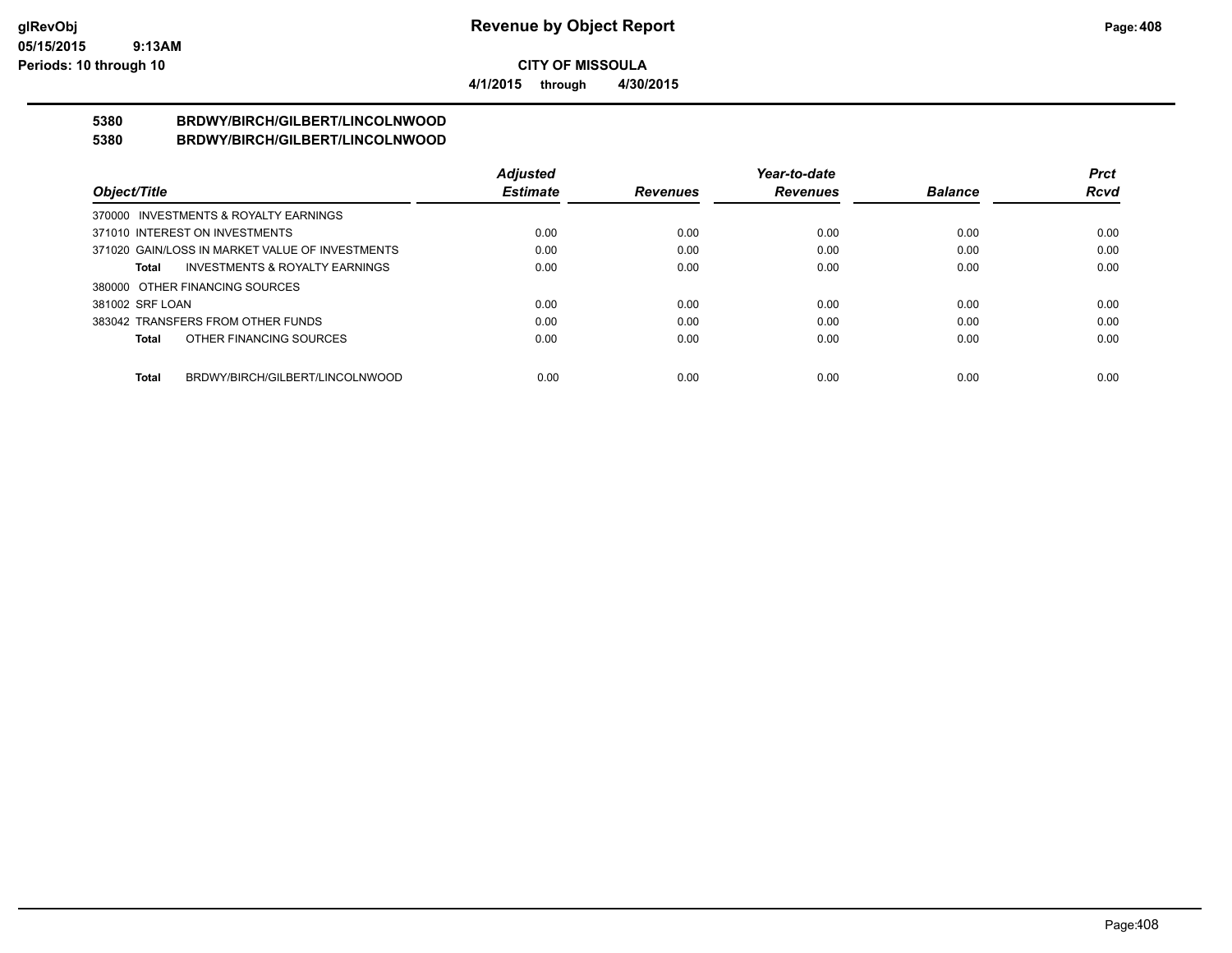**4/1/2015 through 4/30/2015**

## **5380 BRDWY/BIRCH/GILBERT/LINCOLNWOOD**

|                                       |                                                | <b>Adjusted</b> |                 | Year-to-date    |                | <b>Prct</b> |
|---------------------------------------|------------------------------------------------|-----------------|-----------------|-----------------|----------------|-------------|
| Object/Title                          |                                                | <b>Estimate</b> | <b>Revenues</b> | <b>Revenues</b> | <b>Balance</b> | <b>Rcvd</b> |
| 370000 INVESTMENTS & ROYALTY EARNINGS |                                                |                 |                 |                 |                |             |
| 371010 INTEREST ON INVESTMENTS        |                                                | 0.00            | 0.00            | 0.00            | 0.00           | 0.00        |
|                                       | 371020 GAIN/LOSS IN MARKET VALUE OF INVESTMENT | 0.00            | 0.00            | 0.00            | 0.00           | 0.00        |
| <b>Total</b>                          | INVESTMENTS & ROYALTY EARNINGS                 | 0.00            | 0.00            | 0.00            | 0.00           | 0.00        |
| 380000 OTHER FINANCING SOURCES        |                                                |                 |                 |                 |                |             |
| 381002 SRF LOAN                       |                                                | 0.00            | 0.00            | 0.00            | 0.00           | 0.00        |
| 383042 TRANSFERS FROM OTHER FUNDS     |                                                | 0.00            | 0.00            | 0.00            | 0.00           | 0.00        |
| <b>Total</b>                          | OTHER FINANCING SOURCES                        | 0.00            | 0.00            | 0.00            | 0.00           | 0.00        |
| <b>Total</b>                          | BRDWY/BIRCH/GILBERT/LINCOLNWOOD                | 0.00            | 0.00            | 0.00            | 0.00           | 0.00        |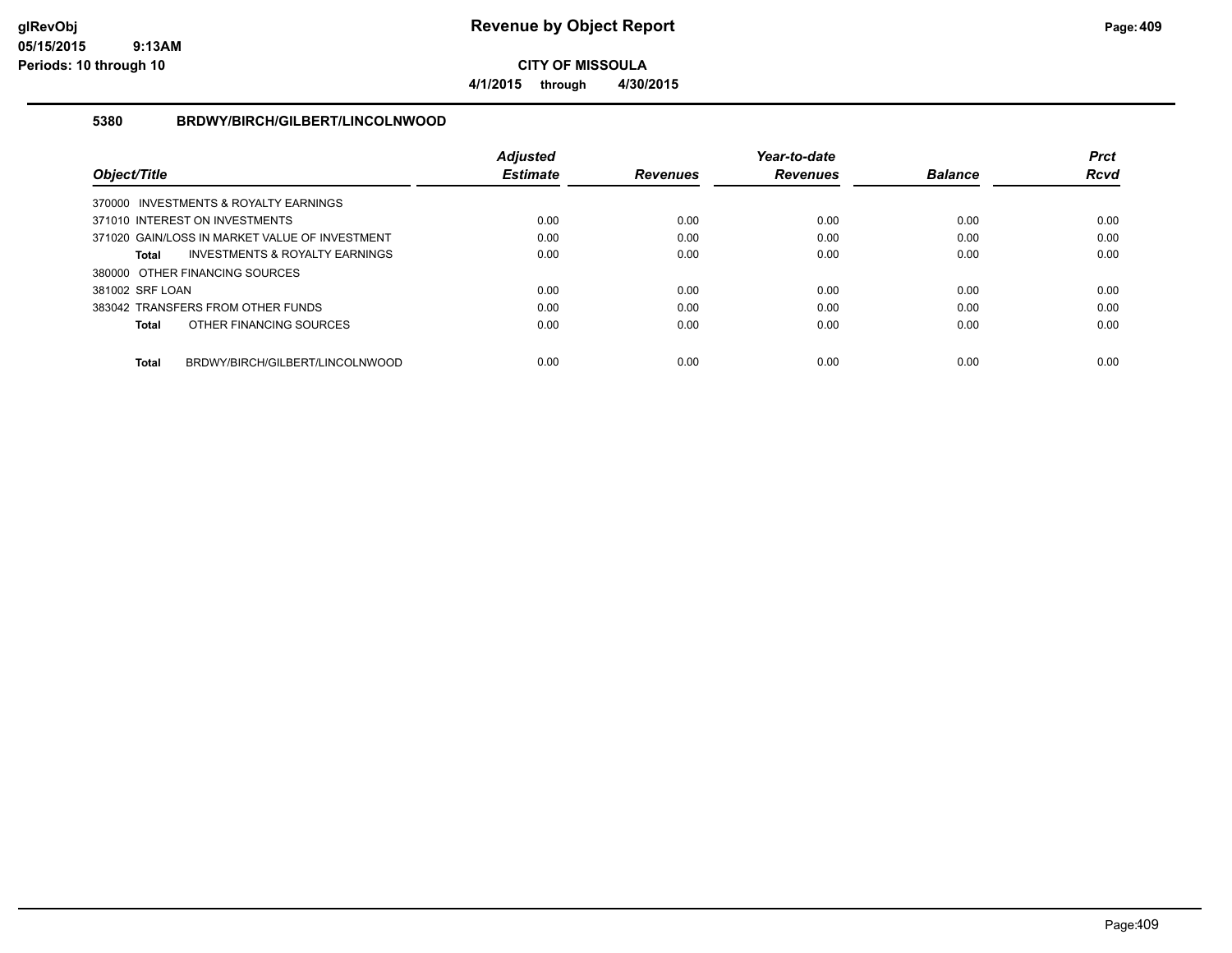**4/1/2015 through 4/30/2015**

## **5381 LINCOLNWOOD PH2 DEBT SERVICE**

#### **5381 LINCOLNWOOD PH2 DEBT SERVICE**

|                                                 | <b>Adjusted</b> |                 | Year-to-date    |                | <b>Prct</b> |
|-------------------------------------------------|-----------------|-----------------|-----------------|----------------|-------------|
| Object/Title                                    | <b>Estimate</b> | <b>Revenues</b> | <b>Revenues</b> | <b>Balance</b> | <b>Rcvd</b> |
| 370000 INVESTMENTS & ROYALTY EARNINGS           |                 |                 |                 |                |             |
| 371010 INTEREST ON INVESTMENTS                  | 0.00            | 0.00            | 0.00            | 0.00           | 0.00        |
| 371020 GAIN/LOSS IN MARKET VALUE OF INVESTMENTS | 0.00            | 0.00            | 0.00            | 0.00           | 0.00        |
| INVESTMENTS & ROYALTY EARNINGS<br><b>Total</b>  | 0.00            | 0.00            | 0.00            | 0.00           | 0.00        |
| 380000 OTHER FINANCING SOURCES                  |                 |                 |                 |                |             |
| 383024 TRANS FR SEWER CLEARING                  | 0.00            | 0.00            | 0.00            | 0.00           | 0.00        |
| OTHER FINANCING SOURCES<br><b>Total</b>         | 0.00            | 0.00            | 0.00            | 0.00           | 0.00        |
|                                                 |                 |                 |                 |                |             |
| <b>Total</b><br>LINCOLNWOOD PH2 DEBT SERVICE    | 0.00            | 0.00            | 0.00            | 0.00           | 0.00        |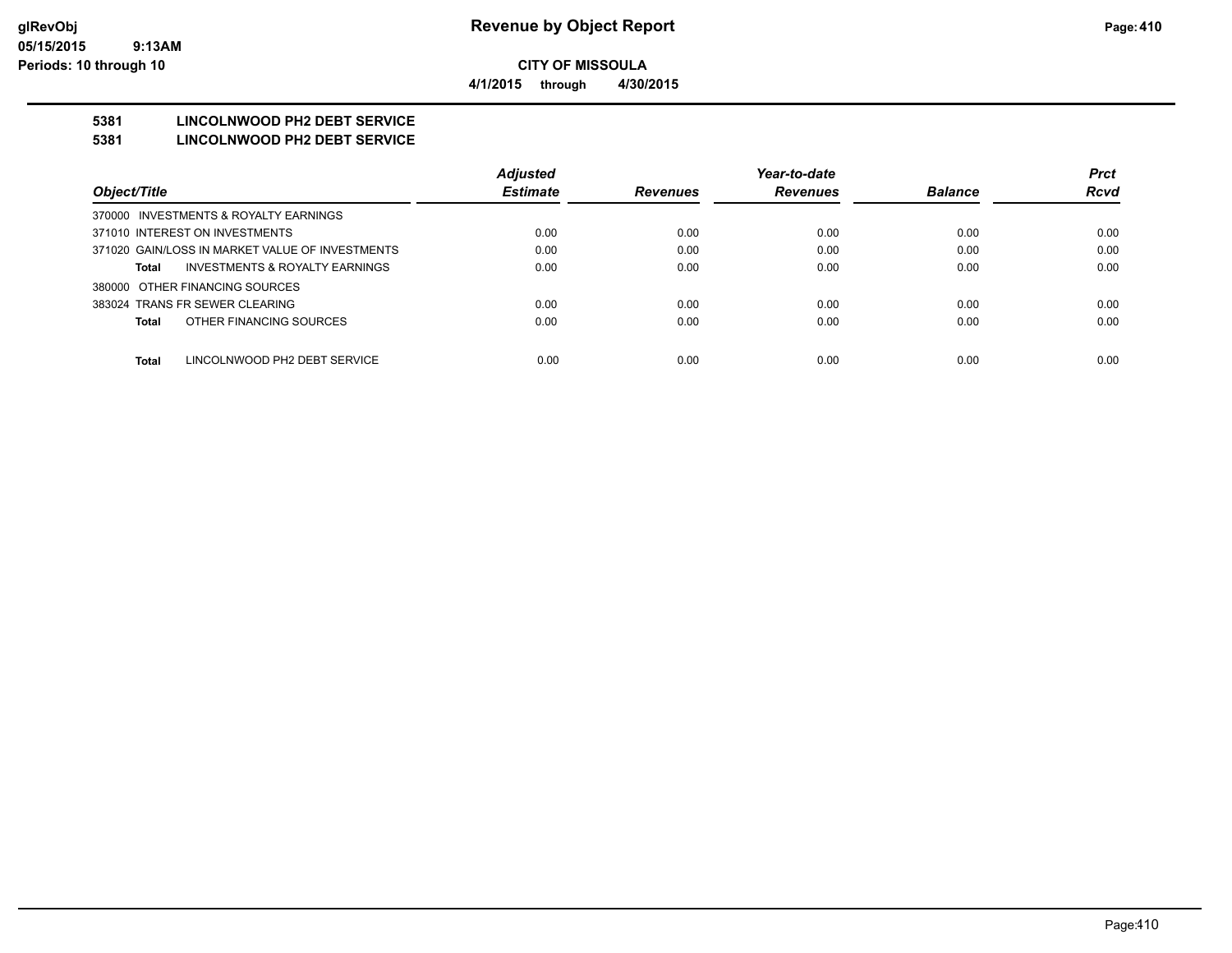**4/1/2015 through 4/30/2015**

## **5381 LINCOLNWOOD PH2 DEBT SERVICE**

|                                                | <b>Adjusted</b> |                 | Year-to-date    |                | <b>Prct</b> |
|------------------------------------------------|-----------------|-----------------|-----------------|----------------|-------------|
| Object/Title                                   | <b>Estimate</b> | <b>Revenues</b> | <b>Revenues</b> | <b>Balance</b> | <b>Rcvd</b> |
| 370000 INVESTMENTS & ROYALTY EARNINGS          |                 |                 |                 |                |             |
| 371010 INTEREST ON INVESTMENTS                 | 0.00            | 0.00            | 0.00            | 0.00           | 0.00        |
| 371020 GAIN/LOSS IN MARKET VALUE OF INVESTMENT | 0.00            | 0.00            | 0.00            | 0.00           | 0.00        |
| INVESTMENTS & ROYALTY EARNINGS<br>Total        | 0.00            | 0.00            | 0.00            | 0.00           | 0.00        |
| 380000 OTHER FINANCING SOURCES                 |                 |                 |                 |                |             |
| 383024 TRANS FR SEWER CLEARING                 | 0.00            | 0.00            | 0.00            | 0.00           | 0.00        |
| OTHER FINANCING SOURCES<br>Total               | 0.00            | 0.00            | 0.00            | 0.00           | 0.00        |
|                                                |                 |                 |                 |                |             |
| Total<br>LINCOLNWOOD PH2 DEBT SERVICE          | 0.00            | 0.00            | 0.00            | 0.00           | 0.00        |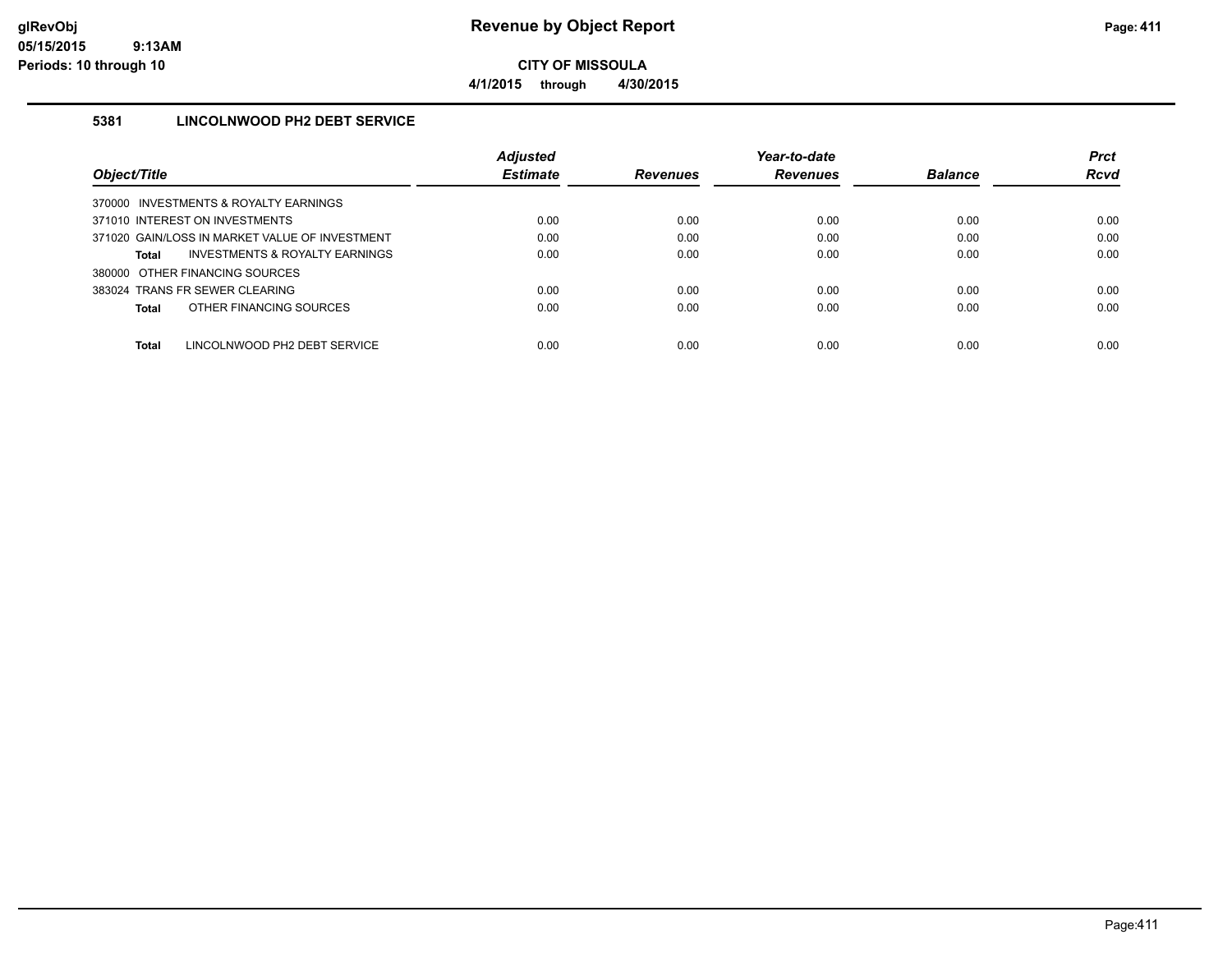**4/1/2015 through 4/30/2015**

## **5382 LINCOLNWOOD PH2 RESERVE FUND**

#### **5382 LINCOLNWOOD PH2 RESERVE FUND**

|                                                    | <b>Adjusted</b> |                 | Year-to-date    |                | <b>Prct</b> |
|----------------------------------------------------|-----------------|-----------------|-----------------|----------------|-------------|
| Object/Title                                       | <b>Estimate</b> | <b>Revenues</b> | <b>Revenues</b> | <b>Balance</b> | <b>Rcvd</b> |
| INVESTMENTS & ROYALTY EARNINGS<br>370000           |                 |                 |                 |                |             |
| 371010 INTEREST ON INVESTMENTS                     | 0.00            | 0.00            | 0.00            | 0.00           | 0.00        |
| 371020 GAIN/LOSS IN MARKET VALUE OF INVESTMENTS    | 0.00            | 0.00            | 0.00            | 0.00           | 0.00        |
| <b>INVESTMENTS &amp; ROYALTY EARNINGS</b><br>Total | 0.00            | 0.00            | 0.00            | 0.00           | 0.00        |
| 380000 OTHER FINANCING SOURCES                     |                 |                 |                 |                |             |
| 381002 SRF LOAN                                    | 0.00            | 0.00            | 0.00            | 0.00           | 0.00        |
| 381030 SID BONDS PROCEEDS                          | 0.00            | 0.00            | 0.00            | 0.00           | 0.00        |
| 383024 TRANS FR SEWER CLEARING                     | 0.00            | 0.00            | 0.00            | 0.00           | 0.00        |
| 383042 TRANSFERS FROM OTHER FUNDS                  | 0.00            | 0.00            | 0.00            | 0.00           | 0.00        |
| OTHER FINANCING SOURCES<br>Total                   | 0.00            | 0.00            | 0.00            | 0.00           | 0.00        |
| LINCOLNWOOD PH2 RESERVE FUND<br><b>Total</b>       | 0.00            | 0.00            | 0.00            | 0.00           | 0.00        |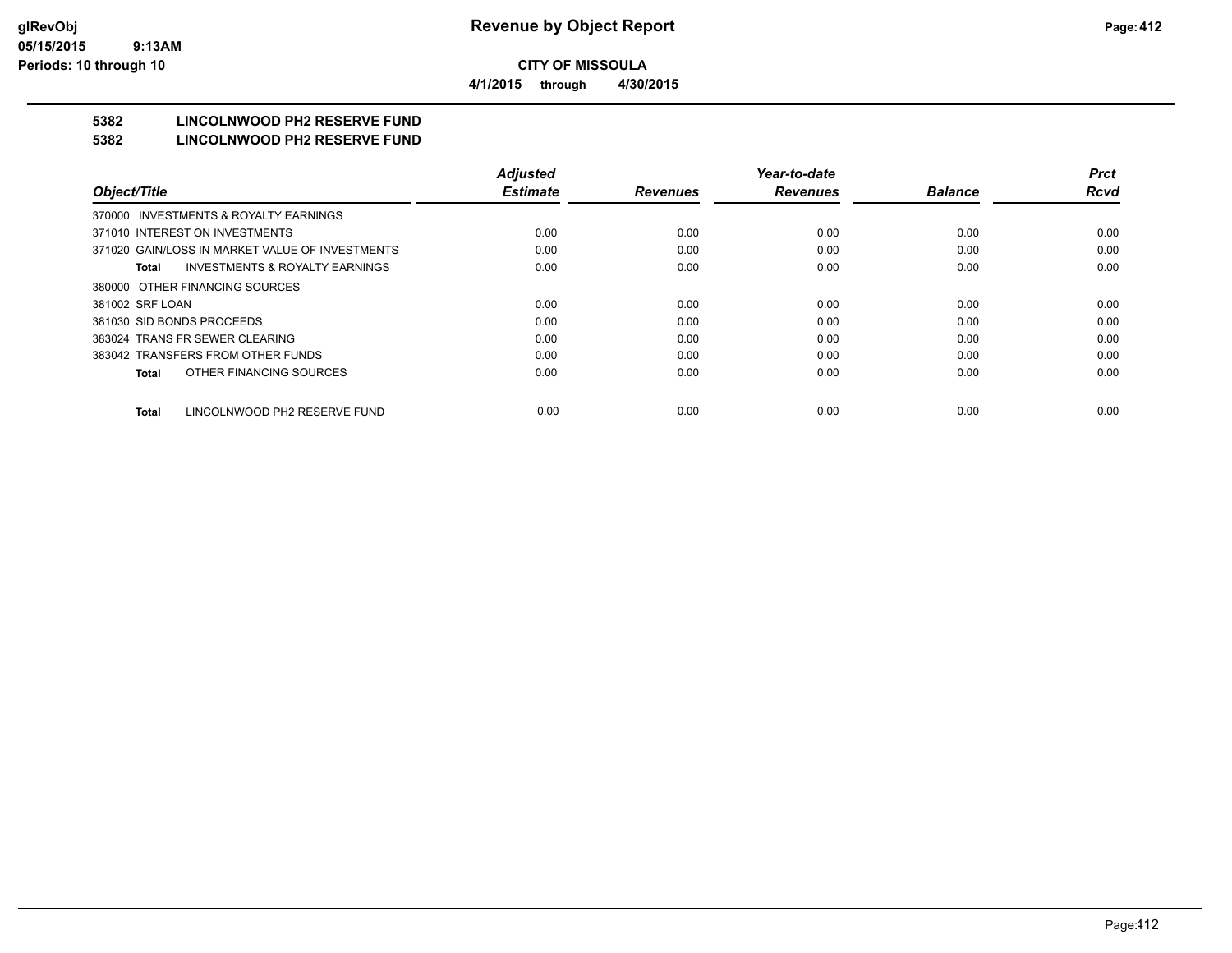**4/1/2015 through 4/30/2015**

## **5382 LINCOLNWOOD PH2 RESERVE FUND**

|                                                    | <b>Adiusted</b> |                 | Year-to-date    |                | <b>Prct</b> |
|----------------------------------------------------|-----------------|-----------------|-----------------|----------------|-------------|
| Object/Title                                       | <b>Estimate</b> | <b>Revenues</b> | <b>Revenues</b> | <b>Balance</b> | <b>Rcvd</b> |
| 370000 INVESTMENTS & ROYALTY EARNINGS              |                 |                 |                 |                |             |
| 371010 INTEREST ON INVESTMENTS                     | 0.00            | 0.00            | 0.00            | 0.00           | 0.00        |
| 371020 GAIN/LOSS IN MARKET VALUE OF INVESTMENT     | 0.00            | 0.00            | 0.00            | 0.00           | 0.00        |
| <b>INVESTMENTS &amp; ROYALTY EARNINGS</b><br>Total | 0.00            | 0.00            | 0.00            | 0.00           | 0.00        |
| 380000 OTHER FINANCING SOURCES                     |                 |                 |                 |                |             |
| 381002 SRF LOAN                                    | 0.00            | 0.00            | 0.00            | 0.00           | 0.00        |
| 381030 SID BONDS PROCEEDS                          | 0.00            | 0.00            | 0.00            | 0.00           | 0.00        |
| 383024 TRANS FR SEWER CLEARING                     | 0.00            | 0.00            | 0.00            | 0.00           | 0.00        |
| 383042 TRANSFERS FROM OTHER FUNDS                  | 0.00            | 0.00            | 0.00            | 0.00           | 0.00        |
| OTHER FINANCING SOURCES<br>Total                   | 0.00            | 0.00            | 0.00            | 0.00           | 0.00        |
|                                                    |                 |                 |                 |                |             |
| <b>Total</b><br>LINCOLNWOOD PH2 RESERVE FUND       | 0.00            | 0.00            | 0.00            | 0.00           | 0.00        |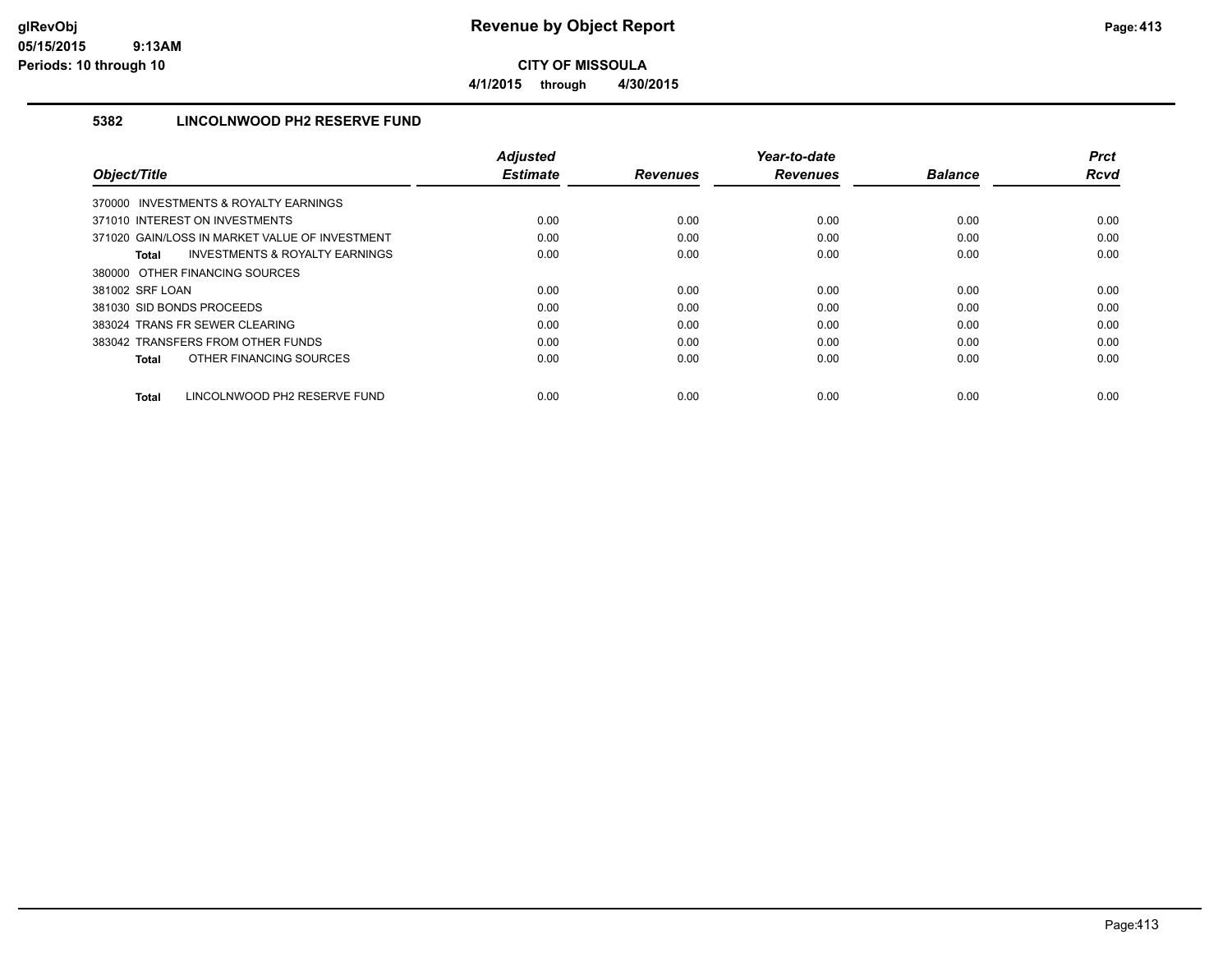**4/1/2015 through 4/30/2015**

## **5383 FY09 RATTLESNAKE SEWER DEBT SVS**

**5383 FY09 RATTLESNAKE SEWER DEBT SVS**

|                                                           | <b>Adjusted</b> |                 | Year-to-date    |                | <b>Prct</b> |
|-----------------------------------------------------------|-----------------|-----------------|-----------------|----------------|-------------|
| Object/Title                                              | <b>Estimate</b> | <b>Revenues</b> | <b>Revenues</b> | <b>Balance</b> | <b>Rcvd</b> |
| 340000 CHARGES FOR SERVICES                               |                 |                 |                 |                |             |
| 343032 SEWER INSTALLATION CHARGES                         | 0.00            | 0.00            | 0.00            | 0.00           | 0.00        |
| <b>CHARGES FOR SERVICES</b><br>Total                      | 0.00            | 0.00            | 0.00            | 0.00           | 0.00        |
| <b>INVESTMENTS &amp; ROYALTY EARNINGS</b><br>370000       |                 |                 |                 |                |             |
| 371010 INTEREST ON INVESTMENTS                            | 0.00            | 0.00            | 0.00            | 0.00           | 0.00        |
| 371020 GAIN/LOSS IN MARKET VALUE OF INVESTMENTS           | 0.00            | 0.00            | 0.00            | 0.00           | 0.00        |
| <b>INVESTMENTS &amp; ROYALTY EARNINGS</b><br><b>Total</b> | 0.00            | 0.00            | 0.00            | 0.00           | 0.00        |
| OTHER FINANCING SOURCES<br>380000                         |                 |                 |                 |                |             |
| 381002 SRF LOAN                                           | 0.00            | 0.00            | 0.00            | 0.00           | 0.00        |
| 381020 REVENUE BONDS                                      | 0.00            | 0.00            | 0.00            | 0.00           | 0.00        |
| 383024 TRANS FR SEWER CLEARING                            | 31,550.00       | 0.00            | 0.00            | 31,550.00      | 0.00        |
| 383042 TRANSFERS FROM OTHER FUNDS                         | 0.00            | 0.00            | 0.00            | 0.00           | 0.00        |
| OTHER FINANCING SOURCES<br><b>Total</b>                   | 31,550.00       | 0.00            | 0.00            | 31,550.00      | 0.00        |
| <b>FY09 RATTLESNAKE SEWER DEBT SVS</b><br><b>Total</b>    | 31,550.00       | 0.00            | 0.00            | 31,550.00      | 0.00        |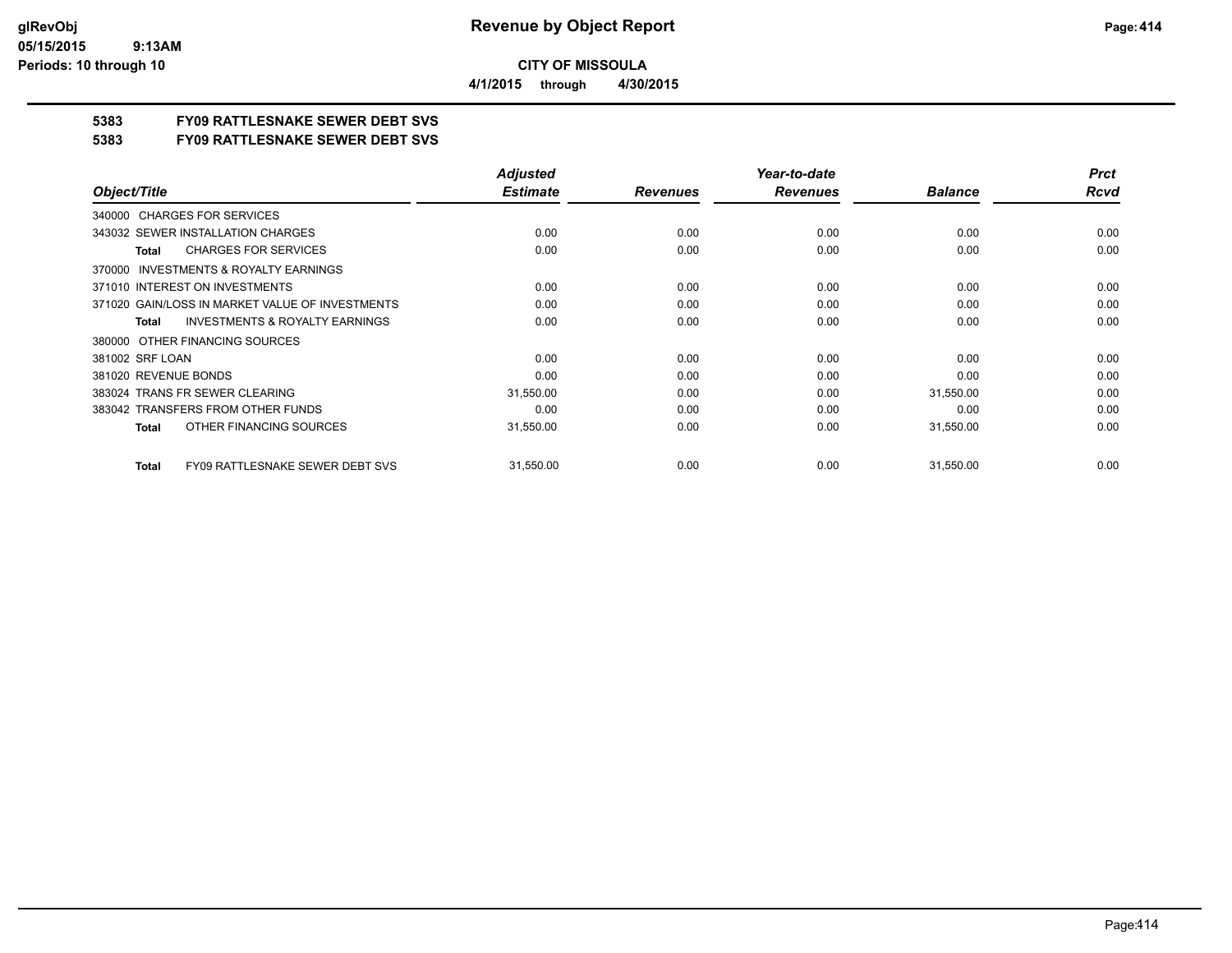**4/1/2015 through 4/30/2015**

## **5383 FY09 RATTLESNAKE SEWER DEBT SVS**

| Object/Title                                              | <b>Adjusted</b><br><b>Estimate</b> | <b>Revenues</b> | Year-to-date<br><b>Revenues</b> | <b>Balance</b> | <b>Prct</b><br><b>Rcvd</b> |
|-----------------------------------------------------------|------------------------------------|-----------------|---------------------------------|----------------|----------------------------|
| 340000 CHARGES FOR SERVICES                               |                                    |                 |                                 |                |                            |
| 343032 SEWER INSTALLATION CHARGES                         | 0.00                               | 0.00            | 0.00                            | 0.00           | 0.00                       |
| <b>CHARGES FOR SERVICES</b><br>Total                      | 0.00                               | 0.00            | 0.00                            | 0.00           | 0.00                       |
| 370000 INVESTMENTS & ROYALTY EARNINGS                     |                                    |                 |                                 |                |                            |
| 371010 INTEREST ON INVESTMENTS                            | 0.00                               | 0.00            | 0.00                            | 0.00           | 0.00                       |
| 371020 GAIN/LOSS IN MARKET VALUE OF INVESTMENT            | 0.00                               | 0.00            | 0.00                            | 0.00           | 0.00                       |
| <b>INVESTMENTS &amp; ROYALTY EARNINGS</b><br><b>Total</b> | 0.00                               | 0.00            | 0.00                            | 0.00           | 0.00                       |
| 380000 OTHER FINANCING SOURCES                            |                                    |                 |                                 |                |                            |
| 381002 SRF LOAN                                           | 0.00                               | 0.00            | 0.00                            | 0.00           | 0.00                       |
| 381020 REVENUE BONDS                                      | 0.00                               | 0.00            | 0.00                            | 0.00           | 0.00                       |
| 383024 TRANS FR SEWER CLEARING                            | 31,550.00                          | 0.00            | 0.00                            | 31,550.00      | 0.00                       |
| 383042 TRANSFERS FROM OTHER FUNDS                         | 0.00                               | 0.00            | 0.00                            | 0.00           | 0.00                       |
| OTHER FINANCING SOURCES<br><b>Total</b>                   | 31,550.00                          | 0.00            | 0.00                            | 31,550.00      | 0.00                       |
| FY09 RATTLESNAKE SEWER DEBT SVS<br><b>Total</b>           | 31,550.00                          | 0.00            | 0.00                            | 31,550.00      | 0.00                       |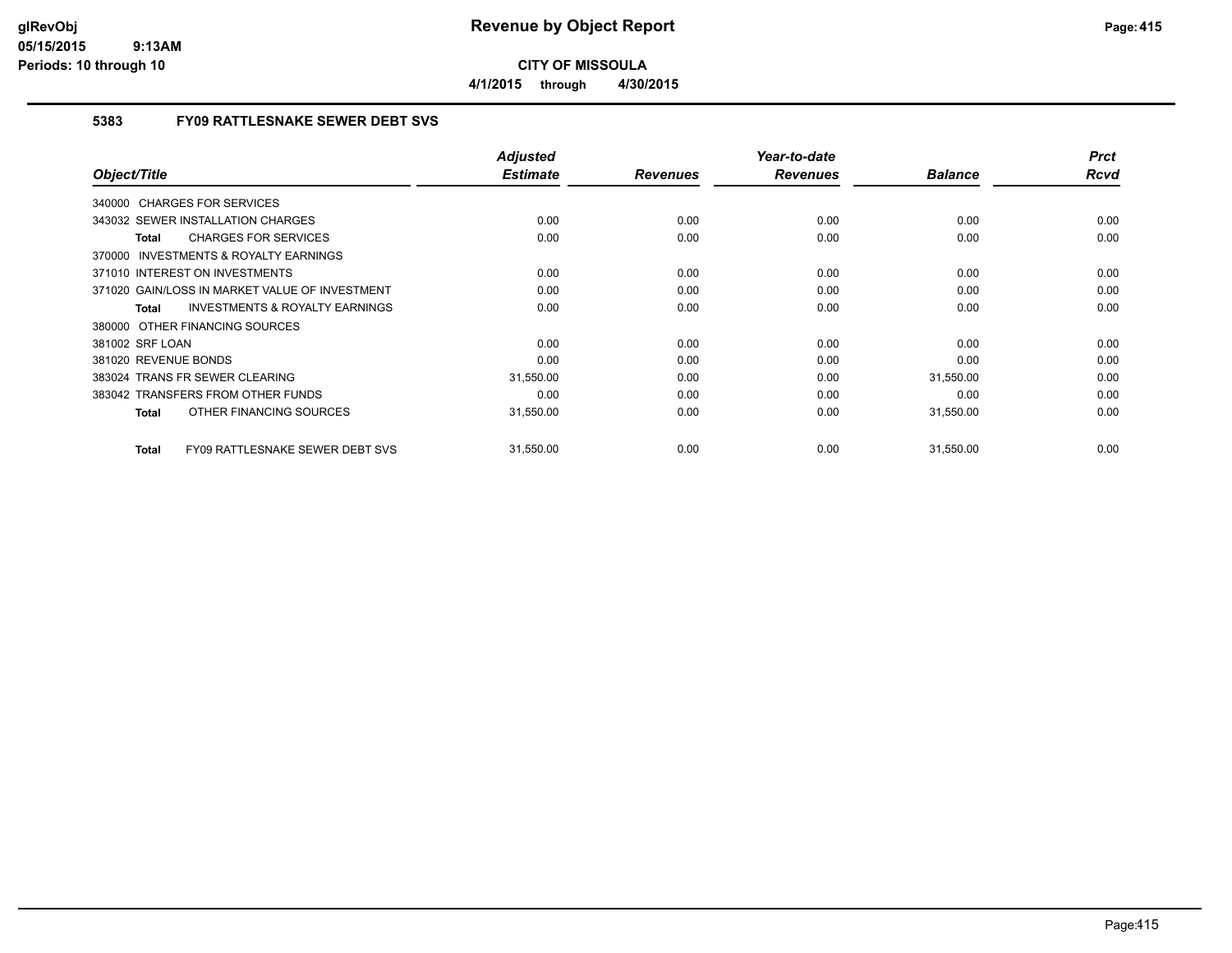**4/1/2015 through 4/30/2015**

#### **5384 09 LOLO BOND RESERVE**

**5384 09 LOLO BOND RESERVE**

|                                                 | <b>Adjusted</b> |                 | Year-to-date    |                | <b>Prct</b> |
|-------------------------------------------------|-----------------|-----------------|-----------------|----------------|-------------|
| Object/Title                                    | <b>Estimate</b> | <b>Revenues</b> | <b>Revenues</b> | <b>Balance</b> | <b>Rcvd</b> |
| 370000 INVESTMENTS & ROYALTY EARNINGS           |                 |                 |                 |                |             |
| 371010 INTEREST ON INVESTMENTS                  | 0.00            | 0.00            | 0.00            | 0.00           | 0.00        |
| 371020 GAIN/LOSS IN MARKET VALUE OF INVESTMENTS | 0.00            | 0.00            | 0.00            | 0.00           | 0.00        |
| INVESTMENTS & ROYALTY EARNINGS<br>Total         | 0.00            | 0.00            | 0.00            | 0.00           | 0.00        |
| 380000 OTHER FINANCING SOURCES                  |                 |                 |                 |                |             |
| 381002 SRF LOAN                                 | 0.00            | 0.00            | 0.00            | 0.00           | 0.00        |
| 383024 TRANS FR SEWER CLEARING                  | 245,500.00      | 0.00            | 0.00            | 245,500.00     | 0.00        |
| OTHER FINANCING SOURCES<br><b>Total</b>         | 245.500.00      | 0.00            | 0.00            | 245.500.00     | 0.00        |
|                                                 |                 |                 |                 |                |             |
| 09 LOLO BOND RESERVE<br><b>Total</b>            | 245.500.00      | 0.00            | 0.00            | 245.500.00     | 0.00        |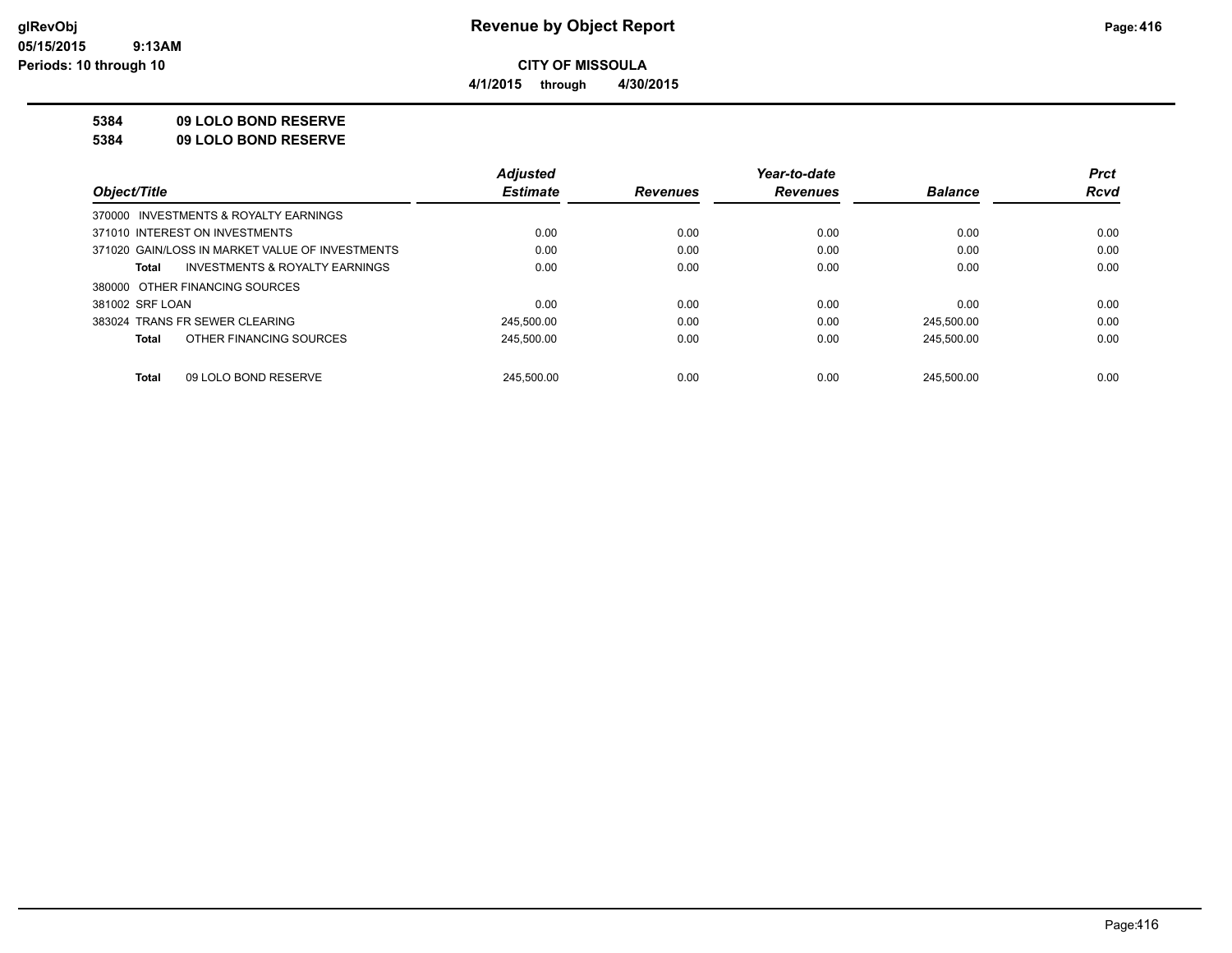**4/1/2015 through 4/30/2015**

## **5384 09 LOLO BOND RESERVE**

|                                                | Adjusted        |                 | Year-to-date    |                | <b>Prct</b> |
|------------------------------------------------|-----------------|-----------------|-----------------|----------------|-------------|
| Object/Title                                   | <b>Estimate</b> | <b>Revenues</b> | <b>Revenues</b> | <b>Balance</b> | <b>Rcvd</b> |
| 370000 INVESTMENTS & ROYALTY EARNINGS          |                 |                 |                 |                |             |
| 371010 INTEREST ON INVESTMENTS                 | 0.00            | 0.00            | 0.00            | 0.00           | 0.00        |
| 371020 GAIN/LOSS IN MARKET VALUE OF INVESTMENT | 0.00            | 0.00            | 0.00            | 0.00           | 0.00        |
| INVESTMENTS & ROYALTY EARNINGS<br>Total        | 0.00            | 0.00            | 0.00            | 0.00           | 0.00        |
| 380000 OTHER FINANCING SOURCES                 |                 |                 |                 |                |             |
| 381002 SRF LOAN                                | 0.00            | 0.00            | 0.00            | 0.00           | 0.00        |
| 383024 TRANS FR SEWER CLEARING                 | 245.500.00      | 0.00            | 0.00            | 245.500.00     | 0.00        |
| OTHER FINANCING SOURCES<br>Total               | 245,500.00      | 0.00            | 0.00            | 245,500.00     | 0.00        |
| 09 LOLO BOND RESERVE<br><b>Total</b>           | 245.500.00      | 0.00            | 0.00            | 245.500.00     | 0.00        |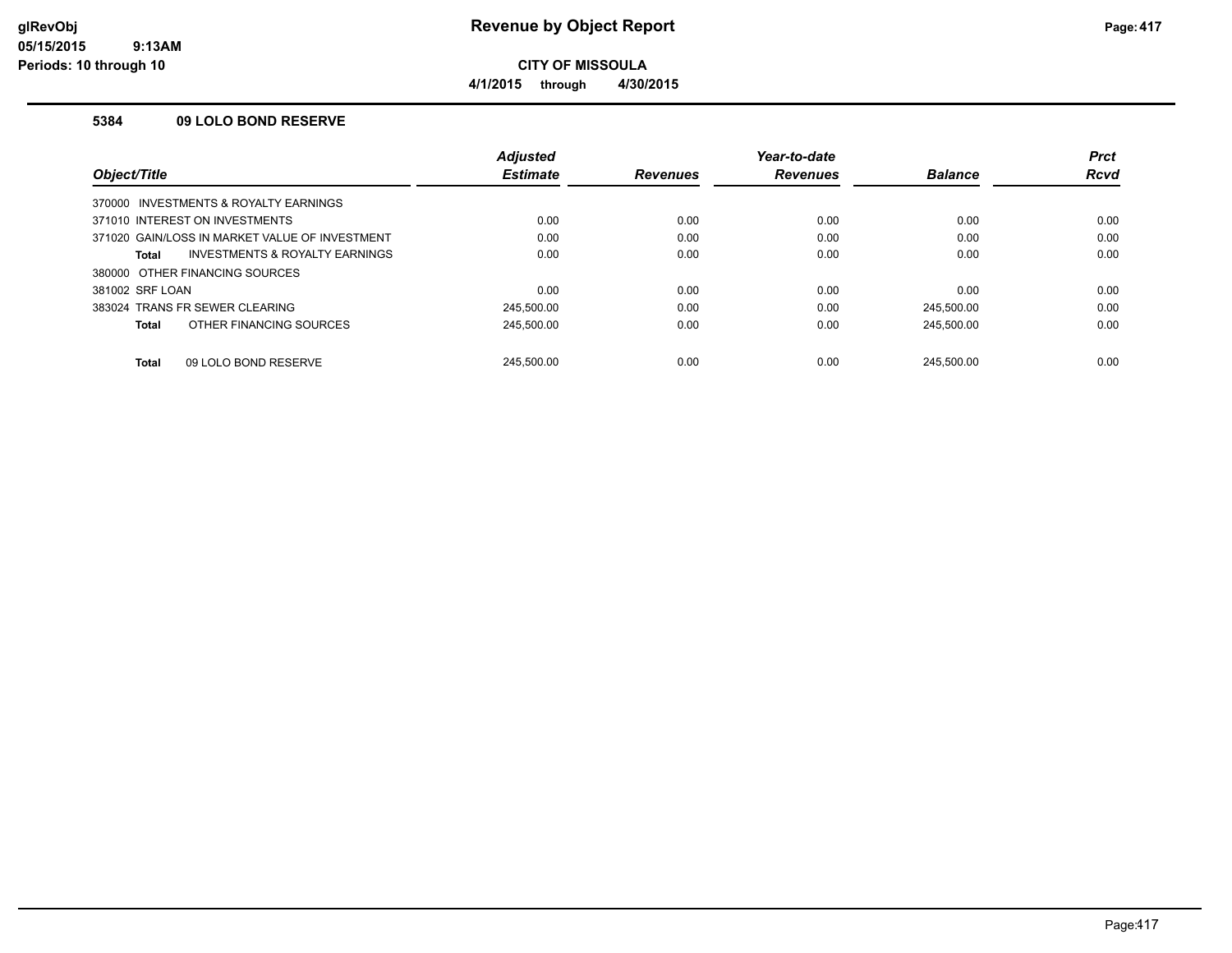**4/1/2015 through 4/30/2015**

## **5385 HEADWORKS 2010 BOND RESERVE**

#### **5385 HEADWORKS 2010 BOND RESERVE**

|                 |                                    | <b>Adjusted</b> | Year-to-date    |                 |                | <b>Prct</b> |
|-----------------|------------------------------------|-----------------|-----------------|-----------------|----------------|-------------|
| Object/Title    |                                    | <b>Estimate</b> | <b>Revenues</b> | <b>Revenues</b> | <b>Balance</b> | <b>Rcvd</b> |
|                 | 380000 OTHER FINANCING SOURCES     |                 |                 |                 |                |             |
| 381002 SRF LOAN |                                    | 0.00            | 0.00            | 0.00            | 0.00           | 0.00        |
| <b>Total</b>    | OTHER FINANCING SOURCES            | 0.00            | 0.00            | 0.00            | 0.00           | 0.00        |
| <b>Total</b>    | <b>HEADWORKS 2010 BOND RESERVE</b> | 0.00            | 0.00            | 0.00            | 0.00           | 0.00        |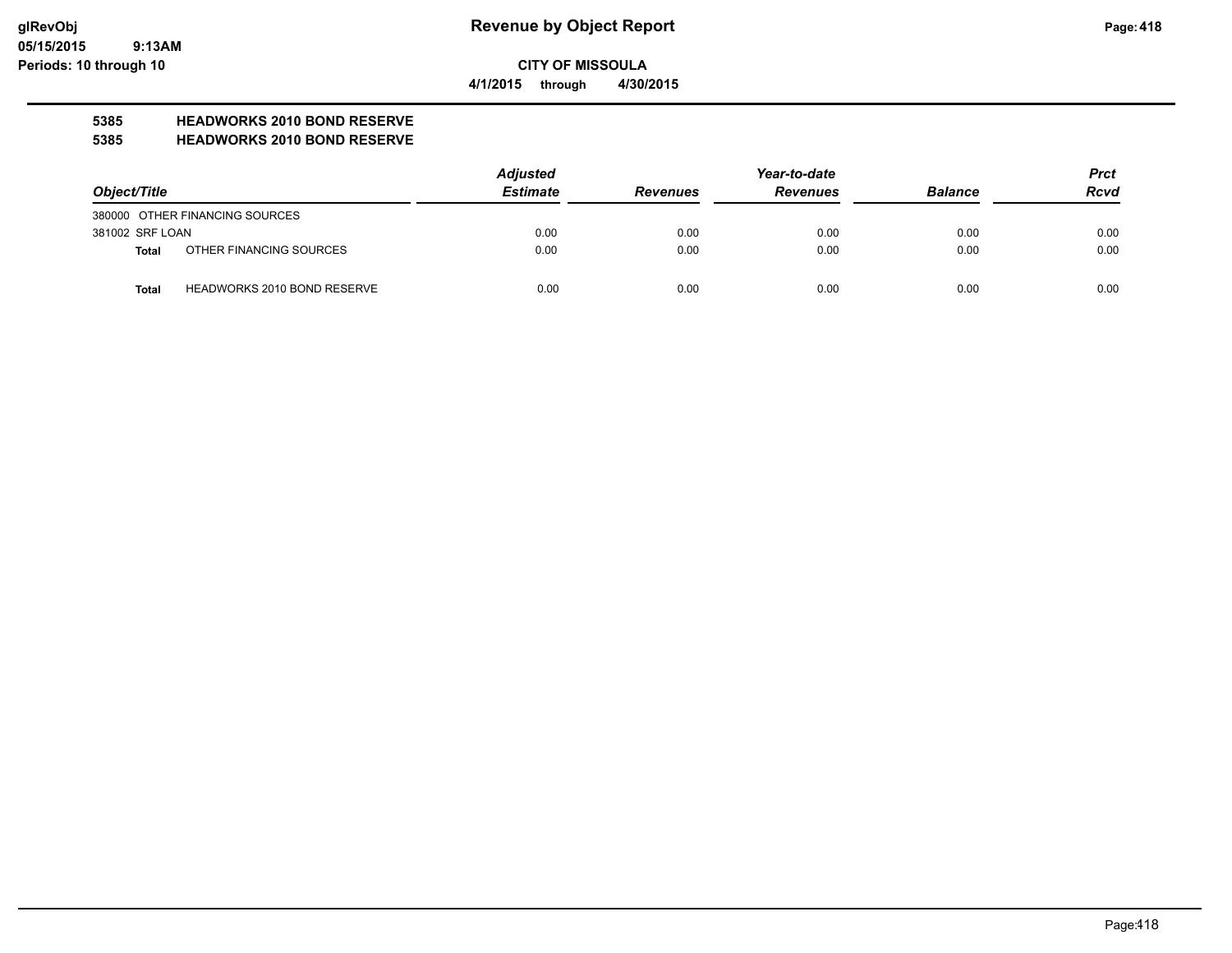**4/1/2015 through 4/30/2015**

### **5385 HEADWORKS 2010 BOND RESERVE**

| Object/Title    |                                    | <b>Adjusted</b><br><b>Estimate</b> | <b>Revenues</b> | Year-to-date<br><b>Revenues</b> | <b>Balance</b> | <b>Prct</b><br><b>Rcvd</b> |
|-----------------|------------------------------------|------------------------------------|-----------------|---------------------------------|----------------|----------------------------|
|                 | 380000 OTHER FINANCING SOURCES     |                                    |                 |                                 |                |                            |
| 381002 SRF LOAN |                                    | 0.00                               | 0.00            | 0.00                            | 0.00           | 0.00                       |
| <b>Total</b>    | OTHER FINANCING SOURCES            | 0.00                               | 0.00            | 0.00                            | 0.00           | 0.00                       |
| <b>Total</b>    | <b>HEADWORKS 2010 BOND RESERVE</b> | 0.00                               | 0.00            | 0.00                            | 0.00           | 0.00                       |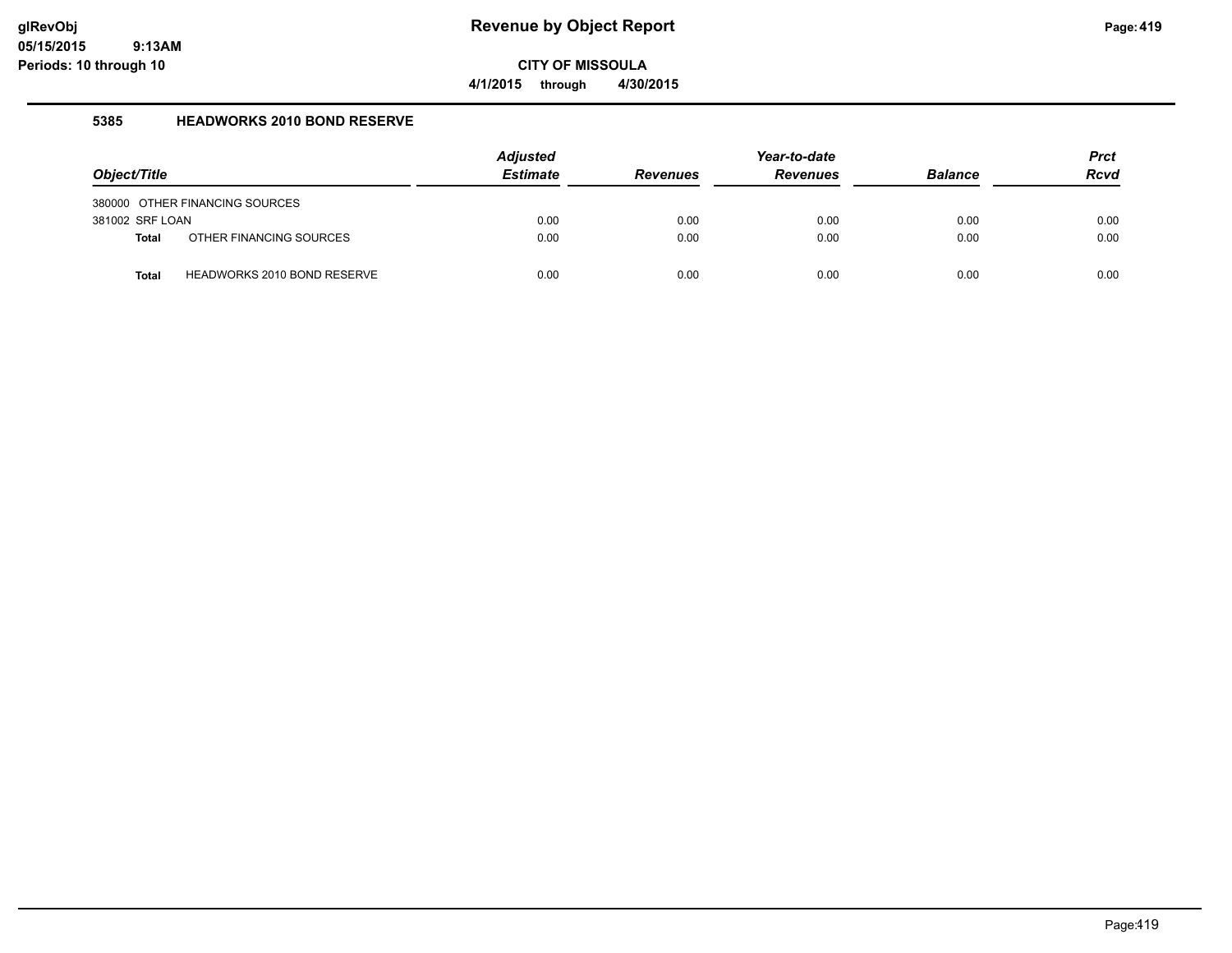**4/1/2015 through 4/30/2015**

## **5386 FY10 HEADWORKS DEBT SERVICE**

#### **5386 FY10 HEADWORKS DEBT SERVICE**

|                                      | <b>Adjusted</b> |                 | Year-to-date    |                | <b>Prct</b> |
|--------------------------------------|-----------------|-----------------|-----------------|----------------|-------------|
| Object/Title                         | <b>Estimate</b> | <b>Revenues</b> | <b>Revenues</b> | <b>Balance</b> | <b>Rcvd</b> |
| 330000 INTERGOVERNMENTAL REVENUES    |                 |                 |                 |                |             |
| 331990 IRS REIMB/DEBT SVS INTEREST   | 254.857.00      | 0.00            | 118.126.16      | 136.730.84     | 46.35       |
| INTERGOVERNMENTAL REVENUES<br>Total  | 254,857.00      | 0.00            | 118.126.16      | 136,730.84     | 46.35       |
| 380000 OTHER FINANCING SOURCES       |                 |                 |                 |                |             |
| 381002 SRF LOAN                      | 0.00            | 0.00            | 0.00            | 0.00           | 0.00        |
| 383024 TRANS FR SEWER CLEARING       | 442,092.00      | 0.00            | 0.00            | 442,092.00     | 0.00        |
| OTHER FINANCING SOURCES<br>Total     | 442.092.00      | 0.00            | 0.00            | 442.092.00     | 0.00        |
|                                      |                 |                 |                 |                |             |
| FY10 HEADWORKS DEBT SERVICE<br>Total | 696.949.00      | 0.00            | 118.126.16      | 578.822.84     | 16.95       |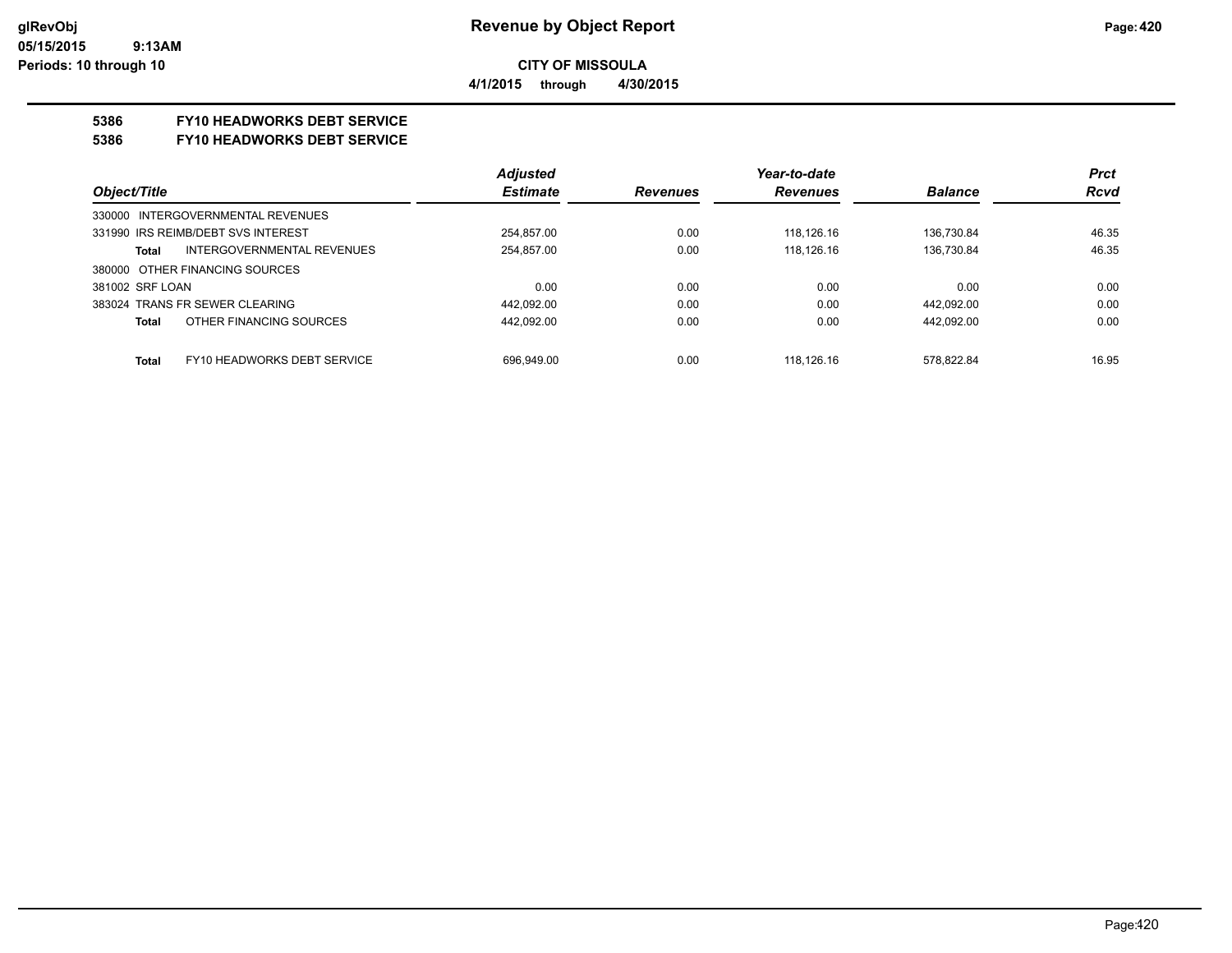**4/1/2015 through 4/30/2015**

## **5386 FY10 HEADWORKS DEBT SERVICE**

|                                    |                                   | <b>Adjusted</b> | Year-to-date    |                 |                | <b>Prct</b> |
|------------------------------------|-----------------------------------|-----------------|-----------------|-----------------|----------------|-------------|
| Object/Title                       |                                   | <b>Estimate</b> | <b>Revenues</b> | <b>Revenues</b> | <b>Balance</b> | <b>Rcvd</b> |
| 330000 INTERGOVERNMENTAL REVENUES  |                                   |                 |                 |                 |                |             |
| 331990 IRS REIMB/DEBT SVS INTEREST |                                   | 254.857.00      | 0.00            | 118.126.16      | 136.730.84     | 46.35       |
| Total                              | <b>INTERGOVERNMENTAL REVENUES</b> | 254.857.00      | 0.00            | 118.126.16      | 136.730.84     | 46.35       |
| 380000 OTHER FINANCING SOURCES     |                                   |                 |                 |                 |                |             |
| 381002 SRF LOAN                    |                                   | 0.00            | 0.00            | 0.00            | 0.00           | 0.00        |
| 383024 TRANS FR SEWER CLEARING     |                                   | 442.092.00      | 0.00            | 0.00            | 442.092.00     | 0.00        |
| <b>Total</b>                       | OTHER FINANCING SOURCES           | 442.092.00      | 0.00            | 0.00            | 442.092.00     | 0.00        |
| Total                              | FY10 HEADWORKS DEBT SERVICE       | 696.949.00      | 0.00            | 118.126.16      | 578.822.84     | 16.95       |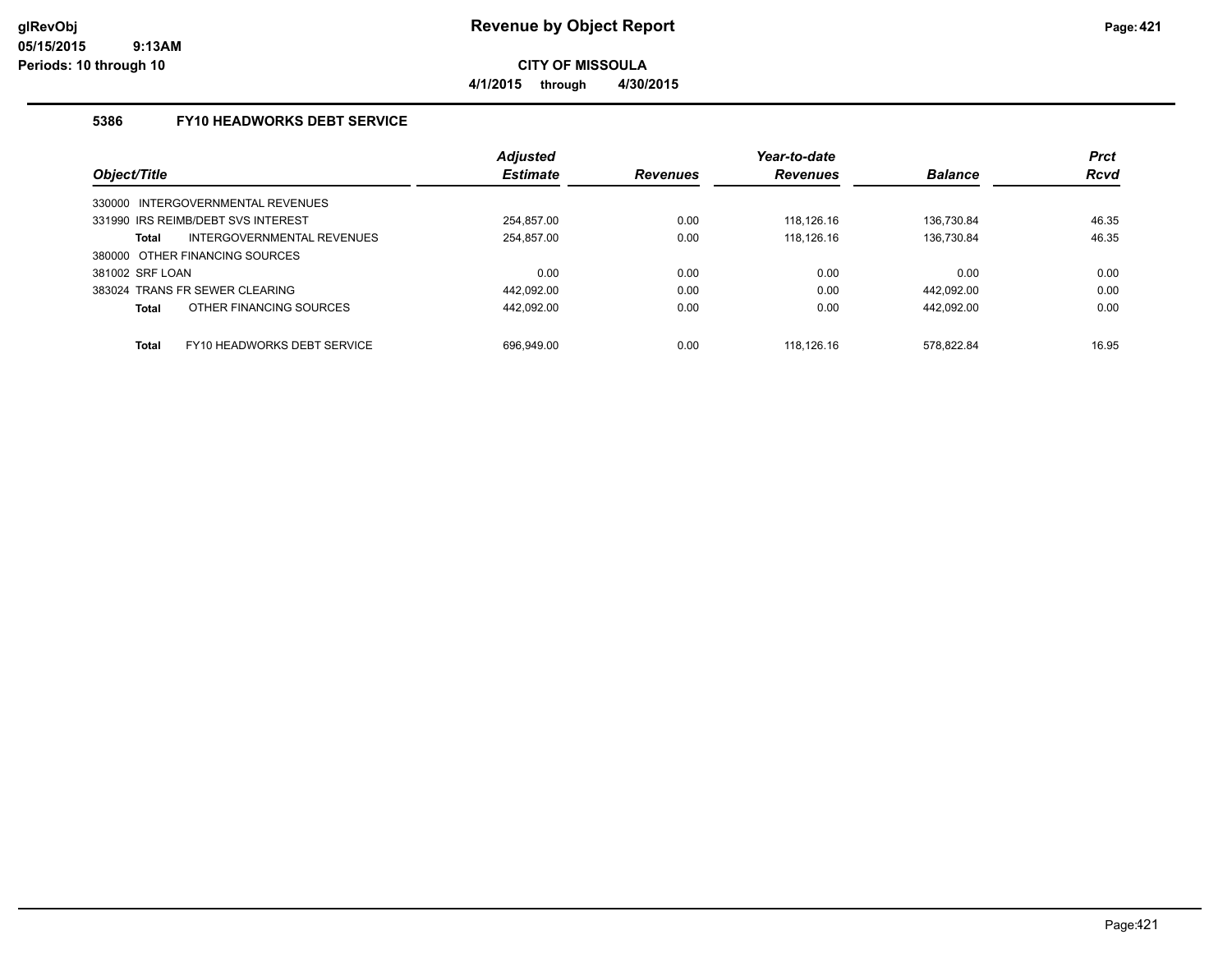**4/1/2015 through 4/30/2015**

# **5387 FY11 SEWER \$1.29M BOND DEBT SERVICE**

## **5387 FY11 SEWER \$1.29M BOND DEBT SERVICE**

|                                                      | <b>Adjusted</b> |                 | Year-to-date    |                | <b>Prct</b> |
|------------------------------------------------------|-----------------|-----------------|-----------------|----------------|-------------|
| Object/Title                                         | <b>Estimate</b> | <b>Revenues</b> | <b>Revenues</b> | <b>Balance</b> | <b>Rcvd</b> |
| 370000 INVESTMENTS & ROYALTY EARNINGS                |                 |                 |                 |                |             |
| 371010 INTEREST ON INVESTMENTS                       | 0.00            | 0.00            | 0.00            | 0.00           | 0.00        |
| 371020 GAIN/LOSS IN MARKET VALUE OF INVESTMENTS      | 0.00            | 0.00            | 0.00            | 0.00           | 0.00        |
| <b>INVESTMENTS &amp; ROYALTY EARNINGS</b><br>Total   | 0.00            | 0.00            | 0.00            | 0.00           | 0.00        |
| 380000 OTHER FINANCING SOURCES                       |                 |                 |                 |                |             |
| 383024 TRANS FR SEWER CLEARING                       | 103.430.00      | 0.00            | 0.00            | 103.430.00     | 0.00        |
| OTHER FINANCING SOURCES<br>Total                     | 103.430.00      | 0.00            | 0.00            | 103.430.00     | 0.00        |
|                                                      |                 |                 |                 |                |             |
| FY11 SEWER \$1.29M BOND DEBT SERVICE<br><b>Total</b> | 103.430.00      | 0.00            | 0.00            | 103.430.00     | 0.00        |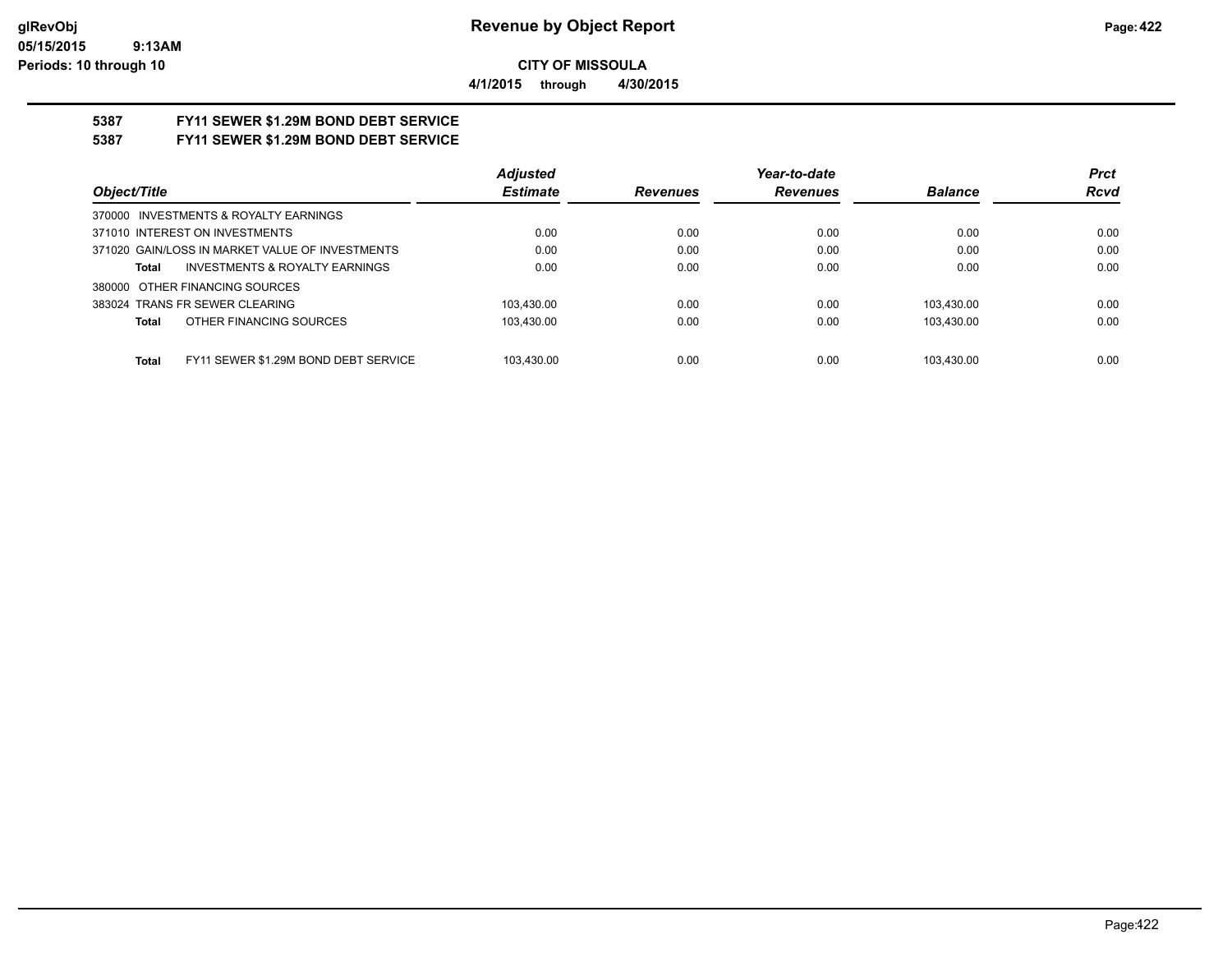**4/1/2015 through 4/30/2015**

## **5387 FY11 SEWER \$1.29M BOND DEBT SERVICE**

|                                                      | <b>Adjusted</b> |                 | Year-to-date    |                | <b>Prct</b> |
|------------------------------------------------------|-----------------|-----------------|-----------------|----------------|-------------|
| Object/Title                                         | <b>Estimate</b> | <b>Revenues</b> | <b>Revenues</b> | <b>Balance</b> | <b>Rcvd</b> |
| 370000 INVESTMENTS & ROYALTY EARNINGS                |                 |                 |                 |                |             |
| 371010 INTEREST ON INVESTMENTS                       | 0.00            | 0.00            | 0.00            | 0.00           | 0.00        |
| 371020 GAIN/LOSS IN MARKET VALUE OF INVESTMENT       | 0.00            | 0.00            | 0.00            | 0.00           | 0.00        |
| INVESTMENTS & ROYALTY EARNINGS<br><b>Total</b>       | 0.00            | 0.00            | 0.00            | 0.00           | 0.00        |
| 380000 OTHER FINANCING SOURCES                       |                 |                 |                 |                |             |
| 383024 TRANS FR SEWER CLEARING                       | 103.430.00      | 0.00            | 0.00            | 103.430.00     | 0.00        |
| OTHER FINANCING SOURCES<br><b>Total</b>              | 103.430.00      | 0.00            | 0.00            | 103.430.00     | 0.00        |
|                                                      |                 |                 |                 |                |             |
| FY11 SEWER \$1.29M BOND DEBT SERVICE<br><b>Total</b> | 103.430.00      | 0.00            | 0.00            | 103.430.00     | 0.00        |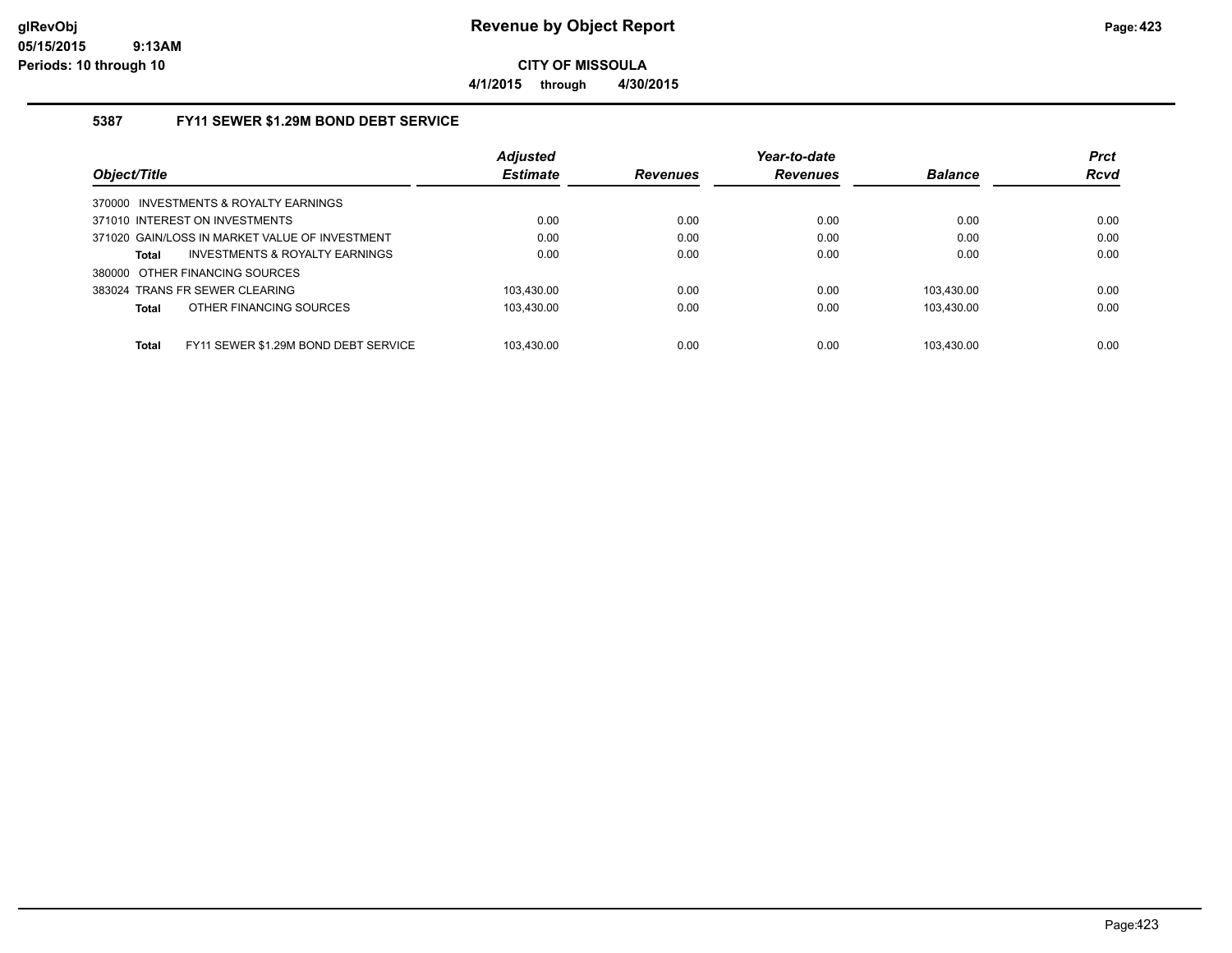**4/1/2015 through 4/30/2015**

## **5388 FY11 \$1.29M SEWER BOND RESERVE**

**5388 FY11 \$1.29M SEWER BOND RESERVE**

|                                                           | <b>Adjusted</b> |                 | Year-to-date    |                | <b>Prct</b> |
|-----------------------------------------------------------|-----------------|-----------------|-----------------|----------------|-------------|
| Object/Title                                              | <b>Estimate</b> | <b>Revenues</b> | <b>Revenues</b> | <b>Balance</b> | Rcvd        |
| 370000 INVESTMENTS & ROYALTY EARNINGS                     |                 |                 |                 |                |             |
| 371010 INTEREST ON INVESTMENTS                            | 0.00            | 0.00            | 0.00            | 0.00           | 0.00        |
| 371020 GAIN/LOSS IN MARKET VALUE OF INVESTMENTS           | 0.00            | 0.00            | 0.00            | 0.00           | 0.00        |
| <b>INVESTMENTS &amp; ROYALTY EARNINGS</b><br><b>Total</b> | 0.00            | 0.00            | 0.00            | 0.00           | 0.00        |
| 380000 OTHER FINANCING SOURCES                            |                 |                 |                 |                |             |
| 381002 SRF LOAN                                           | 0.00            | 0.00            | 0.00            | 0.00           | 0.00        |
| 381020 REVENUE BONDS                                      | 0.00            | 0.00            | 0.00            | 0.00           | 0.00        |
| 381030 SID BONDS PROCEEDS                                 | 0.00            | 0.00            | 0.00            | 0.00           | 0.00        |
| 383024 TRANS FR SEWER CLEARING                            | 0.00            | 0.00            | 0.00            | 0.00           | 0.00        |
| 383042 TRANSFERS FROM OTHER FUNDS                         | 0.00            | 0.00            | 0.00            | 0.00           | 0.00        |
| OTHER FINANCING SOURCES<br><b>Total</b>                   | 0.00            | 0.00            | 0.00            | 0.00           | 0.00        |
| FY11 \$1.29M SEWER BOND RESERVE<br><b>Total</b>           | 0.00            | 0.00            | 0.00            | 0.00           | 0.00        |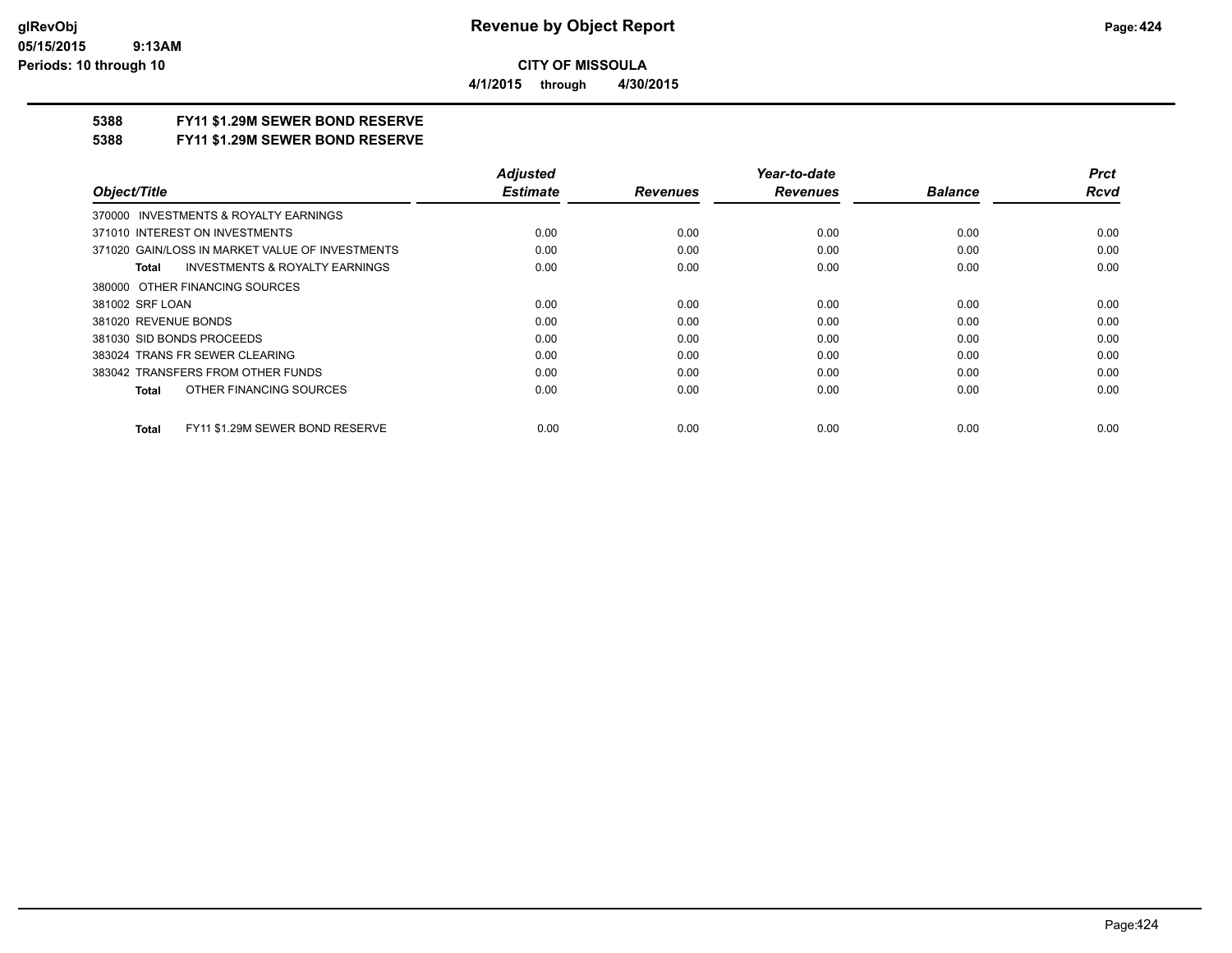**4/1/2015 through 4/30/2015**

## **5388 FY11 \$1.29M SEWER BOND RESERVE**

| Object/Title                                    | <b>Adjusted</b><br><b>Estimate</b> | <b>Revenues</b> | Year-to-date<br><b>Revenues</b> | <b>Balance</b> | <b>Prct</b><br><b>Rcvd</b> |
|-------------------------------------------------|------------------------------------|-----------------|---------------------------------|----------------|----------------------------|
|                                                 |                                    |                 |                                 |                |                            |
| 370000 INVESTMENTS & ROYALTY EARNINGS           |                                    |                 |                                 |                |                            |
| 371010 INTEREST ON INVESTMENTS                  | 0.00                               | 0.00            | 0.00                            | 0.00           | 0.00                       |
| 371020 GAIN/LOSS IN MARKET VALUE OF INVESTMENT  | 0.00                               | 0.00            | 0.00                            | 0.00           | 0.00                       |
| INVESTMENTS & ROYALTY EARNINGS<br><b>Total</b>  | 0.00                               | 0.00            | 0.00                            | 0.00           | 0.00                       |
| 380000 OTHER FINANCING SOURCES                  |                                    |                 |                                 |                |                            |
| 381002 SRF LOAN                                 | 0.00                               | 0.00            | 0.00                            | 0.00           | 0.00                       |
| 381020 REVENUE BONDS                            | 0.00                               | 0.00            | 0.00                            | 0.00           | 0.00                       |
| 381030 SID BONDS PROCEEDS                       | 0.00                               | 0.00            | 0.00                            | 0.00           | 0.00                       |
| 383024 TRANS FR SEWER CLEARING                  | 0.00                               | 0.00            | 0.00                            | 0.00           | 0.00                       |
| 383042 TRANSFERS FROM OTHER FUNDS               | 0.00                               | 0.00            | 0.00                            | 0.00           | 0.00                       |
| OTHER FINANCING SOURCES<br><b>Total</b>         | 0.00                               | 0.00            | 0.00                            | 0.00           | 0.00                       |
| FY11 \$1.29M SEWER BOND RESERVE<br><b>Total</b> | 0.00                               | 0.00            | 0.00                            | 0.00           | 0.00                       |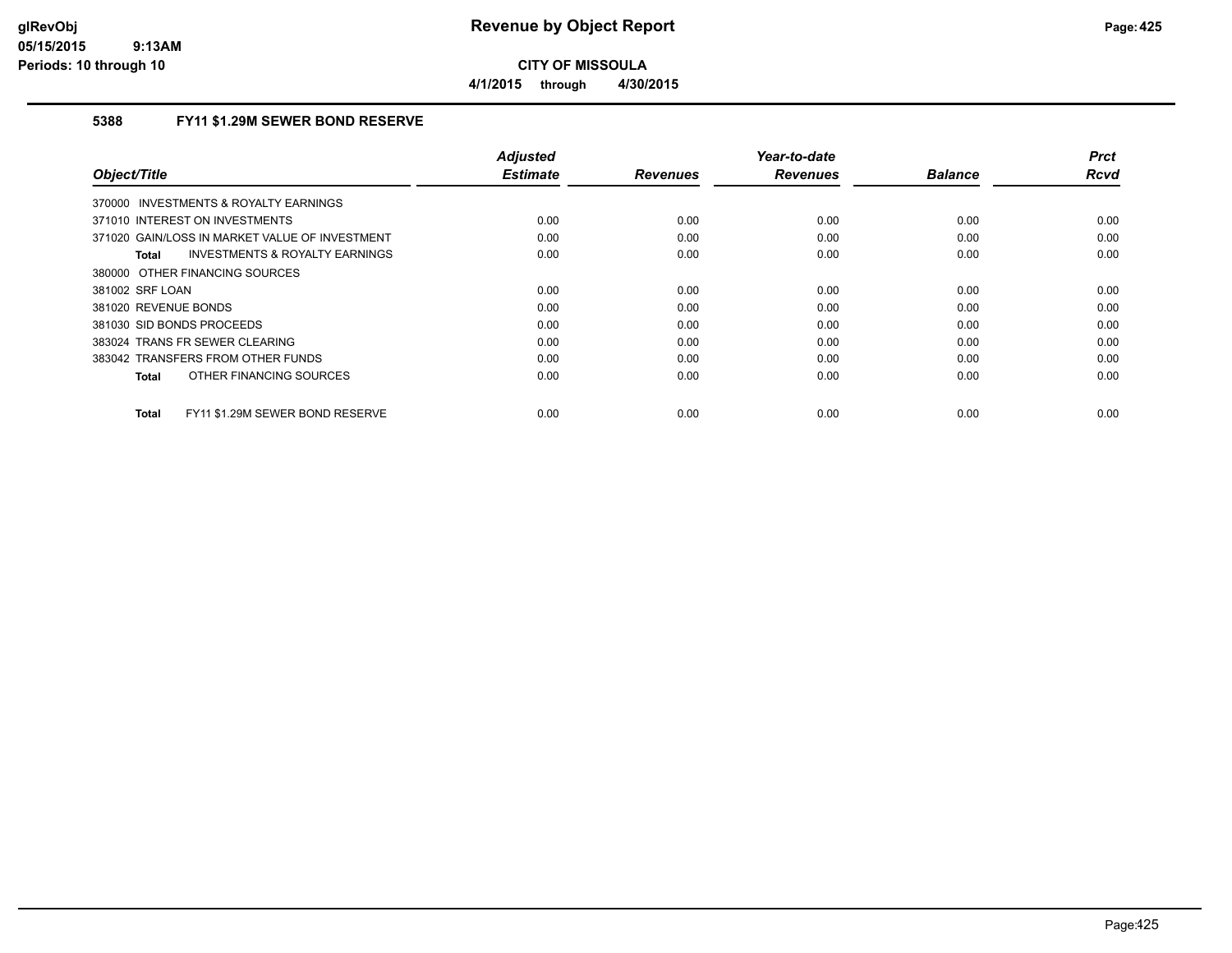**4/1/2015 through 4/30/2015**

## **5711 AQUATICS**

**5711 AQUATICS**

|                                                           | <b>Adjusted</b> |                 | Year-to-date    |                | <b>Prct</b> |
|-----------------------------------------------------------|-----------------|-----------------|-----------------|----------------|-------------|
| Object/Title                                              | <b>Estimate</b> | <b>Revenues</b> | <b>Revenues</b> | <b>Balance</b> | <b>Rcvd</b> |
| <b>INTERGOVERNMENTAL REVENUES</b><br>330000               |                 |                 |                 |                |             |
| 336023 STATE CONTRIB. - PERS                              | 0.00            | 33.70           | 560.42          | $-560.42$      | 0.00        |
| <b>INTERGOVERNMENTAL REVENUES</b><br><b>Total</b>         | 0.00            | 33.70           | 560.42          | $-560.42$      | 0.00        |
| <b>CHARGES FOR SERVICES</b><br>340000                     |                 |                 |                 |                |             |
| 340051 GRILL VAN CONCESSIONS                              | 0.00            | 420.50          | 19,859.00       | $-19,859.00$   | 0.00        |
| 346030 SWIMMING POOL FEES                                 | 1,045,954.00    | 2,942.28        | 402,195.19      | 643,758.81     | 38.45       |
| 346060 CURRENTS SWIMMING FACILITY                         | 0.00            | 39,605.83       | 343,996.77      | $-343,996.77$  | 0.00        |
| 346061 CURRENTS ENTERPRISE                                | 0.00            | 0.00            | 0.00            | 0.00           | 0.00        |
| 346062 SPLASH ENTERPRISE                                  | 0.00            | 0.00            | 0.00            | 0.00           | 0.00        |
| <b>CHARGES FOR SERVICES</b><br><b>Total</b>               | 1,045,954.00    | 42,968.61       | 766,050.96      | 279,903.04     | 73.24       |
| 360000 MISCELLANEOUS REVENUES                             |                 |                 |                 |                |             |
| 360010 MISCELLANEOUS                                      | 0.00            | 0.00            | 0.00            | 0.00           | 0.00        |
| 365000 DONATIONS                                          | 0.00            | 0.00            | 0.00            | 0.00           | 0.00        |
| 365019 AQUATICS DONATIONS & GRANTS                        | 150,000.00      | 0.00            | 0.00            | 150,000.00     | 0.00        |
| MISCELLANEOUS REVENUES<br><b>Total</b>                    | 150,000.00      | 0.00            | 0.00            | 150,000.00     | 0.00        |
| <b>INVESTMENTS &amp; ROYALTY EARNINGS</b><br>370000       |                 |                 |                 |                |             |
| 371010 INTEREST ON INVESTMENTS                            | 0.00            | 0.00            | 0.00            | 0.00           | 0.00        |
| <b>INVESTMENTS &amp; ROYALTY EARNINGS</b><br><b>Total</b> | 0.00            | 0.00            | 0.00            | 0.00           | 0.00        |
| OTHER FINANCING SOURCES<br>380000                         |                 |                 |                 |                |             |
| 383029 TRANS FR GENERAL                                   | 203.000.00      | 0.00            | 0.00            | 203.000.00     | 0.00        |
| 383043 TRANSFERS FROM IMPACT FEES                         | 0.00            | 0.00            | 0.00            | 0.00           | 0.00        |
| 383400 CAPITAL CONTRIBUTION                               | 0.00            | 0.00            | 0.00            | 0.00           | 0.00        |
| OTHER FINANCING SOURCES<br><b>Total</b>                   | 203,000.00      | 0.00            | 0.00            | 203,000.00     | 0.00        |
|                                                           |                 |                 |                 |                |             |
| <b>AQUATICS</b><br><b>Total</b>                           | 1,398,954.00    | 43,002.31       | 766,611.38      | 632,342.62     | 54.80       |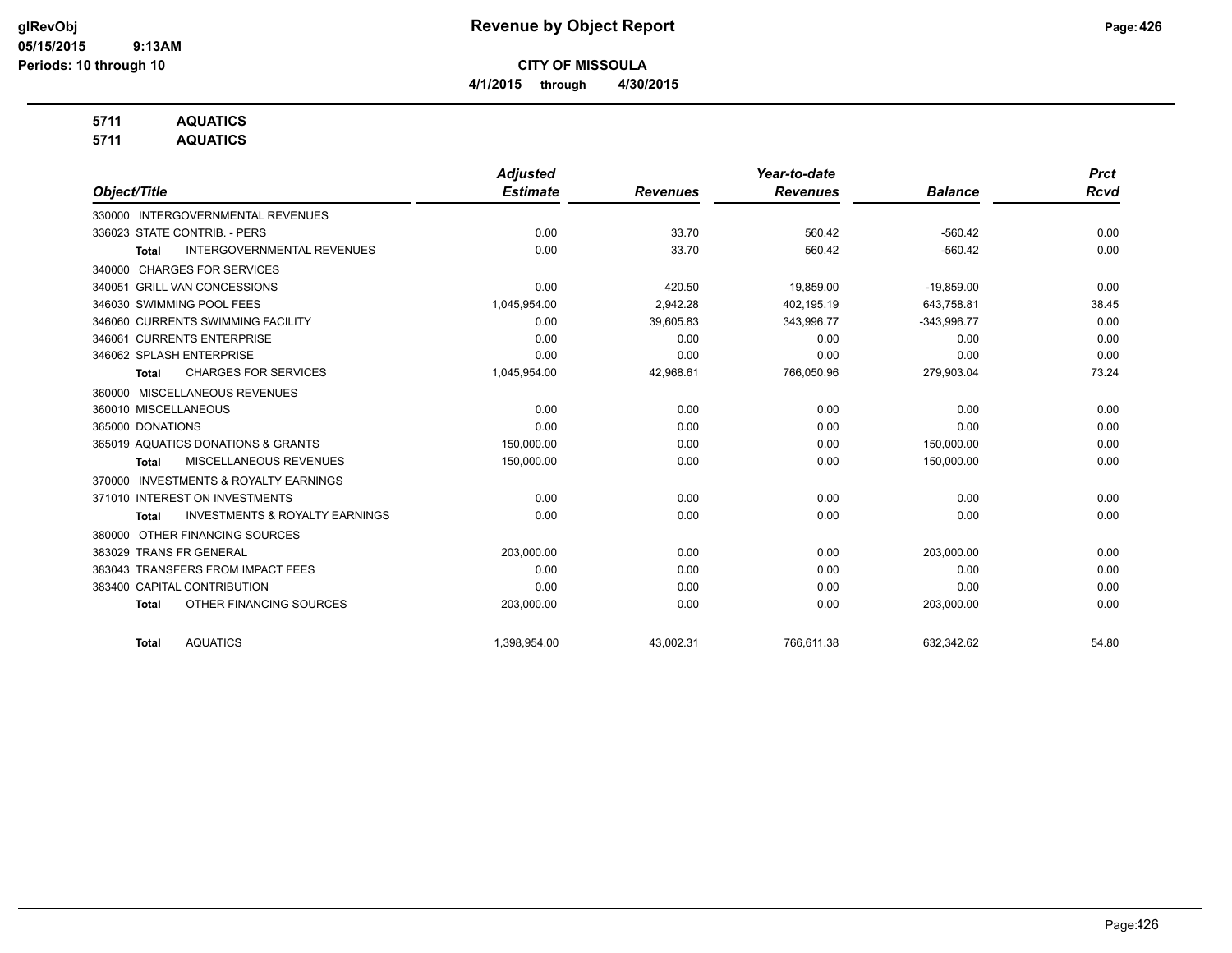**4/1/2015 through 4/30/2015**

#### **5711 AQUATICS**

|                                                           | <b>Adjusted</b> |                 | Year-to-date    |                | <b>Prct</b> |
|-----------------------------------------------------------|-----------------|-----------------|-----------------|----------------|-------------|
| Object/Title                                              | <b>Estimate</b> | <b>Revenues</b> | <b>Revenues</b> | <b>Balance</b> | <b>Rcvd</b> |
| 330000 INTERGOVERNMENTAL REVENUES                         |                 |                 |                 |                |             |
| 336023 STATE CONTRIB. - PERS                              | 0.00            | 33.70           | 560.42          | $-560.42$      | 0.00        |
| <b>INTERGOVERNMENTAL REVENUES</b><br><b>Total</b>         | 0.00            | 33.70           | 560.42          | $-560.42$      | 0.00        |
| 340000 CHARGES FOR SERVICES                               |                 |                 |                 |                |             |
| 340051 GRILL VAN CONCESSIONS                              | 0.00            | 420.50          | 19.859.00       | $-19.859.00$   | 0.00        |
| 346030 SWIMMING POOL FEES                                 | 1.045.954.00    | 2,942.28        | 402.195.19      | 643.758.81     | 38.45       |
| 346060 CURRENTS SWIMMING FACILITY                         | 0.00            | 39,605.83       | 343,996.77      | $-343,996.77$  | 0.00        |
| 346061 CURRENTS ENTERPRISE                                | 0.00            | 0.00            | 0.00            | 0.00           | 0.00        |
| 346062 SPLASH ENTERPRISE                                  | 0.00            | 0.00            | 0.00            | 0.00           | 0.00        |
| <b>CHARGES FOR SERVICES</b><br><b>Total</b>               | 1,045,954.00    | 42,968.61       | 766,050.96      | 279,903.04     | 73.24       |
| 360000 MISCELLANEOUS REVENUES                             |                 |                 |                 |                |             |
| 360010 MISCELLANEOUS                                      | 0.00            | 0.00            | 0.00            | 0.00           | 0.00        |
| 365000 DONATIONS                                          | 0.00            | 0.00            | 0.00            | 0.00           | 0.00        |
| 365019 AQUATICS DONATIONS & GRANTS                        | 150,000.00      | 0.00            | 0.00            | 150,000.00     | 0.00        |
| <b>MISCELLANEOUS REVENUES</b><br><b>Total</b>             | 150,000.00      | 0.00            | 0.00            | 150,000.00     | 0.00        |
| <b>INVESTMENTS &amp; ROYALTY EARNINGS</b><br>370000       |                 |                 |                 |                |             |
| 371010 INTEREST ON INVESTMENTS                            | 0.00            | 0.00            | 0.00            | 0.00           | 0.00        |
| <b>INVESTMENTS &amp; ROYALTY EARNINGS</b><br><b>Total</b> | 0.00            | 0.00            | 0.00            | 0.00           | 0.00        |
| 380000 OTHER FINANCING SOURCES                            |                 |                 |                 |                |             |
| 383029 TRANS FR GENERAL                                   | 203,000.00      | 0.00            | 0.00            | 203,000.00     | 0.00        |
| 383043 TRANSFERS FROM IMPACT FEES                         | 0.00            | 0.00            | 0.00            | 0.00           | 0.00        |
| 383400 CAPITAL CONTRIBUTION                               | 0.00            | 0.00            | 0.00            | 0.00           | 0.00        |
| OTHER FINANCING SOURCES<br><b>Total</b>                   | 203,000.00      | 0.00            | 0.00            | 203,000.00     | 0.00        |
| <b>AQUATICS</b><br><b>Total</b>                           | 1,398,954.00    | 43,002.31       | 766,611.38      | 632,342.62     | 54.80       |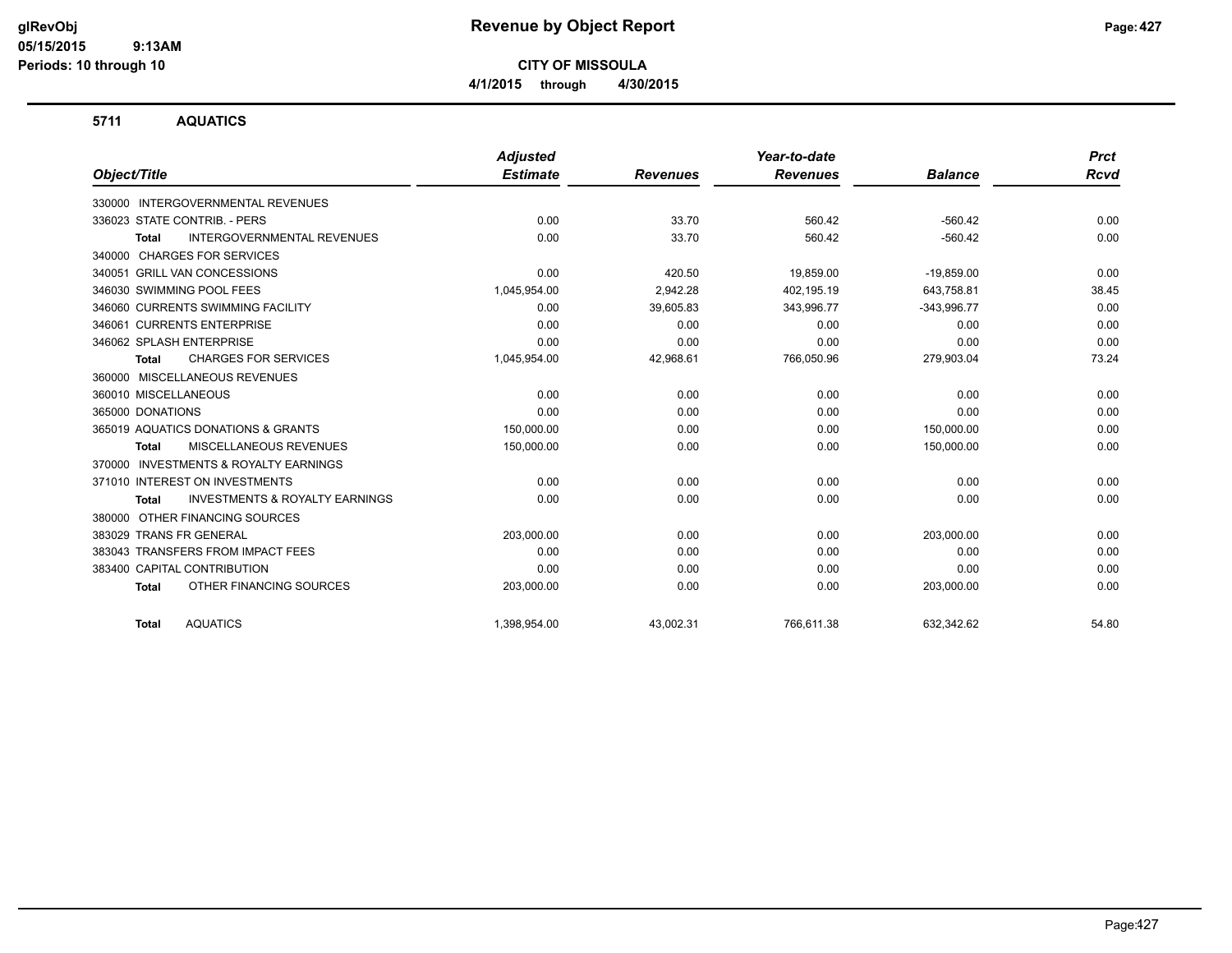**4/1/2015 through 4/30/2015**

## **6050 EMPLOYEE BENEFIT PLAN FUND**

**6050 EMPLOYEE BENEFIT PLAN FUND**

|                                                           | <b>Adjusted</b> |                 | Year-to-date    |                 | <b>Prct</b> |
|-----------------------------------------------------------|-----------------|-----------------|-----------------|-----------------|-------------|
| Object/Title                                              | <b>Estimate</b> | <b>Revenues</b> | <b>Revenues</b> | <b>Balance</b>  | <b>Rcvd</b> |
| 330000 INTERGOVERNMENTAL REVENUES                         |                 |                 |                 |                 |             |
| 334112 WELLNESS GRANT                                     | 0.00            | 0.00            | 0.00            | 0.00            | 0.00        |
| <b>INTERGOVERNMENTAL REVENUES</b><br><b>Total</b>         | 0.00            | 0.00            | 0.00            | 0.00            | 0.00        |
| 360000 MISCELLANEOUS REVENUES                             |                 |                 |                 |                 |             |
| 360010 MISCELLANEOUS                                      | 0.00            | 213.81          | 213.81          | $-213.81$       | 0.00        |
| <b>MISCELLANEOUS REVENUES</b><br><b>Total</b>             | 0.00            | 213.81          | 213.81          | $-213.81$       | 0.00        |
| 370000 INVESTMENTS & ROYALTY EARNINGS                     |                 |                 |                 |                 |             |
| 371010 INTEREST ON INVESTMENTS                            | 0.00            | 0.00            | 0.00            | 0.00            | 0.00        |
| <b>INVESTMENTS &amp; ROYALTY EARNINGS</b><br><b>Total</b> | 0.00            | 0.00            | 0.00            | 0.00            | 0.00        |
| 380000 OTHER FINANCING SOURCES                            |                 |                 |                 |                 |             |
| 383028 TRANS FROM GF FOR HEALTH RESERVE                   | 0.00            | 0.00            | 0.00            | 0.00            | 0.00        |
| 383029 TRANS FR GENERAL                                   | 692,000.00      | 6,336.45        | 72,616.69       | 619,383.31      | 10.49       |
| OTHER FINANCING SOURCES<br><b>Total</b>                   | 692,000.00      | 6,336.45        | 72,616.69       | 619,383.31      | 10.49       |
| 390000 INTERNAL SERVICES                                  |                 |                 |                 |                 |             |
| 396001 INSURANCE REIMBURSEMENTS                           | 0.00            | 0.00            | 0.00            | 0.00            | 0.00        |
| 396002 CITY CONTRIBUTIONS                                 | 3,932,896.00    | 262,885.08      | 2,785,830.63    | 1,147,065.37    | 70.83       |
| 396003 EMPLOYEE DEDUCTION CONTRIBUTIONS                   | 845,040.00      | 64,663.09       | 839,863.78      | 5,176.22        | 99.39       |
| 396004 RETIREE CONTRIBUTIONS                              | 468,413.00      | 34,929.47       | 383,227.62      | 85,185.38       | 81.81       |
| 396005 FIRE + POLICE ADDTL HEALTH CONTRIB                 | 0.00            | 108,870.00      | 1,206,214.00    | $-1,206,214.00$ | 0.00        |
| 396006 RX REBATES                                         | 0.00            | 0.00            | 26,205.27       | $-26,205.27$    | 0.00        |
| 396007 OTHER PARTICIPANT HEALTH PREM CONTRIB              | 0.00            | 0.00            | 165.00          | $-165.00$       | 0.00        |
| 396008 COBRA CONTRIBUTIONS                                | 0.00            | 0.00            | 4,839.19        | $-4,839.19$     | 0.00        |
| 396009 WELLNESS PROGRAM CONTRIBUTIONS                     | 0.00            | 0.00            | 0.00            | 0.00            | 0.00        |
| 396010 EMPLOYEE SUPPLI LIFE INSURANCE CONTRI              | 0.00            | 2,689.75        | 26,420.83       | $-26,420.83$    | 0.00        |
| 396011 EMPLOYEE VISION INSURANCE CONTRIBUTIONS            | 0.00            | 70.42           | 1,549.96        | $-1,549.96$     | 0.00        |
| <b>INTERNAL SERVICES</b><br><b>Total</b>                  | 5,246,349.00    | 474,107.81      | 5,274,316.28    | $-27,967.28$    | 100.53      |
| <b>EMPLOYEE BENEFIT PLAN FUND</b><br><b>Total</b>         | 5.938.349.00    | 480.658.07      | 5,347,146.78    | 591,202.22      | 90.04       |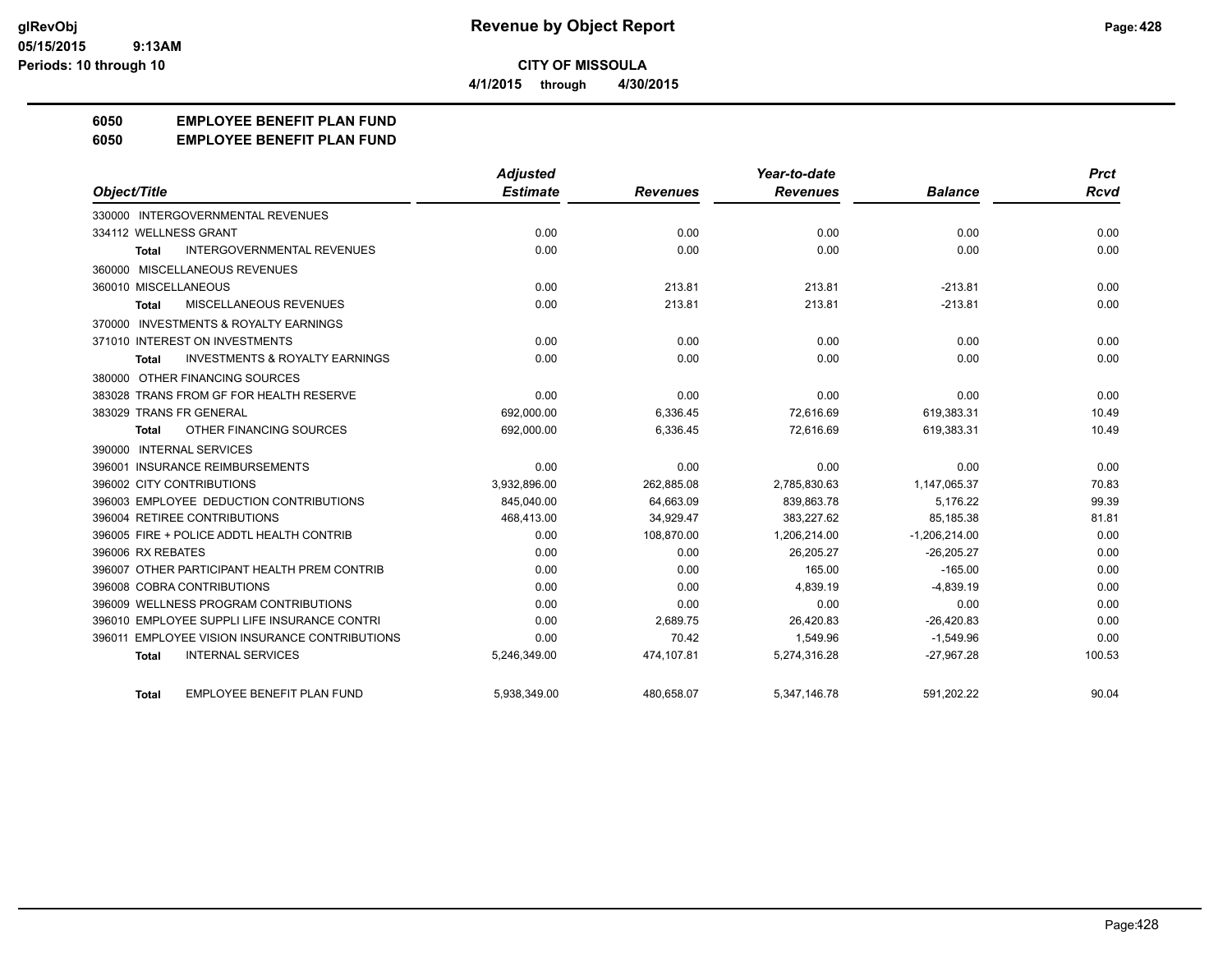**4/1/2015 through 4/30/2015**

## **6050 EMPLOYEE BENEFIT PLAN FUND**

|                                                           | Adjusted<br><b>Estimate</b> |                 | Year-to-date<br><b>Revenues</b> | <b>Balance</b>  | <b>Prct</b><br><b>Rcvd</b> |
|-----------------------------------------------------------|-----------------------------|-----------------|---------------------------------|-----------------|----------------------------|
| Object/Title                                              |                             | <b>Revenues</b> |                                 |                 |                            |
| 330000 INTERGOVERNMENTAL REVENUES                         |                             |                 |                                 |                 |                            |
| 334112 WELLNESS GRANT                                     | 0.00                        | 0.00            | 0.00                            | 0.00            | 0.00                       |
| INTERGOVERNMENTAL REVENUES<br><b>Total</b>                | 0.00                        | 0.00            | 0.00                            | 0.00            | 0.00                       |
| 360000 MISCELLANEOUS REVENUES                             |                             |                 |                                 |                 |                            |
| 360010 MISCELLANEOUS                                      | 0.00                        | 213.81          | 213.81                          | $-213.81$       | 0.00                       |
| MISCELLANEOUS REVENUES<br>Total                           | 0.00                        | 213.81          | 213.81                          | $-213.81$       | 0.00                       |
| 370000 INVESTMENTS & ROYALTY EARNINGS                     |                             |                 |                                 |                 |                            |
| 371010 INTEREST ON INVESTMENTS                            | 0.00                        | 0.00            | 0.00                            | 0.00            | 0.00                       |
| <b>INVESTMENTS &amp; ROYALTY EARNINGS</b><br><b>Total</b> | 0.00                        | 0.00            | 0.00                            | 0.00            | 0.00                       |
| 380000 OTHER FINANCING SOURCES                            |                             |                 |                                 |                 |                            |
| 383028 TRANS FROM GF FOR HEALTH RESERVE                   | 0.00                        | 0.00            | 0.00                            | 0.00            | 0.00                       |
| 383029 TRANS FR GENERAL                                   | 692,000.00                  | 6,336.45        | 72,616.69                       | 619,383.31      | 10.49                      |
| OTHER FINANCING SOURCES<br><b>Total</b>                   | 692,000.00                  | 6,336.45        | 72,616.69                       | 619,383.31      | 10.49                      |
| 390000 INTERNAL SERVICES                                  |                             |                 |                                 |                 |                            |
| 396001 INSURANCE REIMBURSEMENTS                           | 0.00                        | 0.00            | 0.00                            | 0.00            | 0.00                       |
| 396002 CITY CONTRIBUTIONS                                 | 3,932,896.00                | 262,885.08      | 2,785,830.63                    | 1,147,065.37    | 70.83                      |
| 396003 EMPLOYEE DEDUCTION CONTRIBUTIONS                   | 845,040.00                  | 64,663.09       | 839,863.78                      | 5,176.22        | 99.39                      |
| 396004 RETIREE CONTRIBUTIONS                              | 468,413.00                  | 34,929.47       | 383.227.62                      | 85,185.38       | 81.81                      |
| 396005 FIRE + POLICE ADDTL HEALTH CONTRIB                 | 0.00                        | 108,870.00      | 1,206,214.00                    | $-1,206,214.00$ | 0.00                       |
| 396006 RX REBATES                                         | 0.00                        | 0.00            | 26,205.27                       | $-26,205.27$    | 0.00                       |
| 396007 OTHER PARTICIPANT HEALTH PREM CONTRIB              | 0.00                        | 0.00            | 165.00                          | $-165.00$       | 0.00                       |
| 396008 COBRA CONTRIBUTIONS                                | 0.00                        | 0.00            | 4.839.19                        | $-4,839.19$     | 0.00                       |
| 396009 WELLNESS PROGRAM CONTRIBUTIONS                     | 0.00                        | 0.00            | 0.00                            | 0.00            | 0.00                       |
| 396010 EMPLOYEE SUPPLI LIFE INSURANCE CONTRI              | 0.00                        | 2,689.75        | 26,420.83                       | $-26,420.83$    | 0.00                       |
| 396011 EMPLOYEE VISION INSURANCE CONTRIBUTION             | 0.00                        | 70.42           | 1,549.96                        | $-1,549.96$     | 0.00                       |
| <b>INTERNAL SERVICES</b><br><b>Total</b>                  | 5,246,349.00                | 474,107.81      | 5,274,316.28                    | $-27,967.28$    | 100.53                     |
| EMPLOYEE BENEFIT PLAN FUND<br><b>Total</b>                | 5,938,349.00                | 480,658.07      | 5,347,146.78                    | 591,202.22      | 90.04                      |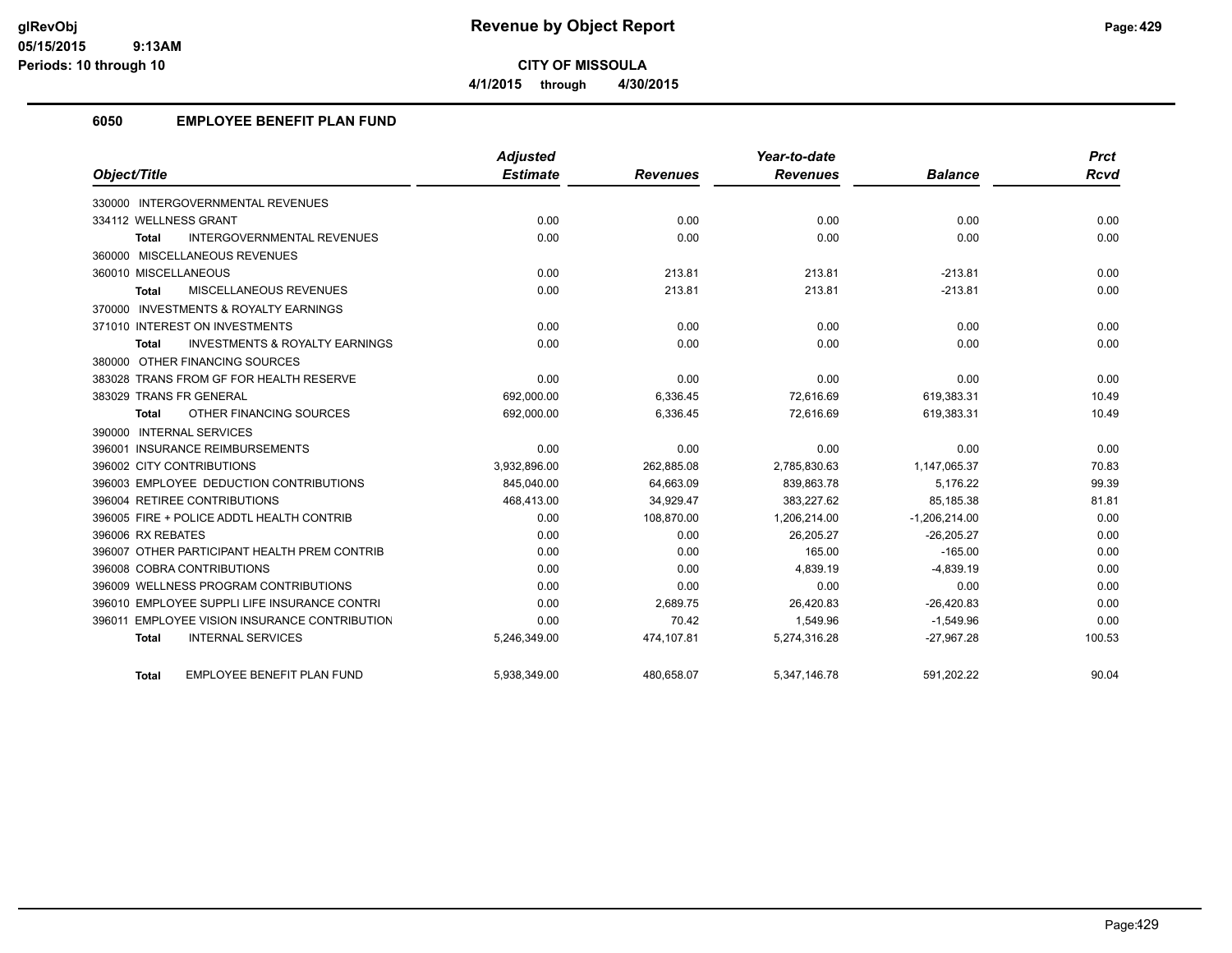**4/1/2015 through 4/30/2015**

#### **7370 PARKING COMMISSION FUND**

**7370 PARKING COMMISSION FUND**

|                                                           | <b>Adjusted</b> |                 | Year-to-date    |                | <b>Prct</b> |
|-----------------------------------------------------------|-----------------|-----------------|-----------------|----------------|-------------|
| Object/Title                                              | <b>Estimate</b> | <b>Revenues</b> | <b>Revenues</b> | <b>Balance</b> | <b>Rcvd</b> |
| 330000 INTERGOVERNMENTAL REVENUES                         |                 |                 |                 |                |             |
| 336023 STATE CONTRIB. - PERS                              | 0.00            | 32.16           | 416.20          | $-416.20$      | 0.00        |
| <b>INTERGOVERNMENTAL REVENUES</b><br><b>Total</b>         | 0.00            | 32.16           | 416.20          | $-416.20$      | 0.00        |
| 340000 CHARGES FOR SERVICES                               |                 |                 |                 |                |             |
| 343009 TOW CHARGES                                        | 0.00            | 0.00            | 0.00            | 0.00           | 0.00        |
| 343015 PARKING                                            | 1,405,905.00    | 0.00            | 0.00            | 1,405,905.00   | 0.00        |
| 343016 METER MONEY                                        | 0.00            | 50,016.36       | 456,596.93      | -456,596.93    | 0.00        |
| 343017 PARKING LEASE REVENUE                              | 0.00            | 42,356.00       | 564,305.06      | $-564,305.06$  | 0.00        |
| 343018 CENTRAL PARK REVENUE                               | 0.00            | 8,201.48        | 82,576.63       | $-82,576.63$   | 0.00        |
| 343301 BOOT REMOVAL                                       | 0.00            | 650.00          | 6,279.01        | $-6,279.01$    | 0.00        |
| <b>CHARGES FOR SERVICES</b><br><b>Total</b>               | 1,405,905.00    | 101,223.84      | 1,109,757.63    | 296, 147. 37   | 78.94       |
| 350000 FINES & FORFEITURES                                |                 |                 |                 |                |             |
| 352000 TICKETS                                            | 0.00            | 0.00            | 0.00            | 0.00           | 0.00        |
| 352001 PARKING TICKET REVENUE                             | 270,000.00      | 17,439.35       | 180,964.01      | 89,035.99      | 67.02       |
| 352002 PARKING FINES                                      | 0.00            | $-5.00$         | $-355.00$       | 355.00         | 0.00        |
| <b>FINES &amp; FORFEITURES</b><br><b>Total</b>            | 270,000.00      | 17,434.35       | 180,609.01      | 89,390.99      | 66.89       |
| 360000 MISCELLANEOUS REVENUES                             |                 |                 |                 |                |             |
| 360010 MISCELLANEOUS                                      | 0.00            | 567.46          | 37,016.61       | $-37,016.61$   | 0.00        |
| 360018 MARKET ON FRONT UTILITY PAYMENTS                   | 0.00            | 377.87          | 1,694.73        | $-1,694.73$    | 0.00        |
| 360019 GARBAGE-MARKET ON FRONT                            | 0.00            | 117.15          | 1,074.78        | $-1,074.78$    | 0.00        |
| 362002 BAD CHECK CHARGES                                  | 0.00            | 0.00            | 25.00           | $-25.00$       | 0.00        |
| 362005 LEASE LATE PAYMENT PENALTY                         | 0.00            | 0.00            | 0.00            | 0.00           | 0.00        |
| 364040 INSURANCE AND DAMAGE RECOVERY                      | 0.00            | 0.00            | 0.00            | 0.00           | 0.00        |
| MISCELLANEOUS REVENUES<br><b>Total</b>                    | 0.00            | 1,062.48        | 39,811.12       | $-39,811.12$   | 0.00        |
| 370000 INVESTMENTS & ROYALTY EARNINGS                     |                 |                 |                 |                |             |
| 371010 INTEREST ON INVESTMENTS                            | 20,000.00       | 0.00            | 0.00            | 20,000.00      | 0.00        |
| 371020 GAIN/LOSS IN MARKET VALUE OF INVESTMENTS           | 0.00            | 0.00            | 0.00            | 0.00           | 0.00        |
| <b>INVESTMENTS &amp; ROYALTY EARNINGS</b><br><b>Total</b> | 20,000.00       | 0.00            | 0.00            | 20,000.00      | 0.00        |
| 380000 OTHER FINANCING SOURCES                            |                 |                 |                 |                |             |
| 381010 BOND PROCEEDS                                      | 0.00            | 0.00            | 0.00            | 0.00           | 0.00        |
| 382010 SALE OF FIXED ASSETS                               | 0.00            | 0.00            | 0.00            | 0.00           | 0.00        |
| 383013 TRANS FR SID DEBT SERVICE                          | 0.00            | 0.00            | 0.00            | 0.00           | 0.00        |
| 383400 CAPITAL CONTRIBUTION                               | 0.00            | 0.00            | 0.00            | 0.00           | 0.00        |
| OTHER FINANCING SOURCES<br><b>Total</b>                   | 0.00            | 0.00            | 0.00            | 0.00           | 0.00        |
| PARKING COMMISSION FUND<br>Total                          | 1,695,905.00    | 119,752.83      | 1,330,593.96    | 365,311.04     | 78.46       |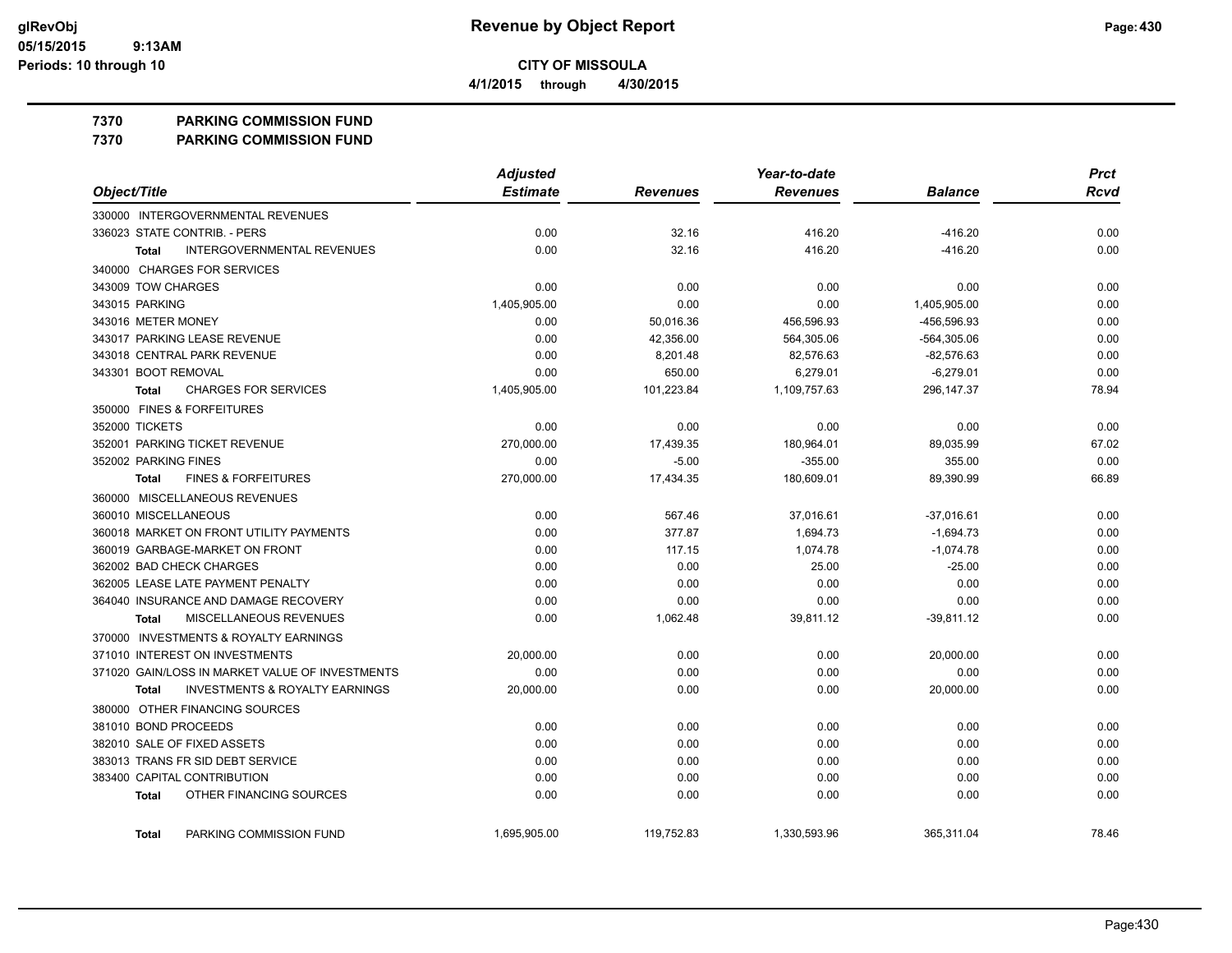**CITY OF MISSOULA 4/1/2015 through 4/30/2015**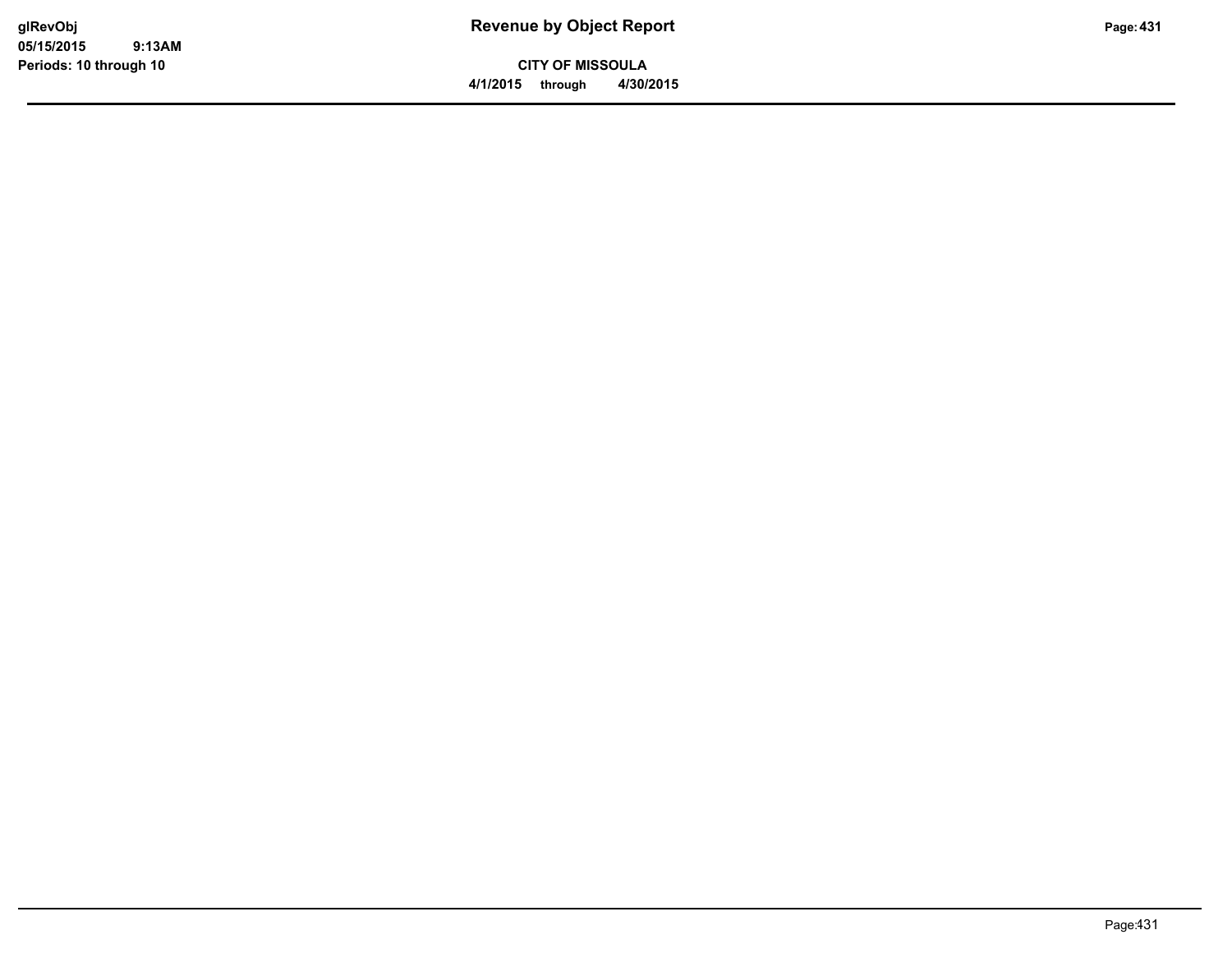**4/1/2015 through 4/30/2015**

## **7370 PARKING COMMISSION FUND**

|                                                           | <b>Adjusted</b> |                 | Year-to-date    |                | <b>Prct</b> |
|-----------------------------------------------------------|-----------------|-----------------|-----------------|----------------|-------------|
| Object/Title                                              | <b>Estimate</b> | <b>Revenues</b> | <b>Revenues</b> | <b>Balance</b> | <b>Rcvd</b> |
| 330000 INTERGOVERNMENTAL REVENUES                         |                 |                 |                 |                |             |
| 336023 STATE CONTRIB. - PERS                              | 0.00            | 32.16           | 416.20          | $-416.20$      | 0.00        |
| INTERGOVERNMENTAL REVENUES<br><b>Total</b>                | 0.00            | 32.16           | 416.20          | $-416.20$      | 0.00        |
| 340000 CHARGES FOR SERVICES                               |                 |                 |                 |                |             |
| 343009 TOW CHARGES                                        | 0.00            | 0.00            | 0.00            | 0.00           | 0.00        |
| 343015 PARKING                                            | 1,405,905.00    | 0.00            | 0.00            | 1,405,905.00   | 0.00        |
| 343016 METER MONEY                                        | 0.00            | 50,016.36       | 456,596.93      | -456,596.93    | 0.00        |
| 343017 PARKING LEASE REVENUE                              | 0.00            | 42,356.00       | 564,305.06      | -564,305.06    | 0.00        |
| 343018 CENTRAL PARK REVENUE                               | 0.00            | 8,201.48        | 82,576.63       | $-82,576.63$   | 0.00        |
| 343301 BOOT REMOVAL                                       | 0.00            | 650.00          | 6,279.01        | $-6,279.01$    | 0.00        |
| <b>CHARGES FOR SERVICES</b><br><b>Total</b>               | 1,405,905.00    | 101,223.84      | 1,109,757.63    | 296,147.37     | 78.94       |
| 350000 FINES & FORFEITURES                                |                 |                 |                 |                |             |
| 352000 TICKETS                                            | 0.00            | 0.00            | 0.00            | 0.00           | 0.00        |
| 352001 PARKING TICKET REVENUE                             | 270,000.00      | 17,439.35       | 180,964.01      | 89,035.99      | 67.02       |
| 352002 PARKING FINES                                      | 0.00            | $-5.00$         | $-355.00$       | 355.00         | 0.00        |
| <b>FINES &amp; FORFEITURES</b><br><b>Total</b>            | 270,000.00      | 17,434.35       | 180,609.01      | 89,390.99      | 66.89       |
| 360000 MISCELLANEOUS REVENUES                             |                 |                 |                 |                |             |
| 360010 MISCELLANEOUS                                      | 0.00            | 567.46          | 37,016.61       | -37,016.61     | 0.00        |
| 360018 MARKET ON FRONT UTILITY PAYMENTS                   | 0.00            | 377.87          | 1,694.73        | $-1,694.73$    | 0.00        |
| 360019 GARBAGE-MARKET ON FRONT                            | 0.00            | 117.15          | 1,074.78        | $-1,074.78$    | 0.00        |
| 362002 BAD CHECK CHARGES                                  | 0.00            | 0.00            | 25.00           | $-25.00$       | 0.00        |
| 362005 LEASE LATE PAYMENT PENALTY                         | 0.00            | 0.00            | 0.00            | 0.00           | 0.00        |
| 364040 INSURANCE AND DAMAGE RECOVERY                      | 0.00            | 0.00            | 0.00            | 0.00           | 0.00        |
| MISCELLANEOUS REVENUES<br><b>Total</b>                    | 0.00            | 1,062.48        | 39,811.12       | $-39,811.12$   | 0.00        |
| 370000 INVESTMENTS & ROYALTY EARNINGS                     |                 |                 |                 |                |             |
| 371010 INTEREST ON INVESTMENTS                            | 20,000.00       | 0.00            | 0.00            | 20,000.00      | 0.00        |
| 371020 GAIN/LOSS IN MARKET VALUE OF INVESTMENT            | 0.00            | 0.00            | 0.00            | 0.00           | 0.00        |
| <b>INVESTMENTS &amp; ROYALTY EARNINGS</b><br><b>Total</b> | 20,000.00       | 0.00            | 0.00            | 20,000.00      | 0.00        |
| 380000 OTHER FINANCING SOURCES                            |                 |                 |                 |                |             |
| 381010 BOND PROCEEDS                                      | 0.00            | 0.00            | 0.00            | 0.00           | 0.00        |
| 382010 SALE OF FIXED ASSETS                               | 0.00            | 0.00            | 0.00            | 0.00           | 0.00        |
| 383013 TRANS FR SID DEBT SERVICE                          | 0.00            | 0.00            | 0.00            | 0.00           | 0.00        |
| 383400 CAPITAL CONTRIBUTION                               | 0.00            | 0.00            | 0.00            | 0.00           | 0.00        |
| OTHER FINANCING SOURCES<br><b>Total</b>                   | 0.00            | 0.00            | 0.00            | 0.00           | 0.00        |
| PARKING COMMISSION FUND<br><b>Total</b>                   | 1,695,905.00    | 119,752.83      | 1,330,593.96    | 365,311.04     | 78.46       |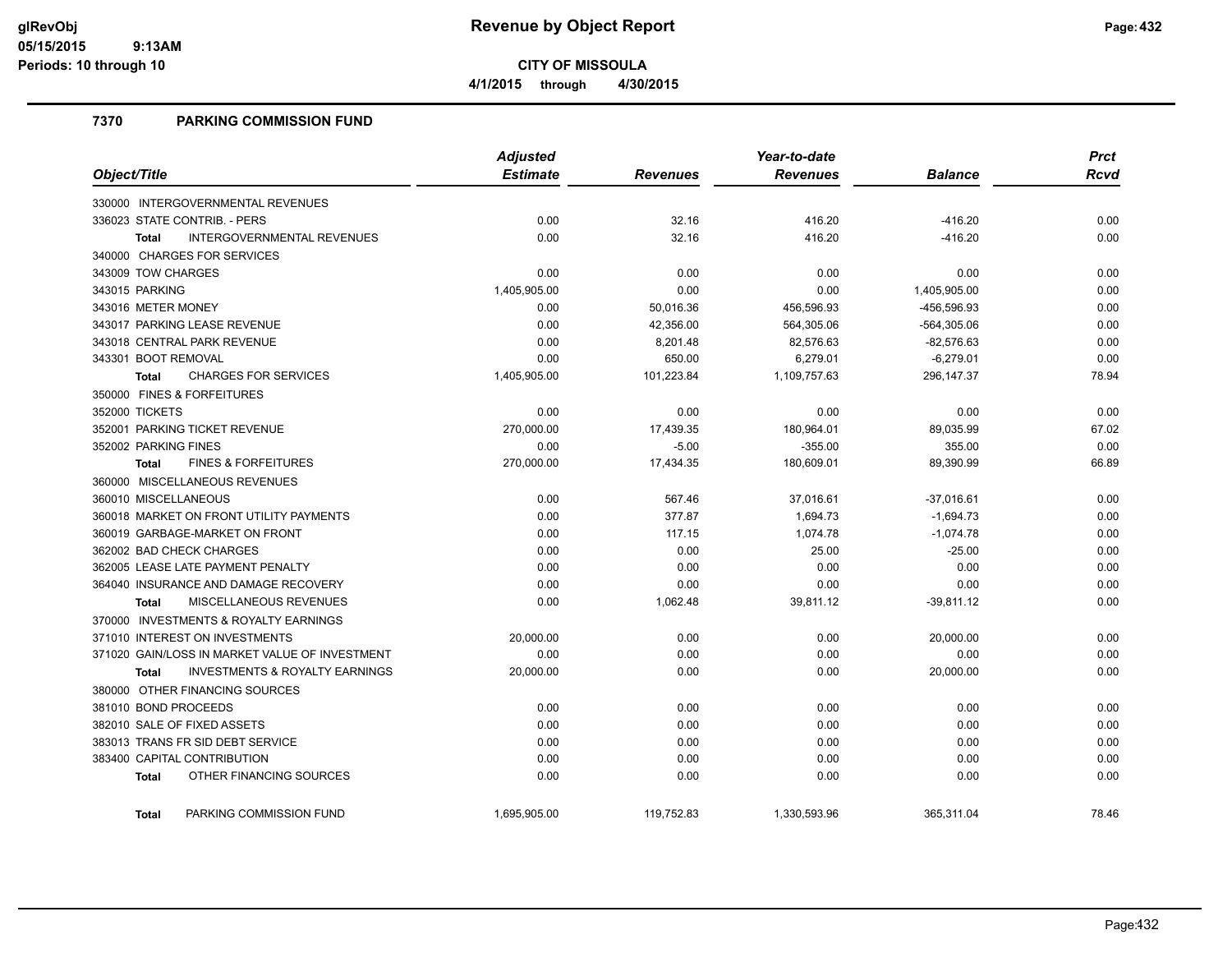**4/1/2015 through 4/30/2015**

**7371 FRONT STREET PARKING BONDS**

**7371 FRONT STREET PARKING BONDS**

|                                                           | <b>Adjusted</b> |                 | Year-to-date    |                | <b>Prct</b> |
|-----------------------------------------------------------|-----------------|-----------------|-----------------|----------------|-------------|
| Object/Title                                              | <b>Estimate</b> | <b>Revenues</b> | <b>Revenues</b> | <b>Balance</b> | <b>Rcvd</b> |
| 330000 INTERGOVERNMENTAL REVENUES                         |                 |                 |                 |                |             |
| 331990 IRS REIMB/DEBT SVS INTEREST                        | 0.00            | 0.00            | 0.00            | 0.00           | 0.00        |
| 338000 LOCAL SHARING OF TAX INCREMENT                     | 0.00            | 0.00            | 0.00            | 0.00           | 0.00        |
| <b>INTERGOVERNMENTAL REVENUES</b><br><b>Total</b>         | 0.00            | 0.00            | 0.00            | 0.00           | 0.00        |
| 360000 MISCELLANEOUS REVENUES                             |                 |                 |                 |                |             |
| 360010 MISCELLANEOUS                                      | 0.00            | 0.00            | 0.00            | 0.00           | 0.00        |
| MISCELLANEOUS REVENUES<br><b>Total</b>                    | 0.00            | 0.00            | 0.00            | 0.00           | 0.00        |
| 370000 INVESTMENTS & ROYALTY EARNINGS                     |                 |                 |                 |                |             |
| 371010 INTEREST ON INVESTMENTS                            | 0.00            | 0.00            | 0.00            | 0.00           | 0.00        |
| <b>INVESTMENTS &amp; ROYALTY EARNINGS</b><br><b>Total</b> | 0.00            | 0.00            | 0.00            | 0.00           | 0.00        |
| 380000 OTHER FINANCING SOURCES                            |                 |                 |                 |                |             |
| 381009 TRANSFERS IN                                       | 269,059.00      | 0.00            | 0.00            | 269,059.00     | 0.00        |
| 381010 BOND PROCEEDS                                      | 0.00            | 0.00            | 0.00            | 0.00           | 0.00        |
| 383000 OPERATING TRANSFERS                                | 0.00            | 13,721.25       | 174,946.59      | $-174,946.59$  | 0.00        |
| OTHER FINANCING SOURCES<br><b>Total</b>                   | 269,059.00      | 13,721.25       | 174,946.59      | 94,112.41      | 65.02       |
| FRONT STREET PARKING BONDS<br><b>Total</b>                | 269,059.00      | 13,721.25       | 174,946.59      | 94,112.41      | 65.02       |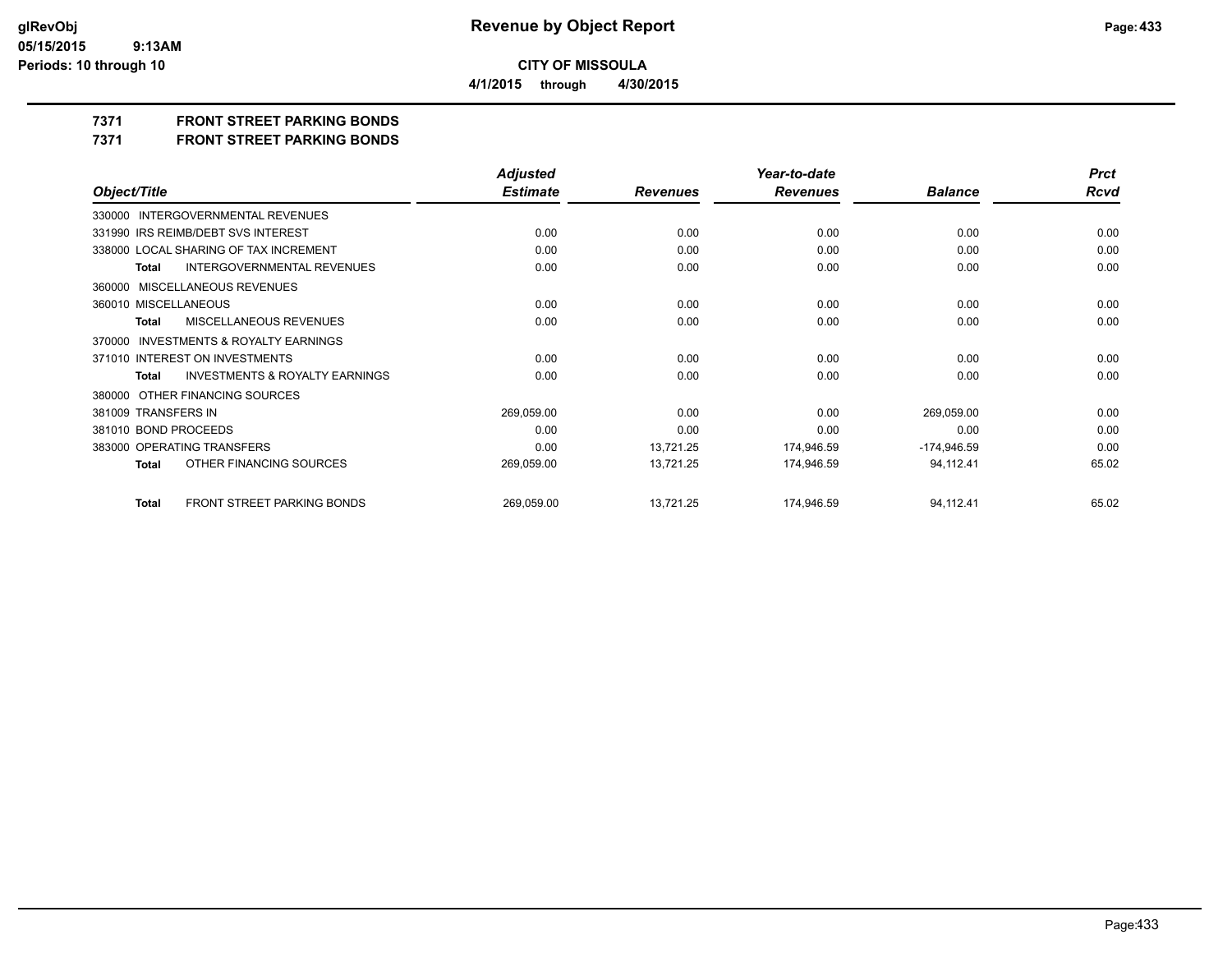**4/1/2015 through 4/30/2015**

### **7371 FRONT STREET PARKING BONDS**

|                                                           | <b>Adjusted</b> |                 | Year-to-date    |                | <b>Prct</b> |
|-----------------------------------------------------------|-----------------|-----------------|-----------------|----------------|-------------|
| Object/Title                                              | <b>Estimate</b> | <b>Revenues</b> | <b>Revenues</b> | <b>Balance</b> | <b>Rcvd</b> |
| INTERGOVERNMENTAL REVENUES<br>330000                      |                 |                 |                 |                |             |
| 331990 IRS REIMB/DEBT SVS INTEREST                        | 0.00            | 0.00            | 0.00            | 0.00           | 0.00        |
| 338000 LOCAL SHARING OF TAX INCREMENT                     | 0.00            | 0.00            | 0.00            | 0.00           | 0.00        |
| INTERGOVERNMENTAL REVENUES<br><b>Total</b>                | 0.00            | 0.00            | 0.00            | 0.00           | 0.00        |
| 360000 MISCELLANEOUS REVENUES                             |                 |                 |                 |                |             |
| 360010 MISCELLANEOUS                                      | 0.00            | 0.00            | 0.00            | 0.00           | 0.00        |
| MISCELLANEOUS REVENUES<br><b>Total</b>                    | 0.00            | 0.00            | 0.00            | 0.00           | 0.00        |
| 370000 INVESTMENTS & ROYALTY EARNINGS                     |                 |                 |                 |                |             |
| 371010 INTEREST ON INVESTMENTS                            | 0.00            | 0.00            | 0.00            | 0.00           | 0.00        |
| <b>INVESTMENTS &amp; ROYALTY EARNINGS</b><br><b>Total</b> | 0.00            | 0.00            | 0.00            | 0.00           | 0.00        |
| 380000 OTHER FINANCING SOURCES                            |                 |                 |                 |                |             |
| 381009 TRANSFERS IN                                       | 269,059.00      | 0.00            | 0.00            | 269,059.00     | 0.00        |
| 381010 BOND PROCEEDS                                      | 0.00            | 0.00            | 0.00            | 0.00           | 0.00        |
| 383000 OPERATING TRANSFERS                                | 0.00            | 13,721.25       | 174,946.59      | $-174,946.59$  | 0.00        |
| OTHER FINANCING SOURCES<br><b>Total</b>                   | 269,059.00      | 13,721.25       | 174,946.59      | 94,112.41      | 65.02       |
| FRONT STREET PARKING BONDS<br><b>Total</b>                | 269,059.00      | 13,721.25       | 174,946.59      | 94,112.41      | 65.02       |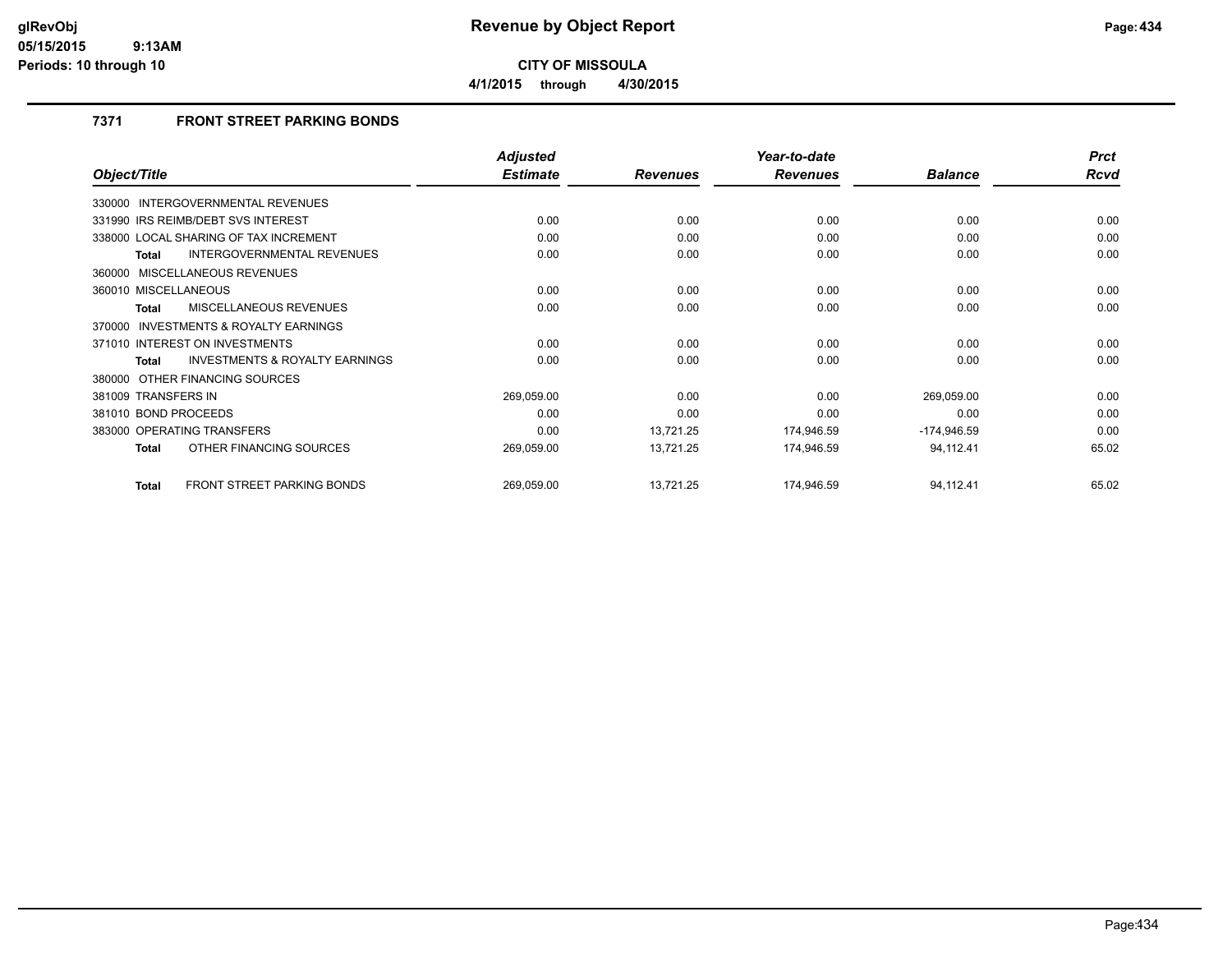**4/1/2015 through 4/30/2015**

# **7372 SINKING FUND/FRONT ST PARKING BONDS**

**7372 SINKING FUND/FRONT ST PARKING BONDS**

|                      |                                           | <b>Adjusted</b> |                 | Year-to-date    |                | <b>Prct</b> |
|----------------------|-------------------------------------------|-----------------|-----------------|-----------------|----------------|-------------|
| Object/Title         |                                           | <b>Estimate</b> | <b>Revenues</b> | <b>Revenues</b> | <b>Balance</b> | <b>Rcvd</b> |
|                      | 330000 INTERGOVERNMENTAL REVENUES         |                 |                 |                 |                |             |
|                      | 338000 LOCAL SHARING OF TAX INCREMENT     | 0.00            | 0.00            | 0.00            | 0.00           | 0.00        |
| Total                | INTERGOVERNMENTAL REVENUES                | 0.00            | 0.00            | 0.00            | 0.00           | 0.00        |
|                      | 370000 INVESTMENTS & ROYALTY EARNINGS     |                 |                 |                 |                |             |
|                      | 371010 INTEREST ON INVESTMENTS            | 0.00            | 0.00            | 0.00            | 0.00           | 0.00        |
| Total                | <b>INVESTMENTS &amp; ROYALTY EARNINGS</b> | 0.00            | 0.00            | 0.00            | 0.00           | 0.00        |
|                      | 380000 OTHER FINANCING SOURCES            |                 |                 |                 |                |             |
| 381009 TRANSFERS IN  |                                           | 40,000.00       | 0.00            | 0.00            | 40,000.00      | 0.00        |
| 381010 BOND PROCEEDS |                                           | 0.00            | 0.00            | 0.00            | 0.00           | 0.00        |
|                      | 383000 OPERATING TRANSFERS                | 0.00            | 9,250.00        | 88,750.00       | $-88,750.00$   | 0.00        |
| Total                | OTHER FINANCING SOURCES                   | 40,000.00       | 9,250.00        | 88,750.00       | $-48,750.00$   | 221.88      |
| Total                | SINKING FUND/FRONT ST PARKING BONDS       | 40.000.00       | 9,250.00        | 88.750.00       | $-48.750.00$   | 221.88      |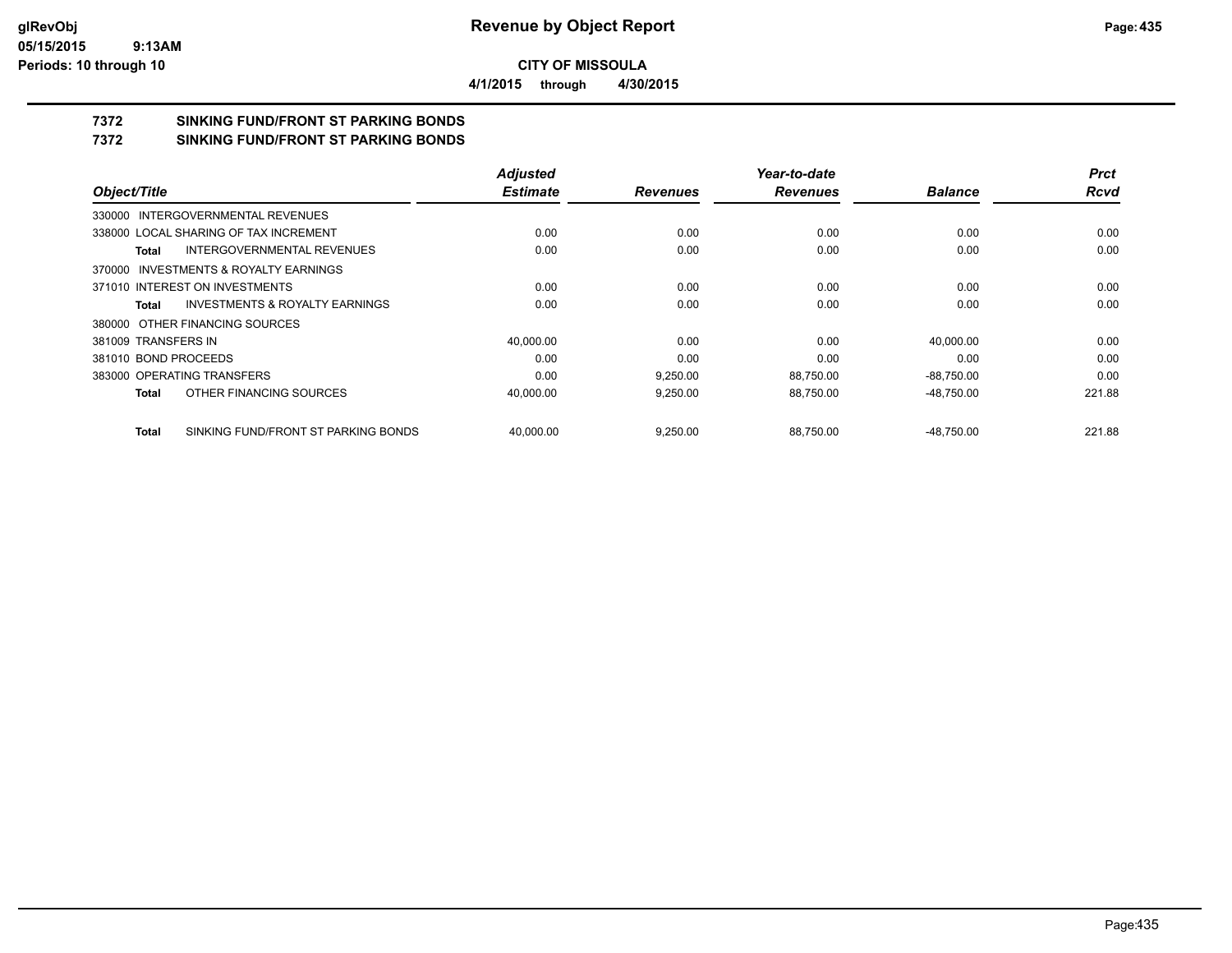**4/1/2015 through 4/30/2015**

### **7372 SINKING FUND/FRONT ST PARKING BONDS**

|                      |                                           | <b>Adjusted</b> |                 | Year-to-date    |                | <b>Prct</b> |
|----------------------|-------------------------------------------|-----------------|-----------------|-----------------|----------------|-------------|
| Object/Title         |                                           | <b>Estimate</b> | <b>Revenues</b> | <b>Revenues</b> | <b>Balance</b> | Rcvd        |
|                      | 330000 INTERGOVERNMENTAL REVENUES         |                 |                 |                 |                |             |
|                      | 338000 LOCAL SHARING OF TAX INCREMENT     | 0.00            | 0.00            | 0.00            | 0.00           | 0.00        |
| <b>Total</b>         | <b>INTERGOVERNMENTAL REVENUES</b>         | 0.00            | 0.00            | 0.00            | 0.00           | 0.00        |
|                      | 370000 INVESTMENTS & ROYALTY EARNINGS     |                 |                 |                 |                |             |
|                      | 371010 INTEREST ON INVESTMENTS            | 0.00            | 0.00            | 0.00            | 0.00           | 0.00        |
| Total                | <b>INVESTMENTS &amp; ROYALTY EARNINGS</b> | 0.00            | 0.00            | 0.00            | 0.00           | 0.00        |
|                      | 380000 OTHER FINANCING SOURCES            |                 |                 |                 |                |             |
| 381009 TRANSFERS IN  |                                           | 40,000.00       | 0.00            | 0.00            | 40,000.00      | 0.00        |
| 381010 BOND PROCEEDS |                                           | 0.00            | 0.00            | 0.00            | 0.00           | 0.00        |
|                      | 383000 OPERATING TRANSFERS                | 0.00            | 9.250.00        | 88,750.00       | -88.750.00     | 0.00        |
| <b>Total</b>         | OTHER FINANCING SOURCES                   | 40.000.00       | 9,250.00        | 88,750.00       | $-48,750.00$   | 221.88      |
| <b>Total</b>         | SINKING FUND/FRONT ST PARKING BONDS       | 40.000.00       | 9,250.00        | 88.750.00       | -48,750.00     | 221.88      |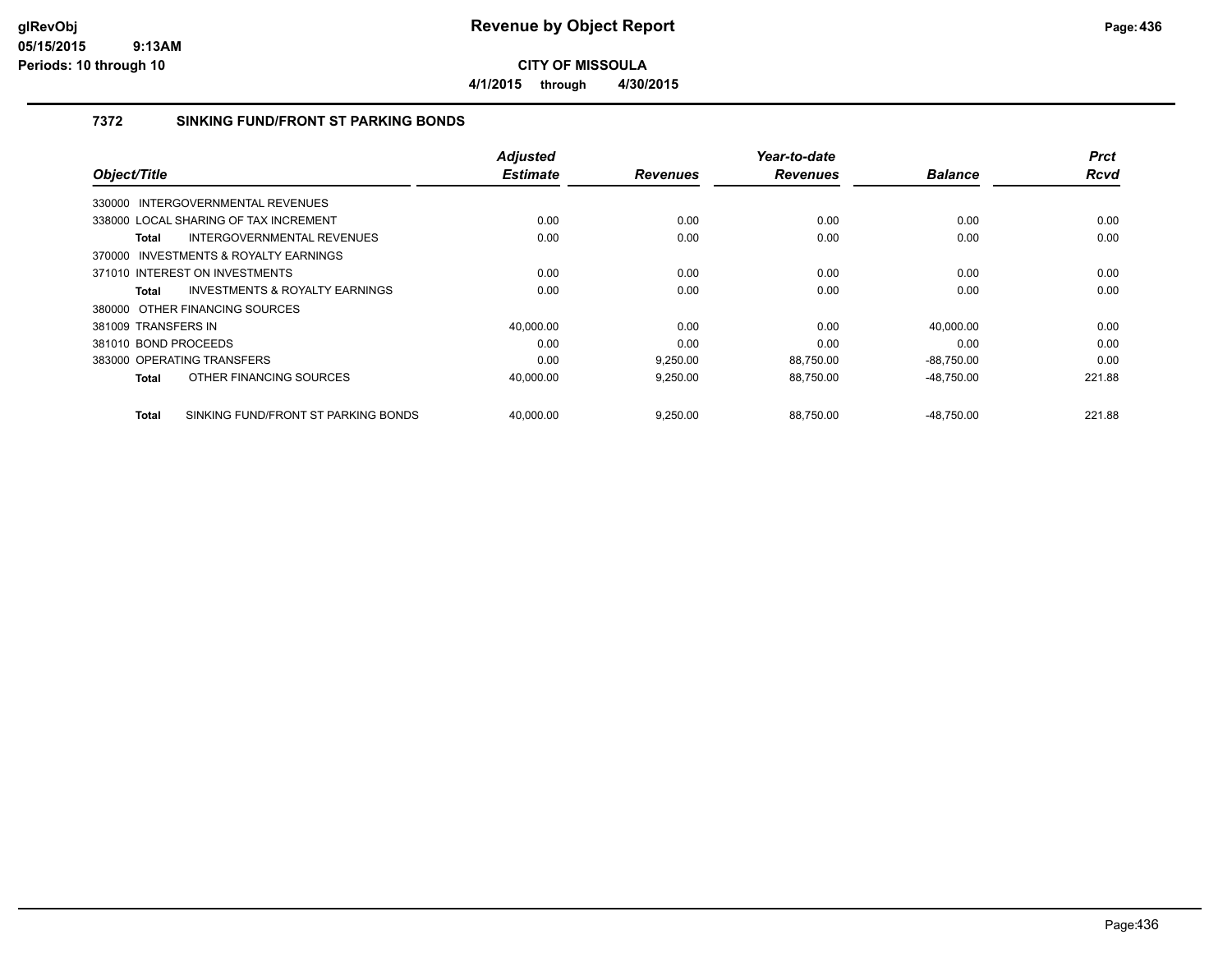**4/1/2015 through 4/30/2015**

### **7373 MPC SERIES 2010B CONSTRUCTION**

#### **7373 MPC SERIES 2010B CONSTRUCTION**

|                                                     | <b>Adjusted</b> |                 | Year-to-date    |                | <b>Prct</b> |
|-----------------------------------------------------|-----------------|-----------------|-----------------|----------------|-------------|
| Object/Title                                        | <b>Estimate</b> | <b>Revenues</b> | <b>Revenues</b> | <b>Balance</b> | <b>Rcvd</b> |
| TAXES/ASSESSMENTS<br>310000                         |                 |                 |                 |                |             |
| <b>PENALTIES &amp; INTEREST</b><br>312001           | 0.00            | 0.00            | 0.00            | 0.00           | 0.00        |
| <b>TAXES/ASSESSMENTS</b><br>Total                   | 0.00            | 0.00            | 0.00            | 0.00           | 0.00        |
| MISCELLANEOUS REVENUES<br>360000                    |                 |                 |                 |                |             |
| 360010 MISCELLANEOUS                                | 0.00            | 0.00            | 0.00            | 0.00           | 0.00        |
| <b>MISCELLANEOUS REVENUES</b><br>Total              | 0.00            | 0.00            | 0.00            | 0.00           | 0.00        |
| <b>INVESTMENTS &amp; ROYALTY EARNINGS</b><br>370000 |                 |                 |                 |                |             |
| 371010 INTEREST ON INVESTMENTS                      | 0.00            | 0.00            | 0.00            | 0.00           | 0.00        |
| <b>INVESTMENTS &amp; ROYALTY EARNINGS</b><br>Total  | 0.00            | 0.00            | 0.00            | 0.00           | 0.00        |
| OTHER FINANCING SOURCES<br>380000                   |                 |                 |                 |                |             |
| 381010 BOND PROCEEDS                                | 0.00            | 0.00            | 0.00            | 0.00           | 0.00        |
| 383000 OPERATING TRANSFERS                          | 0.00            | 0.00            | 0.00            | 0.00           | 0.00        |
| 383042 TRANSFERS FROM OTHER FUNDS                   | 0.00            | 0.00            | 0.00            | 0.00           | 0.00        |
| 383400 CAPITAL CONTRIBUTION                         | 0.00            | 0.00            | 0.00            | 0.00           | 0.00        |
| OTHER FINANCING SOURCES<br><b>Total</b>             | 0.00            | 0.00            | 0.00            | 0.00           | 0.00        |
| MPC SERIES 2010B CONSTRUCTION<br>Total              | 0.00            | 0.00            | 0.00            | 0.00           | 0.00        |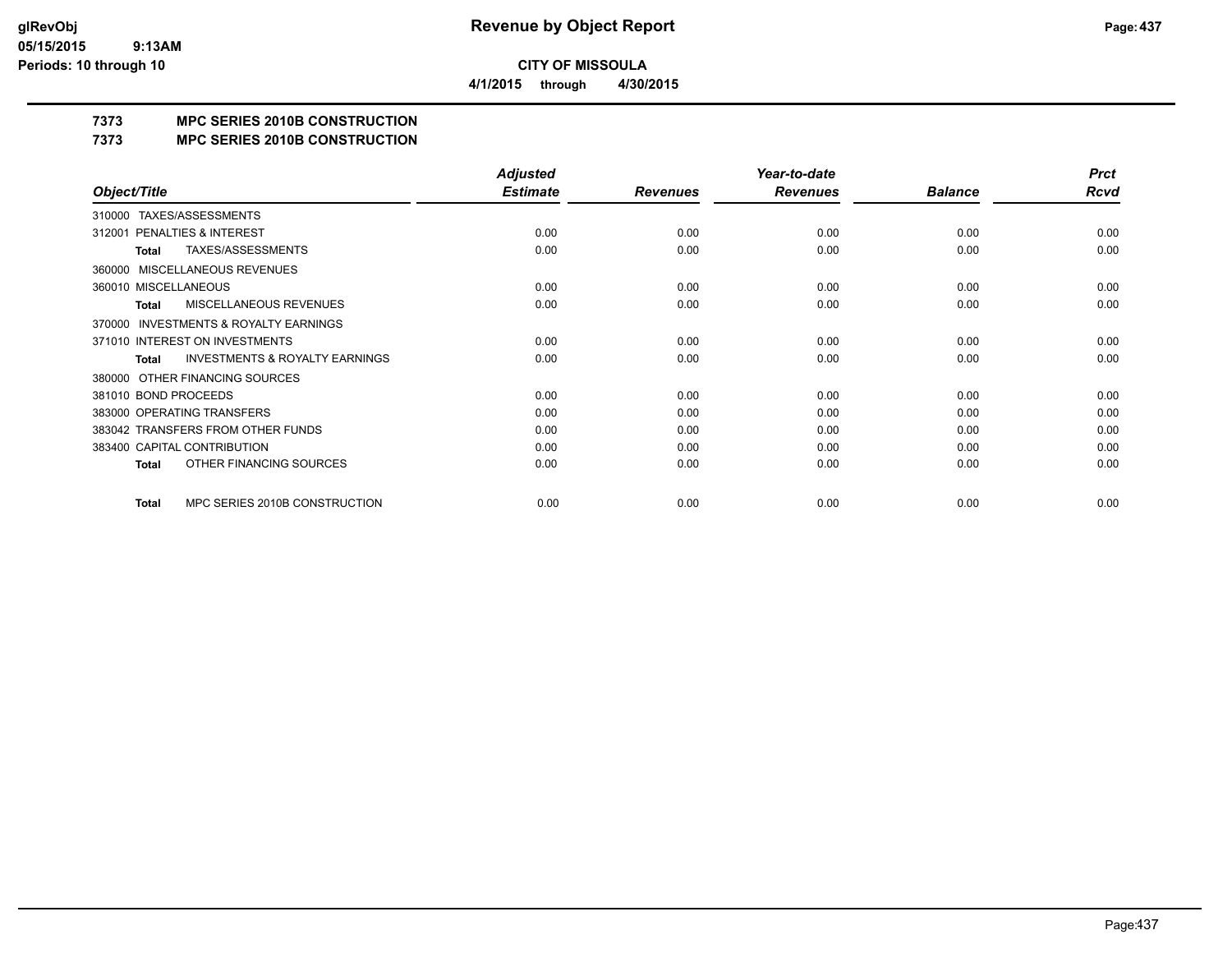**4/1/2015 through 4/30/2015**

### **7373 MPC SERIES 2010B CONSTRUCTION**

|                                                           | <b>Adjusted</b> |                 | Year-to-date    |                | <b>Prct</b> |
|-----------------------------------------------------------|-----------------|-----------------|-----------------|----------------|-------------|
| Object/Title                                              | <b>Estimate</b> | <b>Revenues</b> | <b>Revenues</b> | <b>Balance</b> | Rcvd        |
| TAXES/ASSESSMENTS<br>310000                               |                 |                 |                 |                |             |
| PENALTIES & INTEREST<br>312001                            | 0.00            | 0.00            | 0.00            | 0.00           | 0.00        |
| TAXES/ASSESSMENTS<br>Total                                | 0.00            | 0.00            | 0.00            | 0.00           | 0.00        |
| 360000 MISCELLANEOUS REVENUES                             |                 |                 |                 |                |             |
| 360010 MISCELLANEOUS                                      | 0.00            | 0.00            | 0.00            | 0.00           | 0.00        |
| <b>MISCELLANEOUS REVENUES</b><br><b>Total</b>             | 0.00            | 0.00            | 0.00            | 0.00           | 0.00        |
| <b>INVESTMENTS &amp; ROYALTY EARNINGS</b><br>370000       |                 |                 |                 |                |             |
| 371010 INTEREST ON INVESTMENTS                            | 0.00            | 0.00            | 0.00            | 0.00           | 0.00        |
| <b>INVESTMENTS &amp; ROYALTY EARNINGS</b><br><b>Total</b> | 0.00            | 0.00            | 0.00            | 0.00           | 0.00        |
| 380000 OTHER FINANCING SOURCES                            |                 |                 |                 |                |             |
| 381010 BOND PROCEEDS                                      | 0.00            | 0.00            | 0.00            | 0.00           | 0.00        |
| 383000 OPERATING TRANSFERS                                | 0.00            | 0.00            | 0.00            | 0.00           | 0.00        |
| 383042 TRANSFERS FROM OTHER FUNDS                         | 0.00            | 0.00            | 0.00            | 0.00           | 0.00        |
| 383400 CAPITAL CONTRIBUTION                               | 0.00            | 0.00            | 0.00            | 0.00           | 0.00        |
| OTHER FINANCING SOURCES<br><b>Total</b>                   | 0.00            | 0.00            | 0.00            | 0.00           | 0.00        |
| MPC SERIES 2010B CONSTRUCTION<br><b>Total</b>             | 0.00            | 0.00            | 0.00            | 0.00           | 0.00        |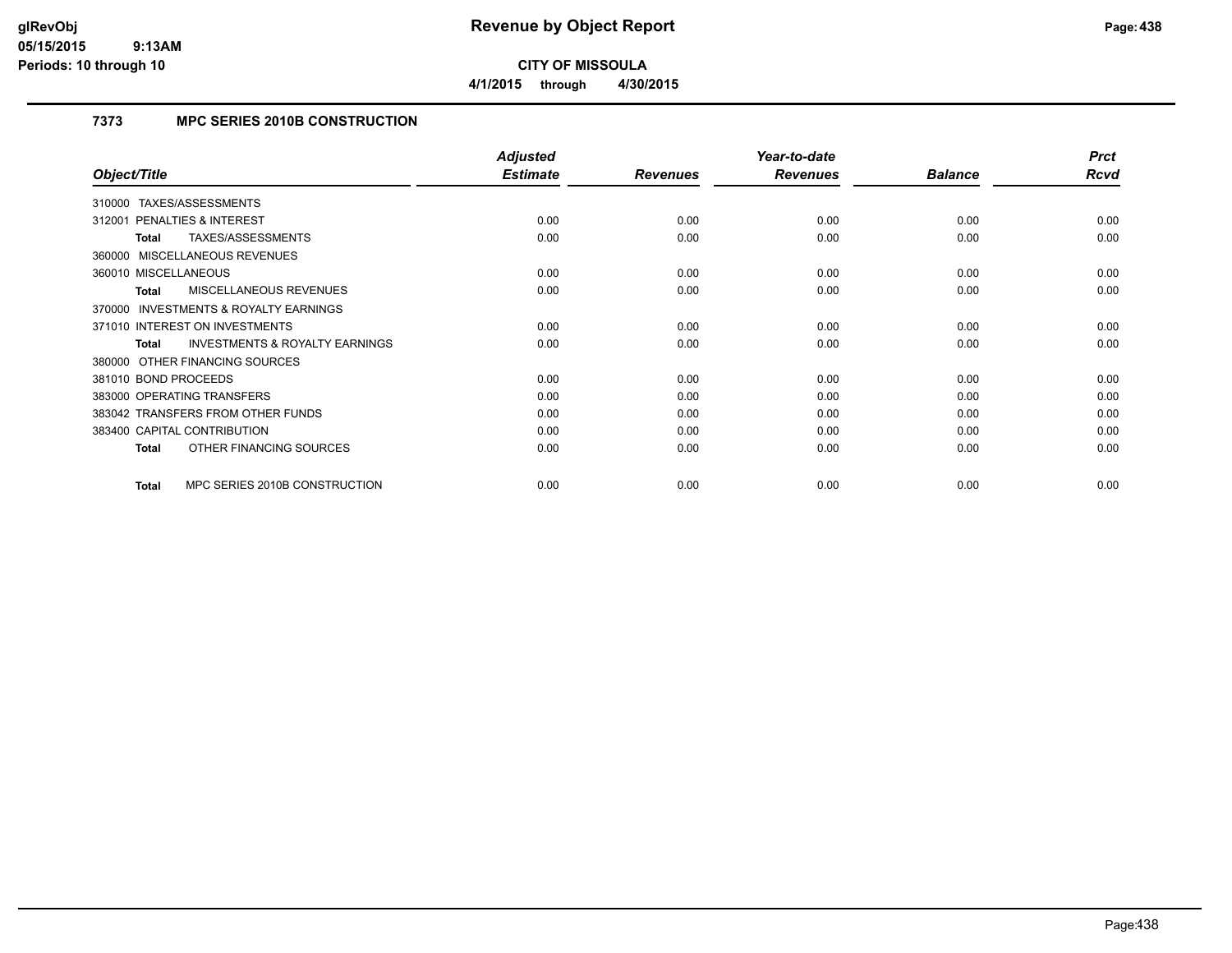**4/1/2015 through 4/30/2015**

### **7374 RESERVE FUND-PARKING BONDS**

#### **7374 RESERVE FUND-PARKING BONDS**

|                      |                                           | <b>Adjusted</b> |                 | Year-to-date    |                | <b>Prct</b> |
|----------------------|-------------------------------------------|-----------------|-----------------|-----------------|----------------|-------------|
| Object/Title         |                                           | <b>Estimate</b> | <b>Revenues</b> | <b>Revenues</b> | <b>Balance</b> | <b>Rcvd</b> |
|                      | 370000 INVESTMENTS & ROYALTY EARNINGS     |                 |                 |                 |                |             |
|                      | 371010 INTEREST ON INVESTMENTS            | 0.00            | 0.00            | 0.00            | 0.00           | 0.00        |
| Total                | <b>INVESTMENTS &amp; ROYALTY EARNINGS</b> | 0.00            | 0.00            | 0.00            | 0.00           | 0.00        |
|                      | 380000 OTHER FINANCING SOURCES            |                 |                 |                 |                |             |
| 381009 TRANSFERS IN  |                                           | 0.00            | 0.00            | 0.00            | 0.00           | 0.00        |
| 381010 BOND PROCEEDS |                                           | 0.00            | 0.00            | 0.00            | 0.00           | 0.00        |
|                      | 383000 OPERATING TRANSFERS                | 0.00            | 0.00            | 0.00            | 0.00           | 0.00        |
| <b>Total</b>         | OTHER FINANCING SOURCES                   | 0.00            | 0.00            | 0.00            | 0.00           | 0.00        |
|                      |                                           |                 |                 |                 |                |             |
| <b>Total</b>         | RESERVE FUND-PARKING BONDS                | 0.00            | 0.00            | 0.00            | 0.00           | 0.00        |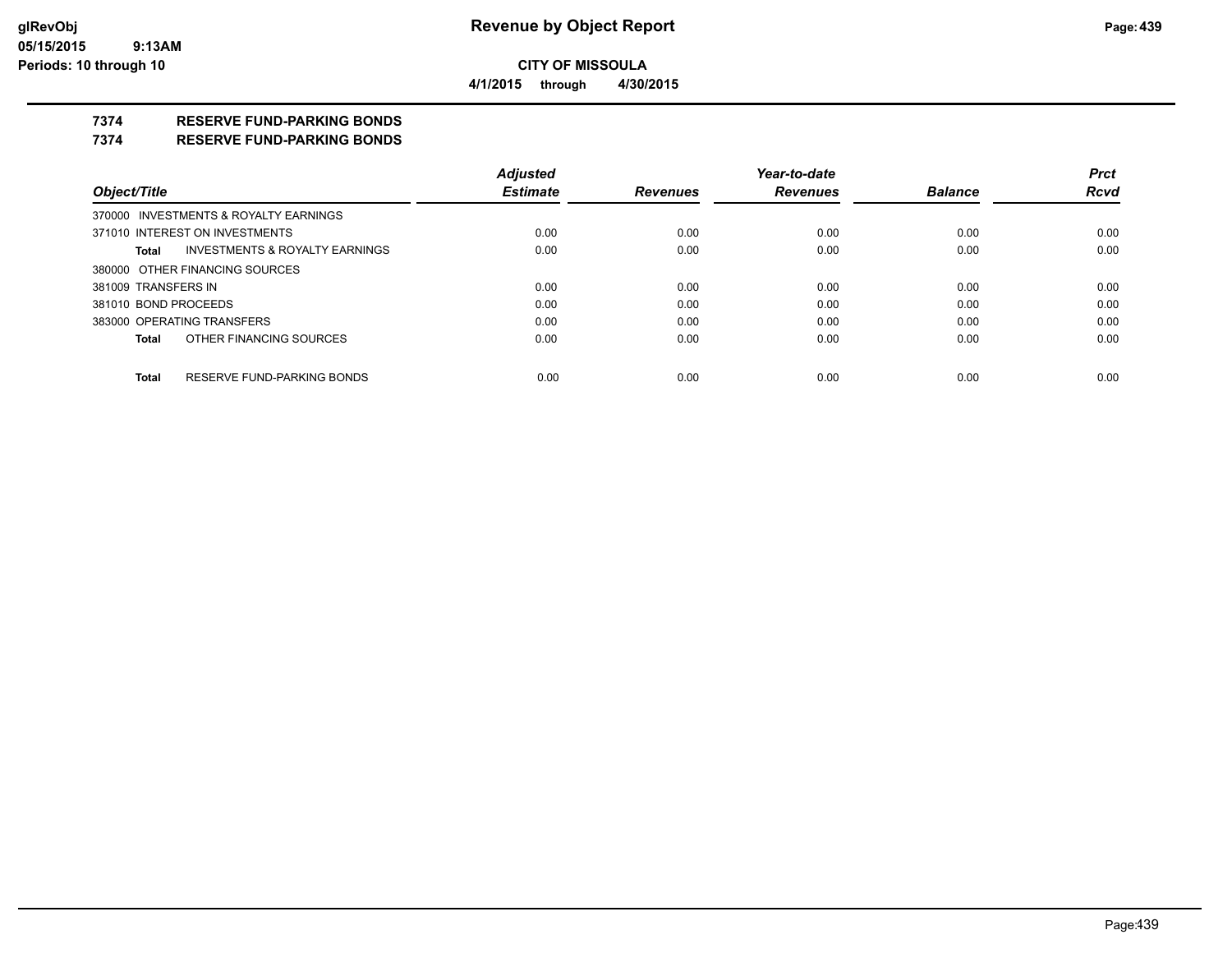**4/1/2015 through 4/30/2015**

### **7374 RESERVE FUND-PARKING BONDS**

|                                                    | <b>Adiusted</b> |                 | Year-to-date    |                | <b>Prct</b> |
|----------------------------------------------------|-----------------|-----------------|-----------------|----------------|-------------|
| Object/Title                                       | <b>Estimate</b> | <b>Revenues</b> | <b>Revenues</b> | <b>Balance</b> | <b>Rcvd</b> |
| 370000 INVESTMENTS & ROYALTY EARNINGS              |                 |                 |                 |                |             |
| 371010 INTEREST ON INVESTMENTS                     | 0.00            | 0.00            | 0.00            | 0.00           | 0.00        |
| <b>INVESTMENTS &amp; ROYALTY EARNINGS</b><br>Total | 0.00            | 0.00            | 0.00            | 0.00           | 0.00        |
| 380000 OTHER FINANCING SOURCES                     |                 |                 |                 |                |             |
| 381009 TRANSFERS IN                                | 0.00            | 0.00            | 0.00            | 0.00           | 0.00        |
| 381010 BOND PROCEEDS                               | 0.00            | 0.00            | 0.00            | 0.00           | 0.00        |
| 383000 OPERATING TRANSFERS                         | 0.00            | 0.00            | 0.00            | 0.00           | 0.00        |
| OTHER FINANCING SOURCES<br>Total                   | 0.00            | 0.00            | 0.00            | 0.00           | 0.00        |
| RESERVE FUND-PARKING BONDS<br><b>Total</b>         | 0.00            | 0.00            | 0.00            | 0.00           | 0.00        |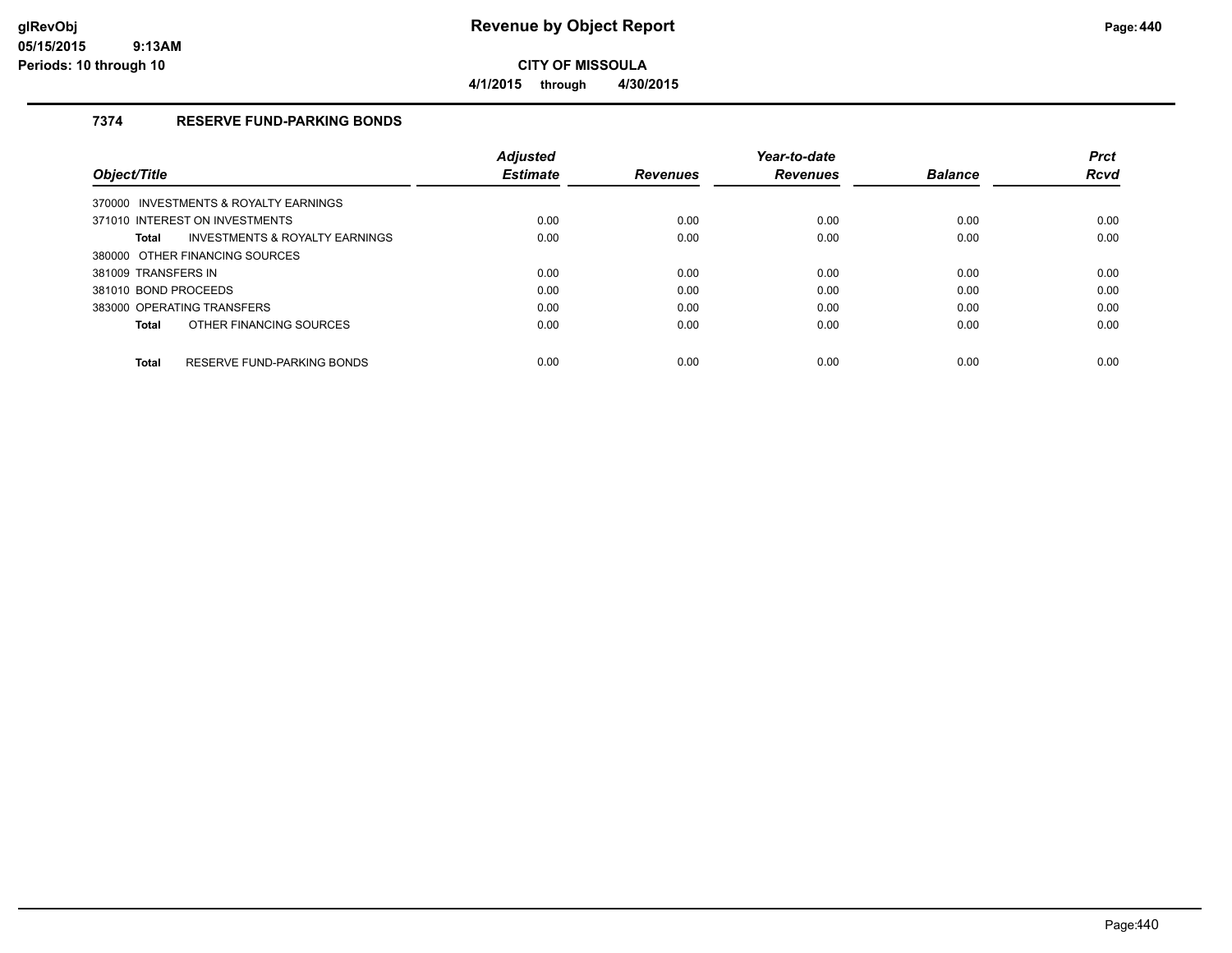**4/1/2015 through 4/30/2015**

# **7375 PLEDGED TAX INCREMENT-2010B BOND**

### **7375 PLEDGED TAX INCREMENT-2010B BOND**

|                                       | <b>Adjusted</b>                  |                 | Year-to-date    |                | <b>Prct</b> |
|---------------------------------------|----------------------------------|-----------------|-----------------|----------------|-------------|
|                                       | <b>Estimate</b>                  | <b>Revenues</b> | <b>Revenues</b> | <b>Balance</b> | <b>Rcvd</b> |
| 330000 INTERGOVERNMENTAL REVENUES     |                                  |                 |                 |                |             |
| 338000 LOCAL SHARING OF TAX INCREMENT | 268.162.00                       | 0.00            | 266,850.58      | 1.311.42       | 99.51       |
| INTERGOVERNMENTAL REVENUES            | 268,162.00                       | 0.00            | 266,850.58      | 1.311.42       | 99.51       |
| 370000 INVESTMENTS & ROYALTY EARNINGS |                                  |                 |                 |                |             |
| 371010 INTEREST ON INVESTMENTS        | 0.00                             | 0.00            | $-24.646.18$    | 24.646.18      | 0.00        |
| INVESTMENTS & ROYALTY EARNINGS        | 0.00                             | 0.00            | $-24.646.18$    | 24.646.18      | 0.00        |
| 380000 OTHER FINANCING SOURCES        |                                  |                 |                 |                |             |
| 383000 OPERATING TRANSFERS            | 0.00                             | 0.00            | 0.00            | 0.00           | 0.00        |
| OTHER FINANCING SOURCES               | 0.00                             | 0.00            | 0.00            | 0.00           | 0.00        |
|                                       |                                  |                 |                 |                | 90.32       |
|                                       | PLEDGED TAX INCREMENT-2010B BOND | 268.162.00      | 0.00            | 242.204.40     | 25.957.60   |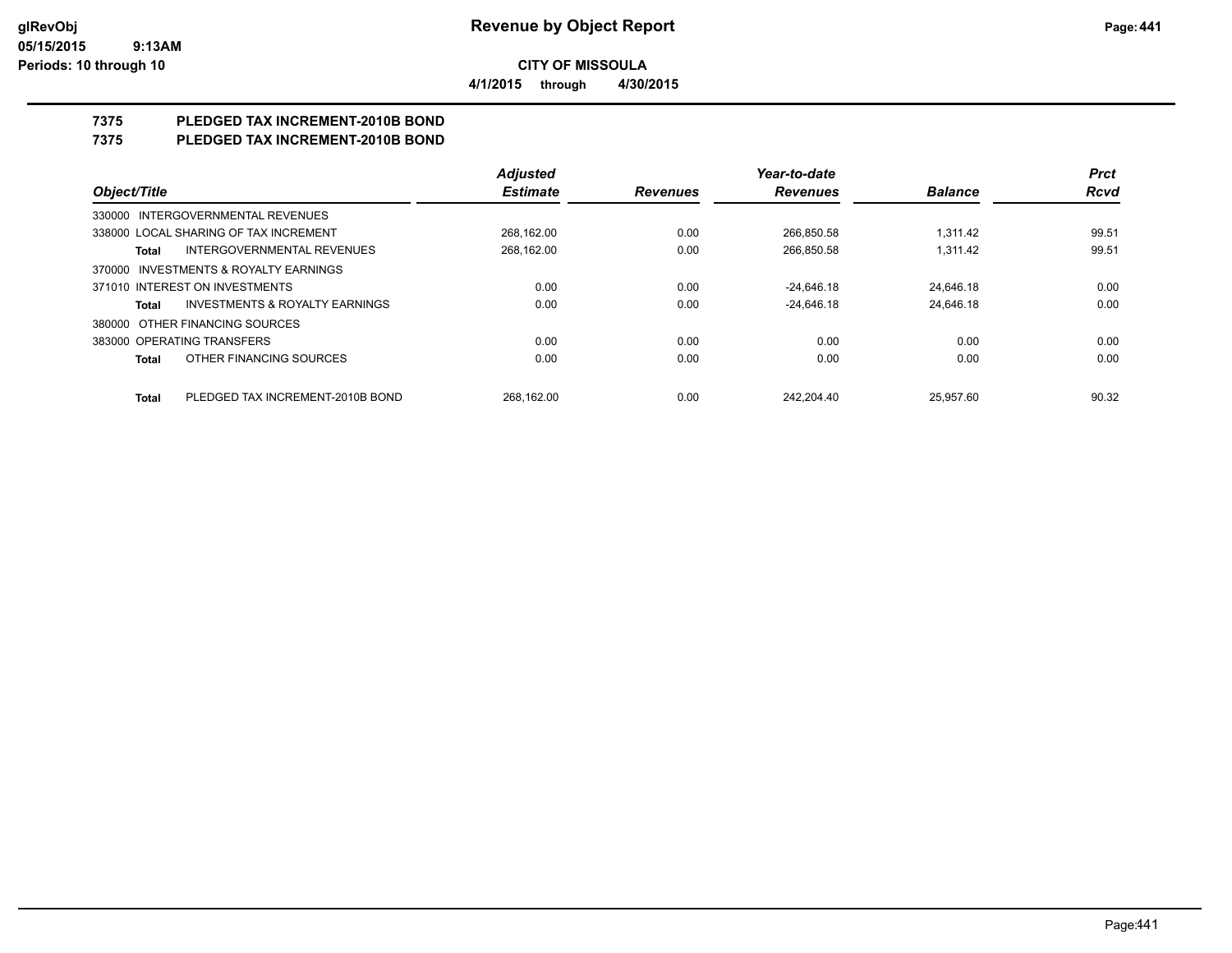**4/1/2015 through 4/30/2015**

### **7375 PLEDGED TAX INCREMENT-2010B BOND**

| Object/Title |                                       | <b>Adjusted</b><br><b>Estimate</b> | <b>Revenues</b> | Year-to-date<br><b>Revenues</b> | <b>Balance</b> | <b>Prct</b><br><b>Rcvd</b> |
|--------------|---------------------------------------|------------------------------------|-----------------|---------------------------------|----------------|----------------------------|
|              | 330000 INTERGOVERNMENTAL REVENUES     |                                    |                 |                                 |                |                            |
|              | 338000 LOCAL SHARING OF TAX INCREMENT | 268.162.00                         | 0.00            | 266.850.58                      | 1.311.42       | 99.51                      |
| Total        | INTERGOVERNMENTAL REVENUES            | 268.162.00                         | 0.00            | 266.850.58                      | 1.311.42       | 99.51                      |
|              | 370000 INVESTMENTS & ROYALTY EARNINGS |                                    |                 |                                 |                |                            |
|              | 371010 INTEREST ON INVESTMENTS        | 0.00                               | 0.00            | $-24.646.18$                    | 24.646.18      | 0.00                       |
| <b>Total</b> | INVESTMENTS & ROYALTY EARNINGS        | 0.00                               | 0.00            | $-24.646.18$                    | 24.646.18      | 0.00                       |
|              | 380000 OTHER FINANCING SOURCES        |                                    |                 |                                 |                |                            |
|              | 383000 OPERATING TRANSFERS            | 0.00                               | 0.00            | 0.00                            | 0.00           | 0.00                       |
| <b>Total</b> | OTHER FINANCING SOURCES               | 0.00                               | 0.00            | 0.00                            | 0.00           | 0.00                       |
| <b>Total</b> | PLEDGED TAX INCREMENT-2010B BOND      | 268.162.00                         | 0.00            | 242.204.40                      | 25.957.60      | 90.32                      |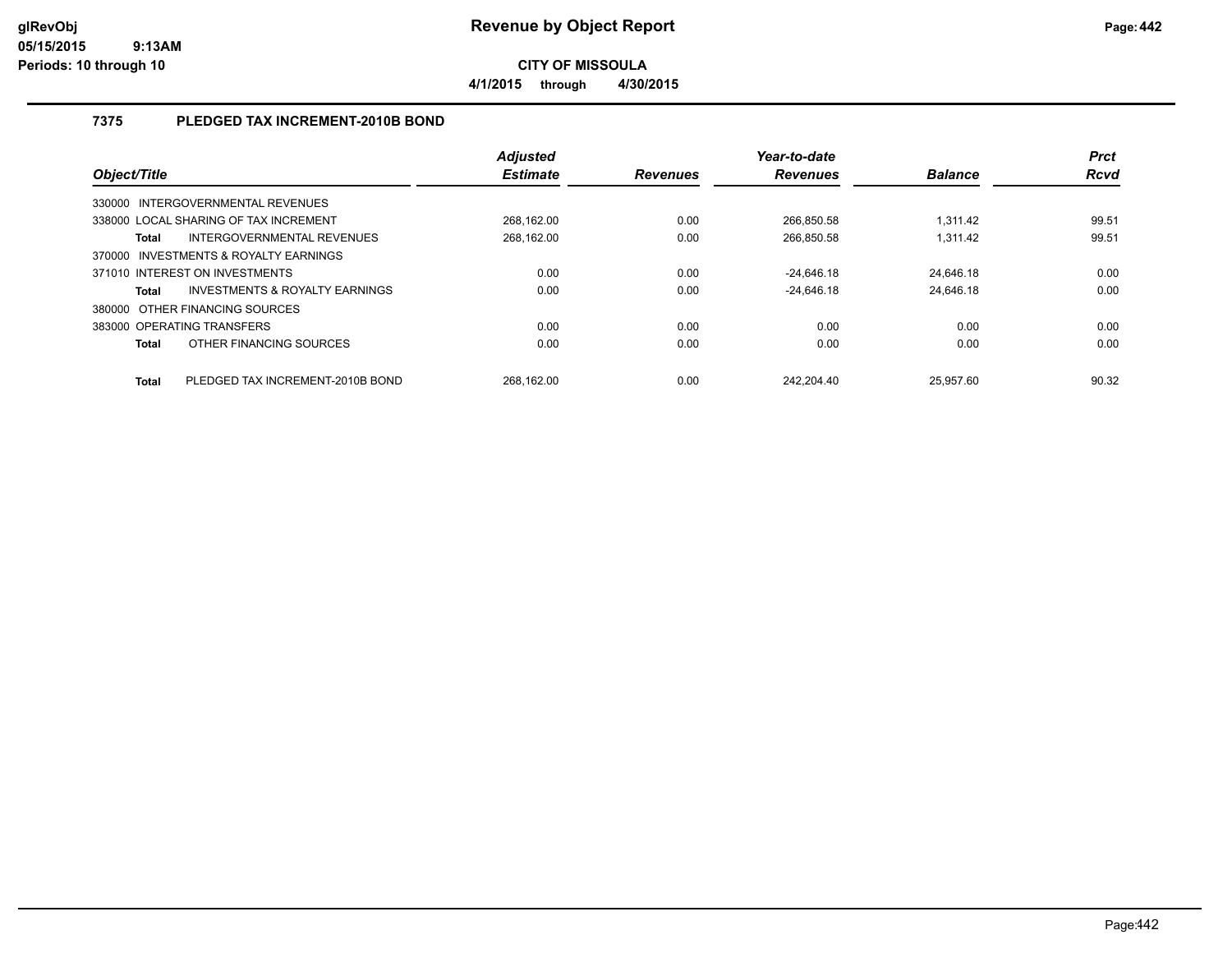**4/1/2015 through 4/30/2015**

### **7376 MPC 2010A BONDS DEBT INTEREST**

#### **7376 MPC 2010A BONDS DEBT INTEREST**

|                                |                                       | <b>Adjusted</b> |                 | Year-to-date    |                | <b>Prct</b> |
|--------------------------------|---------------------------------------|-----------------|-----------------|-----------------|----------------|-------------|
| Object/Title                   |                                       | <b>Estimate</b> | <b>Revenues</b> | <b>Revenues</b> | <b>Balance</b> | <b>Rcvd</b> |
|                                | 370000 INVESTMENTS & ROYALTY EARNINGS |                 |                 |                 |                |             |
| 371010 INTEREST ON INVESTMENTS |                                       | 0.00            | 0.00            | 0.00            | 0.00           | 0.00        |
| Total                          | INVESTMENTS & ROYALTY EARNINGS        | 0.00            | 0.00            | 0.00            | 0.00           | 0.00        |
| 380000 OTHER FINANCING SOURCES |                                       |                 |                 |                 |                |             |
| 381009 TRANSFERS IN            |                                       | 0.00            | 0.00            | 0.00            | 0.00           | 0.00        |
| 381010 BOND PROCEEDS           |                                       | 0.00            | 0.00            | 0.00            | 0.00           | 0.00        |
| 383000 OPERATING TRANSFERS     |                                       | 0.00            | 0.00            | 0.00            | 0.00           | 0.00        |
| <b>Total</b>                   | OTHER FINANCING SOURCES               | 0.00            | 0.00            | 0.00            | 0.00           | 0.00        |
|                                |                                       |                 |                 |                 |                |             |
| <b>Total</b>                   | MPC 2010A BONDS DEBT INTEREST         | 0.00            | 0.00            | 0.00            | 0.00           | 0.00        |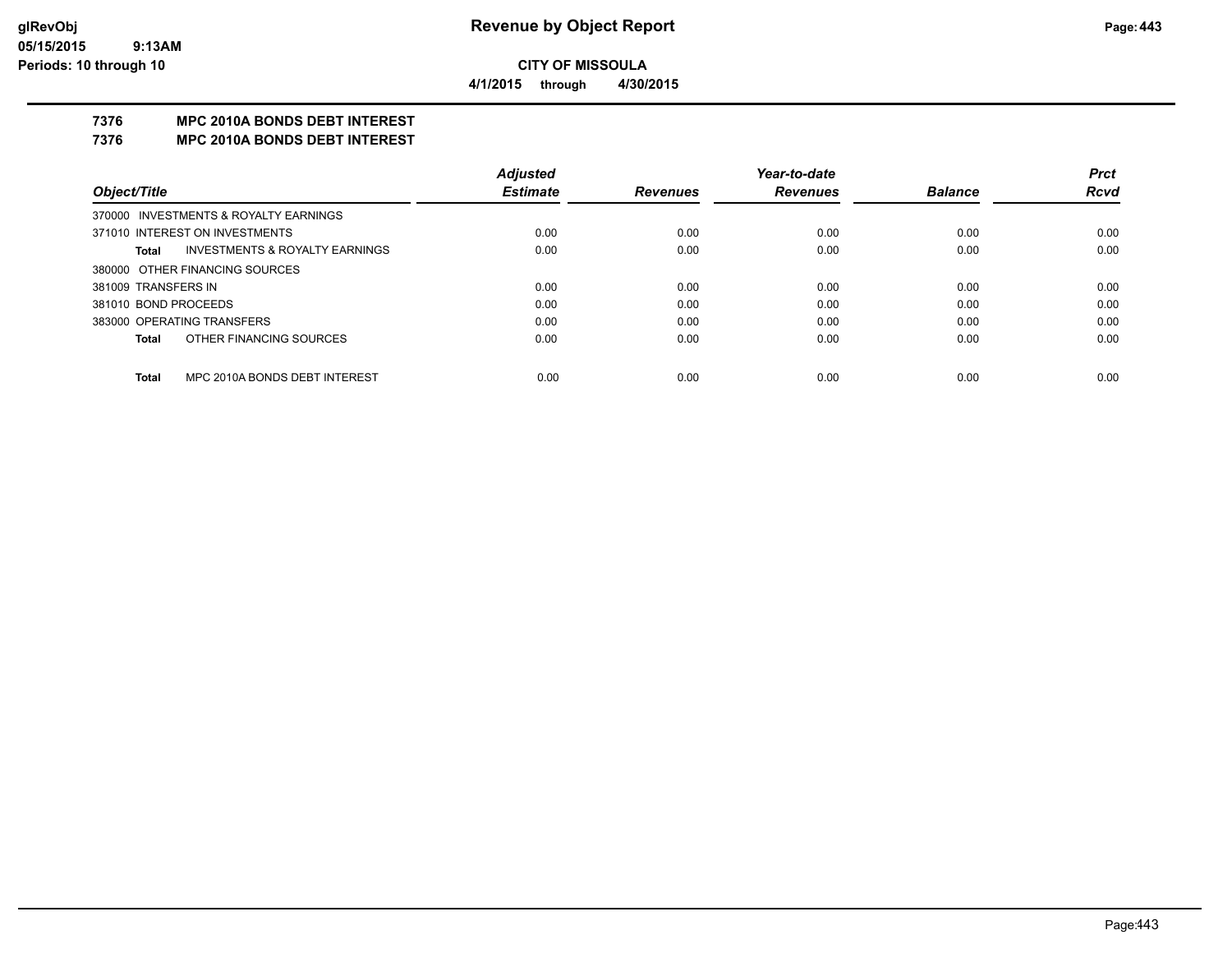**4/1/2015 through 4/30/2015**

### **7376 MPC 2010A BONDS DEBT INTEREST**

|                                                           | <b>Adiusted</b> |                 | Year-to-date    |                | <b>Prct</b> |
|-----------------------------------------------------------|-----------------|-----------------|-----------------|----------------|-------------|
| Object/Title                                              | <b>Estimate</b> | <b>Revenues</b> | <b>Revenues</b> | <b>Balance</b> | <b>Rcvd</b> |
| 370000 INVESTMENTS & ROYALTY EARNINGS                     |                 |                 |                 |                |             |
| 371010 INTEREST ON INVESTMENTS                            | 0.00            | 0.00            | 0.00            | 0.00           | 0.00        |
| <b>INVESTMENTS &amp; ROYALTY EARNINGS</b><br><b>Total</b> | 0.00            | 0.00            | 0.00            | 0.00           | 0.00        |
| 380000 OTHER FINANCING SOURCES                            |                 |                 |                 |                |             |
| 381009 TRANSFERS IN                                       | 0.00            | 0.00            | 0.00            | 0.00           | 0.00        |
| 381010 BOND PROCEEDS                                      | 0.00            | 0.00            | 0.00            | 0.00           | 0.00        |
| 383000 OPERATING TRANSFERS                                | 0.00            | 0.00            | 0.00            | 0.00           | 0.00        |
| OTHER FINANCING SOURCES<br><b>Total</b>                   | 0.00            | 0.00            | 0.00            | 0.00           | 0.00        |
|                                                           |                 |                 |                 |                |             |
| MPC 2010A BONDS DEBT INTEREST<br><b>Total</b>             | 0.00            | 0.00            | 0.00            | 0.00           | 0.00        |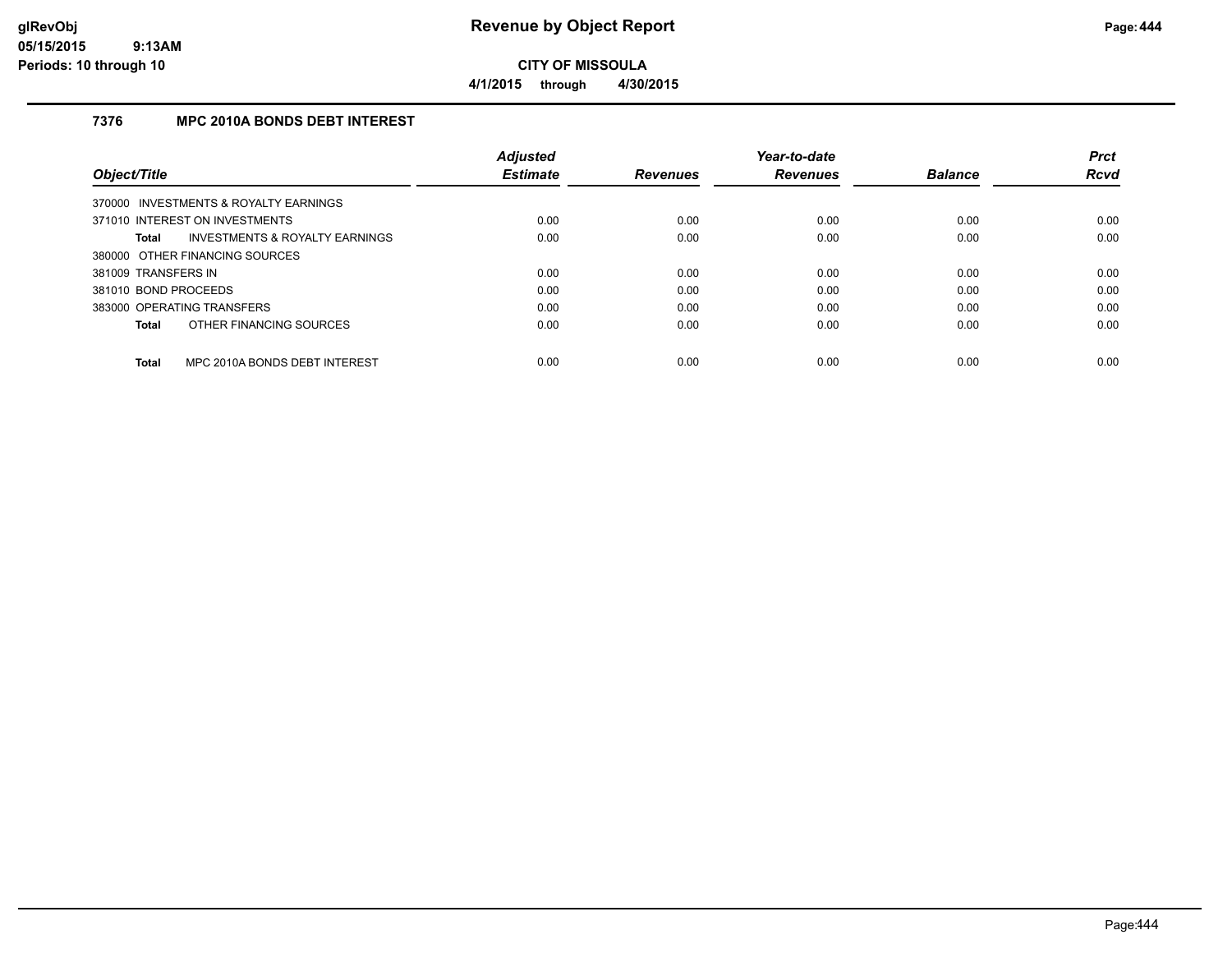**4/1/2015 through 4/30/2015**

### **7377 MPC 2010A BONDS SINKING FUND**

**7377 MPC 2010A BONDS SINKING FUND**

|                                                           | <b>Adjusted</b> |                 | Year-to-date    |                | <b>Prct</b> |
|-----------------------------------------------------------|-----------------|-----------------|-----------------|----------------|-------------|
| Object/Title                                              | <b>Estimate</b> | <b>Revenues</b> | <b>Revenues</b> | <b>Balance</b> | <b>Rcvd</b> |
| 370000 INVESTMENTS & ROYALTY EARNINGS                     |                 |                 |                 |                |             |
| 371010 INTEREST ON INVESTMENTS                            | 0.00            | 0.00            | 0.00            | 0.00           | 0.00        |
| <b>INVESTMENTS &amp; ROYALTY EARNINGS</b><br><b>Total</b> | 0.00            | 0.00            | 0.00            | 0.00           | 0.00        |
| 380000 OTHER FINANCING SOURCES                            |                 |                 |                 |                |             |
| 381009 TRANSFERS IN                                       | 0.00            | 0.00            | 0.00            | 0.00           | 0.00        |
| 381010 BOND PROCEEDS                                      | 0.00            | 0.00            | 0.00            | 0.00           | 0.00        |
| 383000 OPERATING TRANSFERS                                | 0.00            | 0.00            | 0.00            | 0.00           | 0.00        |
| OTHER FINANCING SOURCES<br><b>Total</b>                   | 0.00            | 0.00            | 0.00            | 0.00           | 0.00        |
| MPC 2010A BONDS SINKING FUND<br><b>Total</b>              | 0.00            | 0.00            | 0.00            | 0.00           | 0.00        |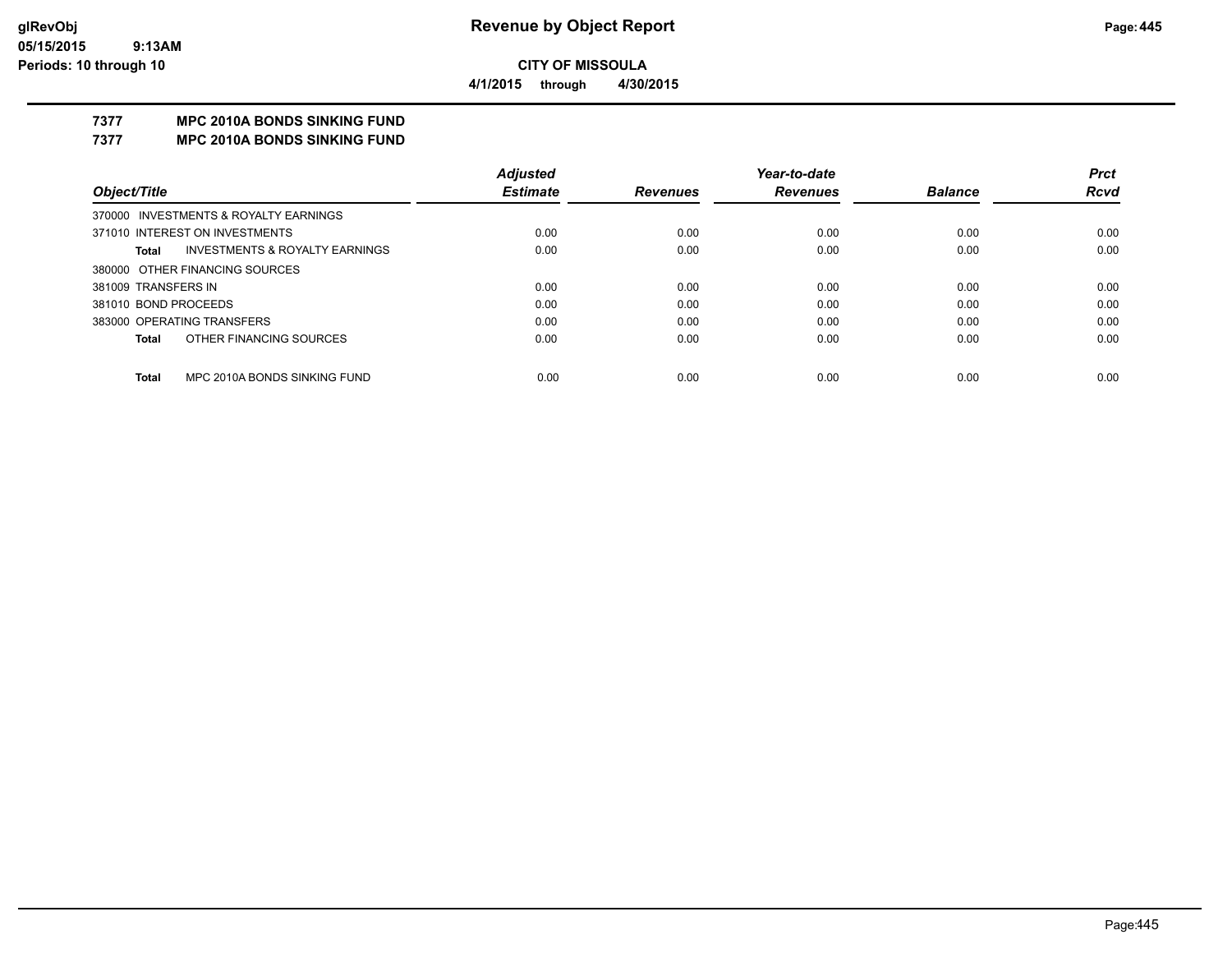**4/1/2015 through 4/30/2015**

### **7377 MPC 2010A BONDS SINKING FUND**

|                      |                                           | <b>Adjusted</b> |                 | Year-to-date    |                | <b>Prct</b> |
|----------------------|-------------------------------------------|-----------------|-----------------|-----------------|----------------|-------------|
| Object/Title         |                                           | <b>Estimate</b> | <b>Revenues</b> | <b>Revenues</b> | <b>Balance</b> | <b>Rcvd</b> |
|                      | 370000 INVESTMENTS & ROYALTY EARNINGS     |                 |                 |                 |                |             |
|                      | 371010 INTEREST ON INVESTMENTS            | 0.00            | 0.00            | 0.00            | 0.00           | 0.00        |
| Total                | <b>INVESTMENTS &amp; ROYALTY EARNINGS</b> | 0.00            | 0.00            | 0.00            | 0.00           | 0.00        |
|                      | 380000 OTHER FINANCING SOURCES            |                 |                 |                 |                |             |
| 381009 TRANSFERS IN  |                                           | 0.00            | 0.00            | 0.00            | 0.00           | 0.00        |
| 381010 BOND PROCEEDS |                                           | 0.00            | 0.00            | 0.00            | 0.00           | 0.00        |
|                      | 383000 OPERATING TRANSFERS                | 0.00            | 0.00            | 0.00            | 0.00           | 0.00        |
| Total                | OTHER FINANCING SOURCES                   | 0.00            | 0.00            | 0.00            | 0.00           | 0.00        |
| <b>Total</b>         | MPC 2010A BONDS SINKING FUND              | 0.00            | 0.00            | 0.00            | 0.00           | 0.00        |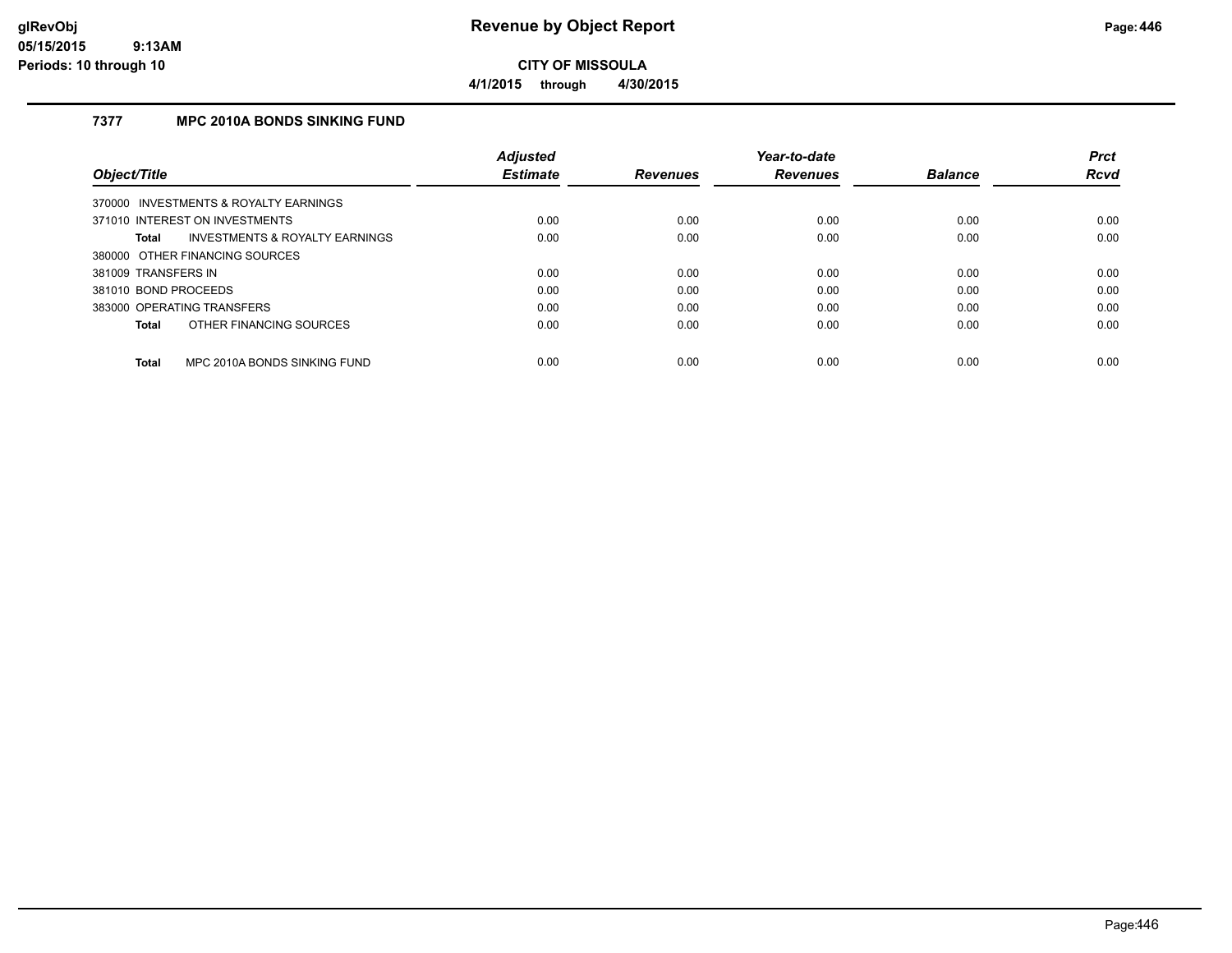**4/1/2015 through 4/30/2015**

#### **7378 MPC 2010A BOND RESERVE**

**7378 MPC 2010A BOND RESERVE**

|                                                           | <b>Adjusted</b> |                 | Year-to-date    |                | <b>Prct</b> |
|-----------------------------------------------------------|-----------------|-----------------|-----------------|----------------|-------------|
| Object/Title                                              | <b>Estimate</b> | <b>Revenues</b> | <b>Revenues</b> | <b>Balance</b> | <b>Rcvd</b> |
| 370000 INVESTMENTS & ROYALTY EARNINGS                     |                 |                 |                 |                |             |
| 371010 INTEREST ON INVESTMENTS                            | 0.00            | 0.00            | 0.00            | 0.00           | 0.00        |
| <b>INVESTMENTS &amp; ROYALTY EARNINGS</b><br><b>Total</b> | 0.00            | 0.00            | 0.00            | 0.00           | 0.00        |
| 380000 OTHER FINANCING SOURCES                            |                 |                 |                 |                |             |
| 381009 TRANSFERS IN                                       | 0.00            | 0.00            | 0.00            | 0.00           | 0.00        |
| 381010 BOND PROCEEDS                                      | 0.00            | 0.00            | 0.00            | 0.00           | 0.00        |
| 383000 OPERATING TRANSFERS                                | 0.00            | 0.00            | 0.00            | 0.00           | 0.00        |
| OTHER FINANCING SOURCES<br><b>Total</b>                   | 0.00            | 0.00            | 0.00            | 0.00           | 0.00        |
|                                                           |                 |                 |                 |                |             |
| MPC 2010A BOND RESERVE<br><b>Total</b>                    | 0.00            | 0.00            | 0.00            | 0.00           | 0.00        |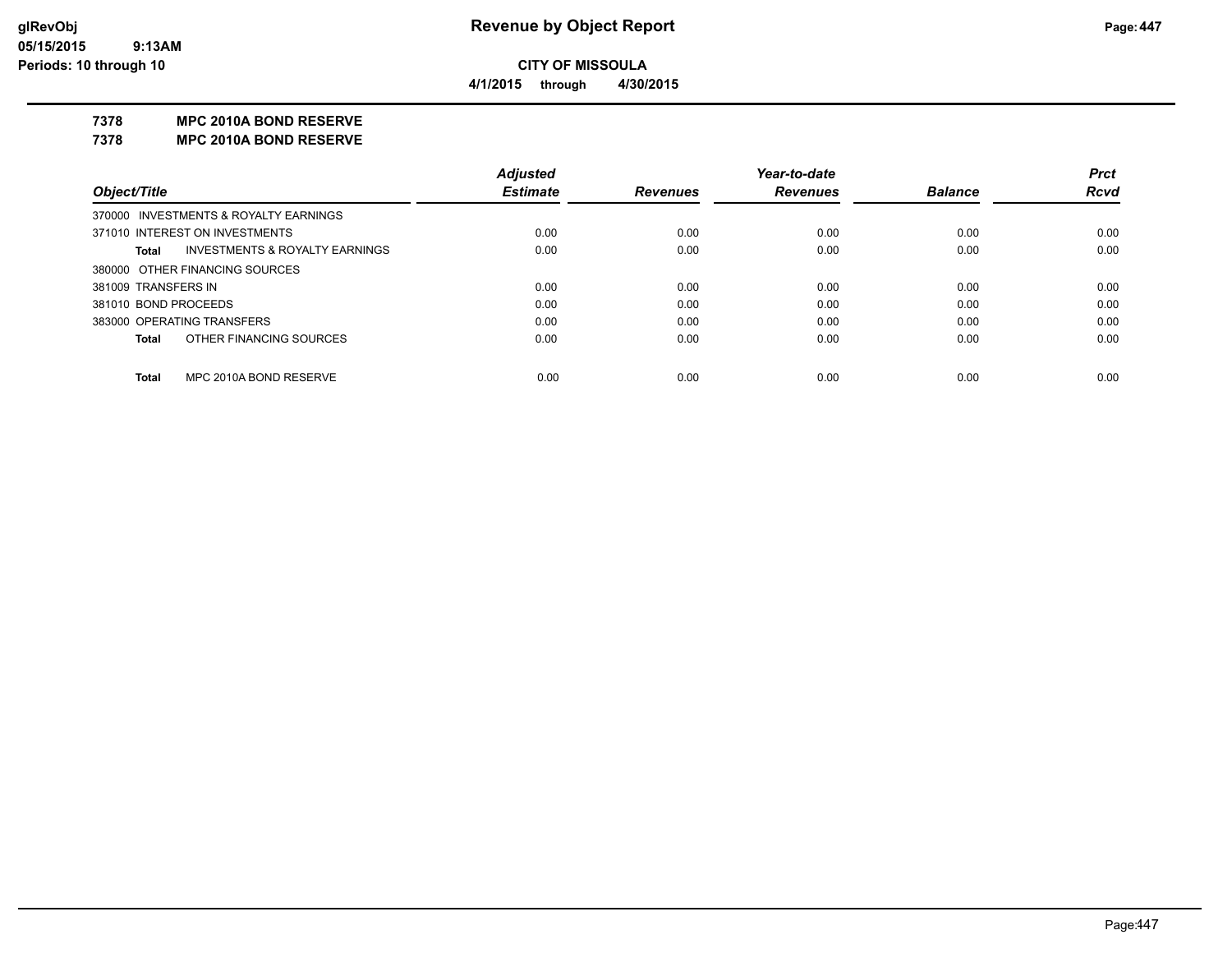**4/1/2015 through 4/30/2015**

### **7378 MPC 2010A BOND RESERVE**

|                                         | <b>Adjusted</b> |                 | Year-to-date    |                | <b>Prct</b> |
|-----------------------------------------|-----------------|-----------------|-----------------|----------------|-------------|
| Object/Title                            | <b>Estimate</b> | <b>Revenues</b> | <b>Revenues</b> | <b>Balance</b> | <b>Rcvd</b> |
| 370000 INVESTMENTS & ROYALTY EARNINGS   |                 |                 |                 |                |             |
| 371010 INTEREST ON INVESTMENTS          | 0.00            | 0.00            | 0.00            | 0.00           | 0.00        |
| INVESTMENTS & ROYALTY EARNINGS<br>Total | 0.00            | 0.00            | 0.00            | 0.00           | 0.00        |
| 380000 OTHER FINANCING SOURCES          |                 |                 |                 |                |             |
| 381009 TRANSFERS IN                     | 0.00            | 0.00            | 0.00            | 0.00           | 0.00        |
| 381010 BOND PROCEEDS                    | 0.00            | 0.00            | 0.00            | 0.00           | 0.00        |
| 383000 OPERATING TRANSFERS              | 0.00            | 0.00            | 0.00            | 0.00           | 0.00        |
| OTHER FINANCING SOURCES<br>Total        | 0.00            | 0.00            | 0.00            | 0.00           | 0.00        |
| MPC 2010A BOND RESERVE<br><b>Total</b>  | 0.00            | 0.00            | 0.00            | 0.00           | 0.00        |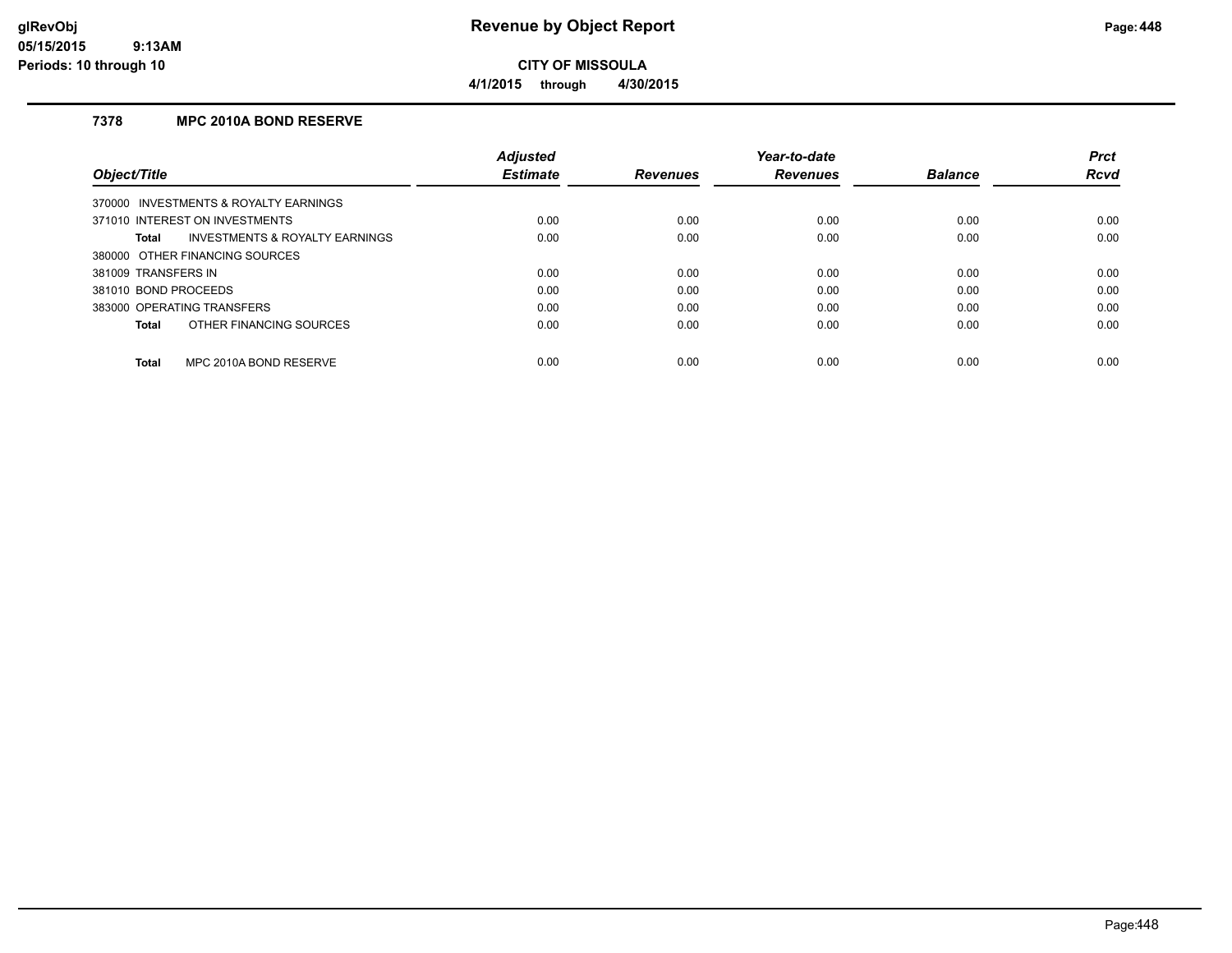**4/1/2015 through 4/30/2015**

### **7379 MPC 2010A BOND CONSTRUCTION**

#### **7379 MPC 2010A BOND CONSTRUCTION**

|                      |                                           | <b>Adjusted</b> |                 | Year-to-date    |                | <b>Prct</b> |
|----------------------|-------------------------------------------|-----------------|-----------------|-----------------|----------------|-------------|
| Object/Title         |                                           | <b>Estimate</b> | <b>Revenues</b> | <b>Revenues</b> | <b>Balance</b> | <b>Rcvd</b> |
|                      | 370000 INVESTMENTS & ROYALTY EARNINGS     |                 |                 |                 |                |             |
|                      | 371010 INTEREST ON INVESTMENTS            | 0.00            | 0.00            | 0.00            | 0.00           | 0.00        |
| Total                | <b>INVESTMENTS &amp; ROYALTY EARNINGS</b> | 0.00            | 0.00            | 0.00            | 0.00           | 0.00        |
|                      | 380000 OTHER FINANCING SOURCES            |                 |                 |                 |                |             |
| 381009 TRANSFERS IN  |                                           | 0.00            | 0.00            | 0.00            | 0.00           | 0.00        |
| 381010 BOND PROCEEDS |                                           | 0.00            | 0.00            | 0.00            | 0.00           | 0.00        |
|                      | 383000 OPERATING TRANSFERS                | 0.00            | 0.00            | 0.00            | 0.00           | 0.00        |
| <b>Total</b>         | OTHER FINANCING SOURCES                   | 0.00            | 0.00            | 0.00            | 0.00           | 0.00        |
|                      |                                           |                 |                 |                 |                |             |
| <b>Total</b>         | MPC 2010A BOND CONSTRUCTION               | 0.00            | 0.00            | 0.00            | 0.00           | 0.00        |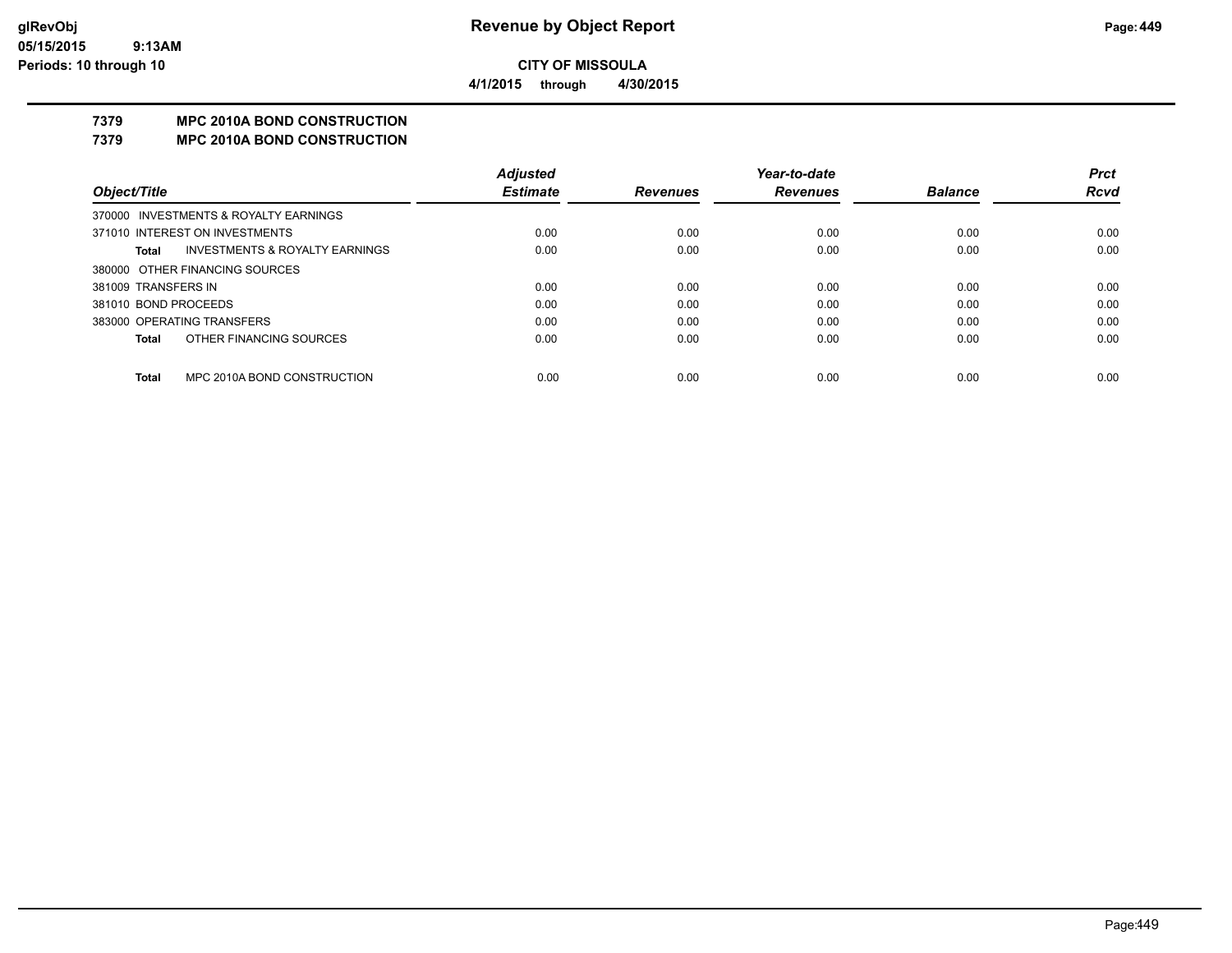**4/1/2015 through 4/30/2015**

### **7379 MPC 2010A BOND CONSTRUCTION**

|                      |                                       | <b>Adjusted</b> |                 | Year-to-date    |                | <b>Prct</b> |
|----------------------|---------------------------------------|-----------------|-----------------|-----------------|----------------|-------------|
| Object/Title         |                                       | <b>Estimate</b> | <b>Revenues</b> | <b>Revenues</b> | <b>Balance</b> | <b>Rcvd</b> |
|                      | 370000 INVESTMENTS & ROYALTY EARNINGS |                 |                 |                 |                |             |
|                      | 371010 INTEREST ON INVESTMENTS        | 0.00            | 0.00            | 0.00            | 0.00           | 0.00        |
| <b>Total</b>         | INVESTMENTS & ROYALTY EARNINGS        | 0.00            | 0.00            | 0.00            | 0.00           | 0.00        |
|                      | 380000 OTHER FINANCING SOURCES        |                 |                 |                 |                |             |
| 381009 TRANSFERS IN  |                                       | 0.00            | 0.00            | 0.00            | 0.00           | 0.00        |
| 381010 BOND PROCEEDS |                                       | 0.00            | 0.00            | 0.00            | 0.00           | 0.00        |
|                      | 383000 OPERATING TRANSFERS            | 0.00            | 0.00            | 0.00            | 0.00           | 0.00        |
| <b>Total</b>         | OTHER FINANCING SOURCES               | 0.00            | 0.00            | 0.00            | 0.00           | 0.00        |
| <b>Total</b>         | MPC 2010A BOND CONSTRUCTION           | 0.00            | 0.00            | 0.00            | 0.00           | 0.00        |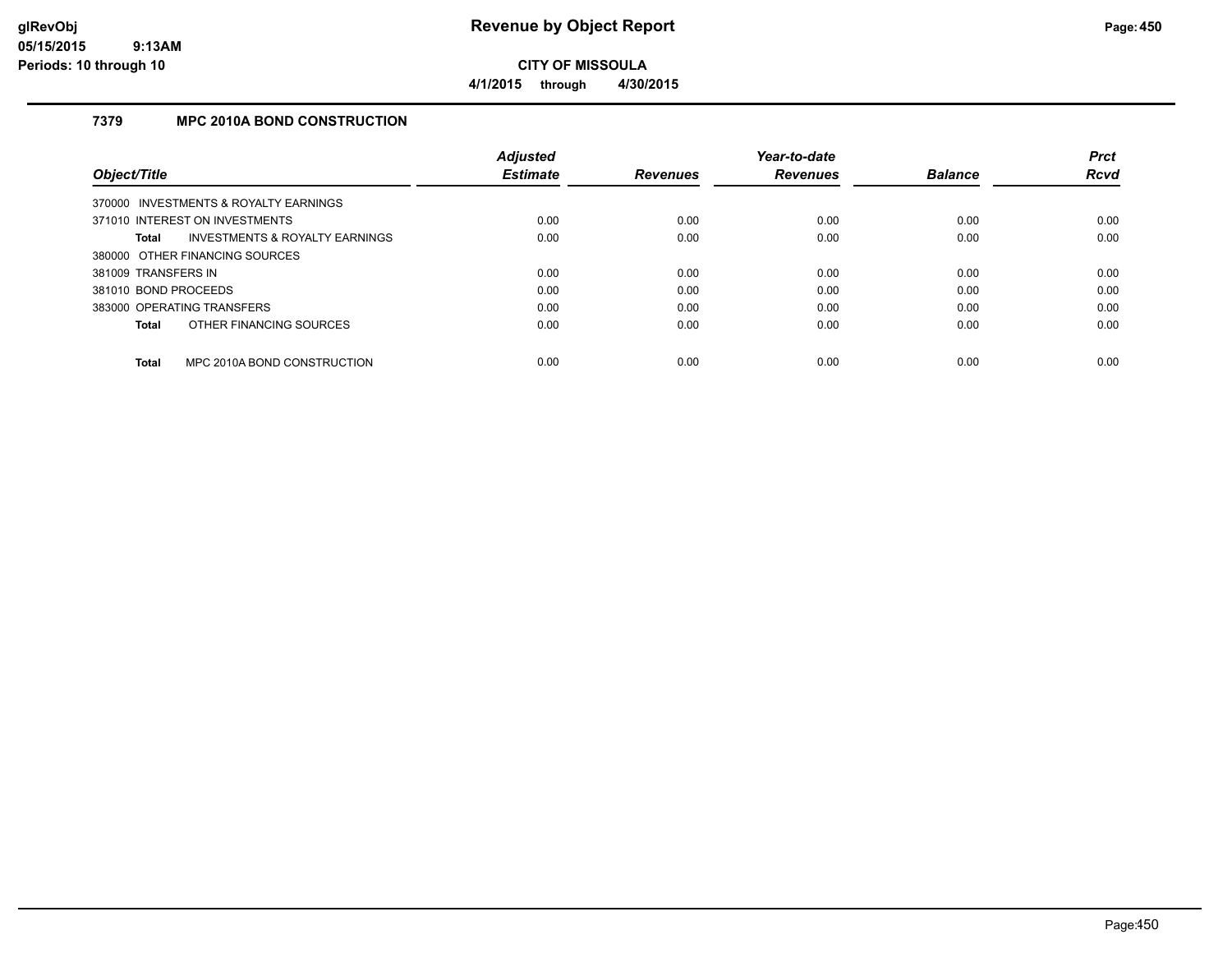**4/1/2015 through 4/30/2015**

### **7380 BUSINESS IMPROVEMENT DISTRICT**

**7380 BUSINESS IMPROVEMENT DISTRICT**

|                                                     | <b>Adjusted</b> |                 | Year-to-date    |                | <b>Prct</b> |
|-----------------------------------------------------|-----------------|-----------------|-----------------|----------------|-------------|
| Object/Title                                        | <b>Estimate</b> | <b>Revenues</b> | <b>Revenues</b> | <b>Balance</b> | Rcvd        |
| TAXES/ASSESSMENTS<br>310000                         |                 |                 |                 |                |             |
| 311011 TAX INCREMENT                                | 364,322.00      | 2,653.72        | 191,200.79      | 173,121.21     | 52.48       |
| <b>PENALTIES &amp; INTEREST</b><br>312001           | 0.00            | 5.48            | 602.95          | $-602.95$      | 0.00        |
| <b>TAXES/ASSESSMENTS</b><br><b>Total</b>            | 364,322.00      | 2,659.20        | 191,803.74      | 172,518.26     | 52.65       |
| <b>CHARGES FOR SERVICES</b><br>340000               |                 |                 |                 |                |             |
| <b>GARBAGE COLLECTION SERVICES</b><br>343041        | 5,000.00        | 1,953.17        | 16,234.70       | $-11,234.70$   | 324.69      |
| <b>CHARGES FOR SERVICES</b><br><b>Total</b>         | 5,000.00        | 1,953.17        | 16,234.70       | $-11,234.70$   | 324.69      |
| <b>MISCELLANEOUS REVENUES</b><br>360000             |                 |                 |                 |                |             |
| 363010 LIGHTING ASSESSMENTS                         | 0.00            | 0.00            | 0.00            | 0.00           | 0.00        |
| 363020 PROPERTY ASSESSMENTS                         | 0.00            | 0.00            | 0.00            | 0.00           | 0.00        |
| MISCELLANEOUS REVENUES<br>Total                     | 0.00            | 0.00            | 0.00            | 0.00           | 0.00        |
| <b>INVESTMENTS &amp; ROYALTY EARNINGS</b><br>370000 |                 |                 |                 |                |             |
| 371010 INTEREST ON INVESTMENTS                      | 0.00            | 0.00            | 0.00            | 0.00           | 0.00        |
| 371020 GAIN/LOSS IN MARKET VALUE OF INVESTMENTS     | 0.00            | 0.00            | 0.00            | 0.00           | 0.00        |
| <b>INVESTMENTS &amp; ROYALTY EARNINGS</b><br>Total  | 0.00            | 0.00            | 0.00            | 0.00           | 0.00        |
| <b>BUSINESS IMPROVEMENT DISTRICT</b><br>Total       | 369,322.00      | 4,612.37        | 208,038.44      | 161,283.56     | 56.33       |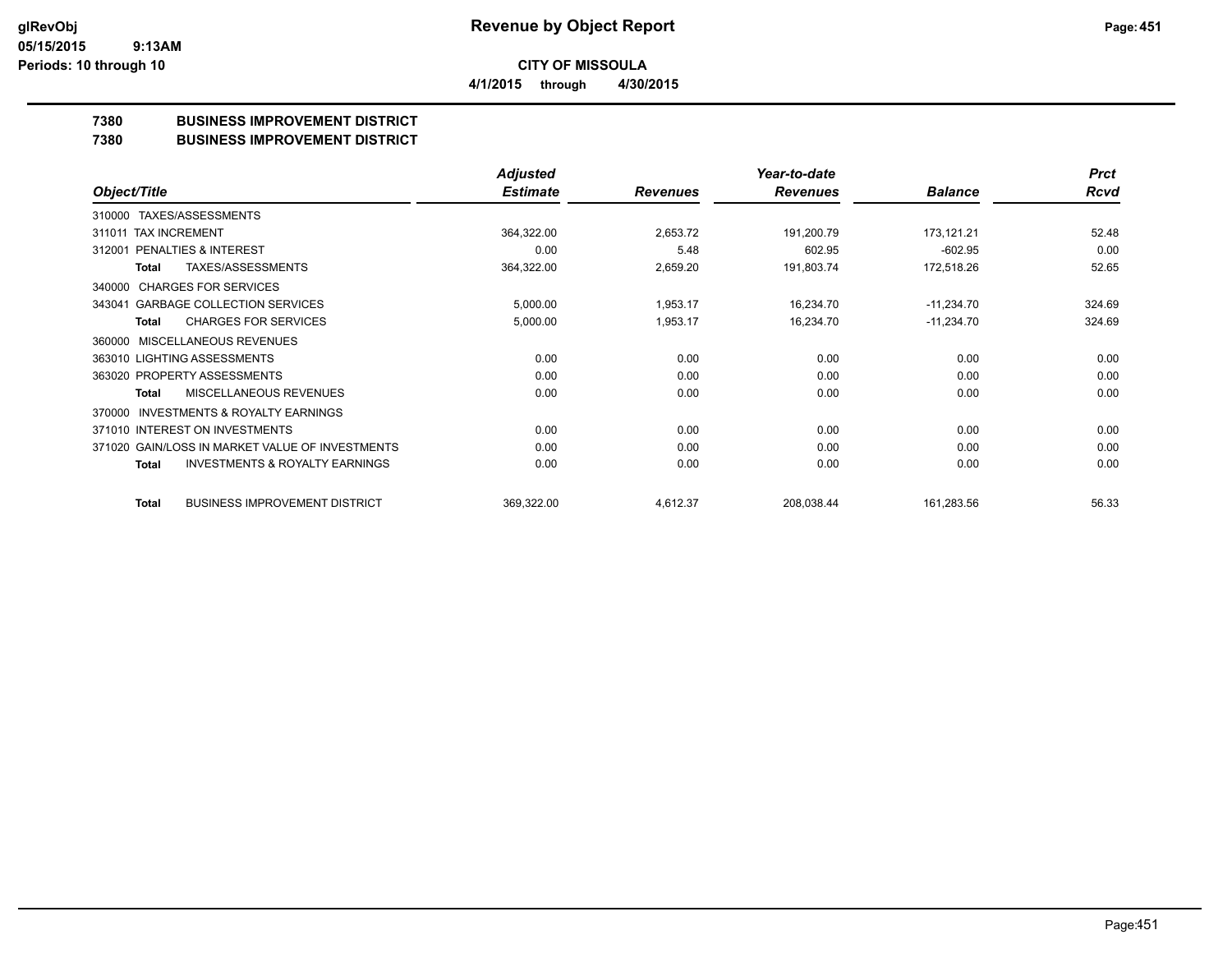**4/1/2015 through 4/30/2015**

### **7380 BUSINESS IMPROVEMENT DISTRICT**

|                                                           | <b>Adjusted</b> |                 | Year-to-date    |                | <b>Prct</b> |
|-----------------------------------------------------------|-----------------|-----------------|-----------------|----------------|-------------|
| Object/Title                                              | <b>Estimate</b> | <b>Revenues</b> | <b>Revenues</b> | <b>Balance</b> | Rcvd        |
| 310000 TAXES/ASSESSMENTS                                  |                 |                 |                 |                |             |
| 311011 TAX INCREMENT                                      | 364,322.00      | 2,653.72        | 191,200.79      | 173,121.21     | 52.48       |
| 312001 PENALTIES & INTEREST                               | 0.00            | 5.48            | 602.95          | $-602.95$      | 0.00        |
| TAXES/ASSESSMENTS<br><b>Total</b>                         | 364,322.00      | 2,659.20        | 191,803.74      | 172,518.26     | 52.65       |
| 340000 CHARGES FOR SERVICES                               |                 |                 |                 |                |             |
| 343041 GARBAGE COLLECTION SERVICES                        | 5,000.00        | 1,953.17        | 16,234.70       | $-11,234.70$   | 324.69      |
| <b>CHARGES FOR SERVICES</b><br><b>Total</b>               | 5,000.00        | 1,953.17        | 16,234.70       | $-11,234.70$   | 324.69      |
| 360000 MISCELLANEOUS REVENUES                             |                 |                 |                 |                |             |
| 363010 LIGHTING ASSESSMENTS                               | 0.00            | 0.00            | 0.00            | 0.00           | 0.00        |
| 363020 PROPERTY ASSESSMENTS                               | 0.00            | 0.00            | 0.00            | 0.00           | 0.00        |
| <b>MISCELLANEOUS REVENUES</b><br><b>Total</b>             | 0.00            | 0.00            | 0.00            | 0.00           | 0.00        |
| <b>INVESTMENTS &amp; ROYALTY EARNINGS</b><br>370000       |                 |                 |                 |                |             |
| 371010 INTEREST ON INVESTMENTS                            | 0.00            | 0.00            | 0.00            | 0.00           | 0.00        |
| 371020 GAIN/LOSS IN MARKET VALUE OF INVESTMENT            | 0.00            | 0.00            | 0.00            | 0.00           | 0.00        |
| <b>INVESTMENTS &amp; ROYALTY EARNINGS</b><br><b>Total</b> | 0.00            | 0.00            | 0.00            | 0.00           | 0.00        |
| <b>BUSINESS IMPROVEMENT DISTRICT</b><br>Total             | 369,322.00      | 4,612.37        | 208,038.44      | 161,283.56     | 56.33       |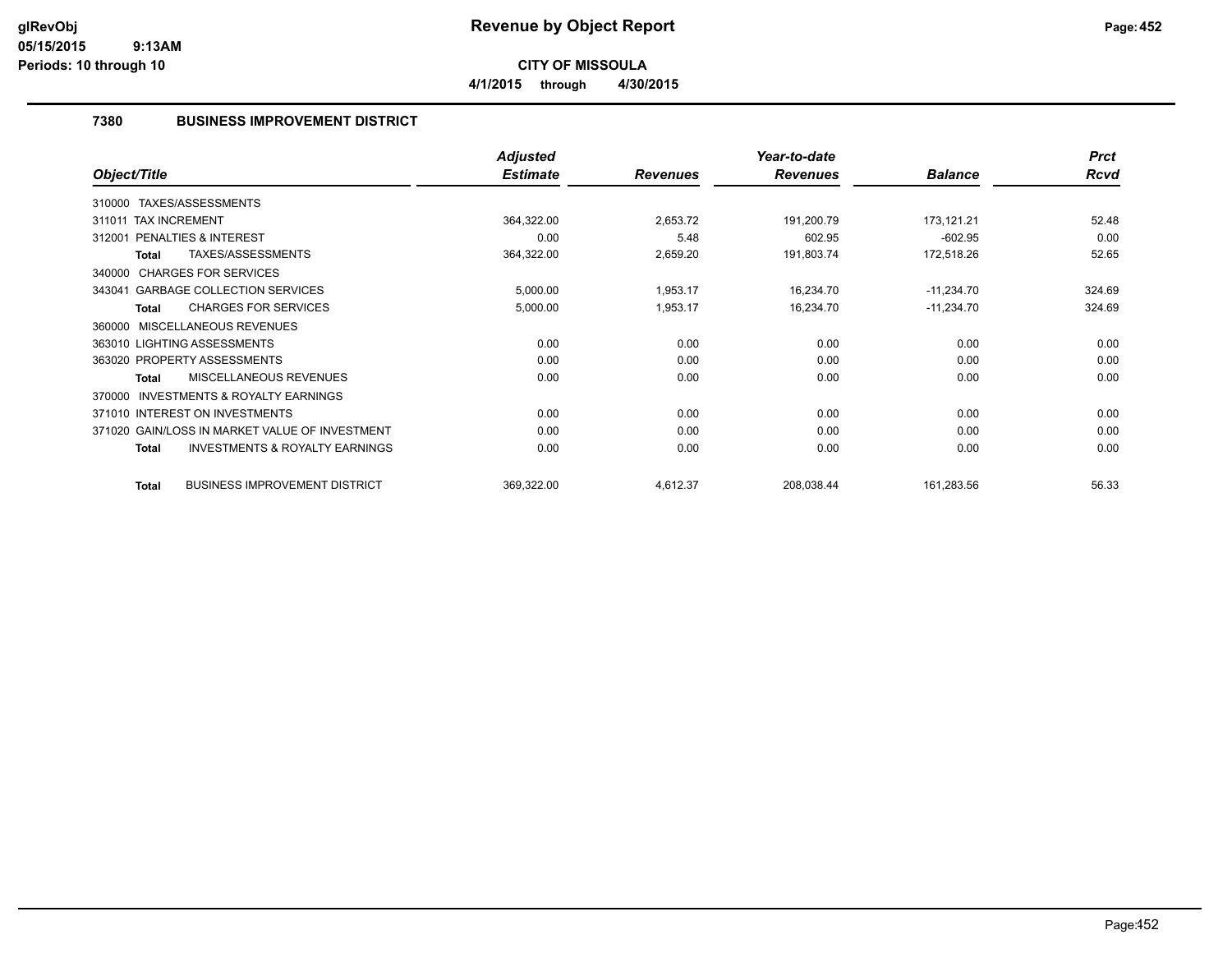**4/1/2015 through 4/30/2015**

#### **7381 TOURISM BUSINESS IMPROVEMENT DISTRICT 7381 TOURISM BUSINESS IMPROVEMENT DISTRICT**

| 7381 | TOURISM BUSINESS IMPROVEMENT DISTRICT |  |
|------|---------------------------------------|--|
|      |                                       |  |

|                                                    | <b>Adjusted</b> |                 | Year-to-date    |                | <b>Prct</b> |
|----------------------------------------------------|-----------------|-----------------|-----------------|----------------|-------------|
| Object/Title                                       | <b>Estimate</b> | <b>Revenues</b> | <b>Revenues</b> | <b>Balance</b> | <b>Rcvd</b> |
| 310000 TAXES/ASSESSMENTS                           |                 |                 |                 |                |             |
| 314100 TBID REVENUE                                | 620,494.00      | 18.924.00       | 18.924.00       | 601,570.00     | 3.05        |
| TAXES/ASSESSMENTS<br>Total                         | 620,494.00      | 18.924.00       | 18.924.00       | 601,570.00     | 3.05        |
| 370000 INVESTMENTS & ROYALTY EARNINGS              |                 |                 |                 |                |             |
| 371010 INTEREST ON INVESTMENTS                     | 0.00            | 0.00            | 0.00            | 0.00           | 0.00        |
| <b>INVESTMENTS &amp; ROYALTY EARNINGS</b><br>Total | 0.00            | 0.00            | 0.00            | 0.00           | 0.00        |
|                                                    |                 |                 |                 |                |             |
| TOURISM BUSINESS IMPROVEMENT DISTRI<br>Total       | 620.494.00      | 18.924.00       | 18.924.00       | 601.570.00     | 3.05        |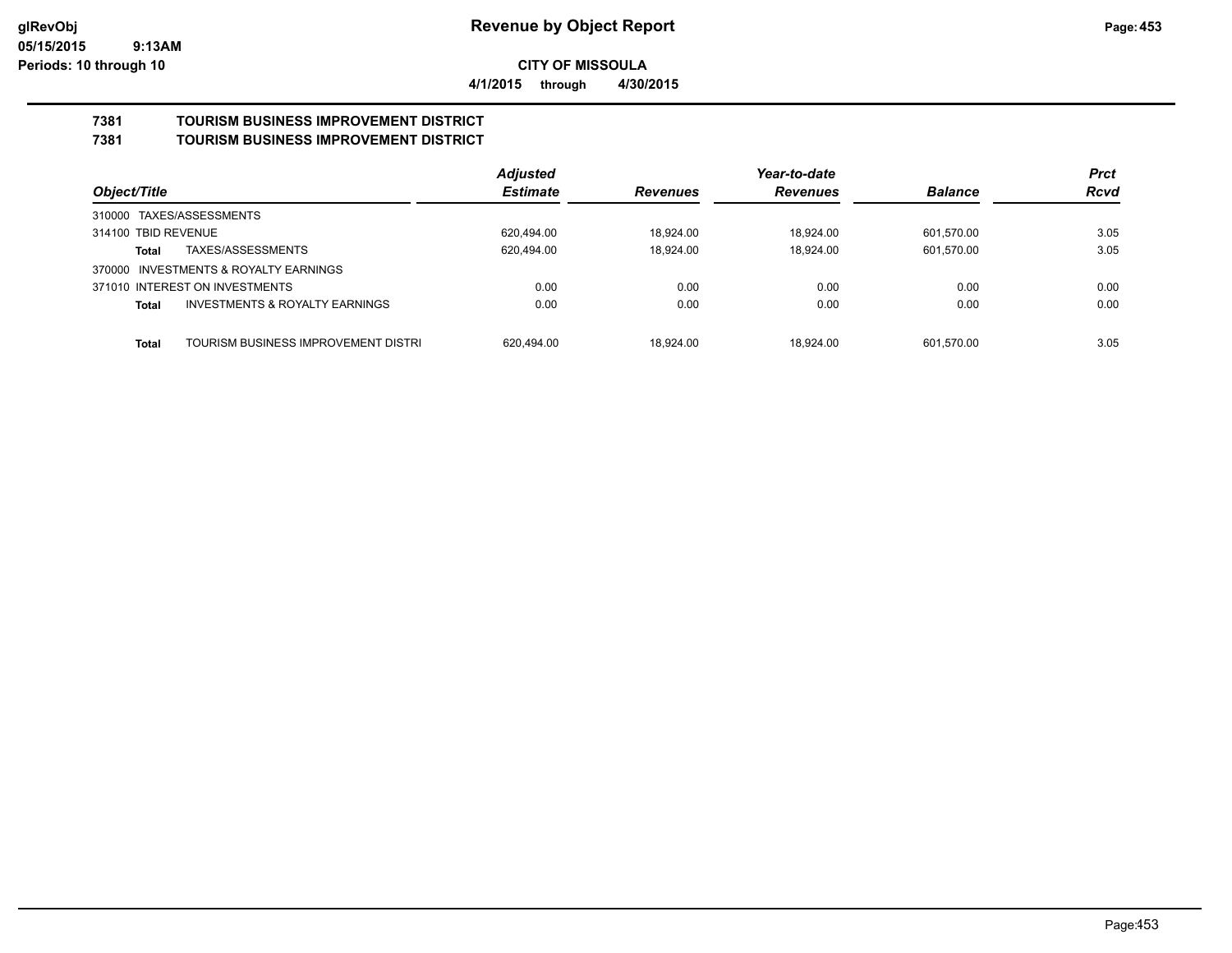**4/1/2015 through 4/30/2015**

### **7381 TOURISM BUSINESS IMPROVEMENT DISTRICT**

| Object/Title        |                                       | <b>Adjusted</b><br><b>Estimate</b> | <b>Revenues</b> | Year-to-date<br><b>Revenues</b> | <b>Balance</b> | <b>Prct</b><br><b>Rcvd</b> |
|---------------------|---------------------------------------|------------------------------------|-----------------|---------------------------------|----------------|----------------------------|
| 310000              | TAXES/ASSESSMENTS                     |                                    |                 |                                 |                |                            |
| 314100 TBID REVENUE |                                       | 620.494.00                         | 18.924.00       | 18.924.00                       | 601,570.00     | 3.05                       |
| Total               | TAXES/ASSESSMENTS                     | 620,494.00                         | 18.924.00       | 18.924.00                       | 601,570.00     | 3.05                       |
|                     | 370000 INVESTMENTS & ROYALTY EARNINGS |                                    |                 |                                 |                |                            |
|                     | 371010 INTEREST ON INVESTMENTS        | 0.00                               | 0.00            | 0.00                            | 0.00           | 0.00                       |
| <b>Total</b>        | INVESTMENTS & ROYALTY EARNINGS        | 0.00                               | 0.00            | 0.00                            | 0.00           | 0.00                       |
| <b>Total</b>        | TOURISM BUSINESS IMPROVEMENT DISTR    | 620.494.00                         | 18.924.00       | 18.924.00                       | 601.570.00     | 3.05                       |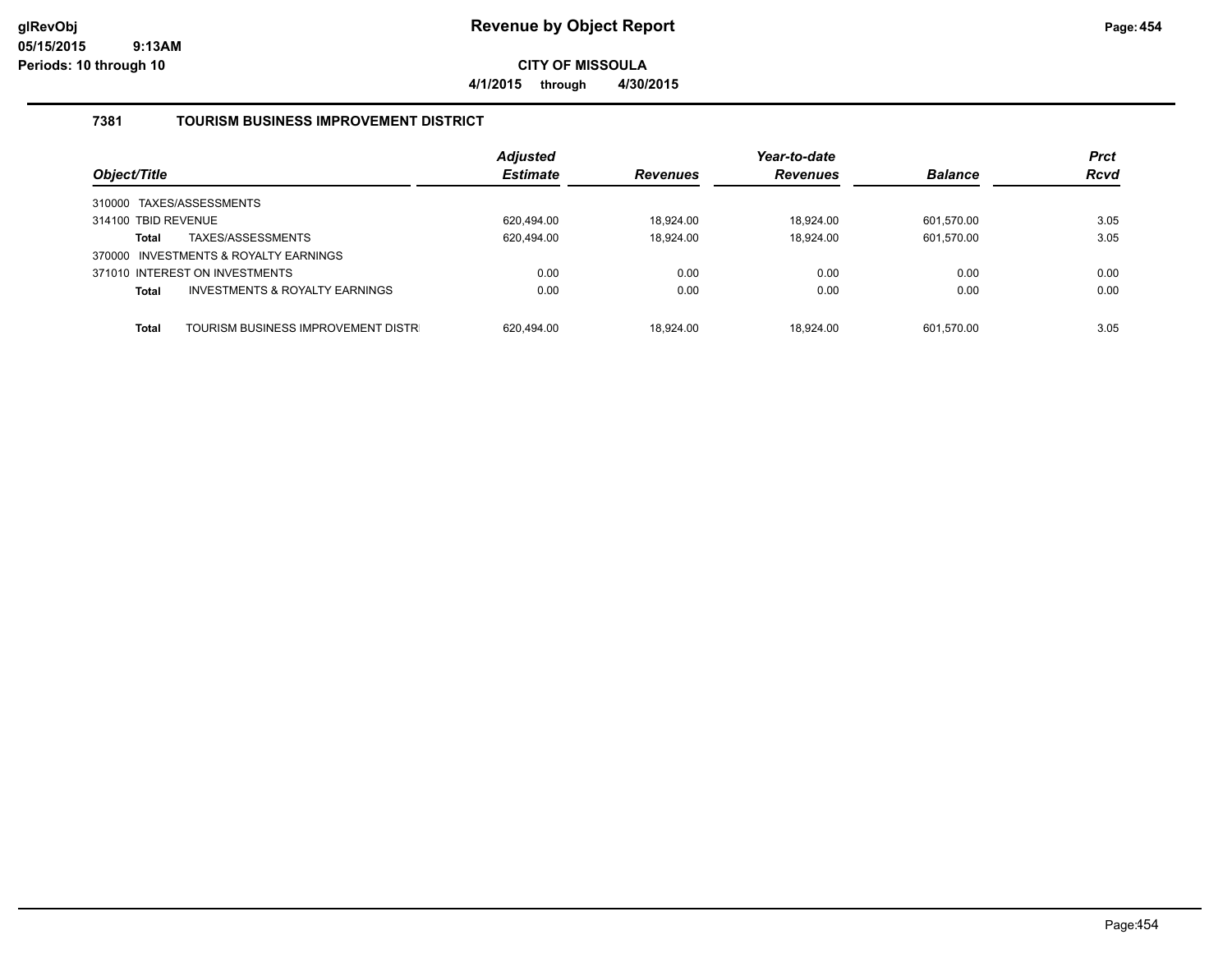**4/1/2015 through 4/30/2015**

**7382 5.75M TIF RESERVE**

**7382 5.75M TIF RESERVE**

|                                                    | <b>Adjusted</b> |                 | Year-to-date    |                | <b>Prct</b> |
|----------------------------------------------------|-----------------|-----------------|-----------------|----------------|-------------|
| Object/Title                                       | <b>Estimate</b> | <b>Revenues</b> | <b>Revenues</b> | <b>Balance</b> | <b>Rcvd</b> |
| 370000 INVESTMENTS & ROYALTY EARNINGS              |                 |                 |                 |                |             |
| 371010 INTEREST ON INVESTMENTS                     | 0.00            | 0.00            | 0.00            | 0.00           | 0.00        |
| <b>INVESTMENTS &amp; ROYALTY EARNINGS</b><br>Total | 0.00            | 0.00            | 0.00            | 0.00           | 0.00        |
| 380000 OTHER FINANCING SOURCES                     |                 |                 |                 |                |             |
| 381025 BOND PROCEEDS                               | 0.00            | 0.00            | 0.00            | 0.00           | 0.00        |
| 383014 TRANS FR MRA                                | 0.00            | 0.00            | 0.00            | 0.00           | 0.00        |
| 383040 TRANSFER FROM CITY GRANTS                   | 0.00            | 0.00            | 0.00            | 0.00           | 0.00        |
| OTHER FINANCING SOURCES<br>Total                   | 0.00            | 0.00            | 0.00            | 0.00           | 0.00        |
|                                                    |                 |                 |                 |                |             |
| 5.75M TIF RESERVE<br>Total                         | 0.00            | 0.00            | 0.00            | 0.00           | 0.00        |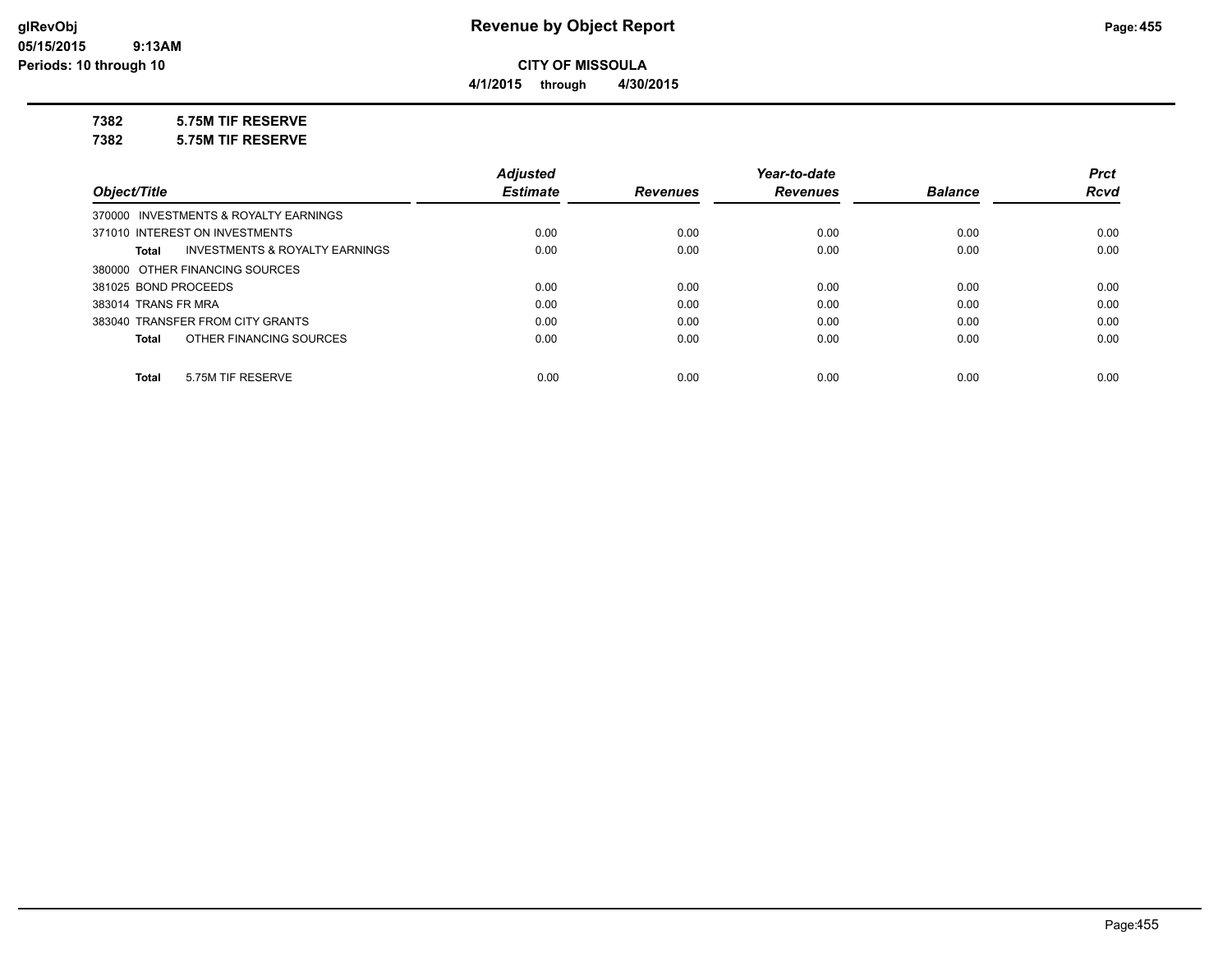**4/1/2015 through 4/30/2015**

#### **7382 5.75M TIF RESERVE**

|                                         | <b>Adjusted</b> |                 | Year-to-date    |                | <b>Prct</b> |
|-----------------------------------------|-----------------|-----------------|-----------------|----------------|-------------|
| Object/Title                            | <b>Estimate</b> | <b>Revenues</b> | <b>Revenues</b> | <b>Balance</b> | <b>Rcvd</b> |
| 370000 INVESTMENTS & ROYALTY EARNINGS   |                 |                 |                 |                |             |
| 371010 INTEREST ON INVESTMENTS          | 0.00            | 0.00            | 0.00            | 0.00           | 0.00        |
| INVESTMENTS & ROYALTY EARNINGS<br>Total | 0.00            | 0.00            | 0.00            | 0.00           | 0.00        |
| 380000 OTHER FINANCING SOURCES          |                 |                 |                 |                |             |
| 381025 BOND PROCEEDS                    | 0.00            | 0.00            | 0.00            | 0.00           | 0.00        |
| 383014 TRANS FR MRA                     | 0.00            | 0.00            | 0.00            | 0.00           | 0.00        |
| 383040 TRANSFER FROM CITY GRANTS        | 0.00            | 0.00            | 0.00            | 0.00           | 0.00        |
| OTHER FINANCING SOURCES<br>Total        | 0.00            | 0.00            | 0.00            | 0.00           | 0.00        |
| 5.75M TIF RESERVE                       |                 |                 |                 |                |             |
| <b>Total</b>                            | 0.00            | 0.00            | 0.00            | 0.00           | 0.00        |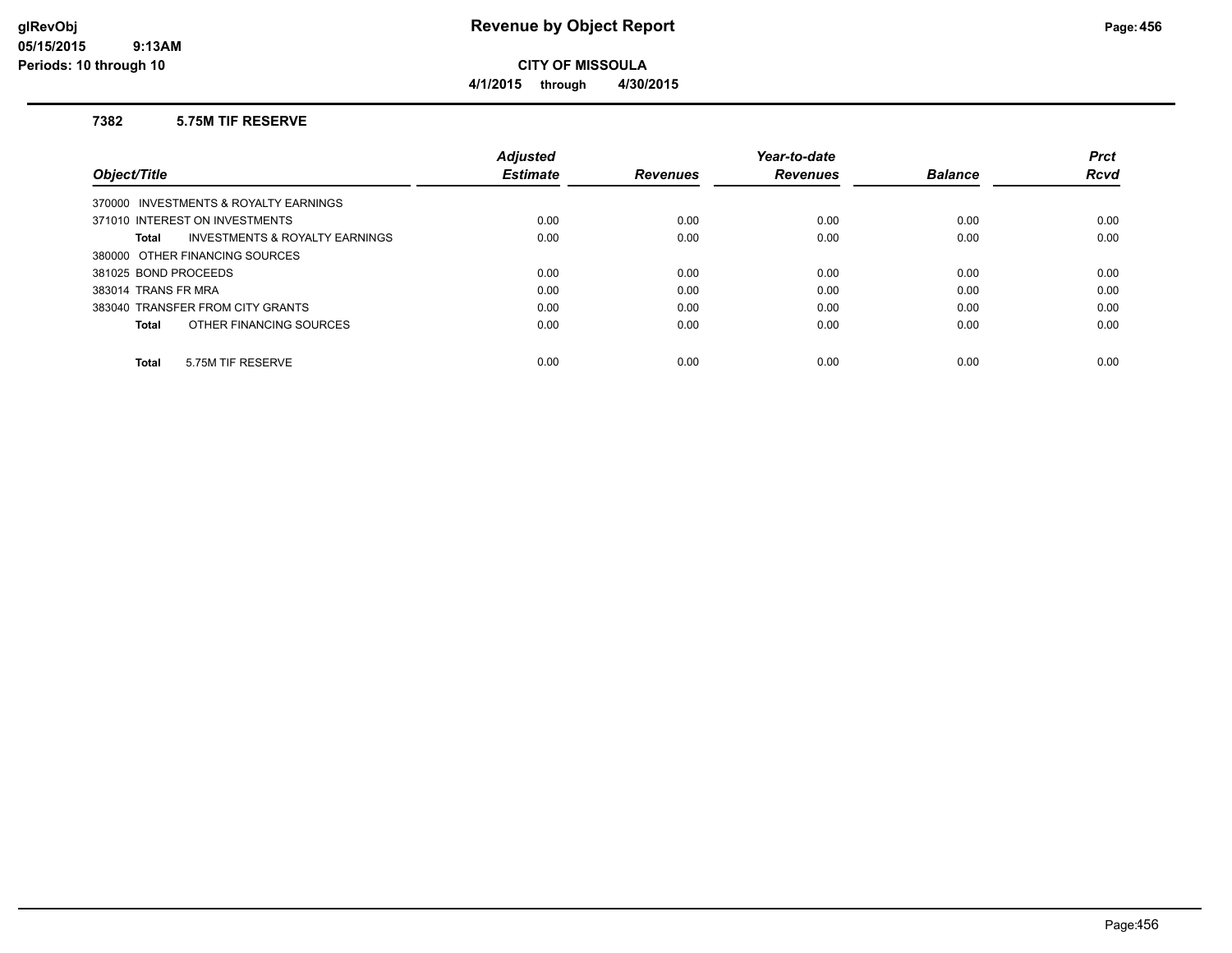**4/1/2015 through 4/30/2015**

### **7383 RIVERFRONT TRIANGLE URD**

**7383 RIVERFRONT TRIANGLE URD**

|                                                    | <b>Adjusted</b> |                 | Year-to-date    |                | <b>Prct</b> |
|----------------------------------------------------|-----------------|-----------------|-----------------|----------------|-------------|
| Object/Title                                       | <b>Estimate</b> | <b>Revenues</b> | <b>Revenues</b> | <b>Balance</b> | <b>Rcvd</b> |
| 310000 TAXES/ASSESSMENTS                           |                 |                 |                 |                |             |
| 311011 TAX INCREMENT                               | 0.00            | 0.00            | 2.779.61        | $-2.779.61$    | 0.00        |
| 312001 PENALTIES & INTEREST                        | 0.00            | 0.01            | 13.03           | $-13.03$       | 0.00        |
| TAXES/ASSESSMENTS<br>Total                         | 0.00            | 0.01            | 2.792.64        | $-2,792.64$    | 0.00        |
| 330000 INTERGOVERNMENTAL REVENUES                  |                 |                 |                 |                |             |
| 335210 PERSONAL PROPERTY TAX REIMBURSEMENT         | 4.494.00        | 0.00            | 4.657.92        | -163.92        | 103.65      |
| <b>INTERGOVERNMENTAL REVENUES</b><br>Total         | 4,494.00        | 0.00            | 4,657.92        | $-163.92$      | 103.65      |
| 370000 INVESTMENTS & ROYALTY EARNINGS              |                 |                 |                 |                |             |
| 371010 INTEREST ON INVESTMENTS                     | 0.00            | 0.00            | 0.00            | 0.00           | 0.00        |
| <b>INVESTMENTS &amp; ROYALTY EARNINGS</b><br>Total | 0.00            | 0.00            | 0.00            | 0.00           | 0.00        |
| RIVERFRONT TRIANGLE URD<br>Total                   | 4.494.00        | 0.01            | 7.450.56        | $-2.956.56$    | 165.79      |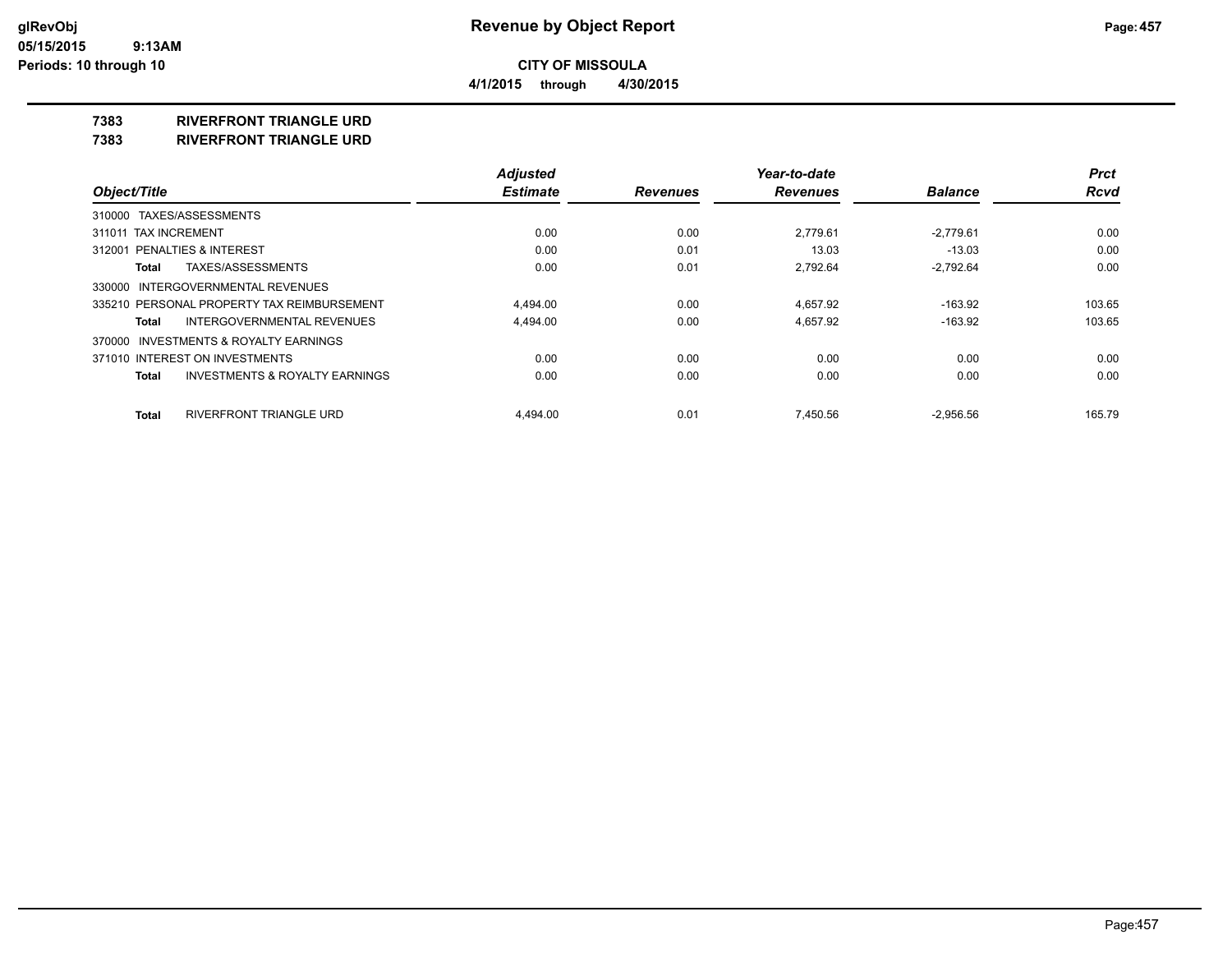**4/1/2015 through 4/30/2015**

### **7383 RIVERFRONT TRIANGLE URD**

| Object/Title                               | <b>Adjusted</b><br><b>Estimate</b> | <b>Revenues</b> | Year-to-date<br><b>Revenues</b> | <b>Balance</b> | <b>Prct</b><br><b>Rcvd</b> |
|--------------------------------------------|------------------------------------|-----------------|---------------------------------|----------------|----------------------------|
| TAXES/ASSESSMENTS<br>310000                |                                    |                 |                                 |                |                            |
| 311011 TAX INCREMENT                       | 0.00                               | 0.00            | 2.779.61                        | $-2.779.61$    | 0.00                       |
| 312001 PENALTIES & INTEREST                | 0.00                               | 0.01            | 13.03                           | $-13.03$       | 0.00                       |
| TAXES/ASSESSMENTS<br><b>Total</b>          | 0.00                               | 0.01            | 2,792.64                        | $-2,792.64$    | 0.00                       |
| INTERGOVERNMENTAL REVENUES<br>330000       |                                    |                 |                                 |                |                            |
| 335210 PERSONAL PROPERTY TAX REIMBURSEMENT | 4.494.00                           | 0.00            | 4.657.92                        | $-163.92$      | 103.65                     |
| INTERGOVERNMENTAL REVENUES<br>Total        | 4.494.00                           | 0.00            | 4.657.92                        | $-163.92$      | 103.65                     |
| INVESTMENTS & ROYALTY EARNINGS<br>370000   |                                    |                 |                                 |                |                            |
| 371010 INTEREST ON INVESTMENTS             | 0.00                               | 0.00            | 0.00                            | 0.00           | 0.00                       |
| INVESTMENTS & ROYALTY EARNINGS<br>Total    | 0.00                               | 0.00            | 0.00                            | 0.00           | 0.00                       |
| RIVERFRONT TRIANGLE URD<br>Total           | 4.494.00                           | 0.01            | 7.450.56                        | $-2.956.56$    | 165.79                     |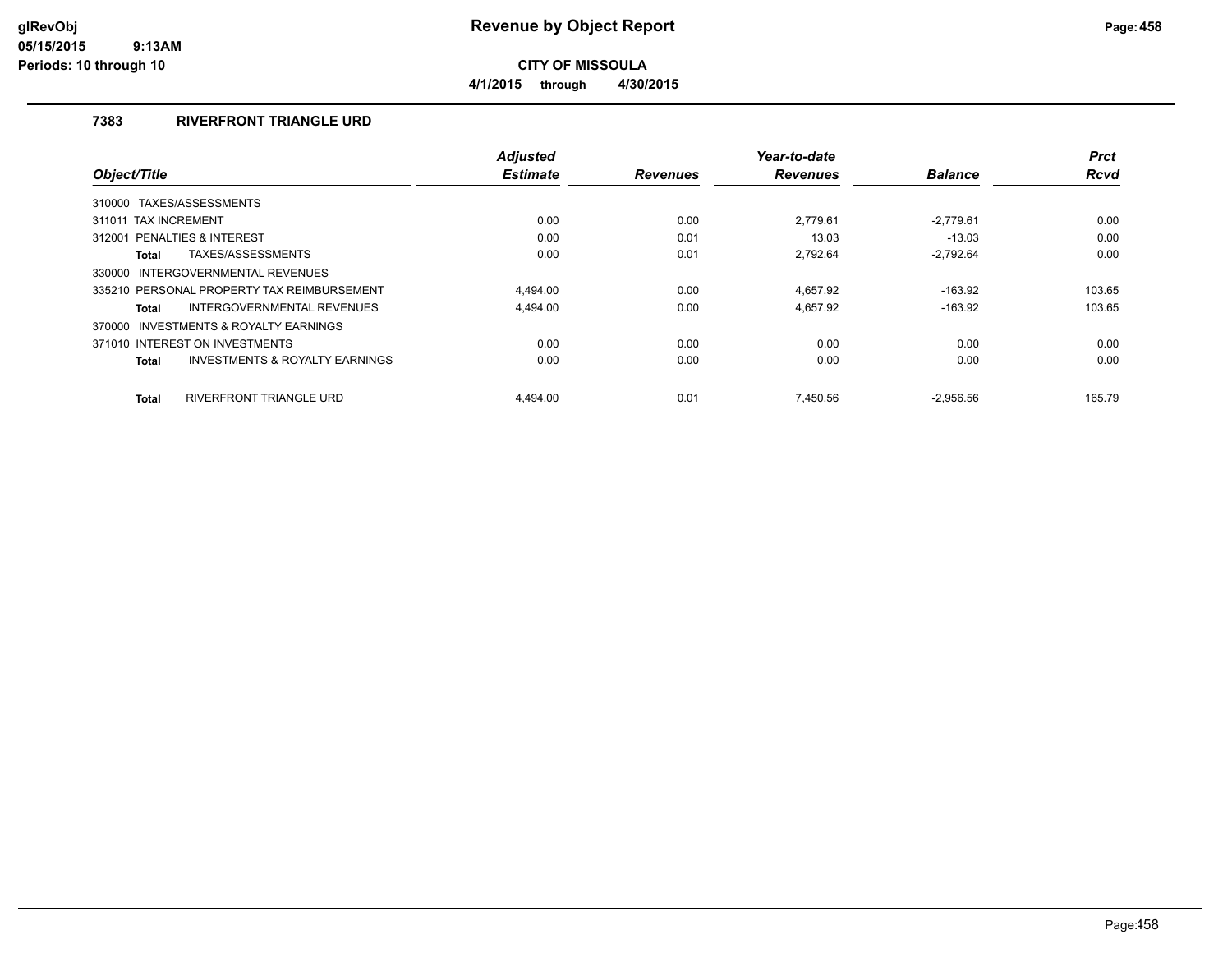**4/1/2015 through 4/30/2015**

### **7384 MILLSITE TAX INCREMENT FUND**

**7384 MILLSITE TAX INCREMENT FUND**

|                                                           | <b>Adjusted</b> |                 | Year-to-date    |                | <b>Prct</b> |
|-----------------------------------------------------------|-----------------|-----------------|-----------------|----------------|-------------|
| Object/Title                                              | <b>Estimate</b> | <b>Revenues</b> | <b>Revenues</b> | <b>Balance</b> | <b>Rcvd</b> |
| 370000 INVESTMENTS & ROYALTY EARNINGS                     |                 |                 |                 |                |             |
| 371010 INTEREST ON INVESTMENTS                            | 0.00            | 0.00            | 0.00            | 0.00           | 0.00        |
| <b>INVESTMENTS &amp; ROYALTY EARNINGS</b><br><b>Total</b> | 0.00            | 0.00            | 0.00            | 0.00           | 0.00        |
| 380000 OTHER FINANCING SOURCES                            |                 |                 |                 |                |             |
| 383014 TRANS FR MRA                                       | 0.00            | 0.00            | 0.00            | 0.00           | 0.00        |
| OTHER FINANCING SOURCES<br>Total                          | 0.00            | 0.00            | 0.00            | 0.00           | 0.00        |
|                                                           |                 |                 |                 |                |             |
| MILLSITE TAX INCREMENT FUND<br>Total                      | 0.00            | 0.00            | 0.00            | 0.00           | 0.00        |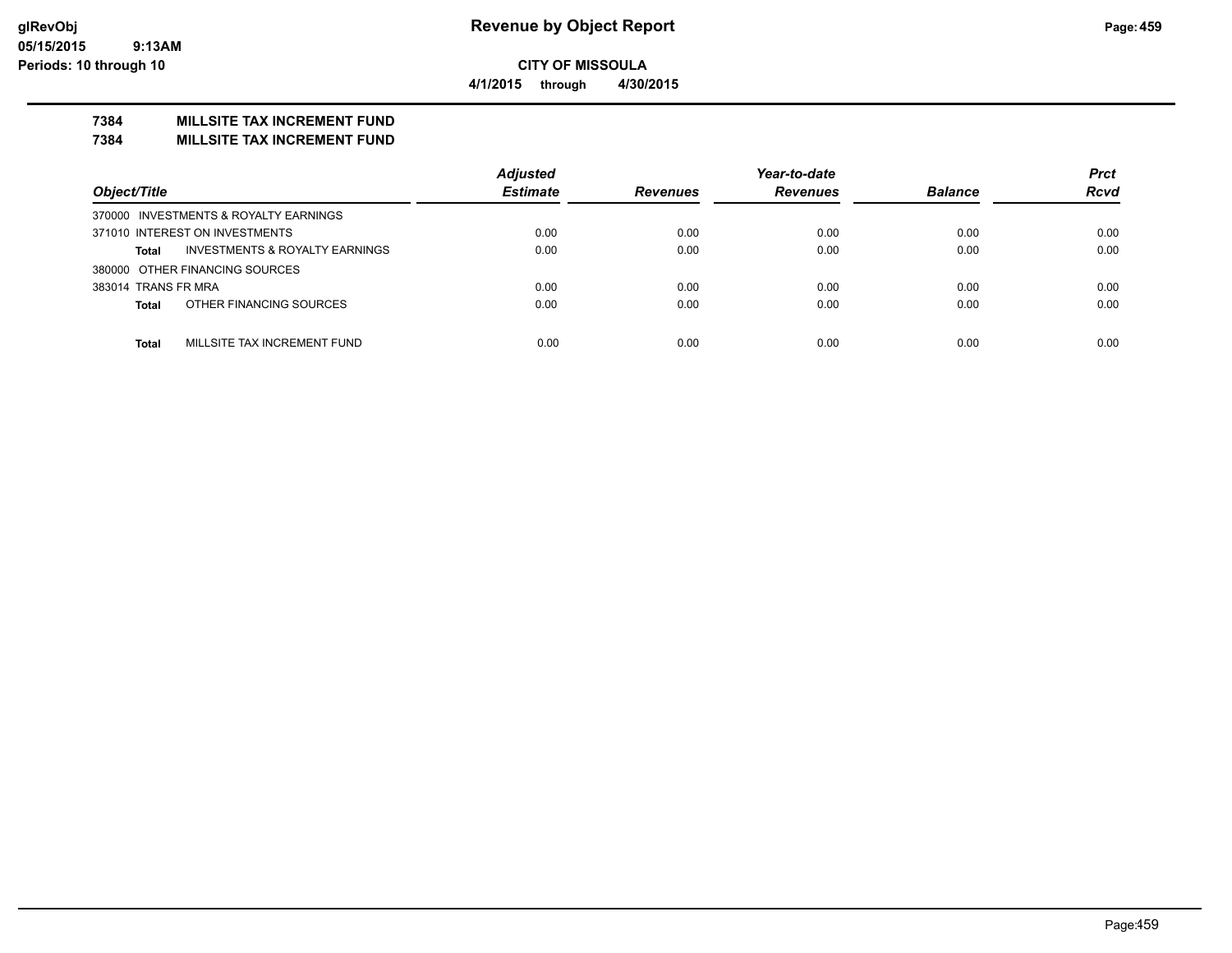**4/1/2015 through 4/30/2015**

### **7384 MILLSITE TAX INCREMENT FUND**

| Object/Title                                       | <b>Adjusted</b><br><b>Estimate</b> | <b>Revenues</b> | Year-to-date<br><b>Revenues</b> | <b>Balance</b> | <b>Prct</b><br><b>Rcvd</b> |
|----------------------------------------------------|------------------------------------|-----------------|---------------------------------|----------------|----------------------------|
| INVESTMENTS & ROYALTY EARNINGS<br>370000           |                                    |                 |                                 |                |                            |
| 371010 INTEREST ON INVESTMENTS                     | 0.00                               | 0.00            | 0.00                            | 0.00           | 0.00                       |
| <b>INVESTMENTS &amp; ROYALTY EARNINGS</b><br>Total | 0.00                               | 0.00            | 0.00                            | 0.00           | 0.00                       |
| 380000 OTHER FINANCING SOURCES                     |                                    |                 |                                 |                |                            |
| 383014 TRANS FR MRA                                | 0.00                               | 0.00            | 0.00                            | 0.00           | 0.00                       |
| OTHER FINANCING SOURCES<br><b>Total</b>            | 0.00                               | 0.00            | 0.00                            | 0.00           | 0.00                       |
|                                                    |                                    |                 |                                 |                |                            |
| MILLSITE TAX INCREMENT FUND<br>Total               | 0.00                               | 0.00            | 0.00                            | 0.00           | 0.00                       |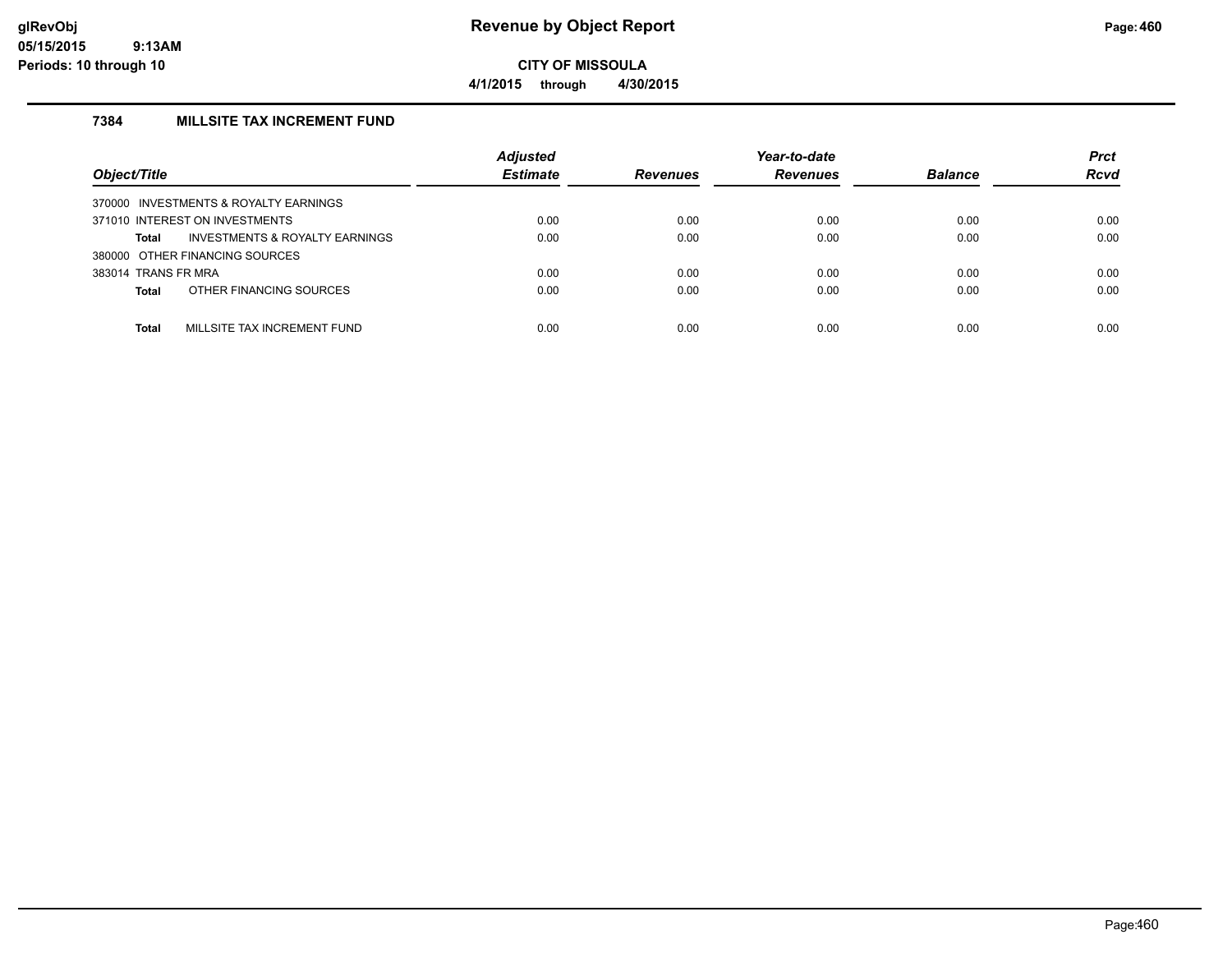**4/1/2015 through 4/30/2015**

**7385 FRONT STREET URD 7385 FRONT STREET URD**

|                                                           | <b>Adjusted</b> |                 | Year-to-date    |                | <b>Prct</b> |
|-----------------------------------------------------------|-----------------|-----------------|-----------------|----------------|-------------|
| Object/Title                                              | <b>Estimate</b> | <b>Revenues</b> | <b>Revenues</b> | <b>Balance</b> | Rcvd        |
| 310000 TAXES/ASSESSMENTS                                  |                 |                 |                 |                |             |
| 311011 TAX INCREMENT                                      | 0.00            | 0.00            | 0.00            | 0.00           | 0.00        |
| TAXES/ASSESSMENTS<br><b>Total</b>                         | 0.00            | 0.00            | 0.00            | 0.00           | 0.00        |
| 330000 INTERGOVERNMENTAL REVENUES                         |                 |                 |                 |                |             |
| 331056 MDT FEDERAL CMAQ                                   | 0.00            | 0.00            | 44,106.54       | $-44, 106.54$  | 0.00        |
| 335210 PERSONAL PROPERTY TAX REIMBURSEMENT                | 0.00            | 0.00            | 0.00            | 0.00           | 0.00        |
| <b>INTERGOVERNMENTAL REVENUES</b><br><b>Total</b>         | 0.00            | 0.00            | 44,106.54       | $-44, 106.54$  | 0.00        |
| 360000 MISCELLANEOUS REVENUES                             |                 |                 |                 |                |             |
| 365000 DONATIONS                                          | 0.00            | 0.00            | 0.00            | 0.00           | 0.00        |
| <b>MISCELLANEOUS REVENUES</b><br><b>Total</b>             | 0.00            | 0.00            | 0.00            | 0.00           | 0.00        |
| 370000 INVESTMENTS & ROYALTY EARNINGS                     |                 |                 |                 |                |             |
| 371010 INTEREST ON INVESTMENTS                            | 0.00            | 0.00            | 0.00            | 0.00           | 0.00        |
| <b>INVESTMENTS &amp; ROYALTY EARNINGS</b><br><b>Total</b> | 0.00            | 0.00            | 0.00            | 0.00           | 0.00        |
| 380000 OTHER FINANCING SOURCES                            |                 |                 |                 |                |             |
| 381029 PARKING STRUCTURE BOND PROCEEDS                    | 0.00            | 0.00            | 0.00            | 0.00           | 0.00        |
| 381071 WILMA NOTE PROCEEDS                                | 0.00            | 0.00            | 0.00            | 0.00           | 0.00        |
| 381072 FIB NOTE PROCEEDS                                  | 0.00            | 0.00            | 0.00            | 0.00           | 0.00        |
| 383066 TRANSFER FROM FRONT ST CLEARING                    | 164,160.00      | 0.00            | 0.00            | 164,160.00     | 0.00        |
| 383067 TRANSFER FROM FSPS                                 | 0.00            | 0.00            | 0.00            | 0.00           | 0.00        |
| 383068 TRANSFER FROM SUBORDINATE LIEN                     | 0.00            | 0.00            | 0.00            | 0.00           | 0.00        |
| OTHER FINANCING SOURCES<br><b>Total</b>                   | 164,160.00      | 0.00            | 0.00            | 164,160.00     | 0.00        |
|                                                           |                 |                 |                 |                |             |
| <b>FRONT STREET URD</b><br><b>Total</b>                   | 164,160.00      | 0.00            | 44,106.54       | 120,053.46     | 26.87       |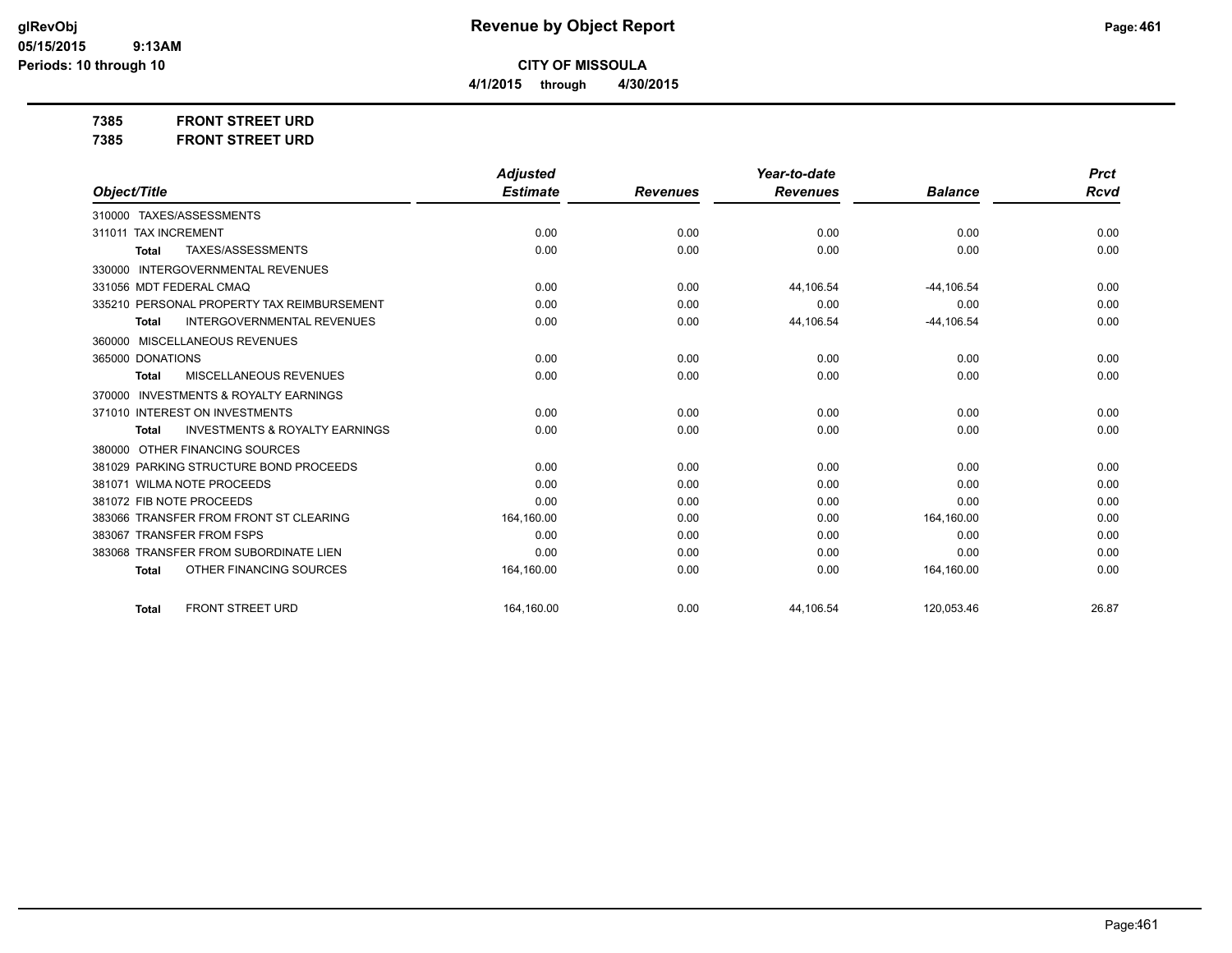**4/1/2015 through 4/30/2015**

#### **7385 FRONT STREET URD**

|                                                           | <b>Adjusted</b> |                 | Year-to-date    |                | <b>Prct</b> |
|-----------------------------------------------------------|-----------------|-----------------|-----------------|----------------|-------------|
| Object/Title                                              | <b>Estimate</b> | <b>Revenues</b> | <b>Revenues</b> | <b>Balance</b> | Rcvd        |
| 310000 TAXES/ASSESSMENTS                                  |                 |                 |                 |                |             |
| 311011 TAX INCREMENT                                      | 0.00            | 0.00            | 0.00            | 0.00           | 0.00        |
| TAXES/ASSESSMENTS<br><b>Total</b>                         | 0.00            | 0.00            | 0.00            | 0.00           | 0.00        |
| 330000 INTERGOVERNMENTAL REVENUES                         |                 |                 |                 |                |             |
| 331056 MDT FEDERAL CMAQ                                   | 0.00            | 0.00            | 44,106.54       | $-44, 106.54$  | 0.00        |
| 335210 PERSONAL PROPERTY TAX REIMBURSEMENT                | 0.00            | 0.00            | 0.00            | 0.00           | 0.00        |
| <b>INTERGOVERNMENTAL REVENUES</b><br><b>Total</b>         | 0.00            | 0.00            | 44,106.54       | $-44, 106.54$  | 0.00        |
| 360000 MISCELLANEOUS REVENUES                             |                 |                 |                 |                |             |
| 365000 DONATIONS                                          | 0.00            | 0.00            | 0.00            | 0.00           | 0.00        |
| <b>MISCELLANEOUS REVENUES</b><br><b>Total</b>             | 0.00            | 0.00            | 0.00            | 0.00           | 0.00        |
| 370000 INVESTMENTS & ROYALTY EARNINGS                     |                 |                 |                 |                |             |
| 371010 INTEREST ON INVESTMENTS                            | 0.00            | 0.00            | 0.00            | 0.00           | 0.00        |
| <b>INVESTMENTS &amp; ROYALTY EARNINGS</b><br><b>Total</b> | 0.00            | 0.00            | 0.00            | 0.00           | 0.00        |
| 380000 OTHER FINANCING SOURCES                            |                 |                 |                 |                |             |
| 381029 PARKING STRUCTURE BOND PROCEEDS                    | 0.00            | 0.00            | 0.00            | 0.00           | 0.00        |
| 381071 WILMA NOTE PROCEEDS                                | 0.00            | 0.00            | 0.00            | 0.00           | 0.00        |
| 381072 FIB NOTE PROCEEDS                                  | 0.00            | 0.00            | 0.00            | 0.00           | 0.00        |
| 383066 TRANSFER FROM FRONT ST CLEARING                    | 164,160.00      | 0.00            | 0.00            | 164,160.00     | 0.00        |
| 383067 TRANSFER FROM FSPS                                 | 0.00            | 0.00            | 0.00            | 0.00           | 0.00        |
| 383068 TRANSFER FROM SUBORDINATE LIEN                     | 0.00            | 0.00            | 0.00            | 0.00           | 0.00        |
| OTHER FINANCING SOURCES<br><b>Total</b>                   | 164,160.00      | 0.00            | 0.00            | 164,160.00     | 0.00        |
| <b>FRONT STREET URD</b><br><b>Total</b>                   | 164.160.00      | 0.00            | 44,106.54       | 120,053.46     | 26.87       |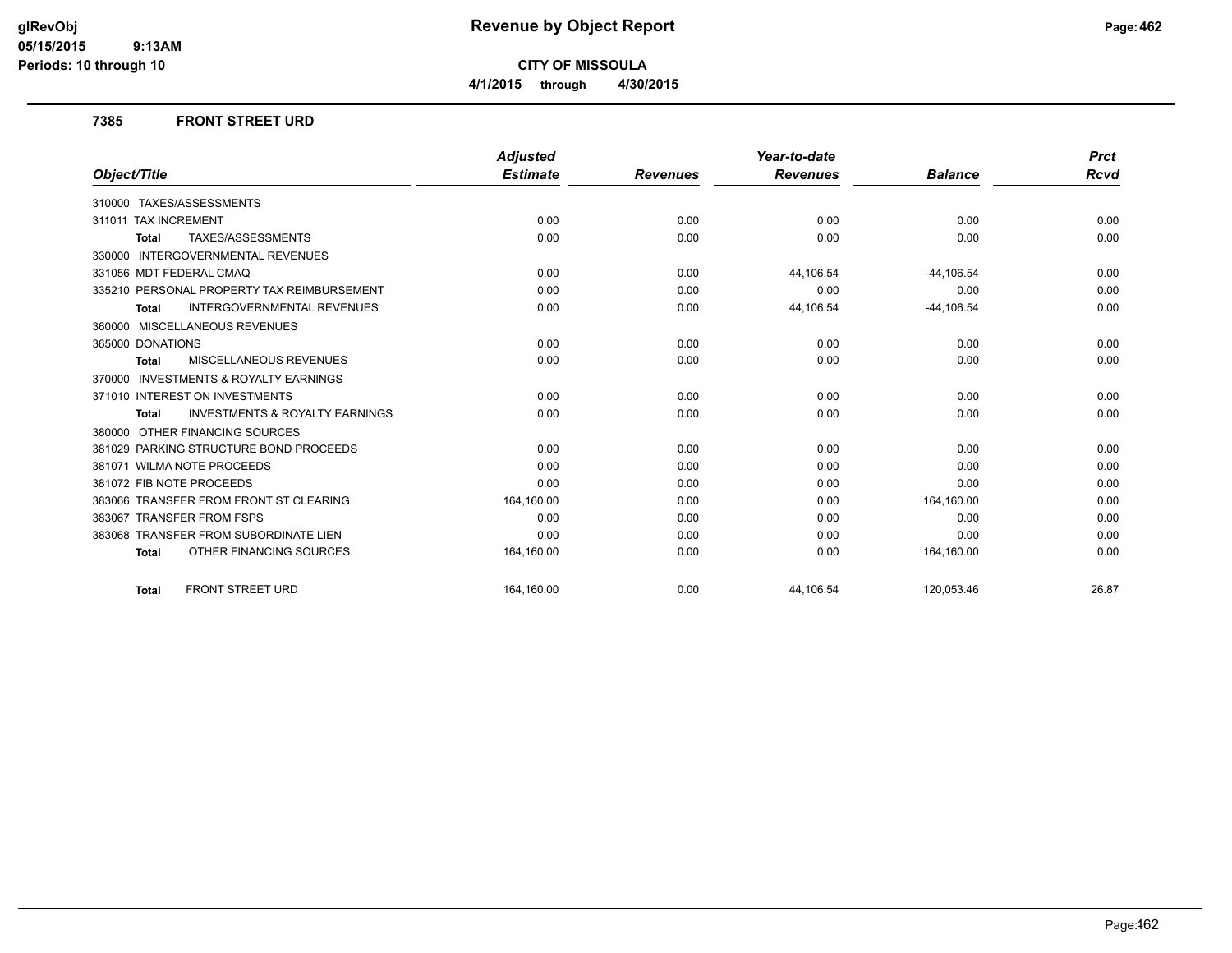**4/1/2015 through 4/30/2015**

### **7386 DEBT SERVICE-SAFEWAY/ST PAT 1.5M**

**7386 DEBT SERVICE-SAFEWAY/ST PAT 1.5M**

|                                                     | <b>Adjusted</b> |                 | Year-to-date    |                | <b>Prct</b> |
|-----------------------------------------------------|-----------------|-----------------|-----------------|----------------|-------------|
| Object/Title                                        | <b>Estimate</b> | <b>Revenues</b> | <b>Revenues</b> | <b>Balance</b> | <b>Rcvd</b> |
| 310000 TAXES/ASSESSMENTS                            |                 |                 |                 |                |             |
| <b>TAX INCREMENT</b><br>311011                      | 0.00            | 0.00            | 0.00            | 0.00           | 0.00        |
| TAXES/ASSESSMENTS<br>Total                          | 0.00            | 0.00            | 0.00            | 0.00           | 0.00        |
| 360000 MISCELLANEOUS REVENUES                       |                 |                 |                 |                |             |
| 365000 DONATIONS                                    | 0.00            | 0.00            | 0.00            | 0.00           | 0.00        |
| <b>MISCELLANEOUS REVENUES</b><br>Total              | 0.00            | 0.00            | 0.00            | 0.00           | 0.00        |
| <b>INVESTMENTS &amp; ROYALTY EARNINGS</b><br>370000 |                 |                 |                 |                |             |
| 371010 INTEREST ON INVESTMENTS                      | 0.00            | 0.00            | 0.00            | 0.00           | 0.00        |
| <b>INVESTMENTS &amp; ROYALTY EARNINGS</b><br>Total  | 0.00            | 0.00            | 0.00            | 0.00           | 0.00        |
| OTHER FINANCING SOURCES<br>380000                   |                 |                 |                 |                |             |
| 383014 TRANS FR MRA                                 | 155,875.00      | 0.00            | 149,702.00      | 6,173.00       | 96.04       |
| 383037 TRANSFER - URD II                            | 0.00            | 0.00            | 0.00            | 0.00           | 0.00        |
| 384000 GUARANTOR REVENUE                            | 0.00            | 0.00            | 0.00            | 0.00           | 0.00        |
| OTHER FINANCING SOURCES<br>Total                    | 155,875.00      | 0.00            | 149,702.00      | 6,173.00       | 96.04       |
| DEBT SERVICE-SAFEWAY/ST PAT 1.5M<br><b>Total</b>    | 155,875.00      | 0.00            | 149,702.00      | 6,173.00       | 96.04       |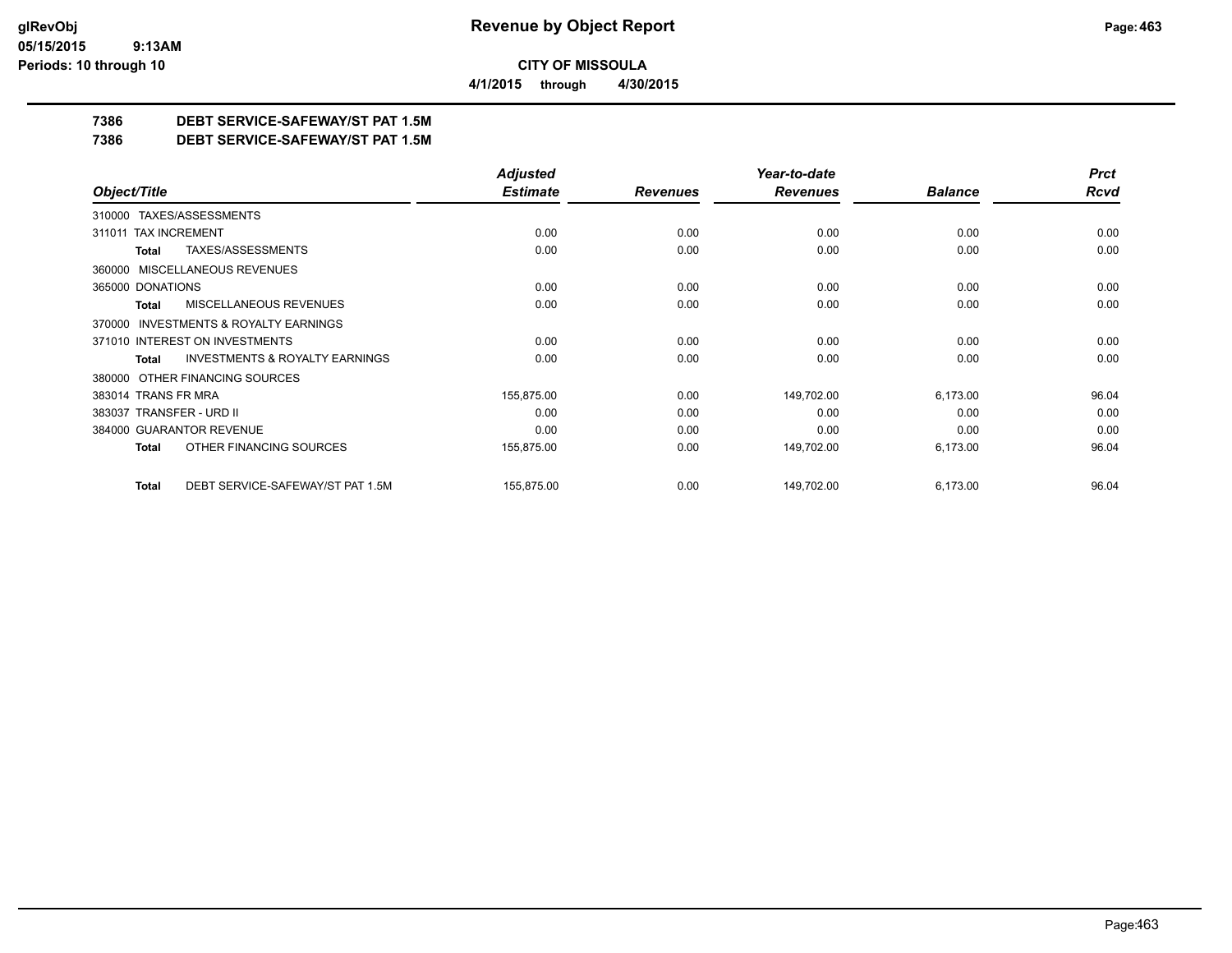**4/1/2015 through 4/30/2015**

### **7386 DEBT SERVICE-SAFEWAY/ST PAT 1.5M**

|                                                           | <b>Adjusted</b> |                 | Year-to-date    |                | <b>Prct</b> |
|-----------------------------------------------------------|-----------------|-----------------|-----------------|----------------|-------------|
| Object/Title                                              | <b>Estimate</b> | <b>Revenues</b> | <b>Revenues</b> | <b>Balance</b> | <b>Rcvd</b> |
| 310000 TAXES/ASSESSMENTS                                  |                 |                 |                 |                |             |
| <b>TAX INCREMENT</b><br>311011                            | 0.00            | 0.00            | 0.00            | 0.00           | 0.00        |
| TAXES/ASSESSMENTS<br><b>Total</b>                         | 0.00            | 0.00            | 0.00            | 0.00           | 0.00        |
| 360000 MISCELLANEOUS REVENUES                             |                 |                 |                 |                |             |
| 365000 DONATIONS                                          | 0.00            | 0.00            | 0.00            | 0.00           | 0.00        |
| <b>MISCELLANEOUS REVENUES</b><br><b>Total</b>             | 0.00            | 0.00            | 0.00            | 0.00           | 0.00        |
| <b>INVESTMENTS &amp; ROYALTY EARNINGS</b><br>370000       |                 |                 |                 |                |             |
| 371010 INTEREST ON INVESTMENTS                            | 0.00            | 0.00            | 0.00            | 0.00           | 0.00        |
| <b>INVESTMENTS &amp; ROYALTY EARNINGS</b><br><b>Total</b> | 0.00            | 0.00            | 0.00            | 0.00           | 0.00        |
| 380000 OTHER FINANCING SOURCES                            |                 |                 |                 |                |             |
| 383014 TRANS FR MRA                                       | 155,875.00      | 0.00            | 149,702.00      | 6,173.00       | 96.04       |
| 383037 TRANSFER - URD II                                  | 0.00            | 0.00            | 0.00            | 0.00           | 0.00        |
| 384000 GUARANTOR REVENUE                                  | 0.00            | 0.00            | 0.00            | 0.00           | 0.00        |
| OTHER FINANCING SOURCES<br><b>Total</b>                   | 155,875.00      | 0.00            | 149,702.00      | 6,173.00       | 96.04       |
| DEBT SERVICE-SAFEWAY/ST PAT 1.5M<br><b>Total</b>          | 155,875.00      | 0.00            | 149,702.00      | 6,173.00       | 96.04       |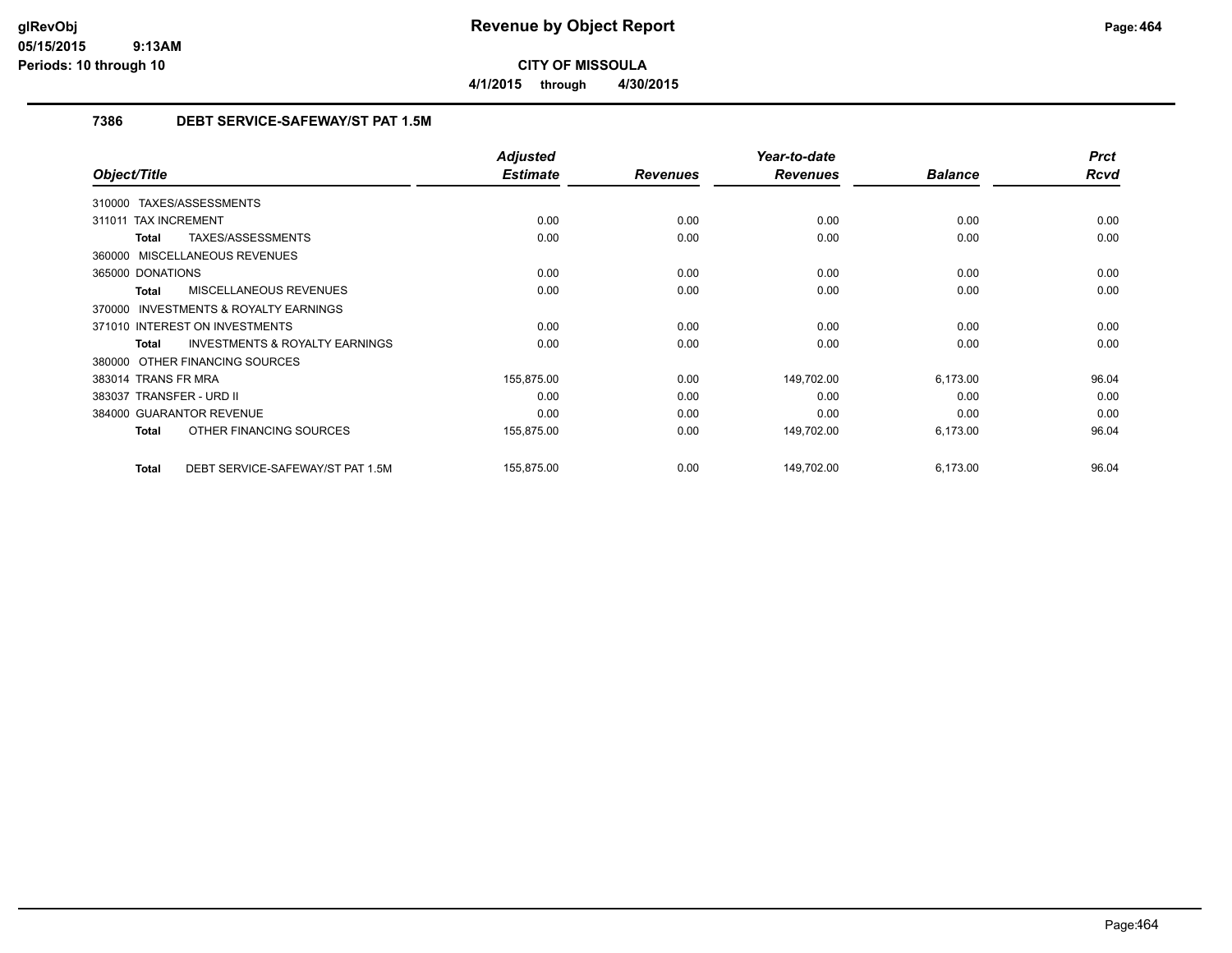**4/1/2015 through 4/30/2015**

# **7387 DEBT SERVICE-BROWNFIELD RLF 1.125M**

**7387 DEBT SERVICE-BROWNFIELD RLF 1.125M**

|                                                    | <b>Adjusted</b> |                 | Year-to-date    |                | <b>Prct</b> |
|----------------------------------------------------|-----------------|-----------------|-----------------|----------------|-------------|
| Object/Title                                       | <b>Estimate</b> | <b>Revenues</b> | <b>Revenues</b> | <b>Balance</b> | Rcvd        |
| 310000 TAXES/ASSESSMENTS                           |                 |                 |                 |                |             |
| 311011 TAX INCREMENT                               | 0.00            | 0.00            | 0.00            | 0.00           | 0.00        |
| TAXES/ASSESSMENTS<br>Total                         | 0.00            | 0.00            | 0.00            | 0.00           | 0.00        |
| 370000 INVESTMENTS & ROYALTY EARNINGS              |                 |                 |                 |                |             |
| 371010 INTEREST ON INVESTMENTS                     | 0.00            | 0.00            | 0.00            | 0.00           | 0.00        |
| <b>INVESTMENTS &amp; ROYALTY EARNINGS</b><br>Total | 0.00            | 0.00            | 0.00            | 0.00           | 0.00        |
| 380000 OTHER FINANCING SOURCES                     |                 |                 |                 |                |             |
| 383014 TRANS FR MRA                                | 31.941.00       | 0.00            | 22,600.00       | 9.341.00       | 70.76       |
| 383016 TRANS FR TAX INCREMENT BOND                 | 0.00            | 0.00            | 0.00            | 0.00           | 0.00        |
| OTHER FINANCING SOURCES<br>Total                   | 31,941.00       | 0.00            | 22,600.00       | 9,341.00       | 70.76       |
| DEBT SERVICE-BROWNFIELD RLF 1.125M<br><b>Total</b> | 31.941.00       | 0.00            | 22.600.00       | 9.341.00       | 70.76       |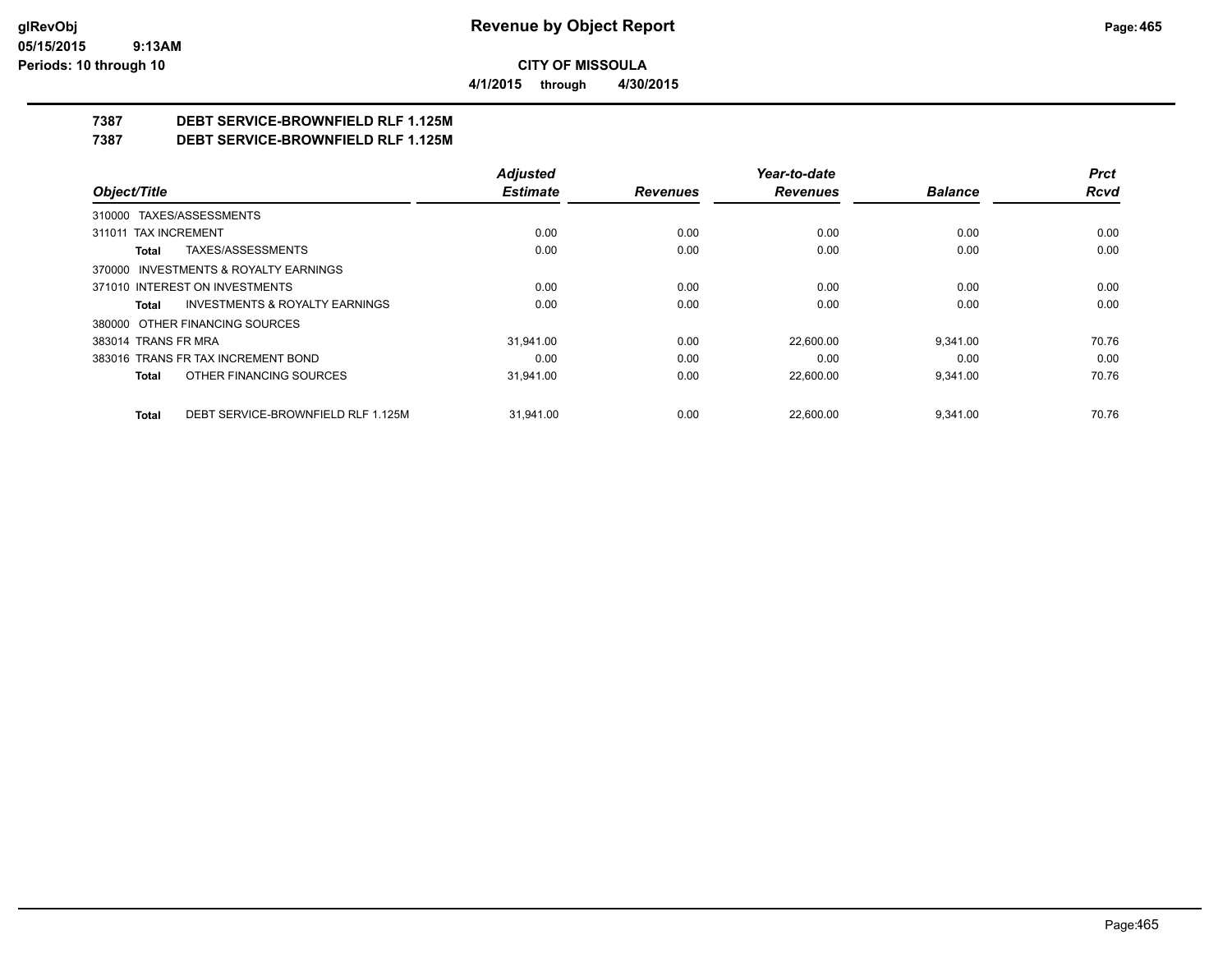**4/1/2015 through 4/30/2015**

### **7387 DEBT SERVICE-BROWNFIELD RLF 1.125M**

|                                                    | <b>Adjusted</b> |                 | Year-to-date    |                | <b>Prct</b> |
|----------------------------------------------------|-----------------|-----------------|-----------------|----------------|-------------|
| Object/Title                                       | <b>Estimate</b> | <b>Revenues</b> | <b>Revenues</b> | <b>Balance</b> | <b>Rcvd</b> |
| 310000 TAXES/ASSESSMENTS                           |                 |                 |                 |                |             |
| 311011 TAX INCREMENT                               | 0.00            | 0.00            | 0.00            | 0.00           | 0.00        |
| TAXES/ASSESSMENTS<br>Total                         | 0.00            | 0.00            | 0.00            | 0.00           | 0.00        |
| 370000 INVESTMENTS & ROYALTY EARNINGS              |                 |                 |                 |                |             |
| 371010 INTEREST ON INVESTMENTS                     | 0.00            | 0.00            | 0.00            | 0.00           | 0.00        |
| <b>INVESTMENTS &amp; ROYALTY EARNINGS</b><br>Total | 0.00            | 0.00            | 0.00            | 0.00           | 0.00        |
| 380000 OTHER FINANCING SOURCES                     |                 |                 |                 |                |             |
| 383014 TRANS FR MRA                                | 31.941.00       | 0.00            | 22,600.00       | 9,341.00       | 70.76       |
| 383016 TRANS FR TAX INCREMENT BOND                 | 0.00            | 0.00            | 0.00            | 0.00           | 0.00        |
| OTHER FINANCING SOURCES<br>Total                   | 31.941.00       | 0.00            | 22,600.00       | 9,341.00       | 70.76       |
| DEBT SERVICE-BROWNFIELD RLF 1.125M<br>Total        | 31.941.00       | 0.00            | 22.600.00       | 9,341.00       | 70.76       |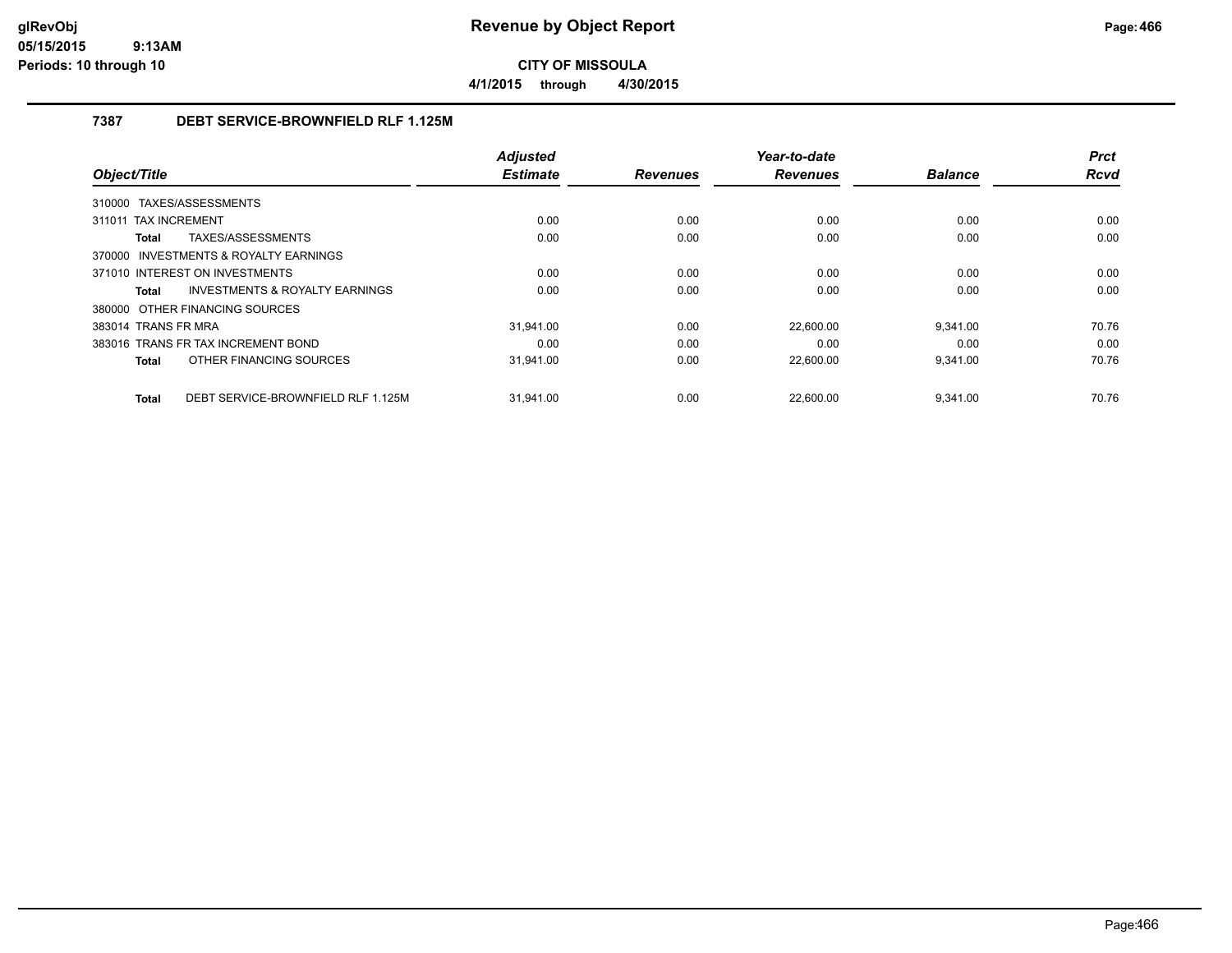**4/1/2015 through 4/30/2015**

**7388 RESERVE-3.6m TIF**

**7388 RESERVE-3.6m TIF**

|                                                    | <b>Adjusted</b> |                 | Year-to-date    |                | <b>Prct</b> |
|----------------------------------------------------|-----------------|-----------------|-----------------|----------------|-------------|
| Object/Title                                       | <b>Estimate</b> | <b>Revenues</b> | <b>Revenues</b> | <b>Balance</b> | <b>Rcvd</b> |
| 370000 INVESTMENTS & ROYALTY EARNINGS              |                 |                 |                 |                |             |
| 371010 INTEREST ON INVESTMENTS                     | 0.00            | 0.00            | 0.00            | 0.00           | 0.00        |
| 371020 GAIN/LOSS IN MARKET VALUE OF INVESTMENTS    | 0.00            | 0.00            | 0.00            | 0.00           | 0.00        |
| <b>INVESTMENTS &amp; ROYALTY EARNINGS</b><br>Total | 0.00            | 0.00            | 0.00            | 0.00           | 0.00        |
| 380000 OTHER FINANCING SOURCES                     |                 |                 |                 |                |             |
| 381025 BOND PROCEEDS                               | 0.00            | 0.00            | 0.00            | 0.00           | 0.00        |
| 383014 TRANS FR MRA                                | 0.00            | 0.00            | 0.00            | 0.00           | 0.00        |
| 383037 TRANSFER - URD II                           | 0.00            | 0.00            | 0.00            | 0.00           | 0.00        |
| 383040 TRANSFER FROM CITY GRANTS                   | 0.00            | 0.00            | 0.00            | 0.00           | 0.00        |
| OTHER FINANCING SOURCES<br>Total                   | 0.00            | 0.00            | 0.00            | 0.00           | 0.00        |
| RESERVE-3.6m TIF<br>Total                          | 0.00            | 0.00            | 0.00            | 0.00           | 0.00        |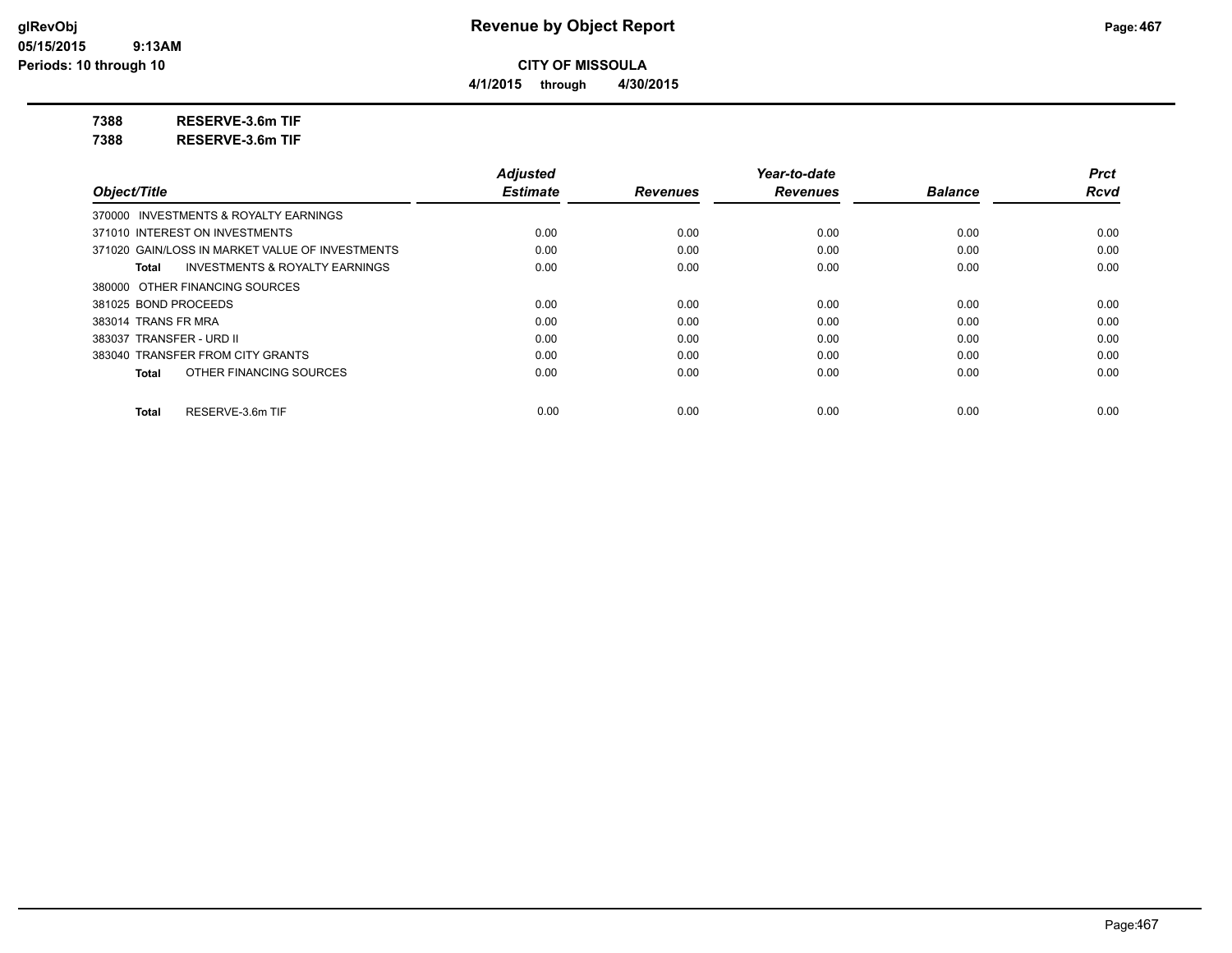**4/1/2015 through 4/30/2015**

#### **7388 RESERVE-3.6m TIF**

|                                                    | <b>Adjusted</b> |                 | Year-to-date    |                | <b>Prct</b> |
|----------------------------------------------------|-----------------|-----------------|-----------------|----------------|-------------|
| Object/Title                                       | <b>Estimate</b> | <b>Revenues</b> | <b>Revenues</b> | <b>Balance</b> | Rcvd        |
| 370000 INVESTMENTS & ROYALTY EARNINGS              |                 |                 |                 |                |             |
| 371010 INTEREST ON INVESTMENTS                     | 0.00            | 0.00            | 0.00            | 0.00           | 0.00        |
| 371020 GAIN/LOSS IN MARKET VALUE OF INVESTMENT     | 0.00            | 0.00            | 0.00            | 0.00           | 0.00        |
| <b>INVESTMENTS &amp; ROYALTY EARNINGS</b><br>Total | 0.00            | 0.00            | 0.00            | 0.00           | 0.00        |
| 380000 OTHER FINANCING SOURCES                     |                 |                 |                 |                |             |
| 381025 BOND PROCEEDS                               | 0.00            | 0.00            | 0.00            | 0.00           | 0.00        |
| 383014 TRANS FR MRA                                | 0.00            | 0.00            | 0.00            | 0.00           | 0.00        |
| 383037 TRANSFER - URD II                           | 0.00            | 0.00            | 0.00            | 0.00           | 0.00        |
| 383040 TRANSFER FROM CITY GRANTS                   | 0.00            | 0.00            | 0.00            | 0.00           | 0.00        |
| OTHER FINANCING SOURCES<br>Total                   | 0.00            | 0.00            | 0.00            | 0.00           | 0.00        |
| RESERVE-3.6m TIF<br>Total                          | 0.00            | 0.00            | 0.00            | 0.00           | 0.00        |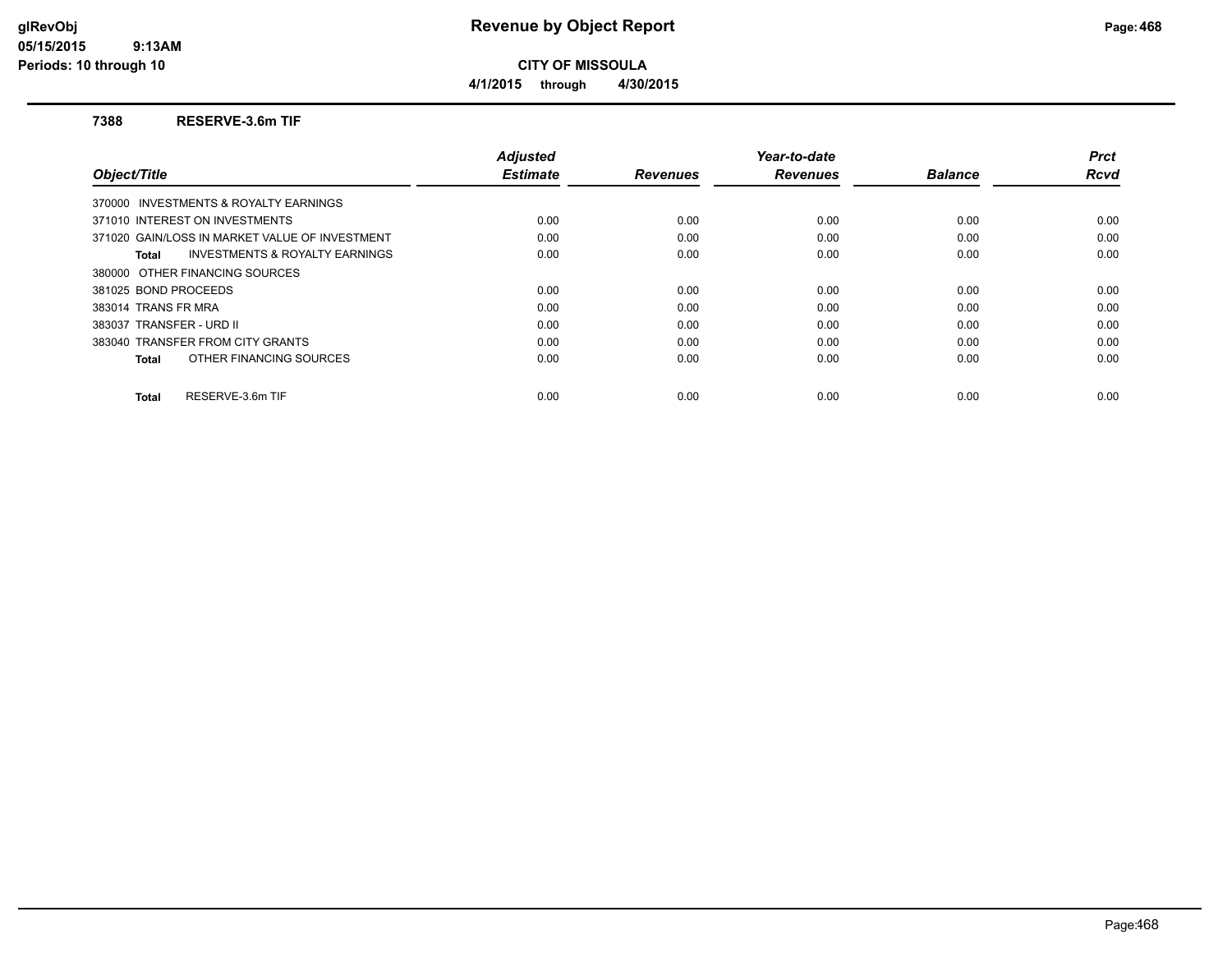**4/1/2015 through 4/30/2015**

**7389 DEBT SERVICE - 3.6M/5.75M**

**7389 DEBT SERVICE - 3.6M/5.75M**

|                      |                                                 | <b>Adjusted</b> |                 | Year-to-date    |                | Prct        |
|----------------------|-------------------------------------------------|-----------------|-----------------|-----------------|----------------|-------------|
| Object/Title         |                                                 | <b>Estimate</b> | <b>Revenues</b> | <b>Revenues</b> | <b>Balance</b> | <b>Rcvd</b> |
|                      | 370000 INVESTMENTS & ROYALTY EARNINGS           |                 |                 |                 |                |             |
|                      | 371010 INTEREST ON INVESTMENTS                  | 0.00            | 0.00            | 0.00            | 0.00           | 0.00        |
|                      | 371020 GAIN/LOSS IN MARKET VALUE OF INVESTMENTS | 0.00            | 0.00            | 0.00            | 0.00           | 0.00        |
| Total                | INVESTMENTS & ROYALTY EARNINGS                  | 0.00            | 0.00            | 0.00            | 0.00           | 0.00        |
|                      | 380000 OTHER FINANCING SOURCES                  |                 |                 |                 |                |             |
|                      | 381009 TRANSFER FROM CLEARING                   | 0.00            | 0.00            | 0.00            | 0.00           | 0.00        |
| 381025 BOND PROCEEDS |                                                 | 0.00            | 0.00            | 0.00            | 0.00           | 0.00        |
| 383014 TRANS FR MRA  |                                                 | 921,916.00      | 0.00            | 515,728.50      | 406,187.50     | 55.94       |
| Total                | OTHER FINANCING SOURCES                         | 921.916.00      | 0.00            | 515.728.50      | 406.187.50     | 55.94       |
| <b>Total</b>         | DEBT SERVICE - 3.6M/5.75M                       | 921.916.00      | 0.00            | 515.728.50      | 406.187.50     | 55.94       |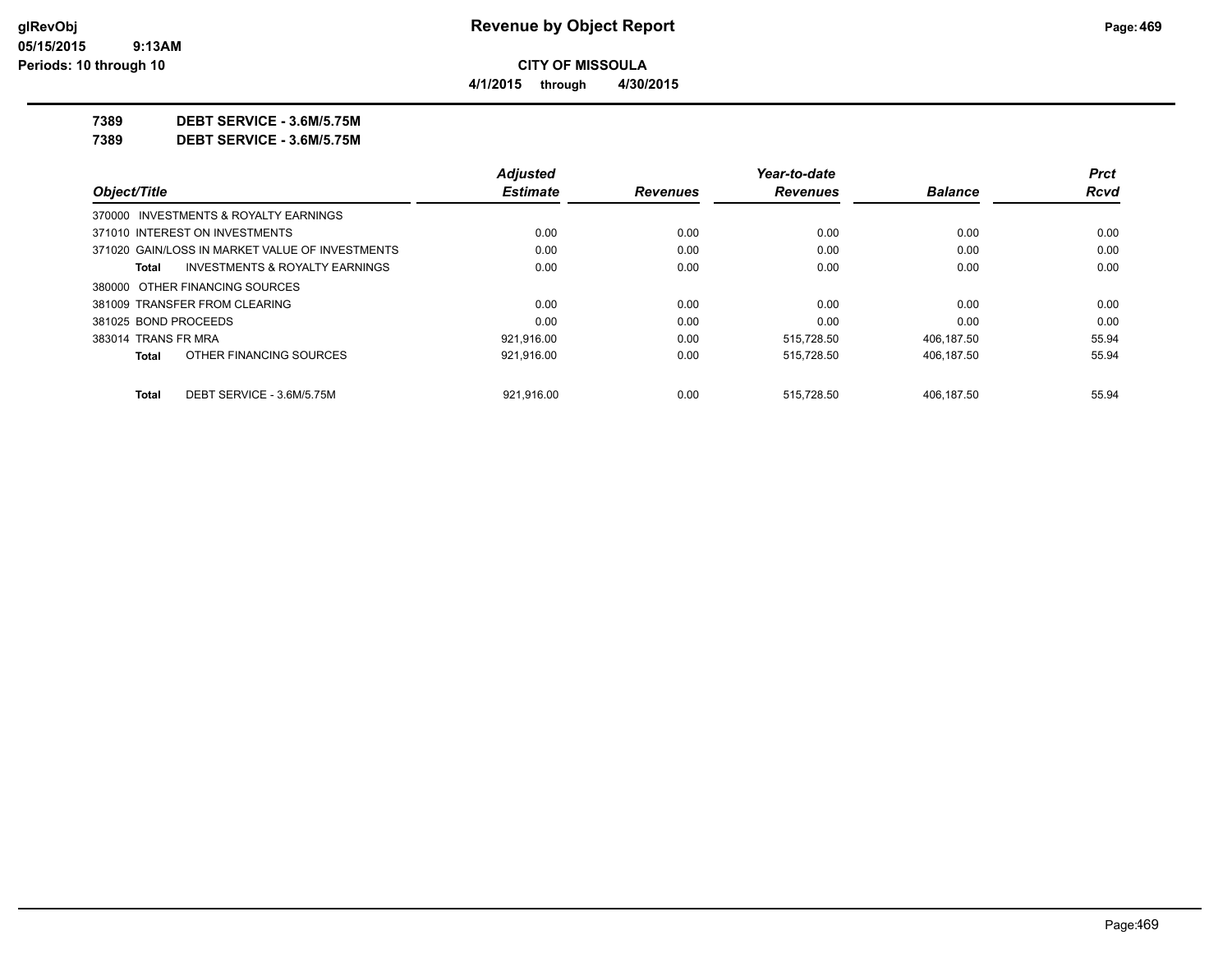**4/1/2015 through 4/30/2015**

# **7389 DEBT SERVICE - 3.6M/5.75M**

| Object/Title                                       | <b>Adjusted</b><br><b>Estimate</b> | <b>Revenues</b> | Year-to-date<br><b>Revenues</b> | <b>Balance</b> | <b>Prct</b><br><b>Rcvd</b> |
|----------------------------------------------------|------------------------------------|-----------------|---------------------------------|----------------|----------------------------|
| 370000 INVESTMENTS & ROYALTY EARNINGS              |                                    |                 |                                 |                |                            |
| 371010 INTEREST ON INVESTMENTS                     | 0.00                               | 0.00            | 0.00                            | 0.00           | 0.00                       |
| 371020 GAIN/LOSS IN MARKET VALUE OF INVESTMENT     | 0.00                               | 0.00            | 0.00                            | 0.00           | 0.00                       |
| <b>INVESTMENTS &amp; ROYALTY EARNINGS</b><br>Total | 0.00                               | 0.00            | 0.00                            | 0.00           | 0.00                       |
| 380000 OTHER FINANCING SOURCES                     |                                    |                 |                                 |                |                            |
| 381009 TRANSFER FROM CLEARING                      | 0.00                               | 0.00            | 0.00                            | 0.00           | 0.00                       |
| 381025 BOND PROCEEDS                               | 0.00                               | 0.00            | 0.00                            | 0.00           | 0.00                       |
| 383014 TRANS FR MRA                                | 921,916.00                         | 0.00            | 515.728.50                      | 406,187.50     | 55.94                      |
| OTHER FINANCING SOURCES<br>Total                   | 921,916.00                         | 0.00            | 515.728.50                      | 406,187.50     | 55.94                      |
| DEBT SERVICE - 3.6M/5.75M<br>Total                 | 921.916.00                         | 0.00            | 515.728.50                      | 406.187.50     | 55.94                      |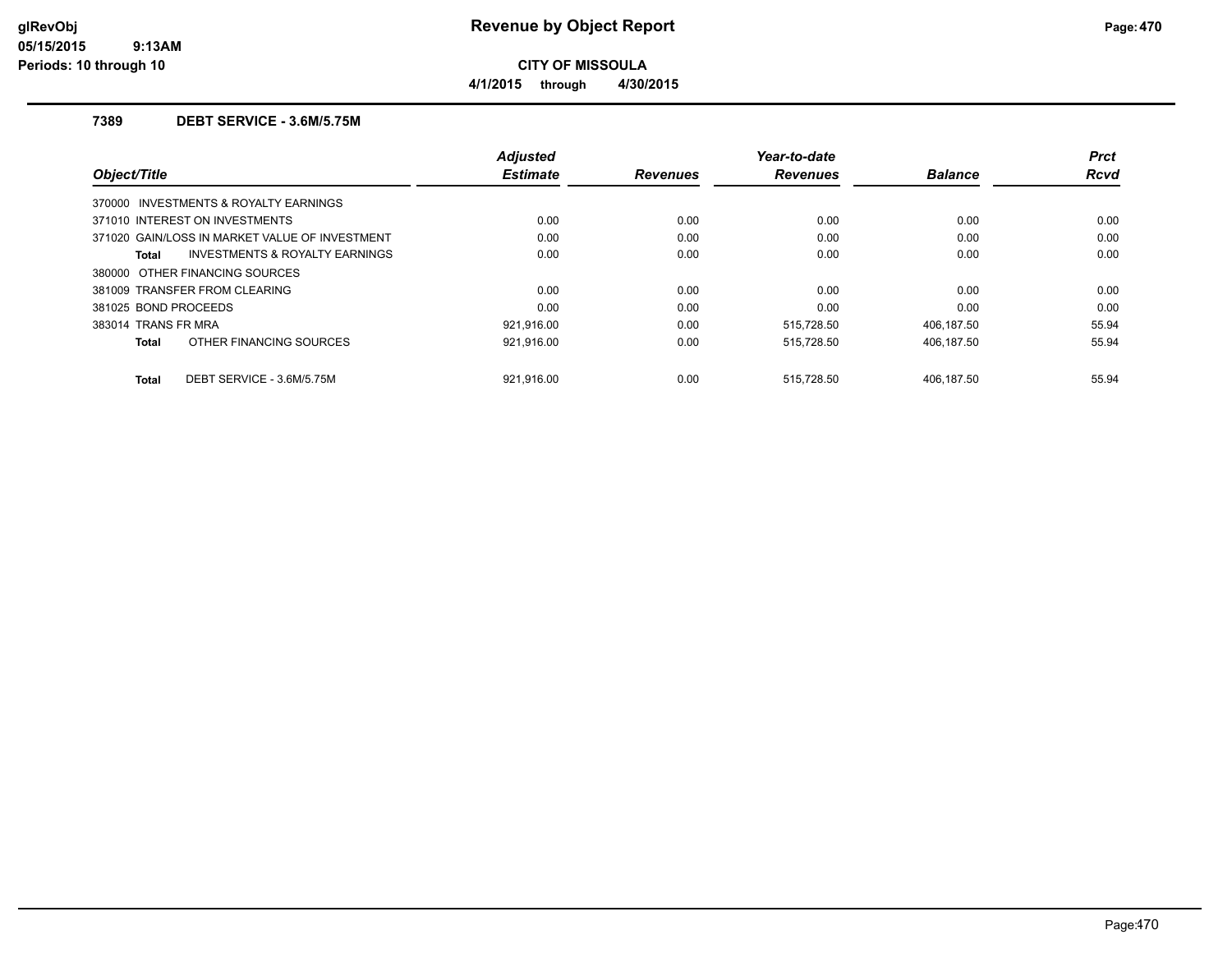**4/1/2015 through 4/30/2015**

**7390 URDII CLEARING - 3.6M TIF**

**7390 URDII CLEARING - 3.6M TIF**

|                                                           | <b>Adjusted</b> |                 | Year-to-date    |                | <b>Prct</b> |
|-----------------------------------------------------------|-----------------|-----------------|-----------------|----------------|-------------|
| Object/Title                                              | <b>Estimate</b> | <b>Revenues</b> | <b>Revenues</b> | <b>Balance</b> | <b>Rcvd</b> |
| 310000 TAXES/ASSESSMENTS                                  |                 |                 |                 |                |             |
| 310000 TAXES/ASSESSMENTS                                  | 0.00            | 0.00            | 0.00            | 0.00           | 0.00        |
| 311011 TAX INCREMENT                                      | 1,872,885.00    | 37,028.34       | 970,230.34      | 902,654.66     | 51.80       |
| PENALTIES & INTEREST<br>312001                            | 0.00            | 111.28          | 2,322.84        | $-2,322.84$    | 0.00        |
| <b>TAXES/ASSESSMENTS</b><br><b>Total</b>                  | 1,872,885.00    | 37,139.62       | 972,553.18      | 900,331.82     | 51.93       |
| INTERGOVERNMENTAL REVENUES<br>330000                      |                 |                 |                 |                |             |
| 335210 PERSONAL PROPERTY TAX REIMBURSEMENT                | 0.00            | 0.00            | 93,665.65       | $-93,665.65$   | 0.00        |
| 335230 HB 124 REVENUE                                     | 0.00            | 0.00            | 127,630.00      | $-127,630.00$  | 0.00        |
| <b>INTERGOVERNMENTAL REVENUES</b><br>Total                | 0.00            | 0.00            | 221,295.65      | $-221, 295.65$ | 0.00        |
| <b>INVESTMENTS &amp; ROYALTY EARNINGS</b><br>370000       |                 |                 |                 |                |             |
| 371010 INTEREST ON INVESTMENTS                            | 0.00            | 0.00            | 0.00            | 0.00           | 0.00        |
| 371020 GAIN/LOSS IN MARKET VALUE OF INVESTMENTS           | 0.00            | 0.00            | 0.00            | 0.00           | 0.00        |
| <b>INVESTMENTS &amp; ROYALTY EARNINGS</b><br><b>Total</b> | 0.00            | 0.00            | 0.00            | 0.00           | 0.00        |
| OTHER FINANCING SOURCES<br>380000                         |                 |                 |                 |                |             |
| 383037 TRANSFER FROM URD II                               | 0.00            | 0.00            | 0.00            | 0.00           | 0.00        |
| OTHER FINANCING SOURCES<br><b>Total</b>                   | 0.00            | 0.00            | 0.00            | 0.00           | 0.00        |
| URDII CLEARING - 3.6M TIF<br>Total                        | 1,872,885.00    | 37,139.62       | 1,193,848.83    | 679,036.17     | 63.74       |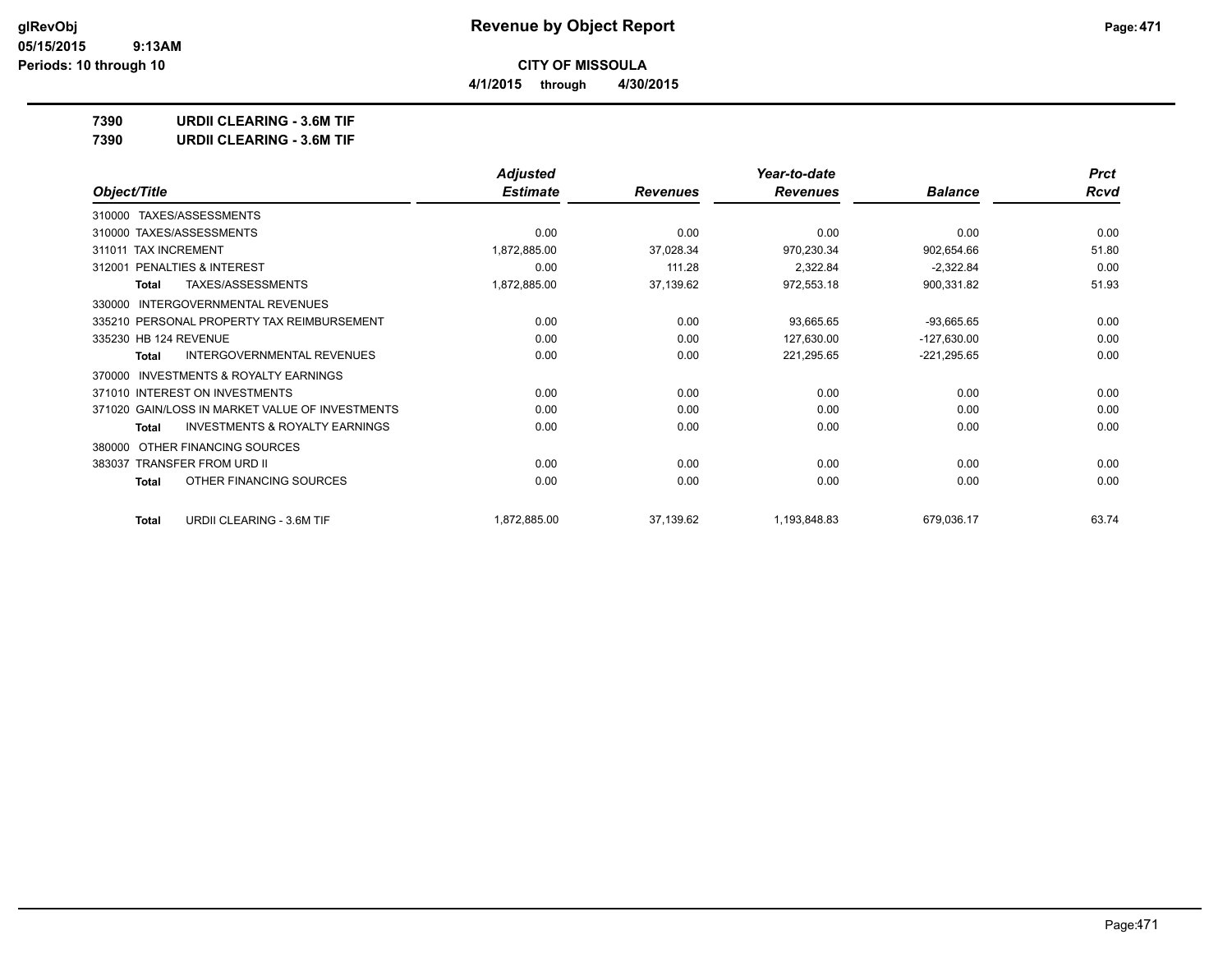**4/1/2015 through 4/30/2015**

## **7390 URDII CLEARING - 3.6M TIF**

|                                                           | <b>Adjusted</b> |                 | Year-to-date    |                | <b>Prct</b> |
|-----------------------------------------------------------|-----------------|-----------------|-----------------|----------------|-------------|
| Object/Title                                              | <b>Estimate</b> | <b>Revenues</b> | <b>Revenues</b> | <b>Balance</b> | <b>Rcvd</b> |
| TAXES/ASSESSMENTS<br>310000                               |                 |                 |                 |                |             |
| 310000 TAXES/ASSESSMENTS                                  | 0.00            | 0.00            | 0.00            | 0.00           | 0.00        |
| 311011 TAX INCREMENT                                      | 1,872,885.00    | 37,028.34       | 970,230.34      | 902,654.66     | 51.80       |
| 312001 PENALTIES & INTEREST                               | 0.00            | 111.28          | 2,322.84        | $-2,322.84$    | 0.00        |
| TAXES/ASSESSMENTS<br><b>Total</b>                         | 1,872,885.00    | 37,139.62       | 972,553.18      | 900,331.82     | 51.93       |
| <b>INTERGOVERNMENTAL REVENUES</b><br>330000               |                 |                 |                 |                |             |
| 335210 PERSONAL PROPERTY TAX REIMBURSEMENT                | 0.00            | 0.00            | 93,665.65       | $-93,665.65$   | 0.00        |
| 335230 HB 124 REVENUE                                     | 0.00            | 0.00            | 127,630.00      | $-127,630.00$  | 0.00        |
| <b>INTERGOVERNMENTAL REVENUES</b><br>Total                | 0.00            | 0.00            | 221,295.65      | $-221,295.65$  | 0.00        |
| 370000 INVESTMENTS & ROYALTY EARNINGS                     |                 |                 |                 |                |             |
| 371010 INTEREST ON INVESTMENTS                            | 0.00            | 0.00            | 0.00            | 0.00           | 0.00        |
| 371020 GAIN/LOSS IN MARKET VALUE OF INVESTMENT            | 0.00            | 0.00            | 0.00            | 0.00           | 0.00        |
| <b>INVESTMENTS &amp; ROYALTY EARNINGS</b><br><b>Total</b> | 0.00            | 0.00            | 0.00            | 0.00           | 0.00        |
| OTHER FINANCING SOURCES<br>380000                         |                 |                 |                 |                |             |
| 383037 TRANSFER FROM URD II                               | 0.00            | 0.00            | 0.00            | 0.00           | 0.00        |
| OTHER FINANCING SOURCES<br><b>Total</b>                   | 0.00            | 0.00            | 0.00            | 0.00           | 0.00        |
| URDII CLEARING - 3.6M TIF<br>Total                        | 1,872,885.00    | 37,139.62       | 1,193,848.83    | 679,036.17     | 63.74       |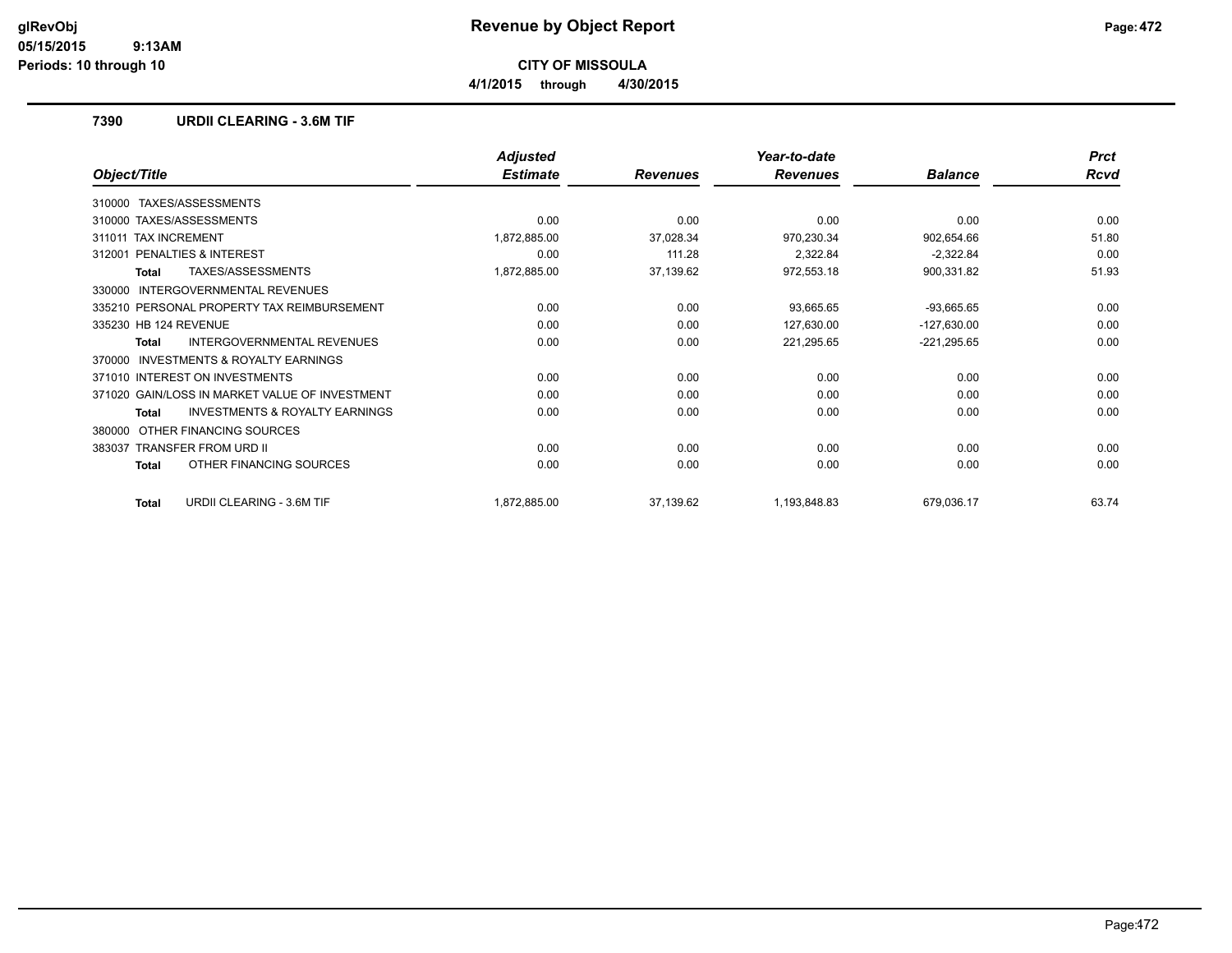**4/1/2015 through 4/30/2015**

**7391 MRA - URD I FUND 7391 MRA - URD I FUND**

|                                                           | <b>Adjusted</b> |                 | Year-to-date    |                | <b>Prct</b> |
|-----------------------------------------------------------|-----------------|-----------------|-----------------|----------------|-------------|
| Object/Title                                              | <b>Estimate</b> | <b>Revenues</b> | <b>Revenues</b> | <b>Balance</b> | <b>Rcvd</b> |
| 310000 TAXES/ASSESSMENTS                                  |                 |                 |                 |                |             |
| 311011 TAX INCREMENT                                      | 0.00            | 0.00            | 0.00            | 0.00           | 0.00        |
| 312001 PENALTIES & INTEREST                               | 0.00            | 0.00            | 0.00            | 0.00           | 0.00        |
| TAXES/ASSESSMENTS<br><b>Total</b>                         | 0.00            | 0.00            | 0.00            | 0.00           | 0.00        |
| 330000 INTERGOVERNMENTAL REVENUES                         |                 |                 |                 |                |             |
| 331050 ISTEA/CTEP GRANT                                   | 0.00            | 0.00            | 0.00            | 0.00           | 0.00        |
| 336023 STATE CONTRIB. - PERS                              | 0.00            | 0.00            | 0.00            | 0.00           | 0.00        |
| <b>INTERGOVERNMENTAL REVENUES</b><br><b>Total</b>         | 0.00            | 0.00            | 0.00            | 0.00           | 0.00        |
| 360000 MISCELLANEOUS REVENUES                             |                 |                 |                 |                |             |
| 360000 MISCELLANEOUS REVENUES                             | 0.00            | 0.00            | 0.00            | 0.00           | 0.00        |
| 360010 MISCELLANEOUS                                      | 0.00            | 0.00            | 0.00            | 0.00           | 0.00        |
| 364012 SALE OF SURPLUS PROPERTY                           | 0.00            | 0.00            | 0.00            | 0.00           | 0.00        |
| 365000 DONATIONS                                          | 0.00            | 0.00            | 0.00            | 0.00           | 0.00        |
| <b>MISCELLANEOUS REVENUES</b><br>Total                    | 0.00            | 0.00            | 0.00            | 0.00           | 0.00        |
| 370000 INVESTMENTS & ROYALTY EARNINGS                     |                 |                 |                 |                |             |
| 371010 INTEREST ON INVESTMENTS                            | 0.00            | 0.00            | 0.00            | 0.00           | 0.00        |
| 371020 GAIN/LOSS IN MARKET VALUE OF INVESTMENTS           | 0.00            | 0.00            | 0.00            | 0.00           | 0.00        |
| <b>INVESTMENTS &amp; ROYALTY EARNINGS</b><br><b>Total</b> | 0.00            | 0.00            | 0.00            | 0.00           | 0.00        |
| 380000 OTHER FINANCING SOURCES                            |                 |                 |                 |                |             |
| 382010 SALE OF FIXED ASSETS                               | 0.00            | 0.00            | 0.00            | 0.00           | 0.00        |
| 383001 TRANS FR FLUSHING DISTRICT                         | 0.00            | 0.00            | 0.00            | 0.00           | 0.00        |
| 383016 TRANS FR TAX INCREMENT BOND                        | 0.00            | 0.00            | 0.00            | 0.00           | 0.00        |
| 383029 TRANS FR GENERAL                                   | 0.00            | 0.00            | 0.00            | 0.00           | 0.00        |
| 383037 TRANSFER - URD II                                  | 0.00            | 0.00            | 0.00            | 0.00           | 0.00        |
| 383038 TRANSFER - URD III                                 | 0.00            | 0.00            | 0.00            | 0.00           | 0.00        |
| OTHER FINANCING SOURCES<br><b>Total</b>                   | 0.00            | 0.00            | 0.00            | 0.00           | 0.00        |
|                                                           |                 |                 |                 |                |             |
| <b>MRA - URD I FUND</b><br>Total                          | 0.00            | 0.00            | 0.00            | 0.00           | 0.00        |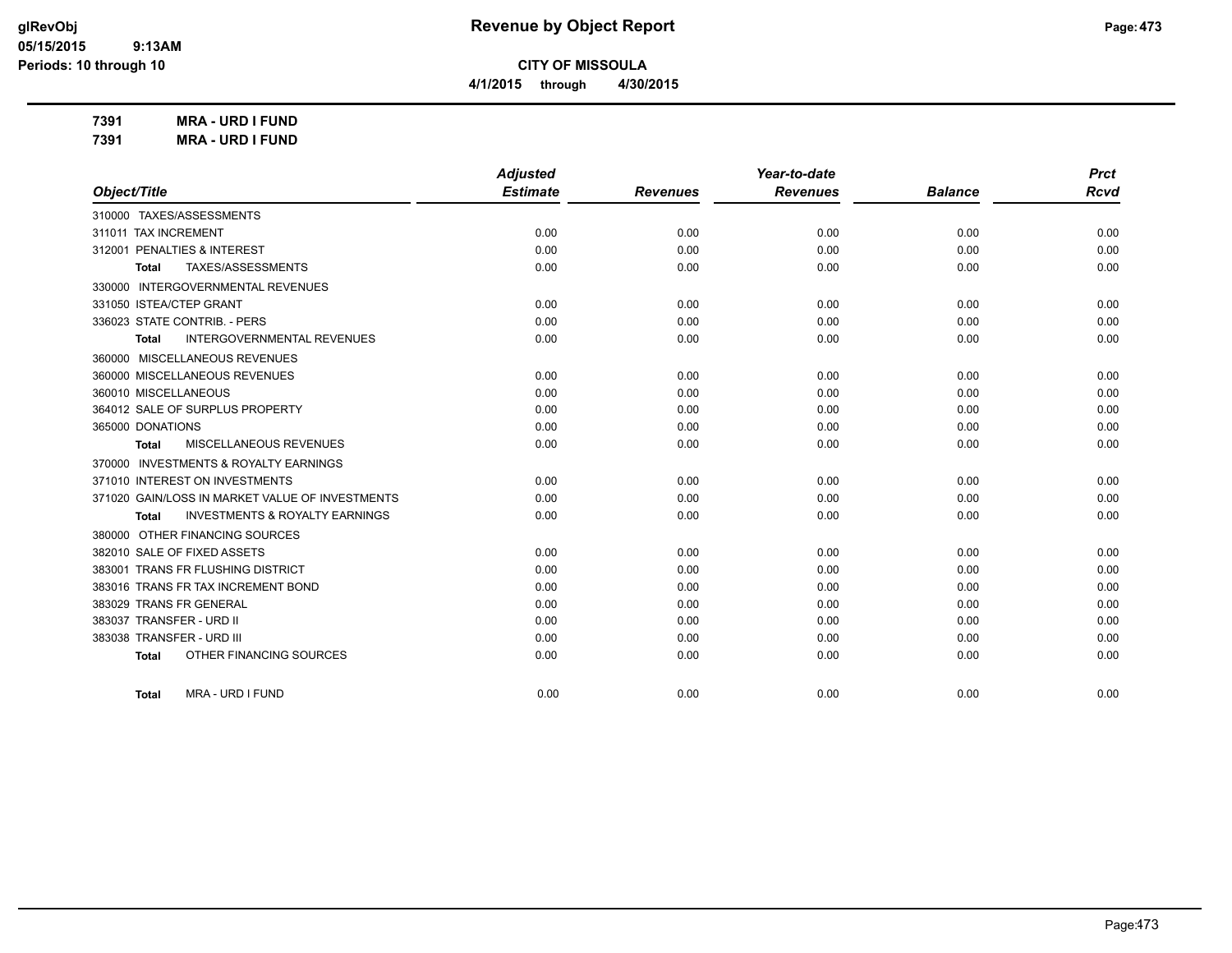# **glRevObj Revenue by Object Report Page:474**

# **CITY OF MISSOULA**

**4/1/2015 through 4/30/2015**

### **7391 MRA - URD I FUND**

|                                                    | <b>Adjusted</b> |                 | Year-to-date    |                | <b>Prct</b> |
|----------------------------------------------------|-----------------|-----------------|-----------------|----------------|-------------|
| Object/Title                                       | <b>Estimate</b> | <b>Revenues</b> | <b>Revenues</b> | <b>Balance</b> | <b>Rcvd</b> |
| 310000 TAXES/ASSESSMENTS                           |                 |                 |                 |                |             |
| 311011 TAX INCREMENT                               | 0.00            | 0.00            | 0.00            | 0.00           | 0.00        |
| 312001 PENALTIES & INTEREST                        | 0.00            | 0.00            | 0.00            | 0.00           | 0.00        |
| TAXES/ASSESSMENTS<br><b>Total</b>                  | 0.00            | 0.00            | 0.00            | 0.00           | 0.00        |
| 330000 INTERGOVERNMENTAL REVENUES                  |                 |                 |                 |                |             |
| 331050 ISTEA/CTEP GRANT                            | 0.00            | 0.00            | 0.00            | 0.00           | 0.00        |
| 336023 STATE CONTRIB. - PERS                       | 0.00            | 0.00            | 0.00            | 0.00           | 0.00        |
| <b>INTERGOVERNMENTAL REVENUES</b><br><b>Total</b>  | 0.00            | 0.00            | 0.00            | 0.00           | 0.00        |
| 360000 MISCELLANEOUS REVENUES                      |                 |                 |                 |                |             |
| 360000 MISCELLANEOUS REVENUES                      | 0.00            | 0.00            | 0.00            | 0.00           | 0.00        |
| 360010 MISCELLANEOUS                               | 0.00            | 0.00            | 0.00            | 0.00           | 0.00        |
| 364012 SALE OF SURPLUS PROPERTY                    | 0.00            | 0.00            | 0.00            | 0.00           | 0.00        |
| 365000 DONATIONS                                   | 0.00            | 0.00            | 0.00            | 0.00           | 0.00        |
| MISCELLANEOUS REVENUES<br><b>Total</b>             | 0.00            | 0.00            | 0.00            | 0.00           | 0.00        |
| 370000 INVESTMENTS & ROYALTY EARNINGS              |                 |                 |                 |                |             |
| 371010 INTEREST ON INVESTMENTS                     | 0.00            | 0.00            | 0.00            | 0.00           | 0.00        |
| 371020 GAIN/LOSS IN MARKET VALUE OF INVESTMENT     | 0.00            | 0.00            | 0.00            | 0.00           | 0.00        |
| <b>INVESTMENTS &amp; ROYALTY EARNINGS</b><br>Total | 0.00            | 0.00            | 0.00            | 0.00           | 0.00        |
| 380000 OTHER FINANCING SOURCES                     |                 |                 |                 |                |             |
| 382010 SALE OF FIXED ASSETS                        | 0.00            | 0.00            | 0.00            | 0.00           | 0.00        |
| 383001 TRANS FR FLUSHING DISTRICT                  | 0.00            | 0.00            | 0.00            | 0.00           | 0.00        |
| 383016 TRANS FR TAX INCREMENT BOND                 | 0.00            | 0.00            | 0.00            | 0.00           | 0.00        |
| 383029 TRANS FR GENERAL                            | 0.00            | 0.00            | 0.00            | 0.00           | 0.00        |
| 383037 TRANSFER - URD II                           | 0.00            | 0.00            | 0.00            | 0.00           | 0.00        |
| 383038 TRANSFER - URD III                          | 0.00            | 0.00            | 0.00            | 0.00           | 0.00        |
| OTHER FINANCING SOURCES<br><b>Total</b>            | 0.00            | 0.00            | 0.00            | 0.00           | 0.00        |
| MRA - URD I FUND<br><b>Total</b>                   | 0.00            | 0.00            | 0.00            | 0.00           | 0.00        |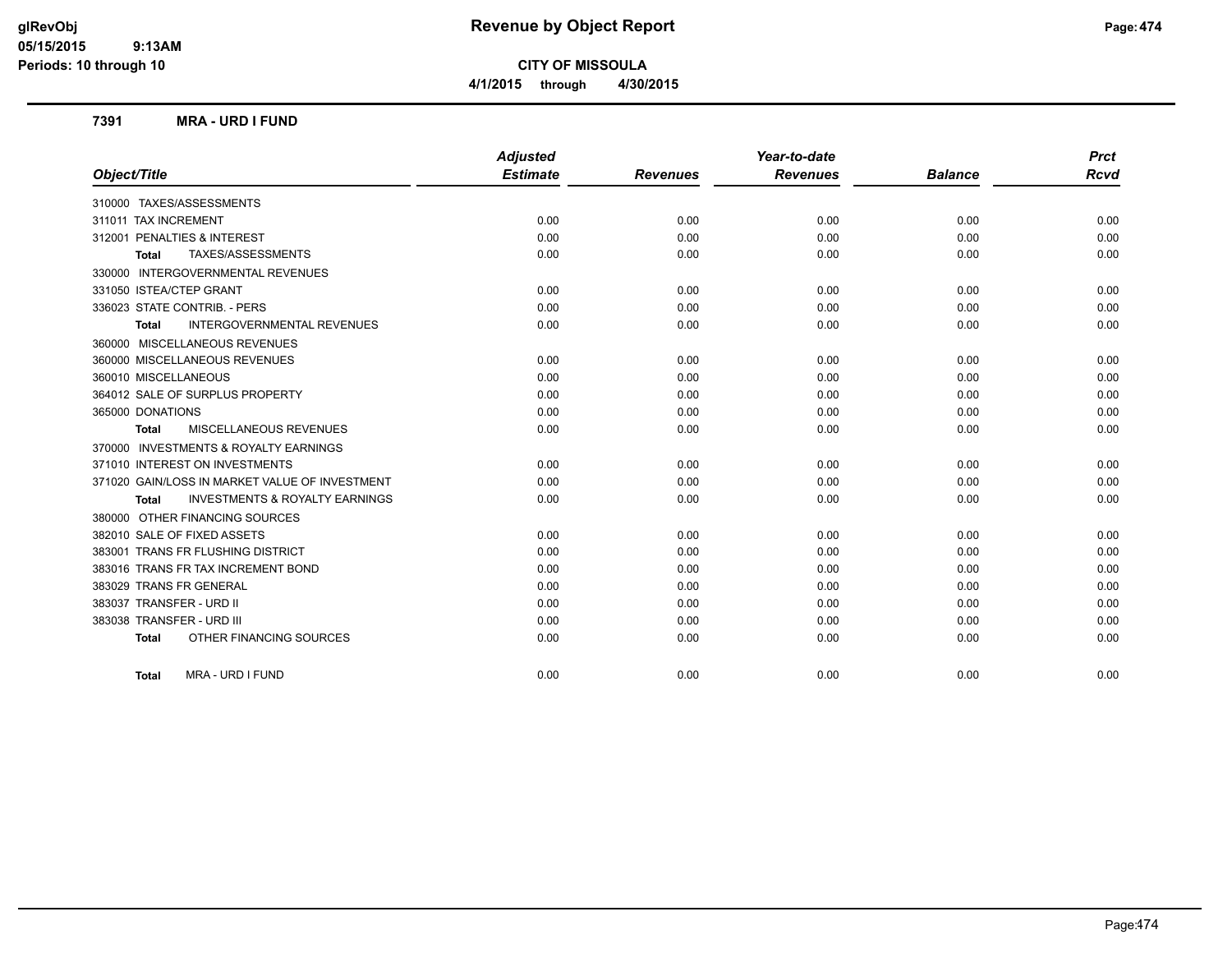**4/1/2015 through 4/30/2015**

**7392 MRA - URD II FUND**

|                                                           | <b>Adjusted</b> |                 | Year-to-date    |                | <b>Prct</b> |
|-----------------------------------------------------------|-----------------|-----------------|-----------------|----------------|-------------|
| Object/Title                                              | <b>Estimate</b> | <b>Revenues</b> | <b>Revenues</b> | <b>Balance</b> | <b>Rcvd</b> |
| 310000 TAXES/ASSESSMENTS                                  |                 |                 |                 |                |             |
| 311011 TAX INCREMENT                                      | 0.00            | 0.00            | 0.00            | 0.00           | 0.00        |
| TAXES/ASSESSMENTS<br><b>Total</b>                         | 0.00            | 0.00            | 0.00            | 0.00           | 0.00        |
| 330000 INTERGOVERNMENTAL REVENUES                         |                 |                 |                 |                |             |
| 330000 INTERGOVERNMENTAL REVENUES                         | 0.00            | 0.00            | 0.00            | 0.00           | 0.00        |
| 331050 ISTEA/CTEP GRANT                                   | 0.00            | 0.00            | 140,813.71      | $-140,813.71$  | 0.00        |
| 331060 NATL RECREATION TRAILS GRANTS                      | 0.00            | 0.00            | 0.00            | 0.00           | 0.00        |
| 335210 PERSONAL PROPERTY TAX REIMBURSEMENT                | 0.00            | 0.00            | 0.00            | 0.00           | 0.00        |
| 335230 HB 124 REVENUE                                     | 0.00            | 0.00            | 0.00            | 0.00           | 0.00        |
| 335250 STATE REIMB - SB #184                              | 200,000.00      | 0.00            | 0.00            | 200,000.00     | 0.00        |
| 336023 STATE CONTRIB. - PERS                              | 0.00            | 0.00            | 0.00            | 0.00           | 0.00        |
| <b>INTERGOVERNMENTAL REVENUES</b><br>Total                | 200,000.00      | 0.00            | 140,813.71      | 59,186.29      | 70.41       |
| 340000 CHARGES FOR SERVICES                               |                 |                 |                 |                |             |
| 343300 MISC CHARGES FOR SERVICES                          | 0.00            | 0.00            | 0.00            | 0.00           | 0.00        |
| <b>CHARGES FOR SERVICES</b><br><b>Total</b>               | 0.00            | 0.00            | 0.00            | 0.00           | 0.00        |
| 360000 MISCELLANEOUS REVENUES                             |                 |                 |                 |                |             |
| 360000 MISCELLANEOUS REVENUES                             | 0.00            | 0.00            | 0.00            | 0.00           | 0.00        |
| 360007 RLF REVENUES                                       | 0.00            | 0.00            | 0.00            | 0.00           | 0.00        |
| 360010 MISCELLANEOUS                                      | 0.00            | 0.00            | 0.00            | 0.00           | 0.00        |
| 365000 DONATIONS                                          | 0.00            | 0.00            | 0.00            | 0.00           | 0.00        |
| MISCELLANEOUS REVENUES<br><b>Total</b>                    | 0.00            | 0.00            | 0.00            | 0.00           | 0.00        |
| 370000 INVESTMENTS & ROYALTY EARNINGS                     |                 |                 |                 |                |             |
| 371010 INTEREST ON INVESTMENTS                            | 0.00            | 0.00            | 0.00            | 0.00           | 0.00        |
| 371020 GAIN/LOSS IN MARKET VALUE OF INVESTMENTS           | 0.00            | 0.00            | 0.00            | 0.00           | 0.00        |
| <b>INVESTMENTS &amp; ROYALTY EARNINGS</b><br><b>Total</b> | 0.00            | 0.00            | 0.00            | 0.00           | 0.00        |
| 380000 OTHER FINANCING SOURCES                            |                 |                 |                 |                |             |
| 381009 TRANSFERS IN                                       | 0.00            | 0.00            | 0.00            | 0.00           | 0.00        |
| 381025 BOND PROCEEDS                                      | 0.00            | 0.00            | 0.00            | 0.00           | 0.00        |
| 381026 DEBT SERVICE/BROWNSFIELD RLF 1.125M                | 0.00            | 0.00            | 0.00            | 0.00           | 0.00        |
| 381027 SAFEWAY/ST PAT 1.5M                                | 0.00            | 0.00            | 0.00            | 0.00           | 0.00        |
| 381028 BOND PROCEEDS-MILL SITE                            | 0.00            | 0.00            | 0.00            | 0.00           | 0.00        |
| 381074 CIVIC STADIUM TIF NOTES 1.5M                       | 0.00            | 0.00            | 0.00            | 0.00           | 0.00        |
| 383014 TRANS FR MRA                                       | 616,365.00      | 50,553.73       | 351,695.33      | 264,669.67     | 57.06       |
| 383037 TRANSFER - URD II                                  | 0.00            | 0.00            | 0.00            | 0.00           | 0.00        |
| 383038 TRANSFER - URD III                                 | 0.00            | 0.00            | 0.00            | 0.00           | 0.00        |
| 383039 FROM SID TRANSFERS                                 | 0.00            | 0.00            | 0.00            | 0.00           | 0.00        |
| 383060 TRANSFERS FROM FRONT ST URD                        | 0.00            | 0.00            | 0.00            | 0.00           | 0.00        |
| 383061 TRANSFERS FROM PARK IMPACT FEES                    | 0.00            | 0.00            | 0.00            | 0.00           | 0.00        |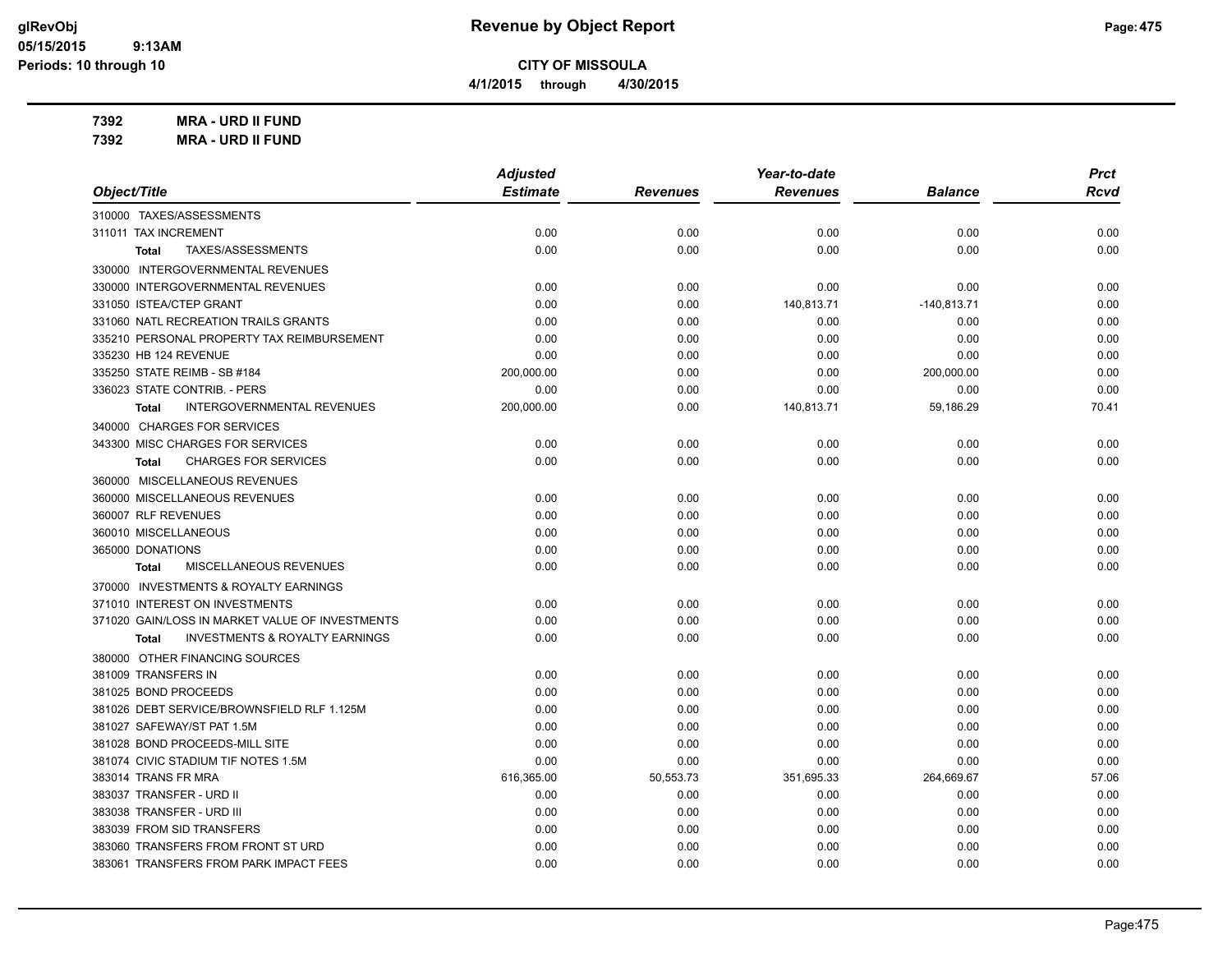**4/1/2015 through 4/30/2015**

**7392 MRA - URD II FUND 7392 MRA - URD II FUND**

|                                         | <b>Adjusted</b> |                 | Year-to-date    | <b>Balance</b> | Prct<br>Rcvd |
|-----------------------------------------|-----------------|-----------------|-----------------|----------------|--------------|
| Object/Title                            | <b>Estimate</b> | <b>Revenues</b> | <b>Revenues</b> |                |              |
| 383062 TRANSFERS FROM PARK SIDS         | 0.00            | 0.00            | 0.00            | 0.00           | 0.00         |
| 383063 TRANSF FROM SAFETY-LU (CTEP)FUND | 0.00            | 0.00            | 0.00            | 0.00           | 0.00         |
| OTHER FINANCING SOURCES<br><b>Total</b> | 616.365.00      | 50.553.73       | 351.695.33      | 264.669.67     | 57.06        |
| MRA - URD II FUND<br><b>Total</b>       | 816,365.00      | 50.553.73       | 492.509.04      | 323.855.96     | 60.33        |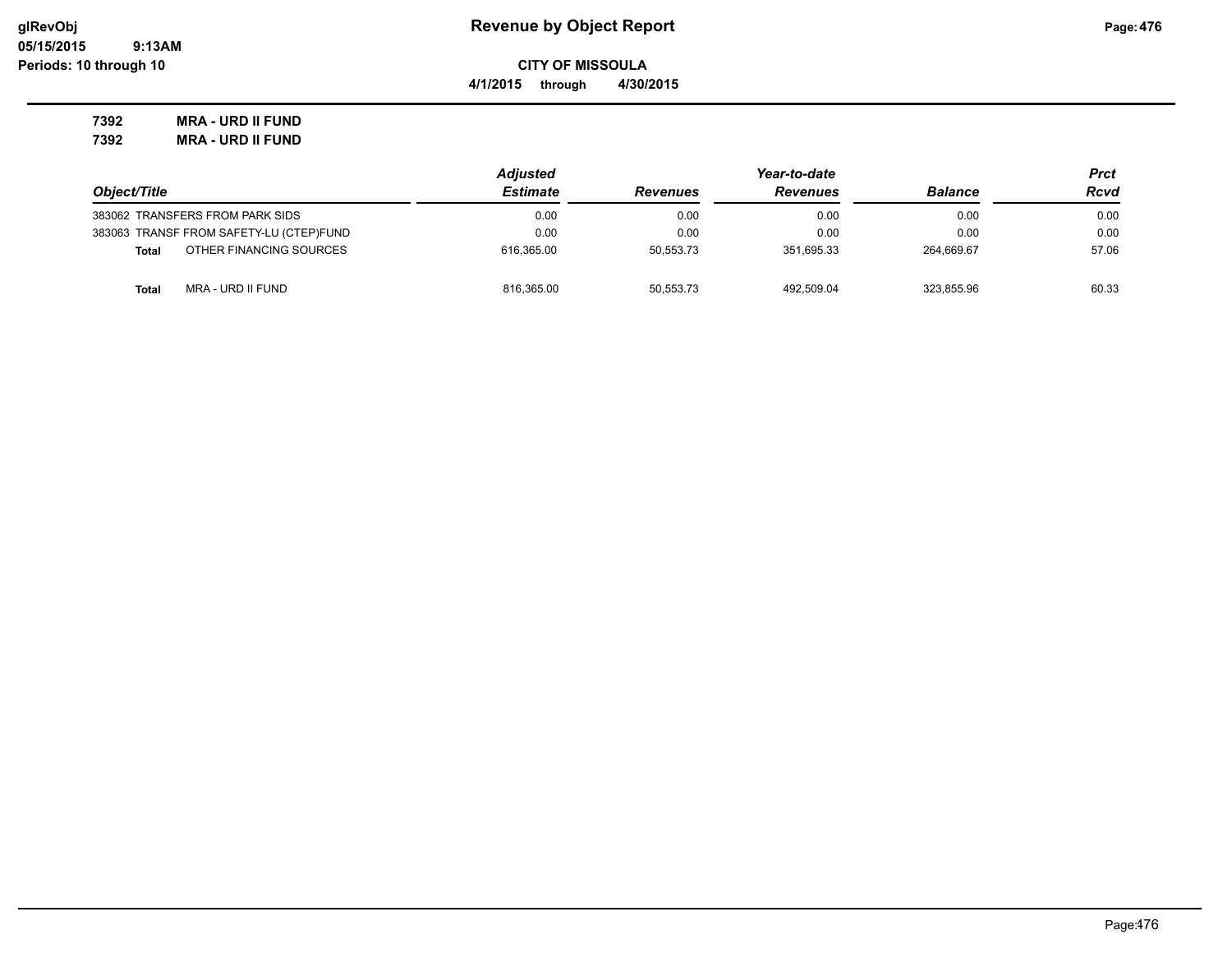**4/1/2015 through 4/30/2015**

### **7392 MRA - URD II FUND**

| <b>Estimate</b><br>Object/Title<br><b>Revenues</b><br><b>Balance</b><br><b>Revenues</b><br>310000 TAXES/ASSESSMENTS<br>311011 TAX INCREMENT<br>0.00<br>0.00<br>0.00<br>0.00<br>0.00<br>0.00<br>0.00<br>0.00<br>TAXES/ASSESSMENTS<br><b>Total</b><br>330000 INTERGOVERNMENTAL REVENUES<br>330000 INTERGOVERNMENTAL REVENUES<br>0.00<br>0.00<br>0.00<br>0.00<br>331050 ISTEA/CTEP GRANT<br>0.00<br>0.00<br>140,813.71<br>$-140,813.71$<br>331060 NATL RECREATION TRAILS GRANTS<br>0.00<br>0.00<br>0.00<br>0.00<br>335210 PERSONAL PROPERTY TAX REIMBURSEMENT<br>0.00<br>0.00<br>0.00<br>0.00<br>335230 HB 124 REVENUE<br>0.00<br>0.00<br>0.00<br>0.00<br>335250 STATE REIMB - SB #184<br>200,000.00<br>0.00<br>0.00<br>200,000.00<br>336023 STATE CONTRIB. - PERS<br>0.00<br>0.00<br>0.00<br>0.00<br>INTERGOVERNMENTAL REVENUES<br>200,000.00<br>0.00<br>140,813.71<br>59,186.29<br><b>Total</b><br>340000 CHARGES FOR SERVICES<br>343300 MISC CHARGES FOR SERVICES<br>0.00<br>0.00<br>0.00<br>0.00<br><b>CHARGES FOR SERVICES</b><br>0.00<br>0.00<br>0.00<br>0.00<br><b>Total</b><br>360000 MISCELLANEOUS REVENUES<br>360000 MISCELLANEOUS REVENUES<br>0.00<br>0.00<br>0.00<br>0.00<br>360007 RLF REVENUES<br>0.00<br>0.00<br>0.00<br>0.00<br>360010 MISCELLANEOUS<br>0.00<br>0.00<br>0.00<br>0.00<br>365000 DONATIONS<br>0.00<br>0.00<br>0.00<br>0.00<br><b>MISCELLANEOUS REVENUES</b><br>0.00<br>0.00<br>0.00<br>0.00<br><b>Total</b><br>370000 INVESTMENTS & ROYALTY EARNINGS<br>371010 INTEREST ON INVESTMENTS<br>0.00<br>0.00<br>0.00<br>0.00 | <b>Adjusted</b> | Year-to-date | <b>Prct</b> |
|---------------------------------------------------------------------------------------------------------------------------------------------------------------------------------------------------------------------------------------------------------------------------------------------------------------------------------------------------------------------------------------------------------------------------------------------------------------------------------------------------------------------------------------------------------------------------------------------------------------------------------------------------------------------------------------------------------------------------------------------------------------------------------------------------------------------------------------------------------------------------------------------------------------------------------------------------------------------------------------------------------------------------------------------------------------------------------------------------------------------------------------------------------------------------------------------------------------------------------------------------------------------------------------------------------------------------------------------------------------------------------------------------------------------------------------------------------------------------------------------------------------------------------------------------|-----------------|--------------|-------------|
|                                                                                                                                                                                                                                                                                                                                                                                                                                                                                                                                                                                                                                                                                                                                                                                                                                                                                                                                                                                                                                                                                                                                                                                                                                                                                                                                                                                                                                                                                                                                                   |                 |              | <b>Rcvd</b> |
|                                                                                                                                                                                                                                                                                                                                                                                                                                                                                                                                                                                                                                                                                                                                                                                                                                                                                                                                                                                                                                                                                                                                                                                                                                                                                                                                                                                                                                                                                                                                                   |                 |              |             |
|                                                                                                                                                                                                                                                                                                                                                                                                                                                                                                                                                                                                                                                                                                                                                                                                                                                                                                                                                                                                                                                                                                                                                                                                                                                                                                                                                                                                                                                                                                                                                   |                 |              | 0.00        |
|                                                                                                                                                                                                                                                                                                                                                                                                                                                                                                                                                                                                                                                                                                                                                                                                                                                                                                                                                                                                                                                                                                                                                                                                                                                                                                                                                                                                                                                                                                                                                   |                 |              | 0.00        |
|                                                                                                                                                                                                                                                                                                                                                                                                                                                                                                                                                                                                                                                                                                                                                                                                                                                                                                                                                                                                                                                                                                                                                                                                                                                                                                                                                                                                                                                                                                                                                   |                 |              |             |
|                                                                                                                                                                                                                                                                                                                                                                                                                                                                                                                                                                                                                                                                                                                                                                                                                                                                                                                                                                                                                                                                                                                                                                                                                                                                                                                                                                                                                                                                                                                                                   |                 |              | 0.00        |
|                                                                                                                                                                                                                                                                                                                                                                                                                                                                                                                                                                                                                                                                                                                                                                                                                                                                                                                                                                                                                                                                                                                                                                                                                                                                                                                                                                                                                                                                                                                                                   |                 |              | 0.00        |
|                                                                                                                                                                                                                                                                                                                                                                                                                                                                                                                                                                                                                                                                                                                                                                                                                                                                                                                                                                                                                                                                                                                                                                                                                                                                                                                                                                                                                                                                                                                                                   |                 |              | 0.00        |
|                                                                                                                                                                                                                                                                                                                                                                                                                                                                                                                                                                                                                                                                                                                                                                                                                                                                                                                                                                                                                                                                                                                                                                                                                                                                                                                                                                                                                                                                                                                                                   |                 |              | 0.00        |
|                                                                                                                                                                                                                                                                                                                                                                                                                                                                                                                                                                                                                                                                                                                                                                                                                                                                                                                                                                                                                                                                                                                                                                                                                                                                                                                                                                                                                                                                                                                                                   |                 |              | 0.00        |
|                                                                                                                                                                                                                                                                                                                                                                                                                                                                                                                                                                                                                                                                                                                                                                                                                                                                                                                                                                                                                                                                                                                                                                                                                                                                                                                                                                                                                                                                                                                                                   |                 |              | 0.00        |
|                                                                                                                                                                                                                                                                                                                                                                                                                                                                                                                                                                                                                                                                                                                                                                                                                                                                                                                                                                                                                                                                                                                                                                                                                                                                                                                                                                                                                                                                                                                                                   |                 |              | 0.00        |
|                                                                                                                                                                                                                                                                                                                                                                                                                                                                                                                                                                                                                                                                                                                                                                                                                                                                                                                                                                                                                                                                                                                                                                                                                                                                                                                                                                                                                                                                                                                                                   |                 |              | 70.41       |
|                                                                                                                                                                                                                                                                                                                                                                                                                                                                                                                                                                                                                                                                                                                                                                                                                                                                                                                                                                                                                                                                                                                                                                                                                                                                                                                                                                                                                                                                                                                                                   |                 |              |             |
|                                                                                                                                                                                                                                                                                                                                                                                                                                                                                                                                                                                                                                                                                                                                                                                                                                                                                                                                                                                                                                                                                                                                                                                                                                                                                                                                                                                                                                                                                                                                                   |                 |              | 0.00        |
|                                                                                                                                                                                                                                                                                                                                                                                                                                                                                                                                                                                                                                                                                                                                                                                                                                                                                                                                                                                                                                                                                                                                                                                                                                                                                                                                                                                                                                                                                                                                                   |                 |              | 0.00        |
|                                                                                                                                                                                                                                                                                                                                                                                                                                                                                                                                                                                                                                                                                                                                                                                                                                                                                                                                                                                                                                                                                                                                                                                                                                                                                                                                                                                                                                                                                                                                                   |                 |              |             |
|                                                                                                                                                                                                                                                                                                                                                                                                                                                                                                                                                                                                                                                                                                                                                                                                                                                                                                                                                                                                                                                                                                                                                                                                                                                                                                                                                                                                                                                                                                                                                   |                 |              | 0.00        |
|                                                                                                                                                                                                                                                                                                                                                                                                                                                                                                                                                                                                                                                                                                                                                                                                                                                                                                                                                                                                                                                                                                                                                                                                                                                                                                                                                                                                                                                                                                                                                   |                 |              | 0.00        |
|                                                                                                                                                                                                                                                                                                                                                                                                                                                                                                                                                                                                                                                                                                                                                                                                                                                                                                                                                                                                                                                                                                                                                                                                                                                                                                                                                                                                                                                                                                                                                   |                 |              | 0.00        |
|                                                                                                                                                                                                                                                                                                                                                                                                                                                                                                                                                                                                                                                                                                                                                                                                                                                                                                                                                                                                                                                                                                                                                                                                                                                                                                                                                                                                                                                                                                                                                   |                 |              | 0.00        |
|                                                                                                                                                                                                                                                                                                                                                                                                                                                                                                                                                                                                                                                                                                                                                                                                                                                                                                                                                                                                                                                                                                                                                                                                                                                                                                                                                                                                                                                                                                                                                   |                 |              | 0.00        |
|                                                                                                                                                                                                                                                                                                                                                                                                                                                                                                                                                                                                                                                                                                                                                                                                                                                                                                                                                                                                                                                                                                                                                                                                                                                                                                                                                                                                                                                                                                                                                   |                 |              |             |
|                                                                                                                                                                                                                                                                                                                                                                                                                                                                                                                                                                                                                                                                                                                                                                                                                                                                                                                                                                                                                                                                                                                                                                                                                                                                                                                                                                                                                                                                                                                                                   |                 |              | 0.00        |
| 0.00<br>0.00<br>0.00<br>0.00<br>371020 GAIN/LOSS IN MARKET VALUE OF INVESTMENT                                                                                                                                                                                                                                                                                                                                                                                                                                                                                                                                                                                                                                                                                                                                                                                                                                                                                                                                                                                                                                                                                                                                                                                                                                                                                                                                                                                                                                                                    |                 |              | 0.00        |
| <b>INVESTMENTS &amp; ROYALTY EARNINGS</b><br>0.00<br>0.00<br>0.00<br>0.00<br><b>Total</b>                                                                                                                                                                                                                                                                                                                                                                                                                                                                                                                                                                                                                                                                                                                                                                                                                                                                                                                                                                                                                                                                                                                                                                                                                                                                                                                                                                                                                                                         |                 |              | 0.00        |
| 380000 OTHER FINANCING SOURCES                                                                                                                                                                                                                                                                                                                                                                                                                                                                                                                                                                                                                                                                                                                                                                                                                                                                                                                                                                                                                                                                                                                                                                                                                                                                                                                                                                                                                                                                                                                    |                 |              |             |
| 381009 TRANSFERS IN<br>0.00<br>0.00<br>0.00<br>0.00                                                                                                                                                                                                                                                                                                                                                                                                                                                                                                                                                                                                                                                                                                                                                                                                                                                                                                                                                                                                                                                                                                                                                                                                                                                                                                                                                                                                                                                                                               |                 |              | 0.00        |
| 381025 BOND PROCEEDS<br>0.00<br>0.00<br>0.00<br>0.00                                                                                                                                                                                                                                                                                                                                                                                                                                                                                                                                                                                                                                                                                                                                                                                                                                                                                                                                                                                                                                                                                                                                                                                                                                                                                                                                                                                                                                                                                              |                 |              | 0.00        |
| 381026 DEBT SERVICE/BROWNSFIELD RLF 1.125M<br>0.00<br>0.00<br>0.00<br>0.00                                                                                                                                                                                                                                                                                                                                                                                                                                                                                                                                                                                                                                                                                                                                                                                                                                                                                                                                                                                                                                                                                                                                                                                                                                                                                                                                                                                                                                                                        |                 |              | 0.00        |
| 381027 SAFEWAY/ST PAT 1.5M<br>0.00<br>0.00<br>0.00<br>0.00                                                                                                                                                                                                                                                                                                                                                                                                                                                                                                                                                                                                                                                                                                                                                                                                                                                                                                                                                                                                                                                                                                                                                                                                                                                                                                                                                                                                                                                                                        |                 |              | 0.00        |
| 381028 BOND PROCEEDS-MILL SITE<br>0.00<br>0.00<br>0.00<br>0.00                                                                                                                                                                                                                                                                                                                                                                                                                                                                                                                                                                                                                                                                                                                                                                                                                                                                                                                                                                                                                                                                                                                                                                                                                                                                                                                                                                                                                                                                                    |                 |              | 0.00        |
| 381074 CIVIC STADIUM TIF NOTES 1.5M<br>0.00<br>0.00<br>0.00<br>0.00                                                                                                                                                                                                                                                                                                                                                                                                                                                                                                                                                                                                                                                                                                                                                                                                                                                                                                                                                                                                                                                                                                                                                                                                                                                                                                                                                                                                                                                                               |                 |              | 0.00        |
| 383014 TRANS FR MRA<br>616,365.00<br>50,553.73<br>351,695.33<br>264,669.67                                                                                                                                                                                                                                                                                                                                                                                                                                                                                                                                                                                                                                                                                                                                                                                                                                                                                                                                                                                                                                                                                                                                                                                                                                                                                                                                                                                                                                                                        |                 |              | 57.06       |
| 383037 TRANSFER - URD II<br>0.00<br>0.00<br>0.00<br>0.00                                                                                                                                                                                                                                                                                                                                                                                                                                                                                                                                                                                                                                                                                                                                                                                                                                                                                                                                                                                                                                                                                                                                                                                                                                                                                                                                                                                                                                                                                          |                 |              | 0.00        |
| 383038 TRANSFER - URD III<br>0.00<br>0.00<br>0.00<br>0.00                                                                                                                                                                                                                                                                                                                                                                                                                                                                                                                                                                                                                                                                                                                                                                                                                                                                                                                                                                                                                                                                                                                                                                                                                                                                                                                                                                                                                                                                                         |                 |              | 0.00        |
| 383039 FROM SID TRANSFERS<br>0.00<br>0.00<br>0.00<br>0.00                                                                                                                                                                                                                                                                                                                                                                                                                                                                                                                                                                                                                                                                                                                                                                                                                                                                                                                                                                                                                                                                                                                                                                                                                                                                                                                                                                                                                                                                                         |                 |              | 0.00        |
| 383060 TRANSFERS FROM FRONT ST URD<br>0.00<br>0.00<br>0.00<br>0.00                                                                                                                                                                                                                                                                                                                                                                                                                                                                                                                                                                                                                                                                                                                                                                                                                                                                                                                                                                                                                                                                                                                                                                                                                                                                                                                                                                                                                                                                                |                 |              | 0.00        |
| 383061 TRANSFERS FROM PARK IMPACT FEES<br>0.00<br>0.00<br>0.00<br>0.00                                                                                                                                                                                                                                                                                                                                                                                                                                                                                                                                                                                                                                                                                                                                                                                                                                                                                                                                                                                                                                                                                                                                                                                                                                                                                                                                                                                                                                                                            |                 |              | 0.00        |
| 383062 TRANSFERS FROM PARK SIDS<br>0.00<br>0.00<br>0.00<br>0.00                                                                                                                                                                                                                                                                                                                                                                                                                                                                                                                                                                                                                                                                                                                                                                                                                                                                                                                                                                                                                                                                                                                                                                                                                                                                                                                                                                                                                                                                                   |                 |              | 0.00        |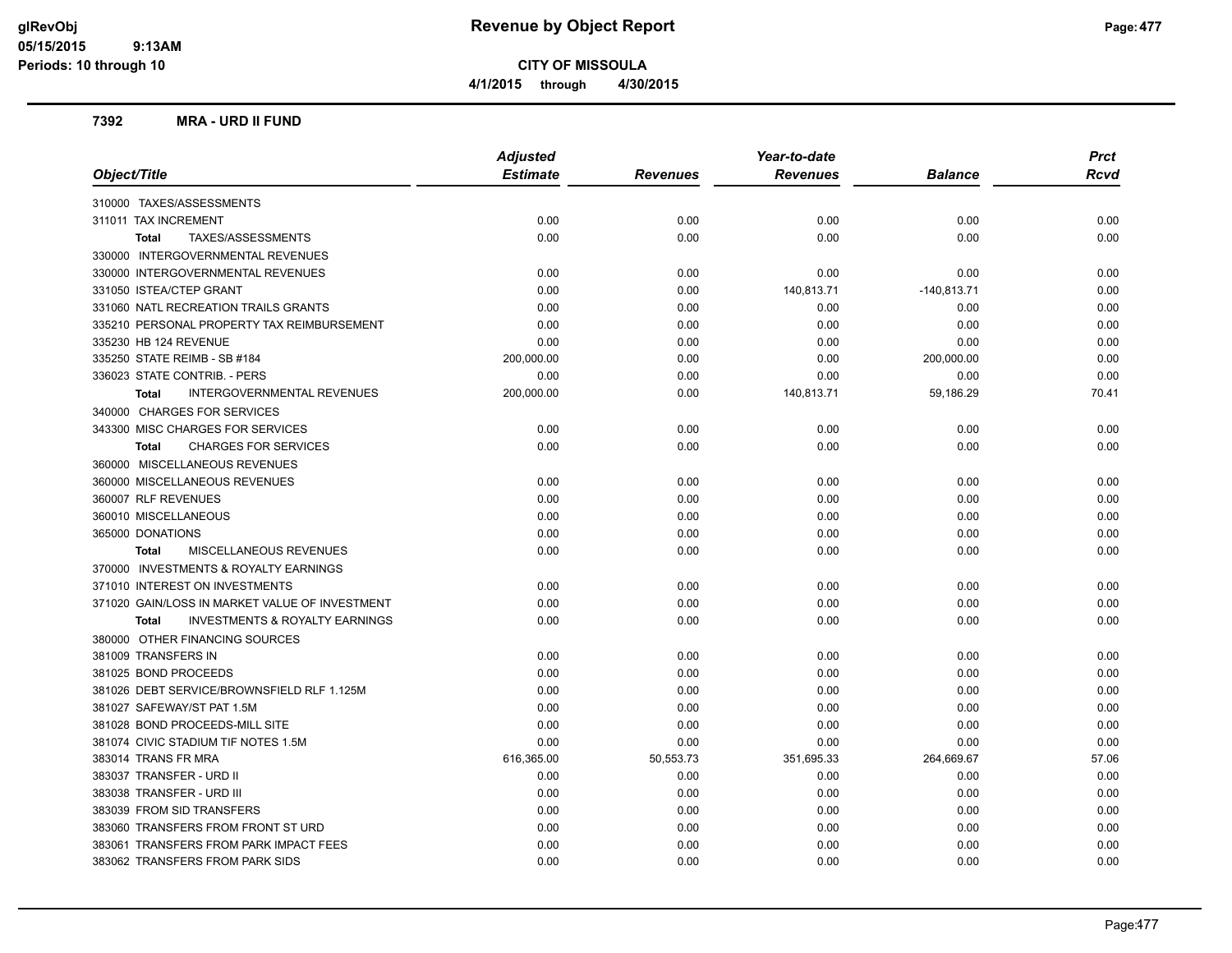**4/1/2015 through 4/30/2015**

### **7392 MRA - URD II FUND**

|                                         | <b>Adjusted</b> |                 | <b>Prct</b>     |                |             |
|-----------------------------------------|-----------------|-----------------|-----------------|----------------|-------------|
| Object/Title                            | <b>Estimate</b> | <b>Revenues</b> | <b>Revenues</b> | <b>Balance</b> | <b>Rcvd</b> |
| 383063 TRANSF FROM SAFETY-LU (CTEP)FUND | 0.00            | 0.00            | 0.00            | 0.00           | 0.00        |
| OTHER FINANCING SOURCES<br>Total        | 616.365.00      | 50.553.73       | 351.695.33      | 264.669.67     | 57.06       |
| MRA - URD II FUND<br><b>Total</b>       | 816.365.00      | 50.553.73       | 492.509.04      | 323,855.96     | 60.33       |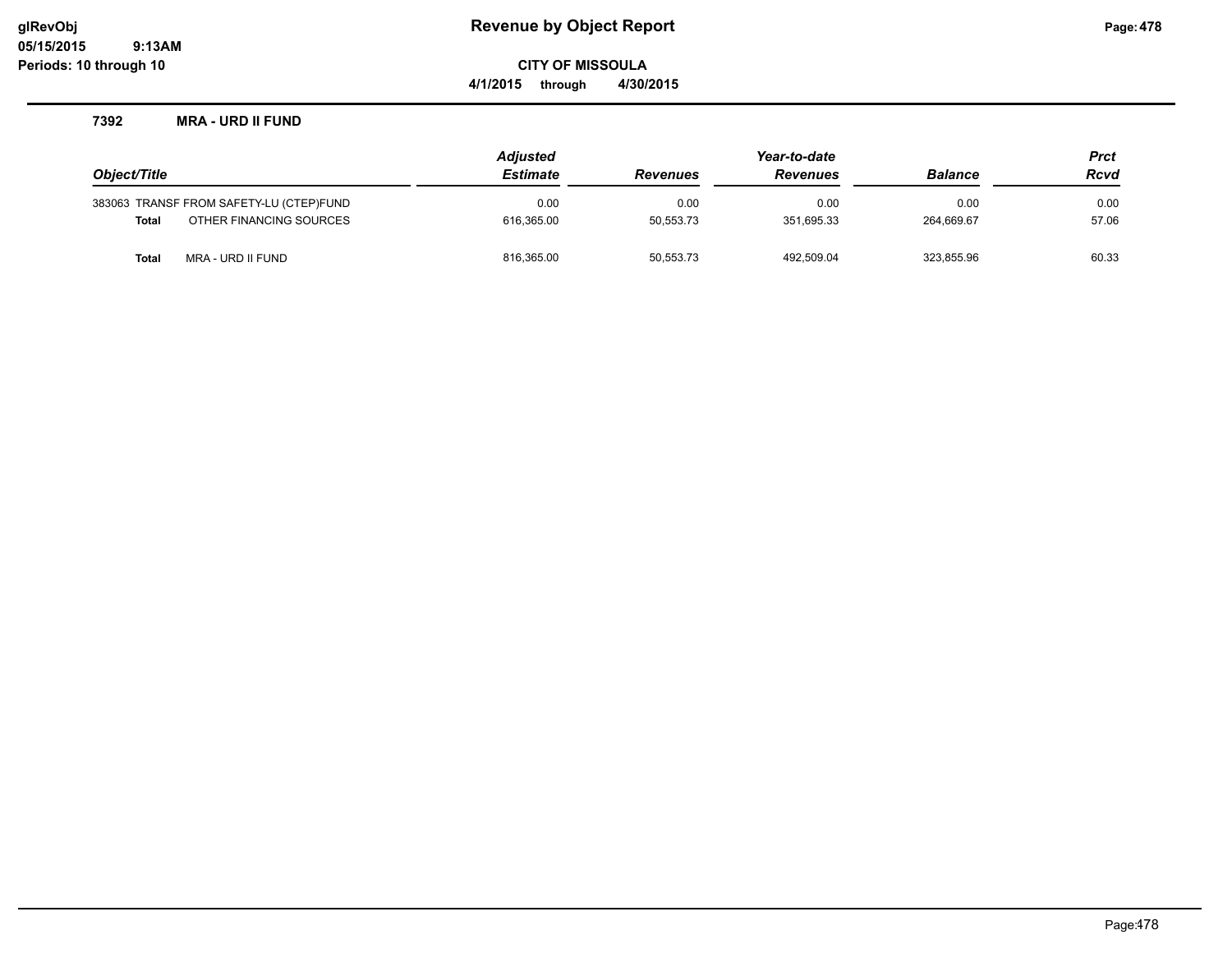**4/1/2015 through 4/30/2015**

**7393 MRA - URD III FUND**

**7393 MRA - URD III FUND**

|                                                           | <b>Adjusted</b> |                 | Year-to-date    |                | <b>Prct</b> |
|-----------------------------------------------------------|-----------------|-----------------|-----------------|----------------|-------------|
| Object/Title                                              | <b>Estimate</b> | <b>Revenues</b> | <b>Revenues</b> | <b>Balance</b> | <b>Rcvd</b> |
| 310000 TAXES/ASSESSMENTS                                  |                 |                 |                 |                |             |
| 311011 TAX INCREMENT                                      | 1,837,654.00    | 12,033.03       | 688,805.89      | 1,148,848.11   | 37.48       |
| 312001 PENALTIES & INTEREST                               | 0.00            | 64.09           | 931.79          | $-931.79$      | 0.00        |
| TAXES/ASSESSMENTS<br><b>Total</b>                         | 1,837,654.00    | 12,097.12       | 689,737.68      | 1,147,916.32   | 37.53       |
| 330000 INTERGOVERNMENTAL REVENUES                         |                 |                 |                 |                |             |
| 331050 ISTEA/CTEP GRANT                                   | 0.00            | 0.00            | 0.00            | 0.00           | 0.00        |
| 331060 NATL RECREATION TRAILS GRANTS                      | 0.00            | 0.00            | 0.00            | 0.00           | 0.00        |
| 335210 PERSONAL PROPERTY TAX REIMBURSEMENT                | 121.116.00      | 0.00            | 138,925.02      | $-17,809.02$   | 114.70      |
| 336023 STATE CONTRIB. - PERS                              | 0.00            | 24.76           | 293.27          | $-293.27$      | 0.00        |
| <b>INTERGOVERNMENTAL REVENUES</b><br><b>Total</b>         | 121,116.00      | 24.76           | 139,218.29      | $-18,102.29$   | 114.95      |
| 360000 MISCELLANEOUS REVENUES                             |                 |                 |                 |                |             |
| 360000 MISCELLANEOUS REVENUES                             | 0.00            | 0.00            | 0.00            | 0.00           | 0.00        |
| 360010 MISCELLANEOUS                                      | 0.00            | 0.00            | 0.00            | 0.00           | 0.00        |
| 362000 OTHER MISCELLANEOUS REVENUE                        | 0.00            | 0.00            | 0.00            | 0.00           | 0.00        |
| 362004 URD III FACADE IMPROVEMENT LOAN REC                | 0.00            | 0.00            | 0.00            | 0.00           | 0.00        |
| 365000 DONATIONS                                          | 0.00            | 0.00            | 0.00            | 0.00           | 0.00        |
| MISCELLANEOUS REVENUES<br><b>Total</b>                    | 0.00            | 0.00            | 0.00            | 0.00           | 0.00        |
| <b>INVESTMENTS &amp; ROYALTY EARNINGS</b><br>370000       |                 |                 |                 |                |             |
| 371010 INTEREST ON INVESTMENTS                            | 0.00            | 0.00            | 0.00            | 0.00           | 0.00        |
| 371020 GAIN/LOSS IN MARKET VALUE OF INVESTMENTS           | 0.00            | 0.00            | 0.00            | 0.00           | 0.00        |
| <b>INVESTMENTS &amp; ROYALTY EARNINGS</b><br><b>Total</b> | 0.00            | 0.00            | 0.00            | 0.00           | 0.00        |
| 380000 OTHER FINANCING SOURCES                            |                 |                 |                 |                |             |
| 381000 LOAN PROCEEDS                                      | 0.00            | 0.00            | 0.00            | 0.00           | 0.00        |
| 383037 TRANSFER - URD II                                  | 250,000.00      | 0.00            | 0.00            | 250,000.00     | 0.00        |
| OTHER FINANCING SOURCES<br><b>Total</b>                   | 250,000.00      | 0.00            | 0.00            | 250,000.00     | 0.00        |
| <b>MRA - URD III FUND</b><br><b>Total</b>                 | 2,208,770.00    | 12,121.88       | 828,955.97      | 1,379,814.03   | 37.53       |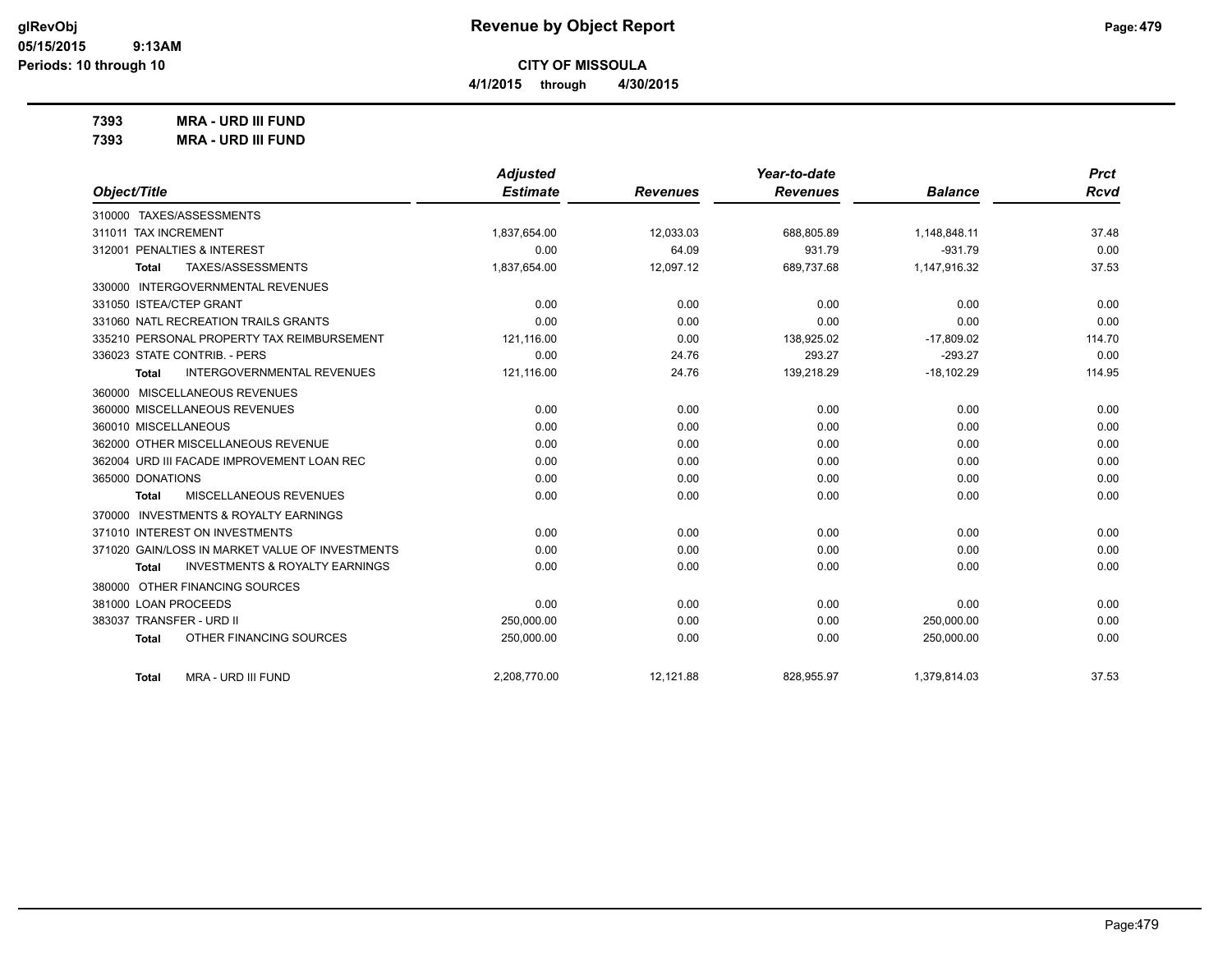**4/1/2015 through 4/30/2015**

### **7393 MRA - URD III FUND**

|                                                           | <b>Adjusted</b> |                 | Year-to-date    |                | <b>Prct</b> |
|-----------------------------------------------------------|-----------------|-----------------|-----------------|----------------|-------------|
| Object/Title                                              | <b>Estimate</b> | <b>Revenues</b> | <b>Revenues</b> | <b>Balance</b> | <b>Rcvd</b> |
| 310000 TAXES/ASSESSMENTS                                  |                 |                 |                 |                |             |
| 311011 TAX INCREMENT                                      | 1,837,654.00    | 12,033.03       | 688,805.89      | 1,148,848.11   | 37.48       |
| 312001 PENALTIES & INTEREST                               | 0.00            | 64.09           | 931.79          | $-931.79$      | 0.00        |
| TAXES/ASSESSMENTS<br><b>Total</b>                         | 1,837,654.00    | 12,097.12       | 689,737.68      | 1,147,916.32   | 37.53       |
| 330000 INTERGOVERNMENTAL REVENUES                         |                 |                 |                 |                |             |
| 331050 ISTEA/CTEP GRANT                                   | 0.00            | 0.00            | 0.00            | 0.00           | 0.00        |
| 331060 NATL RECREATION TRAILS GRANTS                      | 0.00            | 0.00            | 0.00            | 0.00           | 0.00        |
| 335210 PERSONAL PROPERTY TAX REIMBURSEMENT                | 121,116.00      | 0.00            | 138,925.02      | $-17,809.02$   | 114.70      |
| 336023 STATE CONTRIB. - PERS                              | 0.00            | 24.76           | 293.27          | $-293.27$      | 0.00        |
| <b>INTERGOVERNMENTAL REVENUES</b><br><b>Total</b>         | 121,116.00      | 24.76           | 139,218.29      | $-18,102.29$   | 114.95      |
| 360000 MISCELLANEOUS REVENUES                             |                 |                 |                 |                |             |
| 360000 MISCELLANEOUS REVENUES                             | 0.00            | 0.00            | 0.00            | 0.00           | 0.00        |
| 360010 MISCELLANEOUS                                      | 0.00            | 0.00            | 0.00            | 0.00           | 0.00        |
| 362000 OTHER MISCELLANEOUS REVENUE                        | 0.00            | 0.00            | 0.00            | 0.00           | 0.00        |
| 362004 URD III FACADE IMPROVEMENT LOAN REC                | 0.00            | 0.00            | 0.00            | 0.00           | 0.00        |
| 365000 DONATIONS                                          | 0.00            | 0.00            | 0.00            | 0.00           | 0.00        |
| <b>MISCELLANEOUS REVENUES</b><br><b>Total</b>             | 0.00            | 0.00            | 0.00            | 0.00           | 0.00        |
| 370000 INVESTMENTS & ROYALTY EARNINGS                     |                 |                 |                 |                |             |
| 371010 INTEREST ON INVESTMENTS                            | 0.00            | 0.00            | 0.00            | 0.00           | 0.00        |
| 371020 GAIN/LOSS IN MARKET VALUE OF INVESTMENT            | 0.00            | 0.00            | 0.00            | 0.00           | 0.00        |
| <b>INVESTMENTS &amp; ROYALTY EARNINGS</b><br><b>Total</b> | 0.00            | 0.00            | 0.00            | 0.00           | 0.00        |
| 380000 OTHER FINANCING SOURCES                            |                 |                 |                 |                |             |
| 381000 LOAN PROCEEDS                                      | 0.00            | 0.00            | 0.00            | 0.00           | 0.00        |
| 383037 TRANSFER - URD II                                  | 250,000.00      | 0.00            | 0.00            | 250,000.00     | 0.00        |
| OTHER FINANCING SOURCES<br><b>Total</b>                   | 250,000.00      | 0.00            | 0.00            | 250,000.00     | 0.00        |
| <b>MRA - URD III FUND</b><br><b>Total</b>                 | 2,208,770.00    | 12,121.88       | 828,955.97      | 1,379,814.03   | 37.53       |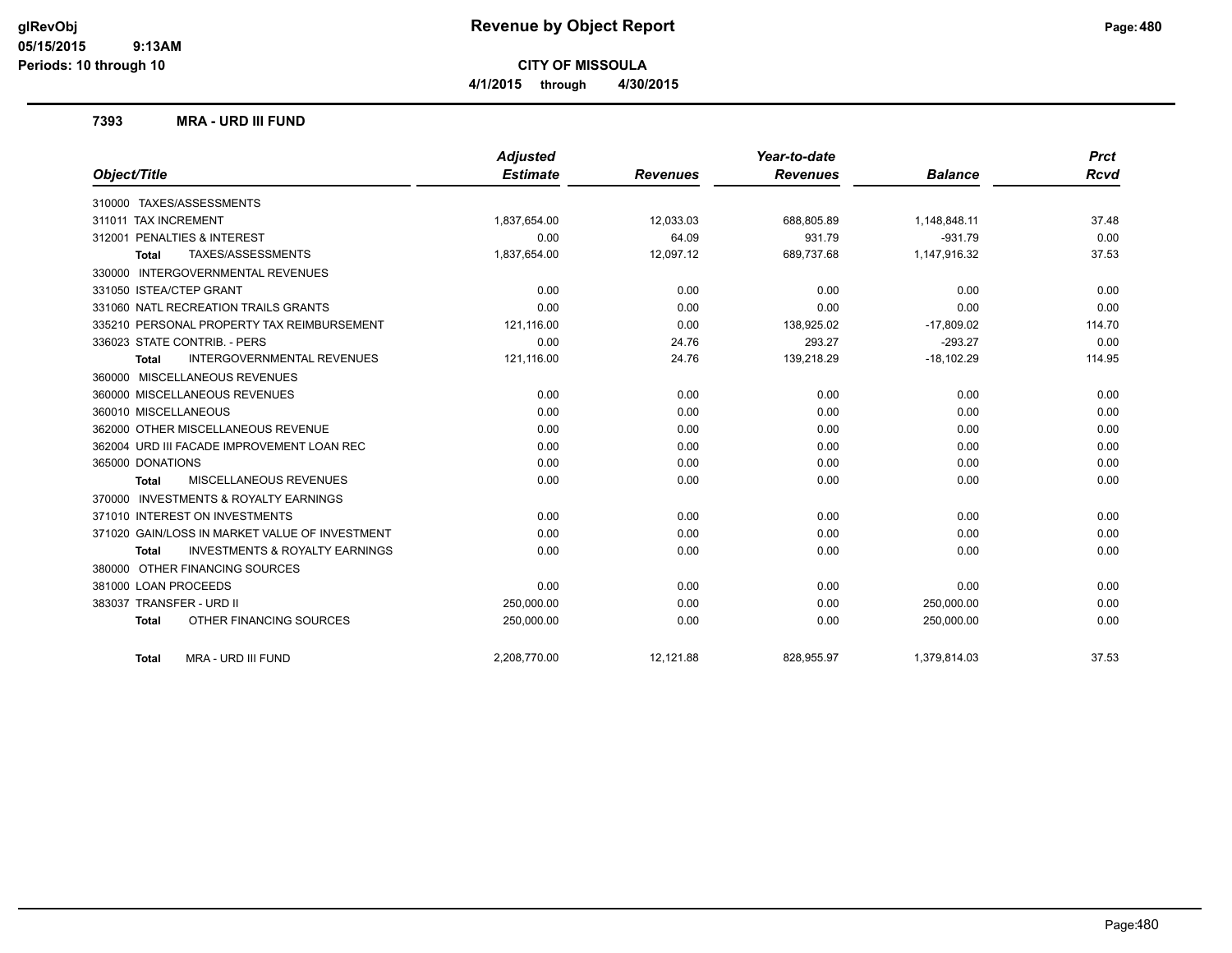**4/1/2015 through 4/30/2015**

# **7394 MRA TAX INCREMENT DEBT CLEARING FUND**

**7394 MRA TAX INCREMENT DEBT CLEARING FUND**

|                                                     | <b>Adjusted</b> |                 | Year-to-date    |                | <b>Prct</b> |
|-----------------------------------------------------|-----------------|-----------------|-----------------|----------------|-------------|
| Object/Title                                        | <b>Estimate</b> | <b>Revenues</b> | <b>Revenues</b> | <b>Balance</b> | <b>Rcvd</b> |
| TAXES/ASSESSMENTS<br>310000                         |                 |                 |                 |                |             |
| <b>TAX INCREMENT</b><br>311011                      | 0.00            | 0.00            | 0.00            | 0.00           | 0.00        |
| TAXES/ASSESSMENTS<br><b>Total</b>                   | 0.00            | 0.00            | 0.00            | 0.00           | 0.00        |
| <b>INTERGOVERNMENTAL REVENUES</b><br>330000         |                 |                 |                 |                |             |
| 335210 PERSONAL PROPERTY TAX REIMBURSEMENT          | 0.00            | 0.00            | 0.00            | 0.00           | 0.00        |
| 335230 HB 124 REVENUE                               | 0.00            | 0.00            | 0.00            | 0.00           | 0.00        |
| 335250 STATE REIMB - SB #184                        | 0.00            | 0.00            | 0.00            | 0.00           | 0.00        |
| <b>INTERGOVERNMENTAL REVENUES</b><br>Total          | 0.00            | 0.00            | 0.00            | 0.00           | 0.00        |
| <b>INVESTMENTS &amp; ROYALTY EARNINGS</b><br>370000 |                 |                 |                 |                |             |
| 371010 INTEREST ON INVESTMENTS                      | 0.00            | 0.00            | 0.00            | 0.00           | 0.00        |
| 371020 GAIN/LOSS IN MARKET VALUE OF INVESTMENTS     | 0.00            | 0.00            | 0.00            | 0.00           | 0.00        |
| <b>INVESTMENTS &amp; ROYALTY EARNINGS</b><br>Total  | 0.00            | 0.00            | 0.00            | 0.00           | 0.00        |
| OTHER FINANCING SOURCES<br>380000                   |                 |                 |                 |                |             |
| 383014 TRANS FR MRA                                 | 0.00            | 0.00            | 0.00            | 0.00           | 0.00        |
| OTHER FINANCING SOURCES<br><b>Total</b>             | 0.00            | 0.00            | 0.00            | 0.00           | 0.00        |
| MRA TAX INCREMENT DEBT CLEARING FUN<br>Total        | 0.00            | 0.00            | 0.00            | 0.00           | 0.00        |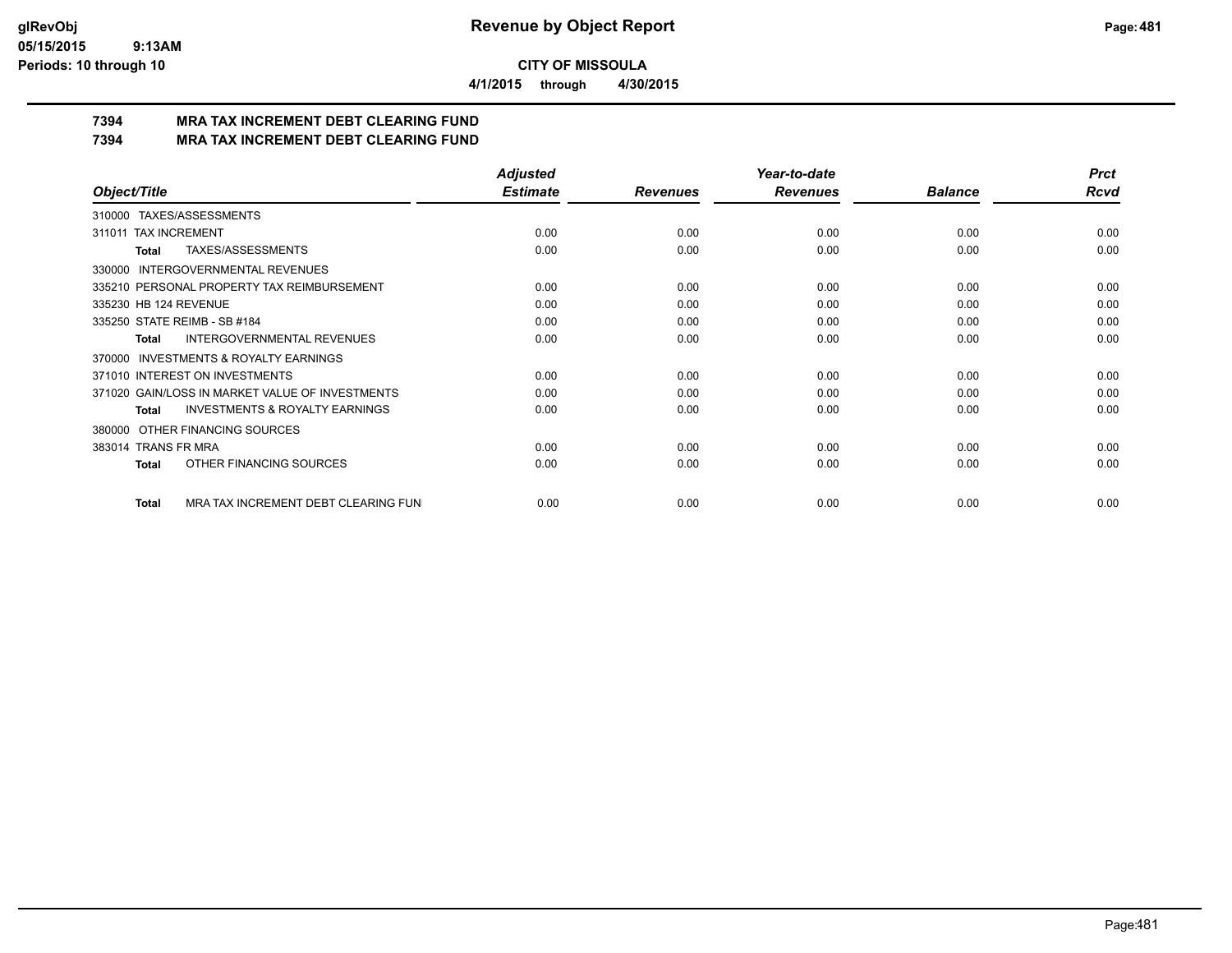**4/1/2015 through 4/30/2015**

### **7394 MRA TAX INCREMENT DEBT CLEARING FUND**

| Object/Title                                        | <b>Adjusted</b><br><b>Estimate</b> | <b>Revenues</b> | Year-to-date<br><b>Revenues</b> | <b>Balance</b> | <b>Prct</b><br>Rcvd |
|-----------------------------------------------------|------------------------------------|-----------------|---------------------------------|----------------|---------------------|
| TAXES/ASSESSMENTS<br>310000                         |                                    |                 |                                 |                |                     |
| 311011 TAX INCREMENT                                | 0.00                               | 0.00            | 0.00                            | 0.00           | 0.00                |
| TAXES/ASSESSMENTS<br><b>Total</b>                   | 0.00                               | 0.00            | 0.00                            | 0.00           | 0.00                |
| 330000 INTERGOVERNMENTAL REVENUES                   |                                    |                 |                                 |                |                     |
| 335210 PERSONAL PROPERTY TAX REIMBURSEMENT          | 0.00                               | 0.00            | 0.00                            | 0.00           | 0.00                |
| 335230 HB 124 REVENUE                               | 0.00                               | 0.00            | 0.00                            | 0.00           | 0.00                |
| 335250 STATE REIMB - SB #184                        | 0.00                               | 0.00            | 0.00                            | 0.00           | 0.00                |
| <b>INTERGOVERNMENTAL REVENUES</b><br><b>Total</b>   | 0.00                               | 0.00            | 0.00                            | 0.00           | 0.00                |
| <b>INVESTMENTS &amp; ROYALTY EARNINGS</b><br>370000 |                                    |                 |                                 |                |                     |
| 371010 INTEREST ON INVESTMENTS                      | 0.00                               | 0.00            | 0.00                            | 0.00           | 0.00                |
| 371020 GAIN/LOSS IN MARKET VALUE OF INVESTMENT      | 0.00                               | 0.00            | 0.00                            | 0.00           | 0.00                |
| <b>INVESTMENTS &amp; ROYALTY EARNINGS</b><br>Total  | 0.00                               | 0.00            | 0.00                            | 0.00           | 0.00                |
| 380000 OTHER FINANCING SOURCES                      |                                    |                 |                                 |                |                     |
| 383014 TRANS FR MRA                                 | 0.00                               | 0.00            | 0.00                            | 0.00           | 0.00                |
| OTHER FINANCING SOURCES<br><b>Total</b>             | 0.00                               | 0.00            | 0.00                            | 0.00           | 0.00                |
| MRA TAX INCREMENT DEBT CLEARING FUN<br><b>Total</b> | 0.00                               | 0.00            | 0.00                            | 0.00           | 0.00                |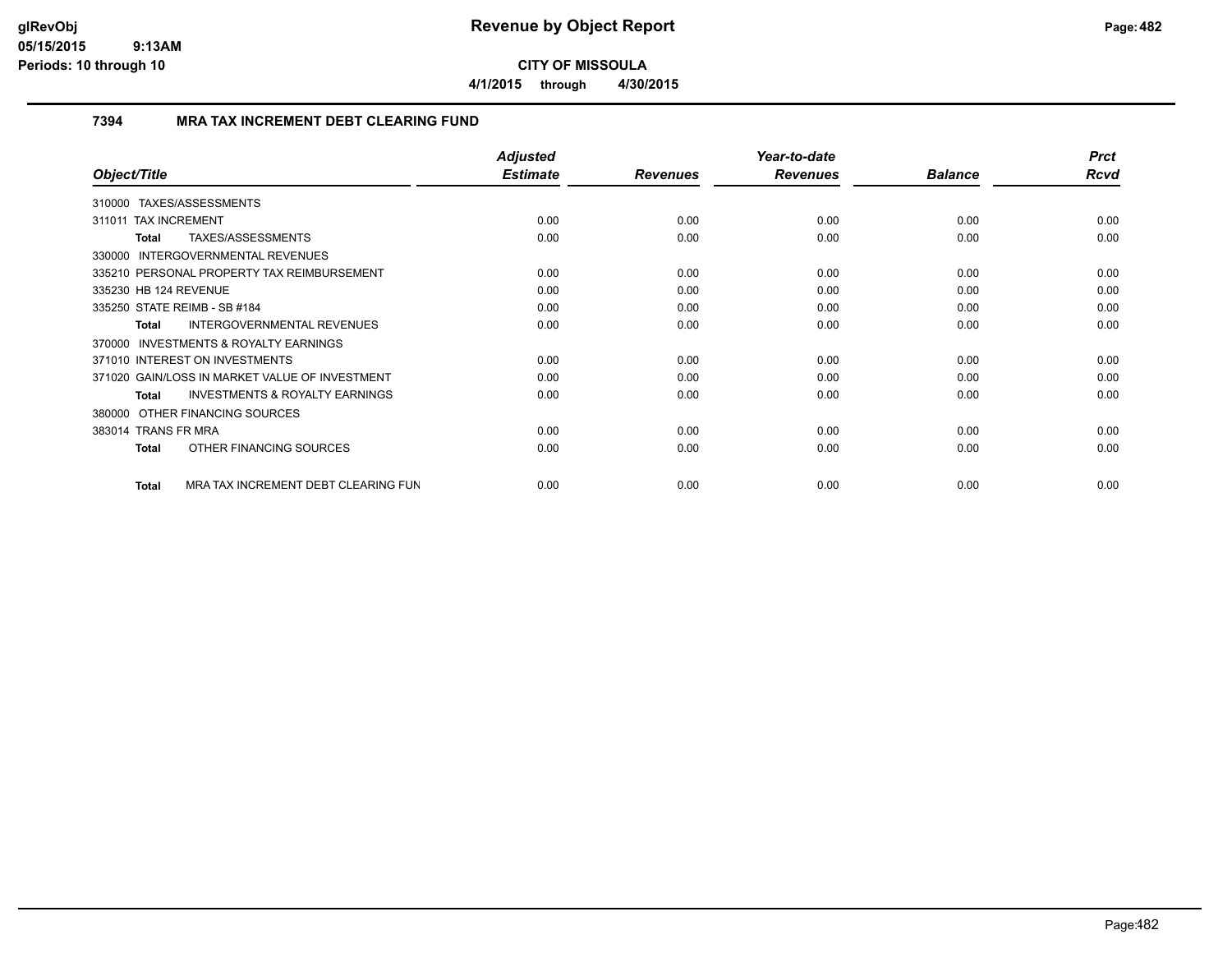**4/1/2015 through 4/30/2015**

#### **7395 MRA TAX INCREMENT DEBT SERVICE INTEREST 7395 MRA TAX INCREMENT DEBT SERVICE INTEREST**

|                                                      | <b>Adjusted</b> |                 | Year-to-date    |                | <b>Prct</b> |
|------------------------------------------------------|-----------------|-----------------|-----------------|----------------|-------------|
| Object/Title                                         | <b>Estimate</b> | <b>Revenues</b> | <b>Revenues</b> | <b>Balance</b> | Rcvd        |
| 360000 MISCELLANEOUS REVENUES                        |                 |                 |                 |                |             |
| 360010 MISCELLANEOUS                                 | 0.00            | 0.00            | 0.00            | 0.00           | 0.00        |
| <b>MISCELLANEOUS REVENUES</b><br>Total               | 0.00            | 0.00            | 0.00            | 0.00           | 0.00        |
| 370000 INVESTMENTS & ROYALTY EARNINGS                |                 |                 |                 |                |             |
| 371010 INTEREST ON INVESTMENTS                       | 0.00            | 0.00            | 0.00            | 0.00           | 0.00        |
| 371020 GAIN/LOSS IN MARKET VALUE OF INVESTMENTS      | 0.00            | 0.00            | 0.00            | 0.00           | 0.00        |
| <b>INVESTMENTS &amp; ROYALTY EARNINGS</b><br>Total   | 0.00            | 0.00            | 0.00            | 0.00           | 0.00        |
| 380000 OTHER FINANCING SOURCES                       |                 |                 |                 |                |             |
| 383014 TRANS FR MRA                                  | 0.00            | 0.00            | 0.00            | 0.00           | 0.00        |
| OTHER FINANCING SOURCES<br>Total                     | 0.00            | 0.00            | 0.00            | 0.00           | 0.00        |
| MRA TAX INCREMENT DEBT SERVICE INTER<br><b>Total</b> | 0.00            | 0.00            | 0.00            | 0.00           | 0.00        |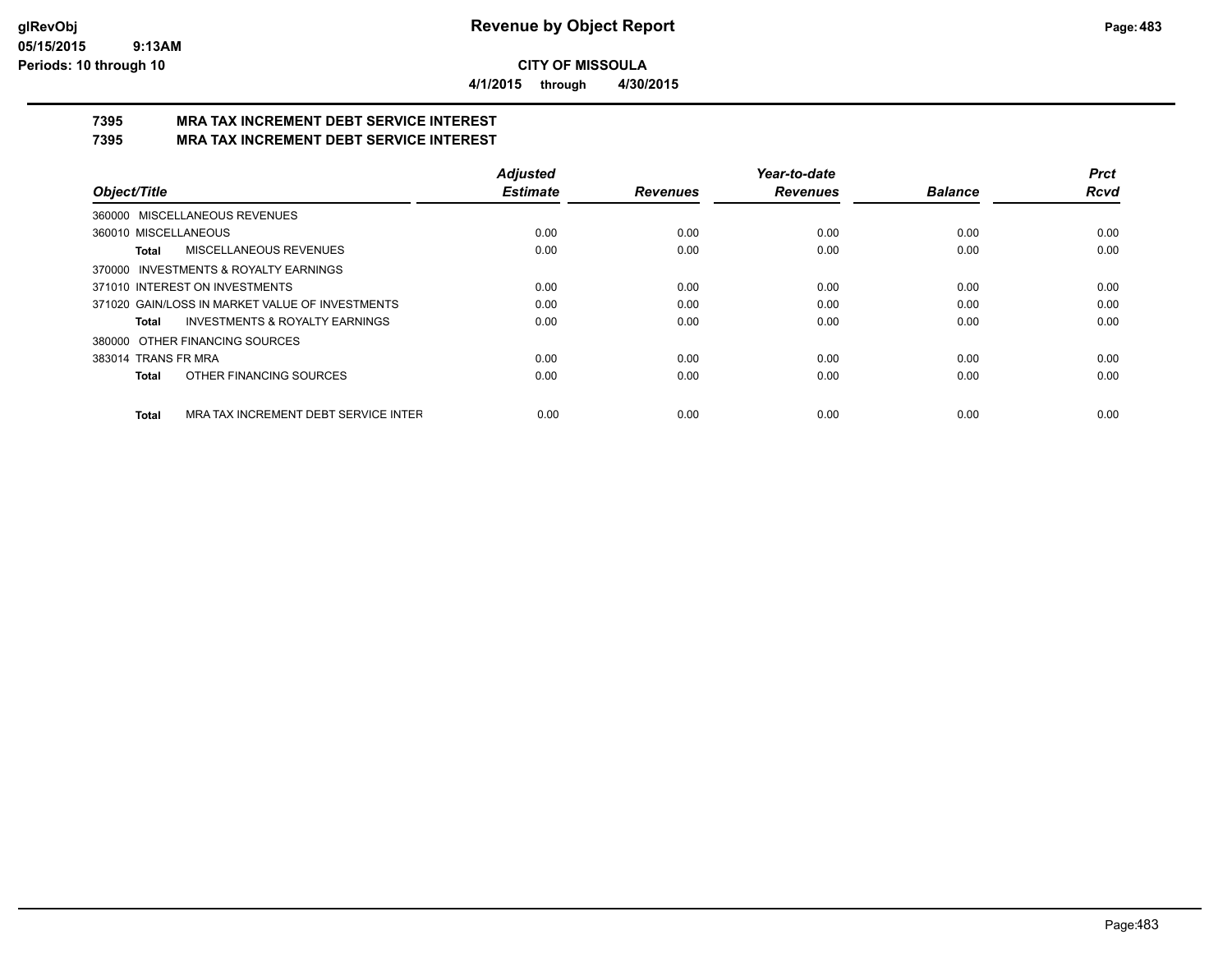**4/1/2015 through 4/30/2015**

# **7395 MRA TAX INCREMENT DEBT SERVICE INTEREST**

|                                                      | <b>Adjusted</b> |                 | Year-to-date    |                | <b>Prct</b> |
|------------------------------------------------------|-----------------|-----------------|-----------------|----------------|-------------|
| Object/Title                                         | <b>Estimate</b> | <b>Revenues</b> | <b>Revenues</b> | <b>Balance</b> | <b>Rcvd</b> |
| 360000 MISCELLANEOUS REVENUES                        |                 |                 |                 |                |             |
| 360010 MISCELLANEOUS                                 | 0.00            | 0.00            | 0.00            | 0.00           | 0.00        |
| MISCELLANEOUS REVENUES<br><b>Total</b>               | 0.00            | 0.00            | 0.00            | 0.00           | 0.00        |
| 370000 INVESTMENTS & ROYALTY EARNINGS                |                 |                 |                 |                |             |
| 371010 INTEREST ON INVESTMENTS                       | 0.00            | 0.00            | 0.00            | 0.00           | 0.00        |
| 371020 GAIN/LOSS IN MARKET VALUE OF INVESTMENT       | 0.00            | 0.00            | 0.00            | 0.00           | 0.00        |
| <b>INVESTMENTS &amp; ROYALTY EARNINGS</b><br>Total   | 0.00            | 0.00            | 0.00            | 0.00           | 0.00        |
| 380000 OTHER FINANCING SOURCES                       |                 |                 |                 |                |             |
| 383014 TRANS FR MRA                                  | 0.00            | 0.00            | 0.00            | 0.00           | 0.00        |
| OTHER FINANCING SOURCES<br>Total                     | 0.00            | 0.00            | 0.00            | 0.00           | 0.00        |
| MRA TAX INCREMENT DEBT SERVICE INTER<br><b>Total</b> | 0.00            | 0.00            | 0.00            | 0.00           | 0.00        |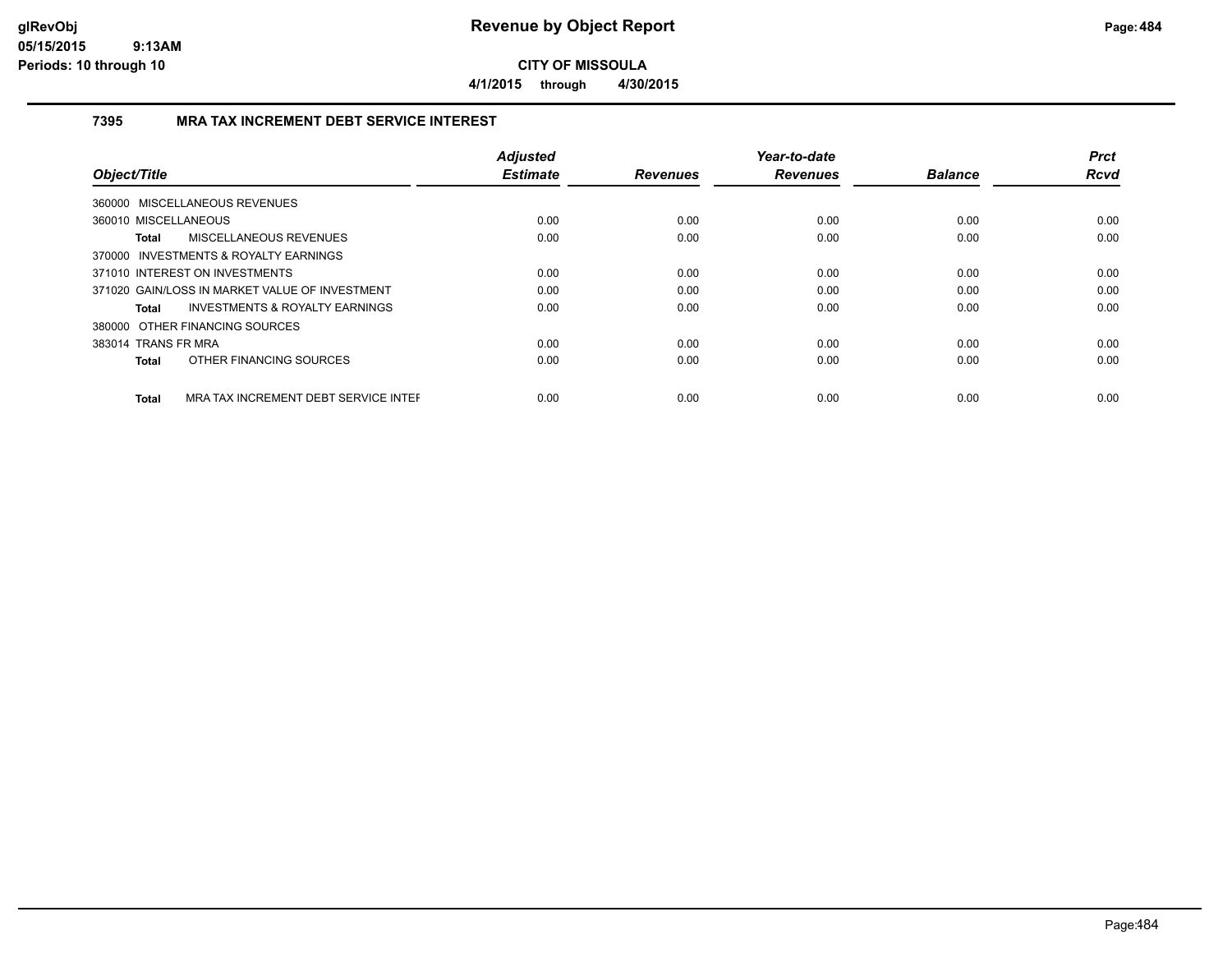**4/1/2015 through 4/30/2015**

### **7396 MRA TAX INCREMENT DEBT SERVICE SINKING F 7396 MRA TAX INCREMENT DEBT SERVICE SINKING F**

|                                                 | <b>Adiusted</b> |                 | Year-to-date    |                | <b>Prct</b> |
|-------------------------------------------------|-----------------|-----------------|-----------------|----------------|-------------|
| Object/Title                                    | <b>Estimate</b> | <b>Revenues</b> | <b>Revenues</b> | <b>Balance</b> | <b>Rcvd</b> |
| 370000 INVESTMENTS & ROYALTY EARNINGS           |                 |                 |                 |                |             |
| 371010 INTEREST ON INVESTMENTS                  | 0.00            | 0.00            | 0.00            | 0.00           | 0.00        |
| 371020 GAIN/LOSS IN MARKET VALUE OF INVESTMENTS | 0.00            | 0.00            | 0.00            | 0.00           | 0.00        |
| INVESTMENTS & ROYALTY EARNINGS<br>Total         | 0.00            | 0.00            | 0.00            | 0.00           | 0.00        |
| 380000 OTHER FINANCING SOURCES                  |                 |                 |                 |                |             |
| 383014 TRANS FR MRA                             | 0.00            | 0.00            | 0.00            | 0.00           | 0.00        |
| OTHER FINANCING SOURCES<br>Total                | 0.00            | 0.00            | 0.00            | 0.00           | 0.00        |
|                                                 |                 |                 |                 |                |             |
| Total<br>MRA TAX INCREMENT DEBT SERVICE SINKII  | 0.00            | 0.00            | 0.00            | 0.00           | 0.00        |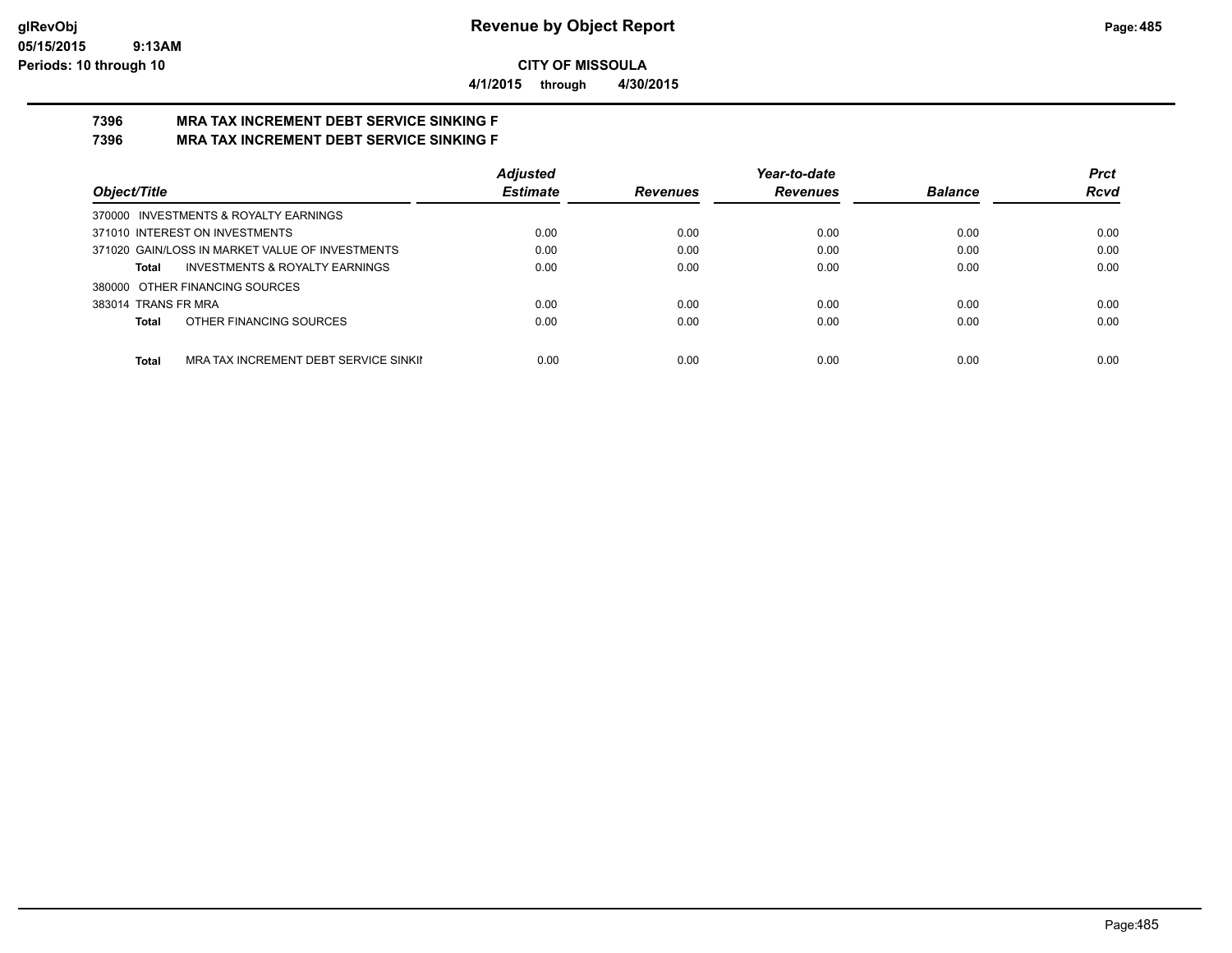**4/1/2015 through 4/30/2015**

### **7396 MRA TAX INCREMENT DEBT SERVICE SINKING F**

| Object/Title                                         | <b>Adjusted</b><br><b>Estimate</b> | <b>Revenues</b> | Year-to-date<br><b>Revenues</b> | <b>Balance</b> | <b>Prct</b><br><b>Rcvd</b> |
|------------------------------------------------------|------------------------------------|-----------------|---------------------------------|----------------|----------------------------|
| 370000 INVESTMENTS & ROYALTY EARNINGS                |                                    |                 |                                 |                |                            |
| 371010 INTEREST ON INVESTMENTS                       | 0.00                               | 0.00            | 0.00                            | 0.00           | 0.00                       |
| 371020 GAIN/LOSS IN MARKET VALUE OF INVESTMENT       | 0.00                               | 0.00            | 0.00                            | 0.00           | 0.00                       |
| INVESTMENTS & ROYALTY EARNINGS<br>Total              | 0.00                               | 0.00            | 0.00                            | 0.00           | 0.00                       |
| 380000 OTHER FINANCING SOURCES                       |                                    |                 |                                 |                |                            |
| 383014 TRANS FR MRA                                  | 0.00                               | 0.00            | 0.00                            | 0.00           | 0.00                       |
| OTHER FINANCING SOURCES<br><b>Total</b>              | 0.00                               | 0.00            | 0.00                            | 0.00           | 0.00                       |
|                                                      |                                    |                 |                                 |                |                            |
| <b>Total</b><br>MRA TAX INCREMENT DEBT SERVICE SINKI | 0.00                               | 0.00            | 0.00                            | 0.00           | 0.00                       |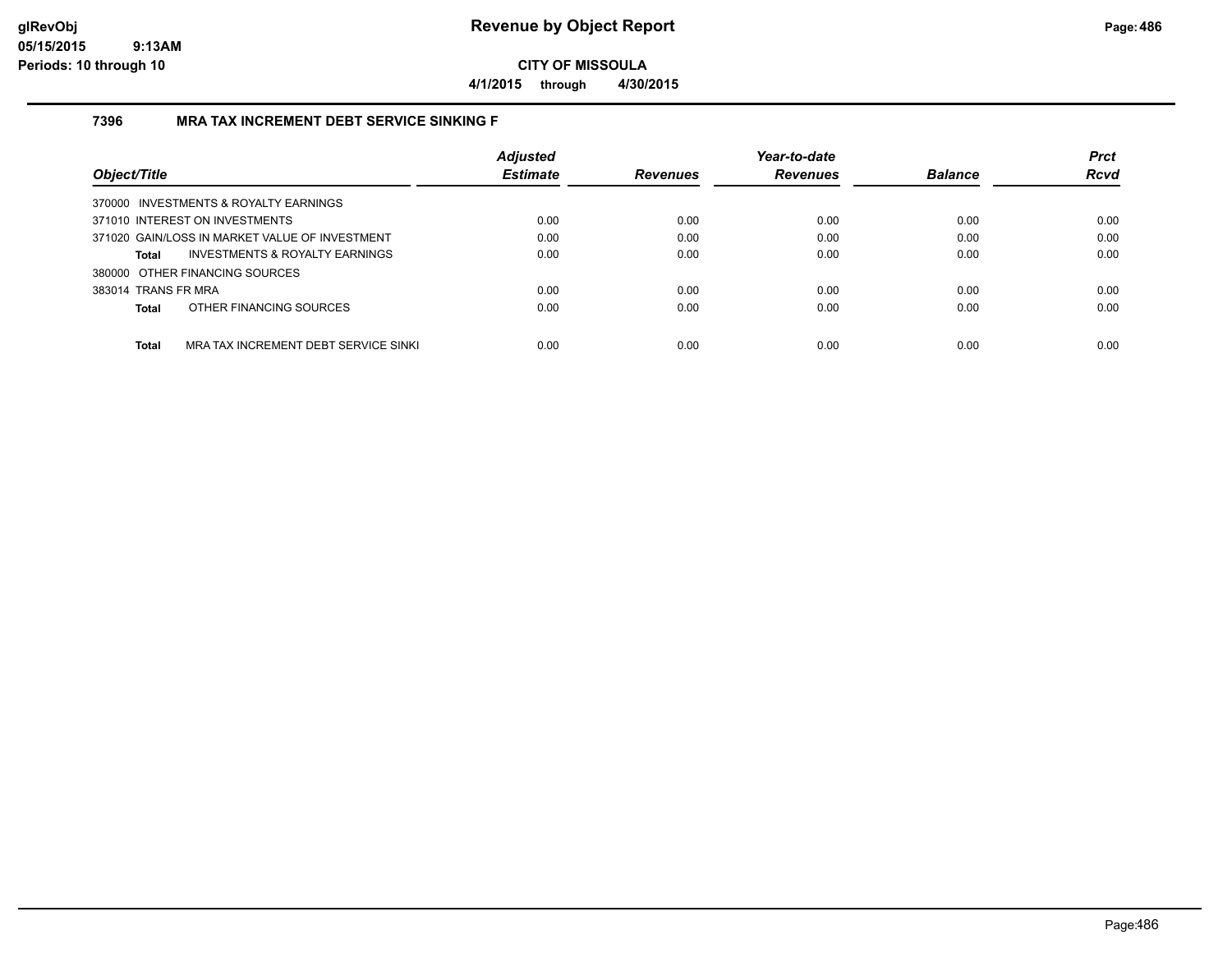**4/1/2015 through 4/30/2015**

**7397 NORTH RESERVE/SCOTT ST URD**

**7397 NORTH RESERVE/SCOTT ST URD**

|                                                           | <b>Adjusted</b> |                 | Year-to-date    |                | <b>Prct</b> |
|-----------------------------------------------------------|-----------------|-----------------|-----------------|----------------|-------------|
| Object/Title                                              | <b>Estimate</b> | <b>Revenues</b> | <b>Revenues</b> | <b>Balance</b> | <b>Rcvd</b> |
| 310000 TAXES/ASSESSMENTS                                  |                 |                 |                 |                |             |
| <b>TAX INCREMENT</b><br>311011                            | 0.00            | 0.00            | 0.00            | 0.00           | 0.00        |
| PENALTIES & INTEREST<br>312001                            | 0.00            | 0.00            | 0.00            | 0.00           | 0.00        |
| TAXES/ASSESSMENTS<br><b>Total</b>                         | 0.00            | 0.00            | 0.00            | 0.00           | 0.00        |
| <b>INTERGOVERNMENTAL REVENUES</b><br>330000               |                 |                 |                 |                |             |
| 335210 PERSONAL PROPERTY TAX REIMBURSEMENT                | 0.00            | 0.00            | 0.00            | 0.00           | 0.00        |
| <b>INTERGOVERNMENTAL REVENUES</b><br><b>Total</b>         | 0.00            | 0.00            | 0.00            | 0.00           | 0.00        |
| 360000 MISCELLANEOUS REVENUES                             |                 |                 |                 |                |             |
| 360000 MISCELLANEOUS REVENUES                             | 0.00            | 0.00            | 0.00            | 0.00           | 0.00        |
| <b>MISCELLANEOUS REVENUES</b><br><b>Total</b>             | 0.00            | 0.00            | 0.00            | 0.00           | 0.00        |
| <b>INVESTMENTS &amp; ROYALTY EARNINGS</b><br>370000       |                 |                 |                 |                |             |
| 371010 INTEREST ON INVESTMENTS                            | 0.00            | 0.00            | 0.00            | 0.00           | 0.00        |
| <b>INVESTMENTS &amp; ROYALTY EARNINGS</b><br><b>Total</b> | 0.00            | 0.00            | 0.00            | 0.00           | 0.00        |
| OTHER FINANCING SOURCES<br>380000                         |                 |                 |                 |                |             |
| 383014 TRANS FR MRA                                       | 0.00            | 0.00            | 0.00            | 0.00           | 0.00        |
| OTHER FINANCING SOURCES<br><b>Total</b>                   | 0.00            | 0.00            | 0.00            | 0.00           | 0.00        |
|                                                           |                 |                 |                 |                |             |
| NORTH RESERVE/SCOTT ST URD<br><b>Total</b>                | 0.00            | 0.00            | 0.00            | 0.00           | 0.00        |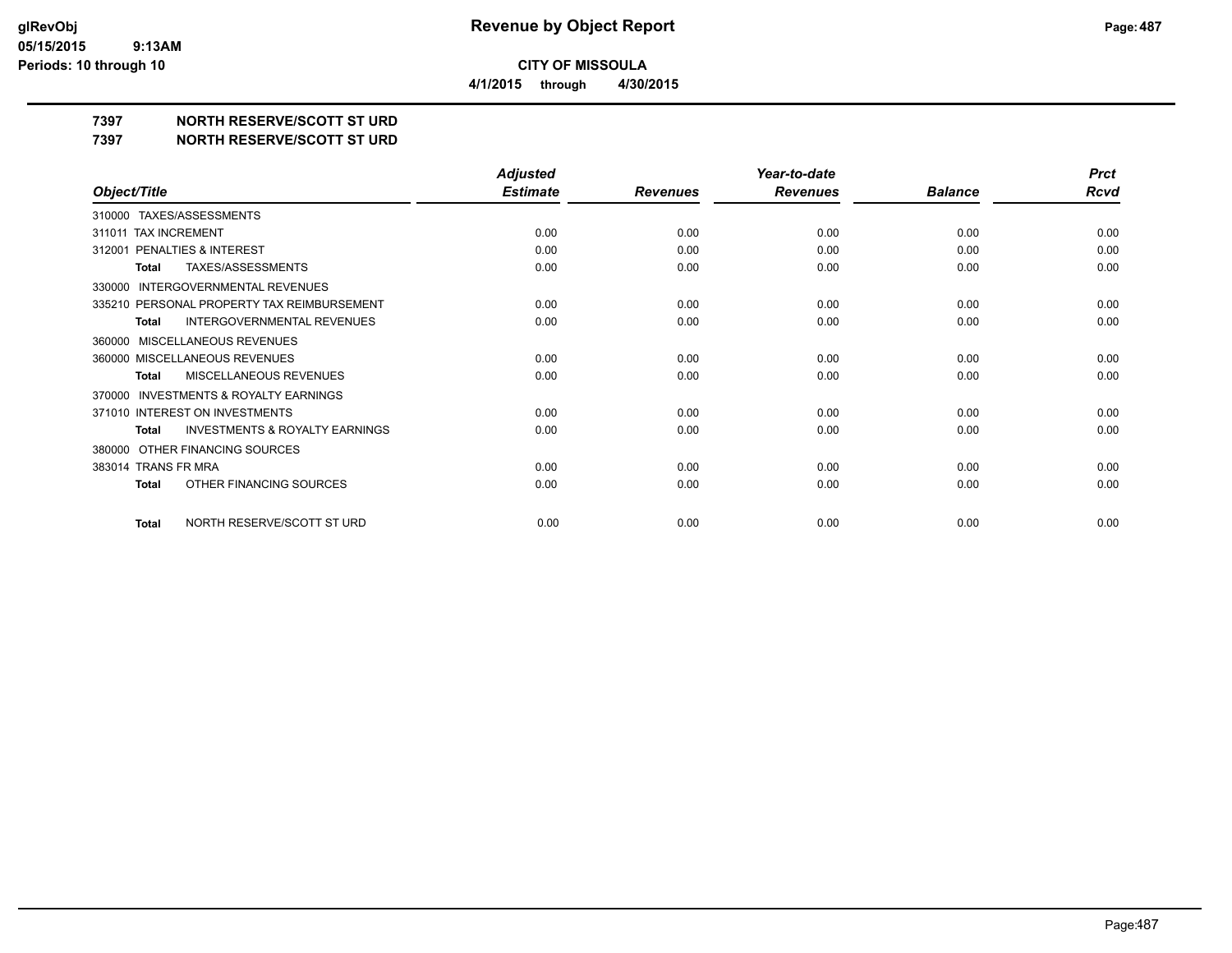**4/1/2015 through 4/30/2015**

# **7397 NORTH RESERVE/SCOTT ST URD**

|                                                           | <b>Adjusted</b> |                 | Year-to-date    |                | <b>Prct</b> |
|-----------------------------------------------------------|-----------------|-----------------|-----------------|----------------|-------------|
| Object/Title                                              | <b>Estimate</b> | <b>Revenues</b> | <b>Revenues</b> | <b>Balance</b> | <b>Rcvd</b> |
| TAXES/ASSESSMENTS<br>310000                               |                 |                 |                 |                |             |
| 311011 TAX INCREMENT                                      | 0.00            | 0.00            | 0.00            | 0.00           | 0.00        |
| 312001 PENALTIES & INTEREST                               | 0.00            | 0.00            | 0.00            | 0.00           | 0.00        |
| TAXES/ASSESSMENTS<br><b>Total</b>                         | 0.00            | 0.00            | 0.00            | 0.00           | 0.00        |
| <b>INTERGOVERNMENTAL REVENUES</b><br>330000               |                 |                 |                 |                |             |
| 335210 PERSONAL PROPERTY TAX REIMBURSEMENT                | 0.00            | 0.00            | 0.00            | 0.00           | 0.00        |
| INTERGOVERNMENTAL REVENUES<br><b>Total</b>                | 0.00            | 0.00            | 0.00            | 0.00           | 0.00        |
| MISCELLANEOUS REVENUES<br>360000                          |                 |                 |                 |                |             |
| 360000 MISCELLANEOUS REVENUES                             | 0.00            | 0.00            | 0.00            | 0.00           | 0.00        |
| <b>MISCELLANEOUS REVENUES</b><br><b>Total</b>             | 0.00            | 0.00            | 0.00            | 0.00           | 0.00        |
| <b>INVESTMENTS &amp; ROYALTY EARNINGS</b><br>370000       |                 |                 |                 |                |             |
| 371010 INTEREST ON INVESTMENTS                            | 0.00            | 0.00            | 0.00            | 0.00           | 0.00        |
| <b>INVESTMENTS &amp; ROYALTY EARNINGS</b><br><b>Total</b> | 0.00            | 0.00            | 0.00            | 0.00           | 0.00        |
| 380000 OTHER FINANCING SOURCES                            |                 |                 |                 |                |             |
| 383014 TRANS FR MRA                                       | 0.00            | 0.00            | 0.00            | 0.00           | 0.00        |
| OTHER FINANCING SOURCES<br><b>Total</b>                   | 0.00            | 0.00            | 0.00            | 0.00           | 0.00        |
| NORTH RESERVE/SCOTT ST URD<br><b>Total</b>                | 0.00            | 0.00            | 0.00            | 0.00           | 0.00        |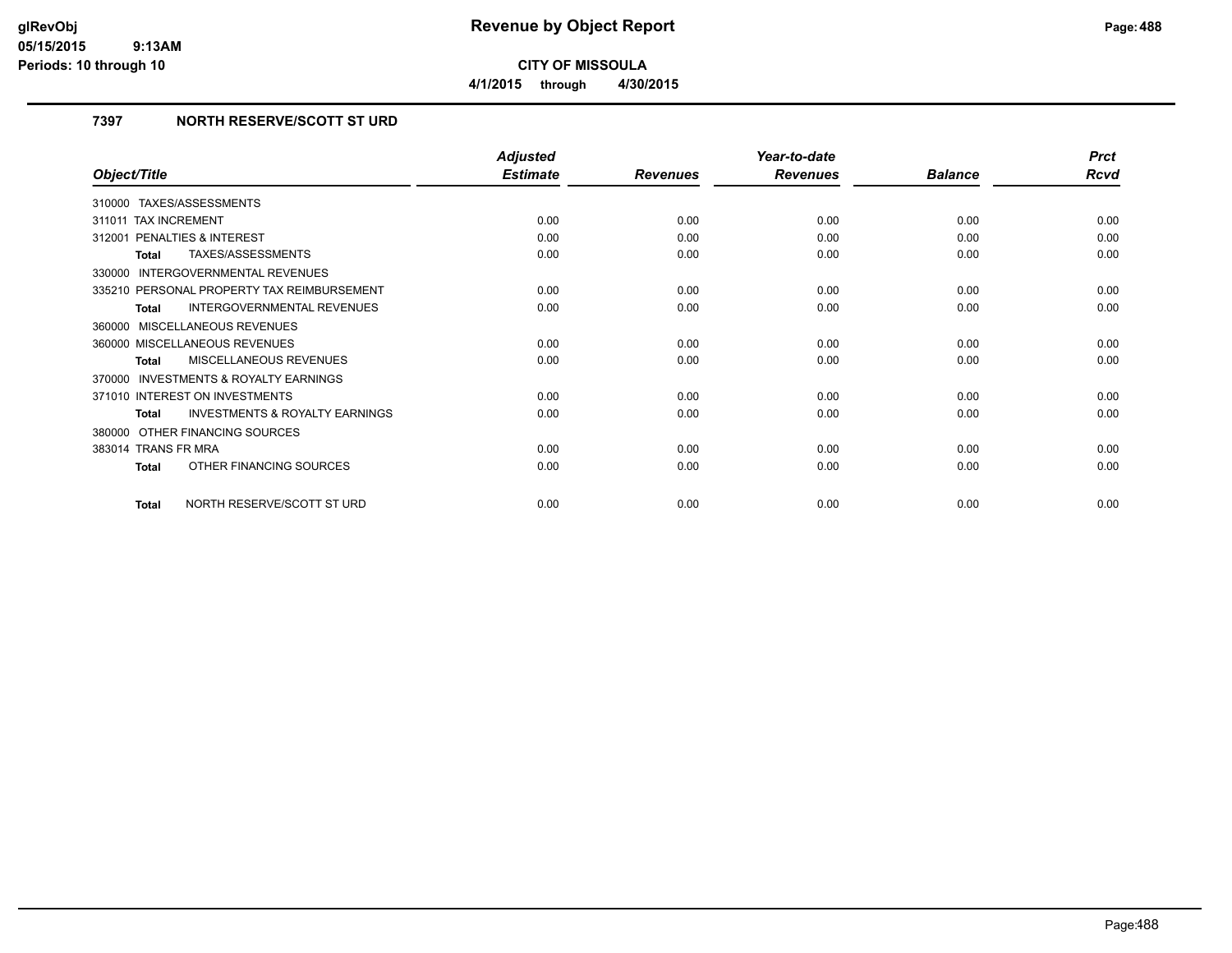**4/1/2015 through 4/30/2015**

# **7399 INTERMOUNTAIN BOND DEBT SERVICE**

**7399 INTERMOUNTAIN BOND DEBT SERVICE**

|                      |                                           | <b>Adjusted</b> |                 | Year-to-date    |                | <b>Prct</b> |
|----------------------|-------------------------------------------|-----------------|-----------------|-----------------|----------------|-------------|
| Object/Title         |                                           | <b>Estimate</b> | <b>Revenues</b> | <b>Revenues</b> | <b>Balance</b> | <b>Rcvd</b> |
|                      | 310000 TAXES/ASSESSMENTS                  |                 |                 |                 |                |             |
| 311011               | <b>TAX INCREMENT</b>                      | 0.00            | 0.00            | 0.00            | 0.00           | 0.00        |
| Total                | TAXES/ASSESSMENTS                         | 0.00            | 0.00            | 0.00            | 0.00           | 0.00        |
|                      | 370000 INVESTMENTS & ROYALTY EARNINGS     |                 |                 |                 |                |             |
|                      | 371010 INTEREST ON INVESTMENTS            | 0.00            | 0.00            | 0.00            | 0.00           | 0.00        |
| Total                | <b>INVESTMENTS &amp; ROYALTY EARNINGS</b> | 0.00            | 0.00            | 0.00            | 0.00           | 0.00        |
|                      | 380000 OTHER FINANCING SOURCES            |                 |                 |                 |                |             |
| 381025 BOND PROCEEDS |                                           | 0.00            | 0.00            | 0.00            | 0.00           | 0.00        |
|                      | 383000 OPERATING TRANSFERS                | 146,788.00      | 0.00            | 0.00            | 146,788.00     | 0.00        |
| 383014 TRANS FR MRA  |                                           | 0.00            | 0.00            | 154,123.00      | -154,123.00    | 0.00        |
| <b>Total</b>         | OTHER FINANCING SOURCES                   | 146,788.00      | 0.00            | 154,123.00      | $-7,335.00$    | 105.00      |
| Total                | <b>INTERMOUNTAIN BOND DEBT SERVICE</b>    | 146.788.00      | 0.00            | 154.123.00      | $-7,335.00$    | 105.00      |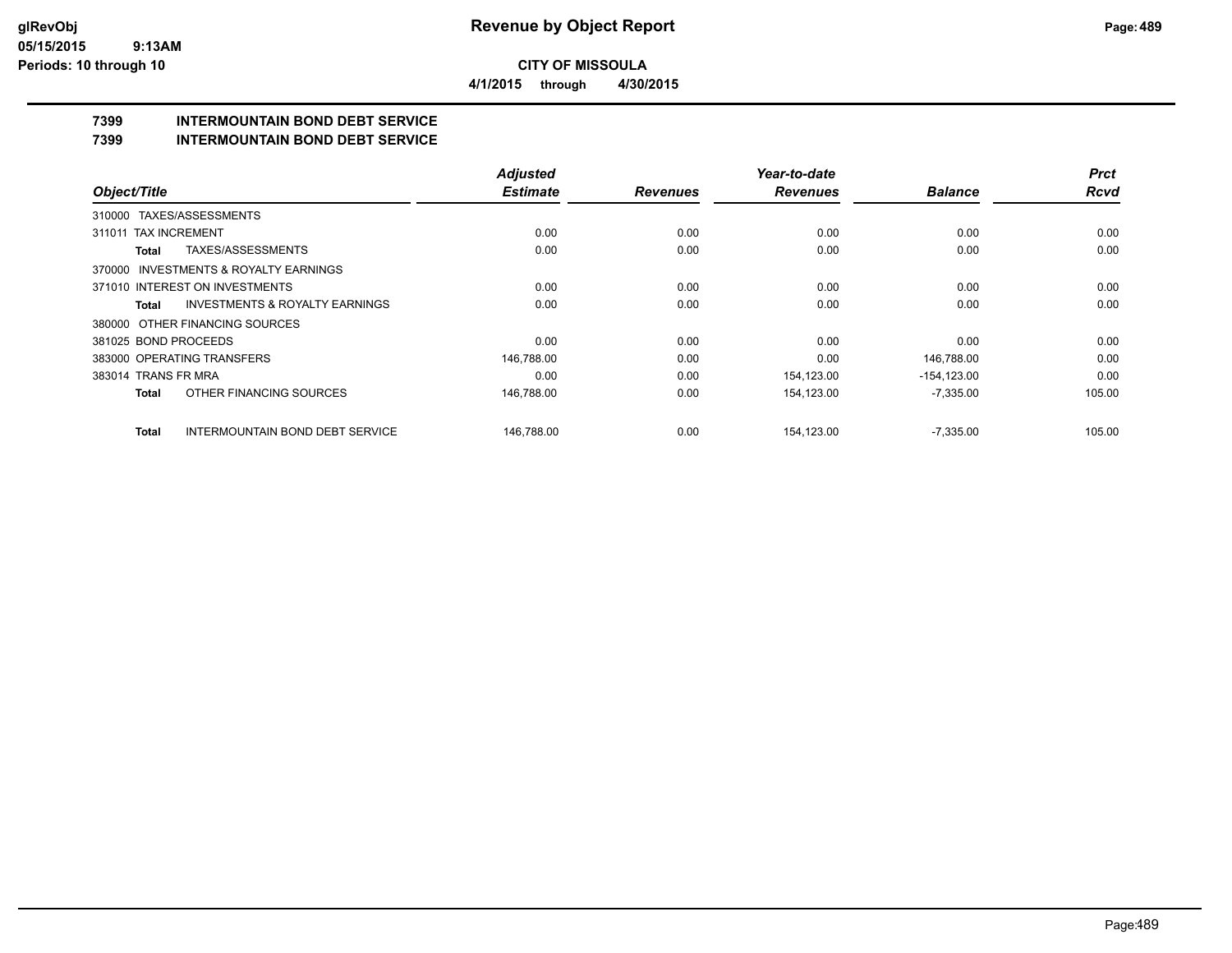**4/1/2015 through 4/30/2015**

# **7399 INTERMOUNTAIN BOND DEBT SERVICE**

| Object/Title                                              | <b>Adjusted</b><br><b>Estimate</b> | <b>Revenues</b> | Year-to-date<br><b>Revenues</b> | <b>Balance</b> | <b>Prct</b><br>Rcvd |
|-----------------------------------------------------------|------------------------------------|-----------------|---------------------------------|----------------|---------------------|
|                                                           |                                    |                 |                                 |                |                     |
| 310000 TAXES/ASSESSMENTS                                  |                                    |                 |                                 |                |                     |
| 311011 TAX INCREMENT                                      | 0.00                               | 0.00            | 0.00                            | 0.00           | 0.00                |
| TAXES/ASSESSMENTS<br><b>Total</b>                         | 0.00                               | 0.00            | 0.00                            | 0.00           | 0.00                |
| 370000 INVESTMENTS & ROYALTY EARNINGS                     |                                    |                 |                                 |                |                     |
| 371010 INTEREST ON INVESTMENTS                            | 0.00                               | 0.00            | 0.00                            | 0.00           | 0.00                |
| <b>INVESTMENTS &amp; ROYALTY EARNINGS</b><br><b>Total</b> | 0.00                               | 0.00            | 0.00                            | 0.00           | 0.00                |
| 380000 OTHER FINANCING SOURCES                            |                                    |                 |                                 |                |                     |
| 381025 BOND PROCEEDS                                      | 0.00                               | 0.00            | 0.00                            | 0.00           | 0.00                |
| 383000 OPERATING TRANSFERS                                | 146,788.00                         | 0.00            | 0.00                            | 146,788.00     | 0.00                |
| 383014 TRANS FR MRA                                       | 0.00                               | 0.00            | 154,123.00                      | $-154, 123.00$ | 0.00                |
| OTHER FINANCING SOURCES<br><b>Total</b>                   | 146,788.00                         | 0.00            | 154,123.00                      | $-7,335.00$    | 105.00              |
| <b>INTERMOUNTAIN BOND DEBT SERVICE</b><br><b>Total</b>    | 146,788.00                         | 0.00            | 154.123.00                      | $-7,335.00$    | 105.00              |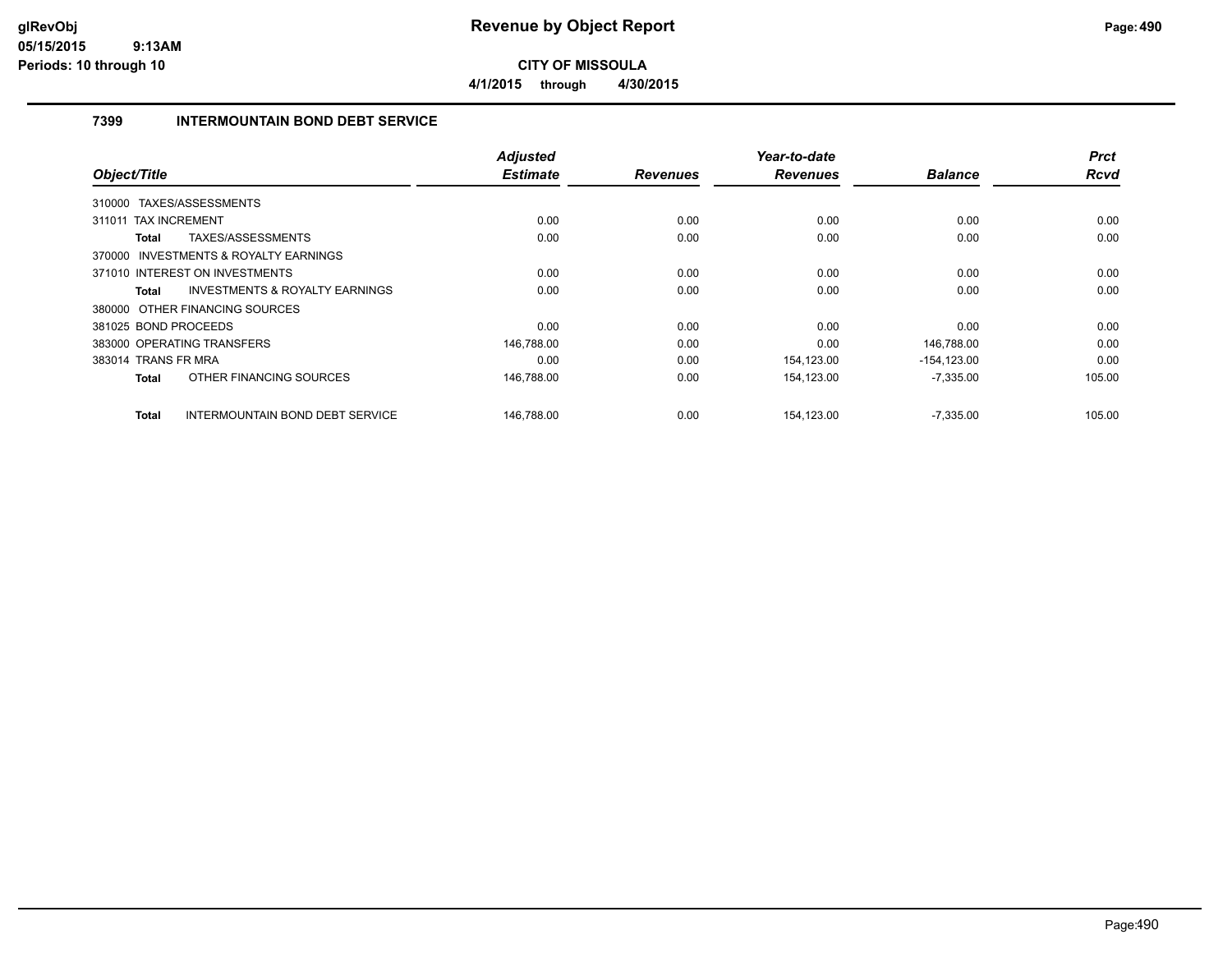**4/1/2015 through 4/30/2015**

**7400 FRONT ST BOND CLEARING**

**7400 FRONT ST BOND CLEARING**

|                                                    | <b>Adjusted</b> |                 | Year-to-date    |                | <b>Prct</b> |
|----------------------------------------------------|-----------------|-----------------|-----------------|----------------|-------------|
| Object/Title                                       | <b>Estimate</b> | <b>Revenues</b> | <b>Revenues</b> | <b>Balance</b> | <b>Rcvd</b> |
| 310000 TAXES/ASSESSMENTS                           |                 |                 |                 |                |             |
| 311011 TAX INCREMENT                               | 453,262.00      | 4,964.74        | 232,516.79      | 220.745.21     | 51.30       |
| PENALTIES & INTEREST<br>312001                     | 0.00            | 5.41            | 273.89          | -273.89        | 0.00        |
| TAXES/ASSESSMENTS<br>Total                         | 453,262.00      | 4,970.15        | 232,790.68      | 220,471.32     | 51.36       |
| 330000 INTERGOVERNMENTAL REVENUES                  |                 |                 |                 |                |             |
| 335210 PERSONAL PROPERTY TAX REIMBURSEMENT         | 0.00            | 0.00            | 26.987.29       | $-26.987.29$   | 0.00        |
| INTERGOVERNMENTAL REVENUES<br>Total                | 0.00            | 0.00            | 26,987.29       | $-26,987.29$   | 0.00        |
| 370000 INVESTMENTS & ROYALTY EARNINGS              |                 |                 |                 |                |             |
| 371010 INTEREST ON INVESTMENTS                     | 0.00            | 0.00            | 0.00            | 0.00           | 0.00        |
| <b>INVESTMENTS &amp; ROYALTY EARNINGS</b><br>Total | 0.00            | 0.00            | 0.00            | 0.00           | 0.00        |
| <b>FRONT ST BOND CLEARING</b><br><b>Total</b>      | 453.262.00      | 4.970.15        | 259.777.97      | 193.484.03     | 57.31       |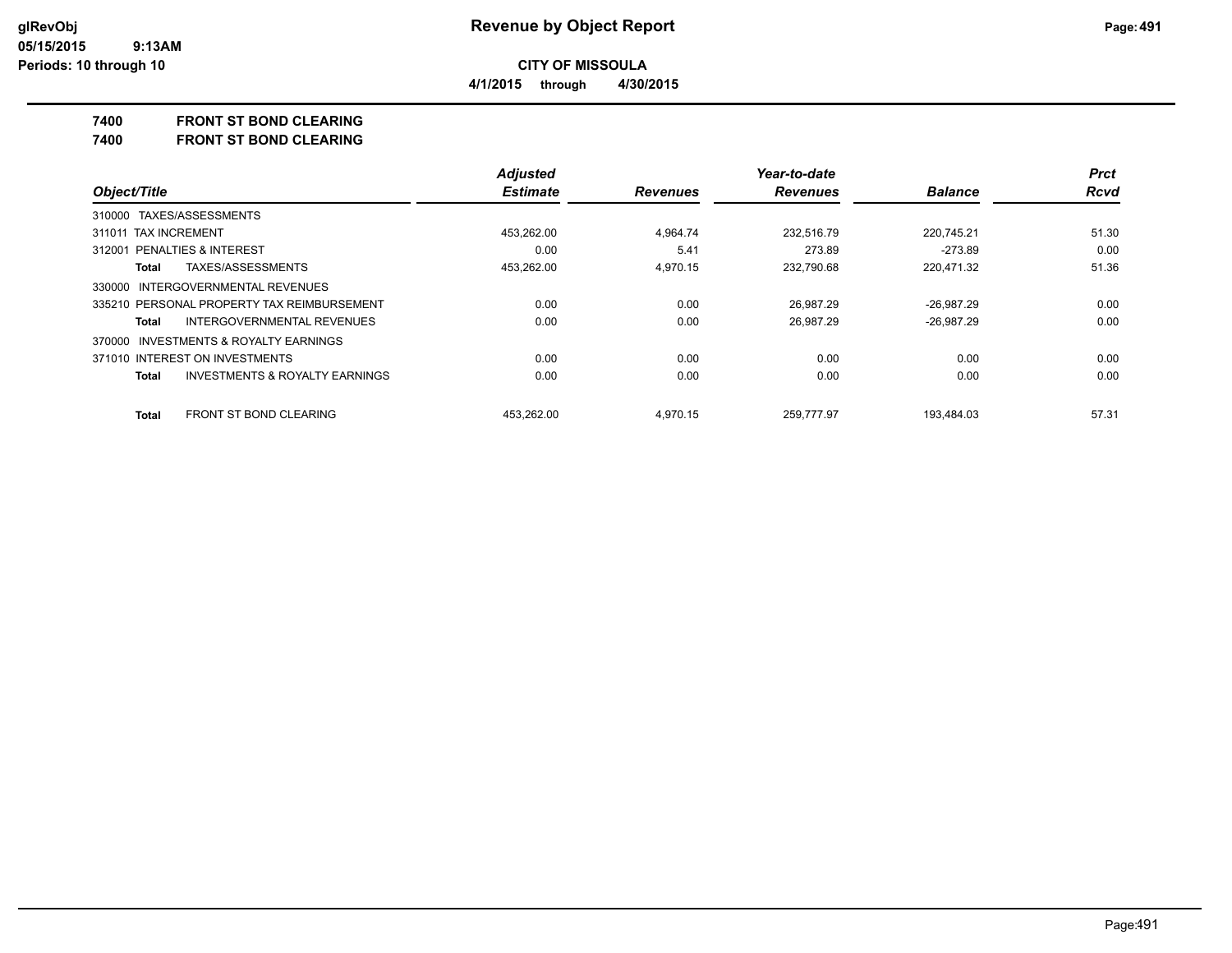**4/1/2015 through 4/30/2015**

# **7400 FRONT ST BOND CLEARING**

|                                                           | <b>Adjusted</b> |                 | Year-to-date    |                | <b>Prct</b> |
|-----------------------------------------------------------|-----------------|-----------------|-----------------|----------------|-------------|
| Object/Title                                              | <b>Estimate</b> | <b>Revenues</b> | <b>Revenues</b> | <b>Balance</b> | <b>Rcvd</b> |
| TAXES/ASSESSMENTS<br>310000                               |                 |                 |                 |                |             |
| <b>TAX INCREMENT</b><br>311011                            | 453.262.00      | 4.964.74        | 232.516.79      | 220.745.21     | 51.30       |
| PENALTIES & INTEREST<br>312001                            | 0.00            | 5.41            | 273.89          | $-273.89$      | 0.00        |
| TAXES/ASSESSMENTS<br><b>Total</b>                         | 453,262.00      | 4,970.15        | 232.790.68      | 220,471.32     | 51.36       |
| 330000 INTERGOVERNMENTAL REVENUES                         |                 |                 |                 |                |             |
| 335210 PERSONAL PROPERTY TAX REIMBURSEMENT                | 0.00            | 0.00            | 26.987.29       | $-26.987.29$   | 0.00        |
| INTERGOVERNMENTAL REVENUES<br>Total                       | 0.00            | 0.00            | 26.987.29       | $-26.987.29$   | 0.00        |
| 370000 INVESTMENTS & ROYALTY EARNINGS                     |                 |                 |                 |                |             |
| 371010 INTEREST ON INVESTMENTS                            | 0.00            | 0.00            | 0.00            | 0.00           | 0.00        |
| <b>INVESTMENTS &amp; ROYALTY EARNINGS</b><br><b>Total</b> | 0.00            | 0.00            | 0.00            | 0.00           | 0.00        |
| <b>FRONT ST BOND CLEARING</b><br><b>Total</b>             | 453.262.00      | 4.970.15        | 259.777.97      | 193.484.03     | 57.31       |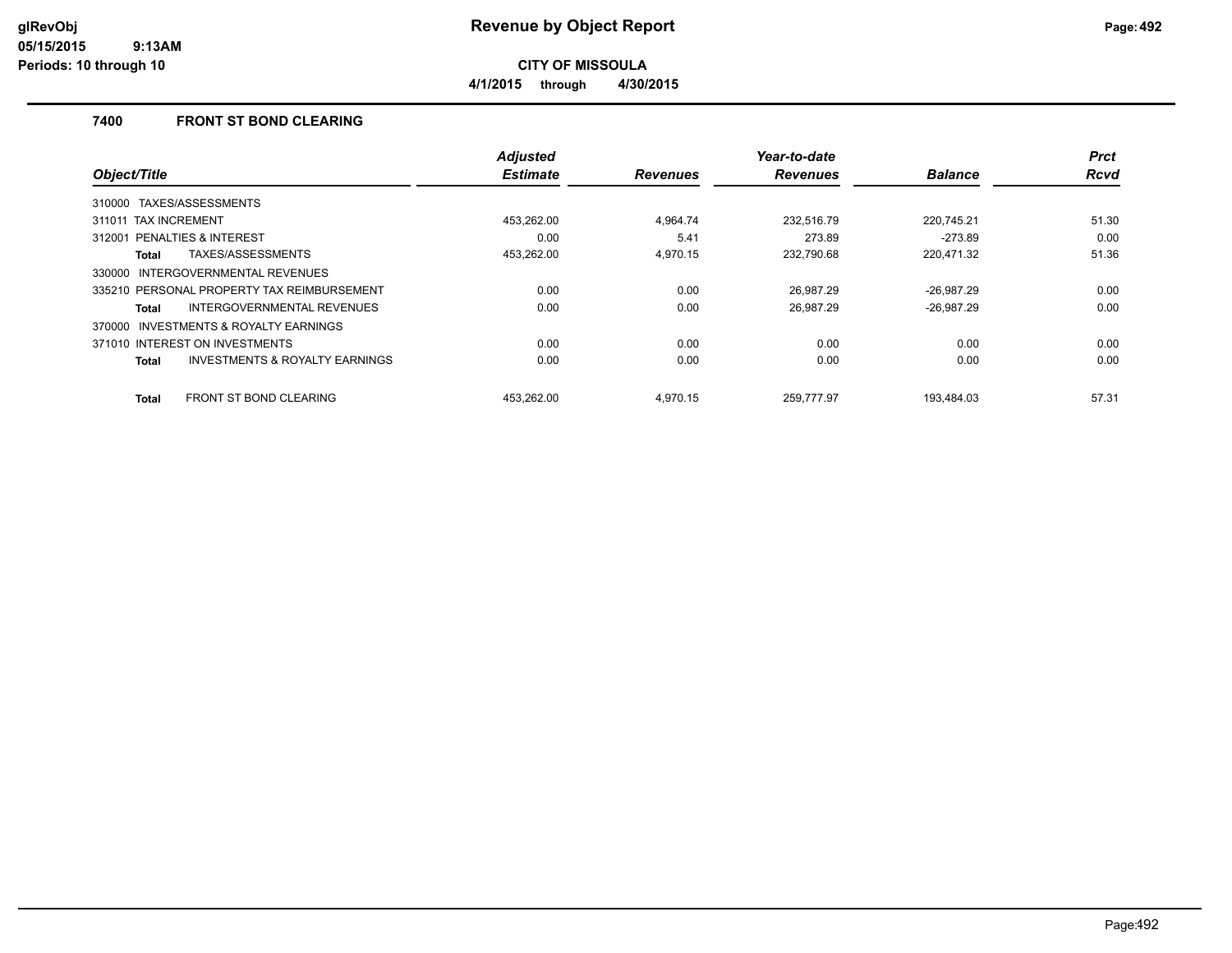**4/1/2015 through 4/30/2015**

# **7401 FRONT ST PARKING STRUCTURE**

**7401 FRONT ST PARKING STRUCTURE**

|                                            | <b>Adjusted</b> |                 | Year-to-date    |                | <b>Prct</b> |
|--------------------------------------------|-----------------|-----------------|-----------------|----------------|-------------|
| Object/Title                               | <b>Estimate</b> | <b>Revenues</b> | <b>Revenues</b> | <b>Balance</b> | <b>Rcvd</b> |
| 370000 INVESTMENTS & ROYALTY EARNINGS      |                 |                 |                 |                |             |
| 371010 INTEREST ON INVESTMENTS             | 0.00            | 0.00            | 0.00            | 0.00           | 0.00        |
| INVESTMENTS & ROYALTY EARNINGS<br>Total    | 0.00            | 0.00            | 0.00            | 0.00           | 0.00        |
| 380000 OTHER FINANCING SOURCES             |                 |                 |                 |                |             |
| 383066 TRANSFER FROM FRONT ST CLEARING     | 146.472.00      | 0.00            | 126.099.00      | 20.373.00      | 86.09       |
| OTHER FINANCING SOURCES<br>Total           | 146.472.00      | 0.00            | 126.099.00      | 20.373.00      | 86.09       |
| <b>FRONT ST PARKING STRUCTURE</b><br>Total | 146.472.00      | 0.00            | 126.099.00      | 20.373.00      | 86.09       |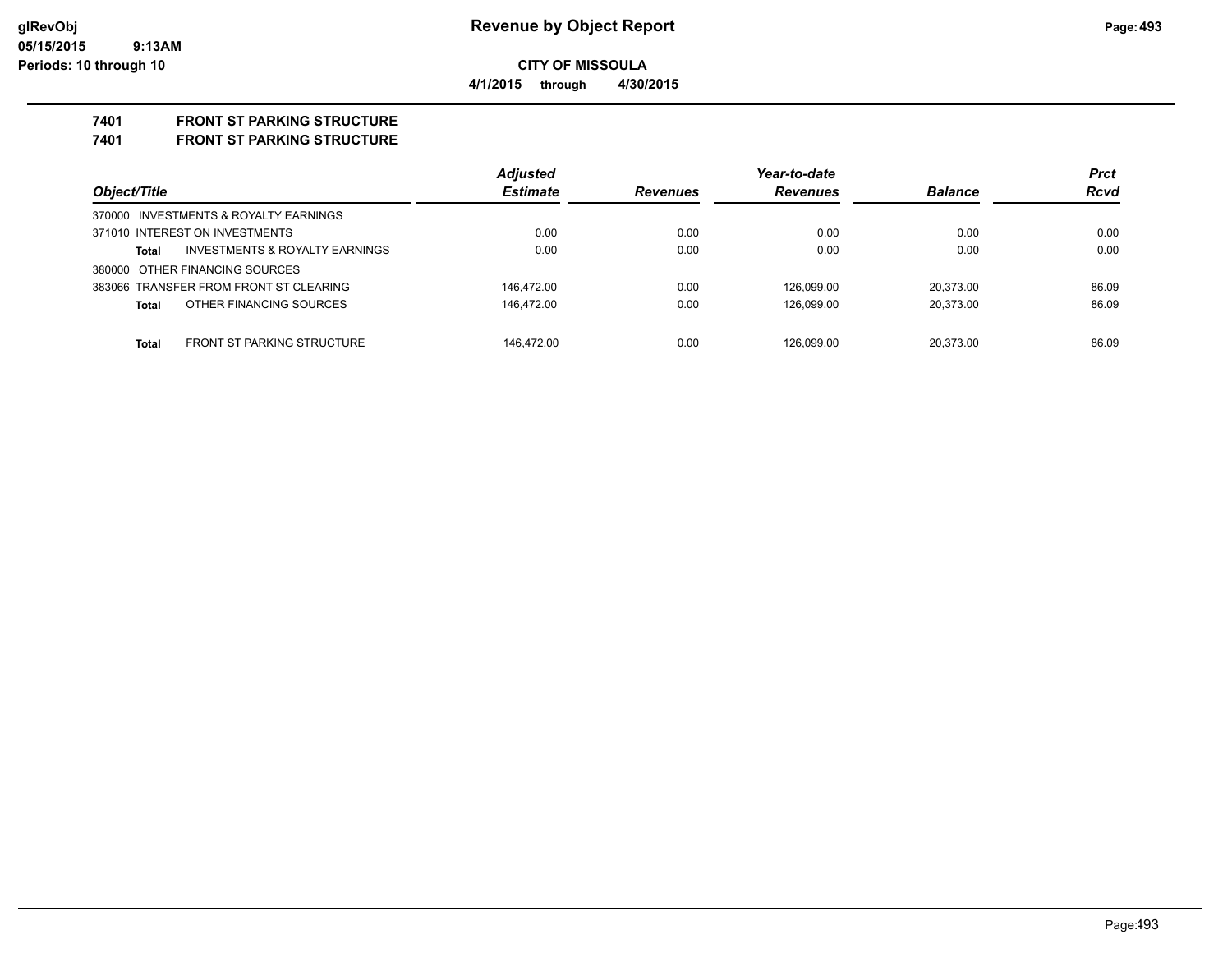**4/1/2015 through 4/30/2015**

# **7401 FRONT ST PARKING STRUCTURE**

| Object/Title                                      | <b>Adjusted</b><br><b>Estimate</b> | <b>Revenues</b> | Year-to-date<br><b>Revenues</b> | <b>Balance</b> | <b>Prct</b><br><b>Rcvd</b> |
|---------------------------------------------------|------------------------------------|-----------------|---------------------------------|----------------|----------------------------|
| 370000 INVESTMENTS & ROYALTY EARNINGS             |                                    |                 |                                 |                |                            |
| 371010 INTEREST ON INVESTMENTS                    | 0.00                               | 0.00            | 0.00                            | 0.00           | 0.00                       |
| INVESTMENTS & ROYALTY EARNINGS<br><b>Total</b>    | 0.00                               | 0.00            | 0.00                            | 0.00           | 0.00                       |
| 380000 OTHER FINANCING SOURCES                    |                                    |                 |                                 |                |                            |
| 383066 TRANSFER FROM FRONT ST CLEARING            | 146.472.00                         | 0.00            | 126.099.00                      | 20.373.00      | 86.09                      |
| OTHER FINANCING SOURCES<br><b>Total</b>           | 146,472.00                         | 0.00            | 126,099.00                      | 20.373.00      | 86.09                      |
|                                                   |                                    |                 |                                 |                |                            |
| <b>FRONT ST PARKING STRUCTURE</b><br><b>Total</b> | 146.472.00                         | 0.00            | 126.099.00                      | 20.373.00      | 86.09                      |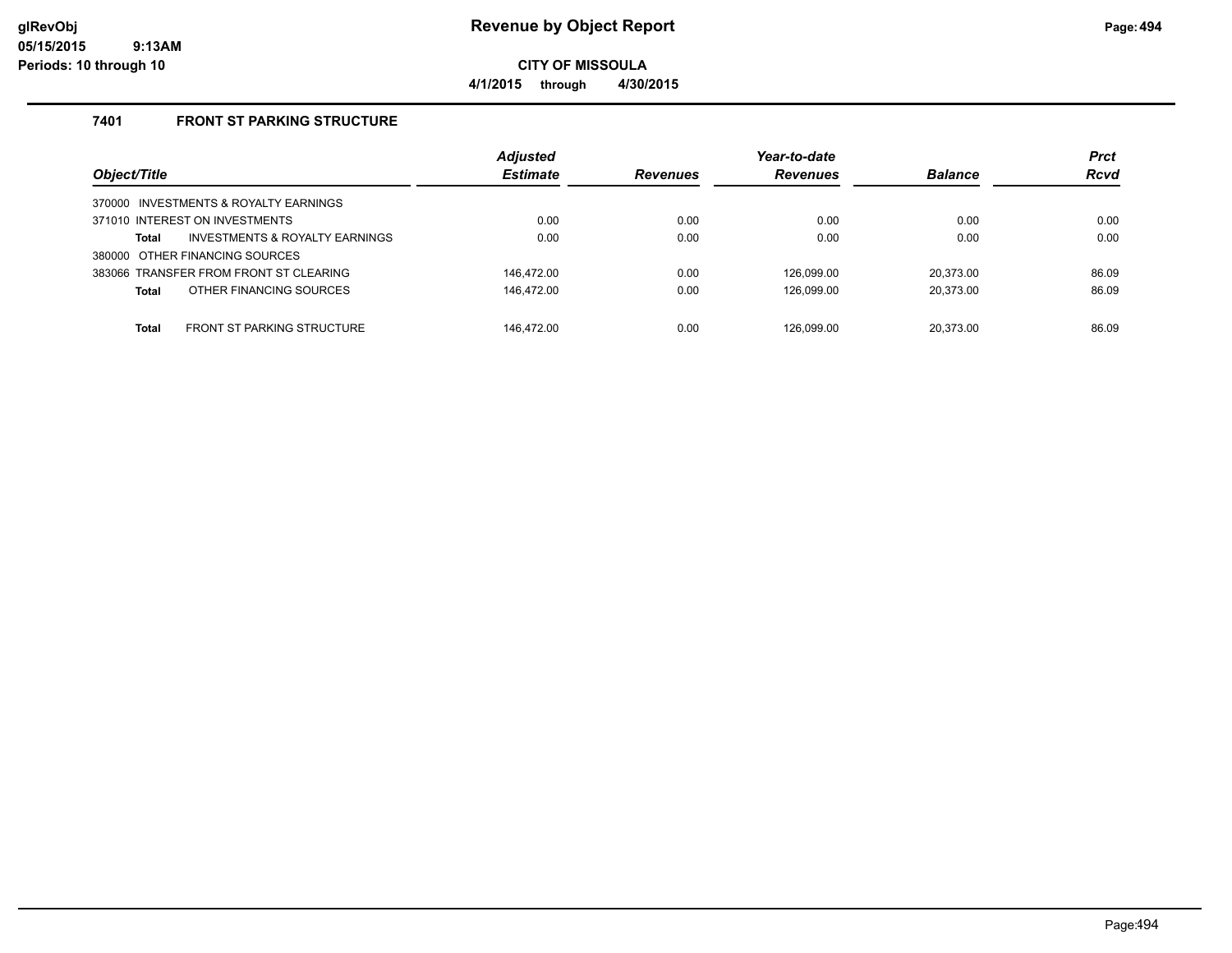**4/1/2015 through 4/30/2015**

# **7402 FRONT ST SUBORDINATE LIEN NOTE**

**7402 FRONT ST SUBORDINATE LIEN NOTE**

|                                                     | <b>Adjusted</b> |                 | Year-to-date    |                | <b>Prct</b> |
|-----------------------------------------------------|-----------------|-----------------|-----------------|----------------|-------------|
| Object/Title                                        | <b>Estimate</b> | <b>Revenues</b> | <b>Revenues</b> | <b>Balance</b> | <b>Rcvd</b> |
| <b>INTERGOVERNMENTAL REVENUES</b><br>330000         |                 |                 |                 |                |             |
| 338001 EXCESS PLEDGED TAX INCREMENT RETURNED        | 0.00            | 0.00            | 0.00            | 0.00           | 0.00        |
| INTERGOVERNMENTAL REVENUES<br>Total                 | 0.00            | 0.00            | 0.00            | 0.00           | 0.00        |
| <b>INVESTMENTS &amp; ROYALTY EARNINGS</b><br>370000 |                 |                 |                 |                |             |
| 371010 INTEREST ON INVESTMENTS                      | 0.00            | 0.00            | 0.00            | 0.00           | 0.00        |
| INVESTMENTS & ROYALTY EARNINGS<br>Total             | 0.00            | 0.00            | 0.00            | 0.00           | 0.00        |
| 380000 OTHER FINANCING SOURCES                      |                 |                 |                 |                |             |
| 383066 TRANSFER FROM FRONT ST CLEARING              | 142,631.00      | 4.970.97        | 133,678.97      | 8,952.03       | 93.72       |
| 383067 TRANSFER FROM FSPS                           | 0.00            | 0.00            | 0.00            | 0.00           | 0.00        |
| OTHER FINANCING SOURCES<br>Total                    | 142.631.00      | 4.970.97        | 133.678.97      | 8.952.03       | 93.72       |
| FRONT ST SUBORDINATE LIEN NOTE<br>Total             | 142.631.00      | 4.970.97        | 133.678.97      | 8.952.03       | 93.72       |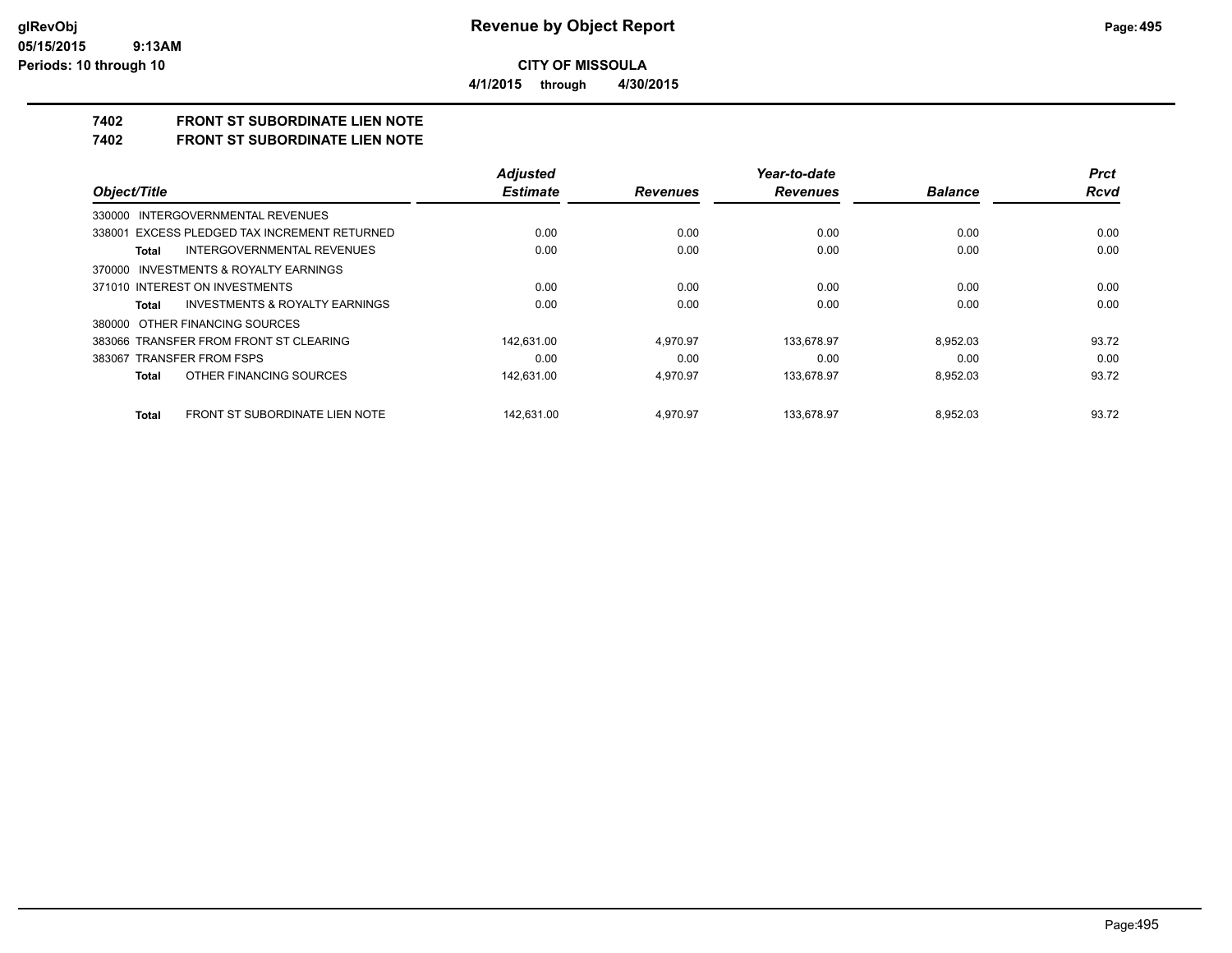**4/1/2015 through 4/30/2015**

# **7402 FRONT ST SUBORDINATE LIEN NOTE**

|                                                | <b>Adjusted</b> |                 | Year-to-date    |                | <b>Prct</b> |
|------------------------------------------------|-----------------|-----------------|-----------------|----------------|-------------|
| Object/Title                                   | <b>Estimate</b> | <b>Revenues</b> | <b>Revenues</b> | <b>Balance</b> | <b>Rcvd</b> |
| INTERGOVERNMENTAL REVENUES<br>330000           |                 |                 |                 |                |             |
| 338001 EXCESS PLEDGED TAX INCREMENT RETURNED   | 0.00            | 0.00            | 0.00            | 0.00           | 0.00        |
| INTERGOVERNMENTAL REVENUES<br>Total            | 0.00            | 0.00            | 0.00            | 0.00           | 0.00        |
| INVESTMENTS & ROYALTY EARNINGS<br>370000       |                 |                 |                 |                |             |
| 371010 INTEREST ON INVESTMENTS                 | 0.00            | 0.00            | 0.00            | 0.00           | 0.00        |
| INVESTMENTS & ROYALTY EARNINGS<br>Total        | 0.00            | 0.00            | 0.00            | 0.00           | 0.00        |
| 380000 OTHER FINANCING SOURCES                 |                 |                 |                 |                |             |
| 383066 TRANSFER FROM FRONT ST CLEARING         | 142.631.00      | 4.970.97        | 133.678.97      | 8.952.03       | 93.72       |
| 383067 TRANSFER FROM FSPS                      | 0.00            | 0.00            | 0.00            | 0.00           | 0.00        |
| OTHER FINANCING SOURCES<br>Total               | 142,631.00      | 4.970.97        | 133,678.97      | 8.952.03       | 93.72       |
| FRONT ST SUBORDINATE LIEN NOTE<br><b>Total</b> | 142.631.00      | 4.970.97        | 133.678.97      | 8.952.03       | 93.72       |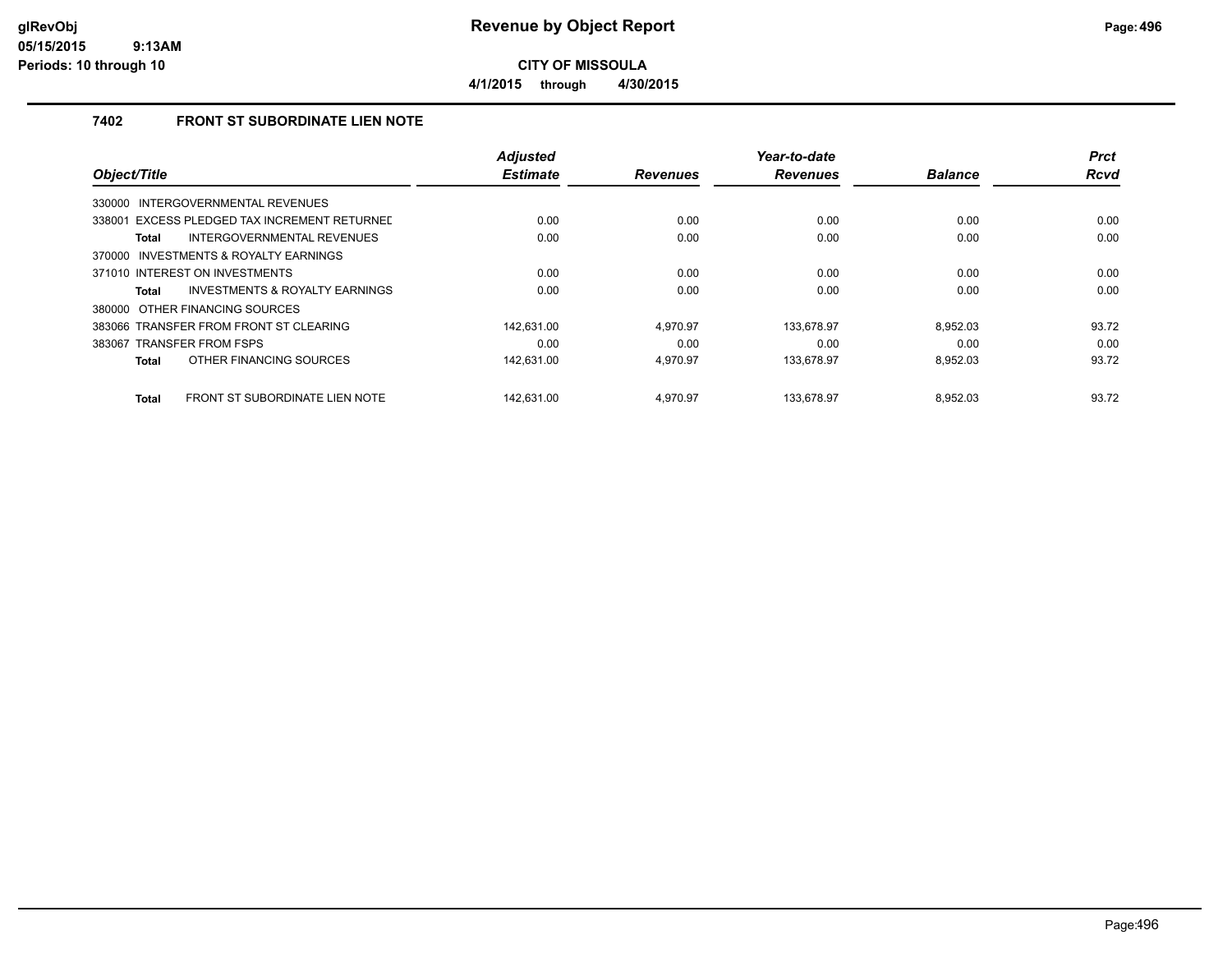**4/1/2015 through 4/30/2015**

# **7447 COURT COLLECTED PARKING FINES**

**7447 COURT COLLECTED PARKING FINES**

|                                                | <b>Adjusted</b> |                 | Year-to-date    |                | <b>Prct</b> |
|------------------------------------------------|-----------------|-----------------|-----------------|----------------|-------------|
| Object/Title                                   | <b>Estimate</b> | <b>Revenues</b> | <b>Revenues</b> | <b>Balance</b> | <b>Rcvd</b> |
| 350000 FINES & FORFEITURES                     |                 |                 |                 |                |             |
| 352002 PARKING FINES                           | 0.00            | 0.00            | 320.00          | $-320.00$      | 0.00        |
| <b>FINES &amp; FORFEITURES</b><br><b>Total</b> | 0.00            | 0.00            | 320.00          | $-320.00$      | 0.00        |
| 370000 INVESTMENTS & ROYALTY EARNINGS          |                 |                 |                 |                |             |
| 371010 INTEREST ON INVESTMENTS                 | 0.00            | 0.00            | 0.00            | 0.00           | 0.00        |
| INVESTMENTS & ROYALTY EARNINGS<br><b>Total</b> | 0.00            | 0.00            | 0.00            | 0.00           | 0.00        |
|                                                |                 |                 |                 |                |             |
| COURT COLLECTED PARKING FINES<br><b>Total</b>  | 0.00            | 0.00            | 320.00          | $-320.00$      | 0.00        |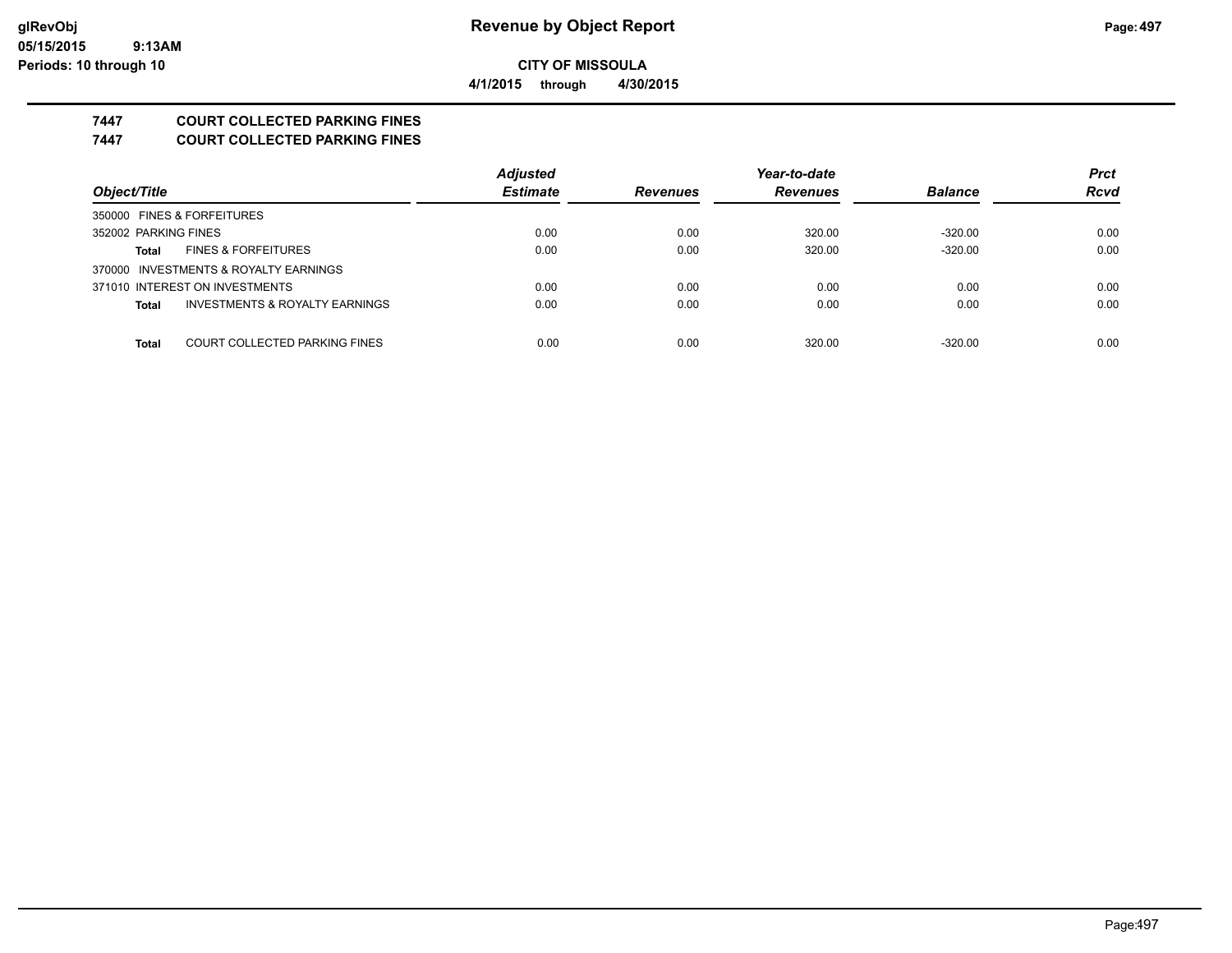**4/1/2015 through 4/30/2015**

# **7447 COURT COLLECTED PARKING FINES**

| Object/Title                                              | <b>Adjusted</b><br><b>Estimate</b> | <b>Revenues</b> | Year-to-date<br><b>Revenues</b> | <b>Balance</b> | <b>Prct</b><br><b>Rcvd</b> |
|-----------------------------------------------------------|------------------------------------|-----------------|---------------------------------|----------------|----------------------------|
| 350000 FINES & FORFEITURES                                |                                    |                 |                                 |                |                            |
| 352002 PARKING FINES                                      | 0.00                               | 0.00            | 320.00                          | $-320.00$      | 0.00                       |
| <b>FINES &amp; FORFEITURES</b><br>Total                   | 0.00                               | 0.00            | 320.00                          | $-320.00$      | 0.00                       |
| 370000 INVESTMENTS & ROYALTY EARNINGS                     |                                    |                 |                                 |                |                            |
| 371010 INTEREST ON INVESTMENTS                            | 0.00                               | 0.00            | 0.00                            | 0.00           | 0.00                       |
| <b>INVESTMENTS &amp; ROYALTY EARNINGS</b><br><b>Total</b> | 0.00                               | 0.00            | 0.00                            | 0.00           | 0.00                       |
|                                                           |                                    |                 |                                 |                |                            |
| COURT COLLECTED PARKING FINES<br><b>Total</b>             | 0.00                               | 0.00            | 320.00                          | $-320.00$      | 0.00                       |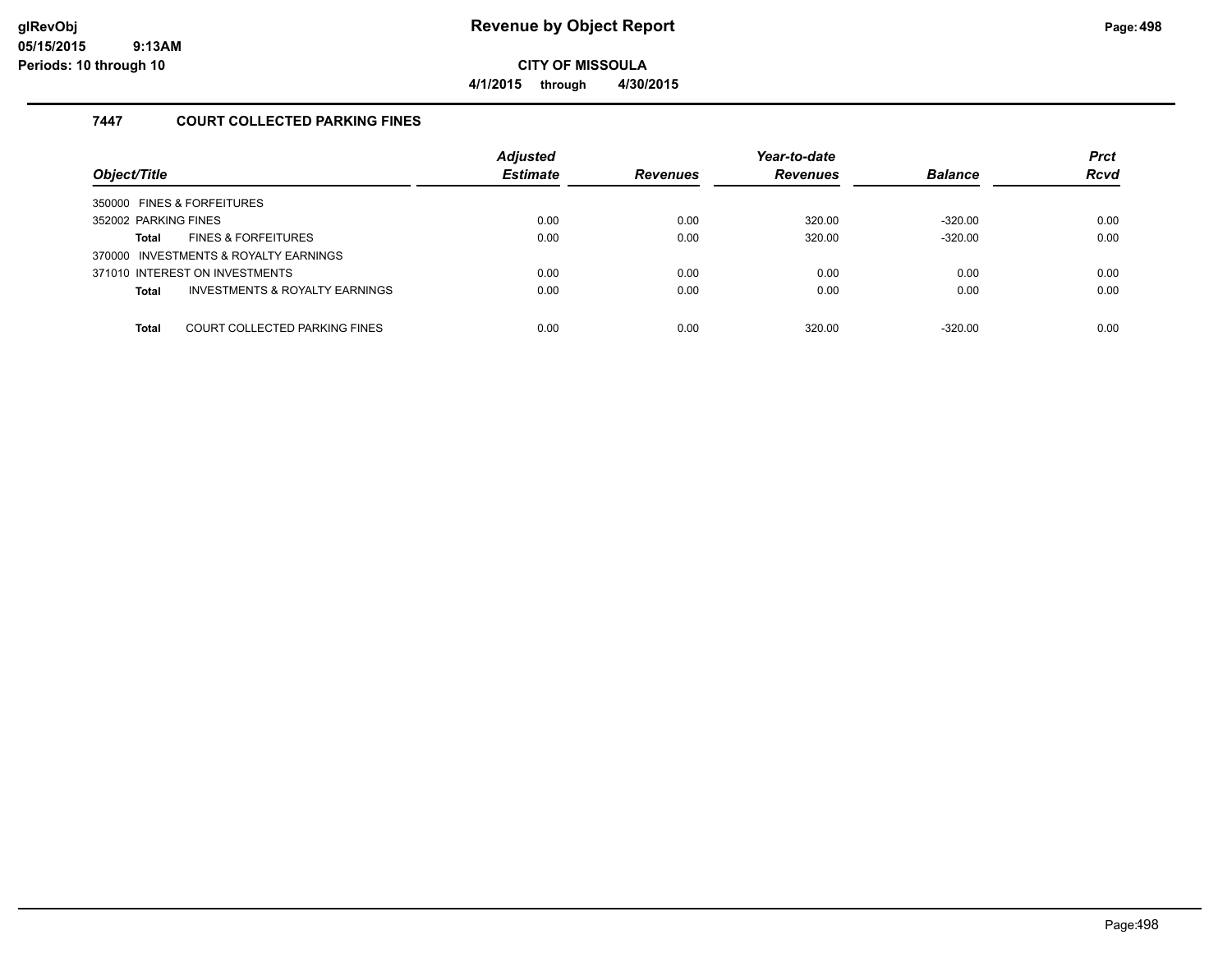**4/1/2015 through 4/30/2015**

**7458 COURT SURCHARGE**

**7458 COURT SURCHARGE**

|                                                    | <b>Adjusted</b> |                 | Year-to-date    |                | <b>Prct</b> |
|----------------------------------------------------|-----------------|-----------------|-----------------|----------------|-------------|
| Object/Title                                       | <b>Estimate</b> | <b>Revenues</b> | <b>Revenues</b> | <b>Balance</b> | <b>Rcvd</b> |
| 350000 FINES & FORFEITURES                         |                 |                 |                 |                |             |
| 351032 SURCHARGE ON FINES                          | 0.00            | $-10.630.65$    | 0.00            | 0.00           | 0.00        |
| <b>FINES &amp; FORFEITURES</b><br>Total            | 0.00            | $-10.630.65$    | 0.00            | 0.00           | 0.00        |
| 370000 INVESTMENTS & ROYALTY EARNINGS              |                 |                 |                 |                |             |
| 371010 INTEREST ON INVESTMENTS                     | 0.00            | 0.00            | 0.00            | 0.00           | 0.00        |
| 371020 GAIN/LOSS IN MARKET VALUE OF INVESTMENTS    | 0.00            | 0.00            | 0.00            | 0.00           | 0.00        |
| <b>INVESTMENTS &amp; ROYALTY EARNINGS</b><br>Total | 0.00            | 0.00            | 0.00            | 0.00           | 0.00        |
|                                                    |                 |                 |                 |                |             |
| <b>COURT SURCHARGE</b><br>Total                    | 0.00            | $-10.630.65$    | 0.00            | 0.00           | 0.00        |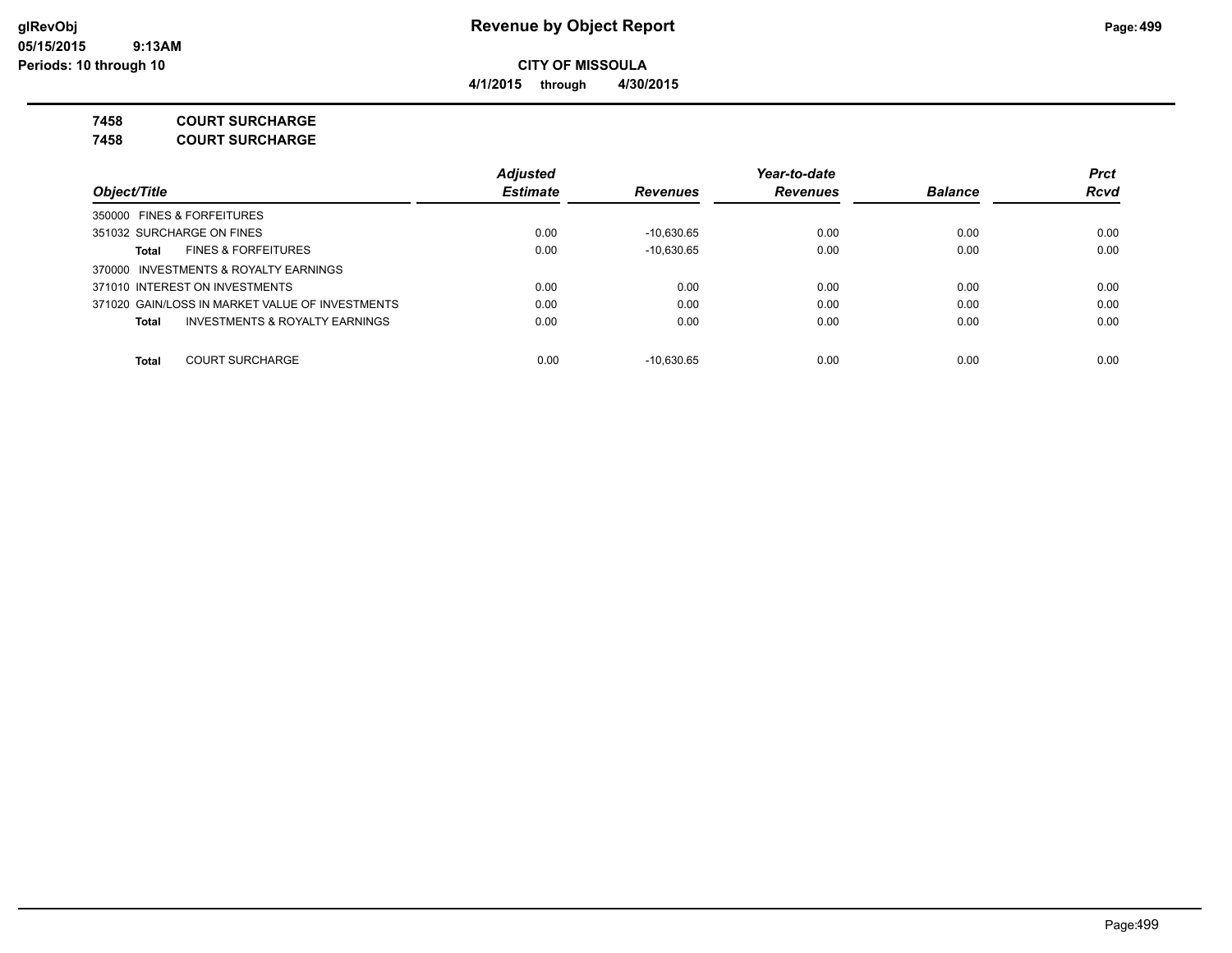**4/1/2015 through 4/30/2015**

### **7458 COURT SURCHARGE**

| Object/Title                                   | <b>Adjusted</b><br><b>Estimate</b> | <b>Revenues</b> | Year-to-date<br><b>Revenues</b> | <b>Balance</b> | <b>Prct</b><br><b>Rcvd</b> |
|------------------------------------------------|------------------------------------|-----------------|---------------------------------|----------------|----------------------------|
| 350000 FINES & FORFEITURES                     |                                    |                 |                                 |                |                            |
| 351032 SURCHARGE ON FINES                      | 0.00                               | $-10.630.65$    | 0.00                            | 0.00           | 0.00                       |
| <b>FINES &amp; FORFEITURES</b><br>Total        | 0.00                               | $-10,630.65$    | 0.00                            | 0.00           | 0.00                       |
| 370000 INVESTMENTS & ROYALTY EARNINGS          |                                    |                 |                                 |                |                            |
| 371010 INTEREST ON INVESTMENTS                 | 0.00                               | 0.00            | 0.00                            | 0.00           | 0.00                       |
| 371020 GAIN/LOSS IN MARKET VALUE OF INVESTMENT | 0.00                               | 0.00            | 0.00                            | 0.00           | 0.00                       |
| INVESTMENTS & ROYALTY EARNINGS<br><b>Total</b> | 0.00                               | 0.00            | 0.00                            | 0.00           | 0.00                       |
|                                                |                                    |                 |                                 |                |                            |
| <b>Total</b><br><b>COURT SURCHARGE</b>         | 0.00                               | $-10.630.65$    | 0.00                            | 0.00           | 0.00                       |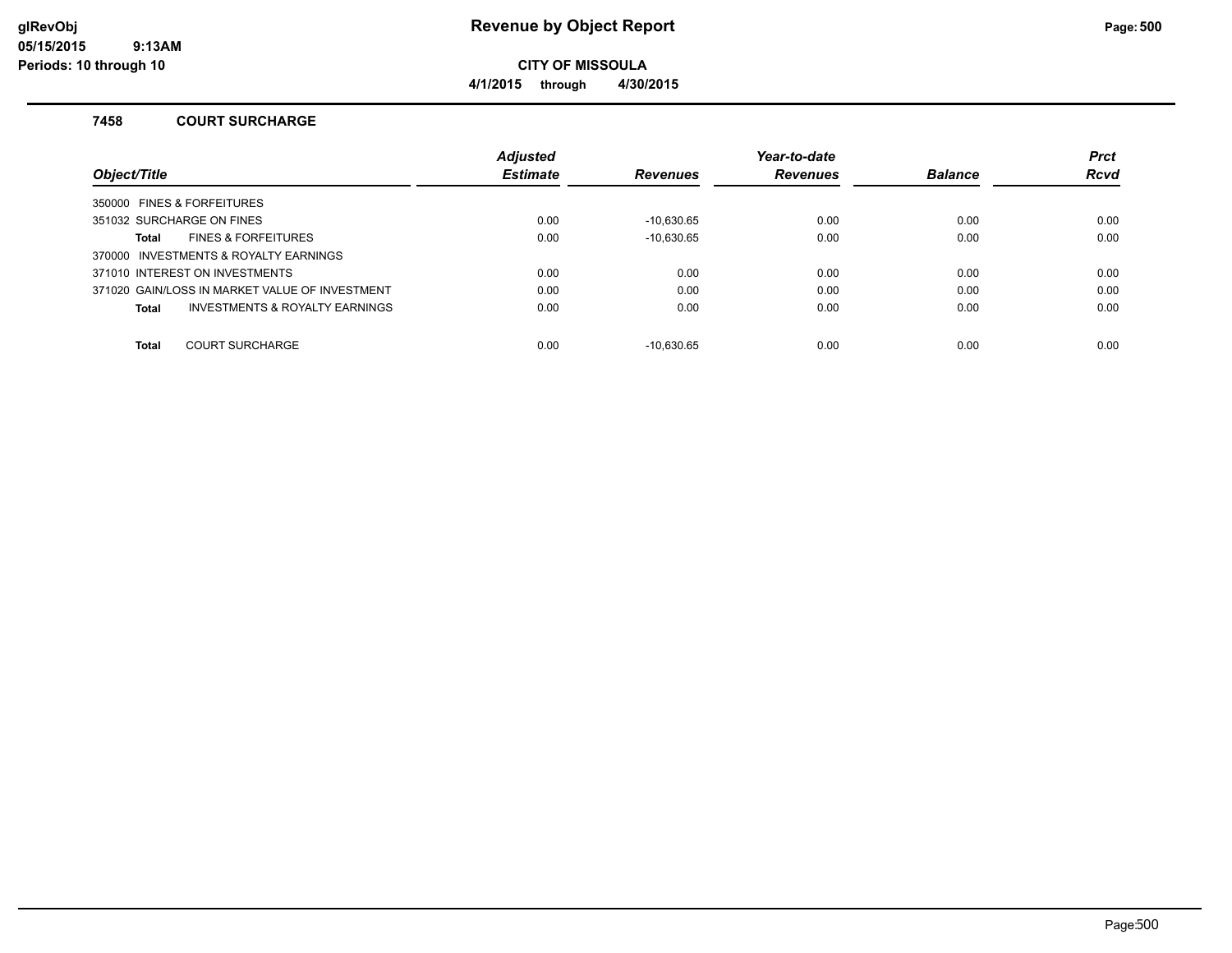**4/1/2015 through 4/30/2015**

**7469 PUBLIC DEFENDER FEES**

**7469 PUBLIC DEFENDER FEES**

|                                                    | <b>Adjusted</b> |                 | Year-to-date    |                | <b>Prct</b> |
|----------------------------------------------------|-----------------|-----------------|-----------------|----------------|-------------|
| Object/Title                                       | <b>Estimate</b> | <b>Revenues</b> | <b>Revenues</b> | <b>Balance</b> | <b>Rcvd</b> |
| 350000 FINES & FORFEITURES                         |                 |                 |                 |                |             |
| 351032 SURCHARGE ON FINES                          | 0.00            | 0.00            | 0.00            | 0.00           | 0.00        |
| 351033 PUBLIC DEFENDER FEES                        | 0.00            | $-635.00$       | 0.00            | 0.00           | 0.00        |
| <b>FINES &amp; FORFEITURES</b><br>Total            | 0.00            | $-635.00$       | 0.00            | 0.00           | 0.00        |
| 370000 INVESTMENTS & ROYALTY EARNINGS              |                 |                 |                 |                |             |
| 371010 INTEREST ON INVESTMENTS                     | 0.00            | 0.00            | 0.00            | 0.00           | 0.00        |
| 371020 GAIN/LOSS IN MARKET VALUE OF INVESTMENTS    | 0.00            | 0.00            | 0.00            | 0.00           | 0.00        |
| <b>INVESTMENTS &amp; ROYALTY EARNINGS</b><br>Total | 0.00            | 0.00            | 0.00            | 0.00           | 0.00        |
| PUBLIC DEFENDER FEES<br>Total                      | 0.00            | $-635.00$       | 0.00            | 0.00           | 0.00        |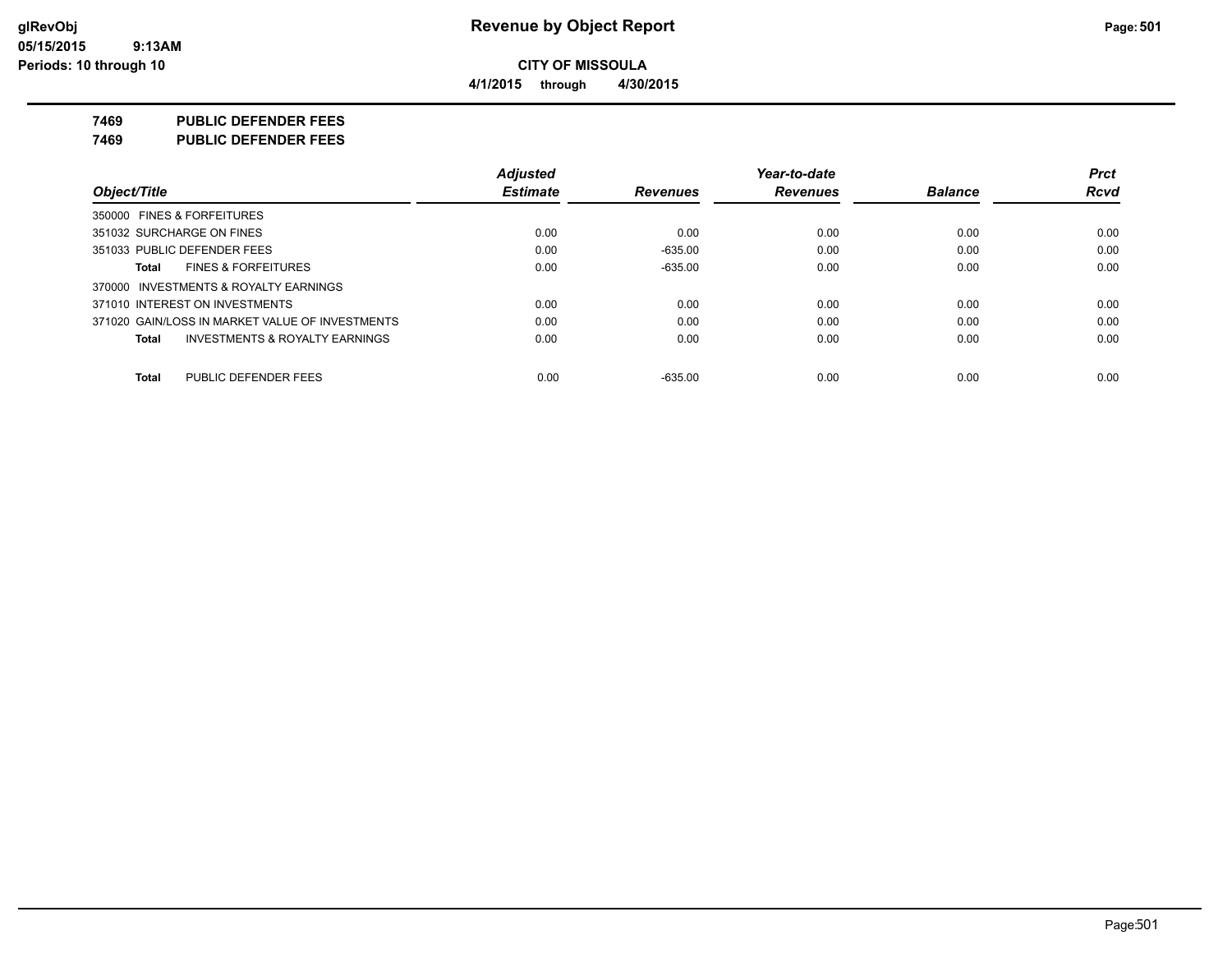**4/1/2015 through 4/30/2015**

# **7469 PUBLIC DEFENDER FEES**

|                                                | <b>Adjusted</b> |                 | Year-to-date    |                | <b>Prct</b> |
|------------------------------------------------|-----------------|-----------------|-----------------|----------------|-------------|
| Object/Title                                   | <b>Estimate</b> | <b>Revenues</b> | <b>Revenues</b> | <b>Balance</b> | <b>Rcvd</b> |
| 350000 FINES & FORFEITURES                     |                 |                 |                 |                |             |
| 351032 SURCHARGE ON FINES                      | 0.00            | 0.00            | 0.00            | 0.00           | 0.00        |
| 351033 PUBLIC DEFENDER FEES                    | 0.00            | $-635.00$       | 0.00            | 0.00           | 0.00        |
| <b>FINES &amp; FORFEITURES</b><br>Total        | 0.00            | $-635.00$       | 0.00            | 0.00           | 0.00        |
| 370000 INVESTMENTS & ROYALTY EARNINGS          |                 |                 |                 |                |             |
| 371010 INTEREST ON INVESTMENTS                 | 0.00            | 0.00            | 0.00            | 0.00           | 0.00        |
| 371020 GAIN/LOSS IN MARKET VALUE OF INVESTMENT | 0.00            | 0.00            | 0.00            | 0.00           | 0.00        |
| INVESTMENTS & ROYALTY EARNINGS<br>Total        | 0.00            | 0.00            | 0.00            | 0.00           | 0.00        |
| PUBLIC DEFENDER FEES<br><b>Total</b>           | 0.00            | $-635.00$       | 0.00            | 0.00           | 0.00        |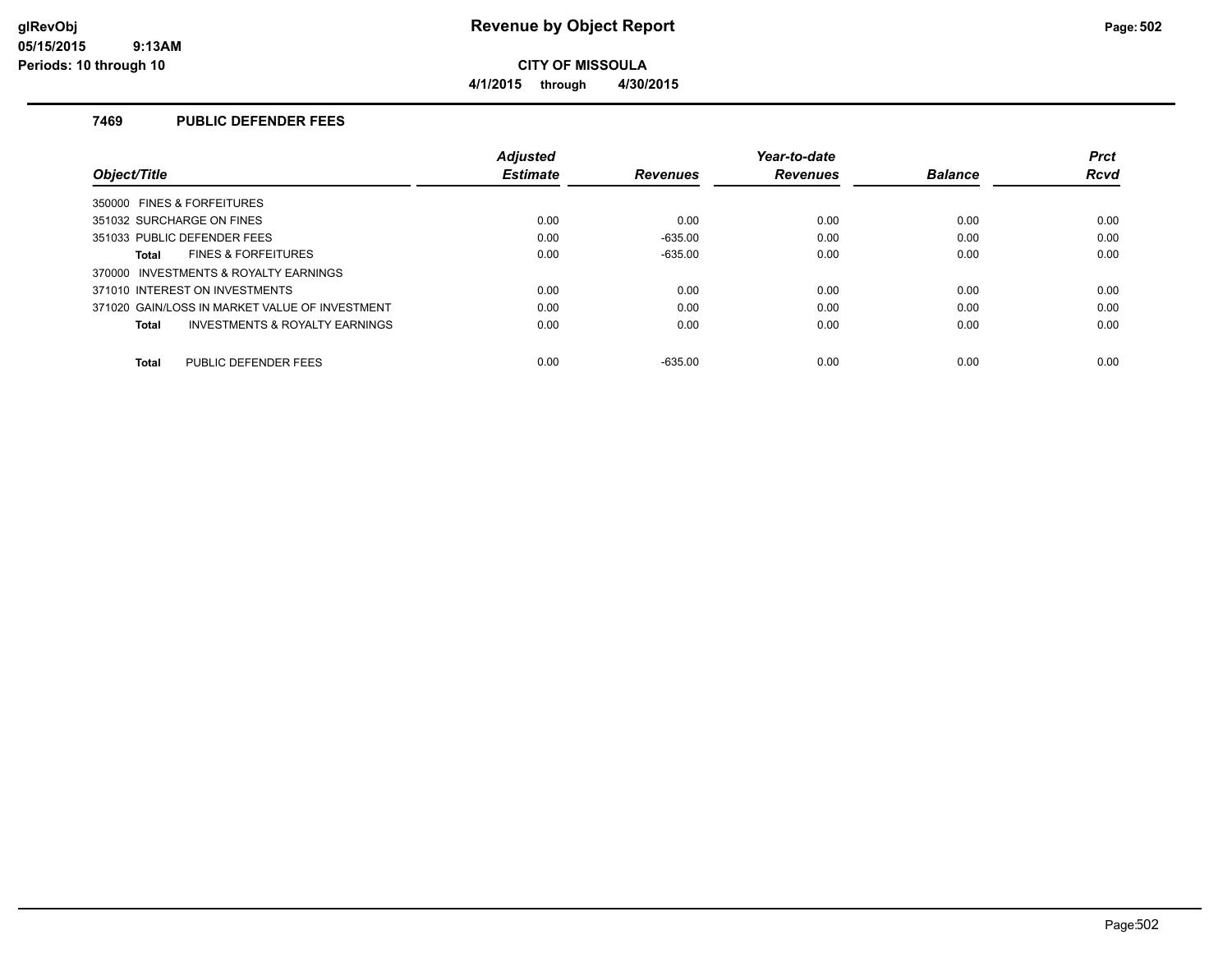**4/1/2015 through 4/30/2015**

**7900 PAYROLL CLEARING FUND 7900 PAYROLL CLEARING FUND**

|                                                 | <b>Adjusted</b> |          | Year-to-date    |                | Prct |
|-------------------------------------------------|-----------------|----------|-----------------|----------------|------|
| Object/Title                                    | <b>Estimate</b> | Revenues | <b>Revenues</b> | <b>Balance</b> | Rcvd |
| 370000 INVESTMENTS & ROYALTY EARNINGS           |                 |          |                 |                |      |
| 371010 INTEREST ON INVESTMENTS                  | 0.00            | 0.00     | 0.00            | 0.00           | 0.00 |
| 371020 GAIN/LOSS IN MARKET VALUE OF INVESTMENTS | 0.00            | 0.00     | 0.00            | 0.00           | 0.00 |
| INVESTMENTS & ROYALTY EARNINGS<br>Total         | 0.00            | 0.00     | 0.00            | 0.00           | 0.00 |
|                                                 |                 |          |                 |                |      |
| PAYROLL CLEARING FUND<br>Total                  | 0.00            | 0.00     | 0.00            | 0.00           | 0.00 |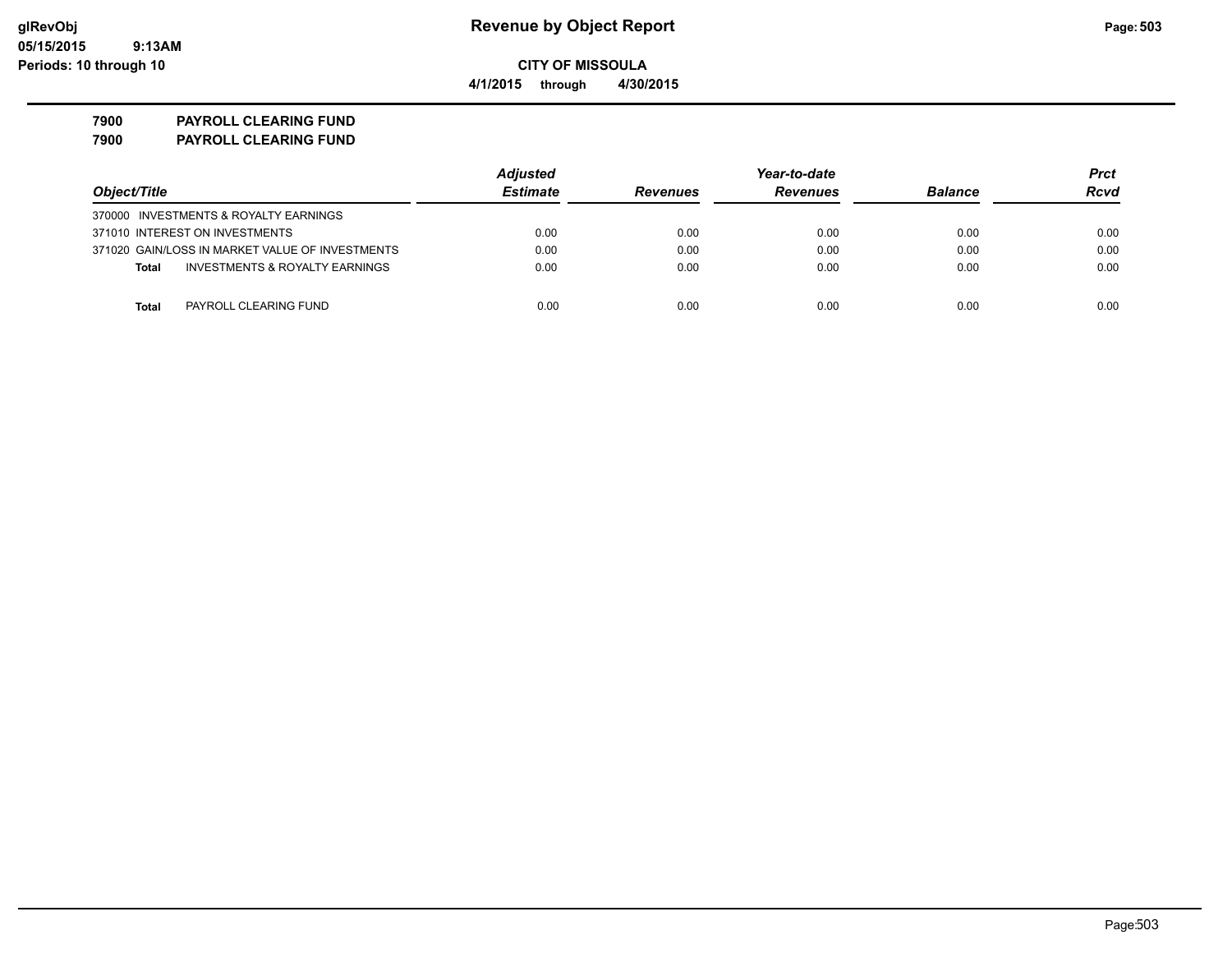**4/1/2015 through 4/30/2015**

# **7900 PAYROLL CLEARING FUND**

| Object/Title                                   |                                           | <b>Adjusted</b><br><b>Estimate</b> | <b>Revenues</b> | Year-to-date<br><b>Revenues</b> | <b>Balance</b> | <b>Prct</b><br>Rcvd |
|------------------------------------------------|-------------------------------------------|------------------------------------|-----------------|---------------------------------|----------------|---------------------|
| 370000 INVESTMENTS & ROYALTY EARNINGS          |                                           |                                    |                 |                                 |                |                     |
| 371010 INTEREST ON INVESTMENTS                 |                                           | 0.00                               | 0.00            | 0.00                            | 0.00           | 0.00                |
| 371020 GAIN/LOSS IN MARKET VALUE OF INVESTMENT |                                           | 0.00                               | 0.00            | 0.00                            | 0.00           | 0.00                |
| <b>Total</b>                                   | <b>INVESTMENTS &amp; ROYALTY EARNINGS</b> | 0.00                               | 0.00            | 0.00                            | 0.00           | 0.00                |
|                                                |                                           |                                    |                 |                                 |                |                     |
| Total                                          | PAYROLL CLEARING FUND                     | 0.00                               | 0.00            | 0.00                            | 0.00           | 0.00                |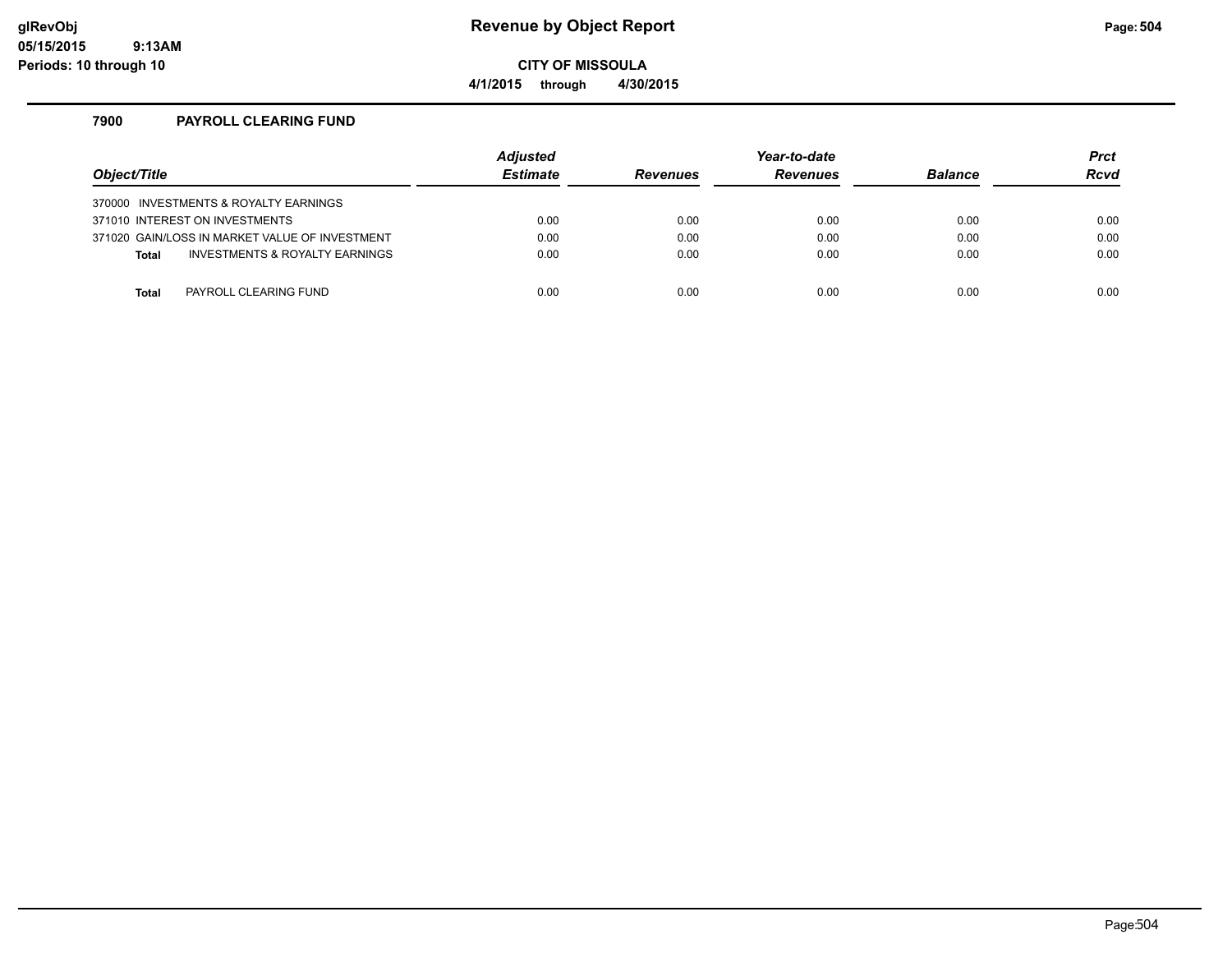**4/1/2015 through 4/30/2015**

**7903 COUNTY CLEARING**

**7903 COUNTY CLEARING**

|                                                    | <b>Adjusted</b> |                 | Year-to-date    |                | <b>Prct</b> |
|----------------------------------------------------|-----------------|-----------------|-----------------|----------------|-------------|
| Object/Title                                       | <b>Estimate</b> | <b>Revenues</b> | <b>Revenues</b> | <b>Balance</b> | <b>Rcvd</b> |
| 320000 LICENSES & PERMITS                          |                 |                 |                 |                |             |
| 323030 ANIMAL LICENSES                             | 0.00            | 949.00          | 6.781.00        | $-6,781.00$    | 0.00        |
| LICENSES & PERMITS<br>Total                        | 0.00            | 949.00          | 6.781.00        | $-6.781.00$    | 0.00        |
| 360000 MISCELLANEOUS REVENUES                      |                 |                 |                 |                |             |
| 360010 MISCELLANEOUS                               | 0.00            | 0.00            | 0.00            | 0.00           | 0.00        |
| MISCELLANEOUS REVENUES<br>Total                    | 0.00            | 0.00            | 0.00            | 0.00           | 0.00        |
| 370000 INVESTMENTS & ROYALTY EARNINGS              |                 |                 |                 |                |             |
| 371010 INTEREST ON INVESTMENTS                     | 0.00            | 0.00            | 0.00            | 0.00           | 0.00        |
| 371020 GAIN/LOSS IN MARKET VALUE OF INVESTMENTS    | 0.00            | 0.00            | 0.00            | 0.00           | 0.00        |
| <b>INVESTMENTS &amp; ROYALTY EARNINGS</b><br>Total | 0.00            | 0.00            | 0.00            | 0.00           | 0.00        |
| <b>COUNTY CLEARING</b><br><b>Total</b>             | 0.00            | 949.00          | 6.781.00        | $-6.781.00$    | 0.00        |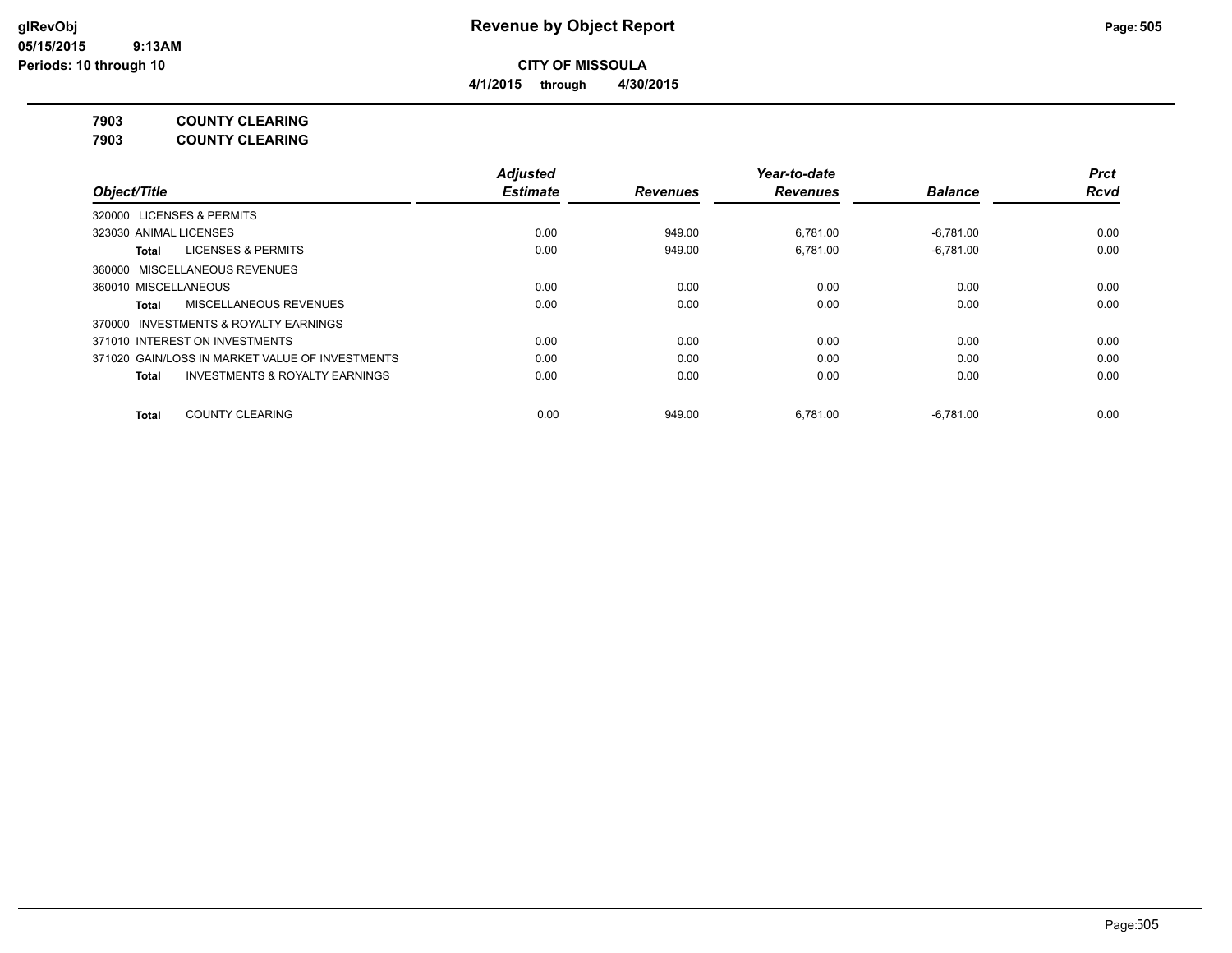**4/1/2015 through 4/30/2015**

#### **7903 COUNTY CLEARING**

|                                                    | <b>Adjusted</b> |                 | Year-to-date    |                | <b>Prct</b> |
|----------------------------------------------------|-----------------|-----------------|-----------------|----------------|-------------|
| Object/Title                                       | <b>Estimate</b> | <b>Revenues</b> | <b>Revenues</b> | <b>Balance</b> | <b>Rcvd</b> |
| 320000 LICENSES & PERMITS                          |                 |                 |                 |                |             |
| 323030 ANIMAL LICENSES                             | 0.00            | 949.00          | 6.781.00        | $-6.781.00$    | 0.00        |
| <b>LICENSES &amp; PERMITS</b><br>Total             | 0.00            | 949.00          | 6.781.00        | $-6.781.00$    | 0.00        |
| 360000 MISCELLANEOUS REVENUES                      |                 |                 |                 |                |             |
| 360010 MISCELLANEOUS                               | 0.00            | 0.00            | 0.00            | 0.00           | 0.00        |
| MISCELLANEOUS REVENUES<br>Total                    | 0.00            | 0.00            | 0.00            | 0.00           | 0.00        |
| 370000 INVESTMENTS & ROYALTY EARNINGS              |                 |                 |                 |                |             |
| 371010 INTEREST ON INVESTMENTS                     | 0.00            | 0.00            | 0.00            | 0.00           | 0.00        |
| 371020 GAIN/LOSS IN MARKET VALUE OF INVESTMENT     | 0.00            | 0.00            | 0.00            | 0.00           | 0.00        |
| <b>INVESTMENTS &amp; ROYALTY EARNINGS</b><br>Total | 0.00            | 0.00            | 0.00            | 0.00           | 0.00        |
|                                                    |                 |                 |                 |                |             |
| <b>COUNTY CLEARING</b><br>Total                    | 0.00            | 949.00          | 6.781.00        | $-6.781.00$    | 0.00        |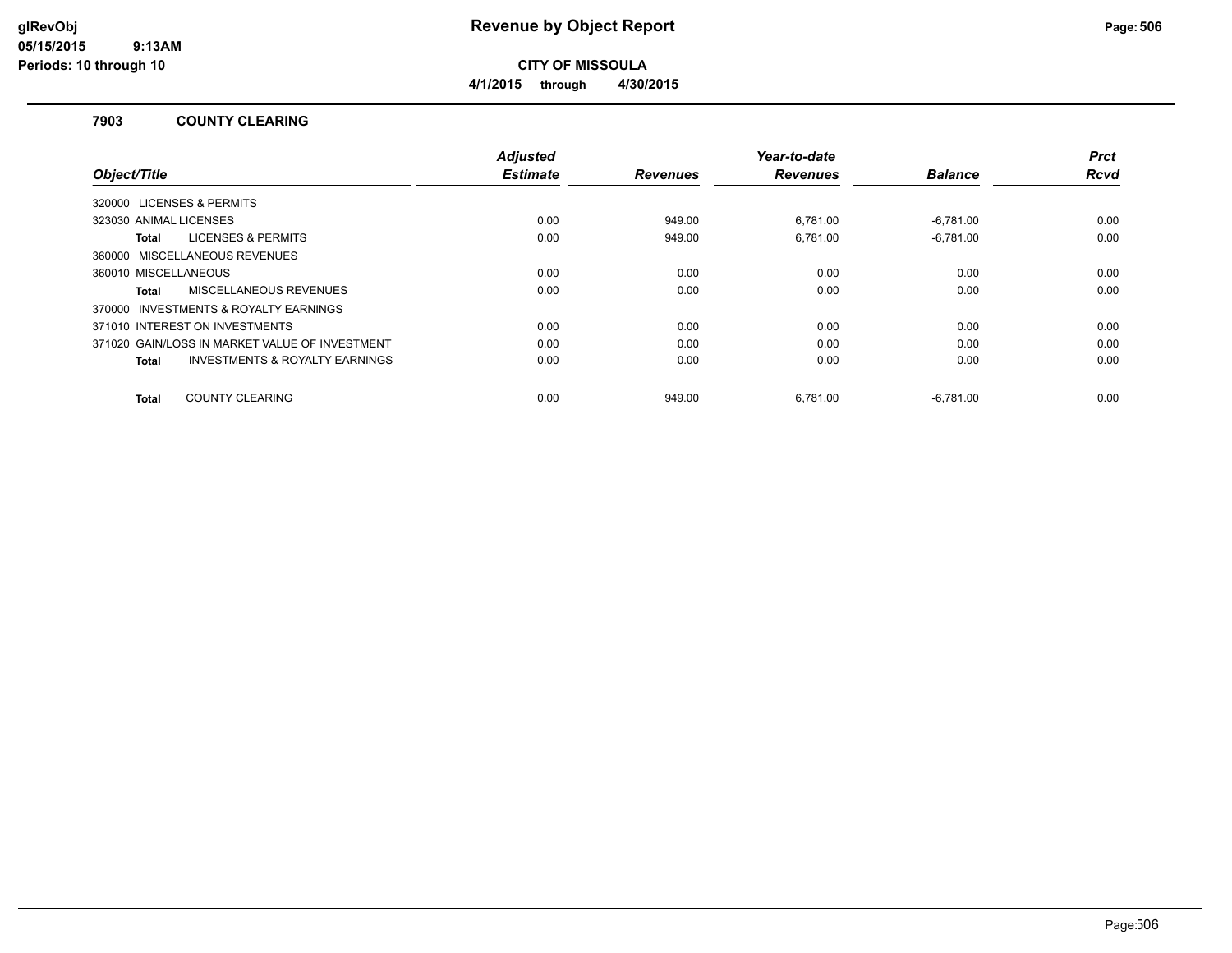**4/1/2015 through 4/30/2015**

**7904 SEWER REBATE**

**7904 SEWER REBATE**

|                                                           | <b>Adjusted</b> |                 | Year-to-date    |                | <b>Prct</b> |
|-----------------------------------------------------------|-----------------|-----------------|-----------------|----------------|-------------|
| Object/Title                                              | <b>Estimate</b> | <b>Revenues</b> | <b>Revenues</b> | <b>Balance</b> | <b>Rcvd</b> |
| 340000 CHARGES FOR SERVICES                               |                 |                 |                 |                |             |
| 343036 *** Title Not Found ***                            | 0.00            | 0.00            | 0.00            | 0.00           | 0.00        |
| <b>CHARGES FOR SERVICES</b><br>Total                      | 0.00            | 0.00            | 0.00            | 0.00           | 0.00        |
| 360000 MISCELLANEOUS REVENUES                             |                 |                 |                 |                |             |
| 360010 MISCELLANEOUS                                      | 0.00            | 0.00            | 0.00            | 0.00           | 0.00        |
| MISCELLANEOUS REVENUES<br><b>Total</b>                    | 0.00            | 0.00            | 0.00            | 0.00           | 0.00        |
| 370000 INVESTMENTS & ROYALTY EARNINGS                     |                 |                 |                 |                |             |
| 371010 INTEREST ON INVESTMENTS                            | 0.00            | 0.00            | 0.00            | 0.00           | 0.00        |
| 371020 GAIN/LOSS IN MARKET VALUE OF INVESTMENTS           | 0.00            | 0.00            | 0.00            | 0.00           | 0.00        |
| <b>INVESTMENTS &amp; ROYALTY EARNINGS</b><br><b>Total</b> | 0.00            | 0.00            | 0.00            | 0.00           | 0.00        |
| <b>SEWER REBATE</b><br><b>Total</b>                       | 0.00            | 0.00            | 0.00            | 0.00           | 0.00        |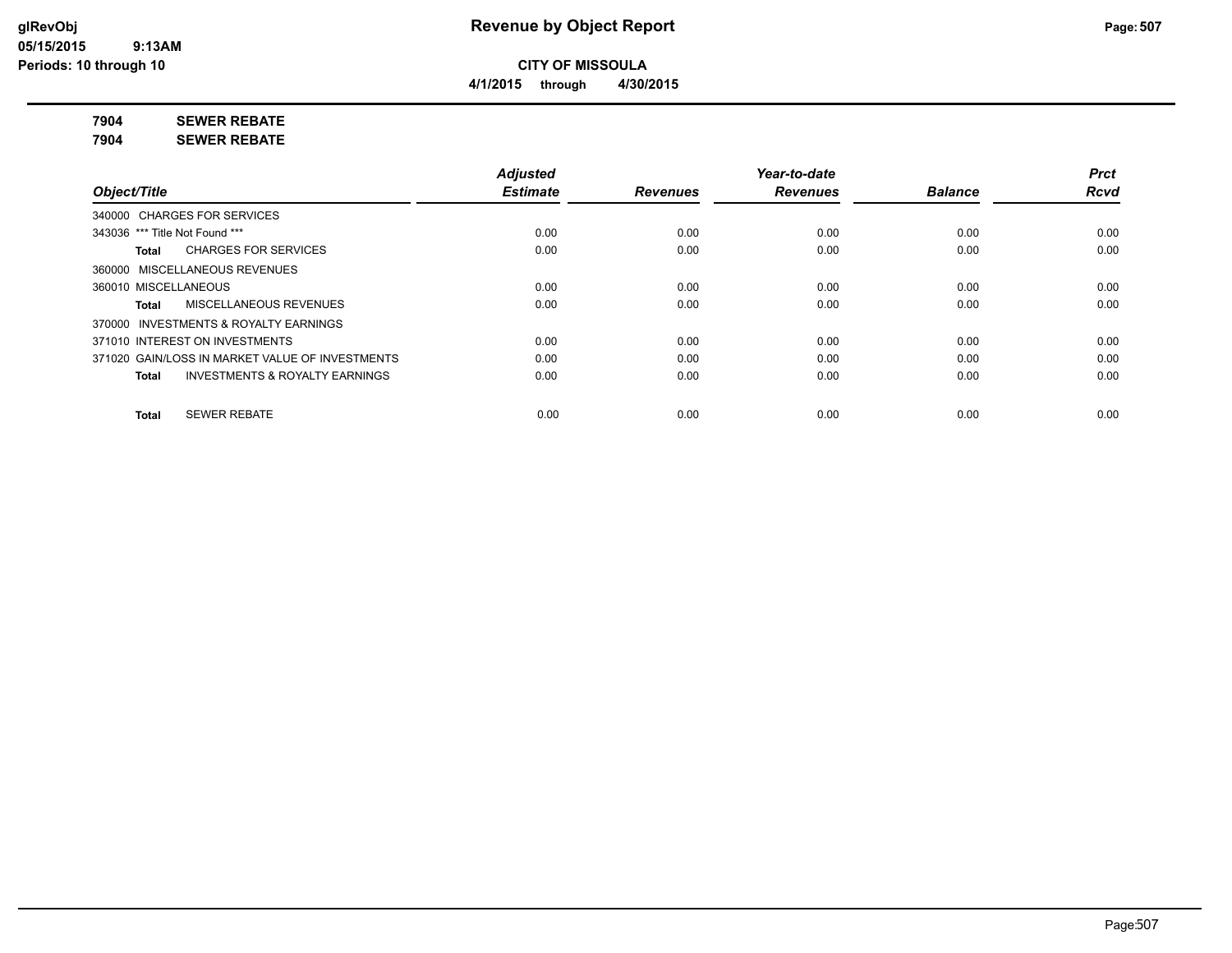**4/1/2015 through 4/30/2015**

#### **7904 SEWER REBATE**

|                                                    | <b>Adjusted</b> |                 | Year-to-date    |                | <b>Prct</b> |
|----------------------------------------------------|-----------------|-----------------|-----------------|----------------|-------------|
| Object/Title                                       | <b>Estimate</b> | <b>Revenues</b> | <b>Revenues</b> | <b>Balance</b> | <b>Rcvd</b> |
| 340000 CHARGES FOR SERVICES                        |                 |                 |                 |                |             |
| 343036 *** Title Not Found ***                     | 0.00            | 0.00            | 0.00            | 0.00           | 0.00        |
| <b>CHARGES FOR SERVICES</b><br>Total               | 0.00            | 0.00            | 0.00            | 0.00           | 0.00        |
| 360000 MISCELLANEOUS REVENUES                      |                 |                 |                 |                |             |
| 360010 MISCELLANEOUS                               | 0.00            | 0.00            | 0.00            | 0.00           | 0.00        |
| MISCELLANEOUS REVENUES<br>Total                    | 0.00            | 0.00            | 0.00            | 0.00           | 0.00        |
| 370000 INVESTMENTS & ROYALTY EARNINGS              |                 |                 |                 |                |             |
| 371010 INTEREST ON INVESTMENTS                     | 0.00            | 0.00            | 0.00            | 0.00           | 0.00        |
| 371020 GAIN/LOSS IN MARKET VALUE OF INVESTMENT     | 0.00            | 0.00            | 0.00            | 0.00           | 0.00        |
| <b>INVESTMENTS &amp; ROYALTY EARNINGS</b><br>Total | 0.00            | 0.00            | 0.00            | 0.00           | 0.00        |
|                                                    |                 |                 |                 |                |             |
| <b>SEWER REBATE</b><br>Total                       | 0.00            | 0.00            | 0.00            | 0.00           | 0.00        |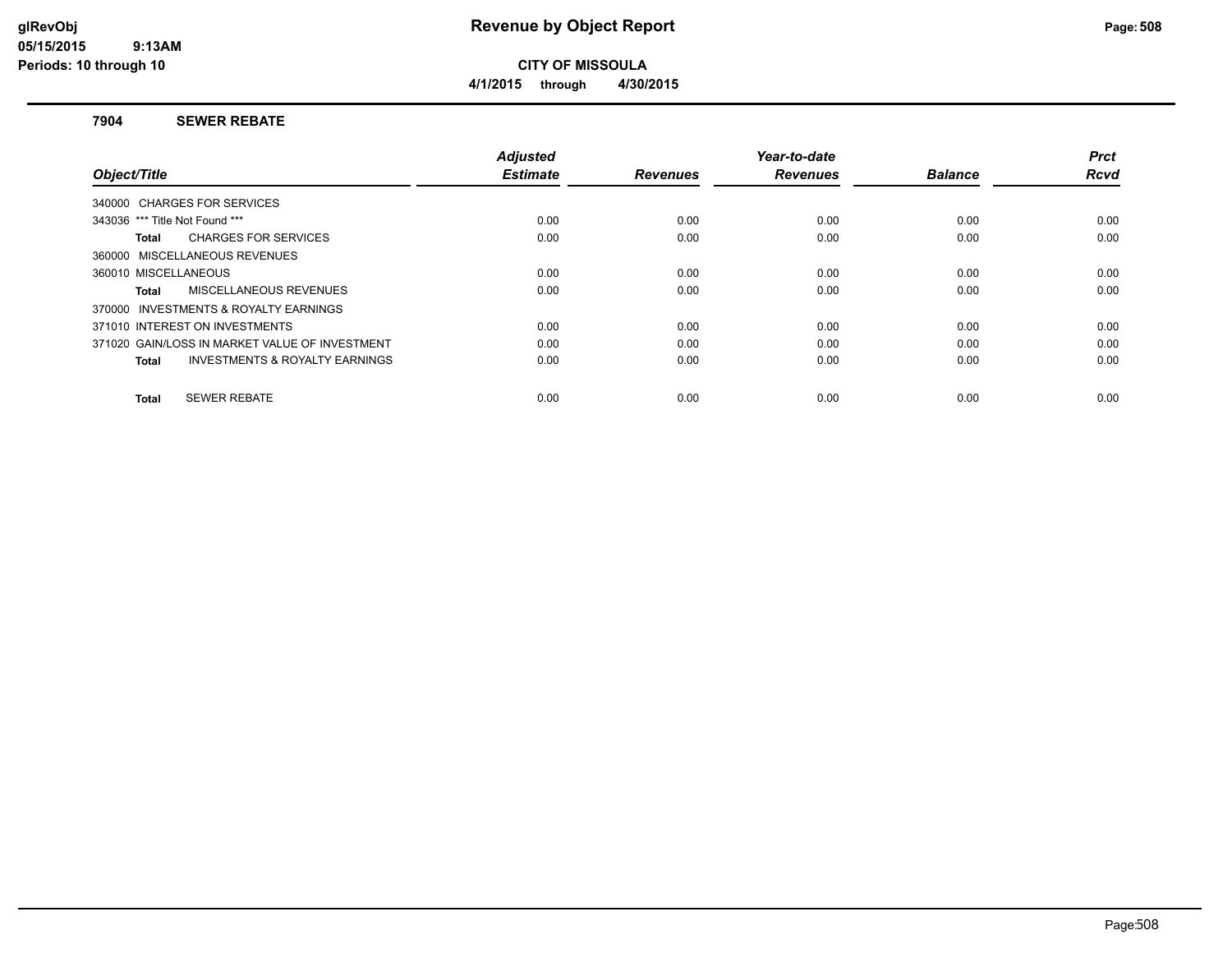**4/1/2015 through 4/30/2015**

**7905 WYE SEWER RSID 8489**

**7905 WYE SEWER RSID 8489**

|                                                 | <b>Adjusted</b> |                 | Year-to-date    |                | <b>Prct</b> |
|-------------------------------------------------|-----------------|-----------------|-----------------|----------------|-------------|
| Object/Title                                    | <b>Estimate</b> | <b>Revenues</b> | <b>Revenues</b> | <b>Balance</b> | <b>Rcvd</b> |
| 360000 MISCELLANEOUS REVENUES                   |                 |                 |                 |                |             |
| 360010 MISCELLANEOUS                            | 0.00            | 0.00            | 0.00            | 0.00           | 0.00        |
| MISCELLANEOUS REVENUES<br>Total                 | 0.00            | 0.00            | 0.00            | 0.00           | 0.00        |
| 370000 INVESTMENTS & ROYALTY EARNINGS           |                 |                 |                 |                |             |
| 371010 INTEREST ON INVESTMENTS                  | 0.00            | 0.00            | 0.00            | 0.00           | 0.00        |
| 371020 GAIN/LOSS IN MARKET VALUE OF INVESTMENTS | 0.00            | 0.00            | 0.00            | 0.00           | 0.00        |
| INVESTMENTS & ROYALTY EARNINGS<br>Total         | 0.00            | 0.00            | 0.00            | 0.00           | 0.00        |
| WYE SEWER RSID 8489<br><b>Total</b>             | 0.00            | 0.00            | 0.00            | 0.00           | 0.00        |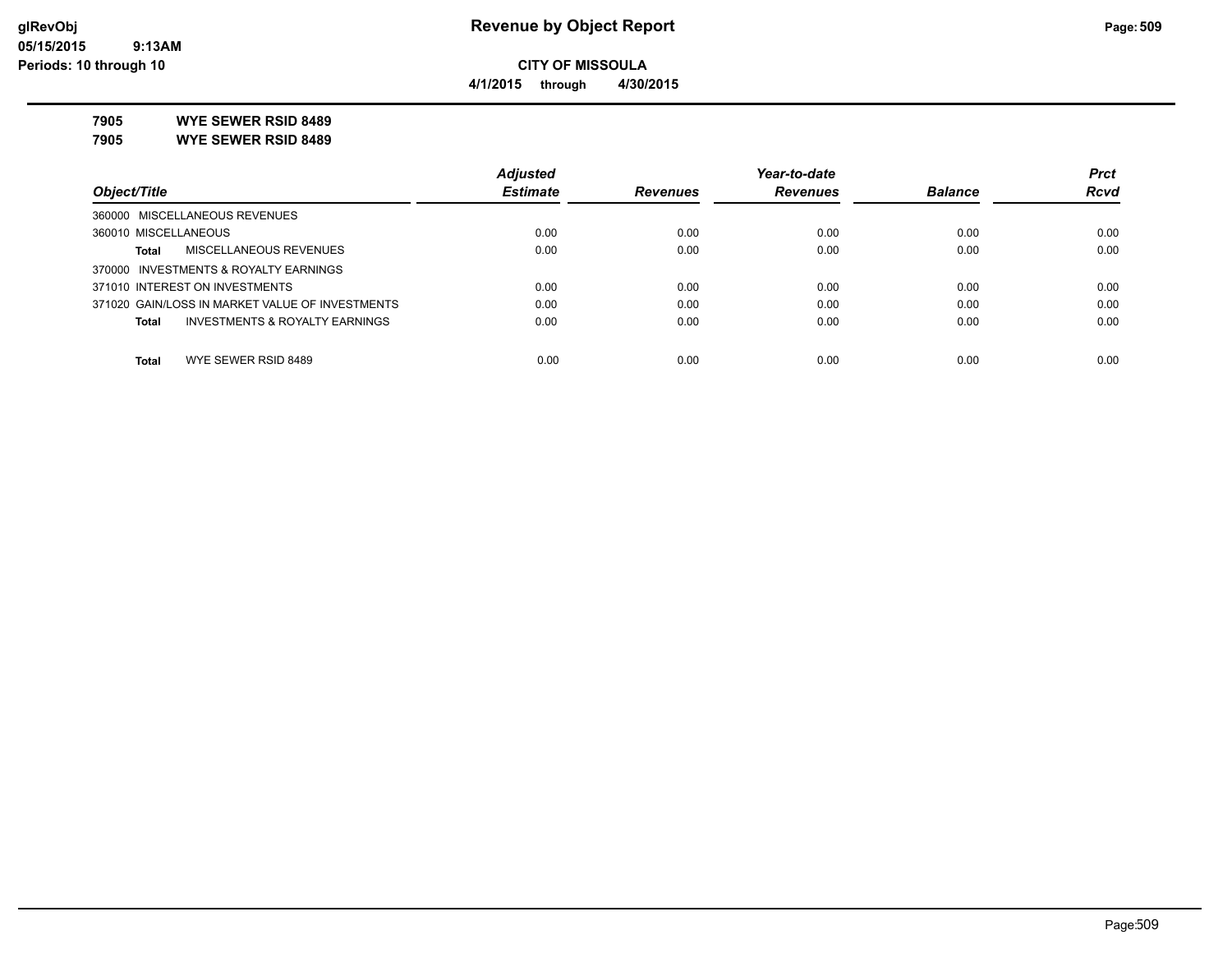**4/1/2015 through 4/30/2015**

#### **7905 WYE SEWER RSID 8489**

|                                                | <b>Adjusted</b><br><b>Estimate</b> |                 | Year-to-date    |                | <b>Prct</b><br><b>Rcvd</b> |
|------------------------------------------------|------------------------------------|-----------------|-----------------|----------------|----------------------------|
| Object/Title                                   |                                    | <b>Revenues</b> | <b>Revenues</b> | <b>Balance</b> |                            |
| MISCELLANEOUS REVENUES<br>360000               |                                    |                 |                 |                |                            |
| 360010 MISCELLANEOUS                           | 0.00                               | 0.00            | 0.00            | 0.00           | 0.00                       |
| <b>MISCELLANEOUS REVENUES</b><br>Total         | 0.00                               | 0.00            | 0.00            | 0.00           | 0.00                       |
| INVESTMENTS & ROYALTY EARNINGS<br>370000       |                                    |                 |                 |                |                            |
| 371010 INTEREST ON INVESTMENTS                 | 0.00                               | 0.00            | 0.00            | 0.00           | 0.00                       |
| 371020 GAIN/LOSS IN MARKET VALUE OF INVESTMENT | 0.00                               | 0.00            | 0.00            | 0.00           | 0.00                       |
| INVESTMENTS & ROYALTY EARNINGS<br>Total        | 0.00                               | 0.00            | 0.00            | 0.00           | 0.00                       |
|                                                |                                    |                 |                 |                |                            |
| Total<br>WYE SEWER RSID 8489                   | 0.00                               | 0.00            | 0.00            | 0.00           | 0.00                       |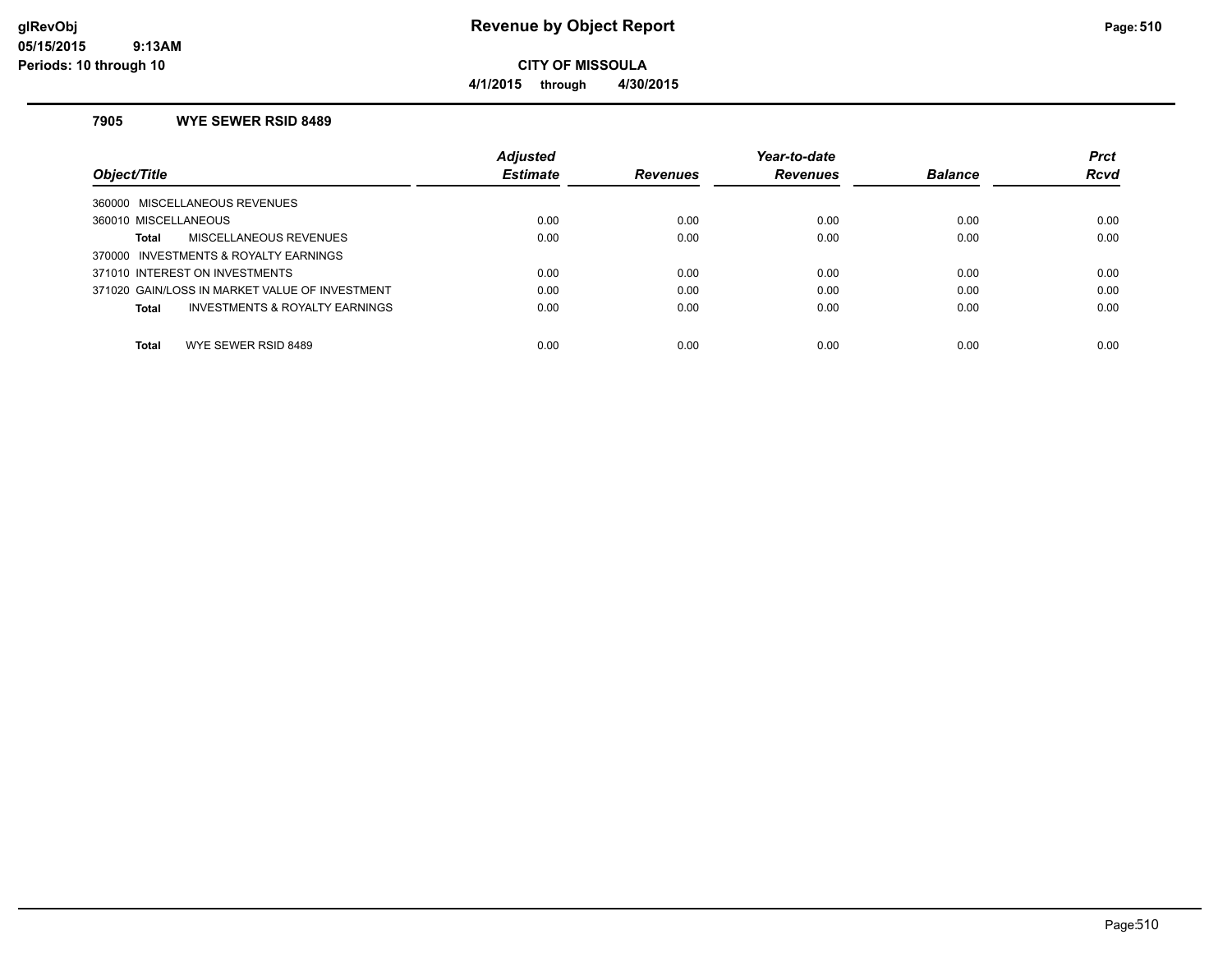**4/1/2015 through 4/30/2015**

**7906 COUNTY PARK BOARD CIP**

**7906 COUNTY PARK BOARD CIP**

|                                                 | <b>Adjusted</b> |                 | Year-to-date    |                | <b>Prct</b> |
|-------------------------------------------------|-----------------|-----------------|-----------------|----------------|-------------|
| Object/Title                                    | <b>Estimate</b> | <b>Revenues</b> | <b>Revenues</b> | <b>Balance</b> | <b>Rcvd</b> |
| 340000 CHARGES FOR SERVICES                     |                 |                 |                 |                |             |
| 346050 COUNTY PLAYGROUND CONTRACT               | 0.00            | 0.00            | 0.00            | 0.00           | 0.00        |
| <b>CHARGES FOR SERVICES</b><br>Total            | 0.00            | 0.00            | 0.00            | 0.00           | 0.00        |
| 370000 INVESTMENTS & ROYALTY EARNINGS           |                 |                 |                 |                |             |
| 371010 INTEREST ON INVESTMENTS                  | 0.00            | 0.00            | 0.00            | 0.00           | 0.00        |
| 371020 GAIN/LOSS IN MARKET VALUE OF INVESTMENTS | 0.00            | 0.00            | 0.00            | 0.00           | 0.00        |
| INVESTMENTS & ROYALTY EARNINGS<br>Total         | 0.00            | 0.00            | 0.00            | 0.00           | 0.00        |
| COUNTY PARK BOARD CIP<br>Total                  | 0.00            | 0.00            | 0.00            | 0.00           | 0.00        |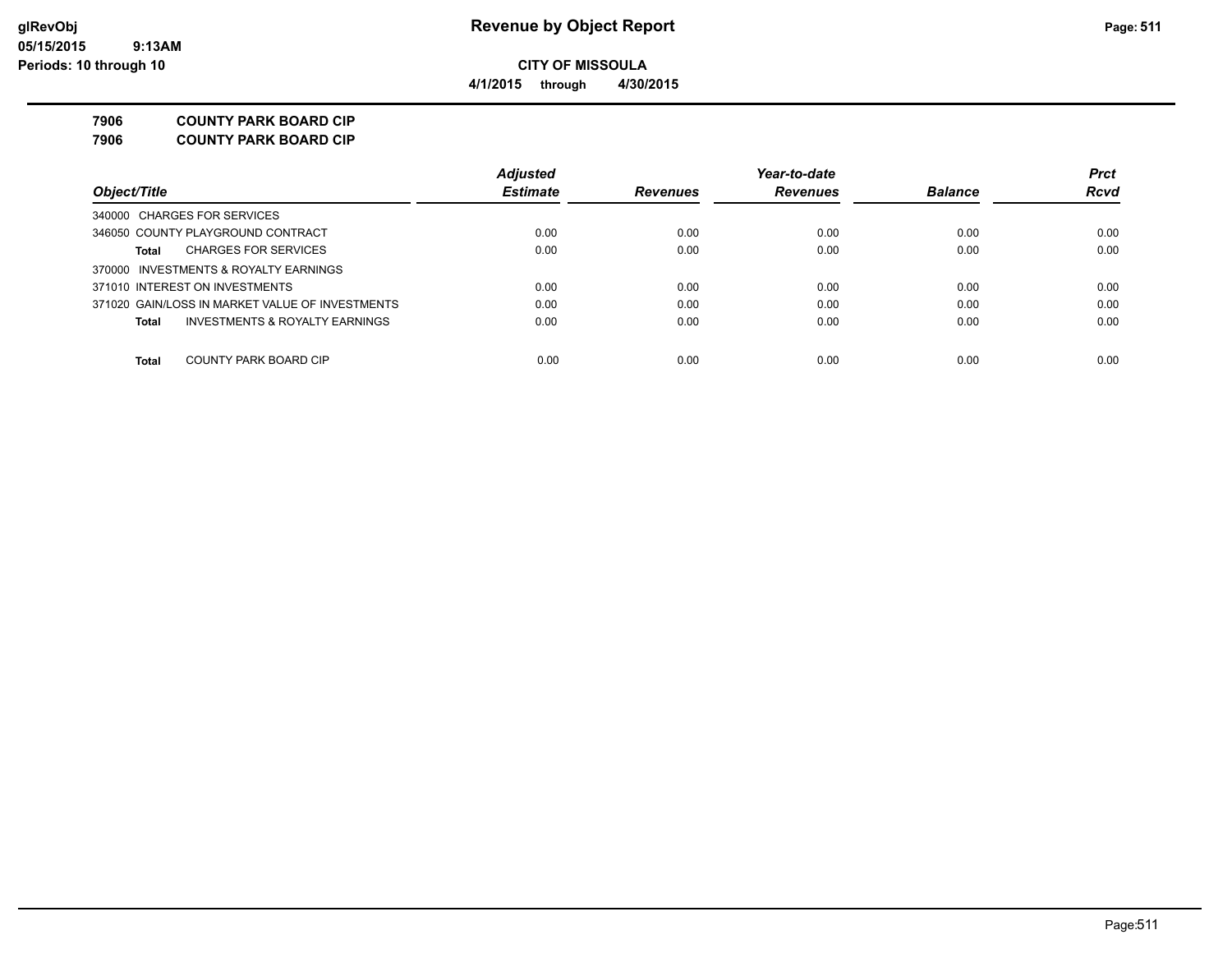**4/1/2015 through 4/30/2015**

#### **7906 COUNTY PARK BOARD CIP**

|                                                | <b>Adjusted</b> |                 | Year-to-date    |                | <b>Prct</b> |
|------------------------------------------------|-----------------|-----------------|-----------------|----------------|-------------|
| Object/Title                                   | <b>Estimate</b> | <b>Revenues</b> | <b>Revenues</b> | <b>Balance</b> | <b>Rcvd</b> |
| 340000 CHARGES FOR SERVICES                    |                 |                 |                 |                |             |
| 346050 COUNTY PLAYGROUND CONTRACT              | 0.00            | 0.00            | 0.00            | 0.00           | 0.00        |
| <b>CHARGES FOR SERVICES</b><br>Total           | 0.00            | 0.00            | 0.00            | 0.00           | 0.00        |
| 370000 INVESTMENTS & ROYALTY EARNINGS          |                 |                 |                 |                |             |
| 371010 INTEREST ON INVESTMENTS                 | 0.00            | 0.00            | 0.00            | 0.00           | 0.00        |
| 371020 GAIN/LOSS IN MARKET VALUE OF INVESTMENT | 0.00            | 0.00            | 0.00            | 0.00           | 0.00        |
| INVESTMENTS & ROYALTY EARNINGS<br>Total        | 0.00            | 0.00            | 0.00            | 0.00           | 0.00        |
|                                                |                 |                 |                 |                |             |
| <b>Total</b><br>COUNTY PARK BOARD CIP          | 0.00            | 0.00            | 0.00            | 0.00           | 0.00        |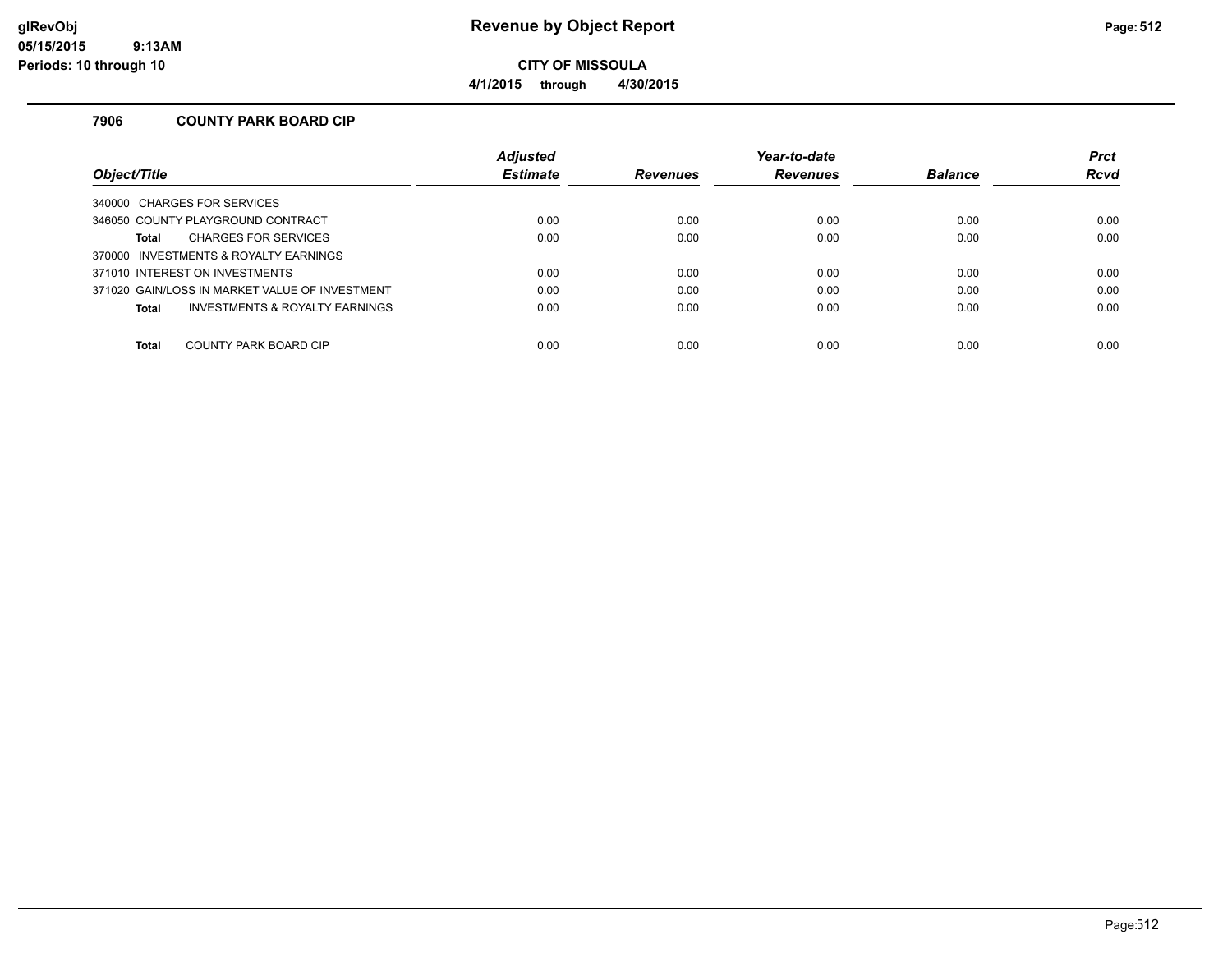**4/1/2015 through 4/30/2015**

#### **7907 ELK HILLS SUBDIVISION**

**7907 ELK HILLS SUBDIVISION**

|                                                           | <b>Adjusted</b> |                 | Year-to-date    |                |             |
|-----------------------------------------------------------|-----------------|-----------------|-----------------|----------------|-------------|
| Object/Title                                              | <b>Estimate</b> | <b>Revenues</b> | <b>Revenues</b> | <b>Balance</b> | <b>Rcvd</b> |
| 370000 INVESTMENTS & ROYALTY EARNINGS                     |                 |                 |                 |                |             |
| 371010 INTEREST ON INVESTMENTS                            | 0.00            | 0.00            | 0.00            | 0.00           | 0.00        |
| 371020 GAIN/LOSS IN MARKET VALUE OF INVESTMENTS           | 0.00            | 0.00            | 0.00            | 0.00           | 0.00        |
| <b>INVESTMENTS &amp; ROYALTY EARNINGS</b><br><b>Total</b> | 0.00            | 0.00            | 0.00            | 0.00           | 0.00        |
|                                                           |                 |                 |                 |                |             |
| ELK HILLS SUBDIVISION<br><b>Total</b>                     | 0.00            | 0.00            | 0.00            | 0.00           | 0.00        |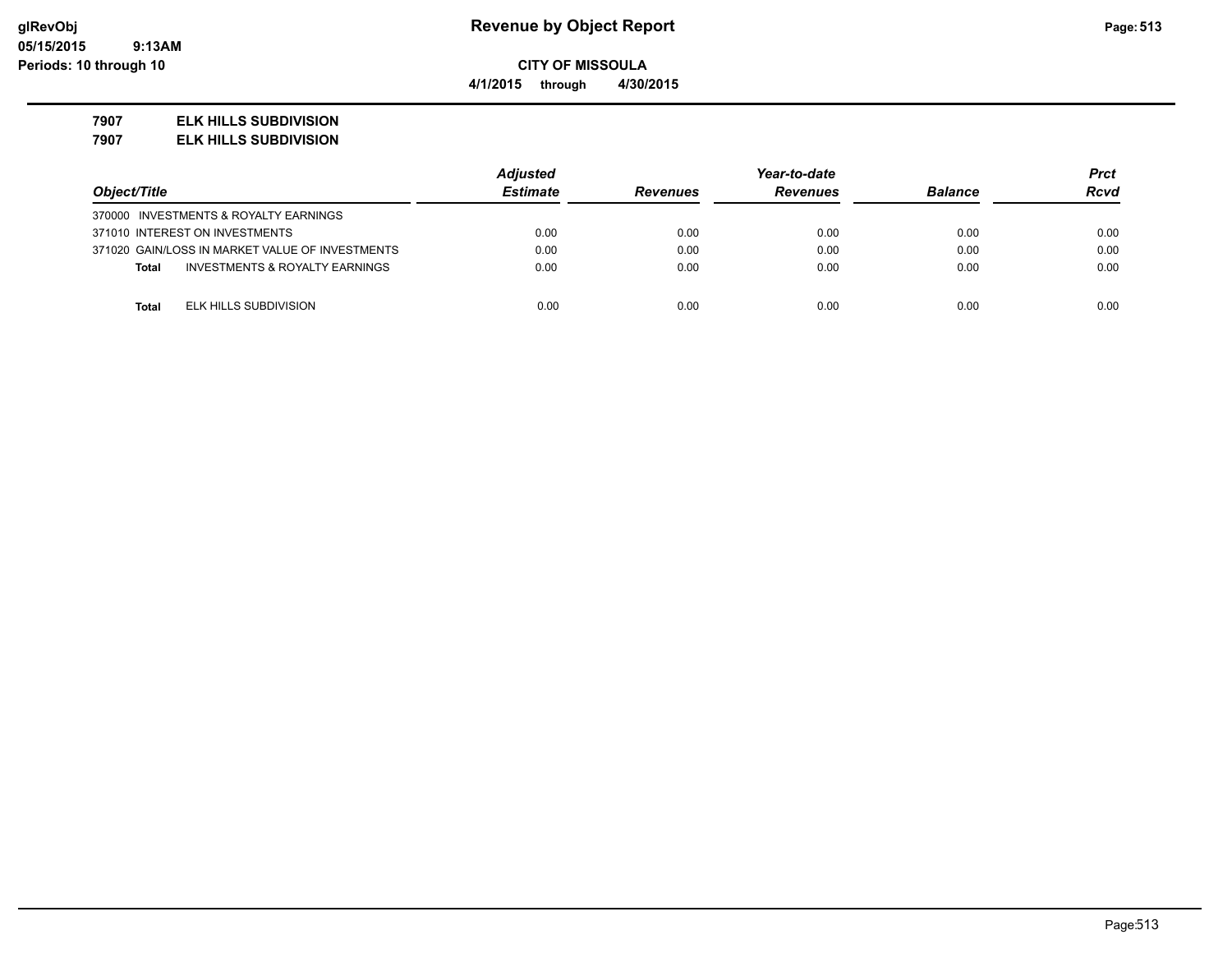**4/1/2015 through 4/30/2015**

#### **7907 ELK HILLS SUBDIVISION**

| Object/Title |                                                | <b>Adjusted</b><br><b>Estimate</b> | <b>Revenues</b> | Year-to-date<br><b>Revenues</b> | <b>Balance</b> | <b>Prct</b><br>Rcvd |
|--------------|------------------------------------------------|------------------------------------|-----------------|---------------------------------|----------------|---------------------|
|              | 370000 INVESTMENTS & ROYALTY EARNINGS          |                                    |                 |                                 |                |                     |
|              | 371010 INTEREST ON INVESTMENTS                 | 0.00                               | 0.00            | 0.00                            | 0.00           | 0.00                |
|              | 371020 GAIN/LOSS IN MARKET VALUE OF INVESTMENT | 0.00                               | 0.00            | 0.00                            | 0.00           | 0.00                |
| <b>Total</b> | <b>INVESTMENTS &amp; ROYALTY EARNINGS</b>      | 0.00                               | 0.00            | 0.00                            | 0.00           | 0.00                |
|              |                                                |                                    |                 |                                 |                |                     |
| Total        | ELK HILLS SUBDIVISION                          | 0.00                               | 0.00            | 0.00                            | 0.00           | 0.00                |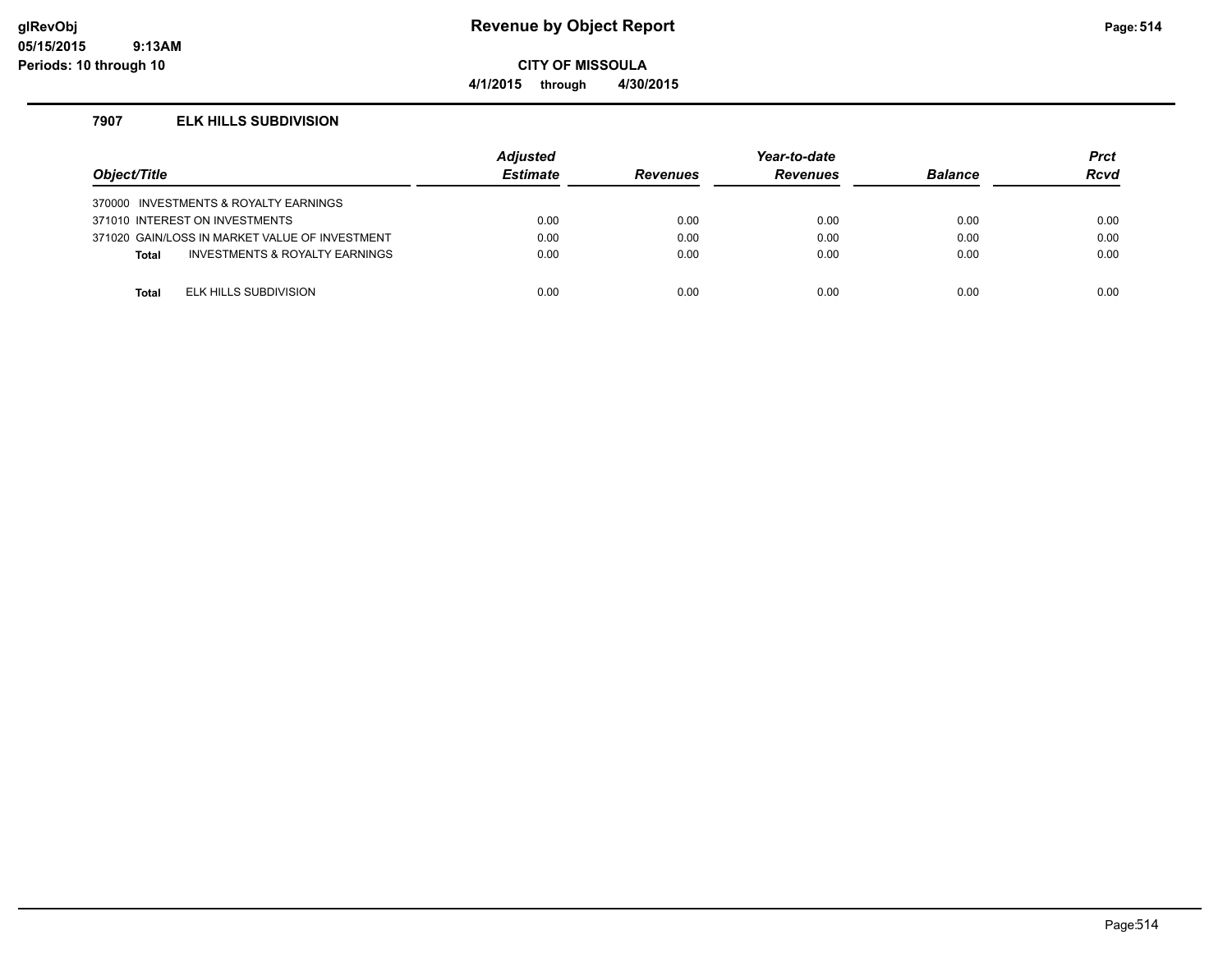**4/1/2015 through 4/30/2015**

# **7908 RATTLESNAKE-CORNERSTONE TRAIL SW**

### **7908 RATTLESNAKE-CORNERSTONE TRAIL SW**

|                                                    | <b>Adjusted</b> |                 | Year-to-date    |                | <b>Prct</b> |
|----------------------------------------------------|-----------------|-----------------|-----------------|----------------|-------------|
| Object/Title                                       | <b>Estimate</b> | <b>Revenues</b> | <b>Revenues</b> | <b>Balance</b> | <b>Rcvd</b> |
| 370000 INVESTMENTS & ROYALTY EARNINGS              |                 |                 |                 |                |             |
| 371010 INTEREST ON INVESTMENTS                     | 0.00            | 0.00            | 0.00            | 0.00           | 0.00        |
| 371020 GAIN/LOSS IN MARKET VALUE OF INVESTMENTS    | 0.00            | 0.00            | 0.00            | 0.00           | 0.00        |
| <b>INVESTMENTS &amp; ROYALTY EARNINGS</b><br>Total | 0.00            | 0.00            | 0.00            | 0.00           | 0.00        |
| 380000 OTHER FINANCING SOURCES                     |                 |                 |                 |                |             |
| 383000 OPERATING TRANSFERS                         | 0.00            | 0.00            | 0.00            | 0.00           | 0.00        |
| OTHER FINANCING SOURCES<br>Total                   | 0.00            | 0.00            | 0.00            | 0.00           | 0.00        |
|                                                    |                 |                 |                 |                |             |
| RATTLESNAKE-CORNERSTONE TRAIL SW<br>Total          | 0.00            | 0.00            | 0.00            | 0.00           | 0.00        |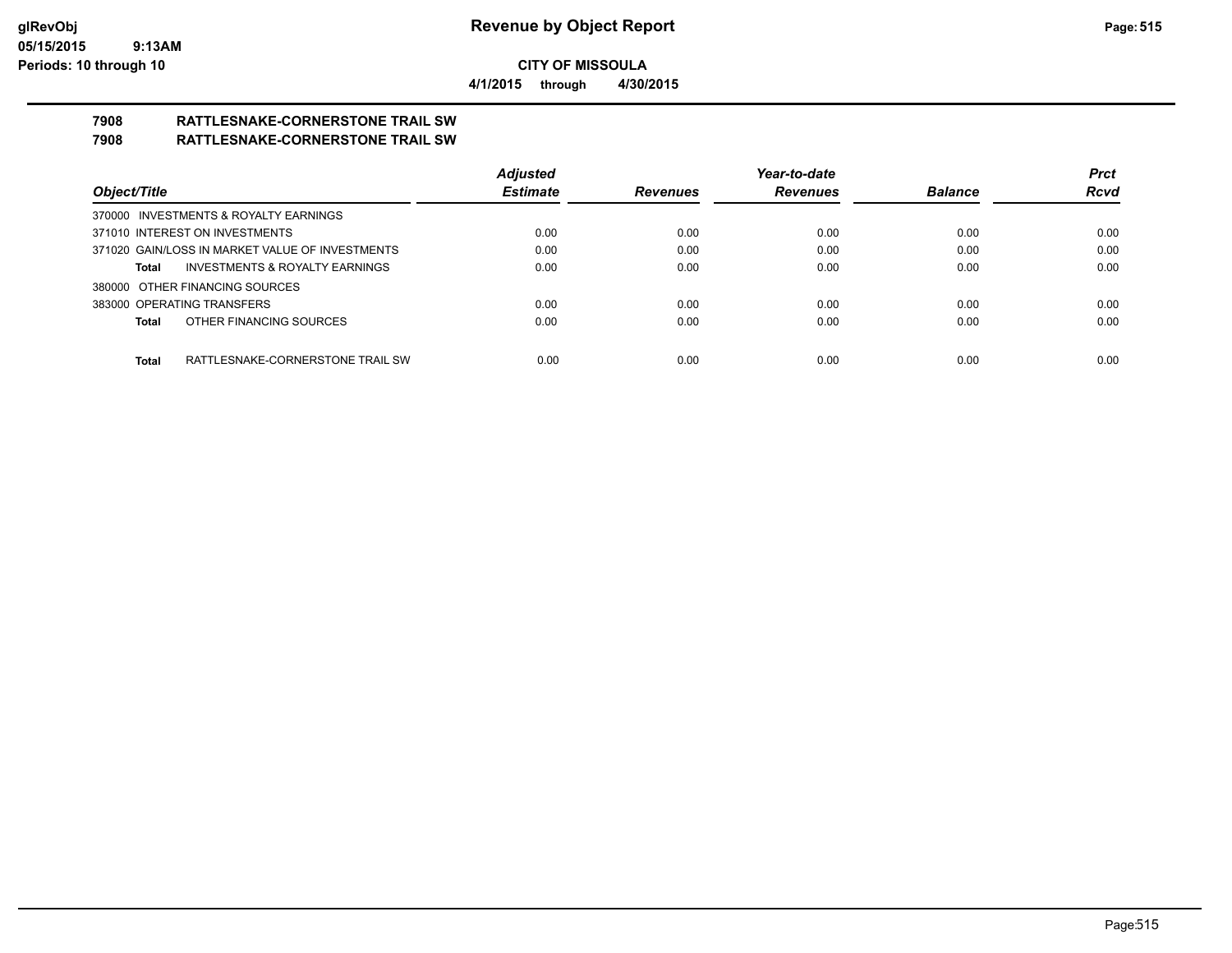**4/1/2015 through 4/30/2015**

#### **7908 RATTLESNAKE-CORNERSTONE TRAIL SW**

| Object/Title                   |                                                | <b>Adjusted</b><br><b>Estimate</b> | <b>Revenues</b> | Year-to-date<br><b>Revenues</b> | <b>Balance</b> | <b>Prct</b><br><b>Rcvd</b> |
|--------------------------------|------------------------------------------------|------------------------------------|-----------------|---------------------------------|----------------|----------------------------|
|                                | 370000 INVESTMENTS & ROYALTY EARNINGS          |                                    |                 |                                 |                |                            |
| 371010 INTEREST ON INVESTMENTS |                                                | 0.00                               | 0.00            | 0.00                            | 0.00           | 0.00                       |
|                                | 371020 GAIN/LOSS IN MARKET VALUE OF INVESTMENT | 0.00                               | 0.00            | 0.00                            | 0.00           | 0.00                       |
| Total                          | <b>INVESTMENTS &amp; ROYALTY EARNINGS</b>      | 0.00                               | 0.00            | 0.00                            | 0.00           | 0.00                       |
|                                | 380000 OTHER FINANCING SOURCES                 |                                    |                 |                                 |                |                            |
| 383000 OPERATING TRANSFERS     |                                                | 0.00                               | 0.00            | 0.00                            | 0.00           | 0.00                       |
| Total                          | OTHER FINANCING SOURCES                        | 0.00                               | 0.00            | 0.00                            | 0.00           | 0.00                       |
| <b>Total</b>                   | RATTLESNAKE-CORNERSTONE TRAIL SW               | 0.00                               | 0.00            | 0.00                            | 0.00           | 0.00                       |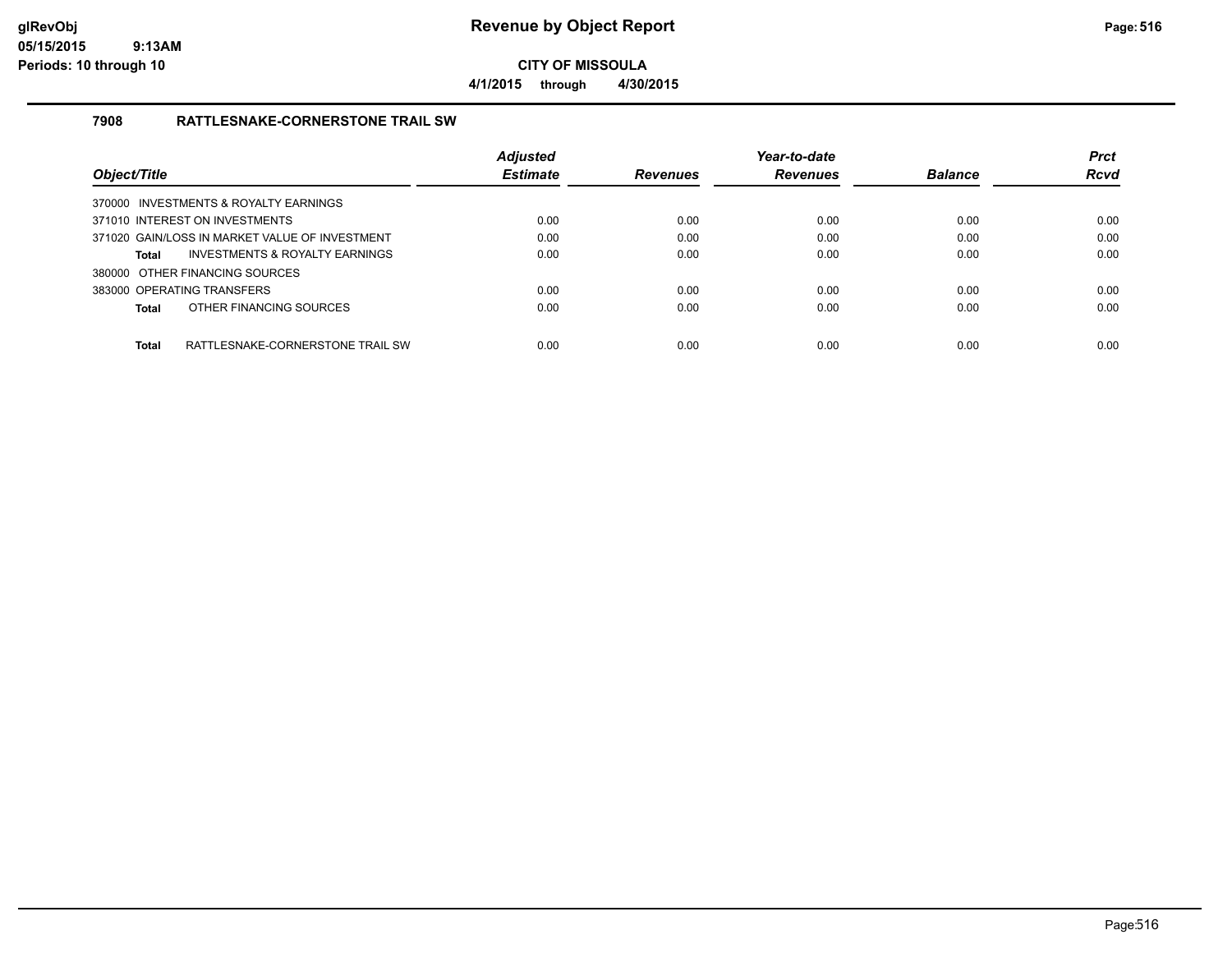**4/1/2015 through 4/30/2015**

**7909 YOUTH PROGRAMS**

**7909 YOUTH PROGRAMS**

|                                                           | <b>Adjusted</b> |                 | Year-to-date    |                | <b>Prct</b> |
|-----------------------------------------------------------|-----------------|-----------------|-----------------|----------------|-------------|
| Object/Title                                              | <b>Estimate</b> | <b>Revenues</b> | <b>Revenues</b> | <b>Balance</b> | <b>Rcvd</b> |
| 370000 INVESTMENTS & ROYALTY EARNINGS                     |                 |                 |                 |                |             |
| 371010 INTEREST ON INVESTMENTS                            | 0.00            | 0.00            | 0.00            | 0.00           | 0.00        |
| 371020 GAIN/LOSS IN MARKET VALUE OF INVESTMENTS           | 0.00            | 0.00            | 0.00            | 0.00           | 0.00        |
| <b>INVESTMENTS &amp; ROYALTY EARNINGS</b><br><b>Total</b> | 0.00            | 0.00            | 0.00            | 0.00           | 0.00        |
|                                                           |                 |                 |                 |                |             |
| YOUTH PROGRAMS<br>Total                                   | 0.00            | 0.00            | 0.00            | 0.00           | 0.00        |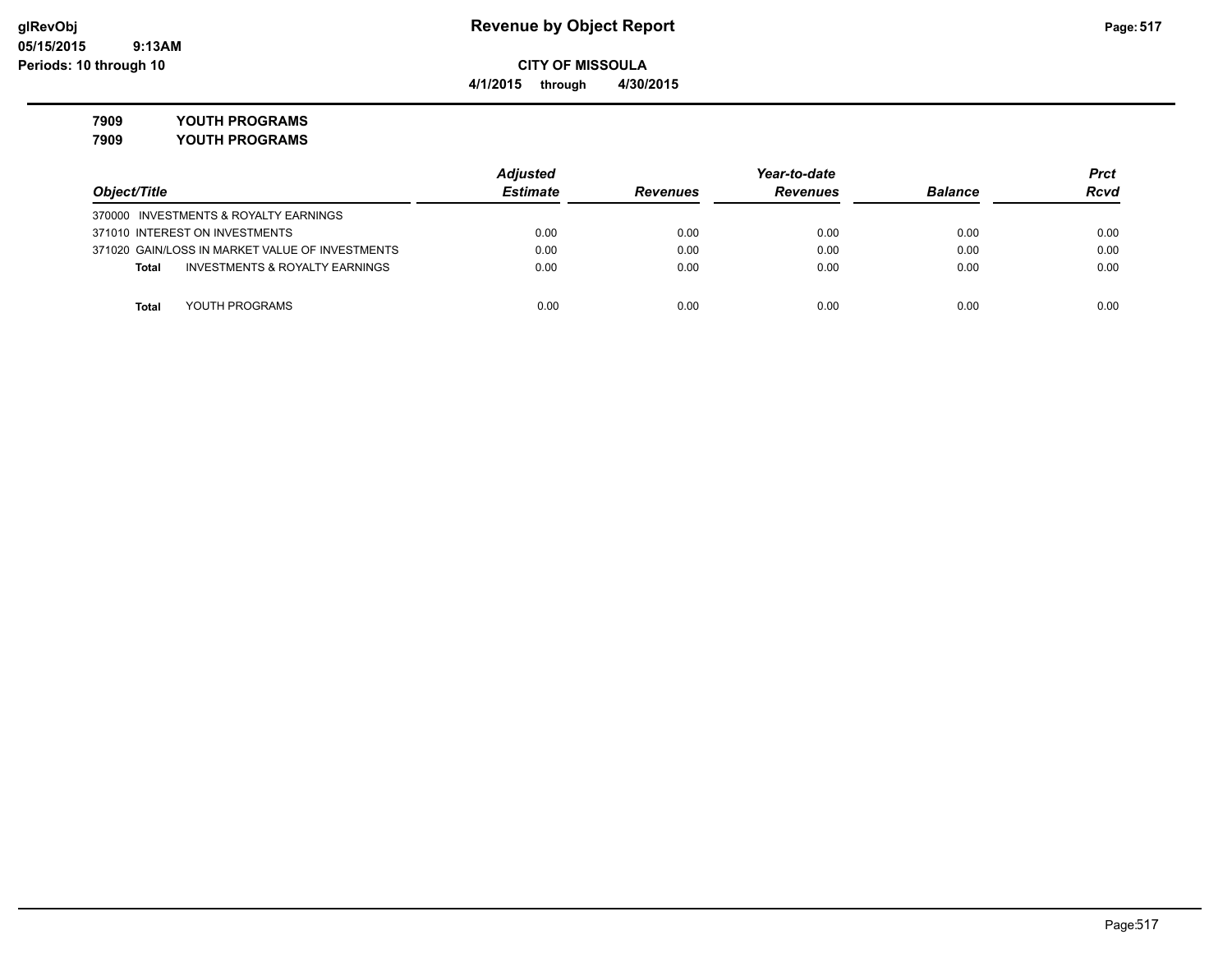### **glRevObj Revenue by Object Report Page:518**

**CITY OF MISSOULA**

**4/1/2015 through 4/30/2015**

#### **7909 YOUTH PROGRAMS**

| Object/Title                                   | <b>Adjusted</b><br><b>Estimate</b> | <b>Revenues</b> | Year-to-date<br><b>Revenues</b> | <b>Balance</b> | <b>Prct</b><br>Rcvd |
|------------------------------------------------|------------------------------------|-----------------|---------------------------------|----------------|---------------------|
| 370000 INVESTMENTS & ROYALTY EARNINGS          |                                    |                 |                                 |                |                     |
| 371010 INTEREST ON INVESTMENTS                 | 0.00                               | 0.00            | 0.00                            | 0.00           | 0.00                |
| 371020 GAIN/LOSS IN MARKET VALUE OF INVESTMENT | 0.00                               | 0.00            | 0.00                            | 0.00           | 0.00                |
| INVESTMENTS & ROYALTY EARNINGS<br><b>Total</b> | 0.00                               | 0.00            | 0.00                            | 0.00           | 0.00                |
|                                                |                                    |                 |                                 |                |                     |
| YOUTH PROGRAMS<br>Total                        | 0.00                               | 0.00            | 0.00                            | 0.00           | 0.00                |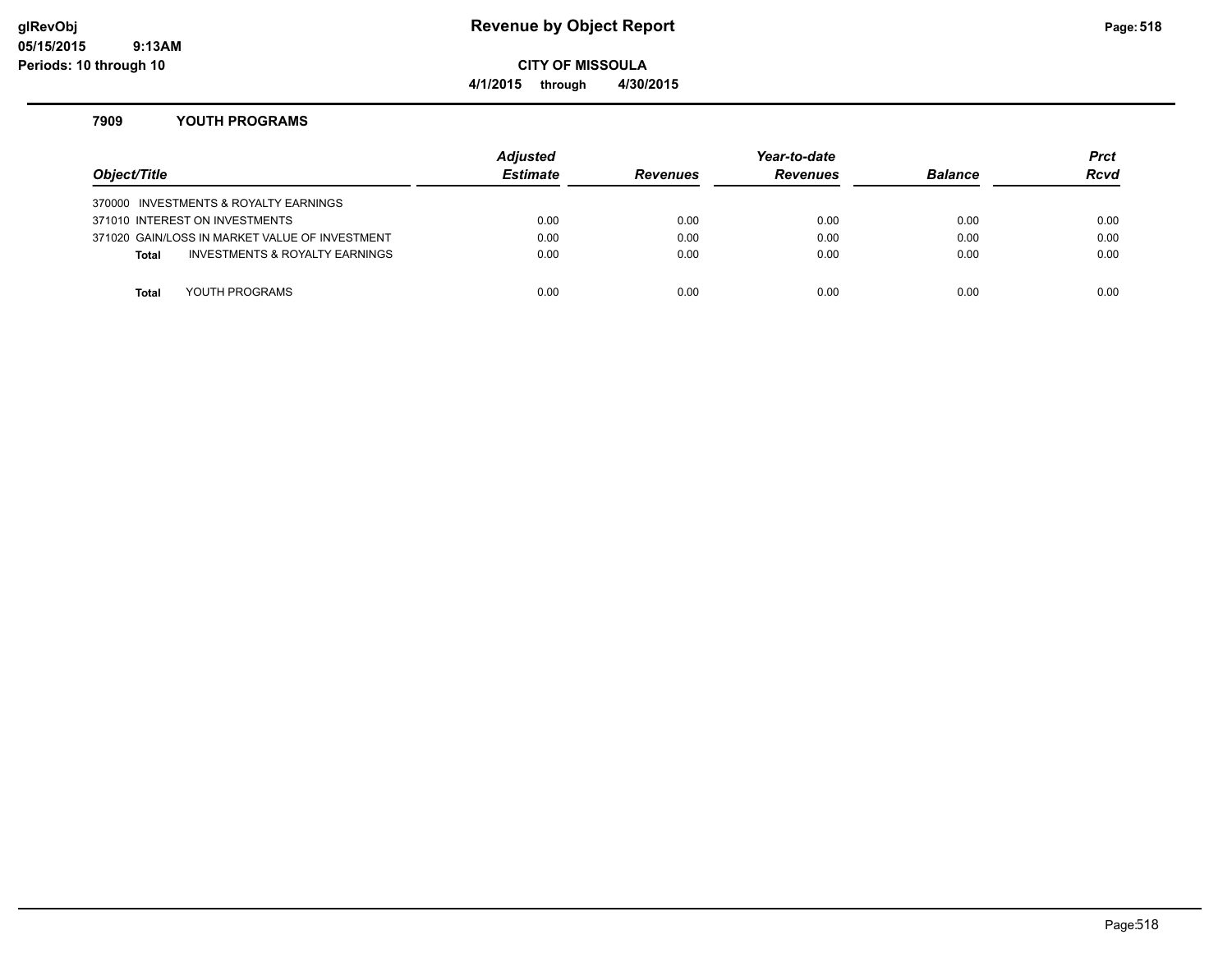**4/1/2015 through 4/30/2015**

### **7910 SIDEWALK & CURB LOAN FUND**

**7910 SIDEWALK & CURB LOAN FUND**

|                                                 | <b>Adjusted</b> |                 | Year-to-date    |                | Prct        |
|-------------------------------------------------|-----------------|-----------------|-----------------|----------------|-------------|
| Object/Title                                    | <b>Estimate</b> | <b>Revenues</b> | <b>Revenues</b> | <b>Balance</b> | <b>Rcvd</b> |
| 370000 INVESTMENTS & ROYALTY EARNINGS           |                 |                 |                 |                |             |
| 371010 INTEREST ON INVESTMENTS                  | 0.00            | 0.00            | 0.00            | 0.00           | 0.00        |
| 371020 GAIN/LOSS IN MARKET VALUE OF INVESTMENTS | 0.00            | 0.00            | 0.00            | 0.00           | 0.00        |
| INVESTMENTS & ROYALTY EARNINGS<br><b>Total</b>  | 0.00            | 0.00            | 0.00            | 0.00           | 0.00        |
|                                                 |                 |                 |                 |                |             |
| SIDEWALK & CURB LOAN FUND<br><b>Total</b>       | 0.00            | 0.00            | 0.00            | 0.00           | 0.00        |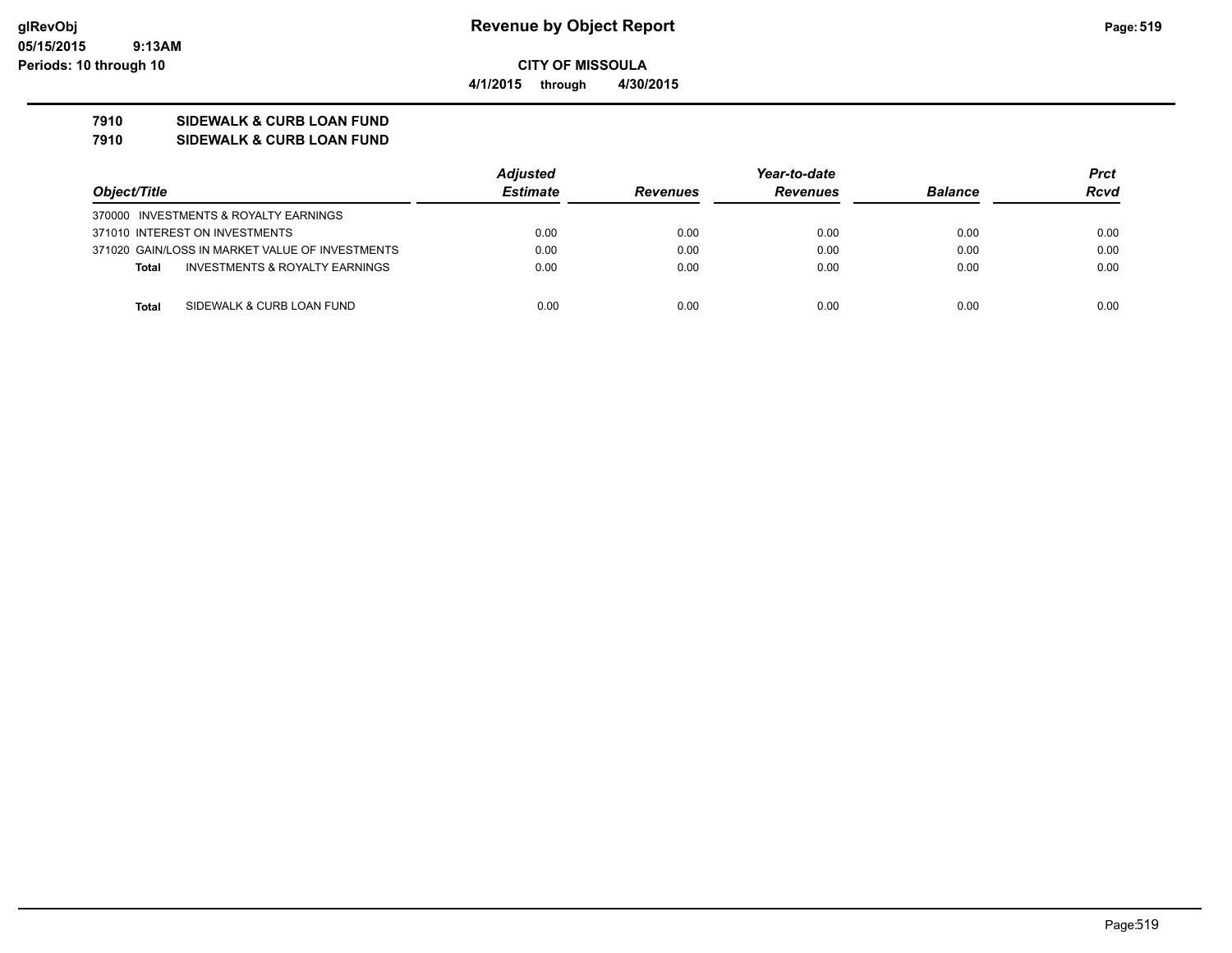**4/1/2015 through 4/30/2015**

### **7910 SIDEWALK & CURB LOAN FUND**

| Object/Title |                                                | <b>Adjusted</b><br><b>Estimate</b> | <b>Revenues</b> | Year-to-date<br><b>Revenues</b> | <b>Balance</b> | <b>Prct</b><br><b>Rcvd</b> |
|--------------|------------------------------------------------|------------------------------------|-----------------|---------------------------------|----------------|----------------------------|
|              | 370000 INVESTMENTS & ROYALTY EARNINGS          |                                    |                 |                                 |                |                            |
|              | 371010 INTEREST ON INVESTMENTS                 | 0.00                               | 0.00            | 0.00                            | 0.00           | 0.00                       |
|              | 371020 GAIN/LOSS IN MARKET VALUE OF INVESTMENT | 0.00                               | 0.00            | 0.00                            | 0.00           | 0.00                       |
| <b>Total</b> | INVESTMENTS & ROYALTY EARNINGS                 | 0.00                               | 0.00            | 0.00                            | 0.00           | 0.00                       |
|              |                                                |                                    |                 |                                 |                |                            |
| <b>Total</b> | SIDEWALK & CURB LOAN FUND                      | 0.00                               | 0.00            | 0.00                            | 0.00           | 0.00                       |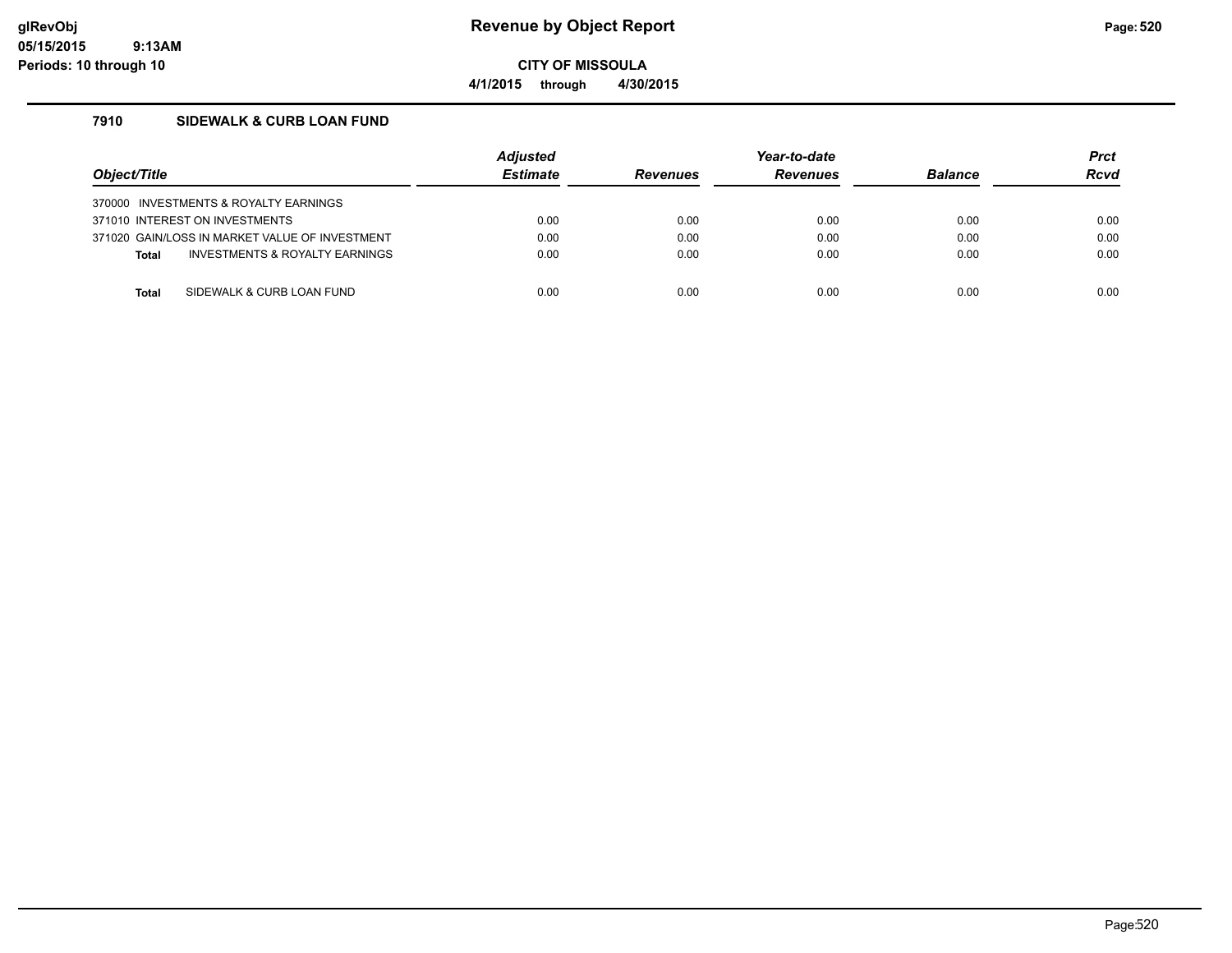**4/1/2015 through 4/30/2015**

**7911 RESIDENTIAL INSPECTION FUND**

**7911 RESIDENTIAL INSPECTION FUND**

|                                                    | <b>Adjusted</b> |                 | Year-to-date    |                | <b>Prct</b> |
|----------------------------------------------------|-----------------|-----------------|-----------------|----------------|-------------|
| Object/Title                                       | <b>Estimate</b> | <b>Revenues</b> | <b>Revenues</b> | <b>Balance</b> | <b>Rcvd</b> |
| 320000 LICENSES & PERMITS                          |                 |                 |                 |                |             |
| 323018 PAVING ASSESSMENTS                          | 0.00            | 15.00           | 45.00           | $-45.00$       | 0.00        |
| <b>LICENSES &amp; PERMITS</b><br>Total             | 0.00            | 15.00           | 45.00           | $-45.00$       | 0.00        |
| 360000 MISCELLANEOUS REVENUES                      |                 |                 |                 |                |             |
| 360010 MISCELLANEOUS                               | 0.00            | 0.00            | 0.00            | 0.00           | 0.00        |
| 365001 *** Title Not Found ***                     | 0.00            | 0.00            | 0.00            | 0.00           | 0.00        |
| 365002 OTHER RECREATION DONATIONS                  | 0.00            | 0.00            | 0.00            | 0.00           | 0.00        |
| MISCELLANEOUS REVENUES<br>Total                    | 0.00            | 0.00            | 0.00            | 0.00           | 0.00        |
| 370000 INVESTMENTS & ROYALTY EARNINGS              |                 |                 |                 |                |             |
| 371010 INTEREST ON INVESTMENTS                     | 0.00            | 0.00            | 0.00            | 0.00           | 0.00        |
| 371020 GAIN/LOSS IN MARKET VALUE OF INVESTMENTS    | 0.00            | 0.00            | 0.00            | 0.00           | 0.00        |
| <b>INVESTMENTS &amp; ROYALTY EARNINGS</b><br>Total | 0.00            | 0.00            | 0.00            | 0.00           | 0.00        |
| <b>RESIDENTIAL INSPECTION FUND</b><br>Total        | 0.00            | 15.00           | 45.00           | $-45.00$       | 0.00        |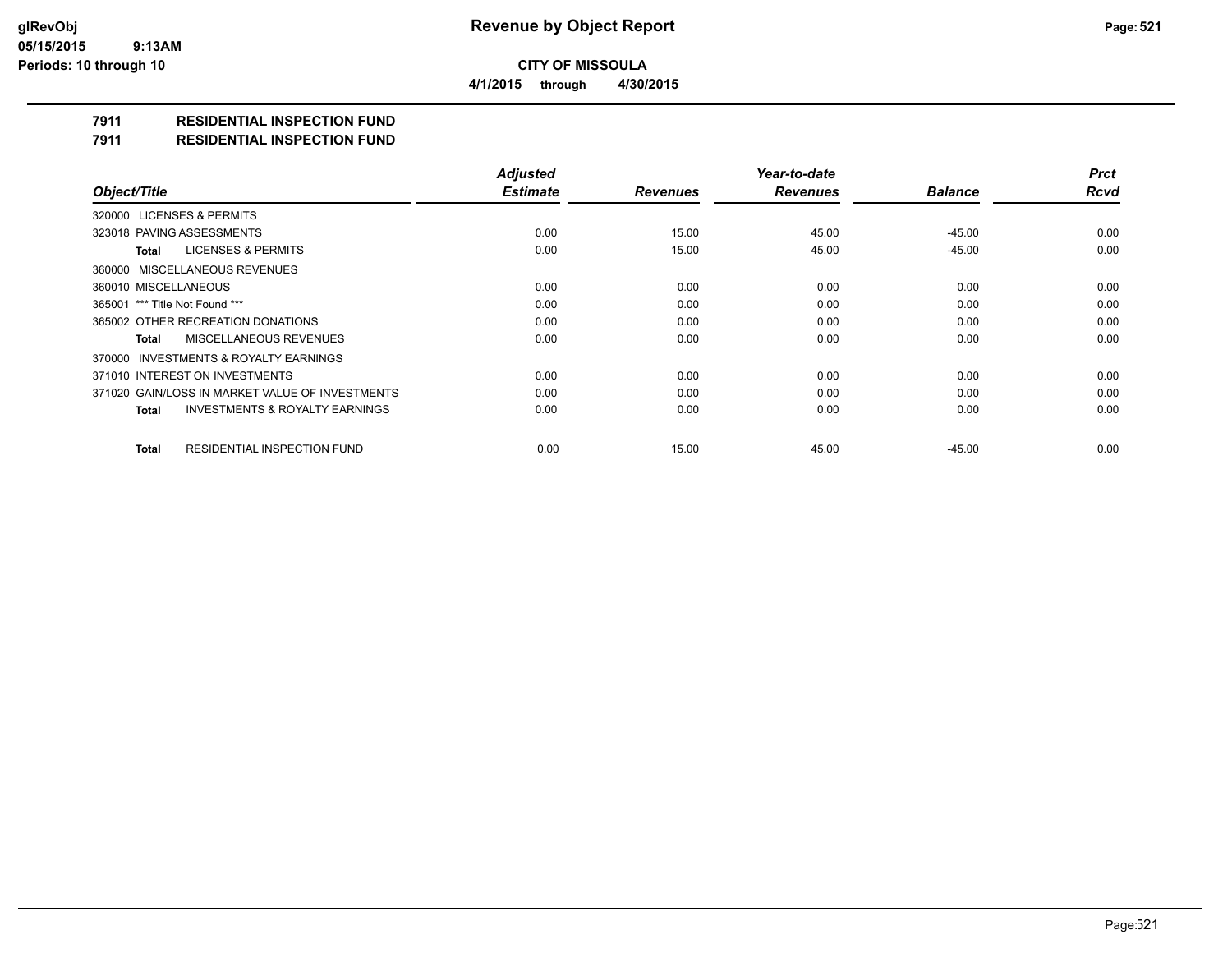**4/1/2015 through 4/30/2015**

### **7911 RESIDENTIAL INSPECTION FUND**

| Object/Title                                       | <b>Adjusted</b><br><b>Estimate</b> | <b>Revenues</b> | Year-to-date<br><b>Revenues</b> | <b>Balance</b> | <b>Prct</b><br><b>Rcvd</b> |
|----------------------------------------------------|------------------------------------|-----------------|---------------------------------|----------------|----------------------------|
|                                                    |                                    |                 |                                 |                |                            |
| 320000 LICENSES & PERMITS                          |                                    |                 |                                 |                |                            |
| 323018 PAVING ASSESSMENTS                          | 0.00                               | 15.00           | 45.00                           | $-45.00$       | 0.00                       |
| <b>LICENSES &amp; PERMITS</b><br><b>Total</b>      | 0.00                               | 15.00           | 45.00                           | $-45.00$       | 0.00                       |
| 360000 MISCELLANEOUS REVENUES                      |                                    |                 |                                 |                |                            |
| 360010 MISCELLANEOUS                               | 0.00                               | 0.00            | 0.00                            | 0.00           | 0.00                       |
| 365001 *** Title Not Found ***                     | 0.00                               | 0.00            | 0.00                            | 0.00           | 0.00                       |
| 365002 OTHER RECREATION DONATIONS                  | 0.00                               | 0.00            | 0.00                            | 0.00           | 0.00                       |
| <b>MISCELLANEOUS REVENUES</b><br>Total             | 0.00                               | 0.00            | 0.00                            | 0.00           | 0.00                       |
| INVESTMENTS & ROYALTY EARNINGS<br>370000           |                                    |                 |                                 |                |                            |
| 371010 INTEREST ON INVESTMENTS                     | 0.00                               | 0.00            | 0.00                            | 0.00           | 0.00                       |
| 371020 GAIN/LOSS IN MARKET VALUE OF INVESTMENT     | 0.00                               | 0.00            | 0.00                            | 0.00           | 0.00                       |
| <b>INVESTMENTS &amp; ROYALTY EARNINGS</b><br>Total | 0.00                               | 0.00            | 0.00                            | 0.00           | 0.00                       |
| <b>RESIDENTIAL INSPECTION FUND</b><br><b>Total</b> | 0.00                               | 15.00           | 45.00                           | $-45.00$       | 0.00                       |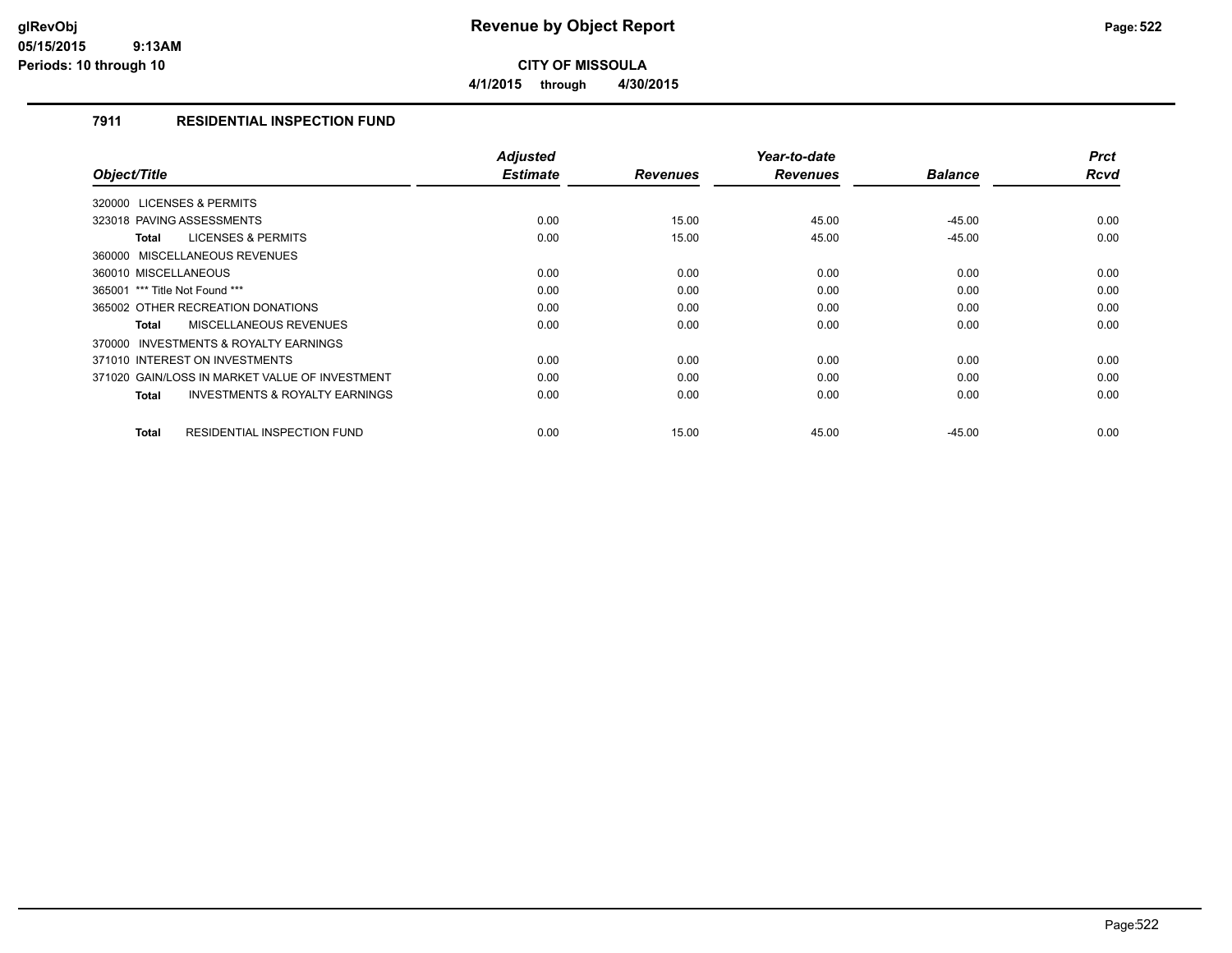**4/1/2015 through 4/30/2015**

#### **9000 GENERAL FIXED ASSETS ACCOUNT GROUP 9000 GENERAL FIXED ASSETS ACCOUNT GROUP**

|                                |                                           | <b>Adjusted</b> |                 | Year-to-date    |                | Prct |
|--------------------------------|-------------------------------------------|-----------------|-----------------|-----------------|----------------|------|
| Object/Title                   |                                           | <b>Estimate</b> | <b>Revenues</b> | <b>Revenues</b> | <b>Balance</b> | Rcvd |
|                                | 380000 OTHER FINANCING SOURCES            |                 |                 |                 |                |      |
| 382000 *** Title Not Found *** |                                           | 0.00            | 0.00            | 0.00            | 0.00           | 0.00 |
| <b>Total</b>                   | OTHER FINANCING SOURCES                   | 0.00            | 0.00            | 0.00            | 0.00           | 0.00 |
| <b>Total</b>                   | <b>GENERAL FIXED ASSETS ACCOUNT GROUP</b> | 0.00            | 0.00            | 0.00            | 0.00           | 0.00 |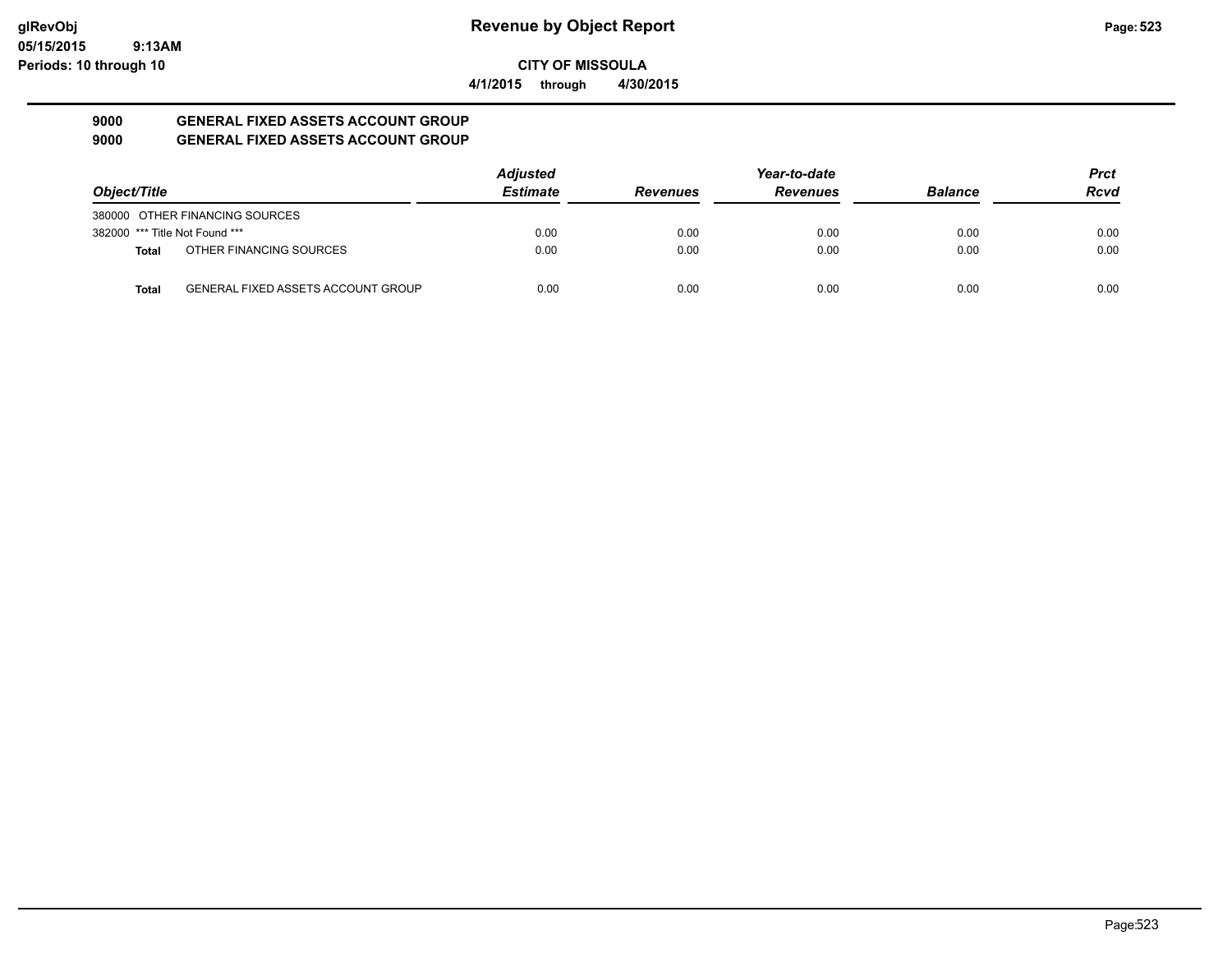**4/1/2015 through 4/30/2015**

#### **9000 GENERAL FIXED ASSETS ACCOUNT GROUP**

|                                |                                           | <b>Adjusted</b> |                 | Year-to-date    |                | <b>Prct</b> |
|--------------------------------|-------------------------------------------|-----------------|-----------------|-----------------|----------------|-------------|
| Object/Title                   |                                           | <b>Estimate</b> | <b>Revenues</b> | <b>Revenues</b> | <b>Balance</b> | <b>Rcvd</b> |
|                                | 380000 OTHER FINANCING SOURCES            |                 |                 |                 |                |             |
| 382000 *** Title Not Found *** |                                           | 0.00            | 0.00            | 0.00            | 0.00           | 0.00        |
| Total                          | OTHER FINANCING SOURCES                   | 0.00            | 0.00            | 0.00            | 0.00           | 0.00        |
| Total                          | <b>GENERAL FIXED ASSETS ACCOUNT GROUF</b> | 0.00            | 0.00            | 0.00            | 0.00           | 0.00        |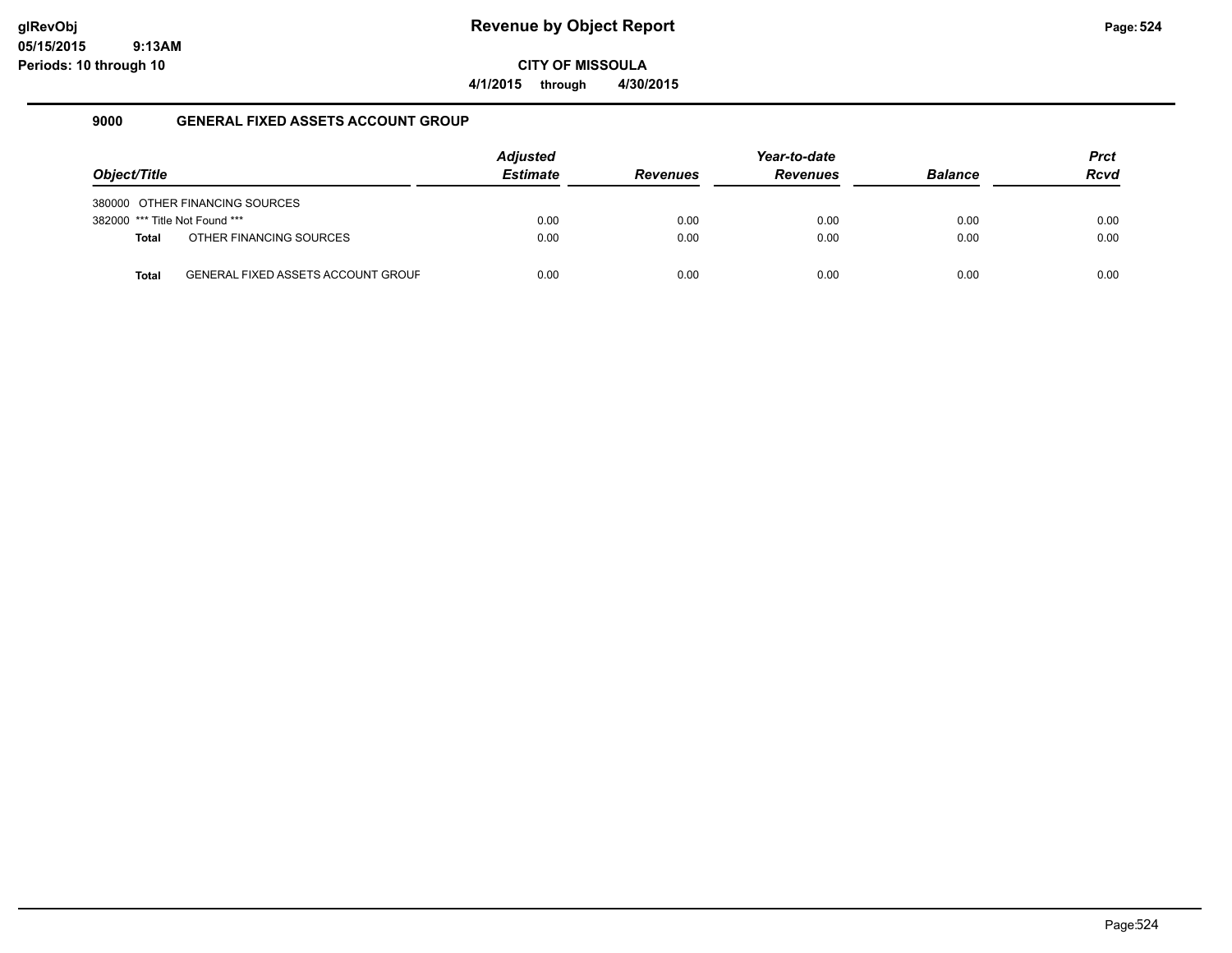**CITY OF MISSOULA 4/1/2015 through 4/30/2015**

#### *Grand Totals*

|                                                | <b>Adjusted</b> |                 | Year-to-date     |                | <b>Prct</b> |
|------------------------------------------------|-----------------|-----------------|------------------|----------------|-------------|
| Object/Title                                   | <b>Estimate</b> | <b>Revenues</b> | <b>Revenues</b>  | <b>Balance</b> | <b>Rcvd</b> |
| 310000 TAXES/ASSESSMENTS                       |                 |                 |                  |                |             |
| 310000 TAXES/ASSESSMENTS                       | 0.00            | 0.00            | 0.00             | 0.00           | 0.00        |
| 311000 GENERAL PROPERTY TAXES                  | 26,837,655.00   | 134,492.59      | 14,177,812.02    | 12,659,842.98  | 52.83       |
| 311001 CURRENT TAXES                           | 0.00            | 0.00            | 0.00             | 0.00           | 0.00        |
| 311005 DELINQUENT TAXES                        | 0.00            | 3,312.03        | 85,901.23        | $-85,901.23$   | 0.00        |
| 311011 TAX INCREMENT                           | 4,528,123.00    | 56,679.83       | 2,085,533.42     | 2,442,589.58   | 46.06       |
| 311030 MOTOR VEHICLE TAXES                     | 1,320,185.00    | 114,283.36      | 792,771.98       | 527,413.02     | 60.05       |
| 312000 PENALTIES & INTEREST - DELINQUENT TAXES | 0.00            | 0.00            | 0.00             | 0.00           | 0.00        |
| 312001 PENALTIES & INTEREST                    | 99,383.00       | 1,557.06        | 23,793.79        | 75,589.21      | 23.94       |
| 314000 PROP TAX - OTHER THAN ASSESSED VAL      | 0.00            | 0.00            | 0.00             | 0.00           | 0.00        |
| 314001 LIGHT VEHICLE TAX                       | 0.00            | 0.00            | 0.00             | 0.00           | 0.00        |
| 314100 TBID REVENUE                            | 620,494.00      | 18,924.00       | 18,924.00        | 601,570.00     | 3.05        |
| TAXES/ASSESSMENTS<br><b>Total</b>              | 33,405,840.00   | 329,248.87      | 17, 184, 736. 44 | 16,221,103.56  | 51.44       |
| 320000 LICENSES & PERMITS                      |                 |                 |                  |                |             |
| 322011 LIQUOR LICENSES                         | 33,975.00       | 0.00            | 31,531.25        | 2,443.75       | 92.81       |
| 322012 BEER LICENSES                           | 34,900.00       | 400.00          | 46,600.00        | $-11,700.00$   | 133.52      |
| 322013 WINE LICENSES                           | 11,700.00       | 0.00            | 200.00           | 11,500.00      | 1.71        |
| 322014 GOING OUT OF BUSINESS LICENSE           | 0.00            | 0.00            | 0.00             | 0.00           | 0.00        |
| 322020 GENERAL BUSINESS/PROF/OCCUPATIONAL LIC  | 642,344.00      | 29,096.06       | 332,825.14       | 309,518.86     | 51.81       |
| 322021 RENTAL LICENSES                         | 60,828.00       | 27,716.79       | 29,572.59        | 31,255.41      | 48.62       |
| 322022 BLIC PENALTIES & LICENSES               | 12,360.00       | 573.50          | 10,928.98        | 1,431.02       | 88.42       |
| 322030 FRANCHISE FEES                          | 0.00            | 0.00            | 0.00             | 0.00           | 0.00        |
| 322031 FRANCHISE FEE - AT&T                    | 680,000.00      | 0.00            | 504,203.49       | 175,796.51     | 74.15       |
| 322032 FRANCHISE FEE - FIBERVISION             | 0.00            | 0.00            | 0.00             | 0.00           | 0.00        |
| 322033 FRANCHISE FEE - MASADA                  | 0.00            | 0.00            | 0.00             | 0.00           | 0.00        |
| 322034 PEG ACCESS                              | 56,000.00       | 0.00            | 31,729.19        | 24,270.81      | 56.66       |
| 323011 BUILDING PERMITS                        | 671,560.00      | 99,534.93       | 812,196.49       | $-140,636.49$  | 120.94      |
| 323012 ELECTRICAL PERMITS                      | 193,640.00      | 16,000.49       | 179,840.75       | 13,799.25      | 92.87       |
| 323013 PLUMBING PERMITS                        | 111.240.00      | 15,446.00       | 111,536.00       | $-296.00$      | 100.27      |
| 323014 BLDG PERMIT REVIEW FEE                  | 0.00            | 0.00            | 0.00             | 0.00           | 0.00        |
| 323015 EXCAVATING PERMITS                      | 396.550.00      | 43,450.70       | 327,398.34       | 69,151.66      | 82.56       |
| 323016 MOVING PERMITS                          | 6,644.00        | 0.00            | 412.00           | 6,232.00       | 6.20        |
| 323017 MECHANICAL PERMITS                      | 81,370.00       | 9,307.00        | 80,441.80        | 928.20         | 98.86       |
| 323018 PAVING ASSESSMENTS                      | 64,196.00       | 200.00          | 7,983.00         | 56,213.00      | 12.44       |
| 323019 ALARM USERS PERMITS                     | 16,068.00       | 260.00          | 9,489.00         | 6,579.00       | 59.06       |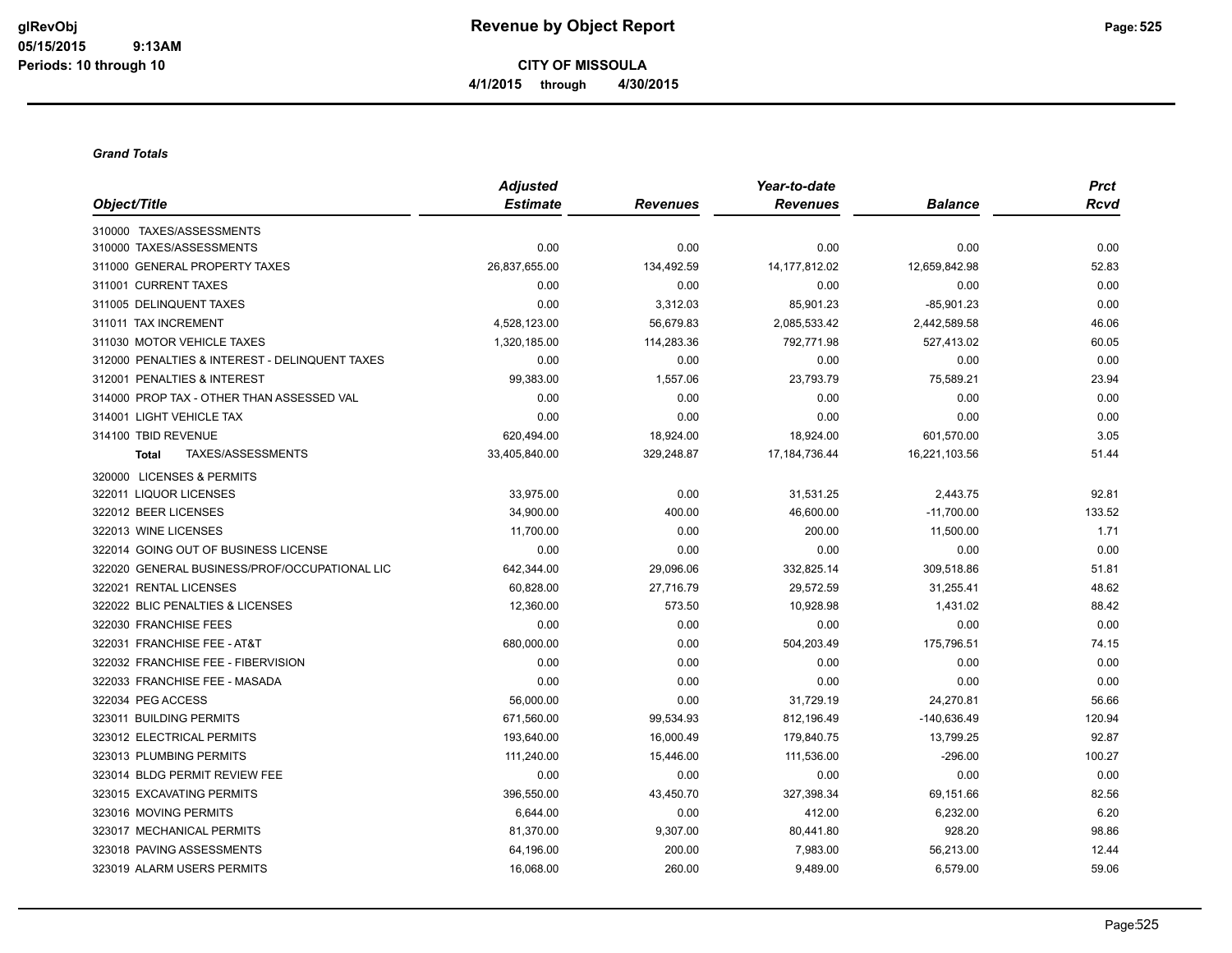**4/1/2015 through 4/30/2015**

| Object/Title                                   | <b>Adjusted</b><br><b>Estimate</b> | <b>Revenues</b> | Year-to-date<br><b>Revenues</b> | <b>Balance</b> | Prct<br>Rcvd |
|------------------------------------------------|------------------------------------|-----------------|---------------------------------|----------------|--------------|
| 323020 FENCE PERMITS                           | 13,792.00                          | 1,579.00        | 6,933.00                        | 6,859.00       | 50.27        |
| 323021 PAVING PERMITS                          | 32,960.00                          | 3,410.00        | 30,083.00                       | 2,877.00       | 91.27        |
| 323022 GRADING/DRAINAGE PERMITS                | 7,723.00                           | 401.00          | 9,537.00                        | $-1,814.00$    | 123.49       |
| 323023 ADA ACCESS PERMITS                      | 14,343.00                          | 748.00          | 15,473.00                       | $-1,130.00$    | 107.88       |
| 323025 STREET USE PERMITS                      | 3,862.00                           | 870.00          | 3,625.00                        | 237.00         | 93.86        |
| 323026 PYROTECHNICS PERMITS                    | 1,765.00                           | 0.00            | 3,622.00                        | $-1,857.00$    | 205.21       |
| 323027 HAULER PERMITS                          | 0.00                               | 0.00            | 150.00                          | $-150.00$      | 0.00         |
| 323030 ANIMAL LICENSES                         | 0.00                               | 949.00          | 6,781.00                        | $-6,781.00$    | 0.00         |
| 323031 CHICKEN LICENSES                        | 477.00                             | 105.00          | 375.00                          | 102.00         | 78.62        |
| 323051 BICYCLE LICENSES                        | 0.00                               | 0.00            | 0.00                            | 0.00           | 0.00         |
| 323052 STORM WATER POLLUTION PREVENTION PERMIT | 3,811.00                           | 0.00            | 3,993.00                        | $-182.00$      | 104.78       |
| 323054 ZONING COMPLIANCE PERMITS               | 3,090.00                           | 892.00          | 16,291.00                       | $-13,201.00$   | 527.22       |
| 323055 FLOOD PLAIN PERMITS                     | 0.00                               | 0.00            | 1,648.00                        | $-1,648.00$    | 0.00         |
| 323056 SIGN PERMITS                            | 7,210.00                           | 3,176.00        | 16,763.00                       | $-9,553.00$    | 232.50       |
| 323057 SIDEWALK CAFE PERMIT                    | 0.00                               | 0.00            | 0.00                            | 0.00           | 0.00         |
| <b>LICENSES &amp; PERMITS</b><br><b>Total</b>  | 3,162,408.00                       | 254,115.47      | 2,632,162.02                    | 530,245.98     | 83.23        |
| 330000 INTERGOVERNMENTAL REVENUES              |                                    |                 |                                 |                |              |
| 330000 INTERGOVERNMENTAL REVENUES              | 64,009.00                          | 13,118.86       | 147,820.30                      | $-83,811.30$   | 230.94       |
| 331000 FEDERAL GRANTS                          | 97,549.00                          | 0.00            | 22,539.25                       | 75,009.75      | 23.11        |
| 331001 BYRNE DISCRETIONARY                     | 0.00                               | 0.00            | 0.00                            | 0.00           | 0.00         |
| 331002 COUNTY ASSISTANCE CIP PROJECTS          | 0.00                               | 0.00            | 0.00                            | 0.00           | 0.00         |
| 331003 STATE HOME PROGRAM INCOME               | 186,489.00                         | 0.00            | 0.00                            | 186,489.00     | 0.00         |
| 331004 CITY ASSESSMENTS                        | 0.00                               | 0.00            | 0.00                            | 0.00           | 0.00         |
| 331005 WESTERN FEDERAL LANDS GRANT             | 0.00                               | 0.00            | 0.00                            | 0.00           | 0.00         |
| 331010 ENTITLEMENT - CDBG                      | 620,073.00                         | 8,969.22        | 372,404.66                      | 247,668.34     | 60.06        |
| 331011 NSP GRANT/SILVERTIP PROJECT             | 0.00                               | 0.00            | 0.00                            | 0.00           | 0.00         |
| 331012 ARRA/CDBG STIMULUS REVENUE              | 0.00                               | 0.00            | 0.00                            | 0.00           | 0.00         |
| 331013 NORTHSIDE PED BRIDGE ARRA GRANT         | 0.00                               | 0.00            | 0.00                            | 0.00           | 0.00         |
| 331014 WHITE PINE PLAYGROUND-CDBG GRANT        | 0.00                               | 0.00            | 0.00                            | 0.00           | 0.00         |
| 331016 HOMEWORD 1800 PHILLIPS                  | 0.00                               | 0.00            | 0.00                            | 0.00           | 0.00         |
| 331017 HUD 6.7M/SILVERTIP APTS                 | 0.00                               | 0.00            | 0.00                            | 0.00           | 0.00         |
| 331018 MHA 1M/SILVERTIP APTS                   | 0.00                               | 0.00            | 0.00                            | 0.00           | 0.00         |
| 331020 COPS GRANT                              | 0.00                               | 0.00            | 0.00                            | 0.00           | 0.00         |
| 331022 SMART POLICING GRANT                    | 0.00                               | 0.00            | 0.00                            | 0.00           | 0.00         |
| 331023 COPS HIRING GRANT 2011                  | 55,000.00                          | 22,535.59       | 85,775.94                       | $-30,775.94$   | 155.96       |
| 331024 DEPT OF JUSTICE GRANTS                  | 143.000.00                         | 31.961.09       | 55.799.46                       | 87.200.54      | 39.02        |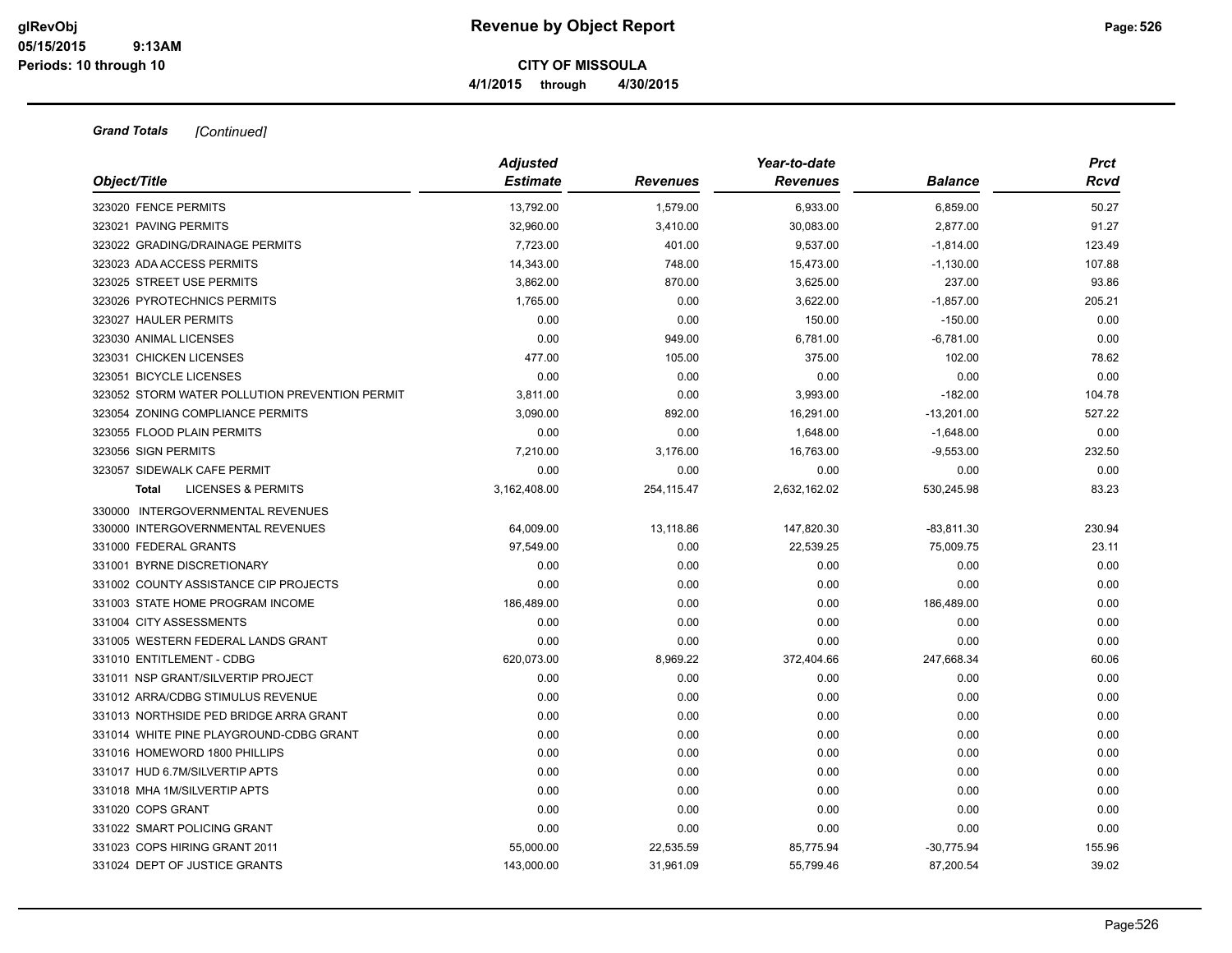**4/1/2015 through 4/30/2015**

| Object/Title                                | <b>Adjusted</b><br><b>Estimate</b> | <b>Revenues</b> | Year-to-date<br><b>Revenues</b> | <b>Balance</b> | <b>Prct</b><br>Rcvd |
|---------------------------------------------|------------------------------------|-----------------|---------------------------------|----------------|---------------------|
| 331025 DV ACCOUNTABILITY PROJECT            | 63,831.00                          | 10,316.13       | 30,210.64                       | 33,620.36      | 47.33               |
| 331026 ICAC GRANT                           | 102,698.00                         | 0.00            | 57,954.46                       | 44,743.54      | 56.43               |
| 331027 JAG GRANTS REVENUE                   | 0.00                               | 0.00            | 22,542.48                       | $-22,542.48$   | 0.00                |
| 331028 DUI-COPS IN SHOPS                    | 5,000.00                           | 0.00            | 0.00                            | 5,000.00       | 0.00                |
| 331029 CHRP GRANT                           | 0.00                               | 0.00            | 0.00                            | 0.00           | 0.00                |
| 331030 COMMUNITY RESOURCE OFFICER/MCPS      | 0.00                               | 0.00            | 0.00                            | 0.00           | 0.00                |
| 331031 EECBG REVOLVING LOAN                 | 0.00                               | 0.00            | 0.00                            | 0.00           | 0.00                |
| 331033 WORD                                 | 0.00                               | 18,151.00       | 35,561.00                       | $-35,561.00$   | 0.00                |
| 331036 RIVER HOUSE GRANT                    | 0.00                               | 0.00            | 0.00                            | 0.00           | 0.00                |
| 331037 ELOCAL.COM LOAN REPAYMENT            | 0.00                               | 0.00            | 0.00                            | 0.00           | 0.00                |
| 331038 EPA BROWNSFIELD GRANT                | 0.00                               | 0.00            | 0.00                            | 0.00           | 0.00                |
| 331039 EPA BROWNSFIELD ARRA                 | 0.00                               | 0.00            | 0.00                            | 0.00           | 0.00                |
| 331050 ISTEA/CTEP GRANT                     | 0.00                               | 0.00            | 140,813.71                      | $-140,813.71$  | 0.00                |
| 331051 ISTEA/CTEP-HIGGINS HILL/BECKWITH     | 0.00                               | 0.00            | 0.00                            | 0.00           | 0.00                |
| 331052 MDT CMAQ STRIPING GRANT              | 0.00                               | 0.00            | 0.00                            | 0.00           | 0.00                |
| 331053 CTEP PLAYFAIR                        | 0.00                               | 0.00            | 0.00                            | 0.00           | 0.00                |
| 331054 FHWA PL GRANT                        | 602,667.00                         | 0.00            | 199,484.22                      | 403,182.78     | 33.10               |
| 331055 FTA GRANT                            | 17,744.00                          | 0.00            | 31,466.91                       | $-13,722.91$   | 177.34              |
| 331056 MDT FEDERAL CMAQ                     | 381,084.00                         | 0.00            | 175, 112.11                     | 205,971.89     | 45.95               |
| 331057 TRANSIT-MUTD CMAQ                    | 151,515.00                         | 0.00            | 0.00                            | 151,515.00     | 0.00                |
| 331060 NATL RECREATION TRAILS GRANTS        | 0.00                               | 0.00            | 0.00                            | 0.00           | 0.00                |
| 331081 GRANTS/DONATIONS - FORT MISSOULA     | 0.00                               | 0.00            | 0.00                            | 0.00           | 0.00                |
| 331090 EPA GRANT                            | 433,065.00                         | 0.00            | 0.00                            | 433,065.00     | 0.00                |
| 331091 US DOT HMEP GRANT                    | 0.00                               | 0.00            | 0.00                            | 0.00           | 0.00                |
| 331112 SAFER GRANT                          | 0.00                               | 0.00            | 0.00                            | 0.00           | 0.00                |
| 331113 FEMA GRANT                           | 0.00                               | 0.00            | 0.00                            | 0.00           | 0.00                |
| 331114 TITLE III GRANT-MSLA CO              | 0.00                               | 0.00            | 14,500.00                       | $-14,500.00$   | 0.00                |
| 331153 RUSSELL S 3RD IMPROVEMENTS           | 0.00                               | 0.00            | 0.00                            | 0.00           | 0.00                |
| 331154 CTEP-MILWAUKEE RR TRAIL              | 0.00                               | 0.00            | 0.00                            | 0.00           | 0.00                |
| 331155 CTEP/GRANT CREEK TRAIL BCN           | 0.00                               | 0.00            | 640,425.98                      | -640,425.98    | 0.00                |
| 331156 CTEP GRANT - S HILLS TRAIL SYSTEM    | 870,129.00                         | 0.00            | 0.00                            | 870,129.00     | 0.00                |
| 331159 CTEP-U OF M CROSSWALK PROJECT        | 0.00                               | 0.00            | 0.00                            | 0.00           | 0.00                |
| 331160 SAFE ROUTES TO SCHOOLS fY08 \$82,500 | 0.00                               | 0.00            | 0.00                            | 0.00           | 0.00                |
| 331161 CTEP-LOLO ST/BRIDGE TO DUNCAN S/C    | 0.00                               | 0.00            | 0.00                            | 0.00           | 0.00                |
| 331170 HISTORICAL PRESERVATION GRANT        | 5,500.00                           | 0.00            | 7,250.00                        | $-1,750.00$    | 131.82              |
| 331178 DUI TASK FORCE                       | 250,000.00                         | 0.00            | 429.60                          | 249,570.40     | 0.17                |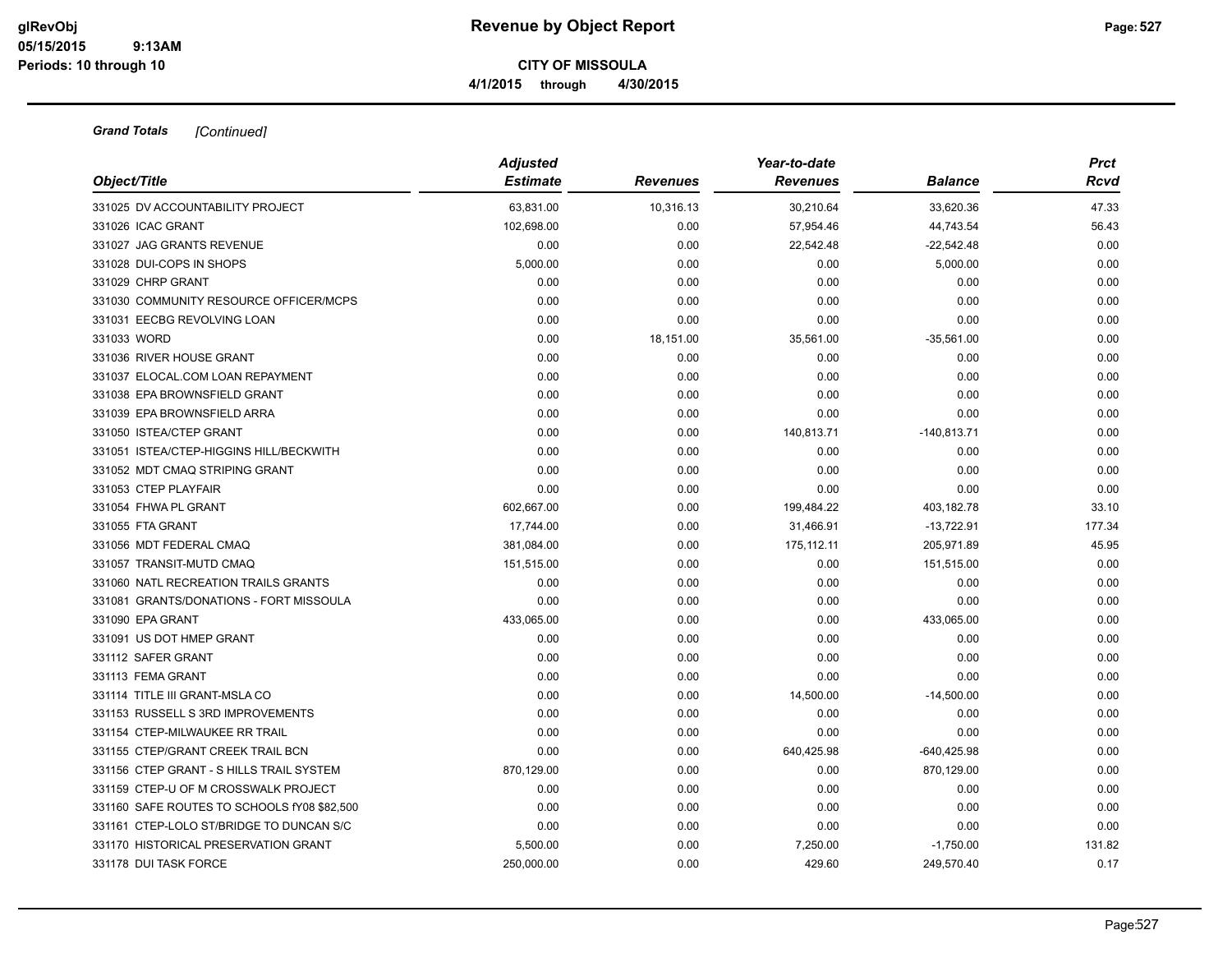**4/1/2015 through 4/30/2015**

|                                               | <b>Adjusted</b> |                 | Year-to-date    |                | <b>Prct</b> |
|-----------------------------------------------|-----------------|-----------------|-----------------|----------------|-------------|
| Object/Title                                  | <b>Estimate</b> | <b>Revenues</b> | <b>Revenues</b> | <b>Balance</b> | Rcvd        |
| 331180 LIBRARY LITERACY GRANT                 | 0.00            | 0.00            | 0.00            | 0.00           | 0.00        |
| 331181 CTEP/CMAQ MADISON ST TO U CONNECTOR    | 0.00            | 0.00            | 0.00            | 0.00           | 0.00        |
| 331990 IRS REIMB/DEBT SVS INTEREST            | 254,857.00      | 0.00            | 118,126.16      | 136,730.84     | 46.35       |
| 331992 FEDERAL ARRA GRANTS                    | 0.00            | 0.00            | 0.00            | 0.00           | 0.00        |
| 334013 STATE GRANT - OT SEATBELT              | 35,000.00       | 0.00            | 30,969.48       | 4,030.52       | 88.48       |
| 334014 MISSOULA COUNTY-GRANT CREEK TRAIL      | 0.00            | 0.00            | 0.00            | 0.00           | 0.00        |
| 334015 COPS TECHNOLOGY GRANT                  | 322.299.00      | 55,653.70       | 122,022.51      | 200.276.49     | 37.86       |
| 334016 BULLETPROOF VEST GRANT                 | 10,500.00       | 0.00            | 0.00            | 10,500.00      | 0.00        |
| 334017 SCHOOL RESOURCE OFFICER                | 0.00            | 0.00            | 248,850.00      | $-248,850.00$  | 0.00        |
| 334018 STATE GRANT - CAPITAL                  | 0.00            | 0.00            | 0.00            | 0.00           | 0.00        |
| 334020 UNDERAGE DRINKING GRANT                | 0.00            | 0.00            | 3,293.98        | $-3,293.98$    | 0.00        |
| 334025 COUNTY WEED                            | 13,200.00       | 0.00            | 5,998.68        | 7,201.32       | 45.44       |
| 334026 FOREST HEALTH GRANT                    | 0.00            | 0.00            | 0.00            | 0.00           | 0.00        |
| 334028 DEPT OF AG INTERN GRANT                | 0.00            | 0.00            | 0.00            | 0.00           | 0.00        |
| 334040 GAS TAX APPORTIONMENT                  | 982,213.00      | 89,963.30       | 899,633.05      | 82,579.95      | 91.59       |
| 334045 MONTANA DEPARTMENT TRANSPORTATION      | 0.00            | 0.00            | 0.00            | 0.00           | 0.00        |
| 334055 BANK CORP. LIC. TAX (CURRENT)          | 0.00            | 0.00            | 0.00            | 0.00           | 0.00        |
| 334056 BANK CORP. LIC. TAX - (PREVIOUS YEARS) | 0.00            | 0.00            | 0.00            | 0.00           | 0.00        |
| 334061 IMPACT FEES-CLEARING ACCOUNT           | 0.00            | 0.00            | 0.00            | 0.00           | 0.00        |
| 334071 DEQ/RIVER WATER SAMPLING               | 0.00            | 0.00            | 0.00            | 0.00           | 0.00        |
| 334076 BIG SKY TRUST FUND GRANTS              | 30.000.00       | 0.00            | 90,000.00       | $-60,000.00$   | 300.00      |
| 334112 WELLNESS GRANT                         | 0.00            | 0.00            | 0.00            | 0.00           | 0.00        |
| 334120 TSEP GRANT                             | 0.00            | 0.00            | 0.00            | 0.00           | 0.00        |
| 334121 DNRC GRANT                             | 0.00            | 0.00            | 166,517.93      | -166,517.93    | 0.00        |
| 334123 MAQI FEDERAL ASSISTANCE                | 0.00            | 0.00            | 0.00            | 0.00           | 0.00        |
| 334124 GRANTS-CIP                             | 0.00            | 0.00            | 0.00            | 0.00           | 0.00        |
| 334125 FIRE FIGHTER GRANT                     | 15,000.00       | 0.00            | 73,578.10       | $-58,578.10$   | 490.52      |
| 334126 DEVELOPER ASSESSMENTS                  | 0.00            | 0.00            | 0.00            | 0.00           | 0.00        |
| 334127 TONKIN TRAIL - FISH WILDLIFE PARKS     | 0.00            | 0.00            | 0.00            | 0.00           | 0.00        |
| 334128 CDBG FIRE HYDRANT GRANT                | 0.00            | 0.00            | 0.00            | 0.00           | 0.00        |
| 334140 DNRC GRANT                             | 0.00            | 0.00            | 0.00            | 0.00           | 0.00        |
| 334145 WESTERN MT MENTAL HEALTH CTR           | 0.00            | 131,931.50      | 497,693.03      | -497,693.03    | 0.00        |
| 334146 ADDI FUNDS-1ST TIME HOMEBUYERS         | 12,243.00       | 0.00            | 0.00            | 12,243.00      | 0.00        |
| 334149 MISSOULA HOMEOWNERSHIP PROGRAM         | 300,000.00      | 0.00            | 0.00            | 300,000.00     | 0.00        |
| 334153 FY14 DISTRICT XI HRC TBRA              | 0.00            | 9,976.72        | 11,971.74       | $-11,971.74$   | 0.00        |
| 334154 FY08 homeWORD                          | 0.00            | 0.00            | 0.00            | 0.00           | 0.00        |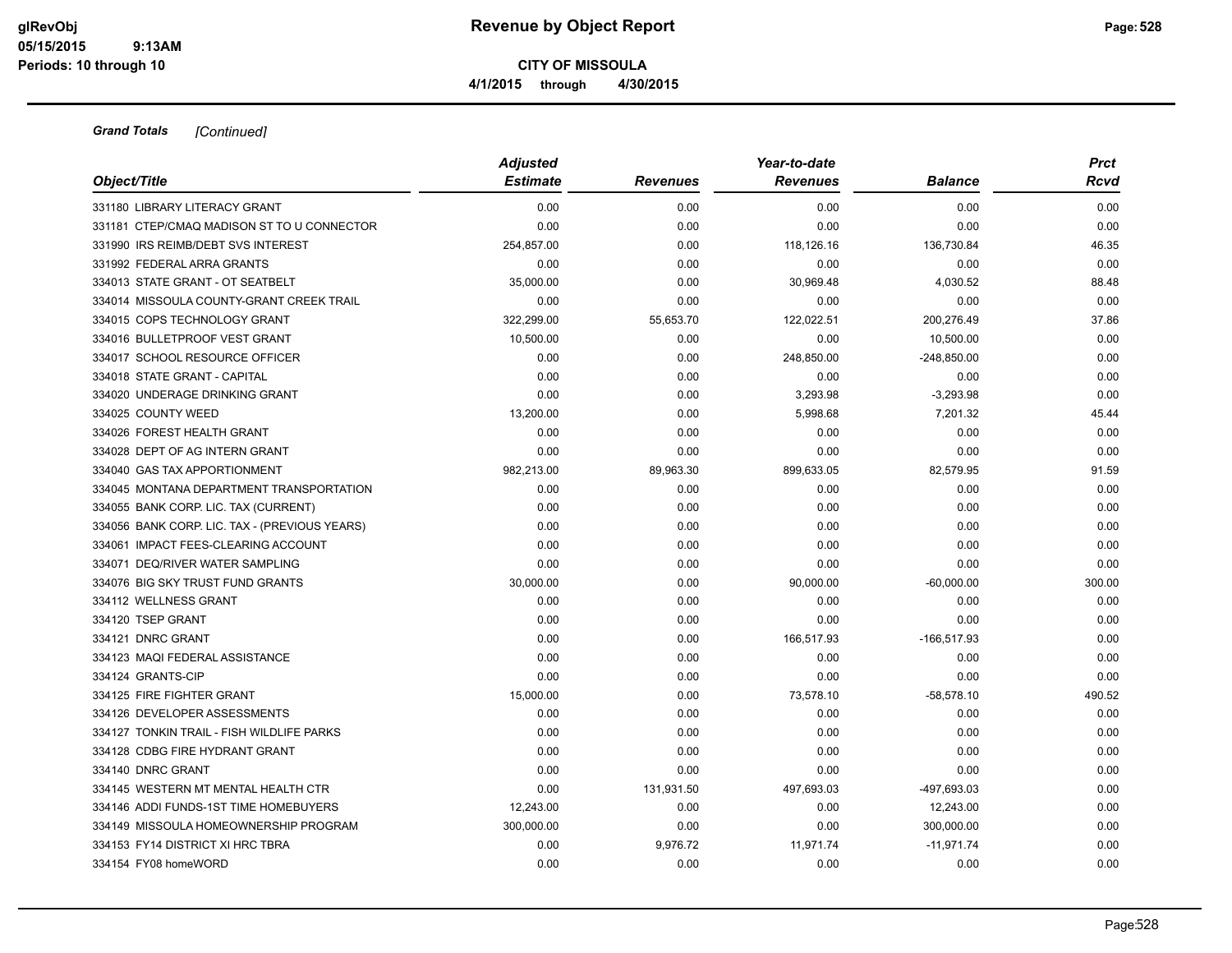**4/1/2015 through 4/30/2015**

|                                                   | <b>Adjusted</b> |                 | Year-to-date    | <b>Prct</b>    |        |
|---------------------------------------------------|-----------------|-----------------|-----------------|----------------|--------|
| Object/Title                                      | <b>Estimate</b> | <b>Revenues</b> | <b>Revenues</b> | <b>Balance</b> | Rcvd   |
| 334155 FY08 NMCDC                                 | 0.00            | 0.00            | 0.00            | 0.00           | 0.00   |
| 334156 HOME PROGRAM INCOME                        | 35,500.00       | 0.00            | 0.00            | 35,500.00      | 0.00   |
| 334157 FY09 MHA                                   | 0.00            | 0.00            | 0.00            | 0.00           | 0.00   |
| 334159 FY09 HOMEWORD                              | 0.00            | 0.00            | 0.00            | 0.00           | 0.00   |
| 334160 FY09 NMCDC                                 | 0.00            | 0.00            | 0.00            | 0.00           | 0.00   |
| 334161 FY10 DISTRICT XI HRC                       | 0.00            | 0.00            | 0.00            | 0.00           | 0.00   |
| 334163 FY10 homeWORD/SOLSTICE APT                 | 0.00            | 0.00            | 0.00            | 0.00           | 0.00   |
| 334251 RTP STATE GRANTS                           | 0.00            | 0.00            | 0.00            | 0.00           | 0.00   |
| 334990 ARRA FUNDING                               | 0.00            | 0.00            | 0.00            | 0.00           | 0.00   |
| 334991 ARRA HB645 FUNDING                         | 0.00            | 0.00            | 0.00            | 0.00           | 0.00   |
| 334992 ARRA LOAN                                  | 0.00            | 0.00            | 0.00            | 0.00           | 0.00   |
| 335075 STATE GAMBLING/VIDEO/KENO/BINGO FEES       | 127,650.00      | 1,564.80        | 109,889.80      | 17,760.20      | 86.09  |
| 335076 STATE GAMBLING LICENSE FEES                | 0.00            | 0.00            | 0.00            | 0.00           | 0.00   |
| 335077 STATE KENO/BINGO PROCEEDS TAX              | 0.00            | 0.00            | 0.00            | 0.00           | 0.00   |
| 335210 PERSONAL PROPERTY TAX REIMBURSEMENT        | 554,296.00      | 0.00            | 264,235.88      | 290,060.12     | 47.67  |
| 335230 HB 124 REVENUE                             | 7,300,985.00    | 0.00            | 6,109,488.01    | 1,191,496.99   | 83.68  |
| 335250 STATE REIMB - SB #184                      | 200,000.00      | 0.00            | 0.00            | 200,000.00     | 0.00   |
| 336001 MDT REIMBURSEMENTS                         | 0.00            | 0.00            | 0.00            | 0.00           | 0.00   |
| 336021 STATE CONTRIB - POLICE RETIREMENT          | 2,180,799.00    | 174,016.49      | 1,806,895.27    | 373,903.73     | 82.85  |
| 336022 STATE CONTRIB. - FIRE RETIREMENT           | 2,262,024.00    | 174,849.89      | 1,807,880.40    | 454,143.60     | 79.92  |
| 336023 STATE CONTRIB. - PERS                      | 9.986.00        | 1,092.68        | 13,177.79       | $-3,191.79$    | 131.96 |
| 336030 COUNTY CONTRIBUTION                        | 19,800.00       | 0.00            | 0.00            | 19,800.00      | 0.00   |
| 337000 LOCAL GRANTS                               | 0.00            | 0.00            | 0.00            | 0.00           | 0.00   |
| 337002 MRA GRANT                                  | 0.00            | 0.00            | 15,000.00       | $-15,000.00$   | 0.00   |
| 337003 HEALTH DEPT-STORM WATER MGMT               | 0.00            | 0.00            | 0.00            | 0.00           | 0.00   |
| 337010 COUNTY REIMBURSEMENT-DEANOS                | 0.00            | 0.00            | 0.00            | 0.00           | 0.00   |
| 337012 LEGAL SERVICES-CONTRACTED/REIMB.           | 0.00            | 0.00            | 6,075.00        | $-6,075.00$    | 0.00   |
| 337013 MUTD SIGN MAINTENANCE AGREEMENT            | 3,000.00        | 0.00            | 0.00            | 3,000.00       | 0.00   |
| 338000 LOCAL SHARING OF TAX INCREMENT             | 268,162.00      | 0.00            | 266,850.58      | 1,311.42       | 99.51  |
| 338001 EXCESS PLEDGED TAX INCREMENT RETURNED      | 0.00            | 0.00            | 0.00            | 0.00           | 0.00   |
| 338100 PLANNING MILLS PASSED THRU COUNTY          | 329,157.00      | 0.00            | 192,956.91      | 136,200.09     | 58.62  |
| 339000 PAYMENT IN LIEU OF TAXES                   | 34,056.00       | 0.00            | 14,678.00       | 19,378.00      | 43.10  |
| <b>INTERGOVERNMENTAL REVENUES</b><br><b>Total</b> | 19,350,080.00   | 744,100.97      | 14,915,873.02   | 4,434,206.98   | 77.08  |
| 340000 CHARGES FOR SERVICES                       |                 |                 |                 |                |        |
| 340051 GRILL VAN CONCESSIONS                      | 0.00            | 420.50          | 19.859.00       | $-19.859.00$   | 0.00   |
| 341009 BLDG ADMIN FEES                            | 245.008.00      | 0.00            | 122.504.00      | 122.504.00     | 50.00  |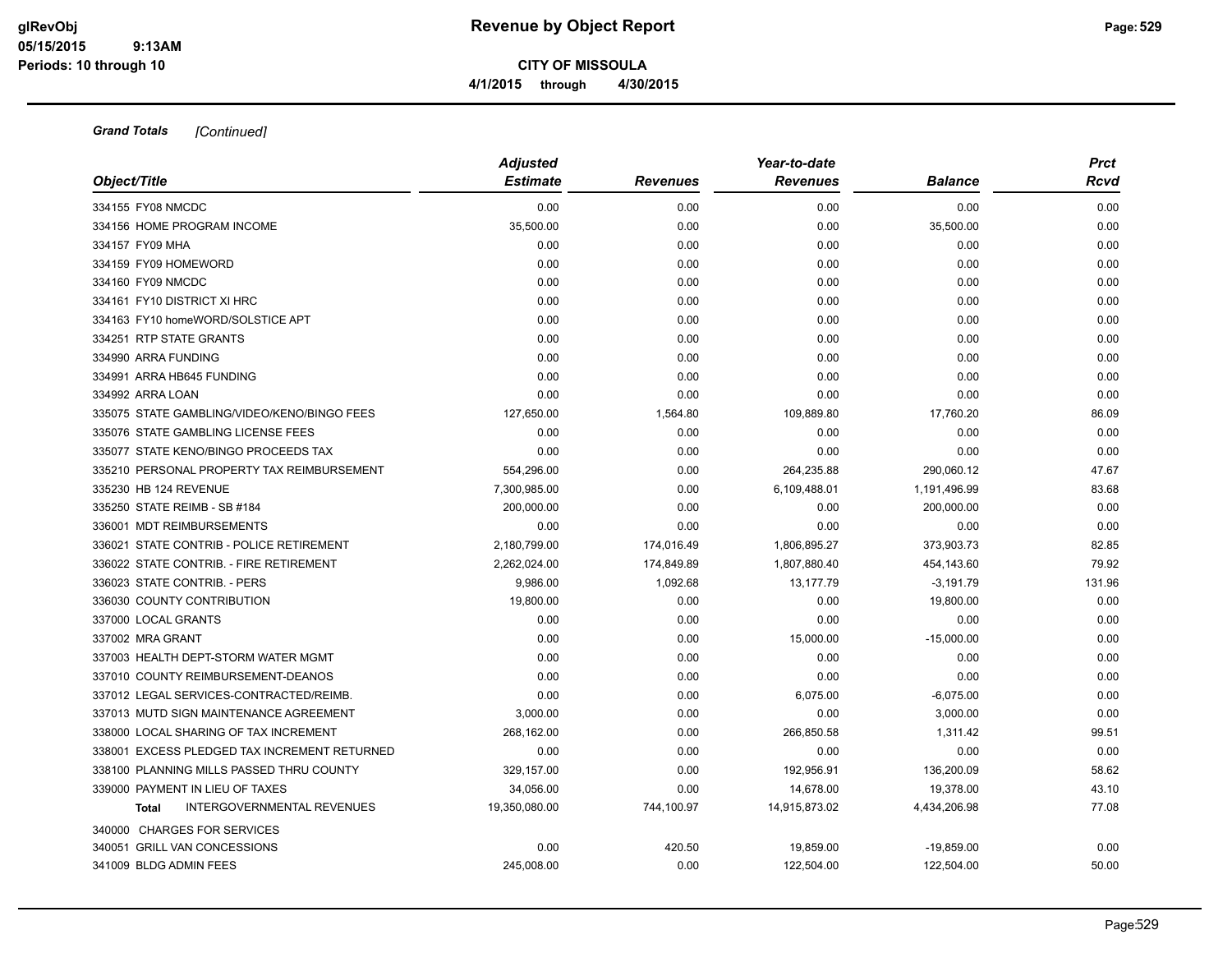**4/1/2015 through 4/30/2015**

| Object/Title                               | <b>Adjusted</b><br><b>Estimate</b> | <b>Revenues</b> | Year-to-date<br><b>Revenues</b> | <b>Balance</b> | Prct<br>Rcvd |
|--------------------------------------------|------------------------------------|-----------------|---------------------------------|----------------|--------------|
| 341010 MISCELLANEOUS COLLECTIONS           | 350.00                             | 212.50          | 319.25                          | 30.75          | 91.21        |
| 341011 TRANSPORTATION ADMIN FEES           | 24,000.00                          | 12,000.00       | 12,000.00                       | 12,000.00      | 50.00        |
| 341012 MAYORS PROCLAMATION FEES            | 100.00                             | 0.00            | 40.00                           | 60.00          | 40.00        |
| 341013 AIR FUND FEES                       | 250.00                             | 0.00            | 55.00                           | 195.00         | 22.00        |
| 341015 SEWER ADMINISTRATION FEES           | 1,173,327.00                       | 0.00            | 586,663.50                      | 586,663.50     | 50.00        |
| 341016 MRA ADMINISTRATION FEES             | 117,053.00                         | 0.00            | 58,526.50                       | 58,526.50      | 50.00        |
| 341017 LIGHTING ADMINISTRATION FEES        | 15,002.00                          | 0.00            | 0.00                            | 15,002.00      | 0.00         |
| 341018 PARKING COMM ADMIN FEES             | 173,680.00                         | 0.00            | 86,840.00                       | 86,840.00      | 50.00        |
| 341021 SID ADMINISTRATION FEES             | 0.00                               | 0.00            | 0.00                            | 0.00           | 0.00         |
| 341022 PROJECT ADMIN FEES                  | 0.00                               | 0.00            | 0.00                            | 0.00           | 0.00         |
| 341023 PLANNING ADMIN FEES                 | 24,000.00                          | 12,000.00       | 12,000.00                       | 12,000.00      | 50.00        |
| 341031 STATE REIMB MUNI COURT              | 0.00                               | 0.00            | 0.00                            | 0.00           | 0.00         |
| 341032 IMPACT FEE CLEARING ACCOUNT         | 900,000.00                         | 63,272.36       | 979,919.22                      | -79,919.22     | 108.88       |
| 341033 IMPACT FEES-PARKS SHARE             | 0.00                               | 0.00            | 0.00                            | 0.00           | 0.00         |
| 341034 IMPACT FEES-FIRE SHARE              | 0.00                               | 0.00            | 0.00                            | 0.00           | 0.00         |
| 341035 IMPACT FEES-POLICE SHARE            | 0.00                               | 0.00            | 0.00                            | 0.00           | 0.00         |
| 341036 IMPACT FEES-COMMUNITY SERVICE SHARE | 0.00                               | 0.00            | 0.00                            | 0.00           | 0.00         |
| 341037 IMPACT FEE-ROAD SHARE               | 0.00                               | 0.00            | 0.00                            | 0.00           | 0.00         |
| 341041 SEWER EXTENSION RECORDING FEES      | 4,500.00                           | 652.00          | 2,886.00                        | 1,614.00       | 64.13        |
| 341052 MUNICIPAL COURT FILING FEES         | 283,400.00                         | 23,057.96       | 232,427.96                      | 50,972.04      | 82.01        |
| 341055 CRIME VICTIM SURCHARGE              | 2,500.00                           | 144.00          | 1,343.94                        | 1,156.06       | 53.76        |
| 341067 SUBDIVISION EXEMPTION AFFIDAVITS    | 0.00                               | 200.00          | 5,200.00                        | $-5,200.00$    | 0.00         |
| 341068 SUBDIVISON FEES                     | 5,000.00                           | 324.00          | 5,692.00                        | $-692.00$      | 113.84       |
| 341069 REZONING FEES                       | 5,000.00                           | 0.00            | 0.00                            | 5,000.00       | 0.00         |
| 341070 DESIGN REVIEW BOARD                 | 15,000.00                          | 3,666.54        | 30,771.86                       | $-15,771.86$   | 205.15       |
| 341071 BOARD OF ADJUST. ZONING, SIGNS      | 58,400.00                          | 0.00            | 0.00                            | 58,400.00      | 0.00         |
| 341072 FLOOD PLAIN-0THER FEES              | 0.00                               | 0.00            | 0.00                            | 0.00           | 0.00         |
| 341073 FIRE PLAN CHECK FEES                | 27,981.00                          | 1,826.00        | 25,219.00                       | 2,762.00       | 90.13        |
| 341074 FIRE INSPECTION FEES                | 0.00                               | 3,376.00        | 48,131.99                       | $-48,131.99$   | 0.00         |
| 341076 ENGINEERING PLAN CHECK FEES         | 33,478.00                          | 4,587.00        | 36,421.00                       | $-2,943.00$    | 108.79       |
| 341077 ZONING COMPLIANCE INSPECTIONS       | 0.00                               | 0.00            | 0.00                            | 0.00           | 0.00         |
| 341078 ENGINEERING MAP FEES                | 120.00                             | 0.00            | 65.00                           | 55.00          | 54.17        |
| 341079 GREASE INTERCEPTOR APPEAL FEES      | 2,000.00                           | 0.00            | 762.50                          | 1,237.50       | 38.13        |
| 341090 STREET VACATION PETITION FEES       | 0.00                               | 0.00            | 1,923.00                        | $-1,923.00$    | 0.00         |
| 341091 INSPECTION CODE BOOKS & COPIES      | 515.00                             | 32.25           | 558.25                          | $-43.25$       | 108.40       |
| 341100 GRANT ADMINISTRATION SERVICE FEES   | 0.00                               | 0.00            | 0.00                            | 0.00           | 0.00         |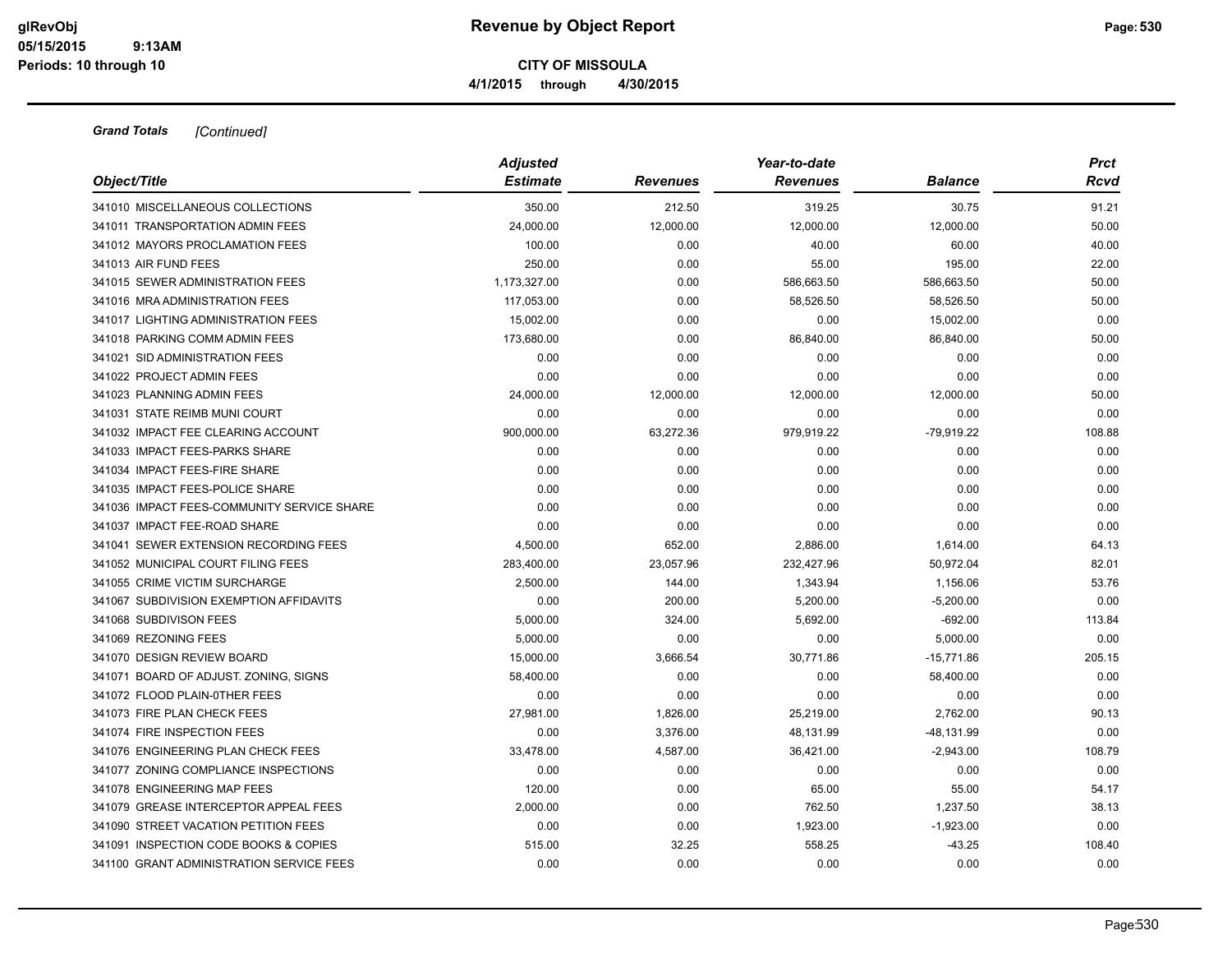**4/1/2015 through 4/30/2015**

|                                             | <b>Adjusted</b> |                 | Year-to-date    | <b>Prct</b>    |        |
|---------------------------------------------|-----------------|-----------------|-----------------|----------------|--------|
| Object/Title                                | <b>Estimate</b> | <b>Revenues</b> | <b>Revenues</b> | <b>Balance</b> | Rcvd   |
| 341450 *** Title Not Found ***              | 0.00            | 0.00            | 0.00            | 0.00           | 0.00   |
| 342000 ANTI-GRAFFITI PROJECT                | 5,000.00        | 0.00            | 1,000.00        | 4,000.00       | 20.00  |
| 342010 POLICE/BID AGREEMENT                 | 0.00            | 23,147.50       | 23,147.50       | $-23,147.50$   | 0.00   |
| 342012 PD REIMBURSABLE SERVICES             | 0.00            | 0.00            | 0.00            | 0.00           | 0.00   |
| 342013 SECURITY INVEST FEES                 | 61,000.00       | 1,871.80        | 87,667.57       | $-26,667.57$   | 143.72 |
| 342014 POLICE DEPARTMENT SERVICE FEES       | 157,300.00      | 1,474.25        | 57,398.59       | 99,901.41      | 36.49  |
| 342015 POLICE OVERTIME FEES                 | 84,000.00       | 955.24          | 83,810.54       | 189.46         | 99.77  |
| 342016 POLICE TRAINING FEES                 | 36,000.00       | 305.00          | 6,764.97        | 29,235.03      | 18.79  |
| 342017 CATERING FEES                        | 7,200.00        | 70.00           | 11,604.56       | $-4,404.56$    | 161.17 |
| 342018 DESK REPORTS                         | 20,000.00       | 2,467.00        | 20,080.00       | $-80.00$       | 100.40 |
| 342019 ABANDONED VEHICLE REVENUE FEES       | 32,500.00       | 9,395.00        | 19,612.50       | 12,887.50      | 60.35  |
| 342020 FIRE DEPARTMENT FEES                 | 100.00          | 35.00           | 360.50          | $-260.50$      | 360.50 |
| 342021 CPR EDUCATION PROGRAM                | 7,435.00        | 350.00          | 6,725.00        | 710.00         | 90.45  |
| 342022 OUTSIDE HIRES                        | 524,890.00      | 7,819.63        | 417,640.41      | 107,249.59     | 79.57  |
| 342060 BIKE PROGRAM SALES & FEES            | 2,700.00        | 0.00            | 1,229.37        | 1,470.63       | 45.53  |
| 343000 PW REIMBURSABLE SERVICES             | 31,258.00       | 565.34          | 3,920.34        | 27,337.66      | 12.54  |
| 343001 SIGN FABRICATION & CONTRACTS         | 500.00          | 0.00            | 0.00            | 500.00         | 0.00   |
| 343002 OTHER AGENCIES - VEH MAINT           | 48,000.00       | 156.60          | 30,615.08       | 17,384.92      | 63.78  |
| 343003 STATE PAYMENT - TRAFFIC COUNTS       | 4,450.00        | 0.00            | 0.00            | 4,450.00       | 0.00   |
| 343004 SPECIAL STATE CONTRACTS              | 80,000.00       | 0.00            | 0.00            | 80,000.00      | 0.00   |
| 343005 NON-ARRA MOUNTAIN WATER CONTRACT     | 0.00            | 0.00            | 0.00            | 0.00           | 0.00   |
| 343006 OTHER GOVT AGENCY-STREET PROJECTS    | 98,318.00       | 0.00            | 171,329.85      | $-73,011.85$   | 174.26 |
| 343008 PRIVATE COMPANY STREET PAYMENTS      | 0.00            | 0.00            | 0.00            | 0.00           | 0.00   |
| 343009 TOW CHARGES                          | 0.00            | 0.00            | 0.00            | 0.00           | 0.00   |
| 343010 STREET DEPT SALES & SERVICES         | 19,195.00       | 0.00            | 0.00            | 19,195.00      | 0.00   |
| 343011 STREET AND ROADWAY REPAIR CHARGES    | 0.00            | 0.00            | 0.00            | 0.00           | 0.00   |
| 343013 SNOW REMOVAL FEES                    | 1,500.00        | 0.00            | 1,038.50        | 461.50         | 69.23  |
| 343015 PARKING                              | 1,405,905.00    | 0.00            | 0.00            | 1,405,905.00   | 0.00   |
| 343016 METER MONEY                          | 0.00            | 50,016.36       | 456,596.93      | -456,596.93    | 0.00   |
| 343017 PARKING LEASE REVENUE                | 0.00            | 42,356.00       | 564,305.06      | $-564,305.06$  | 0.00   |
| 343018 CENTRAL PARK REVENUE                 | 0.00            | 8,201.48        | 82,576.63       | $-82,576.63$   | 0.00   |
| 343031 SEWER SERVICE CHARGES                | 0.00            | 0.00            | 0.00            | 0.00           | 0.00   |
| 343032 SEWER INSTALLATION CHARGES           | 76,000.00       | 0.00            | 34,820.76       | 41,179.24      | 45.82  |
| 343034 TREATMENT FACILITIES FEES            | 7,824,907.00    | 293,652.94      | 7,830,012.26    | $-5,105.26$    | 100.07 |
| 343035 SALE OF SEWER MATERIALS AND SUPPLIES | 0.00            | 0.00            | $-18,239.20$    | 18,239.20      | 0.00   |
| 343036 *** Title Not Found ***              | 0.00            | 0.00            | 0.00            | 0.00           | 0.00   |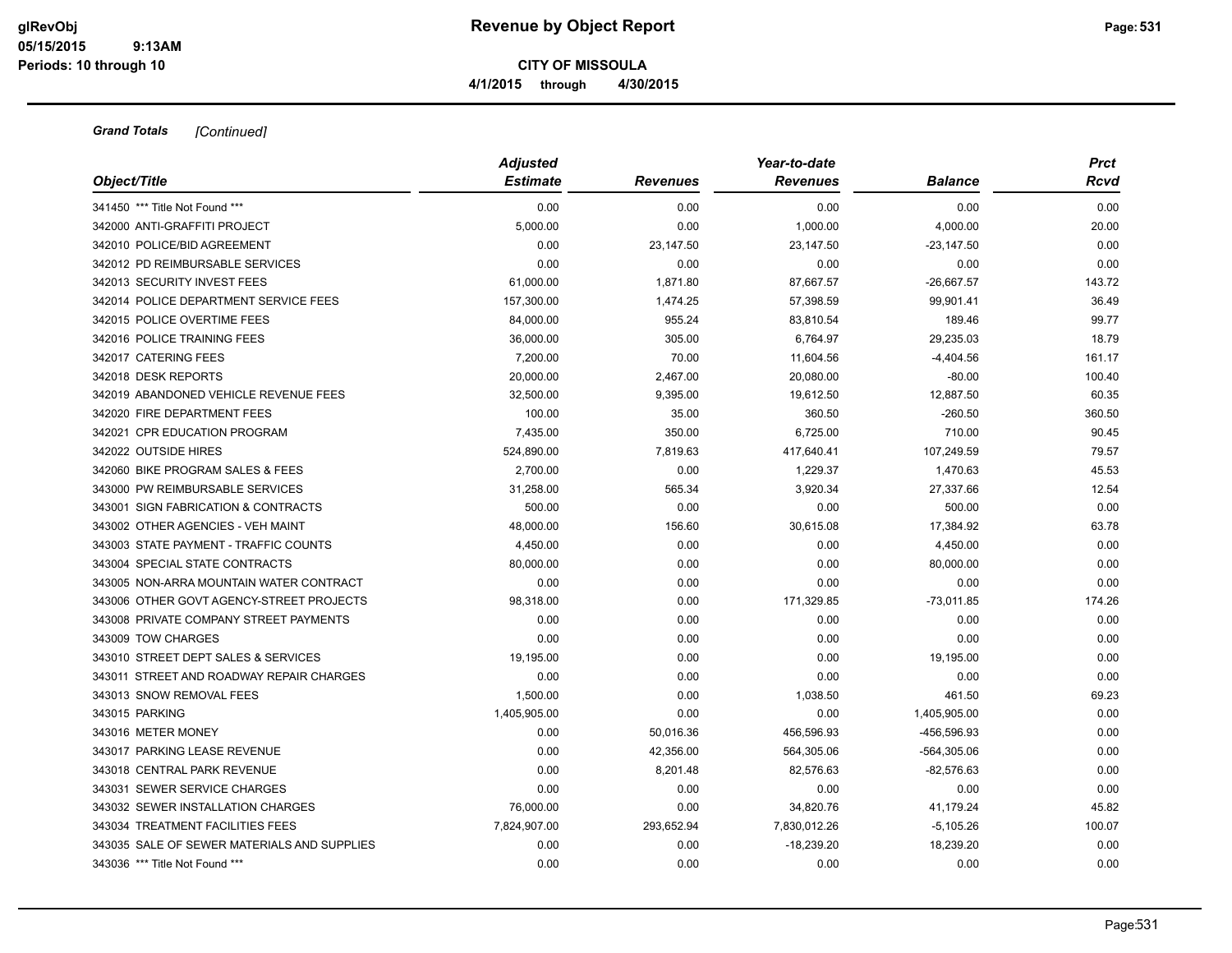**4/1/2015 through 4/30/2015**

|                                           | <b>Adjusted</b> |                 | Year-to-date    |                | <b>Prct</b> |
|-------------------------------------------|-----------------|-----------------|-----------------|----------------|-------------|
| Object/Title                              | <b>Estimate</b> | <b>Revenues</b> | <b>Revenues</b> | <b>Balance</b> | Rcvd        |
| 343037 GREASE INTERCEPTOR LOANS           | 0.00            | 0.00            | 0.00            | 0.00           | 0.00        |
| 343038 P & I TAX LIENS                    | 0.00            | 227.35          | 5,386.65        | $-5,386.65$    | 0.00        |
| 343039 DISPOSAL FEES                      | 0.00            | 3,185.00        | 23,626.88       | $-23,626.88$   | 0.00        |
| 343041 GARBAGE COLLECTION SERVICES        | 5,000.00        | 1,953.17        | 16,234.70       | $-11,234.70$   | 324.69      |
| 343065 BUILDING RENTALS                   | 0.00            | 0.00            | 0.00            | 0.00           | 0.00        |
| 343080 STATE MAINTENANCE CONTRACT         | 530,082.00      | 165,019.47      | 498,638.74      | 31,443.26      | 94.07       |
| 343082 MDT URBAN PROJECTS                 | 0.00            | 0.00            | 0.00            | 0.00           | 0.00        |
| 343083 CONTRACT SEWER APPLICATIONS        | 0.00            | 0.00            | 0.00            | 0.00           | 0.00        |
| 343084 STREET MAINTENANCE MATERIALS REIMB | 55,500.00       | 0.00            | 39,722.64       | 15,777.36      | 71.57       |
| 343097 SIDEWALK AND CURB FEES             | 340,000.00      | 12,255.75       | 208,132.30      | 131,867.70     | 61.22       |
| 343300 MISC CHARGES FOR SERVICES          | 0.00            | 0.00            | 0.00            | 0.00           | 0.00        |
| 343301 BOOT REMOVAL                       | 0.00            | 650.00          | 6,279.01        | $-6,279.01$    | 0.00        |
| 343302 PARKS SOIL PROJECT                 | 0.00            | 0.00            | 15,810.00       | $-15,810.00$   | 0.00        |
| 343310 SALE OF NICHE NAMEPLATES & VASES   | 0.00            | 6,000.00        | 17,200.00       | $-17,200.00$   | 0.00        |
| 343311 SALE OF NICHES                     | 3,200.00        | 0.00            | 0.00            | 3,200.00       | 0.00        |
| 343320 CEMETERY - SALE OF PLOTS           | 12,870.00       | 700.00          | 13,800.00       | $-930.00$      | 107.23      |
| 343321 CEMETERY FOUNDATIONS               | 1,570.00        | 1,690.00        | 7,580.00        | $-6,010.00$    | 482.80      |
| 343322 CEMETERY FLOWER CARE               | 4,250.00        | 2,100.00        | 7,880.00        | $-3,630.00$    | 185.41      |
| 343323 CEMETERY - LINER INSTALL FEES      | 5,580.00        | 5,200.00        | 21,200.00       | $-15,620.00$   | 379.93      |
| 343324 OTHER CEMETERY FEES                | 1,500.00        | 300.00          | 3,000.00        | $-1,500.00$    | 200.00      |
| 343325 2ND INTERMENT RIGHT                | 0.00            | 400.00          | 3,600.00        | $-3,600.00$    | 0.00        |
| 343340 CEMETERY - OPENINGS & CLOSINGS     | 10,950.00       | 4,100.00        | 20,800.00       | $-9,850.00$    | 189.95      |
| 343350 CEMETERY CARE, FEES                | 99,000.00       | 0.00            | 0.00            | 99,000.00      | 0.00        |
| 343360 WEED CONTROL                       | 3,000.00        | 0.00            | 2,086.00        | 914.00         | 69.53       |
| 346000 FEES                               | 220,000.00      | 6,437.24        | 26,528.87       | 193,471.13     | 12.06       |
| 346001 TENNIS FEE                         | 0.00            | 0.00            | 503.14          | $-503.14$      | 0.00        |
| 346029 PARKS PETTY CASH FUND              | 0.00            | 0.00            | 0.00            | 0.00           | 0.00        |
| 346030 SWIMMING POOL FEES                 | 1,045,954.00    | 2,942.28        | 402,945.19      | 643,008.81     | 38.52       |
| 346031 RECREATION FEES                    | 273,988.00      | 63,996.00       | 191,061.34      | 82,926.66      | 69.73       |
| 346032 PRESCHOOL PROGRAMS                 | 0.00            | 0.00            | 0.00            | 0.00           | 0.00        |
| 346033 PARK FEES/FACILITY RENTALS         | 85,000.00       | 11,179.94       | 64,254.58       | 20,745.42      | 75.59       |
| 346034 GROUNDS MAINTENANCE CONTRACT       | 85,000.00       | 0.00            | 0.00            | 85,000.00      | 0.00        |
| 346036 PARK CONCESSION FEES               | 3,000.00        | 316.13          | 1,128.75        | 1,871.25       | 37.63       |
| 346037 YOUTH DRUG COURT CONTRACT          | 11,700.00       | 0.00            | 0.00            | 11,700.00      | 0.00        |
| 346040 MCCORMICK SWIMMING POOL            | 0.00            | 0.00            | 0.00            | 0.00           | 0.00        |
| 346050 COUNTY PLAYGROUND CONTRACT         | 3,150.00        | 0.00            | 0.00            | 3,150.00       | 0.00        |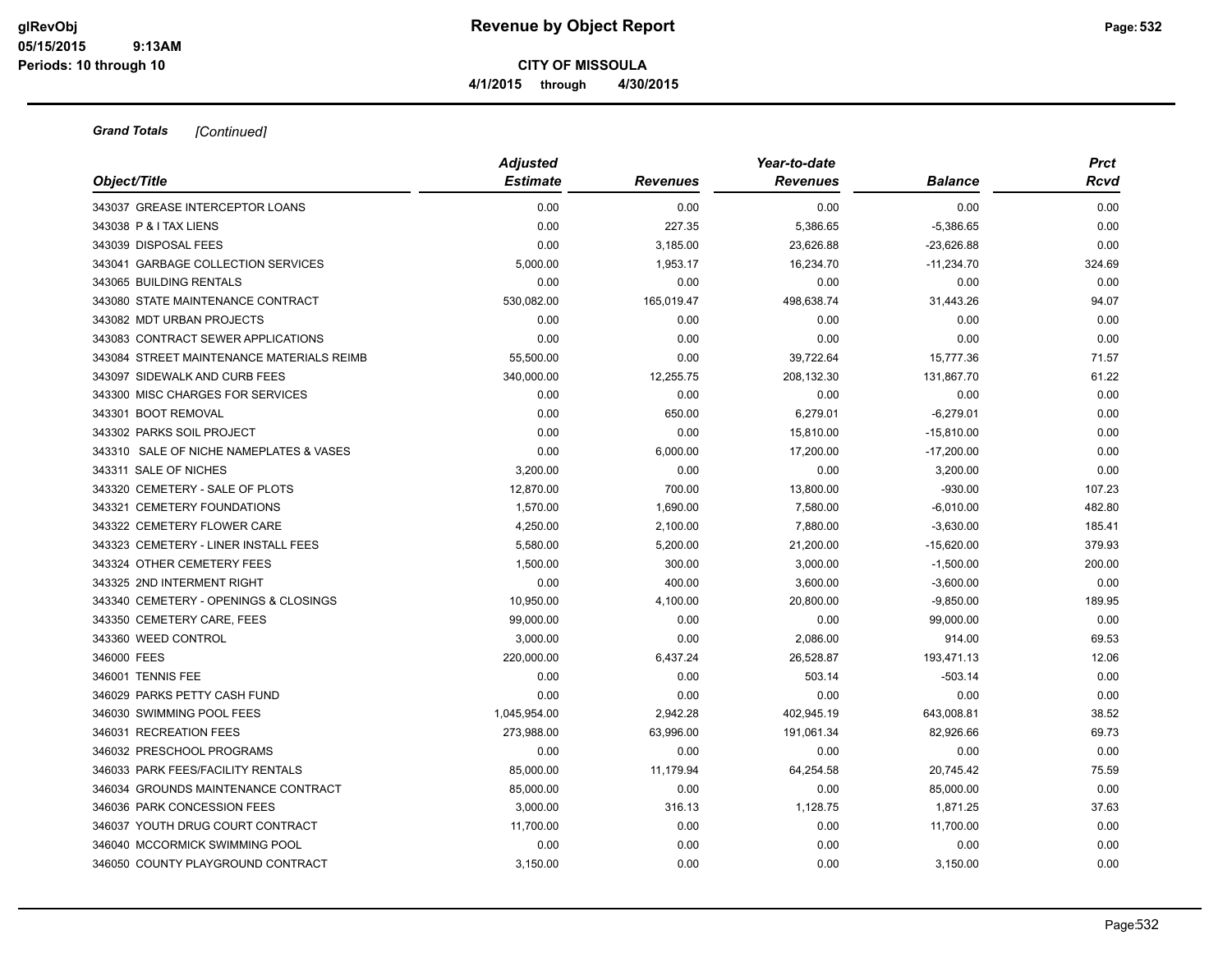**4/1/2015 through 4/30/2015**

| Object/Title                                   | <b>Adjusted</b><br><b>Estimate</b> | <b>Revenues</b> | Year-to-date<br><b>Revenues</b> | <b>Balance</b> | <b>Prct</b><br>Rcvd |
|------------------------------------------------|------------------------------------|-----------------|---------------------------------|----------------|---------------------|
| 346051 MONTANA PARKS/REC CONFERENCE 2012       | 4,500.00                           | 0.00            | 1,089.52                        | 3,410.48       | 24.21               |
| 346052 PLAYGROUND SAFETY TRAINING              | 0.00                               | 0.00            | 0.00                            | 0.00           | 0.00                |
| 346053 CITY LIFE PROGRAMS                      | 12,500.00                          | 550.00          | 8,263.00                        | 4,237.00       | 66.10               |
| 346055 COUNTY PARK SUPPORT                     | 0.00                               | 0.00            | 0.00                            | 0.00           | 0.00                |
| 346056 PICNIC SITE FEES                        | 0.00                               | 0.00            | 0.00                            | 0.00           | 0.00                |
| 346060 CURRENTS SWIMMING FACILITY              | 0.00                               | 39,605.83       | 344,001.77                      | $-344,001.77$  | 0.00                |
| 346061 CURRENTS ENTERPRISE                     | 0.00                               | 0.00            | 0.00                            | 0.00           | 0.00                |
| 346062 SPLASH ENTERPRISE                       | 0.00                               | 0.00            | 0.00                            | 0.00           | 0.00                |
| 346070 RECREATION GENERAL MERCHANDISE          | 0.00                               | 0.00            | 0.00                            | 0.00           | 0.00                |
| 346080 PAYMENT IN LIEU OF PARKS                | 288,120.00                         | 0.00            | 6,654.46                        | 281,465.54     | 2.31                |
| 346082 HIGH PARK EASEMENT EXCHANGE             | 0.00                               | 0.00            | 0.00                            | 0.00           | 0.00                |
| <b>CHARGES FOR SERVICES</b><br><b>Total</b>    | 16,744,236.00                      | 897,418.41      | 14, 121, 554. 23                | 2,622,681.77   | 84.34               |
| 350000 FINES & FORFEITURES                     |                                    |                 |                                 |                |                     |
| 351013 DRUG FORFEITURES                        | 16,800.00                          | 1,473.81        | 12,820.65                       | 3,979.35       | 76.31               |
| 351022 LAW ENFORCEMENT ACADEMY SURCHARGE #5    | 0.00                               | $-11, 157.54$   | 0.00                            | 0.00           | 0.00                |
| 351031 TRAFFIC FINES                           | 1,386,857.00                       | 87,636.49       | 807,558.60                      | 579,298.40     | 58.23               |
| 351032 SURCHARGE ON FINES                      | 129,089.00                         | $-19,094.05$    | 72,443.66                       | 56,645.34      | 56.12               |
| 351033 PUBLIC DEFENDER FEES                    | 0.00                               | $-635.00$       | 0.00                            | 0.00           | 0.00                |
| 351034 CELLULAR PHONE FINES                    | 62,000.00                          | $-24,640.00$    | 45.016.50                       | 16,983.50      | 72.61               |
| 351035 CELL PHONE FINES: EDUCATION             | 0.00                               | 30,927.00       | 45,016.50                       | $-45,016.50$   | 0.00                |
| 352000 TICKETS                                 | 0.00                               | 0.00            | 0.00                            | 0.00           | 0.00                |
| 352001 PARKING TICKET REVENUE                  | 270,000.00                         | 17,439.35       | 180,964.01                      | 89,035.99      | 67.02               |
| 352002 PARKING FINES                           | 0.00                               | $-5.00$         | $-35.00$                        | 35.00          | 0.00                |
| 355000 FALSE ALARM PENALTY                     | 20.000.00                          | 624.00          | 2,704.00                        | 17,296.00      | 13.52               |
| <b>FINES &amp; FORFEITURES</b><br><b>Total</b> | 1,884,746.00                       | 82,569.06       | 1,166,488.92                    | 718,257.08     | 61.89               |
| 360000 MISCELLANEOUS REVENUES                  |                                    |                 |                                 |                |                     |
| 360000 MISCELLANEOUS REVENUES                  | 0.00                               | 0.00            | 0.00                            | 0.00           | 0.00                |
| 360001 COPIES                                  | 2,200.00                           | 321.00          | 1,272.75                        | 927.25         | 57.85               |
| 360002 PHONES                                  | 0.00                               | 0.00            | 0.00                            | 0.00           | 0.00                |
| 360003 MMIA REIMBURSEMENT-ATTORNEY             | 0.00                               | 0.00            | 0.00                            | 0.00           | 0.00                |
| 360005 LOAN REPAYMENTS                         | 0.00                               | 0.00            | 0.00                            | 0.00           | 0.00                |
| 360007 RLF REVENUES                            | 0.00                               | 0.00            | 0.00                            | 0.00           | 0.00                |
| 360010 MISCELLANEOUS                           | 15,000.00                          | 904.27          | 118,177.84                      | $-103, 177.84$ | 787.85              |
| 360011 YOUTH COUNCIL FUNDS                     | 9,010.00                           | 0.00            | 9,339.65                        | $-329.65$      | 103.66              |
| 360012 SEWER GRANT REPAYMENTS                  | 0.00                               | 0.00            | 0.00                            | 0.00           | 0.00                |
| 360013 REPAYMENT OF SEWER GRANT                | 7.000.00                           | 0.00            | 11.926.00                       | $-4.926.00$    | 170.37              |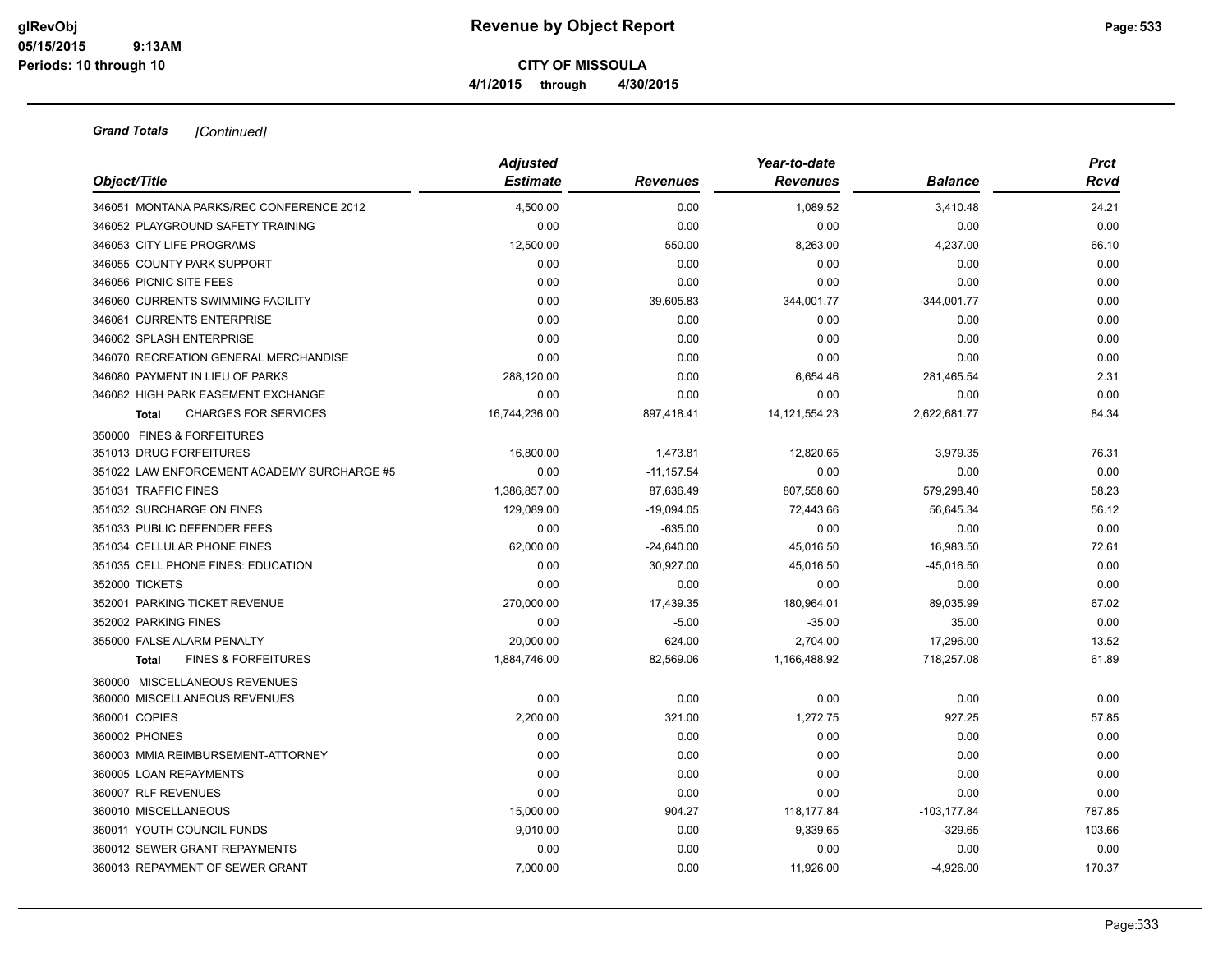**4/1/2015 through 4/30/2015**

|                                            | <b>Adjusted</b> |                 | Year-to-date    |                | <b>Prct</b> |
|--------------------------------------------|-----------------|-----------------|-----------------|----------------|-------------|
| Object/Title                               | <b>Estimate</b> | <b>Revenues</b> | <b>Revenues</b> | <b>Balance</b> | Rcvd        |
| 360014 REPAYMENT OF LOAN/MHA               | 0.00            | 0.00            | 0.00            | 0.00           | 0.00        |
| 360015 CONFERENCE REVENUES - BUILDING      | 0.00            | 0.00            | 0.00            | 0.00           | 0.00        |
| 360016 MRA SHARE OF CIVIC STADIUM PARKING  | 0.00            | 0.00            | 0.00            | 0.00           | 0.00        |
| 360017 PARK PLANS FORFEITURE               | 0.00            | 0.00            | 20.00           | $-20.00$       | 0.00        |
| 360018 MARKET ON FRONT UTILITY PAYMENTS    | 0.00            | 377.87          | 1,694.73        | $-1,694.73$    | 0.00        |
| 360019 GARBAGE-MARKET ON FRONT             | 0.00            | 117.15          | 1,074.78        | $-1,074.78$    | 0.00        |
| 360020 GREENOUGH PARK ENCROACHMENTS        | 0.00            | 0.00            | 0.00            | 0.00           | 0.00        |
| 360030 CONTRIBUTIONS FROM PROPERTY OWNERS  | 0.00            | 0.00            | 0.00            | 0.00           | 0.00        |
| 360050 OVER/SHORT                          | 0.00            | 0.00            | 104.00          | $-104.00$      | 0.00        |
| 360100 REFUNDS                             | 200.00          | 0.00            | 0.00            | 200.00         | 0.00        |
| 361000 RATTLESNAKE LAND LEASES             | 0.00            | 0.00            | 1,100.00        | $-1,100.00$    | 0.00        |
| 361003 CARAS PARK CONCERT REVENUE          | 0.00            | 0.00            | 0.00            | 0.00           | 0.00        |
| 361010 RENTAL REVENUE                      | 120,000.00      | 0.00            | 30,000.00       | 90,000.00      | 25.00       |
| 361013 CLOSED GRANT REPAYMENTS             | 0.00            | 0.00            | 0.00            | 0.00           | 0.00        |
| 361200 RADIO TOWER LEASE PAYMENTS          | 0.00            | 0.00            | 2,850.00        | $-2,850.00$    | 0.00        |
| 361201 EKO LAND LEASE                      | 0.00            | 0.00            | 36,879.54       | $-36,879.54$   | 0.00        |
| 362000 OTHER MISCELLANEOUS REVENUE         | 8,000.00        | 0.00            | 33,933.67       | $-25,933.67$   | 424.17      |
| 362001 MUNICIPAL COURT BAD CHECK CHARGES   | 0.00            | 0.00            | 0.00            | 0.00           | 0.00        |
| 362002 BAD CHECK CHARGES                   | 500.00          | 0.00            | 145.00          | 355.00         | 29.00       |
| 362003 US BANK FEE REIMBURSEMENT           | 0.00            | 0.00            | 0.00            | 0.00           | 0.00        |
| 362004 URD III FACADE IMPROVEMENT LOAN REC | 0.00            | 0.00            | 405.14          | $-405.14$      | 0.00        |
| 362005 LEASE LATE PAYMENT PENALTY          | 0.00            | 0.00            | 0.00            | 0.00           | 0.00        |
| 362006 GAIC INSURANCE SETTLEMENT           | 0.00            | 0.00            | 0.00            | 0.00           | 0.00        |
| 362011 SALE OF UNCLAIMED PROPERTY          | 0.00            | 0.00            | 0.00            | 0.00           | 0.00        |
| 362012 REC/GREEN TAG PROGRAM               | 300.00          | 0.00            | 0.00            | 300.00         | 0.00        |
| 363000 ASSESSMENTS PAID                    | 15,000.00       | 0.00            | 0.00            | 15,000.00      | 0.00        |
| 363010 LIGHTING ASSESSMENTS                | 404,652.00      | 676.36          | 343,406.74      | 61,245.26      | 84.86       |
| 363020 PROPERTY ASSESSMENTS                | 3,773,616.00    | 112,912.06      | 2,033,448.01    | 1,740,167.99   | 53.89       |
| 363021 PAYOFF PRINCIPAL ASSESSMENTS        | 0.00            | 6,655.63        | 99,497.66       | $-99,497.66$   | 0.00        |
| 363022 BOND INTEREST ASSESSMENTS           | 0.00            | 0.00            | 0.00            | 0.00           | 0.00        |
| 363030 SIDEWALK AND CURB ASSESSMENTS       | 0.00            | 0.00            | 0.00            | 0.00           | 0.00        |
| 363040 PENALTY AND INTEREST                | 0.00            | 444.94          | 4,077.60        | $-4,077.60$    | 0.00        |
| 364012 SALE OF SURPLUS PROPERTY            | 40,000.00       | 0.00            | 4,000.00        | 36,000.00      | 10.00       |
| 364040 INSURANCE AND DAMAGE RECOVERY       | 40,000.00       | 821.20          | 24,267.37       | 15,732.63      | 60.67       |
| 364041 WORKERS COMPENSATION REIMBURSEMENT  | 2,500.00        | 0.00            | 0.00            | 2,500.00       | 0.00        |
| 364042 EXPENDITURE REIMBURSEMENTS          | 1,200.00        | 0.00            | 326.96          | 873.04         | 27.25       |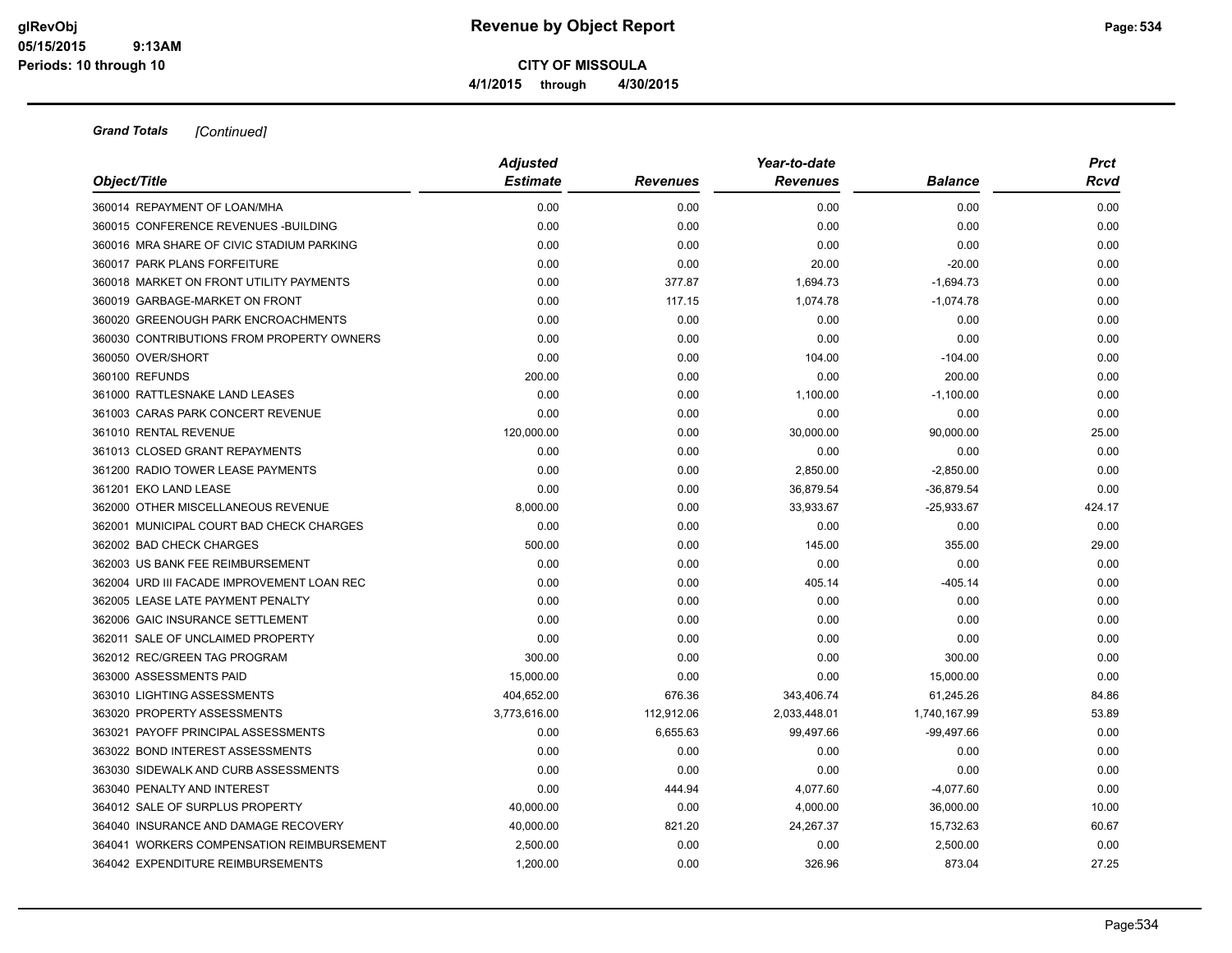**4/1/2015 through 4/30/2015**

|                                               | <b>Adjusted</b> |                 | Year-to-date    |                | <b>Prct</b> |
|-----------------------------------------------|-----------------|-----------------|-----------------|----------------|-------------|
| Object/Title                                  | <b>Estimate</b> | <b>Revenues</b> | <b>Revenues</b> | <b>Balance</b> | Rcvd        |
| 364043 RATTLESNAKE CORRIDOR REIMBURSEMENT     | 10,000.00       | 1,716.00        | 6,864.00        | 3,136.00       | 68.64       |
| 364044 EMERGENCY RESPONSE REIMBURSEMENT       | 50,000.00       | 0.00            | 0.00            | 50,000.00      | 0.00        |
| 364047 MMIA EXPENDITURE REIMBURSEMENT         | 0.00            | 0.00            | 0.00            | 0.00           | 0.00        |
| 364051 DOT RADAR GRANT                        | 0.00            | 0.00            | 0.00            | 0.00           | 0.00        |
| 364053 EXPENDITURE REIMB-FIRE SERVICES        | 0.00            | 0.00            | 0.00            | 0.00           | 0.00        |
| 364060 REIMB LETTER OF CREDIT-709 PARKVIEW    | 0.00            | 0.00            | $-4,195.00$     | 4,195.00       | 0.00        |
| 364061 REIMB LETTER OF CREDIT-LINNEA LANE     | 0.00            | 0.00            | 0.00            | 0.00           | 0.00        |
| 365000 DONATIONS                              | 818,689.00      | 2,000.00        | 18,525.49       | 800,163.51     | 2.26        |
| 365001 *** Title Not Found ***                | 10,000.00       | 0.00            | 10,250.00       | $-250.00$      | 102.50      |
| 365002 OTHER RECREATION DONATIONS             | 50,000.00       | 990.00          | 7,902.18        | 42,097.82      | 15.80       |
| 365003 DONATIONS - SMOKE ALARMS               | 25,000.00       | 0.00            | 0.00            | 25,000.00      | 0.00        |
| 365004 GRANT CR TRAIL ASSN DONATION           | 0.00            | 0.00            | 0.00            | 0.00           | 0.00        |
| 365005 DONATIONS - ARCO                       | 0.00            | 0.00            | 0.00            | 0.00           | 0.00        |
| 365009 DONATIONS - BASKETBALL/TENNIS COURT    | 65,000.00       | 0.00            | 6,650.58        | 58,349.42      | 10.23       |
| 365010 FRIENDS OF MISSOULA PARKS DONATION     | 0.00            | 0.00            | 0.00            | 0.00           | 0.00        |
| 365015 GREEN BLOCK PILOT PROJECT              | 0.00            | 0.00            | 0.00            | 0.00           | 0.00        |
| 365016 LOCAL MATCH MDT                        | 13,585.00       | 300.00          | 4,617.00        | 8,968.00       | 33.99       |
| 365017 LOCAL MATCH TRANSIT                    | 9,559.00        | 0.00            | 0.00            | 9,559.00       | 0.00        |
| 365018 DONATIONS - THERMAL IMAGING            | 0.00            | 0.00            | 0.00            | 0.00           | 0.00        |
| 365019 PARKS DONATIONS                        | 1,072,446.00    | 207.60          | 158,946.43      | 913,499.57     | 14.82       |
| 365020 OPEN SPACE DONATIONS                   | 5,000.00        | 0.00            | 25.00           | 4,975.00       | 0.50        |
| 365021 COMBAT CHALLENGE DONATIONS             | 0.00            | 0.00            | 0.00            | 0.00           | 0.00        |
| 365022 NEIGHBORHOOD COUNCIL DONATIONS         | 0.00            | 0.00            | 0.00            | 0.00           | 0.00        |
| 365023 NORTHWESTERN ENERGY GRANT              | 0.00            | 0.00            | 0.00            | 0.00           | 0.00        |
| 365030 WHITE PINE PARK DONATION-ZIP BEVERAGE  | 0.00            | 0.00            | 4,000.00        | $-4,000.00$    | 0.00        |
| 365100 RECREATION OUTDOOR                     | 25,000.00       | 350.00          | 7,541.80        | 17,458.20      | 30.17       |
| 365101 RECREATION SCHOLARSHIP                 | 35,000.00       | $-1,857.83$     | 10,256.40       | 24,743.60      | 29.30       |
| 365102 RECREATION YOUTH & ADULT SPORTS        | 25,000.00       | 0.00            | 6,765.00        | 18,235.00      | 27.06       |
| 365103 URBAN FORESTRY PROGRAMS                | 55,000.00       | 1,000.00        | 5,161.17        | 49,838.83      | 9.38        |
| 365109 CONSERVATION LANDS DONATIONS           | 0.00            | 0.00            | 0.00            | 0.00           | 0.00        |
| 368000 SALE OF COINS                          | 0.00            | 0.00            | 0.00            | 0.00           | 0.00        |
| 368001 SALE OF POLICE PROMOTIONS              | 0.00            | 0.00            | 0.00            | 0.00           | 0.00        |
| 368002 SALE OF FIRE PROMOTIONS                | 0.00            | 0.00            | 0.00            | 0.00           | 0.00        |
| 368010 SALE OF T-SHIRTS                       | 0.00            | 0.00            | 0.00            | 0.00           | 0.00        |
| <b>MISCELLANEOUS REVENUES</b><br><b>Total</b> | 6,708,457.00    | 127,936.25      | 3,001,257.49    | 3,707,199.51   | 44.74       |
| 370000 INVESTMENTS & ROYALTY EARNINGS         |                 |                 |                 |                |             |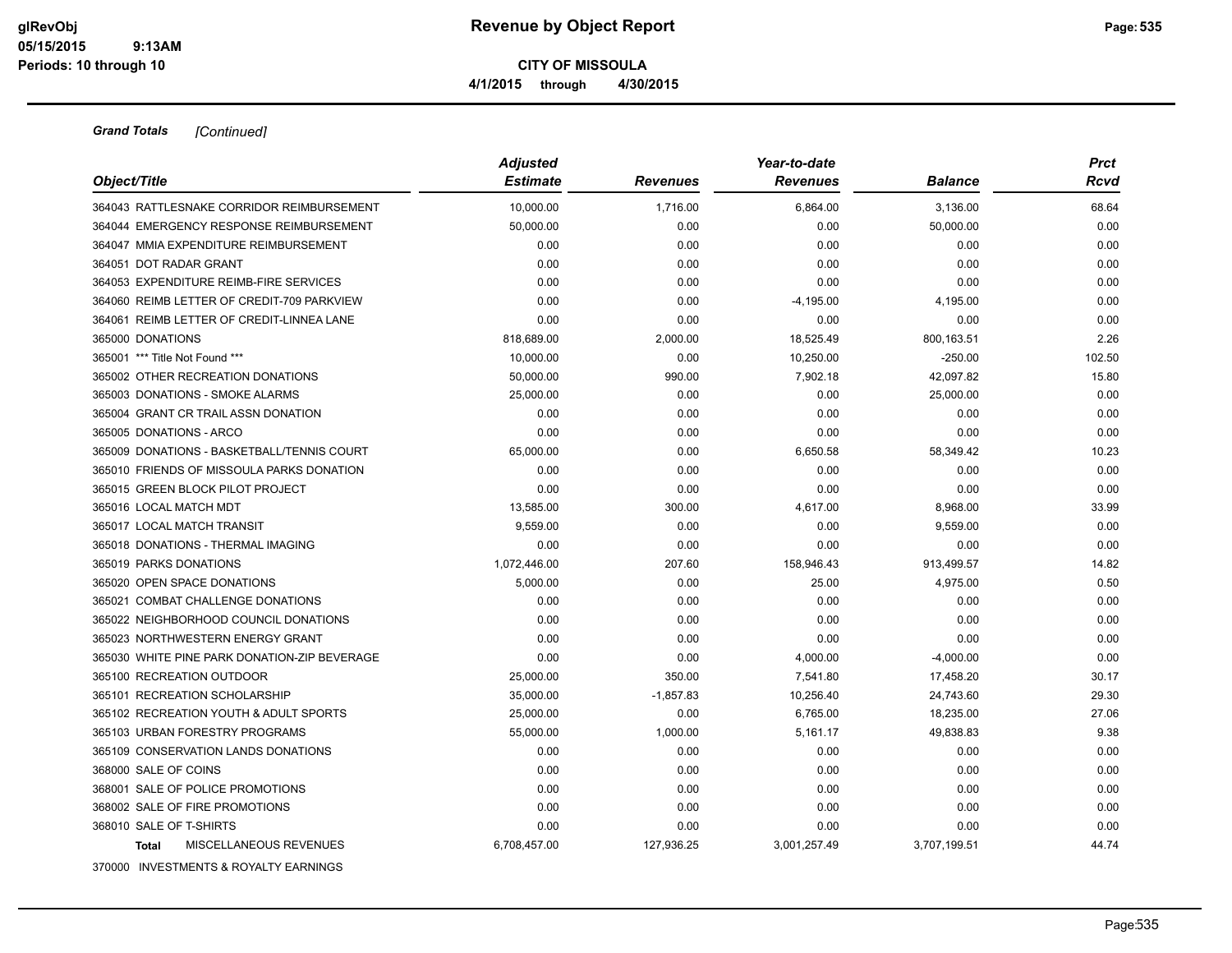**4/1/2015 through 4/30/2015**

|                                                           | <b>Adjusted</b> |                 | Year-to-date    |                   | <b>Prct</b> |  |
|-----------------------------------------------------------|-----------------|-----------------|-----------------|-------------------|-------------|--|
| Object/Title                                              | <b>Estimate</b> | <b>Revenues</b> | <b>Revenues</b> | <b>Balance</b>    | Rcvd        |  |
| 371010 INTEREST ON INVESTMENTS                            | 23,500.00       | 135.61          | $-23,004.67$    | 46,504.67         | $-97.89$    |  |
| 371020 GAIN/LOSS IN MARKET VALUE OF INVESTMENTS           | 0.00            | 0.00            | 0.00            | 0.00              | 0.00        |  |
| 371500 INTEREST ON INTERFUND LOAN                         | 0.00            | 0.00            | 0.00            | 0.00              | 0.00        |  |
| 373002 LOAN REPAYMENT - FAMILY SERVICES                   | 20,000.00       | 0.00            | 0.00            | 20,000.00         | 0.00        |  |
| 373006 BURNS ST COMMONS                                   | 0.00            | 20,000.00       | 80,000.00       | $-80,000.00$      | 0.00        |  |
| <b>INVESTMENTS &amp; ROYALTY EARNINGS</b><br><b>Total</b> | 43,500.00       | 20,135.61       | 56,995.33       | $-13,495.33$      | 131.02      |  |
| 380000 OTHER FINANCING SOURCES                            |                 |                 |                 |                   |             |  |
| 380000 OTHER FINANCING SOURCES                            | 0.00            | 0.00            | 0.00            | 0.00              | 0.00        |  |
| 381000 LOAN PROCEEDS                                      | 0.00            | 0.00            | 0.00            | 0.00              | 0.00        |  |
| 381002 SRF LOAN                                           | 0.00            | 0.00            | 0.00            | 0.00              | 0.00        |  |
| 381009 TRANSFERS IN                                       | 309,059.00      | 0.00            | 0.00            | 309,059.00        | 0.00        |  |
| 381010 BOND PROCEEDS                                      | 0.00            | 0.00            | 0.00            | 0.00              | 0.00        |  |
| 381011 OPEN SPACE REVENUE                                 | 0.00            | 0.00            | 0.00            | 0.00              | 0.00        |  |
| 381012 \$680,000 FIRE GF DEBT                             | 0.00            | 0.00            | 0.00            | 0.00              | 0.00        |  |
| 381015 \$1,010,000 LIMITED TAX GO BONDS 2010C             | 0.00            | 0.00            | 0.00            | 0.00              | 0.00        |  |
| 381020 REVENUE BONDS                                      | 920,000.00      | 0.00            | 0.00            | 920,000.00        | 0.00        |  |
| 381023 DOMESTIC VIOLENCE ACCOUNTABILITY GRANT             | 0.00            | 0.00            | 0.00            | 0.00              | 0.00        |  |
| 381025 BOND PROCEEDS                                      | 0.00            | 0.00            | 0.00            | 0.00              | 0.00        |  |
| 381026 DEBT SERVICE/BROWNSFIELD RLF 1.125M                | 0.00            | 0.00            | 0.00            | 0.00              | 0.00        |  |
| 381027 SAFEWAY/ST PAT 1.5M                                | 0.00            | 0.00            | 0.00            | 0.00              | 0.00        |  |
| 381028 BOND PROCEEDS-MILL SITE                            | 0.00            | 0.00            | 0.00            | 0.00              | 0.00        |  |
| 381029 PARKING STRUCTURE BOND PROCEEDS                    | 0.00            | 0.00            | 0.00            | 0.00              | 0.00        |  |
| 381030 SID BONDS PROCEEDS                                 | 0.00            | 0.00            | 0.00            | 0.00              | 0.00        |  |
| 381070 PROCEEDS FROM NOTES/LOANS/INTERCAP                 | 0.00            | 0.00            | 0.00            | 0.00              | 0.00        |  |
| 381071 WILMA NOTE PROCEEDS                                | 0.00            | 0.00            | 0.00            | 0.00              | 0.00        |  |
| 381072 FIB NOTE PROCEEDS                                  | 0.00            | 0.00            | 0.00            | 0.00              | 0.00        |  |
| 381074 CIVIC STADIUM TIF NOTES 1.5M                       | 0.00            | 0.00            | 0.00            | 0.00              | 0.00        |  |
| 381090 PROCEEDS FROM CAPITAL LEASE                        | 0.00            | 0.00            | 3,159,644.24    | $-3, 159, 644.24$ | 0.00        |  |
| 382000 *** Title Not Found ***                            | 0.00            | 0.00            | 0.00            | 0.00              | 0.00        |  |
| 382010 SALE OF FIXED ASSETS                               | 0.00            | 0.00            | 0.00            | 0.00              | 0.00        |  |
| 383000 OPERATING TRANSFERS                                | 491,688.00      | 32,937.92       | 298,446.28      | 193,241.72        | 60.70       |  |
| 383001 TRANS FR FLUSHING DISTRICT                         | 27,281.00       | 0.00            | 13,640.50       | 13,640.50         | 50.00       |  |
| 383002 TRANS FR GAS TAX                                   | 564,000.00      | 0.00            | 282,000.00      | 282,000.00        | 50.00       |  |
| 383003 TRANS FR COMPREHENSIVE INSURANCE LEVY              | 0.00            | 0.00            | 0.00            | 0.00              | 0.00        |  |
| 383004 TRANS FR EMPLOYEE HEALTH INSURANCE LEVY            | 4,296,467.00    | 0.00            | 2,148,233.50    | 2,148,233.50      | 50.00       |  |
| 383007 TRANS FR CABLE FRANCHISE                           | 244.110.00      | 0.00            | 122.055.00      | 122.055.00        | 50.00       |  |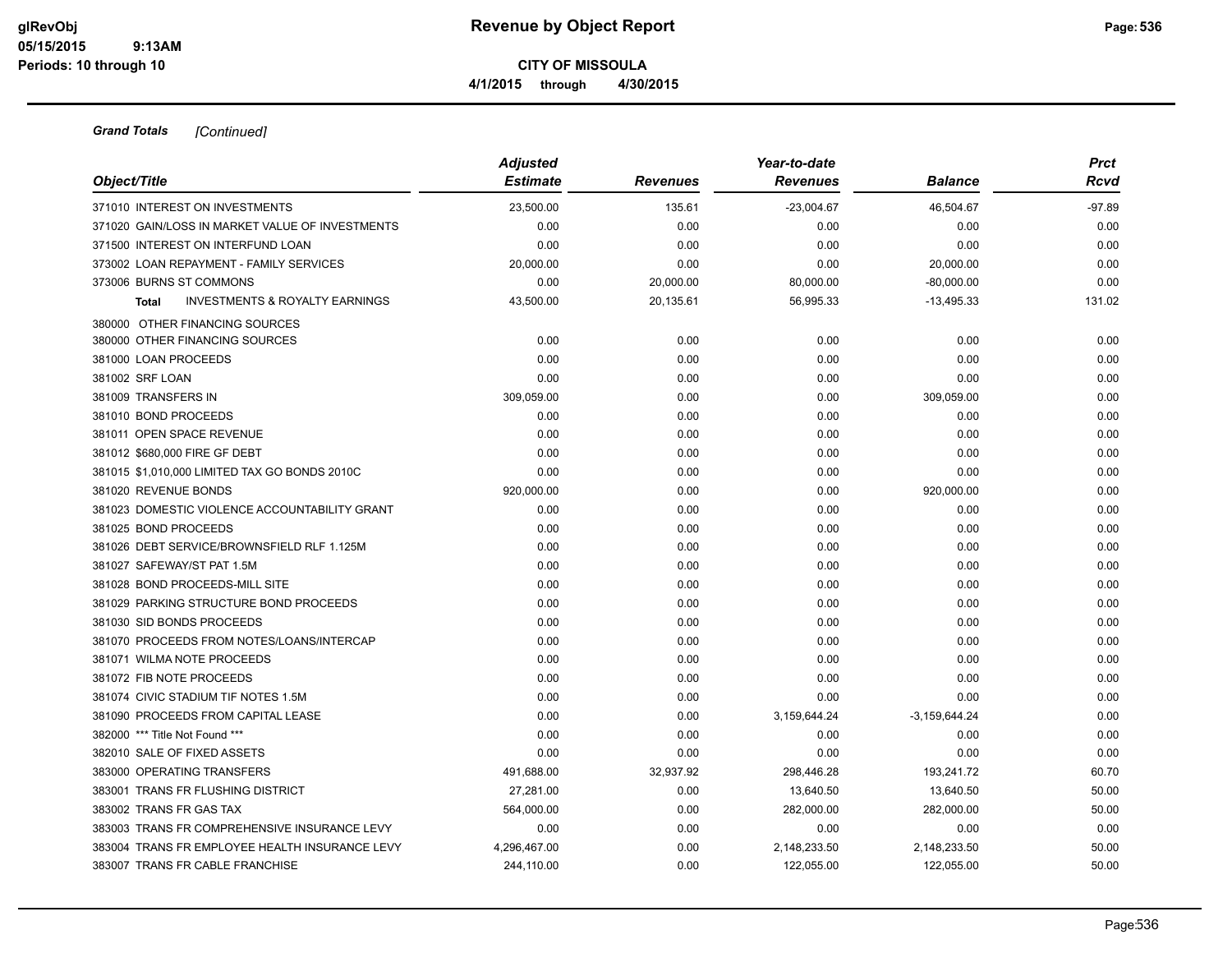**4/1/2015 through 4/30/2015**

|                                             | <b>Adjusted</b> |                 | Year-to-date    |                | Prct        |  |
|---------------------------------------------|-----------------|-----------------|-----------------|----------------|-------------|--|
| Object/Title                                | <b>Estimate</b> | <b>Revenues</b> | <b>Revenues</b> | <b>Balance</b> | <b>Rcvd</b> |  |
| 383008 TRANS FR RUSSELL PARK DISTRICT       | 0.00            | 0.00            | 0.00            | 0.00           | 0.00        |  |
| 383009 TRANS FR TITLE I                     | 0.00            | 0.00            | 0.00            | 0.00           | 0.00        |  |
| 383010 TRANS FR CIP                         | 0.00            | 0.00            | 0.00            | 0.00           | 0.00        |  |
| 383011 TRANS FR SID REVOLVING               | 100,000.00      | 0.00            | 0.00            | 100,000.00     | 0.00        |  |
| 383013 TRANS FR SID DEBT SERVICE            | 0.00            | 0.00            | 0.00            | 0.00           | 0.00        |  |
| 383014 TRANS FR MRA                         | 1,726,097.00    | 50,553.73       | 1,193,848.83    | 532,248.17     | 69.16       |  |
| 383015 TRANS FR MPC                         | 0.00            | 0.00            | 0.00            | 0.00           | 0.00        |  |
| 383016 TRANS FR TAX INCREMENT BOND          | 0.00            | 0.00            | 0.00            | 0.00           | 0.00        |  |
| 383017 TRANS FR BUILDING                    | 0.00            | 0.00            | 0.00            | 0.00           | 0.00        |  |
| 383018 TRANS FR WILLOWWOOD PARK DISTRICT    | 0.00            | 0.00            | 0.00            | 0.00           | 0.00        |  |
| 383020 TRANS FR CEMETERY CARE               | 9,545.00        | 0.00            | 0.00            | 9,545.00       | 0.00        |  |
| 383021 TRANS FR P&R TRAILS DEVLP            | 50,000.00       | 0.00            | 0.00            | 50,000.00      | 0.00        |  |
| 383022 TRANS FR OPEN SPACE BOND             | 0.00            | 0.00            | 0.00            | 0.00           | 0.00        |  |
| 383023 TRANS FR DRUG FORFEITURE             | 0.00            | 0.00            | 0.00            | 0.00           | 0.00        |  |
| 383024 TRANS FR SEWER CLEARING              | 7,334,237.00    | 0.00            | 0.00            | 7,334,237.00   | 0.00        |  |
| 383025 TRANS FR SEWER R & D                 | 0.00            | 0.00            | 0.00            | 0.00           | 0.00        |  |
| 383026 TRANS FR CDBG                        | 0.00            | 0.00            | 75,000.00       | $-75,000.00$   | 0.00        |  |
| 383027 TRANS FR URD                         | 0.00            | 0.00            | 0.00            | 0.00           | 0.00        |  |
| 383028 TRANS FROM GF FOR HEALTH RESERVE     | 0.00            | 0.00            | 0.00            | 0.00           | 0.00        |  |
| 383029 TRANS FR GENERAL                     | 1,975,677.00    | 81,054.45       | 147,334.69      | 1,828,342.31   | 7.46        |  |
| 383034 TRANS FR 01 SERIES DEBT SERVICE      | 0.00            | 0.00            | 0.00            | 0.00           | 0.00        |  |
| 383036 TRANSFER - GRANT                     | 0.00            | 0.00            | 0.00            | 0.00           | 0.00        |  |
| 383037 TRANSFER FROM URD II                 | 250,000.00      | 0.00            | 0.00            | 250,000.00     | 0.00        |  |
| 383038 TRANSFER - URD III                   | 0.00            | 0.00            | 0.00            | 0.00           | 0.00        |  |
| 383039 FROM SID TRANSFERS                   | 0.00            | 0.00            | 0.00            | 0.00           | 0.00        |  |
| 383040 TRANSFER FROM CITY GRANTS            | 0.00            | 0.00            | 0.00            | 0.00           | 0.00        |  |
| 383041 TRANS FR CDBG                        | 0.00            | 0.00            | 0.00            | 0.00           | 0.00        |  |
| 383042 TRANSFERS FROM OTHER FUNDS           | 0.00            | 0.00            | 0.00            | 0.00           | 0.00        |  |
| 383043 TRANSFERS FROM IMPACT FEES           | 0.00            | 0.00            | 0.00            | 0.00           | 0.00        |  |
| 383044 TRANSFER FROM PYMT IN LIEU OF PARKS  | 0.00            | 0.00            | 0.00            | 0.00           | 0.00        |  |
| 383045 TRANSFER FROM PARK ENTERPRISE        | 0.00            | 0.00            | 0.00            | 0.00           | 0.00        |  |
| 383046 TRANS FR PARKS MAINTENANCE DIST      | 0.00            | 0.00            | 0.00            | 0.00           | 0.00        |  |
| 383047 TRANS FR STREET MAINTENANCE DISTRICT | 0.00            | 0.00            | 0.00            | 0.00           | 0.00        |  |
| 383050 TRANSFER FROM IMPACT FEES            | 0.00            | 0.00            | 0.00            | 0.00           | 0.00        |  |
| 383060 TRANSFERS FROM FRONT ST URD          | 0.00            | 0.00            | 0.00            | 0.00           | 0.00        |  |
| 383061 TRANSFERS FROM PARK IMPACT FEES      | 0.00            | 0.00            | 0.00            | 0.00           | 0.00        |  |